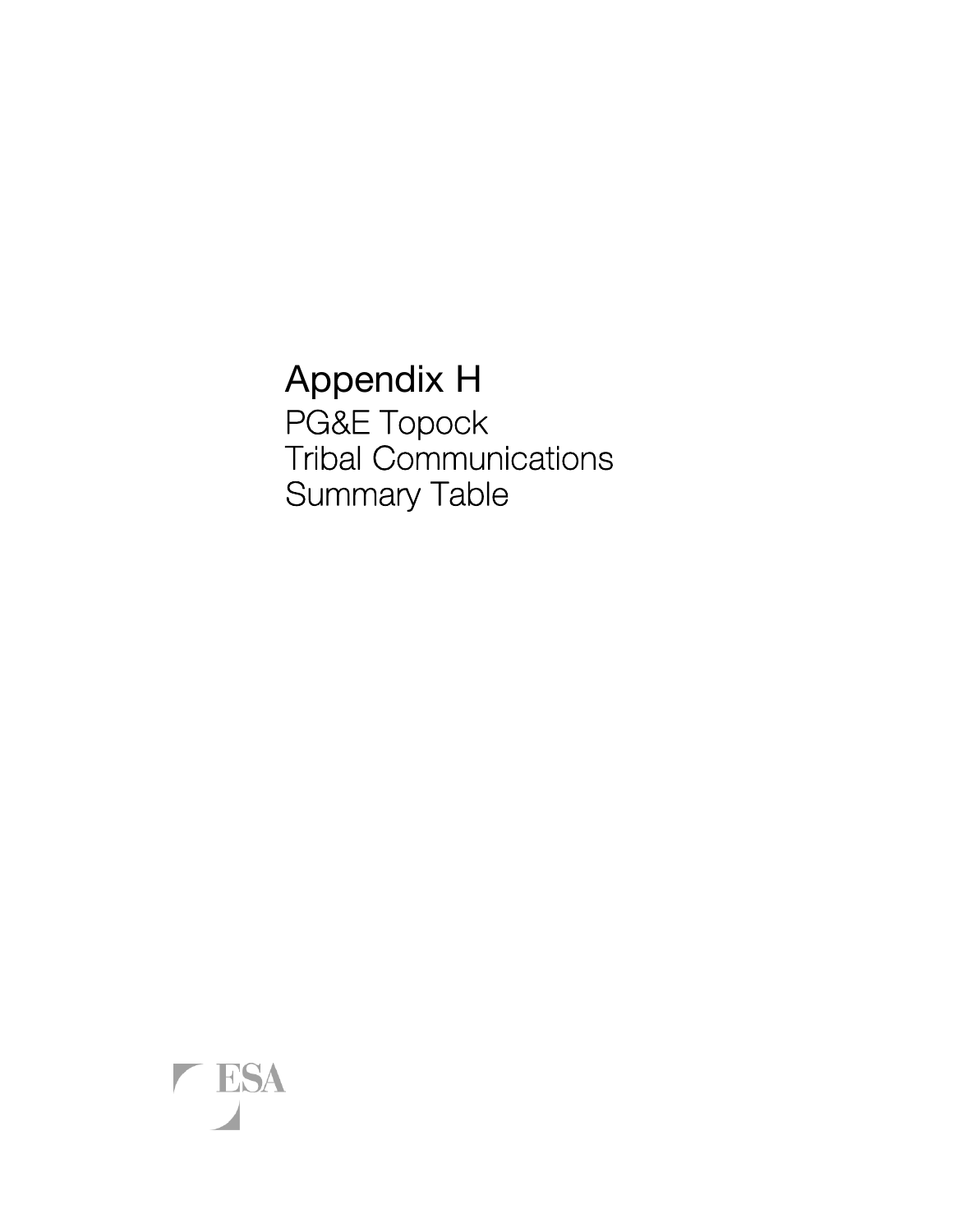|             | PG&E Topock Tribal Communications Summary Table, 07/01/15 |                                                                                                                                                                              |     |                                                                                                                                                                                                                                                                                                                                                                                                                  |
|-------------|-----------------------------------------------------------|------------------------------------------------------------------------------------------------------------------------------------------------------------------------------|-----|------------------------------------------------------------------------------------------------------------------------------------------------------------------------------------------------------------------------------------------------------------------------------------------------------------------------------------------------------------------------------------------------------------------|
| <b>Date</b> | <b>Entity From/ Effort</b><br><b>Made By</b>              | <b>To/Attendees</b>                                                                                                                                                          | CC: | <b>Communication Subject</b>                                                                                                                                                                                                                                                                                                                                                                                     |
|             | end of table for color coding key.                        |                                                                                                                                                                              |     | This is a partial list of communications primarily between DTSC and interested Tribal Governments regarding the PG&E Topock project. See                                                                                                                                                                                                                                                                         |
| 6/2/1998    | Martin Prisco, DTSC                                       | Chemehuevi Indian Tribe                                                                                                                                                      |     | Discussed upcoming meeting agenda with<br>Chemehuevi tribe.                                                                                                                                                                                                                                                                                                                                                      |
| 6/4/1998    | <b>DTSC &amp; PG&amp;E</b>                                | Chemehuevi Indian Tribe                                                                                                                                                      |     | Meeting with Chemehuevi Indian Tribe concerning<br>site investigation and tribal participation process.                                                                                                                                                                                                                                                                                                          |
| 6/9/1998    | Martin Prisco, DTSC                                       | Chemehuevi Indian Tribe                                                                                                                                                      |     | Discussed additional site visits to other Colorado<br>River Indian tribes with council member.                                                                                                                                                                                                                                                                                                                   |
| 6/30/1998   | Martin Prisco, DTSC                                       | <b>Colorado River Indian Tribes</b>                                                                                                                                          |     | Contacted to set up briefing time.                                                                                                                                                                                                                                                                                                                                                                               |
| 7/6/1998    | Martin Prisco, DTSC                                       | Chemehuevi Indian Tribe                                                                                                                                                      |     | Phone call to discuss briefings.                                                                                                                                                                                                                                                                                                                                                                                 |
| 7/8/1998    | Martin Prisco, DTSC                                       | Chemehuevi Indian Tribe                                                                                                                                                      |     | Briefed tribe on project status and discussed<br>issues.                                                                                                                                                                                                                                                                                                                                                         |
| 7/13/1998   | <b>Martin Prisco, DTSC</b>                                | <b>FMIT and CRITs</b>                                                                                                                                                        |     | Discussed future briefings.                                                                                                                                                                                                                                                                                                                                                                                      |
| 7/15/1998   | Martin Prisco, DTSC                                       | <b>FMIT and CRITs</b>                                                                                                                                                        |     | Discussed August briefing with CRITs and FMIT.                                                                                                                                                                                                                                                                                                                                                                   |
| 8/3/1998    | Martin Prisco, DTSC                                       | Chemehuevi Indian Tribe                                                                                                                                                      |     | Held discussion with Chemehuevi.                                                                                                                                                                                                                                                                                                                                                                                 |
| 8/10/1998   | <b>Martin Prisco, DTSC</b>                                | Chemehuevi, CRITs, FMIT                                                                                                                                                      |     | Called tribes to verify meeting appointments for<br>briefings.                                                                                                                                                                                                                                                                                                                                                   |
| 8/13/1998   | <b>Martin Prisco, DTSC</b>                                | Fort Mojave Indian Tribe                                                                                                                                                     |     | Held briefing with tribe.                                                                                                                                                                                                                                                                                                                                                                                        |
| 8/14/1998   | Martin Prisco, DTSC                                       | <b>FMIT and CRITs</b>                                                                                                                                                        |     | Held briefing with FMIT and CRITs.                                                                                                                                                                                                                                                                                                                                                                               |
| 9/28/1998   | <b>DTSC &amp; PG&amp;E</b>                                | <b>FMIT, Chemehuevi and CRIT</b>                                                                                                                                             |     | Meeting with tribes and the City of Parker, AZ                                                                                                                                                                                                                                                                                                                                                                   |
| 10/1/1998   | <b>DTSC &amp; PG&amp;E</b>                                | <b>FMIT, Chemehuevi and CRIT</b>                                                                                                                                             |     | Meeting with tribes to discuss latest testing results<br>at the Topock site.                                                                                                                                                                                                                                                                                                                                     |
| 1998        | <b>DTSC</b>                                               |                                                                                                                                                                              |     | Five information repositories established to provide<br>convenient local access to Public Participation<br>Plan, various reports, fact sheets, and other<br>significant project documents generated during the<br>investigation and remediation phases of the<br>project. Repositories established at Needles<br>Library, Chemehuevi Indian Reservation, Golden<br>Shores/Topock Library, Mojave County Library. |
| 6/1/1999    | Martin Prisco, DTSC                                       | Chemehuevi Indian Tribe                                                                                                                                                      |     | Contacted tribe concerning upcoming briefing on<br>Topock site.                                                                                                                                                                                                                                                                                                                                                  |
| 6/2/1999    | Martin Prisco, DTSC                                       | Chemehuevi Indian Tribe                                                                                                                                                      |     | Discussion with tribe's environmental coordinator<br>concerning upcoming briefing at the reservation.                                                                                                                                                                                                                                                                                                            |
| 6/8/1999    | Martin Prisco, DTSC                                       | Chemehuevi Indian Tribe                                                                                                                                                      |     | Met with Chemehuevi tribe for briefing.                                                                                                                                                                                                                                                                                                                                                                          |
| 8/1/1999    | Martin Prisco, DTSC                                       | Chemehuevi Indian Tribe                                                                                                                                                      |     | Meeting and briefing for Chemehuevi tribe<br>concerning results of investigation at the Topock<br>Compressor Station.                                                                                                                                                                                                                                                                                            |
| 9/8/1999    | Martin Prisco, DTSC                                       | Chemehuevi Indian Tribe                                                                                                                                                      |     | Meeting with Chemehuevi Tribe representatives to<br>brief them on site investigation results at Topock.                                                                                                                                                                                                                                                                                                          |
| 9/15/1999   | Martin Prisco, DTSC                                       | Chemehuevi Indian Tribe                                                                                                                                                      |     | Discussion with former Chemehuevi reservation<br>environmental director concerning Topock site<br>investigation.                                                                                                                                                                                                                                                                                                 |
| 2/16/2000   | <b>DTSC</b>                                               | Chemehuevi Indian Tribe; DTSC: Fred<br>Zanoria, Charles Miller, Tayseer<br>Mahmoud                                                                                           |     | Meeting to provide update on investigation findings<br>and listen to community concerns                                                                                                                                                                                                                                                                                                                          |
| 4/18/2000   | Martin Prisco, DTSC                                       | Chemehuevi Indian Tribe                                                                                                                                                      |     | Returned phone call to reservation confirming that<br>DTSC staff would be at briefing for Tribal Health<br>Board on 4/20/00.                                                                                                                                                                                                                                                                                     |
| 4/20/2000   | <b>DTSC</b>                                               | Chemehuevi Indian Tribal Council and<br>Heath Department; DTSC: Fred Zanoria,<br><b>Charles Miller</b>                                                                       |     | Meeting with Chemehuevi Indian Tribal Council<br>and Health Board to discuss project activities.                                                                                                                                                                                                                                                                                                                 |
| 7/13/2000   | <b>DTSC</b>                                               | DTSC: Karen Baker, Fred Zanoria,<br>Tayseer Mahmoud, Charles Miller,<br>Robert Senga, Laszlo Saska;<br>Chemehuevi: David Chavez, David<br>Todd; CFG; DOI; BOR, FWS, BIA, BLM |     | Meeting in Needles to discuss comments on the<br><b>Draft RFI Report</b>                                                                                                                                                                                                                                                                                                                                         |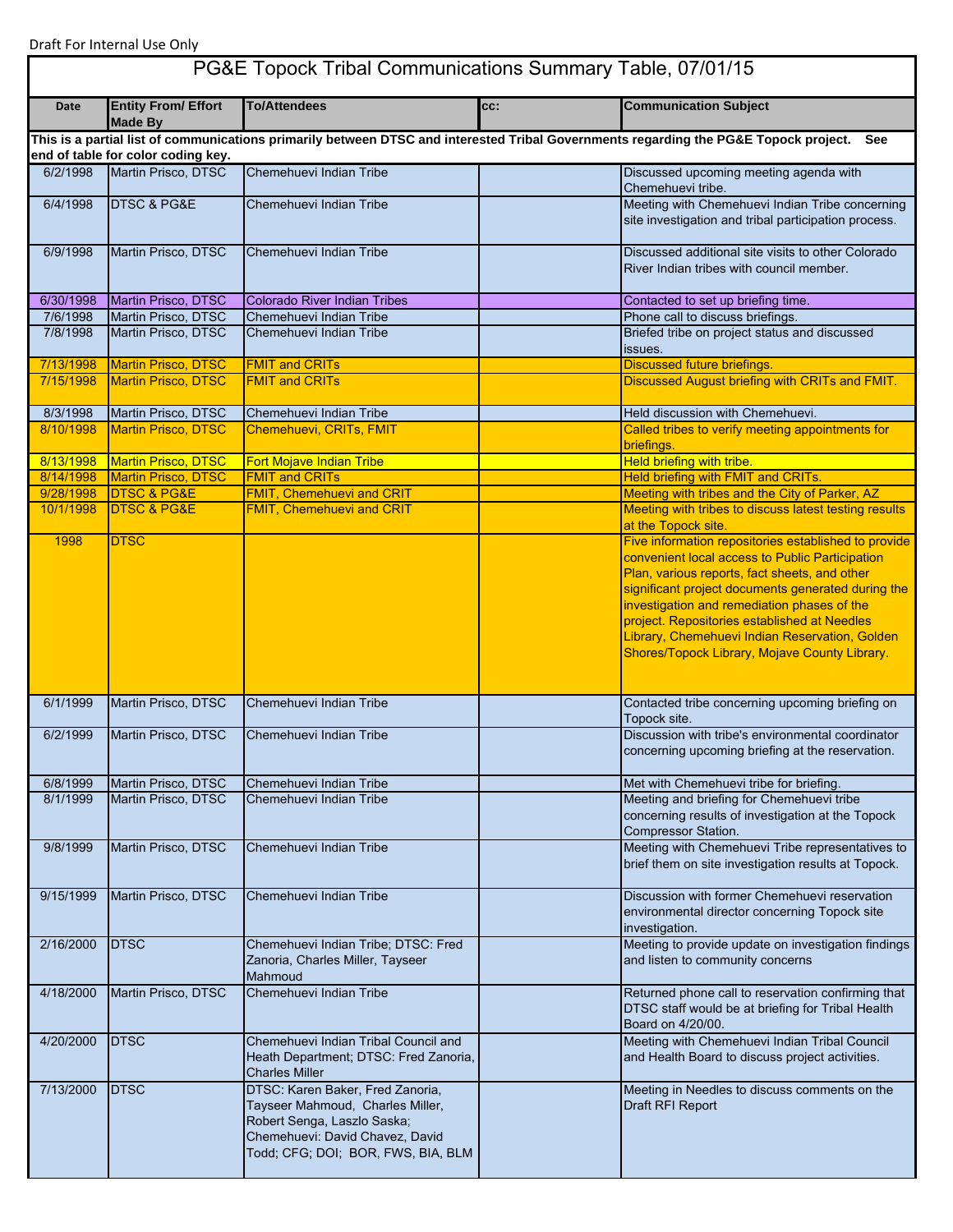| <b>Date</b>     | <b>Entity From/ Effort</b><br><b>Made By</b>  | <b>To/Attendees</b>                                                                                                                                                                                                                                                        | CC:                                                                                   | <b>Communication Subject</b>                                                                                                                                                        |
|-----------------|-----------------------------------------------|----------------------------------------------------------------------------------------------------------------------------------------------------------------------------------------------------------------------------------------------------------------------------|---------------------------------------------------------------------------------------|-------------------------------------------------------------------------------------------------------------------------------------------------------------------------------------|
| 8/30/2000       | <b>IDTSC</b>                                  | Melvin Wong, PG&E                                                                                                                                                                                                                                                          | cc: Tito Smith,<br>Chairman,<br>Chemehuevi; DOI, BIA,<br>CFG, FWS, BLM, MWD           | Transmitted comments on Draft RFI Report from<br>DTSC and other stakeholders.                                                                                                       |
| 9/7/2000        | <b>DTSC</b>                                   | DTSC: Karen Baker, Fred Zanoria,<br>Tayseer Mahmoud, Charles Miller,<br>Robert Senga, Laszlo Saska;<br>Chemehuevi: David Chavez, David<br>Todd; DOI; BLM; FWS; BOR; RWQCB;<br>PG&E                                                                                         |                                                                                       | Meeting in Palm Springs to discuss comments<br>on the RFI Report and plans for an interim<br>measure for ground water with PG&E.                                                    |
| 1/4/2000        | <b>IDTSC</b>                                  | Melvin Wong, PG&E                                                                                                                                                                                                                                                          | cc: Tito Smith,<br>Chairman,<br>Chemehuevi; DOI, BIA,<br>CFG, FWS, BLM,<br>MWD, RWQCB | Transmitted comments on Work Plan for Additional<br>Soil Sampling                                                                                                                   |
| 1/28/2002       | <b>IDTSC</b>                                  | Chemehuevi: David Todd; DTSC: Fred<br>Zanoria, Luke Peters, Derrick Alatorre                                                                                                                                                                                               |                                                                                       | Meeting with David Todd, environmental<br>coordinator of Chemehuevi Indian Reservation to<br>provide project update.                                                                |
| 4/11/2002       |                                               | Derrick Alatorre, DTSC Fort Mojave Indian Tribe                                                                                                                                                                                                                            |                                                                                       | Call to confirm upcoming meeting on 4/15/02                                                                                                                                         |
| 12/30/2002      | DTSC/PG&E                                     | Chemehuevi: Chairman Edward Smith;<br>PG&E: Kendal Smeeth (Smeethco)                                                                                                                                                                                                       |                                                                                       | Coordinate interview for Public Participation Plan.                                                                                                                                 |
| 4/15/2002       | <b>DTSC</b>                                   | Fort Mojave Indian Tribe: Gary Goforth;<br><b>DTSC: Derrick Alatorre, Luke Peters</b>                                                                                                                                                                                      |                                                                                       | Meeting with FMIT representative Gary Goforth to<br>provide project update                                                                                                          |
| 1/6/2003        | <b>DTSC</b>                                   | Fort Mojave: Chairperson Nora (Helton)<br>McDowell; DTSC: Derrick Alatorre;<br>PG&E: Kendal Smeeth (Smeethco)                                                                                                                                                              |                                                                                       | One-on-one meetings (interviews) with key<br>community and tribal leaders to get understanding<br>of concerns and feedback to be used in updating<br>the Public Participation Plan. |
| 1/7/2003        | <b>DTSC</b>                                   | Chemehuevi: David Todd; DTSC:<br>Derrick Alatorre; PG&E: Kendal Smeeth<br>(Smeethco)                                                                                                                                                                                       |                                                                                       | One-on-one meetings (interviews) with key<br>community and tribal leaders to get understanding<br>of concerns and feedback to be used in updating<br>the Public Participation Plan. |
| 1/8/2003        | David Todd,<br>Chemehuevi                     | Luke Peters, DTSC                                                                                                                                                                                                                                                          |                                                                                       | Fax of water sampling results for Cr6.                                                                                                                                              |
| 1/8/2003        | <b>DTSC: Derrick</b><br>Alatorre, Luke Peters | David Todd, Chemehuevi                                                                                                                                                                                                                                                     |                                                                                       | Call to discuss hexavalent chromium sampling and<br>results.                                                                                                                        |
| 1/9/2003        | <b>DTSC: Luke Peters</b>                      | David Todd, Chemehuevi                                                                                                                                                                                                                                                     |                                                                                       | Another call to discuss chromium sampling results                                                                                                                                   |
| 1/13/2003       | <b>DTSC: Derrick</b><br>Alatorre, Luke Peters | David Todd, Chemehuevi                                                                                                                                                                                                                                                     |                                                                                       | Additional conversation with David Todd on PG&E<br><b>Topock</b>                                                                                                                    |
| 1/13/2003       | <b>DTSC</b>                                   | CRITs: Elena Etcitty; DTSC: Derrick<br>Alatorre; PG&E: Kendal Smeeth<br>(Smeethco)                                                                                                                                                                                         |                                                                                       | One-on-one meetings (interviews) with key<br>community and tribal leaders to get understanding<br>of concerns and feedback to be used in updating<br>the Public Participation Plan. |
| 2/27/2003       | <b>DTSC</b>                                   | <b>Inter-Tribal Water Protection</b><br>association: DTSC: Derrick Alatorre,<br>Fred Zanoria; PG&E: Ralph Lambert,<br><b>E&amp;E and Kendal Smeeth, SmeethCO;</b><br>Chemehuevi, Fort Mojave and CRIT had<br>representatives and other Tribes.<br><b>Attendees unknown</b> |                                                                                       | Meeting at the Kumeyaay Reservation in San<br>Diego to provide presentation regarding<br>groundwater issues at the Topock site.                                                     |
| March 2003 DTSC |                                               | <b>Colorado River Indian Tribes</b>                                                                                                                                                                                                                                        |                                                                                       | Two additional information repositories established<br>at the CRIT and Parker Libraries and provide<br>update on project.                                                           |
| 3/20/2003       |                                               | DTSC: Derrick Alatorre Chemehuevi Indian Tribe                                                                                                                                                                                                                             |                                                                                       | Meeting to provide update on investigation                                                                                                                                          |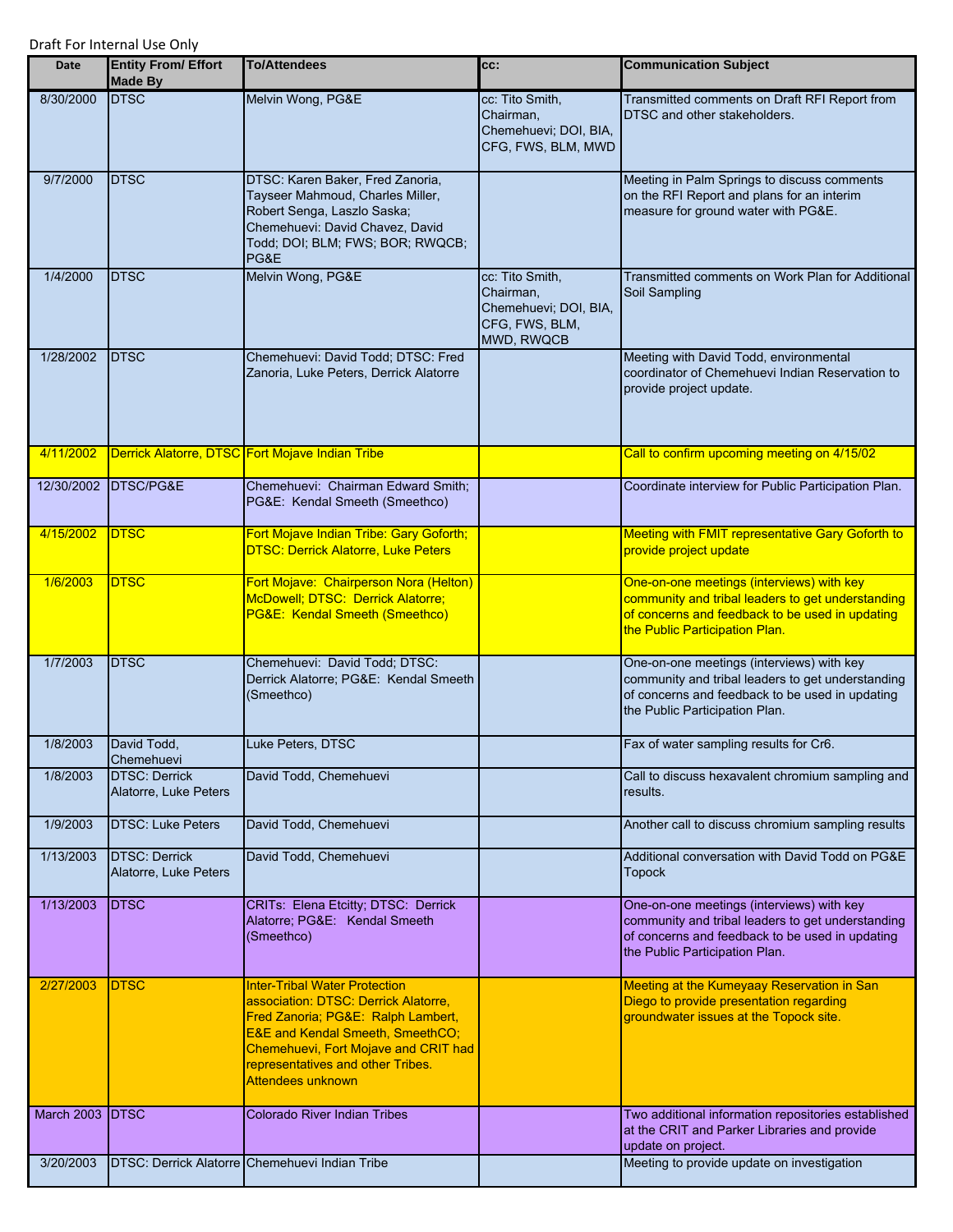| <b>Date</b> | <b>Entity From/ Effort</b><br><b>Made By</b>                                              | <b>To/Attendees</b>                                                                                                                                                                                                                                                                                                                                                                                                                                    | CC:             | <b>Communication Subject</b>                                                                                                                                                                                                                                                                                                                                                                  |
|-------------|-------------------------------------------------------------------------------------------|--------------------------------------------------------------------------------------------------------------------------------------------------------------------------------------------------------------------------------------------------------------------------------------------------------------------------------------------------------------------------------------------------------------------------------------------------------|-----------------|-----------------------------------------------------------------------------------------------------------------------------------------------------------------------------------------------------------------------------------------------------------------------------------------------------------------------------------------------------------------------------------------------|
| 4/17/03     | <b>DTSC &amp; PG&amp;E</b>                                                                | Fort Mojave: EPA staff Wally Antone;<br>Llewellyn Barackman; Bruce Williams;<br><b>Chemehuevi: Vice Chairman Shirley</b><br>Smith; EPA Director David Todd; Brian<br>McDonald; CRIT: Chairman Daniel<br>Eddy, Jr.; Gary Hansen; EPA Staff<br><b>Water Technician Dillon Esquerra;</b><br><b>DTSC: Fred Zanoria, Luke Peters,</b><br><b>Derrick Alatorre</b>                                                                                            |                 | Site tour of Topock Compressor Station and<br>corrective action history at site. Discussion of site<br>history, Bat Cave Wash, and tour of station facility<br>operations.                                                                                                                                                                                                                    |
| 10/14/03    | <b>DTSC: Aaron Yue,</b><br><b>Fred Zanoria, Derrick</b><br><b>Alatorre &amp; PG&amp;E</b> | Fort Mojave: EPA Director Wally Antone<br>and staff Africa Dorame; Chemehuevi:<br><b>Chairman Tito Smith &amp; Vice Chair</b><br><b>Shirley Smith; Councilmember Gilbert</b><br>Para; EPA Director David Todd; Bill Cox                                                                                                                                                                                                                                |                 | Meeting held at the Chemehuevi Indian<br>Reservation to brief Chemehuevi and Fort Mojave<br>Indian Tribes regarding status of project and plans<br>for a pilot study for groundwater.                                                                                                                                                                                                         |
| 10/27/2003  | Derrick Alatorre, DTSC M. Martinez, FMIT                                                  |                                                                                                                                                                                                                                                                                                                                                                                                                                                        |                 | Spoke with M. Martinez regarding his concerns<br>about the site                                                                                                                                                                                                                                                                                                                               |
| 11/20/03    | <b>DTSC &amp; PG&amp;E</b>                                                                | Fort Mojave: EPA staff Africa Dorame;<br>Chemehuevi: Chairman Tito Smith; EPA<br><b>Director David Todd</b>                                                                                                                                                                                                                                                                                                                                            |                 | Briefing and site tour at the PG&E Topock<br>Compressor Station with DTSC, Indian Tribes, and<br>the CWG including State Water Resources Control<br>Board, RWQCB, BOR, BLM, DOI, HNWR,<br>U.S.G.S, MWD, and consulting companies CH2M<br>HILL, Ecology and Environment and Geopentech.<br>Discussed options for the proposed Pilot Study and<br>toured potential locations for pumping wells. |
| 1/26/2004   | Derrick Alatorre, DTSC Africa Dorame, FMIT                                                |                                                                                                                                                                                                                                                                                                                                                                                                                                                        |                 | Call to Africa to discuss DTSC providing<br>presentation to FMIT on groundwater<br>developments in floodplain and plans for interim<br>measure.                                                                                                                                                                                                                                               |
| 1/27/2004   | Derrick Alatorre, DTSC Africa Dorame, FMIT                                                |                                                                                                                                                                                                                                                                                                                                                                                                                                                        |                 | Spoke with Africa to confirm meeting for tomorrow                                                                                                                                                                                                                                                                                                                                             |
| 1/27/2004   |                                                                                           | Derrick Alatorre, DTSC David Todd, Chemehuevi                                                                                                                                                                                                                                                                                                                                                                                                          |                 | Call to David to discuss location of meeting with<br>Chemehuevi regarding December 2003<br>groundwater sampling results in floodplain well and<br>plans for Pilot Study/Interim Measure.                                                                                                                                                                                                      |
| 1/29/2004   |                                                                                           | Derrick Alatorre, DTSC David Todd, Chemehuevi                                                                                                                                                                                                                                                                                                                                                                                                          |                 | Call to David to discuss presentation and who will<br>be attending                                                                                                                                                                                                                                                                                                                            |
| 1/28/04     |                                                                                           | Derrick Alatorre, DTSC Fort Mojave: EPA director Wally Antone,<br><b>EPA staff Africa Dorame; Shan Lewis?;</b><br>an additional councilmember                                                                                                                                                                                                                                                                                                          |                 | Meeting to provide update on December 2003<br>groundwater sampling results in floodplain well and<br>plans for Interim Measures at Fort Mojave Indian<br>Tribe reservation.                                                                                                                                                                                                                   |
| 1/30/04     | <b>DTSC</b>                                                                               | Chemehuevi: Chairman Tito Smith;<br>Councilmember Gilbert Para; Vice-Chair<br>Shirley Smith; Councilmember Ron<br>Escobar; Secretary/Treasurer Jachie<br>Jordan; Water Technician Bob Woltman;<br>Bill Cox (Planning); Irene Anthony<br>(Planning); Loretta Fixel; Sierra Shaw<br>(Realty Secretary); Bill Miller (Miller<br>Engineering); D. Ma; Les Marsen (Tribal<br>Attorney); DTSC: Karen Baker, Norman<br>Shopay, Fred Zanoria, Derrick Alatorre |                 | Meeting at the Chemehuevi Indian Council Office<br>to provide project update regarding December<br>2003 groundwater sampling results in floodplain<br>well and plans for Pilot Study/Interim Measure.                                                                                                                                                                                         |
| 2/6/2004    | Derrick Alatorre, DTSC                                                                    | Elena Etcitty, CRIT                                                                                                                                                                                                                                                                                                                                                                                                                                    |                 | Spoke with Elena about providing presentation to<br>CRIT and other Tribes regarding groundwater<br>developments on the floodplain and plans for<br>interim measure No.2.                                                                                                                                                                                                                      |
| 2/19/04     |                                                                                           | Derrick Alatorre, DTSC Chemehuevi: Chairman Tito Smith; EPA<br>Director David Todd; Water technician                                                                                                                                                                                                                                                                                                                                                   |                 | Meeting regarding Interim Measures No. 2 with<br>Chemehuevi Indian Tribe                                                                                                                                                                                                                                                                                                                      |
| 2/19/2004   | Norman Shopay,                                                                            | <b>Bob Woltman</b><br>Chairman Tito Smith, Chemehuevi                                                                                                                                                                                                                                                                                                                                                                                                  | cc: David Todd, | Letter formally inviting Chemehuevi to join the                                                                                                                                                                                                                                                                                                                                               |
|             | <b>DTSC</b>                                                                               |                                                                                                                                                                                                                                                                                                                                                                                                                                                        | Chemehuevi      | Topock Consultative Work Group (CWG).                                                                                                                                                                                                                                                                                                                                                         |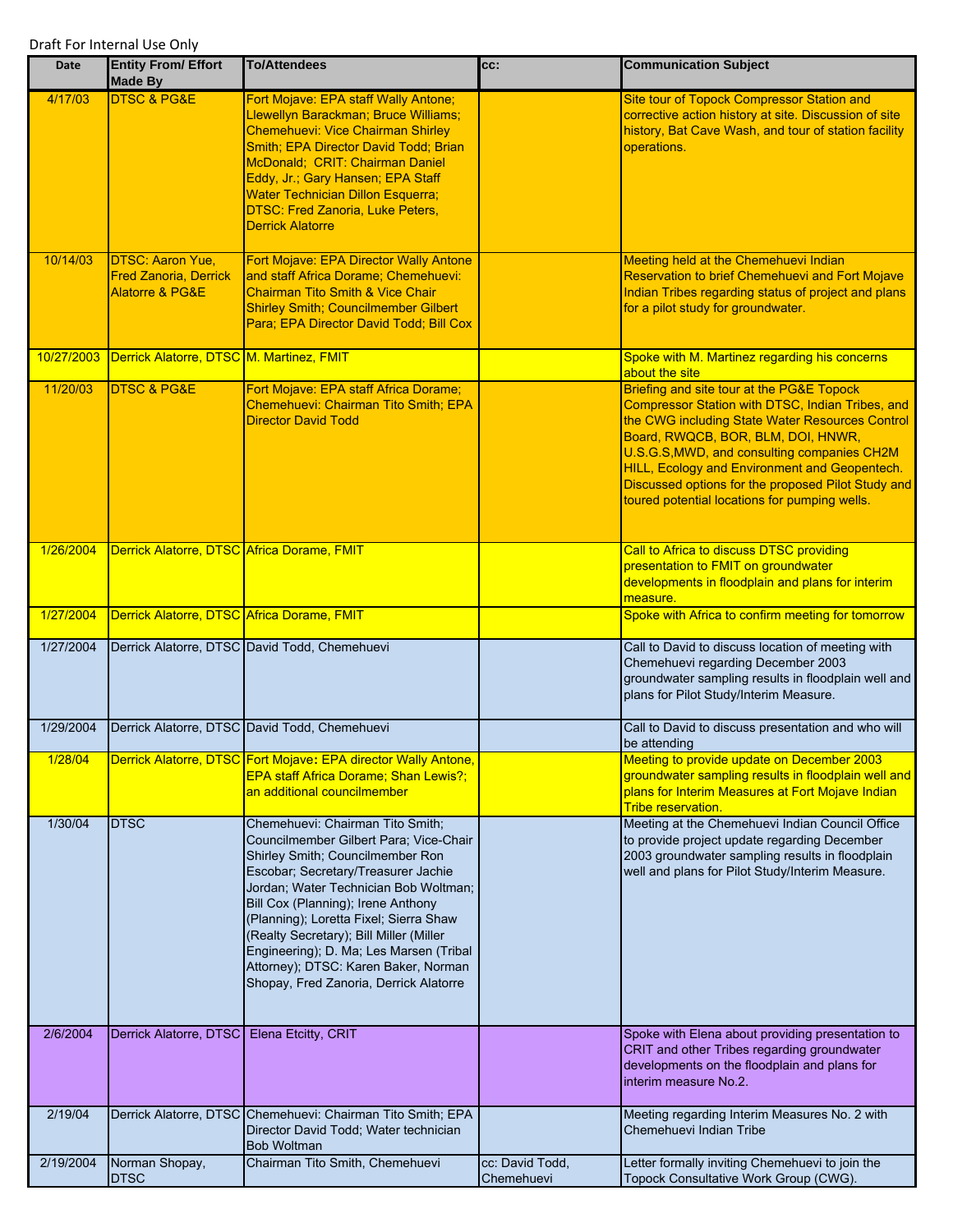| Date      | <b>Entity From/ Effort</b><br><b>Made By</b>           | <b>To/Attendees</b>                                                                                                                                                                                                                                                                                                                                 | CC:                                | <b>Communication Subject</b>                                                                                                                                                                                                                                                                              |
|-----------|--------------------------------------------------------|-----------------------------------------------------------------------------------------------------------------------------------------------------------------------------------------------------------------------------------------------------------------------------------------------------------------------------------------------------|------------------------------------|-----------------------------------------------------------------------------------------------------------------------------------------------------------------------------------------------------------------------------------------------------------------------------------------------------------|
| 2/20/2004 |                                                        | Derrick Alatorre, DTSC CRIT: EPA Director Elena Etcitty; Water<br>technicians Dillon Esquerra, Elroy<br>Robinson, Duncan Fisher; CRIT Fish<br>and Game staff Charlie Land and David<br><b>Martinez</b>                                                                                                                                              |                                    | Meeting to discuss project update regarding<br>December 2003 groundwater sampling results in<br>floodplain well and plans for interim measure No.2.                                                                                                                                                       |
| 2/20/2004 | Norman Shopay,<br><b>DTSC</b>                          | Chairman Daniel Eddy, Jr, CRIT                                                                                                                                                                                                                                                                                                                      | cc: Elena Etcitty, CRIT            | Letter formally inviting CRITs to join the Topock<br>Consultative Work Group (CWG).                                                                                                                                                                                                                       |
| 2/20/04   | <b>DTSC</b>                                            | <b>Chairperson Nora McDowell, FMIT</b>                                                                                                                                                                                                                                                                                                              | cc: Africa Dorame,<br><b>FMIT</b>  | Letter formally inviting FMIT to join the Topock<br>Consultative Work Group (CWG).                                                                                                                                                                                                                        |
| 4/13/2004 | Derrick Alatorre, DTSC Elena Eticitty, CRIT            |                                                                                                                                                                                                                                                                                                                                                     |                                    | Spoke with Elena regarding upcoming site tour and<br>future site tours.                                                                                                                                                                                                                                   |
| 4/16/2004 | <b>DTSC &amp; PG&amp;E</b>                             | <b>FMIT EPA: Africa Dorame;</b><br>Chemehuevi: Tito Smith, David Todd                                                                                                                                                                                                                                                                               |                                    | Briefing and site tour of Interim Measures No. 2 at<br><b>Topock Compressor Station (including USEPA</b><br>staff, Sen. John McCain staff, Mohave County<br>Supervisors, Lake Havasu City Mayor and staff,<br>and Chemehuevi and Fort Mojave Indian Tribes).                                              |
| 4/20/2004 |                                                        | Derrick Alatorre, DTSC David Todd, Chemehuevi                                                                                                                                                                                                                                                                                                       |                                    | Spoke with David to see how he would like project<br>fact sheets delivered to Tribe.                                                                                                                                                                                                                      |
| 4/21/2004 | Derrick Alatorre, DTSC Africa Dorame, FMIT             |                                                                                                                                                                                                                                                                                                                                                     |                                    | Spoke with Africa regarding feedback about the<br>site tour                                                                                                                                                                                                                                               |
| 5/10/2004 |                                                        | Derrick Alatorre, DTSC FMIT, CRIT, Chemehuevi                                                                                                                                                                                                                                                                                                       |                                    | Deliver latest project fact sheet to Tribes                                                                                                                                                                                                                                                               |
| 5/13/2004 | Derrick Alatorre, DTSC Africa Dorame, FMIT             |                                                                                                                                                                                                                                                                                                                                                     |                                    | Spoke with Africa regarding next weeks site tour                                                                                                                                                                                                                                                          |
| 5/14/2004 | Derrick Alatorre, DTSC Africa Dorame, FMIT             |                                                                                                                                                                                                                                                                                                                                                     |                                    | Contacted Africa regarding changing date of the<br>groundwater sampling observation                                                                                                                                                                                                                       |
| 5/20/2004 | <b>DTSC &amp; PG&amp;E</b>                             | Fort Mojave(FMIT): EPA staff Africa<br>Dorame; Councilmembers Colleen<br>Garcia, Nichole Garcia; (elder and<br>cultural staff) Felton Bricker, Sr., Fort<br><b>Mojave Utility Authority Board members</b><br>Rudy Bryan, Bob Lange, and Chief of<br>Mojave Valley Fire Dept. Mel Sorensen;<br>Chemehuevi: Chairman Tito Smith,<br><b>David Todd</b> |                                    | Briefing and site tour of Interim Measures No. 2 at<br><b>Topock Compressor Station (including</b><br><b>Assemblyman Bill Maze)</b>                                                                                                                                                                       |
| 5/24/2004 |                                                        | Derrick Alatorre, DTSC David Todd, Chemehuevi                                                                                                                                                                                                                                                                                                       |                                    | Spoke with David to reschedule Tribal observation<br>of groundwater sampling                                                                                                                                                                                                                              |
| 5/24/2004 | Derrick Alatorre, DTSC Elena Eticitty, CRIT            |                                                                                                                                                                                                                                                                                                                                                     |                                    | Spoke with Elena to reschedule Tribal observation<br>of groundwater sampling                                                                                                                                                                                                                              |
| 5/26/2004 | Derrick Alatorre, DTSC Africa Dorame, FMIT             |                                                                                                                                                                                                                                                                                                                                                     |                                    | Spoke with Africa to reschedule Tribal observation<br>of groundwater sampling and meeting to be held at<br>the FMIT hotel the Avi.                                                                                                                                                                        |
| 6/2/2004  | Norman Shopay,<br>& PG&E                               | Fort Mojave: EPA staff Africa Dorame;<br>Derrick Alatorre, DTSC Chemehuevi: Chairman Tito Smith, EPA<br>Director David Todd; Water Technician<br><b>Bob Woltman</b>                                                                                                                                                                                 |                                    | Tribal visit to observe groundwater sampling of well<br>MW-34-80, Chemehuevi Indian Tribe Chairman,<br>EPA Director and Water Technician attended, as<br>did the Fort Mojave EPA Environmental<br>Coordinator and a Fort Mojave Council Member.<br>The CRIT staff were scheduled but unable to<br>attend. |
| 6/22/2004 | Norman Shopay,<br>Derrick Alatorre, Aaron<br>Yue, DTSC | <b>CRIT</b>                                                                                                                                                                                                                                                                                                                                         |                                    | Meeting to discuss PG&E proposed Interim<br>Measures 3 to increase groundwater pumping and<br>DTSC CEQA Notice of Exemption for IM3 facility<br>construction.                                                                                                                                             |
| 6/22/04   | Norman Shopay,<br>& PG&E                               | Fort Mojave: EPA staff Africa Dorame;<br>Derrick Alatorre, DTSC Chemehuevi: Chairman Tito Smith, Vice-<br>chair Shirley Smith; Secretary/Treasures<br><b>EPA Director David Todd</b>                                                                                                                                                                |                                    | Meeting to discuss PG&E proposed Interim<br>Measures 3 to increase groundwater pumping and<br><b>DTSC CEQA Notice of Exemption for IM3 facility</b><br>construction.                                                                                                                                      |
| 6/30/2004 | Karen Baker, DTSC                                      | Yvonne Meeks, PG&E                                                                                                                                                                                                                                                                                                                                  | cc: CWG members<br>(included CRIT) | Letter "Approval with Conditions, Interim Measures<br>No. 3, dated June 21, 2004, PG&E Topock<br>Compressor Station".                                                                                                                                                                                     |
| 7/1/2004  | Derrick Alatorre, DTSC Africa Dorame, FMIT             |                                                                                                                                                                                                                                                                                                                                                     |                                    | Spoke with Africa regarding archeological issues.                                                                                                                                                                                                                                                         |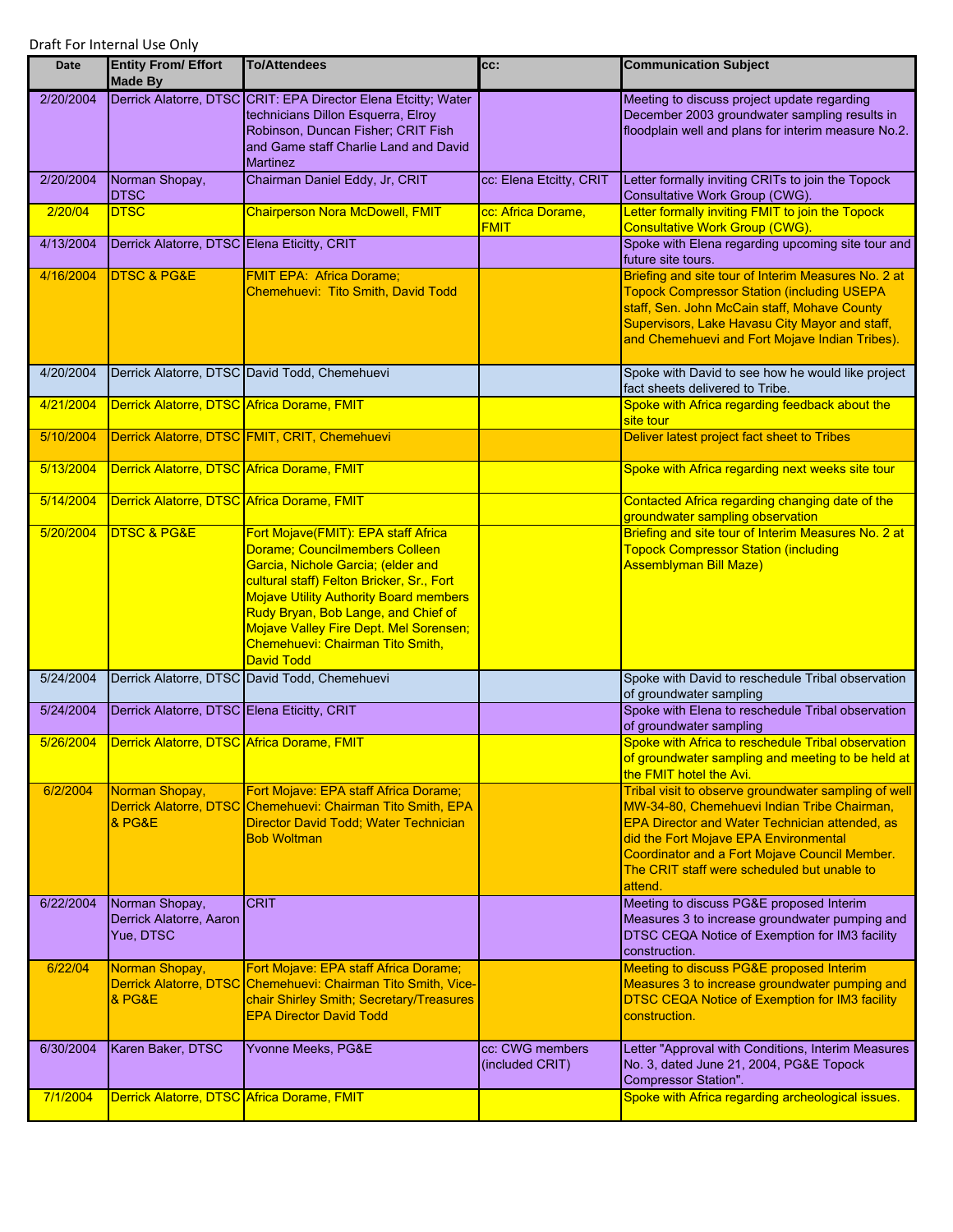| <b>Date</b> | <b>Entity From/ Effort</b><br><b>Made By</b> | <b>To/Attendees</b>                                                                                                                                                                                                                                                                                                                                                                                                                                                                                                                                                                    | CC: | <b>Communication Subject</b>                                                                                                                                                                                                                                                                                                                                                                                                                                                            |
|-------------|----------------------------------------------|----------------------------------------------------------------------------------------------------------------------------------------------------------------------------------------------------------------------------------------------------------------------------------------------------------------------------------------------------------------------------------------------------------------------------------------------------------------------------------------------------------------------------------------------------------------------------------------|-----|-----------------------------------------------------------------------------------------------------------------------------------------------------------------------------------------------------------------------------------------------------------------------------------------------------------------------------------------------------------------------------------------------------------------------------------------------------------------------------------------|
| 7/1/2004    | <b>DTSC &amp; PG&amp;E</b>                   | Fort Mojave: EPA staff Africa Dorame;<br><b>Aha Makav Cultural Society staff Felton</b><br>Bricker, Sr. (also a tribal elder); Angie<br>Alvarado (also Tribal Secretary);<br><b>Chemehuevi: Chairman Tito Smith and</b><br><b>Councilmember Ron Escobar: EPA</b><br>Director David Todd; CRIT: EPA<br>Director Elena Etcitty; Water Technician<br><b>Dillon Esquerra; Phillip Smith (informal</b><br>cultural rep.); Native American<br>Archaeologist associated with 2nd (non-<br>administration recognized) Ft. Mojave<br><b>Cultural Preservation Society: Chad</b><br><b>Smith</b> |     | Briefing and site tour of the proposed Interim<br>Measures No. 3 including treatment plant location<br>at the PG&E Topock Compressor Station (included<br>Cal/EPA Secretary Terry Taminen, DTSC Deputy<br>Director B.B. Blevins, PG&E and MWD Senior<br>Management and Fort Mojave, Chemehuevi and<br><b>CRIT Tribes).</b>                                                                                                                                                              |
| 7/2/2004    | Derrick Alatorre, DTSC Africa Dorame, FMIT   |                                                                                                                                                                                                                                                                                                                                                                                                                                                                                                                                                                                        |     | Spoke with Africa regarding meeting to discuss<br>cultural resources evaluation and visit to the MWD<br>property where IM3 treatment plant to be located.                                                                                                                                                                                                                                                                                                                               |
| 7/2/2004    |                                              | Derrick Alatorre, DTSC David Todd, Chemehuevi                                                                                                                                                                                                                                                                                                                                                                                                                                                                                                                                          |     | Spoke with David regarding meeting to discuss<br>cultural resources evaluation and visit to the MWD<br>property where IM3 treatment plant to be located.                                                                                                                                                                                                                                                                                                                                |
| 7/8/2004    | Norman Shopay,<br>& PG&E                     | Fort Mojave: EPA staff Africa Dorame;<br>Derrick Alatorre, DTSC Aha Makav Cultural Society Director<br><b>Linda Otero; 2nd Cultural Society</b><br><b>President Llewellyn Barackman and</b><br>archaeologist Chad Smith; Chemehuevi:<br><b>Chairman Tito Smith; Councilmembers</b><br>Ron Escobar and Gilbert Para; CRIT:<br>Phillip Smith (informal cultural specialist)                                                                                                                                                                                                              |     | Meeting and site walk at the PG&E Topock<br>Compressor Station regarding archaeology /<br>cultural resources with Fort Mojave and<br>Chemehuevi Indian Tribes. Chemehuevi<br>participated in afternoon site walk while FMIT<br>declined. Tribes suggest DTSC and PG&E contact<br>all five Colorado River Tribes and possibly the five<br>"dryland" Tribes. Llewellyn Barackman indicated<br>that a meeting should be presented to the<br><b>Colorado River Water Users Association.</b> |
| 7/9/2004    | Derrick Alatorre, DTSC Africa Dorame, FMIT   |                                                                                                                                                                                                                                                                                                                                                                                                                                                                                                                                                                                        |     | Call with Africa regarding reservation for CWG<br>meeting at Avi.                                                                                                                                                                                                                                                                                                                                                                                                                       |
| 7/12/2004   | Derrick Alatorre, DTSC Cocopah               |                                                                                                                                                                                                                                                                                                                                                                                                                                                                                                                                                                                        |     | Called Cocopah Tribe to schedule project update<br>meeting                                                                                                                                                                                                                                                                                                                                                                                                                              |
| 7/12/2004   | Derrick Alatorre, DTSC V. Smith, Quechan     |                                                                                                                                                                                                                                                                                                                                                                                                                                                                                                                                                                                        |     | Called V. Smith to schedule project update meeting<br>with Tribe                                                                                                                                                                                                                                                                                                                                                                                                                        |
| 7/12/2004   | Derrick Alatorre, DTSC Elena Eticitty, CRIT  |                                                                                                                                                                                                                                                                                                                                                                                                                                                                                                                                                                                        |     | Called Elena regarding MWD property                                                                                                                                                                                                                                                                                                                                                                                                                                                     |
| 7/13/04     | <b>BLM</b>                                   | <b>Fort Mojave: Cultural Society Director</b><br><b>Linda Otero</b>                                                                                                                                                                                                                                                                                                                                                                                                                                                                                                                    |     | <b>BLM meets with Fort Mojave Cultural Director to</b><br>discuss CERCLA section 106 process for IM3<br>proposed construction.                                                                                                                                                                                                                                                                                                                                                          |
| 7/15/04     | <b>BLM</b>                                   | Chad Smith (representing Chemehuevi)                                                                                                                                                                                                                                                                                                                                                                                                                                                                                                                                                   |     | Tribal representatives attend CWG meeting held at<br>Fort Mojave Indian Reservation's Avi Resort. BLM<br>archaeologist has phone and in-person<br>conversations with Chad Smith (representing<br>Chemehuevi). Chad Smith indicates to CWG that<br>he has contacted Native American Heritage<br>Coalition in Sacramento to inform them about the<br>project.<br>BLM discusses section 106 process and<br>linformation with Chad Smith.                                                   |
| 7/19/2004   | Derrick Alatorre, DTSC Quechan               |                                                                                                                                                                                                                                                                                                                                                                                                                                                                                                                                                                                        |     | Contacted Quechan to get the names of people<br>attending upcoming meeting.                                                                                                                                                                                                                                                                                                                                                                                                             |
| 7/19/2004   |                                              | Derrick Alatorre, DTSC Lisa Wanstall., Cocopah                                                                                                                                                                                                                                                                                                                                                                                                                                                                                                                                         |     | Called Lisa regarding upcoming meeting and sent<br>her past project presentations.                                                                                                                                                                                                                                                                                                                                                                                                      |
| 7/20/2004   | Derrick Alatorre, DTSC Quechan               |                                                                                                                                                                                                                                                                                                                                                                                                                                                                                                                                                                                        |     | Called to confirm next weeks meeting                                                                                                                                                                                                                                                                                                                                                                                                                                                    |
| 7/20/2004   |                                              | Derrick Alatorre, DTSC Lisa Wanstall, Cocopah Tribe                                                                                                                                                                                                                                                                                                                                                                                                                                                                                                                                    |     | Called to confirm next weeks meeting                                                                                                                                                                                                                                                                                                                                                                                                                                                    |
| 7/21/2004   | Derrick Alatorre, DTSC Africa Dorame, FMIT   |                                                                                                                                                                                                                                                                                                                                                                                                                                                                                                                                                                                        |     | Called Africa to discuss archeological/cultural<br><u>issues</u>                                                                                                                                                                                                                                                                                                                                                                                                                        |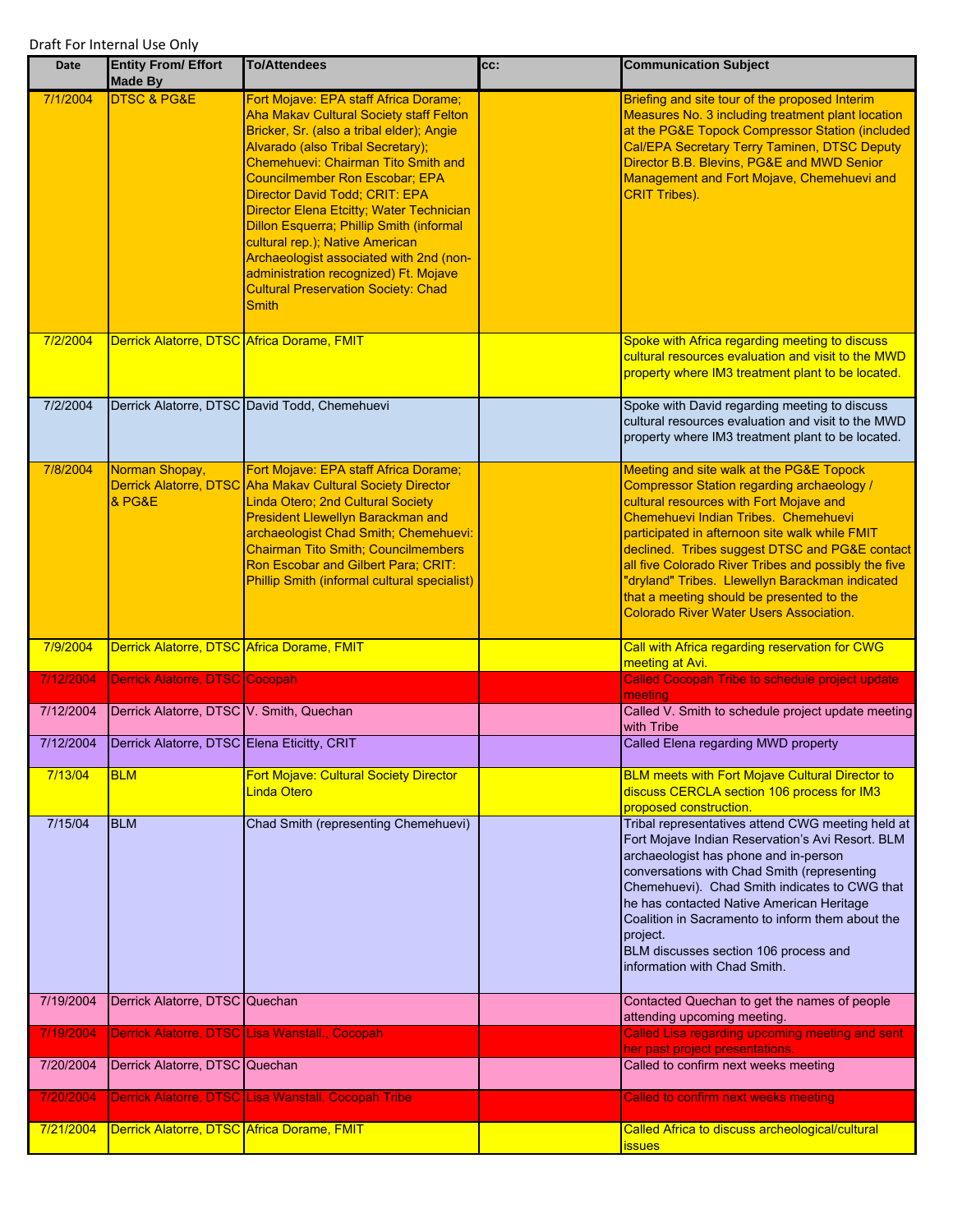| <b>Date</b>    | <b>Entity From/ Effort</b><br><b>Made By</b> | <b>To/Attendees</b>                                                                                                                                                                                                                                                                                                                                                                                                    | CC:               | <b>Communication Subject</b>                                                                                                                                                                                                          |
|----------------|----------------------------------------------|------------------------------------------------------------------------------------------------------------------------------------------------------------------------------------------------------------------------------------------------------------------------------------------------------------------------------------------------------------------------------------------------------------------------|-------------------|---------------------------------------------------------------------------------------------------------------------------------------------------------------------------------------------------------------------------------------|
| 7/26/04        | Norman Shopay,                               | <b>Quechan: EPA Director Arlene Kingery</b><br>Derrick Alatorre, DTSC and staff William Hirt, Steve (?), Eddie<br>Williams; Cocopah: Tribal Administrator<br>Rick McKinney; Cultural Museum<br>Director Lisa Wanstall and staff Billy<br>White; Councilmember and Planner<br>Paul Soto; Envir. Director Willadena<br>Thomas                                                                                            |                   | Meetings to brief Cocopah and Quechan Indian<br>Tribes about the project and Interim Measures No.<br>3 (two separate meetings).                                                                                                       |
| 8/5/04         |                                              | Derrick Alatorre, DTSC David Todd, Chemehuevi                                                                                                                                                                                                                                                                                                                                                                          |                   | Had conversation regarding meeting to take place<br>the following week.                                                                                                                                                               |
| 08/05/04       | <b>BLM</b>                                   | FMIT, Chemehuevi, Hualapai, Yavapai,<br><b>Quechan and CRITs</b>                                                                                                                                                                                                                                                                                                                                                       |                   | BLM sends letters to Fort Mojave, Chemehuevi,<br>Hualapai, Yavapai, Quechan and Colorado River<br>Indian Tribes requesting formal consultation for a<br><b>CERCLA Section 106 permit for IM3</b>                                      |
| 8/6/04         | Derrick Alatorre, DTSC Africa Dorame, FMIT   |                                                                                                                                                                                                                                                                                                                                                                                                                        |                   | Derrick spoke with Africa regarding upcoming<br>meeting                                                                                                                                                                               |
| 8/9/04         | Derrick Alatorre, DTSC Gary Hansen, CRITs    |                                                                                                                                                                                                                                                                                                                                                                                                                        |                   | Derrick spoke with Gary Hansen regarding<br>upcoming meeting.                                                                                                                                                                         |
| 8/12/04        |                                              | Derrick Alatorre, DTSC David Todd, Chemehuevi                                                                                                                                                                                                                                                                                                                                                                          |                   | Derrick spoke with David Todd regarding agenda<br>for 8/13/04 meeting                                                                                                                                                                 |
| 8/13/04        | DTSC, PG&E, BLM                              | Fort Mojave: Vice-Chair Shan Lewis;<br>Cultural Director Linda Otero; EPA staff<br>Africa Dorame; also Llewellyn<br>Barackman; Bruce Williams;<br>Chemehuevi: Chairman Tito Smith; EPA<br><b>Director David Todd; CRIT: CWRUA</b><br>chair Gary Hansen; water technician<br><b>Dillon Esquerra; Quechan: President</b><br>Jackson; Cocopah: Paul Soto; DTSC:<br>Karen Baker, Norman Shopay, Derrick<br><b>Alatorre</b> |                   | <b>Briefing to the Colorado River Native Nations</b><br>Alliance meeting in Laughlin, NV. DTSC gave a<br>presentation regarding project history, Interim<br>Measures No. 2, and Interim Measures No. 3.                               |
| $8/5 - 9/8/04$ | <b>BLM</b>                                   | Tribes consulted include: Fort Mojave,<br>Chemehuevi, CRIT, Quechan, Cocopah,<br>Havasupai, Hualapai and Yavasupai-<br><b>Prescott Indian Tribes.</b>                                                                                                                                                                                                                                                                  |                   | BLM conducts government-to-government<br>consultation regarding cultural resources for review<br>of a Section 106 permit application for Interim<br>Measures No. 3.                                                                   |
| 8/27/2004      | <b>DTSC</b>                                  | 7 Tribes: Chairpersons and<br><b>Environmental Directors of Fort Mojave,</b><br>Chemehuevi, CRIT, Quechan, Cocopah,<br><b>Torres-Martinez Desert Cahuilla Indian</b><br><b>Tribes and Twenty-Nine Palms Band of</b><br><b>Mission Indians.</b>                                                                                                                                                                         |                   | First monthly mailing of project documents to<br>Tribes on compact disc.                                                                                                                                                              |
| 8/31/04        | <b>DTSC</b>                                  | Chemehuevi and Fort Mojave Indian<br><b>Tribes</b>                                                                                                                                                                                                                                                                                                                                                                     |                   | DTSC held meeting with Chemehuevi and Fort<br><b>Mojave Indian Tribes.</b>                                                                                                                                                            |
| 9/1/2004       | <b>BLM</b>                                   | 29 Palms Band of Mission Indians<br>added as 9 <sup>th</sup> Tribe. 9 Tribes: BLM<br>sends packages to Chairpersons and<br>cultural staff. (Twenty-Nine)                                                                                                                                                                                                                                                               |                   | BLM sends follow-up letter with copies of Cultural<br>Resources Report, SHPO letter, computer<br>simulations of IM3 facility, information on discharge<br>applications up for review by RWQCB and notice of<br>upcoming RWQCB hearing |
| Sept. 2004     | <b>BLM</b>                                   |                                                                                                                                                                                                                                                                                                                                                                                                                        |                   | August and May 2004 fact sheets sent to additional<br>Tribes on behalf of BLM (Havasupai, Hualapai,<br>Yavapai-Prescott, and Torres-Martinez Desert<br>Cahuilla Indian Tribes and Twenty-Nine Palms<br>Band of Mission Indians).      |
| 9/23/04        | Patricia Taylor, BLM                         | Nora McDowell, Chairperson, FMIT                                                                                                                                                                                                                                                                                                                                                                                       | Linda Otero, FMIT | Letter stating that BLM would like to continue gov-<br>to-gov consultation; attached MOA, Cultural<br><b>Resources Management Plan and Transportation</b><br>Plan for review and comment.                                             |
| 10/04/04       | Derrick Alatorre, DTSC Africa Dorame, FMIT   |                                                                                                                                                                                                                                                                                                                                                                                                                        |                   | Derrick spoke with Africa regarding what the<br>cultural issues are from Fort Mojave's perspective.                                                                                                                                   |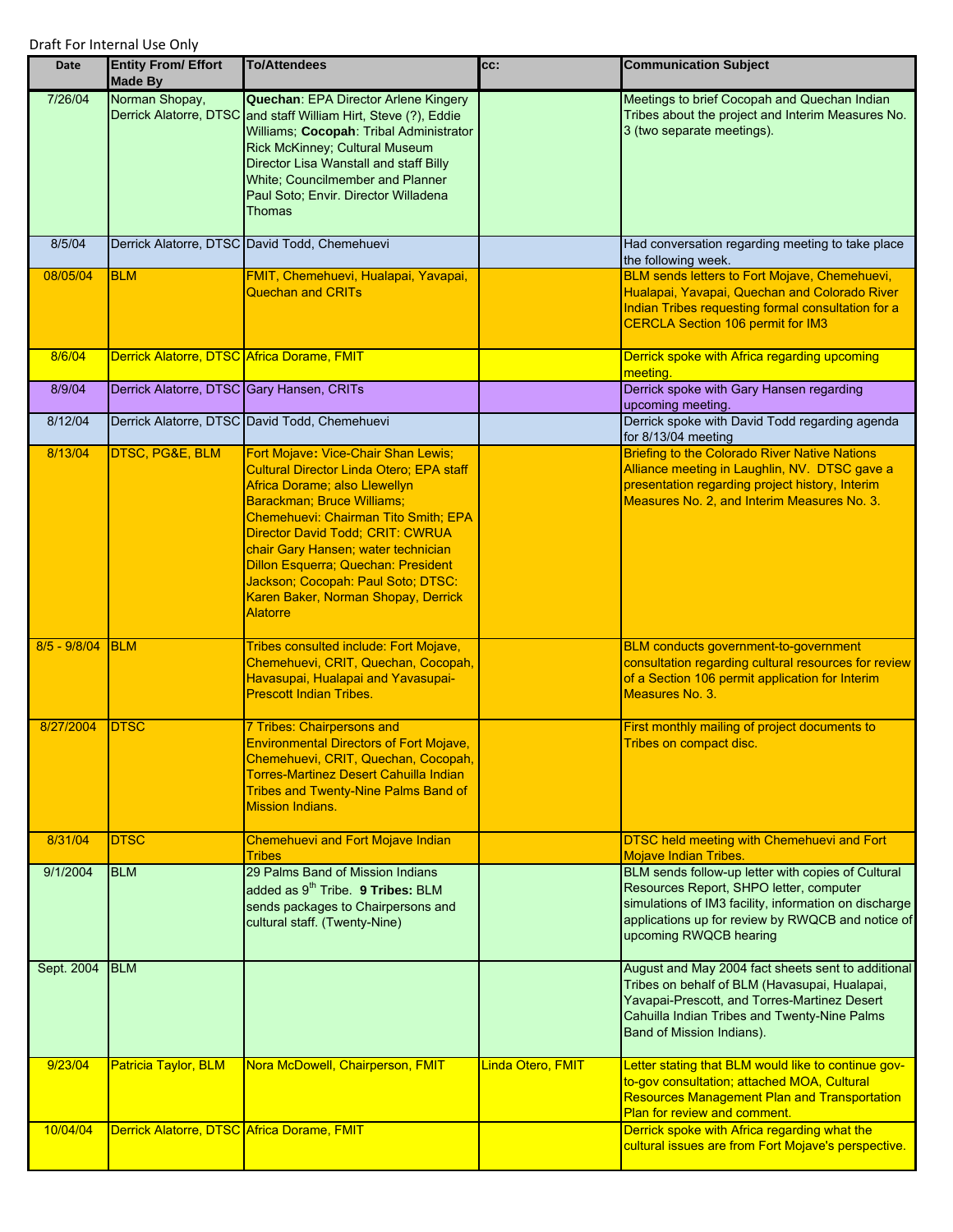| Date     | <b>Entity From/ Effort</b><br><b>Made By</b>                    | <b>To/Attendees</b>                                                                                                                                                                                                                                                                                                                                                                                                                                                                                                                                                                           | CC: | <b>Communication Subject</b>                                                                                                                                                                                                                                                                                 |
|----------|-----------------------------------------------------------------|-----------------------------------------------------------------------------------------------------------------------------------------------------------------------------------------------------------------------------------------------------------------------------------------------------------------------------------------------------------------------------------------------------------------------------------------------------------------------------------------------------------------------------------------------------------------------------------------------|-----|--------------------------------------------------------------------------------------------------------------------------------------------------------------------------------------------------------------------------------------------------------------------------------------------------------------|
| 10/07/04 | Derrick Alatorre, DTSC Africa Dorame, FMIT                      |                                                                                                                                                                                                                                                                                                                                                                                                                                                                                                                                                                                               |     | Derrick spoke with Africa regarding her thoughts<br>about the individual meetings with tribes.                                                                                                                                                                                                               |
| 10/08/04 | Derrick Alatorre, DTSC CRITs                                    |                                                                                                                                                                                                                                                                                                                                                                                                                                                                                                                                                                                               |     | Derrick contacted the CRITs regarding the<br>upcoming CWG location.                                                                                                                                                                                                                                          |
| 10/08/04 |                                                                 | Derrick Alatorre, DTSC David Todd, Chemehuevi                                                                                                                                                                                                                                                                                                                                                                                                                                                                                                                                                 |     | Spoke with David Todd regarding cultural issues.                                                                                                                                                                                                                                                             |
| 10/12/04 | Derrick Alatorre, DTSC Africa Dorame, FMIT                      |                                                                                                                                                                                                                                                                                                                                                                                                                                                                                                                                                                                               |     | <b>Contacted Africa regarding upcoming EPA</b><br>conference and her concerns about IM No. 3.                                                                                                                                                                                                                |
| 10/14/04 | <b>Africa Dorame, FMIT</b>                                      | <b>Derrick Alatorre, DTSC</b>                                                                                                                                                                                                                                                                                                                                                                                                                                                                                                                                                                 |     | Africa called to discuss the construction at the site.                                                                                                                                                                                                                                                       |
| 10/15/04 | Fort Yuma-Quechan<br><b>President Michael</b><br><b>Jackson</b> | PG&E                                                                                                                                                                                                                                                                                                                                                                                                                                                                                                                                                                                          |     | Invitation and request that PG&E and DTSC attend<br>a meeting with the Tribes to discuss the IM3 and<br>other aspects of the Topock project. Meeting to be<br>attended by five Tribes and hosted by the CRIT in<br>Parker, AZ.                                                                               |
| 10/20/04 | <b>BLM, DTSC, PG&amp;E</b>                                      | Fort Mojave: Aha Makav Cultural<br>Society Director Linda Otero, staff Felton<br>Bricker, Sr.; Quechan: archaeologist<br>Lorey Cachora; DTSC: Karen Baker,<br>Norman Shopay, Derrick Alatorre                                                                                                                                                                                                                                                                                                                                                                                                 |     | <b>Cultural Resources meeting related to IM3</b><br>construction at Topock Compressor Station hosted<br>by BLM, DTSC and PG&E. Included attendance by<br>archaeology consultant and Fort Mojave and<br>Quechan Indian Tribe members.                                                                         |
| 10/22/04 | <b>DTSC &amp; PG&amp;E</b>                                      | Fort Mojave: Chairperson Nora<br>McDowell; Cultural Society staff Angie<br>Alvarado, Felton Bricker, Sr. (also a<br>tribal elder); John Algots; Bruce<br>Williams; Chemehuevi: Chairman Tito<br>Smith; Councilmember Ron Escobar;<br><b>EPA Director David Todd: Water</b><br><b>Technician Bob Woltman: CRIT:</b><br>Chairman Daniel Eddy, Jr.; Sylvia<br>Homer; Eldred Enas; Quechan:<br>President Michael Jackson; cultural staff<br>Willa Scott; Pauline Jose; Cocopah:<br><b>Councilmembers Edmund Domingues</b><br>and Paul Soto; DTSC: Karen Baker,<br>Norman Shopay, Derrick Alatorre |     | DTSC and PG&E meet with Five Tribes Coalition<br>at Riverside Resort & Casino in Laughlin, NV. Five<br>Tribes members present include Vice Chairman of<br>Cocopah Indian Tribe, President of Quechan<br>Indian Tribe and Chairpersons of Fort Mojave,<br><b>Chemehuevi and Colorado River Indian Tribes.</b> |
| 10/28/04 | PG&E                                                            | <b>Chairperson Nora McDowell, FMIT</b>                                                                                                                                                                                                                                                                                                                                                                                                                                                                                                                                                        |     | PG&E letter to Fort Mojave as a thank you and<br>follow-up to the October 22, 2004 meeting with the<br><u>Five Tribes Coalition.</u>                                                                                                                                                                         |
| 11/8/04  | <b>DTSC</b>                                                     | Fort Mojave: Vice-Chair Shan Lewis;<br><b>EPA staff Africa Dorame; Bruce</b><br>Williams; Chemehuevi: Chairman Tito<br>Smith                                                                                                                                                                                                                                                                                                                                                                                                                                                                  |     | <b>DTSC meets with Fort Mojave representatives and</b><br>Chemehuevi (separate meetings). Discussion of<br>IM3 construction and schedule; current status and<br>activity.                                                                                                                                    |
| 11/10/04 | Derrick Alatorre, DTSC Africa Dorame, FMIT                      |                                                                                                                                                                                                                                                                                                                                                                                                                                                                                                                                                                                               |     | E-mailed letters to Africa that were mailed to tribes<br>inviting them to join the CWG.                                                                                                                                                                                                                      |
| 11/16/04 | <b>DTSC &amp; PG&amp;E</b>                                      | Fort Mojave: Chairperson Nora<br>McDowell, Vice-Chair Shan Lewis, EPA<br>staff Africa Dorame, Cultural Director<br>Linda Otero; Chemehuevi: Chairman<br><b>Tito Smith, Secretary/Treasurer Ron</b><br>Escobar; DTSC: Norman Shopay,<br><b>Derrick Alatorre</b>                                                                                                                                                                                                                                                                                                                                |     | DTSC and PG&E meet with Chemehuevi Indian<br>Tribe and Fort Mojave Indian Tribe. Informal<br>meetings to discuss how to communicate with the<br>Tribe, hear tribal concerns and answer questions.<br>(Two separate meetings).                                                                                |
| 11/22/04 | Derrick Alatorre, DTSC Africa Dorame, FMIT                      |                                                                                                                                                                                                                                                                                                                                                                                                                                                                                                                                                                                               |     | Spoke with Africa regarding the meeting that took<br>place last week.                                                                                                                                                                                                                                        |
| 11/29/04 | <b>DTSC Director BB</b><br><b>Blevins</b>                       | Chemehuevi: Edward "Tito" Smith,<br>Chairman                                                                                                                                                                                                                                                                                                                                                                                                                                                                                                                                                  |     | Thank you for allowing DTSC staff to meet with<br>members of the Five Tribes Lower River Coalition<br>(Fort Mojave, Chemehuevi, CRIT, Quechan,<br>Cocopah) and inviting feedback on improving<br>communications.                                                                                             |
| 11/29/04 | <b>DTSC Director BB</b><br><b>Blevins</b>                       | CRIT: Daniel Eddy, Jr, Chairman                                                                                                                                                                                                                                                                                                                                                                                                                                                                                                                                                               |     | Thank you for allowing DTSC staff to meet with<br>members of the Five Tribes Lower River Coalition<br>(Fort Mojave, Chemehuevi, CRIT, Quechan,<br>Cocopah) and inviting feedback on improving<br>communications.                                                                                             |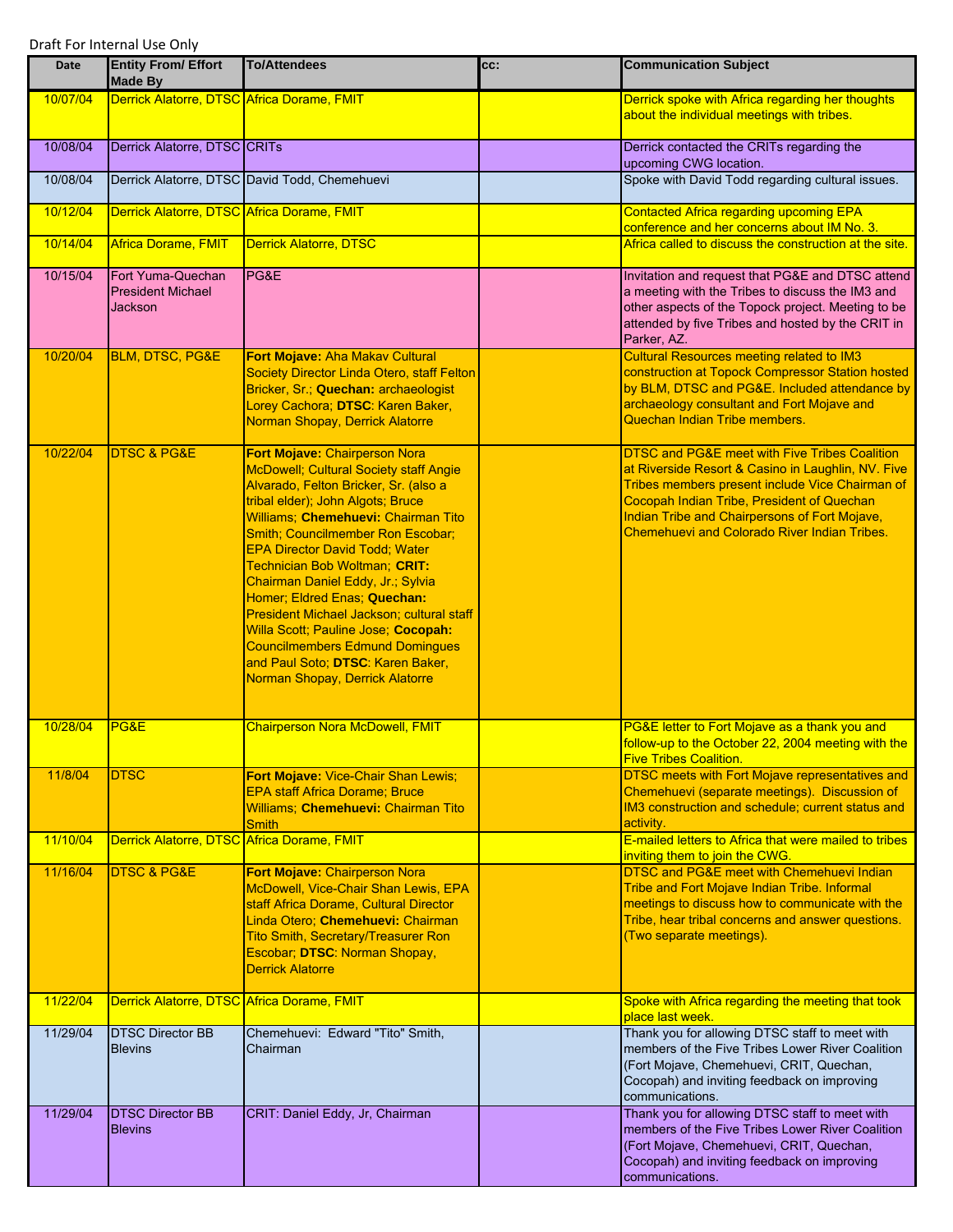| <b>Date</b> | <b>Entity From/ Effort</b><br><b>Made By</b> | <b>To/Attendees</b>                                                                                                                                                                                                                                                                                                     | CC:                                                                                                                                                                                                                      | <b>Communication Subject</b>                                                                                                                                                                                                                                                                                        |
|-------------|----------------------------------------------|-------------------------------------------------------------------------------------------------------------------------------------------------------------------------------------------------------------------------------------------------------------------------------------------------------------------------|--------------------------------------------------------------------------------------------------------------------------------------------------------------------------------------------------------------------------|---------------------------------------------------------------------------------------------------------------------------------------------------------------------------------------------------------------------------------------------------------------------------------------------------------------------|
| 11/29/04    | <b>DTSC Director BB</b><br><b>Blevins</b>    | Fort Yuma-Quechan: Mike Jackson, Sr.,<br>President                                                                                                                                                                                                                                                                      |                                                                                                                                                                                                                          | Thank you for allowing DTSC staff to meet with<br>members of the Five Tribes Lower River Coalition<br>(Fort Mojave, Chemehuevi, CRIT, Quechan,<br>Cocopah) and inviting feedback on improving<br>communications.                                                                                                    |
| 11/29/04    | <b>DTSC Director BB</b><br><b>Blevins</b>    | Cocopah: Sherry Cordova, Chairwoman                                                                                                                                                                                                                                                                                     |                                                                                                                                                                                                                          | Thank you for allowing DTSC staff to meet with<br>members of the Five Tribes Lower River Coalition<br>(Fort Mojave, Chemehuevi, CRIT, Quechan,<br>Cocopah) and inviting feedback on improving<br>communications.                                                                                                    |
| 11/29/04    | <b>DTSC Director BB</b><br><b>Blevins</b>    | <b>FMIT: Nora McDowell, Chairwoman</b>                                                                                                                                                                                                                                                                                  |                                                                                                                                                                                                                          | Thank you for allowing DTSC staff to meet with<br>members of the Five Tribes Lower River Coalition<br>(Fort Mojave, Chemehuevi, CRIT, Quechan,<br>Cocopah) and inviting feedback on improving<br>communications.                                                                                                    |
| 12/1/04     | Derrick Alatorre, DTSC Nora McDowell, FMIT   |                                                                                                                                                                                                                                                                                                                         |                                                                                                                                                                                                                          | <b>Conference call regarding Director BB Blevin's</b><br>invitation to meet with them.                                                                                                                                                                                                                              |
| 12/2/04     | <b>Derrick Alatorre, DTSC All Tribes</b>     |                                                                                                                                                                                                                                                                                                                         |                                                                                                                                                                                                                          | Began contacting the tribes to determine when the<br>next best day is for Director BB Blevins to meet<br>with them.                                                                                                                                                                                                 |
| 12/3/04     | Derrick Alatorre, DTSC Africa Dorame, FMIT   |                                                                                                                                                                                                                                                                                                                         |                                                                                                                                                                                                                          | Spoke with Africa regarding the tour taking place<br>the next week.                                                                                                                                                                                                                                                 |
| 12/14/04    | <b>DTSC &amp; PG&amp;E</b>                   | Fort Mojave: Chairperson Nora<br>McDowell; Vice-Chair Shan Lewis; EPA<br>staff Africa Dorame; Cultural Director<br>Linda Otero; Chemehuevi: Chairman<br>Tito Smith; Sec./Treasurer Ron Escobar;<br><b>Quechan: archaeologist Lorey Cachora;</b><br><b>Hualapai: Cultural Director Loretta</b><br>Jackson; Aaron Mapatis |                                                                                                                                                                                                                          | Site tour of Interim Measures No. 3 with Fort<br><b>Mojave and Chemehuevi Indian Tribes</b><br>Chairpersons and staff.                                                                                                                                                                                              |
| 12/29/04    | <b>Derrick Alatorre, DTSC Tribes</b>         |                                                                                                                                                                                                                                                                                                                         |                                                                                                                                                                                                                          | Sent tribes website information for their review and<br>input.                                                                                                                                                                                                                                                      |
| 1/14/05     | Karen Baker, DTSC                            | <b>Steven McDonald, FMIT</b>                                                                                                                                                                                                                                                                                            |                                                                                                                                                                                                                          | Phone call regarding meeting with tribes next<br>week.                                                                                                                                                                                                                                                              |
| 1/19/05     | <b>DTSC</b>                                  | Fort Mojave: Chairperson Nora<br>McDowell; Aha Macav Cultural Society<br>Director Linda Otero; Chemehuevi:<br>Councilmember Ron Escobar; DTSC:<br>Director BB Blevins, Karen Baker                                                                                                                                      |                                                                                                                                                                                                                          | <b>DTSC Director B.B. Blevins meets with Five Tribe</b><br>Lower River Coalition. Tribes express concern<br>about a lack of notice regarding IM3 construction<br>and indicate they were not aware construction was<br>in progress.<br>Tribes request an immediate stop-of-work and that<br>a full EIR be conducted. |
| 1/20/05     | <b>DTSC</b>                                  | Attendees: Fort Mojave: Linda Otero,<br>Cocopah: Paul Soto, Edmund<br>Domingues, Fort Yuma-Quechan: Eddie<br>Williams; DTSC, USEPA, RWQCB,<br>SWRCB, PG&E, CH2M Hill, Lucas<br>Advocates, USGS, USDOI, BLM, MWD,<br><b>ADEQ</b>                                                                                         |                                                                                                                                                                                                                          | <b>Face-to-face Consultative Work Group Meeting</b>                                                                                                                                                                                                                                                                 |
| 1/26/05     | Steven McDonald,<br><b>FMIT</b>              | <b>B.B. Blevins, DTSC</b>                                                                                                                                                                                                                                                                                               | <b>Edward Smith,</b><br><b>Chemehuevi, Sherry</b><br>Cordova, Cocopah,<br>Daniel Eddy, Jr., CRITs,<br>Nora McDowell, FMIT,<br>Mike Jackson, Sr.,<br><b>Quechan, Courtney</b><br>Coyle, FMIT, Karen<br><b>Baker, DTSC</b> | <b>PG&amp;E Topock Compressor Station/Groundwater</b><br><b>Remediation/Sacred Place Destruction</b>                                                                                                                                                                                                                |
| 1/28/05     | <b>DTSC</b>                                  | Fort Mojave: Chairperson Nora<br>McDowell; Linda Otero; other<br>participants unconfirmed may include<br>Africa Dorame; Shan Lewis; Felton<br><b>Bricker</b>                                                                                                                                                            |                                                                                                                                                                                                                          | <b>DTSC Director B.B. Blevins holds conference call</b><br>with Fort Mojave informing them that DTSC will not<br>order a stop-of-work on IM3 construction.                                                                                                                                                          |
| 2/1/05      | Karen Baker, DTSC                            | <b>Steven McDonald, FMIT</b>                                                                                                                                                                                                                                                                                            |                                                                                                                                                                                                                          | E-mailed response to Steve McDonald's request<br>for information regarding the project.                                                                                                                                                                                                                             |
| 2/3/05      | Karen Baker, DTSC                            | Steven McDonald, FMIT, BB Blevins,<br>DTSC, PG&E, CH2M Hill                                                                                                                                                                                                                                                             |                                                                                                                                                                                                                          | E-mails regarding responding to requests from<br>tribal representatives for information.                                                                                                                                                                                                                            |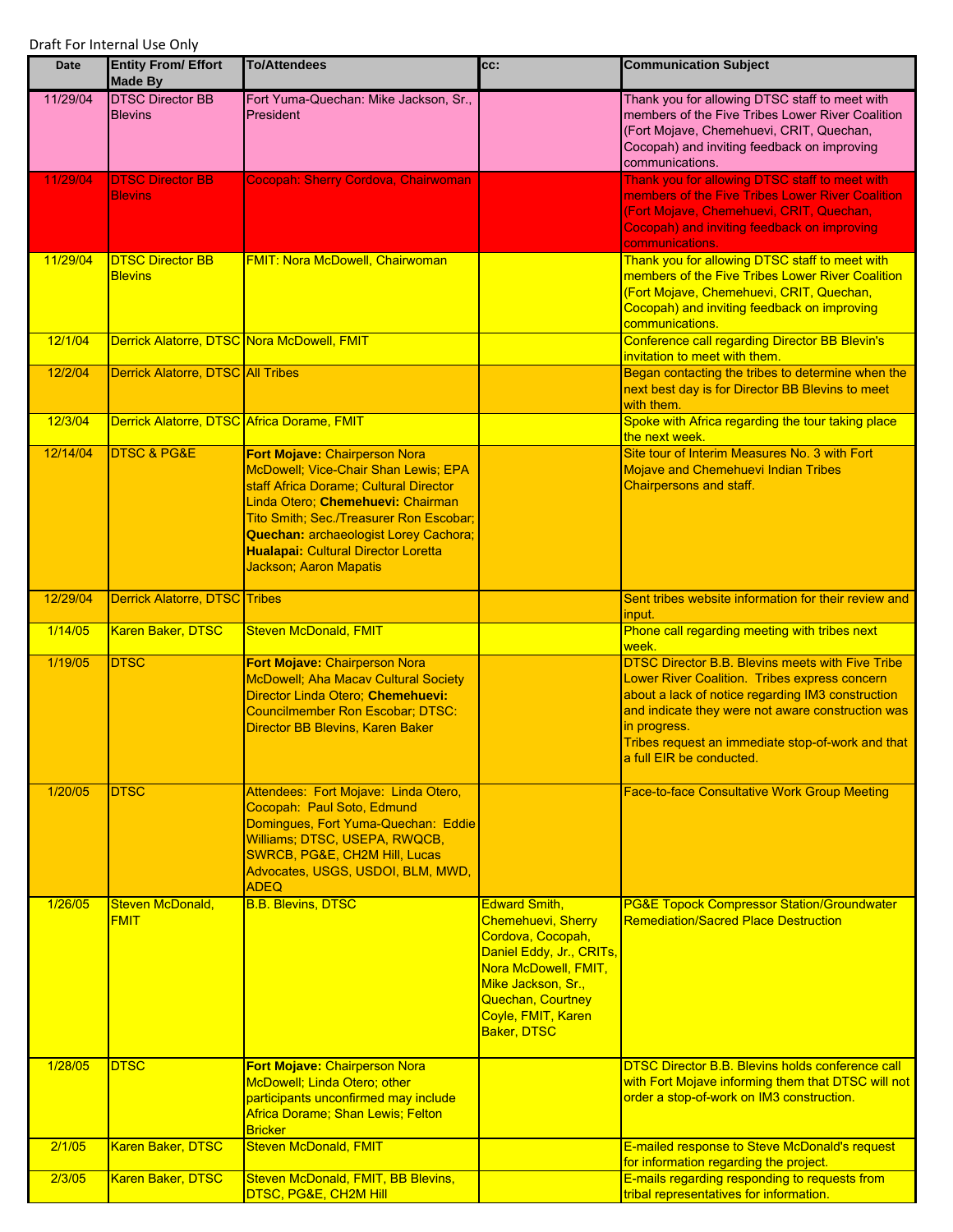| <b>Date</b> | <b>Entity From/ Effort</b><br>Made By       | <b>To/Attendees</b>                                    | cc:                                                                                                                                                                                                                                                                                             | <b>Communication Subject</b>                                                                                                                                                                                                                                                                                                                                                                                                                                                                                                                                                                                                                                                                                                                                         |
|-------------|---------------------------------------------|--------------------------------------------------------|-------------------------------------------------------------------------------------------------------------------------------------------------------------------------------------------------------------------------------------------------------------------------------------------------|----------------------------------------------------------------------------------------------------------------------------------------------------------------------------------------------------------------------------------------------------------------------------------------------------------------------------------------------------------------------------------------------------------------------------------------------------------------------------------------------------------------------------------------------------------------------------------------------------------------------------------------------------------------------------------------------------------------------------------------------------------------------|
| 2/7/05      | Karen Baker, DTSC                           | Steven McDonald, FMIT, BB Blevins,<br><b>DTSC</b>      |                                                                                                                                                                                                                                                                                                 | Sent information requested such as land<br>disturbance map, project schedule, IM #3 photos.                                                                                                                                                                                                                                                                                                                                                                                                                                                                                                                                                                                                                                                                          |
| 2/10/05     | Karen Baker, DTSC                           | <b>Steven McDonald, FMIT</b>                           |                                                                                                                                                                                                                                                                                                 | Call to Steve McDonald regarding the Government<br>to Government plan.                                                                                                                                                                                                                                                                                                                                                                                                                                                                                                                                                                                                                                                                                               |
| 2/11/05     | Steve McDonald, FMIT BB Blevins, DTSC       |                                                        | <b>Fort Mojave</b><br><b>Chairperson Nora</b><br><b>McDowell</b> ; Chemehuev<br><b>Chairman Tito Smith;</b><br><b>CRIT Chairman Daniel</b><br>Eddy, Jr.; Cocopah<br><b>Chairperson Sherri</b><br>Cordova; Fort-Yuma<br><b>Quechan President</b><br>Michael Jackson; and<br>Courtney Coyle, esq. | <b>Five River Tribes Coalition express their</b><br>disappointment with DTSC's decision not to stop<br>work on the IM3 facility. Tribes express concern<br>regarding a lack of notice and consultation. Tribes<br>state their opinion that an emergency beyond the<br>initial period should require a new CEQA review or<br>exemption Tribes accept the offer of a face-to-<br>face meeting with the Director Blevins and the<br>"highest executive officers of PG&E" to be held in<br>the next 10 days at the Fort Mojave Tribal<br>Headquarters and assert that a meeting at this<br>level is necessary to ensure that the leadership of<br>PG&E understands the depth and scope of impact<br>on the Fort Mojave, other river Tribes and places<br>sacred to them. |
| 2/16/05     | Karen Baker, DTSC                           | <b>Steven McDonald, FMIT</b>                           |                                                                                                                                                                                                                                                                                                 | <b>Call with Steven McDonald regarding Government</b><br>to Government plan, IM #3, and MW-27 and MW-<br>34 results and provide him with information<br>requested.                                                                                                                                                                                                                                                                                                                                                                                                                                                                                                                                                                                                   |
| 2/18/05     | Karen Baker, DTSC                           | <b>Steven McDonald, FMIT</b>                           |                                                                                                                                                                                                                                                                                                 | E-mailed information requested to Steven<br>McDonald.                                                                                                                                                                                                                                                                                                                                                                                                                                                                                                                                                                                                                                                                                                                |
| 2/22/05     |                                             | Derrick Alatorre, DTSC Chairman Tito Smith, Chemehuevi |                                                                                                                                                                                                                                                                                                 | Spoke with Tito and forwarded him a letter.                                                                                                                                                                                                                                                                                                                                                                                                                                                                                                                                                                                                                                                                                                                          |
| 2/23/2005   | Kate Burger, DTSC                           | Geo/Hydro, Tribe Tech. Cons.                           |                                                                                                                                                                                                                                                                                                 | Draft Insitu Floodplain Pilot Study Work Plan                                                                                                                                                                                                                                                                                                                                                                                                                                                                                                                                                                                                                                                                                                                        |
| 3/4/2005    | <b>Courtney Coyle, FMIT</b>                 | <b>Derrick Alatorre, DTSC</b>                          | <b>B.B. Blevins, DTSC,</b><br>Robert M. Henderson,<br><b>BLM, Edward Smith,</b><br>Chemehuevi, Sherry<br>Cordova, Cocopah,<br>Daniel Eddy, Jr., CRITs,<br>Nora McDowell, FMIT,<br>Mike Jackson, Sr.,<br>Quechan, Senator<br>Denise Ducheny,<br>Steven McDonald,<br><b>FMIT</b>                  | Fort Mojave Indian Tribe Comments on Draft<br><b>Public Participation Plan PG&amp;E Topock</b><br><b>Compressor Station, January 2005</b>                                                                                                                                                                                                                                                                                                                                                                                                                                                                                                                                                                                                                            |
| 3/4/2005    | Derrick Alatorre, DTSC Courtney Coyle, FMIT |                                                        |                                                                                                                                                                                                                                                                                                 | Responded to Courtney's e-mail.                                                                                                                                                                                                                                                                                                                                                                                                                                                                                                                                                                                                                                                                                                                                      |
| 3/7/2005    | Derrick Alatorre, DTSC Courtney Coyle, FMIT |                                                        |                                                                                                                                                                                                                                                                                                 | Spoke with Courtney regarding her comments.                                                                                                                                                                                                                                                                                                                                                                                                                                                                                                                                                                                                                                                                                                                          |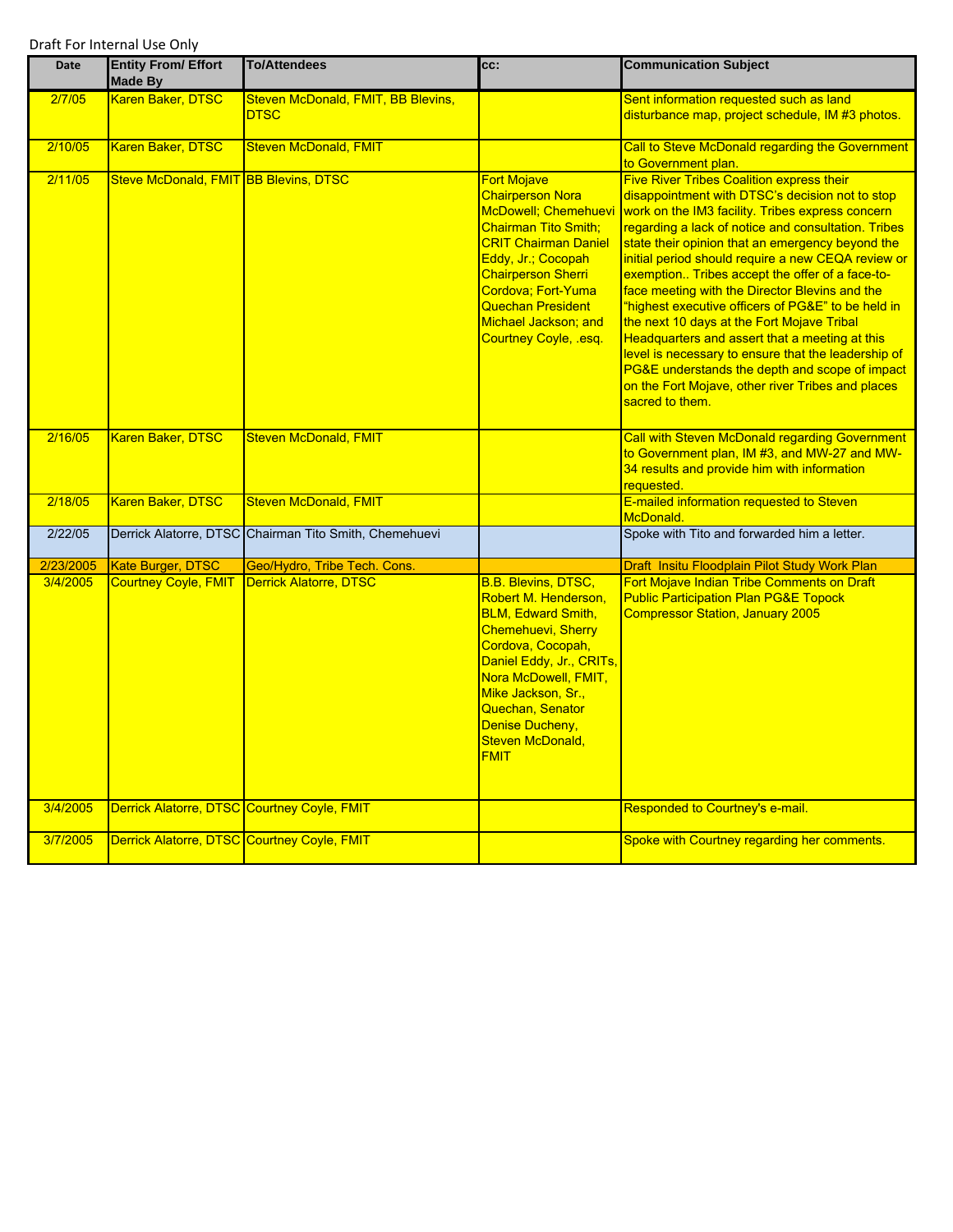| <b>Date</b> | <b>Entity From/ Effort</b><br><b>Made By</b> | <b>To/Attendees</b>                                                                                                                                                                                                                                                                                                                                                                                                                                                                                                                                          | cc:                                                                                                                                                                                                                                                            | <b>Communication Subject</b>                                                                                                                                                                                                                                                                                                                                                                                                                                                                                                                                                                                                                                                                                                                                                                                                                                                                                                                                                                                                                                                                                                                                                                                                                                                                                                                        |
|-------------|----------------------------------------------|--------------------------------------------------------------------------------------------------------------------------------------------------------------------------------------------------------------------------------------------------------------------------------------------------------------------------------------------------------------------------------------------------------------------------------------------------------------------------------------------------------------------------------------------------------------|----------------------------------------------------------------------------------------------------------------------------------------------------------------------------------------------------------------------------------------------------------------|-----------------------------------------------------------------------------------------------------------------------------------------------------------------------------------------------------------------------------------------------------------------------------------------------------------------------------------------------------------------------------------------------------------------------------------------------------------------------------------------------------------------------------------------------------------------------------------------------------------------------------------------------------------------------------------------------------------------------------------------------------------------------------------------------------------------------------------------------------------------------------------------------------------------------------------------------------------------------------------------------------------------------------------------------------------------------------------------------------------------------------------------------------------------------------------------------------------------------------------------------------------------------------------------------------------------------------------------------------|
| 3/8/2005    | <b>B.B. Blevins, DTSC</b>                    | <b>Chairperson Nora McDowell, FMIT</b>                                                                                                                                                                                                                                                                                                                                                                                                                                                                                                                       | Chemehuevi, CRIT,<br>Cocopah, Fort Yuma-<br><b>Quechan Indian Tribe</b><br><b>Chairpersons/President</b><br>Fort Mojave attorney at<br>Luce, Forward,<br><b>Hamilton and Scripps,</b><br>LLP, and PG&E.                                                        | Formalizes response to the Fort Mojave's request<br>for a stop-of-work on IM3 treatment facility<br>construction delivered verbally by conference call<br>on 1/28/05 in which he states he can not halt<br>construction of the IM3 treatment facility (for any<br>length of time). Outlines the three factors he<br>examined to make the decision not to stop work on<br>the project:1) whether or not the emergency had<br>passed; 2) whether or not there were any<br>deficiencies in the DTSC process which may have<br>prevented tribal concerns from being fully<br>expressed and considered; and 3) whether an<br>action to stop the project would be legally<br>defensible. Asserts that the urgency of the<br>emergency (preventing impact to the Colorado<br>River) still exists and that the IM3 facility needs to<br>be operating as soon as possible to extract, treat<br>and manage higher groundwater flows needed to<br>maintain hydraulic control of the Topock chromium<br>plume. Asserts no legal deficiencies in DTSC's<br>process pursuant to CEQA or in the public<br>participation process that prevented the Tribes<br>from expressing viewpoints prior to construction of<br>the IM3 treatment facility. Asserts that DTSC can<br>not find legally defensible reason to stay<br>construction of the IM3 treatment facility. |
| 3/11/2005   | Nora McDowell, FMIT                          | <b>BB Blevins, DTSC</b>                                                                                                                                                                                                                                                                                                                                                                                                                                                                                                                                      | Chemehuevi, CRIT,<br>Cocopah, Fort Yuma-<br><b>Quechan Indian Tribe</b><br>Chairpersons/President,<br><b>Fort Mojave attorney</b><br>Courtney Coyle, esq                                                                                                       | Response to Director Blevins letter of March 8,<br>2005                                                                                                                                                                                                                                                                                                                                                                                                                                                                                                                                                                                                                                                                                                                                                                                                                                                                                                                                                                                                                                                                                                                                                                                                                                                                                             |
| 3/15/2005   | <b>DTSC &amp; PG&amp;E</b>                   | Fort Mojave: Chairperson Nora<br><b>McDowell; Cultural Society Director</b><br>Linda Otero; Felton Bricker; Llewellyn<br>Barackman; additional attendees names<br>unknown; Chemehuevi: Chairman<br>Edward "Tito" Smith; EPA Director David<br>Todd; CRIT: Chairman Daniel Eddy, Jr.;<br>Cocopah: Vice Chairman Eddie<br>Dominguez; Councilmember Paul Soto;<br>Fort Yuma-Quechan: EPA Water Staff<br><b>Eddie Williams: DTSC: Director BB</b><br>Blevins, Karen Baker, Nancy Long;<br>PG&E: Tom King, Dan Richards, Bob<br>Doss, Barbara Benson, David Hayes |                                                                                                                                                                                                                                                                | Five Tribe Coalition meeting with DTSC and<br>PG&E. Tribes shared information on the history of<br>the place and their perspective on the desecration<br>caused by Interim Measures 3 by PG&E. Tribes<br>made fifteen requests of PG&E & DTSC.                                                                                                                                                                                                                                                                                                                                                                                                                                                                                                                                                                                                                                                                                                                                                                                                                                                                                                                                                                                                                                                                                                      |
| 3/16/2005   | Karen Baker, DTSC                            | <b>Steven McDonald, FMIT</b>                                                                                                                                                                                                                                                                                                                                                                                                                                                                                                                                 |                                                                                                                                                                                                                                                                | Call with Steven McDonald regarding yesterday's<br>meeting with the Five Tribe Coalition.                                                                                                                                                                                                                                                                                                                                                                                                                                                                                                                                                                                                                                                                                                                                                                                                                                                                                                                                                                                                                                                                                                                                                                                                                                                           |
| 3/18/2005   | Nora McDowell, FMIT                          | PG&E                                                                                                                                                                                                                                                                                                                                                                                                                                                                                                                                                         | Chemehuevi, CRIT,<br>Cocopah, Fort Yuma-<br><b>Quechan Indian Tribe</b><br>Chairpersons/President,<br><b>Fort Mojave attorneys</b><br><b>Courtney Coyle and</b><br>Steven McDonald, Mr.<br>Daniel Richard, and<br><b>DTSC Director B.B.</b><br><b>Blevins.</b> | <b>Five Tribes Coalition letter to PG&amp;E Vice President</b><br>Thomas King to follow-up on the March 15, 2005<br>meeting.                                                                                                                                                                                                                                                                                                                                                                                                                                                                                                                                                                                                                                                                                                                                                                                                                                                                                                                                                                                                                                                                                                                                                                                                                        |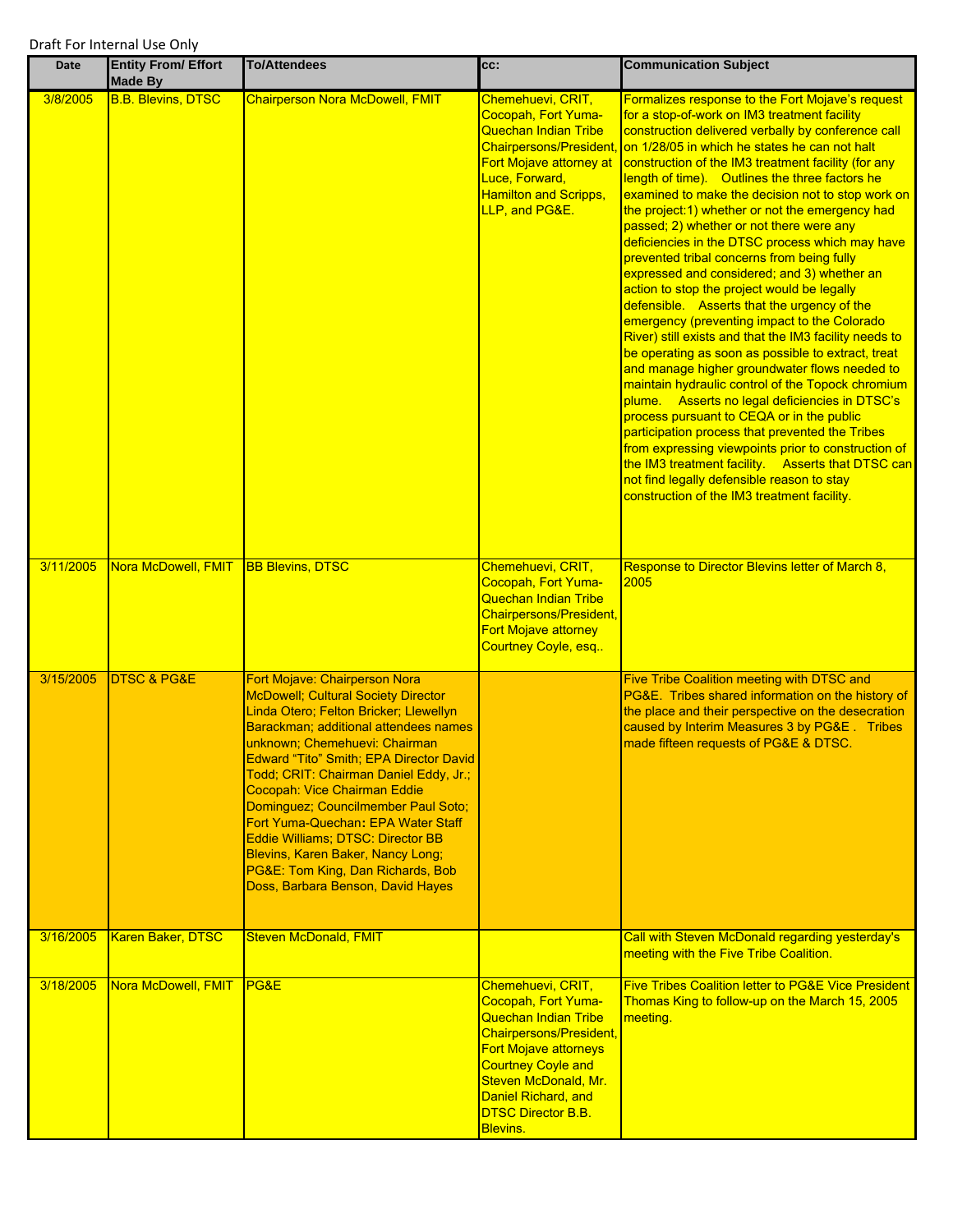| <b>Date</b> | <b>Entity From/ Effort</b><br><b>Made By</b> | <b>To/Attendees</b>                                                                                                                                                                                                                                                                                                                                                                                                                              | CC:                                                                        | <b>Communication Subject</b>                                                                                                                                                                                                                                                                                                                                                                        |
|-------------|----------------------------------------------|--------------------------------------------------------------------------------------------------------------------------------------------------------------------------------------------------------------------------------------------------------------------------------------------------------------------------------------------------------------------------------------------------------------------------------------------------|----------------------------------------------------------------------------|-----------------------------------------------------------------------------------------------------------------------------------------------------------------------------------------------------------------------------------------------------------------------------------------------------------------------------------------------------------------------------------------------------|
| 3/18/2005   | PG&E                                         | One full CD copy of the report to ten<br>Tribal Chairpersons: Chemehuevi,<br>Cocopah, CRIT, Fort Mojave, Fort Yuma-<br>Quechan, Havasupai, Hualapai, Torres-<br>Martinez Desert Cahuilla, Twenty-Nine<br>Palms, and Yavapai-Prescott Indian<br>Tribes. One full hard copy of the report<br>(three, 3-ring binders) to Chairpersons<br>of six Tribes: Chemehuevi, Cocopah,<br>CRIT, Fort Mojave, Fort Yuma-Quechan<br>and Hualapai Indian Tribes. |                                                                            | PG&E distributes Draft RCRA Facility Investigation<br>Report to ten Tribes at DTSC request.                                                                                                                                                                                                                                                                                                         |
| 3/28/2005   | PG&E                                         | One full hard copy of the report (three, 3-<br>ring binders) to Chairpersons of four<br>Tribes: Havasupai, Torres-Martinez<br>Desert Cahuilla, Twenty-Nine Palms,<br>and Yavapai-Prescott Indian Tribes.                                                                                                                                                                                                                                         |                                                                            | PG&E follows-up with hard copies of the Draft<br>RCRA Facility Investigation Report to four Tribes.                                                                                                                                                                                                                                                                                                 |
| 3/28/2005   | <b>Thomas King, PG&amp;E</b>                 | <b>Five Tribe Coalition c/o Nora McDowell,</b><br><b>FMIT</b>                                                                                                                                                                                                                                                                                                                                                                                    |                                                                            | <b>PG&amp;E letter from Vice President Thomas King to</b><br><b>Five Tribes River Coalition care of Fort Mojave</b><br>Chairperson Nora McDowell. PG&E Vice President<br>Thomas King follows-up to requests made by the<br>Tribes at the March 15, 2005 meeting and asserts:                                                                                                                        |
| 3/31/2005   | Norman Shopay,<br><b>DTSC</b>                | FMIT: Linda Otero; BLM: Sarah Murray,<br>Mark Howell; DTSC: Norman Shopay,<br>Susan Stratton (DGS); PG&E: Glenn<br>Caruso, Bruce Gothar, Ray Romero                                                                                                                                                                                                                                                                                              |                                                                            | Site visit to assess potential damage to cultural and<br>biological resources. Visit was prompted by<br>incident involving Needles Power and Light<br>Company on March 19, 2005.                                                                                                                                                                                                                    |
| 4/7/2005    | <b>DTSC</b>                                  | Attendees: Hargis & Associates (on<br>behalf of FMIT), DTSC, PG&E, CH2M<br>Hill, USFWS, DOI, MWD                                                                                                                                                                                                                                                                                                                                                 |                                                                            | <b>RFI Workshop meeting</b>                                                                                                                                                                                                                                                                                                                                                                         |
| 4/12/2005   | Norman Shopay,<br><b>DTSC</b>                | <b>Yvonne Meeks, PG&amp;E</b>                                                                                                                                                                                                                                                                                                                                                                                                                    | cc: CWG members,<br><b>FMIT, Office of Historic</b><br><b>Preservation</b> | Letter to PG&E "Potential Impacts to Cultural and<br><b>Biological Resources" in response to Needles</b><br>Power incident on March 19, 2005. Required<br>measures to document potential damage, prevent<br>future damage to sensitive cultural and biological<br>resources along with notification procedures and<br>requirement for sensitivity training of project<br>personnel and contractors. |
| 4/15/2005   | Norman Shopay,<br><b>DTSC</b>                | Geo/Hydro, Indian Tribe Reps, CWG                                                                                                                                                                                                                                                                                                                                                                                                                |                                                                            | E-mail forwarding letter to PG&E re: needed<br>revisions to Insitu Floodplain Pilot Study Work<br>Plan                                                                                                                                                                                                                                                                                              |
| 4/19/058    | Karen Baker, DTSC                            | <b>Steven McDonald, FMIT</b>                                                                                                                                                                                                                                                                                                                                                                                                                     |                                                                            | Call regarding ideas for improvement of DTSC's<br><b>PG&amp;E Website.</b>                                                                                                                                                                                                                                                                                                                          |
| 4/20/2005   | Steven McDonald,<br><b>FMIT</b>              | <b>DTSC</b>                                                                                                                                                                                                                                                                                                                                                                                                                                      | Karen Baker, DTSC,<br><b>Courtney Coyle, FMIT</b>                          | <b>Public Records Act Request</b>                                                                                                                                                                                                                                                                                                                                                                   |
| 4/21/2005   | <b>DTSC</b>                                  | Attendees: Fort Mojave: Nora<br>McDowell-Antone, Linda Otero,<br>Courtney Coyle (by phone), Steven<br>McDonald (by phone); Chemehuevi:<br>Chairman Smith, David Todd, Ron<br>Escobar, Gilbert Parra, Bob Woltman;<br>Fort Yuma-Quechan: Eddie Williams;<br>DTSC, PG&E, CH2M Hill, Lucas<br>Advocates, RWQCB, DOI, USFWS,<br><b>BLM, MWD</b>                                                                                                      |                                                                            | Face-to-face Consultative Work Group Meeting                                                                                                                                                                                                                                                                                                                                                        |
| 4/21/2005   | Norman Shopay,<br><b>DTSC</b>                | <b>Fort Mojave Indian Tribe</b>                                                                                                                                                                                                                                                                                                                                                                                                                  |                                                                            | Summary of Geo/Hydro Review Items & schedule<br>of Insitu Floodplain Pilot Study Work Plan Review                                                                                                                                                                                                                                                                                                   |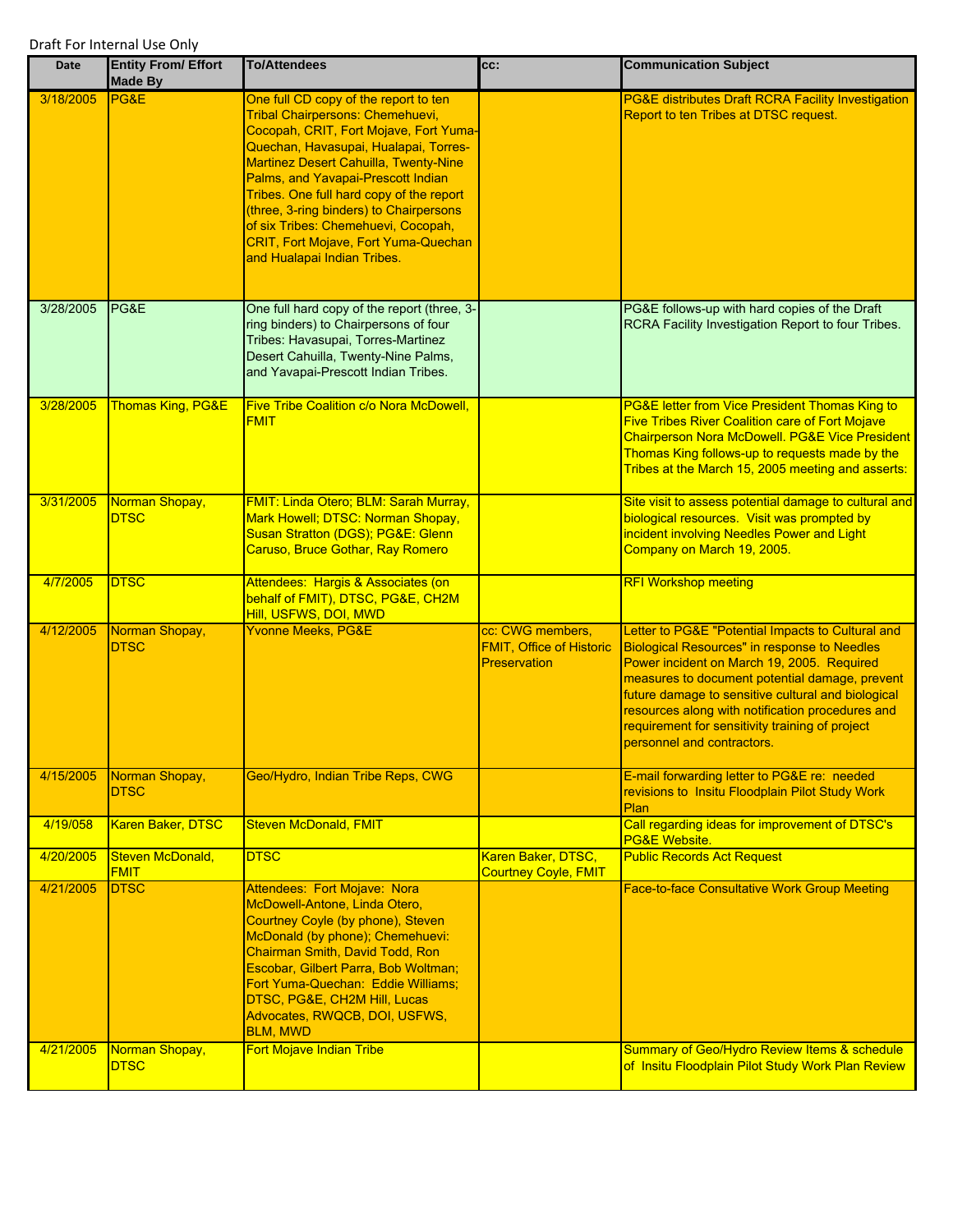| <b>Date</b> | <b>Entity From/ Effort</b><br><b>Made By</b> | <b>To/Attendees</b>                                                                                                                                                                                                                                           | CC:                                                                                                                                                                                                                                                                                                                                                                                                        | <b>Communication Subject</b>                                                                                                                              |
|-------------|----------------------------------------------|---------------------------------------------------------------------------------------------------------------------------------------------------------------------------------------------------------------------------------------------------------------|------------------------------------------------------------------------------------------------------------------------------------------------------------------------------------------------------------------------------------------------------------------------------------------------------------------------------------------------------------------------------------------------------------|-----------------------------------------------------------------------------------------------------------------------------------------------------------|
| 4/25/2005   | Nora McDowell, FMIT                          | <b>B.B. Blevins, DTSC</b>                                                                                                                                                                                                                                     | <b>Edward Smith,</b><br><b>Chemehuevi, Sherry</b><br>Cordova, Cocopah,<br>Daniel Eddy, Jr., CRITs,<br>Mike Jackson, Sr.,<br>Quechan, Courtney<br>Coyle, FMIT, Thomas<br>B. King, PG&E, bcc:<br><b>Linda Otero, FMIT</b>                                                                                                                                                                                    | <b>Topock Compressor Station Remediation/Request</b><br>to Stay Operation of Interim Treatment Plant                                                      |
| 4/27/2005   | Norman Shopay,<br><b>DTSC</b>                | <b>Legal Counsel representing FMIT</b>                                                                                                                                                                                                                        |                                                                                                                                                                                                                                                                                                                                                                                                            | Summary of Geo/Hydro Review Items & schedule<br>of Insitu Floodplain Pilot Study Work Plan Review                                                         |
| 5/23/2005   | Kate Burger, DTSC                            | Geo/Hydro. Inc. Tribe Tech. Consult.                                                                                                                                                                                                                          |                                                                                                                                                                                                                                                                                                                                                                                                            | E-mail containing revised floodplain insitu<br>workplans                                                                                                  |
| 5/23/2005   | <b>DTSC</b>                                  | <b>Technical Work Group</b>                                                                                                                                                                                                                                   |                                                                                                                                                                                                                                                                                                                                                                                                            | Revised Pilot Study Work Plan submitted to DTSC<br>on 5/16/05                                                                                             |
| 5/25/2005   |                                              | Courtney Coyle, FMIT Norman Shopay, DTSC                                                                                                                                                                                                                      | <b>B.B. Blevins, DTSC,</b><br>Tim Smith, BLM, Tom<br>King, PG&E, Edward<br>Smith, Chemehuevi,<br><b>Sherry Cordova,</b><br>Cocopah, Daniel Eddy,<br>Jr., CRITs, Nora<br>McDowell, FMIT, Mike<br>Jackson, Sr., Quechan,<br><b>Senator Denise</b><br>Ducheny, Wayne<br>Donaldson, State OHP,<br><b>Larry Myers, Native</b><br><b>American Heritage</b><br><b>Commission, Steven</b><br><b>McDonald, FMIT</b> | RE: Fort Mojave Indian Tribe Comments on Draft<br><b>Sensitivity Training Plan Cultural and Biological</b><br><b>Resources Topock Remediation Project</b> |
| 6/15/2005   | <b>DTSC</b>                                  | Attendees: FMIT, DTSC, DGS, PG&E,<br><b>BLM</b>                                                                                                                                                                                                               |                                                                                                                                                                                                                                                                                                                                                                                                            | Interim Measure #3 Staging Area Restoration<br>meeting                                                                                                    |
| 6/16/2005   | <b>DTSC</b>                                  | Attendees: Fort Mojave: Linda Otero,<br>Rachel Patterson; Fort Yuma-Quechan<br>Tribe: Eddie Williams; DTSC, DGS,<br>CRWQCB, PG&E, CH2M Hill, Lucas<br>Advocates, MWH, BLM, SAIC, BOR,<br>USGS, USDOI, USFWS, MWD, Toxics<br><b>Assessment Group</b>           |                                                                                                                                                                                                                                                                                                                                                                                                            | <b>Face-to-face Consultative Work Group Meeting</b>                                                                                                       |
| 6/17/2005   | <b>DTSC</b>                                  | <b>CWG, Tribe Reps., TWG</b>                                                                                                                                                                                                                                  |                                                                                                                                                                                                                                                                                                                                                                                                            | Meeting to discuss In-Situ Pilot in Laughland,<br><b>Nevada</b>                                                                                           |
| 8/4/2005    | <b>DTSC</b>                                  | DTSC, DGS, Ethnographic Inquiry, BLM,<br>PG&E, CRIT & FMIT                                                                                                                                                                                                    |                                                                                                                                                                                                                                                                                                                                                                                                            | Meeting regarding the Ethnographic Study                                                                                                                  |
| 8/11/2005   | Norman Shopay,<br><b>DTSC</b>                | <b>Fort Mojave Indian Tribe</b>                                                                                                                                                                                                                               |                                                                                                                                                                                                                                                                                                                                                                                                            | <b>Summary of TWG Review Items and Work Plan</b><br><b>Review Schedule</b>                                                                                |
| 8/11/2005   | Karen Baker, DTSC                            | <b>CWG Members</b>                                                                                                                                                                                                                                            |                                                                                                                                                                                                                                                                                                                                                                                                            | Sent request for input on the Pore Water and<br>Seepage study to CWG members.                                                                             |
| 8/17/2005   | <b>DTSC</b>                                  | Attendees: Fort Mojave: Linda Otero,<br>Rachel Patterson, Courtney Coyle (by<br>phone), Leo Leonhart (by phone);<br>Cocopah: Lisa Wanstall; Fort Yuma-<br>Quechan: Eddie Williams; DTSC, DGS,<br>USEPA, CRWQCB, PG&E, USGS,<br>USDOI, USFWS, USBLM, MWD, ADEQ |                                                                                                                                                                                                                                                                                                                                                                                                            | <b>Face-to-face Consultative Work Group Meeting</b>                                                                                                       |
| 8/24/2005   | <b>DTSC</b>                                  | Attendees: Hargis & Associates (on<br>behalf of FMIT), DTSC, PG&E, CH2M<br>Hill, CRWQCB, USEPA, USGS (on<br>behalf of DOI)                                                                                                                                    |                                                                                                                                                                                                                                                                                                                                                                                                            | <b>Technical Work Group Phone Meeting</b>                                                                                                                 |
| 8/24/2005   | <b>BLM</b>                                   | <b>Fort Mojave Indian Tribe</b>                                                                                                                                                                                                                               |                                                                                                                                                                                                                                                                                                                                                                                                            | Revised Insitu Floodplain Pilot Study Work Plan w/<br>30-day Formal Section 106 consultation process w/<br>tribes                                         |
| 8/24/2005   | <b>BLM</b>                                   | <b>Indian Tribes</b>                                                                                                                                                                                                                                          |                                                                                                                                                                                                                                                                                                                                                                                                            | BLM provided the Work Plan to the Tribes for<br>review - Upland Insitu Pilot Study                                                                        |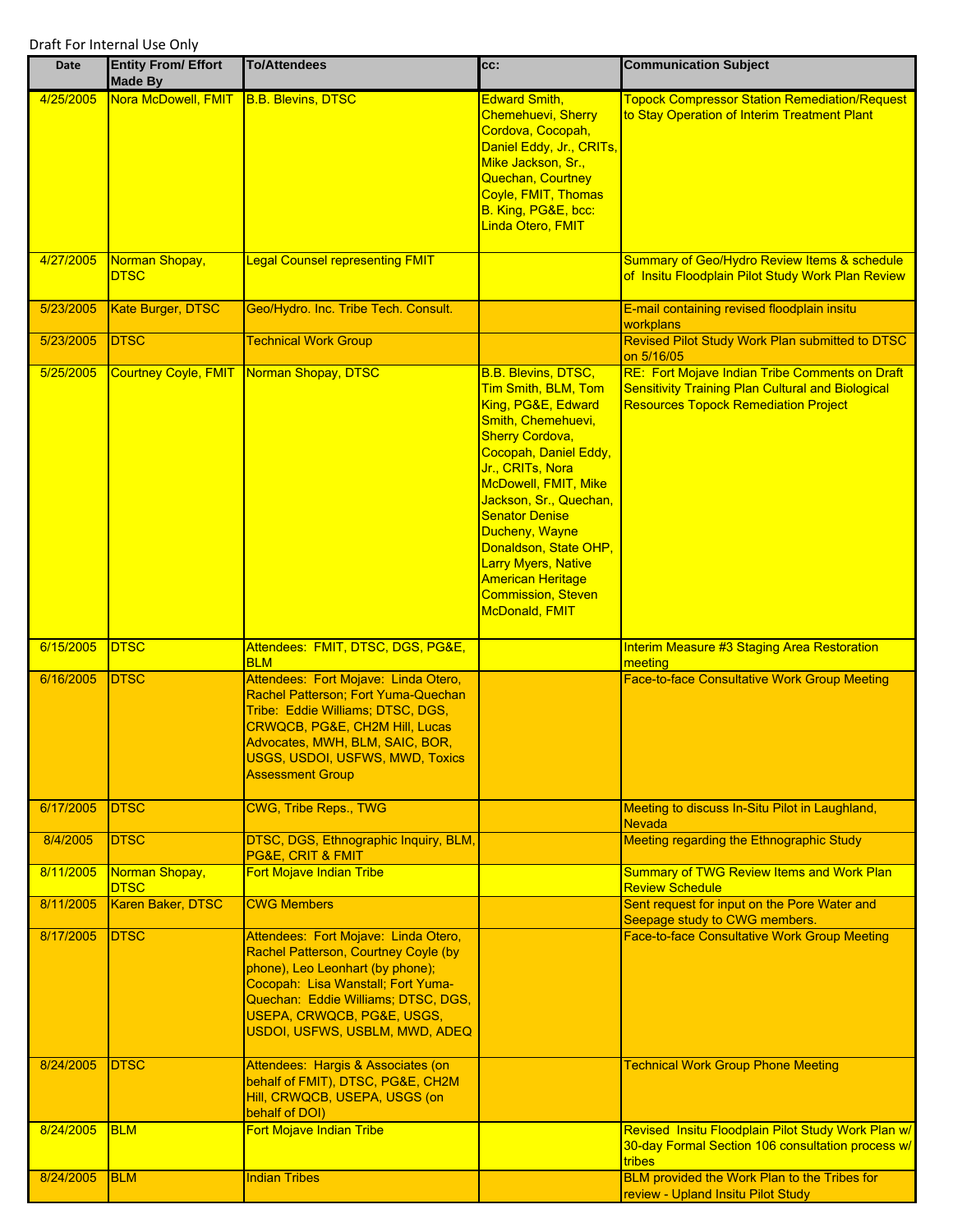| Date       | <b>Entity From/ Effort</b><br><b>Made By</b>       | <b>To/Attendees</b>                                                                                                        | CC:                                                                                                                                                                                                                                                                         | <b>Communication Subject</b>                                                                                                                                                                                     |
|------------|----------------------------------------------------|----------------------------------------------------------------------------------------------------------------------------|-----------------------------------------------------------------------------------------------------------------------------------------------------------------------------------------------------------------------------------------------------------------------------|------------------------------------------------------------------------------------------------------------------------------------------------------------------------------------------------------------------|
| 9/7/2005   | <b>FMIT Representatives</b>                        | <b>RWQCB</b>                                                                                                               |                                                                                                                                                                                                                                                                             | <b>FMIT reps sent two letters to RWQCB providing</b><br>comments on the Draft WDR for the Pilot Study<br>Test.                                                                                                   |
| 9/12/2005  | Norman Shopay,<br><b>DTSC</b>                      | <b>FMIT Tech. Consultant</b>                                                                                               |                                                                                                                                                                                                                                                                             | Response re: GW Flow Model & In-Situ Pilot<br><b>Studies</b>                                                                                                                                                     |
| 9/12/2005  | <b>Kate Burger, DTSC</b>                           | Leo Leonhart, FMIT                                                                                                         |                                                                                                                                                                                                                                                                             | Response on a few points in Hargis & Associates<br>RFI and In situ Pilot Study Comments (on behalf of<br>FMIT)                                                                                                   |
| 9/15/2005  | <b>DTSC</b>                                        | Fort Mojave: Courtney Coyle, Bill<br>Golightly, Phil Rosenberg; DTSC,<br>USEPA, PG&E, USFWS, USBOR,<br><b>MWD, ADEQ</b>    |                                                                                                                                                                                                                                                                             | <b>Consultative Work Group Telephone Meeting</b>                                                                                                                                                                 |
| 9/27/2005  | Aaron Yue, DTSC                                    | <b>CWG, Indian Tribe Reps.</b>                                                                                             |                                                                                                                                                                                                                                                                             | E-mail explaining DTSC's CEQA approach for PE-<br>1, TW-3D, Insitu Pilot Test                                                                                                                                    |
| 9/27/2005  | <b>Derrick Alatorre, DTSC Tribes</b>               |                                                                                                                            |                                                                                                                                                                                                                                                                             | Made calls with Aaron Yue and Susan Stratton<br>(DGS) to tribes regarding recent decisions.                                                                                                                      |
| 10/5/2005  | Derrick Alatorre,<br>Norman Shopay,<br><b>DTSC</b> | Diane DeLeon, CRITs                                                                                                        |                                                                                                                                                                                                                                                                             | Held conference call with Diane, new EPA Director<br>at CRITs.                                                                                                                                                   |
| 10/18/2005 | <b>IDTSC</b>                                       | Hargis & Associates (on behalf of FMIT),<br>DTSC, PG&E, USGS, BOR, BLM,<br><b>CRWQCB, ADEQ</b>                             |                                                                                                                                                                                                                                                                             | <b>Geo/Hydro Technical Work Group Meeting</b>                                                                                                                                                                    |
| 10/19/2005 | <b>DTSC</b>                                        | Fort Mohave: Courtney Coyle (by<br>phone), DTSC, USEPA, CRWQCB,<br>PG&E, USGS, USDOI, BLM, BOR,<br><b>MWD, ADEQ, MCDPH</b> |                                                                                                                                                                                                                                                                             | <b>Face-to-face Consultative Work Group Meeting</b>                                                                                                                                                              |
| 10/19/2005 | Norman Shopay,<br><b>DTSC</b>                      | <b>CWG, Indian Tribe Reps., newspapers</b>                                                                                 |                                                                                                                                                                                                                                                                             | Begin public comment period on Initial Study and<br><b>Proposed Negative Declaration for In-Situ</b><br>Hexavalent Chromium Reduction Pilot Test in the<br>floodplain. Provided documents for public<br>comment. |
| 10/28/2005 | Steven McDonald,<br><b>FMIT</b>                    | <b>Norman Shopay, DTSC</b>                                                                                                 | Nora McDowell, FMIT,<br>Linda Otero, FMIT, Tim<br>Smith, BLM, Scott<br>Morgan, Gov. Office of<br>Planning & Research,<br><b>Shankar Prasad, CA</b><br>EPA, Carol Gaubetz,<br>NAHC, M. Wayne<br>Donaldson, CA SHPO                                                           | <b>Comments of Fort Mojave Indian Tribe re PE-1</b><br><b>Extraction Well Project</b>                                                                                                                            |
| 10/28/2005 | Steven McDonald,<br><b>FMIT</b>                    | <b>Norman Shopay, DTSC</b>                                                                                                 | Nora McDowell, FMIT,<br>Linda Otero, FMIT, Tim<br>Smith, BLM, Scott<br>Morgan, Gov. Office of<br>Planning & Research,<br><b>Shankar Prasad, CA</b><br>EPA, Carol Gaubetz,<br>NAHC, M. Wayne<br>Donaldson, CA SHPO                                                           | <b>Comments of Fort Mojave Indian Tribe re Needles</b><br><b>Power Incident</b>                                                                                                                                  |
| 10/28/2005 | Steven McDonald,<br><b>FMIT</b>                    | <b>Norman Shopay, DTSC</b>                                                                                                 | Nora McDowell, FMIT,<br>Linda Otero, FMIT, Tim<br>Smith, BLM, Scott<br>Morgan, Gov. Office of<br>Planning & Research,<br><b>Shankar Prasad, CA</b><br>EPA, Carol Gaubetz,<br><b>Native American</b><br><b>Heritage Commission,</b><br>M. Wayne Donaldson,<br><b>CA SHPO</b> | <b>Comments of Fort Mojave Indian Tribe re TW-3D</b><br><b>Extraction Well</b>                                                                                                                                   |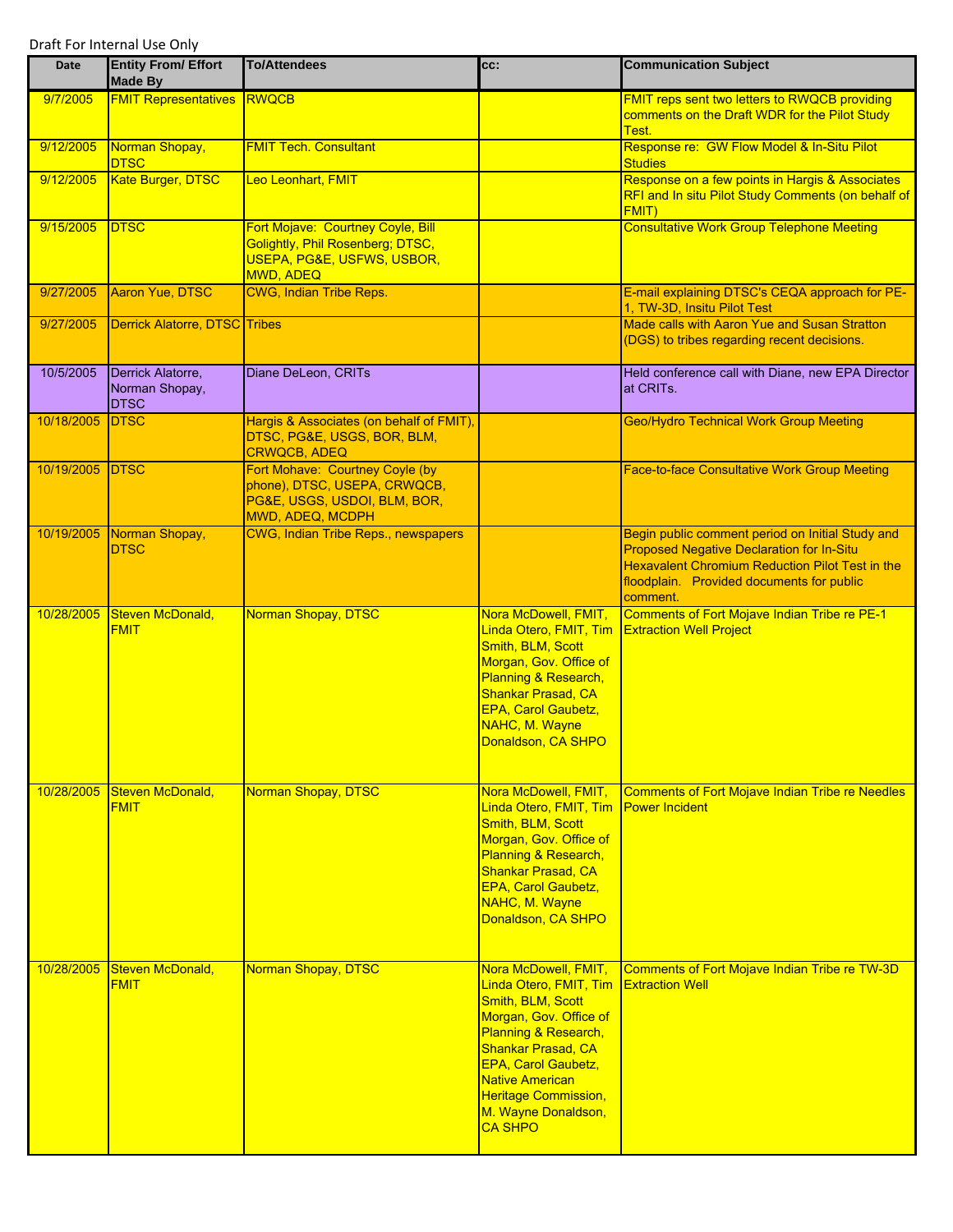| <b>Date</b> | <b>Entity From/ Effort</b><br><b>Made By</b> | <b>To/Attendees</b>                                                                                                                                                                                                                                                                                                 | CC:                                                                                                                                                                                                                                                                    | <b>Communication Subject</b>                                                                                                                  |
|-------------|----------------------------------------------|---------------------------------------------------------------------------------------------------------------------------------------------------------------------------------------------------------------------------------------------------------------------------------------------------------------------|------------------------------------------------------------------------------------------------------------------------------------------------------------------------------------------------------------------------------------------------------------------------|-----------------------------------------------------------------------------------------------------------------------------------------------|
| 11/8/2005   | <b>DTSC</b>                                  | Attendees: Fort Mohave: Leo Leonhart,<br>DTSC, CRWQCB, PG&E, USGS,<br>USFWS, USBLM, MWD, ADEQ                                                                                                                                                                                                                       |                                                                                                                                                                                                                                                                        | <b>Consultative Work Group Telephone Meeting</b>                                                                                              |
| 11/8/2005   | Aaron Yue, DTSC                              | Chemehuevi: Charles Wood, David<br>Todd, Ron Escobar; Cocopah: Sherry<br>Cordova, Willadena Thomas, Lisa<br>Wanstall; CRITs: Daniel Eddy, Jr.,<br>Michael Tsosie, Diane F. De Leon;<br>FMIT: Nora McDowell, Africa Dorame,<br>Linda Otero; Fort Yuma-Quechan: Mike<br>Jackson, Sr., Arlene Kingery, Pauline<br>Jose |                                                                                                                                                                                                                                                                        | <b>Compact disc containing Consultative Work Group</b><br>electronic correspondence during the month of<br>October 2005.                      |
|             | 11/14/2005 Norman Shopay,<br><b>DTSC</b>     | Debi Livesay, Torres-Martinez                                                                                                                                                                                                                                                                                       |                                                                                                                                                                                                                                                                        | E-mail w/ pdf containing Workplan and related<br>documents                                                                                    |
| 11/14/2005  | Steven McDonald,<br><b>FMIT</b>              | <b>Norman Shopay, DTSC</b>                                                                                                                                                                                                                                                                                          | Nora McDowell, FMIT,<br>Linda Otero, FMIT, Tim<br>Smith, BLM, Scott<br>Morgan, Gov. Office of<br>Planning & Research,<br>Shankar Prasad, CA<br>EPA, Carol Gaubetz,<br>NAHC, M. Wayne<br>Donaldson, CA SHPO,<br><b>Paul Thayer, CA State</b><br><b>Lands Commission</b> | Comments of Fort Mojave Indian Tribe re Pore<br><b>Water and Seepage Study Work Plan</b>                                                      |
| 11/14/2005  | Steven McDonald,<br><b>FMIT</b>              | Norman Shopay, DTSC                                                                                                                                                                                                                                                                                                 | Nora McDowell, FMIT,<br>Linda Otero, FMIT, Tim<br>Smith, BLM, Scott<br>Morgan, Gov. Office of<br>Planning & Research,<br><b>Shankar Prasad, CA</b><br>EPA, Carol Gaubetz,<br>NAHC, M. Wayne<br>Donaldson, CA SHPO                                                      | <b>Comments of Fort Mojave Indian Tribe re IM-3</b><br>Closing Plan - Baseline Soil Sampling Work Plan                                        |
| 11/15/2005  | Steven McDonald,<br><b>FMIT</b>              | Norman Shopay, DTSC                                                                                                                                                                                                                                                                                                 | Nora McDowell, FMIT,<br>Smith, BLM, Scott<br>Morgan, Gov. Office of<br>Planning & Research,<br><b>Shankar Prasad, CA</b><br>EPA, Carol Gaubetz,<br>NAHC, M. Wayne<br>Donaldson, CA SHPO                                                                                | Consultation with the Fort Mojave Tribe regarding<br>Linda Otero, FMIT, Tim   the Pore Water and Seepage Study Work Plan                      |
| 11/16/2005  | <b>DTSC's Acting</b><br>Director, BB Blevins | <b>FMIT Chair</b>                                                                                                                                                                                                                                                                                                   |                                                                                                                                                                                                                                                                        | Meeting to provide information on proposed pilot<br>study                                                                                     |
| 11/17/2005  | <b>DTSC</b>                                  | <b>Attendees: Fort Mojave: Courtney</b><br>Coyle, Leo Leonhart; DTSC, USEPA,<br>CRWQCB, PG&E, USGS, USDOI,<br><b>USFWS, BLM, MWD</b>                                                                                                                                                                                |                                                                                                                                                                                                                                                                        | <b>Consultative Work Group Telephone Meeting</b>                                                                                              |
| 11/18/2005  | Steven McDonald,<br><b>LFHS, for FMIT</b>    | Norman Shopay, DTSC, Cathy Wolff-<br><b>White, BLM</b>                                                                                                                                                                                                                                                              | Nora McDowell, FMIT,<br>Linda Otero, FMIT, Tim<br>Smith, BLM, Scott<br>Morgan, Gov. Office of<br>Planning & Research,<br>Shankar Prasad, CA<br>EPA, Carol Gaubetz,<br>NAHC, M. Wayne<br>Donaldson, CA SHPO                                                             | Sent letter regarding mitigated neg dec for<br>floodplain insitu and work plans for the insitu well<br>tests (both floodplain & upland tests) |
| 11/22/2005  | Steven McDonald,<br>LFHS, for FMIT           | <b>DTSC and BLM</b>                                                                                                                                                                                                                                                                                                 |                                                                                                                                                                                                                                                                        | Sent letter regarding the Upland Insitu Work Plan                                                                                             |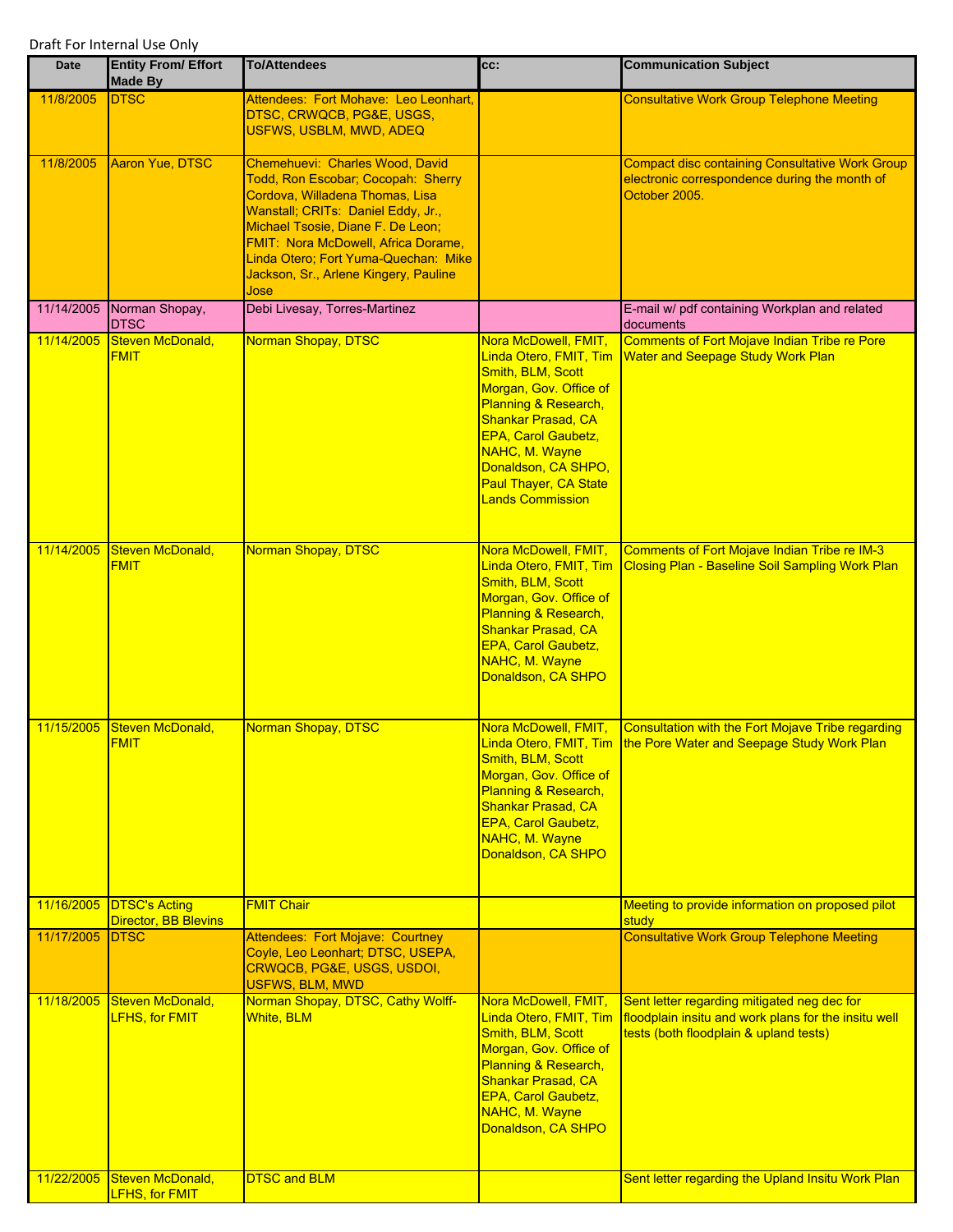| <b>Date</b>     | <b>Entity From/ Effort</b><br><b>Made By</b> | <b>To/Attendees</b>                                                                                                                                                                                                                                                                                                 | CC:                                      | <b>Communication Subject</b>                                                                                                                                                                                                                                                       |
|-----------------|----------------------------------------------|---------------------------------------------------------------------------------------------------------------------------------------------------------------------------------------------------------------------------------------------------------------------------------------------------------------------|------------------------------------------|------------------------------------------------------------------------------------------------------------------------------------------------------------------------------------------------------------------------------------------------------------------------------------|
| 11/22/2005      | Karen Baker, DTSC                            | <b>Courtney Coyle, FMIT</b>                                                                                                                                                                                                                                                                                         |                                          | Sent response on use and restoration of IM #3<br>staging area.                                                                                                                                                                                                                     |
| 12/1/2005       | <b>DTSC</b>                                  | DTSC, PG&E, BLM, SHPO/OHP,<br>USDOI, Chemehuevi, Cocopah, CRIT,<br>FMIT, Hualapai & Yavapai-Prescott<br><b>Indian Tribe</b>                                                                                                                                                                                         |                                          | <b>Meeting regarding SHPO</b>                                                                                                                                                                                                                                                      |
| 12/1/2005       | Aaron Yue, DTSC                              | Chemehuevi: Charles Wood, David<br>Todd, Ron Escobar; Cocopah: Sherry<br>Cordova, Willadena Thomas, Lisa<br>Wanstall; CRITs: Daniel Eddy, Jr.,<br>Michael Tsosie, Diane F. De Leon;<br>FMIT: Nora McDowell, Africa Dorame,<br>Linda Otero; Fort Yuma-Quechan: Mike<br>Jackson, Sr., Arlene Kingery, Pauline<br>Jose |                                          | <b>Compact disc containing Consultative Work Group</b><br>electronic correspondence during the month of<br>November 2005.                                                                                                                                                          |
| 12/2/2005       | <b>DTSC</b>                                  | Fort Mojave: Courtney Coyle, Leo<br>Leonhart; DTSC, PG&E, USGS, MWD,<br><b>Mojave County DPH</b>                                                                                                                                                                                                                    |                                          | Telephone meeting to discuss "Well Installation<br><b>Workplan for IM Performance Monitoring Program"</b>                                                                                                                                                                          |
| 12/2/2005       | Leo Leonhart, Hargis<br>& Assoc. (for FMIT)  | Kate Burger, DTSC                                                                                                                                                                                                                                                                                                   | C. Coyle, S. McDonald,<br>L. Otero, FMIT | Fort Mojave Tribe Technical Comments on<br>October 28, 2005 document titled Work Plan for<br><b>Installation of Shallow Groundwater Compliance</b><br><b>Monitoring Wells, Waste Discharge Requirements</b><br>R7-2004-0103, PG&E Topock Compressor<br><b>Station, Needles, CA</b> |
| 12/8/2005       | <b>DTSC</b>                                  | CWG, Indian Tribe Reps., Geo/Hydro                                                                                                                                                                                                                                                                                  |                                          | <b>Technical Addendum to Floodplain Insitu Work</b><br>Plan                                                                                                                                                                                                                        |
| 12/9/2005       | Leo Leonhart, Hargis<br>& Assoc. (for FMIT)  | <b>Kate Burger, DTSC</b>                                                                                                                                                                                                                                                                                            | C. Coyle, S. McDonald,<br>L. Otero, FMIT | Fort Mojave Tribe Technical Comments on<br>November 30, 2005 document titled Well<br><b>Installation Work Plan for Interim Measures</b><br>Performance Monitoring Program, PG&E Topock<br><b>Compressor Station, Needles, CA</b>                                                   |
| 12/14/2005 DTSC |                                              | Attendees: Fort Mojave: Luke Johnson,<br>Linda Otero, Leo Leonhart (by phone),<br><b>Bill Golightly; DTSC, CRWQCB,</b><br>SWRCB, PG&E, BLM, BOR, USDOI,<br>USEPA, USGS, USFWS, MWD, ADEQ                                                                                                                            |                                          | <b>Face-to-face Consultative Work Group Meeting</b>                                                                                                                                                                                                                                |
| 12/14/2005      | Norman Shopay,<br><b>DTSC</b>                | CWG, Indian Tribe Reps., Geo/Hydro                                                                                                                                                                                                                                                                                  |                                          | NOD for Floodplain In-Situ Pilot Study Workplan                                                                                                                                                                                                                                    |
| 12/19/2005      | Norman Shopay,<br><b>DISC</b>                | Geo/Hydro, Indian Tribe Reps., CWG                                                                                                                                                                                                                                                                                  |                                          | E-mail - DTSC's conditional approval of Insitu<br><u>Floodplain Pilot Study Work Plan-</u>                                                                                                                                                                                         |
| 12/23/2005      | Norman Shopay,<br><b>DTSC</b>                | Geo/Hydro, Indian Tribe Reps., CWG                                                                                                                                                                                                                                                                                  |                                          | E-mail - DTSC Response to comments on CEQA<br><b>Initial Study and Neg Dec</b>                                                                                                                                                                                                     |
| 12/23/2005      | Norman Shopay,<br><b>DTSC</b>                | Geo/Hydro, Indian Tribe Reps., CWG                                                                                                                                                                                                                                                                                  |                                          | Kate Burgers Comments re: Well Installation WP<br>for Insitu Floodplain Pilot Study Work Plan                                                                                                                                                                                      |
| 12/23/2005      | Norman Shopay,<br><b>DTSC</b>                | Geo/Hydro, Indian Tribe Reps., CWG                                                                                                                                                                                                                                                                                  |                                          | Response to MWDs request that DTSC clarify Pilot<br>Study: Insitu Floodplain Pilot Study Work Plan                                                                                                                                                                                 |
| 1/6/2006        | <b>DTSC</b>                                  | CWG, Geo/Hydro, Indian tribes                                                                                                                                                                                                                                                                                       |                                          | DTSC's conditional approval to PG&E related to<br>the Draft Well Installation Work Plan                                                                                                                                                                                            |
| 1/13/2006       | <b>DTSC</b>                                  | CWG, Geo/Hydro, Indian tribes                                                                                                                                                                                                                                                                                       |                                          | Letter requesting PG&E proceed with the<br><b>Chromium Isotope Study</b>                                                                                                                                                                                                           |
| 1/17/2006       | Norman Shopay,<br><b>DTSC</b>                | Indian tribes, BLM, DTSC                                                                                                                                                                                                                                                                                            |                                          | Draft IM No. 3 Staging Area Restoration Plan for<br>tribal review prior to office review process: Work<br>Plan for Hydraulic Testing of Bedrock Wells                                                                                                                              |
| 1/18/2006       | <b>DTSC</b>                                  | Fort Mojave: Linda Otero, Courtney<br>Coyle; DTSC, CRWQCB, PG&E, BLM,<br>DOI, USEPA, USFWS, USGS, MWD,<br><b>ADEQ</b>                                                                                                                                                                                               |                                          | <b>Geo/Hydro Technical Work Group Meeting</b>                                                                                                                                                                                                                                      |
| 1/27/2006       | Norman Shopay,<br><b>DTSC</b>                | <b>Indian Tribe Reps.</b>                                                                                                                                                                                                                                                                                           |                                          | On-Site Pre-Construction Kick-Off meeting for IM<br>performance Monitoring Program Work Plan<br>Implementation                                                                                                                                                                     |
| 1/27/2006       | Norman Shopay,<br><b>DTSC</b>                | CWG, Geo/Hydro, Indian tribes                                                                                                                                                                                                                                                                                       |                                          | <b>Technical Addendum #1 to Well Installation Work</b><br><b>Plan for IM Performance Monitoring</b>                                                                                                                                                                                |
| 1/28/2006       | Norman Shopay,<br><b>DTSC</b>                | <b>Indian Tribe Representatives</b>                                                                                                                                                                                                                                                                                 |                                          | Invitation to on-site pre-construction kick-off<br>meeting for IM Performance Monitoring Program<br><b>Work Plan implementation</b>                                                                                                                                                |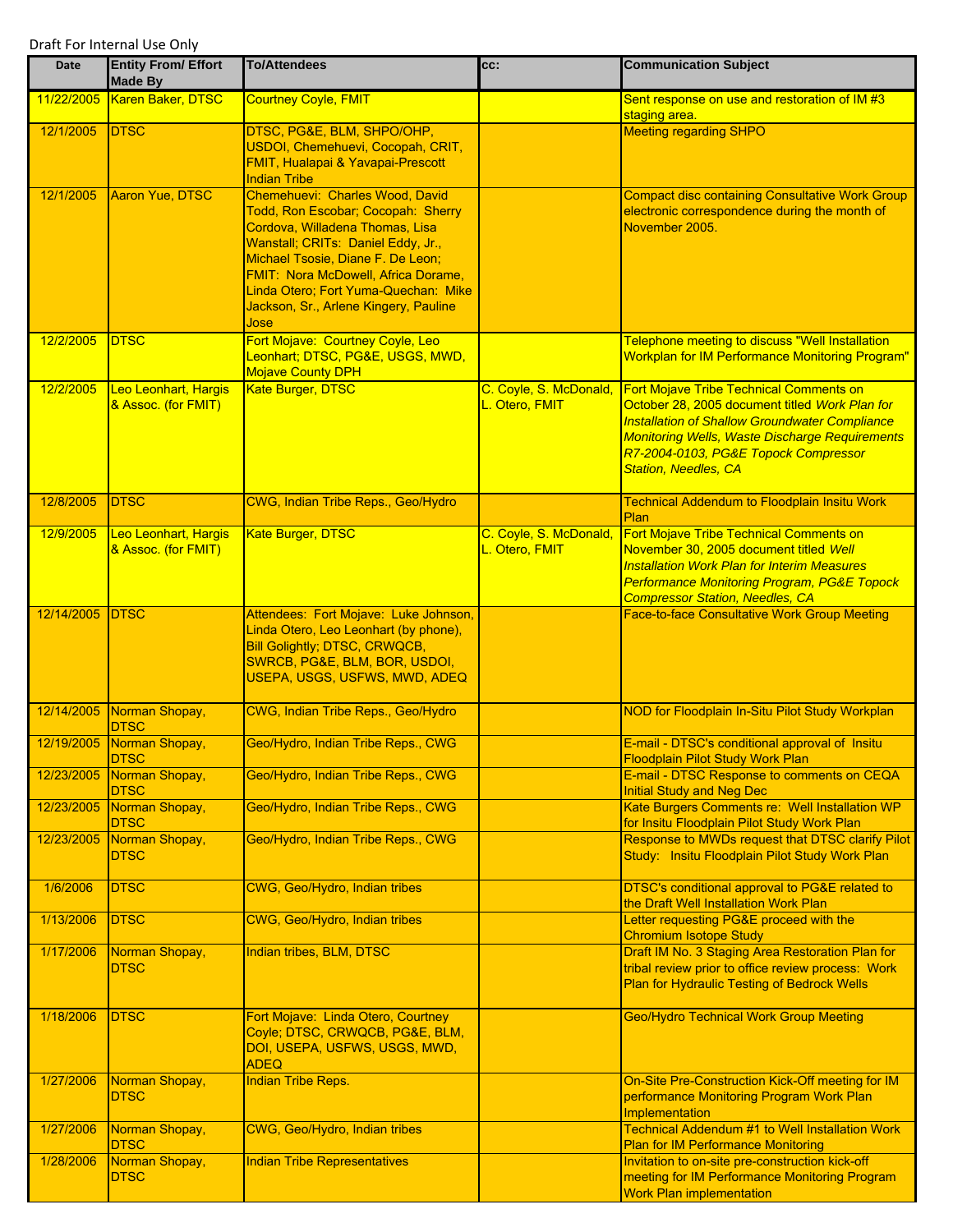| Date      | <b>Entity From/ Effort</b><br><b>Made By</b> | <b>To/Attendees</b>                                                                                                                                                                                                                                                                                                 | CC:                                                                                                  | <b>Communication Subject</b>                                                                                                                               |
|-----------|----------------------------------------------|---------------------------------------------------------------------------------------------------------------------------------------------------------------------------------------------------------------------------------------------------------------------------------------------------------------------|------------------------------------------------------------------------------------------------------|------------------------------------------------------------------------------------------------------------------------------------------------------------|
| 2/1/2006  | Aaron Yue, DTSC                              | Chemehuevi: Charles Wood, David<br>Todd, Ron Escobar; Cocopah: Sherry<br>Cordova, Willadena Thomas, Lisa<br>Wanstall; CRITs: Daniel Eddy, Jr.,<br>Michael Tsosie, Diane F. De Leon;<br>FMIT: Nora McDowell, Africa Dorame,<br>Linda Otero; Fort Yuma-Quechan: Mike<br>Jackson, Sr., Arlene Kingery, Pauline<br>Jose |                                                                                                      | <b>Compact disc containing Consultative Work Group</b><br>electronic correspondence during the months of<br>December 2005 and January 2006.                |
| 2/7/2006  | Karen Baker, DTSC                            | <b>Steven McDonald, FMIT</b>                                                                                                                                                                                                                                                                                        |                                                                                                      | Call to discuss Fort Mojave meeting agenda<br>proposal.                                                                                                    |
| 2/8/2006  | Kate Burger, DTSC                            | CWG, Geo/Hydro, Indian tribes                                                                                                                                                                                                                                                                                       |                                                                                                      | Conditional approval of Technical Addendum #1 to<br><b>Well Installation Work Plan for IM Performance</b><br>Monitoring dated 1/27/06                      |
| 2/8/2006  | Kate Burger, DTSC                            | Geo/Hydro, CWG and Tribe reps.                                                                                                                                                                                                                                                                                      |                                                                                                      | Work Plan for collecting additional anaerobic core<br>samples                                                                                              |
| 2/9/2006  | <b>DTSC/FMIT</b>                             | Fort Mojave: Chairwoman Nora<br>McDowell, Linda Otero, Luke Johnson,<br>Courtney Coyle, Steve McDonald, Leo<br>Leonhart; DTSC: Watson Gin, Barbara<br>Coler, Karen Baker                                                                                                                                            |                                                                                                      | Meeting to discuss status of settlement agreement,<br>overview of project and schedule, tribal input into<br>remedial process                              |
| 2/9/2006  | <b>Kate Burger, DTSC</b>                     | <b>MWD and Leo Leonhart, FMIT</b>                                                                                                                                                                                                                                                                                   |                                                                                                      | Information for Site C screen decision call on<br>2/10/06                                                                                                  |
| 2/14/2006 | <b>DTSC</b>                                  | Attendees: Hargis & Associates (on<br>behalf of FMIT), DTSC, PG&E, USGS,<br><b>ADEQ</b>                                                                                                                                                                                                                             |                                                                                                      | <b>Geo/Hydro Technical Work Group Meeting</b>                                                                                                              |
| 2/15/2006 | <b>DTSC</b>                                  | Attendees: Fort Mojave: Linda Otero,<br>Luke Johnson, Courtney Coyle (by<br>phone), Leo Leonhart; Fort Yuma<br>Quechan: Eddie Williams; DTSC,<br>CRWQCB, SWRCB, PG&E, USBLM,<br>BOR, USEPA, USFWS, USGS, MWD,<br><b>ADEQ</b>                                                                                        |                                                                                                      | <b>Face-to-face Consultative Work Group Meeting</b>                                                                                                        |
| 2/15/2006 | Karen Baker, DTSC                            | <b>Steven McDonald, FMIT</b>                                                                                                                                                                                                                                                                                        |                                                                                                      | Provided revisions to draft action item table from<br>the Fort Mojave provided by Steven McDonald,<br>then called him to discuss revisions.                |
| 2/16/2006 | <b>DTSC</b>                                  | DTSC, PG&E, BLM, DGS, Indian Tribe<br>Reps.                                                                                                                                                                                                                                                                         |                                                                                                      | Meeting to introduce tribes to the Ethnographic<br><b>Study near the Topock Maze</b>                                                                       |
| 2/22/2006 | Leo Leonhart, FMIT                           | Norman Shopay, DTSC                                                                                                                                                                                                                                                                                                 |                                                                                                      | <b>FMIT Comments on document titled "Technical</b><br>Addendum 1 Well Installation Work Plan for Interim<br><b>Measure Performance Monitoring Program"</b> |
| 2/24/2006 | Kate Burger, DTSC                            | CWG, Geo/Hydro, Indian tribe reps                                                                                                                                                                                                                                                                                   |                                                                                                      | Well Disposition evaluation for inactive supply well<br>PGE-7                                                                                              |
| 2/24/2006 | <b>DTSC</b>                                  | <b>DTSC: Norman Shopay, Jeanne</b><br>Matsumoto, Susan Stratton (DGS);<br><b>CRIT: Michael Tsosie</b>                                                                                                                                                                                                               |                                                                                                      | Meeting to communicate with CRIT and give an<br>update                                                                                                     |
| 2/27/2006 | Karen Baker, DTSC                            | <b>Steven McDonald, FMIT</b>                                                                                                                                                                                                                                                                                        |                                                                                                      | Email to Steve McDonald on action items from<br>2/9/06 meeting - Tribal Consultation Chart.                                                                |
| 3/1/2006  | Steven McDonald,<br><b>LFHS, for FMIT</b>    | Watson Gin, Barbara Coler, Karen<br><b>Baker (DTSC)</b>                                                                                                                                                                                                                                                             | Nora McDowell-Antone,<br>Linda Otero, Luke<br>Johnson, Leo Leonhart,<br><b>Courtney Coyle (FMIT)</b> | <b>Topock Draft Discussion Protocol for Consultation</b><br>between DTSC and the Fort Mojave                                                               |
| 3/1/2006  | Kate Burger, DTSC                            | CWG, Geo/Hydro, Indian tribe reps                                                                                                                                                                                                                                                                                   |                                                                                                      | Technical memorandum - PGE-6<br><b>Decommissioning Evaluation and</b><br>Decommissioning Work Plan for comment                                             |
| 3/2/2006  | Steven McDonald,<br><b>LFHS, for FMIT</b>    | Watson Gin, Barbara Coler, Karen<br>Baker (DTSC), Nora McDowell-Antone,<br>Linda Otero, Luke Johnson, Leo<br>Leonhart, Courtney Coyle (FMIT)                                                                                                                                                                        |                                                                                                      | Topock DTSC-Tribe Action Items from February 9,<br>2006 Meeting                                                                                            |
| 3/2/2006  | Norman Shopay,<br><b>DTSC</b>                | CWG, Geo/Hydro, Indian tribes                                                                                                                                                                                                                                                                                       |                                                                                                      | Comments received by DTSC, USGS, ADEQ and<br>FMIT on Technical Addendum 2 to the Interim<br><b>Measure Performance Monitoring Plan</b>                     |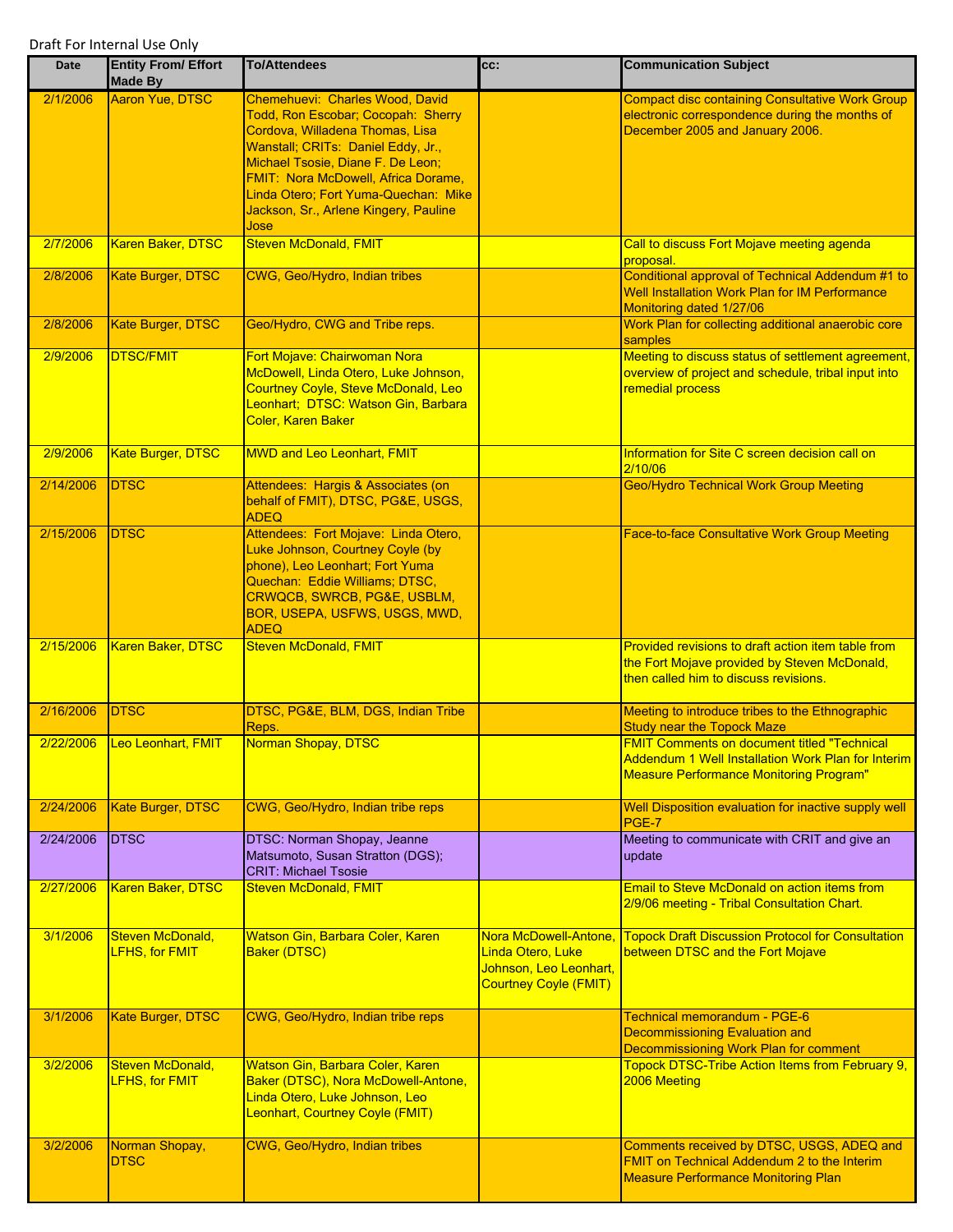| <b>Date</b> | <b>Entity From/ Effort</b><br><b>Made By</b> | <b>To/Attendees</b>                                                                                                                                                                                                                                                                                                 | CC:                                                                | <b>Communication Subject</b>                                                                                                                  |
|-------------|----------------------------------------------|---------------------------------------------------------------------------------------------------------------------------------------------------------------------------------------------------------------------------------------------------------------------------------------------------------------------|--------------------------------------------------------------------|-----------------------------------------------------------------------------------------------------------------------------------------------|
| 3/2/2006    | Norman Shopay,<br><b>DTSC</b>                | <b>Indian Tribe Reps.</b>                                                                                                                                                                                                                                                                                           | <b>BLM, DGS</b>                                                    | <b>Request for tribal review of revised Draft Sensitivity</b><br>Plan                                                                         |
| 3/2/2006    | Norman Shopay,<br><b>DTSC</b>                | Geo/Hydro, CWG and Tribe reps.                                                                                                                                                                                                                                                                                      |                                                                    | DOI comments on CMS workplan                                                                                                                  |
| 3/2/2006    | Aaron Yue, DTSC                              | Chemehuevi: Charles Wood, David<br>Todd, Ron Escobar; Cocopah: Sherry<br>Cordova, Willadena Thomas, Lisa<br>Wanstall; CRITs: Daniel Eddy, Jr.,<br>Michael Tsosie, Diane F. De Leon;<br>FMIT: Nora McDowell, Africa Dorame,<br>Linda Otero; Fort Yuma-Quechan: Mike<br>Jackson, Sr., Arlene Kingery, Pauline<br>Jose |                                                                    | <b>Compact disc containing Consultative Work Group</b><br>electronic correspondence during the month of<br>February 2006.                     |
| 3/6/2006    | Kate Burger, DTSC                            | CWG, Geo/Hydro, Indian tribes                                                                                                                                                                                                                                                                                       |                                                                    | Chromium Isotope Study Work Plan for review and<br>comment                                                                                    |
| 3/7/2006    | Kate Burger, DTSC                            | CWG, Geo/Hydro, Indian tribes                                                                                                                                                                                                                                                                                       |                                                                    | <b>CWG Focused Technical Discussion on Chromium</b><br>Isotope Study Work Plan on 3/14/06                                                     |
| 3/8/2006    | <b>Courtney Coyle, FMIT</b>                  | Norman Shopay, DTSC                                                                                                                                                                                                                                                                                                 |                                                                    | E-mail asking Norman about deadline for<br>comments to Draft Sensitivity Plan                                                                 |
| 3/9/2006    | Barbara Coler, DTSC                          | Nora McDowell, Luke Johnson,<br>Courtney Coyle, Leo Leonhart, Linda<br>Otero, Steve McDonald (FMIT)                                                                                                                                                                                                                 | Aaron Yue, Karen<br>Baker, Nancy Long,<br><b>Watson Gin (DTSC)</b> | <b>Topock Draft Action Items from DTSC/Tribe 2/9/06</b><br>meeting.                                                                           |
| 3/15/2006   | <b>DTSC</b>                                  | Attendees: Fort Mojave: Linda Otero,<br>Courtney Coyle, Leo Leonhart; DTSC,<br>CRWQCB, SWRCB, PG&E, BLM, DOI,<br>USFWS, USGS, MWD, ADEQ                                                                                                                                                                             |                                                                    | <b>Consultative Work Group Telephone Meeting</b>                                                                                              |
| 3/17/2006   | Leo Leonhart, FMIT                           | <b>Kate Burger, DTSC</b>                                                                                                                                                                                                                                                                                            |                                                                    | Fort Mojave Tribe Technical Comments on 3/3/06<br>document titled "Chromium Isotope Study Work<br>Plan"                                       |
| 3/17/2006   | Norman Shopay,<br><b>DTSC</b>                | PG&E, CWG, Geo/Hydro, Indian Tribes                                                                                                                                                                                                                                                                                 |                                                                    | Approval of supplement to Technical Addendum #1<br>- Well Installation Work Plan for IM PM                                                    |
| 3/17/2006   | Kate Burger, DTSC                            | CWG, Geo/Hydro, Indian Tribe Reps.                                                                                                                                                                                                                                                                                  |                                                                    | Pore Water and Seepage Study report submitted<br>by PG&E and posted on FTP site                                                               |
| 3/17/2006   | Kate Burger, DTSC                            | CWG, Geo/Hydro, Indian tribe reps                                                                                                                                                                                                                                                                                   |                                                                    | Technical memorandum - Review of groundwater<br>conditions in bedrock formations                                                              |
| 3/17/2006   | Norman Shopay,<br><b>DTSC</b>                | Geo/Hydro, CWG and Tribe reps.                                                                                                                                                                                                                                                                                      |                                                                    | Request for PG&E to prepare a Data Quality<br>Assessment by 5/15/06                                                                           |
| 3/20/2006   | <b>Kate Burger, DTSC</b>                     | <b>CWG, Geo/Hydro, Indian tribes</b>                                                                                                                                                                                                                                                                                |                                                                    | Comments received on the Chromium Isotope<br>Study Workplan from ADEQ and FMIT                                                                |
| 3/22/2006   | Norman Shopay,<br><b>DTSC</b>                | CWG, Geo/Hydro, Indian tribes                                                                                                                                                                                                                                                                                       |                                                                    | DTSC conditional approval to the Chromium<br>Isotope Study Workplan dated 3/3/06                                                              |
| 3/24/2006   | Mary Adelzadeh, BLM                          | Norman Shopay, DTSC & Yvonne<br>Meeks, PG&E                                                                                                                                                                                                                                                                         |                                                                    | Draft letter requesting tribal consultation on the<br><b>CRMP and IM3 MOA</b>                                                                 |
| 3/27/2006   | <b>DTSC</b>                                  | CRIT: Michael Tsosie, Diana De Leon;<br>DTSC: Norman Shopay, Mona Arteaga,<br>Jeanne Matsumoto, Susan Stratton<br>(DGS)                                                                                                                                                                                             |                                                                    | Meeting with the Colorado River Tribe in the<br>Topock area.                                                                                  |
| 3/28/2006   | Leo Leonhart, FMIT                           | Kate Burger, DTSC                                                                                                                                                                                                                                                                                                   |                                                                    | Tribe Technical comments on 2/23/06 technical<br>memorandum "Well Disposition Evaluation for<br><b>Inactive Supply Well PGE-7"</b>            |
| 3/28/2006   | Norman Shopay,<br><b>DTSC</b>                | <b>Indian Tribe Reps.</b>                                                                                                                                                                                                                                                                                           | BLM, DGS, PG&E,<br><b>DTSC</b>                                     | Upland InSitu Planning meeting - request for<br>guidance of whether to invite BLM and/or additional<br>tribe reps.                            |
| 3/31/2006   | Leo Leonhart, FMIT                           | <b>Kate Burger, DTSC</b>                                                                                                                                                                                                                                                                                            |                                                                    | Tribe Technical comments on 2/28/06 Technical<br>Memorandum titled "Well PGE-6 Decommissioning<br>Evaluation, PGE-6 Decommissioning Workplan" |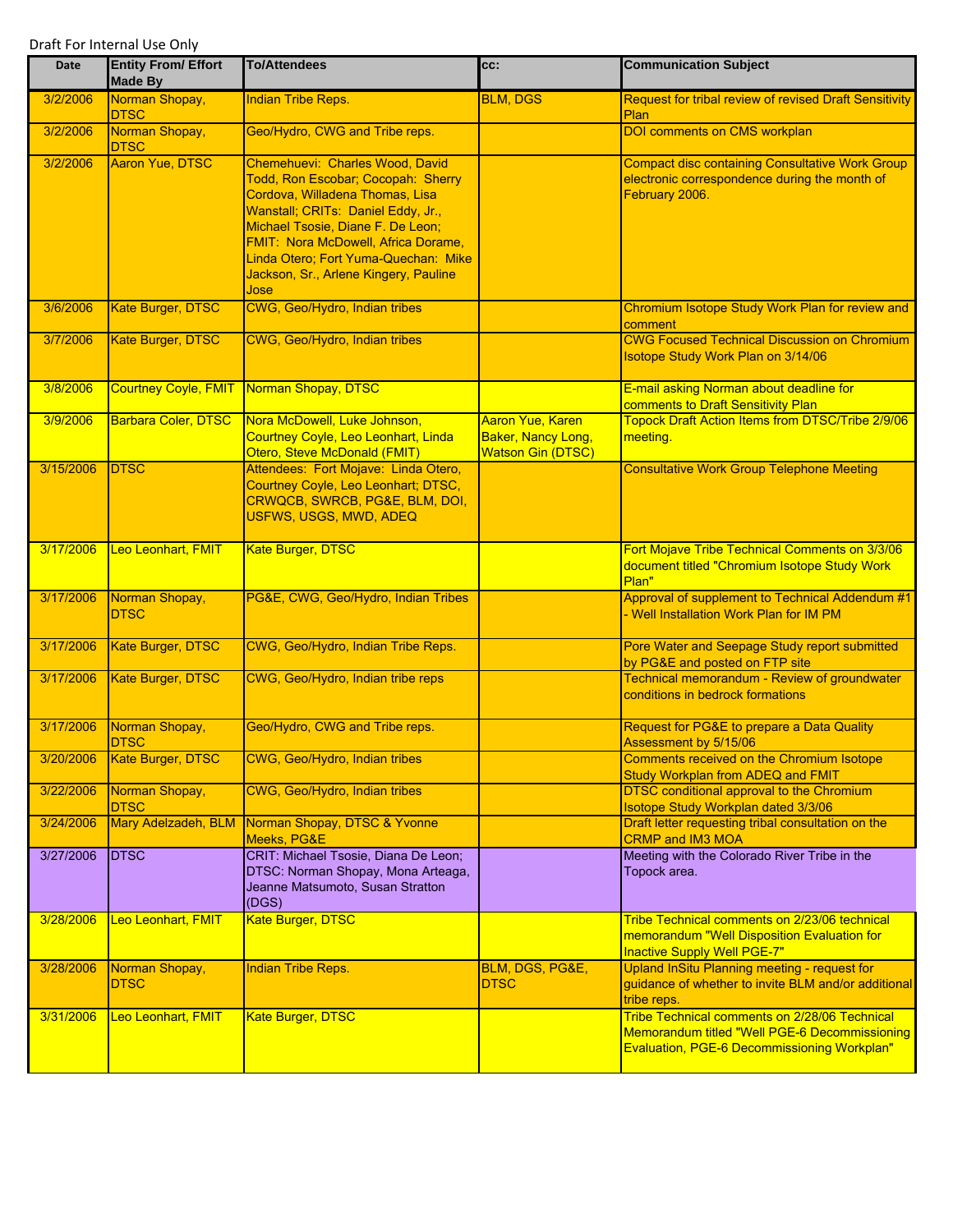| <b>Date</b> | <b>Entity From/ Effort</b><br><b>Made By</b> | <b>To/Attendees</b>                                                                                                                                                                                                                                                                                                 | CC:                                                                                                                           | <b>Communication Subject</b>                                                                                                                   |
|-------------|----------------------------------------------|---------------------------------------------------------------------------------------------------------------------------------------------------------------------------------------------------------------------------------------------------------------------------------------------------------------------|-------------------------------------------------------------------------------------------------------------------------------|------------------------------------------------------------------------------------------------------------------------------------------------|
| 4/2/2006    | Aaron Yue, DTSC                              | Chemehuevi: Charles Wood, David<br>Todd, Ron Escobar; Cocopah: Sherry<br>Cordova, Willadena Thomas, Lisa<br>Wanstall; CRITs: Daniel Eddy, Jr.,<br>Michael Tsosie, Diane F. De Leon;<br>FMIT: Nora McDowell, Africa Dorame,<br>Linda Otero; Fort Yuma-Quechan: Mike<br>Jackson, Sr., Arlene Kingery, Pauline<br>Jose |                                                                                                                               | <b>Compact disc containing Consultative Work Group</b><br>electronic correspondence during the month of<br><b>March 2006.</b>                  |
| 4/3/2006    | Norman Shopay,<br><b>DTSC</b>                | <b>Indian Tribe Reps.</b>                                                                                                                                                                                                                                                                                           | BLM, DGS, PG&E,<br><b>DTSC</b>                                                                                                | Follow-up on invitation to tribes to participate in a<br>planning meeting to evaluate alternate locations for<br>the Upland Insitu Pilot Study |
| 4/11/2006   | Kate Burger, DTSC                            | CWG, Geo/Hydro, Indian tribes                                                                                                                                                                                                                                                                                       |                                                                                                                               | Revised work plan for performing a Chromium<br><b>Isotope Study</b>                                                                            |
| 4/18/2006   | Maureen Gorsen,<br><b>DTSC</b>               | Nora McDowell, Chairperson, FMIT                                                                                                                                                                                                                                                                                    | DTSC: Watson Gin,<br><b>Barbara Coler, Nancy</b><br>Long, Guenther Moskat,<br>Karen Baker, Aaron<br><b>Yue, Norman Shopay</b> | Request for input and participation in the CEQA<br>evaluation we are undertaking                                                               |
| 4/18/2006   | Maureen Gorsen,<br><b>DTSC</b>               | Raymond Torres, Chairman, Torres-<br>Martinez Desert Cahuilla Indian Tribe                                                                                                                                                                                                                                          | DTSC: Watson Gin,<br>Barbara Coler, Nancy<br>Long, Guenther Moskat,<br>Karen Baker, Aaron<br>Yue, Norman Shopay               | Request for input and participation in the CEQA<br>evaluation we are undertaking                                                               |
| 4/18/2006   | Maureen Gorsen,<br><b>DTSC</b>               | Dean Mike, Chairman, Twenty-nine<br>Palms                                                                                                                                                                                                                                                                           | DTSC: Watson Gin,<br>Barbara Coler, Nancy<br>Long, Guenther Moskat,<br>Karen Baker, Aaron<br>Yue, Norman Shopay               | Request for input and participation in the CEQA<br>evaluation we are undertaking                                                               |
| 4/18/2006   | Maureen Gorsen,<br><b>DTSC</b>               | Charles Wood, Chairman, Chemehuevi<br>Indian Tribe                                                                                                                                                                                                                                                                  | DTSC: Watson Gin,<br>Barbara Coler, Nancy<br>Long, Guenther Moskat,<br>Karen Baker, Aaron<br>Yue, Norman Shopay               | Request for input and participation in the CEQA<br>evaluation we are undertaking                                                               |
| 4/18/2006   | Maureen Gorsen,<br><b>DTSC</b>               | Daniel Eddy, Jr., Chairman, CRIT                                                                                                                                                                                                                                                                                    | DTSC: Watson Gin,<br>Barbara Coler, Nancy<br>Long, Guenther Moskat,<br>Karen Baker, Aaron<br>Yue, Norman Shopay               | Request for input and participation in the CEQA<br>evaluation we are undertaking                                                               |
| 4/18/2006   | Maureen Gorsen,<br><b>DTSC</b>               | Rex Tilousi, Chairman, Havasupai<br><b>Indian Tribe</b>                                                                                                                                                                                                                                                             | DTSC: Watson Gin,<br>Barbara Coler, Nancy<br>Long, Guenther Moskat,<br>Karen Baker, Aaron<br>Yue, Norman Shopay               | Request for input and participation in the CEQA<br>evaluation we are undertaking                                                               |
| 4/18/2006   | Maureen Gorsen,<br><b>DTSC</b>               | Ernest Jones, Chairman, Yavapai-<br><b>Prescott Tribe</b>                                                                                                                                                                                                                                                           | DTSC: Watson Gin,<br><b>Barbara Coler, Nancy</b><br>Long, Guenther Moskat,<br>Karen Baker, Aaron<br>Yue, Norman Shopay        | Request for input and participation in the CEQA<br>evaluation we are undertaking                                                               |
| 4/18/2006   | Maureen Gorsen,<br><b>DTSC</b>               | Mike Jackson, President, Fort Yuma-<br>Quechan Tribe                                                                                                                                                                                                                                                                | DTSC: Watson Gin,<br>Barbara Coler, Nancy<br>Long, Guenther Moskat,<br>Karen Baker, Aaron<br>Yue, Norman Shopay               | Request for input and participation in the CEQA<br>evaluation we are undertaking                                                               |
| 4/18/2006   | Maureen Gorsen,<br><b>DTSC</b>               | Charles Vaughn, Chairman, Hualapai<br><b>Indian Tribe</b>                                                                                                                                                                                                                                                           | <b>DTSC: Watson Gin,</b><br>Barbara Coler, Nancy<br>Long, Guenther Moskat,<br>Karen Baker, Aaron<br><b>Yue, Norman Shopay</b> | Request for input and participation in the CEQA<br>evaluation we are undertaking                                                               |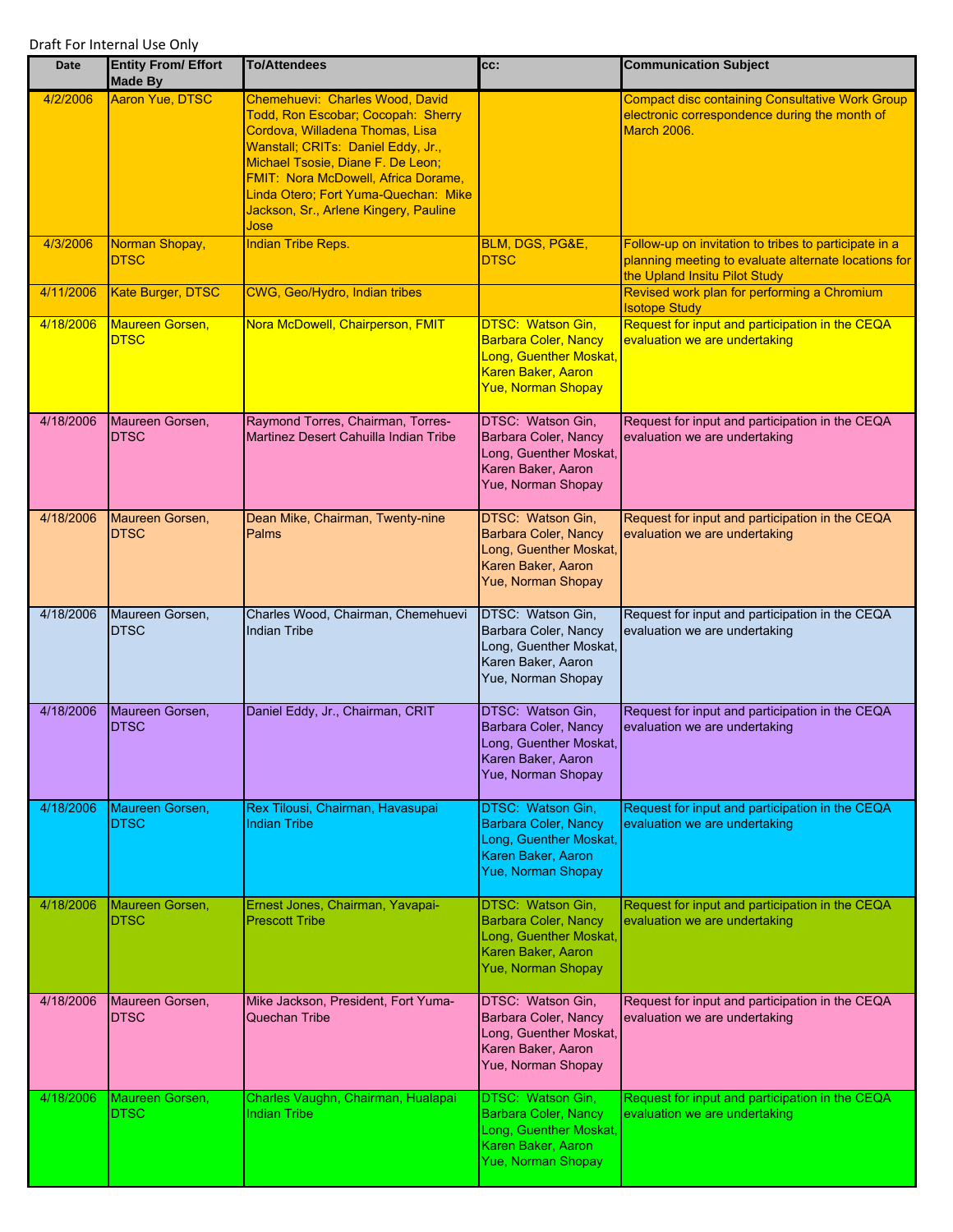| <b>Date</b> | <b>Entity From/ Effort</b><br><b>Made By</b>  | <b>To/Attendees</b>                                                                                                                                                                                                                                                                                                                                                                                                                                                      | CC:                                                                                                                                             | <b>Communication Subject</b>                                                                                                                                                                             |
|-------------|-----------------------------------------------|--------------------------------------------------------------------------------------------------------------------------------------------------------------------------------------------------------------------------------------------------------------------------------------------------------------------------------------------------------------------------------------------------------------------------------------------------------------------------|-------------------------------------------------------------------------------------------------------------------------------------------------|----------------------------------------------------------------------------------------------------------------------------------------------------------------------------------------------------------|
| 4/18/2006   | <b>Maureen Gorsen.</b><br><b>DTSC</b>         | <b>Sherry Cordova, Chairperson, Cocopah</b><br><b>Indian Tribe</b>                                                                                                                                                                                                                                                                                                                                                                                                       | <b>DTSC: Watson Gin.</b><br><b>Barbara Coler, Nancy</b><br>Long, Guenther Moskat,<br>Karen Baker, Aaron<br><b>Yue, Norman Shopay</b>            | Request for input and participation in the CEQA<br>evaluation we are undertaking                                                                                                                         |
| 4/18/2006   | <b>DTSC</b>                                   | Chemehuevi: David Todd, Ron Escobar,<br>Dennis Fagundes; FMIT: Linda Otero,<br>Felton Bricker, Courtney Coyle, Leo<br>Leonhart; Yavapai-Prescott: Greg<br>Glassco; DTSC: Karen Baker, Mona<br>Arteaga, Jeanne Matsumoto, Norman<br>Shopay, Kate Burger, Ken Tipon, Jamie<br>Cleland (EDAW); BLM: Mary Adelzadeh,<br>James Priest; PG&E: Yvonne Meeks,<br>Bob Doss, David Gilbert, Curt Russell,<br>Barbara Benson, Glenn Caruso, Kevin<br>Sullivan, Neill Morgan-Butcher |                                                                                                                                                 | A planning meeting and field visit to evaluate<br>alternative locations for the Proposed Upland In-<br>Situ Pilot Study held at Topock Compressor<br><b>Satiation</b>                                    |
| 4/18/2006   | <b>DTSC</b>                                   | Fort Mojave: Linda Otero, Felton<br>Bricker, Sr., Courtney Coyle, Leo<br>Leonhart; Chemehuevi: Ron Escobar,<br>Dennis Fagundes, David Todd; Yavapai-<br>Prescott: Greg Glassco; DTSC, EDAW,<br>PG&E, Arcadis, BLM                                                                                                                                                                                                                                                        |                                                                                                                                                 | DTSC held a meeting with tribes to evaluate<br>alternative locations for the Proposed Upland In-<br><b>Situ Pilot Study</b>                                                                              |
| 4/19/2006   | <b>DTSC</b>                                   | Attendees: Fort Mojave: Linda Otero,<br>Nora McDowell, Courtney Coyle (by<br>phone), Leo Leonhart; DTSC,<br>CRWQCB, SWRCB, PG&E, BLM,<br>USDOI, USEPA, USFWS, USGS, MWD,<br><b>ADEQ</b>                                                                                                                                                                                                                                                                                  |                                                                                                                                                 | <b>Face-to-face Consultative Work Group Meeting</b>                                                                                                                                                      |
| 4/20/2006   | <b>Courtney Coyle, FMIT</b>                   | Norman Shopay, DTSC                                                                                                                                                                                                                                                                                                                                                                                                                                                      |                                                                                                                                                 | Request for extension to review bedrock technical<br>memo until 4/24/06                                                                                                                                  |
| 4/24/2006   | Leo Leonhart, FMIT                            | Norman Shopay, DTSC and FMIT Reps.                                                                                                                                                                                                                                                                                                                                                                                                                                       |                                                                                                                                                 | Request for extension to review bedrock technical<br>memo until 4/28/06                                                                                                                                  |
| 4/26/2006   | Norman Shopay,<br><b>DTSC</b>                 | Karen Baker, DTSC                                                                                                                                                                                                                                                                                                                                                                                                                                                        |                                                                                                                                                 | CRIT request that Norman Shopay attend Section<br>106 meeting & concern of delay in reaching final<br>remedy due to FMIT causing delays                                                                  |
| 4/27/2006   | Norman Shopay,<br><b>DTSC</b>                 | Karen Baker, DTSC                                                                                                                                                                                                                                                                                                                                                                                                                                                        |                                                                                                                                                 | <b>CRIT</b> concerns update                                                                                                                                                                              |
| 4/28/2006   | Leo Leonhart, FMIT                            | Norman Shopay, DTSC                                                                                                                                                                                                                                                                                                                                                                                                                                                      | M. Adelzadeh, K.<br>Burger, C. Coyle, L.<br>Johnson, Y. Meeks, S.<br>McDonald, N.<br>McDowell, L. Otero                                         | FMIT comments on 3/15/06 document "Review of<br><b>Bedrock Groundwater Conditions Technical</b><br>Memorandum"                                                                                           |
| 5/1/2006    | Leo Leonhart, Hargis<br>& Associates for FMIT | Norman Shopay, DTSC                                                                                                                                                                                                                                                                                                                                                                                                                                                      |                                                                                                                                                 | Preliminary comments on possible upland in-situ<br>pilot test work plan preparation                                                                                                                      |
| 5/1/2006    | Karen Baker, DTSC                             | Leo Leonhart, FMIT                                                                                                                                                                                                                                                                                                                                                                                                                                                       | <b>FMIT: Nora McDowell,</b><br><b>Linda Otero, Courtney</b><br>Coyle, Steven<br>McDonald; DTSC:<br>Barbara Coler, Norman<br>Shopay, Kate Burger | Response to Hargis & Associates letter dated<br>March 17, 2006 providing comments on Chromium<br><b>Isotope Study Workplan, on Behalf of Fort Mojave</b><br>Indian Tribe, PG&E Topock Compressor Station |
| 5/2/2006    | Norman Shopay,<br><b>DTSC</b>                 | Geo/Hydro, Indian Tribe Reps., CWG                                                                                                                                                                                                                                                                                                                                                                                                                                       |                                                                                                                                                 | Submission of Addendum #2 to Work Plan dated<br>4/14/06: Insitu Floodplain Pilot Study Work Plan                                                                                                         |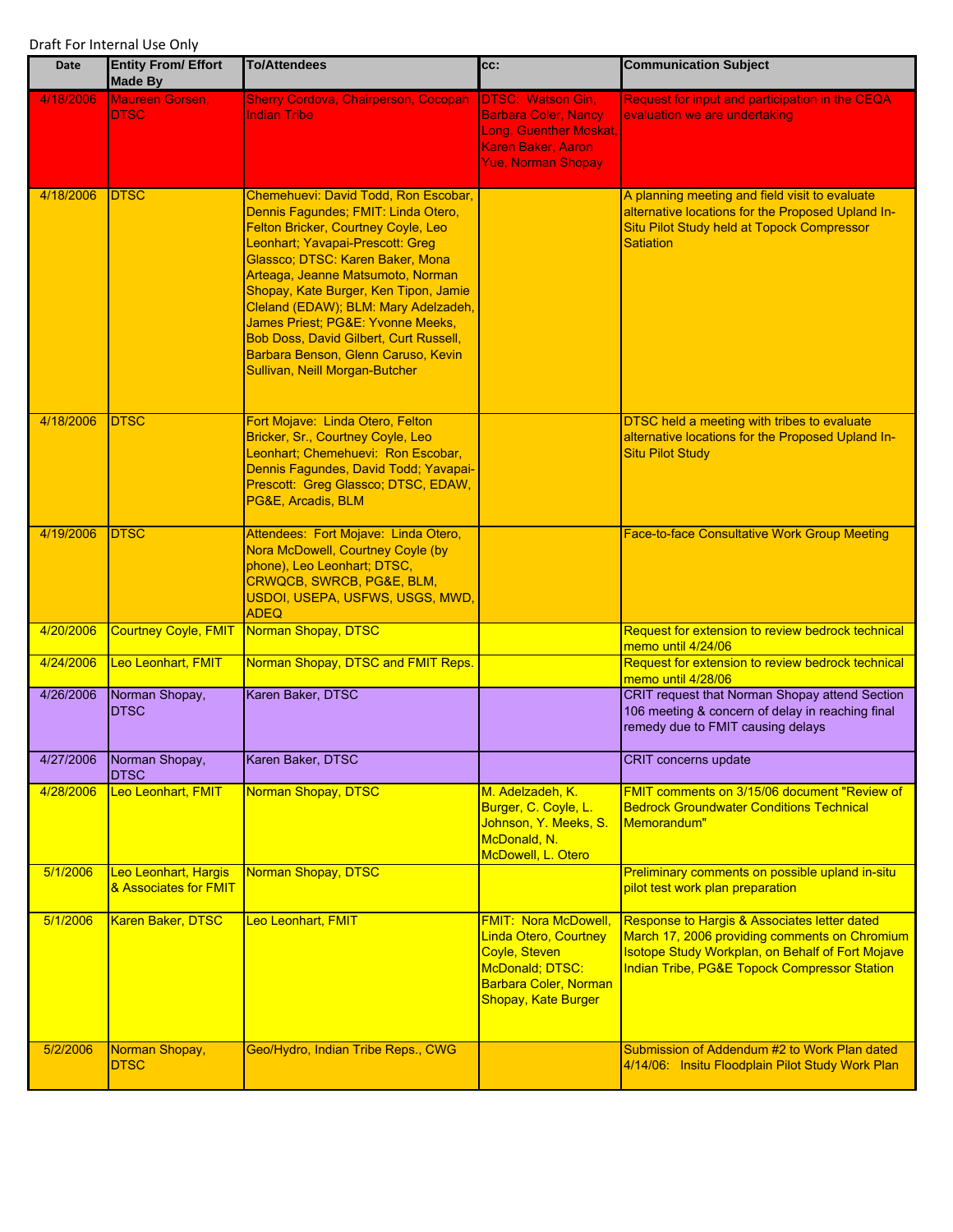| Date      | <b>Entity From/ Effort</b><br><b>Made By</b>        | <b>To/Attendees</b>                                                                                                                                                                                                                                                                                                      | CC:               | <b>Communication Subject</b>                                                                                                                                            |
|-----------|-----------------------------------------------------|--------------------------------------------------------------------------------------------------------------------------------------------------------------------------------------------------------------------------------------------------------------------------------------------------------------------------|-------------------|-------------------------------------------------------------------------------------------------------------------------------------------------------------------------|
| 5/2/2006  | <b>Aaron Yue, DTSC</b>                              | Chemehuevi: Charles Wood, David<br>Todd, Ron Escobar; Cocopah: Sherry<br>Cordova, Willadena Thomas, Lisa<br>Wanstall; CRITs: Daniel Eddy, Jr.,<br>Michael Tsosie, Diane F. De Leon;<br>FMIT: Nora McDowell, Africa Dorame,<br>Linda Otero; Fort Yuma-Quechan: Mike<br>Jackson, Sr., Arlene Kingery, Pauline<br>Jose      |                   | <b>Compact disc containing Consultative Work Group</b><br>electronic correspondence during the month of<br>April 2006.                                                  |
| 5/3/2006  | Norman Shopay,<br><b>DTSC</b>                       | Geo/Hydro, Indian Tribe Reps., CWG                                                                                                                                                                                                                                                                                       |                   | DTSC approval to Addendum #2 to WP dated<br>4/14/06:                                                                                                                    |
| 5/3/2006  | Norman Shopay,<br>DTSC                              | CWG, Geo/Hydro, Indian tribe reps                                                                                                                                                                                                                                                                                        |                   | <b>DTSC Approval of Technical Addendum No. 2 -</b><br>Approach for Hydraulic Testing of Wells at<br>Locations 1, 2 & 4                                                  |
| 5/8/2006  | <b>DTSC</b>                                         | Attendees: Hargis & Associates on<br>behalf of FMIT; DTSC, CRWQCB,<br><b>USGS</b>                                                                                                                                                                                                                                        |                   | <b>Technical Work Group Phone Meeting</b>                                                                                                                               |
| 5/10/2006 | Norman Shopay,<br><b>DTSC</b>                       | CWG, Geo/Hydro, TWG                                                                                                                                                                                                                                                                                                      |                   | <b>USGS comments regarding the Floodplain InSitu</b><br><b>Pilot Study</b>                                                                                              |
| 5/10/2006 | Norman Shopay,<br><b>DTSC</b>                       | CWG, Geo/Hydro, Indian tribe reps                                                                                                                                                                                                                                                                                        |                   | Comments received from ADEQ on the PG&E<br><b>Bedrock Report</b>                                                                                                        |
| 5/10/2006 | Norman Shopay,<br><b>DTSC</b>                       | CWG, Geo/Hydro, TWG                                                                                                                                                                                                                                                                                                      |                   | FMIT comments on PG&E's consideration of an<br>upland insitu pilot test                                                                                                 |
| 5/10/2006 | Norman Shopay,<br><b>DTSC</b>                       | CWG, Geo/Hydro, TWG                                                                                                                                                                                                                                                                                                      |                   | <b>USGS comments regarding the Upland InSitu Pilot</b><br><b>Study</b>                                                                                                  |
| 5/19/2006 | Karen Baker, DTSC                                   | CWG, Indian Tribe Reps, Geo/Hydro                                                                                                                                                                                                                                                                                        |                   | <b>Draft EIR Fact Sheet for Review</b>                                                                                                                                  |
| 5/26/2006 | <b>DTSC</b>                                         | DTSC, Cocopah, CRIT, FMIT, Fort<br>Yuma-Quechan, Hualapai and Yavapai-<br><b>Prescott Indian tribes</b>                                                                                                                                                                                                                  |                   | Tribal Scoping Meeting on IM No. 3 MOA and<br><b>Cultural Resource Management Plan</b>                                                                                  |
| 6/5/2006  | Kate Burger, DTSC                                   | Geo/Hydro (Include FMIT<br>representatives Leo Leonhart, Courtney<br>Coyle)                                                                                                                                                                                                                                              |                   | Anaerobic core testing workplan submittal                                                                                                                               |
| 6/9/2006  | <b>Courtney Coyle, FMIT</b>                         | Response to e-mail dated 5/23/06<br>regarding proposed Tribal-DTSC<br><b>Cultural Communications Outline</b>                                                                                                                                                                                                             |                   | Tribal Scoping Meeting on IM No. 3 MOA and<br><b>Cultural Resource Management Plan</b>                                                                                  |
| 6/9/2006  | <b>Aaron Yue, DTSC</b>                              | Chemehuevi: Charles Wood, David<br>Todd, Ron Escobar; Cocopah: Sherry<br>Cordova, Willadena Thomas, Lisa<br>Wanstall; CRITs: Daniel Eddy, Jr.,<br>Michael Tsosie, Diane F. De Leon;<br>FMIT: Nora McDowell, Africa Dorame,<br>Linda Otero; Fort Yuma-Quechan: Mike<br>Jackson, Sr., Arlene Kingery, Pauline<br>Jose      |                   | <b>Compact disc containing Consultative Work Group</b><br>electronic correspondence during the month of<br>May 2006.                                                    |
| 6/20/2006 | <b>DTSC</b>                                         | Colorado River Indian Tribe: Michael<br>Tsosie; DTSC: Watson Gin, Karen<br>Baker, Norman Shopay                                                                                                                                                                                                                          |                   | Discussion of EIR status and cultural resources<br>information, communication strategy between<br>DTSC and CRIT, project update including upland<br>in-situ pilot test. |
| 6/21/2006 | <b>DTSC</b>                                         | Attendees: Fort Mojave: Linda Otero,<br>Colleen Garcia, Isadora Evanston,<br>Courtney Coyle (by phone), Leo<br>Leonhart; CRIT: Michael Tsosie, Ginger<br>Swick-Scott; Fort Yuma-Quechan:<br>Eddie Williams, Vernon Smith; DTSC,<br>CRWQCB, PG&E, USBLM, USDOI,<br>USEPA, USFWS, USGS, MWD, ADEQ,<br><b>Mojave Co DPA</b> |                   | <b>Face-to-face Consultative Work Group Meeting</b>                                                                                                                     |
| 6/23/2006 | Karen Baker, DTSC                                   | Michael Tsosie, CRIT                                                                                                                                                                                                                                                                                                     |                   | Provided CalEPA contact information to him.                                                                                                                             |
| 6/27/2006 | Norman Shopay,<br><b>DTSC</b>                       | Courtney Coyle & Linda Otero, FMIT                                                                                                                                                                                                                                                                                       |                   | <b>FMIT acceptance of DTSC offer to meet regarding</b><br><b>Topock DEIR Scoping</b>                                                                                    |
| 6/30/2006 | Karen Baker, Chris<br>Guerre, Mona Arteaga,<br>DTSC | <b>Michael Tsosie, CRIT</b>                                                                                                                                                                                                                                                                                              |                   | Attempted planned conference call with Michael<br>Tsosie to discuss the draft Communication Plan.<br>Reached him and he was unavailable for the call.                   |
| 7/3/2006  | Jeanne Matsumoto,<br>DTSC                           | <b>CRITs</b>                                                                                                                                                                                                                                                                                                             |                   | Called to reschedule meeting.                                                                                                                                           |
| 7/6/2006  | Steven McDonald, on<br>behalf of FMIT               | Jeanne Matsumoto, DTSC                                                                                                                                                                                                                                                                                                   | Linda Otero, FMIT | Comments of the FMIT on the June 2006 Revised<br><b>Draft Public Participation Plan</b>                                                                                 |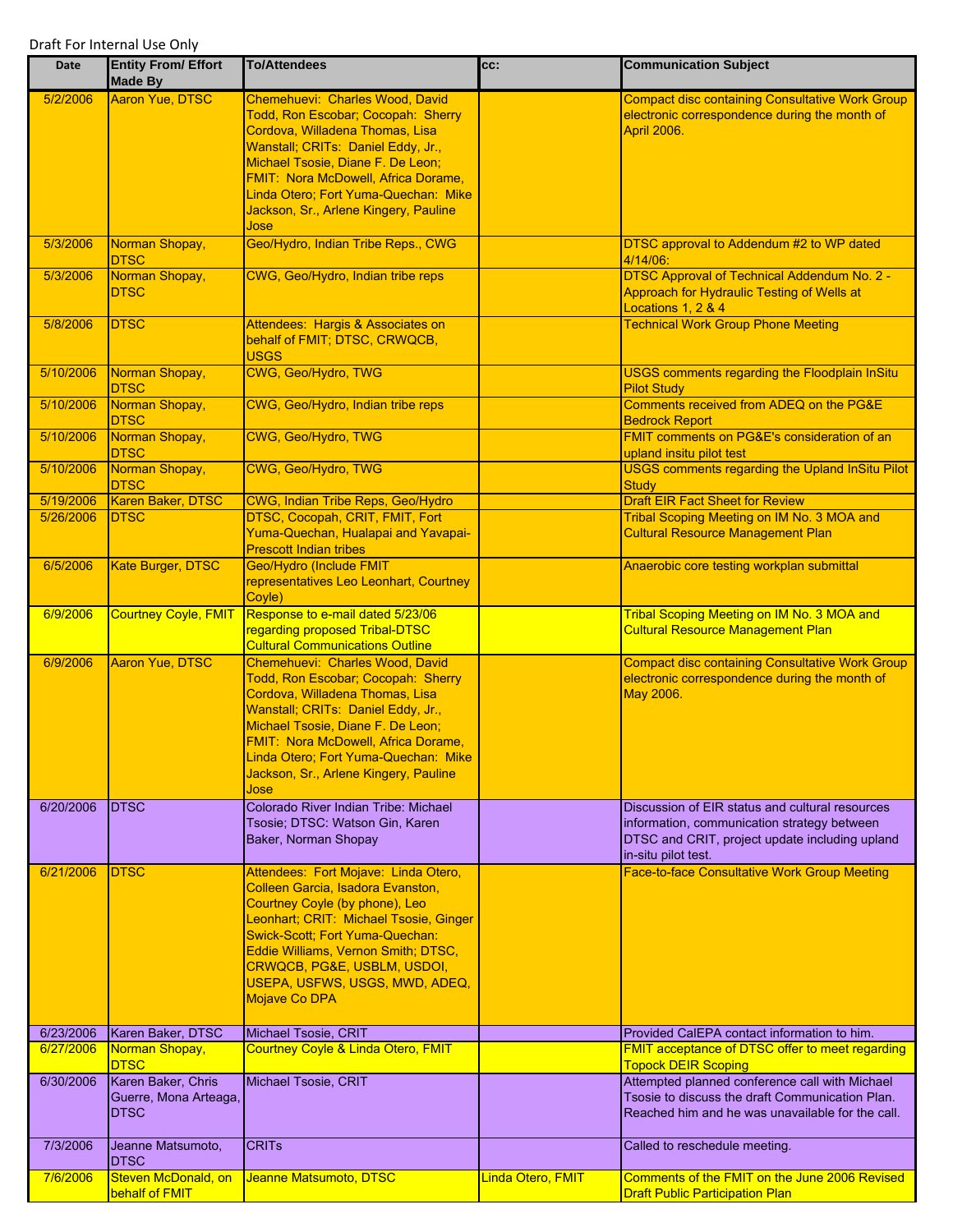| Date      | <b>Entity From/ Effort</b><br><b>Made By</b>  | <b>To/Attendees</b>                                                                                                                                                                                                                                                                                                 | CC:                                                                                                                                                                                                                                                                                                                 | <b>Communication Subject</b>                                                                                                                                                                          |
|-----------|-----------------------------------------------|---------------------------------------------------------------------------------------------------------------------------------------------------------------------------------------------------------------------------------------------------------------------------------------------------------------------|---------------------------------------------------------------------------------------------------------------------------------------------------------------------------------------------------------------------------------------------------------------------------------------------------------------------|-------------------------------------------------------------------------------------------------------------------------------------------------------------------------------------------------------|
| 7/6/2006  | Jeanne Matsumoto.<br><b>DTSC</b>              | Michael Tsosie, CRIT                                                                                                                                                                                                                                                                                                |                                                                                                                                                                                                                                                                                                                     | Phone conversation regarding rescheduling of<br>meeting with Topock Team.                                                                                                                             |
| 7/6/2006  | Jeanne Matsumoto,<br><b>DTSC</b>              | <b>FMIT</b>                                                                                                                                                                                                                                                                                                         |                                                                                                                                                                                                                                                                                                                     | Reminder e-mail to FMIT regarding comments to<br>the Public Participation Plan.                                                                                                                       |
| 7/10/2006 | <b>DTSC</b>                                   | CRIT: Ginger; DTSC: Karen Baker,<br>Mona Arteaga, Jeanne Matsumoto,<br><b>Chris Guerre</b>                                                                                                                                                                                                                          |                                                                                                                                                                                                                                                                                                                     | Call with CRIT to discuss proposed communication<br>plan. Michael Tsosie unavailable and Ginger was<br>not familiar with the draft plan so rescheduled<br>meeting.                                    |
| 7/10/2006 | <b>Aaron Yue, DTSC</b>                        | Chemehuevi: Charles Wood, David<br>Todd, Ron Escobar; Cocopah: Sherry<br>Cordova, Willadena Thomas, Lisa<br>Wanstall; CRITs: Daniel Eddy, Jr.,<br>Michael Tsosie, Diane F. De Leon;<br>FMIT: Nora McDowell, Africa Dorame,<br>Linda Otero; Fort Yuma-Quechan: Mike<br>Jackson, Sr., Arlene Kingery, Pauline<br>Jose |                                                                                                                                                                                                                                                                                                                     | <b>Compact disc containing Consultative Work Group</b><br>electronic correspondence during the month of<br><b>June 2006.</b>                                                                          |
| 7/12/2006 | Maureen Gorsen,<br><b>DTSC</b>                | Courtney Coyle, cc: Linda Otero, Nora<br><b>McDowell, Steven McDonald</b>                                                                                                                                                                                                                                           |                                                                                                                                                                                                                                                                                                                     | Potential dates to get together to discuss Topock<br>project-specific training.                                                                                                                       |
| 7/13/2006 | Karen Baker, DTSC                             | CWG, Geo/Hydro, Indian Tribe reps                                                                                                                                                                                                                                                                                   |                                                                                                                                                                                                                                                                                                                     | DTSC response to comments related to the Site<br>History portion of the RFI dated February 2005                                                                                                       |
| 7/18/2006 | <b>DTSC</b>                                   | Leo Leonhart, Hargis & Associates, on<br>behalf of FMIT                                                                                                                                                                                                                                                             | Nora McDowell, Linda<br>Otero, Luke Johnson,<br><b>Courtney Coyle, Steven Preparation</b><br>McDonald (FMIT);<br>Yvonne Meeks (PG&E);<br>Cathy Wolff-White,<br>Mary Adelzadeh (BLM),<br><b>Tom Vandenberg</b><br>(SWRCB); Barbara<br>Coler, Nancy Long,<br><b>Aaron Yue, Chris</b><br>Guerre, Kate Burger<br>(DTSC) | <b>Response to FMIT Preliminary Comments on</b><br>Possible Upland In-Situ Pilot Test Work Plan                                                                                                       |
| 7/24/2006 | Karen Baker, DTSC                             | Leo Leonhart and Linda Otero, FMIT                                                                                                                                                                                                                                                                                  |                                                                                                                                                                                                                                                                                                                     | e-mail providing electronic copy of letter dated<br>7/18/06 from DTSC regarding Response to FMIT<br><b>Preliminary Comments on Possible Upland In Situ</b><br><b>Pilot Test Work Plan Preparation</b> |
| 7/25/2006 | Steven McDonald,<br>Luce, FMIT                | <b>Maureen Gorsen, DTSC</b>                                                                                                                                                                                                                                                                                         |                                                                                                                                                                                                                                                                                                                     | August 15 would be the best date for Topock<br>project-specific training.                                                                                                                             |
| 7/25/2006 | Leo Leonhart, Hargis<br>& Associates for FMIT | <b>Yvonne Meeks, PG&amp;E</b>                                                                                                                                                                                                                                                                                       | Karen Baker, Chris<br>Guerre, DTSC                                                                                                                                                                                                                                                                                  | FMIT comments on draft PG&E 7/7/06 document<br>titled "In Situ Hexavalent Chromium Reduction Pilot<br>Test Work Plan - Upland Plume Treatment"                                                        |
| 7/26/2006 | Karen Baker, DTSC                             | Ginger of the CRIT museum, on behalf<br>of Michael Tsosie, CRIT                                                                                                                                                                                                                                                     |                                                                                                                                                                                                                                                                                                                     | Call to coordinate regarding the draft<br>communication plan.                                                                                                                                         |
| 7/27/2006 | Jeanne Matsumoto,<br><b>DTSC</b>              | Ginger of the CRIT museum, on behalf<br>of Michael Tsosie, CRIT                                                                                                                                                                                                                                                     |                                                                                                                                                                                                                                                                                                                     | Faxed revised addendum doc to CRIT.                                                                                                                                                                   |
| 8/8/2006  | <b>Watson Gin, DTSC</b>                       | Linda Otero, FMIT                                                                                                                                                                                                                                                                                                   |                                                                                                                                                                                                                                                                                                                     | Draft communication protocol for consideration and<br><u>review</u>                                                                                                                                   |
| 8/14/2006 | Mona Arteaga, DTSC                            | <b>Courtney Coyle, FMIT</b>                                                                                                                                                                                                                                                                                         |                                                                                                                                                                                                                                                                                                                     | Confirmation of meeting to take place on 8/15/06                                                                                                                                                      |
| 8/15/2006 | <b>DTSC/FMIT</b>                              | Fort Mojave: Chairwoman Nora<br>McDowell, Linda Otero, Colleen Garcia,<br>Luke Johnson, Isadora Evanston,<br>Courtney Coyle, Sharma Hamilton,<br>Steve McDonald, Leo Leonhart; DTSC:<br>Watson Gin, Karen Baker, Nancy Long,<br><b>Mona Arteaga</b>                                                                 |                                                                                                                                                                                                                                                                                                                     | <b>Discussed Cultural Sensitivity Training</b>                                                                                                                                                        |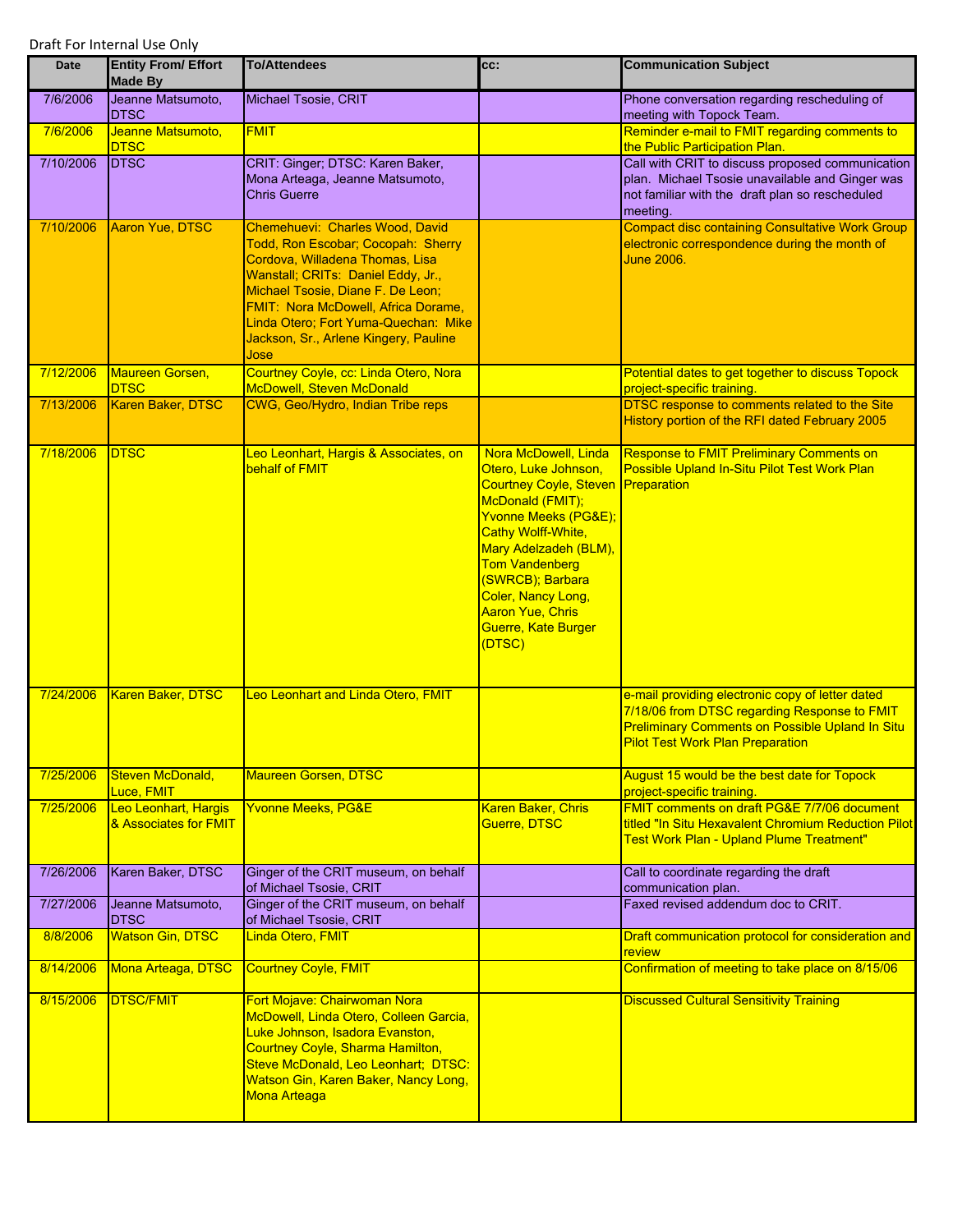| Date      | <b>Entity From/ Effort</b><br><b>Made By</b>                    | <b>To/Attendees</b>                                                                                                                                                                                                                                                                                                 | CC:               | <b>Communication Subject</b>                                                                                                                                         |
|-----------|-----------------------------------------------------------------|---------------------------------------------------------------------------------------------------------------------------------------------------------------------------------------------------------------------------------------------------------------------------------------------------------------------|-------------------|----------------------------------------------------------------------------------------------------------------------------------------------------------------------|
| 8/16/2006 | <b>DTSC</b>                                                     | Fort Mojave: Nora McDowell, Linda<br>Otero, Courtney Coyle, Sharma<br>Hammond, Leo Leonhart (by phone);<br><b>CRIT: Michael Tsosie; Fort Yuma-</b><br>Quechan: Eddie Williams; DTSC,<br>SWRCB, PG&E, USBLM, USBOR,<br>USDOI, USFWS, USGS, MWD, ADEQ                                                                 |                   | Face-to-face Consultative Work Group Meeting                                                                                                                         |
| 8/25/2006 | <b>Karen Baker, DTSC</b>                                        | Linda Otero, FMIT                                                                                                                                                                                                                                                                                                   |                   | Proposed dates for next meeting                                                                                                                                      |
| 8/25/2006 | Karen Baker, DTSC                                               | Linda Otero, FMIT                                                                                                                                                                                                                                                                                                   |                   | Follow-up on proposed FMIT meeting in 9/06<br>regarding Upland In-Situ Pilot Test and sampling<br>under the Colorado River                                           |
| 8/29/2006 | Jeanne Martinez,<br>Legal Rep, Torres-<br><b>Martinez Tribe</b> | Aaron Yue, DTSC                                                                                                                                                                                                                                                                                                     |                   | Phone discussion of current project status,<br>proposed final remedy date (2009), and timing of<br>initial CEQA EIR meetings (pre-Scoping)                           |
| 8/29/2006 | Watson Gin, DTSC                                                | Charles Wood, Chairman, Chemehuevi<br>Indian Tribe; Karen Baker (DTSC)                                                                                                                                                                                                                                              |                   | Request to meet with him and members of the tribe<br>on 9/13/06 at the Chemehuevi Reservation                                                                        |
| 8/29/2006 | Karen Baker, DTSC                                               | <b>Courtney Coyle, FMIT</b>                                                                                                                                                                                                                                                                                         |                   | Follow-up on proposed FMIT meeting in 9/06<br>regarding Upland In-Situ Pilot Test and sampling<br>under the Colorado River                                           |
| 8/30/2006 | Karen Baker, DTSC                                               | <b>FMIT</b>                                                                                                                                                                                                                                                                                                         |                   | Coordinate with FMIT regarding proposed<br>September 12 or 14 meeting date.                                                                                          |
| 8/31/2006 | Steven McDonald,<br><b>FMIT</b>                                 | Liann Chavez, RWQCB                                                                                                                                                                                                                                                                                                 | Karen Baker, DTSC | Comments of FMIT to the CRWQCBs initial study<br>and proposed negative declaration for renewal of<br><b>WDRs</b>                                                     |
| 8/31/2006 | Karen Baker, DTSC                                               | <b>Courtney Coyle and Linda Otero, FMIT</b>                                                                                                                                                                                                                                                                         |                   | <b>Electronic copy of Revised draft of Sensitivity</b><br>Training Plan for PG&E staff and contractors as<br>requested on 8/15/06                                    |
| 9/1/2006  | <b>Aaron Yue, DTSC</b>                                          | Chemehuevi: Charles Wood, David<br>Todd, Ron Escobar; Cocopah: Sherry<br>Cordova, Willadena Thomas, Lisa<br>Wanstall; CRITs: Daniel Eddy, Jr.,<br>Michael Tsosie, Diane F. De Leon;<br>FMIT: Nora McDowell, Africa Dorame,<br>Linda Otero; Fort Yuma-Quechan: Mike<br>Jackson, Sr., Arlene Kingery, Pauline<br>Jose |                   | <b>Compact disc containing Consultative Work Group</b><br>electronic correspondence during the months of<br>July and August 2006.                                    |
| 9/8/2006  | Karen Baker, DTSC                                               | Linda Otero, Steven McDonald,<br><b>Courtney Coyle, FMIT</b>                                                                                                                                                                                                                                                        |                   | Proposed agenda for 9/14/06 meeting regarding<br>Upland In-Situ Pilot Test and sampling under the<br><b>Colorado River</b>                                           |
| 9/8/2006  | Leo Leonhart, Hargis<br>& Associates for FMIT                   | <b>Yvonne Meeks, PG&amp;E</b>                                                                                                                                                                                                                                                                                       |                   | <b>Comments on Pre-Draft Upland In Situ Pilot Study</b>                                                                                                              |
| 9/12/2006 | <b>DTSC</b>                                                     | CRIT: Josh Goodwin (museum curator)<br>and Mona Duran (Tribal EPA) and<br>DTSC: Karen Baker, Mona Arteaga,<br>Jeanne Matsumoto                                                                                                                                                                                      |                   | Meeting with CRIT at PG&E to discuss<br>Communication Strategy and project update                                                                                    |
| 9/12/2006 | Steven McDonald,<br>Luce, FMIT                                  | Karen Baker, DTSC                                                                                                                                                                                                                                                                                                   |                   | Revised proposed meeting agenda for 9/14/06<br><b>DTSC/FMIT meeting</b>                                                                                              |
| 9/12/2006 | <b>DTSC</b>                                                     | Fort Mojave: Phil Rosenberg, Leo<br>Leonhart (by phone); DTSC, PG&E,<br>RWQCB, BOR, USGS, ADEQ, USEPA                                                                                                                                                                                                               |                   | <b>Geo/Hydro Technical Work Group Meeting</b>                                                                                                                        |
| 9/13/2006 | <b>DTSC</b>                                                     | Chemehuevi Indian tribe                                                                                                                                                                                                                                                                                             |                   | Meeting with Chemehuevi Indian Tribe<br>(Communication and Update)                                                                                                   |
| 9/14/2006 | <b>DTSC/FMIT</b>                                                | Fort Mojave: Chairwoman Nora<br>McDowell, Linda Otero, Luke Johnson,<br><b>Courtney Coyle, Steve McDonald, Phil</b><br>Rosenberg, Leo Lemkee; DTSC:<br>Watson Gin, Barbara Coler, Karen<br>Baker, Nancy Long, Mona Arteaga,<br>Chris Guerre, Fred Zanoria, Jeanne<br><b>Matsumoto</b>                               |                   | <b>Discussion included Communication Process,</b><br>upland in-situ pilot test, groundwater investigation<br>under the river, and scope of proposed soil<br>sampling |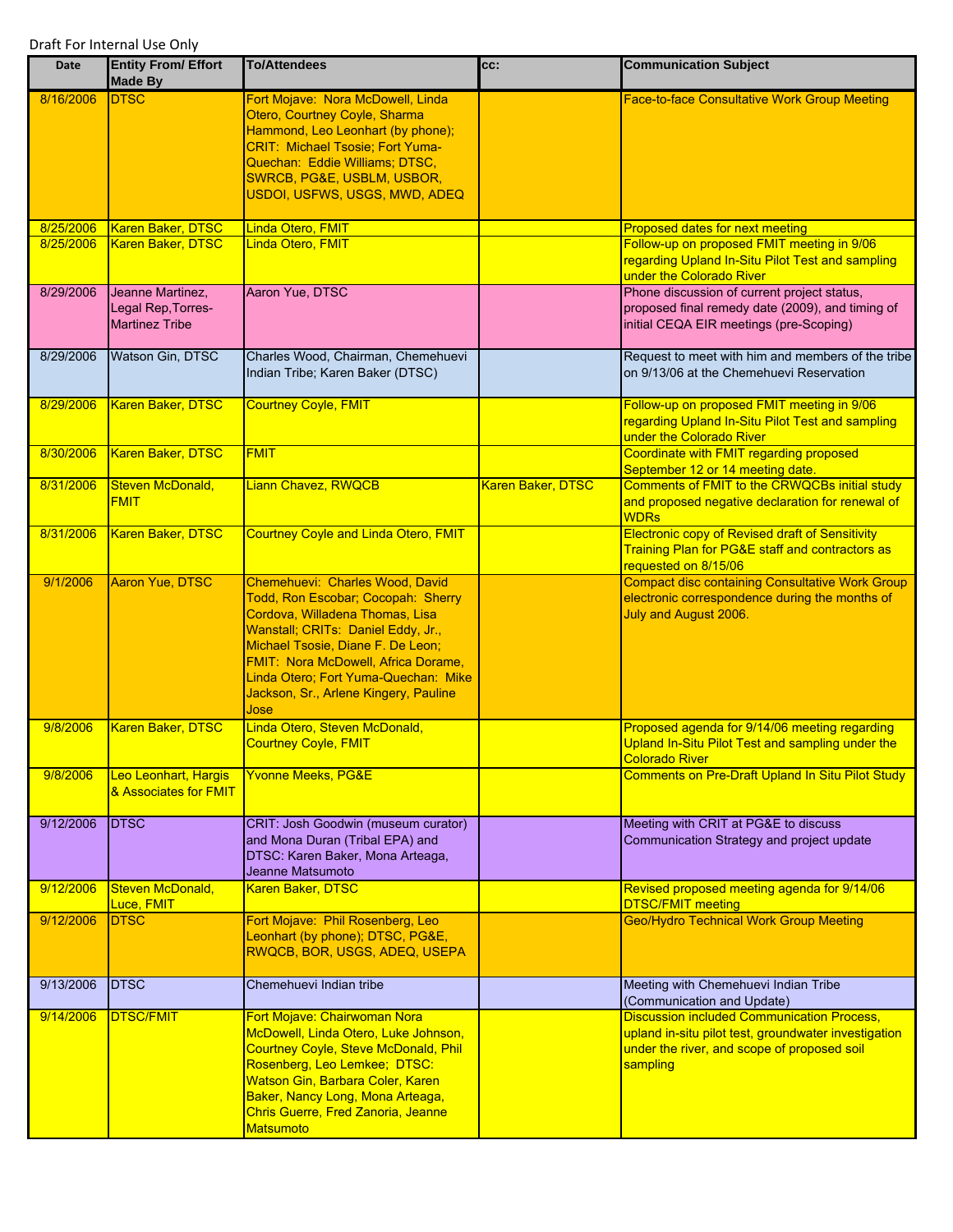| <b>Date</b> | <b>Entity From/ Effort</b><br><b>Made By</b>               | <b>To/Attendees</b>                                                                                                                                                                                                                                                                                                 | CC: | <b>Communication Subject</b>                                                                                                                                                              |
|-------------|------------------------------------------------------------|---------------------------------------------------------------------------------------------------------------------------------------------------------------------------------------------------------------------------------------------------------------------------------------------------------------------|-----|-------------------------------------------------------------------------------------------------------------------------------------------------------------------------------------------|
| 9/18/2006   | <b>Curt Russell, PG&amp;E</b>                              | Linda Otero, FMIT                                                                                                                                                                                                                                                                                                   |     | Called Linda but unidentified male answered the<br>phone and said she'd be off until Wed. Glen<br>described Thursday's meeting and invitation to<br>Linda & other tribe reps. to join us. |
| 9/18/2006   | Curt Russell, PG&E                                         | Mona Duran, CRIT                                                                                                                                                                                                                                                                                                    |     | Left message on Mona's voice mail inviting her and<br>other tribe reps. to attend the Thursday site walk<br>and left his number if she had any questions.                                 |
|             |                                                            |                                                                                                                                                                                                                                                                                                                     |     |                                                                                                                                                                                           |
| 9/18/2006   | <b>Curt Russell, PG&amp;E</b>                              | Linda Otero, FMIT                                                                                                                                                                                                                                                                                                   |     | Called Linda again and left message on her voice<br>mail inviting her and other tribe reps. to attend the<br>Thursday site walk and left his number is she had<br>any questions.          |
| 9/18/2006   | Jeanne Matsumoto,<br><b>DTSC</b>                           | David Todd, Chemehuevi                                                                                                                                                                                                                                                                                              |     | E-mail regarding last weeks meeting.                                                                                                                                                      |
| 9/19/2006   | <b>Curt Russell, PG&amp;E</b>                              | Linda Otero, FMIT, and Mona Dura,<br>CRIT                                                                                                                                                                                                                                                                           |     | E-mailed map and agenda. Did not receive any<br>phone call, message or e-mail message in<br>response.                                                                                     |
| 9/19/2006   | Karen Baker, DTSC                                          | <b>FMIT</b>                                                                                                                                                                                                                                                                                                         |     | Sent potential angle boring and final state of work<br>for the EIR contract with EDAW as follow-up to<br>9/14/06 meeting                                                                  |
| 9/26/2006   | <b>Karen Baker, DTSC</b>                                   | <b>Steven McDonald, FMIT</b>                                                                                                                                                                                                                                                                                        |     | Provided action Item table from meetings with<br>FMIT on 8/15/06 and 9/14/06                                                                                                              |
| 10/2/2006   | <b>Aaron Yue, DTSC</b>                                     | CWG, Geo/Hydro, TWG, Indian Tribe<br>Reps.                                                                                                                                                                                                                                                                          |     | Shift of DTSC personnel on the Topock project due<br>to departure of Norman Shopay and Kate Burger<br>from the project. Revised contact list attached.                                    |
| 10/3/2006   | <b>Aaron Yue, DTSC</b>                                     | Chemehuevi: Charles Wood, David<br>Todd, Ron Escobar; Cocopah: Sherry<br>Cordova, Willadena Thomas, Lisa<br>Wanstall; CRITs: Daniel Eddy, Jr.,<br>Michael Tsosie, Diane F. De Leon;<br>FMIT: Nora McDowell, Africa Dorame,<br>Linda Otero: Fort Yuma-Quechan: Mike<br>Jackson, Sr., Arlene Kingery, Pauline<br>Jose |     | <b>Compact disc containing Consultative Work Group</b><br>electronic correspondence during the months of<br>September 2006.                                                               |
| 10/3/2006   | Leo Leonhart, FMIT                                         | <b>Aaron Yue, DTSC</b>                                                                                                                                                                                                                                                                                              |     | Asked that we provide a date on the contact list so<br>can be assured using the most recent version.                                                                                      |
| 10/3/2006   | Lori Hare for Aaron<br>Yue, DTSC                           | David Todd, Director of Environmental<br>Protection, Chemehuevi Indian Tribe                                                                                                                                                                                                                                        |     | Mailing of two cds containing 9/13/06 presentation<br>by DTSC to Chemehuevi tribe entitled "PG&E<br>Topock Chromium Investigation & Cleanup: A<br>Project Update"                         |
| 10/6/2006   | Aaron Yue, DTSC                                            | CWG, Geo/Hydro, TWG, Indian Tribe<br>Reps.                                                                                                                                                                                                                                                                          |     | <b>Upland InSitu Pilot Study workplan for review</b>                                                                                                                                      |
| 10/12/2006  | Lori Hare for Chris<br>Guerre, DTSC                        | Nora McDowell-Antone, Linda Otero,<br>Courtney Coyle, Steven McDonald,<br><b>FMIT</b>                                                                                                                                                                                                                               |     | Mailing of cd containing pics of the site                                                                                                                                                 |
| 10/18/2006  | <b>IDTSC</b>                                               | Fort Mojave: Nora McDowell-Antone,<br>Luke Johnson, Courtney Coyle, Leo<br>Leonhart (by phone); Chemehuevi:<br>David Todd; CRIT: Lisa Swick; DTSC,<br>CRWQCB, SWRCB, PG&E, BLM, BOR,<br>DOI, USFWS, USGS, MWD                                                                                                       |     | Face-to-face Consultative Work Group Meeting                                                                                                                                              |
| 10/19/2006  | <b>DTSC</b>                                                | Chemehuevi Indian Tribe: Chairman Tito<br>Smith, David Todd, W. Cox, Dennis.<br>DTSC: Fred Zanoria, Mona Arteaga,<br>Jeanne Matsumoto                                                                                                                                                                               |     | Meeting with Presentation "PG&E Topock<br>Investigation: Use of Chromium Isotopes                                                                                                         |
| 10/20/2006  | Aaron Yue, DTSC                                            | EIR Group, Geo/Hydro, Indian Tribes,<br>CWG                                                                                                                                                                                                                                                                         |     | <b>Sampling Frequency Change for Groundwater</b><br>Monitoring Program: PG&E's proposal and Kate<br>Burger's recommendations (for info. only - not<br>comments)                           |
| 10/21/2006  | Francis T. Millet, PO<br>Box 136, Topock, AZ<br>86436-0136 | Jeanne Matsumoto (reply to Fact Sheet                                                                                                                                                                                                                                                                               |     | My residence is 7mi E of Topock, 1 mi N of Rail<br>Road, My well 300ft, 90 ft. to surface water, 330' to<br>Artisan                                                                       |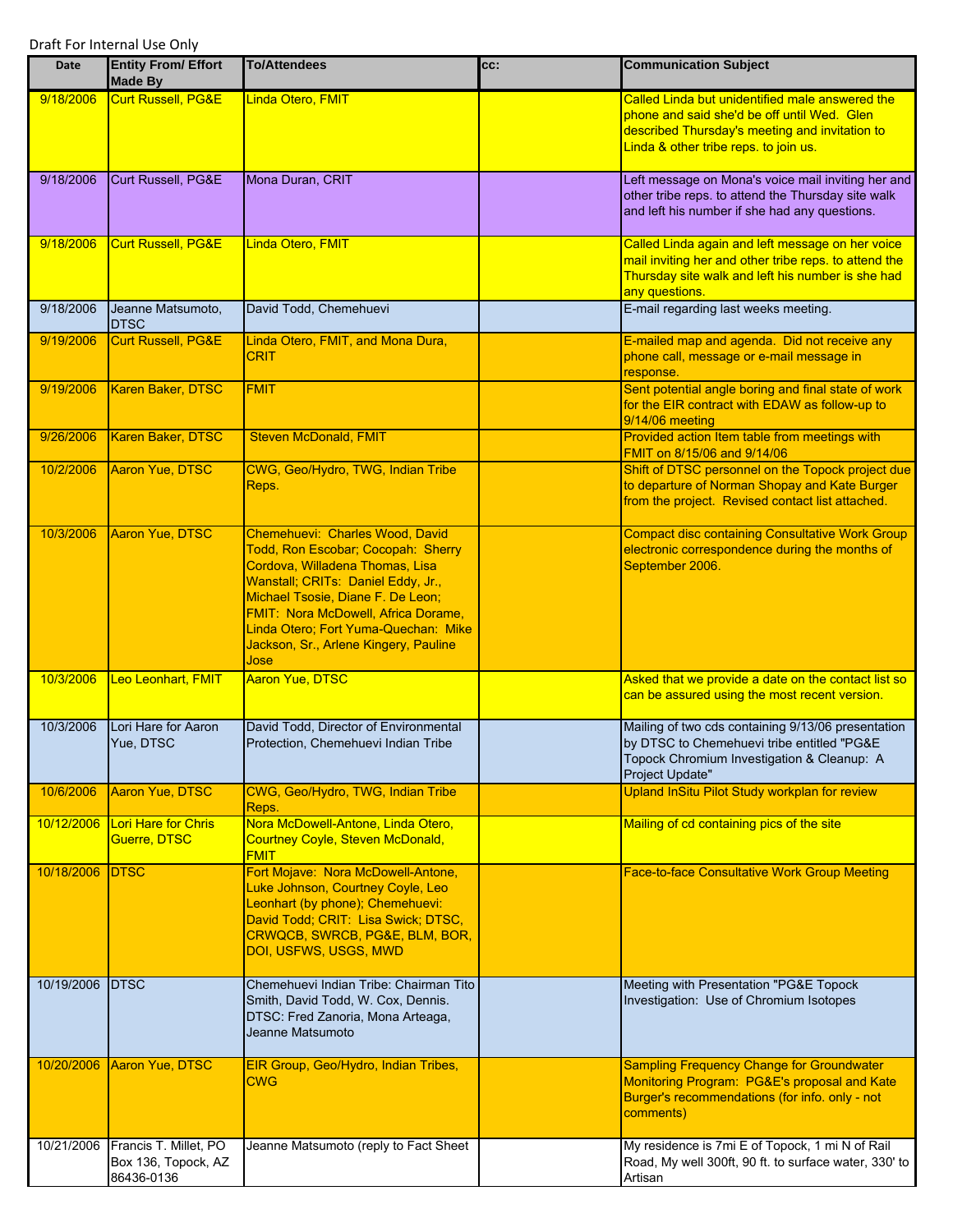| Date       | <b>Entity From/ Effort</b><br><b>Made By</b>      | <b>To/Attendees</b>                                                                                                                                                                                                                                                                                                 | CC:                                                            | <b>Communication Subject</b>                                                                                                                   |
|------------|---------------------------------------------------|---------------------------------------------------------------------------------------------------------------------------------------------------------------------------------------------------------------------------------------------------------------------------------------------------------------------|----------------------------------------------------------------|------------------------------------------------------------------------------------------------------------------------------------------------|
| 10/23/2006 | Aaron Yue, DTSC                                   | EIR Group, Geo/Hydro, Indian Tribes,<br><b>CWG</b>                                                                                                                                                                                                                                                                  |                                                                | Slant Drilling Work Plan for Investigation Under the<br>Colorado River (for info. only - not comments)                                         |
| 10/24/2006 | Jeanne Matsumoto,<br><b>DTSC</b>                  | Indian Tribe Reps, CWG, Ramona<br><b>Duran</b>                                                                                                                                                                                                                                                                      |                                                                | Revised DTSC Organization Chart for the PG&E<br><b>Topock Project</b>                                                                          |
| 10/24/2006 |                                                   | Alfredo Zanoria, DTSC David Todd, Director of Environmental<br>Protection, Chemehuevi Indian Tribe                                                                                                                                                                                                                  |                                                                | CD containing PowerPoint presentation "PG&E<br>Topock Investigation: Use of Chromium Isotopes"                                                 |
| 10/26/2006 | <b>Aaron Yue, DTSC</b>                            | EIR Group, Geo/Hydro, Indian Tribe<br>Reps, CWG                                                                                                                                                                                                                                                                     |                                                                | <b>DTSC Comments on PGE-6 Decommissioning</b><br><b>Tech Memo and Work Plan</b>                                                                |
| 11/3/2006  | <b>Aaron Yue, DTSC</b>                            | Chemehuevi: Charles Wood, David<br>Todd, Ron Escobar; Cocopah: Sherry<br>Cordova, Willadena Thomas, Lisa<br>Wanstall; CRITs: Daniel Eddy, Jr.,<br>Michael Tsosie, Diane F. De Leon;<br>FMIT: Nora McDowell, Africa Dorame,<br>Linda Otero; Fort Yuma-Quechan: Mike<br>Jackson, Sr., Arlene Kingery, Pauline<br>Jose |                                                                | <b>Compact disc containing Consultative Work Group</b><br>electronic correspondence during the months of<br>October 2006.                      |
| 11/3/2006  | Aaron Yue, DTSC                                   | Michael Tsosie, CRIT                                                                                                                                                                                                                                                                                                |                                                                | Phone discussion regarding proposed meeting with<br>DTSC on project direction, reaching final remedy<br>and EIR process                        |
| 11/8/2006  | <b>Aaron Yue, DTSC</b>                            | Courtney Coyle, Mary Adelzadeh, BLM                                                                                                                                                                                                                                                                                 |                                                                | Courtney Coyle's Request to craft the language on                                                                                              |
| 11/8/2006  | Stephen McDonald,<br><b>Luce Forward for FMIT</b> | <b>Aaron Yue, DTSC</b>                                                                                                                                                                                                                                                                                              | <b>Cathy Wolff-White,</b><br><b>BLM, Yvonne Meeks,</b><br>PG&E | Action Item #6/21/06.3<br><b>FMIT Comments on Upland In-Situ Pilot Study</b><br>Work Plan dated 9/29/06                                        |
| 11/15/2006 | Aaron Yue, DTSC                                   | <b>Courtney Coyle, Nora McDowell, FMIT</b>                                                                                                                                                                                                                                                                          |                                                                | Request for meeting date to discussed soil<br>sampling locations associated with investigation of<br><b>SWMUs identified in the RFI Report</b> |
| 11/15/2006 | <b>Aaron Yue, DTSC</b>                            | Leo Leonhart, FMIT                                                                                                                                                                                                                                                                                                  |                                                                | Response to inquiry with PG&E regarding the soil<br>sampling site walk                                                                         |
| 11/17/2006 | Aaron Yue, DTSC                                   | Geo/Hydro, CWG, Indian Tribe Reps.                                                                                                                                                                                                                                                                                  |                                                                | Work Plan for Hydraulic Testing of Bedrock Wells                                                                                               |
| 11/17/2006 | Aaron Yue, DTSC                                   | Michael Tsosie, CRIT                                                                                                                                                                                                                                                                                                |                                                                | Phone discussion regarding proposed agenda for<br>proposed 12/12 meeting                                                                       |
| 11/21/2006 | Aaron Yue, DTSC                                   | Cathy Wolff-White, Indian Tribe Reps.,<br>Joanna Citron, Leo Leonhart                                                                                                                                                                                                                                               |                                                                | Invitation for a site walk to identify proposed soil<br>sampling locations as part of the RFI Investigation.                                   |
|            | 11/27/2006 Watson Gin, DTSC                       | Nora McDowell, Chairperson, FMIT                                                                                                                                                                                                                                                                                    |                                                                | Confirmation of meeting on 12/04/06 to discuss<br>slant drilling to determine the edge of the plume<br>beneath the river & CEQA docs           |
| 11/28/2006 | Mona Arteaga, DTSC                                | Chairman Charles Vaughn, Hualapai<br>Tribe                                                                                                                                                                                                                                                                          |                                                                | Called to schedule a meeting with him                                                                                                          |
| 11/30/2006 | Karen Baker, DTSC                                 | Nora McDowell, Chairperson, FMIT                                                                                                                                                                                                                                                                                    |                                                                | Call in number for anyone needing to participate<br>but unable to join at Needles for meeting                                                  |
| 12/4/2006  | Aaron Yue, DTSC                                   | Chemehuevi: Charles Wood, David<br>Todd, Ron Escobar; Cocopah: Sherry<br>Cordova, Willadena Thomas, Lisa<br>Wanstall; CRITs: Daniel Eddy, Jr.,<br>Michael Tsosie, Diane F. De Leon;<br>FMIT: Nora McDowell, Africa Dorame,<br>Linda Otero; Fort Yuma-Quechan: Mike<br>Jackson, Sr., Arlene Kingery, Pauline<br>Jose |                                                                | <b>Compact disc containing Consultative Work Group</b><br>electronic correspondence during the months of<br>November 2006.                     |
| 12/4/2006  | <b>DTSC</b>                                       | Fort Mojave: Fort Mojave: Chairwoman<br>Nora McDowell, Linda Otero, Courtney<br>Coyle, Steve McDonald, Phil<br>Rosenberg; DTSC: Watson Gin, Karen<br>Baker, Nancy Long, Aaron Yue                                                                                                                                   |                                                                | DTSC held meeting with FMIT to discuss Slant<br>Drilling and Well Installation under the Colorado<br><b>River</b>                              |
| 12/4/2006  | Aaron Yue, DTSC                                   | Michael Tsosie, CRIT                                                                                                                                                                                                                                                                                                |                                                                | Attempted to confirm meeting of 12/12 to discuss<br>project. Left message with Ginger in Museum                                                |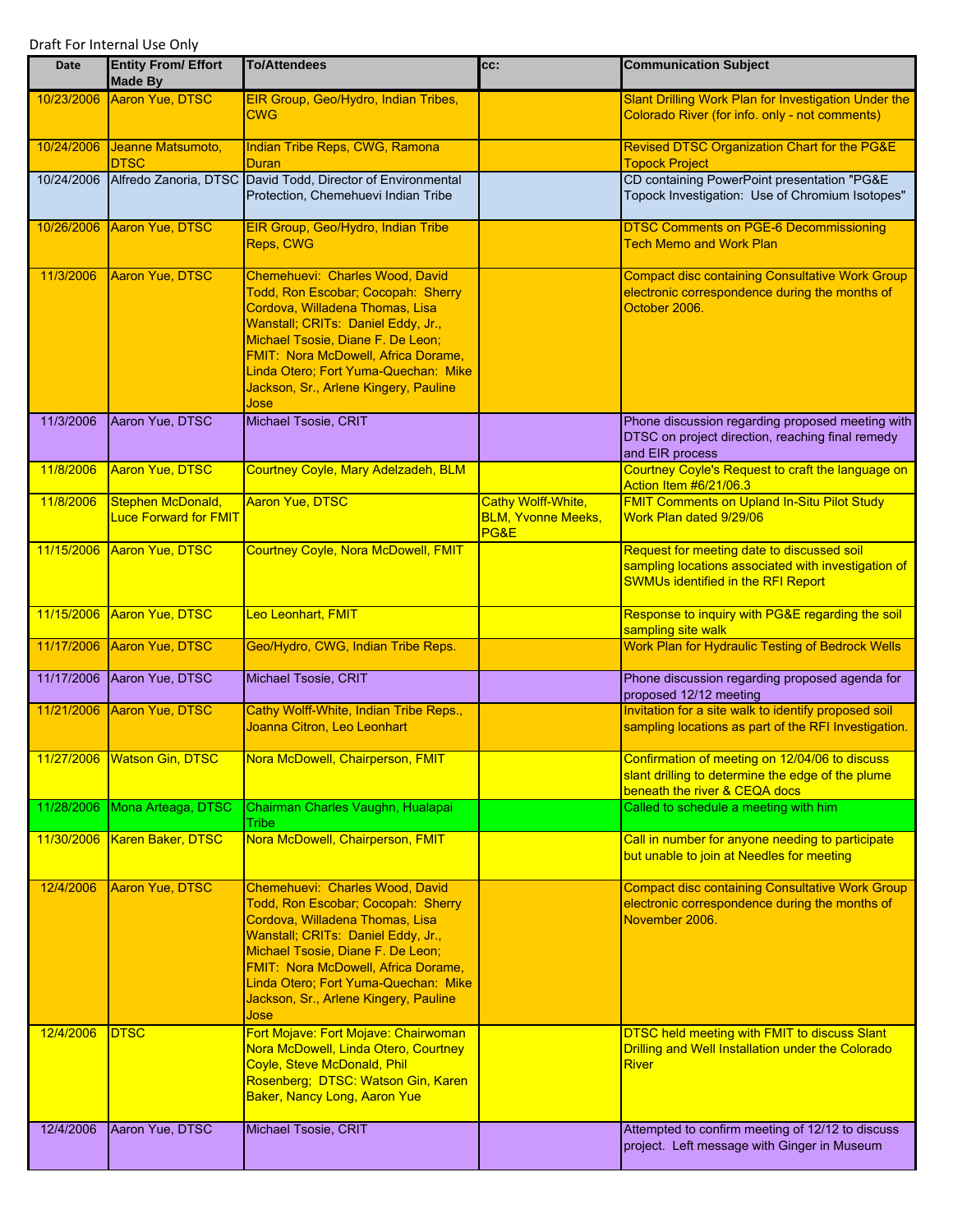| Date       | <b>Entity From/ Effort</b><br><b>Made By</b>                | <b>To/Attendees</b>                                                                                                                                                                                  | CC:                                                                                                                                                                                                                                        | <b>Communication Subject</b>                                                                                                                                                                                  |
|------------|-------------------------------------------------------------|------------------------------------------------------------------------------------------------------------------------------------------------------------------------------------------------------|--------------------------------------------------------------------------------------------------------------------------------------------------------------------------------------------------------------------------------------------|---------------------------------------------------------------------------------------------------------------------------------------------------------------------------------------------------------------|
| 12/5/2006  | Leo Leonhart, Hargis<br>& Associates (on<br>behalf of FMIT) | Aaron Yue, DTSC, Timothy Z. Smith,<br><b>BLM</b>                                                                                                                                                     | FMIT: L. Otero, C.<br>Coyle, S. McDonald;<br><b>PG&amp;E: Yvonne Meeks</b>                                                                                                                                                                 | Fort Mojave Tribe Comments on Pacific Gas &<br>Electric Company (PG&E) plan for construction of<br>multilevel monitor wells beneath the Colorado<br><b>River</b>                                              |
| 12/5/2006  | Jeanne Matsumoto,<br><b>DTSC</b>                            | Charles Vaughn, Hualapai                                                                                                                                                                             |                                                                                                                                                                                                                                            | Telephone conversation regarding schedule for<br>meeting.                                                                                                                                                     |
| 12/6/2006  | Leo Leonhart, Hargis<br>& Associates (on<br>behalf of FMIT) | <b>Aaron Yue, DTSC</b>                                                                                                                                                                               |                                                                                                                                                                                                                                            | Received FMIT comments regarding slant drilling<br>and well installation                                                                                                                                      |
| 12/6/2006  | Jeanne Matsumoto,<br><b>DTSC</b>                            | Tommy Siyuja, Havasupai Indian Tribe                                                                                                                                                                 |                                                                                                                                                                                                                                            | Called and gave him potential dates (for site<br>walks) in January. Will call again next week                                                                                                                 |
| 12/6/2006  | Jeanne Matsumoto,<br><b>DTSC</b>                            | Loretta Kelly, Hualapai                                                                                                                                                                              |                                                                                                                                                                                                                                            | Called to schedule meeting with Tribal<br>representative on January 16, 17, 18, 19 (as per<br>Karen Baker) and to invite them on the site walk.                                                               |
| 12/6/2006  | Jeanne Matsumoto,<br><b>DTSC</b>                            | Mike Jackson Sr., Fort Yuma-Quechan<br>Tribe (left message with Melanie)                                                                                                                             |                                                                                                                                                                                                                                            | Called to schedule meeting with Tribal<br>representative on January 16, 17, 18, 19 (as per<br>Karen Baker) and to invite them on the site walk.                                                               |
| 12/6/2006  | Jeanne Matsumoto,<br><b>DTSC</b>                            | <b>Sherry Cordova, Cocopah Indian Tribe</b><br>(left a message)                                                                                                                                      |                                                                                                                                                                                                                                            | <b>Called to schedule meeting with Tribal</b><br>representative on January 16, 17, 18, 19 (as per<br>Karen Baker) and to invite them on the site walk.                                                        |
| 12/6/2006  | Jeanne Matsumoto,<br><b>DTSC</b>                            | Raymond Torres, Torres-Martinez Tribe<br>(left a message)                                                                                                                                            |                                                                                                                                                                                                                                            | Called to schedule meeting with Tribal<br>representative on January 16, 17, 18, 19 (as per<br>Karen Baker) and to invite them on the site walk.                                                               |
| 12/6/2006  | Jeanne Matsumoto,<br><b>DTSC</b>                            | Mike Dean, Twenty-Nine Palms (left<br>message with Ruth)                                                                                                                                             |                                                                                                                                                                                                                                            | Called to schedule meeting with Tribal<br>representative on January 16, 17, 18, 19 (as per<br>Karen Baker) and to invite them on the site walk.                                                               |
| 12/7/2006  | Jeanne Matsumoto,<br><b>DTSC</b>                            | Dawn Hubbs, Hualapai Indian Tribe                                                                                                                                                                    |                                                                                                                                                                                                                                            | E-mailed maps and directions for site walk on<br>12/11/06                                                                                                                                                     |
| 12/7/2006  | Aaron Yue, DTSC                                             | Michael Tsosie, CRIT                                                                                                                                                                                 |                                                                                                                                                                                                                                            | Attempted to confirm meeting to discuss project.<br>Left message with Ginger in CRIT Museum                                                                                                                   |
| 12/7/2006  |                                                             | Dawn Hubbs, Hualapai Jeanne Matsumoto, DTSC                                                                                                                                                          |                                                                                                                                                                                                                                            | Called Jeanne Matsumoto to confirm she will<br>attend site walk on 12/11/06                                                                                                                                   |
| 12/8/2006  | Karen Baker, DTSC                                           | Nora McDowell, FMIT                                                                                                                                                                                  | FMIT: Leo Leonhart,<br>Linda Otero; BLM:<br>Mary Adelzadeh,<br>Timothy Z. Smith;<br><b>DTSC: Aaron Yue.</b><br><b>Christopher Guerre,</b><br><b>Watson Gin, Nancy</b><br>Long, Barbara Coler;<br>PG&E: Robert Doss,<br><b>Yvonne Meeks</b> | <b>Response to Fort Mojave Indian Tribe Comments</b><br>on Multilevel Monitoring Well Installation Beneath<br>the Colorado River at the PG&E Topock<br><b>Compressor Station, Needles, CA</b>                 |
| 12/8/2006  | <b>Aaron Yue, DTSC</b>                                      | Cathy Wolff-White, Indian Tribe Reps.,<br>Joanna Citron, Leo Leonhart                                                                                                                                |                                                                                                                                                                                                                                            | Final confirmation and directions to site walk on<br>Monday, December 11, 2006                                                                                                                                |
| 12/8/2006  | <b>Aaron Yue, DTSC</b>                                      | Leo Leonhart, Linda Otero, Nora<br>McDowell, Steve McDonald (FMIT)                                                                                                                                   |                                                                                                                                                                                                                                            | Response to FMIT comments received on 12/5/06<br>regarding slant drilling and well installation                                                                                                               |
| 12/8/2006  | <b>Aaron Yue, DTSC</b>                                      | CWG, TWG, Indian Reps.                                                                                                                                                                               |                                                                                                                                                                                                                                            | Final confirmation and directions to site walk on<br>12/11/06                                                                                                                                                 |
| 12/11/2006 | <b>DTSC</b>                                                 | Fort Mojave: Nora McDowell, Linda<br>Otero, Steven McDonald, Leo Leonhart,<br>Phil Rosenberg; Hualapai: Dawn<br>Hubbs; DTSC: Watson Gin, Karen<br>Baker, Aaron Yue, Chris Guerre, Greg<br>Neal; PG&E |                                                                                                                                                                                                                                            | Soil Sampling meeting and site walk for Tribes held<br>at the Compressor Station. After site walk review<br>proposed soil sampling location maps handed out<br>today vs maps presented in the draft workplan. |
| 12/12/2006 | <b>DTSC</b>                                                 | Fort Mojave: Leo Leonhart, Phil<br>Rosenberg (on behalf of FMIT), DTSC,<br>PG&E, BOR, USGS, BLM, SWRCB,<br>ADEQ                                                                                      |                                                                                                                                                                                                                                            | <b>Geo/Hydro Technical Work Group Meeting</b>                                                                                                                                                                 |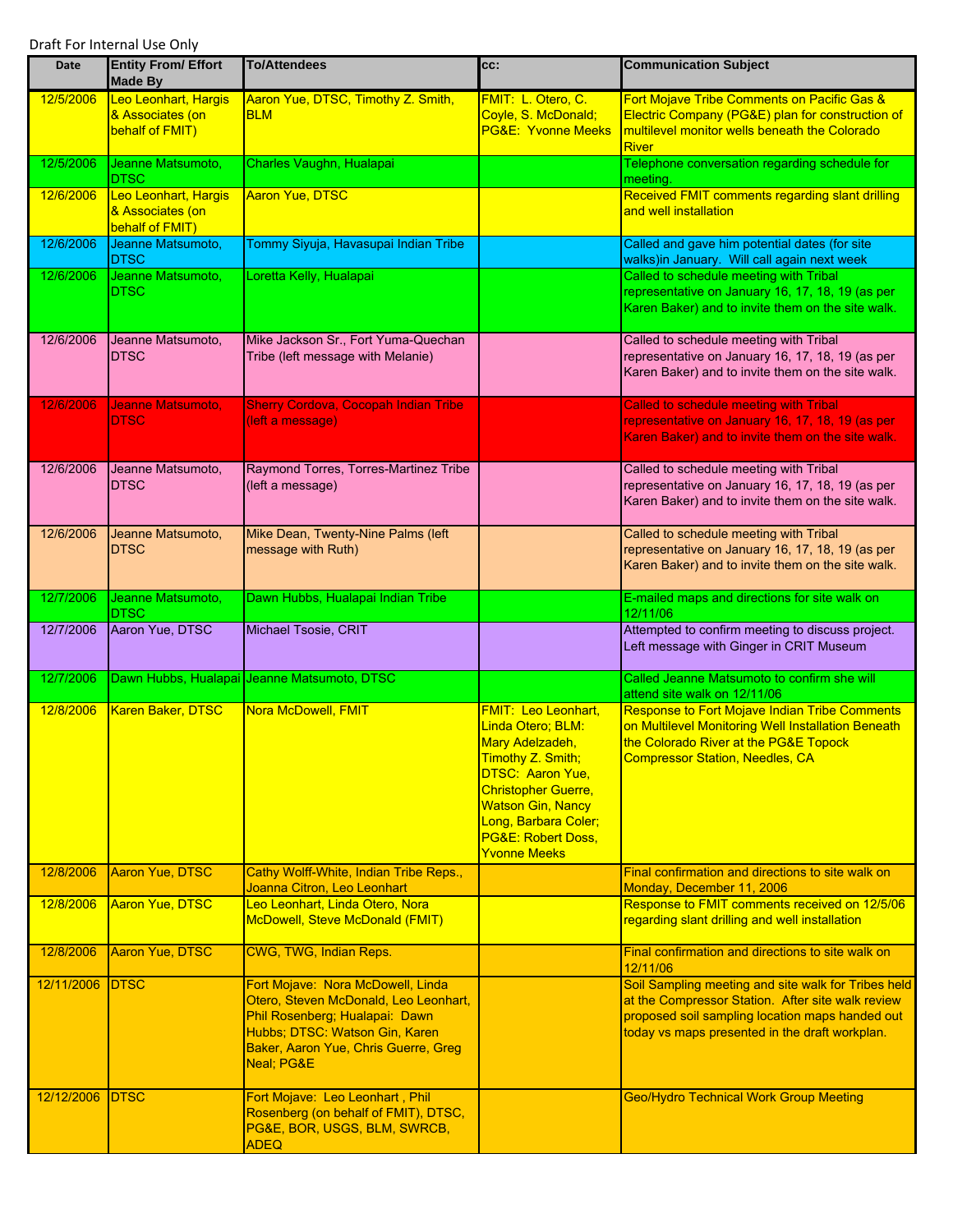| <b>Date</b> | <b>Entity From/ Effort</b><br><b>Made By</b>                                                                          | <b>To/Attendees</b>                                                                                                                                                                                                                                                                                      | CC: | <b>Communication Subject</b>                                                                                                                                                                                                       |
|-------------|-----------------------------------------------------------------------------------------------------------------------|----------------------------------------------------------------------------------------------------------------------------------------------------------------------------------------------------------------------------------------------------------------------------------------------------------|-----|------------------------------------------------------------------------------------------------------------------------------------------------------------------------------------------------------------------------------------|
| 12/13/2006  | <b>IDTSC</b>                                                                                                          | Fort Mojave: Linda Otero, Leo<br>Leonhart, Phil Rosenberg, Courtney<br>Coyle (by phone); CRIT: Michael<br>Tsosie, Lisa Swick, Josh Goodman;<br>Hualapai: Dawn Hubbs; DTSC,<br>SWRCB, PG&E, BLM, BOR, USEPA,<br><b>USFWS, USGS, MWD, Mohave County</b><br><b>Environmental Health</b>                     |     | <b>Face-to-face Consultative Work Group Meeting</b>                                                                                                                                                                                |
| 12/18/2006  | Aaron Yue, DTSC                                                                                                       | <b>CWG</b>                                                                                                                                                                                                                                                                                               |     | Response to FMIT comments received on 12/5/06<br>regarding slant drilling and well installation                                                                                                                                    |
| 12/19/2006  | Aaron Yue, DTSC                                                                                                       | Geo/Hydro, CWG, Indian Tribe Reps.                                                                                                                                                                                                                                                                       |     | Addendum to Work Plan - request to notify if more<br>time needed to review: Work Plan for Hydraulic<br><b>Testing of Bedrock Wells</b>                                                                                             |
| 12/19/2006  | <b>Aaron Yue, DTSC</b>                                                                                                | EIR, Geo/Hydro, CWG, Indian Tribe<br>Reps.                                                                                                                                                                                                                                                               |     | Forwarded addendum to the Hydraulic Testing<br>Work Plan for review and comment by 12/22/06                                                                                                                                        |
| 12/20/2006  | <b>Aaron Yue, DTSC</b>                                                                                                | EIR Group, Geo/Hydro, Indian Tribe<br>Reps, CWG                                                                                                                                                                                                                                                          |     | RFI Volume III - Soil Sampling Work Plan for<br><b>SWMUs</b>                                                                                                                                                                       |
| 1/2/2007    | <b>Aaron Yue, DTSC</b>                                                                                                | Chemehuevi: Charles Wood, David<br>Todd, Ron Escobar; Cocopah: Sherry<br>Cordova, Willadena Thomas, Lisa<br>Wanstall; CRITs: Daniel Eddy, Jr.,<br>Michael Tsosie, Diane F. De Leon;<br>FMIT: Nora McDowell, Linda Otero; Fort<br>Yuma-Quechan: Mike Jackson, Sr.,<br><b>Arlene Kingery, Pauline Jose</b> |     | <b>Compact disc containing Consultative Work Group</b><br>electronic correspondence during the months of<br>December 2006.                                                                                                         |
| 1/4/2007    | Hargis & Assoc. for<br><b>FMIT</b>                                                                                    | <b>Aaron Yue</b>                                                                                                                                                                                                                                                                                         |     | Comments on Addendum #3 to the Floodplain<br><b>Insitu Hex Chrome Reduction Pilot Test Work Plan</b>                                                                                                                               |
| 1/5/2007    | Aaron Yue, DTSC                                                                                                       | CWG, TWG, Indian Reps.                                                                                                                                                                                                                                                                                   |     | Invitation to Site tour on Wednesday, 2/22/07                                                                                                                                                                                      |
| 1/8/2007    | <b>Glen Russell, Dawn</b><br><b>Arnold, Tom</b><br>Vandenberg, Dawn<br>Duncan-Hubbs, Luke<br>Johnson, Robert<br>Lucas | Lori Hare, DTSC                                                                                                                                                                                                                                                                                          |     | Various stakeholders called Lori Hare to let DTSC<br>know they were interested in attending site-walk                                                                                                                              |
| 1/12/2007   | <b>Aaron Yue, DTSC</b>                                                                                                | <b>Chairperson Nora McDowell, FMIT</b>                                                                                                                                                                                                                                                                   |     | Response to comments received on 1/4/07 from<br>Hargis & Associates on behalf of FMIT: Insitu<br><b>Floodplain Pilot Study Work Plan</b>                                                                                           |
| 1/16/2007   | Jeanne Matsumoto,<br>DTSC                                                                                             | Chairman Tommy Siyuja, Havasupai                                                                                                                                                                                                                                                                         |     | Re: Potential meeting dates. Left message with<br>Jahmillian                                                                                                                                                                       |
| 1/16/2007   | Jeanne Matsumoto,<br><b>DTSC</b>                                                                                      | Mike Jackson Sr., Fort Yuma-Quechan<br>Tribe                                                                                                                                                                                                                                                             |     | Re: Potential meeting dates. Left voice mail<br>message.                                                                                                                                                                           |
| 1/16/2007   | Jeanne Matsumoto,<br><b>DTSC</b>                                                                                      | <b>Sherry Cordova, Cocopah Indian Tribe</b>                                                                                                                                                                                                                                                              |     | Re: Potential meeting dates. Left voice mail<br>message.                                                                                                                                                                           |
| 1/16/2007   | Jeanne Matsumoto,<br><b>DTSC</b>                                                                                      | Raymond Torres, Torres-Martinez Tribe                                                                                                                                                                                                                                                                    |     | Re: Potential meeting dates. Left voice mail<br>message.                                                                                                                                                                           |
| 1/16/2007   | Jeanne Matsumoto,<br><b>DTSC</b>                                                                                      | Dean Mike, Twenty-nine Palms                                                                                                                                                                                                                                                                             |     | Re: Potential meeting dates. Spoke with Ruth.<br>Chairman referred to Tribal EPA @760-398-6767.<br>Jeanne spoke with Bill Anderson and gave<br>potential meeting dates. His mgmt. out until<br>1/24/07. Jeanne will f/u on 1/25/07 |
| 1/18/2007   | <b>Courtney Coyle, FMIT</b>                                                                                           | <b>Aaron Yue, DTSC</b>                                                                                                                                                                                                                                                                                   |     | Request for cd version of RFI Volume III Soil<br><b>Sampling Work Plan</b>                                                                                                                                                         |
| 1/18/2007   | Linda Otero, FMIT                                                                                                     | <b>Aaron Yue, DTSC</b>                                                                                                                                                                                                                                                                                   |     | Request for cd version of RFI Volume III Soil<br><b>Sampling Work Plan</b>                                                                                                                                                         |
| 1/25/2007   | <b>Watson Gin, DTSC</b>                                                                                               | Charles Vaughn, Chairman, Hualapai<br>Indian Tribe                                                                                                                                                                                                                                                       |     | Follow-up to Charles Vaughn as a follow-up to his<br>request for a meeting. Charles asked that the<br>meeting be coordinated with Loretta Jackson at<br>928-769-2234                                                               |
| 1/25/2007   | Jeanne Matsumoto,<br><b>DTSC</b>                                                                                      | Loretta Jackson, Hualapai Indian Tribe                                                                                                                                                                                                                                                                   |     | Left a message with Marcie requesting a meeting<br>possibly for Wed., February 21.                                                                                                                                                 |
| 1/25/2007   | Mona Arteaga, DTSC                                                                                                    | Scott Kwiatkowski, Yavapai-Prescott<br>Tribe                                                                                                                                                                                                                                                             |     | Contacted their tribe to solicit their interest in a<br>meeting with DTSC for a briefing on the Topock<br>project                                                                                                                  |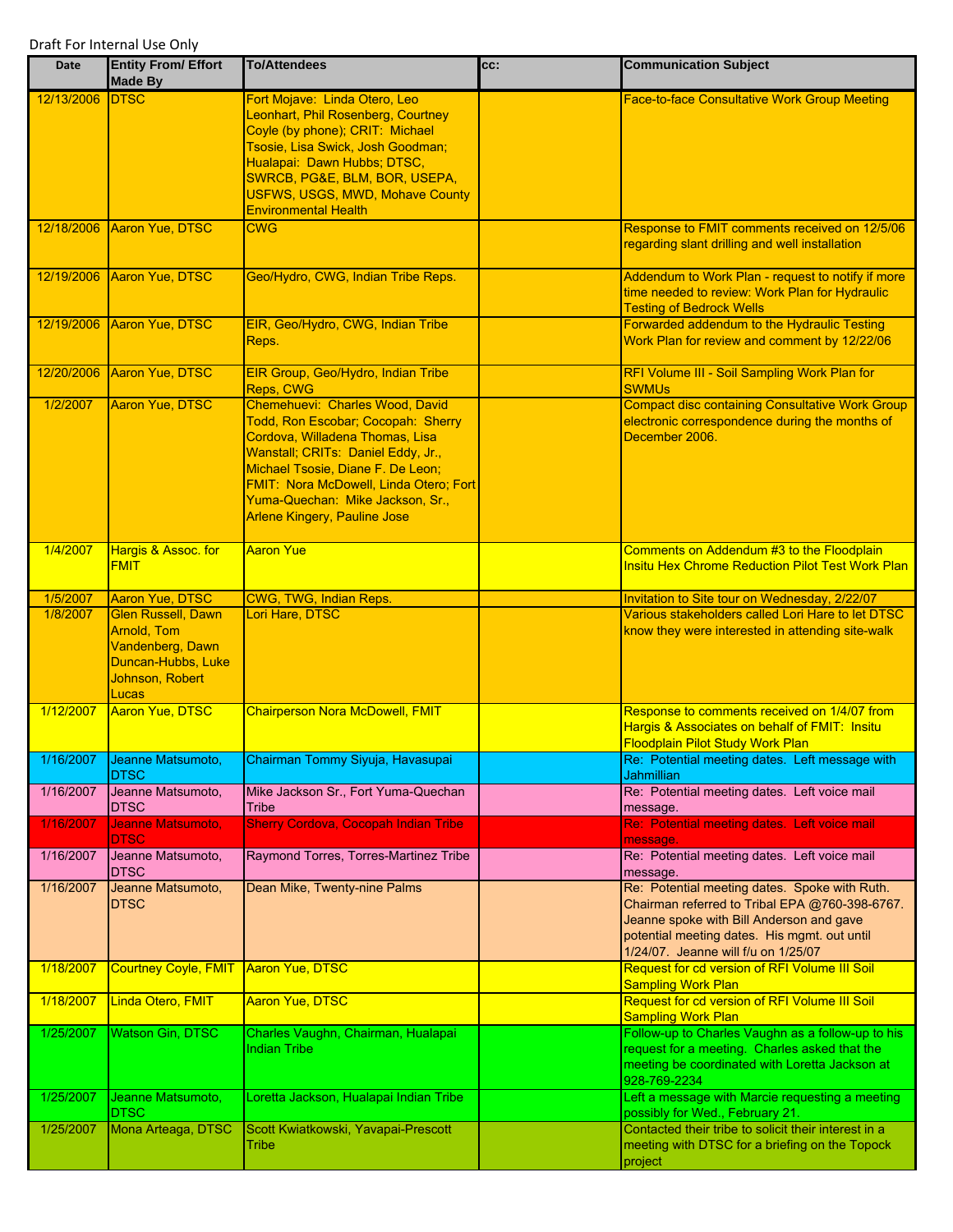| <b>Date</b> | <b>Entity From/ Effort</b><br><b>Made By</b> | <b>To/Attendees</b>                                                                                                                                                                                                                                                                                      | CC:                                                                                                | <b>Communication Subject</b>                                                                                                                                                                                                                    |
|-------------|----------------------------------------------|----------------------------------------------------------------------------------------------------------------------------------------------------------------------------------------------------------------------------------------------------------------------------------------------------------|----------------------------------------------------------------------------------------------------|-------------------------------------------------------------------------------------------------------------------------------------------------------------------------------------------------------------------------------------------------|
| 1/26/2007   | Mona Arteaga, DTSC                           | Dawn Hubbs, Hualapai Indian Tribe                                                                                                                                                                                                                                                                        |                                                                                                    | Follow-up to call from Watson Gin to tribal chair<br>regarding tentative date to meet with tribe on<br>2/20/07. She will call Mona back to confirm.                                                                                             |
| 1/29/2007   | Dawn Hubbs, Hualapai Mona Arteaga, DTSC      |                                                                                                                                                                                                                                                                                                          |                                                                                                    | Called Mona in response to her call regarding<br>tentative tribal meeting on 2/20/07.                                                                                                                                                           |
| 1/29/2007   | Aaron Yue, Chris<br>Guerre, DTSC             | Leo Leonhart, FMIT                                                                                                                                                                                                                                                                                       |                                                                                                    | Call regarding contingency plans for the slant<br>drilling.                                                                                                                                                                                     |
| 1/30/2007   | Aaron Yue, DTSC                              | Geo/Hydro, CWG, Indian Tribe Reps.                                                                                                                                                                                                                                                                       |                                                                                                    | Report w/ Calculations of GW background<br>numbers                                                                                                                                                                                              |
| 2/1/2007    | Aaron Yue, DTSC                              | Chemehuevi: Charles Wood, David<br>Todd, Ron Escobar; Cocopah: Sherry<br>Cordova, Willadena Thomas, Lisa<br>Wanstall; CRITs: Daniel Eddy, Jr.,<br>Michael Tsosie, Diane F. De Leon;<br>FMIT: Nora McDowell, Linda Otero; Fort<br>Yuma-Quechan: Mike Jackson, Sr.,<br><b>Arlene Kingery, Pauline Jose</b> |                                                                                                    | <b>Compact disc containing Consultative Work Group</b><br>electronic correspondence during the months of<br>January 2007.                                                                                                                       |
| 2/2/2007    | Amelia Flores, Crit                          | Jeanne Matsumoto, DTSC                                                                                                                                                                                                                                                                                   |                                                                                                    | Jeanne received a voice mail message from<br>Amelia Flores, CRIT                                                                                                                                                                                |
| 2/5/2007    | Jeanne Matsumoto,<br><b>DTSC</b>             | Amelia Flores, CRIT                                                                                                                                                                                                                                                                                      |                                                                                                    | Returned call to Amelia Flores, CRIT. She works<br>in the library and had questions about the<br>repository.                                                                                                                                    |
| 2/5/2007    | Dawn Hubbs, Hualapai Aaron Yue, DTSC         |                                                                                                                                                                                                                                                                                                          |                                                                                                    | Request for meeting notice for the TWG and CWG<br>on 2/21-22 so she can make travel arrangements                                                                                                                                                |
| 2/5/2007    | Mona Arteaga, DTSC                           | Dawn Hubbs, Hualapai Indian Tribe                                                                                                                                                                                                                                                                        |                                                                                                    | Dawn left voice mail message. Mona returned call<br>of where DTSC staying at in Boulder City                                                                                                                                                    |
| 2/6/2007    | Mona Arteaga, DTSC                           | <b>Isadora Evanston, FMIT</b>                                                                                                                                                                                                                                                                            |                                                                                                    | E-mailed information and regarding the next CWG<br>meeting and hotel locations per her request.                                                                                                                                                 |
| 2/8/2007    | Aaron Yue, DTSC                              | Dawn Hubbs, Hualapai                                                                                                                                                                                                                                                                                     |                                                                                                    | E-mail invitation to next TWG and CWG Meetings<br>for use in making travel arrangements                                                                                                                                                         |
| 2/8/2007    | Mona Arteaga, DTSC                           | Scott Kwiatkowski, Yavapai-Prescott<br>Tribe                                                                                                                                                                                                                                                             |                                                                                                    | e-mailed and left a phone message regarding the<br>2/20/07 tribe meeting and encouraged the Yavapai<br>tribe attendance                                                                                                                         |
| 2/8/2007    | Aaron Yue, DTSC                              | Geo/Hydro, CWG, Indian Tribe Reps.                                                                                                                                                                                                                                                                       |                                                                                                    | <b>Public Notice for the Upland Projects</b>                                                                                                                                                                                                    |
| 2/9/2007    | Leo Leonhart, Hargis<br>& Assoc. (for FMIT)  | <b>Aaron Yue, DTSC, Tim Smith, BLM</b>                                                                                                                                                                                                                                                                   | <u>C. Coyle, L. Johnson, L.  </u><br>Otero, S. McDonald, N.<br>McDowell (PG&E), Y.<br>Meeks (PG&E) | <b>Fort Mojave Indian Tribe Preliminary Comments on</b><br>the PG&E November 2006 Draft Document Titled<br><b>RCRA Facility Investigation/Remedial Investigation</b><br>Soil Investigation Work Plan, Part A and<br>December 11, 2006 Site Walk |
| 2/12/2007   | <b>DTSC</b>                                  | Geo/Hydro, CWG, Indian Tribe Reps.                                                                                                                                                                                                                                                                       |                                                                                                    | Informational notice in preparation of site work to<br>install monitoring wells beneath the Colorado River<br>to begin 2/14/07                                                                                                                  |
| 2/13/2007   | Jeanne Matsumoto,<br>DTSC                    | Dawn Hubbs, Hualapai Indian Tribe                                                                                                                                                                                                                                                                        |                                                                                                    | Jeanne spoke to Dawn Hubbs regarding<br>conference call 2/14/07 for dry run of presentation.                                                                                                                                                    |
| 2/15/2007   | Scott Kwiatkowski,<br><b>Yavapai Tribe</b>   | Mona Arteaga, DTSC                                                                                                                                                                                                                                                                                       |                                                                                                    | Response to invitation to 2/20/07 that they have a<br>scheduling conflict and no one for their Tribe can<br>attend                                                                                                                              |
| 2/16/2007   | <b>Courtney Coyle FMIT</b>                   | <b>Aaron Yue, DTSC</b>                                                                                                                                                                                                                                                                                   |                                                                                                    | Requested that Ms. Linda Lewis from her firm<br>receive all communications associated with<br>upcoming February CWG meeting.                                                                                                                    |
| 2/20/2007   | <b>DTSC</b>                                  | <b>Hualapai Tribal Council and DTSC</b>                                                                                                                                                                                                                                                                  |                                                                                                    | Provided overview of regulatory process for site                                                                                                                                                                                                |
|             |                                              | (Baker, Yue, Arteaga, Matsumoto)                                                                                                                                                                                                                                                                         |                                                                                                    | remediation and update on site investigation and<br>upcoming work                                                                                                                                                                               |
| 2/21/2007   | <b>DTSC</b>                                  | Fort Mojave: Phil Rosenberg, Luke<br>Johnson; Hualapai: Dawn Hubbs;<br>DTSC, PG&E, USEPA, BLM, USGS,<br><b>RWQCB, SWRCB</b>                                                                                                                                                                              |                                                                                                    | <b>Geo/Hydro Technical Work Group Meeting</b>                                                                                                                                                                                                   |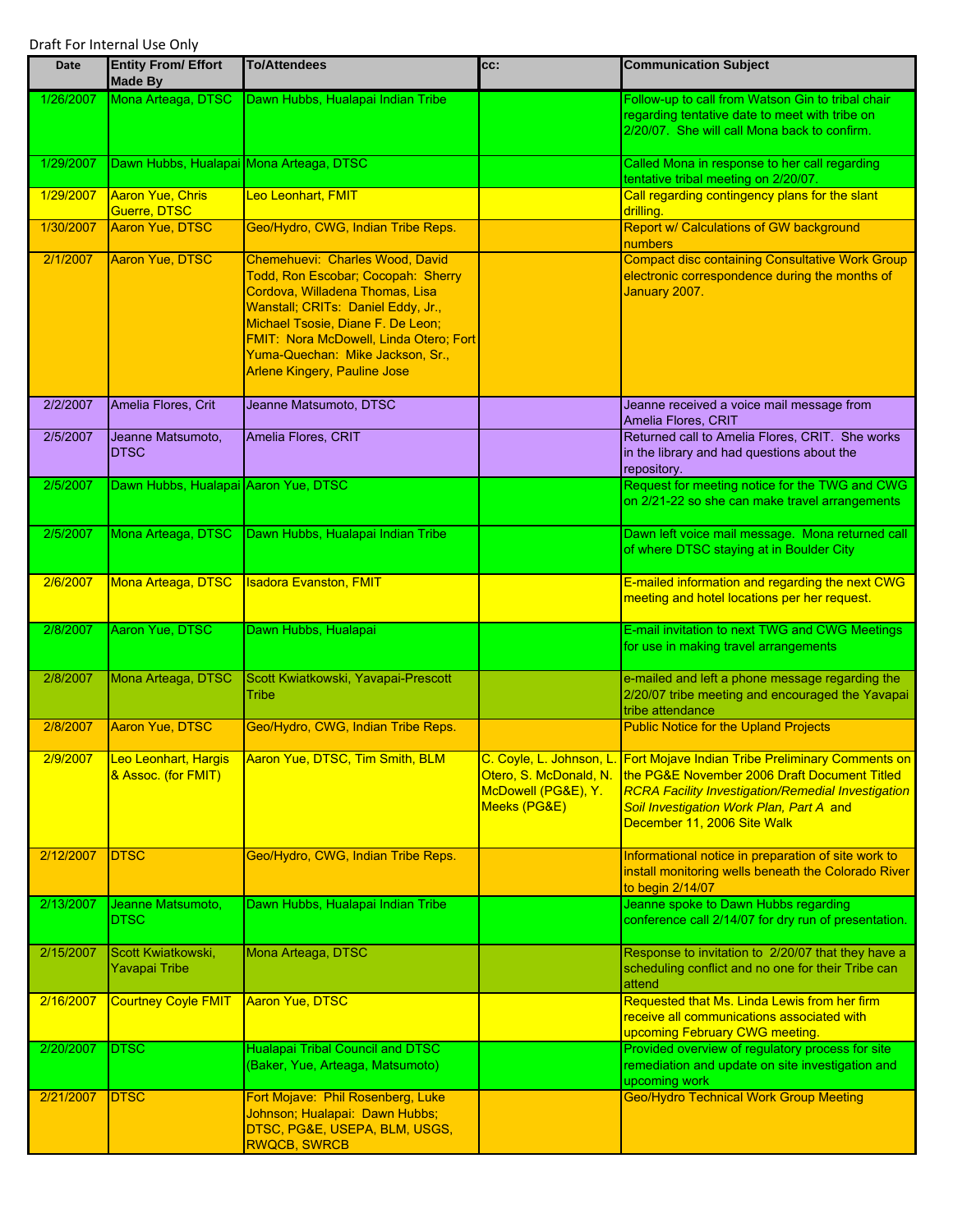| Date      | <b>Entity From/ Effort</b><br><b>Made By</b> | <b>To/Attendees</b>                                                                                                                                                                                                                                                                                                               | CC:                                                                                                                                                                                                                                                                                                                 | <b>Communication Subject</b>                                                                                                                                                  |
|-----------|----------------------------------------------|-----------------------------------------------------------------------------------------------------------------------------------------------------------------------------------------------------------------------------------------------------------------------------------------------------------------------------------|---------------------------------------------------------------------------------------------------------------------------------------------------------------------------------------------------------------------------------------------------------------------------------------------------------------------|-------------------------------------------------------------------------------------------------------------------------------------------------------------------------------|
| 2/22/2007 | <b>DTSC</b>                                  | Fort Mojave: Luke Johnson, Linda<br>Otero, Phil Rosenberg, Leo Leonhart (by<br>phone), Linda Lewis; CRIT: Michael<br>Tsosie, Lisa Swick; Hualapai: Dawn<br>Hubbs; DTSC, RWQCB, SWRCB,<br>PG&E, BLM, BOR, DOI, USEPA,<br><b>USFWS, MWD, ADEQ</b>                                                                                   |                                                                                                                                                                                                                                                                                                                     | Face-to-face Consultative Work Group Meeting                                                                                                                                  |
| 2/26/2007 | Jeanne Matsumoto,<br><b>DTSC</b>             | Lori Hare, DTSC                                                                                                                                                                                                                                                                                                                   |                                                                                                                                                                                                                                                                                                                     | Informed Lori that Dawn Hubbs, Hualapai,<br>requested that all documents sent out as e-mail<br>also be mailed as hard copy.                                                   |
| 2/26/2007 |                                              | Dawn Hubbs, Hualapai Jeanne Matsumoto, DTSC                                                                                                                                                                                                                                                                                       |                                                                                                                                                                                                                                                                                                                     | Requested that all documents sent out as email<br>also be mailed as hard copy. Computer system<br>used by Hualapai is old and can not accommodate<br>the docs DTSC sends out. |
| 2/28/2007 | Jeanne Matsumoto,<br><b>DTSC</b>             | Dawn Hubbs, Hualapai                                                                                                                                                                                                                                                                                                              |                                                                                                                                                                                                                                                                                                                     | E-mailed comments file regarding 2/20/07 DTSC<br>visit.                                                                                                                       |
| 3/1/2007  | <b>DTSC</b>                                  | FMIT: Philip Rosenberg; DTSC, PG&E,<br><b>USGS</b>                                                                                                                                                                                                                                                                                |                                                                                                                                                                                                                                                                                                                     | <b>Technical Workgroup Call regarding placement of</b><br>screen in newly drilled MW-52.                                                                                      |
| 3/2/2007  | Leo Leonhart, Hargis<br>& Assoc. (for FMIT)  | Aaron Yue, DTSC & Tim Smith, BLM                                                                                                                                                                                                                                                                                                  |                                                                                                                                                                                                                                                                                                                     | <b>FMIT preliminary comments on "Groundwater</b><br>Background Study, Steps 3 & 4 Results"                                                                                    |
| 3/2/2007  | <b>Aaron Yue, DTSC</b>                       | Chemehuevi: Charles Wood, David<br>Todd, Ron Escobar; Cocopah: Sherry<br>Cordova, Willadena Thomas, Lisa<br>Wanstall; CRITs: Daniel Eddy, Jr.,<br>Michael Tsosie, Diane F. De Leon;<br>FMIT: Nora McDowell, Linda Otero; Fort<br>Yuma-Quechan: Mike Jackson, Sr.,<br>Arlene Kingery, Pauline Jose; Hualapai:<br><b>Dawn Hubbs</b> |                                                                                                                                                                                                                                                                                                                     | <b>Compact disc containing Consultative Work Group</b><br>electronic correspondence during the months of<br>February 2007.                                                    |
| 3/2/2007  | Karen Baker, DTSC                            | Bill Hurt, Quechan Tribe                                                                                                                                                                                                                                                                                                          |                                                                                                                                                                                                                                                                                                                     | Call regarding California health effects of<br>hexavalent chromium in response to an article he<br>read.                                                                      |
| 3/20/2007 | Karen Baker, DTSC                            | Nora McDowell, FMIT                                                                                                                                                                                                                                                                                                               | <b>FMIT: Leo Leonhart,</b><br>Linda Otero, Steven<br>McDonald; BLM: Mary<br>Adelzadeh, Timothy Z.<br>Smith; SWRCB: Tom<br>Vandenberg;<br><b>CRWQCB: Robert</b><br>Perdue; DTSC: Aaron<br><b>Yue, Chris Guerre,</b><br><b>Watson Gin, Nancy</b><br>Long, Barbara Coler;<br>PG&E: Robert Doss,<br><b>Yvonne Meeks</b> | <b>Response to Fort Mojave Indian Tribe Comments</b><br>on Upland Project Associated with the PG&E<br><b>Topock Compressor Station</b>                                        |
| 3/20/2007 | Aaron Yue, DTSC                              | Mr. Dave Singleton, Program Analyst,<br>Native American Heritage Commission,<br>915 Capital Mall, Room 364,<br>Sacramento, CA 95814                                                                                                                                                                                               |                                                                                                                                                                                                                                                                                                                     | Response to comments received on 2/22/07 on<br>neg dec for Upland Insitu, Aquifer Testing, GW<br>Well Maintenance and well decommissioning<br>project                         |
| 3/20/2007 | Aaron Yue, DTSC                              | Mr. Singleton, Native American Heritage<br>Commission                                                                                                                                                                                                                                                                             |                                                                                                                                                                                                                                                                                                                     | Response to comments dated 2/22/07on proposed<br>negative declaration for Upland In-Situ Pilot Test                                                                           |
| 3/20/2007 | Aaron Yue, DTSC                              | Mr. Singleton, Native American Heritage<br>Commission                                                                                                                                                                                                                                                                             |                                                                                                                                                                                                                                                                                                                     | Response to comments dated 2/22/07on proposed<br>negative declaration for Upland In-Situ Pilot Test                                                                           |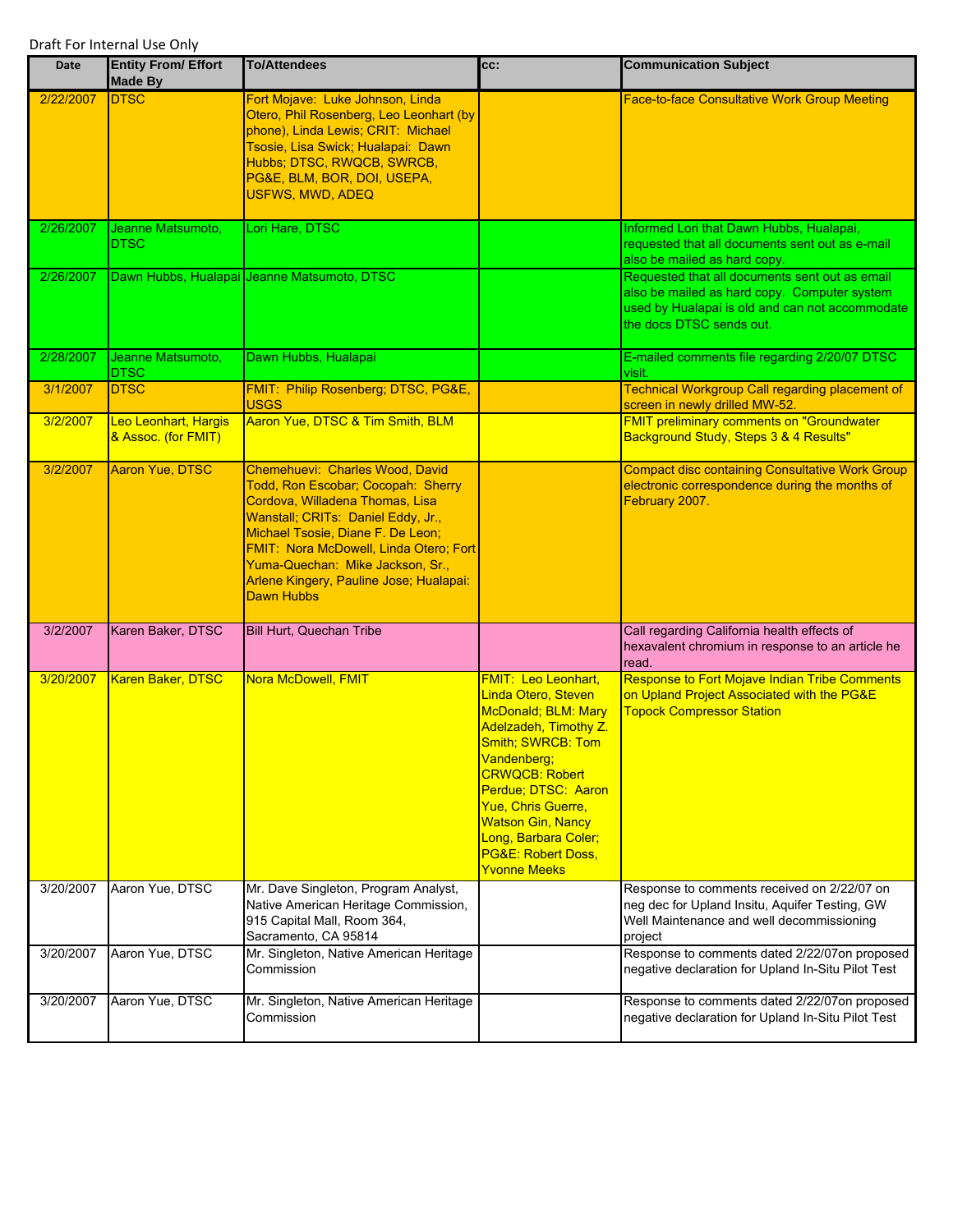| <b>Date</b> | <b>Entity From/ Effort</b><br><b>Made By</b> | <b>To/Attendees</b>                                                                                                                                                                                                                                                                                                                | cc:                                                                                                                                                                                                                                                                                                                                                                                                              | <b>Communication Subject</b>                                                                                                                                                                                                                                                                                                                                                                                                                                                                    |
|-------------|----------------------------------------------|------------------------------------------------------------------------------------------------------------------------------------------------------------------------------------------------------------------------------------------------------------------------------------------------------------------------------------|------------------------------------------------------------------------------------------------------------------------------------------------------------------------------------------------------------------------------------------------------------------------------------------------------------------------------------------------------------------------------------------------------------------|-------------------------------------------------------------------------------------------------------------------------------------------------------------------------------------------------------------------------------------------------------------------------------------------------------------------------------------------------------------------------------------------------------------------------------------------------------------------------------------------------|
| 3/20/2007   | <b>Aaron Yue, DTSC</b>                       | Nora McDowell, FMIT                                                                                                                                                                                                                                                                                                                | Leo Leonhart, Hargis &<br>Assoc.; Linda Otero,<br><b>FMIT, Mary Adelzadeh</b><br><b>BLM, Aaron Yue,</b><br><b>DTSC, Steven</b><br>McDonald, Luce,<br>Forward, Hamilton &<br>Scripps, Tom<br>Vandenberg, SWRCB;<br><b>Robert Perdue,</b><br><b>CRWQCB</b> ; Chris<br>Guerre, DTSC, Watson<br>Gin, DTSC, Nancy<br>Long, DTSC, Barbara<br>Coler, DTSC; Robert<br>Doss PG&E Yvonne<br>Meeks, DTSC; Tim<br>Smith, BLM | Response to FMIT Comments to: 1) DTSC's Initial<br>Study and Proposed Neg Dec re: Analysis of<br>Potential Impacts to a Proposed In-Situ Hex<br>Chrom. Reduction Pilot Test, Proposed Aquifer<br>Testing & Maintenance at 3 GW wells, & the<br>decommissioning of a 4th well near the PG&E<br>Topock Comp. station dated 3/8/07; 2) Hydraulic<br>Workplan dated 12/22/06; 3) Remaining Concerns<br>on doc "In Situ Hex Chrom. Reduction Pilot Test<br>WP Upland Plume Treatment dated 12/15/06. |
| 3/20/2007   | Karen Baker, DTSC                            | Steven McDonald, Courtney Coyle, Leo<br>Leonhart, FMIT                                                                                                                                                                                                                                                                             |                                                                                                                                                                                                                                                                                                                                                                                                                  | Call with Fit representatives regarding responses<br>to their comments.                                                                                                                                                                                                                                                                                                                                                                                                                         |
| 3/20/2007   | <b>Aaron Yue, DTSC</b>                       | <b>Peter Martin, USGS</b>                                                                                                                                                                                                                                                                                                          | CWG, Geo/Hydro,<br><b>Indian tribes</b>                                                                                                                                                                                                                                                                                                                                                                          | Response to comments on Upland In-Situ Pilot<br>Study Work Plan dated 9/29/06                                                                                                                                                                                                                                                                                                                                                                                                                   |
| 3/26/2007   | <b>DTSC</b>                                  | Fort Mojave: Leo Leonhart, Phil<br>Rosenberg (on behalf of FMIT), DTSC,<br>PG&E, USGS                                                                                                                                                                                                                                              |                                                                                                                                                                                                                                                                                                                                                                                                                  | <b>MW-53 Well Screen Call</b>                                                                                                                                                                                                                                                                                                                                                                                                                                                                   |
| 3/27/2007   | Jeanne Matsumoto,<br><b>DTSC</b>             | Michael Tsosie, CRIT                                                                                                                                                                                                                                                                                                               |                                                                                                                                                                                                                                                                                                                                                                                                                  | Telephone conversation regarding schedule for<br>meeting.                                                                                                                                                                                                                                                                                                                                                                                                                                       |
| 3/28/2007   | Aaron Yue, DTSC                              | <b>Yvonne Meeks, PG&amp;E</b>                                                                                                                                                                                                                                                                                                      | EIR, Geo/Hydro, CWG,<br>Indian Tribe Reps.                                                                                                                                                                                                                                                                                                                                                                       | <b>Conditional Approval of Well PGE-6 Revised</b><br><b>Decommissioning Work Plan</b>                                                                                                                                                                                                                                                                                                                                                                                                           |
| 4/2/2007    | <b>Aaron Yue, DTSC</b>                       | <b>Yvonne Meeks, PG&amp;E</b>                                                                                                                                                                                                                                                                                                      | EIR, Geo/Hydro, CWG,<br>Indian Tribe Reps.                                                                                                                                                                                                                                                                                                                                                                       | <b>Conditional Approval of Work Plan for Hydraulic</b><br><b>Testing in Bedrock Wells</b>                                                                                                                                                                                                                                                                                                                                                                                                       |
| 4/2/2007    | <b>Aaron Yue, DTSC</b>                       | Chemehuevi: Charles Wood, David<br>Todd, Ron Escobar; Cocopah: Sherry<br>Cordova, Willadena Thomas, Lisa<br>Wanstall; CRITs: Daniel Eddy, Jr.,<br>Michael Tsosie, Diane F. De Leon;<br>FMIT: Nora McDowell, Linda Otero; Fort<br>Yuma-Quechan: Mike Jackson, Sr.,<br><u> Arlene Kingery, Pauline Jose; Hualapai:</u><br>Dawn Hubbs |                                                                                                                                                                                                                                                                                                                                                                                                                  | <b>Compact disc containing Consultative Work Group</b><br>electronic correspondence during the months of<br>March 2007.                                                                                                                                                                                                                                                                                                                                                                         |
| 4/11/2007   | Jeanne Matsumoto,<br><b>DTSC</b>             | Michael Tsosie, CRIT                                                                                                                                                                                                                                                                                                               |                                                                                                                                                                                                                                                                                                                                                                                                                  | Call regarding meeting arrangements for 4/17/07.                                                                                                                                                                                                                                                                                                                                                                                                                                                |
| 4/12/2007   | Jeanne Matsumoto,<br><b>DTSC</b>             | Dawn Hubbs, Hualapai                                                                                                                                                                                                                                                                                                               |                                                                                                                                                                                                                                                                                                                                                                                                                  | Follow-up on request to receive hard copies of<br>project documents and if hard copies/cd's is<br>suitable to her needs.                                                                                                                                                                                                                                                                                                                                                                        |
| 4/12/2007   | Jeanne Matsumoto,<br><b>DTSC</b>             | Jill McCormick, Cocopah Indian Tribe                                                                                                                                                                                                                                                                                               |                                                                                                                                                                                                                                                                                                                                                                                                                  | Requested to be changed to Secondary contact on<br>the list. Jeanne inquired about interest in a<br>meeting/update. Jill responded that probably not<br>interested at this time. Invited to 4/18 CWG.                                                                                                                                                                                                                                                                                           |
| 4/13/2007   | <b>Chris Guerre, DTSC</b>                    | CWG, Geo/Hydro, Indian tribes                                                                                                                                                                                                                                                                                                      |                                                                                                                                                                                                                                                                                                                                                                                                                  | Phase II Chromium Isotope Study for<br><b>Review/Comment</b>                                                                                                                                                                                                                                                                                                                                                                                                                                    |
| 4/17/2007   | <b>DTSC</b>                                  | <b>CRIT: Michael Tsosie and Charles Land:</b><br>DTSC: Karen Baker, Mona Arteaga,<br>Jeanne Matsumoto                                                                                                                                                                                                                              |                                                                                                                                                                                                                                                                                                                                                                                                                  | Topics of discussion included Tribal resolution<br>related to PG&E Topock project, schedule and<br>process for EIR and cultural resource concerns for<br>EIR, and CRIT concerns regarding BLM Cultural<br>Resources Management Plan for IM3.                                                                                                                                                                                                                                                    |
| 4/18/2007   | <b>DTSC</b>                                  | Fort Mojave: Linda Otero, Leo<br>Leonhart, Leo Lemarky (by phone);<br><b>CRIT: Michael Tsosie, Lisa Swick, Gary</b><br>Hansen; Hualapai: Dawn Hubbs; DTSC,<br>PG&E, CRWQCB, BLM, USEPA,<br><b>USFWS, MWD, Mojave County</b>                                                                                                        |                                                                                                                                                                                                                                                                                                                                                                                                                  | <b>Face-to-face Consultative Work Group Meeting</b>                                                                                                                                                                                                                                                                                                                                                                                                                                             |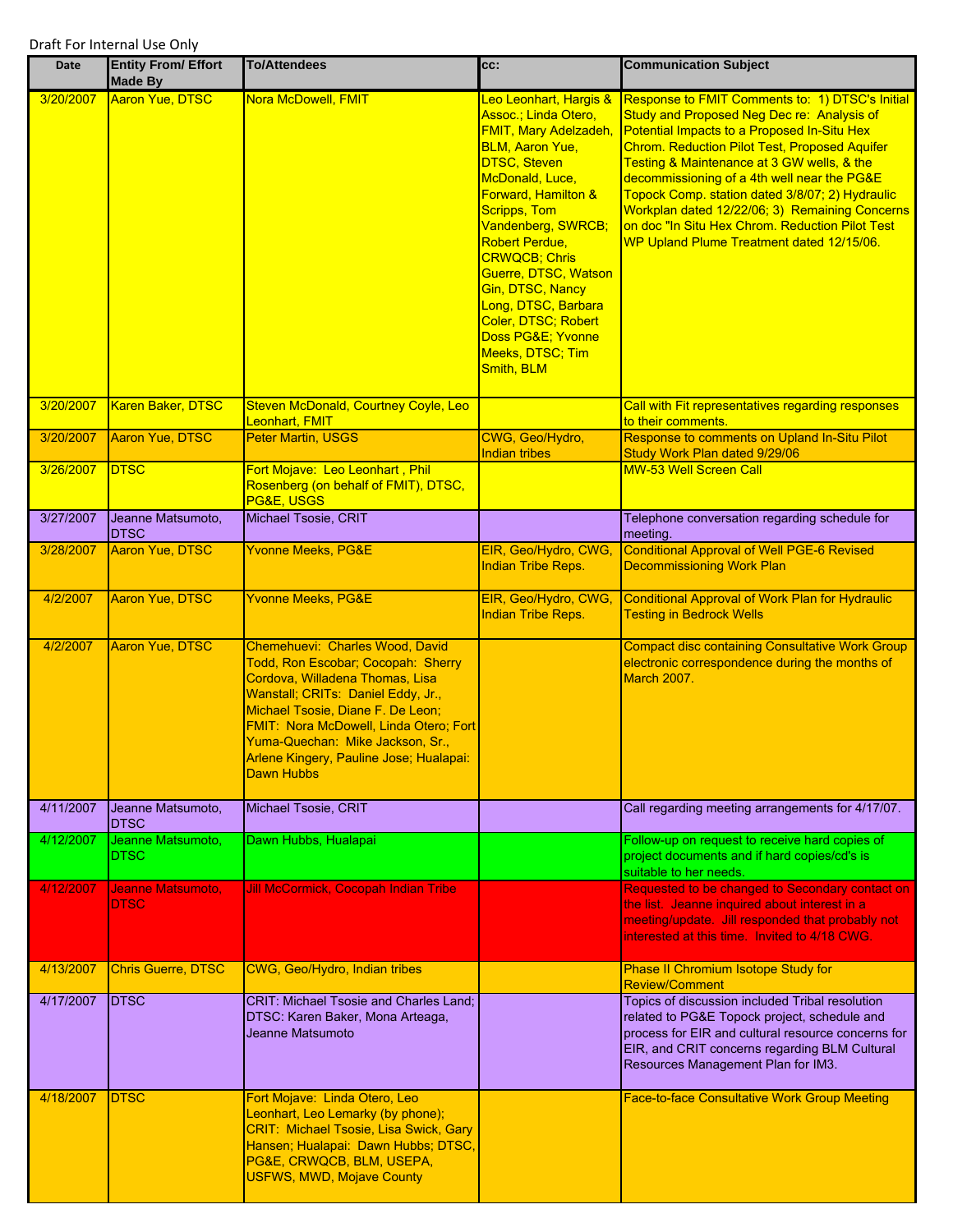| Date      | <b>Entity From/ Effort</b><br><b>Made By</b>  | <b>To/Attendees</b>                                                                                                                                                                                                                                                                                                        | CC:                                                       | <b>Communication Subject</b>                                                                                                                           |
|-----------|-----------------------------------------------|----------------------------------------------------------------------------------------------------------------------------------------------------------------------------------------------------------------------------------------------------------------------------------------------------------------------------|-----------------------------------------------------------|--------------------------------------------------------------------------------------------------------------------------------------------------------|
| 4/25/2007 | Michael Tsosie, CRIT                          | Watson Gin, Aaron Yue, Karen Baker,<br><b>DTSC</b>                                                                                                                                                                                                                                                                         |                                                           | Provided a copy of the recent CRIT Tribal Council<br>Resolution related to PG&E Topock project.                                                        |
| 4/25/2007 | Howard Magill, CRIT                           | Jeanne Matsumoto, DTSC                                                                                                                                                                                                                                                                                                     |                                                           | Received call requesting fax of CWG membership.                                                                                                        |
| 4/25/2007 | Jeanne Matsumoto,<br>DTSC                     | Howard Magill, CRIT                                                                                                                                                                                                                                                                                                        |                                                           | Faxed copy of CWG membership list.                                                                                                                     |
| 5/2/2007  | <b>Aaron Yue, DTSC</b>                        | Chemehuevi: Charles Wood, David<br>Todd, Ron Escobar; Cocopah: Sherry<br>Cordova, Willadena Thomas, Lisa<br>Wanstall; CRITs: Daniel Eddy, Jr.,<br>Michael Tsosie, Diane F. De Leon;<br>FMIT: Nora McDowell, Linda Otero; Fort<br>Yuma-Quechan: Mike Jackson, Sr.,<br>Arlene Kingery, Pauline Jose; Hualapai:<br>Dawn Hubbs |                                                           | <b>Compact disc containing Consultative Work Group</b><br>electronic correspondence during the months of<br><b>April 2007.</b>                         |
| 5/8/2007  | <b>Watson Gin, DTSC</b>                       | Hualapai Chairman Charles Vaughn                                                                                                                                                                                                                                                                                           |                                                           | Thank you letter and follow-up to meeting with the<br>Hualapai Tribal Council in February 2007.                                                        |
| 5/9/2007  | Aaron Yue, DTSC                               | <b>Yvonne Meeks and Julie Eakins, PG&amp;E</b>                                                                                                                                                                                                                                                                             | EIR, Geo/Hydro, CWG,<br><b>Indian Tribe Reps.</b>         | <b>DTSC comments from Greg Neal to the September</b><br>2006 RFI Report, Volume 1                                                                      |
| 5/14/2007 | Yvonne Meeks, PG&E Linda Otero, FMIT          |                                                                                                                                                                                                                                                                                                                            | PG&E & Karen Baker,<br>DTSC)                              | Plans to revise drilling method at MW-24 bench                                                                                                         |
| 5/15/2007 | Leo Leonhart, Hargis<br>& Associates for FMIT | <b>Yvonne Meeks, PG&amp;E</b>                                                                                                                                                                                                                                                                                              |                                                           | Request for information/explanations on plans to<br>revise drilling method at MW-24 Bench                                                              |
| 5/18/2007 |                                               | Yvonne Meeks, PG&E Leo Leonhart, Hargis & Associates,<br><b>FMIT</b>                                                                                                                                                                                                                                                       | Courtney Coyle, FMIT;<br>Juan Jayo, Dave<br>Gilbert, PG&E | Answers to questions regarding Upland Pilot<br><b>Drilling rig change</b>                                                                              |
| 5/18/2007 | Aaron Yue, DTSC                               | Geo/Hydro, CWG and Tribe reps.                                                                                                                                                                                                                                                                                             |                                                           | ADEQ comments to PG&E on revised Arizona Well<br><b>Work Plan</b>                                                                                      |
| 5/25/2007 | Aaron Yue, DTSC                               | Indian Tribes, CH2M Hill, DOI, DTSC                                                                                                                                                                                                                                                                                        |                                                           | DTSC and DOI comments on the Part A Soil<br><b>Sampling Work Plan</b>                                                                                  |
| 5/30/2007 | Aaron Yue, DTSC                               | PG&E, CH2M Hill                                                                                                                                                                                                                                                                                                            | Geo/Hydro, EIR Group,<br><b>CWG, Indian Tribes</b>        | DTSC concurrence with change in drilling method<br>from Rotosonic to Mud-Rotory                                                                        |
| 5/30/2007 | Karen Baker, DTSC                             | Hosted by BLM, attended by DTSC<br>(Karen Baker, Watson Gin), PG&E and<br>several tribes                                                                                                                                                                                                                                   |                                                           | Attended meeting regarding revisions to the<br>Cultural Resources Management Plan for IM No. 3.                                                        |
| 5/31/2007 | <b>IDTSC</b>                                  | Fort Mojave: Chairwoman Nora<br>McDowell, Linda Otero, Steve<br>McDonald, Courtney Coyle, Leo<br>Leonhart; DTSC: Watson Gin, Karen<br><b>Baker</b>                                                                                                                                                                         |                                                           | Meeting between DTSC and FMIT to discuss<br>issues related to Interim Measures #3, upland in-<br>situ pilot test, slant drilling in Arizona, and CEQA. |
| 6/4/2007  | Karen Baker, DTSC                             | Nora McDowell, FMIT                                                                                                                                                                                                                                                                                                        |                                                           | Copy of PG&E's Programmatic Project Proposal<br>(Response to action item from 12/4/06 meeting)                                                         |
| 6/4/2007  | Aaron Yue, DTSC                               | Chemehuevi: Charles Wood, David<br>Todd, Ron Escobar; Cocopah: Sherry<br>Cordova, Willadena Thomas, Lisa<br>Wanstall; CRITs: Daniel Eddy, Jr.,<br>Michael Tsosie, Diane F. De Leon;<br>FMIT: Nora McDowell, Linda Otero; Fort<br>Yuma-Quechan: Mike Jackson, Sr.,<br>Arlene Kingery, Pauline Jose; Hualapai:<br>Dawn Hubbs |                                                           | <b>Compact disc containing Consultative Work Group</b><br>electronic correspondence during the months of<br>May 2007.                                  |
| 6/4/2007  | Karen Baker, DTSC                             | <b>FMIT</b>                                                                                                                                                                                                                                                                                                                | <b>Watson Gin, DTSC</b>                                   | PDF of MWD Board Notes (link no longer worked)                                                                                                         |
| 6/8/2007  | Karen Baker, DTSC                             | <b>FMIT: Linda Otero, Leo Leonhart;</b><br><b>DTSC: Aaron Yue, Watson Gin</b>                                                                                                                                                                                                                                              |                                                           | DTSC response to FMIT comments on RFI/RI Soil<br><b>Sampling Work Plan Part A</b>                                                                      |
| 6/11/2007 | <b>DTSC</b>                                   | Philip Rosenberg (on behalf of FMIT);<br>DTSC, PG&E, USGS, USBOR, MWD                                                                                                                                                                                                                                                      |                                                           | <b>Geo/Hydro Technical Work Group Meeting</b>                                                                                                          |
| 6/11/2007 | Aaron Yue, DTSC                               | CWG, Geo/Hydro, Indian Tribe reps                                                                                                                                                                                                                                                                                          |                                                           | DTSC response to FMIT comments on RFI/RI Soil<br><b>Sampling Work Plan Part A</b>                                                                      |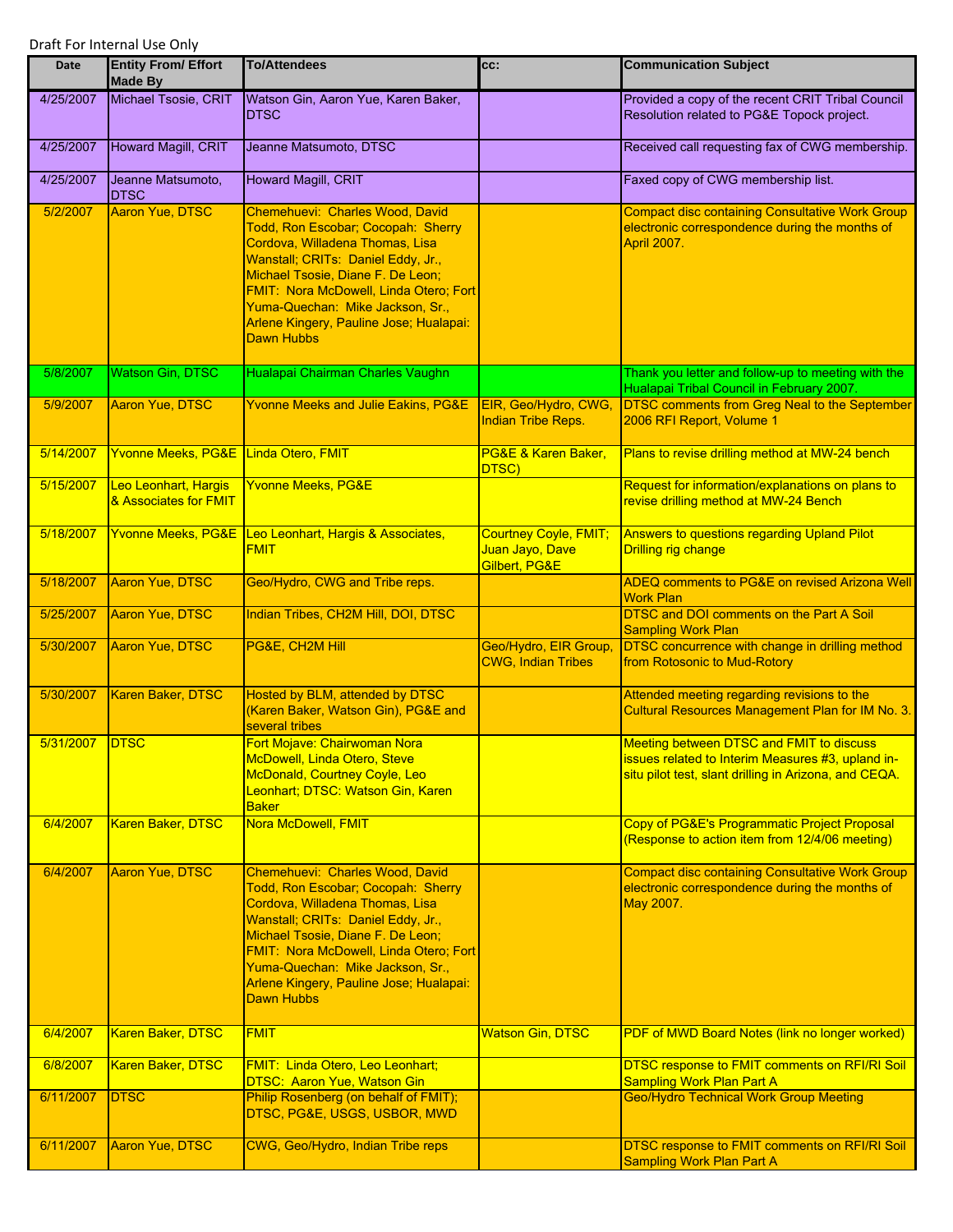| Date      | <b>Entity From/ Effort</b><br><b>Made By</b>                         | <b>To/Attendees</b>                                                                                                                                                                                                                                                                                                        | CC:                                                                                                                                                                                  | <b>Communication Subject</b>                                                                                                                                                                                                               |
|-----------|----------------------------------------------------------------------|----------------------------------------------------------------------------------------------------------------------------------------------------------------------------------------------------------------------------------------------------------------------------------------------------------------------------|--------------------------------------------------------------------------------------------------------------------------------------------------------------------------------------|--------------------------------------------------------------------------------------------------------------------------------------------------------------------------------------------------------------------------------------------|
| 6/13/2007 | Steven McDonald,<br><b>Luce Forward &amp;</b><br>Hamilton (for FMIT) | John Earle, USFWS                                                                                                                                                                                                                                                                                                          |                                                                                                                                                                                      | Response to John Earle's e-mail of 6/6/07<br>regarding Topock Wastewater Release on 5/24/07                                                                                                                                                |
| 6/13/2007 | Dennis Longknife, Jr.,<br><b>CRIT</b>                                | Jeanne Matsumoto, DTSC                                                                                                                                                                                                                                                                                                     |                                                                                                                                                                                      | In response to his call, Jeanne e-mailed him CWG<br>agenda                                                                                                                                                                                 |
| 6/14/2007 | Dennis Longknife, Jr.,<br><b>CRIT</b>                                | <b>DTSC</b>                                                                                                                                                                                                                                                                                                                |                                                                                                                                                                                      | Received request to join the CWG                                                                                                                                                                                                           |
| 6/14/2007 | Jeanne Matsumoto,<br><b>DTSC</b>                                     | Tricia - CRIT Museum                                                                                                                                                                                                                                                                                                       |                                                                                                                                                                                      | Jeanne faxed Tricia CWG agenda in response to<br>Call from M. Tsosie to M. Arteaga                                                                                                                                                         |
| 6/20/2007 | <b>Aaron Yue, DTSC</b>                                               | CWG, Geo/Hydro, Indian Tribe reps                                                                                                                                                                                                                                                                                          |                                                                                                                                                                                      | Request to review project schedule and submit<br>comments to him by 7/27/07                                                                                                                                                                |
| 6/20/2007 | <b>DTSC</b>                                                          | Fort Mojave: Timothy Williams, Linda<br>Otero, Luke Johnson, Michael Sullivan,<br>Leo Leonhart, Courtney Coyle, Steven<br>McDonald; Chemehuevi: Dennis<br>Fagundes (by phone); CRIT: Michael<br>Tsosie, Lisa Swick; DTSC, SWRCB,<br>CRB, SDCWA, CVWD, PG&E, BLM,<br>BOR, DOI, USEPA, USFWS, MWD,<br><b>ADEQ</b>            |                                                                                                                                                                                      | <b>Face-to-face Consultative Work Group Meeting</b>                                                                                                                                                                                        |
| 6/21/2007 | Karen Baker, DTSC                                                    | DOI, FMIT Legal, BLM, DTSC                                                                                                                                                                                                                                                                                                 |                                                                                                                                                                                      | <b>DTSC Position on Arizona Drilling</b>                                                                                                                                                                                                   |
| 6/25/2007 | Karen Baker, DTSC                                                    | <b>FMIT</b>                                                                                                                                                                                                                                                                                                                | PG&E, DTSC                                                                                                                                                                           | Copy of the EIR Contract between PG&E and<br>EDAW as follow-up to 5/31/07 meeting                                                                                                                                                          |
| 6/26/2007 | Aaron Yue, DTSC                                                      | Chairman Eddy and Michael Tsosie,<br>CRIT                                                                                                                                                                                                                                                                                  |                                                                                                                                                                                      | Inquiry as to whether Mr. Dennis Longknife, Jr.<br>should be added as member of CWG.                                                                                                                                                       |
| 6/29/2007 | <b>Michael Sullivan for</b><br><u>FMIT</u>                           | <b>Aaron Yue, DTSC and Michele Easley,</b><br><b>BLM</b>                                                                                                                                                                                                                                                                   | <b>FMIT: Timothy</b><br><b>Williams, Linda Otero,</b><br>Luke Johnson,<br><b>Courtney Coyle, Steve</b><br>McDonald, Leo<br>Leonhart; PG&E:<br>Yvonne Meeks; BLM:<br><b>Mary Long</b> | Comments on RFI/RI Workplan: Soils Site<br><b>Workplan Part A</b>                                                                                                                                                                          |
| 7/2/2007  | <b>Aaron Yue, DTSC</b>                                               | Geo/Hydro, EIR Group, CWG, Indian<br><b>Tribes</b>                                                                                                                                                                                                                                                                         |                                                                                                                                                                                      | Provided Revised CMS/FS for 30-Day Review                                                                                                                                                                                                  |
| 7/2/2007  | <b>Aaron Yue, DTSC</b>                                               | Chemehuevi: Charles Wood, David<br>Todd, Ron Escobar; Cocopah: Sherry<br>Cordova, Willadena Thomas, Lisa<br>Wanstall; CRITs: Daniel Eddy, Jr.,<br>Michael Tsosie, Diane F. De Leon;<br>FMIT: Nora McDowell, Linda Otero; Fort<br>Yuma-Quechan: Mike Jackson, Sr.,<br>Arlene Kingery, Pauline Jose; Hualapai:<br>Dawn Hubbs |                                                                                                                                                                                      | <b>Compact disc containing Consultative Work Group</b><br>electronic correspondence during the months of<br>June 2007.                                                                                                                     |
| 7/9/2007  | <b>Maureen Gorsen</b><br>(DTSC)                                      | Tommy Siyuja (Havasupai), Dean Mike<br>(Twenty-Nine Palms), Ernest Jones, Sr.<br>(Yavapai-Prescott), Mike Jackson (Fort<br>Yuma-Quechan), Raymond Torres<br>(Torres-Martinez Desert Cahuilla),<br>Sherry Cordova (Cocopah)                                                                                                 | Jeanne Matsumoto,<br>Watson Gin, Karen<br>Baker (DTSC)                                                                                                                               | Letters following up on calls from DTSC outreach<br>specialists regarding tentative meetings to provide<br>an update on the status of the PG&E Topock<br>environmental investigation                                                       |
| 7/9/2007  | Maureen Gorsen,<br><b>DTSC</b>                                       | Chairs of Twenty-Nine Palms, Yavapai-<br>Prescott, Havasupai, Cocopah, Torres-<br>Martinez, Desert Cahuilla, Fort Yuma-<br><b>Quechan Indian Tribes</b>                                                                                                                                                                    |                                                                                                                                                                                      | Invitation to call Jeanne Matsumoto to schedule a<br>meeting with the DTSC PG&E team                                                                                                                                                       |
| 7/19/2007 | Darrel Mike,<br>Chairman, 29 Palms IT                                | Jeanne Matsumoto, DTSC                                                                                                                                                                                                                                                                                                     |                                                                                                                                                                                      | Darrel Mike called Jeanne Matsumoto. He stated<br>that Jeanne should contact the Tribe's EPA<br>Director, Marshall Cheung to arrange for the<br>Council to meeting with DTSC and to explain to Mr.<br>Cheung "How does this pertain to us" |
| 7/23/2007 | <b>Courtney Coyle, FMIT</b>                                          | Aaron Yue, DTSC                                                                                                                                                                                                                                                                                                            | S. McDonald, L Otero,<br>L. Leonhart (FMIT)                                                                                                                                          | <b>Comments on Topock Remediation Schedules</b>                                                                                                                                                                                            |
| 8/1/2007  | Jeanne Matsumoto,<br><b>DTSC</b>                                     | Michael Tsosie, CRIT                                                                                                                                                                                                                                                                                                       |                                                                                                                                                                                      | Faxed e-mail regarding CWG including<br>confirmation that will fax agenda when available.                                                                                                                                                  |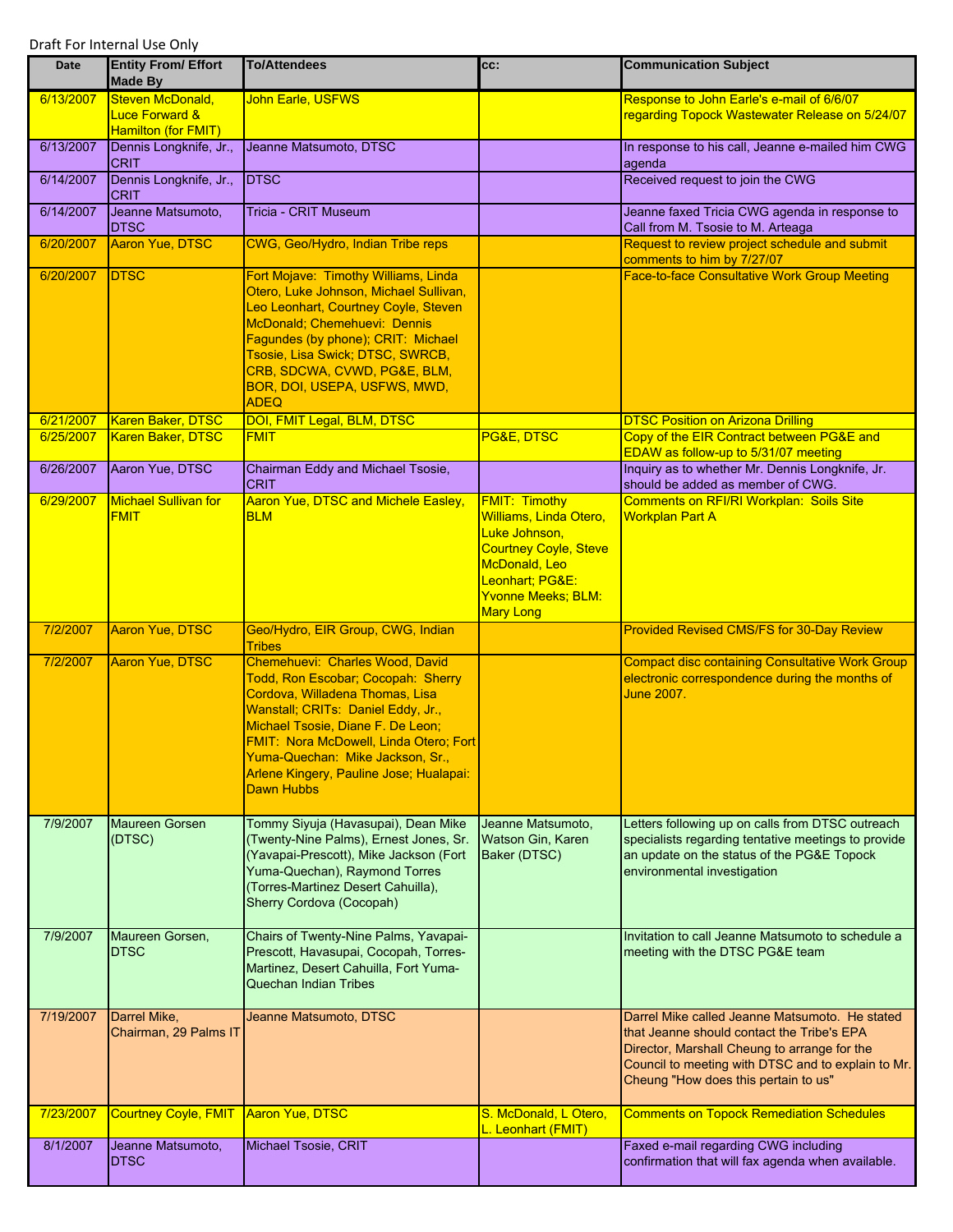| <b>Date</b> | <b>Entity From/ Effort</b><br><b>Made By</b> | <b>To/Attendees</b>                                                                                                                                                                                                                                                                                                                  | CC:                                                | <b>Communication Subject</b>                                                                                                                                                                                                                                                                |
|-------------|----------------------------------------------|--------------------------------------------------------------------------------------------------------------------------------------------------------------------------------------------------------------------------------------------------------------------------------------------------------------------------------------|----------------------------------------------------|---------------------------------------------------------------------------------------------------------------------------------------------------------------------------------------------------------------------------------------------------------------------------------------------|
| 8/2/2007    | <b>DTSC</b>                                  | Mojave: Leo Leonhart (on behalf of<br>FMIT); DTSC, PG&E, BOR, USGS, DOI,<br><b>MWD</b>                                                                                                                                                                                                                                               |                                                    | <b>Geo/Hydro Technical Work Group Meeting</b>                                                                                                                                                                                                                                               |
| 8/2/2007    | <b>Aaron Yue, DTSC</b>                       | Chemehuevi: Charles Wood, David<br>Todd, Ron Escobar; Cocopah: Sherry<br>Cordova, Willadena Thomas, Lisa<br>Wanstall; CRITs: Daniel Eddy, Jr.,<br>Michael Tsosie, Diane F. De Leon;<br>FMIT: Timothy Williams, Linda Otero;<br>Fort Yuma-Quechan: Mike Jackson, Sr.,<br>Arlene Kingery, Pauline Jose; Hualapai:<br>Dawn Hubbs        |                                                    | <b>Compact disc containing Consultative Work Group</b><br>electronic correspondence during the months of<br><b>July 2007.</b>                                                                                                                                                               |
| 8/15/2007   | <b>DTSC</b>                                  | Mojave: Linda Otero, Steven McDonald<br>(by phone); CRIT: Michael Tsosie, Lisa<br>Swick; Hualapai: Dawn Hubbs; DTSC,<br>RWQCB, SWRCB, CRB, SDCWA,<br>PG&E, BLM, BOR, DOI, USFWS, MWD,<br>ADEQ, Mojave Co.                                                                                                                            |                                                    | Face-to-face Consultative Work Group Meeting                                                                                                                                                                                                                                                |
| 8/15/2007   | Steve McDonald, FMIT Aaron Yue, DTSC         |                                                                                                                                                                                                                                                                                                                                      |                                                    | <b>Additional comments to Action Item table</b><br>presented at the CWG meeting today, 8/15.                                                                                                                                                                                                |
| 8/17/2007   | Aaron Yue, DTSC                              | Yvonne Meeks, Julie Eakins, PG&E                                                                                                                                                                                                                                                                                                     | Geo/Hydro, EIR Group,<br><b>CWG. Indian Tribes</b> | Formal Revised RFI Volume 1 Acceptance Letter                                                                                                                                                                                                                                               |
| 8/20/2007   | Steve McDonald, FMIT Aaron Yue, DTSC         |                                                                                                                                                                                                                                                                                                                                      |                                                    | Comments to Action Item Table from June 2007<br><b>CWG Meeting</b>                                                                                                                                                                                                                          |
| 8/21/2007   | Jeanne Matsumoto,<br><b>DTSC</b>             | Dawn Hubbs, Hualapai                                                                                                                                                                                                                                                                                                                 |                                                    | Trying to find date for communication protocol<br>meeting with Hualapai                                                                                                                                                                                                                     |
| 8/21/2007   | Jeanne Matsumoto,<br><b>DTSC</b>             | Dawn Hubbs, Hualapai                                                                                                                                                                                                                                                                                                                 |                                                    | e-mailed draft communication protocol                                                                                                                                                                                                                                                       |
| 8/24/2007   |                                              | Dawn Hubbs, Hualapai Jeanne Matsumoto, DTSC                                                                                                                                                                                                                                                                                          |                                                    | Response that she will run a potential meeting date<br>by Loretta Jackson when she returns                                                                                                                                                                                                  |
| 8/31/2007   | Aaron Yue, DTSC                              | PGE, EIR, Geo/Hydro, Indian Tribe<br>Reps, CWG                                                                                                                                                                                                                                                                                       |                                                    | Joint formal comments from DTSC and DOI on the<br>May 30, 2006 Soil and Sediment Data Usability<br><b>Assessment Technical Memorandum.</b>                                                                                                                                                  |
| 9/3/2007    | Aaron Yue, DTSC                              | PG&E, EIR, Geo/Hydro, CWG, Indian<br><b>Tribe Reps.</b>                                                                                                                                                                                                                                                                              |                                                    | DTSC review of June 2007 Revised CMS/FS Work<br>Plan. DTSC comments and stakeholder comments<br>sent for PG&E review. DTSC requests PG&E to<br>provide responses to the work plan comments by<br>9/24/07. Stakeholders who provided comments:<br>MWD, DOI, Hargis & Assoc. for FMIT, SDCWA. |
| 9/4/2007    | Aaron Yue, DTSC                              | Chemehuevi: Charles Wood, David<br>Todd, Ron Escobar; Cocopah: Sherry<br>Cordova, Willadena Thomas, Lisa<br>Wanstall; CRITs: Daniel Eddy, Jr.,<br>Michael Tsosie, Diane F. De Leon;<br>FMIT: Timothy Williams, Linda Otero;<br>Fort Yuma-Quechan: Mike Jackson, Sr.,<br>Arlene Kingery, Pauline Jose; Hualapai:<br><b>Dawn Hubbs</b> |                                                    | <b>Compact disc containing Consultative Work Group</b><br>electronic correspondence during the months of<br>August 2007.                                                                                                                                                                    |
| 9/17/2007   | Jeanne Matsumoto,<br><b>DTSC</b>             | Dawn Hubbs, Hualapai                                                                                                                                                                                                                                                                                                                 |                                                    | Follow-up on call to Travis and e-mail that she will<br>call at 10:00 AM on 9/17 to try and schedule<br>meeting date                                                                                                                                                                        |
| 10/1/2007   | Jeanne Matsumoto,<br><b>DTSC</b>             | Dr. M. Cheung, 29 Palms Indian Tribe                                                                                                                                                                                                                                                                                                 |                                                    | Offered to schedule a meeting/project update. Ann<br>Chung took message and will relay to Dr. Cheung                                                                                                                                                                                        |
| 10/1/2007   | Aaron Yue, DTSC                              | Ann Cheung, 29 Palms Indian Tribe                                                                                                                                                                                                                                                                                                    |                                                    | Scheduled tentative meeting for 10/22/07                                                                                                                                                                                                                                                    |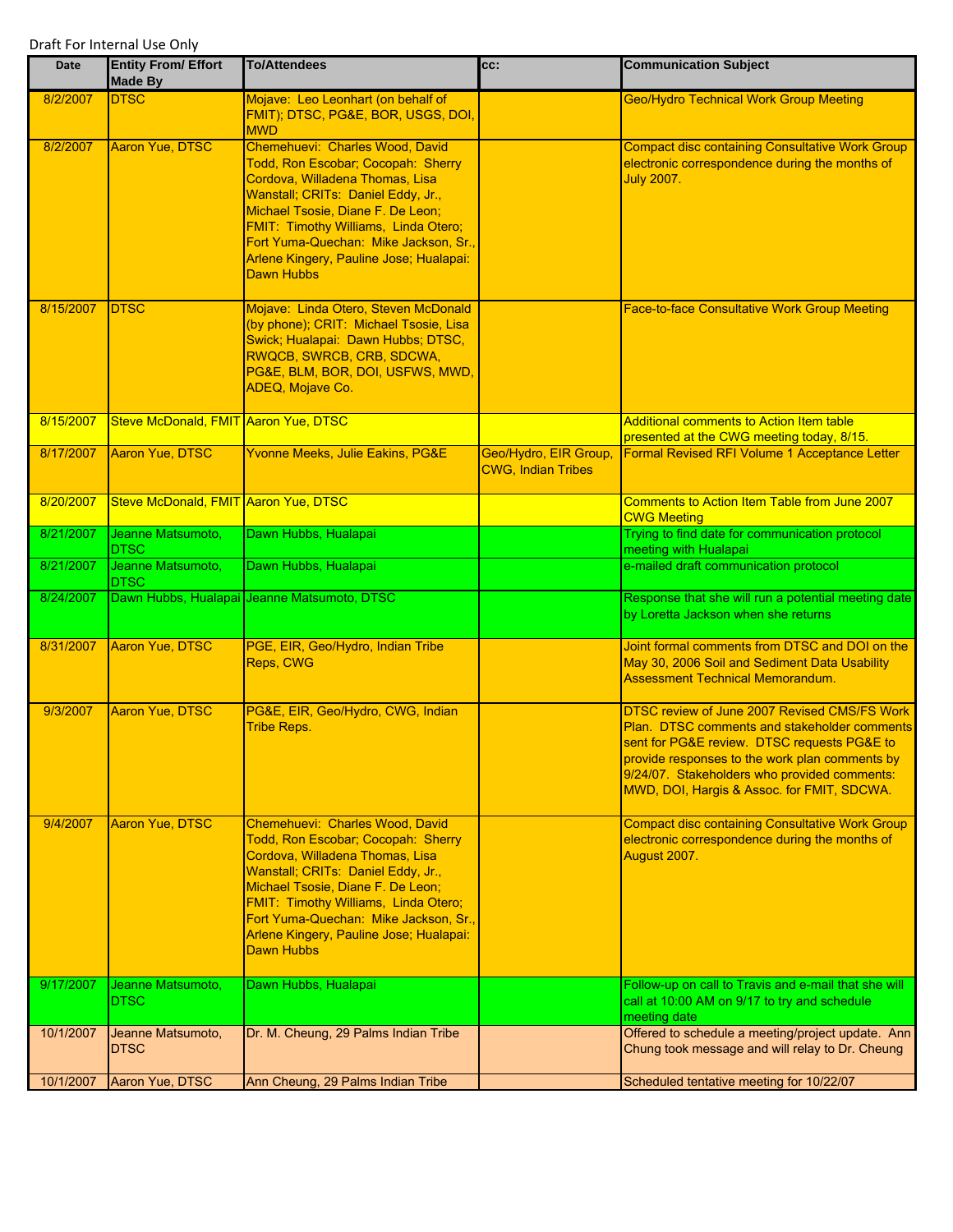| <b>Date</b> | <b>Entity From/ Effort</b><br><b>Made By</b>                | <b>To/Attendees</b>                                                                                                                                                                                                                                                                                                                  | CC:                                          | <b>Communication Subject</b>                                                                                                                                                                                                                                                                      |
|-------------|-------------------------------------------------------------|--------------------------------------------------------------------------------------------------------------------------------------------------------------------------------------------------------------------------------------------------------------------------------------------------------------------------------------|----------------------------------------------|---------------------------------------------------------------------------------------------------------------------------------------------------------------------------------------------------------------------------------------------------------------------------------------------------|
| 10/2/2007   | Aaron Yue, DTSC                                             | Chemehuevi: Charles Wood, David<br>Todd, Ron Escobar; Cocopah: Sherry<br>Cordova, Willadena Thomas, Lisa<br>Wanstall; CRITs: Daniel Eddy, Jr.,<br>Michael Tsosie, Diane F. De Leon;<br>FMIT: Timothy Williams, Linda Otero;<br>Fort Yuma-Quechan: Mike Jackson, Sr.,<br>Arlene Kingery, Pauline Jose; Hualapai:<br><b>Dawn Hubbs</b> |                                              | <b>Compact disc containing Consultative Work Group</b><br>electronic correspondence during the month of<br>September 2007.                                                                                                                                                                        |
| 10/2/2007   | Nancy Long, DTSC                                            | <b>Steven McDonald, FMIT</b>                                                                                                                                                                                                                                                                                                         | Aaron Yue, Karen<br><b>Baker, Watson Gin</b> | Response to 8/15/07 e-mail to Aaron Yue<br>commenting on action item table that was<br>presented at the Aug. 2007 CWG meeting.                                                                                                                                                                    |
| 10/5/2007   | Aaron Yue, DTSC                                             | Geo/Hydro, EIR Group, CWG, Indian<br><b>Tribes</b>                                                                                                                                                                                                                                                                                   |                                              | Response to CWG action item 4/19/06.3 where<br>Courtney Coyle, FMIT, asked for final remedy<br>dates anticipated in the past. Table was submitted.                                                                                                                                                |
| 10/9/2007   | Jeanne Matsumoto,<br><b>DTSC</b>                            | Michael Tsosie, CRIT                                                                                                                                                                                                                                                                                                                 |                                              | <b>Faxed CWG Agenda</b>                                                                                                                                                                                                                                                                           |
| 10/16/2007  | <b>DTSC</b>                                                 | Mojave: Leo Leonhart (on behalf of<br>FMIT); DTSC, PG&E, BOR, USGS, DOI,<br>MWD, BLM                                                                                                                                                                                                                                                 |                                              | <b>Geo/Hydro Technical Work Group Meeting</b>                                                                                                                                                                                                                                                     |
| 10/17/2007  | <b>DTSC</b>                                                 | Mojave: Leo Leonhart, Courtney Coyle;<br>CRIT: Gregg de Bie, Nancy Shopay;<br>DTSC, CRB, RWQCB, SDCWA, BLM,<br>BOR, USEPA, USFWS, MWD, ADEQ                                                                                                                                                                                          |                                              | <b>Face-to-face Consultative Work Group Meeting</b>                                                                                                                                                                                                                                               |
| 10/18/2007  | Dave Singleton, NAHC Jamie Cleland, EDAW                    |                                                                                                                                                                                                                                                                                                                                      |                                              | Comments to Proposed EIR                                                                                                                                                                                                                                                                          |
| 10/18/2007  | Jeanne Matsumoto,<br><b>DTSC</b>                            | Ann Cheung, 29 Palms Indian Tribe                                                                                                                                                                                                                                                                                                    |                                              | Telephone call to receive directions for 10/22/07<br>meeting                                                                                                                                                                                                                                      |
| 10/22/2007  | DTSC: Karen Baker,<br>Aaron Yue, Jeanne<br><b>Matsumoto</b> | 29 Palms Band of Mission Indian<br>representatives                                                                                                                                                                                                                                                                                   |                                              | Meeting to discuss status of project and hear tribal<br>concerns regarding the project.                                                                                                                                                                                                           |
| 10/24/2007  | Aaron Yue, DTSC                                             | Dr. Cheung and Mr. Anderson, 29 Palms                                                                                                                                                                                                                                                                                                |                                              | Forwarded most recent quarter and annual<br>monitoring reports and informed added to e-mail<br>distribution to receive future reports. Also, will<br>discuss mater of additional tribal drinking water<br>monitoring for hex chrome with PG&E and Federal<br>agencies.                            |
|             | 10/29/2007 Aaron Yue, DTSC                                  | Leo Leonhart and Linda Otero, FMIT                                                                                                                                                                                                                                                                                                   |                                              | Heads up that DTSC issuing request to PG&E to<br>prepare a work plan to investigate groundwater<br>near the East Ravine                                                                                                                                                                           |
| 11/2/2007   | Aaron Yue, DTSC                                             | Chemehuevi: Charles Wood, David<br>Todd, Ron Escobar; Cocopah: Sherry<br>Cordova, Willadena Thomas, Lisa<br>Wanstall; CRITs: Daniel Eddy, Jr.,<br>Michael Tsosie, Diane F. De Leon;<br>FMIT: Timothy Williams, Linda Otero;<br>Fort Yuma-Quechan: Mike Jackson, Sr.,<br>Arlene Kingery, Pauline Jose; Hualapai:<br><b>Dawn Hubbs</b> |                                              | <b>Compact disc containing Consultative Work Group</b><br>electronic correspondence during the month of<br>October 2007.                                                                                                                                                                          |
| 11/20/2007  | Nancy Shopay, CRITs Aaron Yue, DTSC                         |                                                                                                                                                                                                                                                                                                                                      |                                              | Nancy Shopay representing CRIT scheduled a file<br>review for 11/27/07. Aaron followed-up to see if<br>she was still coming and offered to send cd of<br>CWG correspondence from January 2007 -<br>present. She postponed the file review to January.<br>CD was given to her at the December CWG. |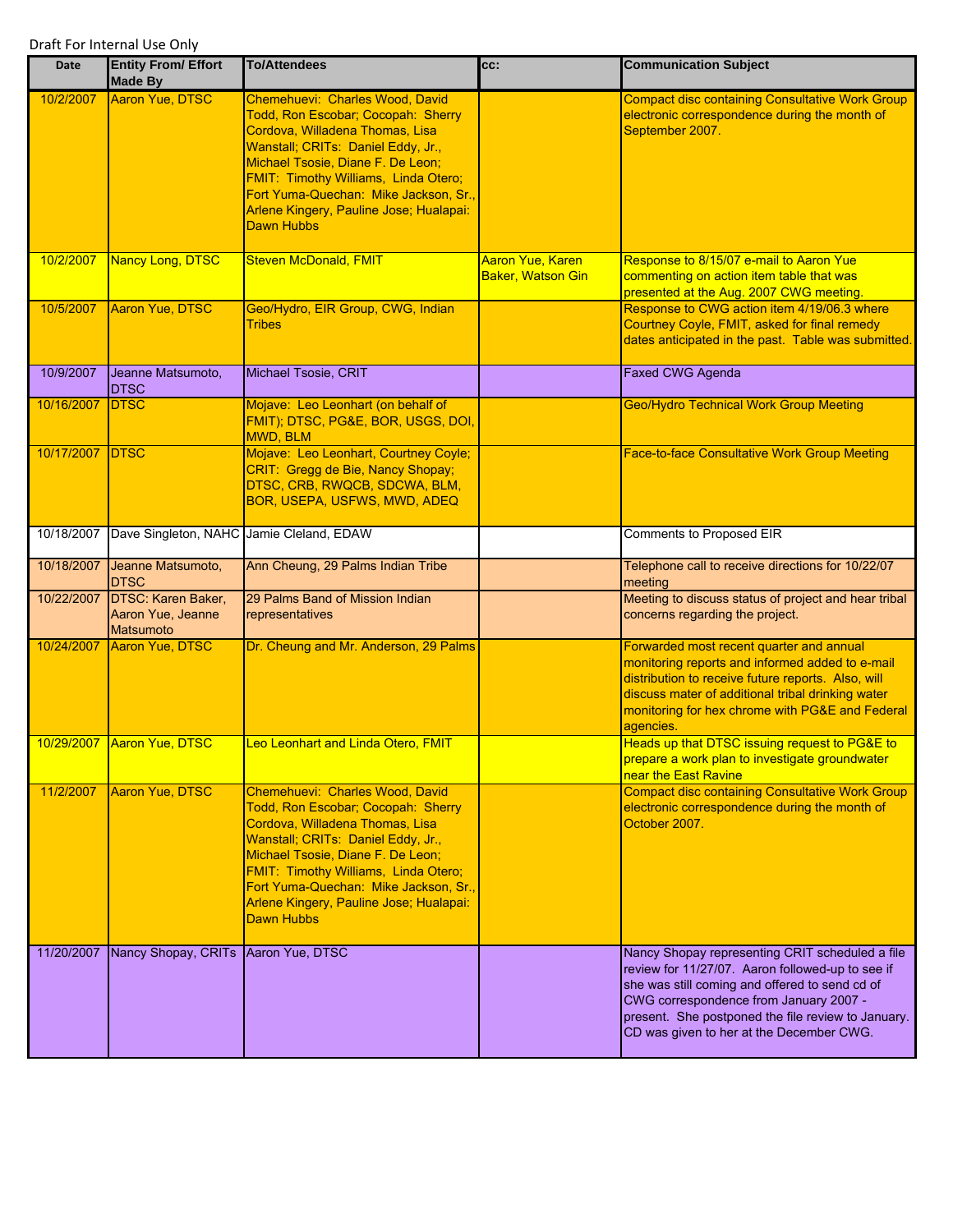| <b>Date</b> | <b>Entity From/ Effort</b><br><b>Made By</b>           | <b>To/Attendees</b>                                                                                                                                                                                                                                                                                                                  | CC:                                                                                                  | <b>Communication Subject</b>                                                                                                                                                                                 |
|-------------|--------------------------------------------------------|--------------------------------------------------------------------------------------------------------------------------------------------------------------------------------------------------------------------------------------------------------------------------------------------------------------------------------------|------------------------------------------------------------------------------------------------------|--------------------------------------------------------------------------------------------------------------------------------------------------------------------------------------------------------------|
| 12/5/2007   | Aaron Yue, DTSC                                        | Chemehuevi: Charles Wood, David<br>Todd, Ron Escobar; Cocopah: Sherry<br>Cordova, Willadena Thomas, Lisa<br>Wanstall; CRITs: Daniel Eddy, Jr.,<br>Michael Tsosie, Diane F. De Leon;<br>FMIT: Timothy Williams, Linda Otero;<br>Fort Yuma-Quechan: Mike Jackson, Sr.,<br>Arlene Kingery, Pauline Jose; Hualapai:<br>Dawn Hubbs        |                                                                                                      | <b>Compact disc containing Consultative Work Group</b><br>electronic correspondence during the month of<br>November 2007.                                                                                    |
| 12/6/2007   | Jeanne Matsumoto,<br><b>DTSC</b>                       | Dawn Hubbs, Hualapai; Michael Tsosie,<br><b>CRIT</b>                                                                                                                                                                                                                                                                                 |                                                                                                      | Faxed and e-mailed copies of CWG meeting<br>agenda.                                                                                                                                                          |
| 12/12/2007  | <b>DTSC</b>                                            | Mojave: Luke Johnson, Christine<br>Medley, Leo Lemarky, Courtney Coyle<br>(by phone); CRIT: Michael Tsosie, Lisa<br>Swick, Nancy Shopay; Hualapai: Dawn<br>Hubbs; DTSC, RWQCB, CRB, PG&E,<br>BLM, BOR, DOI, MWD, ADEQ                                                                                                                |                                                                                                      | <b>Face-to-face Consultative Work Group Meeting</b>                                                                                                                                                          |
| 12/13/2007  | <b>Chris Guerre, DTSC</b>                              | Geo/Hydro, EIR Group, CWG, Indian<br><b>Tribes</b>                                                                                                                                                                                                                                                                                   |                                                                                                      | <b>East Ravine Groundwater Investigation Work Plan</b><br>for review and comment.                                                                                                                            |
| 12/13/2007  | Chris Guerre, DTSC                                     | Geo/Hydro, EIR Group, CWG, Indian<br><b>Tribes</b>                                                                                                                                                                                                                                                                                   |                                                                                                      | <b>Informed that East Ravine Groundwater</b><br>Investigation Work Plan is on the ftp site with link<br>to it for members unable to open the large<br>document                                               |
| 12/17/2007  | Chris Guerre, DTSC                                     | Geo/Hydro, EIR Group, CWG, Indian<br><b>Tribes</b>                                                                                                                                                                                                                                                                                   |                                                                                                      | RFI/RI Soil Investigation Work Plan Part B                                                                                                                                                                   |
| 12/19/2007  | Chris Guerre, DTSC                                     | Nancy Shopay, Envirometrix, CRIT                                                                                                                                                                                                                                                                                                     |                                                                                                      | Sent all TWG handouts from 12/11/07.                                                                                                                                                                         |
| 12/21/2007  | Karen Baker, DTSC                                      | <b>Courtney Coyle, FMIT</b>                                                                                                                                                                                                                                                                                                          |                                                                                                      | Karen's response to Courtney's inquiry regarding<br>inclusion of the barrier wall technology on the<br>December TWG agenda                                                                                   |
| 12/28/2007  | Leo Leonhart, Hargis<br>& Assoc. (for FMIT)            | Aaron Yue, DTSC, Steve Politsch, BOM C. Coyle, W.                                                                                                                                                                                                                                                                                    | Donaldson, J. Earle, M.<br>Gorsen, L. Johnson, S.<br>McDonald, L. Otero, M.<br>Sullivan, T. Williams | Fort Mojave Indian Tribe Comment on PG&E,<br>December 11, 2007 document titled Work Plan for<br><b>East Ravine Groundwater Investigation PG&amp;E</b><br><b>Compressor Station, Needles, CA</b>              |
| 12/28/2007  | Gregg de Bie, Michael Aaron Yue, DTSC<br>Tsosie, CRITs |                                                                                                                                                                                                                                                                                                                                      | <b>CRITs Tribal Council,</b><br>Envirometrix                                                         | Comments on East Ravine Study for Topock                                                                                                                                                                     |
| 1/7/2008    | Jeanne Matsumoto,<br><b>DTSC</b>                       | Lisa Swick, CRIT                                                                                                                                                                                                                                                                                                                     |                                                                                                      | Requested that Jeanne give her dates and<br>locations of CWG meetings from January 2007 to<br>present. Jeanne confirmed the info with Lori and<br>faxed to Lisa Swick.                                       |
| 1/7/2008    | <b>Aaron Yue, DTSC</b>                                 | Chemehuevi: Charles Wood, David<br>Todd, Ron Escobar; Cocopah: Sherry<br>Cordova, Willadena Thomas, Lisa<br>Wanstall; CRITs: Daniel Eddy, Jr.,<br>Michael Tsosie, Diane F. De Leon;<br>FMIT: Timothy Williams, Linda Otero;<br>Fort Yuma-Quechan: Mike Jackson, Sr.,<br>Arlene Kingery, Pauline Jose; Hualapai:<br><b>Dawn Hubbs</b> |                                                                                                      | <b>Compact disc containing Consultative Work Group</b><br>electronic correspondence during the month of<br>December 2007.                                                                                    |
| 1/11/2008   | Lori Hare, DTSC                                        | Michael Tsosie, CRIT                                                                                                                                                                                                                                                                                                                 |                                                                                                      | Called Michael Tsosie to ask if he has an alternate<br>e-mail address - emails coming back as<br>undeliverable. Neola from the CRIT museum<br>returned my called and gave me a new e-mail<br>address to use. |
| 1/11/2008   | Maureen Gorsen,<br><b>DTSC</b>                         | Ernest Jones (Yavapai-Prescott),<br>Raymond Torres (Torres-Martinez),<br>Dean Mike (Twenty-Nine Palms), Sherry<br>Cordova (Cocopah)Tommy Siyuja<br>(Havasupai), Timothy Williams (FMIT),<br>Mike Jackson (Fort Yuma-Quechan),<br>Charles Wood (Chemehuevi), Daniel<br>Eddy, Jr. (CRIT), Charles Vaughn<br>(Hualapai)                 | <b>Terry Taminen, Jerry</b><br>Mariani, Watson Gin                                                   | Invitation to "Topock Breakthrough Summit" on<br>2/27-2/28/08. Mini Summit on 1/25/08.                                                                                                                       |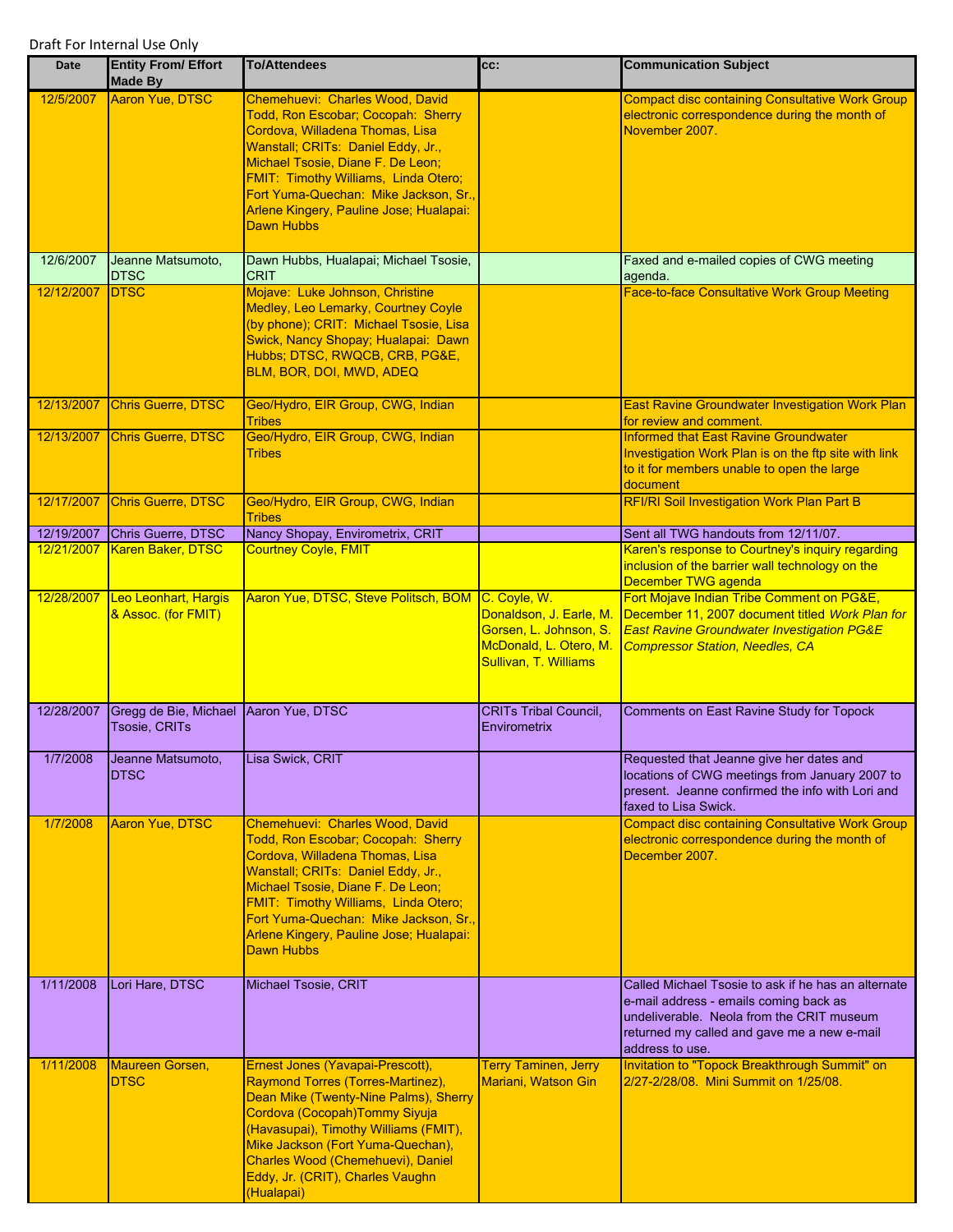| <b>Date</b> | <b>Entity From/ Effort</b><br><b>Made By</b> | <b>To/Attendees</b>                                                                                                                                                                                                                                                                                                                                                                                                                                                                              | CC:                                                                                                              | <b>Communication Subject</b>                                                                                                                                                                                                                                                                     |
|-------------|----------------------------------------------|--------------------------------------------------------------------------------------------------------------------------------------------------------------------------------------------------------------------------------------------------------------------------------------------------------------------------------------------------------------------------------------------------------------------------------------------------------------------------------------------------|------------------------------------------------------------------------------------------------------------------|--------------------------------------------------------------------------------------------------------------------------------------------------------------------------------------------------------------------------------------------------------------------------------------------------|
| 1/15/2008   | Maureen Gorsen.<br><b>DTSC</b>               | William Morrow, Dave Gilbert (PG&E),<br>Elaine Zielinski (BLM), Benjamin N.<br>Tuggle, Steve Spangle, Denise Baker,<br>John Earle (USFWS), Lorri Gray,<br>Michael Biever (BOR), Kris Doebbler<br>(BLM), Willie Taylor (DOI), Jeffrey<br>Kightlinger, Eddie Rigdon (MWD), Steve<br>Owens (ADEQ), Wayne Nastri, Jean<br>Gamache (USEPA), Gerald<br>Zimmerman, Robert Perdue, Abbas<br>Amirteymoori (CRB), Helen Hankins (AZ<br>BLM), Michael Fulton, Jerry Smit<br>(ADEQ), Tom Vandenberg (CRWQCB) | Casey Padgett (DOI),<br>Arlene Kabei, Jeff Scott<br>(USEPA), Bart Koch<br>(MWD), Bob Howard<br>(PG&E)            | Invitation to 2/27 and 2/28/08 mini-summits.<br>Invitation to mini summit on process improvement<br>and technical cleanup for government<br>representatives and PG&E on 2/8/08.                                                                                                                  |
| 1/18/2008   | Leo Leonhart, FMIT                           | <b>Chris Guerre, DTSC</b>                                                                                                                                                                                                                                                                                                                                                                                                                                                                        | <b>FMIT: Courtney Coyle</b><br>Linda Otero, Steven<br>McDonald; DTSC:                                            | Request to delay comment period for RFI/RI Work<br>Plan, Part B for a week.                                                                                                                                                                                                                      |
| 1/18/2008   | <b>Aaron Yue, DTSC</b>                       | Leo Leonhart, FMIT                                                                                                                                                                                                                                                                                                                                                                                                                                                                               | <b>Aaron Yue</b><br><b>FMIT: Courtney Coyle</b><br>Linda Otero, Steven<br>McDonald; DTSC:<br><b>Chris Guerre</b> | Do you need another full week? Is it possible to<br>submit comments by Wednesday?                                                                                                                                                                                                                |
| 1/18/2008   | Leo Leonhart, FMIT                           | <b>Aaron Yue, DTSC</b>                                                                                                                                                                                                                                                                                                                                                                                                                                                                           |                                                                                                                  | Yes, will finish this week then run it by the tribe.                                                                                                                                                                                                                                             |
| 1/18/2008   | Gregg de Bie, CRITs                          | Aaron Yue, DTSC                                                                                                                                                                                                                                                                                                                                                                                                                                                                                  | Michael Tsosie, CRITs,<br>Karen Baker, DTSC,<br>Chris Guerre, DTSC                                               | Comments on RCRA Facility Investigation/<br>Remedial Investigation Work Plan, Part B, PG&E<br>Topock Compressor Station, Needles, CA                                                                                                                                                             |
| 1/22/2008   | Jeanne Matsumoto,<br><b>DTSC</b>             | Dawn Hubbs, Hualapai                                                                                                                                                                                                                                                                                                                                                                                                                                                                             |                                                                                                                  | Left message regarding protocol for tribal titles.                                                                                                                                                                                                                                               |
| 1/23/2008   | Leo Leonhart, FMIT                           | Aaron Yue, DTSC, Steve Politsch, BOM C. Coyle, W.                                                                                                                                                                                                                                                                                                                                                                                                                                                | Donaldson, J. Earle, M.<br>Gorsen, L. Johnson, S.<br>McDonald, L. Otero, M.<br>Sullivan, T. Williams             | Fort Mojave Indian Tribe Comments on PG&E<br>December 2007 document titled "RCRA Facility<br><b>Investigation Soil Investigation Work Plan, Part</b><br>B"                                                                                                                                       |
| 1/25/2008   | Maureen Gorsen,<br><b>DTSC</b>               | Greg Glassco (Yavapai-Prescott);<br>Timothy Williams, Linda Otero (FMIT);<br>Ron Escobar, Gilbert Parra<br>(Chemehuevi); Lisa Swick, Nancy<br>Shopay (CRITs); Dawn Hubbs<br>(Hualapai)                                                                                                                                                                                                                                                                                                           |                                                                                                                  | <b>Tribal Mini-Summit to prepare for upcoming</b><br>Topock Breakthrough Summit on February 27-28,<br>2008                                                                                                                                                                                       |
| 2/1/2008    | Maureen Gorsen,<br><b>DTSC</b>               | Tim Williams, Linda Otero (FMIT), Lisa<br>Swick, Nancy Shopay (CRIT), Ron<br>Escobar, Gilbert Parra (Chemehuevi),<br>Greg Glassco (Yavapai-Prescott), Dawn J.D.<br>Hubbs (Hualapai)                                                                                                                                                                                                                                                                                                              | <b>Terry Taminen, Jerry</b><br>Mariani, Watson Gin,<br>Roberta Reyes Codero,                                     | Thank you for attending Topock Mini Summit on<br>1/25/08                                                                                                                                                                                                                                         |
| 2/1/2008    | <b>Aaron Yue, DTSC</b>                       | Chemehuevi: Charles Wood, David<br>Todd, Ron Escobar; Cocopah: Sherry<br>Cordova, Willadena Thomas, Lisa<br>Wanstall; CRITs: Daniel Eddy, Jr.,<br>Michael Tsosie, Diane F. De Leon;<br>FMIT: Timothy Williams, Linda Otero;<br>Fort Yuma-Quechan: Mike Jackson, Sr.,<br>Arlene Kingery, Pauline Jose; Hualapai:<br>Dawn Hubbs                                                                                                                                                                    |                                                                                                                  | <b>Compact disc containing Consultative Work Group</b><br>electronic correspondence during the month of<br>January 2008.                                                                                                                                                                         |
| 2/6/2008    | Jeanne Matsumoto,<br><b>DTSC</b>             | Dawn Hubbs, Hualapai                                                                                                                                                                                                                                                                                                                                                                                                                                                                             |                                                                                                                  | Discussed draft communication protocol between<br>DTSC and Hualapai tribe and e-mail summary of<br>discussion. Charles Vaughn and Sherry Counts to<br>receive Gov to Gov communications; Loretta<br>Jackson-Kelly/Dawn Hubbs day to day coordination<br>of project related activities with DTSC. |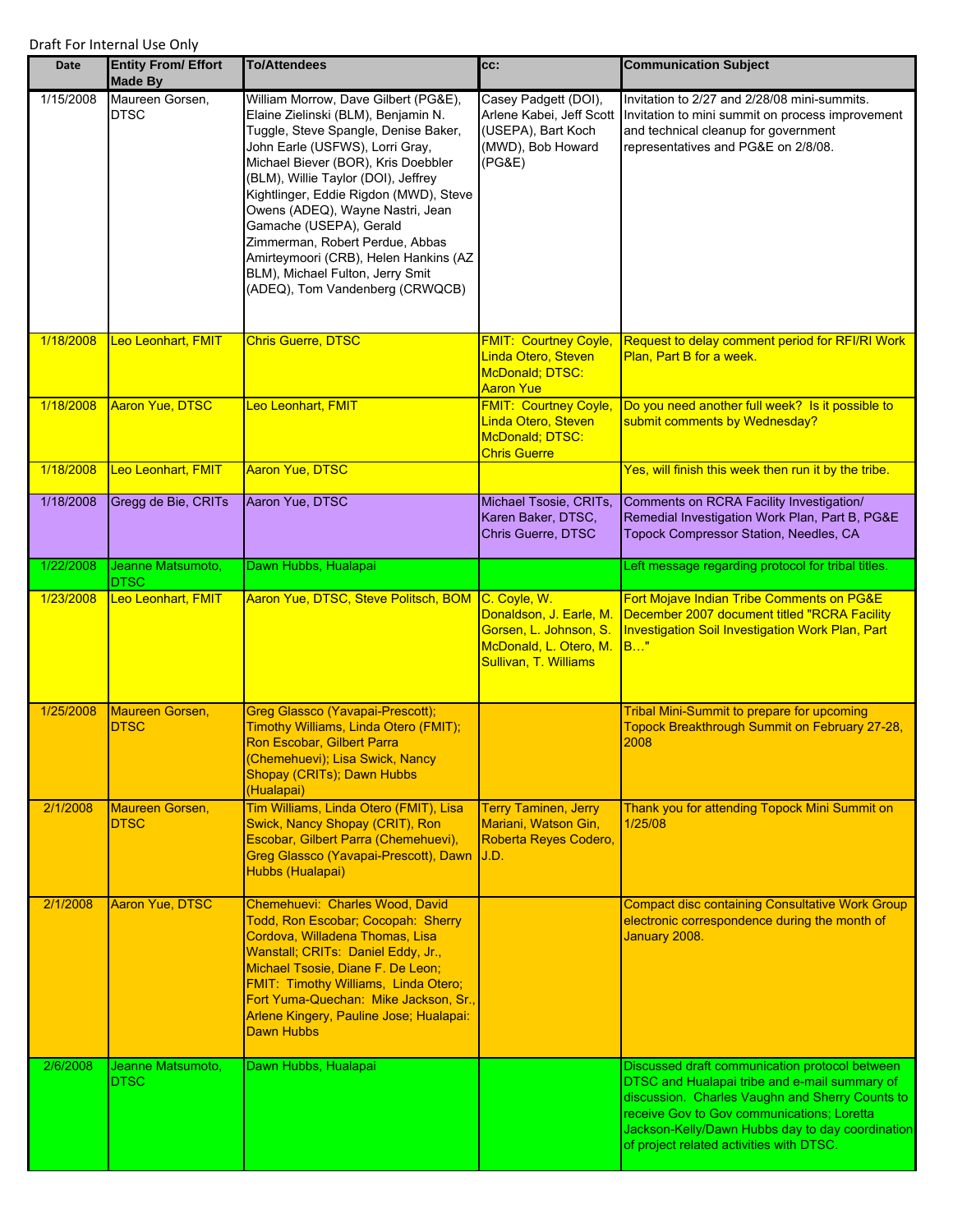| Date      | <b>Entity From/ Effort</b><br><b>Made By</b> | <b>To/Attendees</b>                                                                                                                                                                                                                                                                                                                                                                                                                                                                                                                                                                                                                                                                                                                                                                                                                                                                                                                                                                                                                     | CC:                                                                           | <b>Communication Subject</b>                                                                                                                                                                       |
|-----------|----------------------------------------------|-----------------------------------------------------------------------------------------------------------------------------------------------------------------------------------------------------------------------------------------------------------------------------------------------------------------------------------------------------------------------------------------------------------------------------------------------------------------------------------------------------------------------------------------------------------------------------------------------------------------------------------------------------------------------------------------------------------------------------------------------------------------------------------------------------------------------------------------------------------------------------------------------------------------------------------------------------------------------------------------------------------------------------------------|-------------------------------------------------------------------------------|----------------------------------------------------------------------------------------------------------------------------------------------------------------------------------------------------|
| 2/8/2008  | Maureen Gorsen,<br><b>DTSC</b>               | Arlene Kabei, Jean Gamache (USEPA);<br>Bob Howard, Dave Gilbert (PG&E);<br>Michael Fulton, Jerry Smit (ADEQ); Bart<br>Koch, Eddie Rigdon (MWD), Helen<br>Hankins (AZ BLM); Joe Liebhauser<br>(BOR); John Earle, Denise Baker,<br>(USFWS); Helen Hankins (BLM); Abbas<br>Amirteymoori (CRB); Tom Vandenberg,<br>Robert Perdue (CRWQCB); Casey<br>Padgett, Kris Doebbler (DOI), Watson<br>Gin, Karen Baker (DTSC)                                                                                                                                                                                                                                                                                                                                                                                                                                                                                                                                                                                                                         |                                                                               | Government Mini-Summit to prepare for upcoming<br>Topock Breakthrough Summit on February 27-28,<br>2008                                                                                            |
| 2/14/2008 | Karen Baker, DTSC                            | Chemehuevi: David Todd, Charles<br>Wood, Shirley Smith; Cocopah: Paul<br>Soto, Jill McCormick, Lisa Wanstall,<br>Willadena Thomas, Sherry Cordova;<br>CRITs: Eric Shepard, Gary B. Hansen,<br>Greg de Bie, Michael Tsosie, Diane<br>DeLeon, Ramone Duran, Daniel Eddy,<br>Jr.; FMIT: Timothy Williams, Courtney<br>Coyle, Linda Otero, Nora McDowell-<br>Antone, Luke Johnson, Shan Lewis; Fort<br>Yuma-Quechan: Eddie Williams, Arlene<br>Kingery, Pauline Jose, Mike Jackson,<br>Sr.; Havasupai: Rowland Manakaja,<br>Don E. Watahomigie, Matthew Tutesoy;<br>Hualapai: Dawn Hubbs, Loretta Jackson<br>Kelly, Charles Vaughn, Sherry J.<br><b>Counts; Morongo Band of Mission</b><br>Indians: Britt W. Wilson; San Manuel<br>Band of Mission Indians: Henry Duro,<br>Ann Brierty; Serrano Nation of Indians:<br><b>Goldie Walker; Torres-Martinez Desert</b><br>Cahuilla: Debi Livesay, Raymond<br>Torres; Twenty-Nine Palms Indian Tribe:<br>Marshall Cheung, Darrell Mike; Yavapai-<br>Prescott: Scott Kwiatkowski, Ernest<br>Jones |                                                                               | Letter to request for tribal input on EIR and Native<br><b>American Communication Response Form with</b><br><b>Gene Vicinity Map and Project Location map</b><br>attached.                         |
| 2/19/2008 | Maureen Gorsen,<br><b>DTSC</b>               | Jean Gamache, Arlene Kabei (USEPA),<br>Robert Perdue (CRWQCB), John Earle<br>(USFWS), Dave Gilbert (PG&E), Helen<br>Hankins (AZ BLM), Joe Liebhauser<br>(BOR), Abbas Amirteymoori (CRB),<br>Casey Padgett (DOI), Kris Doebbler<br>(BLM), Bart Koch (MWD), Michael<br>Fulton (ADEQ), Bob Howard (PG&E),<br>Denise Baker (USFWS), Jerry Smit<br>(ADEQ), Tom Vandenberg (CRWQCB)                                                                                                                                                                                                                                                                                                                                                                                                                                                                                                                                                                                                                                                           | Terry Taminen, Jerry<br>Mariani, Watson Gin,<br>Roberta Reyes Codero,<br>J.D. | Thank you for attending Topock Mini Summit on<br>2/8/08 in Los Angeles                                                                                                                             |
| 2/20/2008 | <b>Chairman Charles</b><br>Wood, Chemehuevi  | Jeanne Matsumoto, DTSC                                                                                                                                                                                                                                                                                                                                                                                                                                                                                                                                                                                                                                                                                                                                                                                                                                                                                                                                                                                                                  |                                                                               | Returned Native American Communication<br>Response Form indicating that he would like to<br>participate in the Native American communication<br>process.                                           |
| 2/20/2008 | Charles Wood,<br>Chemehuevi Tribe            | Jeanne Matsumoto, DTSC                                                                                                                                                                                                                                                                                                                                                                                                                                                                                                                                                                                                                                                                                                                                                                                                                                                                                                                                                                                                                  |                                                                               | Returned Native American Communication<br>Response Form indicate that he would like to<br>participate in the Native American communication<br>process and be called to discuss the project further |
| 2/20/2008 | <b>EDAW</b>                                  | Michael Tsosie, CRIT                                                                                                                                                                                                                                                                                                                                                                                                                                                                                                                                                                                                                                                                                                                                                                                                                                                                                                                                                                                                                    |                                                                               | Follow-up concerning list of questions for<br>ethnographic assessment.                                                                                                                             |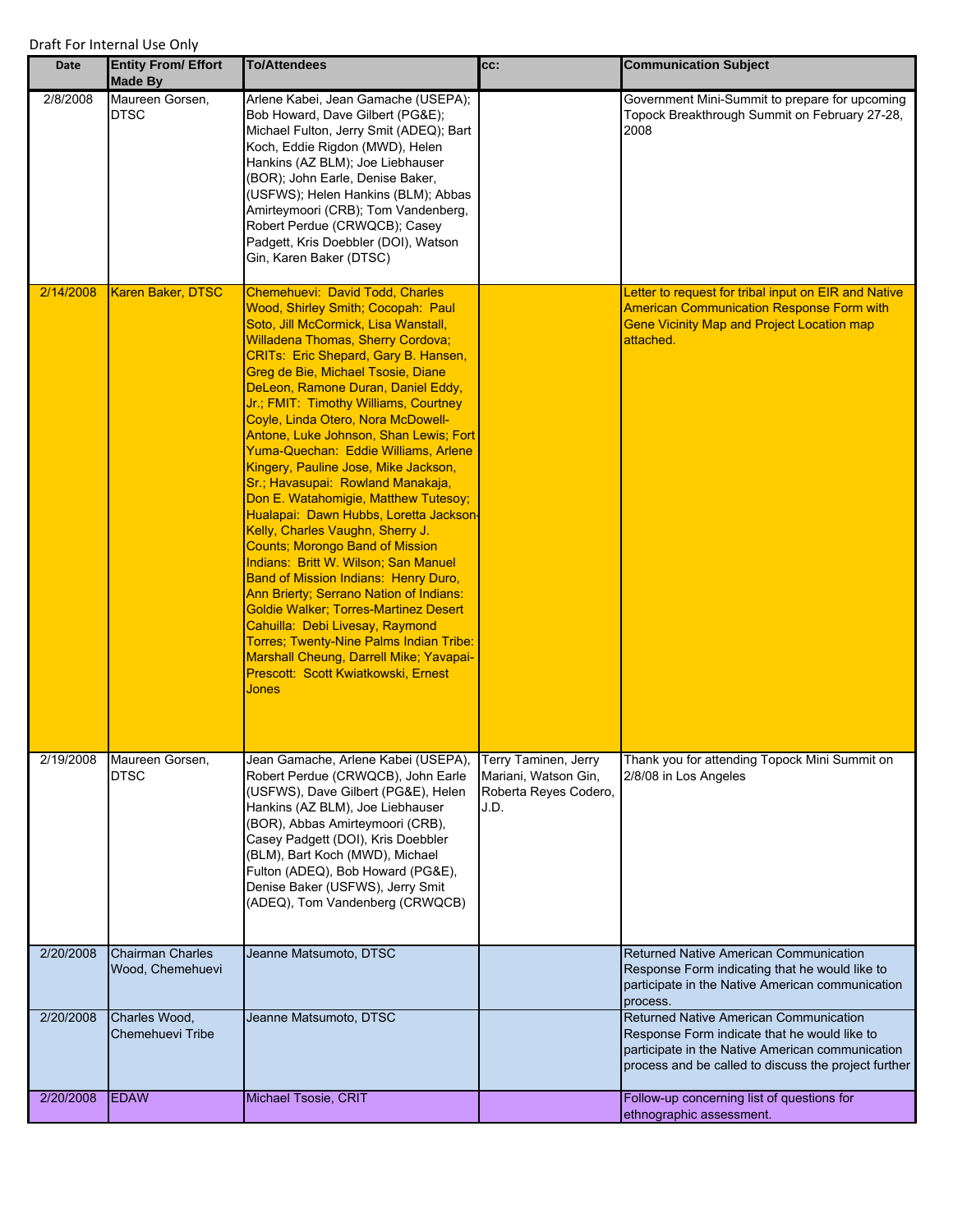| Date                     | <b>Entity From/ Effort</b><br><b>Made By</b>     | <b>To/Attendees</b>                                                                                                                                                                                                                                                                                                                                                                                                                                                                                                                                                                                                                                                                                                                                                                                                                            | CC:                                                                           | <b>Communication Subject</b>                                                                                                                                                                                                                                                                             |
|--------------------------|--------------------------------------------------|------------------------------------------------------------------------------------------------------------------------------------------------------------------------------------------------------------------------------------------------------------------------------------------------------------------------------------------------------------------------------------------------------------------------------------------------------------------------------------------------------------------------------------------------------------------------------------------------------------------------------------------------------------------------------------------------------------------------------------------------------------------------------------------------------------------------------------------------|-------------------------------------------------------------------------------|----------------------------------------------------------------------------------------------------------------------------------------------------------------------------------------------------------------------------------------------------------------------------------------------------------|
| 2/21/2008                | Maureen Gorsen,<br><b>DTSC</b>                   | Arlene Kabei, Wayne Nastri, Jean<br>Gamache (USEPA), Bob Howard, Dave<br>Gilbert, William Morrow (PG&E), Michael<br>Fulton, Jerry Smit, Steve Owens<br>(ADEQ), Bart Koch, Jeffrey Kightlinger,<br>Eddie Rigdon (MWD), Helen Hankins<br>(AZ BLM), Lorri Gray, Michael Biever<br>(BOR), John Earle, Denise Baker,<br>Benjamin Tuggle, Steve Spangle<br>(USFWS), Chris Doebbler, Elaine<br>Zielinski (BLM), Abbas Amirteymoori<br>(CRB), Tom Vandenberg, Robert<br>Perdue (CRWQCB), Casey Padgett,<br>Willie Taylor (DOI)                                                                                                                                                                                                                                                                                                                         | Terry Taminen, Jerry<br>Mariani, Watson Gin,<br>Roberta Reyes Codero,<br>J.D. | Invitation to Topock Breakthrough Summit in<br>Bullhead City, Arizona on February 27-28, 2008                                                                                                                                                                                                            |
| 2/21/2008                | <b>DTSC</b>                                      | Mojave: Leo Leonhart; CRIT: Nancy<br>Shopay; DTSC, PG&E, BOR, USGS,<br>DOI, MWD, ADEQ, RWQCB                                                                                                                                                                                                                                                                                                                                                                                                                                                                                                                                                                                                                                                                                                                                                   |                                                                               | <b>Geo/Hydro Technical Work Group Meeting</b>                                                                                                                                                                                                                                                            |
| 2/25/2008                | Dr. Marshall Cheung,<br><b>Twenty-Nine Palms</b> | Jeanne Matsumoto, DTSC                                                                                                                                                                                                                                                                                                                                                                                                                                                                                                                                                                                                                                                                                                                                                                                                                         |                                                                               | <b>Returned Native American Communication</b><br>Response Form indicating that he does not have<br>any comments at this time.                                                                                                                                                                            |
| 2/27/2008<br>and 2/28/08 | <b>DTSC</b>                                      | Ernest Jones, Sr., Janet Jones (Yavapai-<br>Prescott); Linda Otero, Nora McDowell-<br>Antone, Steven McDonald (FMIT);<br><b>Charles Wood, Ron Escobar</b><br>(Chemehuevi), Richard Armstrong,<br>Michael Tsosie, Nancy Shopay (CRIT);<br>Charles Vaughn, Loretta Jackson-Kelly,<br>Dawn Hubbs (Hualapai); Arlene<br>Kabei(USEPA); Bob Howard, Dave<br>Gilbert, Juan Jayo (PG&E); Michael<br>Fulton (ADEQ); Bart Koch, Eddie Rigdon<br>(MWD), Helen Hankins (AZ BLM); Joe<br>Liebhauser (BOR); John Earle, Denise<br>Baker, (USFWS); Helen Hankins (BLM);<br>Abbas Amirteymoori (CRB); Tom<br>Vandenberg, Robert Perdue<br>(CRWQCB); Casey Padgett (DOI),<br><b>Maureen Gorsen, Watson Gin, Nancy</b><br>Long, Karen Baker, Tim Ogburn, David<br>Miller (DTSC); Facilitators: Terry<br>Tamminen, Jerry Mairani, Roberta<br><b>Reyes Cordero</b> |                                                                               | <b>DTSC Director Maureen Gorsen held the Topock</b><br><b>Breakthrough Summit with Tribal and Government</b><br>leaders with the goal to improve communications<br>and relationships among all stakeholders and to<br>protect the Colorado River by reaching a timely<br>decision on the cleanup remedy. |
| 2/28/2008                | Jeanne Matsumoto,<br><b>DTSC</b>                 | <b>Jill McCormick, Cocopah</b>                                                                                                                                                                                                                                                                                                                                                                                                                                                                                                                                                                                                                                                                                                                                                                                                                 |                                                                               | Follow-up call. Jill will meet with the Tribal Chair<br>during the week of 3/3/08 and discuss the<br>communication needs of the tribe.                                                                                                                                                                   |
| 2/28/2008                | Jeanne Matsumoto,<br><b>DTSC</b>                 | <b>Lisa Wanstall, Cocopah Tribe</b>                                                                                                                                                                                                                                                                                                                                                                                                                                                                                                                                                                                                                                                                                                                                                                                                            | Terry Taminen, Jerry<br>Mariani, Watson Gin                                   | Tribal outreach follow-up call. She will meet with<br>the Tribal Chair during the week of 3/3/08 and<br>discuss the communication needs of the tribe.<br>Jeanne will call again on Monday.                                                                                                               |
| 2/28/2008                | Jeanne Matsumoto,<br><b>DTSC</b>                 | <b>Jill McCormick, Cocopah</b>                                                                                                                                                                                                                                                                                                                                                                                                                                                                                                                                                                                                                                                                                                                                                                                                                 |                                                                               | Tribal outreach follow-up call. She will meet with<br>the Tribal Chair during the week of 3/3/08 and<br>discuss the communication needs of the tribe.                                                                                                                                                    |
| 2/29/2008                | Karen Baker, DTSC                                | <b>Steven McDonald, FMIT</b>                                                                                                                                                                                                                                                                                                                                                                                                                                                                                                                                                                                                                                                                                                                                                                                                                   |                                                                               | E-mail regarding EIR Scoping meeting.                                                                                                                                                                                                                                                                    |
| 3/5/2008                 | Jeanne Matsumoto,<br><b>DTSC</b>                 | <b>Lisa Wanstall, Cocopah Tribe</b>                                                                                                                                                                                                                                                                                                                                                                                                                                                                                                                                                                                                                                                                                                                                                                                                            |                                                                               | Tribal outreach follow-up call. Lisa will meet with<br>the Tribal Chair during the week of 3/3/08 and<br>discuss the communication needs of the tribe.                                                                                                                                                   |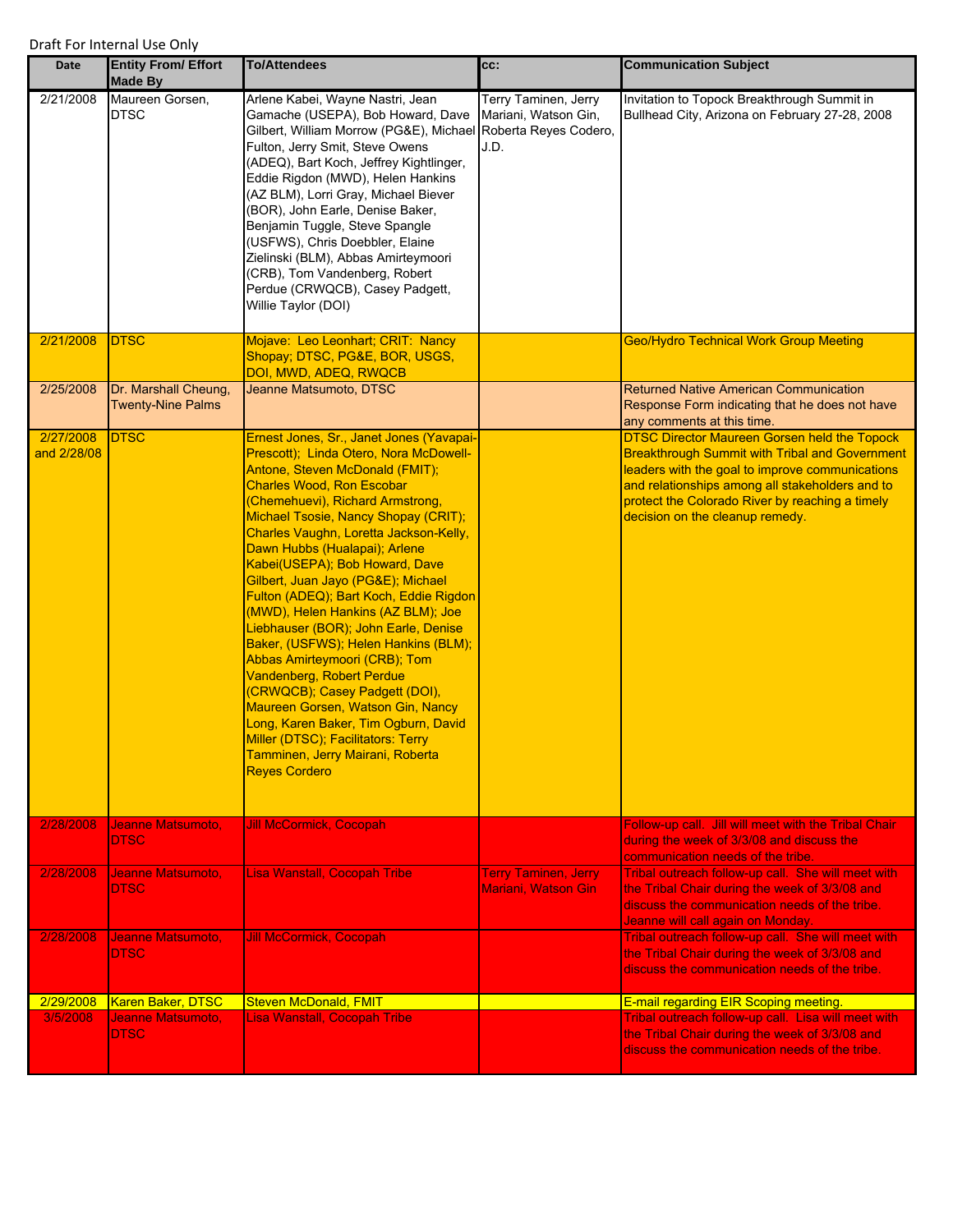| Date      | <b>Entity From/ Effort</b><br><b>Made By</b> | <b>To/Attendees</b>                                                                                                                                                                                                                                                                                                           | CC: | <b>Communication Subject</b>                                                                                                                                                                                                                                                                                                                                                                          |
|-----------|----------------------------------------------|-------------------------------------------------------------------------------------------------------------------------------------------------------------------------------------------------------------------------------------------------------------------------------------------------------------------------------|-----|-------------------------------------------------------------------------------------------------------------------------------------------------------------------------------------------------------------------------------------------------------------------------------------------------------------------------------------------------------------------------------------------------------|
| 3/5/2008  | Aaron Yue, DTSC                              | Chemehuevi: Charles Wood, David<br>Todd, Ron Escobar; Cocopah: Sherry<br>Cordova, Willadena Thomas, Lisa<br>Wanstall; CRITs: Daniel Eddy, Jr.,<br>Michael Tsosie, Diane F. De Leon;<br>FMIT: Timothy Williams, Linda Otero;<br>Fort Yuma-Quechan: Mike Jackson, Sr.,<br>Arlene Kingery, Pauline Jose; Hualapai:<br>Dawn Hubbs |     | <b>Compact disc containing Consultative Work Group</b><br>electronic correspondence during the month of<br>February 2008.                                                                                                                                                                                                                                                                             |
| 3/6/2008  | Gregg de Bie, CRITs                          | Jeanne Matsumoto, DTSC                                                                                                                                                                                                                                                                                                        |     | <b>Returned Native American Communication</b><br>Response Form indicating that he would like to<br>participate in the Native American communication<br>process.                                                                                                                                                                                                                                       |
| 3/11/2008 | Gregg de Bie, CRIT                           | Aaron Yue, DTSC                                                                                                                                                                                                                                                                                                               |     | Envirometrix comments to the Groundwater and<br>Surface Water Monitoring Report, Third Quality<br>2007                                                                                                                                                                                                                                                                                                |
| 3/12/2008 | Karen Baker, DTSC                            | Diane DeLeon, Mike Tsosie (CRIT)                                                                                                                                                                                                                                                                                              |     | Request to set up an EIR NOP Scoping meeting<br>with the CRIT.                                                                                                                                                                                                                                                                                                                                        |
| 3/12/2008 | Karen Baker, DTSC                            | Nora McDowell-Antone, FMIT                                                                                                                                                                                                                                                                                                    |     | Request to set up an EIR NOP Scoping meeting<br>with the CRIT.                                                                                                                                                                                                                                                                                                                                        |
| 3/13/2008 | Jeanne Matsumoto,<br><b>DTSC</b>             | David Todd, Chemehuevi                                                                                                                                                                                                                                                                                                        |     | David Todd has retired and Gilbert Para is now the<br>Environmental Director. Mr. Para is out in training<br>all week - Jeanne left a message.                                                                                                                                                                                                                                                        |
| 3/13/2008 | Jeanne Matsumoto,<br><b>DTSC</b>             | Pauline Jose, Quechan                                                                                                                                                                                                                                                                                                         |     | Pauline recommended Jeanne speak with Ed<br>Williams or Bridget Nash, Preservation Office.<br>Jeanne left a message on Bill Hirt's voicemail.                                                                                                                                                                                                                                                         |
| 3/13/2008 | Jeanne Matsumoto,<br><b>DTSC</b>             | Dawn Hubbs, Hualapai                                                                                                                                                                                                                                                                                                          |     | Jeanne tried to call but there was no answer.                                                                                                                                                                                                                                                                                                                                                         |
| 3/13/2008 | Jeanne Matsumoto,<br><b>DTSC</b>             | Debi Livesay, Torres-Martinez                                                                                                                                                                                                                                                                                                 |     | Jeanne left a voice mail message                                                                                                                                                                                                                                                                                                                                                                      |
| 3/13/2008 | Jeanne Matsumoto,<br><b>DTSC</b>             | Scott Kwiatkowski, Yavapai-Prescott                                                                                                                                                                                                                                                                                           |     | Stated that the Tribe is supportive of FMIT on this<br>project. They understand that the land is very<br>sacred to the FMIT. The tribe prefers to attend<br>meetings with the FMIT and cultural information<br>about the area will come from FMIT. He will check<br>with the chairman and e-mail a response to Jeanne<br>as to what type and where of if they would like a<br>meeting.                |
| 3/13/2008 | Jeanne Matsumoto,<br><b>DTSC</b>             | David Todd, Chemehuevi                                                                                                                                                                                                                                                                                                        |     | Jeanne was informed that David Todd has retired.<br>Gilbert Para is now the Environmental Director<br>(same telephone number). Mr. Para is out all week<br>in training. Jeanne will call again next week.                                                                                                                                                                                             |
| 3/13/2008 | Jeanne Matsumoto,<br><b>DTSC</b>             | Pauline Jose, Quechan                                                                                                                                                                                                                                                                                                         |     | Pauline recommended Jeanne speak with Ed<br>Williams or Bridget Nash, Preservation Officer.<br>Dialed Eddie William's number and was connected<br>to Bill Hirt's voicemail. Left a message. Will call<br>again on Monday.                                                                                                                                                                             |
| 3/13/2008 | Jeanne Matsumoto,<br><b>DTSC</b>             | Dawn Hubbs, Hualapai                                                                                                                                                                                                                                                                                                          |     | No answer - will try again this afternoon.                                                                                                                                                                                                                                                                                                                                                            |
| 3/13/2008 | Jeanne Matsumoto,<br><b>DTSC</b>             | Debi Livesay, Torres-Martinez                                                                                                                                                                                                                                                                                                 |     | Left a voice message - will call again on Monday.                                                                                                                                                                                                                                                                                                                                                     |
| 3/13/2008 | Jeanne Matsumoto,<br><b>DTSC</b>             | Scott Kwiatkowski, Yavapai-Prescott                                                                                                                                                                                                                                                                                           |     | Scott stated that the Tribe is supportive of FMIT on<br>this project. They understand that the land is very<br>sacred to the FMIT. The tribe typically prefers to<br>attend meetings with the FMIT and cultural<br>information about the area will come from FMIT.<br>He will check with the Chairman and email a<br>response to Jeanne as to what type and where or if<br>they would like a meeting. |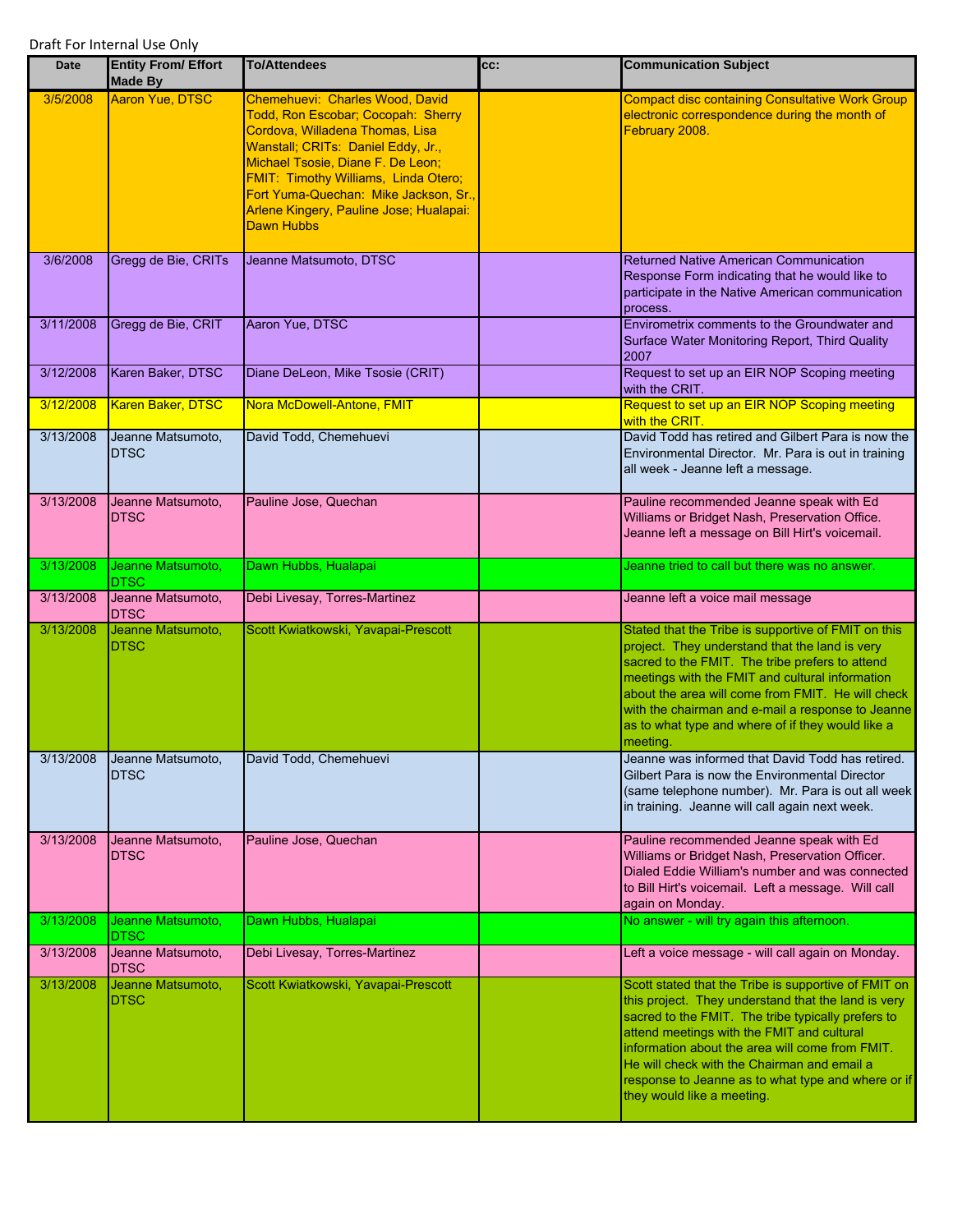| Date      | <b>Entity From/ Effort</b><br><b>Made By</b> | <b>To/Attendees</b>                                                                                                                                                                                                                                                                               | CC:                                                                                                                                     | <b>Communication Subject</b>                                                                                                                                                                                                                                                   |
|-----------|----------------------------------------------|---------------------------------------------------------------------------------------------------------------------------------------------------------------------------------------------------------------------------------------------------------------------------------------------------|-----------------------------------------------------------------------------------------------------------------------------------------|--------------------------------------------------------------------------------------------------------------------------------------------------------------------------------------------------------------------------------------------------------------------------------|
| 3/13/2008 | Maureen Gorsen,<br><b>DTSC</b>               | Charles Vaughn, Dawn Hubbs, Loretta<br>Jackson-Kelly (Hualapai), Charles<br>Wood, Ron Escobar (Chemehuevi),<br>Linda Otero, Steven McDonald, Nora<br>McDowell-Antone (FMIT), Michael<br><b>Tsosie, Nancy Shopay, Richard</b><br>Armstrong (CRIT), Ernest Jones, Janet<br>Jones (Yavapai-Prescott) |                                                                                                                                         | Thank you letter sent for participation at Topock<br>Breakthrough Summit on 2/27-28/08                                                                                                                                                                                         |
| 3/24/2008 | Debi Livesay, Torres-<br><b>Martinez</b>     | Jeanne Matsumoto, DTSC                                                                                                                                                                                                                                                                            |                                                                                                                                         | <b>Returned Native American Communication</b><br><b>Response Form</b>                                                                                                                                                                                                          |
| 3/24/2008 | Jeanne Matsumoto,<br><b>DTSC</b>             | Gilbert Para, Chemehuevi                                                                                                                                                                                                                                                                          |                                                                                                                                         | Spoke to Mr. Para and he stated that he will ask<br>Chairman Wood if he would like an update meeting<br>or scoping meeting. Gilbert will e-mail Jeanne with<br>an answer or she can call him again.                                                                            |
| 3/24/2008 | Jeanne Matsumoto,<br><b>DTSC</b>             | <b>Jill McCormick, Cocopah</b>                                                                                                                                                                                                                                                                    |                                                                                                                                         | Jill met with the Tribal Chair during the week of<br>3/3/08 but has not received an answer back. She<br>will meet with the council again next week. Jill also<br>stated that Edmund Dominguez was interested in<br>the project. Jill requested a copy of the AZ fact<br>sheet. |
| 3/24/2008 | Jeanne Matsumoto,<br><b>DTSC</b>             | Gilbert Para, Chemehuevi Tribe                                                                                                                                                                                                                                                                    |                                                                                                                                         | Jeanne spoke to Mr. Para and he stated that he<br>will ask Chairman Wood if he would like an update<br>meeting or scoping meeting. Gilbert will email<br>Jeanne with an answer or Jeanne will call him<br>again.                                                               |
| 3/24/2008 | Jeanne Matsumoto,<br><b>DTSC</b>             | <b>Jill McCormick, Cocopah Tribe</b>                                                                                                                                                                                                                                                              |                                                                                                                                         | Jill McCormick met with the Tribal Chair during the<br>week of 3/3/08 but has not received an answer                                                                                                                                                                           |
|           |                                              |                                                                                                                                                                                                                                                                                                   |                                                                                                                                         | back. She will meet with the council again next<br>week. Jill also stated that Edmund Dominguez was<br>interested in the project. Jill requested a copy of<br>the AZ fact sheet.                                                                                               |
| 3/25/2008 | Lori Hare, DTSC                              | Primary/Secondary contacts of CWG,<br><b>TWG and Tribal Reps.</b>                                                                                                                                                                                                                                 |                                                                                                                                         | Sent requests for contact list review and update                                                                                                                                                                                                                               |
| 3/25/2008 | Jeanne Matsumoto,<br><b>DTSC</b>             | Scott Kwiatkowski, Yavapai-Prescott                                                                                                                                                                                                                                                               |                                                                                                                                         | He did ask the council but has not heard back. He<br>will meet with the council again next week.                                                                                                                                                                               |
| 3/25/2008 | Jeanne Matsumoto,<br><b>DTSC</b>             | <b>Jill McCormick, Cocopah</b>                                                                                                                                                                                                                                                                    |                                                                                                                                         | Has not heard back from the council yet. As per<br>her request, e-mailed a copy of the AZ slant drilling<br>fact sheet/work notice. She did state that Edmund<br>Dominguez was interested in the project.                                                                      |
| 3/25/2008 | Jeanne Matsumoto,<br><b>DTSC</b>             | Scott Kwiatkowski, Yavapai-Prescott                                                                                                                                                                                                                                                               |                                                                                                                                         | He did ask the council but has not heard back. He<br>will meet with the council again next week.                                                                                                                                                                               |
| 3/25/2008 | Jeanne Matsumoto,<br><b>DTSC</b>             | <b>Jill McCormick, Cocopah Tribe</b>                                                                                                                                                                                                                                                              |                                                                                                                                         | Jeanne email a copy of the AZ slant drill fact<br>sheet/work notice. Stated that Edmund<br>Domingues is interested in the project.                                                                                                                                             |
| 3/25/2008 | Leo Leonhart, FMIT                           | <b>Robert Perdue, CRWACB</b>                                                                                                                                                                                                                                                                      | Aaron Yue, DTSC, S.<br>Politsch, BL M, N.<br>McDowell, FMIT, L.<br>otter, FMIT, Y. Meeks,<br>PG&E, C. Coyle, FMIT,<br>S. McDonald, FMIT | FMIT review of final report for Board Order R7-<br>2006-008 and R7-2007-0014, PG&E Floodplain<br>Reductive Zone In Situ Pilot Test, Final Completion<br>Report                                                                                                                 |
| 3/26/2008 | Aaron Yue, DTSC                              | Yvonne Meeks, Julie Eakins, PG&E                                                                                                                                                                                                                                                                  | Geo/Hydro, EIR Group,<br><b>CWG, Indian Tribes</b>                                                                                      | Comments from DTSC, DOI, CRIT and FMIT on<br>the December 2007 RFI/RI Soil Investigation Work<br>Plan - Part B                                                                                                                                                                 |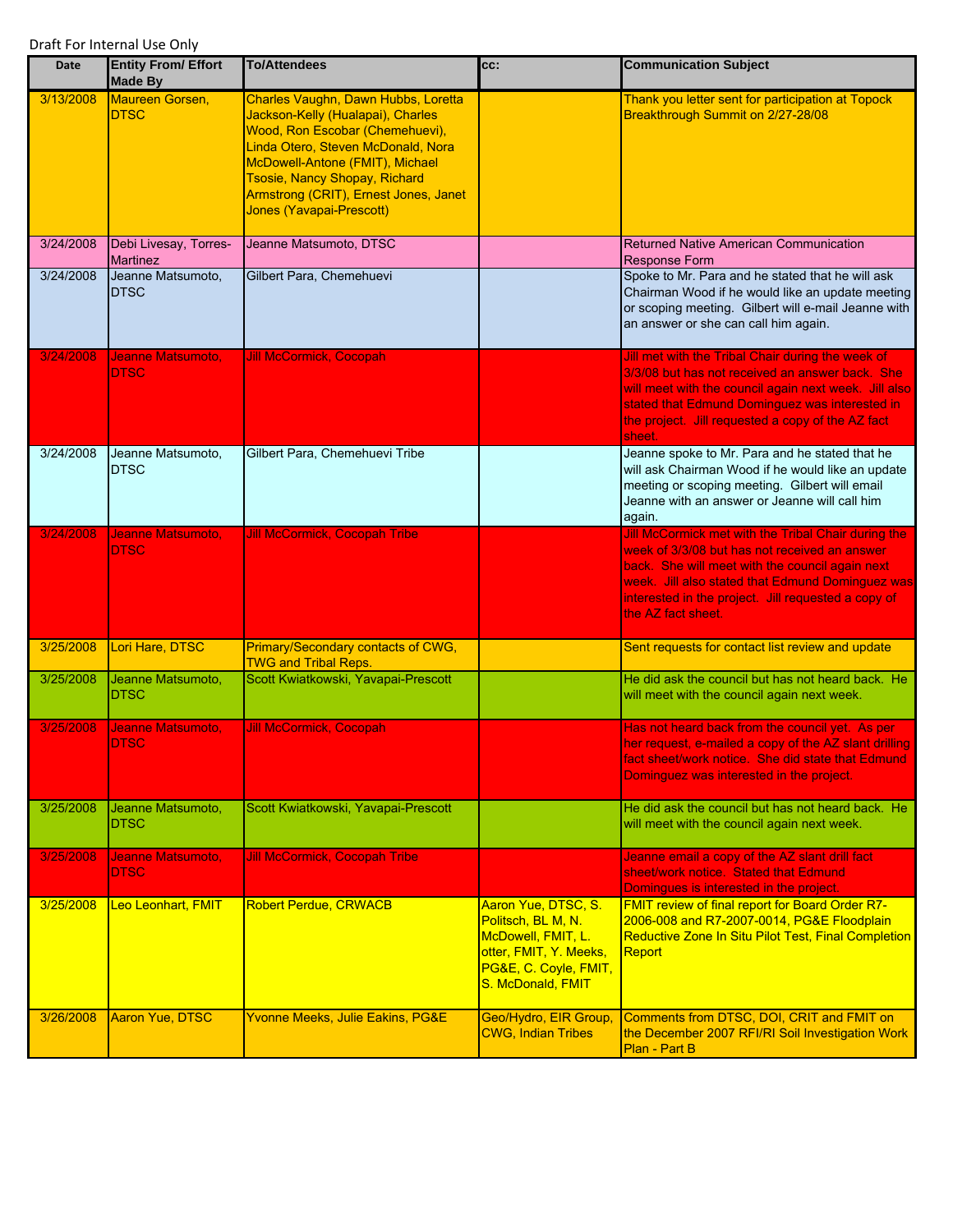| Date      | <b>Entity From/ Effort</b><br><b>Made By</b> | <b>To/Attendees</b>                                                                                                                                                                                                                                                                                                           | CC: | <b>Communication Subject</b>                                                                                                                                                               |
|-----------|----------------------------------------------|-------------------------------------------------------------------------------------------------------------------------------------------------------------------------------------------------------------------------------------------------------------------------------------------------------------------------------|-----|--------------------------------------------------------------------------------------------------------------------------------------------------------------------------------------------|
| 3/28/2008 | Maureen Gorsen,<br><b>DTSC</b>               | Bob Howard, Dave Gilbert, Juan Jayo<br>(PG&E), Helen Hankins (AZ BLM),<br>Denise Baker, John Earle (USFWS),<br>Joe Liebhauser (BOR), Casey Padgett<br>(DOI), Bart Koch, Eddie Rigdon,<br>(MWD), Michael Fulton (ADEQ), Robert<br>Perdue, Tom Vandenberg (CRWQCB),<br>Arlene Kabei (USEPA), Abbas<br>Amirteymoori (CRB)        |     | Thank you letter and notes sent for participation at<br>Topock Breakthrough Summit on 2/27-28/08                                                                                           |
| 4/2/2008  | <b>DTSC</b>                                  | Mojave: Luke Johnson, Nora McDowell-<br>Antone, Leo Leonhart, Courtney Coyle<br>(by phone); CRIT: Nancy Shopay;<br>Hualapai: Dawn Hubbs; DTSC;<br>SWRCB, SDCWA, PG&E, BLM, BOR,<br>DOI, USEPA, USFWS, USGS, MWD,<br><b>ADEQ, Mohave Co. DPH</b>                                                                               |     | <b>Face-to-face Consultative Work Group Meeting</b>                                                                                                                                        |
| 4/3/2008  | Jeanne Matsumoto,<br><b>DTSC</b>             | Gregg de Bie, CRIT                                                                                                                                                                                                                                                                                                            |     | Jeanne left a voice mail message                                                                                                                                                           |
| 4/3/2008  | Karen Baker, DTSC                            | Diane DeLeon, Mike Tsosie, Nancy<br>Shopay (CRIT)                                                                                                                                                                                                                                                                             |     | Sent an e-mail to follow-up on items from the CWG<br>meeting and try to set up an EIR Scoping Meeting<br>with them.                                                                        |
| 4/3/2008  | Jeanne Matsumoto,<br><b>DTSC</b>             | Gregg de Bie, CRIT                                                                                                                                                                                                                                                                                                            |     | Jeanne left a message.                                                                                                                                                                     |
| 4/7/2008  | Aaron Yue, DTSC                              | Chemehuevi: Charles Wood, David<br>Todd, Ron Escobar; Cocopah: Sherry<br>Cordova, Willadena Thomas, Lisa<br>Wanstall; CRITs: Daniel Eddy, Jr.,<br>Michael Tsosie, Diane F. De Leon;<br>FMIT: Timothy Williams, Linda Otero;<br>Fort Yuma-Quechan: Mike Jackson, Sr.,<br>Arlene Kingery, Pauline Jose; Hualapai:<br>Dawn Hubbs |     | <b>Compact disc containing Consultative Work Group</b><br>electronic correspondence during the month of<br><b>March 2008.</b>                                                              |
| 4/8/2008  | Jeanne Matsumoto,<br><b>DTSC</b>             | Gilbert Para, Chemehuevi Tribe                                                                                                                                                                                                                                                                                                |     | Spoke to Mr. Para and he stated that he spoke with<br>Chairman Wood - Chairman said May 1 is okay.<br>Jeanne proposed the week of 4/21. Gilbert said he<br>would check on 4/28.            |
| 4/8/2008  | Nancy Shopay, CRIT                           | Jeanne Matsumoto, DTSC                                                                                                                                                                                                                                                                                                        |     | Called Jeanne and suggested shuttle,<br>refreshments & room reservation for CRIT June<br><b>NOP Meeting</b>                                                                                |
| 4/8/2008  | <b>Watson Gin, DTSC</b>                      | Charles Vaughn, Dawn Hubbs, Loretta<br>Jackson-Kelly (Hualapai), Charles<br>Wood, Ron Escobar (Chemehuevi),<br>Linda Otero, Steven McDonald, Nora<br>McDowell-Antone (FMIT), Michael<br><b>Tsosie, Nancy Shopay, Richard</b><br>Armstrong (CRIT), Ernest Jones, Janet<br>Jones (Yavapai-Prescott)                             |     | Letter with graphic recording from Topock<br><b>Breakthrough Summit</b>                                                                                                                    |
| 4/8/2008  | Watson Gin, DTSC                             | Bob Howard, Dave Gilbert, Juan Jayo<br>(PG&E), Helen Hankins (AZ BLM),<br>Denise Baker, John Earle (USFWS),<br>Joe Liebhauser (BOR), Casey Padgett<br>(DOI), Bart Koch, Eddie Rigdon,<br>(MWD), Michael Fulton (ADEQ), Robert<br>Perdue, Tom Vandenberg (CRWQCB),<br>Arlene Kabei (USEPA), Abbas<br>Amirteymoori (CRB)        |     | Letter with graphic recording from Topock<br>Breakthrough Summit                                                                                                                           |
| 4/10/2008 | Aaron Yue, DTSC                              | Debbie Livesay, Torres-Martinez Desert<br>Cahuilla Indian Tribe                                                                                                                                                                                                                                                               |     | Left voice mail message that calling in response to<br>her inquiry regarding the Topock clean-up project<br>and the Native American communication process.<br>Hoping she will return call. |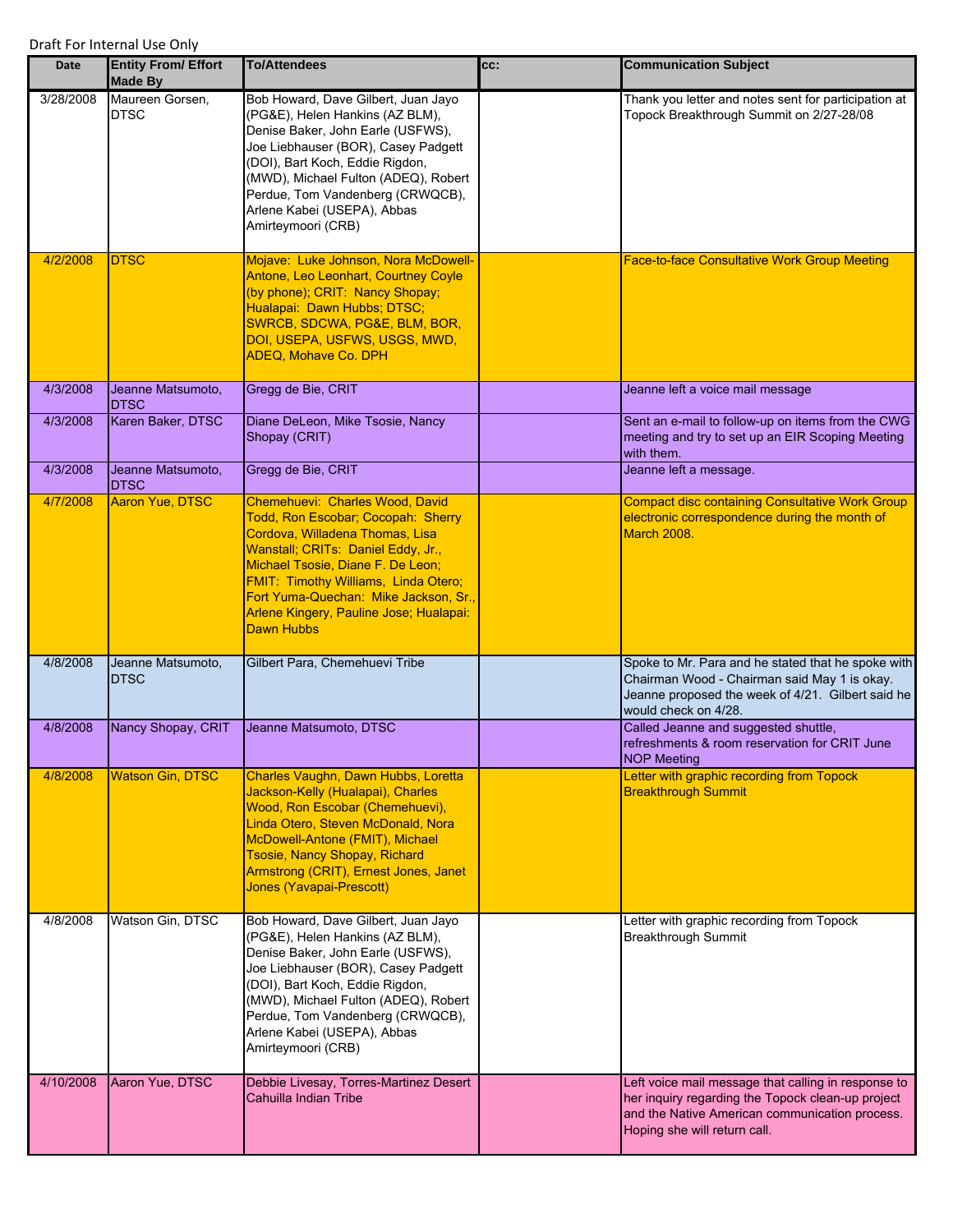| <b>Date</b> | <b>Entity From/ Effort</b><br><b>Made By</b> | <b>To/Attendees</b>                                                                                                                                                                                                                                                                                                                                                                                                                                           | CC:             | <b>Communication Subject</b>                                                                                                                                                                                                                                                                                                                                                                                                                                                                                                                                                                                                                                                                                                                                                                                                                                                                                                                                     |
|-------------|----------------------------------------------|---------------------------------------------------------------------------------------------------------------------------------------------------------------------------------------------------------------------------------------------------------------------------------------------------------------------------------------------------------------------------------------------------------------------------------------------------------------|-----------------|------------------------------------------------------------------------------------------------------------------------------------------------------------------------------------------------------------------------------------------------------------------------------------------------------------------------------------------------------------------------------------------------------------------------------------------------------------------------------------------------------------------------------------------------------------------------------------------------------------------------------------------------------------------------------------------------------------------------------------------------------------------------------------------------------------------------------------------------------------------------------------------------------------------------------------------------------------------|
| 4/10/2008   | Debi Livesay, Torres-<br><b>Martinez</b>     | Aaron Yue, DTSC                                                                                                                                                                                                                                                                                                                                                                                                                                               |                 | Returned call. Discussed sampling of sediments in<br>river, bedrock caverns and channels, and planning<br>of public workshops for the project. Will take up<br>NOP meeting on 5/2 and get back to Aaron. Aaron<br>also referred her to the DTSC-Topock website for<br>background info.                                                                                                                                                                                                                                                                                                                                                                                                                                                                                                                                                                                                                                                                           |
| 4/10/2008   | Jeanne Matsumoto,<br><b>DTSC</b>             | Dawn Hubbs, Hualapai                                                                                                                                                                                                                                                                                                                                                                                                                                          |                 | E-mailed and left voice mail message to ask for<br>assistance in setting up a NOP scoping meeting in<br><b>Peach Springs</b>                                                                                                                                                                                                                                                                                                                                                                                                                                                                                                                                                                                                                                                                                                                                                                                                                                     |
| 4/10/2008   |                                              | Dawn Hubbs, Hualapai Jeanne Matsumoto, DTSC                                                                                                                                                                                                                                                                                                                                                                                                                   |                 | No answer. Jeanne left a message and will follow-<br>up with an e-mail                                                                                                                                                                                                                                                                                                                                                                                                                                                                                                                                                                                                                                                                                                                                                                                                                                                                                           |
| 4/10/2008   | Aaron Yue, DTSC                              | Debi Livesay, Torres-Martinez                                                                                                                                                                                                                                                                                                                                                                                                                                 |                 | She is familiar with the Topock project, she wanted<br>to know if other tribes had contacted us about this<br>project. Aaron told her he that we have been<br>actively work with the river tribes and that they are<br>engaged on this project. She also wanted to know<br>if the sediments of the river had been sampled and<br>if we are concerned with chromium getting into<br>"bedrock caverns and channels." and if we are<br>planning and public workshop for the project. I told<br>her that we are currently planning to public notice<br>the NOP, and that the Scoping Meeting does not<br>lend itself to much question and answers. She<br>says she is very familiar with the CEQA process. I<br>did tell her the reason for the outreach is to<br>communication and provide any info necessary to<br>interested parties prior to the NOP on May 2nd.<br>She says she will take it up with the tribe and get<br>back to Aaron if they want a meeting. |
|             |                                              |                                                                                                                                                                                                                                                                                                                                                                                                                                                               |                 |                                                                                                                                                                                                                                                                                                                                                                                                                                                                                                                                                                                                                                                                                                                                                                                                                                                                                                                                                                  |
| 4/11/2008   | <b>Watson Gin, DTSC</b>                      | Bob Howard, Dave Gilbert (PG&E),<br>Casey Padgett, Kris Doebbler (DOI),<br>Bart Koch, Eddie Rigdon (MWD), Arlene<br>Kabei (USEPA), Jerry Mariani<br>(Sacramento Quality), Karen Baker,<br>Nancy Long (DTSC), Nora McDowell-<br>Antone (FMIT), Charles Vaughn, Dawn<br>Hubbs (Hualapai), Nancy Shopay<br>(CRIT)                                                                                                                                                | Maureen Gorsen, | Invitation to Post-Summit Task Force Meeting on<br>DTSC, Terry Tamminen April 30, 2008 at PG&E Topock Compressor<br><b>Station</b>                                                                                                                                                                                                                                                                                                                                                                                                                                                                                                                                                                                                                                                                                                                                                                                                                               |
| 4/30/2008   | <b>Watson Gin, DTSC</b>                      | Linda Otero, Steven McDonald, Nora<br>McDowell-Antone, Courtney Coyle<br>(FMIT); Charles Wood (Chemehuevi);<br><b>Charles Vaughn, Dawn Hubbs</b><br>(Hualapai); Lisa Swick, Nancy Shopay<br>(CRIT), Nancy Shopay (CRIT), Bob<br>Howard, Dave Gilbert, Juan Jayo<br>(PG&E); Denise Baker, John Earle<br>(USFWS); Casey Padgett, Kris Doebbler<br>(DOI); Bart Koch (MWD), Arlene Kabei<br>(USEPA); Watson Gin, Karen Baker,<br>Nancy Long, Jerry Mariani (DTSC) |                 | Follow-up Leadership meeting to the February<br>2008 Topock Leadership Partnership meeting to<br>begin discussion of action items agreed to at the<br>summit: Consultation Process, Clearinghouse,<br>Decision Making and CWG, One Stop Permitting                                                                                                                                                                                                                                                                                                                                                                                                                                                                                                                                                                                                                                                                                                               |
| 5/1/2008    | Karen Baker, DTSC                            | Courtney Coyle, Nora McDowell, FMIT                                                                                                                                                                                                                                                                                                                                                                                                                           |                 | Follow-up about setting up a meeting prior to the<br>formal EIR NOP scoping meeting - trying to find<br>May date they are available: 5/12, 5/16, 5/20,<br>5/23?                                                                                                                                                                                                                                                                                                                                                                                                                                                                                                                                                                                                                                                                                                                                                                                                  |
| 5/1/2008    | Aaron Yue, DTSC                              | Chemehuevi: Charles Wood, David<br>Todd, Ron Escobar; Cocopah: Sherry<br>Cordova, Jill McCormick; CRITs: Daniel<br>Eddy, Jr., Michael Tsosie, Diane F. De<br>Leon, Cheyene Garcia; FMIT: Timothy<br>Williams, Linda Otero; Fort Yuma-<br>Quechan: Mike Jackson, Sr., Arlene<br>Kingery, Pauline Jose; Hualapai: Dawn<br><b>Hubbs</b>                                                                                                                          |                 | <b>Compact disc containing Consultative Work Group</b><br>electronic correspondence during the month of<br>April 2008.                                                                                                                                                                                                                                                                                                                                                                                                                                                                                                                                                                                                                                                                                                                                                                                                                                           |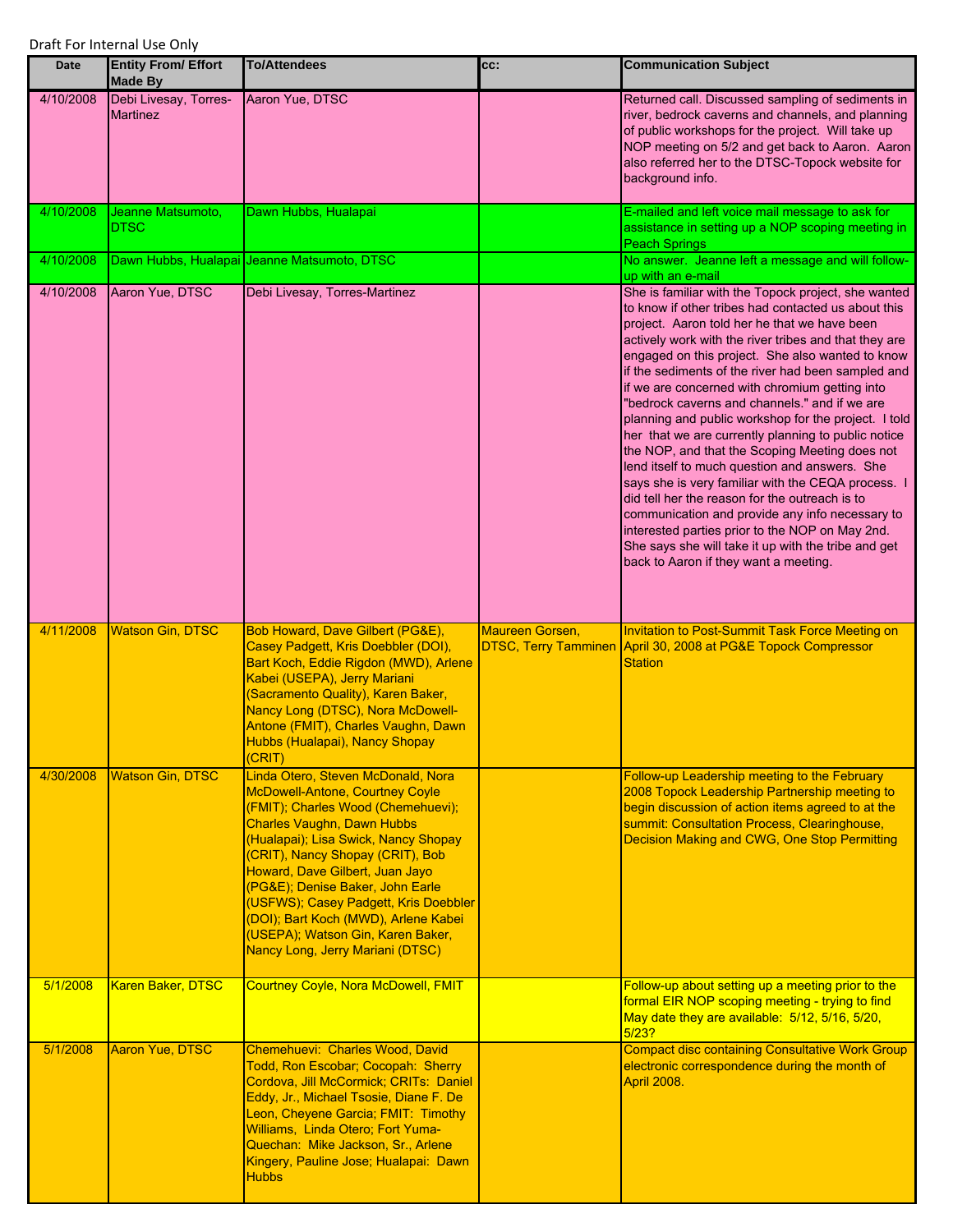| Date     | <b>Entity From/ Effort</b><br><b>Made By</b>                    | <b>To/Attendees</b>                                                                                                                                                                                                                                                                                                                                                                                                                                                                                                                                                                                                                                                                                                                                                                                                                                                                                                                                                                                                                                                                                                                                                                                                                                                                                                                                                                                                   | CC:                                                                                         | <b>Communication Subject</b>                                                                                         |
|----------|-----------------------------------------------------------------|-----------------------------------------------------------------------------------------------------------------------------------------------------------------------------------------------------------------------------------------------------------------------------------------------------------------------------------------------------------------------------------------------------------------------------------------------------------------------------------------------------------------------------------------------------------------------------------------------------------------------------------------------------------------------------------------------------------------------------------------------------------------------------------------------------------------------------------------------------------------------------------------------------------------------------------------------------------------------------------------------------------------------------------------------------------------------------------------------------------------------------------------------------------------------------------------------------------------------------------------------------------------------------------------------------------------------------------------------------------------------------------------------------------------------|---------------------------------------------------------------------------------------------|----------------------------------------------------------------------------------------------------------------------|
| 5/2/2008 | <b>DTSC</b>                                                     | Charles Wood, Gilbert Parra, Ron<br>Escobar, Cara McDonald, Shirley Smith,<br>Dennis Fagundes, David Todd<br>(Chemehuevi Indian Tribe); Sherry<br>Cordova, Jill McCormick, Willadena<br>Thomas, Paul Soto, Edmund<br>Domingues (Cocopah); Daniel Eddy, Jr.,<br>Michael Tsosie, Diana F. De Leon, Eric<br>Shepard, Sylvia Homer, Eldred Enas,<br>Gary B. Hansen, Herman TJ Latfoor,<br>Greg de Bie, Ramona Duran (CRITs);<br><b>Timothy Williams, Nora McDowell-</b><br>Antone, Linda Otero, Luke Johnson,<br>Shan Lewis, Felton Bricker, Sr., Angie<br>Alvarado, John Algots, Christine Medley,<br>Steven McDonald (Legal), Courtney<br>Coyle (Attorney), Leo Leonhart<br>(Consultant), Michael Sullivan (FMIT);<br>Mike Jackson, Sr., Arlene Kingery, Eddie<br>Williams, William Hirt, Pauline Jose,<br>William Scott, Lorey Cachora (Fort<br>Yuma-Quechan Tribe); Don E.<br><b>Watahomigie, Mathew Tutesoy,</b><br>Rowland Manakaja (Havasupai Indian<br>Tribe); Charles Vaughn, Loretta<br>Jackson, Jack Ehrhardt, Dawn Hubbs,<br>Sherry Cordova (Hualapai); Raymond<br><b>Torres, Debi Livesay (Torres-Martinez</b><br>Desert Cahuilla Indian Tribe); Britt W.<br><b>Wilson (Morongo Band of Mission</b><br>Indians); Goldie Waker (Serrano Nation<br>of Indians); Darrell Mike, Marshall<br><b>Cheung (Twenty-Nine Palms Indian</b><br>Tribe); Ernest Jones, Sr., Scott<br>Kwiatkowski (Yavanai-Prescott Tribe): |                                                                                             | DTSC issued Notice of Preparation (NOP) of<br>Environmental Impact Report for 30-day public<br>review and comment    |
| 5/2/2008 | Karen Baker, DTSC                                               | Courtney Coyle, Nora McDowell, FMIT                                                                                                                                                                                                                                                                                                                                                                                                                                                                                                                                                                                                                                                                                                                                                                                                                                                                                                                                                                                                                                                                                                                                                                                                                                                                                                                                                                                   |                                                                                             | Reply to Nora McDowell's e-mail asking who<br>should be in attendance at the meeting.                                |
| 5/2/2008 | Karen Baker, DTSC                                               | <b>Nora McDowell, FMIT</b>                                                                                                                                                                                                                                                                                                                                                                                                                                                                                                                                                                                                                                                                                                                                                                                                                                                                                                                                                                                                                                                                                                                                                                                                                                                                                                                                                                                            | <b>Aaron Yue &amp; Watson</b><br>Gin, DTSC; Courtney<br>Coyle (on behalf of<br><b>FMIT)</b> | Proposed discussion items for Pre-NOP meeting                                                                        |
| 5/6/2008 | <b>Watson Gin, DTSC</b>                                         | Courtney Coyle (FMIT), Linda Otero<br>(FMIT), Steven McDonald (FMIT), Nora<br>McDowell-Antone (FMIT), Charles Wood Tamminen, Jerry<br>(Chemehuevi), Charles Vaughn<br>(Hualapai), Dawn Hubbs (Hualapai),<br>Lisa Swick (CRIT), Nancy Shopay<br>(CRIT), Bob Howard (PG&E), Dave<br>Gilbert (PG&E), Denis Baker (USFWS),<br>John Earle (USFWS), Casey Padgett<br>(DOI), Kris Doebbler (DOI), Bart Koch<br>(MWD), Arlene Kabei (USEPA), Juan<br>Jayo (PG&E)                                                                                                                                                                                                                                                                                                                                                                                                                                                                                                                                                                                                                                                                                                                                                                                                                                                                                                                                                              | Maureen Gorsen,<br><b>DTSC, Terry</b><br><b>Mariani</b>                                     | Thank you letter for participating in 4/30/08 Topock<br><b>Summit meeting</b>                                        |
| 5/6/2008 | Watson Gin, DTSC                                                | Bob Howard, Dave Gilbert, Juan Jayo<br>(PG&E), Denise Baker, John Earle<br>(USFWS), Casey Padgett, Kris Doebbler<br>(USDOI), Bart Koch (MWD), Arlene<br>Kabei (USEPA)                                                                                                                                                                                                                                                                                                                                                                                                                                                                                                                                                                                                                                                                                                                                                                                                                                                                                                                                                                                                                                                                                                                                                                                                                                                 | Maureen Gorsen,<br>DTSC, Terry<br>Tamminen, Jerry<br>Mariani                                | Thank you letter for participating in 4/30/08<br>meeting                                                             |
| 5/6/2008 | Karen Baker, Watson<br>Gin, DTSC                                | Dawn Hubbs, Hualapai                                                                                                                                                                                                                                                                                                                                                                                                                                                                                                                                                                                                                                                                                                                                                                                                                                                                                                                                                                                                                                                                                                                                                                                                                                                                                                                                                                                                  |                                                                                             | Coordinate regarding Tribal Council meeting in<br>May.                                                               |
| 5/7/2008 | Franklin A. Dancy,<br>Morongo Band of<br><b>Mission Indians</b> | Aaron Yue, DTSC                                                                                                                                                                                                                                                                                                                                                                                                                                                                                                                                                                                                                                                                                                                                                                                                                                                                                                                                                                                                                                                                                                                                                                                                                                                                                                                                                                                                       |                                                                                             | Comments to Notice of Preparation for a Draft EIR                                                                    |
| 5/8/2008 | Karen Baker, DTSC                                               | <b>Courtney Coyle, Nora McDowell, FMIT</b>                                                                                                                                                                                                                                                                                                                                                                                                                                                                                                                                                                                                                                                                                                                                                                                                                                                                                                                                                                                                                                                                                                                                                                                                                                                                                                                                                                            |                                                                                             | Call in number for May 12, 2008 meeting                                                                              |
| 5/8/2008 | <b>Jill McCormick,</b><br><b>Cocopah Tribe</b>                  | Jeanne Matsumoto, DTSC                                                                                                                                                                                                                                                                                                                                                                                                                                                                                                                                                                                                                                                                                                                                                                                                                                                                                                                                                                                                                                                                                                                                                                                                                                                                                                                                                                                                |                                                                                             | Cocopah tribe would like a meeting on overview of<br>project and wants possible date to take back to the<br>council. |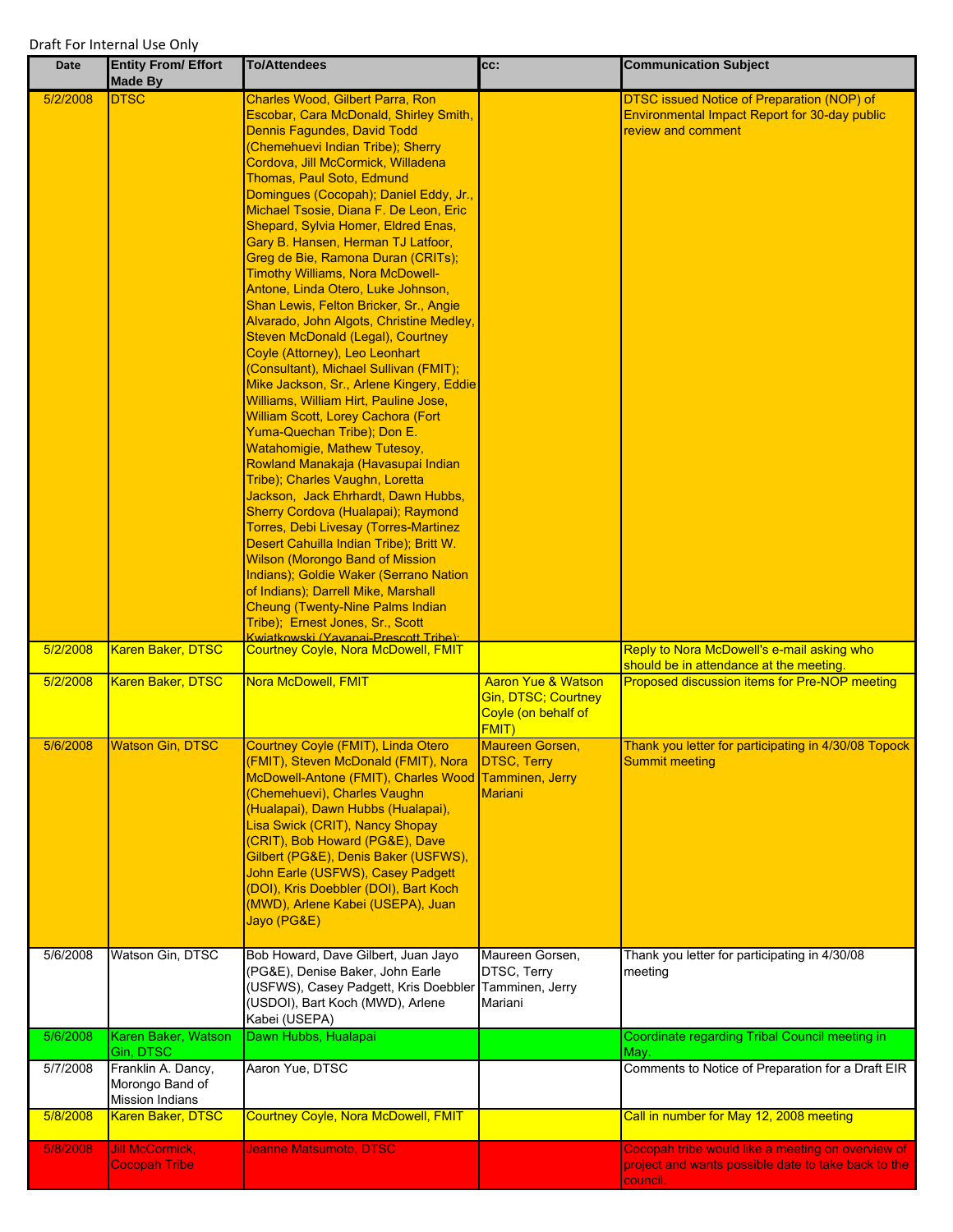| Date      | <b>Entity From/ Effort</b><br><b>Made By</b>                              | <b>To/Attendees</b>                                                                                                                                                                                                                                                                                                                                                                                                                                                                                                                                                      | CC:                                                                                                                     | <b>Communication Subject</b>                                                                                                                                                                                                                                                           |
|-----------|---------------------------------------------------------------------------|--------------------------------------------------------------------------------------------------------------------------------------------------------------------------------------------------------------------------------------------------------------------------------------------------------------------------------------------------------------------------------------------------------------------------------------------------------------------------------------------------------------------------------------------------------------------------|-------------------------------------------------------------------------------------------------------------------------|----------------------------------------------------------------------------------------------------------------------------------------------------------------------------------------------------------------------------------------------------------------------------------------|
| 5/12/2008 | <b>Aaron Yue, DTSC</b>                                                    | <b>Courtney Coyle, FMIT, Heather Halsey</b><br>(EDAW)                                                                                                                                                                                                                                                                                                                                                                                                                                                                                                                    |                                                                                                                         | Power point presentation "Topock CEQA Status<br>and Schedule" for use at meeting.                                                                                                                                                                                                      |
| 5/12/2008 | <b>Jill McCormick,</b><br><b>Cocopah Tribe</b>                            | Jeanne Matsumoto, DTSC                                                                                                                                                                                                                                                                                                                                                                                                                                                                                                                                                   |                                                                                                                         | Jill e-mail a request for potential meeting dates to<br>bring to Tribal Council.                                                                                                                                                                                                       |
| 5/13/2008 | <b>Jill McCormick,</b><br><b>Cocopah Tribe</b>                            | Jeanne Matsumoto, DTSC                                                                                                                                                                                                                                                                                                                                                                                                                                                                                                                                                   |                                                                                                                         | Jeanne e-mail potential dates.                                                                                                                                                                                                                                                         |
| 5/14/2008 | <b>DTSC</b>                                                               | Nancy Shopay, Lisa Swick, Michael<br>Tsosie (CRIT), Dawn Hubbs (Hualapai),<br>Bart Koch (MWD), Kris Doebbler (DOI),<br>Nora McDowell (FMIT), Dave Gilbert,<br>Yvonne Meeks (PG&E), Ben Chandler<br>(Haley & Aldrich), Lisa Micheletti Cope<br>(Arcadis), Christina Hong (CH2), Jerry<br><b>Mariani (Sacramento Quality)</b>                                                                                                                                                                                                                                              |                                                                                                                         | <b>Topock Information Clearinghouse Meeting.</b><br>Primary topic of discussion was purpose of the<br>clearinghouse task force and information and<br>process improvements.                                                                                                            |
| 5/14/2008 | Courtney Coyle, FMIT Nancy Long, DTSC                                     |                                                                                                                                                                                                                                                                                                                                                                                                                                                                                                                                                                          |                                                                                                                         | Per Nancy's request, Courtney sent resources,<br>links and citations regarding confidentiality of<br>sensitive cultural information under California law.                                                                                                                              |
| 5/16/2008 | Dave Singleton, Native Aaron Yue, DTSC<br>American Heritage<br>Commission |                                                                                                                                                                                                                                                                                                                                                                                                                                                                                                                                                                          | State Clearinghouse                                                                                                     | Instruction on NOP/EIR and List of Native<br><b>American Contacts</b>                                                                                                                                                                                                                  |
| 5/17/2008 | <b>Michael Sullivan</b><br>(FMIT)                                         | Aaron Yue, Rebecca Heick (BLM)                                                                                                                                                                                                                                                                                                                                                                                                                                                                                                                                           | Nora McDowell, Luke<br>Johnson, Linda Otero,<br><b>Courtney Coyle, Steve</b><br>McDonald, Yvonne<br>Meeks, Leo Leonhart | Updated comments on Human Health and<br><b>Ecological Risk Assessment Work Plan</b>                                                                                                                                                                                                    |
| 5/19/2008 | Gregg de Bie, CRIT                                                        | Karen Baker, DTSC                                                                                                                                                                                                                                                                                                                                                                                                                                                                                                                                                        | <b>Aaron Yue</b>                                                                                                        | CRITS suggestions for CWG agenda items                                                                                                                                                                                                                                                 |
| 5/22/2008 | <b>Michael Sullivan</b><br>(FMIT)                                         | Aaron Yue, Rebecca Heick (BLM)                                                                                                                                                                                                                                                                                                                                                                                                                                                                                                                                           | Nora McDowell, Luke<br>Johnson, Linda Otero,<br><b>Courtney Coyle, Steve</b><br>McDonald, Yvonne<br>Meeks, Leo Leonhart | Updated comments on Human Health and<br><b>Ecological Risk Assessment Work Plan</b>                                                                                                                                                                                                    |
| 5/23/2008 | <b>Watson Gin, DTSC</b>                                                   | Linda Otero, Steven McDonald, Nora<br>McDowell, Courtney Coyle (FMIT);<br><b>Charles Wood, Ron Escobar</b><br>(Chemehuevi); Charles Vaughn, Dawn<br>Hubbs, Loretta Jackson-Kelly<br>(Hualapai); Michael Tsosie, Lisa Swick,<br>Nancy Shopay, Richard Armstrong<br>(CRIT); Ernest Jones, Sr. (Yavapai-<br>Prescott); Bob Howard, Dave Gilbert,<br>Juan Jayo (PG&E); Denise Baker, John<br>Earle (USFWS); Casey Padgett, Kris<br>Doebbler (DOI); Bart Koch, Eddie<br>Rigdon (MWD); Arlene Kabei (USEPA);<br>Jerry Mariani (Sac Quality); Nancy Long,<br>Karen Baker (DTSC) | Maureen Gorsen,<br><b>DTSC, Terry Taminen</b>                                                                           | <b>Invitation to Post-Summit Task Force Meeting on</b><br>June 10, 2008. Objectives of meeting will be to<br>establish a committee to enhance communications<br>and develop a charter for that committee. Draft<br>agenda and template for Advisory or Steering<br>committee enclosed. |
| 5/23/2008 | <b>Intertribal Leaders</b><br><b>Meeting</b>                              | Havasupai Tribe, Hualapai Tribe,<br>Cocopah Tribe, Chemehuevi Tribe,<br>Yavapai-Prescott Tribe, CRITs and the<br>FMIT, DTSC: Watson Gin; PG&E: Bob<br><b>Howard</b>                                                                                                                                                                                                                                                                                                                                                                                                      |                                                                                                                         | Tribes reserve their individual rights as tribal<br>governments but choose to engage in this process<br>under 8 guiding principles.                                                                                                                                                    |
| 5/27/2008 | Karen Baker, DTSC                                                         | Nora McDowell-Antone, FMIT                                                                                                                                                                                                                                                                                                                                                                                                                                                                                                                                               |                                                                                                                         | E-mail to Nora regarding planning for 106<br>Consultation presentation.                                                                                                                                                                                                                |
| 5/29/2008 | <b>Timothy Williams,</b><br><b>FMIT</b>                                   | <b>Aaron Yue, DTSC</b>                                                                                                                                                                                                                                                                                                                                                                                                                                                                                                                                                   |                                                                                                                         | <b>FMIT Comments to Environmental Impact Report/</b><br><b>Public Scoping Meeting</b>                                                                                                                                                                                                  |
| 5/30/2008 | Karen Baker, DTSC                                                         | Nora McDowell, FMIT                                                                                                                                                                                                                                                                                                                                                                                                                                                                                                                                                      |                                                                                                                         | Told Nora to go ahead and invite Dr. King to the<br>June CWG meeting                                                                                                                                                                                                                   |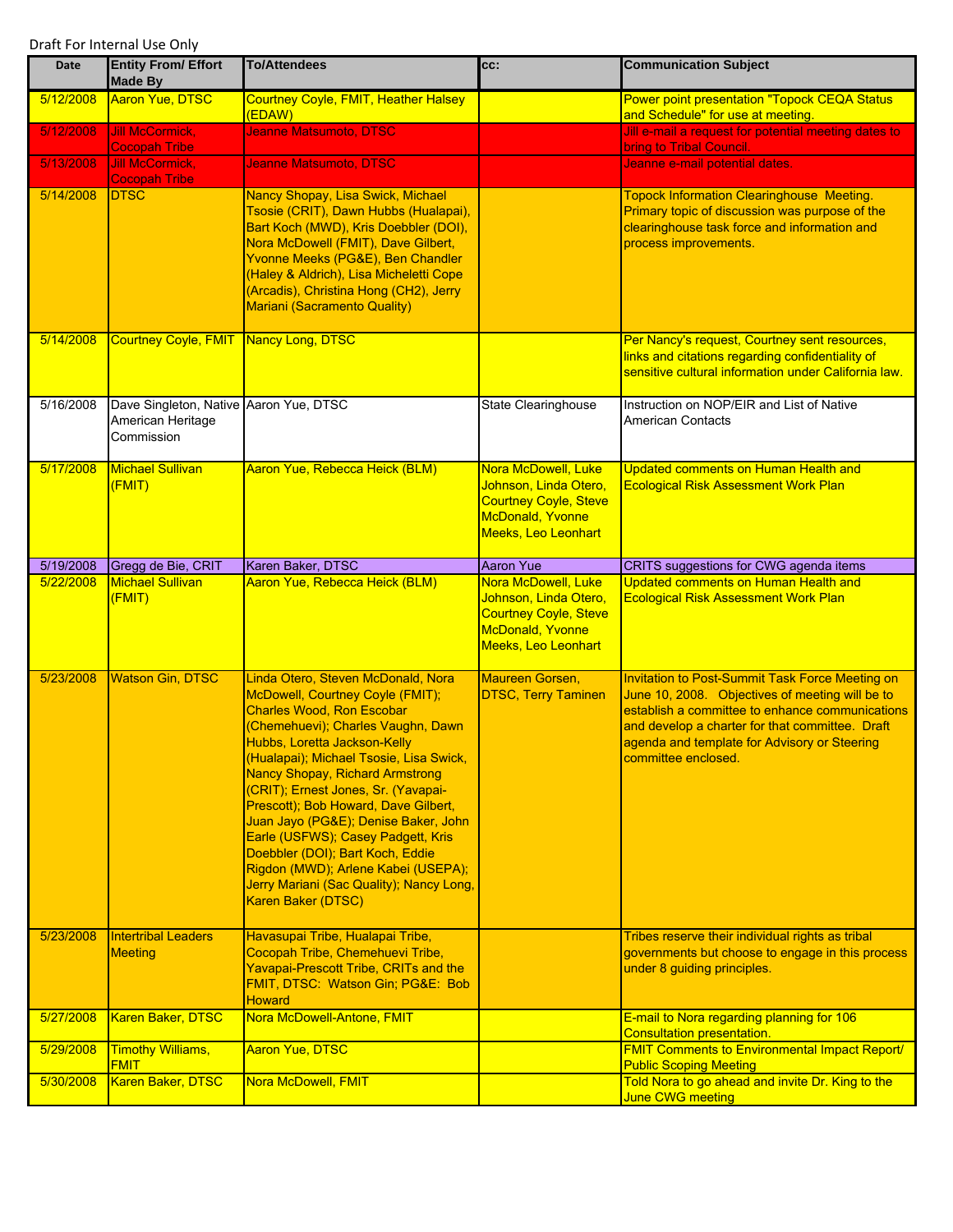| <b>Date</b> | <b>Entity From/ Effort</b><br><b>Made By</b> | <b>To/Attendees</b>                                                                                                                                                                                                                                                                                                                                                                                                                                                                                                                           | CC:                                                                                                                                                                                                                                                                           | <b>Communication Subject</b>                                                                                                                                                                                                                                              |
|-------------|----------------------------------------------|-----------------------------------------------------------------------------------------------------------------------------------------------------------------------------------------------------------------------------------------------------------------------------------------------------------------------------------------------------------------------------------------------------------------------------------------------------------------------------------------------------------------------------------------------|-------------------------------------------------------------------------------------------------------------------------------------------------------------------------------------------------------------------------------------------------------------------------------|---------------------------------------------------------------------------------------------------------------------------------------------------------------------------------------------------------------------------------------------------------------------------|
| 6/2/2008    | Aaron Yue, DTSC                              | Chemehuevi: Charles Wood, David<br>Todd, Ron Escobar; Cocopah: Sherry<br>Cordova, Jill McCormick; CRITs: Daniel<br>Eddy, Jr., Michael Tsosie, Diane F. De<br>Leon, Cheyene Garcia; FMIT: Timothy<br>Williams, Linda Otero; Fort Yuma-<br>Quechan: Mike Jackson, Sr., Arlene<br>Kingery, Pauline Jose; Hualapai: Dawn<br><b>Hubbs</b>                                                                                                                                                                                                          |                                                                                                                                                                                                                                                                               | <b>Compact disc containing Consultative Work Group</b><br>electronic correspondence during the month of<br>May 2008.                                                                                                                                                      |
| 6/6/2008    | Jeanne Matsumoto                             | Amber Vanfleet, CRIT                                                                                                                                                                                                                                                                                                                                                                                                                                                                                                                          |                                                                                                                                                                                                                                                                               | Thank you for updated information and glad she<br>could attend yesterday's meeting.                                                                                                                                                                                       |
| 6/10/2008   | <b>DTSC</b>                                  | <b>Task Force and Summit Participants:</b><br>Timothy Williams, Linda Otero, Steven<br>McDonald, Nora McDowell-Antone,<br>Courtney Coyle (FMIT); Charles Wood<br>(Chemehuevi); Charles Vaughn, Dawn<br>Hubbs (Hualapai); Michael Tsosie,<br>Nancy Shopay (CRIT), Nancy Shopay<br>(CRIT); Dave Gilbert, Juan Jayo, Lisa<br>Cope (PG&E); John Earle (USFWS);<br>Casey Padgett, Kris Doebbler (DOI);<br>Rebecca Heick (BLM); Bart Koch, Eddie<br>Rigdon (MWD); Watson Gin, Nancy<br>Long, Jerry Mariani, Jeanette Sartain<br>(DTSC)              |                                                                                                                                                                                                                                                                               | <b>Post Topock Summit Decision Making Task Force</b><br><b>Meeting. Discussion included Advisory Steering</b><br>Committee and Charter, sharing from May 23,<br>2008 Intertribal Council meeting.                                                                         |
| 6/13/2008   | <b>Aaron Yue, DTSC</b>                       | Yvonne Meeks, Julie Eakins, PG&E                                                                                                                                                                                                                                                                                                                                                                                                                                                                                                              | EIR Group, Geo/Hydro,<br>Indian Tribe Reps.,<br><b>CWG</b>                                                                                                                                                                                                                    | <b>CMS Work Plan Approval Letter</b>                                                                                                                                                                                                                                      |
| 6/13/2008   | Greg deBie, CRIT                             | <b>Aaron Yue</b>                                                                                                                                                                                                                                                                                                                                                                                                                                                                                                                              | Michael Tsosie, Nancy<br>Shopay, CRIT                                                                                                                                                                                                                                         | Comments on Notice of Preparation for a Draft<br><b>Environmental Impact Report</b>                                                                                                                                                                                       |
| 6/13/2008   | Leo Leonhart, FMIT                           | <b>Aaron Yue, DTSC</b>                                                                                                                                                                                                                                                                                                                                                                                                                                                                                                                        | C. Coyle, B. Heicht, L.<br>Johnson, S. McDonald,<br>N. McDowell-Antone, Y.<br>Meeks, L. Otero, T.<br><b>Williams</b>                                                                                                                                                          | <b>FMIT Comments on PG&amp;E document title Phase II</b><br><b>Anaerobic Core Testing Summary Report</b>                                                                                                                                                                  |
| 6/13/2008   | <b>Aaron Yue, DTSC</b>                       | Leo Leonhart, FMIT                                                                                                                                                                                                                                                                                                                                                                                                                                                                                                                            | C. Coyle, B. Heicht, L.<br>Meeks, L. Otero, T.<br><b>Williams</b>                                                                                                                                                                                                             | We will review you comments in conjunction with<br>Johnson, S. McDonald, PG&E's report. PG&E is not requesting even<br>N. McDowell-Antone, Y. DTSCs concurrence or approval on this document.<br>DTSC has allotted time to discuss this during the<br><b>TWG</b> meeting. |
| 6/13/2008   | Aaron Yue, DTSC                              | <b>Yvonne Meeks, Julie Eakins</b>                                                                                                                                                                                                                                                                                                                                                                                                                                                                                                             | EIR Group, Geo/Hydro<br><b>TWG; Indian Tribe</b><br>Reps., CWG                                                                                                                                                                                                                | Review of responses to Soil and Sediment Data<br><b>Usability Assessment Tech Memo Comments</b>                                                                                                                                                                           |
| 6/13/2008   | <b>Ann Carberry for</b><br><b>Watson Gin</b> | <b>Task Force and Summit Participants:</b><br>Timothy Williams, Linda Otero, Steven<br>McDonald, Nora McDowell-Antone,<br>Courtney Coyle (FMIT); Charles Wood<br>(Chemehuevi); Charles Vaughn, Dawn<br>Hubbs (Hualapai); Michael Tsosie,<br>Nancy Shopay (CRIT), Nancy Shopay<br>(CRIT); Dave Gilbert, Juan Jayo, Lisa<br>Cope (PG&E); John Earle (USFWS);<br>Casey Padgett, Kris Doebbler (DOI);<br>Rebecca Heick (BLM); Bart Koch, Eddie<br>Rigdon (MWD); Watson Gin, Karen<br>Baker, Nancy Long, Jerry Mariani,<br>Jeanette Sartain (DTSC) | Loretta Jackson-Kelly<br>(Hualapai); Arlene<br>Kabei (USEPA); Denise thank you letter<br>Baker (USFWS); Abbas<br>Amirteymoori<br>(CRB);ronetribe@yahoo<br>.com; Robert Perdue<br>(RWQCB); Joe<br>Liebhauser (BOR);<br>Helen Hankins (BLM);<br><b>Maureen Gorsen</b><br>(DTSC) | Notes from June 10, 2008 Topock Summit<br><b>Decision Making Task Force meeting, sample</b>                                                                                                                                                                               |
| 6/16/2008   | Jeanne Matsumoto,<br><b>DTSC</b>             | Lisa Swick, CRIT                                                                                                                                                                                                                                                                                                                                                                                                                                                                                                                              |                                                                                                                                                                                                                                                                               | Jeanne faxed CWG agenda to Michael Tsosie                                                                                                                                                                                                                                 |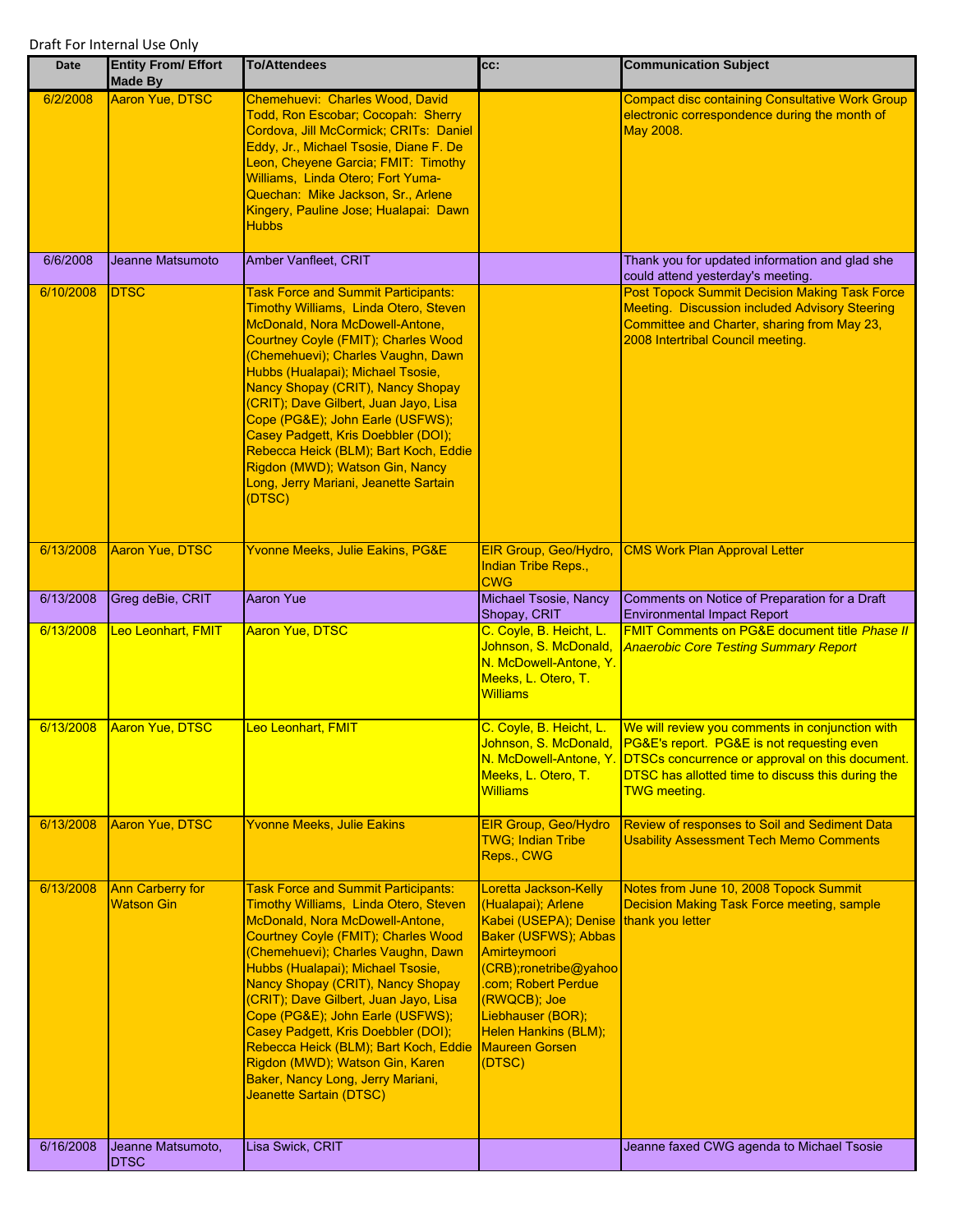| <b>Date</b> | <b>Entity From/ Effort</b><br><b>Made By</b> | <b>To/Attendees</b>                                                                                                                                                                                                                                                                                                             | CC:                                                                                                                                                     | <b>Communication Subject</b>                                                                                                                                                                                        |
|-------------|----------------------------------------------|---------------------------------------------------------------------------------------------------------------------------------------------------------------------------------------------------------------------------------------------------------------------------------------------------------------------------------|---------------------------------------------------------------------------------------------------------------------------------------------------------|---------------------------------------------------------------------------------------------------------------------------------------------------------------------------------------------------------------------|
| 6/16/2008   | Steve McDonald, FMIT Aaron Yue, DTSC         |                                                                                                                                                                                                                                                                                                                                 | Dr. King, Courtney<br>Coyle, Linda Otero<br>(FMIT)                                                                                                      | Handouts for Dr. King's presentation at the CWG                                                                                                                                                                     |
| 6/16/2008   | Ann Carberry, DTSC                           | Dawn Hubbs, Hualapai                                                                                                                                                                                                                                                                                                            | <b>Task for and Summit</b><br>Participants                                                                                                              | Clarification on letter sent out 6/13/08                                                                                                                                                                            |
| 6/17/2008   | <b>DTSC</b>                                  | Attendees: Fort Mojave: Nora<br>McDowell-Antone; CRIT: Nancy<br>Shopay, Lisa Swick; Hualapai: Dawn<br>Hubbs; MWD, DTSC, DOI, PG&E,<br><b>Arcadis, CH2M Hill, Sacramento Quality</b>                                                                                                                                             |                                                                                                                                                         | Clearinghouse Task Force meeting. Primary topic<br>of discussion was tools/approaches to improve<br>communication with Leadership of Tribes and other<br>stakeholders.                                              |
| 6/18/2008   | <b>DTSC</b>                                  | Mojave: Nora McDowell-Antone, Linda<br>Otero, Michael Sullivan (by phone), Leo<br>Leonhart, Steven McDonald, Rachel<br>Zellner; CRIT: Lisa Swick, Nancy<br>Shopay, Gregg de Bie (by phone);<br>Cocopah: Dale Phillips; Hualapai:<br>Dawn Hubbs; DTSC, PG&E, CRB,<br>SWRCB, BLM, DOI, USEPA, USFWS,<br>MWD, ADEQ, Mohave Co. DPH |                                                                                                                                                         | Face-to-face Consultative Work Group Meeting                                                                                                                                                                        |
| 6/19/2008   | Steven McDonald,<br><b>FMIT</b>              | <b>Aaron Yue, DTSC</b>                                                                                                                                                                                                                                                                                                          |                                                                                                                                                         | Request for all documents relating to any request<br>from the CRIT to DTSC regarding the agenda<br>items for any meetings associated with or<br>pertaining to the PG&E Topock Compressor<br><b>Station Cleanup.</b> |
| 6/23/2008   | Mike Jackson                                 | Jeanne Matsumoto, DTSC                                                                                                                                                                                                                                                                                                          |                                                                                                                                                         | Jeanne sent e-mail confirm receipt of contact<br>information from the topock Website and will add<br>him to the project mailing list.                                                                               |
| 6/23/2008   | Karen Baker, DTSC                            | <b>Clearinghouse Task Force: Nora</b><br>McDowell-Antone (FMIT); Dawn Hubbs<br>(Hualapai); Michael Tsosie, Nancy<br>Shopay (CRITs); Bart Koch (MWD); Kris<br>Doebbler (DOI); PG&E DTSC                                                                                                                                          |                                                                                                                                                         | E-mail draft Communication Survey template for<br>stakeholder feedback on improving<br>communications on project.                                                                                                   |
| 6/24/2008   | Dawn Hubbs, Hualapai Karen Baker, DTSC       |                                                                                                                                                                                                                                                                                                                                 |                                                                                                                                                         | Responded to request for feedback on draft<br><b>Communication Survey.</b>                                                                                                                                          |
| 6/24/2008   | Karen Baker, DTSC                            | Dawn Hubbs, Hualapai                                                                                                                                                                                                                                                                                                            |                                                                                                                                                         | Response to Dawn Hubb's response on draft<br>communication survey                                                                                                                                                   |
| 6/25/2008   | Nancy Shopay, CRIT                           | Aaron Yue, DTSC                                                                                                                                                                                                                                                                                                                 | gdebie@critdoj.com                                                                                                                                      | CRIT availability on 7/1/08 for conference call<br>regarding the proposed agenda.                                                                                                                                   |
| 6/26/2008   | Aaron Yue, DTSC                              | Nancy Shopay, CRIT                                                                                                                                                                                                                                                                                                              |                                                                                                                                                         | Informed Nancy that he will be on vacation on<br>7/1/08 but is trying to arrange for others to take his<br>place.                                                                                                   |
| 6/26/2008   | Nancy Shopay, CRIT                           | Aaron Yue, DTSC                                                                                                                                                                                                                                                                                                                 |                                                                                                                                                         | Suggested to wait until Aaron returns to hold<br>conference call since Michael Tsosie is also out of<br>office.                                                                                                     |
| 6/26/2008   | <b>Nancy Long, DTSC</b>                      | <b>Steven McDonald, FMIT</b>                                                                                                                                                                                                                                                                                                    | <b>Courtney Coyle, FMIT,</b><br>gdebie@critdoj.com,<br><b>Aaron Yue, Karen</b><br>Baker, Watson Gin,<br>DTSC, Linda Otero,<br>Nora McDowell, FMIT       | Sent document responsive to his request on<br>6/19/08 pursuant to the Public Records Act for all<br>documents relating to any request from the CRITs<br>associated with the PG&E Topock Cleanup                     |
| 6/26/2008   | Steven McDonald,<br><b>FMIT</b>              | <b>Nancy Long, DTSC</b>                                                                                                                                                                                                                                                                                                         | <b>Courtney Coyle, FMIT,</b><br>gdebie@critdoj.com,<br><b>Aaron Yue, Karen</b><br>Baker, Watson Gin<br><b>DTSC, Linda Otero,</b><br>Nora McDowell, FMIT | Informed Nancy Long that there was no attachment<br>to her e-mail. Asked if she wants to be copied on<br>future requests of this sort.                                                                              |
| 6/27/2008   | Aaron Yue, DTSC                              | Nancy Shopay, CRIT                                                                                                                                                                                                                                                                                                              |                                                                                                                                                         | Informed Nancy that he will return on 7/8 and<br>suggested holding the conference call during that<br>week. Needs to conform Nancy Long and Karen<br>Baker's availability too.                                      |
| 6/27/2008   | Ann Carberry, DTSC                           | Nancy Shopay, CRIT; Nora McDowell-<br>Antone, FMIT; Dawn Hubbs, Hualapai                                                                                                                                                                                                                                                        | Jeanette Sartain, Karen<br>Baker, Watson Gin,<br><b>DTSC</b>                                                                                            | Request to review draft invitation letters for the<br><b>Proposed Topock Leadership Advisory Board</b>                                                                                                              |
| 6/27/2008   |                                              | Dawn Hubbs, Hualapai Ann Carberry, DTSC, Nancy Shopay,<br>CRIT, Nora McDowell-Antone, FMIT,                                                                                                                                                                                                                                     | Jeanette Sartain, Karen<br>Baker, Watson Gin,<br><b>DTSC</b>                                                                                            | Her edits to the draft invitation letters for the<br><b>Proposed Leadership Advisory Board</b>                                                                                                                      |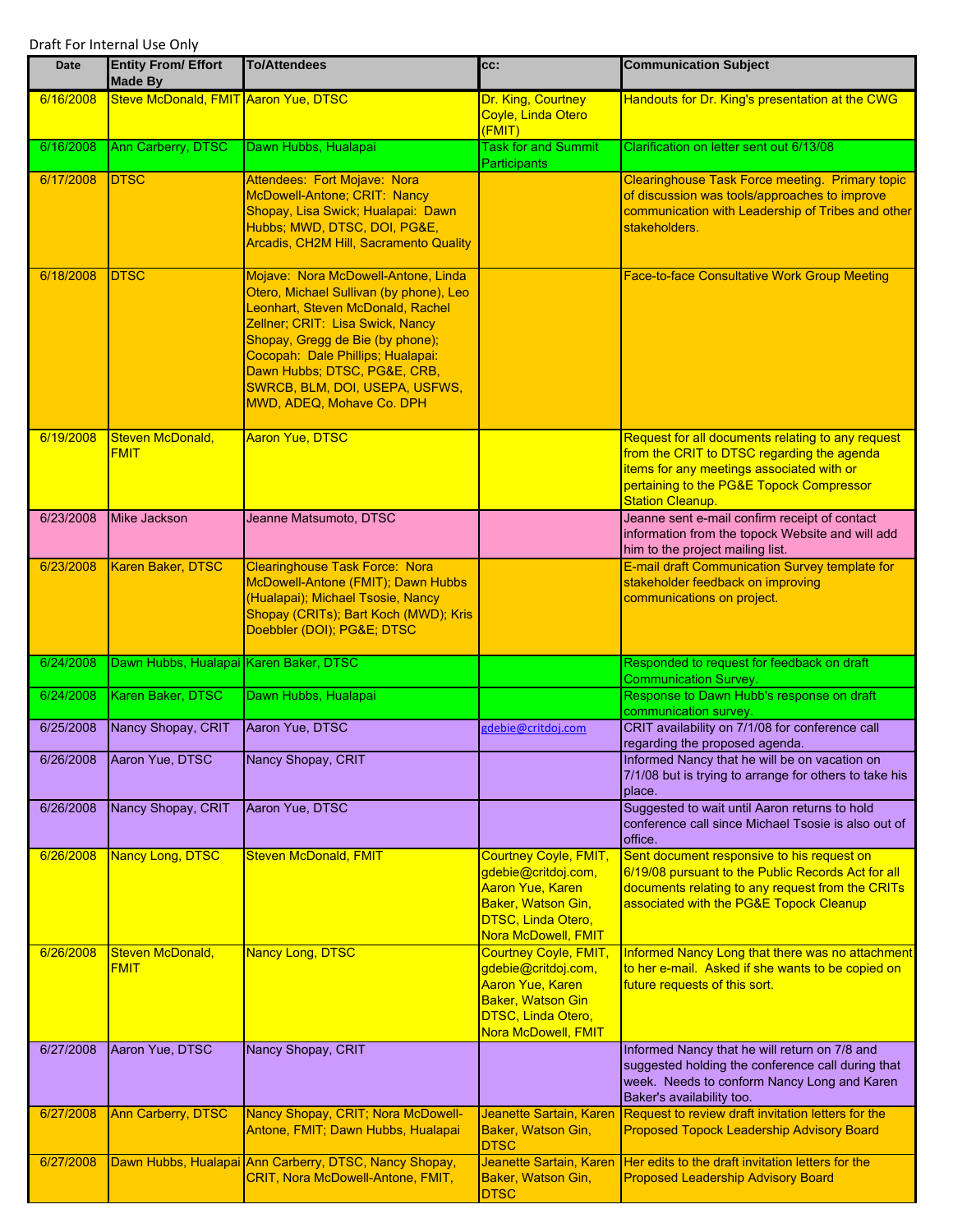| <b>Date</b>        | <b>Entity From/ Effort</b><br><b>Made By</b> | <b>To/Attendees</b>                                                                                                                                                                                                                                                                                                                  | CC:                                                                                                                                                                                                                                                                                               | <b>Communication Subject</b>                                                                                                                                                                                             |
|--------------------|----------------------------------------------|--------------------------------------------------------------------------------------------------------------------------------------------------------------------------------------------------------------------------------------------------------------------------------------------------------------------------------------|---------------------------------------------------------------------------------------------------------------------------------------------------------------------------------------------------------------------------------------------------------------------------------------------------|--------------------------------------------------------------------------------------------------------------------------------------------------------------------------------------------------------------------------|
| 6/29/2008          | Nora McDowell-<br><b>Antone, FMIT</b>        | Ann Carberry, DTSC, Nancy Shopay,<br><b>CRIT, Dawn Hubbs, Hualapai</b>                                                                                                                                                                                                                                                               | Jeanette Sartain, Karen<br>Baker, Watson Gin,<br><b>DTSC</b>                                                                                                                                                                                                                                      | The draft invitations letters for the Proposed<br>Topock Leadership Advisory Board incorporate her<br>concerns and have her support to send out.                                                                         |
| early July<br>2008 | <b>Kathie Schlievelbein</b>                  | Chemehuevi, Cocopah, CRIT, FMIT,<br>Fort Yuma Quechan, Havasupai,<br>Hualapai, Morongo Band of Missions,<br>San Manuel Band of Missions, Serrano<br><b>Nation of Indians, Torres Martinez</b><br>Desert Cahuilla, Twenty-Nine Palms,<br><b>Yavapai-Prescott</b>                                                                      |                                                                                                                                                                                                                                                                                                   | Per Kathie Schievelbein's 10/17/08 letter to<br>Charles Wood, Chemehuevi, tribes were contacted<br>by phone at the close of the NOP comment period<br>regarding the EIR phase of the cultural resources<br>investigation |
| 7/1/2008           | <b>Aaron Yue, DTSC</b>                       | Chemehuevi: Charles Wood, David<br>Todd, Ron Escobar; Cocopah: Sherry<br>Cordova, Jill McCormick; CRITs: Daniel<br>Eddy, Jr., Michael Tsosie, Diane F. De<br>Leon, Cheyene Garcia; FMIT: Timothy<br>Williams, Linda Otero; Fort Yuma-<br>Quechan: Mike Jackson, Sr., Arlene<br>Kingery, Pauline Jose; Hualapai: Dawn<br><b>Hubbs</b> |                                                                                                                                                                                                                                                                                                   | <b>Compact disc containing Consultative Work Group</b><br>electronic correspondence during the month of<br><b>June 2008.</b>                                                                                             |
| 7/1/2008           | Stephen McDonald,<br><b>FMIT</b>             | <b>Aaron Yue, DTSC</b>                                                                                                                                                                                                                                                                                                               | Lynn Scarlett, DOI,<br>Denise Cucheny, CA<br><b>State Senator, Maureen</b><br>Gorsen, Rebecca<br>Heick, BLM, John Earle,<br><b>NWS, Wayne</b><br>Donaldson, CA SHPO,<br><b>James Carrison, AZ</b><br><b>SHPO, Larry Myers,</b><br>NAHC, John Nau III,<br><b>OHP, Tribal CWG</b><br><b>Members</b> | <b>FMIT Comments on Notice of Preparation (NOP)</b><br>for DEIR                                                                                                                                                          |
| 7/2/2008           | <b>Maureen Gorsen</b>                        | Wilfred Watanome, Richard Walema,<br>Hualapai                                                                                                                                                                                                                                                                                        |                                                                                                                                                                                                                                                                                                   | Congratulations on election and request to meet<br>with Hualapai to discuss status of the investigation                                                                                                                  |
| 7/7/2008           | Karen Baker, DTSC                            | <b>Clearinghouse Task Force: Aaron Yue</b><br>(DTSC); Bart Koch (MWD); Dave Gilbert<br>(PG&E), Dawn Hubbs (Hualapai); Kris<br>Doebbler (BLM); Michael Tsosie, Nancy<br>Shopay (CRIT); Nora McDowell (FMIT)                                                                                                                           | Christina Hong, Lisa<br>Kellogg, Lisa Micheletti<br>Cope (on behalf of<br>PG&E), Bob Howard,<br>Watson Gin (DTSC),<br><b>Yvonne Meeks (PG&amp;E)</b>                                                                                                                                              | <b>Draft Decision Matrix/Timeline for remaining</b><br>decisions on the project for your review. Next<br>meeting is 7/22/08.                                                                                             |
| 7/7/2008           | <b>Chris Guerre, DTSC</b>                    | EIR Group, Geo/Hydro, Indian Tribe<br>Reps, CWG                                                                                                                                                                                                                                                                                      |                                                                                                                                                                                                                                                                                                   | <b>RFI/RI Volume 2 for Review and Comments</b>                                                                                                                                                                           |
| 7/8/2008           | Steven McDonald,<br><b>FMIT</b>              | <b>Aaron Yue, DTSC</b>                                                                                                                                                                                                                                                                                                               | <b>Chris Guerre</b>                                                                                                                                                                                                                                                                               | Request to update his contact information                                                                                                                                                                                |
| 7/8/2008           | Nora McDowell-<br><b>Antone, FMIT</b>        | <b>Aaron Yue, DTSC</b>                                                                                                                                                                                                                                                                                                               | Courtney Coyle,<br><b>Maureen Gorsen.</b><br>Watson Gin, Linda<br>Otero, Shan Lewis,<br><b>Timothy Williams, Leo</b><br>Leonhart, Steve<br>McDonald, Rachel<br><b>Zellner</b>                                                                                                                     | Request to extend deadline to receive comments<br>on the Notice of Preparation (NOP) until 7/28/08                                                                                                                       |
| 7/8/2008           | Nancy Shopay,<br>Envirometrix (for<br>CRIT)  | Aaron Yue, DTSC                                                                                                                                                                                                                                                                                                                      | Casey Padgett, Chris<br>Guerre, gdebie@crit,<br>Julie Eakins, CH2, Kris<br>Doebbler, BLM                                                                                                                                                                                                          | Questions regarding public participation process<br>related to the RFI                                                                                                                                                   |
| 7/9/2008           | Nancy Shopay,<br>Envirometrix (for<br>CRIT)  | Aaron Yue, DTSC                                                                                                                                                                                                                                                                                                                      | Karen Baker, Nancy<br>Long, DTSC                                                                                                                                                                                                                                                                  | Still waiting for some dates from Michael Tsosie<br>and Gregg de Bie to hold CRIT Conference Call<br>with DTSC.                                                                                                          |
| 7/11/2008          | <b>Aaron Yue, DTSC</b>                       | Nora McDowell-Antone, FMIT                                                                                                                                                                                                                                                                                                           | <b>Courtney Coyle, Linda</b><br>Otero, FMIT; Maureen<br>Gorsen, Watson Gin,<br><u>DTSC</u>                                                                                                                                                                                                        | <b>E-mail regarding Extension for Comments on NOP</b><br>for DEIR                                                                                                                                                        |
| 7/16/2008          | Nancy Shopay, CRIT                           | Aaron Yue, DTSC                                                                                                                                                                                                                                                                                                                      |                                                                                                                                                                                                                                                                                                   | Best dates for CRIT Conference Call                                                                                                                                                                                      |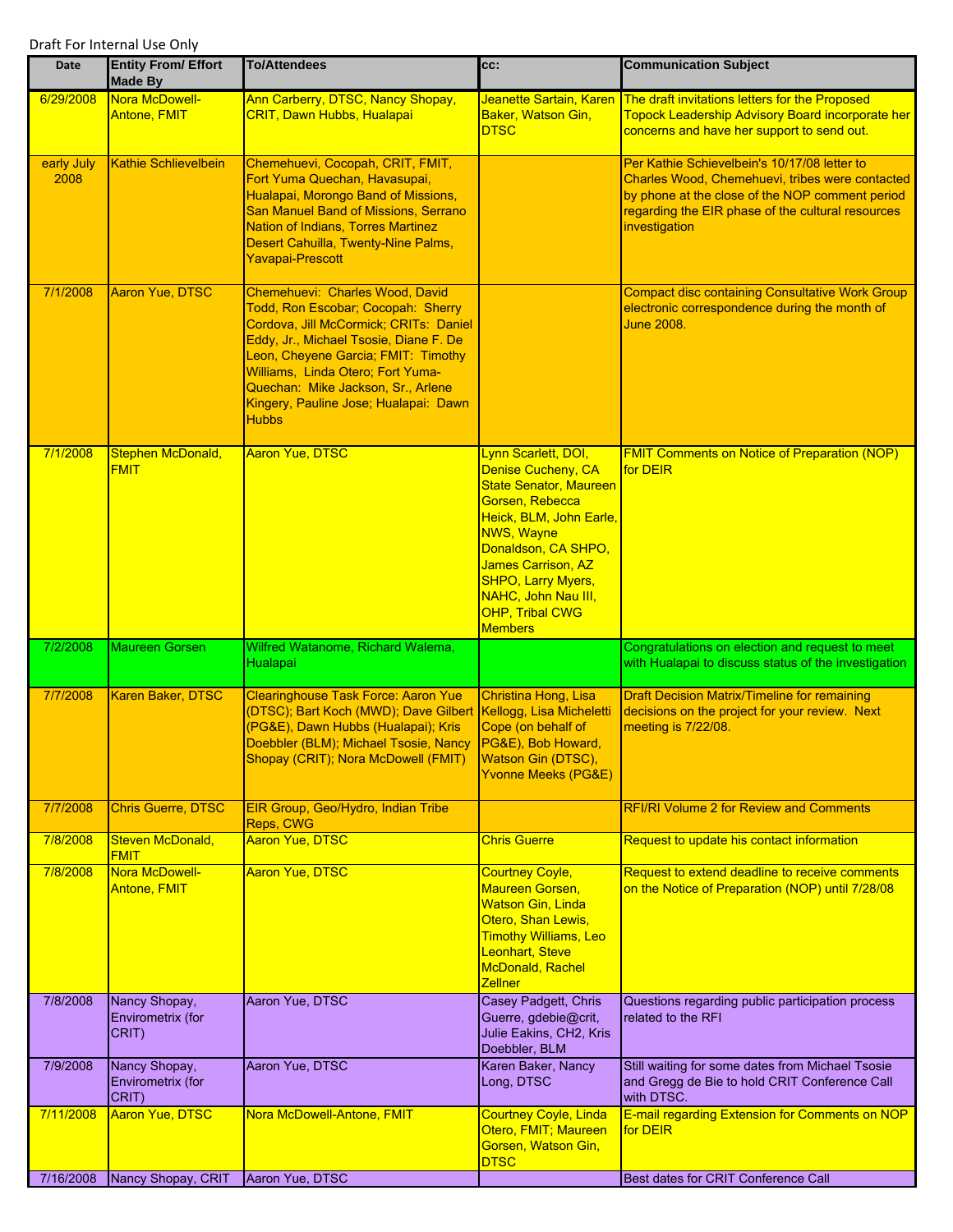| Date      | <b>Entity From/ Effort</b><br><b>Made By</b> | <b>To/Attendees</b>                                                                                                                                                                                                                                               | CC:                                                                                                                                                          | <b>Communication Subject</b>                                                                                                                                                                                                       |
|-----------|----------------------------------------------|-------------------------------------------------------------------------------------------------------------------------------------------------------------------------------------------------------------------------------------------------------------------|--------------------------------------------------------------------------------------------------------------------------------------------------------------|------------------------------------------------------------------------------------------------------------------------------------------------------------------------------------------------------------------------------------|
| 7/18/2008 | <b>Ann Carberry, DTSC</b>                    | <b>Task Force Members: Nora McDowell,</b><br>Linda Otero, Courtney Coyle, Steve<br>McDonald (FMIT); Charles Wood<br>(Chemehuevi); Michael Tsosie, Nancy<br>Shopay (CRITs); Dawn Hubbs<br>(Hualapai); DOI, BLM, MWD                                                | Maureen Gorsen,<br><b>Watson Gin, Nancy</b><br>Long, Karen Baker,<br><b>Jeanette Sartain</b><br>(DTSC)                                                       | <b>Topock Leadership Advisory Charter Review</b><br>period extended one week to COB on 7/25/08.<br>Inform her and task force members if more time is<br>needed                                                                     |
| 7/18/2008 | Nora McDowell-<br><b>Antone, FMIT</b>        | <b>Ann Carberry, DTSC</b>                                                                                                                                                                                                                                         |                                                                                                                                                              | One week extension for review of TLAB Charter is<br>fine with FMIT                                                                                                                                                                 |
| 7/18/2008 | Gregg de Bie, CRIT                           | Ann Carberry, DTSC                                                                                                                                                                                                                                                | Nancy Shopay, Mike<br>Tsosie                                                                                                                                 | <b>CRIT Comments on Advisory Board and Charter</b>                                                                                                                                                                                 |
| 7/20/2008 | Nancy Shopay, CRIT                           | Aaron Yue, DTSC                                                                                                                                                                                                                                                   |                                                                                                                                                              | File review request                                                                                                                                                                                                                |
| 7/21/2008 | <b>EDAW</b>                                  | Nora McDowell-Antone, FMIT                                                                                                                                                                                                                                        |                                                                                                                                                              | Initial contact discussing possible alternatives.<br>Discussion of internal scoping meeting at FMIT to<br>discuss Topock Maze Cultural Landscape.                                                                                  |
| 7/21/2008 | Aaron Yue, DTSC                              | Nancy Shopay, CRIT                                                                                                                                                                                                                                                | Gregg de Bie, Julie<br>Johnson, Mike Tsosie,<br>Nancy Long                                                                                                   | We will prepare files and contact you when they<br>are ready                                                                                                                                                                       |
| 7/23/2008 | Karen Baker, DTSC                            | <b>Clearinghouse Task Force: Nora</b><br>McDowell (FMIT); Michael Tsosie,<br>Nancy Shopay (CRIT); Dawn Hubbs<br>(Hualapai)Kris Doebbler (BLM); Aaron<br>Yue, Watson Gin (DTSC); Bart Koch<br>(MWD); Dave Gilbert, Yvonne Meeks<br>(PG&E); Quality@sacquality.com; | Lisa Kellogg, Lisa<br>Micheletti Cope,<br>Christina Hong (on<br>behalf of PG&E);<br><b>Watson Gin (DTSC);</b><br><b>Robert Doss, Robert</b><br>Howard (PG&E) | Attached copy of draft Stakeholder Survey<br>discussed yesterday for your review. Please<br>comment by 7/31/08 if possible.                                                                                                        |
| 7/23/2008 | <b>EDAW</b>                                  | Goldie Walker, Serrano                                                                                                                                                                                                                                            |                                                                                                                                                              | Project is outside traditional area, but Goldie<br>Walker did request final archaeological reports<br>and/or ethnographic reports created for the EIR.                                                                             |
| 7/23/2008 | Nora McDowell-<br>Antone, FMIT               | <b>Ann Carberry, DTSC</b>                                                                                                                                                                                                                                         |                                                                                                                                                              | <b>Suggested changes to the Draft Advisory Board</b><br><b>Charter on behalf of FMIT</b>                                                                                                                                           |
| 7/23/2008 | Nancy Shopay, CRIT                           | Aaron Yue, DTSC                                                                                                                                                                                                                                                   |                                                                                                                                                              | Inquired if time for conference call had been found.                                                                                                                                                                               |
| 7/24/2008 | Aaron Yue, DTSC                              | PG&E                                                                                                                                                                                                                                                              | EIR Group, Geo/Hydro,<br><b>Indian Tribe Reps;</b><br><b>CWG</b>                                                                                             | <b>Conditional Approval of Revised East Ravine Work</b><br>Plan                                                                                                                                                                    |
| 7/24/2008 |                                              | Jamie Cleland, EDAW Nora McDowell-Antone, FMIT                                                                                                                                                                                                                    | Linda Otero, Courtney<br>Coyle, Stephen<br><b>Weidlich</b>                                                                                                   | Follow-up to telephone conversation on 7/21/08<br>and possible dates for a meeting between FMIT<br>cultural resource representatives and the cultural<br>resources team for the Topock EIR                                         |
| 7/24/2008 | Nancy Shopay, CRIT                           | Aaron Yue, DTSC                                                                                                                                                                                                                                                   |                                                                                                                                                              | Thank you for e-mail, Friday at 1:00 for CRIT Call<br>is fine.                                                                                                                                                                     |
| 7/25/2008 | <b>CRIT</b>                                  | CRIT: Greg DeBie, Nancy Shopay,<br>Norman Shopay; DTSC: Watson Gin,<br>Karen Baker, Aaron Yue                                                                                                                                                                     |                                                                                                                                                              | Discussion included items CRIT would like to see<br>on the Consultative Workgroup meeting agenda<br>and EIR Notice of Preparation                                                                                                  |
| 7/25/2008 | Karen Baker, DTSC                            | Nancy Shopay, CRIT                                                                                                                                                                                                                                                | <b>Aaron Yue</b>                                                                                                                                             | Talley of survey results regarding CWG meeting<br>frequency and location per her request                                                                                                                                           |
| 7/25/2008 | Nancy Shopay, CRIT                           | Aaron Yue, DTSC                                                                                                                                                                                                                                                   |                                                                                                                                                              | Items they would like to discuss during CRIT Call                                                                                                                                                                                  |
| 7/28/2008 | Nancy Shopay, CRIT                           | Aaron Yue, DTSC                                                                                                                                                                                                                                                   |                                                                                                                                                              | Thank you for setting up meeting with Gregg,<br>Norman and her.                                                                                                                                                                    |
| 7/29/2008 | <b>EDAW</b>                                  | Mike Contreras, Morongo                                                                                                                                                                                                                                           |                                                                                                                                                              | Not interested in meeting further, especially since<br>FMIT and CRIT are actively involved.                                                                                                                                        |
| 7/30/2008 | Karen Baker, DTSC                            | <b>CRIT<sub>s</sub></b>                                                                                                                                                                                                                                           |                                                                                                                                                              | Responded to Records Review request from<br>CRIT <sub>s</sub> .                                                                                                                                                                    |
| 8/1/2008  | Nora McDowell-<br>Antone, FMIT               | Jamie Cleland, EDAW                                                                                                                                                                                                                                               | <b>Linda Otero, Courtney</b><br>Coyle (FMIT), Stephen<br><b>Weidlich (EDAW)</b>                                                                              | Acceptance of 8/14/08 meeting date and request<br>for specific qualifications of Susan Wilcox and<br>Jeannette Sartain, list of what research EDAW has<br>done on this project, and copies of transcripts from<br>scoping meetings |
| 8/4/2008  |                                              | Jamie Cleland, EDAW Nora McDowell-Antone, FMIT                                                                                                                                                                                                                    |                                                                                                                                                              | FMIT requested a list of resources used by EIR<br>team. Additional communication regarding time to<br>have meeting.                                                                                                                |
| 8/4/2008  | Leo Leonhart (for<br>FMIT)                   | <b>Aaron Yue, Chris Guerre, DTSC</b>                                                                                                                                                                                                                              |                                                                                                                                                              | Questions regarding venue of TWG and whether<br>or not Face to Face meeting                                                                                                                                                        |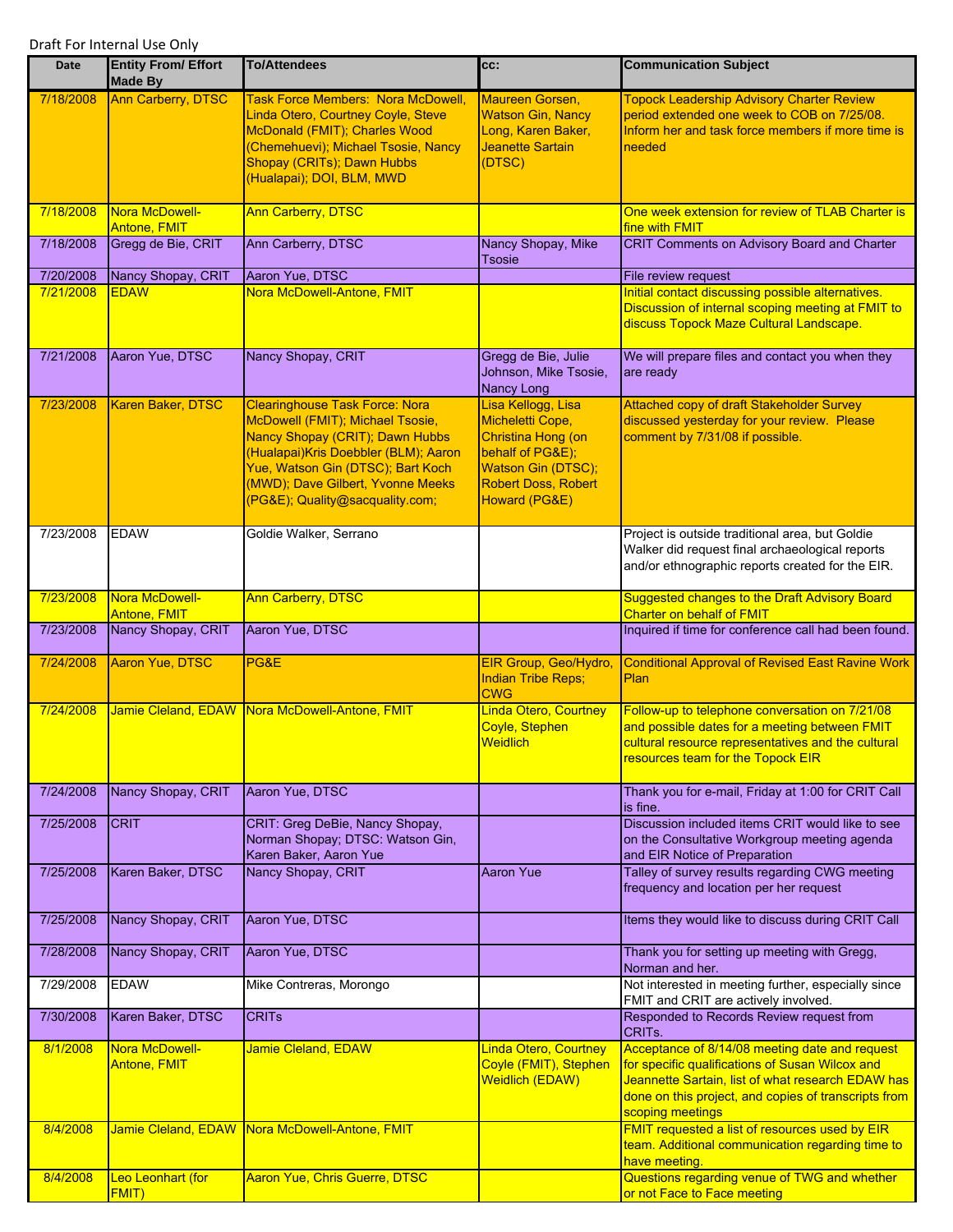| <b>Date</b> | <b>Entity From/ Effort</b><br><b>Made By</b> | <b>To/Attendees</b>                                                                                                                                                                                                                                                                                                                  | CC:                                                                                                                                | <b>Communication Subject</b>                                                                                                                                                                                                                      |
|-------------|----------------------------------------------|--------------------------------------------------------------------------------------------------------------------------------------------------------------------------------------------------------------------------------------------------------------------------------------------------------------------------------------|------------------------------------------------------------------------------------------------------------------------------------|---------------------------------------------------------------------------------------------------------------------------------------------------------------------------------------------------------------------------------------------------|
| 8/4/2008    | Aaron Yue, DTSC                              | Chemehuevi: Charles Wood, David<br>Todd, Ron Escobar; Cocopah: Sherry<br>Cordova, Jill McCormick; CRITs: Daniel<br>Eddy, Jr., Michael Tsosie, Diane F. De<br>Leon, Cheyene Garcia; FMIT: Timothy<br>Williams, Linda Otero; Fort Yuma-<br>Quechan: Mike Jackson, Sr., Arlene<br>Kingery, Pauline Jose; Hualapai: Dawn<br><b>Hubbs</b> |                                                                                                                                    | <b>Compact disc containing Consultative Work Group</b><br>electronic correspondence during the month of July<br>2008.                                                                                                                             |
| 8/4/2008    |                                              | Jamie Cleland, EDAW Nora McDowell-Antone, FMIT                                                                                                                                                                                                                                                                                       | <b>Linda Otero, Courtney</b><br>Coyle (FMIT), Stephen<br><b>Weidlich (EDAW)</b>                                                    | Confirmation of meeting on 8/14 and referral of<br>Nora's questions to Stephen Weidlich during<br>Jamie's vacation                                                                                                                                |
| 8/5/2008    | <b>EDAW</b>                                  | Ann Brierty, San Manuel                                                                                                                                                                                                                                                                                                              |                                                                                                                                    | Not within the traditional area for the San Manuel,<br>but interested to hear about any archaeological<br>materials that are affected - especially human<br>remains.                                                                              |
| 8/5/2008    | <b>EDAW</b>                                  | Greg Glassco, Yavapai-Prescott                                                                                                                                                                                                                                                                                                       |                                                                                                                                    | A special face-to-face meeting isn't necessary, but<br>it there's a meeting for all involved tribes, the<br>Yavapai-Prescott Tribe would like to be invited.                                                                                      |
| 8/7/2008    | Nancy Shopay, CRIT                           | Aaron Yue, DTSC                                                                                                                                                                                                                                                                                                                      | Karen Baker, Watson<br>Gin, DTSC                                                                                                   | Follow-up to email and call regarding 8/11/08<br>meeting - who will be there. Also, follow-up on<br>questions from 7/16/08 meeting                                                                                                                |
| 8/11/2008   | <b>EDAW</b>                                  | Michael Tsosie; Norm Shopay, CRIT                                                                                                                                                                                                                                                                                                    |                                                                                                                                    | Meeting to discuss project, existing conditions, and<br>possible project impacts.                                                                                                                                                                 |
| 8/11/2008   | <b>DTSC</b>                                  | <b>CRIT</b>                                                                                                                                                                                                                                                                                                                          |                                                                                                                                    | Follow-up meeting to discuss the EIR and cultural<br>resources investigation                                                                                                                                                                      |
| 8/12/2008   | <b>EDAW</b>                                  | Nora McDowell-Antone, FMIT                                                                                                                                                                                                                                                                                                           |                                                                                                                                    | Communication concerning the best way to get<br>cultural resources reports.                                                                                                                                                                       |
| 8/12/2008   | Stephen Weidlich,<br><b>EDAW</b>             | Nora McDowell-Antone, FMIT                                                                                                                                                                                                                                                                                                           | <b>Linda Otero, Courtney</b><br>Coyle, Jamie Cleland,<br><b>Susan Wilcox</b>                                                       | Confirmation of meeting on 8/14 and answers to<br>Nora's questions on 8/1/08                                                                                                                                                                      |
| 8/12/2008   | Nora McDowell-<br>Antone, FMIT               | <b>Stephen Weidlich, EDAW</b>                                                                                                                                                                                                                                                                                                        | <b>Linda Otero, Courtney</b><br>Coyle, Jamie Cleland,<br><b>Susan Wilcox</b>                                                       | Request for reports on EDAW's research and<br>question why transcripts cannot be released.                                                                                                                                                        |
| 8/12/2008   | Stephen Weidlich,<br><b>EDAW</b>             | Nora McDowell-Antone, FMIT                                                                                                                                                                                                                                                                                                           | <b>Linda Otero, Courtney</b><br>Coyle, Jamie Cleland,<br><u>Susan Wilcox</u>                                                       | Instructed Nora to contact Aaron Yue regarding<br>lists/documents no available on the web-site                                                                                                                                                    |
| 8/13/2008   | Jeanne Matsumoto,<br><b>DTSC</b>             | Aaron Yue, Chris Guerre, Karen Baker,<br><b>Watson Gin, DTSC</b>                                                                                                                                                                                                                                                                     | <b>Lori Hare</b>                                                                                                                   | Received phone confirmation with Jill McCormick,<br>Cocopah, to meet with Tribal Council on 9/9/08 and<br>request to send confirmation letter with a list of<br><b>DTSC staff who will attend.</b>                                                |
| 8/13/2008   | <b>EDAW</b>                                  | Nora McDowell-Antone, FMIT                                                                                                                                                                                                                                                                                                           |                                                                                                                                    | Communication concerning the best way to get<br>cultural resources reports.                                                                                                                                                                       |
| 8/13/2008   | Nancy Shopay, CRIT                           | Aaron Yue, DTSC                                                                                                                                                                                                                                                                                                                      | Watson Gin, Karen<br>Baker, Chris Guerre                                                                                           | Why is MNA on TWG agenda? CRIT requested all<br>final remedy options be presented equally.                                                                                                                                                        |
| 8/13/2008   | Nora McDowell-<br>Antone, FMIT               | <b>Aaron Yue, Watson Gin, DTSC</b>                                                                                                                                                                                                                                                                                                   |                                                                                                                                    | Request for transcripts of the Notice of Preparation<br>for the EIR meeting                                                                                                                                                                       |
| 8/13/2008   | <b>Aaron Yue, DTSC</b>                       | Nora McDowell-Antone, FMIT                                                                                                                                                                                                                                                                                                           | <b>Courtney Coyle, FMIT,</b><br>Nancy Long, DTSC,<br><b>Watson Gin, DTSC,</b><br>Linda Otero, FMIT,<br><b>Steve McDonald, FMIT</b> | Reply that transcripts are considered in a<br>deliberative stage and will be released with the<br>draft EIR                                                                                                                                       |
| 8/13/2008   | Nancy Shopay for<br><b>CRIT</b>              | Aaron Yue, DTSC                                                                                                                                                                                                                                                                                                                      | Gregg de Bie, Karen<br><b>Baker</b>                                                                                                | Follow up on items discussed at 7/16/08<br>conference call - Nancy Long contacting Greg de<br>Bie regarding settlement agreement concerns and<br>Watson finding out if comments will be prepared to<br>CRITs Notice of Preparation (NOP) comments |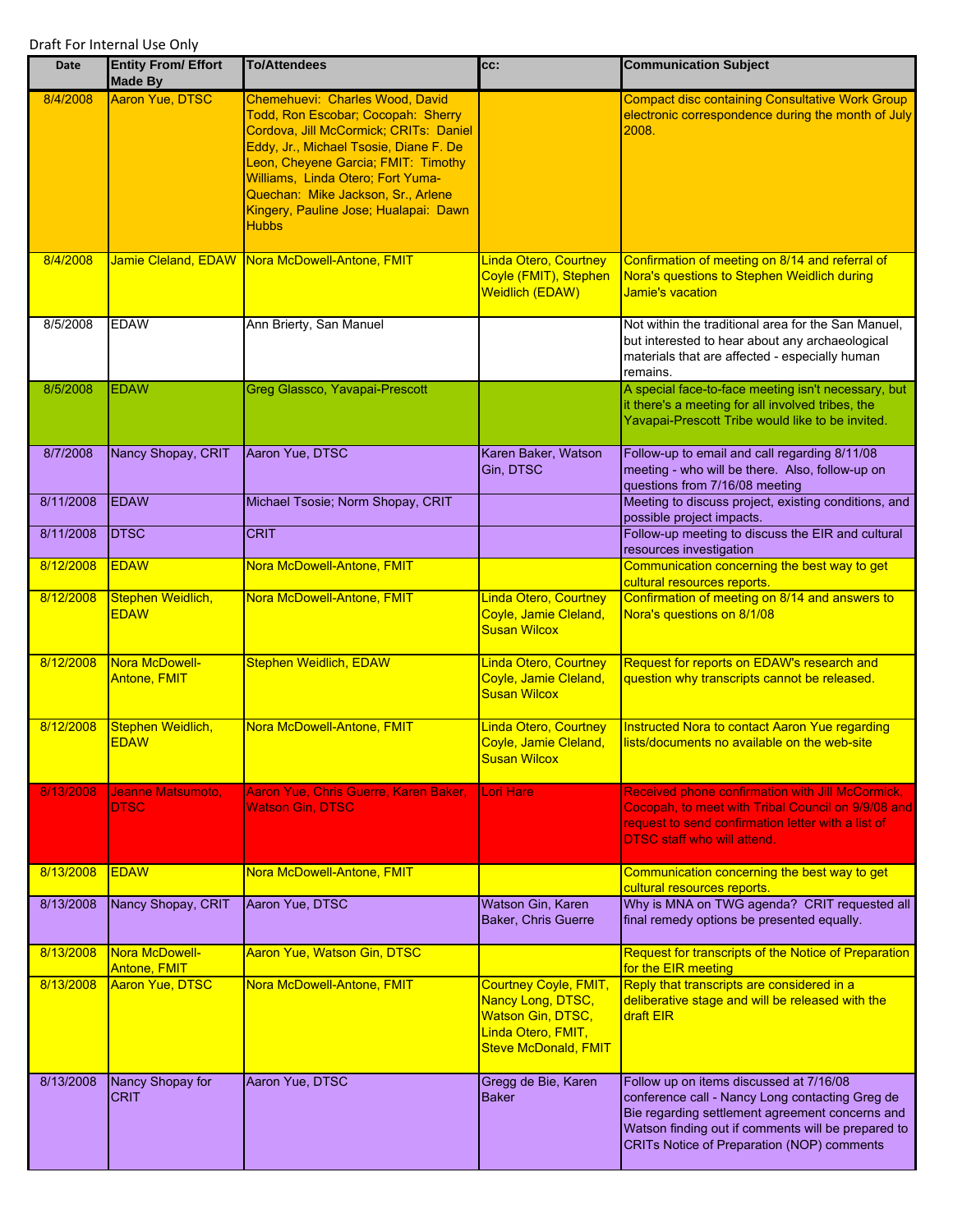| Date      | <b>Entity From/ Effort</b><br><b>Made By</b> | <b>To/Attendees</b>                                                                                                                                                                                                                                                                                                                  | CC:                                                                                                                                                                                                    | <b>Communication Subject</b>                                                                                                                                                                              |
|-----------|----------------------------------------------|--------------------------------------------------------------------------------------------------------------------------------------------------------------------------------------------------------------------------------------------------------------------------------------------------------------------------------------|--------------------------------------------------------------------------------------------------------------------------------------------------------------------------------------------------------|-----------------------------------------------------------------------------------------------------------------------------------------------------------------------------------------------------------|
| 8/14/2008 | <b>FDAW</b>                                  | <b>Aha Makav Cultural Committee, FMIT</b>                                                                                                                                                                                                                                                                                            |                                                                                                                                                                                                        | Meeting to discuss project, existing conditions, and<br>possible project impacts for DEIR.                                                                                                                |
| 8/14/2008 | Aaron Yue, DTSC                              | Nora McDowell-Antone, FMIT                                                                                                                                                                                                                                                                                                           | <b>Courtney Coyle,</b><br><b>Watson Gin, Linda</b><br>Otero, Steve McDonald                                                                                                                            | Replied to Nora's request to receive transcripts of<br>NOP public scoping meetings - will be posted on<br>Topock web-site or contact CEQA                                                                 |
| 8/14/2008 | <b>DTSC</b>                                  | <b>FMIT</b>                                                                                                                                                                                                                                                                                                                          |                                                                                                                                                                                                        | Follow-up meeting to discuss the EIR and cultural<br>resources information                                                                                                                                |
| 8/15/2008 | <b>EDAW</b>                                  | Nora McDowell-Antone, FMIT                                                                                                                                                                                                                                                                                                           |                                                                                                                                                                                                        | <b>Communication concerning transcripts of NOP</b><br>meetings.                                                                                                                                           |
| 8/15/2008 | <b>EDAW</b>                                  | Nora McDowell-Antone, FMIT                                                                                                                                                                                                                                                                                                           |                                                                                                                                                                                                        | Communication concerning transcripts of NOP<br>meetings.                                                                                                                                                  |
| 8/15/2008 | Nora McDowell-<br>Antone, FMIT               | <b>EDAW Group, Aaron Yue</b>                                                                                                                                                                                                                                                                                                         | <b>Courtney Coyle,</b><br><b>Watson Gin, Linda</b><br>Otero, Steve McDonald                                                                                                                            | Request for transcripts of the Notice of Preparation<br>(NOP) for the EIR meeting                                                                                                                         |
| 8/15/2008 | <b>Susan Wilcox</b>                          | Nancy Shopay, Mike Tsosie (CRIT)                                                                                                                                                                                                                                                                                                     | <b>EDAW Group, Aaron</b><br>Yue                                                                                                                                                                        | Announcement that transcripts from Draft EIR NOP<br>scoping meetings are now available on Topock<br>web-site                                                                                              |
| 8/19/2008 | <b>DTSC</b>                                  | Mojave: Nora McDowell-Antone (by<br>phone), Courtney Coyle (by phone), Leo<br>Lenske (by phone), Leo Leonhart; CRIT:<br>Michael Tsosie, Nancy Shopay; DTSC,<br>RWQCB, PG&E, BLM, BOR, DOI,<br>USGS, MWD, USFWS, ADEQ                                                                                                                 |                                                                                                                                                                                                        | Face-to-face Consultative Work Group Meeting                                                                                                                                                              |
| 8/20/2008 | <b>Bill Beckman, DTSC</b>                    | Nora McDowell, FMIT                                                                                                                                                                                                                                                                                                                  | <b>Guenther Moskat,</b><br>Kathie Schievelbein,<br><b>Susan Wilcox</b>                                                                                                                                 | Provided name and address of Lake Havasu<br>meeting contact                                                                                                                                               |
| 8/27/2008 | Leo Leonhart (for<br>FMIT)                   | Aaron Yue, DTSC and Kris Doebbler,<br><b>BLM</b>                                                                                                                                                                                                                                                                                     | McDonald, N. McDowell-<br>Antone, Y. Meeks, L.<br>Otero, T. Williams, R.<br><b>Zellner</b>                                                                                                             | C. Coyle, L. Johnson, S. FMIT Comments on RFI/RI Vol. 2 Report                                                                                                                                            |
| 8/27/2008 | <b>Aaron Yue, DTSC</b>                       | Leo Leonhart, FMIT                                                                                                                                                                                                                                                                                                                   | <b>Courtney Coyle, Linda</b><br>Otero, Luke Johnson,<br>Nora McDowell.<br><b>Timothy Williams, Leo</b><br>Lehmicke, (FMIT),<br><b>Yvonne Meeks Rachel</b><br><u>Zellner, Steven</u><br><b>McDonald</b> | Confirmed receipt of FMIT RFI/RI V. 2 comments<br>and if the comments represent all of FMITs<br>comments or will there be more from others. Leo<br>Leonhart confirmed that they are consensus<br>comments |
| 8/29/2008 | <b>EDAW</b>                                  | Bridget Nash-Chrabascz, Quechan                                                                                                                                                                                                                                                                                                      |                                                                                                                                                                                                        | Meeting to discuss project, existing conditions, and<br>possible project impacts.                                                                                                                         |
| 8/29/2008 | Aaron Yue, DTSC                              | Nancy Shopay, CRIT                                                                                                                                                                                                                                                                                                                   | Chris Guerre, Yvonne<br>Meeks, Kris Doebbler                                                                                                                                                           | Follow-up e-mail to voice mail message left<br>regarding file, CRITs concerns about bridge<br>footing, notification that final risk assessment work<br>plan has been received                             |
| 8/29/2008 | <b>DTSC</b>                                  | Fort Yuma-Quechan; DTSC: Susan<br>Wilcox, Jeanette Sartain                                                                                                                                                                                                                                                                           |                                                                                                                                                                                                        | Follow-up meeting to discuss the EIR and cultural<br>resources investigation                                                                                                                              |
| 9/2/2008  | <b>Aaron Yue, DTSC</b>                       | Chemehuevi: Charles Wood, David<br>Todd, Ron Escobar; Cocopah: Sherry<br>Cordova, Jill McCormick; CRITs: Daniel<br>Eddy, Jr., Michael Tsosie, Diane F. De<br>Leon, Cheyene Garcia; FMIT: Timothy<br>Williams, Linda Otero; Fort Yuma-<br>Quechan: Mike Jackson, Sr., Arlene<br>Kingery, Pauline Jose; Hualapai: Dawn<br><b>Hubbs</b> |                                                                                                                                                                                                        | <b>Compact disc containing Consultative Work Group</b><br>electronic correspondence during the month of<br>August 2008.                                                                                   |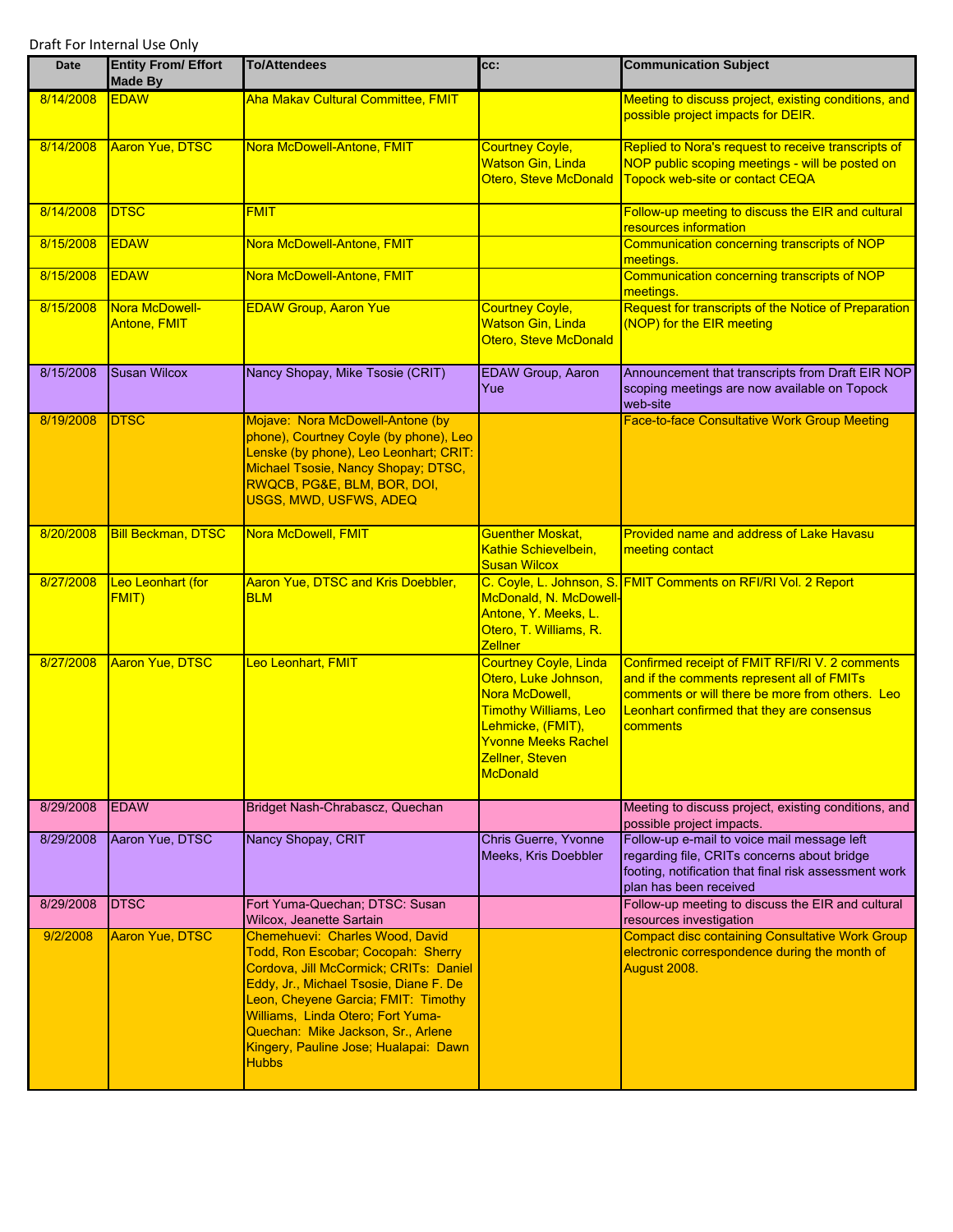| Date                 | <b>Entity From/ Effort</b><br><b>Made By</b>          | <b>To/Attendees</b>                                                                                                                                                                                                                                                                                                                                     | CC:                                                                                                                                                                                                                                                                                                                                                     | <b>Communication Subject</b>                                                                                                      |
|----------------------|-------------------------------------------------------|---------------------------------------------------------------------------------------------------------------------------------------------------------------------------------------------------------------------------------------------------------------------------------------------------------------------------------------------------------|---------------------------------------------------------------------------------------------------------------------------------------------------------------------------------------------------------------------------------------------------------------------------------------------------------------------------------------------------------|-----------------------------------------------------------------------------------------------------------------------------------|
| 9/2/2008             | Maureen Gorsen,<br><b>DTSC</b>                        | Sherry Cordova (Cocopah), Daniel<br>Eddy, Jr. (CRIT), Darrell Mike (29<br>Palms), Raymond Torres (Torres-<br>Martinez Desert Cahuilla), Don E.<br>Watahomigie (Havasupai), Wilfred<br>Whatonome (Hualapai), Timothy<br>Williams (FMIT), Charles Wood<br>(Chemehuevi), Mike Jackson, Sr. (Fort<br>Yuma-Quechan), Ernest Jones, Sr.<br>(Yavapai-Prescott) | <b>Richard Armstrong,</b><br>Nancy Shopay, Lisa<br><b>Swick, Michael Tsosie</b><br>(CRIT), Courtney Coyle,<br>Steven McDonald, Nora<br><b>McDowell, Linda Otero</b><br>(FMIT), Edmund<br>Domingues, Dale<br>Phillips (Cocopah), Ron<br>Escobar (Chemehuevi),<br>Greg Glassco (Yavapai-<br>Prescott), Dawn Hubbs,<br>Loretta Jackson-Kelly<br>(Hualapai) | Invitation to represent tribe as a member of new<br>Topock Leadership Advisory Board on 10/29/08.                                 |
| 9/2/2008             | Maureen Gorsen,<br><b>DTSC</b>                        | Lorri Gray (BOR), Bob Howard (PG&E),<br>Jeffrey Kightlinger (MWD), Wayne Nastri (CRB), Denise Baker,<br>(USEPA), Steve Owens (ADEQ), Robert<br>Perdue (CRWQCB), Willie Taylor (DOI),<br>Benjamin Tuggle (USFWS), Elaine<br>Zielinski (BLM), Gerald Zimmerman<br>(CRB)                                                                                   | Abbas Amirteymoori<br>John Earle (USFWS),<br>Kris Doebbler (DOI),<br>Michael Fulton (ADEQ).<br>Dave Gilbert, Juan Jayo<br>(PG&E), Helen Hankins<br>(AZ BLM), Rebecca<br>Heick (BLM), Arlene<br>Kabei (USEPA), Bart<br>Koch, Eddie Rigdon<br>(MWD), Joe Liebhauser<br>(BOR), Casey Padgett<br>(DOI), Tom Vandenberg<br>(CRWQCB)                          | Invitation to represent government agency as a<br>member of new Topock Leadership Advisory Board<br>on 10/29/08                   |
| 9/2/2008             |                                                       | Yvonne Meeks, PG&E Clearinghouse Task Force: Nora<br>McDowell (FMIT); Michael Tsosie,<br>Nancy Shopay (CRIT); Dawn Hubbs<br>(Hualapai)Kris Doebbler (BLM); Karen<br>Baker, Aaron Yue, Watson Gin (DTSC);<br>Bart Koch (MWD); Dave Gilbert (PG&E); Robert Doss, Robert<br>Quality@sacquality.com                                                         | Lisa Kellogg, Lisa<br>Micheletti Cope,<br>Christina Hong (on<br>behalf of PG&E);<br><b>Watson Gin (DTSC);</b><br>Howard (PG&E)                                                                                                                                                                                                                          | Save the date 9/15/08 for next Topock<br><b>Clearinghouse Taskforce Meeting</b>                                                   |
| 9/2/2008             | Nora McDowell-<br><b>Antone, FMIT</b>                 | <b>Clearinghouse Task Force: Michael</b><br>Tsosie, Nancy Shopay (CRIT); Dawn<br>Hubbs (Hualapai)Kris Doebbler (BLM);<br>Karen Baker, Aaron Yue, Watson Gin<br>(DTSC); Bart Koch (MWD); Yvonne<br>Meeks, Dave Gilbert (PG&E);<br>Quality@sacquality.com                                                                                                 |                                                                                                                                                                                                                                                                                                                                                         | Nora replied that she is available for the 9/15/08<br>CTF meeting.                                                                |
| 9/4/2008             | <b>EDAW</b>                                           | Dawn Hubbs, Hualapai                                                                                                                                                                                                                                                                                                                                    |                                                                                                                                                                                                                                                                                                                                                         | Discussion of possible meeting times and<br>arrangements.                                                                         |
| 9/4/2008<br>9/4/2008 | Gregg de Bie, CRIT<br>Jeanne Matsumoto,               | Nancy Shopay, Envirometrix<br><b>Jill McCormick, Cocopah</b>                                                                                                                                                                                                                                                                                            | Michael Tsosie, CRIT                                                                                                                                                                                                                                                                                                                                    | CRIT comments on RFI/RI dated 7/2/08<br>List of DTSC staff attending meeting on 9/9/08.                                           |
|                      | <b>DTSC</b>                                           |                                                                                                                                                                                                                                                                                                                                                         |                                                                                                                                                                                                                                                                                                                                                         |                                                                                                                                   |
| 9/5/2008<br>9/5/2008 | <b>EDAW</b><br>Dale Philips, Co-<br>Chairman, Cocopah | Dale Phillips, Cocopah<br>Jeanne Matsumoto, DTSC                                                                                                                                                                                                                                                                                                        | <b>Stev Weidlich, EDAW</b>                                                                                                                                                                                                                                                                                                                              | <b>Transmission of comments for EIR.</b><br><b>Comments on the Cultural Resources Section -</b><br><b>EIR for the Topock Maze</b> |
| 9/8/2008             | <b>Indian Tribe</b><br>Janie Apodaca                  | Jeanne Matsumoto, DTSC                                                                                                                                                                                                                                                                                                                                  | Aaron Yue, Lori Hare,<br><b>DTSC</b>                                                                                                                                                                                                                                                                                                                    | Called to request that Diane DeLeon of CRIT be<br>removed from mailing of monthly correspondence<br>cd's                          |
| 9/9/2008             | <b>DTSC</b>                                           | Attendees: DTSC: Watson Gin, Aaron<br><b>Yue, Jeanette Sartain, Jeanne</b><br>Matsumoto; Cocopah Tribal Council                                                                                                                                                                                                                                         |                                                                                                                                                                                                                                                                                                                                                         | Provide project update at request of tribes and<br>summary of Topock Breakthrough Summit earlier<br>this year.                    |
| 9/10/2008            | <b>EDAW</b>                                           | <b>Jill McCormick, Cocopah Tribe</b>                                                                                                                                                                                                                                                                                                                    |                                                                                                                                                                                                                                                                                                                                                         | A face-to-face meeting is not necessary and all<br>input will be submitted by letter to DTSC directly.                            |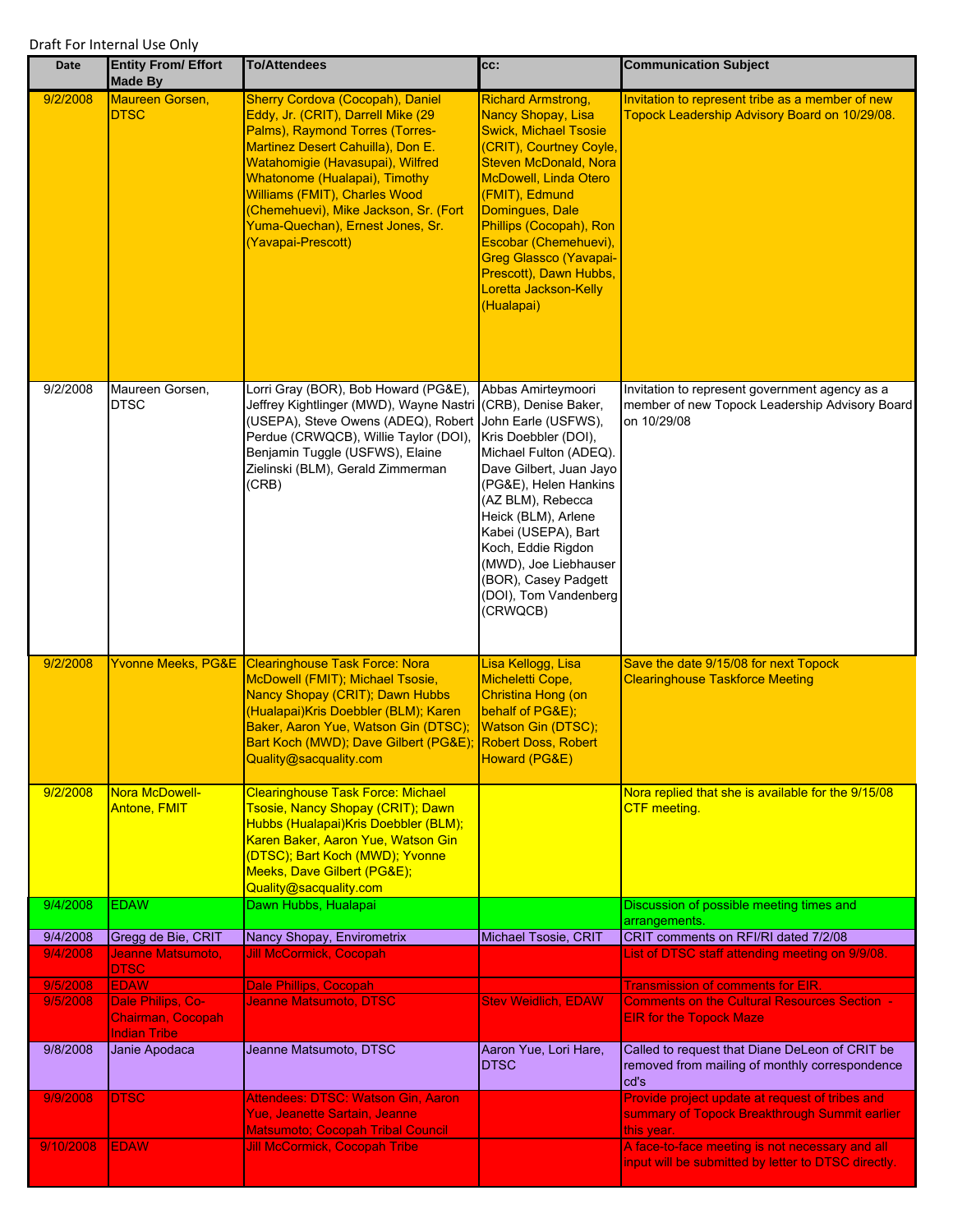| Date      | <b>Entity From/ Effort</b><br><b>Made By</b> | <b>To/Attendees</b>                                                                                                                                                                                                                                                                                     | CC:                                                                                                                                                               | <b>Communication Subject</b>                                                                                                                                 |
|-----------|----------------------------------------------|---------------------------------------------------------------------------------------------------------------------------------------------------------------------------------------------------------------------------------------------------------------------------------------------------------|-------------------------------------------------------------------------------------------------------------------------------------------------------------------|--------------------------------------------------------------------------------------------------------------------------------------------------------------|
| 9/10/2008 | <b>EDAW</b>                                  | Dawn Hubbs, Hualapai                                                                                                                                                                                                                                                                                    |                                                                                                                                                                   | Discussion of possible meeting times and<br>arrangements.                                                                                                    |
| 9/14/2008 | Nancy Shopay, CRIT                           | Yvonne Meeks, PG&E, Aaron Yue,<br><b>DTSC</b>                                                                                                                                                                                                                                                           |                                                                                                                                                                   | Request to schedule meeting in Parker, AZ to<br>discuss the Ethnographic study process with<br>PG&E, DTSC EIR contractor                                     |
| 9/15/2008 | Aaron Yue, DTSC                              | Nancy Shopay, CRIT                                                                                                                                                                                                                                                                                      |                                                                                                                                                                   | Informed Nancy Shopay that he is forwarding her<br>request of 9/14/08 to Kathie Schievelbein and<br><b>Leslie Redford</b>                                    |
| 9/15/2008 | Kathie Schievelbein,<br><b>DTSC</b>          | Nancy Shopay, Kris Doebbler, Aaron<br>Yue, Yvonne Meeks                                                                                                                                                                                                                                                 | Mike Tsosie, Gdebie,<br>Guenther Moskat,<br>Karen Baker, Nancy<br>Long, Susan Wilcox,<br>Watson Gin, Jamie<br>Cleland, Leslie Redford,<br><b>Stephen Weidlich</b> | Replied to Nancy Shopay's request of 9/15/08 that<br>information is being provided to Michael Tsosie                                                         |
| 9/15/2008 | Nancy Shopay, CRIT                           | Kathie Schievelbein, Aaron Yue (DTSC), Mike Tsosie, Gdebie,<br>Kris Doebbler (DOI), Yvonne Meeks<br>(PG&E)                                                                                                                                                                                              | Guenther Moskat,<br>Karen Baker, Nancy<br>Long, Susan Wilcox,<br>Watson Gin, Jamie<br>Cleland, Leslie Redford,<br><b>Stephen Weidlich</b>                         | Reply to Kathie Schievelbein's reply to Nancy<br>asking for further clarification on the desired<br>meeting and ethnographic study                           |
| 9/16/2008 | <b>EDAW</b>                                  | Nancy Shopay, CRIT                                                                                                                                                                                                                                                                                      |                                                                                                                                                                   | Communication concerning possible times and<br>tasks regarding a CRIT ethnographic study.                                                                    |
| 9/16/2008 | <b>EDAW</b>                                  | Michael Tsosie, CRIT                                                                                                                                                                                                                                                                                    |                                                                                                                                                                   | Transmission of possible questions for a CRIT<br>ethnographic study.                                                                                         |
| 9/17/2008 | <b>EDAW</b>                                  | Gregg de Bie, CRIT                                                                                                                                                                                                                                                                                      |                                                                                                                                                                   | Response to information from DTSC concerning<br>historic bridge footings.                                                                                    |
| 9/17/2008 | <b>EDAW</b>                                  | Dawn Hubbs, Hualapai                                                                                                                                                                                                                                                                                    |                                                                                                                                                                   | A date of October 28 was decided for a face-to-<br>face meeting.                                                                                             |
| 9/19/2008 | Jeanette Sartain,<br><b>DTSC</b>             | FMIT: Nora McDowell-Antone; CRIT:<br><b>Michael Tsosie</b>                                                                                                                                                                                                                                              |                                                                                                                                                                   | Put in call to Mike Tsosie re: 10 min. on agenda for<br>prayer. Left msg. for Nora McDowell-Antone re 10<br>min. on agenda for Birdsingers for TLAB meeting. |
| 9/24/2008 | <b>EDAW</b>                                  | Bridget Nash-Chrabascz, Hualapai                                                                                                                                                                                                                                                                        |                                                                                                                                                                   | Transmission of meeting notes for review.                                                                                                                    |
| 9/25/2008 | Jeanette Sartain,<br><b>DTSC</b>             | Havasupai                                                                                                                                                                                                                                                                                               |                                                                                                                                                                   | Contacted Havasupai to confirm mail delivery<br>address and Chairman name                                                                                    |
| 9/29/2008 | Aaron Yue, DTSC                              | <b>CRITs &amp; PG&amp;E</b>                                                                                                                                                                                                                                                                             |                                                                                                                                                                   | Conference call regarding EIR.                                                                                                                               |
| 9/30/2008 | Jeanette Sartain,<br><b>DTSC</b>             | Made calls to all tribes except FMIT,<br>CRIT, Hual, & Chem                                                                                                                                                                                                                                             |                                                                                                                                                                   | Calls regarding attending upcoming Topock<br>Leadership Advisory Board meeting                                                                               |
| 9/30/2008 | Aaron Yue, DTSC                              | Lisa Kellogg, Yvonne Meeks, PG&E                                                                                                                                                                                                                                                                        | EIR, CWG, Geo/Hydro<br><b>Indian Tribe Reps</b>                                                                                                                   | DTSC Comments on the August 2008 Human<br><b>Health &amp; Eco Risk Assessment WP</b>                                                                         |
| 10/1/2008 | <b>Aaron Yue, DTSC</b>                       | Chemehuevi: Charles Wood, David<br>Todd, Ron Escobar; Cocopah: Sherry<br>Cordova, Jill McCormick; CRITs: Daniel<br>Eddy, Jr., Michael Tsosie, Cheyene<br>Garcia; FMIT: Timothy Williams, Linda<br>Otero; Fort Yuma-Quechan: Mike<br>Jackson, Sr., Arlene Kingery, Pauline<br>Jose; Hualapai: Dawn Hubbs |                                                                                                                                                                   | <b>Compact disc containing Consultative Work Group</b><br>electronic correspondence during the month of<br>September 2008.                                   |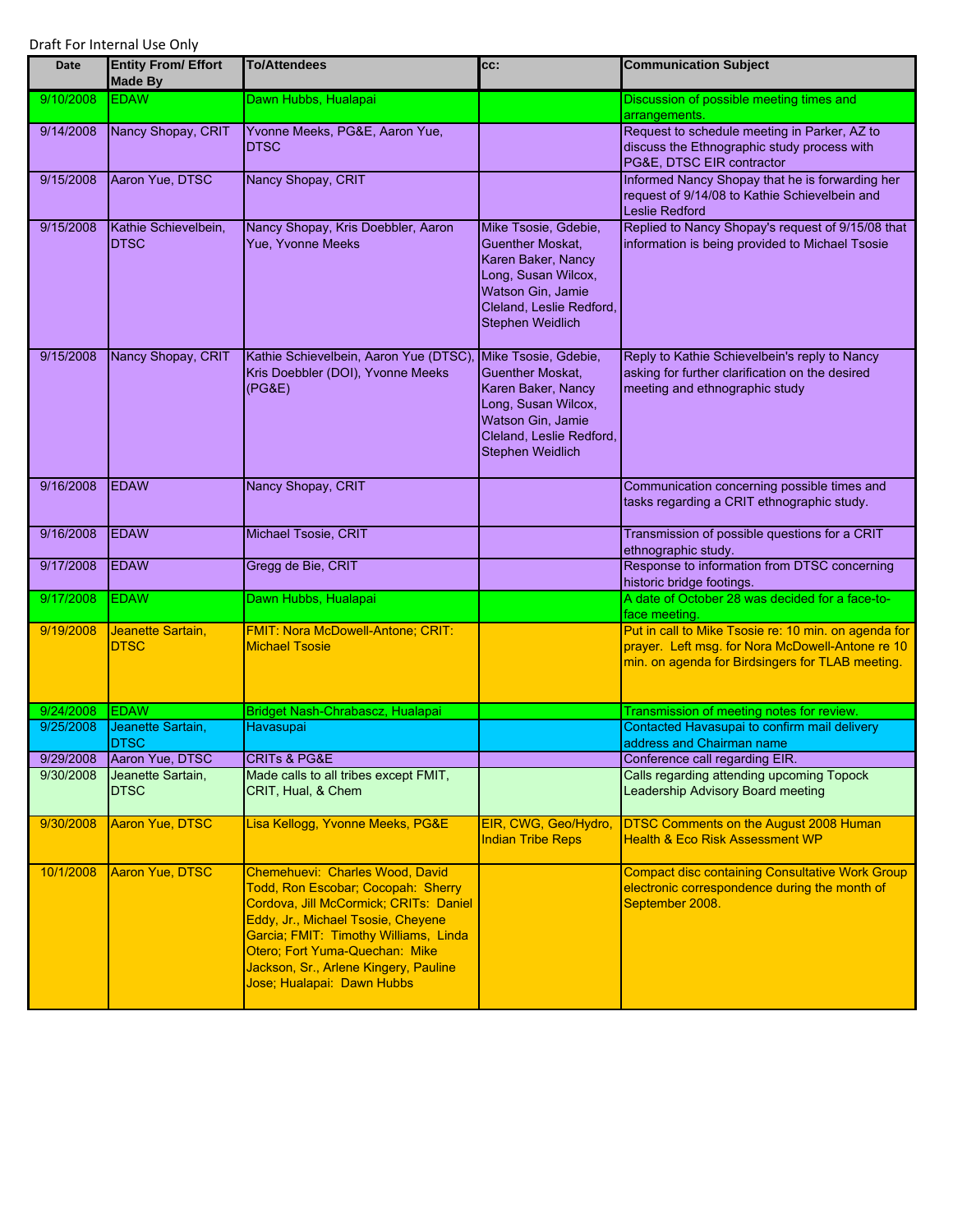| Date            | <b>Entity From/ Effort</b><br><b>Made By</b> | <b>To/Attendees</b>                                                                                                                                                                                                                                                                                                                                              | CC:                                                                                                                                                                                                                                                                                                                                               | <b>Communication Subject</b>                                                                                                    |
|-----------------|----------------------------------------------|------------------------------------------------------------------------------------------------------------------------------------------------------------------------------------------------------------------------------------------------------------------------------------------------------------------------------------------------------------------|---------------------------------------------------------------------------------------------------------------------------------------------------------------------------------------------------------------------------------------------------------------------------------------------------------------------------------------------------|---------------------------------------------------------------------------------------------------------------------------------|
| 10/3/2008       | Maureen Gorsen,<br><b>DTSC</b>               | Charles Wood (Chemehuevi), Loretta<br>Jackson, Dawn Hubbs, Wilfred<br>Whatonome (Hualapai), Michael Tsosie<br>(CRIT), Sherry Cordova (Cocopah),<br>Darrel Mike (29 Palms), Raymond<br>Torres (Torres-Martinez), Don E.<br>Watahomigie (Havasupai), Timothy<br>Williams (FMIT), Mike Jackson, Sr. (Fort<br>Yuma-Quechan), Ernest Jones, Sr.<br>(Yavapai Prescott) | <b>Richard Armstrong,</b><br><b>Nancy Shopay, Lisa</b><br><b>Swick, Michael Tsosie</b><br>(CRIT), Courtney Coyle,<br>Steven McDonald, Nora<br><b>McDowell, Linda Otero</b><br>(FMIT), Edmund<br>Domingues, Dale<br>Phillips (Cocopah), Ron<br>Escobar (Chemehuevi),<br><b>Greg Glassco (Yavapai-</b><br>Prescott), Dawn Hubbs,<br>Loretta Jackson | Letter, agenda and materials for 10/29/08 Topock<br><b>Leadership Advisory Board (TLAB) Meeting</b>                             |
| 10/3/2008       | Maureen Gorsen,<br><b>DTSC</b>               | Bob Howard (PG&E), Jeffrey Kightlinger, Abbas Amirteymoori<br>Eddie Rigdon (MWD), William Lodder,<br>Jr. (DOI), Robert Perdue (CRWQCB),<br>Michael Fulton ADEQ), Lorrie Gray<br>(BOR), Wayne Nastri (USEPA),<br>Benjamin Tuggle (USFWS), Elaine<br>Zielinski (BLM), Gerald Zimmerman<br>(CRB)                                                                    | (CRB), Denise Baker,<br>John Earle (USFWS),<br>Kris Doebbler, Casey<br>Padgett (DOI), Dave<br>Gilbert, Juan Jayo<br>(PG&E), Helen Hankins<br>(AZ BLM), Rebecca<br>Heick (BLM), Arlene<br>Kabei (USEPA), Bart<br>Koch (MWD), Joe<br>Liebhauser (BOR), Tom<br>Vandenbert (CRWQCB)                                                                   | Letter, agenda and materials for 10/29/08 Topock<br>Leadership Advisory Board (TLAB) Meeting                                    |
| 10/7/2008       | <b>EDAW</b>                                  | Michael Tsosie; et al., CRIT                                                                                                                                                                                                                                                                                                                                     |                                                                                                                                                                                                                                                                                                                                                   | Meeting to discuss project, existing conditions, and<br>possible project impacts.                                               |
| 10/8/2008       | David Jaynes, DOI,<br><b>BLM</b>             | Daniel Eddy, Jr., CRIT                                                                                                                                                                                                                                                                                                                                           |                                                                                                                                                                                                                                                                                                                                                   | Response to CRIT Proposal to perform<br>ethnographic study                                                                      |
| 10/10/2008      | Gregg de Bie, CRIT                           | Aaron Yue, DTSC                                                                                                                                                                                                                                                                                                                                                  | Casey Padgett, Pam<br>Innis (DOI), Nancy<br>Shopay (CRIT)                                                                                                                                                                                                                                                                                         | Forward letter responding to DTSC's letter dated<br>September 17, 2008, regarding CRITs concerns<br>over Bridge Footings        |
| 10/14/2008      | <b>EDAW</b>                                  | Michael Tsosie, CRIT                                                                                                                                                                                                                                                                                                                                             |                                                                                                                                                                                                                                                                                                                                                   | Discussion regarding progress of EIR and status of<br>ethnographic assessment.                                                  |
| 10/14/2008 EDAW |                                              | Nora McDowell-Antone, FMIT                                                                                                                                                                                                                                                                                                                                       |                                                                                                                                                                                                                                                                                                                                                   | Follow-up communication regarding action items<br>from meeting and data requests related to the<br>DEIR.                        |
| 10/14/2008      | <b>EDAW</b>                                  | Bridget Nash-Chrabascz, Quechan                                                                                                                                                                                                                                                                                                                                  |                                                                                                                                                                                                                                                                                                                                                   | Follow-up to discuss if further comments to the EIR<br>team were necessary.                                                     |
| 10/14/2008      | Aaron Yue, DTSC                              | Nora McDowell-Antone, DTSC                                                                                                                                                                                                                                                                                                                                       | <b>FMIT: Courtney Coyle</b><br>Linda Otero, Leo<br>Leonhart; DOI: Pam<br>Innis; BOR: Jeff Smith;<br><b>BLM: Craig Johnson,</b><br><b>George Shannon;</b><br>PG&E: Curt Russell,<br>Juan Jayo, Yvonne<br>Meeks, Jennifer Low;<br><b>DTSC: Ann Carberry,</b><br><b>Chris Guerre, Jeanette</b><br>Sartain, Karen Baker<br><b>Watson Gin</b>          | Clarification on investigation at the UA-1 area and<br>anomalies outside of the boundaries that were<br>drawn for consultation. |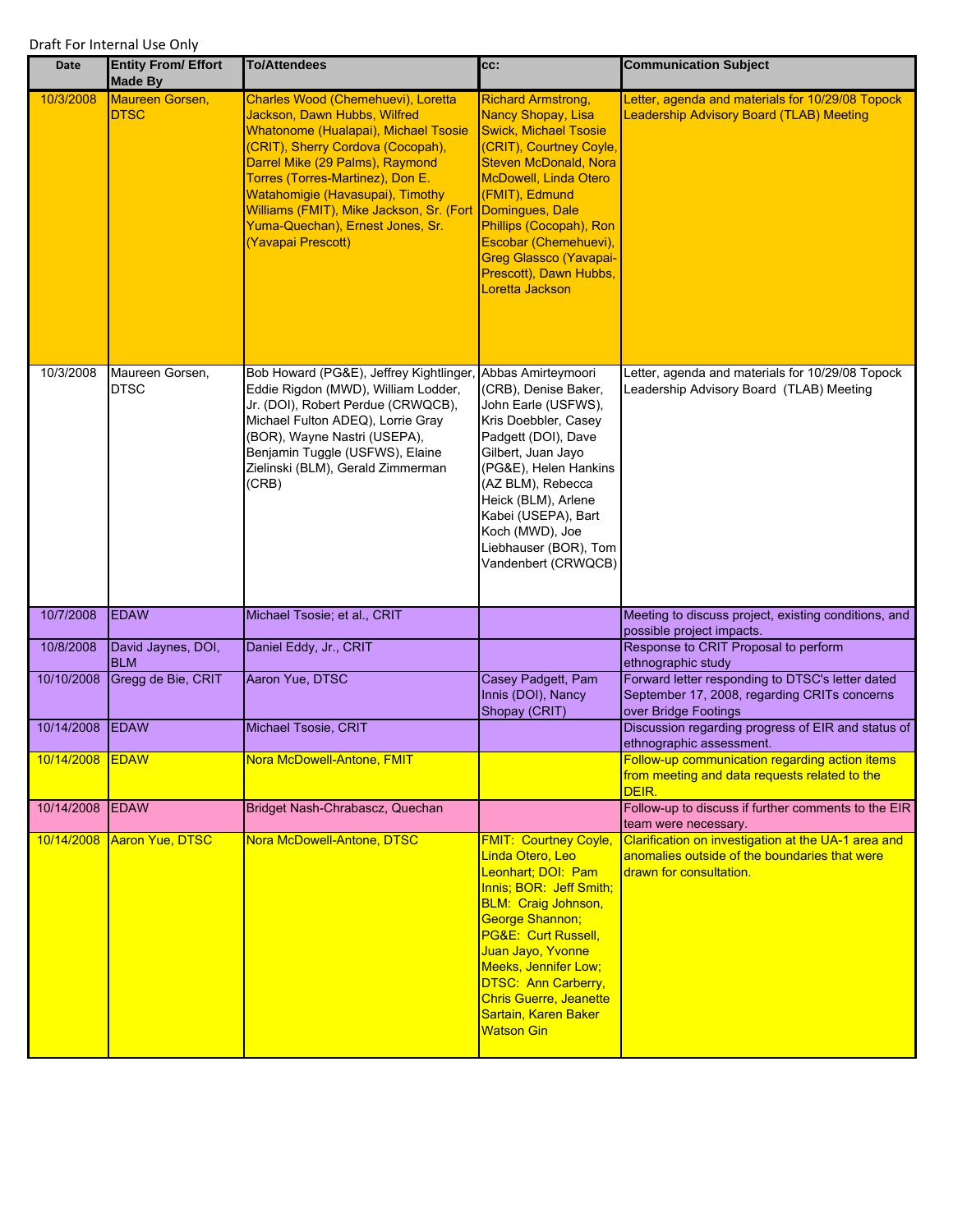| <b>Date</b> | <b>Entity From/ Effort</b><br><b>Made By</b> | <b>To/Attendees</b>                                                                                                                                                                                                                                                                                                                                                                                                                                                         | CC:                                                                                                                                                                                                                                                                                                                                       | <b>Communication Subject</b>                                                                                                                                                                               |
|-------------|----------------------------------------------|-----------------------------------------------------------------------------------------------------------------------------------------------------------------------------------------------------------------------------------------------------------------------------------------------------------------------------------------------------------------------------------------------------------------------------------------------------------------------------|-------------------------------------------------------------------------------------------------------------------------------------------------------------------------------------------------------------------------------------------------------------------------------------------------------------------------------------------|------------------------------------------------------------------------------------------------------------------------------------------------------------------------------------------------------------|
| 10/14/2008  | Nora McDowell-<br>Antone, FMIT               | <b>Aaron Yue, DTSC</b>                                                                                                                                                                                                                                                                                                                                                                                                                                                      | <b>FMIT: Courtney Coyle,</b><br>Linda Otero, Leo<br>Leonhart; DOI: Pam<br>Innis; BOR: Jeff Smith;<br><b>BLM: Craig Johnson,</b><br><b>George Shannon;</b><br>PG&E: Curt Russell,<br>Juan Jayo, Yvonne<br>Meeks, Jennifer Low;<br><b>DTSC: Ann Carberry,</b><br><b>Chris Guerre, Jeanette</b><br>Sartain, Karen Baker<br><b>Watson Gin</b> | Angry reply to Aaron Yue's e-mail of 10/14/08                                                                                                                                                              |
| 10/15/2008  | Leo Leonhart (for<br><b>FMIT)</b>            | Aaron Yue, DTSC, Pam Innis, DOI                                                                                                                                                                                                                                                                                                                                                                                                                                             | McDonald, N. McDowell-<br>Antone, Y. Meeks, L.<br>Otero, T. Williams                                                                                                                                                                                                                                                                      | C. Coyle, L. Johnson, S. Fort Mojave Comment Letter on Part B Soils Phase                                                                                                                                  |
| 10/17/2008  | Kathie Schievelbein,<br><b>DTSC</b>          | Chairman Wood, Chemehuevi, Jill<br>McCormick, Cocopah, Linda Otero,<br>FMIT, Nora McDowell, FMIT, Pauline<br>Jose, Fort Yuma-Quechan, Bridget Nash-<br>Chrabascz, Quechan Tribe, Edmund<br>Tolusi, Havasupai, Dawn Hubbs,<br>Hualapai, Mike Contreras, Morongo<br>Band of Mission, Ann Brierty, San<br>Manuel Band of Mission, Goldie Walker,<br><b>Serrano Nation, Raymond Torres,</b><br>Torres-Martinez, Darrell Mike, 29 Palms,<br>Scott Kwiatkowski, Yavapai-Prescott, |                                                                                                                                                                                                                                                                                                                                           | Update regarding the cultural resources<br>assessment of the Environmental Investigation and<br>Cleanup project and extension of deadline to<br>accept cultural resource information until May 1,<br>2009. |
| 10/17/2008  | Aaron Yue, DTSC                              | <b>Yvonne Meeks, PG&amp;E</b>                                                                                                                                                                                                                                                                                                                                                                                                                                               | CWG, Geo/Hydro, EIR,<br><b>Indian Tribe Reps</b>                                                                                                                                                                                                                                                                                          | Concurrence to proceed with Groundwater Risk<br><b>Assessment</b>                                                                                                                                          |
| 10/17/2008  | Pamela Innis, DOI                            | PG&E                                                                                                                                                                                                                                                                                                                                                                                                                                                                        | <b>DTSC</b>                                                                                                                                                                                                                                                                                                                               | DOI comments on RFI/RI, Volume 2                                                                                                                                                                           |
| 10/18/2008  | David Gilbert, PGE                           | Michael Tsosie, CRIT                                                                                                                                                                                                                                                                                                                                                                                                                                                        | Glenn Caruso, Nancy<br>Shopay                                                                                                                                                                                                                                                                                                             | E-mail responding to Crit Proposal to perform<br>ethnographic study                                                                                                                                        |
| 10/20/2008  | Daniel Eddy, Jr.,<br>Chairman, CRIT          | Maureen Gorsen, DTSC                                                                                                                                                                                                                                                                                                                                                                                                                                                        | Gregg DeBie, Michael<br>Tsosie, Norman<br>Shopay, David Jaynes                                                                                                                                                                                                                                                                            | Ethnographic Study Work Plan submitted by CRIT                                                                                                                                                             |
| 10/21/2008  | Aaron Yue, DTSC                              | <b>Yvonne Meeks, PG&amp;E</b>                                                                                                                                                                                                                                                                                                                                                                                                                                               | EIR Group, Geo/Hydro,<br><b>Indian Tribe Reps;</b><br><b>CWG</b>                                                                                                                                                                                                                                                                          | Package of comments from DTSC and<br>stakeholders (FMIT, CRIT, RWQCB, MWD) on the<br>7/08 RFI/RI, Volume 2                                                                                                 |
| 10/23/2008  | Jeanne Matsumoto,<br><b>DTSC</b>             | Dawn Duncan Hubbs, Hualapai                                                                                                                                                                                                                                                                                                                                                                                                                                                 | Aaron Yue, Karen<br><b>Baker</b>                                                                                                                                                                                                                                                                                                          | Attached final version of the document describing<br>the communication process between the Hualapai<br>and DTSC                                                                                            |
| 10/24/2008  | Dawn Duncan Hubbs,<br>Hualapai               | Jeanne Matsumoto, DTSC                                                                                                                                                                                                                                                                                                                                                                                                                                                      |                                                                                                                                                                                                                                                                                                                                           | Acknowledged receipt of Attached final version of<br>the document describing the communication<br>process between the Hualapai and DTSC                                                                    |
| 10/24/2008  | Maureen Gorsen,<br><b>DTSC</b>               | Daniel Eddy, Jr., CRITs                                                                                                                                                                                                                                                                                                                                                                                                                                                     | Gregg DeBie, Michael<br>Tsosie, Norman<br>Shopay, David Jaynes                                                                                                                                                                                                                                                                            | Reply to letter of October 20, 2008 regarding the<br><b>EIR</b>                                                                                                                                            |
| 10/27/2008  | Daniel Eddy, Jr.,<br>Chairman                | David Janynes, DOI, BLM                                                                                                                                                                                                                                                                                                                                                                                                                                                     | Gregg Debie, Michal<br>Tsosie, Nancy Shopay,<br>Maureen Gorsen,<br>Elaine Zielinski, Casey<br>Padgett, Pamela Innis                                                                                                                                                                                                                       | Response to October 8th letter regarding CRITS<br><b>EIR Ethnographic Study</b>                                                                                                                            |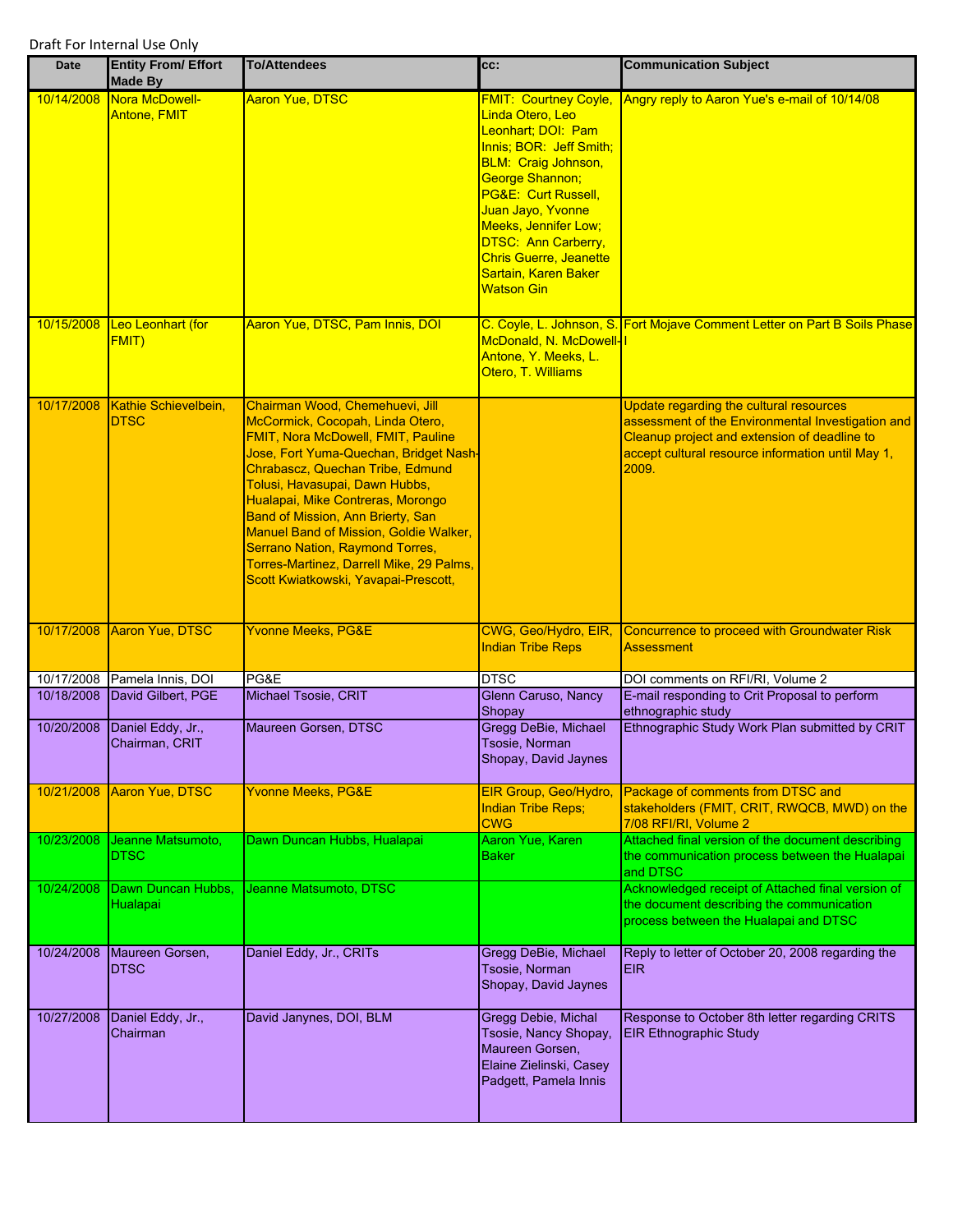| Date            | <b>Entity From/ Effort</b><br><b>Made By</b> | <b>To/Attendees</b>                                                                                                                                                                                                                                                                                                                                                                                                                                                                                                                                                                                                                                                            | CC:                                                                                                                                                                | <b>Communication Subject</b>                                                                                                                                                                                                                                                                    |
|-----------------|----------------------------------------------|--------------------------------------------------------------------------------------------------------------------------------------------------------------------------------------------------------------------------------------------------------------------------------------------------------------------------------------------------------------------------------------------------------------------------------------------------------------------------------------------------------------------------------------------------------------------------------------------------------------------------------------------------------------------------------|--------------------------------------------------------------------------------------------------------------------------------------------------------------------|-------------------------------------------------------------------------------------------------------------------------------------------------------------------------------------------------------------------------------------------------------------------------------------------------|
| 10/27/2008      | Daniel Eddy, Jr.,<br>Chairman                | Dave Gilbert, PGE                                                                                                                                                                                                                                                                                                                                                                                                                                                                                                                                                                                                                                                              | Gregg Debie, Michal<br>Tsosie, Nancy Shopay,<br>Maureen Gorsen,<br>Robert Howard, Pamela<br>Innis, Casey Padgett                                                   | Response to October 8th letter regarding CRITS<br><b>EIR Ethnographic Study</b>                                                                                                                                                                                                                 |
| 10/27/2008      | Aaron Yue, DTSC                              | Christina Hong, Yvonne Meeks, PG&E                                                                                                                                                                                                                                                                                                                                                                                                                                                                                                                                                                                                                                             | EIR, Geo/Hydro, Indian<br><b>Tribes, CWG</b>                                                                                                                       | Conditional concurrence letter from DTSC on the<br><b>Final Data Usability Assessment Technical Memo</b>                                                                                                                                                                                        |
| 10/28/2008 EDAW |                                              | <b>Hualapai Tribal Council and DTSC</b><br>Watson Gin, Nancy Long, Karen Baker,<br>Jeanette Sartain, Susan Wilcox and<br><b>EDAW Jamie Cleland) and PG&amp;E (Bob</b><br>Howard, Dave Gilbert)                                                                                                                                                                                                                                                                                                                                                                                                                                                                                 |                                                                                                                                                                    | Participate in briefing for Hualapai Tribal Council in<br>Peach Springs and discuss cleanup and CEQA<br>process and opportunities for Tribal input. also<br>meeting with Hualapai Cultural Resources staff<br>followed by visit to Hualapai lands and Colorado<br><b>River with Dawn Hubbs.</b> |
| 10/28/2008      |                                              | Nancy Shopay, CRITs Aaron Yue, Watson Gin, DTSC                                                                                                                                                                                                                                                                                                                                                                                                                                                                                                                                                                                                                                |                                                                                                                                                                    | Forwarded correspondence between CRIT and<br>PGE/BLM regarding Ethnographic Study                                                                                                                                                                                                               |
| 10/28/2008 DTSC |                                              | Hualapai Indian Tribe                                                                                                                                                                                                                                                                                                                                                                                                                                                                                                                                                                                                                                                          |                                                                                                                                                                    | Follow-up meeting to discuss the EIR and cultural<br>resources investigation                                                                                                                                                                                                                    |
| 10/28/2008      | Nora McDowell-<br>Antone, FMIT               | Pam Innis (DOI), Cathy Wolf-White<br>(BLM), Curt Russell (PG&E), Leo<br>Leonhart, Linda Otero (FMIT)                                                                                                                                                                                                                                                                                                                                                                                                                                                                                                                                                                           |                                                                                                                                                                    | Inquiring as to the status of UA-1 and what<br>discussions have taken place on this area of<br>concerns to the FMIT.                                                                                                                                                                            |
| 10/29/2008      | <b>DTSC</b>                                  | Attendees: Chemehuevi: Chairman<br>Wood, Ron Escobar; FMIT: Shan Lewis,<br>Nora McDowell-Antone, Steven<br>McDonald; CRITs: Daphne Hill-Poolaw,<br>Michael Tsosie, Nancy Shopay, Lisa<br>Swick; Cocopah: Dale Philips; Hualapai:<br>Loretta Jackson-Kelly, Dawn Hubbs;<br>DTSC: Maureen Gorsen, Watson Gin,<br>Karen Baker, Nancy Long, Ann<br>Carberry, Jeanette Sartain, Mercedes<br>Azar, Jay Cross, Jeanne Garcia, Susan<br>Wilcox, Tim Ogburn, Deborah Goodwin<br>(consultant); USDOI: William Lodder,<br>Jr., Pamela Innis, Casey Padgett;<br>PG&E: Bob Howard, David Gilbert, Juan<br>Jayo, CRWQCB, ADEQ, MWD,<br><b>USFWS: John Earle, BLM: David</b><br><b>Jaynes</b> |                                                                                                                                                                    | <b>Topock Leadership Advisory Board Meeting held in</b><br>Laughlin, Nevada.                                                                                                                                                                                                                    |
| 10/30/2008      | <b>EDAW</b>                                  | Michael Tsosie, CRIT                                                                                                                                                                                                                                                                                                                                                                                                                                                                                                                                                                                                                                                           |                                                                                                                                                                    | Communication confirming a Nov. 12 2008<br>meeting at DTSC.                                                                                                                                                                                                                                     |
| 10/31/2008      | Karen Baker, DTSC                            | <b>Steve McDonald, FMIT</b>                                                                                                                                                                                                                                                                                                                                                                                                                                                                                                                                                                                                                                                    | Nora McDowell, FMIT                                                                                                                                                | Sent copy of presentation at TLAB and made offer<br>to do a similar presentation for them if the FMIT<br>would like                                                                                                                                                                             |
| 10/31/2008      | Pamela Innis, DOI                            | Nora McDowell-Antone (FMIT)                                                                                                                                                                                                                                                                                                                                                                                                                                                                                                                                                                                                                                                    | DTSC: Aaron Yue;<br><b>BLM: Cathy Wolff-</b><br>White, Craig Johnson,<br>George Shannon; BOR:<br>Mark Slaughter, Jeff<br>Smith; FMIT: Linda<br>Otero               | Reply to Nora's 10/28/08 e-mail: DOI has specific<br>that work is to stop at UA-1 until the issue<br>regarding the intrusive work and their concerns are<br>resolved.                                                                                                                           |
| 10/31/2008      | Nora McDowell-<br><b>Antone, FMIT</b>        | Pam Innis, DOI                                                                                                                                                                                                                                                                                                                                                                                                                                                                                                                                                                                                                                                                 | <b>DTSC: Aaron Yue;</b><br><b>BLM: Cathy Wolff-</b><br>White, Craig Johnson,<br>George Shannon; BOR:<br>Mark Slaughter, Jeff<br>Smith; FMIT: Linda<br><b>Otero</b> | Thank you for update and please include Leo<br>Leonhart in discussions with DTSC and PG&E                                                                                                                                                                                                       |
| 10/31/2008      | Leo Leonhart (for<br><b>FMIT)</b>            | Pam Innis, DOI, Aaron Yue, DTSC                                                                                                                                                                                                                                                                                                                                                                                                                                                                                                                                                                                                                                                | King, Y. Meeks, S.<br>Antone, L. Otero, T.<br>Williams, R. Zellner                                                                                                 | C. Coyle, L. Johnson, T. Fort Mojave Indian Tribe Participation on<br>Discussion of Planning for Further Site UA-A<br>McDonald, N. McDowell-Characterization at the Topock Compressor<br><b>Station, Needles, CA</b>                                                                            |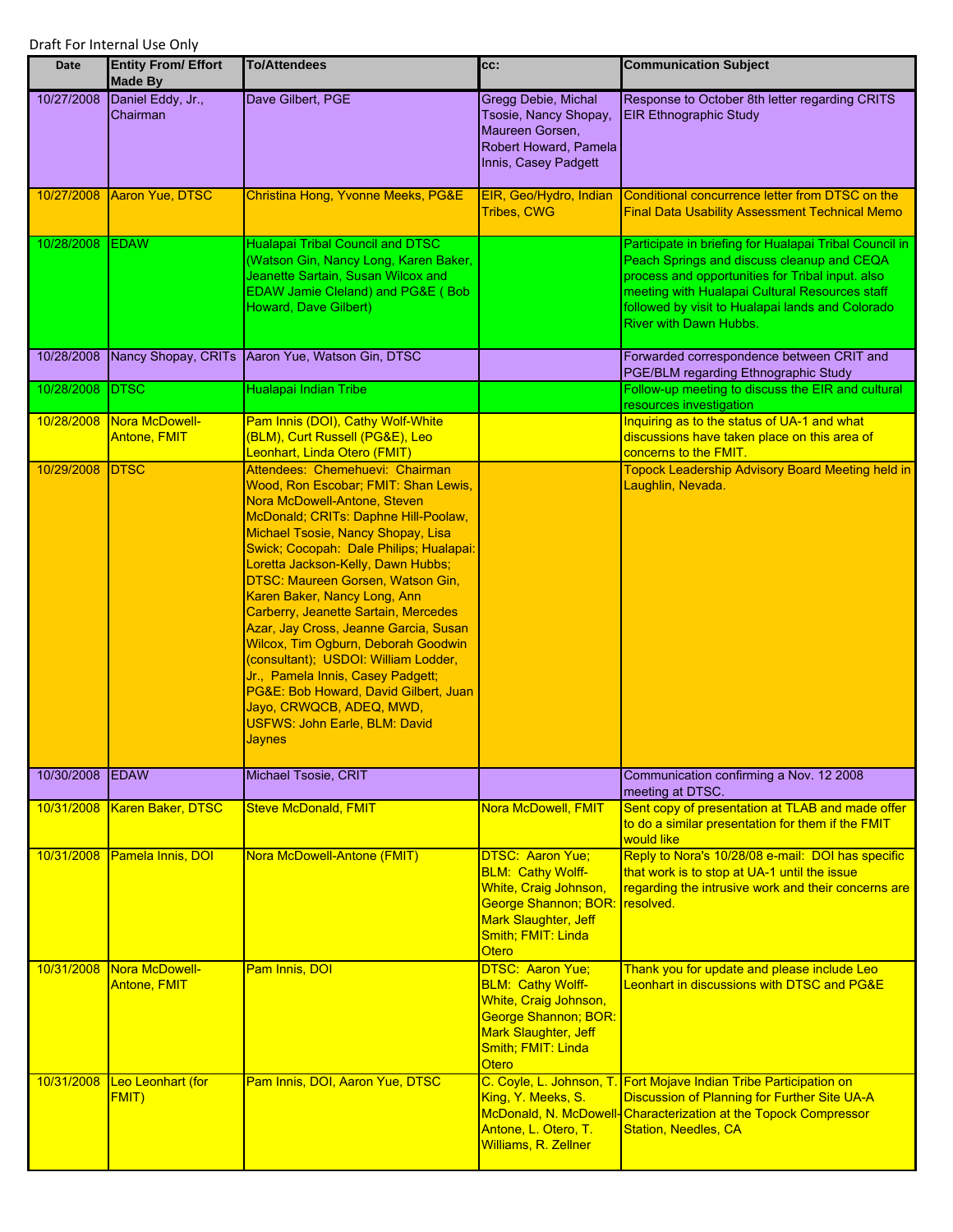| <b>Date</b>                   | <b>Entity From/ Effort</b><br><b>Made By</b> | <b>To/Attendees</b>                                                                                                                                                                                                                                                                                     | CC:                                                                                                           | <b>Communication Subject</b>                                                                                                                                                                                                       |
|-------------------------------|----------------------------------------------|---------------------------------------------------------------------------------------------------------------------------------------------------------------------------------------------------------------------------------------------------------------------------------------------------------|---------------------------------------------------------------------------------------------------------------|------------------------------------------------------------------------------------------------------------------------------------------------------------------------------------------------------------------------------------|
| 11/3/2008                     | Aaron Yue, DTSC                              | Chemehuevi: Charles Wood, David<br>Todd, Ron Escobar; Cocopah: Sherry<br>Cordova, Jill McCormick; CRITs: Daniel<br>Eddy, Jr., Michael Tsosie, Cheyene<br>Garcia; FMIT: Timothy Williams, Linda<br>Otero; Fort Yuma-Quechan: Mike<br>Jackson, Sr., Arlene Kingery, Pauline<br>Jose; Hualapai: Dawn Hubbs |                                                                                                               | <b>Compact disc containing Consultative Work Group</b><br>electronic correspondence during the month of<br>October 2008.                                                                                                           |
| 11/4/2008                     | Karen Baker, DTSC                            | Chairmen Charles Wood, Chemehuevi<br>Tribe                                                                                                                                                                                                                                                              |                                                                                                               | Coordinate with Chairman Woodon date for<br>presentation to Chemehuevi Tribal Council<br>meeting in December                                                                                                                       |
| 11/4/2008                     | <b>EDAW</b>                                  | Lisa Swick, CRIT                                                                                                                                                                                                                                                                                        |                                                                                                               | Communication regarding status of EIR.                                                                                                                                                                                             |
| 11/6/2008                     | Karen Baker, DTSC                            | <b>Yvonne Meeks, PG&amp;E</b>                                                                                                                                                                                                                                                                           | CWG, TWG, Tribal<br><b>Reps</b>                                                                               | <b>Clarification of Direction on Preparation of the</b><br><b>CMS/FS</b>                                                                                                                                                           |
| 11/6/2008                     | <b>EDAW</b>                                  | Nora McDowell-Antone, FMIT                                                                                                                                                                                                                                                                              |                                                                                                               | Follow-up regarding the transmission of internal<br><b>FMIT scoping comments to EIR team.</b>                                                                                                                                      |
| 11/6/2008                     | <b>EDAW</b>                                  | Loretta Jackson; Dawn Hubbs, Hualapai                                                                                                                                                                                                                                                                   |                                                                                                               | Transmission of meeting notes for review.                                                                                                                                                                                          |
| 11/7/2008                     | Aaron Yue, DTSC                              | <b>CWG, TWG, Tribal Reps</b>                                                                                                                                                                                                                                                                            |                                                                                                               | Letter DTSC issued to PG&E with respect to one<br>aspect of upcoming CMS/FS evaluation for info.                                                                                                                                   |
| 11/7/2008                     | Aaron Yue, DTSC                              | <b>CWG, TWG, Tribes</b>                                                                                                                                                                                                                                                                                 |                                                                                                               | PG&E issued a technical memo in response to<br>DTSC and DOI's request for additional info<br>associated with bridge footings and concerns<br>raised by CRIT                                                                        |
| 11/10/2008                    | <b>Watson Gin, DTSC</b>                      | Hualapai Chairman Wilfred Whatoname,<br>Sr.                                                                                                                                                                                                                                                             |                                                                                                               | Thank you letter and follow-up to meeting with the<br>Hualapai Tribal Council on October 28, 2008.                                                                                                                                 |
| 11/10/2008                    | <b>IEDAW</b>                                 | <b>Michael Tsosie, CRIT</b>                                                                                                                                                                                                                                                                             |                                                                                                               | Request that meeting be reschedule to a<br>conference call on Nov. 12, 2008.                                                                                                                                                       |
| 11/10/2008                    | EDAW                                         | Nora McDowell-Antone, FMIT                                                                                                                                                                                                                                                                              |                                                                                                               | Note saying that FMIT internal scoping comments<br>are forthcoming.                                                                                                                                                                |
| 11/11/2008                    | EDAW                                         | Charles Wood, Chemehuevi                                                                                                                                                                                                                                                                                |                                                                                                               | Meeting to discuss cultural resources concerns is<br>not necessary.                                                                                                                                                                |
| 11/11/2008                    |                                              | Yvonne Meeks, PG&E Aaron Yue, DTSC, Pam Innis, DOI                                                                                                                                                                                                                                                      | Chris Guerre, DTSC,<br>Bart Koch, MWD, Leo<br>Leonhart, FMIT, Nancy<br>Shopay, CRIT, Tom<br>Vandenberg, SWRCB | Response to Comments on the July 2008 Final<br><b>RFI/RI Volume 2</b>                                                                                                                                                              |
| 11/12/2008                    | <b>IEDAW</b>                                 | Michael Tsosie, CRIT                                                                                                                                                                                                                                                                                    |                                                                                                               | Meeting to discuss project, existing conditions, and<br>possible project impacts.                                                                                                                                                  |
| 11/13/2008                    |                                              | Nancy Shopay, CRITs Watson Gin, DTSC, Pam Innis, DOI                                                                                                                                                                                                                                                    | DTSC: Maureen<br>Gorsen, Aaron Yue,<br>Karen Baker; DOI:<br><b>Casey Padgett</b>                              | Forwarded letter sent from PG&E to Chairman<br>Daniel Eddy, Jr., CRITs responding to Chairman<br>Eddy's letter to Dave Gilbert, PG&E dated 10/27/08<br>regarding concerns about PG&E's inability to fund<br>an ethnographic study. |
| 11/13/2008                    | Aaron Yue, DTSC                              | EIR Group, Geo/Hydro, Indian Tribe<br>Reps, CWG                                                                                                                                                                                                                                                         |                                                                                                               | PG&E's response to comments package on July<br>2008 Final RFI/RI Volume 2                                                                                                                                                          |
| 11/17/2008                    | <b>EDAW</b>                                  | Lisa Swick, CRIT                                                                                                                                                                                                                                                                                        |                                                                                                               | Communication regarding status of EIR.                                                                                                                                                                                             |
| 11/18/2008                    | <b>IDTSC</b>                                 | Mojave: Leo Leonhart (H&A); DTSC,<br>DOI, BLM, BOR, USGS, PG&E, MWD                                                                                                                                                                                                                                     |                                                                                                               | <b>Geo/Hydro Technical Work Group Meeting</b>                                                                                                                                                                                      |
| 11/18/2008                    | Ann Carberry, DTSC                           | <b>Charter Workgroup</b>                                                                                                                                                                                                                                                                                |                                                                                                               | Invitation to participate in 12/16/08 meeting to<br>review/revise charter                                                                                                                                                          |
| 11/19/2008                    | <b>EDAW</b>                                  | Lisa Swick, CRIT                                                                                                                                                                                                                                                                                        |                                                                                                               | Communication regarding status of EIR.                                                                                                                                                                                             |
| 11/19/2008 EDAW<br>11/19/2008 | <b>IDTSC</b>                                 | Nora McDowell-Antone, FMIT<br>Mojave: Nora McDowell-Antone, Leo<br>Leonhart (H&A), Steven McDonald,<br>Courtney Coyle (by phone), Leo Lenske<br>(H&A) (by phone); CRIT: Lisa Swick,<br>Nancy Shopay; DTSC, CRB, PG&EBLM,<br>BOR, DOI, USEPA, USFWS, USGS,<br><b>MWD, ADEQ</b>                           |                                                                                                               | Request for FMIT internal scoping comments.<br><b>Face-to-face Consultative Work Group Meeting</b>                                                                                                                                 |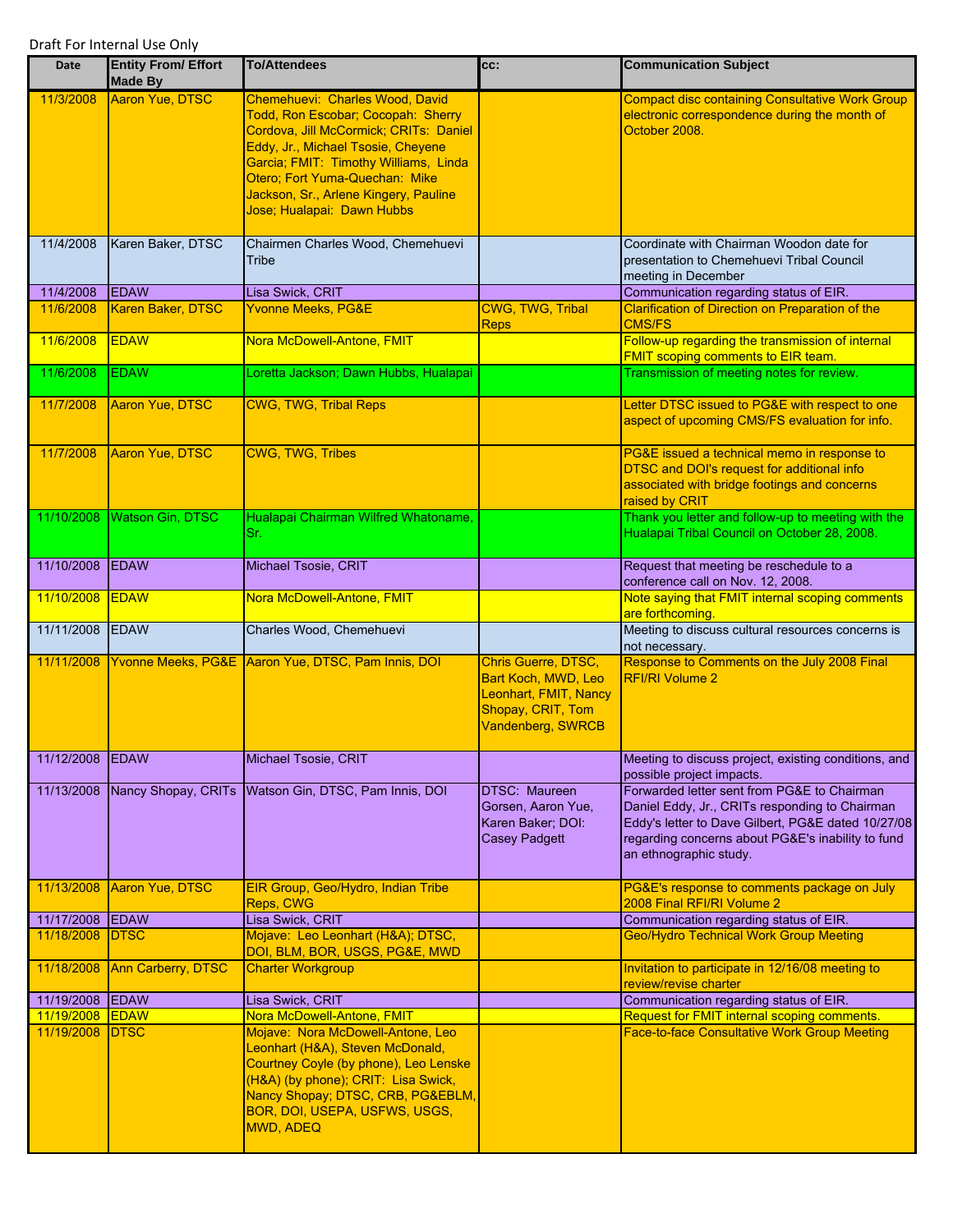| Date            | <b>Entity From/ Effort</b><br><b>Made By</b> | <b>To/Attendees</b>                                                                                                                                                                                                                                                                                                                                                                                                                | CC:                                                                                                                                                                                                                    | <b>Communication Subject</b>                                                                                                                           |
|-----------------|----------------------------------------------|------------------------------------------------------------------------------------------------------------------------------------------------------------------------------------------------------------------------------------------------------------------------------------------------------------------------------------------------------------------------------------------------------------------------------------|------------------------------------------------------------------------------------------------------------------------------------------------------------------------------------------------------------------------|--------------------------------------------------------------------------------------------------------------------------------------------------------|
| 11/20/2008      | Maureen Gorsen,<br><b>DTSC</b>               | <b>Chairman Wood, Ron Escobar</b><br>(Chemehuevi), Michael Tsosie, Lisa<br>Swick, Nancy Shopay (CRITs), Nora<br>McDowell-Antone (FMIT), Dawn Duncan<br>Hubbs (Hualapai), Amanda Stone<br>(ADEQ), Pamela Innis, Casey Padgett<br>(DOI), Watson Gin, Karen Baker, Nancy<br>Long, Ann Carberry, Jeanette Sartain,<br>Jerry Mariani (DTSC), Eddie Rigdon,<br>Bart Koch (MWD), Bob Howard, Dave<br>Gilbert, Juan Jayo, Lisa Cope (PG&E) |                                                                                                                                                                                                                        | Letter from Maureen thanking for participation in<br>the 10/29/08 meeting, meeting notes and flip chart<br>notes                                       |
| 11/21/2008      | Steven McDonald,<br><b>FMIT</b>              | Karen Baker, DTSC                                                                                                                                                                                                                                                                                                                                                                                                                  | Maureen Gorsen,<br>Nancy Long, Watson<br>Gin, Pamela Innis,<br><b>Casey Padgett, Juan</b><br>Jayo, Jamie Cleland,<br><b>Timothy Williams, Linda</b><br>Otero, Nora McDowell-<br><b>Antone, Courtney Coyle</b>          | Response to DTSC letter to PG&E dated 11/6/08<br>regarding clarification of the DTSC direction<br>concerning the CMS/FS PG&E is currently<br>preparing |
| 11/21/2008      | Aaron Yue, DTSC                              | ADEQ, CWG, TWG, Tribal Reps                                                                                                                                                                                                                                                                                                                                                                                                        |                                                                                                                                                                                                                        | Conference call to go over specific RFI/RI<br>comments                                                                                                 |
| 11/24/2008      | Ann Carberry, DTSC                           | Casey Padgett, Dave Gilbert, David<br>Jaynes, M. Tsosie, JMJ8@PGE, John<br>Earle, Nancy Shopay, Nora McDowell-<br>Antone, Pamela Innis, Ron Escobar,<br><b>Steven McDonald</b>                                                                                                                                                                                                                                                     | Aamir, CRB, Linda<br>Otero, FMIT, Watson<br>Gin, DTSC                                                                                                                                                                  | Letter from Maureen thanking for participation in<br>the 10/29/08 meeting, meeting notes and flip chart<br>notes                                       |
| 12/2/2008       | <b>Aaron Yue, DTSC</b>                       | Chemehuevi: Charles Wood, David<br>Todd, Ron Escobar; Cocopah: Sherry<br>Cordova, Jill McCormick; CRITs: Daniel<br>Eddy, Jr., Michael Tsosie, Cheyene<br>Garcia; FMIT: Timothy Williams, Linda<br>Otero: Fort Yuma-Quechan: Mike<br>Jackson, Sr., Arlene Kingery, Pauline<br>Jose; Hualapai: Dawn Hubbs                                                                                                                            |                                                                                                                                                                                                                        | <b>Compact disc containing Consultative Work Group</b><br>electronic correspondence during the month of<br>November 2008.                              |
| 12/2/2008       | Anthony Madrigal, 29<br>Palms                | <b>DTSC</b>                                                                                                                                                                                                                                                                                                                                                                                                                        |                                                                                                                                                                                                                        | No comments on project, but may have comments<br>in the future.                                                                                        |
| 12/2/2008       | Leo Leonhart, FMIT                           | <b>Aaron Yue, DTSC</b>                                                                                                                                                                                                                                                                                                                                                                                                             | <b>FMIT</b>                                                                                                                                                                                                            | Nora and Leo will be on the call tomorrow. Primary<br>things they would like to discuss are Section 1.1.3,<br>Section 3.6.2, Section 7.2.1.1.          |
| 12/4/2008       | Ann Carberry, DTSC                           | <b>Charter Workgroup</b>                                                                                                                                                                                                                                                                                                                                                                                                           |                                                                                                                                                                                                                        | Draft agenda for 12/16/08 meeting to review/revise<br><b>Topock Leadership Advisory Board (TLAB) Charter</b>                                           |
| 12/5/2008       | Karen Baker, DTSC                            | <b>Yvonne Meeks, PG&amp;E</b>                                                                                                                                                                                                                                                                                                                                                                                                      | EIR Group, Geo/Hydro,<br>Indian Tribe Reps,<br><b>CWG</b>                                                                                                                                                              | Additional direction on preparation of the CMS/FS<br>study                                                                                             |
| 12/5/2008       | <b>EDAW</b>                                  | Rowland Ferrer, Torres-Martinez                                                                                                                                                                                                                                                                                                                                                                                                    |                                                                                                                                                                                                                        | Request for project map.                                                                                                                               |
| 12/5/2008       | Karen Baker, DTSC                            | Chairman Wood, Chemehuevi                                                                                                                                                                                                                                                                                                                                                                                                          |                                                                                                                                                                                                                        | Attempt to confirm meeting with Chemehuevi Tribal<br>Council on 12/20/08 to give a presentation<br>regarding cleanup options                           |
| 12/8/2008       | <b>Aaron Yue, DTSC</b>                       | EIR Group, Geo/Hydro, Indian Tribe<br>Reps, CWG                                                                                                                                                                                                                                                                                                                                                                                    |                                                                                                                                                                                                                        | 2008 CWG Meeting Frequency Tally                                                                                                                       |
| 12/8/2008       | Aaron Yue, DTSC                              | EIR Group, Geo/Hydro, Indian Tribe<br>Reps, CWG                                                                                                                                                                                                                                                                                                                                                                                    |                                                                                                                                                                                                                        | Link to the FTP site to review the RFI/RI Volume 2<br><b>Addendum Report</b>                                                                           |
| 12/8/2008       | Aaron Yue, DTSC                              | EIR Group, Geo/Hydro, Indian Tribe<br>Reps, CWG                                                                                                                                                                                                                                                                                                                                                                                    |                                                                                                                                                                                                                        | Change in schedule for review of soil background<br>tech memo                                                                                          |
| 12/9/2008       | Leo Leonhart (for<br><b>FMIT)</b>            | Aaron Yue, DTSC, Pamela Innis, DOI                                                                                                                                                                                                                                                                                                                                                                                                 | <b>Yvonne Meeks, David</b><br>Gilbert, Juan Jayo,<br><b>Karen Baker, Timothy</b><br>Williams, Linda Otero,<br>Nora McDowell Antone,<br>Luke Johnson,<br><b>Courtney Coyle, Steven</b><br>McDonald, Tribal CWG<br>Reps. | <b>FMIT Comments on RFI/RI Vol. 2 Response</b><br><b>Summary</b>                                                                                       |
| 12/10/2008 EDAW |                                              | Rowland Ferrer, Torres-Martinez                                                                                                                                                                                                                                                                                                                                                                                                    |                                                                                                                                                                                                                        | Project is outside traditional area.                                                                                                                   |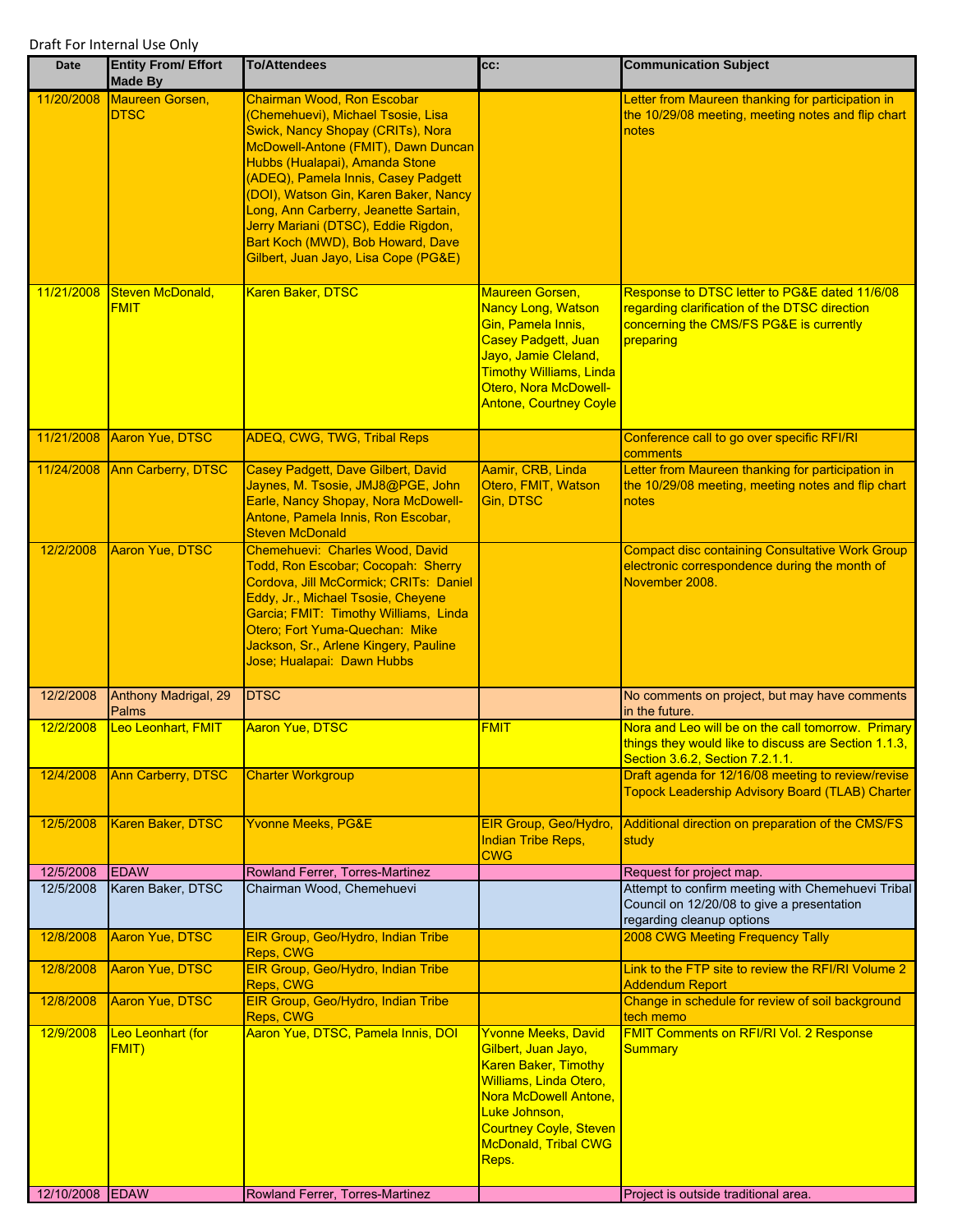| Date       | <b>Entity From/ Effort</b><br><b>Made By</b> | <b>To/Attendees</b>                                                                                                                                                                                                                                                                                                                                                 | CC:                                                                                                                                      | <b>Communication Subject</b>                                                                                                                                                                                |
|------------|----------------------------------------------|---------------------------------------------------------------------------------------------------------------------------------------------------------------------------------------------------------------------------------------------------------------------------------------------------------------------------------------------------------------------|------------------------------------------------------------------------------------------------------------------------------------------|-------------------------------------------------------------------------------------------------------------------------------------------------------------------------------------------------------------|
| 12/10/2008 | Nancy Shopay,<br>Envirometrix (for<br>CRIT)  | Aaron Yue, DTSC, Pam Innis, Casey<br>Padgett (DOI)                                                                                                                                                                                                                                                                                                                  | Mike Tsosie, Greg de<br>Bie, Karen Baker                                                                                                 | Reply to Response to Comments on RFI/RI                                                                                                                                                                     |
| 12/11/2008 | Nancy Shopay,<br>Envirometrix (for<br>CRIT)  | Maureen Gorsen, DTSC                                                                                                                                                                                                                                                                                                                                                | Gregg de Bie, CRITs,<br>Michael Tsosie, CRITs,<br><b>Watson Gin, DTSC</b>                                                                | Follow-up on CRITs previous request to schedule a<br>meeting to discuss issues and concerns regarding<br>the Ethnographic Study.                                                                            |
| 12/12/2008 | EDAW                                         | Lisa Swick, CRIT                                                                                                                                                                                                                                                                                                                                                    |                                                                                                                                          | Communication regarding status of EIR.                                                                                                                                                                      |
| 12/15/2008 | Aaron Yue, DTSC                              | EIR Group, Geo/Hydro, Indian Tribe                                                                                                                                                                                                                                                                                                                                  |                                                                                                                                          | Soil Background Technical Memo for review and                                                                                                                                                               |
|            |                                              | Reps, CWG                                                                                                                                                                                                                                                                                                                                                           |                                                                                                                                          | comment                                                                                                                                                                                                     |
| 12/16/2008 | <b>DTSC</b>                                  | FMIT: Nora McDowell-Antone; CRIT:<br>Nancy Shopay, Norman Shopay;<br>Hualapai: Dawn Hubbs; DTSC: Watson<br>Gin, Nancy Long; PG&E: Bob Howard,<br>Dave Gilbert, Juan Jayo; ADEQ:<br>Amanda Stone; DOI: William Lodder,<br>Casey Padgett, Pam Innis; MWD: Bart<br><b>Koch</b>                                                                                         |                                                                                                                                          | <b>Topock Leadership Meeting - Primary topic of</b><br>discussion was development of the Topock<br>Leadership Council Mission Statement/Charter.                                                            |
| 12/20/2008 | <b>DTSC</b>                                  | Chemehuevi Tribal Council including<br>Chairman Charles Wood; DTSC:<br>Watson Gin, Karen Baker: PG&E: Dave<br>Gilbert                                                                                                                                                                                                                                               |                                                                                                                                          | Invited by Chairman wood to provide briefing on<br>project to the Chemehuevi Tribal Council meeting.                                                                                                        |
| 12/24/2008 | Aaron Yue, DTSC                              | Nora McDowell-Antone, FMIT                                                                                                                                                                                                                                                                                                                                          | <b>Timothy Williams, Leo</b><br>Leonhart, Yvonne<br>Meeks, Pamela Innis,<br>CWG, Geo/Hydro<br><b>TWG, Tribal Reps on</b><br>contact list | <b>DTSC's response to additional thoughts received</b><br>on 12/9/08 on RFI Volume 2 Response summary                                                                                                       |
| 12/24/2008 | Aaron Yue, DTSC                              | Nancy Shopay, CRITs                                                                                                                                                                                                                                                                                                                                                 | Michael Tsosie, Gregg<br>de Bie, Yvonne Meeks,<br>Pamela Innis, CWG,<br>Geo/Hydro TWG, Tribal<br>Reps on contact list                    | DTSC's response to additional thoughts received<br>on 12/9/08 on RFI Volume 2 Response summary                                                                                                              |
| 12/30/2008 | Nancy Shopay, CRITs Aaron Yue, DTSC          |                                                                                                                                                                                                                                                                                                                                                                     | Michal Tsosie, Eric<br>Shepard, Chris Guerre                                                                                             | Re: Groundwater Background. Request for hard<br>and electronic copies of docs related to established<br>background concentrations for Cr+6 and copy of<br>July revised Groundwater background study report. |
| 1/2/2009   | <b>Erin Miller for Watson</b><br>Gin, DTSC   | Nora McDowell- Antone (FMIT), Dawn<br>Hubbs (Hualapai), Nancy Shopay<br>(CRIT), William Lodder, Pam Innis,<br>Casey Padgett (DOI), Amanda Stone<br>(ADEQ), Bob Howard, Dave Gilbert,<br>Juan Jayo (PG&E), Karen Baker, Nancy<br>Long (DTSC)                                                                                                                         | <b>TLAB Members</b>                                                                                                                      | Each member was sent hard copy in mail and e-<br>mailed letter recapping the 12/16/08 meeting with<br>meeting minutes attached                                                                              |
| 1/2/2009   | <b>Watson Gin, DTSC</b>                      | Chairman Wood, Ron Escobar<br>(Chemehuevi), Dawn Duncan-Hubbs<br>(Hualapai), Nora McDowell-Antone<br>(FMIT), Michael Tsosie, Nancy Shopay,<br>Lisa Swick (CRIT), Bob Howard, Dave<br>Gilbert, Lisa Micheletti-Cope (PG&E),<br>William Lodder, Jr., Casey Padgett,<br>Pamela Innis (DOI), Eddie Rigdon, Bart<br>Koch (MWD), Juan Jayo (PG&E),<br>Amanda Stone (ADEQ) |                                                                                                                                          | Letter with minutes from 12/16/08 Topock<br>Leadership Working Group and next meeting<br>1/29/09 in San Francisco                                                                                           |
| 1/5/2009   | <b>Aaron Yue, DTSC</b>                       | Chemehuevi: Charles Wood, David<br>Todd, Ron Escobar; Cocopah: Sherry<br>Cordova, Jill McCormick; CRITs: Daniel<br>Eddy, Jr., Michael Tsosie, Cheyene<br>Garcia; FMIT: Timothy Williams, Linda<br>Otero; Fort Yuma-Quechan: Mike<br>Jackson, Sr., Arlene Kingery, Pauline<br>Jose; Hualapai: Dawn Hubbs                                                             |                                                                                                                                          | <b>Compact disc containing Consultative Work Group</b><br>electronic correspondence during the month of<br>December 2008.                                                                                   |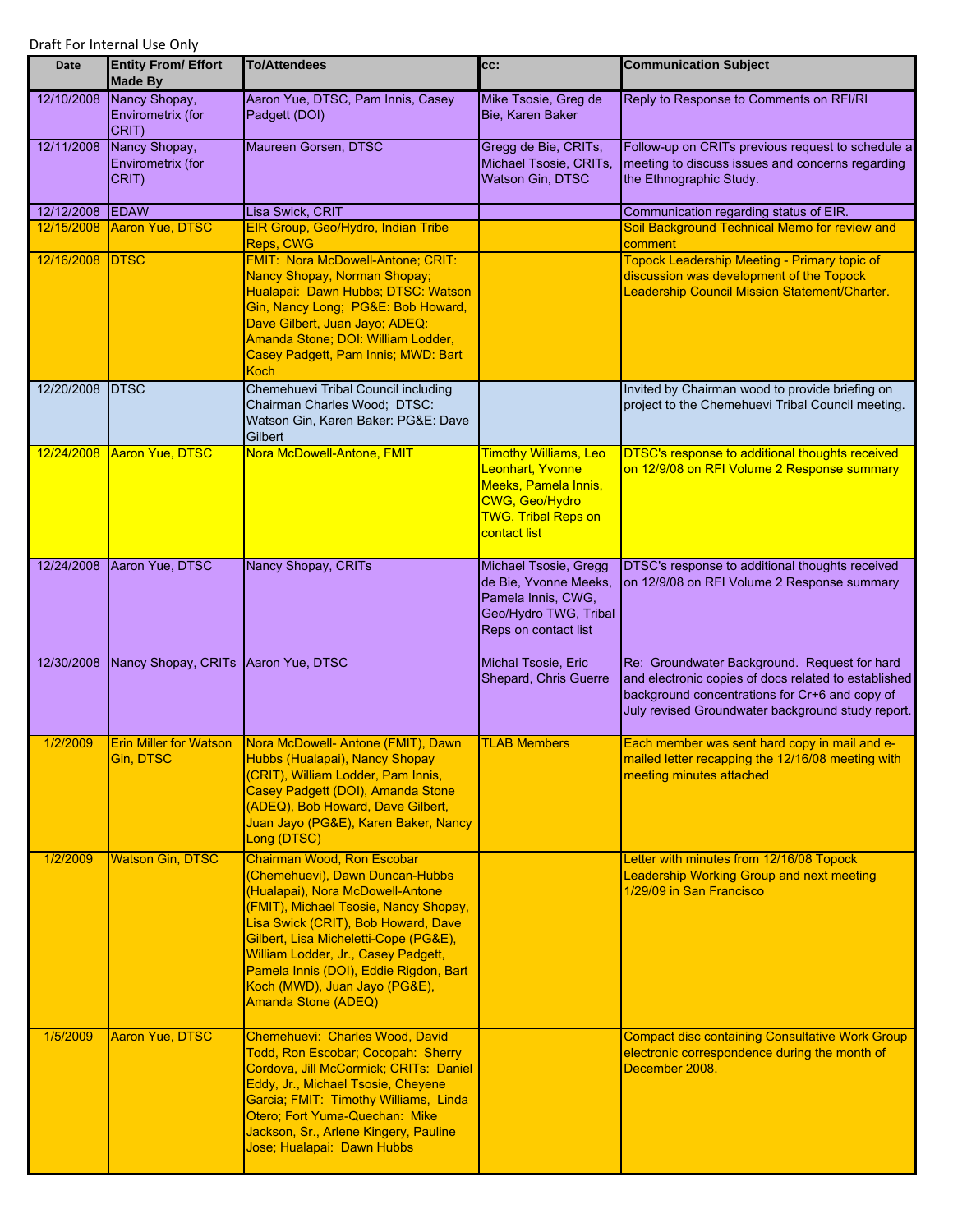| <b>Date</b> | <b>Entity From/ Effort</b><br><b>Made By</b> | <b>To/Attendees</b>                                                                                                                                                                                                                                                                                                         | CC:                                                                              | <b>Communication Subject</b>                                                                                                                                                                                                                                      |
|-------------|----------------------------------------------|-----------------------------------------------------------------------------------------------------------------------------------------------------------------------------------------------------------------------------------------------------------------------------------------------------------------------------|----------------------------------------------------------------------------------|-------------------------------------------------------------------------------------------------------------------------------------------------------------------------------------------------------------------------------------------------------------------|
| 1/7/2009    | Jeanne Matsumoto,<br><b>DTSC</b>             | <b>Mailing list</b>                                                                                                                                                                                                                                                                                                         |                                                                                  | Sent out community surveys                                                                                                                                                                                                                                        |
| 1/7/2009    | Jeanne Matsumoto,<br><b>DTSC</b>             |                                                                                                                                                                                                                                                                                                                             |                                                                                  | Spoke with Gail of the Torres Martinez Indian Tribe<br>who gave Jeanne names of new tribal leaders as<br>of 1/1/09                                                                                                                                                |
| 1/7/2009    | Jeanne Matsumoto,<br><b>DTSC</b>             | Nora McDowell-Antone, FMIT                                                                                                                                                                                                                                                                                                  |                                                                                  | Nora McDowell inquired if community survey sent<br>out. Jeanne responded that they are being mailed<br>out and she sent e-mail as advanced notice                                                                                                                 |
| 1/7/2009    | Jeanne Matsumoto,<br><b>DTSC</b>             | Gail, Torres Martinez Indian Tribe                                                                                                                                                                                                                                                                                          |                                                                                  | Jeanne spoke with Gail who informed her of the<br>new chair and vice-chair of their tribe effective<br>1/1/09                                                                                                                                                     |
| 1/9/2009    | Nancy Shopay (CRIT)                          | Aaron Yue, DTSC, Pamela Innis (DOI)                                                                                                                                                                                                                                                                                         | Watson Gin, Casey<br>Padgett (DOI), Michael<br>Tsosie, Eric Shepard<br>(CRIT)    | Comments on the December 15, 2008 CMS/FS<br>Report for Chromium in Groundwater                                                                                                                                                                                    |
| 1/12/2009   | Aaron Yue, DTSC                              | Nancy Shopay (CRIT), Yvonne Meeks<br>(PG&E)                                                                                                                                                                                                                                                                                 | <b>Watson Gin, DTSC</b>                                                          | Forwarded CRIT's comments dated 1/9/09 to<br>PG&E since DTSC is not the coordinator of the<br>discussion draft CMS/FS                                                                                                                                             |
| 1/13/2009   | <b>Watson Gin, DTSC</b>                      | PG&E, ADEQ, DOI, MWD, Arcadis,<br>DTSC, Nora McDowell (FMIT), Charles<br>Wood, Ron Escobar (Chemehuevi),<br>Dawn Hubbs (Hualapai), Michael<br>Tsosie, Lisa Swick, Nancy Shopay<br>(CRIT)                                                                                                                                    |                                                                                  | <b>Location of Topock Leadership Working Group</b><br>meeting on January 29, 2009. Proposed<br>objectives are to complete discussions on the draft<br>mission statement and when to hold the next<br>leadership meeting.                                          |
| 1/15/2009   | Nora McDowell-<br>Antone, FMIT               | <b>Watson Gin</b>                                                                                                                                                                                                                                                                                                           |                                                                                  | Fort Mojave Indian Tribe redline comments to the<br>draft DOI TLC mission statement                                                                                                                                                                               |
| 1/21/2009   | <b>EDAW</b>                                  | Michael Tsosie, CRIT                                                                                                                                                                                                                                                                                                        |                                                                                  | Communication regarding status of EIR,<br>ethnographic assessment, and release of CMS/FS.                                                                                                                                                                         |
| 1/21/2009   | Michael Sullivan, FMIT Aaron Yue, DTSC       |                                                                                                                                                                                                                                                                                                                             | James Eichelberger,<br>Karen Baker, Shukla<br>Roy-Semmen, Yvonne<br><b>Meeks</b> | Inquired if there has been DTSC approval of the<br>updated risk assessment work plan                                                                                                                                                                              |
| 1/22/2009   | <b>EDAW</b>                                  | Bridget Nash-Chrabascz, Quechan                                                                                                                                                                                                                                                                                             |                                                                                  | Follow-up concerning comments on meeting notes.                                                                                                                                                                                                                   |
| 1/22/2009   | <b>DTSC</b>                                  | Mojave: Nora McDowell-Antone, Luke<br>Johnson, Leo Leonhart (H&A); CRIT:<br>Nancy Shopay; DTSC, PG&E, DOI,<br><b>USGS, BOR, MWD</b>                                                                                                                                                                                         |                                                                                  | <b>TWG Groundwater Model Meeting</b>                                                                                                                                                                                                                              |
| 1/28/2009   | <b>Aaron Yue, DTSC</b>                       | <b>CWG, TWG, Tribal Reps, EIR Group</b>                                                                                                                                                                                                                                                                                     |                                                                                  | Provided PG&E's draft CMS/FS for stakeholder 30-<br><b>Day Review</b>                                                                                                                                                                                             |
| 1/28/2009   | Karen Baker, DTSC                            | Nora McDowell-Antone, FMIT                                                                                                                                                                                                                                                                                                  |                                                                                  | Response to Nora's e-mail regarding CMS issues.                                                                                                                                                                                                                   |
| 1/29/2009   | <b>DTSC</b>                                  | Mojave: FMIT: Nora McDowell-Antone,<br>Steve McDonald; Hualapai: Loretta<br>Jackson; CRIT: Nancy Shopay, Norman<br>Shopay; DTSC: Watson Gin, Nancy<br>Long; PG&E: Bob Howard, Dave Gilbert,<br>Juan Jayo; MWD: Bart Koch; DOI: Pam<br>Innis, Casey Padgett; ADEQ: Amanda<br>Stone. Facilitator: Jeannette Sartain<br>(DTSC) |                                                                                  | <b>Topock Leadership Working Group Meeting.</b><br>Discussed the mission statement which identifies<br>the purpose and objective of the Topock<br>Leadership Council (TLC). Group agreed to<br>renamed the leadership group the Topock<br>Leadership Partnership. |
| 1/30/2009   | <b>Aaron Yue, DTSC</b>                       | Nora McDowell-Antone, Leo Leonhart<br>(FMIT)                                                                                                                                                                                                                                                                                | Karen Baker, Watson<br><b>Gin, Yvonne Meeks</b><br>(PG&E)                        | Language for Section 6.6 in RFI/RI Volume 2                                                                                                                                                                                                                       |
| 2/2/2009    | <b>Steven McDonald</b><br>(FMIT)             | Aaron Yue, Chris Guerre, DTSC                                                                                                                                                                                                                                                                                               |                                                                                  | Request for copy of CRITs comment letter dated<br>1/9/09                                                                                                                                                                                                          |
| 2/2/2009    | <b>Aaron Yue, DTSC</b>                       | <b>Steven McDonald (FMIT)</b>                                                                                                                                                                                                                                                                                               | <b>Chris Guerre, Nancy</b><br>Shopay (CRIT), Watson letter dated 1/9/09<br>Gin   | Response to request for copy of CRIT's comment                                                                                                                                                                                                                    |
| 2/4/2009    | Nora McDowell-<br>Antone, FMIT               | <b>Aaron Yue, DTSC</b>                                                                                                                                                                                                                                                                                                      |                                                                                  | What dates for sure is the next CWG?                                                                                                                                                                                                                              |
| 2/4/2009    | Aaron Yue, DTSC                              | Nora McDowell-Antone, FMIT                                                                                                                                                                                                                                                                                                  |                                                                                  | Aaron replied and sent Nora e-mail and agenda<br>that was sent on 1/21/09.                                                                                                                                                                                        |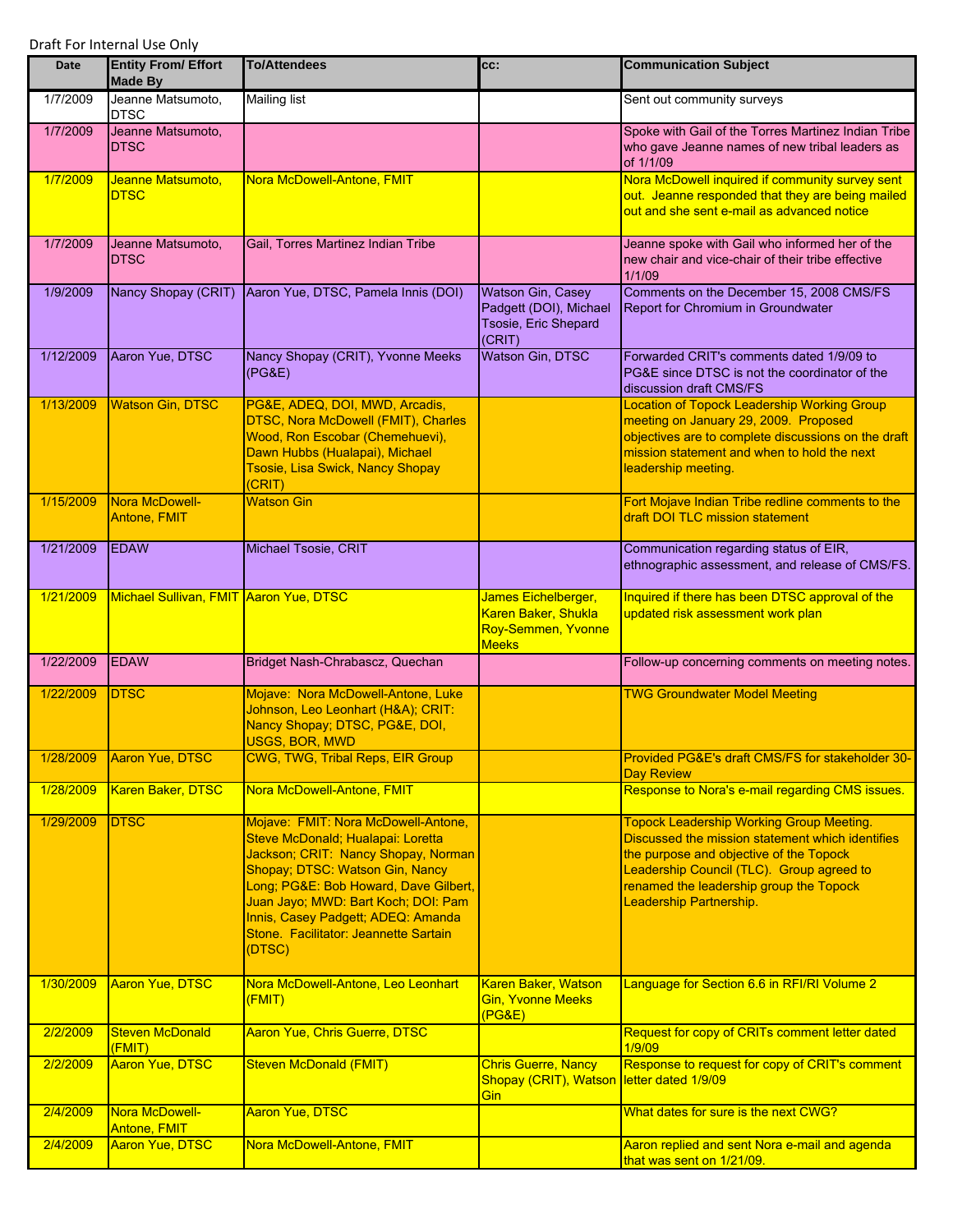| Date      | <b>Entity From/ Effort</b><br><b>Made By</b> | <b>To/Attendees</b>                                                                                                                                                                                                                                                                                                                                                                                                                                                         | CC:                                                                                                                                                                                                  | <b>Communication Subject</b>                                                                                                                                                                                                                                                                                                                   |
|-----------|----------------------------------------------|-----------------------------------------------------------------------------------------------------------------------------------------------------------------------------------------------------------------------------------------------------------------------------------------------------------------------------------------------------------------------------------------------------------------------------------------------------------------------------|------------------------------------------------------------------------------------------------------------------------------------------------------------------------------------------------------|------------------------------------------------------------------------------------------------------------------------------------------------------------------------------------------------------------------------------------------------------------------------------------------------------------------------------------------------|
| 2/4/2009  | Nora McDowell-<br><b>Antone, FMIT</b>        | <b>Aaron Yue, DTSC</b>                                                                                                                                                                                                                                                                                                                                                                                                                                                      |                                                                                                                                                                                                      | Nora asked for e-mail address for her on our<br>contact list. Having trouble receiving e-mails and<br>want to see if problem on her side or ours.                                                                                                                                                                                              |
| 2/4/2009  | <b>Aaron Yue, DTSC</b>                       | Nora McDowell-Antone, FMIT                                                                                                                                                                                                                                                                                                                                                                                                                                                  |                                                                                                                                                                                                      | Aaron replied with e-mail address we have for her<br>on contact list and asked if should be changed to<br>the one she's using today.                                                                                                                                                                                                           |
| 2/4/2009  | Nora McDowell-<br><b>Antone, FMIT</b>        | <b>Aaron Yue, DTSC</b>                                                                                                                                                                                                                                                                                                                                                                                                                                                      |                                                                                                                                                                                                      | Nora replied that yes, try using the e-mail address<br>she's using today and see if more consistent.                                                                                                                                                                                                                                           |
| 2/4/2009  | <b>Aaron Yue, DTSC</b>                       | Christina Hong, Serena Lee, Yvonne<br>Meeks (PG&E)                                                                                                                                                                                                                                                                                                                                                                                                                          | EIR Group, Geo/Hydro,<br><b>Indian Tribe Reps;</b><br><b>CWG</b>                                                                                                                                     | <b>DTSC conditional acceptance of Revised Final</b><br><b>RFI/RI, Volume 2 Report</b>                                                                                                                                                                                                                                                          |
| 2/4/2009  | <b>Aaron Yue, DTSC</b>                       | Christina Hong, Serena Lee, Yvonne<br>Meeks (PG&E)                                                                                                                                                                                                                                                                                                                                                                                                                          | EIR Group, Geo/Hydro,<br><b>Indian Tribe Reps;</b><br><b>CWG</b>                                                                                                                                     | DTSC, ADEQ, Envirometrix for CRIT, MWD,<br><b>RWQCB comments on the RFI/RI Volume 2</b><br><b>Addendum</b>                                                                                                                                                                                                                                     |
| 2/5/2009  | <b>EDAW</b>                                  | Anthony Madrigal, 29 Palms                                                                                                                                                                                                                                                                                                                                                                                                                                                  |                                                                                                                                                                                                      | Request for project feedback for DEIR.                                                                                                                                                                                                                                                                                                         |
| 2/5/2009  | Pamela Innis, DOI                            | Yvonne Meeks, Christina Hong, Serena<br>Lee (PG&E)                                                                                                                                                                                                                                                                                                                                                                                                                          | <b>Courtney Coyle, Arlene</b><br><b>Kingery, Aaron Yue</b>                                                                                                                                           | Final approval letter for the Revised Human Health<br>and Ecological Risk Assessment Work Plan<br>(RAWP) and Revised RAWP Addendum                                                                                                                                                                                                             |
| 2/9/2009  | <b>Aaron Yue, DTSC</b>                       | Chemehuevi: Charles Wood, David<br>Todd, Ron Escobar; Cocopah: Sherry<br>Cordova, Jill McCormick; CRITs: Daniel<br>Eddy, Jr., Michael Tsosie, Cheyene<br>Garcia; FMIT: Timothy Williams, Linda<br>Otero; Fort Yuma-Quechan: Mike<br>Jackson, Sr., Arlene Kingery, Pauline<br>Jose; Hualapai: Dawn Hubbs                                                                                                                                                                     |                                                                                                                                                                                                      | <b>Compact disc containing Consultative Work Group</b><br>electronic correspondence during the month of<br>January 2009.                                                                                                                                                                                                                       |
| 2/10/2009 | Nancy Shopay,<br>Envirometrix (for<br>CRIT)  | <b>Watson Gin, DTSC</b>                                                                                                                                                                                                                                                                                                                                                                                                                                                     | <b>DTSC: Maureen</b><br>Gorsen, Aaron Yue,<br>Karen Baker; CRIT:<br>Michael Tsosie, Eric<br>Shepard                                                                                                  | CRIT will not be attending meeting on 2/17 due to<br>certification of special election taking place on that<br>day which further supports that CRIT was not<br>considered in preparations for the upcoming<br>meeting. Asked that e-mail be forwarded to Bob<br>Howard and Dave Gilbert of PG&E.                                               |
| 2/10/2009 | Maureen Gorsen,<br><b>DTSC</b>               | <b>Sherry Cordova, Dale Phillips</b><br>(Cocopah), Daphne Hill-Poolaw, Michael Nancy Shopay, Lisa<br>Tsosie (CRIT), Darrell Mike (29 Palms),<br>Raymond Torres (Torres-Martinez), Don Coyle, Steven<br>E. Watahomigie (Havasupai), Wilfred<br>Whatonome, Loretta Jackson-Kelly<br>(Hualapai), Timothy Williams, Shan<br>Lewis, Nora McDowell-Antone (FMIT),<br>Charles Wood (Chemehuevi), Mike<br>Jackson, Sr. (Fort Yuma-Quechan),<br>Ernest Jones, Sr. (Yavapai-Prescott) | <b>Richard Armstrong,</b><br>Swick (CRIT), Courtney<br>McDonald, Linda Otero<br>(FMIT), Edmund<br>Domingues (Cocopah),<br><b>Ron Escobar</b><br>(Chemehuevi), Greg<br>Glassco (Yavapai-<br>Prescott) | Thank you for leadership at 10/29/08 meeting and<br>invitation to attend the Topock Leadership Meeting<br>on 3/12/09 meeting in Palm Springs: Attachments:<br>1) Draft Agenda; 2) Draft Mission Statement; 3)<br>Notes for Topock Draft Chart Discussion on<br>1/29/09; Distribution list of DTSC's March 12, 2009<br><b>invitation letter</b> |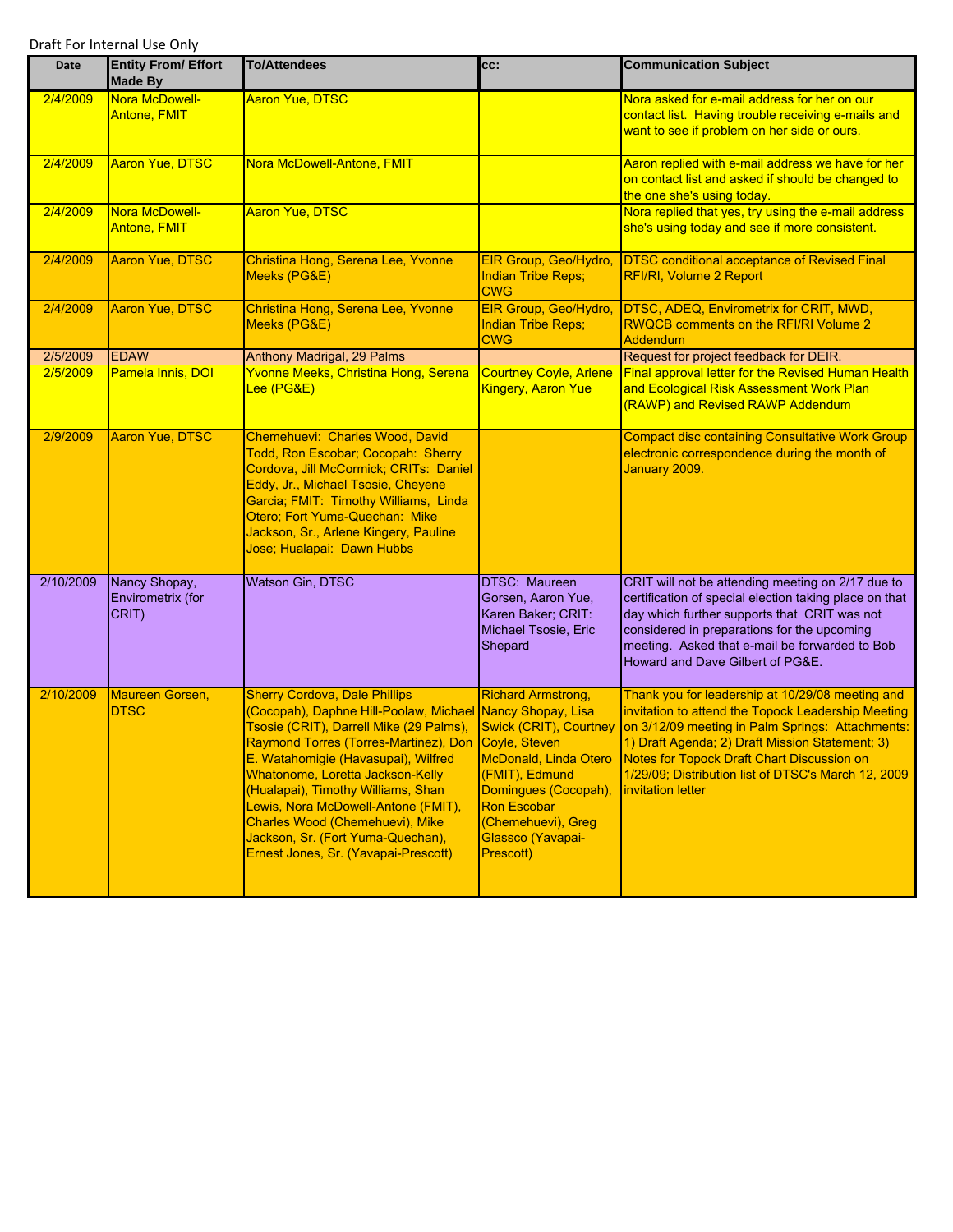| Date               | <b>Entity From/ Effort</b><br><b>Made By</b>                                                                   | <b>To/Attendees</b>                                                                                                                                                                                                                                                                                                                                                 | CC:                                                                                                                                                                                                                                                                                                                                                                              | <b>Communication Subject</b>                                                                                                                                                                                                                                                                                                                 |
|--------------------|----------------------------------------------------------------------------------------------------------------|---------------------------------------------------------------------------------------------------------------------------------------------------------------------------------------------------------------------------------------------------------------------------------------------------------------------------------------------------------------------|----------------------------------------------------------------------------------------------------------------------------------------------------------------------------------------------------------------------------------------------------------------------------------------------------------------------------------------------------------------------------------|----------------------------------------------------------------------------------------------------------------------------------------------------------------------------------------------------------------------------------------------------------------------------------------------------------------------------------------------|
| 2/10/2009          | Maureen Gorsen,<br><b>DTSC</b>                                                                                 | Amanda E. Stone (ADEQ), William<br>Lodder, Jr. (DOI), Bob Howard (PG&E),<br>Eddie Rigdon (MWD), Robert Perdue<br>(CRWQCB), Gerald R. Zimmerman<br>(CRB)                                                                                                                                                                                                             | Denise Baker, John<br>Earle, Benjamin Tuggle<br>(USFWS), Lorri Gray,<br>Joe Liebhauser (BOR),<br>Rebecca Heick, Elaine<br>S. Innis, Casey Padgett   invitation letter<br>(DOI), Abbas<br>Amirteymoori (CRB),<br>Dave Gilbert, Juan<br>Jayo, Lisa Micheletti-<br>Cope (PG&E), Helen<br>Hankins (ADEQ),<br>Arlene Kabei (USEPA),<br>Bart Koch (MWD), Tom<br>Vandenberg<br>(CRWQCB) | Thank you for leadership at 10/29/08 meeting and<br>invitation to attend the Topock Leadership Meeting<br>on 3/12/09 meeting in Palm Springs: Attachments:<br>1) Draft Agenda; 2) Draft Mission Statement; 3)<br>Notes for Topock Draft Chart Discussion on<br>Zielinski (BLM), Pamela   1/29/09; Distribution list of DTSC's March 12, 2009 |
| $2/10-$<br>11/2009 | <b>DTSC</b>                                                                                                    | Mojave: Nora McDowell-Antone (by<br>phone); Felton Bricker, Sr., Linda Otero,<br>Diane Montoya, Paul Jackson, Leo<br>Leonhart (H&A), Courtney Coyle (by<br>phone), Leo Lenske (H&A by phone);<br><b>CRIT: Lisa Swick, Michael Tsosie,</b><br>Nancy Shopay (by phone); DTSC,<br>RWQCB, SWRCB, SDCWA, PG&E,<br>BLM, BOR, DOI, USEPA, USFWS,<br><b>USGS, MWD, ADEQ</b> |                                                                                                                                                                                                                                                                                                                                                                                  | <b>Focused Consultative Work Group Meeting</b>                                                                                                                                                                                                                                                                                               |
| 2/11/2009          | <b>Nancy Shopay</b><br>(Envirometrix for<br>CRIT <sub>s</sub> )                                                | Aaron Yue, Pamela Innis (DOI)                                                                                                                                                                                                                                                                                                                                       | <b>DTSC and DOI</b>                                                                                                                                                                                                                                                                                                                                                              | Request for meeting regarding Michael Tsosie's<br>concerns regarding significant elevated levels of<br>Dioxin in soil at AOC 4.                                                                                                                                                                                                              |
| 2/12/2009          | <b>Watson Gin, DTSC</b><br>and Pam Innis, DOI                                                                  | Michael Tsosie, CRITs                                                                                                                                                                                                                                                                                                                                               |                                                                                                                                                                                                                                                                                                                                                                                  | Had meeting.                                                                                                                                                                                                                                                                                                                                 |
| 2/13/2009          | <b>Rachael (Steve</b><br>McDonald's Office)                                                                    | <b>Aaron Yue, DTSC</b>                                                                                                                                                                                                                                                                                                                                              |                                                                                                                                                                                                                                                                                                                                                                                  | Left message inquiring if there is an extension of<br>the CMS/FS review period from 30 to 45 days.<br>Aaron Replied on 2/17/09 that there is no formal<br>request from any entity for an extension.                                                                                                                                          |
| 2/16/2009          | <b>EDAW</b>                                                                                                    | Michael Tsosie, CRIT                                                                                                                                                                                                                                                                                                                                                |                                                                                                                                                                                                                                                                                                                                                                                  | Transmission of question list to be used for<br>ethnographic assessment.                                                                                                                                                                                                                                                                     |
| 2/16/2009          | <b>EDAW</b>                                                                                                    | Nora McDowell-Antone, FMIT                                                                                                                                                                                                                                                                                                                                          |                                                                                                                                                                                                                                                                                                                                                                                  | Follow-up concerning FMIT internal scoping<br>meeting and CMS comments.                                                                                                                                                                                                                                                                      |
| 2/19/2009          | <b>Aaron Yue, DTSC</b>                                                                                         | <b>CWG, TWG, Tribal Reps, EIR Group</b>                                                                                                                                                                                                                                                                                                                             |                                                                                                                                                                                                                                                                                                                                                                                  | Breakdown of wells anticipated at the flood plain<br>and upland area by remedy alternatives:<br>Fulfillment of action item request from Courtney<br>Coyle during 2/11/09 CWG                                                                                                                                                                 |
| 2/19/2009          | <b>DTSC: Maureen</b><br>Gorsen, Watson Gin,<br><b>Karen Baker, Nancy</b><br>Long, Yelland,<br>Jeanette Sartain | FMIT: Nora McDowell, Linda Otero,<br><b>Courtney Coyle, Steven McDonald</b>                                                                                                                                                                                                                                                                                         |                                                                                                                                                                                                                                                                                                                                                                                  | Meeting to discuss issues related to the project<br>including CMS.                                                                                                                                                                                                                                                                           |
| 2/19/2009          | <b>Aaron Yue, DTSC</b>                                                                                         | CWG, TWG, Tribal Reps., EIR Group                                                                                                                                                                                                                                                                                                                                   |                                                                                                                                                                                                                                                                                                                                                                                  | Forwarded table from PG&E showing breakdown of<br>wells anticipated at the floodplain and upland area<br>by remedy alternatives. This was requested by<br>Courtney Coyle, FMIT, as an action item of 2/11/09<br>CWG.                                                                                                                         |
| 2/20/2009          | Nancy Shopay, CRIT                                                                                             | Aaron Yue, DTSC                                                                                                                                                                                                                                                                                                                                                     |                                                                                                                                                                                                                                                                                                                                                                                  | Request for number of well location areas rather<br>than actual number of wells provided on 2/19/09                                                                                                                                                                                                                                          |
| 2/23/2009          | <b>EDAW</b>                                                                                                    | Anthony Madrigal, 29 Palms                                                                                                                                                                                                                                                                                                                                          |                                                                                                                                                                                                                                                                                                                                                                                  | Request for project feedback.                                                                                                                                                                                                                                                                                                                |
| 2/23/2009          | Nancy Shopay (CRIT)                                                                                            | <b>Watson Gin, DTSC</b>                                                                                                                                                                                                                                                                                                                                             | Pamela Innis, Casey<br>Padgett (DOI), Aaron<br>Yue                                                                                                                                                                                                                                                                                                                               | Request for status on draft mission statement and<br>proposed meeting schedule                                                                                                                                                                                                                                                               |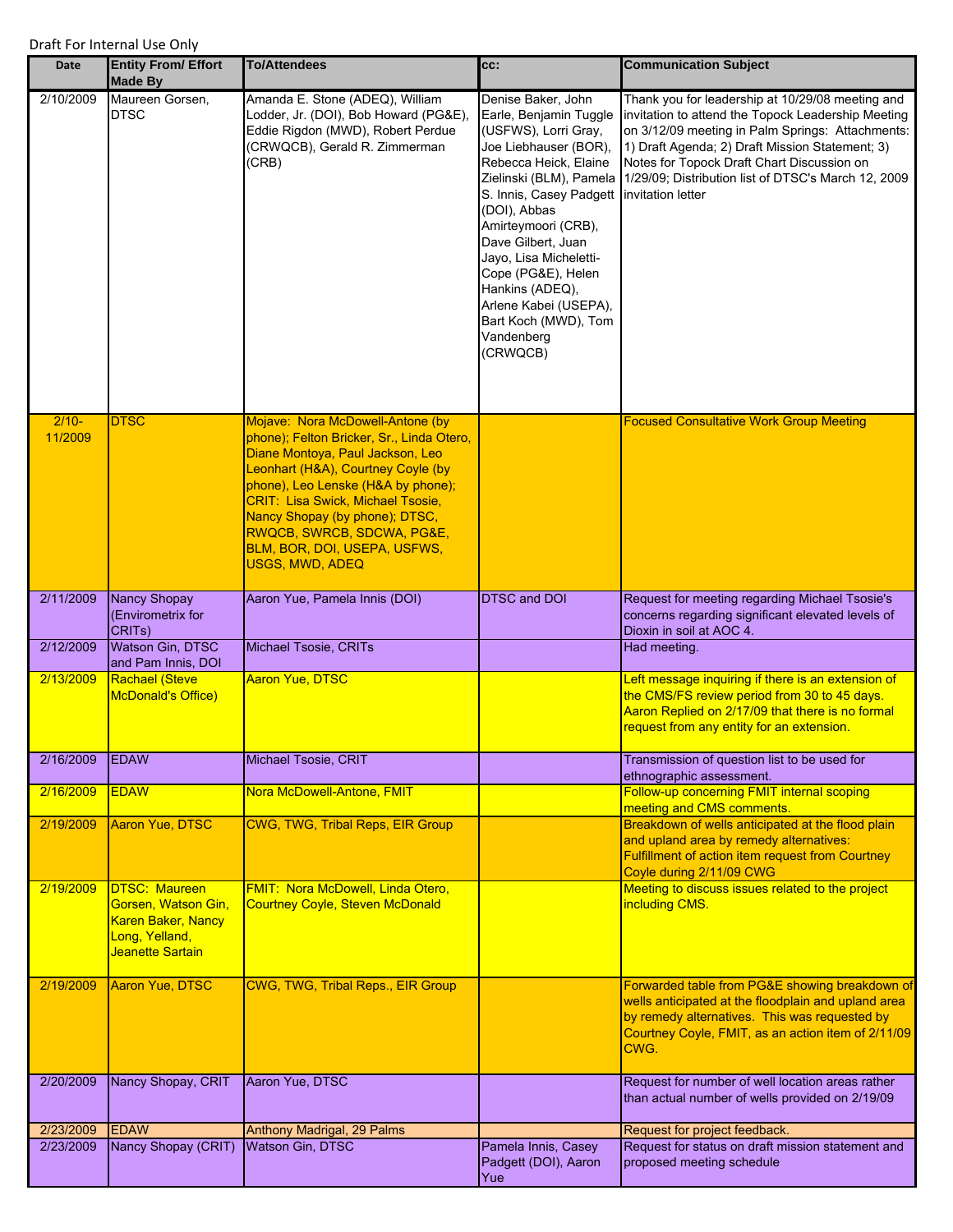| <b>Date</b> | <b>Entity From/ Effort</b><br><b>Made By</b> | <b>To/Attendees</b>                                                                                                                                                                                                                                                                                                                                                                                                                                                         | CC:                                                                                                                                                                                                                                                                                                                                                                             | <b>Communication Subject</b>                                                                                                                            |
|-------------|----------------------------------------------|-----------------------------------------------------------------------------------------------------------------------------------------------------------------------------------------------------------------------------------------------------------------------------------------------------------------------------------------------------------------------------------------------------------------------------------------------------------------------------|---------------------------------------------------------------------------------------------------------------------------------------------------------------------------------------------------------------------------------------------------------------------------------------------------------------------------------------------------------------------------------|---------------------------------------------------------------------------------------------------------------------------------------------------------|
| 2/23/2009   | <b>Watson Gin, DTSC</b>                      | Nancy Shopay (CRIT), Erin Miller<br>(DTSC)                                                                                                                                                                                                                                                                                                                                                                                                                                  | Pamela Innis, Casey<br>Padgett (DOI), Aaron<br>Yue                                                                                                                                                                                                                                                                                                                              | Replied that he will have Erin Miller send her invite<br>letter to March 12th TLP meeting which has draft<br>mission statement attached                 |
| 2/26/2009   | Nancy Shopay (CRIT)                          | Aaron Yue, Pamela Innis (DOI)                                                                                                                                                                                                                                                                                                                                                                                                                                               | Eric Shepard (CRIT),<br>Casey Padgett (DOI)                                                                                                                                                                                                                                                                                                                                     | CRIT Comments on Draft CMS/FS dated 2/26/09                                                                                                             |
| 2/26/2009   | Leo Leonhart (FMIT)                          | Aaron Yue, Pamela Innis (DOI)                                                                                                                                                                                                                                                                                                                                                                                                                                               | K. Baker, C. Coyle, W.<br><u>Gin, M. Gorsen, L.</u><br>Johnson, N. Long, S.<br>McDonald, N. McDowell-<br>Antone, Y. Meeks, L.<br>Otero, Hon. T. Williams                                                                                                                                                                                                                        | <b>FMIT Comments on Draft CMS/FS</b>                                                                                                                    |
| 2/27/2009   | <b>CRIT</b>                                  | CRIT: Michael Tsosie, Nancy Shopay;<br>DTSC Director Maureen Gorsen, Karen<br>Baker, Nancy Long, Mona Arteaga,<br>Jeanette Sartain                                                                                                                                                                                                                                                                                                                                          |                                                                                                                                                                                                                                                                                                                                                                                 | Meeting with CRIT to discuss issues related to<br>cultural resource information for the EIR, proposed<br>remedial options for groundwater, and dioxins. |
| 3/3/2009    | Maureen Gorsen,<br><b>DTSC</b>               | <b>Sherry Cordova, Dale Phillips</b><br>(Cocopah), Darrell Mike (29 Palms),<br><b>Mary Maxine Resvaloso (Torres-</b><br>Martinez Desert Cahuilla), Don E.<br>Watahomigie (Havasupai), Wilfred<br>Whatonome, Loretta Jackson<br>(Hualapai), Timothy Williams, Shan<br>Lewis, Nora McDowell-Antone (FMIT),<br>Charles Wood (Chemehuevi), Daphne<br>Hill-Poolaw, Michael Tsosie (CRIT),<br>Mike Jackson, Sr. (Fort Yuma-<br>Quechan), Ernest Jones, Sr. (Yavapai-<br>Prescott) | <b>Richard Armstrong,</b><br><b>Nancy Shopay, Lisa</b><br><b>Swick (CRIT), Courtney</b><br>Coyle, Steven<br>McDonald, Linda Otero<br>(FMIT), Edmund<br>Domingues (Cocopah),<br><b>Ron Escobar</b><br>(Chemehuevi), Greg<br>Glassco (Yavapai-<br>Prescott)                                                                                                                       | Invitation letter with agenda and handouts for<br>3/12/09 Topock Leadership Partnership (TLP)<br>(formerly TLAB) meeting                                |
| 3/3/2009    | Maureen Gorsen,<br><b>DTSC</b>               | Amanda E. Stone (ADEQ), William<br>Lodder, Jr. (DOI), Bob Howard (PG&E),<br>Eddie Rigdon (MWD), Robert Perdue<br>(CRWQCB), Gerald R. Zimmerman<br>(CRB)                                                                                                                                                                                                                                                                                                                     | Denise Baker, John<br>Earle, Benjamin Tuggle<br>(USFWS), Lorri Gray,<br>Joe Liebhauser (BOR),<br>Rebecca Heick, Elaine<br>Zielinski, Helen Hankins<br>(BLM), Pamela S. Innis,<br>Casey Padgett (DOI),<br>Abbas Amirteymoori<br>(CRB), Dave Gilbert,<br>Juan Jayo, Lisa<br>Micheletti-Cope<br>(PG&E), Arlene Kabei<br>(USEPA), Bart Koch<br>(MWD), Tom<br>Vandenberg<br>(CRWQCB) | Invitation letter with agenda and handouts for<br>3/12/09 Topock Leadership Partnership (TLP)<br>(formerly TLAB) meeting                                |
| 3/3/2009    | <b>DTSC</b>                                  | Mojave: Linda Otero, Felton Bricker,                                                                                                                                                                                                                                                                                                                                                                                                                                        |                                                                                                                                                                                                                                                                                                                                                                                 | <b>Area of Concern 4 Site Discussion</b>                                                                                                                |
|             |                                              | Sr.; CRIT: Nancy Shopay; Hualapai:<br>Loretta Jackson-Kelly; DTSC, PG&E,<br><b>BLM, DOI, USFWS</b>                                                                                                                                                                                                                                                                                                                                                                          |                                                                                                                                                                                                                                                                                                                                                                                 |                                                                                                                                                         |
| 3/5/2009    | <b>Courtney Coyle, FMIT</b>                  | Aaron Yue, DTSC                                                                                                                                                                                                                                                                                                                                                                                                                                                             |                                                                                                                                                                                                                                                                                                                                                                                 | Request to send her office copies of all comments<br>received on draft CMS/FS document                                                                  |
| 3/5/2009    | <b>Aaron Yue, DTSC</b>                       | <b>Courtney Coyle, FMIT</b>                                                                                                                                                                                                                                                                                                                                                                                                                                                 | Karen Baker, Nancy<br>Shopay, Nora<br><b>McDowell, Pam Innis</b>                                                                                                                                                                                                                                                                                                                | Forwarded comments received to date, however,<br>DTSC/DOI still working on comments. DTSC will<br>provide formal transmittal in the days ahead          |
| 3/5/2009    | <b>EDAW</b>                                  | Nora McDowell-Antone, FMIT                                                                                                                                                                                                                                                                                                                                                                                                                                                  |                                                                                                                                                                                                                                                                                                                                                                                 | Follow-up concerning FMIT comments on CMS.                                                                                                              |
| 3/6/2009    | <b>EDAW</b>                                  | Nora McDowell-Antone, FMIT                                                                                                                                                                                                                                                                                                                                                                                                                                                  |                                                                                                                                                                                                                                                                                                                                                                                 | Transmission of CMS comments from FMIT to EIR<br><u>team.</u>                                                                                           |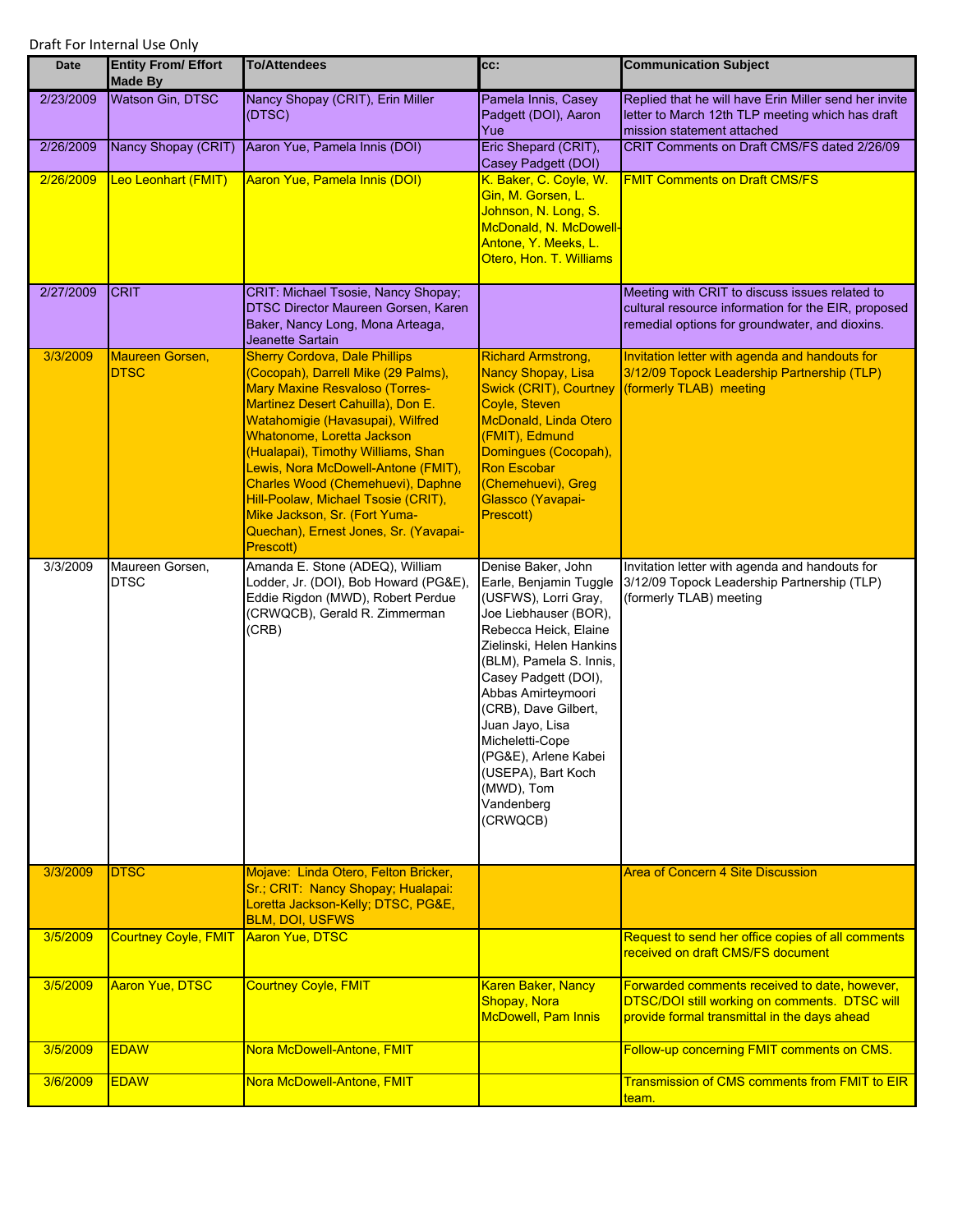| Date      | <b>Entity From/ Effort</b><br><b>Made By</b> | <b>To/Attendees</b>                                                                                                                                                                                                                                                                                                                                                                                                                                                                                                                                                                                                                                                                                               | CC:                                                                                                                                                                                     | <b>Communication Subject</b>                                                                                                                    |
|-----------|----------------------------------------------|-------------------------------------------------------------------------------------------------------------------------------------------------------------------------------------------------------------------------------------------------------------------------------------------------------------------------------------------------------------------------------------------------------------------------------------------------------------------------------------------------------------------------------------------------------------------------------------------------------------------------------------------------------------------------------------------------------------------|-----------------------------------------------------------------------------------------------------------------------------------------------------------------------------------------|-------------------------------------------------------------------------------------------------------------------------------------------------|
| 3/12/2009 | <b>DTSC</b>                                  | Attendees: Chemehuevi: Chairman<br>Wood; Hualapai: Loretta Jackson-Kelly;<br><b>CRITs: Michael Tsosie, Nancy Shopay,</b><br>Norman Shopay; FMIT: Nora McDowell-<br>Antone, Linda Otero, Courtney Coyle,<br>Steven McDonald; Aqua Caliente Tribe:<br>Clifford Batten; ADEQ: Amanda Stone;<br>PG&E: Bob Howard, Dave Gilbert, Juan<br>Jayo; MWD: Bart Koch, Eddie Rigdon;<br><b>CRWQCB: Robert Perdue; US DOI:</b><br>Pamela Innis, Casey Padgett; BLM:<br>Rebecca Heick; CRB: Abbas<br>Amirteymoori; DTSC: Maureen Gorsen,<br>Maziar Movassaghi, Karen Baker,<br>Nancy Long, Susan Wilcox, Jeanne<br>Garcia, Tom Cota, Amy Hinchee, Ann<br>Carberry, Christina Fu. Facilitators:<br>Mona Arteaga, Jeanette Sartain |                                                                                                                                                                                         | Meeting of the Topock Leadership Partnership in<br>Palm Springs for discussion of proposed<br>alternatives for cleanup of groundwater           |
| 3/17/2009 | <b>Michael Sullivan, FMIT</b>                | Aaron Yue, DTSC and Pamela Innis,<br><b>DOI</b>                                                                                                                                                                                                                                                                                                                                                                                                                                                                                                                                                                                                                                                                   | <b>Nora McDowell, Luke</b><br>Johnson, Linda Otero,<br><b>Timothy Williams,</b><br><b>Courtney Coyle, Steven</b><br>McDonald, Leo<br>Leonhart (FMIT);<br><b>Yvonne Meeks (PG&amp;E)</b> | Fort Mojave Indian Tribe's comments on the Draft<br><b>Groundwater Risk Assessment</b>                                                          |
| 3/20/2009 | Nancy Shopay (CRIT)                          |                                                                                                                                                                                                                                                                                                                                                                                                                                                                                                                                                                                                                                                                                                                   |                                                                                                                                                                                         | CRIT Comments on Draft CMS/FS dated 2/26/09                                                                                                     |
| 3/20/2009 | Nancy Shopay (for<br>CRIT)                   | Aaron Yue, DTSC and Pamela Innis,<br><b>DOI</b>                                                                                                                                                                                                                                                                                                                                                                                                                                                                                                                                                                                                                                                                   | Eric Shepard, Michael<br>Tsosie (CRIT); Casey<br>Padgett (DOI); Karen<br>Baker, Aaron Yue<br>(DTSC)                                                                                     | Comments on the February 2009 Draft<br>Groundwater Human Health and Ecological Risk<br>Assessment                                               |
| 3/25/2009 | Nora McDowell-                               | <b>Aaron Yue, DTSC</b>                                                                                                                                                                                                                                                                                                                                                                                                                                                                                                                                                                                                                                                                                            |                                                                                                                                                                                         | Inquiry if DTSC had commented on Draft CMS/FS                                                                                                   |
| 3/25/2009 | Antone, FMIT<br><b>Aaron Yue, DTSC</b>       | Nora McDowell-Antone, FMIT                                                                                                                                                                                                                                                                                                                                                                                                                                                                                                                                                                                                                                                                                        | Karen Baker, Pam<br><b>Innis, Yvonne Meeks</b>                                                                                                                                          | and request for copy of comments.<br>Reply to Nora's e-mail - still compiling comments,<br>should be issued tomorrow                            |
| 3/26/2009 | Nora McDowell-<br><b>Antone, FMIT</b>        | <b>Aaron Yue, DTSC</b>                                                                                                                                                                                                                                                                                                                                                                                                                                                                                                                                                                                                                                                                                            |                                                                                                                                                                                         | Reply to Aaron and discussion about FMIT<br>comments - CWG versus Section 106                                                                   |
| 3/26/2009 | Aaron Yue, DTSC                              | Christina Hong, CH2M Hill, Yvonne<br>Meeks, PG&E                                                                                                                                                                                                                                                                                                                                                                                                                                                                                                                                                                                                                                                                  | EIR, Geo/Hydro, Indian<br><b>Tribe Reps., CWG</b>                                                                                                                                       | DTSC CMS/FS comments in MS Word                                                                                                                 |
| 3/30/2009 | Maziar Movassaghi,<br><b>DTSC</b>            | Charles Wood (Chemehuevi), Loretta<br>Jackson (Hualapai), Michael Tsosie,<br>Nancy Shopay, Norman Shopay (CRIT),<br>Nora McDowell-Antone, Courtney Coyle, Richard Armstrong, Lisa 2009.<br>Steven McDonald, Linda Otero (FMIT)                                                                                                                                                                                                                                                                                                                                                                                                                                                                                    | <b>Wilfred Whatoname</b><br>(Hualapai), Timothy<br>Williams (FMIT),<br>Swick (CRIT), Ron<br>Escobar (Chemehuevi)                                                                        | Thank you letter for participating in 3/12/09 Topock<br>Leadership Partnership (TLP) meeting with<br>enclosures. Next meeting Thursday, May 21, |
| 3/30/2009 | Maziar Movassaghi,<br><b>DTSC</b>            | Amanda E. Stone (ADEQ), Bob Howard,<br>Dave Gilbert, Lisa Micheletti-Cope<br>(PG&E), Eddie Rigdon, Bart Koch<br>(MWD), Robert Perdue (CRWQCB),<br>Rebecca Heick, Pamela Innis, Casey<br>Padgett (DOI), Abbas Amirteymoori<br>(CRB)                                                                                                                                                                                                                                                                                                                                                                                                                                                                                | Michael Fulton (ADEQ),<br>Juan Jayo (PG&E),<br>Jeffrey Kightlinger<br>(MWD), William Lodder, 2009.<br>Jr. (DOI), Tom<br>Vandenberg<br>(CRWQCB), Gerald<br>Zimmerman (CRB)               | Thank you letter for participating in 3/12/09 Topock<br>Leadership Partnership (TLP) meeting with<br>enclosures. Next meeting Thursday, May 21, |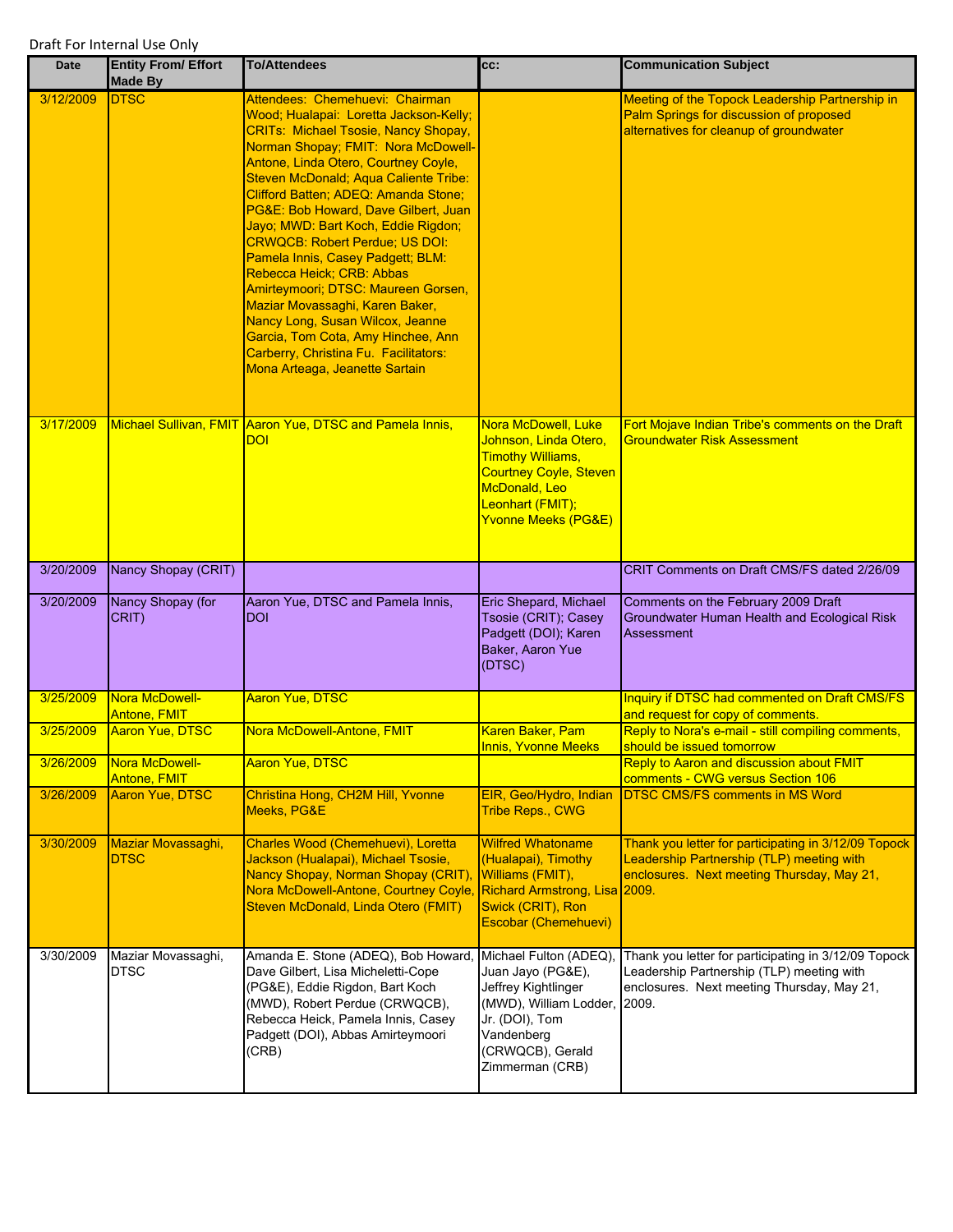| <b>Date</b> | <b>Entity From/ Effort</b><br><b>Made By</b> | <b>To/Attendees</b>                                                                                                                                                                                                                                                                                     | CC:                                                                                                                                           | <b>Communication Subject</b>                                                                                                                                                       |
|-------------|----------------------------------------------|---------------------------------------------------------------------------------------------------------------------------------------------------------------------------------------------------------------------------------------------------------------------------------------------------------|-----------------------------------------------------------------------------------------------------------------------------------------------|------------------------------------------------------------------------------------------------------------------------------------------------------------------------------------|
| 4/1/2009    | Aaron Yue, DTSC                              | Chemehuevi: Charles Wood, David<br>Todd, Ron Escobar; Cocopah: Sherry<br>Cordova, Jill McCormick; CRITs: Daniel<br>Eddy, Jr., Michael Tsosie, Cheyene<br>Garcia; FMIT: Timothy Williams, Linda<br>Otero; Fort Yuma-Quechan: Mike<br>Jackson, Sr., Arlene Kingery, Pauline<br>Jose; Hualapai: Dawn Hubbs |                                                                                                                                               | <b>Compact disc containing Consultative Work Group</b><br>electronic correspondence during the month of<br><b>March 2009.</b>                                                      |
| 4/2/2009    | Chris Guerre, DTSC                           | Nancy Shopay (for CRIT)                                                                                                                                                                                                                                                                                 | Aaron Yue, Karen<br><b>Baker</b>                                                                                                              | <b>PG&amp;E East Ravine Information</b>                                                                                                                                            |
| 4/3/2009    | Karen Baker, DTSC                            | Nancy Shopay (for CRIT)                                                                                                                                                                                                                                                                                 |                                                                                                                                               | Request for separate meeting between DTSC and<br>CRIT regarding CMS, Debris Ravine, East Ravine.                                                                                   |
| 4/8/2009    | Karen Baker, DTSC                            | Nancy Shopay (for CRIT)                                                                                                                                                                                                                                                                                 |                                                                                                                                               | Phone call with Nancy regarding meeting with<br>CRIT <sub>s</sub> .                                                                                                                |
| 4/10/2009   | Karen Baker, DTSC                            | Nancy Shopay (CRIT), Pamela Innis<br>(DOI)                                                                                                                                                                                                                                                              | <b>Aaron Yue</b>                                                                                                                              | RE: Nora McDowell's request to be provided with<br>a copy of CRIT's comments on the Draft CMS/FS<br>submitted to DOI                                                               |
| 4/10/2009   | Karen Baker, DTSC                            | Nora McDowell-Antone, FMIT                                                                                                                                                                                                                                                                              |                                                                                                                                               | Called Nora McDowell to offer to meet with FMIT to<br>hear their concerns on CMS/FS, HRA, Debris<br>Ravine, and other issues at the site.                                          |
| 4/21/2009   | Jeannete Sartain,<br><b>DTSC</b>             | Charles Wood, Chemehuevi, Michael<br>Tsosie, CRIT, Nora McDowell-Antone,<br>FMIT, Loretta Jackson-Kelly, Hualapai                                                                                                                                                                                       |                                                                                                                                               | Jeanette left voice mail messages asking: 1)<br>Meeting change to 5/21; 2) how many bringing; 3)<br>is it ok to hold off on mission statement for now?                             |
| 4/22/2009   | Charles Wood,<br>Chemehuevi Tribe            | Jeanette Sartain, DTSC                                                                                                                                                                                                                                                                                  |                                                                                                                                               | They spoke. Chairman Wood said he knows it's<br>the 21st, he is coming alone, okay with holding off<br>on mission statement                                                        |
| 4/22/2009   | Nora McDowell-<br><b>Antone, FMIT</b>        | Jeanette Sartain, DTSC                                                                                                                                                                                                                                                                                  |                                                                                                                                               | They spoke. Knows about 5/21. She will let us<br>know who's coming; She's fine with waiting on<br>mission statement disc, but also ok with a few min.<br>at end of mtg. to discuss |
| 4/22/2009   | Hualapai                                     | Loretta Jackson-Kelly, Jeanette Sartain, DTSC                                                                                                                                                                                                                                                           |                                                                                                                                               | They spoke. Knows about 5/21. One other person<br>coming with her. She's fine with waiting on Mission<br>Statement disc., but also okay with 20 min. at end<br>of mtg to discuss.  |
| 4/23/2009   | Jeannete Sartain,<br><b>DTSC</b>             | Nora McDowell-Antone, FMIT, Dr.<br>Michael Tsosie, CRIT, Loretta Jackson-<br>Kelly, Hualapai, Charles Wood,<br>Chemehuevi                                                                                                                                                                               |                                                                                                                                               | Jeanette called to find out who should we be<br>sending letters/cc's to?                                                                                                           |
| 4/23/2009   | Nora McDowell<br>Antone, FMIT                |                                                                                                                                                                                                                                                                                                         |                                                                                                                                               | She says send individual letters to her, Chairman<br>Timothy Williams, Vice-Chair Shan Lewis, and<br>Linda Otero at Aha Makav                                                      |
| 4/23/2009   | Loretta Jackson-Kelly,<br>Hualapai           |                                                                                                                                                                                                                                                                                                         |                                                                                                                                               | Keep sending individual letters to Loretta and to<br>Chair Whatoname. No cc's for now.                                                                                             |
| 4/23/2009   | Charles Wood,<br>Chemehuevi Tribe            |                                                                                                                                                                                                                                                                                                         |                                                                                                                                               | Continue sending all info. To Ch. Wood only. He<br>will discuss with tribe.                                                                                                        |
| 4/24/2009   | Aaron Yue, DTSC                              | Nancy Shopay and Michael Tsosie<br>(CRIT)                                                                                                                                                                                                                                                               |                                                                                                                                               | Confirmation of meeting at BLM Office on May 4th                                                                                                                                   |
| 4/30/2009   | Michael Tsosie, CRIT                         | Jeanette Sartain, DTSC                                                                                                                                                                                                                                                                                  |                                                                                                                                               | Faxed questions originally left on his voice mail.                                                                                                                                 |
| 4/30/2009   | Maziar Movassaghi,<br><b>DTSC</b>            | Eldred Enas, Daphne Hill-Poolaw,<br>Michael Tsosie (CRIT), Wilfred<br>Whatoname, Loretta Jackson-Kelly<br>(Hualapai), Timothy Williams, Shan<br>Lewis, Nora McDowell-Antone, Linda<br>Otero (FMIT), Charles Wood<br>(Chemehuevi),                                                                       | <b>Ron Escobar</b><br>(Chemehuevi), Lisa<br>Swick, Nancy Shopay,<br>Norman Shopay (CRIT),<br>Steven McDonald,<br><b>Courtney Coyle (FMIT)</b> | Invitation to attend the 5/21/09 Topock Leadership<br>Partnership (TLP) Meeting in Palm Desert with<br>agenda and handouts                                                         |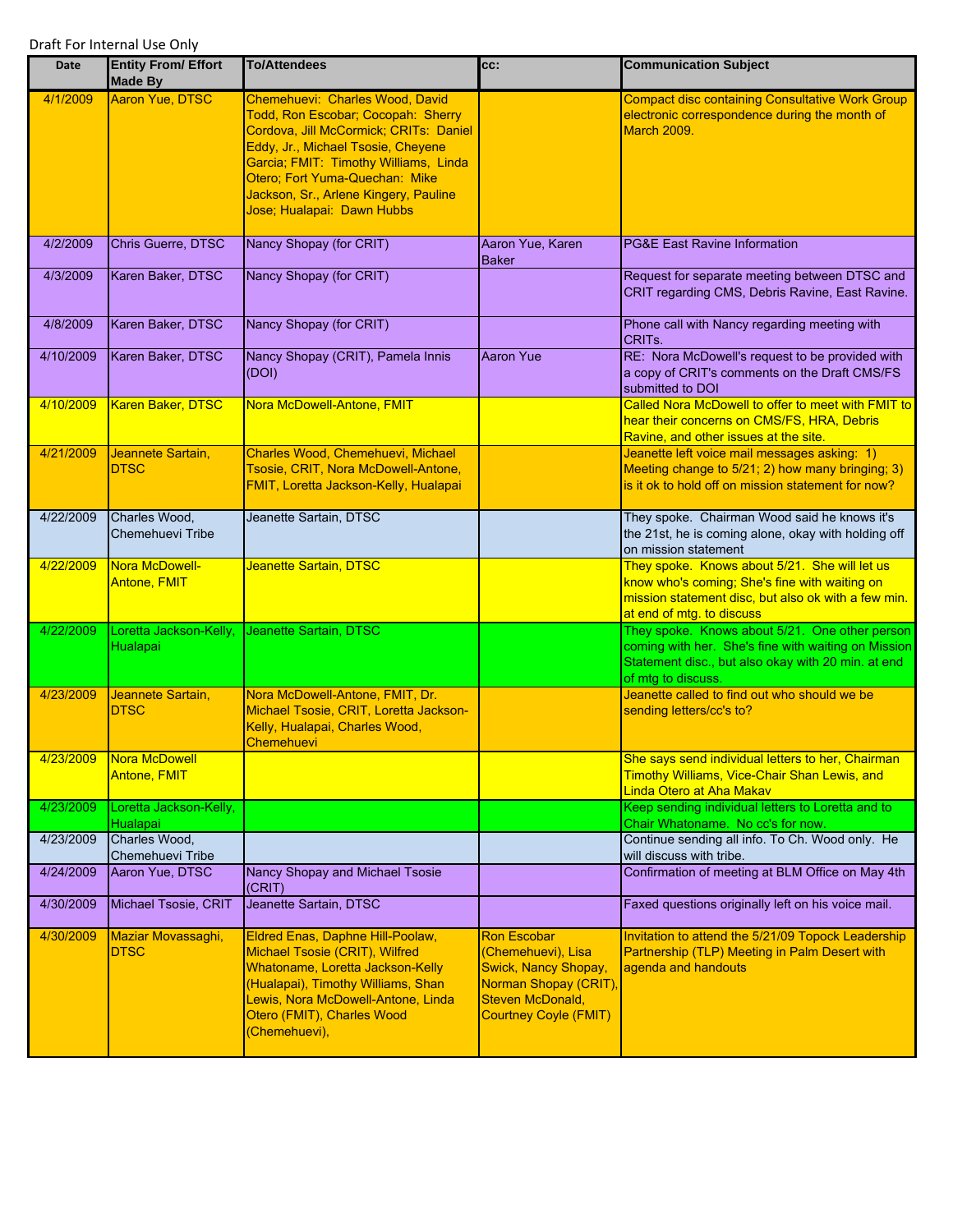| <b>Date</b>           | <b>Entity From/ Effort</b><br><b>Made By</b> | <b>To/Attendees</b>                                                                                                                                                                                                                                                                                     | CC:                                                                                                                                                                                            | <b>Communication Subject</b>                                                                                                                                                                     |
|-----------------------|----------------------------------------------|---------------------------------------------------------------------------------------------------------------------------------------------------------------------------------------------------------------------------------------------------------------------------------------------------------|------------------------------------------------------------------------------------------------------------------------------------------------------------------------------------------------|--------------------------------------------------------------------------------------------------------------------------------------------------------------------------------------------------|
| 4/30/2009             | Maziar Movassaghi,<br><b>DTSC</b>            | Amanda Stone (ADEQ), Bob Howard<br>(PG&E), William Lodder, Jr., Pamela<br>Innis, Casey Padgett (USDOI), Bart<br>Koch, Eddie Rigdon (MWD), Robert<br>Perdue (CRWQCB), Gerald Zimmerman<br>(CRB)                                                                                                          | Abbas Amirteymoori<br>(CRB), Dave Gilbert,<br>Lisa Micheletti-Cope,<br>Juan Jayo (PG&E), Joe<br>Liebhauser (BOR), John<br>Earle (USFWS),<br>Rebecca Heick (BLM),<br>Tom Vandenberg<br>(CRWQCB) | Invitation to attend the 5/21/09 Topock Leadership<br>Partnership (TLP) Meeting in Palm Desert with<br>agenda and handouts                                                                       |
| 5/4/2009              | <b>Aaron Yue, DTSC</b>                       | Chemehuevi: Charles Wood, David<br>Todd, Ron Escobar; Cocopah: Sherry<br>Cordova, Jill McCormick; CRITs: Daniel<br>Eddy, Jr., Michael Tsosie, Cheyene<br>Garcia; FMIT: Timothy Williams, Linda<br>Otero; Fort Yuma-Quechan: Mike<br>Jackson, Sr., Arlene Kingery, Pauline<br>Jose; Hualapai: Dawn Hubbs |                                                                                                                                                                                                | <b>Compact disc containing Consultative Work Group</b><br>electronic correspondence during the month of<br>April 2009.                                                                           |
| 5/4/2009              | <b>CRIT</b>                                  | CRIT: Michael Tsosie, Norman Shopay;<br>DTSC: Karen Baker, Aaron Yue, Tom<br>Cota                                                                                                                                                                                                                       |                                                                                                                                                                                                | Meeting between DTSC and representatives of the<br>Colorado River Indian Tribe (CRIT) to discuss<br>issues related to Debris Ravine, East Ravine,<br><b>CMS/FS</b>                               |
| 5/6/2009              | Nancy Shopay, CRIT                           | Aaron Yue, DTSC                                                                                                                                                                                                                                                                                         |                                                                                                                                                                                                | Thank for meeting with CRIT on Monday. Request<br>to find out if the WB In Palm Springs has wireless<br>internet service for the meeting in addition to call in<br>capability                    |
| 5/7/2009<br>5/11/2009 | <b>Aaron Yue, DTSC</b><br><b>EDAW</b>        | <b>CWG, TWG, Tribal Reps, EIR Group</b><br>Nancy Shopay, CRIT                                                                                                                                                                                                                                           |                                                                                                                                                                                                | Cancellation of 5/20/09 CWG Meeting<br>Letter from Nancy Shopay describing tribal                                                                                                                |
|                       |                                              |                                                                                                                                                                                                                                                                                                         |                                                                                                                                                                                                | concerns                                                                                                                                                                                         |
| 5/11/2009             | Nancy Shopay, CRIT                           | Maziar Movassaghi, Acting Director<br>DTSC                                                                                                                                                                                                                                                              | Eric Shepard, Michael<br>Tsosie (CRIT), Karen<br>Baker, Aaron Yue<br>(DTSC), Rebecca Heick American Lands<br>(BLM)                                                                             | Information and Basis for CRIT Proportional<br>Stakeholder Significance and Input and map of<br>Topock Compressor Station in Proximity to Native                                                 |
| 5/12/2009             | Nancy Shopay (CRIT)                          | Maziar Movassaghi, Acting Director,<br>DTSC                                                                                                                                                                                                                                                             | Eric Shepard, Michael<br>Tsosie (CRIT), Karen<br>Baker, Aaron Yue<br>(DTSC), Rebecca Heick<br>(BLM)                                                                                            | Questions and Concerns Related to Recent Issues<br>(mainly Dioxin detection at AOC 4.                                                                                                            |
| 5/12/2009             | <b>EDAW</b>                                  | Nora McDowell-Antone, FMIT                                                                                                                                                                                                                                                                              |                                                                                                                                                                                                | Follow-up concerning FMIT comments on CMS<br>and internal FMIT scoping meeting.                                                                                                                  |
| 5/12/2009             | <b>DTSC</b>                                  | Mojave: Nora McDowell-Antone, Leo<br>Leonhart (H&A); CRIT: Nancy Shopay;<br>DTSC, PG&E, DOI, USGS, BOR, MWD                                                                                                                                                                                             |                                                                                                                                                                                                | <b>Geo/Hydro Technical Work Group Meeting</b>                                                                                                                                                    |
| 5/13/2009             | Leo Leonhart (FMIT)                          | Pamela Innis (DOI)                                                                                                                                                                                                                                                                                      | T. Williams, S. Lewis, L.<br>Otero, M. Calamia, C.<br>Coyle, J. Earle, R.<br>Heick, L. Johnson, J.<br>Leibhauser, S.<br>McDonald, N. McDowell-<br>Antone, Y. Meeks, W.<br>Taylor, A. Yue       | Fort Mojave Indian Tribe Comments on the U.S.<br>DOI draft memorandum on "Time-Critical Removal<br>Action Number 4 at AOC 4 Debris Ravine."                                                      |
| 5/13/2009             | Nancy Shopay, CRIT                           | Aaron Yue, DTSC                                                                                                                                                                                                                                                                                         |                                                                                                                                                                                                | Asked for representation of gw contamination that<br>could be used in a presentation to the tribe,<br>including new gw contamination in East Ravine                                              |
| 5/13/2009             | Aaron Yue, DTSC                              | Nancy Shopay (for CRIT)                                                                                                                                                                                                                                                                                 |                                                                                                                                                                                                | CH2Mill preparing a new figure for TLP meeting -<br>DTSC does not have one that includes East<br>Ravine. Also asked if Nancy would inquire about<br>new Chairperson, Eldred Enas, from M. Tsosie |
| 5/14/2009             | Karen Baker, DTSC                            | Nancy Shopay (for CRIT)                                                                                                                                                                                                                                                                                 |                                                                                                                                                                                                | Request for Nancy to contact Michael Tsosie to<br>see if he's available for a call with Maziar prior to<br>the 5/21 TLP meeting                                                                  |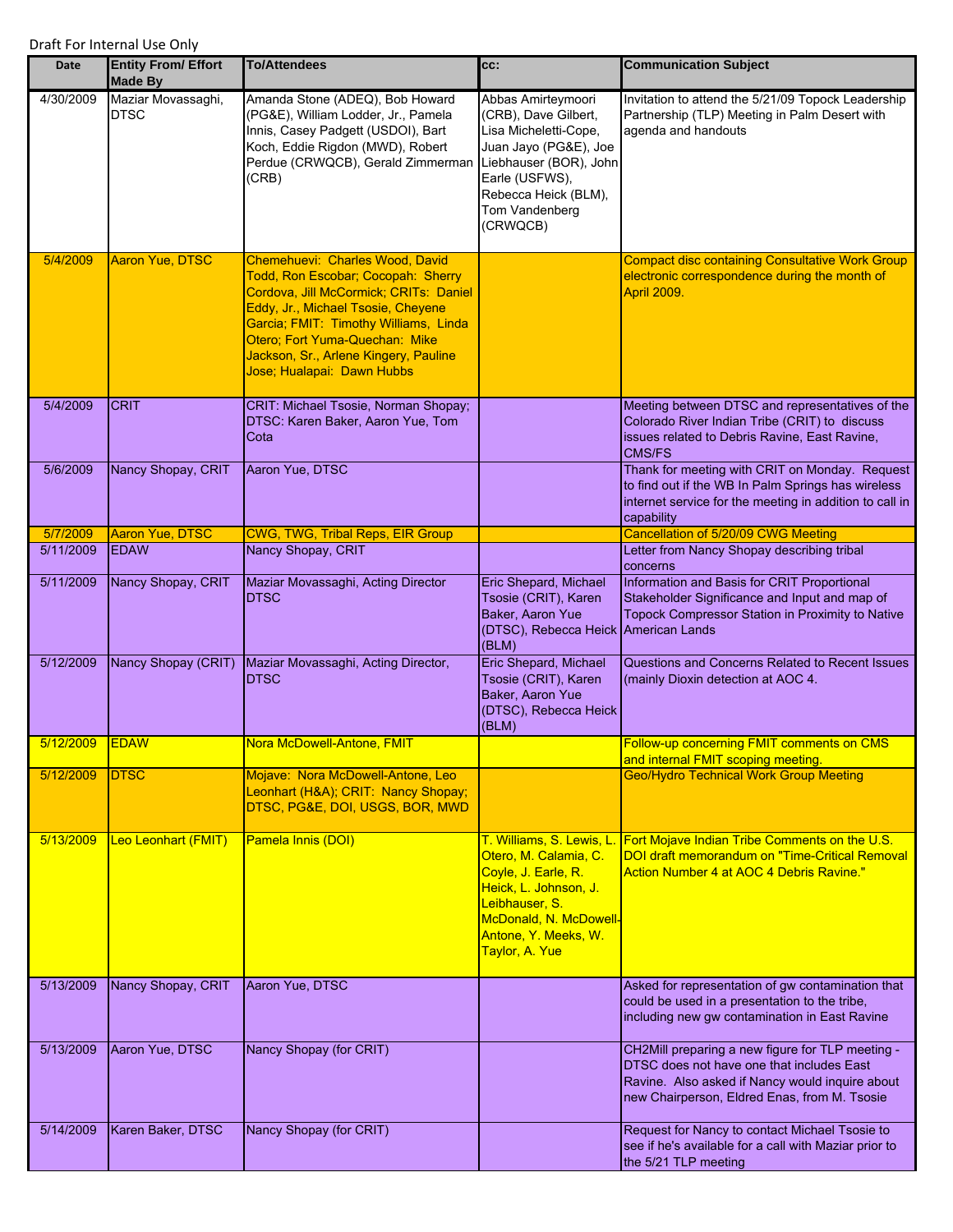| Date      | <b>Entity From/ Effort</b><br><b>Made By</b> | <b>To/Attendees</b>                                                                                                                                                                                                                                                                                                                                                                                                                                                                                                                                                                                                                                                                                                                                                                                                                                                       | CC:                                                                                                          | <b>Communication Subject</b>                                                                                                                                                                                                  |
|-----------|----------------------------------------------|---------------------------------------------------------------------------------------------------------------------------------------------------------------------------------------------------------------------------------------------------------------------------------------------------------------------------------------------------------------------------------------------------------------------------------------------------------------------------------------------------------------------------------------------------------------------------------------------------------------------------------------------------------------------------------------------------------------------------------------------------------------------------------------------------------------------------------------------------------------------------|--------------------------------------------------------------------------------------------------------------|-------------------------------------------------------------------------------------------------------------------------------------------------------------------------------------------------------------------------------|
| 5/14/2009 | Nora McDowell-<br><b>Antone, FMIT</b>        | <b>DTSC/AECOM</b>                                                                                                                                                                                                                                                                                                                                                                                                                                                                                                                                                                                                                                                                                                                                                                                                                                                         |                                                                                                              | Sorry the CWG had to be cancelled but hope to<br>see some of you at the TLP meeting in Palm<br>Desert on the 21st of May.                                                                                                     |
| 5/15/2009 | Kathie Schievelbein,<br><b>DTSC</b>          | <b>Tribal Leaders, All Stakeholders</b>                                                                                                                                                                                                                                                                                                                                                                                                                                                                                                                                                                                                                                                                                                                                                                                                                                   |                                                                                                              | Letter providing update regarding the cultural<br>resources assessment for the PG&E Topock EIR<br>and extending the time to submit cultural<br>information from May 1, 2009 to June 2, 2009.                                  |
| 5/15/2009 | Karen Baker, DTSC                            | Nancy Shopay, CRITs, Kim Smith,<br>DTSC                                                                                                                                                                                                                                                                                                                                                                                                                                                                                                                                                                                                                                                                                                                                                                                                                                   |                                                                                                              | Calls to coordinate meeting with Michael Tsosie,<br>CRITs, and Maziar Movassaghi, DTSC.                                                                                                                                       |
| 5/18/2009 | Karen Baker, DTSC                            | Nancy Shopay, CRITs, Kim Smith,<br><b>DTSC</b>                                                                                                                                                                                                                                                                                                                                                                                                                                                                                                                                                                                                                                                                                                                                                                                                                            |                                                                                                              | Calls to coordinate meeting with Michael Tsosie,<br>CRITs, and Maziar Movassaghi, DTSC.                                                                                                                                       |
| 5/19/2009 | Karen Baker, DTSC                            | Nancy Shopay, CRITs                                                                                                                                                                                                                                                                                                                                                                                                                                                                                                                                                                                                                                                                                                                                                                                                                                                       |                                                                                                              | Calls to coordinate meeting between Michael<br>Tsosie, CRITs, and EIR Team.                                                                                                                                                   |
| 5/20/2009 | Nancy Shopay (CRIT)                          | Maziar Movassaghi, DTSC                                                                                                                                                                                                                                                                                                                                                                                                                                                                                                                                                                                                                                                                                                                                                                                                                                                   | Eric Shepard, Michael<br>Tsosie, Karen Baker,<br>Aaron Yue, Rebecca<br>Heick, Casey Padgett,<br>Pamela Innis | Comments on the proposed Topock Leadership<br><b>Agenda and Meeting</b>                                                                                                                                                       |
| 5/21/2009 | <b>DTSC</b>                                  | <b>Topock Leadership Partnership: Fort</b><br>Mojave: Chairman Timothy Williams,<br>Linda Otero, Nora McDowell-Antone,<br>Courtney Coyle, Steve McDonald, Leo<br>Leonhart ; CRIT: Amanda Leivas-Sharp,<br>Michael Tsosie, Nancy Shopay, Norman<br>Shopay; Chemehuevi: Chairman<br>Charles Wood, Ron Escobar; Hualapai:<br>Loretta Jackson-Kelly; Cocopah: Vice-<br><b>Chairman Dale Phillips; MWD: Bart</b><br>Koch, Eddie Ridgon; PG&E: Bob<br>Howard, Dave Gilbert, Juan Jayo,<br><b>Yvonne Meeks; RWQCB: Robert</b><br>Perdue, Tom Vandenberg; CRBC:<br>Abbas Amirteymoori; DOI: William<br>Lodder, Pamela Innis, Casey Padgett;<br>BLM: Rebecca Heick, Greg Noble; BOR:<br>Jeffery Smith; DTSC: Maziar<br>Movassaghi, Karen Baker, Nancy Long,<br>Susan Wilcox, Tom Cota, Amy Hinchee,<br>Ann Carberry, Christina Fu. Facilitators:<br>Mona Arteaga, Jeanette Sartain |                                                                                                              | Topock Leadership partnership meeting in Palm<br>Desert for discussion on groundwater cleanup<br>alternatives and overview of process and schedule<br>for Environmental Impact Report process and<br>update on Debris Ravine. |
| 5/26/2009 | Karen Baker, DTSC                            | Nora McDowell-Antone, FMIT                                                                                                                                                                                                                                                                                                                                                                                                                                                                                                                                                                                                                                                                                                                                                                                                                                                |                                                                                                              | Called Nora McDowell to f/u up on Karen's April<br>call regarding holding community meetings in July<br>2009.                                                                                                                 |
| 6/1/2009  | Christina Fu, DTSC                           | Charles Woods, Chemehuevi                                                                                                                                                                                                                                                                                                                                                                                                                                                                                                                                                                                                                                                                                                                                                                                                                                                 |                                                                                                              | Call to arrange to set up meeting date for<br>Community meeting at their reservation.                                                                                                                                         |
| 6/1/2009  | Christina Fu, DTSC                           | Called Lisa Swick, CRIT, left message<br>with attendant                                                                                                                                                                                                                                                                                                                                                                                                                                                                                                                                                                                                                                                                                                                                                                                                                   |                                                                                                              | Call to arrange to set up meeting date for<br>Community meeting at their reservation.                                                                                                                                         |
| 6/1/2009  | Aaron Yue, DTSC                              | Chemehuevi: Charles Wood, David<br>Todd, Ron Escobar; Cocopah: Sherry<br>Cordova, Jill McCormick; CRITs: Daniel<br>Eddy, Jr., Michael Tsosie, Cheyene<br>Garcia; FMIT: Timothy Williams, Linda<br>Otero; Fort Yuma-Quechan: Mike<br>Jackson, Sr., Arlene Kingery, Pauline<br>Jose; Hualapai: Dawn Hubbs                                                                                                                                                                                                                                                                                                                                                                                                                                                                                                                                                                   |                                                                                                              | <b>Compact disc containing Consultative Work Group</b><br>electronic correspondence during the month of<br>May 2009.                                                                                                          |
| 6/2/2009  | <b>CRIT</b>                                  | CRIT: Michael Tsosie, Norman Shopay,<br>Nancy Shopay; DTSC Acting Director<br>Maziar Movassaghi, Karen Baker                                                                                                                                                                                                                                                                                                                                                                                                                                                                                                                                                                                                                                                                                                                                                              |                                                                                                              | Conference call to discuss CRIT issues to Topock<br>Leadership Partnership and cultural resources for<br>the EIR.                                                                                                             |
| 6/2/2009  | Christina Fu, DTSC                           | Called Lisa Swick, CRIT, left message<br>with attendant                                                                                                                                                                                                                                                                                                                                                                                                                                                                                                                                                                                                                                                                                                                                                                                                                   |                                                                                                              | Call to arrange to set up meeting date for<br>Community meeting at their reservation.                                                                                                                                         |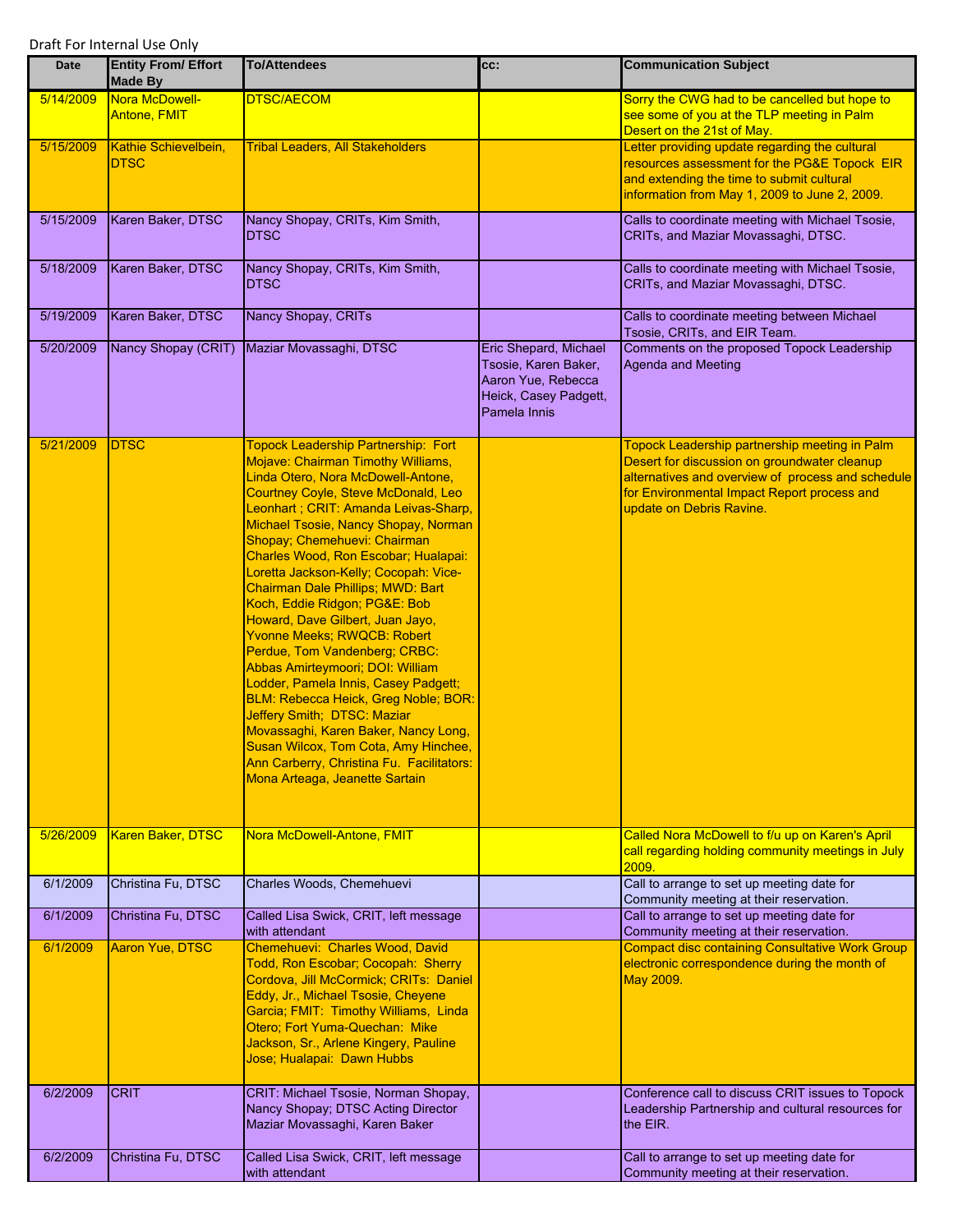| <b>Date</b> | <b>Entity From/ Effort</b><br><b>Made By</b> | <b>To/Attendees</b>                                     | CC:                                                                                                                                                 | <b>Communication Subject</b>                                                                                                                                                                                                                                                                             |
|-------------|----------------------------------------------|---------------------------------------------------------|-----------------------------------------------------------------------------------------------------------------------------------------------------|----------------------------------------------------------------------------------------------------------------------------------------------------------------------------------------------------------------------------------------------------------------------------------------------------------|
| 6/2/2009    | <b>EDAW</b>                                  | Michael Tsosie, CRIT                                    |                                                                                                                                                     | Update on EIR process. Tsosie also asked for<br>clarification as to how cultural information was<br>included in the EIR.                                                                                                                                                                                 |
| 6/2/2009    | Nancy Shopay, for<br><b>CRIT</b>             | Aaron Yue, DTSC                                         | Karen Baker, Yvonne<br><b>Meeks</b>                                                                                                                 | Questions: will current IM pumping demonstrate a<br>landward gradient away from river in area of East<br>Ravine gw contamination? Will additional wells<br>need to be added? What actions if PG&E not able<br>to demonstrate landward gradient at East Ravine?                                           |
| 6/3/2009    | Maziar Movassaghi,<br><b>Acting Director</b> | Michael Tsosie, CRIT                                    | Nancy Shopay, Eric<br>Shepard (CRIT),<br>Pamela Innis (DOI),<br>Rebecca Heick (BLM),<br>Karen Baker, Aaron<br>Yue (DTSC)                            | Response to CRIT's 5/11/09 letter - Significance of<br>CRITs input with respect to PG&E                                                                                                                                                                                                                  |
| 6/3/2009    | Christina Fu, DTSC                           | Called Lisa Swick, CRIT, left message<br>with attendant |                                                                                                                                                     | Call to arrange to set up meeting date for<br>Community meeting at their reservation.                                                                                                                                                                                                                    |
| 6/3/2009    | Karen Baker, DTSC                            | Nora McDowell-Antone, FMIT                              |                                                                                                                                                     | Emailed to follow up on calls made on April 10th<br>and May 26th regarding holding community<br>meetings in July at FMIT reservation                                                                                                                                                                     |
| 6/3/2009    | Nora McDowell-<br>Antone, FMIT               | Karen Baker, DTSC                                       |                                                                                                                                                     | Replied to Karen's e-mail with questions about<br>community meetings                                                                                                                                                                                                                                     |
| 6/3/2009    | Karen Baker, DTSC                            | Nora McDowell-Antone, FMIT                              |                                                                                                                                                     | <b>Answered Nora's questions about upcoming</b><br>community meeting at the FMIT reservation                                                                                                                                                                                                             |
| 6/4/2009    | Nora McDowell-<br>Antone, FMIT               | Karen Baker, DTSC                                       |                                                                                                                                                     | Gave date of 7/23/09 at 6:00 at FMIT Tribal Office<br>for community meeting.                                                                                                                                                                                                                             |
| 6/4/2009    | Karen Baker, DTSC                            | Nora McDowell-Antone, FMIT                              |                                                                                                                                                     | Thank you - Christina Fu will contact you to begin<br>organizing the 7/23/09 community meeting                                                                                                                                                                                                           |
| 6/10/2009   | <b>Aaron Yue, DTSC</b>                       | <b>CWG, TWG, Tribal Reps, EIR Group</b>                 |                                                                                                                                                     | Forwarded proposed response to comments on the<br>Feb 2009 draft Groundwater Risk Assessment. To<br>assist in maintaining the final remedy selection<br>date, DTSC requests a more expedited review than<br>the 30 day comment period, by June 29, 2009 if<br>possible.                                  |
| 6/11/2009   | Christina Fu, DTSC                           | Lisa Swick, CRIT                                        |                                                                                                                                                     | Follow-up on meeting and date/time.                                                                                                                                                                                                                                                                      |
| 6/11/2009   | Christina Fu, DTSC                           | Lisa Swick, CRIT                                        |                                                                                                                                                     | Called to discuss other alternatives for meeting<br>location.                                                                                                                                                                                                                                            |
| 6/11/2009   | Christina Fu, DTSC                           | Charles Woods, Chemehuevi                               |                                                                                                                                                     | Called and left message regarding meeting<br>logistics.                                                                                                                                                                                                                                                  |
| 6/11/2009   | Christina Fu, DTSC                           | Nora McDowell-Antone, FMIT                              |                                                                                                                                                     | Called to discuss meeting location and time.                                                                                                                                                                                                                                                             |
| 6/11/2009   | Christina Fu, DTSC                           | Nora McDowell-Antone, FMIT                              | Karen Baker, DTSC                                                                                                                                   | E-mailed follow-up summary of phone call for<br>reminder later as discussed.                                                                                                                                                                                                                             |
| 6/12/2009   | Nancy Shopay,<br>Envirometrix (for<br>CRIT)  | Karen Baker, DTSC                                       | Eric Shepard, Michael<br>Tsosie (CRITs); Aaron<br>Yue, Maziar<br>Movassaghi (DTSC);<br>Rebecca Heick (BLM);<br>Casey Padgett, Pamela<br>Innis (DOI) | Letter discussing concerns about EIR and<br>DTSC/EDAW handling of ethnographic issues.                                                                                                                                                                                                                   |
| 6/16/2009   | Karen Baker, DTSC                            | Loretta Jackson-Kelly, Hualapai                         |                                                                                                                                                     | Called regarding plan to hold community meetings<br>in July and asked if Hualapai was interested in<br>having a separate community meeting for their<br>tribe to help them with the project and informed her<br>of other tribal meetings scheduled. Loretta will<br>check with tribe and let Karen know. |
| 6/16/2009   | Christina Fu, DTSC                           | Lisa Swick, CRIT                                        |                                                                                                                                                     | Call to schedule and finalize community meeting<br>details.                                                                                                                                                                                                                                              |
| 6/17/2009   | Christina Fu, DTSC                           | Lisa Swick, CRIT                                        |                                                                                                                                                     | Call on community time and change schedule.                                                                                                                                                                                                                                                              |
| 6/24/2009   | <b>EDAW</b>                                  | Nora McDowell-Antone, FMIT                              |                                                                                                                                                     | Call to set up meeting regarding EIR. Nora also<br>inquired as to if a copy of Maze nomination could<br>be sent.                                                                                                                                                                                         |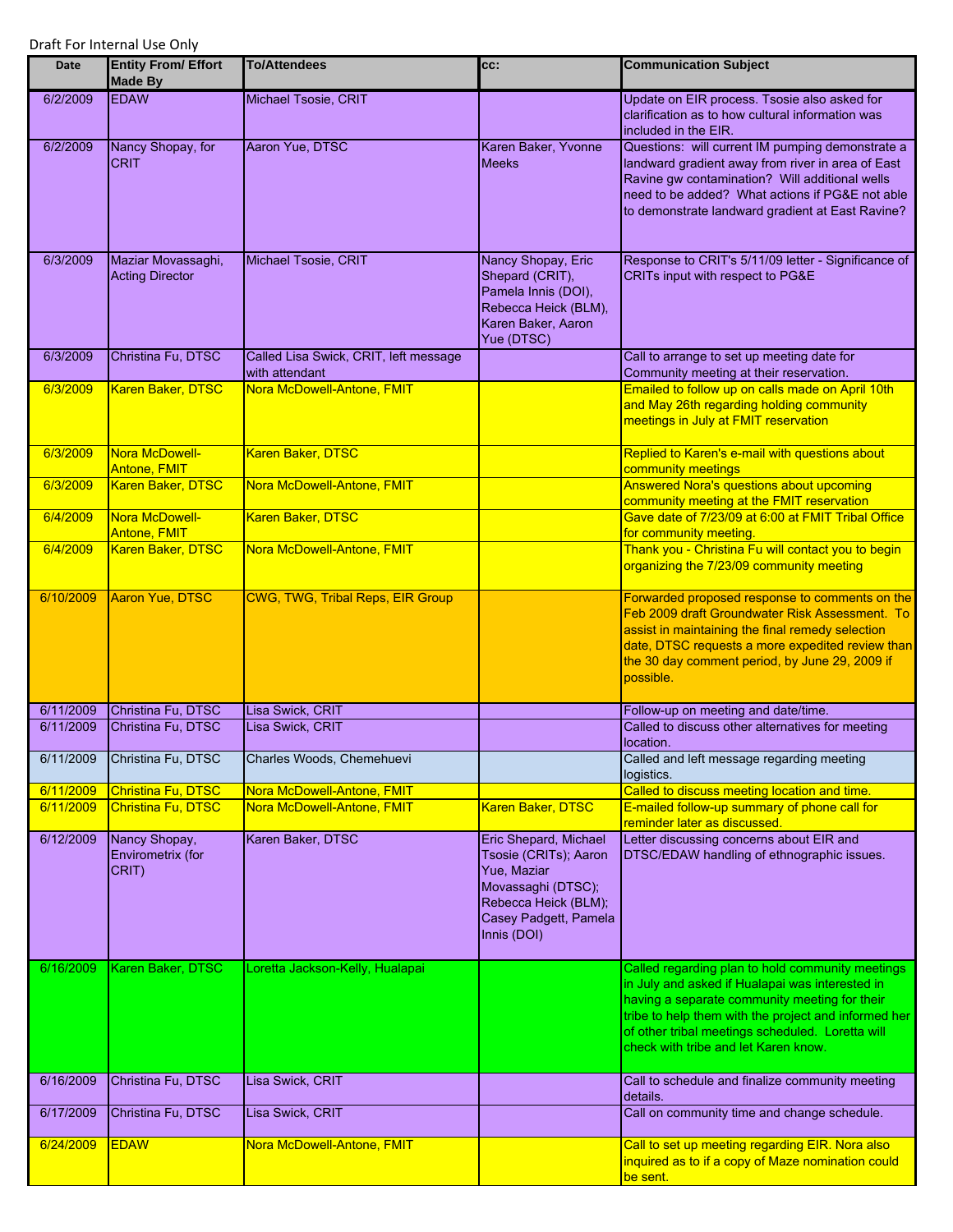| Date      | <b>Entity From/ Effort</b><br><b>Made By</b> | <b>To/Attendees</b>                                                                                                                                                                                                                                                                                     | CC:                                                                                                                                                 | <b>Communication Subject</b>                                                                                                                                                                                                                                          |
|-----------|----------------------------------------------|---------------------------------------------------------------------------------------------------------------------------------------------------------------------------------------------------------------------------------------------------------------------------------------------------------|-----------------------------------------------------------------------------------------------------------------------------------------------------|-----------------------------------------------------------------------------------------------------------------------------------------------------------------------------------------------------------------------------------------------------------------------|
| 6/24/2009 | <b>EDAW</b>                                  | Goldie Walker, Serrano                                                                                                                                                                                                                                                                                  |                                                                                                                                                     | Call to see if Goldie had any concerns about the<br>CMS alternatives or project.                                                                                                                                                                                      |
| 6/26/2009 | Nora McDowell-<br><b>Antone, FMIT</b>        | Aaron Yue, DTSC, Michael Tsosie,<br><b>CRIT<sub>s</sub></b>                                                                                                                                                                                                                                             | <b>DTSC</b>                                                                                                                                         | Reply to Aaron's 6/10/09 e-mail asking for<br>response to proposed comments to the<br>Groundwater Risk Assessment by 6/29/09. FMIT<br>cannot adhere to the shortened timeframe and<br>asked for an additional two weeks to review and<br>provide additional comments. |
| 7/1/2009  | Aaron Yue, DTSC                              | Chemehuevi: Charles Wood, David<br>Todd, Ron Escobar; Cocopah: Sherry<br>Cordova, Jill McCormick; CRITs: Daniel<br>Eddy, Jr., Michael Tsosie, Cheyene<br>Garcia; FMIT: Timothy Williams, Linda<br>Otero; Fort Yuma-Quechan: Mike<br>Jackson, Sr., Arlene Kingery, Pauline<br>Jose; Hualapai: Dawn Hubbs |                                                                                                                                                     | <b>Compact disc containing Consultative Work Group</b><br>electronic correspondence during the month of<br>May 2009.                                                                                                                                                  |
| 7/3/2009  | Christina Fu, DTSC                           | Charles Woods, Chemehuevi                                                                                                                                                                                                                                                                               |                                                                                                                                                     | Called and left message regarding meeting<br>logistics.                                                                                                                                                                                                               |
| 7/4/2009  | Nancy Shopay, for<br><b>CRIT</b>             | Aaron Yue, DTSC                                                                                                                                                                                                                                                                                         |                                                                                                                                                     | Request to resend response to her 6/2/09                                                                                                                                                                                                                              |
| 7/5/2009  | <b>EDAW</b>                                  | Nora McDowell-Antone, FMIT                                                                                                                                                                                                                                                                              |                                                                                                                                                     | Call to set up meeting. FMIT also requested FMIT-<br>related information from EIR.                                                                                                                                                                                    |
| 7/6/2009  | Aaron Yue, DTSC                              | Nancy Shopay, for CRIT                                                                                                                                                                                                                                                                                  | Karen Baker, Yvonne<br><b>Meeks</b>                                                                                                                 | Response to questions from 6/2/09                                                                                                                                                                                                                                     |
| 7/7/2009  | <b>EDAW</b>                                  | Lisa Swick, CRIT                                                                                                                                                                                                                                                                                        |                                                                                                                                                     | Call to see if cultural resources meeting was<br>necessary. Told that it was not.                                                                                                                                                                                     |
| 7/7/2009  | Christina Fu, DTSC                           | Chairman Woods, Chemehuevi                                                                                                                                                                                                                                                                              |                                                                                                                                                     | Christina called Chairman Woods to request for<br>follow-up on meeting and set-up questions.                                                                                                                                                                          |
| 7/7/2009  | Christina Fu, DTSC                           | Chairman Woods, Chemehuevi                                                                                                                                                                                                                                                                              |                                                                                                                                                     | Followed up phone call with e-mail requesting<br>confirmation of meeting logistics and issues.                                                                                                                                                                        |
| 7/9/2009  | Christina Fu, DTSC                           | Nora McDowell-Antone, FMIT                                                                                                                                                                                                                                                                              |                                                                                                                                                     | Christina called Nora to follow-up on meeting<br>details and set-up confirmation.                                                                                                                                                                                     |
| 7/9/2009  | Christina Fu, DTSC                           | Lisa Swick, CRIT                                                                                                                                                                                                                                                                                        |                                                                                                                                                     | Christina called Lisa to follow-up on meeting details<br>and set-up coordination.                                                                                                                                                                                     |
| 7/9/2010  | Christina Fu, DTSC                           | Charles Woods, Chemehuevi                                                                                                                                                                                                                                                                               |                                                                                                                                                     | Called and left message regarding meeting<br>logistics.                                                                                                                                                                                                               |
| 7/10/2009 |                                              | Michael Sullivan, FMIT Aaron Yue, DTSC, Pam Innis, DOI                                                                                                                                                                                                                                                  | Nora McDowell, Luke<br>Johnson, Linda Otero,<br><b>Courtney Coyle, Steve</b><br>McDonald, Leo<br>Leonhart (FMIT),<br><b>Yvonne Meeks (PG&amp;E)</b> | Response to PG&E Response to Comments on<br><b>Draft Groundwater Risk Assessment for Topock</b><br><b>Compressor Station</b>                                                                                                                                          |
| 7/10/2009 | Nora McDowell-<br><b>Antone, FMIT</b>        | Aaron Yue, DTSC, Pam Innis, DOI                                                                                                                                                                                                                                                                         | <b>Courtney Coyle, Steve</b><br>McDonald (FMIT)                                                                                                     | A letter from the Chairman will be sent out to<br>Maziar Movassaghi and Dr. Willie R. Taylor, DOI<br>on Monday, July 13, 2009 on GWRA.                                                                                                                                |
| 7/13/2009 | <b>EDAW</b>                                  | <b>Timothy Williams, FMIT</b>                                                                                                                                                                                                                                                                           |                                                                                                                                                     | Letter requesting clarification of land uses at<br>Topock site.                                                                                                                                                                                                       |
| 7/13/2009 | <b>EDAW</b>                                  | Nora McDowell-Antone, FMIT                                                                                                                                                                                                                                                                              |                                                                                                                                                     | <b>Emails coordinating meeting.</b>                                                                                                                                                                                                                                   |
| 7/13/2009 | Christina Fu, DTSC                           | Chairman Woods, Chemehuevi                                                                                                                                                                                                                                                                              |                                                                                                                                                     | Christina called Chairman Woods to request for<br>follow-up on meeting and set-up questions. No<br>answer, left message/                                                                                                                                              |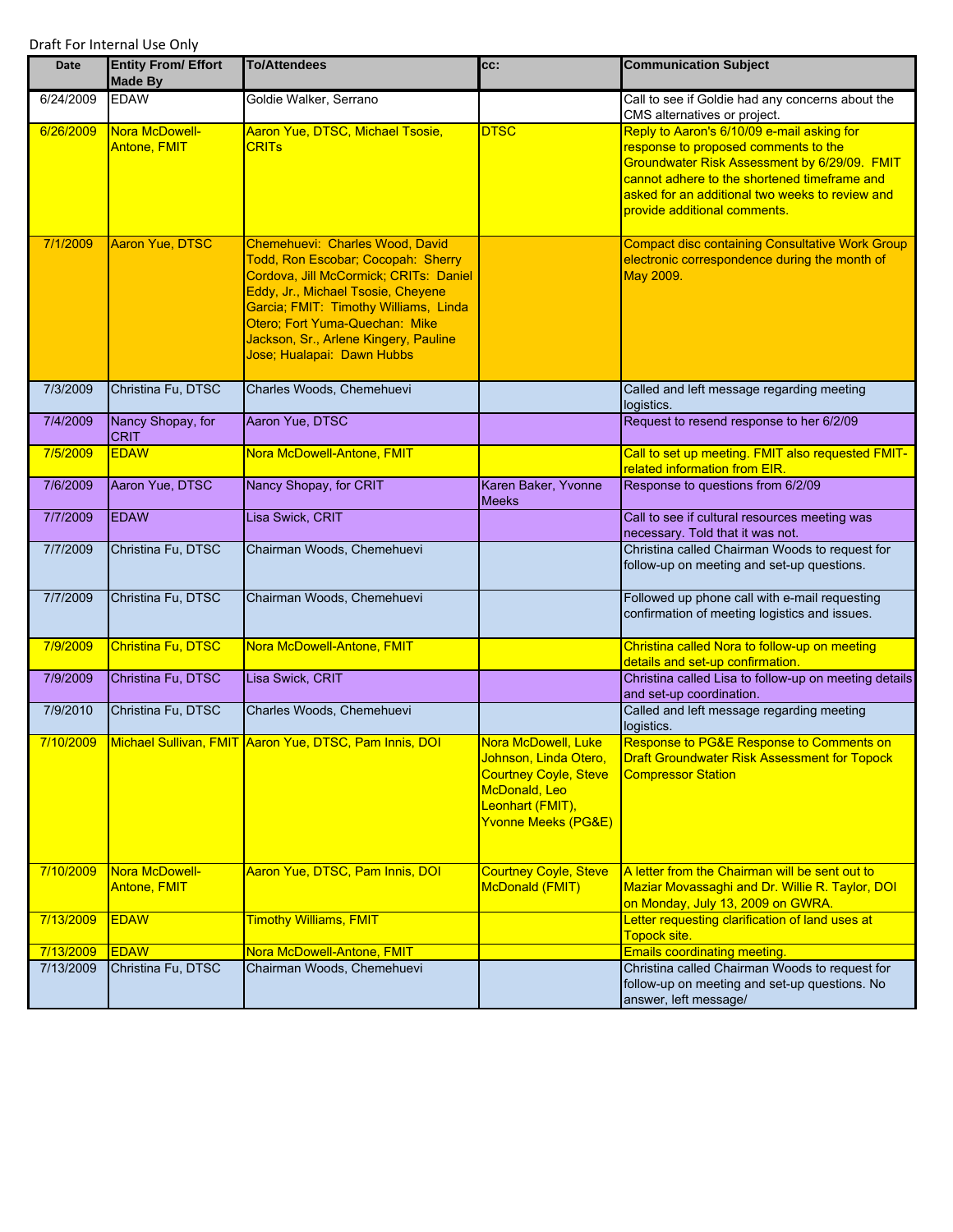| <b>Date</b>            | <b>Entity From/ Effort</b><br><b>Made By</b>     | <b>To/Attendees</b>                                                                                                                                                                                                                                                                                                                                                                                                                                                                                                   | cc:                                                                                                                                                                                                                                                                                                                                                               | <b>Communication Subject</b>                                                                                                                                                                                                                                         |
|------------------------|--------------------------------------------------|-----------------------------------------------------------------------------------------------------------------------------------------------------------------------------------------------------------------------------------------------------------------------------------------------------------------------------------------------------------------------------------------------------------------------------------------------------------------------------------------------------------------------|-------------------------------------------------------------------------------------------------------------------------------------------------------------------------------------------------------------------------------------------------------------------------------------------------------------------------------------------------------------------|----------------------------------------------------------------------------------------------------------------------------------------------------------------------------------------------------------------------------------------------------------------------|
| 7/13/2009              | <b>Timothy Williams,</b><br><b>FMIT</b>          | Maziar Movassaghi, DTSC, Willie<br>Taylor, DOI                                                                                                                                                                                                                                                                                                                                                                                                                                                                        | <b>Senator Barbara Boxer,</b><br><b>Senator Dianne</b><br>Feinstein, Jeff Smith,<br><b>BOR, William Lodder,</b><br>DOI, Pamela Innis, DOI,<br>Becky Heick, BLM,<br>James Kenna, BLM,<br>Aaron Yue, DTSC,<br>Yvonne Meeks, PG&E,<br><b>Wayne Donaldson, CA</b><br><b>SHPO, Carol Griffiths,</b><br>AZ SHPO, Jamie<br>Cleland, EDAW,<br><b>Courtney Coyle, FMIT</b> | Fort Mohave Indian Tribe Follow-up letter to March<br>20, 2009, comment letter on PG&E Co. draft<br><b>Groundwater Risk Assessment for Topock</b><br><b>Compressor Station</b>                                                                                       |
| 7/14/2009              | <b>EDAW</b>                                      | Nora McDowell-Antone, FMIT                                                                                                                                                                                                                                                                                                                                                                                                                                                                                            |                                                                                                                                                                                                                                                                                                                                                                   | Emails coordinating meeting regarding EIR.                                                                                                                                                                                                                           |
| 7/14/2009<br>7/14/2009 | <b>EDAW</b><br>Maziar Movassaghi,<br><b>DTSC</b> | <b>Courtney Coyle, FMIT</b><br><b>FMIT: Timothy Williams, Nora</b><br>McDowell-Antone, Linda Otero; CRITs:<br>Michael Tsosie; Amanda Leivas-Sharpe;<br>Chemehuevi: Charles Wood, Ron<br>Escobar; Cocopah: Dale Phillips;<br>Hualapai: Loretta Jackson-Kelly; Fort<br>Yuma-Quechan: Mike Jackson, Sr.;<br>Havasupai: Don E. Watahomigie;<br><b>Torres-Martinez: Mary Maxine</b><br>Resvaloso; Twenty-Nine Palms: Darrell<br>Mike; Yavapai-Prescott Tribe: Ernest<br>Jones, Sr.; AECOM, CRWQCB, MWD,<br>PG&E, DOI, CRB, | Cocopah: Edmund<br>Domingues; CRITs:<br>Lisa Swick, Nancy<br>Shopay, Norman<br>Shopay; FMIT: Steven<br><b>McDonald, Courtney</b><br>Coyle, Leo Leonhart;<br>Hualapai: Wilfred<br>Whatoname; Yavapai-<br>Prescott: Greg<br>GlasscoBLM, BOR,<br><b>PG&amp;E, ARCADIS</b>                                                                                            | <b>Review of Sunrise Powerlink PA.</b><br>Thank you letter for attendance/informational for<br>non-attendees at 5/21/09 meeting with meeting<br>notes attached.                                                                                                      |
| 7/14/2009              | Nora McDowell-<br><b>Antone, FMIT</b>            | <b>DTSC/DOI</b>                                                                                                                                                                                                                                                                                                                                                                                                                                                                                                       |                                                                                                                                                                                                                                                                                                                                                                   | Forwarded letter "Fort Mojave Indian Tribe follow-<br>up letter to March 20, 2009, comment letter on<br><b>Pacific Gas and Electric company draft</b><br><b>Groundwater Risk Assessment for Topock</b><br>Compressor Station, Needles, California" dated<br>7/13/09. |
| 7/15/2009              | <b>EDAW</b>                                      | Peter Bungart, Hualapai                                                                                                                                                                                                                                                                                                                                                                                                                                                                                               |                                                                                                                                                                                                                                                                                                                                                                   | Talk and review of project @ CWG meeting.                                                                                                                                                                                                                            |
| 7/15/2009              | <b>DTSC</b>                                      | Mojave: Luke Johnson, Michael<br>Sullivan, Steven McDonald, Courtney<br>Coyle (by phone), Leo Leonhart (H&A);<br><b>CRIT: Nancy Shopay, Norman Shopay</b><br>(by phone); Hualapai: Peter Bungart<br>(Circa Cons.); DTSC, RWQCB,<br>SDCWA, PG&E, BLM, BOR, DOI,<br><b>USEPA, USFWS, MWD</b>                                                                                                                                                                                                                            |                                                                                                                                                                                                                                                                                                                                                                   | Face-to-face Consultative Work Group Meeting                                                                                                                                                                                                                         |
| 7/17/2009              | <b>EDAW</b>                                      | Nora McDowell-Antone, FMIT                                                                                                                                                                                                                                                                                                                                                                                                                                                                                            |                                                                                                                                                                                                                                                                                                                                                                   | Email discussing legal review of FMIT-related<br>information in EIR.                                                                                                                                                                                                 |
| 7/20/2009              | <b>EDAW</b>                                      | Nora McDowell-Antone, FMIT                                                                                                                                                                                                                                                                                                                                                                                                                                                                                            |                                                                                                                                                                                                                                                                                                                                                                   | Transmittal of FMIT-related information of EIR to<br>FMIT.                                                                                                                                                                                                           |
| 7/21/2009              | <b>EDAW</b>                                      | Peter Bungart, Hualapai                                                                                                                                                                                                                                                                                                                                                                                                                                                                                               |                                                                                                                                                                                                                                                                                                                                                                   | Follow-up letter to Peter to see if additional<br>meetings with Hualapai were necessary.                                                                                                                                                                             |
| 7/21/2009              | Christina Fu, DTSC                               | Charles Woods, Chemehuevi                                                                                                                                                                                                                                                                                                                                                                                                                                                                                             |                                                                                                                                                                                                                                                                                                                                                                   | Called and left message regarding meeting<br>logistics.                                                                                                                                                                                                              |
| 7/21/2009              | Christina Fu, DTSC                               | Shirley, Chemehuevi                                                                                                                                                                                                                                                                                                                                                                                                                                                                                                   |                                                                                                                                                                                                                                                                                                                                                                   | Received message on incorrect flyer date.<br>Christina phoned back and apologized that it was a<br>typo and a new flyer was being produced and sent<br>out to them.                                                                                                  |
| 7/21/2009              | Christina Fu, DTSC                               | Leeann, Chemehuevi                                                                                                                                                                                                                                                                                                                                                                                                                                                                                                    |                                                                                                                                                                                                                                                                                                                                                                   | Received message on flyer date. Christina phoned<br>back and apologized that it was a typo and a new<br>flyer was being produced and will email her directly<br>for distribution via PDF and mailed flyers on the<br>way                                             |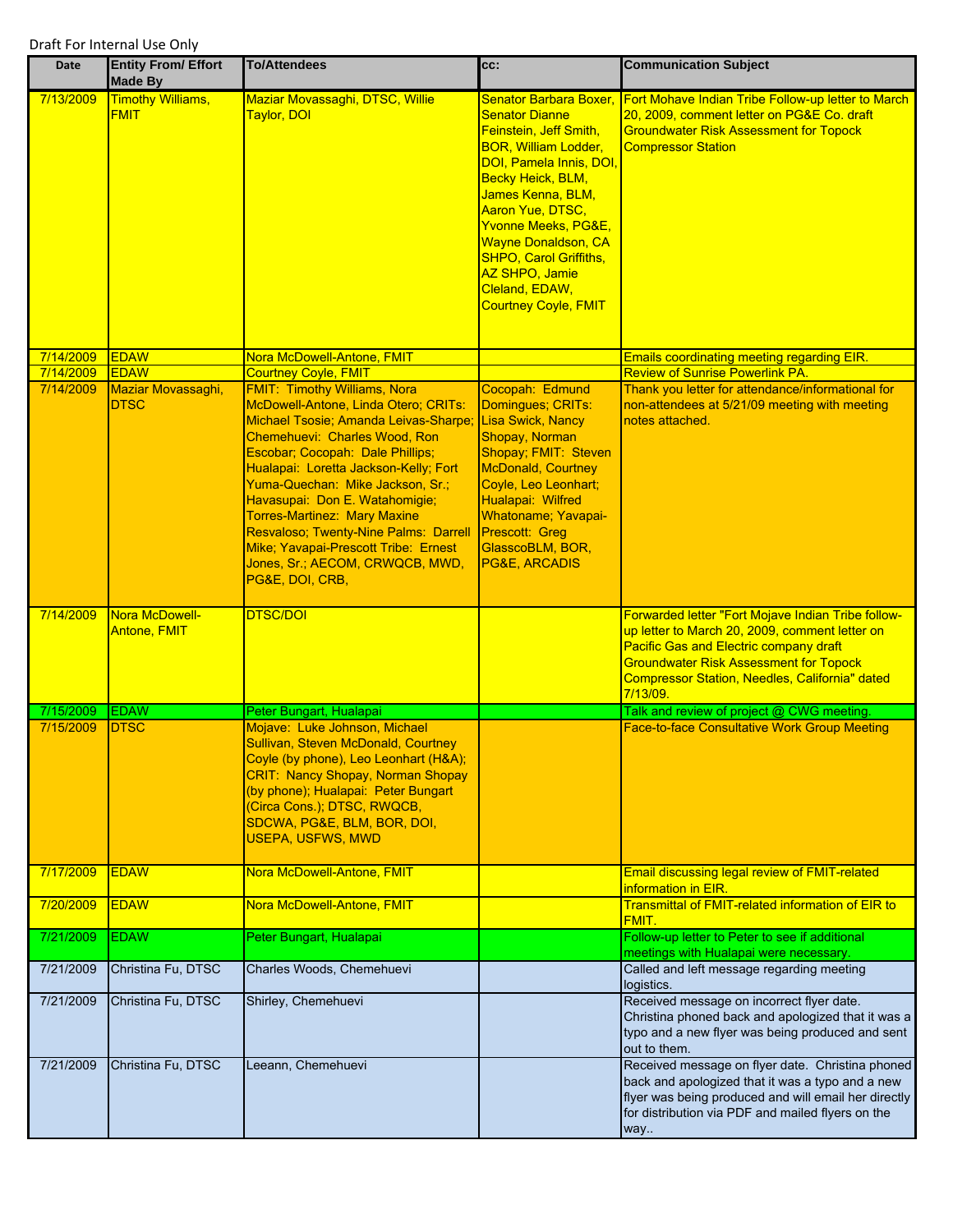| <b>Date</b> | <b>Entity From/ Effort</b><br><b>Made By</b> | <b>To/Attendees</b>                                                                                                                                                                                                                                                                                | cc:                                                                                                                                   | <b>Communication Subject</b>                                                                                                                                                               |
|-------------|----------------------------------------------|----------------------------------------------------------------------------------------------------------------------------------------------------------------------------------------------------------------------------------------------------------------------------------------------------|---------------------------------------------------------------------------------------------------------------------------------------|--------------------------------------------------------------------------------------------------------------------------------------------------------------------------------------------|
| 7/21/2009   | <b>Eldred Enas, CRITs</b>                    | Maziar Movassaghi, Karen Baker, Aaron Amanda Leivas-Sharp,<br>Yue, DTSC                                                                                                                                                                                                                            | Envirometrix, Eric<br>Shepard, Michael<br>Tsosie, Cheyenne<br>Garcia, Gary Hanson,<br><b>Charlie Land</b>                             | Tribal Council has appointed Amanda Leivas-<br>Sharpe as its lead on the Topock remediation<br>project.                                                                                    |
| 7/22/2009   | <b>EDAW</b>                                  | Nora McDowell-Antone, FMIT                                                                                                                                                                                                                                                                         |                                                                                                                                       | Transmittal of meeting agenda.                                                                                                                                                             |
| 7/22/2009   | Christina Fu, DTSC                           | Nora McDowell, FMIT                                                                                                                                                                                                                                                                                |                                                                                                                                       | Christina left message for Nora to confirm all<br>meeting logistics and to look forward seeing them<br>tomorrow at meeting.                                                                |
| 7/22/2009   | Christina Fu, DTSC                           | Lisa Swick, CRIT                                                                                                                                                                                                                                                                                   |                                                                                                                                       | Christina called Lisa and explained about new<br>flyers being sent and to finalize meeting details for<br>next week.                                                                       |
| 7/22/2009   | Christina Fu, DTSC                           | Chairman Woods, Chemehuevi                                                                                                                                                                                                                                                                         |                                                                                                                                       | Christina left message for Chairman Woods to<br>request for finalize meeting logistics and time for<br>meeting up to set-up.                                                               |
| 7/23/2009   | <b>DTSC</b>                                  | Mojave: Nora McDowell-Antone, Linda<br>Otero, Leo Leonhart (H&A), Sandra<br>Woods Bricker, Felton Bricker, Sr.,<br>Marla Jenkins, Jeannette Otero, Mary<br>Hole, Betty DeOcampe, Maryjo Jim,<br>Tessie Soto, Suzanne Malson, Angie<br>Alvarado, Paul J., 2 sigs not legible                        |                                                                                                                                       | <b>DTSC Community Workshop held at the FMIT</b><br>reservation in Needles to inform FMIT about clean<br>up process and summary of environmental<br>investigations.                         |
| 7/23/2009   | <b>EDAW</b>                                  | Linda Otero, FMIT                                                                                                                                                                                                                                                                                  |                                                                                                                                       | Discussion during community meeting between<br><b>Stev and Linda regarding EIR</b>                                                                                                         |
| 7/24/2009   | <b>EDAW</b>                                  | FMIT: Nora McDowell-Antone, Linda<br>Otero; DTSC/AECOM: C. Yee, S.<br>Weidlich, J. Cleland                                                                                                                                                                                                         |                                                                                                                                       | Conference call to continue revising notes on<br>cultural resources language/text within DEIR                                                                                              |
| 7/24/2009   | <b>EDAW</b>                                  | Bridget Nash-Chrabascz, Quechan                                                                                                                                                                                                                                                                    |                                                                                                                                       | Call to say that no tribal input on CMS alternatives.                                                                                                                                      |
| 7/27/2009   | Karen Baker, DTSC                            | Nancy Shopay, Envirometrix for CRIT                                                                                                                                                                                                                                                                | Michael Tsosie, Eric<br>Shepard (CRIT), Pam<br>Innis (DOI), Rebecca<br>Heick (BLM), Aaron<br>Yue, Jose Marcos,<br>Susan Wilcox (DTSC) | Recent Request for Information Regarding the<br><b>Environmental Impact Report</b>                                                                                                         |
| 7/27/2009   | Christina Fu, DTSC                           | Lisa Swick, CRIT                                                                                                                                                                                                                                                                                   |                                                                                                                                       | Christina called Lisa confirmed all meeting logistics<br>for tomorrow.                                                                                                                     |
| 7/27/2009   | Christina Fu, DTSC                           | Chairman Woods, Chemehuevi                                                                                                                                                                                                                                                                         |                                                                                                                                       | Christina left message for Chairman Woods to<br>request for finalize meeting logistics and time for<br>meeting up to set-up. Also sent email to confirm<br>logistics and request response. |
| 7/27/2009   | Christina Fu, DTSC                           | Chairman Woods, Chemehuevi                                                                                                                                                                                                                                                                         |                                                                                                                                       | Christina received phone call back from Chairman<br>Woods and was able to finalize all details for the<br>community meeting.                                                               |
| 7/28/2009   | <b>DTSC</b>                                  | CRITs: Gary Hansen, Amanda Leivas-<br>Sharpe, Charley Land; BOR: Brian<br>Farmer, Evan Smith, Jeff Smith,<br>Ramone McCoy, Duncan Fisher; DOI:<br>Pam Innis; BLM: Becky Heick, Mark<br>Calamia; CH2M Hill: Christina Hong;<br>ADEQ: Tom DiDorizio; Joan Travis, Pkr.<br>Pioneer; Sandy Pierce, BOS |                                                                                                                                       | DTSC Community Workshop organized by CRIT<br>held at Parker Community Center/Senior Center to<br>inform community about clean up process and<br>summary of environmental investigations.   |
| 7/29/2009   | <b>DTSC</b>                                  | Chemehuevi: Tito Smith, Dennis<br>Fagundes, Charles Woods, Shirley<br>Smith; Sierra Shaw, Raymond Rob les;<br>Housing Dept.; BLM: Becky Heich, Mark<br>Calamia; June Leivas, Bradley Escobar,<br>Resident                                                                                          |                                                                                                                                       | DTSC Community Workshop held at the<br>Chemehuevi reservation to inform Chemehuevi<br>about clean up process and summary of<br>environmental investigations.                               |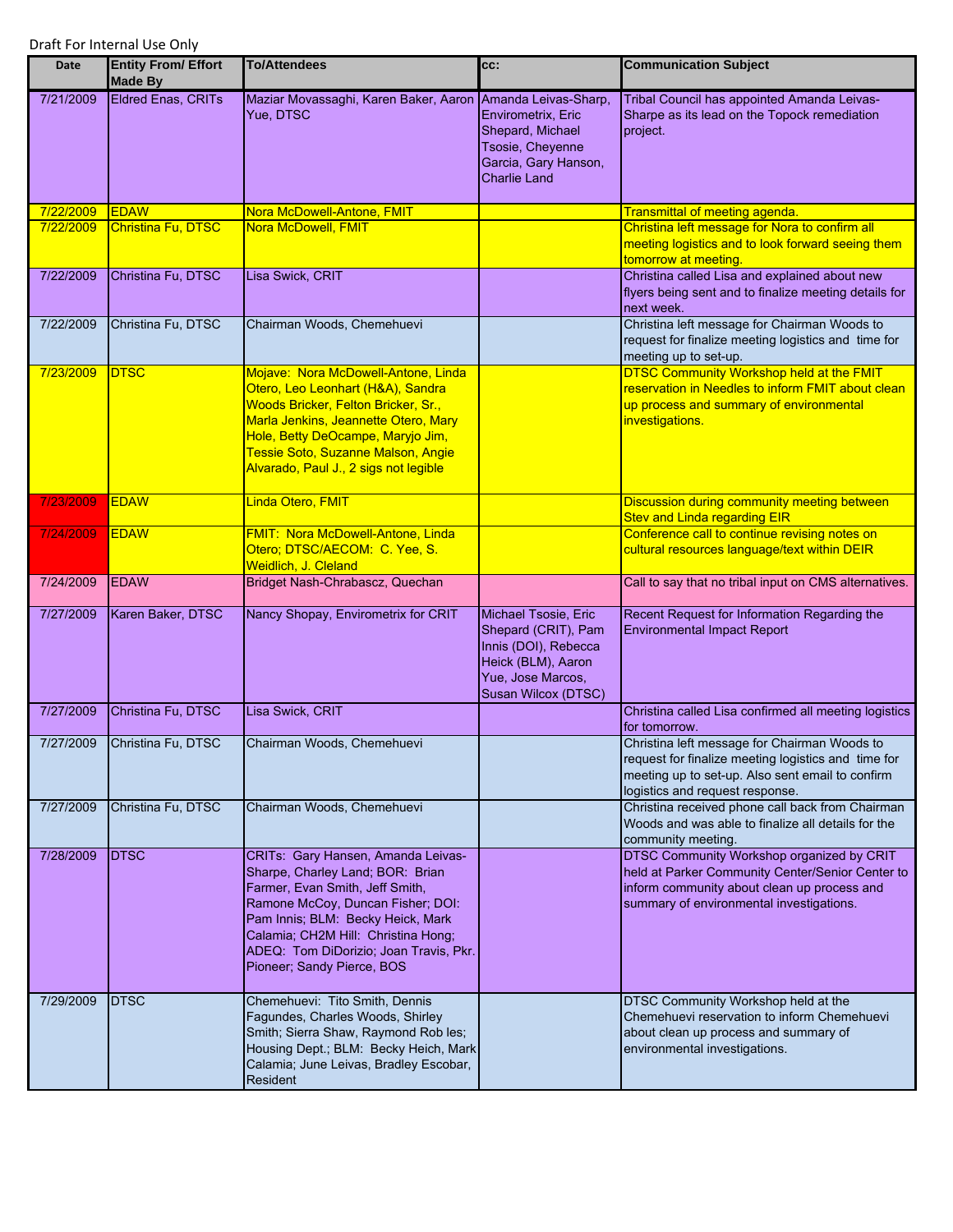| Date                                    | <b>Entity From/ Effort</b><br><b>Made By</b>   | <b>To/Attendees</b>                                                                                                                                                                                                                                                                                                         | CC:                                                                                                                                                                                                                                                                                                                                                    | <b>Communication Subject</b>                                                                                                                                                                                                                                                      |
|-----------------------------------------|------------------------------------------------|-----------------------------------------------------------------------------------------------------------------------------------------------------------------------------------------------------------------------------------------------------------------------------------------------------------------------------|--------------------------------------------------------------------------------------------------------------------------------------------------------------------------------------------------------------------------------------------------------------------------------------------------------------------------------------------------------|-----------------------------------------------------------------------------------------------------------------------------------------------------------------------------------------------------------------------------------------------------------------------------------|
| 7/30/2010<br>$11:00$ AM -<br>2:00 PM    | <b>DTSC</b>                                    | CRITs: Charley Land; PG&E: Curt<br>Russell; CH2M Hill, Christina Hong;<br>BOR: Jesse Smith, Evan Smith, Jeff<br>Smith; BLM: Ramone McCoy, Mark<br>Calamia; Residents: Paul Maxwell,<br>Becky Bramlett, Patricia Colloran, Brill<br>Trotter, Imogene Wright, Mike Moer                                                       |                                                                                                                                                                                                                                                                                                                                                        | <b>DTSC Community Workshop at Golden Shores</b><br>regarding clean up process and summary of<br>environmental investigations                                                                                                                                                      |
| 7/30/2010<br>$4:00 - 7:00$<br><b>PM</b> | <b>DTSC</b>                                    | CRITs: Amanda Leivas-Sharpe,<br>Charoes Land; USBOR: Jeffery Smith,<br>Jesse Smith, Evan Smith; PG&E: Curt<br>Russell; CA Dept. of Fish & Game:<br>Stefan Awender; Residents: Delores<br>Purinton, Ron Wilson, Juanita Barcus,<br><b>Rose Wian</b>                                                                          |                                                                                                                                                                                                                                                                                                                                                        | <b>DTSC Community Workshop at Golden Shores</b><br>regarding clean up process and summary of<br>environmental investigations                                                                                                                                                      |
| 7/30/2009                               | Karen Baker, DTSC                              | <b>Timothy Williams, FMIT</b>                                                                                                                                                                                                                                                                                               | Barbara Boxer, U.S.<br><b>Senator, Dianne</b><br>Feinstein, U.S. Senator,<br><b>Courtney Coyle, FMIT,</b><br>Yvonne Meeks, PG&E,<br>Jamie Cleland, EDAW,<br><b>William Lodder, Pamela</b><br>Innis (DOI), Rebecca<br>Heick, BLM, Jeff Smith,<br><b>BOR, Wayne</b><br>Donaldson, CA Dept. of<br>Parks & Rec., Carol<br><b>Griffiths, AZ State Parks</b> | Reply to FMIT concerns regarding land use<br>assumptions in the vicinity of the Topock<br><b>Compressor Station in the draft Groundwater</b><br>Human Health and Risk Assessment for the PG&E<br>Site. Letter entitled "Comments on Draft"<br><b>Groundwater Risk Assessment"</b> |
| 7/31/2009                               | <b>Willie Taylor, USDOI</b>                    | <b>Timothy Williams, FMIT</b>                                                                                                                                                                                                                                                                                               | Linda Otero, Nora<br><b>McDowell, Luke</b><br>Johnson, Steven<br>McDonald, Leo<br>Leonhart, Michael<br>Sullivan (FMIT), Maziar<br>Movassaghi (DTSC),<br><b>Casey Padgett, Pam</b><br>Innis (DOI), Ramone<br>McCoy (BLM)                                                                                                                                | Response to letter dated July 13, 2009 regarding<br>views of the FMIT with regard to appropriate land<br>uses for the area surrounding PG&E Topock.                                                                                                                               |
| 8/2/2009                                | <b>EDAW</b>                                    | Nora McDowell-Antone, FMIT                                                                                                                                                                                                                                                                                                  |                                                                                                                                                                                                                                                                                                                                                        | Thank-you for meeting 7/24/09                                                                                                                                                                                                                                                     |
| 8/3/2009                                | Karen Baker, DTSC                              | Amanda Leivas-Sharp (CRITs)                                                                                                                                                                                                                                                                                                 |                                                                                                                                                                                                                                                                                                                                                        | E-mailed four recent letters from Nancy Shopay on<br>behalf of the CRIT and DTSC responded to those<br>letters.                                                                                                                                                                   |
| 8/3/2009                                | Norman Shopay,<br><b>Envirometrix for CRIT</b> | Aaron Yue, DTSC                                                                                                                                                                                                                                                                                                             |                                                                                                                                                                                                                                                                                                                                                        | Forwarded letter sent from PG&E to Eric Shepard<br>regarding 90 days notice of termination of<br>Memorandum of Understanding                                                                                                                                                      |
| 8/5/2009                                | Christina Fu, DTSC                             | Amanda Leivas-Sharpe, CRIT                                                                                                                                                                                                                                                                                                  |                                                                                                                                                                                                                                                                                                                                                        | Christina called Amanda, left message for setting<br>up council briefing and tribal community meeting.<br>Follow-up with e-mail request.                                                                                                                                          |
| 8/6/2009                                | Aaron Yue, DTSC                                | Chemehuevi: Charles Wood, Gilbert<br>Parra, Ron Escobar; Cocopah: Sherry<br>Cordova, Jill McCormick; CRITs: Daniel<br>Eddy, Jr., Amanda Leivas-Sharpe,<br>Cheyene Garcia; FMIT: Timothy<br>Williams, Linda Otero; Fort Yuma-<br>Quechan: Mike Jackson, Sr., Arlene<br>Kingery, Pauline Jose; Hualapai: Dawn<br><b>Hubbs</b> |                                                                                                                                                                                                                                                                                                                                                        | <b>Compact disc containing Consultative Work Group</b><br>electronic correspondence during the month of July<br>2009.                                                                                                                                                             |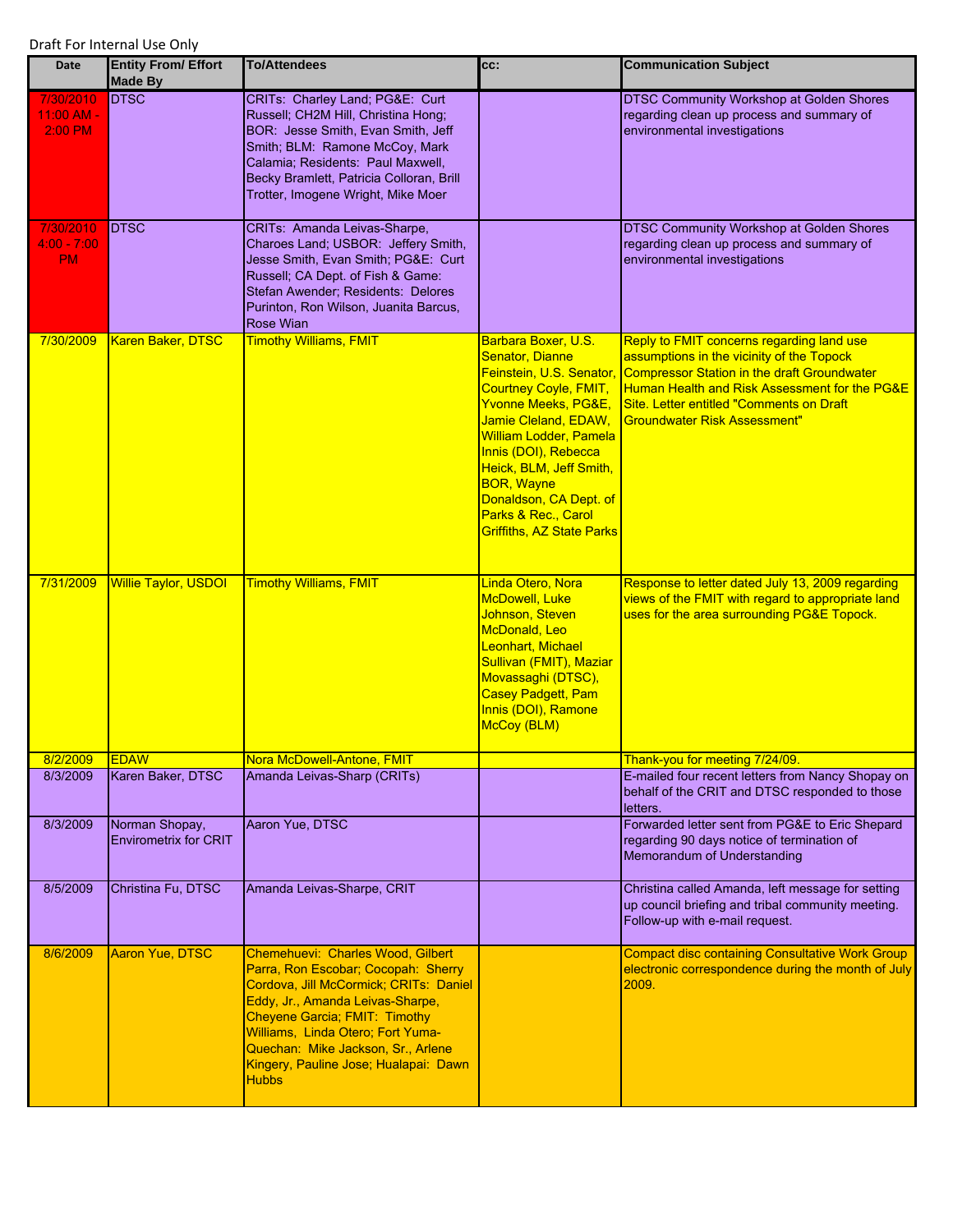| <b>Date</b> | <b>Entity From/ Effort</b><br><b>Made By</b> | <b>To/Attendees</b>                                                                                                                                                                                                                                                                                                         | CC:                                                               | <b>Communication Subject</b>                                                                                                                                                                                                                                                                                            |
|-------------|----------------------------------------------|-----------------------------------------------------------------------------------------------------------------------------------------------------------------------------------------------------------------------------------------------------------------------------------------------------------------------------|-------------------------------------------------------------------|-------------------------------------------------------------------------------------------------------------------------------------------------------------------------------------------------------------------------------------------------------------------------------------------------------------------------|
| 8/10/2009   | Charley Land, CRIT                           | Greg Neal, DTSC                                                                                                                                                                                                                                                                                                             |                                                                   | Spoke on the phone - Mr. Land has questions<br>about the groundwater plume map presented at<br>outreach event and the concentration represented<br>by outer bound and wants to confirm depth of the<br>plume below the river. Greg suggested Chris<br>Guerre would be the appropriate staff to answer his<br>questions. |
| 8/10/2009   | Christina Fu, DTSC                           | Amanda Leivas-Sharpe, CRIT                                                                                                                                                                                                                                                                                                  |                                                                   | Amanda called back and was able to set up a few<br>dates for the meeting consideration.                                                                                                                                                                                                                                 |
| 8/11/2009   | Christina Fu, DTSC                           | Lisa Swick, CRIT                                                                                                                                                                                                                                                                                                            |                                                                   | Christina called Lisa for address for Thank you<br>letters.                                                                                                                                                                                                                                                             |
| 8/11/2009   | Chris Guerre, DTSC                           | Charley Land, CRIT                                                                                                                                                                                                                                                                                                          | Aaron Yue, Greg Neal,<br>Jose Marcos, Karen<br><b>Baker</b>       | Responded to questions from Charley Land<br>regarding groundwater for the summary he is<br>preparing for the tribal administration. Jose<br>Marcos and Chris Guerre responded to his<br>requests for soil data information.                                                                                             |
| 8/11/2009   | Chris Guerre, DTSC                           | Charley Land, CRIT                                                                                                                                                                                                                                                                                                          | Aaron Yue, Karen<br><b>Baker</b>                                  | Sent him three maps of the chromium groundwater<br>plume from the Feb. 2009 RFI Volume 2                                                                                                                                                                                                                                |
| 8/18/2009   | Karen Baker, DTSC                            | Amanda Leivas-Sharpe, CRIT                                                                                                                                                                                                                                                                                                  |                                                                   | Sent Clearinghouse Task Force Charter. Also<br>inquired about primary contact for CRIT instead of<br>Nancy Shopay.                                                                                                                                                                                                      |
| 8/18/2009   | <b>EDAW</b>                                  | Lisa Swick, CRIT                                                                                                                                                                                                                                                                                                            |                                                                   | Call to discuss EIR progress and upcoming public<br>meetings.                                                                                                                                                                                                                                                           |
| 8/18/2009   | <b>EDAW</b>                                  | Nora McDowell-Antone, FMIT                                                                                                                                                                                                                                                                                                  |                                                                   | Email to see when a cutoff for input was and when<br>more EIR information would be sent.                                                                                                                                                                                                                                |
| 8/18/2009   | Christina Fu, DTSC                           | Amanda Leivas-Sharpe, CRIT                                                                                                                                                                                                                                                                                                  |                                                                   | Christina called Amanda to discuss final accepted<br>date for the council briefing and meeting. She<br>explained that Tuesday was already set for council<br>meeting so that was the proposed date 9/1/09.                                                                                                              |
| 8/18/2009   | Nora McDowell-<br><b>Antone, FMIT</b>        | Maziar Movassaghi, Aaron Yue                                                                                                                                                                                                                                                                                                |                                                                   | E-mailed FMITs response to 7/20/09 letter from Mr.<br>James Kenna, State Director, Arizona State Office                                                                                                                                                                                                                 |
| 8/20/2009   | <b>EDAW</b>                                  | Nora McDowell-Antone, FMIT                                                                                                                                                                                                                                                                                                  |                                                                   | Response to 8/18 questions.                                                                                                                                                                                                                                                                                             |
| 8/25/2009   | Christina Fu, DTSC                           | Amanda Leivas-Sharpe, CRIT                                                                                                                                                                                                                                                                                                  |                                                                   | Phone call regarding CRIT meeting questions and<br>logistics.                                                                                                                                                                                                                                                           |
| 8/26/2009   | Christina Fu, DTSC                           | Amanda Leivas-Sharpe, CRIT                                                                                                                                                                                                                                                                                                  |                                                                   | Discussed map and needed corrections to it.<br>Followed-up phone discussion with e-mail.                                                                                                                                                                                                                                |
| 8/27/2009   | Christina Fu, DTSC                           | Amanda Leivas-Sharpe, CRIT                                                                                                                                                                                                                                                                                                  |                                                                   | Called and left message about flyer review and her<br>question on making her own revisions.                                                                                                                                                                                                                             |
| 8/27/2009   | Christina Fu, DTSC                           | Jona, CRITs                                                                                                                                                                                                                                                                                                                 |                                                                   | Called to inform that revised map will arrive on<br>Friday and apologized for incorrect map.                                                                                                                                                                                                                            |
| 9/1/2009    | <b>DTSC</b>                                  | CRITs: Joyce P, Stewart Eddy, Dennis<br>L., Doug Bonamici, Dale Howard, Fred<br>Nelson, Geneva Sathwake, Daphne Hill-<br>Poolaw, Theo Deha Roso, Charley<br>Land, Julie Deysie                                                                                                                                              |                                                                   | DTSC briefing for CRIT Tribal Council and<br>Community Workshop for CRIT                                                                                                                                                                                                                                                |
| 9/2/2009    | <b>Aaron Yue, DTSC</b>                       | Chemehuevi: Charles Wood, Gilbert<br>Parra, Ron Escobar; Cocopah: Sherry<br>Cordova, Jill McCormick; CRITs: Daniel<br>Eddy, Jr., Amanda Leivas-Sharpe,<br>Cheyene Garcia; FMIT: Timothy<br>Williams, Linda Otero; Fort Yuma-<br>Quechan: Mike Jackson, Sr., Arlene<br>Kingery, Pauline Jose; Hualapai: Dawn<br><b>Hubbs</b> |                                                                   | <b>Compact disc containing Consultative Work Group</b><br>electronic correspondence during the month of<br>August 2009.                                                                                                                                                                                                 |
| 9/16/2009   | <b>EDAW</b>                                  | Nora McDowell-Antone, FMIT                                                                                                                                                                                                                                                                                                  |                                                                   | Email explaining delay in getting EIR information to<br>FMIT.                                                                                                                                                                                                                                                           |
| 9/16/2009   | <b>EDAW</b>                                  | <b>Meeting, FMIT</b>                                                                                                                                                                                                                                                                                                        |                                                                   | Information from archaeological monitoring effort,<br>primarily from FMIT members.                                                                                                                                                                                                                                      |
| 9/17/2009   | Aaron Yue, DTSC                              | Ron Escobar, Chemehuevi                                                                                                                                                                                                                                                                                                     | Christina Fu, James<br>Eichelberger, Karen<br>Baker, Mona Arteaga | Response to question raised at July community<br>workshop regarding cover used to contain dioxin<br>contamination in soils - does it pose a risk to<br>animals/plants who ingest it?                                                                                                                                    |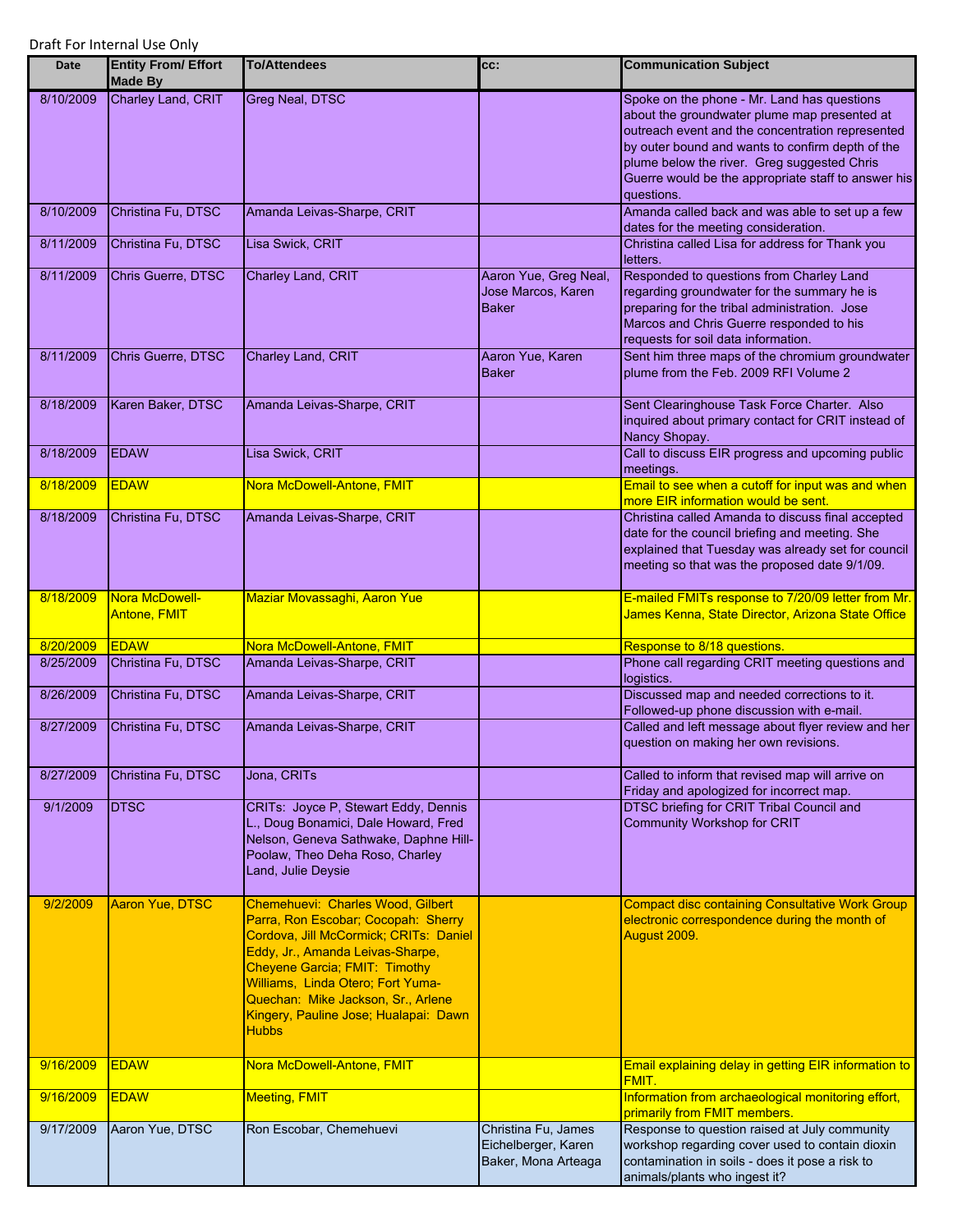| <b>Date</b>       | <b>Entity From/ Effort</b><br><b>Made By</b> | <b>To/Attendees</b>                                                                                                                                                                                                                                                                                                         | CC:                                                                                                                                                                                                                                                                 | <b>Communication Subject</b>                                                                                                                                                                                         |
|-------------------|----------------------------------------------|-----------------------------------------------------------------------------------------------------------------------------------------------------------------------------------------------------------------------------------------------------------------------------------------------------------------------------|---------------------------------------------------------------------------------------------------------------------------------------------------------------------------------------------------------------------------------------------------------------------|----------------------------------------------------------------------------------------------------------------------------------------------------------------------------------------------------------------------|
| 9/17/2009         | Aaron Yue, DTSC                              | Mrs. Bricker                                                                                                                                                                                                                                                                                                                | Christina Fu, James<br>Eichelberger, Karen<br><b>Baker, Mona Arteaga</b>                                                                                                                                                                                            | Response to question raised at July community<br>workshop regarding cover used to contain dioxin<br>contamination in soils - does it pose a risk to<br>animals/plants who ingest it?                                 |
| 9/17/2009         | Aaron Yue, DTSC                              | Mr. Parra, Chemehuevi                                                                                                                                                                                                                                                                                                       | Christina Fu, James<br>Eichelberger, Karen<br>Baker, Mona Arteaga                                                                                                                                                                                                   | Response to question raised at July community<br>workshop regarding cover used to contain dioxin<br>contamination in soils - does the HRA evaluate<br>update of chemicals into plants used for cultural<br>purposes? |
| 9/18/2009         | <b>EDAW</b>                                  | Charles Wood, Chemehuevi                                                                                                                                                                                                                                                                                                    |                                                                                                                                                                                                                                                                     | Chemehuevi supports the FMIT concerns about<br>the Topock Maze, although cleaning up the plume<br>is of utmost concern.                                                                                              |
| 9/18/2009         | <b>EDAW</b>                                  | Edmund Tolusi, Havasupai                                                                                                                                                                                                                                                                                                    |                                                                                                                                                                                                                                                                     | No comments on project, but may have comments<br>in the future.                                                                                                                                                      |
| 9/21/2009         | <b>DTSC</b>                                  | Attendees: FMIT: Nora McDowell-<br>Antone; DTSC, USDOI, MWD, PG&E,<br><b>Arcadis, CH2M Hill</b>                                                                                                                                                                                                                             |                                                                                                                                                                                                                                                                     | Clearinghouse Task Force meeting to plan<br>Leadership site tour/meeting and upcoming<br>leadership newsletter                                                                                                       |
| 9/21/2009         | Karen Baker, DTSC                            | EIR Group, Geo/Hydro, Indian Tribe<br>Reps; CWG                                                                                                                                                                                                                                                                             |                                                                                                                                                                                                                                                                     | Revision of CMS/FS Section 2.2.6 (Cultural<br><b>Resources</b> )                                                                                                                                                     |
| 9/25/2009         | <b>Chris Guerre, DTSC</b>                    | Leo Leonhart, FMIT                                                                                                                                                                                                                                                                                                          |                                                                                                                                                                                                                                                                     | Clarification of agenda topics and start time of<br>9/28/09 TWG meeting.                                                                                                                                             |
| 9/28/2009         | <b>DTSC</b>                                  | Mojave: Michael Sullivan, Nora<br>McDowell-Antone (by phone), Courtney<br>Coyle, Leo Leonhart (H&A); CRIT: Lisa<br>Swick, Gary Hansen, Charlie Land (by<br>phone); DTSC, RWQCB, PG&E, BOR,<br>DOI, USGS, USFWS, MWD                                                                                                         |                                                                                                                                                                                                                                                                     | <b>Geo/Hydro Technical Work Group Meeting</b>                                                                                                                                                                        |
| 9/29/2009         | <b>Aaron Yue, DTSC</b>                       | EIR Group, Geo/Hydro, Indian Tribe<br>Reps; CWG                                                                                                                                                                                                                                                                             |                                                                                                                                                                                                                                                                     | Request for fatal flaw comments on PG&E's<br>proposed revised alternative E                                                                                                                                          |
| 9/29/2009         | Christina Fu, DTSC                           | Lisa Swick, CRIT                                                                                                                                                                                                                                                                                                            |                                                                                                                                                                                                                                                                     | Phone call on CWG dates, TLP tour and letter.                                                                                                                                                                        |
| 10/1/2009         | <b>Aaron Yue, DTSC</b>                       | Chemehuevi: Charles Wood, Gilbert<br>Parra, Ron Escobar; Cocopah: Sherry<br>Cordova, Jill McCormick; CRITs: Daniel<br>Eddy, Jr., Amanda Leivas-Sharpe,<br>Cheyene Garcia; FMIT: Timothy<br>Williams, Linda Otero; Fort Yuma-<br>Quechan: Mike Jackson, Sr., Arlene<br>Kingery, Pauline Jose; Hualapai: Dawn<br><b>Hubbs</b> |                                                                                                                                                                                                                                                                     | <b>Compact disc containing Consultative Work Group</b><br>electronic correspondence during the month of<br>September 2009.                                                                                           |
| <u>10/5/2009 </u> | <u> Linda Otero, FMIT</u>                    | <u>Ramone McCoy, BLM</u>                                                                                                                                                                                                                                                                                                    | <b>BLM, BIA Washington</b><br>DC, AZ SHPO, CA<br>SHPO, DOI, ACHP, CA<br>Dept. of Parks and<br>Recreation, CA NAHC,<br>USFWS, BOR, DTSC,<br><b>PG&amp;E, EDAW, Tribal</b><br><b>Governments, Cultural</b><br><b>Department Reps,</b><br>consultants and<br>attorneys | <b>FMIT's rejection of programmatic agreement</b><br>drafted by BLM in its entirety.                                                                                                                                 |
| 10/5/2009         | <b>Jose Marcos, DTSC</b>                     | <b>Yvonne Meeks, PG&amp;E</b>                                                                                                                                                                                                                                                                                               | EIR Group, Geo/Hydro,<br>Indian Tribe Reps;<br><b>CWG</b>                                                                                                                                                                                                           | DTSC's response letter regarding the Part B soil<br>investigation                                                                                                                                                    |
| 10/5/2009         | Karen Baker, DTSC                            | Amanda Leivas-Sharpe, CRITs                                                                                                                                                                                                                                                                                                 |                                                                                                                                                                                                                                                                     | Request for agenda or invitation letter to River<br>Tribe Gathering for travel request to Arizona                                                                                                                    |
| 10/6/2009         | <b>EDAW</b>                                  | Nora McDowell-Antone, FMIT                                                                                                                                                                                                                                                                                                  |                                                                                                                                                                                                                                                                     | Transmittal of meeting notes from 7/24/09 and<br>expanded EIR information.                                                                                                                                           |
| 10/6/2009         | Amanda Levias-<br>Sharpe, CRITs              | Karen Baker, DTSC                                                                                                                                                                                                                                                                                                           |                                                                                                                                                                                                                                                                     | agenda forth coming and request for physical<br>address. Set aside a room for one on one<br>meetings per Karen's request                                                                                             |
| 10/6/2009         | Karen Baker, DTSC                            | Amanda Leivas-Sharpe, CRITs                                                                                                                                                                                                                                                                                                 |                                                                                                                                                                                                                                                                     | Gave Amanda physical address to mail agenda                                                                                                                                                                          |
| 10/8/2009         |                                              | Steve McDonald, FMIT Maziar Movassaghi, Acting Director                                                                                                                                                                                                                                                                     | Karen Baker, Aaron<br>Yue                                                                                                                                                                                                                                           | Tribal concerns regarding cultural resources will<br>most likely come up at the River Tribes Conference                                                                                                              |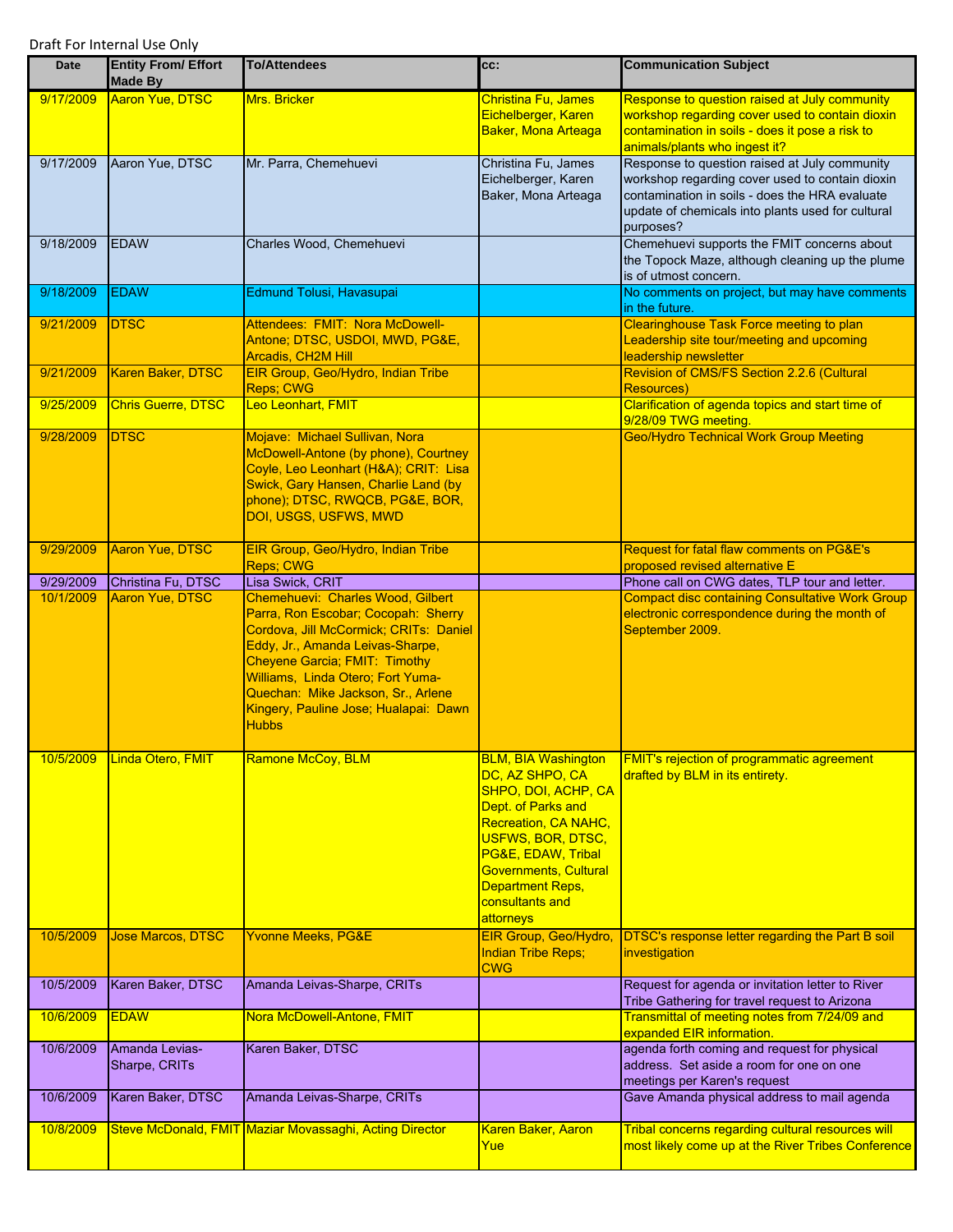| <b>Date</b>          | <b>Entity From/ Effort</b><br><b>Made By</b> | <b>To/Attendees</b>                                                                                                                                                                                                                                                                                                                                                                                                                                                                    | CC:                                                                                                                                                                                                                                                                                           | <b>Communication Subject</b>                                                                                                                                                                                                                                                     |
|----------------------|----------------------------------------------|----------------------------------------------------------------------------------------------------------------------------------------------------------------------------------------------------------------------------------------------------------------------------------------------------------------------------------------------------------------------------------------------------------------------------------------------------------------------------------------|-----------------------------------------------------------------------------------------------------------------------------------------------------------------------------------------------------------------------------------------------------------------------------------------------|----------------------------------------------------------------------------------------------------------------------------------------------------------------------------------------------------------------------------------------------------------------------------------|
| 10/8/2009            | Maziar Movassaghi,<br>Director, DTSC         | <b>FMIT: Timothy Williams, Nora</b><br>McDowell-Antone, Linda Otero; CRITs:<br>Michael Tsosie; Amanda Leivas-Sharpe;<br>Chemehuevi: Charles Wood, Ron<br>Escobar; Cocopah: Dale Phillips;<br>Hualapai: Loretta Jackson-Kelly; Fort<br>Yuma-Quechan: Mike Jackson, Sr.;<br>Havasupai: Don E. Watahomigie;<br><b>Torres-Martinez: Mary Maxine</b><br>Resvaloso; Twenty-Nine Palms: Darrell<br>Mike; Yavapai-Prescott Tribe: Ernest<br>Jones, Sr.; AECOM, CRWQCB, MWD,<br>PG&E, DOI, CRB, | Cocopah: Edmund<br>Domingues; CRITs:<br><b>Lisa Swick, Nancy</b><br>Shopay, Norman<br>Shopay; FMIT: Steven<br><b>McDonald, Courtney</b><br>Coyle, Leo Leonhart;<br>Hualapai: Wilfred<br>Whatoname; Yavapai-<br><b>Prescott: Greg</b><br>GlasscoBLM, BOR,<br><b>PG&amp;E, ARCADIS</b>          | Letter providing update regarding Statement of<br>Basis and Draft EIR for groundwater remedy along<br>with anticipated milestones for public notice of the<br>documents. Also provided Topock Review<br>Newsletter Issue 3 - October 2009                                        |
| 10/12/2009           | Nora McDowell-<br><b>Antone, FMIT</b>        | Karen Baker, DTSC                                                                                                                                                                                                                                                                                                                                                                                                                                                                      | Laura Yoshii, USEPA,<br><b>Cynthia Gomez, Cal</b><br>EPA, Pam Innis, DOI,<br><b>Native American Tribal</b><br><b>Contacts for the PG&amp;E</b><br>Topock project via e-<br>mail                                                                                                               | <b>Comments on Revision of Topock CMS/FS Section</b><br>2.2.6 (Cultural Resources)                                                                                                                                                                                               |
| 10/13/2009           | Lori Hare, DTSC                              | cc's of leaders of TLP                                                                                                                                                                                                                                                                                                                                                                                                                                                                 |                                                                                                                                                                                                                                                                                               | E-mailed template of letter mailed 10/8/09 (update<br>regarding Topock project) and attachment October<br>2009 Issue 3 newsletter                                                                                                                                                |
| 10/27/2009           | Doug Bonamici, CRIT                          | Aaron Yue, DTSC                                                                                                                                                                                                                                                                                                                                                                                                                                                                        |                                                                                                                                                                                                                                                                                               | E-mailed question: How does EIR fit into the<br>decision making process for a final choice of<br>remedy?                                                                                                                                                                         |
| $10/26 -$<br>27/2009 | <b>River Tribes, hosted</b><br>by CRIT       | Maziar Movassaghi, Karen Baker, Aaron<br>Yue, Chris Guerre, Jose Marcos, Shukla<br>Roy-Semmen, Mona Arteaga Bontty,<br><b>Stev Weidlich (AECOM)</b>                                                                                                                                                                                                                                                                                                                                    |                                                                                                                                                                                                                                                                                               | <b>Tribal River Gathering attended by DTSC. DTSC</b><br>provided presentation regarding process for<br>providing input into the groundwater remedy and<br>EIR and held an all day workshop to provide<br>information on the project and cleanup alternatives<br>for groundwater. |
| 10/29/2009           | Aaron Yue, DTSC                              | Doug Bonamici, CRIT                                                                                                                                                                                                                                                                                                                                                                                                                                                                    |                                                                                                                                                                                                                                                                                               | Replied to e-mail question: DTSC's EIR contractor<br>confirmed that EIR will evaluate the alternatives<br>that meet the project needs along with discussion<br>and comparison with the agency proposed remedy.                                                                   |
| 10/30/2009           | Christina Fu, DTSC                           | Amanda Leivas-Sharpe, CRIT                                                                                                                                                                                                                                                                                                                                                                                                                                                             |                                                                                                                                                                                                                                                                                               | E-mailed for follow-up on concerns and contact<br>information from River Tribe meeting.                                                                                                                                                                                          |
| 11/4/2009            | Aaron Yue, DTSC                              | Chemehuevi: Charles Wood, Gilbert<br>Parra, Ron Escobar; Cocopah: Sherry<br>Cordova, Jill McCormick; CRITs: Daniel<br>Eddy, Jr., Amanda Leivas-Sharpe,<br>Cheyene Garcia; FMIT: Timothy<br>Williams, Linda Otero; Fort Yuma-<br>Quechan: Mike Jackson, Sr., Arlene<br>Kingery, Pauline Jose; Hualapai: Dawn<br><b>Hubbs</b>                                                                                                                                                            |                                                                                                                                                                                                                                                                                               | <b>Compact disc containing Consultative Work Group</b><br>electronic correspondence during the month of<br>October 2009.                                                                                                                                                         |
| 11/5/2009            | Karen Baker, DTSC                            | Amanda Leivas-Sharpe, CRIT                                                                                                                                                                                                                                                                                                                                                                                                                                                             |                                                                                                                                                                                                                                                                                               | Left a message inviting her to give a brief update of<br>the River Tribe gathering on 10/26-27, 2009 at the<br>11/18/09 CWG.                                                                                                                                                     |
| 11/5/2009            | Nora McDowell-<br>Antone, FMIT               | Mark Calamia, BLM                                                                                                                                                                                                                                                                                                                                                                                                                                                                      | <b>FMIT: Timothy</b><br><b>Williams, Courtney</b><br>Coyle, Tom King; Tribal<br><b>Governments</b> ; BLM:<br>Ramone McCoy, Becky<br>Heick; AZ BLM: James<br>Kenna; ACHP: Nancy<br><b>Brown; CASHPO:</b><br><b>Wayne Donaldson;</b><br><b>AZSHPO: James</b><br>Garrison; PG&E: Dave<br>Gilbert | Letter regarding Mark Calamia's e-mail and<br>attachment of October 16 requesting<br>recommendations about a qualified ethnographer<br>to conduct the ethnographic and ethnohistoric<br>study described in attached scope of work. Nora<br>forwarded also by e-mail on 11/9/09.  |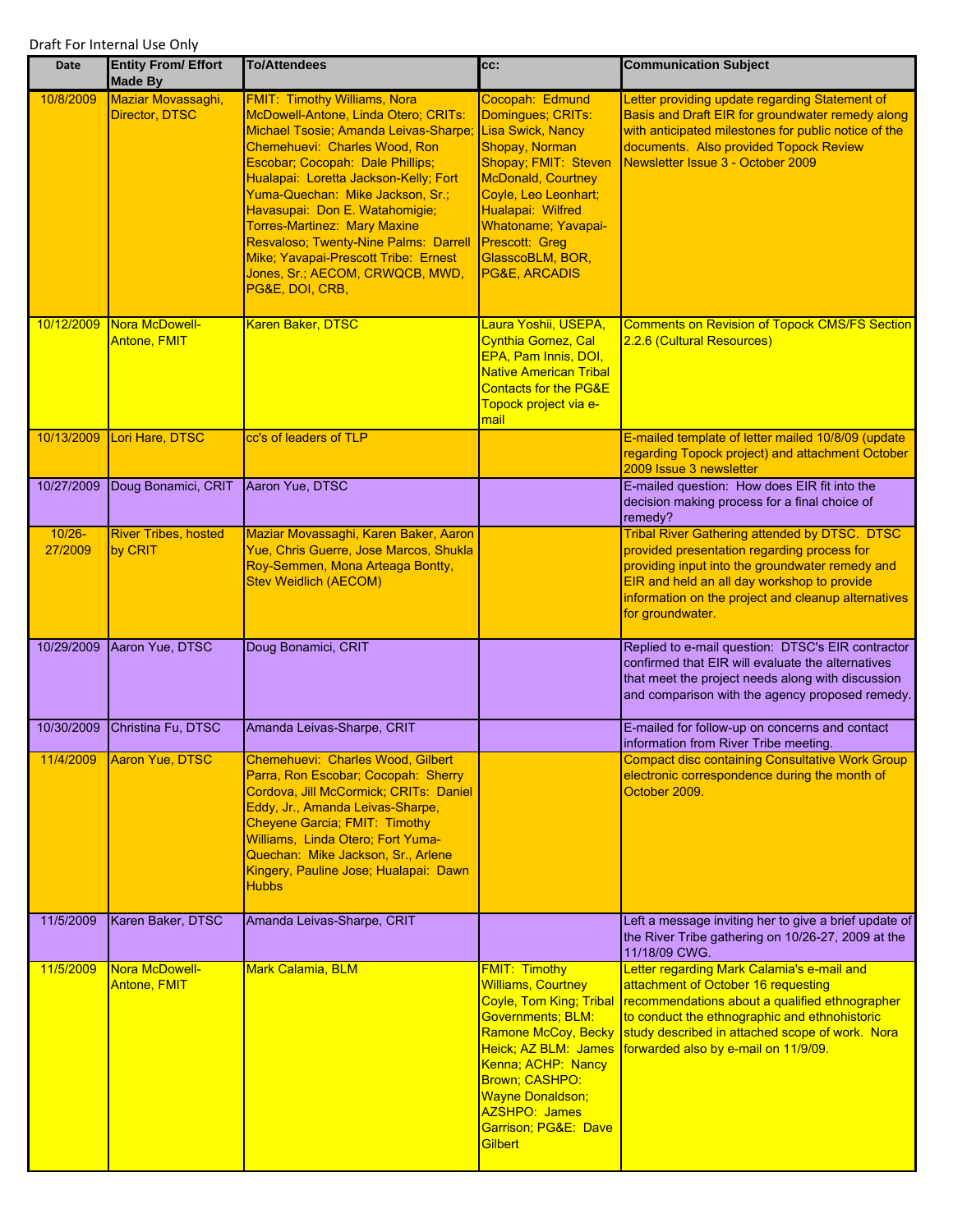| Date       | <b>Entity From/ Effort</b><br><b>Made By</b>       | <b>To/Attendees</b>                                                                                                                                                                                                                                                       | CC:                                                                                                                                                                   | <b>Communication Subject</b>                                                                                                                                                            |
|------------|----------------------------------------------------|---------------------------------------------------------------------------------------------------------------------------------------------------------------------------------------------------------------------------------------------------------------------------|-----------------------------------------------------------------------------------------------------------------------------------------------------------------------|-----------------------------------------------------------------------------------------------------------------------------------------------------------------------------------------|
| 11/9/2009  | Amanda Leivas-<br>Sharpe, CRIT                     | Karen Baker, DTSC                                                                                                                                                                                                                                                         |                                                                                                                                                                       | Returned Karen Baker's call from 11/5/09. She is<br>unable to give the update and forwarded request to<br>Richard Armstrong.                                                            |
| 11/10/2009 | Aaron Yue, DTSC                                    | Amanda Leivas-Sharpe, CRIT                                                                                                                                                                                                                                                |                                                                                                                                                                       | Aaron left message for Amanda. Amanda called<br>back confirming that Doug Bonamicci can be<br>added to contact lists.                                                                   |
| 11/10/2009 | Christina Fu, DTSC                                 | <b>CRITs Law Clerk</b>                                                                                                                                                                                                                                                    | <b>DTSC Internal Team</b>                                                                                                                                             | Response to his e-mail requesting he be added to<br>the CWG.                                                                                                                            |
| 11/10/2009 | Aaron Yue, DTSC                                    | <b>CWG Members/Tribal Representatives</b>                                                                                                                                                                                                                                 |                                                                                                                                                                       | Provided Cal EPA Tribal Policy to CWG and all<br>interested tribes on 11/10/09                                                                                                          |
| 11/16/2009 | Aaron Yue, DTSC                                    | Pam Innis (DOI)                                                                                                                                                                                                                                                           | Dawn Hubbs<br>(DTSC)                                                                                                                                                  | Forwarded Dawn Hubbs' request to Karen Baker<br>(Hualapai), Karen Baker for an electronic copy of the AOC 4 Workplan to<br>Pam Innis since this is currently under DOI<br>jurisdiction. |
| 11/16/2009 | Leo Leonhart (FMIT)                                | Pam Innis, DOI                                                                                                                                                                                                                                                            | C. Coyle, W.<br>Donaldson, J. Garrison,<br>L. Johnson, R. McCoy,<br>S. McDonald, N.<br>McDowell-Antone, Y.<br>Meeks, L. Otero, M.<br>Sullivan, T. Williams, A.<br>Yue | <b>FMIT Comments on Draft AOC 4 Workplan</b>                                                                                                                                            |
| 11/18/2009 | Jill McCormick,<br>Cocopah                         | Lori Hare, DTSC                                                                                                                                                                                                                                                           |                                                                                                                                                                       | Jill called Jeanne Matsumoto who called Lori and<br>Lori called Jill. Jill requested CWG agenda and                                                                                     |
|            |                                                    |                                                                                                                                                                                                                                                                           |                                                                                                                                                                       | handouts be e-mailed to her. Requested her e-<br>mail address be added to contact list.                                                                                                 |
| 11/18/2009 | Aaron Yue, DTSC                                    | <b>CWG Members/Tribal Representatives</b>                                                                                                                                                                                                                                 |                                                                                                                                                                       | Provided and discussed Cal EPA Tribal Policy at<br>CWG meeting. Several FMIT reps. were present<br>at this meeting.                                                                     |
| 11/18/2009 | <b>DTSC</b>                                        | Mojave: Felton Bricker, Sr., Linda<br>Otero, Steven McDonald, Chris Martin,<br>Leo Leonhart, Shawn Sellers, Michael<br>Sullivan; CRIT: Lisa Swick, Doug<br>Bonamici; Hualapai: Dawn Hubbs;<br>DTSC, SWRCB, CRB, PG&E, BLM,<br>BOR, DOI, USEPA, USFWS, USGS,<br><b>MWD</b> |                                                                                                                                                                       | Face-to face Consultative Work Group meeting                                                                                                                                            |
| 11/19/2009 | <b>Karen Baker</b>                                 | <b>PG&amp;E Clearinghouse Task Force</b><br><b>Members</b>                                                                                                                                                                                                                |                                                                                                                                                                       | Cancellation of 12/1 meeting and announcement of<br>Jan. 2010 meeting.                                                                                                                  |
| 11/19/2009 | Glenn Caruso, PG&E                                 | Aaron Yue, DTSC                                                                                                                                                                                                                                                           |                                                                                                                                                                       | Glen asked Aaron to add Win Wright, consultant<br>for Hualapai tribe.                                                                                                                   |
| 11/23/2009 | Karen Baker, DTSC                                  | Nora McDowell-Antone, FMIT                                                                                                                                                                                                                                                |                                                                                                                                                                       | Response to FMIT letter Revision of CMS/FS<br>Section 2.2.6 (Cultural Resources)                                                                                                        |
| 11/23/2009 | Karen Baker, DTSC                                  | Nora McDowell-Antone, FMIT                                                                                                                                                                                                                                                |                                                                                                                                                                       | Karen called Nora and shared that she had just e-<br>mailed a response to their letter of October 12,<br>2009 regarding the cultural resources section 2.2.6<br>of the CMS/FS.          |
| 11/23/2009 | Karen Baker, DTSC                                  | Nora McDowell-Antone, FMIT                                                                                                                                                                                                                                                |                                                                                                                                                                       | Karen called Nora to share that our EIR project<br>manager, Susan Wilcox, retired and that her<br>replacement is Laura Kaweski.                                                         |
| 11/23/2009 | Aaron Yue, DTSC                                    | Win Wright (Hualapai), Glenn Caruso<br>(PG&E)                                                                                                                                                                                                                             |                                                                                                                                                                       | Aaron explained protocol for adding members to<br>contact list - must be requested by primary or<br>secondary contact of the organization.                                              |
| 11/23/2009 | Loretta Jackson-Kelly, Aaron Yue, DTSC<br>Hualapai |                                                                                                                                                                                                                                                                           |                                                                                                                                                                       | Loretta requested that Dawn Hubbs and Win<br>Wright (Hualapai) be added to the contact lists.                                                                                           |
| 12/2/2009  |                                                    | Steve McDonald, FMIT CWG Members/Tribal Representatives                                                                                                                                                                                                                   |                                                                                                                                                                       | Notification that property known as IM3 Parcel has<br>been transferred from PG&E to Fort Mojave.                                                                                        |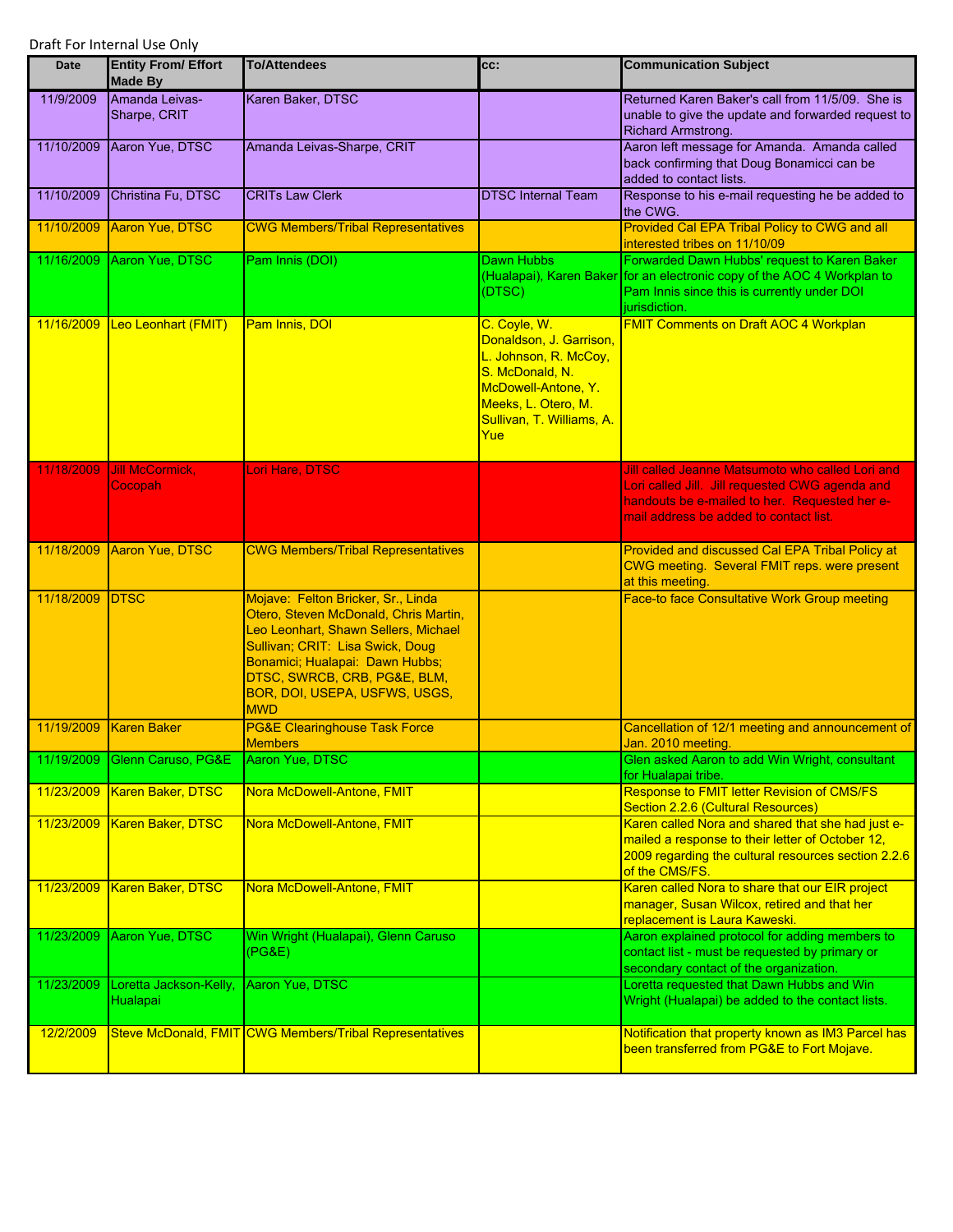| Date                | <b>Entity From/ Effort</b><br><b>Made By</b> | <b>To/Attendees</b>                                                                                                                                                                                                                                                                                         | CC:                    | <b>Communication Subject</b>                                                                                                                                                  |
|---------------------|----------------------------------------------|-------------------------------------------------------------------------------------------------------------------------------------------------------------------------------------------------------------------------------------------------------------------------------------------------------------|------------------------|-------------------------------------------------------------------------------------------------------------------------------------------------------------------------------|
| 12/2/2009           | Aaron Yue, DTSC                              | Chemehuevi: Charles Wood, Gilbert<br>Parra, Ron Escobar; Cocopah: Sherry<br>Cordova, Jill McCormick; CRITs: Eldred<br>Enas, Amanda Leivas-Sharpe, Cheyene<br>Garcia; FMIT: Timothy Williams, Linda<br>Otero; Fort Yuma-Quechan: Mike<br>Jackson, Sr., Arlene Kingery, Pauline<br>Jose; Hualapai: Dawn Hubbs |                        | <b>Compact disc containing Consultative Work Group</b><br>electronic correspondence during the month of<br>November2009.                                                      |
| 12/3/2009           | Karen Baker, DTSC                            | Nora McDowell-Antone, FMIT                                                                                                                                                                                                                                                                                  |                        | Request for FMIT to complete review and provide<br>input by 12/11 instead of 12/14 since PG&E needs<br>by 12/11 to complete on 12/18 (Cultural Resource<br>Section of CMS/FS) |
| 12/3/2009           | <b>BLM</b>                                   | Attendees: DTSC: Mona Arteaga;<br>Cocopah, CRIT, FMIT, Hualapai, PG&E,<br>BLM, CA SHPO, AZ SHPO, ACHP,<br><b>BOR, FWS</b>                                                                                                                                                                                   |                        | <b>BLM meeting on National Historic Preservation Act</b><br>Section 106 Consulting Parties Meeting on<br>proposed Programmatic Agreement for<br>remediation                   |
| 12/10/2009          | Chris Guerre, DTSC                           | Win Wright (Hualapai)                                                                                                                                                                                                                                                                                       | <b>Aaron Yue, DTSC</b> | Provided Win with recent information on the East<br>Ravine Groundwater investigation and on the<br>Revised Alternative E GW Remedy.                                           |
| 12/14/2009          | Karen Baker, DTSC                            | Amanda Leivas-Sharpe, CRITs                                                                                                                                                                                                                                                                                 |                        | Sent Amanda information regarding history and<br>purpose of the TLP (Mission Statement)                                                                                       |
| 12/15/2009          | Nora McDowell, FMIT                          | <b>Maziar Movassaghi, DTSC</b>                                                                                                                                                                                                                                                                              | Karen Baker, DTSC      | Revision of CMS/FS Section 2.2.6 (Cultural<br><b>Resources</b> )                                                                                                              |
| 12/29/2009          | Karen Baker, DTSC                            | <b>PG&amp;E Clearinghouse Task Force</b>                                                                                                                                                                                                                                                                    |                        | Agenda for Clearinghouse Task Force (CTF)<br>meeting on 1/6/10.                                                                                                               |
| 1/4/2010            | Karen Baker, DTSC                            | <b>PG&amp;E Clearinghouse Task Force</b>                                                                                                                                                                                                                                                                    |                        | Handouts for 1/6/10 CTF meeting.                                                                                                                                              |
| 1/4/2010            | Aaron Yue, DTSC                              | Chemehuevi: Charles Wood, Gilbert<br>Parra, Ron Escobar; Cocopah: Sherry<br>Cordova, Jill McCormick; CRITs: Eldred<br>Enas, Amanda Leivas-Sharpe, Cheyene<br>Garcia; FMIT: Timothy Williams, Linda<br>Otero: Fort Yuma-Quechan: Mike<br>Jackson, Sr., Arlene Kingery, Pauline<br>Jose; Hualapai: Dawn Hubbs |                        | <b>Compact disc containing Consultative Work Group</b><br>electronic correspondence during the month of<br>December 2009.                                                     |
| 1/6/2010            | <b>DTSC</b>                                  | Attendees: Hualapai: Loretta Jackson-<br>Kelly, Dawn Hubbs, Win Wright; CRITs:<br>Doug Bonamici (by Phone); DTSC:<br>Karen Baker, Mona Bontty, Christina Fu;<br>PG&E, MWD                                                                                                                                   |                        | Clearinghouse Task Force meeting to plan<br>upcoming Topock Leadership Partnership meeting<br>to be held March 2010.                                                          |
| 1/7/2010            | Karen Baker, DTSC                            | <b>PG&amp;E Clearinghouse Task Force,</b><br>wwright@frontier.net                                                                                                                                                                                                                                           |                        | Thank you for attending Clearinghouse meeting<br>and TLP tentatively set for 3/2/10.                                                                                          |
| 1/8/2010            | Karen Baker, DTSC                            | <b>PG&amp;E Clearinghouse Task Force</b>                                                                                                                                                                                                                                                                    |                        | Sent e-mail that next TLP is definitely set for March<br>2, 2010.                                                                                                             |
| 1/19/2010           | Maziar Movassaghi,<br>DTSC                   | <b>Tribal/Government Leaders and cc's</b><br>with no e-mail address                                                                                                                                                                                                                                         |                        | Sent Invitation letter to 3/2/10 Topock Leadership<br>Partnership (TLP) meeting with agenda, directions<br>to Gene Pumping Plant, and Newsletter                              |
| 1/19/2010           | Christina Fu, DTSC                           | Charles Woods, Chemehuevi                                                                                                                                                                                                                                                                                   |                        | E-mailed for Website allowance and ferry<br>schedule.                                                                                                                         |
| 1/20/2010           | Lori Hare, DTSC                              | <b>Tribal/Government/DTSC Invitees and</b><br>cc's                                                                                                                                                                                                                                                          |                        | E-mailed template of 1/19/10 invitation letter to<br>3/2/10 TLP with agenda and handouts                                                                                      |
| $1/27 -$<br>28/2010 | <b>BLM</b>                                   | Attendees: DTSC: Karen Baker;<br>Cocopah, CRIT, FMIT, Hualapai, PG&E,<br>BLM, CA SHPO, AZ SHPO, ACHP,<br><b>BOR, FWS</b>                                                                                                                                                                                    |                        | <b>BLM meeting to develop Programmatic Agreement</b><br>for groundwater remedy                                                                                                |
| 1/29/2010           | Karen Baker, DTSC                            | <b>PG&amp;E Clearinghouse Task Force</b>                                                                                                                                                                                                                                                                    |                        | Notes and action items from 1/6/10 Clearinghouse<br><b>Task Force meeting</b>                                                                                                 |
| 2/2/2010            | Karen Baker, DTSC                            | <b>PG&amp;E Clearinghouse Task Force</b>                                                                                                                                                                                                                                                                    |                        | Draft DTSC and DOI remedy decision flow charts<br>prepared for upcoming 3/2/10 Topock Leadership<br>Partnership (TLP) meeting for review and comment                          |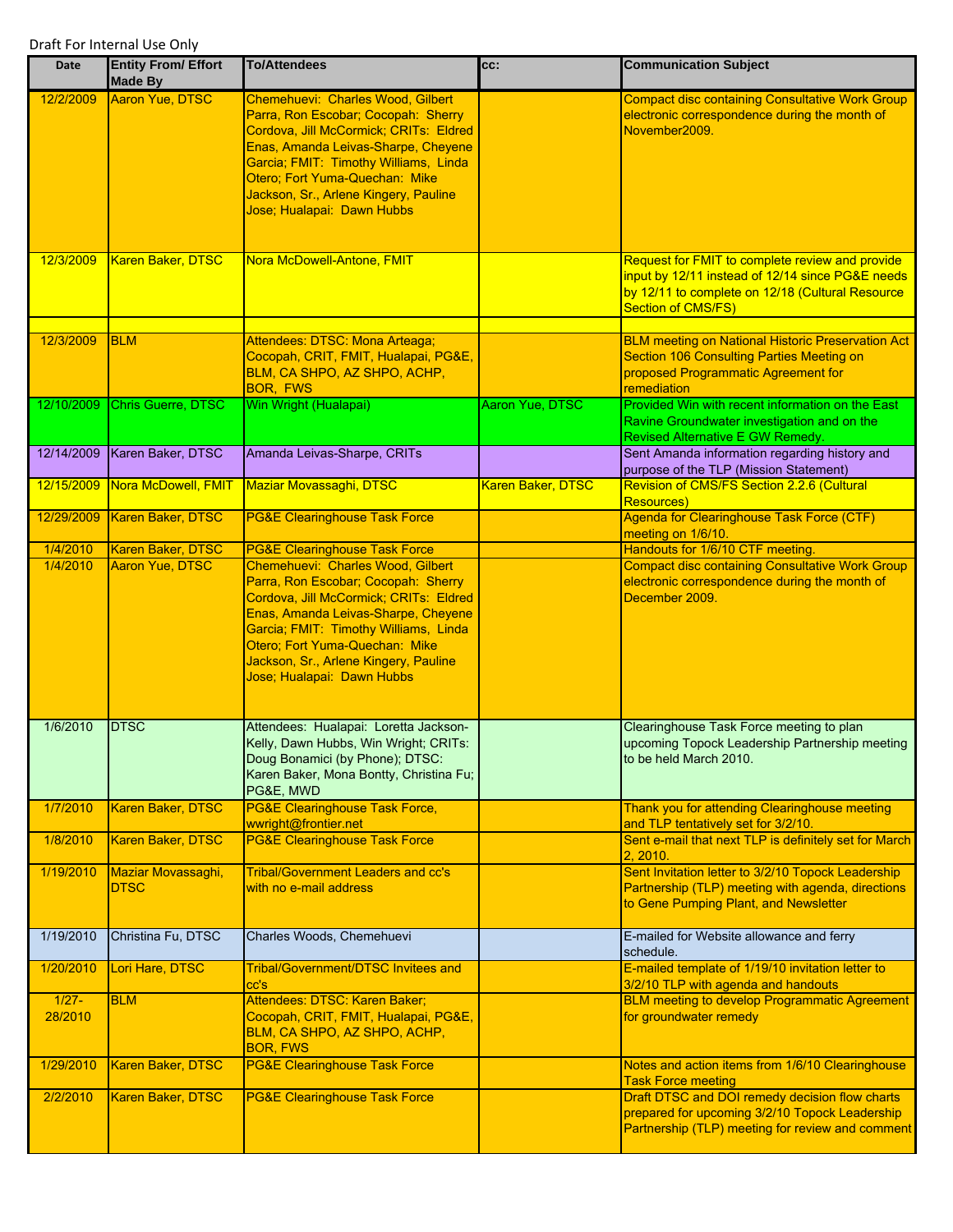| <b>Date</b>        | <b>Entity From/ Effort</b><br><b>Made By</b> | <b>To/Attendees</b>                                                                                                                                                                                                                                                                                                                                                                                                                                                                                                                                                                                                                                                          | CC:                                                                                                                      | <b>Communication Subject</b>                                                                                                                                                                                                                           |
|--------------------|----------------------------------------------|------------------------------------------------------------------------------------------------------------------------------------------------------------------------------------------------------------------------------------------------------------------------------------------------------------------------------------------------------------------------------------------------------------------------------------------------------------------------------------------------------------------------------------------------------------------------------------------------------------------------------------------------------------------------------|--------------------------------------------------------------------------------------------------------------------------|--------------------------------------------------------------------------------------------------------------------------------------------------------------------------------------------------------------------------------------------------------|
| 2/2/2010           | Aaron Yue, DTSC                              | Chemehuevi: Charles Wood, Gilbert<br>Parra, Ron Escobar; Cocopah: Sherry<br>Cordova, Jill McCormick; CRITs: Eldred<br>Enas, Amanda Leivas-Sharpe, Cheyene<br>Garcia; FMIT: Timothy Williams, Linda<br>Otero; Fort Yuma-Quechan: Mike<br>Jackson, Sr., Arlene Kingery, Pauline<br>Jose; Hualapai: Dawn Hubbs                                                                                                                                                                                                                                                                                                                                                                  |                                                                                                                          | <b>Compact disc containing Consultative Work Group</b><br>electronic correspondence during the month of<br>January 2010.                                                                                                                               |
| 2/10/2010          | Christina Fu, DTSC                           | Bart Koch, MWD, Dawn Hubbs,<br>Hualapai                                                                                                                                                                                                                                                                                                                                                                                                                                                                                                                                                                                                                                      | Mona Arteaga                                                                                                             | Trying to schedule their requests to review CMS<br><b>Fact Sheet</b>                                                                                                                                                                                   |
| 2/11/2010          | Dawn Hubbs, Hualapai                         | Christina Fu, DTSC                                                                                                                                                                                                                                                                                                                                                                                                                                                                                                                                                                                                                                                           |                                                                                                                          | Response to Christina Fu's 2/10/10 request to<br>schedule CMS Fact Sheet review.                                                                                                                                                                       |
| 2/11/2010          | Maziar Movassaghi,<br><b>DTSC</b>            | Charles Wood (Chemehuevi), Dale<br>Phillips (Cocopah), Sherry Cordova<br>(Cocopah), Eric Shepard (CRITs),<br>Richard Armstrong (CRITs), Amanda<br>Leivas Sharpe (CRITs), Eldred Enas<br>(CRITs), Douglas Bonamici (CRITs),<br><b>Timothy Williams (FMIT), Nora</b><br>McDowell-Antone (FMIT), Linda Otero<br>(FMIT), Steven McDonald (FMIT),<br>Courtney Coyle (FMIT), Mike Jackson,<br>Sr. (Fort Yuma-Quechan), Don<br>Watahomigie (Havasupai), Wilfred<br>Whatoname (Hualapai), Loretta Jackson-<br>Kelly (Hualapai), Dawn Hubbs<br>(Hualapai), Mary Maxine Resvaloso<br>(Torres-Martinez Desert Cahuilla),<br>Darrell Mike (29 Palms), Ernest Jones<br>(Yavapai-Prescott) |                                                                                                                          | Letter and binder containing meeting materials for<br>the upcoming 3/2/10 Topock Leadership<br>Partnership (TLP) meeting.                                                                                                                              |
| $2/16-$<br>17/2010 | <b>BLM</b>                                   | Attendees: DTSC: Mona Arteaga;<br>Chemehuevi, Cocopah, CRIT, FMIT,<br>Hualapai, PG&E, BLM, CA SHPO, AZ<br>SHPO, ACHP, BOR, FWS                                                                                                                                                                                                                                                                                                                                                                                                                                                                                                                                               |                                                                                                                          | <b>BLM meeting to develop Programmatic Agreement</b><br>for groundwater remedy                                                                                                                                                                         |
| 2/17/2010          | Christina Fu, DTSC                           | Bart Koch, MWD, Dawn Hubbs,<br>Hualapai                                                                                                                                                                                                                                                                                                                                                                                                                                                                                                                                                                                                                                      | Aaron Yue, Karen<br>Baker, Mona Arteaga                                                                                  | Confidential CMS/FS Factsheet V.2 for Review and<br>Comment                                                                                                                                                                                            |
| 2/18/2010          | Leo Leonhart, FMIT                           | <b>Chris Guerre, DTSC</b>                                                                                                                                                                                                                                                                                                                                                                                                                                                                                                                                                                                                                                                    |                                                                                                                          | Request for specifics on PG&E injecting dilute acid<br>solutions as part of the pilot testing to alleviate<br>potential problems with clogging and new "find" of<br>white material on the side BCW.                                                    |
| 2/18/2010          | <b>Chris Guerre, DTSC</b>                    | <b>FMIT</b>                                                                                                                                                                                                                                                                                                                                                                                                                                                                                                                                                                                                                                                                  | <b>TWG</b>                                                                                                               | Response to FMIT's questions and request for<br>PG&E to send him additional information regarding<br>the injection of dilute acid solutions.                                                                                                           |
| 2/18/2010          | Christina Fu, DTSC                           | <b>Tribes</b>                                                                                                                                                                                                                                                                                                                                                                                                                                                                                                                                                                                                                                                                |                                                                                                                          | Called to find out about mailing contact info<br>updates and copies of Fact Sheet.                                                                                                                                                                     |
| 2/26/2010          | Nora McDowell-<br><b>Antone, FMIT</b>        | Pam Innis, DOI and Aaron Yue, DTSC                                                                                                                                                                                                                                                                                                                                                                                                                                                                                                                                                                                                                                           | Nancy Brown, ACHP,<br><b>Wayne Donaldson,</b><br><b>CASHPO, James</b><br>Garrison, AZSHPO,<br><b>Tribal Leaders, CWG</b> | Letter in response to 2/24/10 letter regarding GW<br><b>Characterization requirements for East Ravine and</b><br><b>Compressor Station Areas</b>                                                                                                       |
| 2/26/2010          | Christina Fu, DTSC                           | Ellen, FMIT                                                                                                                                                                                                                                                                                                                                                                                                                                                                                                                                                                                                                                                                  |                                                                                                                          | <b>Called regarding Fact Sheet copies and left</b><br>voicemail message for her.                                                                                                                                                                       |
| 2/27/2010          | <b>DTSC</b>                                  | CRIT: Michael Tsosie, Nancy Shopay;<br>DTSC: Maureen Gorsen, Karen Baker,<br>Nancy Long, Mona Arteaga, Jeanette<br>Sartain                                                                                                                                                                                                                                                                                                                                                                                                                                                                                                                                                   |                                                                                                                          | Discussion of Cultural Resources information for<br>the Draft Environmental Impact Report                                                                                                                                                              |
| 3/2/2010           | <b>DTSC</b>                                  | <b>FMIT: Timothy Williams; Nora</b><br>McDowell-Antone, Linda Otero, Steven<br>McDonald, Courtney Coyle, Leo<br>Leonhart; Hualapai: Ruby Steele,<br>Loretta Jackson-Kelly, Dawn Hubbs,<br>Win Wright; DTSC, CRWQCB, CRB,<br>MWD, PG&E, USDOI, BLM, BOR                                                                                                                                                                                                                                                                                                                                                                                                                       |                                                                                                                          | <b>Topock Leadership Partnership discussion of</b><br>proposed alternatives for cleanup of groundwater<br>and agency process and schedule for the cleanup<br>decision and opportunities for input including the<br><b>Environmental Impact Report.</b> |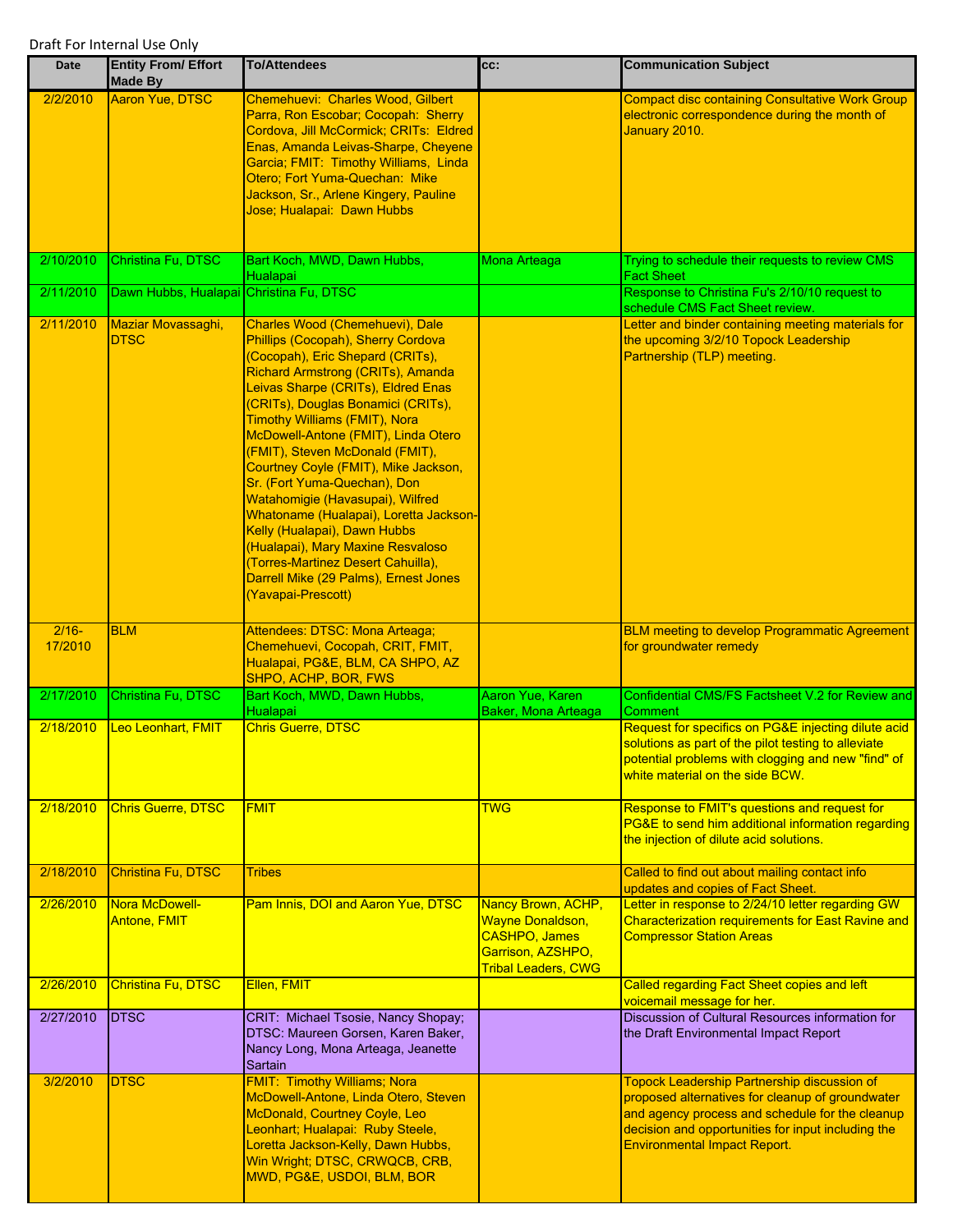| Date                   | <b>Entity From/ Effort</b><br><b>Made By</b> | <b>To/Attendees</b>                                                                                                                                                                                                                                                                            | CC:                                                                    | <b>Communication Subject</b>                                                                                                                         |
|------------------------|----------------------------------------------|------------------------------------------------------------------------------------------------------------------------------------------------------------------------------------------------------------------------------------------------------------------------------------------------|------------------------------------------------------------------------|------------------------------------------------------------------------------------------------------------------------------------------------------|
| 3/3/2010               | Karen Baker, DTSC                            | <b>PG&amp;E Clearinghouse Task Force: Nora</b><br>McDowell (FMIT); Amanda Leivas-<br>Sharpe, Doug Bonamici (CRIT); Loretta<br>Jackson-Kelly, Dawn Hubbs (Hualapai);<br>Bart Koch (MWD); Pam Innis (DOI);<br>Dave Gilbert, Yvonne Meeks (PG&E);<br>Mona Arteaga (DTSC)                          | (DTSC); Christina<br>Hong, Lisa Kellogg, Lisa<br>Cope (behalf of PG&E) | Aaron Yue, Christina Fu Request for agenda items for next Clearinghouse<br><b>Task Force Meeting</b>                                                 |
| 3/4/2010               | Nora McDowell-<br><b>Antone, FMIT</b>        | Karen Baker, DTSC                                                                                                                                                                                                                                                                              |                                                                        | Questions about item #4 of agenda items<br>"Presentation by Tribes at next CWG meeting" and<br>request to receive mission statement                  |
| 3/4/2010               | Karen Baker, DTSC                            | Nora McDowell-Antone, FMIT                                                                                                                                                                                                                                                                     |                                                                        | Clarifications to her questions regarding item #4<br>and mission statement                                                                           |
| 3/10/2010<br>3/10/2010 | Karen Baker, DTSC<br>Christina Fu, DTSC      | <b>PG&amp;E Clearinghouse Task Force</b><br>Dawn Hubbs, Hualapai                                                                                                                                                                                                                               | Mona Arteaga, Aaron<br>Yue, Karen Baker                                | Proposed agenda for 3/16 CTF meeting.<br>Sent topock weblink to add a link to Hualapai<br>website                                                    |
| 3/11/2010              | <b>DTSC</b>                                  | <b>FMIT: Linda Otero, Nora McDowell-</b><br>Antone; DTSC/AECOM: C. Yee, J.<br><b>Cleland</b>                                                                                                                                                                                                   |                                                                        | Meeting to discuss text they want revised and<br>incorporated into DEIR/FEIR. Text supplied by<br>Jamie Cleland sometime earlier.                    |
| 3/14/2010              | Aaron Yue, DTSC                              | EIR Group, Geo/Hydro, Indian Tribe<br>Reps; CWG                                                                                                                                                                                                                                                |                                                                        | Information regarding Soil Part A Data Quality<br>Objectives (DQO) Steps 1-5                                                                         |
| 3/15/2010              | Curt Russell, PG&E                           | EIR Group, Geo/Hydro, Indian Tribe<br>Reps; CWG                                                                                                                                                                                                                                                |                                                                        | <b>Topock Project Initiation Meeting - Topock East</b><br>Ravine/TCS Investigation Addendum and MW-38<br>Repair - Field Work Phase.                  |
| 3/17/2010              | <b>DTSC</b>                                  | Mojave: Nora McDowell-Antone, Steven<br>McDonald, Leo Leonhart, Courtney<br>Coyle, Isadora Evanston; CRIT: Lisa<br>Swick, Doug Bonamici, Michael Tsosie;<br>Hualapai: Dawn Hubbs, Win Wright;<br>DTSC, SWRCB, CRB, SDCWA, PG&E,<br>BLM, BOR, DOI, USFWS, USGS, MWD,<br><b>ADEQ, Parker IHS</b> |                                                                        | <b>Face-to-face Consultative Work Group Meeting</b>                                                                                                  |
| $3/18 -$<br>19/2010    | <b>BLM</b>                                   | Attendees: DTSC: Karen Baker;<br>Cocopah, CRIT, FMIT, Hualapai, PG&E,<br>BLM, CA SHPO, AZ SHPO, ACHP,<br><b>BOR. FWS</b>                                                                                                                                                                       |                                                                        | <b>BLM meeting to develop Programmatic Agreement</b><br>for groundwater remedy                                                                       |
| 3/22/2010              | Karen Baker, DTSC                            | <b>PG&amp;E Clearinghouse Task Force</b>                                                                                                                                                                                                                                                       |                                                                        | Sent CWG mission statement and charter for<br>review/comments                                                                                        |
| 3/23/2010              | <b>Karen Baker, DTSC</b>                     | Nora McDowell-Antone, FMIT                                                                                                                                                                                                                                                                     |                                                                        | Followed up phone call with e-mail regarding call<br>with FMIT regarding proposed remedy decision at<br><u>Topock</u>                                |
| 3/23/2010              | Karen Baker, DTSC                            | Doug Bonamici, CRIT                                                                                                                                                                                                                                                                            |                                                                        | Plan for release of proposed Statement of Basis<br>and Draft EIR and request to let Karen know if<br>CRIT want a call during the week of 4/12.       |
| 3/23/2010              | Karen Baker, DTSC                            | Chairman Wood, Chemehuevi                                                                                                                                                                                                                                                                      |                                                                        | Plan for release of proposed Statement of Basis<br>and Draft EIR and request to let Karen know if<br>Chemehuevi want a call during the week of 4/12. |
| 3/23/2010              | Karen Baker, DTSC                            | Dawn Hubbs, Hualapai                                                                                                                                                                                                                                                                           |                                                                        | Trying to schedule date/time for call with Hualapai<br>(4/15?) regarding proposed cleanup decision for<br>groundwater                                |
| 3/24/2010              | Nora McDowell, FMIT                          | Karen Baker, DTSC                                                                                                                                                                                                                                                                              |                                                                        | Nora Faxed Karen a request to fax her info. about<br>conference call meeting on April 13th                                                           |
| 3/24/2010              | <b>Karen Baker, DTSC</b>                     | Nora McDowell, FMIT                                                                                                                                                                                                                                                                            |                                                                        | Karen faxed Nora acknowledgement that she<br>received her faxed request for information about<br>4/13 meeting.                                       |
| 3/24/2010              | Karen Baker, DTSC                            | <b>Jill McCormick, Cocopah</b>                                                                                                                                                                                                                                                                 |                                                                        | Plan for release of proposed Statement of Basis<br>and Draft EIR and request to let Karen know if<br>Cocopah want a call during the week of 4/12.    |
| 3/25/2010              | Karen Baker, DTSC                            | <b>PG&amp;E Clearinghouse Task Force</b>                                                                                                                                                                                                                                                       |                                                                        | Sent draft meeting notes from 3/16/10 meeting for<br>review.                                                                                         |
| 3/25/2010              | Karen Baker, DTSC                            | Nora McDowell-Antone, FMIT                                                                                                                                                                                                                                                                     |                                                                        | Faxed & emailed Nora e-mail with call in number<br>for April 13th meeting.                                                                           |
| 3/25/2010              | Nora McDowell-<br>Antone, FMIT               | Karen Baker, DTSC                                                                                                                                                                                                                                                                              |                                                                        | Gave Karen names of participants in the 4/13 call.                                                                                                   |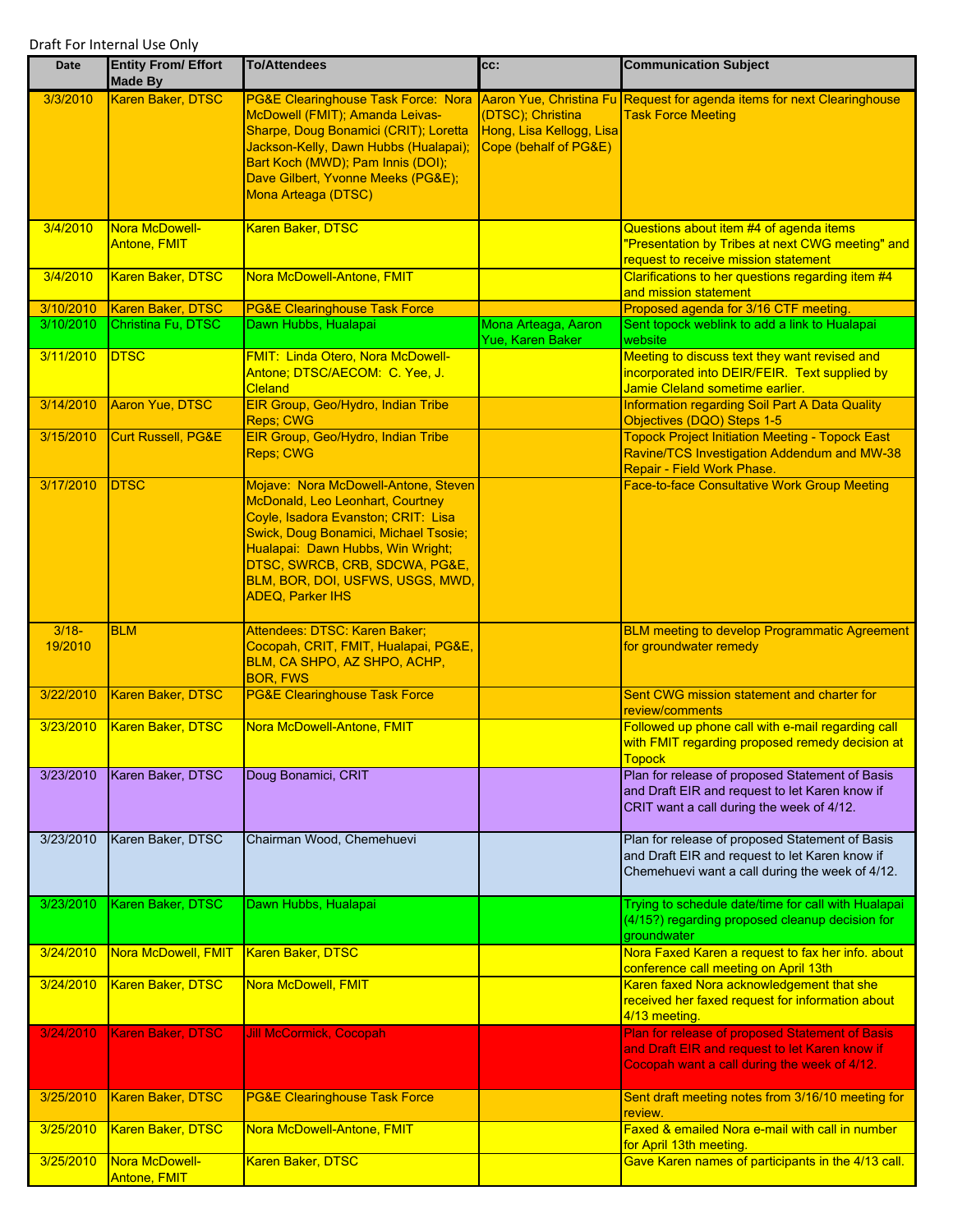| Date      | <b>Entity From/ Effort</b><br><b>Made By</b> | <b>To/Attendees</b>                                                                                                                                                                                                                                                                                         | CC:                            | <b>Communication Subject</b>                                                                                                                                                                                  |
|-----------|----------------------------------------------|-------------------------------------------------------------------------------------------------------------------------------------------------------------------------------------------------------------------------------------------------------------------------------------------------------------|--------------------------------|---------------------------------------------------------------------------------------------------------------------------------------------------------------------------------------------------------------|
| 3/25/2010 | <b>Karen Baker, DTSC</b>                     | Nora McDowell-Antone, FMIT                                                                                                                                                                                                                                                                                  |                                | Acknowledged receipt of names of participants in<br>the 4/13 call.                                                                                                                                            |
| 3/26/2010 | Karen Baker, DTSC                            | <b>Boot Camp Committee Members</b>                                                                                                                                                                                                                                                                          |                                | New volunteer for bootcamp committee, M. Tsosie<br>of CRIT                                                                                                                                                    |
| 3/26/2010 | Leo Leonhart, FMIT                           | Karen Baker, DTSC                                                                                                                                                                                                                                                                                           |                                | Thoughts/suggestions about Boot Camp and his<br>involvement                                                                                                                                                   |
| 3/26/2010 | Maziar Movassaghi,<br><b>DTSC</b>            | <b>Tribal/Government (all on TLP list either</b><br>addressed or cc'd)                                                                                                                                                                                                                                      |                                | Thank You for attending 3/2/10 and information<br>regarding anticipated schedule and opportunity for<br>input into DTSC GW clean decision. Minutes and<br>Actions items from 3/2 TLP were attached.           |
| 3/29/2010 | Karen Baker, DTSC                            | <b>Boot Camp Committee Members</b>                                                                                                                                                                                                                                                                          |                                | Response to Leo Leonhart's e-mail on 3/26/10<br>regarding proposed "bootcamp" committee                                                                                                                       |
| 4/1/2010  | Doug Bonamici, CRIT                          | Karen Baker, Mark Calamia, BLM                                                                                                                                                                                                                                                                              |                                | Questions on meeting times/locations for<br>groundwater remedy                                                                                                                                                |
| 4/1/2010  | Karen Baker, DTSC                            | Doug Bonamici, CRIT, Mark Calamia,<br><b>BLM</b>                                                                                                                                                                                                                                                            |                                | Response to Doug Bonamici's questions on<br>meeting times/locations groundwater remedy                                                                                                                        |
| 4/1/2010  | Karen Baker, DTSC                            | Dawn Hubbs, Hualapai & Loretta<br><b>Jackson</b>                                                                                                                                                                                                                                                            |                                | Follow up of 4/15/10 @ 10:00 AM mtg. time slot for<br>meeting with Hualapai regarding additional wells in<br>the East Ravine                                                                                  |
| 4/1/2010  | Dawn Hubbs, Hualapai Karen Baker, DTSC       |                                                                                                                                                                                                                                                                                                             |                                | 4/15/10 @ 10:00 AM is fine for mtg.                                                                                                                                                                           |
| 4/5/2010  | Aaron Yue, DTSC                              | Chemehuevi: Charles Wood, Gilbert<br>Parra, Ron Escobar; Cocopah: Sherry<br>Cordova, Jill McCormick; CRITs: Eldred<br>Enas, Amanda Leivas-Sharpe, Cheyene<br>Garcia; FMIT: Timothy Williams, Linda<br>Otero; Fort Yuma-Quechan: Mike<br>Jackson, Sr., Arlene Kingery, Pauline<br>Jose; Hualapai: Dawn Hubbs |                                | <b>Compact disc containing Consultative Work Group</b><br>electronic correspondence during the month of<br><b>March 2010.</b>                                                                                 |
| 4/5/2010  | Karen Baker, DTSC                            | Dawn Hubbs, Hualapai                                                                                                                                                                                                                                                                                        | Loretta Jackson, Win<br>Wright | Call in number for 4/15/10 meeting                                                                                                                                                                            |
| 4/5/2010  | <b>Carolyn Yee, DTSC</b>                     | <b>FMIT: Linda Otero, Nora McDowell-</b><br>Antone; DTSC/AECOM: C. Yee, J.<br>Cleland, S. Weidlich                                                                                                                                                                                                          |                                | Conference call to review/edit 7/24/09 culture<br>resources EIR meeting notes and language/text for<br>DEIR continued from 7/24/09 meeting.                                                                   |
| 4/12/2010 | Karen Baker, DTSC                            | Nora McDowell, FMIT; Dawn Hubbs,<br>Loretta Jackson, Hualapai; Bart Koch,<br><b>MWD; Doug Bonamici &amp; Amanda Leivas</b><br>Sharpe, CRITs; Dave Gilbert, PG&E<br>Charles Wood, Chemehuevi Tribe; Jill<br>McCormick, Cocopah; Robert Perdue,<br>RWQCB; Abbas, CRB; Casey Padgett &<br>Pam Innis, DOI;      |                                | <b>Handout "PG&amp;E Topock GW Remediation Project</b><br>Update for Interested Tribes" for phone meetings.<br>Provided TLP members advance preview of<br>DTSC's proposed cleanup decision for<br>groundwater |
| 4/12/2010 | Leo Leonhart, FMIT                           | Karen Baker (DTSC), Nora McDowell<br>(FMIT)                                                                                                                                                                                                                                                                 | <b>Courtney Coyle (FMIT)</b>   | Additional questions for tomorrow's discussion on<br>proposed groundwater remedy                                                                                                                              |
| 4/13/2010 | <b>DTSC</b>                                  | Fort Mojave: Linda Otero, Nora<br>McDowell-Antone, Courtney Coyle, Leo<br>Leonhart; DTSC: Karen Baker, Aaron<br>Yue, Nancy Long, Mona Arteaga Bontty,<br>Christina Fu, Carolyn Yee, and from<br><b>AECOM Steve Heipel, Stev Weidlich,</b><br><b>Andee Leisy (RTMM)</b>                                      |                                | Provided discussion and handout on advance<br>preview of DTSC's proposed cleanup decision for<br>groundwater                                                                                                  |
| 4/13/2010 | Karen Baker, DTSC                            | Nora McDowell-Antone, FMIT                                                                                                                                                                                                                                                                                  |                                | Follow-up to call regarding Draft SOB and Draft<br>EIR and request for time of 5/27 mtg. with FMIT.                                                                                                           |
| 4/15/2010 | <b>DTSC</b>                                  | Hualapai: Loretta Jackson-Kelly, Dawn<br>Hubbs, Win Wright; DTSC: Karen<br>Baker, Aaron Yue, Chris Guerre, Nancy<br>Long, Christina Fu, Carolyn Yee                                                                                                                                                         |                                | Conference call to provided discussion and<br>handout on advance preview of DTSC's proposed<br>cleanup decision for groundwater                                                                               |
| 4/15/2010 | Karen Baker, DTSC                            | Dawn Hubbs & Loretta Jackson,<br>Hualapai                                                                                                                                                                                                                                                                   |                                | Resend of Handout "PG&E Topock GW<br>Remediation Project Update for Interested Tribes"<br>for phone meetings with tribes                                                                                      |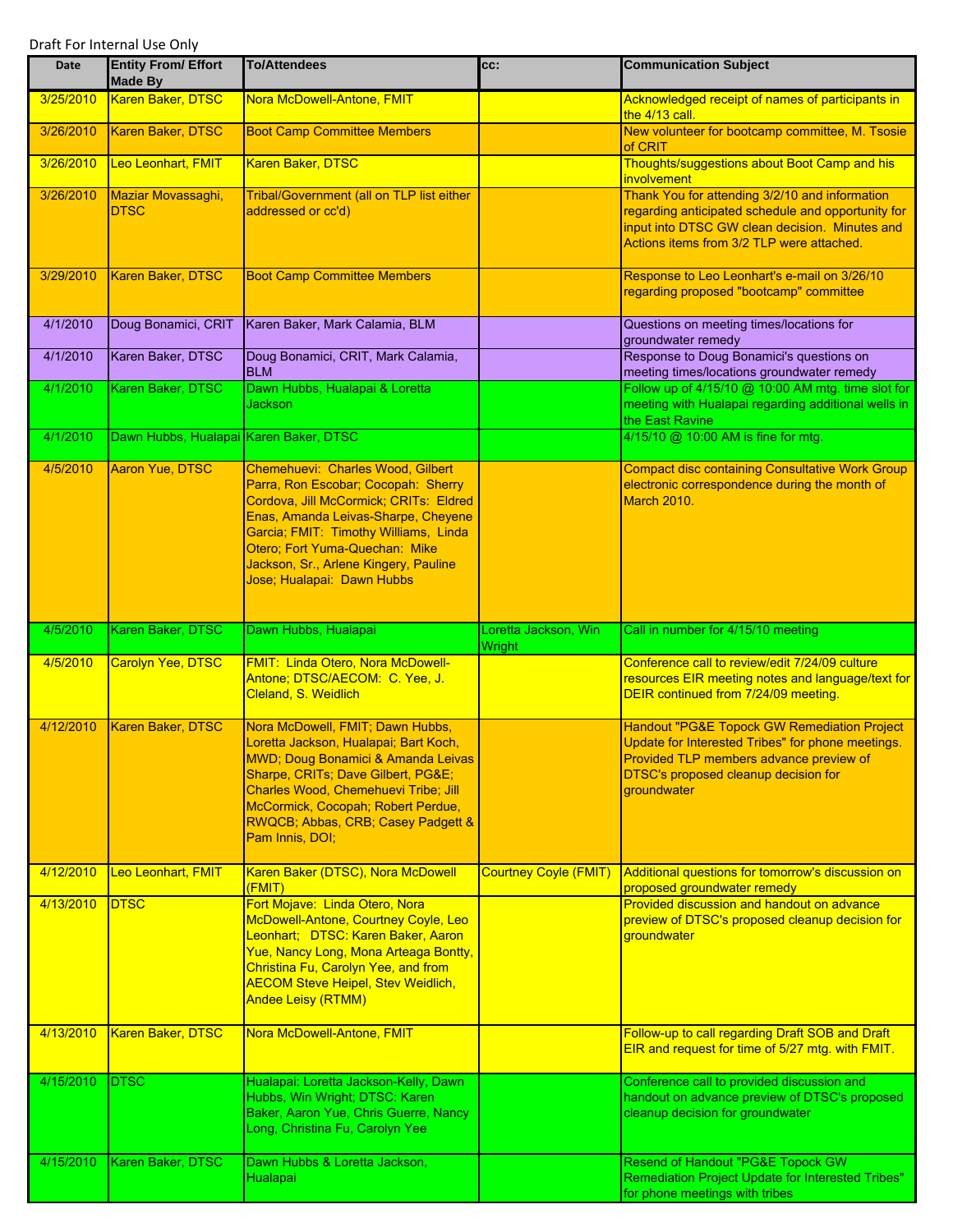| <b>Date</b>         | <b>Entity From/ Effort</b><br><b>Made By</b> | <b>To/Attendees</b>                                                                                                                                                                                                                                                                                                                                                                                                                                                                                                                                                                                                                                                                                    | CC:                                                                | <b>Communication Subject</b>                                                                                                                                                                                                                                                                                                                                                                                                                                                                                                                                                                                               |
|---------------------|----------------------------------------------|--------------------------------------------------------------------------------------------------------------------------------------------------------------------------------------------------------------------------------------------------------------------------------------------------------------------------------------------------------------------------------------------------------------------------------------------------------------------------------------------------------------------------------------------------------------------------------------------------------------------------------------------------------------------------------------------------------|--------------------------------------------------------------------|----------------------------------------------------------------------------------------------------------------------------------------------------------------------------------------------------------------------------------------------------------------------------------------------------------------------------------------------------------------------------------------------------------------------------------------------------------------------------------------------------------------------------------------------------------------------------------------------------------------------------|
| 4/17/2010           | Nora McDowell-                               | Jamie Cleland, EDAW                                                                                                                                                                                                                                                                                                                                                                                                                                                                                                                                                                                                                                                                                    |                                                                    | Email: Submittal of notes on cultural section                                                                                                                                                                                                                                                                                                                                                                                                                                                                                                                                                                              |
| 4/23/2010           | <b>Antone, FMIT</b><br>Carolyn Yee, DTSC     | Nora McDowell-Antone, FMIT                                                                                                                                                                                                                                                                                                                                                                                                                                                                                                                                                                                                                                                                             | <b>DTSC, FMIT</b>                                                  | (ultimately becoming T2 in EIR)<br>DTSC response letter to FMITs request to                                                                                                                                                                                                                                                                                                                                                                                                                                                                                                                                                |
|                     |                                              |                                                                                                                                                                                                                                                                                                                                                                                                                                                                                                                                                                                                                                                                                                        |                                                                    | incorporate additional information into the cultural<br>section of the Final GW remedy Draft EIR                                                                                                                                                                                                                                                                                                                                                                                                                                                                                                                           |
| 4/23/2010           | <b>Guenther Moskat,</b><br><b>DTSC</b>       | Nora McDowell-Antone, FMIT                                                                                                                                                                                                                                                                                                                                                                                                                                                                                                                                                                                                                                                                             | DTSC: Karen Baker,<br>Nancy Long, Aaron<br><b>Yue, Carolyn Yee</b> | <b>PG&amp;E Topock Compressor Station - Fort Mojave</b><br><b>Indian Tribe's Cultural Summary</b>                                                                                                                                                                                                                                                                                                                                                                                                                                                                                                                          |
| $4/26 -$<br>27/2010 | <b>BLM</b>                                   | Attendees: DTSC: Karen Baker;<br>Cocopah, CRIT, FMIT, Hualapai, PG&E,<br>BLM, CA SHPO, AZ SHPO, ACHP, DOI,<br><b>BOR, FWS</b>                                                                                                                                                                                                                                                                                                                                                                                                                                                                                                                                                                          |                                                                    | <b>BLM meeting to develop Programmatic Agreement</b><br>for groundwater remedy                                                                                                                                                                                                                                                                                                                                                                                                                                                                                                                                             |
| 4/27/2010           | Karen Baker, DTSC                            | Recipients: Chemehuevi: Chairman<br>Charles Wood, Ron Escobar; Cocopah:<br>Chairwoman Sherry Cordova, Vice-<br>Chairman Dale Phillips, Jill McCormick;<br><b>CRIT: Chairman Eldred Enas, Amanda</b><br>Levis-Sharpe, Douglas Bonamici; FMIT:<br><b>Chairman Timothy Williams, Nora</b><br>McDowell-Antone, Linda Otero,<br>Courtney Coyle, Steven McDonald; Fort<br>Yuma-Quechan: Chairman Mike<br>Jackson, Sr.; Havasupai: Chairman Don<br>Watahomigie; Hualapai: Chairman<br>Wilfred Whatoname, Loretta Jackson-<br>Kelly, Dawn Hubbs; Torres-Martinez:<br>Chairwoman Mary Maxine Resvaloso;<br>29 Palms: Chairman Darrell Mike;<br>Yavapai-Prescott: President Ernest<br>Jones, Sr., Greg Glasscol. | <b>Aaron Yue, Nancy</b><br><b>Carolyn Yee</b>                      | Transmittal letter and advance copy of the Draft<br>Long, Guenther Moskat, Environmental Impact Report. Informed recipients<br>that the formal public comment period for both the<br><b>Draft Statement of Basis and Draft Environmental</b><br>Impact Report is for a period of 45 days, beginning<br>on June 4 through July 19, 2010. Comments on<br>the Draft Statement of Basis and Draft<br>Environmental Impact Report can be made in<br>writing to DTSC anytime up to July 19, 2010.<br>Verbal and/or written comments can also be<br>provided at the formal public hearings scheduled<br>for the end of June 2010. |
| 4/28/2010           | Karen Baker, DTSC                            | <b>PG&amp;E Clearinghouse Task Force</b>                                                                                                                                                                                                                                                                                                                                                                                                                                                                                                                                                                                                                                                               |                                                                    | Request for agenda items for 5/11/10 CTF with<br>attachments: CWG mission statement, Charter,<br>Designation of an Administering Agency for Topock                                                                                                                                                                                                                                                                                                                                                                                                                                                                         |
| 4/28/2010           | Karen Baker, DTSC                            | Nora McDowell, FMIT                                                                                                                                                                                                                                                                                                                                                                                                                                                                                                                                                                                                                                                                                    |                                                                    | Checking to see if time and location set for 5/27/10<br>mtg. with FMIT regarding proposed remedy<br>decision                                                                                                                                                                                                                                                                                                                                                                                                                                                                                                               |
|                     | 4/29/2010   Karen Baker, DTSC                | Dawn Hubbs & Loretta Jackson,<br><b>Hualapai</b>                                                                                                                                                                                                                                                                                                                                                                                                                                                                                                                                                                                                                                                       |                                                                    | Checking to see if specific time set for 5/28/10 mtg<br>w/ CRIT regarding Remedy Decision and EIR and<br>how much time allowed for presentation?                                                                                                                                                                                                                                                                                                                                                                                                                                                                           |
| 4/29/2010           | Dawn Hubbs, Hualapai Karen Baker, DTSC       |                                                                                                                                                                                                                                                                                                                                                                                                                                                                                                                                                                                                                                                                                                        |                                                                    | Time not set yet; give 1-1/2 hr. for presentation and<br>time for questions and answers.                                                                                                                                                                                                                                                                                                                                                                                                                                                                                                                                   |
| 5/3/2010            | Aaron Yue, DTSC                              | Chemehuevi: Charles Wood, Gilbert<br>Parra, Ron Escobar; Cocopah: Sherry<br>Cordova, Jill McCormick; CRITs: Eldred<br>Enas, Amanda Leivas-Sharpe, Cheyene<br>Garcia; FMIT: Timothy Williams, Linda<br>Otero; Fort Yuma-Quechan: Mike<br>Jackson, Sr., Arlene Kingery, Pauline<br>Jose; Hualapai: Dawn Hubbs                                                                                                                                                                                                                                                                                                                                                                                            |                                                                    | <b>Compact disc containing Consultative Work Group</b><br>electronic correspondence during the month of<br>April 2010.                                                                                                                                                                                                                                                                                                                                                                                                                                                                                                     |
| 5/11/2010           | <b>DTSC</b>                                  | Attendees: FMIT: Nora McDowell-<br>Antone (via phone); Hualapai: Dawn<br>Hubbs; DTSC, DOI, MWD, PG&E                                                                                                                                                                                                                                                                                                                                                                                                                                                                                                                                                                                                   |                                                                    | <b>Clearinghouse Task Force meeting. Continuation</b><br>of efforts to improve communications for the<br>project. Discussion included revising CWG<br><b>Mission Statement and Charter</b>                                                                                                                                                                                                                                                                                                                                                                                                                                 |
| $5/19-$<br>20/2010  | <b>BLM</b>                                   | Attendees: DTSC: Karen Baker;<br>Chemehuevi, Cocopah, FMIT, Hualapai,<br>PG&E, BLM, CA SHPO, AZ SHPO,<br>ACHP, DOI, BOR                                                                                                                                                                                                                                                                                                                                                                                                                                                                                                                                                                                |                                                                    | <b>BLM meeting to develop Programmatic Agreement</b><br>for groundwater remedy                                                                                                                                                                                                                                                                                                                                                                                                                                                                                                                                             |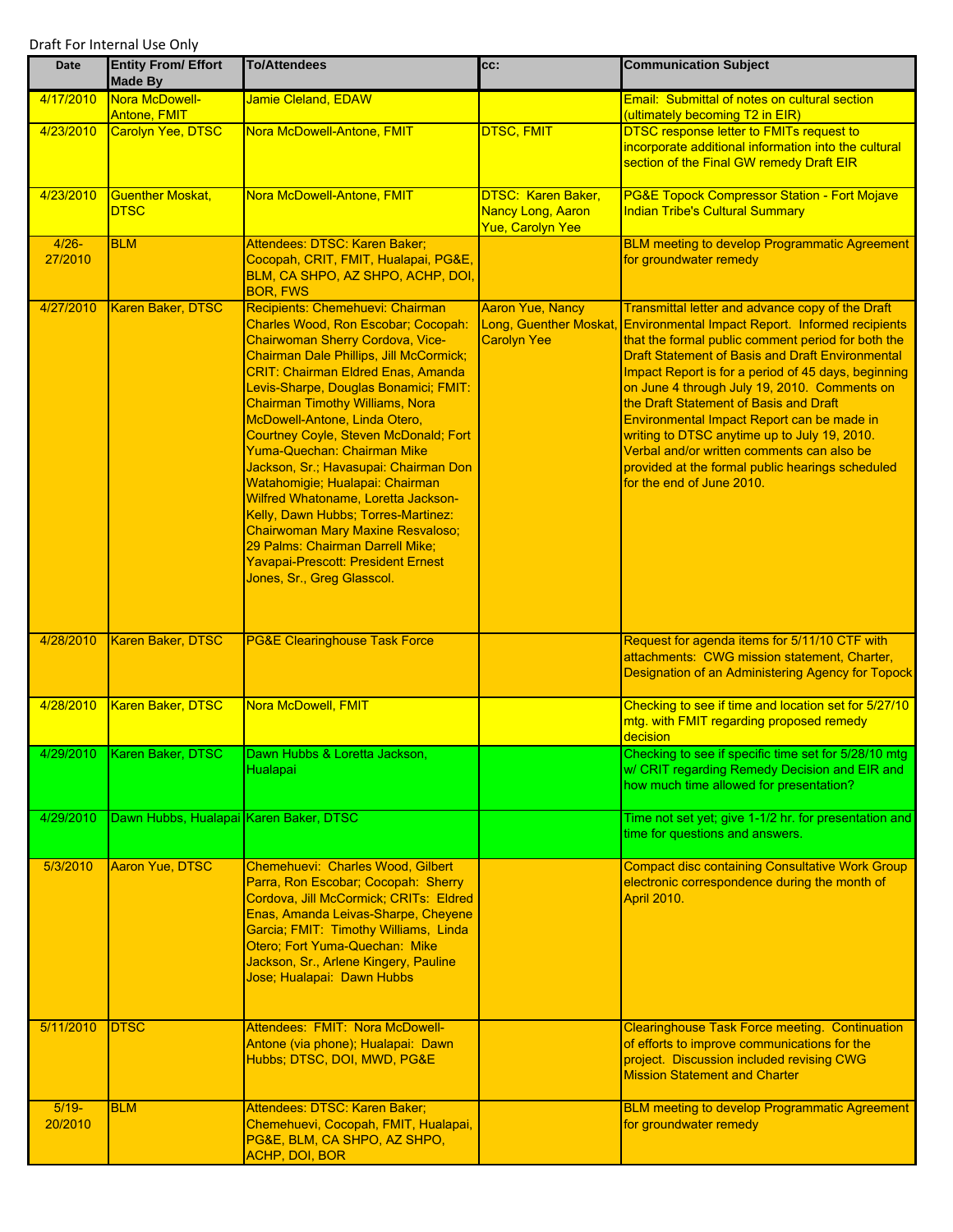| Date                   | <b>Entity From/ Effort</b><br><b>Made By</b>            | <b>To/Attendees</b>                                                                                                                                                                                                                                                                                  | CC:                                                                                                                                                                         | <b>Communication Subject</b>                                                                                                                                                                              |
|------------------------|---------------------------------------------------------|------------------------------------------------------------------------------------------------------------------------------------------------------------------------------------------------------------------------------------------------------------------------------------------------------|-----------------------------------------------------------------------------------------------------------------------------------------------------------------------------|-----------------------------------------------------------------------------------------------------------------------------------------------------------------------------------------------------------|
| 5/25/2010              | Aaron Yue, DTSC                                         | Hualapai: Loretta Jackson-Kelly, Dawn<br>Hubbs; FMIT: Nora McDowell-Antone                                                                                                                                                                                                                           | Carolyn Yee, Karen<br>Baker, Mona Arteaga,<br><b>Steve Heipel</b>                                                                                                           | Advanced preview of presentation to be shared at<br>upcoming meeting.                                                                                                                                     |
| 5/26/2010              | Karen Baker, DTSC                                       | Loretta Jackson & Dawn Hubbs,<br><b>Hualapai</b>                                                                                                                                                                                                                                                     |                                                                                                                                                                             | Inquired if Hualapai will show video at CWG as<br>discussed in CTF                                                                                                                                        |
| 5/26/2010              | Dawn Hubbs, Hualapai                                    | Karen Baker, DTSC                                                                                                                                                                                                                                                                                    | Loretta Jackson                                                                                                                                                             | Yes, will show video at CWG                                                                                                                                                                               |
| 5/26/2010              | (on Nora McDowell-<br>Antone's behalf)                  | Steve McDonald, FMIT Fort Mojave: Chairman Timothy<br>Williams, Vice-Chair Shan Lewis, Linda<br>Otero, Nora McDowell-Antone, Courtney<br>Coyle, Leo Leonhart; DTSC: Karen<br>Baker, Aaron Yue, Mona Bontty, Carolyn<br>Yee, and from AECOM Steve Heipel,<br><b>Stev Weidlich, Andee Leisy (RTMM)</b> |                                                                                                                                                                             | Agenda for meeting with FMIT Tribal Council on<br>5/27/10.                                                                                                                                                |
| 5/27/2010              | <b>DTSC</b>                                             | Fort Mojave: Chairman Timothy<br>Williams, Vice-Chair Shan Lewis, Linda<br>Otero, Nora McDowell-Antone, Courtney<br>Coyle, Leo Leonhart; DTSC: Karen<br>Baker, Aaron Yue, Mona Bontty, Carolyn<br>Yee, and from AECOM Steve Heipel,<br><b>Stev Weidlich, Andee Leisy (RTMM)</b>                      |                                                                                                                                                                             | <b>Meeting with Tribal Council: Focus of meeting was</b><br>to provide an overview of the Draft Statement of<br><b>Basis and Draft Environmental Impact Report for</b><br>the proposed groundwater remedy |
| 5/28/2010              | DTSC, DOI, BLM                                          | Hualapai Tribal Council; DTSC: Karen<br>Baker, Aaron Yue, Mona Bontty, Carolyn<br>Yee and from AECOM Steve Heipel,<br>Stev Weidlich, DOI, BLM                                                                                                                                                        |                                                                                                                                                                             | Meeting with Tribal Council: Focus of meeting was<br>to provide an overview of the Draft Statement of<br>Basis and Draft Environmental Impact Report for<br>the proposed groundwater remedy               |
| 6/2/2010               | Karen Baker, DTSC                                       | Nora McDowell, FMIT                                                                                                                                                                                                                                                                                  |                                                                                                                                                                             | Will 7/6/10 work for f/u meeting they requested?                                                                                                                                                          |
| 6/10/2010              | Karen Baker, DTSC                                       | <b>Steve McDonald, FMIT</b>                                                                                                                                                                                                                                                                          |                                                                                                                                                                             | F/u to 6/2/10 message (phone/e-mail) to Nora -<br>didn't receive response                                                                                                                                 |
| $6/14-$<br>15/2010     | <b>BLM</b>                                              | Attendees: DTSC: Karen Baker;<br>Chemehuevi, Cocopah, CRIT, FMIT,<br>Hualapai, PG&E, BLM, CA SHPO, AZ<br>SHPO, ACHP, DOI, BOR, FWS                                                                                                                                                                   |                                                                                                                                                                             | <b>BLM meeting to develop Programmatic Agreement</b><br>for groundwater remedy                                                                                                                            |
| 6/14/2010              | Win Wright, Hualapai                                    | <b>Chris Guerre, DTSC</b>                                                                                                                                                                                                                                                                            | Aaron Yue, Karen<br><b>Baker</b>                                                                                                                                            | Requested link to slant well reports                                                                                                                                                                      |
| 6/14/2010<br>6/14/2010 | Chris Guerre, DTSC<br>Win Wright, Hualapai              | Win Wright, Hualapai<br><b>Chris Guerre, DTSC</b>                                                                                                                                                                                                                                                    |                                                                                                                                                                             | Sent link to slant well reports<br>California report isn't complete                                                                                                                                       |
|                        |                                                         |                                                                                                                                                                                                                                                                                                      |                                                                                                                                                                             |                                                                                                                                                                                                           |
| 6/14/2010              | <b>Chris Guerre, DTSC</b>                               | Win Wright, Hualapai                                                                                                                                                                                                                                                                                 |                                                                                                                                                                             | Would you like PG&E to send you complete file?                                                                                                                                                            |
| 6/14/2010              | Karen Baker, DTSC                                       | Nora McDowell-Antone, FMIT                                                                                                                                                                                                                                                                           |                                                                                                                                                                             | Karen spoke with Nora and July 6th works for FMIT<br>meeting on mitigation measures.                                                                                                                      |
| 6/15/2010              | <b>Chris Guerre, DTSC</b>                               | Win Wright, Hualapai                                                                                                                                                                                                                                                                                 |                                                                                                                                                                             | Response to groundwater age dating                                                                                                                                                                        |
| 6/16/2010              | <b>DTSC</b>                                             | Mojave: Isadora Evanston, Leo<br>Leonhart (H&A), Nora McDowell-Antone<br>(by phone); CRIT: Doug Bonamici;<br>Hualapai: Dawn Hubbs, Win Wright;<br>DTSC, SWRCB, CRB, PG&E, BLM,<br>DOI, MWD                                                                                                           |                                                                                                                                                                             | <b>Face-to-face Consultative Work Group Meeting</b>                                                                                                                                                       |
| 6/22/2010              | Karen Baker, DTSC                                       | Doug Bonamici, CRIT                                                                                                                                                                                                                                                                                  |                                                                                                                                                                             | Called regarding Mohave speaker as interpreter for<br>public meetings/hearings in Parker and Lake<br><b>Havasu City</b>                                                                                   |
| 6/22/2010              | Norman Shopay, on<br>behalf of CRIT                     | Aaron Yue, DTSC                                                                                                                                                                                                                                                                                      |                                                                                                                                                                             | Spoke w/ Aaron Yue privately about remedy<br>selection and efforts to delay until new governor<br>elected. Requested 90-Day delay due to docs<br>missing in repositories                                  |
| 6/24/2010              | Andee Leisy; Remy,<br>Thomas, Moose and<br>Manlley, LLP | <b>Chairman Timothy Williams, FMIT</b>                                                                                                                                                                                                                                                               | <b>Shan Lewis, Linda</b><br>Otero, Nora McDowell<br>(FMIT), Karen Baker<br>(DTSC), Courtney<br>Coyle, Steve Heipel<br>(AECOM), Nancy Long<br>(DTSC), Steve<br>McDonald, ESQ | <b>Topock Groundwater Remediation Project and</b><br>Draft EIR - Summary of May 27, 2010 Meeting at<br>Fort Mojave Indian Tribal council (Needles, CA)                                                    |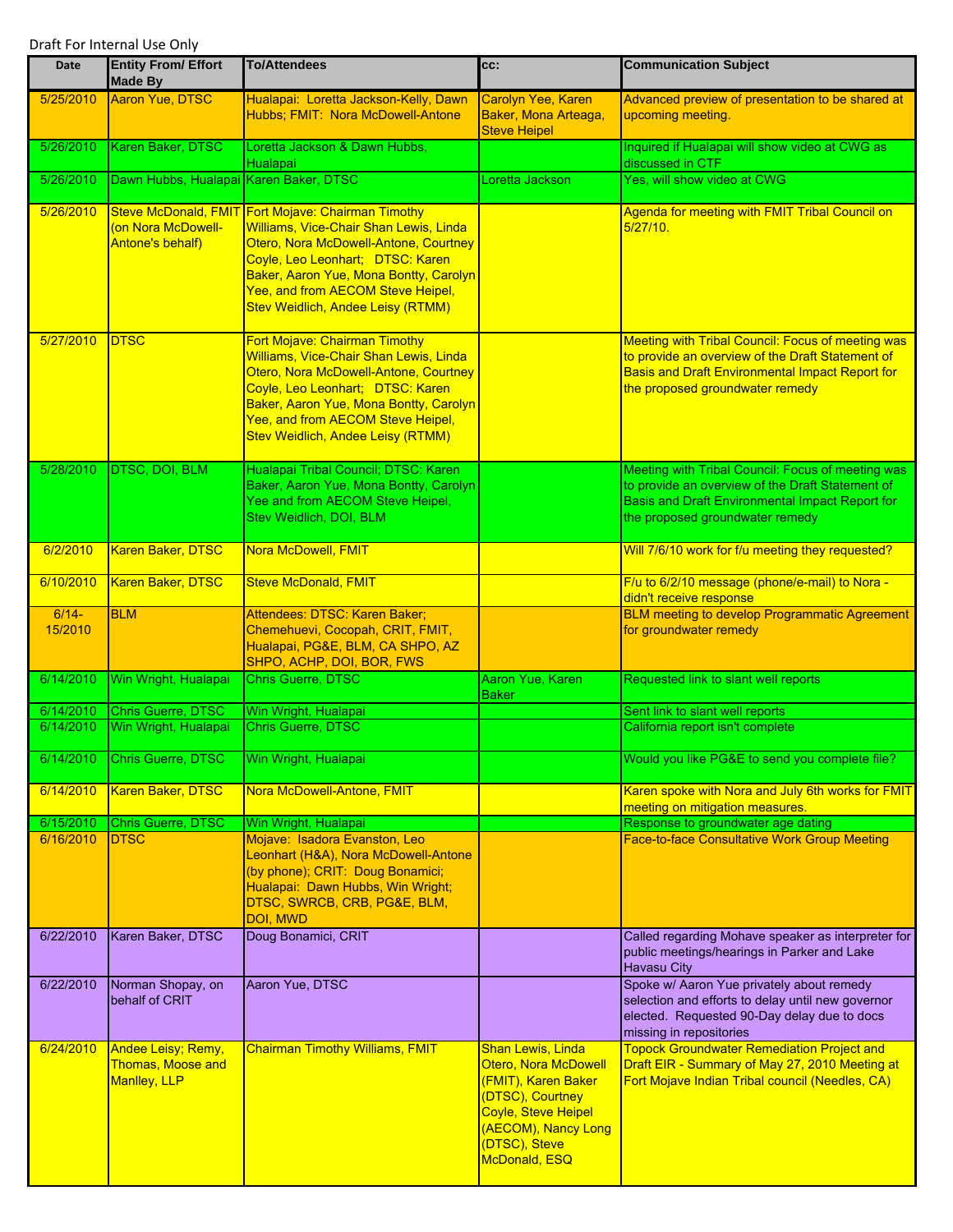| <b>Date</b> | <b>Entity From/ Effort</b><br><b>Made By</b>                         | <b>To/Attendees</b>                                                                                                                                                                                                                                                                                         | CC:                                                                                                                                                         | <b>Communication Subject</b>                                                                                                                                                                                                                                                                                                                                                                   |
|-------------|----------------------------------------------------------------------|-------------------------------------------------------------------------------------------------------------------------------------------------------------------------------------------------------------------------------------------------------------------------------------------------------------|-------------------------------------------------------------------------------------------------------------------------------------------------------------|------------------------------------------------------------------------------------------------------------------------------------------------------------------------------------------------------------------------------------------------------------------------------------------------------------------------------------------------------------------------------------------------|
| 6/24/2010   | Andee Leisy; Remy,<br>Thomas, Moose and<br>Manlley, LLP              | Steve McDonald, Courtney Coyle, FMIT                                                                                                                                                                                                                                                                        | <b>Aaron Yue, Karen</b><br>Baker, Nancy Long,<br>DTSC, Steve Heipel,<br><b>AECOM</b>                                                                        | <b>Topock Groundwater Remediation Project and</b><br>Draft EIR - Summary of May 27, 2010 Meeting at<br>Fort Mojave Indian Tribal council (Needles, CA)                                                                                                                                                                                                                                         |
| 6/25/2010   | Aaron Yue, DTSC                                                      | Norman Shopay, on behalf of CRIT                                                                                                                                                                                                                                                                            |                                                                                                                                                             | Courtesy response to request to restart comment<br>period due to missing docs - repositories checked,<br>not missing                                                                                                                                                                                                                                                                           |
| 6/28/2010   | Christina Fu, DTSC                                                   | Gilbert Parra, Chemehuevi                                                                                                                                                                                                                                                                                   |                                                                                                                                                             | Called to apologize for not sending the additional<br>FS requested.                                                                                                                                                                                                                                                                                                                            |
| 7/1/2010    | Chris Guerre, DTSC                                                   | Win Wright, Hualapai                                                                                                                                                                                                                                                                                        | Aaron Yue, Karen<br><b>Baker</b>                                                                                                                            | Link to Appendices and Figures for the Well<br>Installation Rpt for Slant Wells MW-52 and MW-53<br>that he didn't receive                                                                                                                                                                                                                                                                      |
| 7/5/2010    | <b>Courtney Coyle, FMIT</b>                                          | Andee Leisy, Remy, Thomas, Moose &<br>Manley (legal for AECOM), Steven<br><b>McDonald, for FMIT</b>                                                                                                                                                                                                         | <b>AECOM: Steve Heipel;</b><br><b>DTSC: Nancy Long,</b><br>Aaron Yue, Karen<br>Baker; FMIT: Nora<br>McDowell-Antone,<br>Linda Otero, Leo<br><b>Leonhart</b> | <b>FMIT does not agree with Andee Leisy's summary</b><br>of our May 27, 2010 meeting. As it is so close to<br>Draft EIR comment deadline, tribe will summarize<br>their concerns in its formal comment letter on the<br>Draft EIR. Tribe intends to focus tomorrow's<br>meeting on indentifying specific areas the Tribe<br>feels pose significant impacts and discuss<br>mitigation measures. |
| 7/6/2010    | <b>DTSC</b>                                                          | Fort Mojave: Chairman Timothy<br>Williams, Nora McDowell-Antone, Linda<br>Otero, Leo Leonhart, Courtney Coyle,<br>Steve McDonald, Shan Lewis, Nicole<br>Garcia, Norvin McGord, Colleen Garcia;<br>DTSC: Karen Baker, Carolyn Yee,<br>Andee Leisy, Steve Heipel, Stev<br><b>Weidlich</b>                     |                                                                                                                                                             | Discussion of proposed mitigation measures for<br>cultural impacts for the Environmental Impact<br>Report                                                                                                                                                                                                                                                                                      |
| 7/9/2010    | <b>Aaron Yue, DTSC</b>                                               | Chemehuevi: Charles Wood, Gilbert<br>Parra, Ron Escobar; Cocopah: Sherry<br>Cordova, Jill McCormick; CRITs: Eldred<br>Enas, Amanda Leivas-Sharpe, Cheyene<br>Garcia; FMIT: Timothy Williams, Linda<br>Otero; Fort Yuma-Quechan: Mike<br>Jackson, Sr., Arlene Kingery, Pauline<br>Jose; Hualapai: Dawn Hubbs |                                                                                                                                                             | <b>Compact disc containing Consultative Work Group</b><br>electronic correspondence during the month of<br>June 2010.                                                                                                                                                                                                                                                                          |
| 7/14/2010   | <b>Courtney Coyle, FMIT</b>                                          | Andee Leisy, Remy, Thomas, Moose &<br>Manley (legal for AECOM), Steven<br><b>McDonald, for FMIT</b>                                                                                                                                                                                                         | <b>DTSC: Nancy Long,</b><br><u> Aaron Yue, Karen</u><br>Baker; FMIT: Nora<br>McDowell-Antone,<br>Linda Otero, Leo<br>Leonhart                               | <b>AECOM: Steve Heipel; Request for Word version of EIR mitigation</b><br>summary chart.                                                                                                                                                                                                                                                                                                       |
| 7/14/2010   | Andee Leisy, Remy,<br>Thomas, Moose &<br><b>Manley (AECOM legal)</b> | <b>Courtney Coyle, FMIT</b>                                                                                                                                                                                                                                                                                 |                                                                                                                                                             | Apologized to Courtney. Her father passed away<br>so has been scattered. Will respond to Courtney's<br>request right away.                                                                                                                                                                                                                                                                     |
| 7/14/2010   | Andee Leisy, Remy,<br>Thomas, Moose &<br><b>Manley (AECOM legal)</b> | <b>Courtney Coyle, Steve McDonald (for</b><br><b>FMIT)</b>                                                                                                                                                                                                                                                  | <b>AECOM: Steve Heipel;</b><br><b>DTSC: Nancy Long,</b><br>Aaron Yue, Karen<br>Baker; FMIT: Nora<br>McDowell-Antone,<br>Linda Otero, Leo<br>Leonhart        | E-mailed Table 1-2 "Summary of Impacts and<br>Mitigation" from the Draft EIR summary. Asked<br>that she let her know if she needs anything else.                                                                                                                                                                                                                                               |
| 7/19/2010   | Karen Baker, DTSC                                                    | Doug Bonamici, CRIT, Steve Armann &<br>Arlene Kabei (USEPA)                                                                                                                                                                                                                                                 |                                                                                                                                                             | Shared response to Daphne Hill-Poolaw,<br>Chairperson CRIT for extension of the public<br>comment period for the draft EIR                                                                                                                                                                                                                                                                     |
| 7/19/2010   | Karen Baker, DTSC                                                    | Daphne Hill-Poolaw, CRIT                                                                                                                                                                                                                                                                                    | Nancy Long, Pam Innis                                                                                                                                       | Called Daphne Hill-Poolaw in response to her<br>request on behalf of the Mohave Elders Committee<br>of the CRIT to extend the public comment period<br>for the draft EIR                                                                                                                                                                                                                       |
| 7/19/2010   | Daphne Hill-Poolaw,<br><b>CRIT</b>                                   | Karen Baker, DTSC                                                                                                                                                                                                                                                                                           |                                                                                                                                                             | Returned above call regarding request to extend<br>the public comment period for the Draft EIR                                                                                                                                                                                                                                                                                                 |
| 7/19/2010   | Karen Baker, DTSC                                                    | Daphne Hill-Poolaw, CRIT                                                                                                                                                                                                                                                                                    |                                                                                                                                                             | E-mailed Karen's contact information                                                                                                                                                                                                                                                                                                                                                           |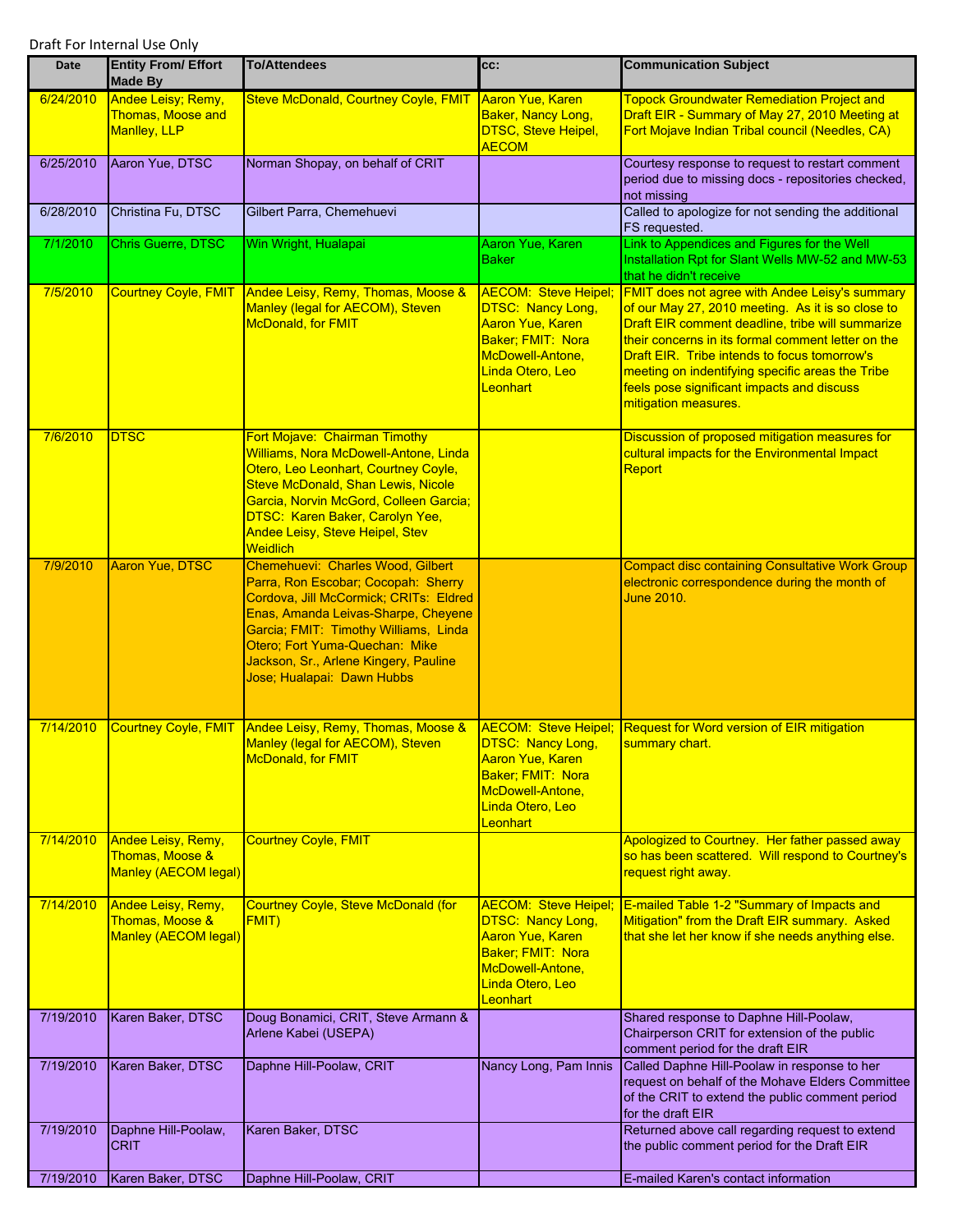| Date      | <b>Entity From/ Effort</b><br><b>Made By</b> | <b>To/Attendees</b>                                                                                                                                                                                                                                                                                         | CC:                                                                                                                         | <b>Communication Subject</b>                                                                                                                                                                      |
|-----------|----------------------------------------------|-------------------------------------------------------------------------------------------------------------------------------------------------------------------------------------------------------------------------------------------------------------------------------------------------------------|-----------------------------------------------------------------------------------------------------------------------------|---------------------------------------------------------------------------------------------------------------------------------------------------------------------------------------------------|
| 7/21/2010 | Karen Baker, DTSC                            | Michael Tsosie, CRIT                                                                                                                                                                                                                                                                                        |                                                                                                                             | Response to request for extension of comment<br>period and shared letter sent to Daphne Hill<br>Poolaw                                                                                            |
| 7/21/2010 | Karen Baker, DTSC                            | Jayde Johnson, CRIT                                                                                                                                                                                                                                                                                         |                                                                                                                             | Response to request for extension of comment<br>period and shared letter sent to Daphne Hill                                                                                                      |
|           |                                              |                                                                                                                                                                                                                                                                                                             |                                                                                                                             | Poolaw<br>E-mailed all comments received by DTSC on the                                                                                                                                           |
| 7/28/2010 | Lori Hare, DTSC                              | <b>Courtney Coyle, FMIT</b>                                                                                                                                                                                                                                                                                 |                                                                                                                             | Draft EIR and Statement of Basis for proposed<br>groundwater cleanup decision.                                                                                                                    |
| 7/30/2010 | Karen Baker, DTSC                            | Courtney Coyle, FMIT & Bob Doss,<br>PG&E                                                                                                                                                                                                                                                                    |                                                                                                                             | Emailed transcripts from public hearings regarding<br>the Draft EIR and Statement of Basis                                                                                                        |
| 7/30/2010 | Dawn Hubbs, Hualapai Jose Marcos, DTSC       |                                                                                                                                                                                                                                                                                                             |                                                                                                                             | Request for small working group meeting to<br>discuss summary report                                                                                                                              |
| 7/30/2010 | Jose Marcos, DTSC                            | Dawn Hubbs, Hualapai                                                                                                                                                                                                                                                                                        | DTSC, Hualapai                                                                                                              | Response to request for small working group<br>meeting to discuss summary report                                                                                                                  |
| 8/2/2010  | Loretta Jackson-Kelly,<br>Hualapai Tribe     | Aaron Yue, DTSC                                                                                                                                                                                                                                                                                             |                                                                                                                             | Comment regarding technical memorandum<br>"Implementation Plan for Repair of Monitoring<br>Wells MW-38S and MW-38D" by CH2M Hill, July<br>19, 2010                                                |
| 8/3/2010  | Aaron Yue, DTSC                              | EIR Group, Geo/Hydro, Indian Tribe<br>Reps; CWG                                                                                                                                                                                                                                                             |                                                                                                                             | Early notice of proposed CWG and TWG meeting<br>on 10/6 & 10/7 to discuss Soils RFI                                                                                                               |
| 8/3/2010  | Leo Leonhart, FMIT                           | <b>Yvonne Meeks PG&amp;E</b>                                                                                                                                                                                                                                                                                | <b>DTSC, FMIT, PG&amp;E</b>                                                                                                 | Request for meeting with PG&E prior to release of<br>summary report of DEIR comments                                                                                                              |
| 8/3/2010  | Aaron Yue, DTSC                              | Chemehuevi: Charles Wood, Gilbert<br>Parra, Ron Escobar; Cocopah: Sherry<br>Cordova, Jill McCormick; CRITs: Eldred<br>Enas, Amanda Leivas-Sharpe, Cheyene<br>Garcia; FMIT: Timothy Williams, Linda<br>Otero; Fort Yuma-Quechan: Mike<br>Jackson, Sr., Arlene Kingery, Pauline<br>Jose; Hualapai: Dawn Hubbs |                                                                                                                             | <b>Compact disc containing Consultative Work Group</b><br>electronic correspondence during the month of July<br>2010.                                                                             |
| 8/4/2010  | Karen Baker, DTSC                            | <b>Courtney Coyle, FMIT</b>                                                                                                                                                                                                                                                                                 |                                                                                                                             | Hope you received Draft EIR comments sent via e-<br>mail, transcript delay due to error in Lake Havasu<br><b>City transcript</b>                                                                  |
| 8/5/2010  | <b>Karen Baker, DTSC</b>                     | <b>Courtney Coyle, FMIT</b>                                                                                                                                                                                                                                                                                 |                                                                                                                             | Forwarded late comments on EIR from the<br><b>Colorado River Board (CRB)</b>                                                                                                                      |
| 8/5/2010  | Win Wright, Hualapai                         | Jose Marcos, DTSC                                                                                                                                                                                                                                                                                           |                                                                                                                             | Called to talk about the status of the Part A soil<br>investigations.                                                                                                                             |
| 8/5/2010  | Chris Guerre, DTSC                           | Dawn Hubbs, Hualapai                                                                                                                                                                                                                                                                                        | <b>DTSC, Win Wright</b>                                                                                                     | Request for phone meeting to discuss their 8/2/10<br>letter regarding MW-38 Repair                                                                                                                |
| 8/5/2010  | Leo Leonhart, FMIT                           | <b>Aaron Yue, DTSC</b>                                                                                                                                                                                                                                                                                      | Pam Innis, DOI, Karen<br><b>Baker, DTSC</b>                                                                                 | <b>FMIT comment letter on PG&amp;E's plan for</b><br>replacement/repair of MW-38S and MW-38D.                                                                                                     |
| 8/5/2010  | <b>Chris Guerre, DTSC</b>                    | Leo Leonhart, Nora McDowell-Antone<br>(FMIT)                                                                                                                                                                                                                                                                | Aaron Yue, Karen<br>Baker (DTSC);<br><b>Courtney Coyle, Linda</b><br>Otero (FMIT); TFKing;<br><b>Yvonne Meeks (PG&amp;E</b> | Reviewed your letter dated 8/5/10 regarding repair<br>of MW-38 and would like to discuss some of its<br>content with you on 8/9, 8/10 or 8/12. Let us know<br>if any of these times work for you. |
| 8/5/2010  | Leo Leonhart, FMIT                           | <b>Chris Guerre, DTSC</b>                                                                                                                                                                                                                                                                                   | Aaron Yue, Karen<br>Baker (DTSC);<br><b>Courtney Coyle, Linda</b><br>Otero (FMIT); TFKing;<br><b>Yvonne Meeks (PG&amp;E</b> | RE: 8/5/10 letter from FMIT - repair of MW-38.<br>Will hold the 12th @ 10:30 open. Which parts of<br>letter do you want to discuss?                                                               |
| 8/6/2010  | <b>Jose Marcos, DTSC</b>                     | EIR Group, Geo/Hydro, Indian Tribe<br>Reps; CWG                                                                                                                                                                                                                                                             |                                                                                                                             | Request for input by 7/30/10 to Soil Part A Phase 1<br><b>Data Summary Report</b>                                                                                                                 |
| 8/6/2010  | Win Wright, Hualapai                         | Karen Baker, Chris Guerre, Aaron Yue                                                                                                                                                                                                                                                                        | Hualapai members                                                                                                            | Hualapai's review of the Soil DQO report                                                                                                                                                          |
| 8/10/2010 | Aaron Yue, DTSC                              | Hualapai Members                                                                                                                                                                                                                                                                                            | Chris Guerre, DTSC                                                                                                          | Follow-up to Chris Guerre's 8/5/10 e-mail request<br>meeting to discussed MW-38 Repair                                                                                                            |
| 8/11/2010 | Leo Leonhart, FMIT                           | <b>Chris Guerre, DTSC</b>                                                                                                                                                                                                                                                                                   |                                                                                                                             | Is there a call in number for tomorrow's meeting?                                                                                                                                                 |
| 8/11/2010 | <b>Chris Guerre, DTSC</b>                    | Leo Leonhart                                                                                                                                                                                                                                                                                                |                                                                                                                             | Asked how many people will call in. If more than<br>two lines, will get a call in number.                                                                                                         |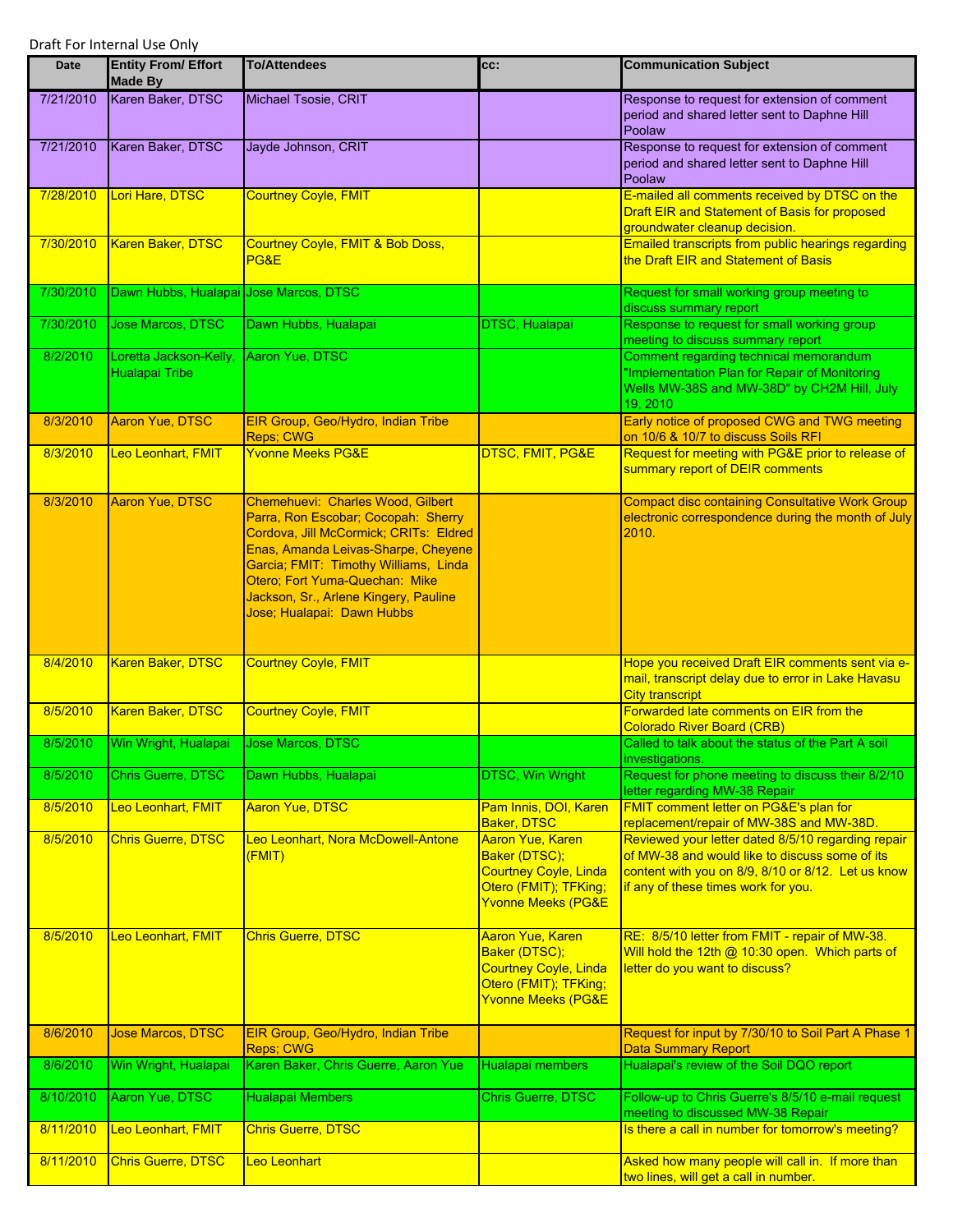| Date      | <b>Entity From/ Effort</b><br><b>Made By</b> | <b>To/Attendees</b>                                                                                                                                                        | CC:                                                                                                                                                                              | <b>Communication Subject</b>                                                                                                                                                                                                                                                                    |
|-----------|----------------------------------------------|----------------------------------------------------------------------------------------------------------------------------------------------------------------------------|----------------------------------------------------------------------------------------------------------------------------------------------------------------------------------|-------------------------------------------------------------------------------------------------------------------------------------------------------------------------------------------------------------------------------------------------------------------------------------------------|
| 8/11/2010 | Leo Leonhart, FMIT                           | <b>Chris Guerre, DTSC</b>                                                                                                                                                  |                                                                                                                                                                                  | Gave his and Nora McDowell's phone # for Chris to<br>call tomorrow.                                                                                                                                                                                                                             |
| 8/12/2010 | Leo Leonhart, FMIT                           | <b>Chris Guerre, DTSC</b>                                                                                                                                                  |                                                                                                                                                                                  | Aaron Yue, DTSC, Nora Transmittal of Model Well Standards Ordinance<br>McDowell-Antone, FMIT per California Water Code Section 13801                                                                                                                                                            |
| 8/13/2010 | Win Wright, Hualapai                         | Aaron Yue, DTSC                                                                                                                                                            |                                                                                                                                                                                  | Request to change MW-38 well repair initiation<br>meeting to later in the day. Request for drillers to<br>show different sonic drilling techniques, bit types<br>and bit diameters with a discussion on how<br>different techniques can be used to decommission<br>a monitoring well.           |
| 8/13/2010 | Andee Leisy, Remy,<br>Thomas, Moose &        | <b>FMIT: Courtney Coyle, Nora McDowell-</b><br>Antone, Linda Otero, Leo Leonhart;<br>Manley (AECOM legal) AECOM: Steve Heipel; DTSC: Nancy<br>Long, Aaron Yue, Karen Baker |                                                                                                                                                                                  | Attached is Word version of Table 1-2 (Summary<br>of Impacts and Mitigation) of the Draft EIR. Does<br><b>FMIT intend to submit redline</b><br>comments/suggestions to mitigation measures?                                                                                                     |
| 8/16/2010 | Aaron Yue, DTSC                              | Win Wright, Hualapai                                                                                                                                                       | PG&E, Karen Baker,<br>Chris Guerre, Hualapai                                                                                                                                     | Response to Win Wright's request dated 8/13/10.<br>Forwarding his request to PG&E, informed that<br>FMIT requested a cultural evaluation around the<br>drill site in advance of the kick-off meeting,<br>suggested to invite driller to CWG/TWG meeting to<br>present info. to larger audience. |
| 8/16/2010 | Leo Leonhart, FMIT                           | <b>Jose Marcos, DTSC</b>                                                                                                                                                   |                                                                                                                                                                                  | Letting Jose know that he had not received<br>response from Bob Doss on his 8/3/10 request                                                                                                                                                                                                      |
| 8/16/2010 | Jose Marcos, DTSC                            | Leo Leonhart, FMIT                                                                                                                                                         | DTSC, FMIT, PG&E                                                                                                                                                                 | Response to Leo's 8/3/10 request for meeting                                                                                                                                                                                                                                                    |
| 8/16/2010 | Leo Leonhart, FMIT                           | Jose Marcos, DTSC                                                                                                                                                          | DTSC, FMIT, PG&E                                                                                                                                                                 | Tribe looks forward to participation at working<br>sessions. Need initial straw man of data gap<br>analysis and of the plan for resolution of the data<br>gaps. Want a pre-submittal meeting with PG&E.                                                                                         |
| 8/18/2010 | Aaron Yue, Karen<br>Baker (DTSC)             | Yvonne Meeks, PG&E                                                                                                                                                         |                                                                                                                                                                                  | RE: Win Wright's requests for MW-38 kick-off<br>meeting: How sonic drilling is conducted/how it<br>works will be discussed at kick-off mtg. Can move<br>the start time if plan early or moved to Wed                                                                                            |
| 8/18/2010 | Leo Leonhart, FMIT                           | Jose Marcos, DTSC                                                                                                                                                          |                                                                                                                                                                                  | Response to Jose Marcos' response of 8/16                                                                                                                                                                                                                                                       |
| 8/19/2010 | Leo Leonhart, FMIT                           | Jose Marcos, DTSC                                                                                                                                                          |                                                                                                                                                                                  | Sent list of soils docs listed on the DTSC website.<br>Asked Jose to focus him on which ones would be<br>the most relevant for the forthcoming event.                                                                                                                                           |
| 8/20/2010 | Aaron Yue, DTSC                              | Win Wright, Hualapai                                                                                                                                                       | Chris Guerre, Karen<br>Baker (DTSC), Nora<br>McDowell (FMIT);<br>Loretta-Jackson, Dawn<br>Hubbs (Hualapai);<br>PG&E                                                              | Forwarded information from PG&E regarding Win<br>Wright's requests for the MW-38 kick off meeting:<br>Can accommodate his requests.                                                                                                                                                             |
| 8/20/2010 | Win Wright, Hualapai                         | Aaron Yue, DTSC                                                                                                                                                            | <b>Yvonne Meeks, Robert</b><br>Doss, Curt Russell<br>(PG&E); Dawn Hubbs,<br>Loretta Jackson-Kelly<br>(Hualapai); Nora<br>McDowell (FMIT);<br>Karen Baker, Chris<br>Guerre (DTSC) | Thank you Yvonne Meeks for scheduling time with<br>the drill and rescheduling the MW-38 kick off<br>meeting. Can we observe the drilling?                                                                                                                                                       |
| 8/20/2010 | Yvonne Meeks, PG&E Win Wright, Hualapai      |                                                                                                                                                                            | Robert Doss, Curt<br>Russell (PG&E); Dawn<br>Kelly (Hualapai); Nora<br>McDowell (FMIT);<br>Aaron Yue, Karen<br><b>Baker, Chris Guerre</b><br>(DTSC)                              | You're welcome Win. Curt Russell sending invite<br>letter soon. Yes, you can observe the drilling by<br>Hubbs, Loretta Jackson-Staying after the meeting.                                                                                                                                       |
| 8/23/2010 | Stev Weidlich, EDAW Steve McDonald, FMIT     |                                                                                                                                                                            |                                                                                                                                                                                  | Phone: Request for Glamis PA referenced in DEIR<br>comments.                                                                                                                                                                                                                                    |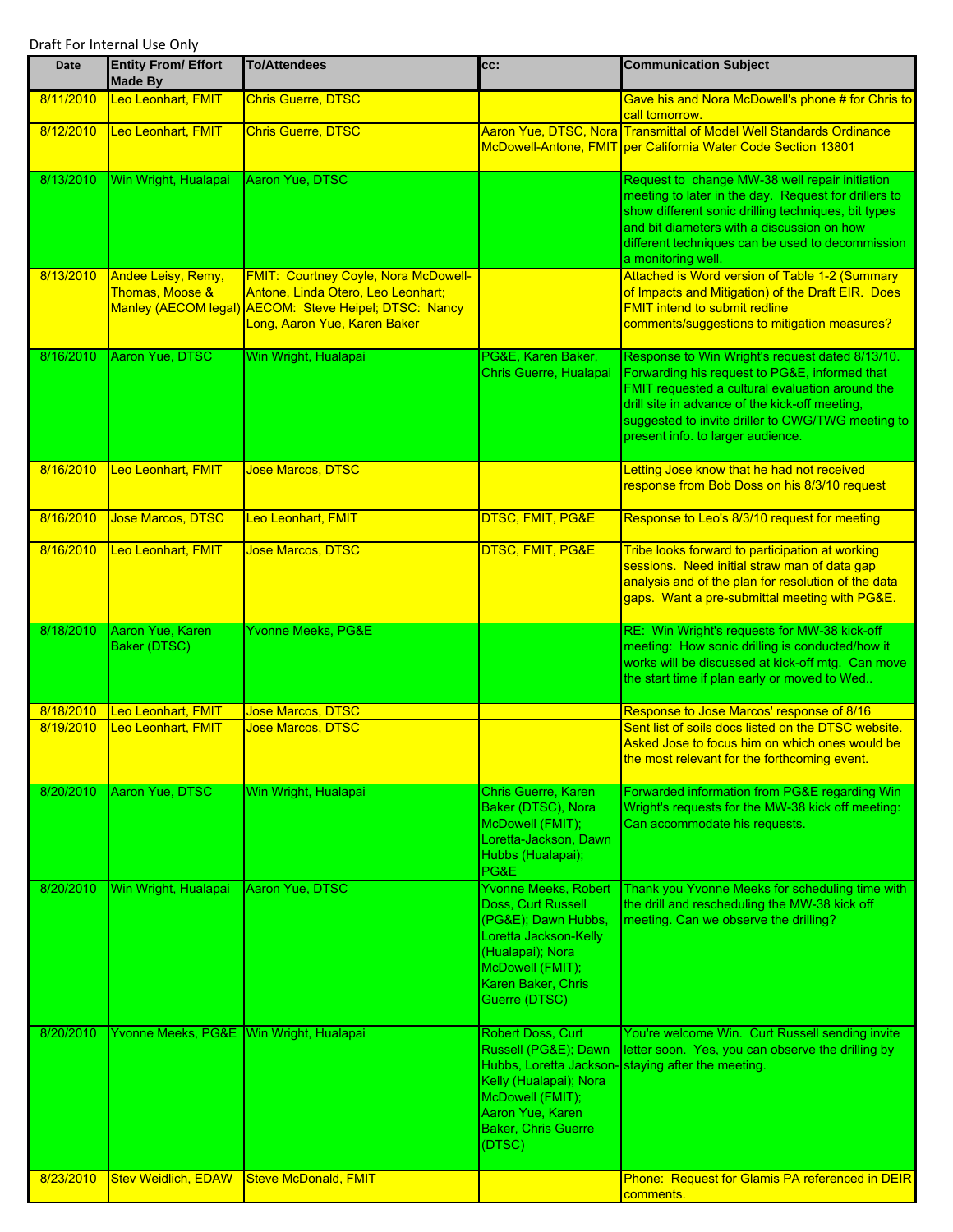| Date      | <b>Entity From/ Effort</b><br><b>Made By</b> | <b>To/Attendees</b>                                                                                                                                                                                                                                                                                                                                                                                                                      | CC:                                                                                                                                                               | <b>Communication Subject</b>                                                                                                                                                                                                                                                         |
|-----------|----------------------------------------------|------------------------------------------------------------------------------------------------------------------------------------------------------------------------------------------------------------------------------------------------------------------------------------------------------------------------------------------------------------------------------------------------------------------------------------------|-------------------------------------------------------------------------------------------------------------------------------------------------------------------|--------------------------------------------------------------------------------------------------------------------------------------------------------------------------------------------------------------------------------------------------------------------------------------|
| 8/23/2010 | Steve McDonald, FMIT Stev Weidlich, EDAW     |                                                                                                                                                                                                                                                                                                                                                                                                                                          |                                                                                                                                                                   | Email: Recommendation to contact Courtney<br><b>Coyle for Glamis PA.</b>                                                                                                                                                                                                             |
| 8/23/2010 | <b>Stev Weidlich, EDAW</b>                   | <b>Courtney Coyle, FMIT</b>                                                                                                                                                                                                                                                                                                                                                                                                              |                                                                                                                                                                   | Email: Request for Glamis PA referenced in Draft<br><b>EIR</b> comments.                                                                                                                                                                                                             |
| 8/24/2010 | <b>Courtney Coyle, FMIT</b>                  | <b>Stev Weidlich, EDAW</b>                                                                                                                                                                                                                                                                                                                                                                                                               |                                                                                                                                                                   | Fax: Sending of Glamis Draft PA.                                                                                                                                                                                                                                                     |
| 8/24/2010 | Karen Baker, DTSC                            | Nora McDowell-Antone, FMIT                                                                                                                                                                                                                                                                                                                                                                                                               |                                                                                                                                                                   | Called Nora regarding the EIR. Left message with<br>receptionist asking Nora to return call. Also left<br>message with receptionist for Nora to call on same<br>topic on 7/30, but Nora has not called back.                                                                         |
| 8/25/2010 |                                              | 9 Chemehuevi: Ron Escobar; Havasupai:<br>Matthew Putesoy; Fort Yuma-Quechan:<br>Arlene Kingery; Yavapai: Ernest Jones;<br>29 Palms: Darrell Mike, William<br>Anderson; Havasupai: Don E.<br>Watahomigie; Hualapai: Loretta<br>Jackson, Dawn Hubbs; Fort Yuma-<br>Quechan: Eddie Williams, Arlene<br>Kingery; FMIT: Nora McDowell, Linda<br>Otero; CRIT: Doug Bonamici, Eric<br>Shepard; Cocopah: Jill McCormick, Lisa<br><b>Wanstall</b> | <b>Chemehuevi: Charles</b><br><b>Wood</b>                                                                                                                         | Forwarded copies of tribal notifications and BLM<br>and FWS authorizations sent to tribes on 8/18/10                                                                                                                                                                                 |
| 8/25/2010 | <b>Aaron Yue, DTSC</b>                       | Karen Baker, DTSC                                                                                                                                                                                                                                                                                                                                                                                                                        | <b>Bob Doss, PG&amp;E,</b><br><b>Courtney Coyle, FMIT</b>                                                                                                         | Revised transcript of the Lake Havasu Public<br>Hearing with a corrected statement from one of the<br>speakers for the record.                                                                                                                                                       |
| 8/26/2010 |                                              | Dawn Hubbs, Hualapai Yvonne Meeks, PG&E                                                                                                                                                                                                                                                                                                                                                                                                  | Robert Doss, Curt<br>Russell (PG&E);<br>Loretta Jackson-Kelly<br>(Hualapai); Nora<br>McDowell (FMIT);<br>Aaron Yue, Karen<br><b>Baker, Chris Guerre</b><br>(DTSC) | Re: MW-38 Initiation meeting: Can the water<br>consultant that Win Wright spoke about come to<br>the kick-off meeting of the 8th/9th of September?                                                                                                                                   |
| 9/2/2010  | <b>Aaron Yue, DTSC</b>                       | Chemehuevi: Charles Wood, Gilbert<br>Parra, Ron Escobar; Cocopah: Sherry<br>Cordova, Jill McCormick; CRITs: Eldred<br>Enas, Amanda Leivas-Sharpe, Cheyene<br>Garcia; FMIT: Timothy Williams, Linda<br>Otero; Fort Yuma-Quechan: Mike<br>Jackson, Sr., Arlene Kingery, Pauline<br>Jose; Hualapai: Dawn Hubbs                                                                                                                              |                                                                                                                                                                   | <b>Compact disc containing Consultative Work Group</b><br>electronic correspondence during the month of<br>August 2010.                                                                                                                                                              |
| 9/3/2010  | Mark Calamia, BLM                            | <b>Curt Russell, PG&amp;E</b>                                                                                                                                                                                                                                                                                                                                                                                                            | Reps, CWG Members,<br><b>EIR Group</b>                                                                                                                            | Geo/Hydro, Indian Tribe There will not be a technical Project initiation<br>meeting for the MW-38 repair that was schedule<br>for 9/8/10, but the NHPA Sec 106 staff-to-staff<br>consultation and field site visit with PG&E cultural<br>resource specialists will still take place. |
| 9/8/2010  | <b>Stev Weidlich, EDAW</b>                   | Linda Otero, FMIT, Loretta Jackson-<br>Kelly, Hualapai                                                                                                                                                                                                                                                                                                                                                                                   |                                                                                                                                                                   | Plant list and request about traditional plants for<br>EIR mitigation measures.                                                                                                                                                                                                      |
| 9/8/2010  | <b>Stev Weidllich, EDAW</b>                  | Nora McDowell-Antone, Linda Otero,<br><b>FMIT</b>                                                                                                                                                                                                                                                                                                                                                                                        |                                                                                                                                                                   | Request for meeting on 10/7 or 10/8 to discuss<br>additional mitigation measures to be added to the<br><b>Final Remedy EIR</b>                                                                                                                                                       |
| 9/13/2010 | <b>Aaron Yue, DTSC</b>                       | Geo/Hydro, Indian Tribe Reps, CWG<br><b>Members, EIR Group</b>                                                                                                                                                                                                                                                                                                                                                                           |                                                                                                                                                                   | Addendum to East Ravine Workplan and Topock<br><b>Compressor Station Investigation for review and</b><br>comment by 10/6/10.                                                                                                                                                         |
| 9/13/2010 | <b>Aaron Yue</b>                             | Geo/Hydro, Indian Tribe Reps, CWG<br><b>Members, EIR Group</b>                                                                                                                                                                                                                                                                                                                                                                           |                                                                                                                                                                   | Notification of change to upcoming October CWG<br>and TWG meetings.                                                                                                                                                                                                                  |
| 9/13/2010 | Nora McDowell-<br><b>Antone, FMIT</b>        | <b>Stev Weidlich, EDAW</b>                                                                                                                                                                                                                                                                                                                                                                                                               |                                                                                                                                                                   | Not available 10/7 or 10/8, proposed conference<br>call on 10/13 to discuss mitigation measures and<br>thereafter a meeting on 10/18/10 with Fort Mojave<br><b>Tribal Council for finalization of acceptable</b><br>mitigation measures.                                             |
| 9/14/2010 | Win Wright, Hualapai                         | Karen Baker, DTSC                                                                                                                                                                                                                                                                                                                                                                                                                        | Dawn Hubbs, Hualapai                                                                                                                                              | Please include him on e-mails for the<br><b>Clearinghouse Taskforce.</b>                                                                                                                                                                                                             |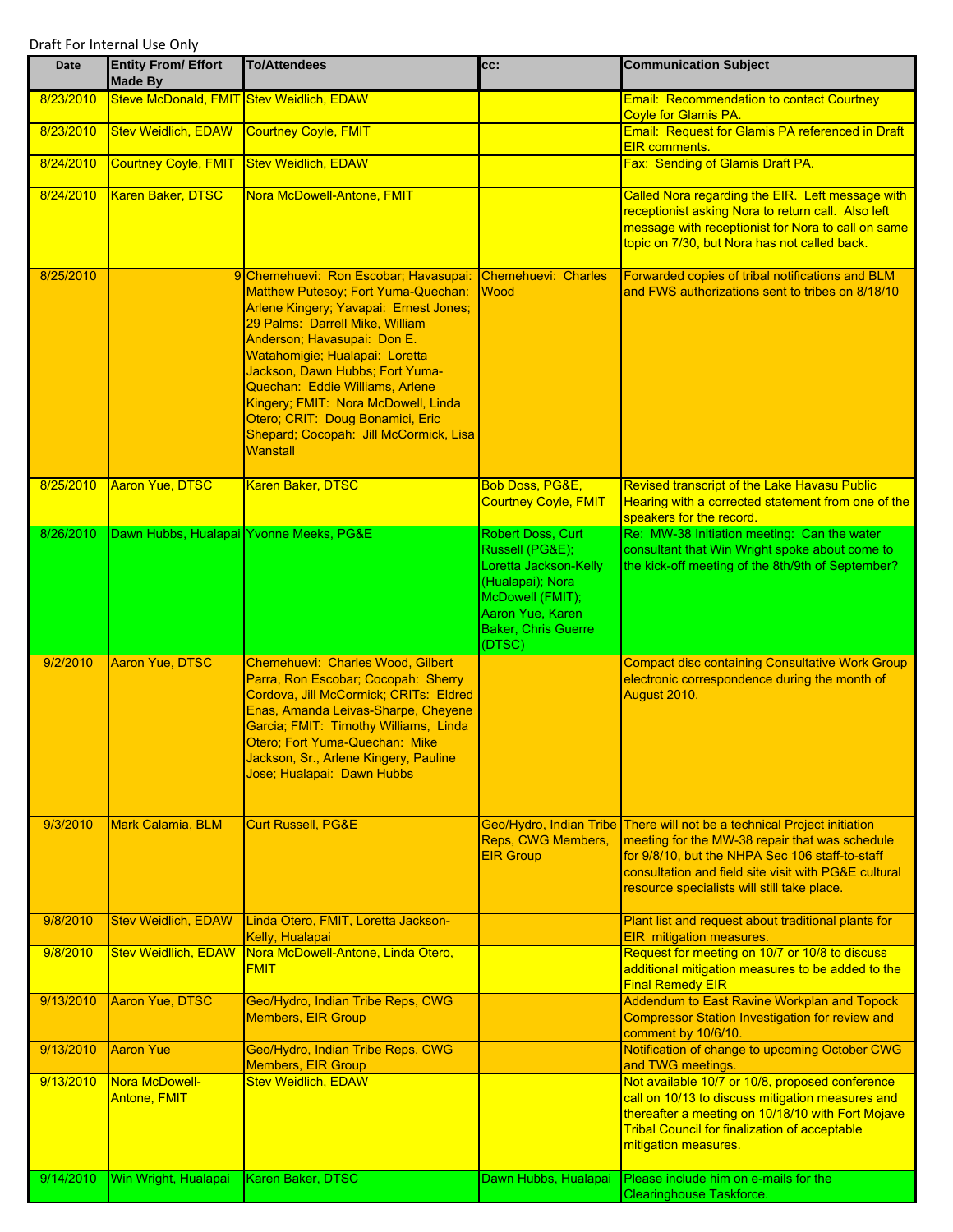| Date             | <b>Entity From/ Effort</b><br><b>Made By</b> | <b>To/Attendees</b>                                                                                                                                                                                                                                                                                                  | CC:                                                                           | <b>Communication Subject</b>                                                                                                                                                                                                                        |
|------------------|----------------------------------------------|----------------------------------------------------------------------------------------------------------------------------------------------------------------------------------------------------------------------------------------------------------------------------------------------------------------------|-------------------------------------------------------------------------------|-----------------------------------------------------------------------------------------------------------------------------------------------------------------------------------------------------------------------------------------------------|
| 9/15/2010        | Nora McDowell-<br>Antone, FMIT               | <b>Stev Weidlich, EDAW</b>                                                                                                                                                                                                                                                                                           |                                                                               | Email: Check-in to see if 10/13 and 10/18 dates<br>were good for a meeting.                                                                                                                                                                         |
| 9/15/2010        | <b>Stev Weidlich, EDAW</b>                   | Nora McDowell-Antone, FMIT                                                                                                                                                                                                                                                                                           |                                                                               | Email: Confirmation of meeting dates.                                                                                                                                                                                                               |
| 9/15/2010        | Nora McDowell-<br>Antone, FMIT               | <b>Stev Weidlich, EDAW</b>                                                                                                                                                                                                                                                                                           |                                                                               | Email: Confirmation of meeting dates.                                                                                                                                                                                                               |
| 9/16/2010        | <b>Jose Marcos, DTSC</b>                     | Geo/Hydro, Indian Tribe Reps, CWG<br><b>Members</b>                                                                                                                                                                                                                                                                  |                                                                               | Draft Part A Data Gaps Evaluation Report/ October<br>6 & 7 TWG meeting                                                                                                                                                                              |
| 9/20/2010        | <b>Chris Guerre, DTSC</b>                    | Geo/Hydro, Indian Tribe Reps, CWG<br><b>Members</b>                                                                                                                                                                                                                                                                  |                                                                               | 2nd Qt. 2010 IMPM and GW Monitoring Report                                                                                                                                                                                                          |
| 9/28/2010        | Nora McDowell-<br>Antone, FMIT               | Karen Baker, DTSC, Pam Innis, DOI                                                                                                                                                                                                                                                                                    |                                                                               | Invite to tribal leader meeting on 10/4/10.                                                                                                                                                                                                         |
| 9/28/2010        | Karen Baker, DTSC                            | Nora McDowell-Antone, FMIT, Pam<br>Innis, DOI                                                                                                                                                                                                                                                                        |                                                                               | Thank you for invite. Karen will check with boss if<br>can extend her travel.                                                                                                                                                                       |
| 9/28/2010        | <b>Steve Weidlich,</b><br><b>AECOM</b>       | Nora McDowell-Antone, FMIT                                                                                                                                                                                                                                                                                           | Linda Otero (FMIT),<br><b>Jamie Cleland</b><br>(AECOM), Carolyn Yee<br>(DTSC) | Since Karen Baker is not available for 10/18<br>meeting, offered 10/21, 10/25-10/29/10, 11/1 -<br>$11/5/10$ .                                                                                                                                       |
| 9/28/2010        | <b>Aaron Yue, DTSC</b>                       | Geo/Hydro, Indian Tribe Reps, CWG<br><b>Members</b>                                                                                                                                                                                                                                                                  |                                                                               | Technical memorandum for repair of MW-38S and<br>MW-38D, Old Well Reconnaissance for review and<br>comment by 10/18/10                                                                                                                              |
| 9/29/2010        | Nora McDowell-<br><b>Antone, FMIT</b>        | Karen Baker, DTSC, Pam Innis, DOI                                                                                                                                                                                                                                                                                    |                                                                               | Thanks for quick response - let her know if you'll<br>attend tribal leader meeting on 10/4/10.                                                                                                                                                      |
| 9/29/2010        | <b>Karen Baker, DTSC</b>                     | Nora McDowell-Antone, FMIT, Pam<br>Innis, DOI                                                                                                                                                                                                                                                                        |                                                                               | Cannot attend Tribal Leader meeting after all, have<br>critical meeting that cannot change.                                                                                                                                                         |
| 9/29/2010        | Nora McDowell-<br>Antone, FMIT               | Karen Baker, DTSC                                                                                                                                                                                                                                                                                                    |                                                                               | Asked Karen if someone else from DTSC can<br>attend                                                                                                                                                                                                 |
| 9/29/2010        | Nora McDowell-<br>Antone, FMIT               | <b>Steve Weidlich, AECOM</b>                                                                                                                                                                                                                                                                                         | Linda Otero (FMIT),<br>Jamie Cleland<br>(AECOM), Carolyn Yee<br>(DTSC)        | Preference for rescheduled meeting is 10/25, 27 or<br>28, but waiting for confirmation from Chairman's<br>office. Will you set up call in number for 10/13<br>conference call or should she?                                                        |
| 9/30/2010        | Karen Baker, DTSC                            | Nora McDowell-Antone, FMIT                                                                                                                                                                                                                                                                                           |                                                                               | DTSC unable to accept invitation to participate in<br>10/4 leadership mtg. Look forward to call with<br><b>FMIT on 10/13.</b>                                                                                                                       |
| 10/1/2010        | Nora McDowell-<br><b>Antone, FMIT</b>        | <b>Steve Weidlich, Jamie Cleland</b><br>(AECOM), Linda Otero (FMIT), Carolyn<br>Yee, Karen Baker (DTSC)                                                                                                                                                                                                              |                                                                               | Monday, 10/25/10 from 10:00 AM-3:00 PM at the<br><b>FMIT office is the date Chairman Williams</b><br>confirmed meeting to discuss final mitigation<br>measures with DTSC. Will you set up 10/13 call in<br>number or do you want her to arrange it? |
| <u>10/1/2010</u> |                                              | Stev Weidlich, EDAW   Nora McDowell-Antone, FMIT                                                                                                                                                                                                                                                                     |                                                                               | Confirmation of meeting dates for EIR mitigation<br>measures meeting.                                                                                                                                                                               |
| 10/4/2010        | Aaron Yue, DTSC                              | Chemehuevi: Charles Wood, Gilbert<br>Parra, Ron Escobar; Cocopah: Sherry<br>Cordova, Jill McCormick; CRITs: Eldred<br>Enas, Amanda Leivas-Sharpe, Cheyene<br>Garcia; FMIT: Timothy Williams, Linda<br>Otero; Fort Yuma-Quechan: Mike<br>Jackson, Sr., Arlene Kingery, Pauline<br>Jose; Hualapai: Dawn Hubbs          |                                                                               | <b>Compact disc containing Consultative Work Group</b><br>electronic correspondence during the month of<br>September 2010.                                                                                                                          |
| 10/5/2010        | <b>Stev Weidlich, EDAW</b>                   | Nora McDowell-Antone, FMIT                                                                                                                                                                                                                                                                                           |                                                                               | Email: Discussion of possible agenda for EIR<br>mitigation measures meeting                                                                                                                                                                         |
| 10/5/2010        | <b>DTSC</b>                                  | Attendees: Fort Mojave: Nora<br>McDowell-Antone, Leo Leonhart,<br>Michael Sullivan (by phone), Isadora<br>Evanston, Courtney Coyle (by phone);<br>Hualapai: Dawn Hubbs, Win Wright;<br>CRITs: Michael Tsosie (by phone);<br>FWS Havasu, DTSC, AECOM, CRB,<br>MWD, PG&E, Arcadis, Lucas<br>Advocates, CH2M Hill, BLM, |                                                                               | <b>Face-to-face Consultative Work Group Meeting</b>                                                                                                                                                                                                 |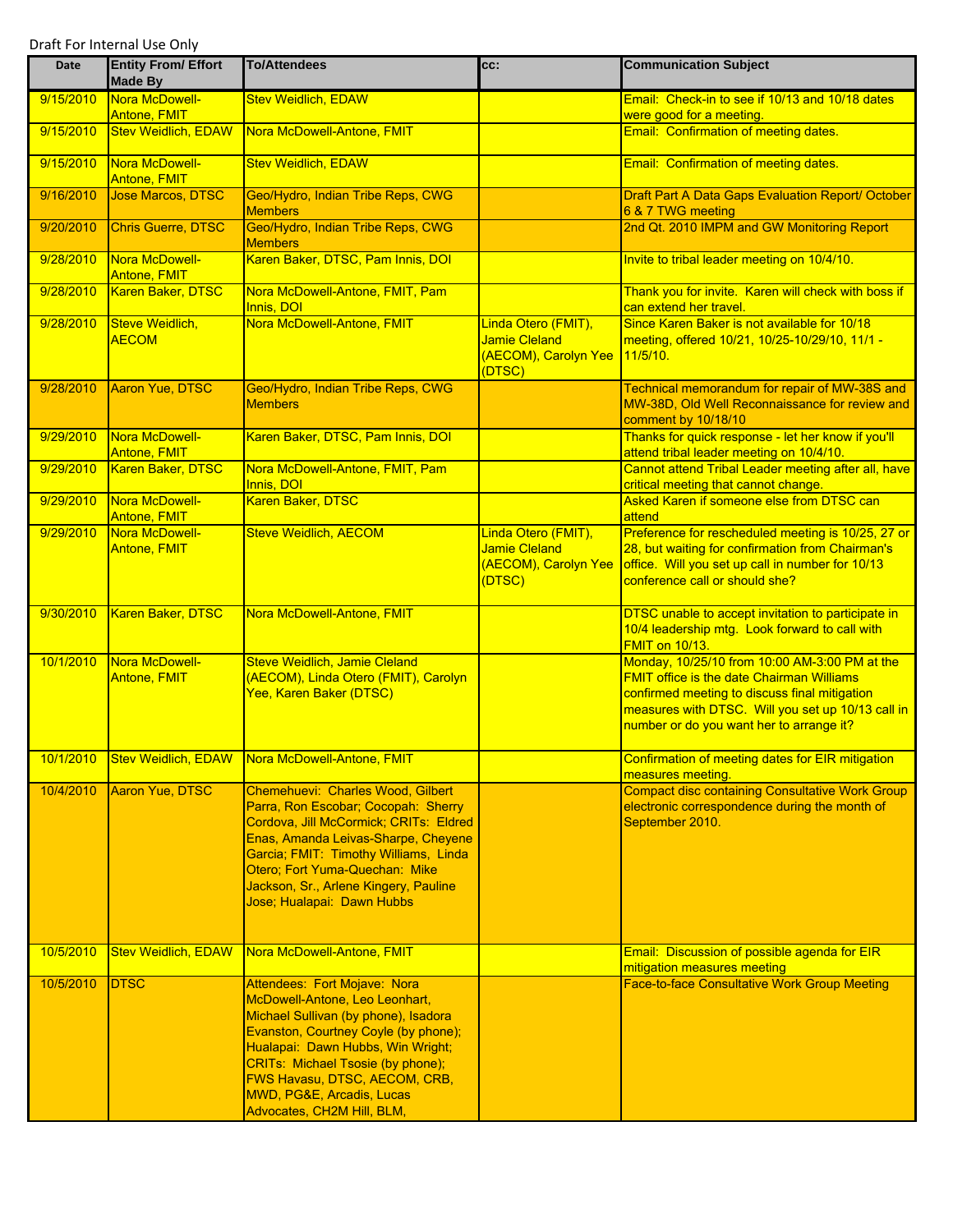| <b>Date</b> | <b>Entity From/ Effort</b><br><b>Made By</b> | <b>To/Attendees</b>                                                                                                                                                                                                                   | CC:                                                                                                                                                                                  | <b>Communication Subject</b>                                                                                                                                                                                                                          |
|-------------|----------------------------------------------|---------------------------------------------------------------------------------------------------------------------------------------------------------------------------------------------------------------------------------------|--------------------------------------------------------------------------------------------------------------------------------------------------------------------------------------|-------------------------------------------------------------------------------------------------------------------------------------------------------------------------------------------------------------------------------------------------------|
| 10/6/2010   | <b>DTSC</b>                                  | Attendees: Fort Mojave: Nora<br>McDowell-Antone, Isadora Evanston,<br>Leo Leonhart, Hualapai: Win Wright,<br>Dawn Hubbs, Loretta Jackson-Kelly;<br>DTSC, PG&E, Arcadis, CH2M Hill,<br>Lucas Advocates, USFWS, BLM, DOI,<br><b>MWD</b> |                                                                                                                                                                                      | Face-to-face Geo/Hydro Technical Work Group<br><b>Meeting</b>                                                                                                                                                                                         |
| 10/7/2010   | <b>DTSC</b>                                  | Attendees: Fort Mojave: Leo Leonhart,<br>Michael Sullivan, Isadora Evanston;<br>Hualapai: Win Wright, Dawn Hubbs;<br>CRITs: Howard Magiu; DTSC, PG&E,<br>Arcadis, CH2M Hill, USFWS, DOI, MWD                                          |                                                                                                                                                                                      | Day two of face-to-face Geo/Hydro Technical Work<br><b>Group Meeting</b>                                                                                                                                                                              |
| 10/7/2010   | Nora McDowell-<br><b>Antone, FMIT</b>        | <b>Stev Weidlich, EDAW</b>                                                                                                                                                                                                            |                                                                                                                                                                                      | Email: Request for copy of mitigation measures.                                                                                                                                                                                                       |
| 10/8/2010   | Nora McDowell-<br>Antone, FMIT               | <b>Stev Weidlich, EDAW</b>                                                                                                                                                                                                            |                                                                                                                                                                                      | Phone: Left message requesting to talk about<br>meeting times and agenda                                                                                                                                                                              |
| 10/12/2010  | <b>Stev Weidlich, EDAW</b>                   | <b>FMIT: Nora McDowell-Antone, Courtney</b><br>Coyle, Steven McDonald, Linda Otero,<br><b>Tim Williams, Shan Lewis, Dolores</b><br>Castillo, Terri Medrano                                                                            | Karen Baker, Andee<br>Leisy, Carolyn Yee,<br>Jamie Cleland,<br>Guenther Moskat,<br><b>Aaron Yue, Nancy</b><br>Long, Steve Heipel,<br><b>Taryn Nance, Pete</b><br>Choi, Anne Hoagland | Email transmission of agenda for a 10/13/10<br>conference call on cultural mitigation measures.                                                                                                                                                       |
| 10/12/2010  | Steve Weidlich,<br><b>AECOM</b>              | Nora McDowell-Antone, FMIT                                                                                                                                                                                                            |                                                                                                                                                                                      | Phone call to discuss 10/13/10 conference call on<br>cultural mitigation measures.                                                                                                                                                                    |
| 10/13/2010  | Steve McDonald, FMIT Karen Baker, DTSC       |                                                                                                                                                                                                                                       |                                                                                                                                                                                      | Call regarding Tribe concerns over cancellation of<br>10/13 meeting.                                                                                                                                                                                  |
| 10/14/2010  | Leo Leonhart, FMIT                           | <b>Aaron Yue, DTSC</b>                                                                                                                                                                                                                |                                                                                                                                                                                      | FMIT comments on PG&E's August 27, 2010<br>"Addendum to the Revised Work Plan for East<br><b>Ravine Groundwater Investigation"</b>                                                                                                                    |
| 10/14/2010  | Loretta Jackson-Kelly,<br>Hualapai           | Aaron Yue, DTSC                                                                                                                                                                                                                       |                                                                                                                                                                                      | Hualapai comments regarding technical<br>memorandum "Addendum to the Revised Work<br>Plan for East Ravine Groundwater Investigation"<br>dated 8/27/10                                                                                                 |
| 10/18/2010  | <b>Aaron Yue, DTSC</b>                       | Stephen Weidlich, Courtney Coyle,<br>Dolores Castillo, Linda Otero, Nora<br>McDowell-Antone, Shan Lewis, Terri<br>Medrano, T. Williams, Steve McDonald                                                                                | <b>Anne Hoagland, Jamie</b><br>Cleland, Pete Choi,<br>Steve Heipel, Taryn<br>Nance, Carolyn Yee,<br><b>Guenther Moskat.</b><br>Karen Baker, Nancy<br>Long, Andee Leisy               | <b>Expanded list on range of Mitigation Measures</b><br>being considered to use as guide for 10/25<br>meeting.                                                                                                                                        |
| 10/18/2010  | Nora McDowell-<br>Antone, FMIT               | <b>Aaron Yue, DTSC</b>                                                                                                                                                                                                                |                                                                                                                                                                                      | Response to Aaron Yue's e-mail and request for<br>estimate of time adjustment on overall schedule.                                                                                                                                                    |
| 10/18/2010  | Aaron Yue, DTSC                              | Nora McDowell-Antone, FMIT                                                                                                                                                                                                            |                                                                                                                                                                                      | Response to Nora's response that working on<br>aggressive commitment to PG&E and stakeholders<br>to finish remedy decision ASAP.                                                                                                                      |
| 10/19/2010  | Leo Leonhart, FMIT                           | Jose Marcos, DTSC                                                                                                                                                                                                                     |                                                                                                                                                                                      | Sent 1st draft of matrix listing sensitivities to<br>AOC's, SWMUs & Uas asking if anything is<br>missing.                                                                                                                                             |
| 10/19/2010  | Jose Marcos, DTSC                            | Leo Leonhart, FMIT                                                                                                                                                                                                                    | <b>Aaron Yue, Chris</b><br>Guerre, Karen Baker                                                                                                                                       | Response to Leo of needed additions to his matrix.                                                                                                                                                                                                    |
| 10/19/2010  | <b>Carol Reilly, DTSC</b>                    | Nora McDowell-Antone, FMIT                                                                                                                                                                                                            | <b>Ann Carberry, Karen</b><br><b>Baker, Maziar</b><br>Movassaghi (DTSC)                                                                                                              | Can set Topock meeting with Maziar in early or mid-<br>December. Please advise.                                                                                                                                                                       |
| 10/20/2010  | Nora McDowell-<br><b>Antone, FMIT</b>        | <b>Carol Reilly, DTSC</b>                                                                                                                                                                                                             | <b>Ann Carberry, Karen</b><br><b>Baker, Maziar</b><br>Movassaghi (DTSC)                                                                                                              | Re: FMIT meeting with Maziar: Can't wait until<br>December, need to talk to him within the next 2<br>weeks after the mitigation measures meeting with<br>DTSC/AECOM on Monday, 10/25. Next<br>suggestion is to have a conference call with<br>Maziar. |
| 10/20/2010  | <b>Carol Reilly, DTSC</b>                    | Nora McDowell-Antone, FMIT                                                                                                                                                                                                            | <b>Ann Carberry, Karen</b><br><b>Baker, Maziar</b><br>Movassaghi (DTSC)                                                                                                              | Offered 1 hr. time slots for FMIT to have<br>conference call with Maziar on 10/28/10.                                                                                                                                                                 |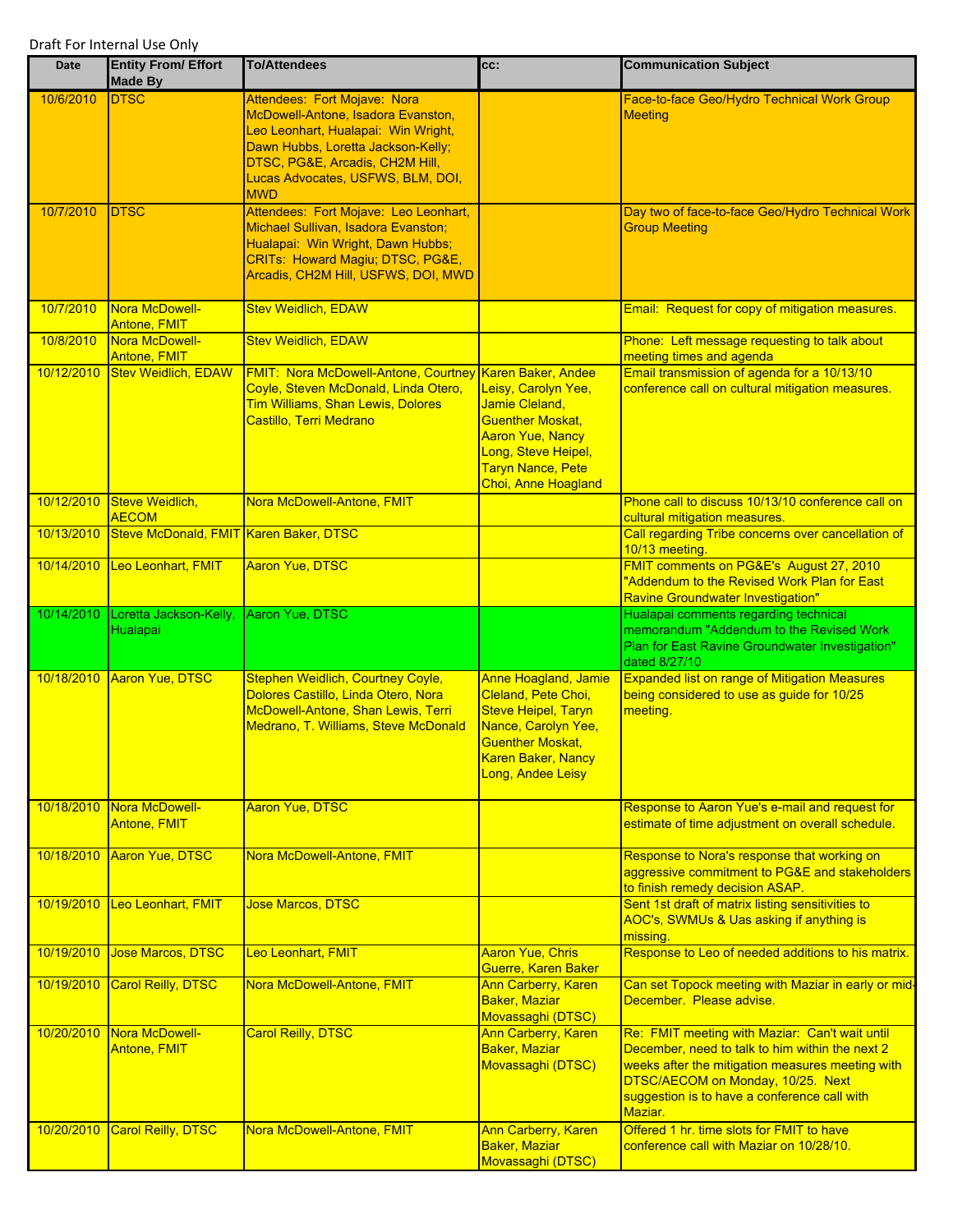| Date            | <b>Entity From/ Effort</b><br><b>Made By</b> | <b>To/Attendees</b>                                                                                                                                                                                                                                                   | CC:                                                                                                                                                                                                                                                                                                                                                                               | <b>Communication Subject</b>                                                                                                                                                                                                                                    |
|-----------------|----------------------------------------------|-----------------------------------------------------------------------------------------------------------------------------------------------------------------------------------------------------------------------------------------------------------------------|-----------------------------------------------------------------------------------------------------------------------------------------------------------------------------------------------------------------------------------------------------------------------------------------------------------------------------------------------------------------------------------|-----------------------------------------------------------------------------------------------------------------------------------------------------------------------------------------------------------------------------------------------------------------|
| 10/20/2010      | Nora McDowell-<br><b>Antone, FMIT</b>        | <b>Carol Reilly, DTSC</b>                                                                                                                                                                                                                                             | <b>Ann Carberry, Karen</b><br><b>Baker, Maziar</b><br>Movassaghi (DTSC)                                                                                                                                                                                                                                                                                                           | Any of the 1 hr. time slots for conference call with<br>Maziar and FMIT works. Inform her of the time<br>and they will be prepared.                                                                                                                             |
| 10/25/2010 DTSC |                                              | Fort Mojave: Chairman Timothy<br><b>Williams, Nora McDowell-Antone,</b><br><b>Courtney Coyle, Steve McDonald, Leo</b><br>Leonhart; DTSC: Karen Baker, Nancy<br>Long, Carolyn Yee, and from AECOM<br>Stev Weidlich, Jamie Cleland, Andee<br>Leisy (RTMM)               |                                                                                                                                                                                                                                                                                                                                                                                   | Discussion of proposed mitigation measures for<br>cultural impacts for the Environmental Impact<br>Report                                                                                                                                                       |
| 10/27/2010      | <b>Timothy Williams,</b><br><b>FMIT</b>      | <b>Secretary Ken Salazar</b>                                                                                                                                                                                                                                          | Larry Ecohawk, Asst.<br>Sec., BIA; BLM; OEPC;<br>DOI; Karen Baker,<br>DTSC; ACHP; CA<br>SHPO; AZ SHPO;<br>NAHC; Jodi Gillette;<br><b>WH Associate Director</b><br>of Office of<br>Intergovernmental<br><b>Affairs</b>                                                                                                                                                             | Protest of actions of the BLM in its treatment of the<br>tribe and others with regard to the Topock project,<br>rejection of Programmatic Agreement from BLM for<br>signature. Copy of 8/30/10 letter to Ramone<br>McCoy, BLM and Tribal Consultation Protocol. |
| 10/27/2010      | Aaron Yue, DTSC                              | Doug Bonamici, CRITs                                                                                                                                                                                                                                                  | Eldred Enas, Amanda<br>Leivas-Sharpe,<br><b>Cheyene Garcia</b><br>(CRITs); Karen Baker<br>(DTSC); Stev Weidlich,<br>Taryn Nancy (AECOM)                                                                                                                                                                                                                                           | Letter re: CRITs involvement in providing cultural<br>resource information; matter will be closed with<br>finalization of EIR.                                                                                                                                  |
| 10/28/2010      | <b>Stev Weidlich,</b><br><b>AECOM</b>        | Nora McDowell-Antone, Linda Otero,<br><b>FMIT</b>                                                                                                                                                                                                                     | <b>Carolyn Yee, Guenther</b><br>Moskat, Aaron Yue,<br>Karen Baker, Steve<br>Heipel, Jamie Cleland,<br><b>Taryn Nance, Anne</b><br><b>Hoagland</b>                                                                                                                                                                                                                                 | Email transmission of request to provide EIR team<br>with a list of traditionally used plants.                                                                                                                                                                  |
| 10/29/2010      | Nora McDowell-<br>Antone, FMIT               | Director BLM, DOI: Willie Taylor,<br>William Lodder, Pam Innis; DTSC:<br>Maziar Movassaghi, Karen Baker;<br><b>ACHP: Nancy Brown; Parks: MW</b><br>Donalds, D Dutschke; AZ State parks:<br>C Griffith, IM nahc; CRIT: David Harper;<br><b>PG&amp;E: David Gilbert</b> | <b>Chemehuevi: Charles</b><br><b>Wood, Ron Escobar,</b><br><b>Richard Armstrong,</b><br>Doug Bonamici,<br>Amanda Leivas-Sharpe,<br>Symanthia<br>Ameelyenah; Cocopah:<br><b>Jill McCormick, Sherry</b><br>Cordova; 29 Palms:<br><b>William Anderson;</b><br>Yavapai-Prescott: Greg<br>Glassco, Ernest Jones;<br>Hualapai: Loretta<br>Jackson, Dawn Hubbs;<br>valeriewt@hotmail.com | Forwarded letter to Secretary Ken Salazar from<br><b>Chairman Timothy Williams, FMIT</b>                                                                                                                                                                        |
| 10/29/2010      | <b>Chris Guerre, DTSC</b>                    | EIR Group, Geo/Hydro, Indian Tribe<br>Reps; CWG                                                                                                                                                                                                                       |                                                                                                                                                                                                                                                                                                                                                                                   | <b>Technical meeting regarding gw well</b><br>decommissioning - input request (tribe request that<br>alternative to cement grout to seal wells/boreholes<br>during decommissioning)                                                                             |
| 11/1/2010       | Aaron Yue, DTSC                              | Dawn Hubbs, Loretta Jackson-Kelly,<br>Hualapai                                                                                                                                                                                                                        | Chris Guerre, Karen<br>Baker, DTSC, Pam<br>Innis, DOI, Yvonne<br>Meeks, PG&E                                                                                                                                                                                                                                                                                                      | <b>Comments on Technical Memorandum for MW 38</b><br>well repairs and old abandon well location                                                                                                                                                                 |
| 11/1/2010       | <b>Jose Marcos, DTSC</b>                     | EIR Group, Geo/Hydro, Indian Tribe<br>Reps; CWG                                                                                                                                                                                                                       |                                                                                                                                                                                                                                                                                                                                                                                   | Figures for AOC-1 Appendix of draft Part A Data<br>Gaps Evaluation report have been updated and<br>placed on ftp site.                                                                                                                                          |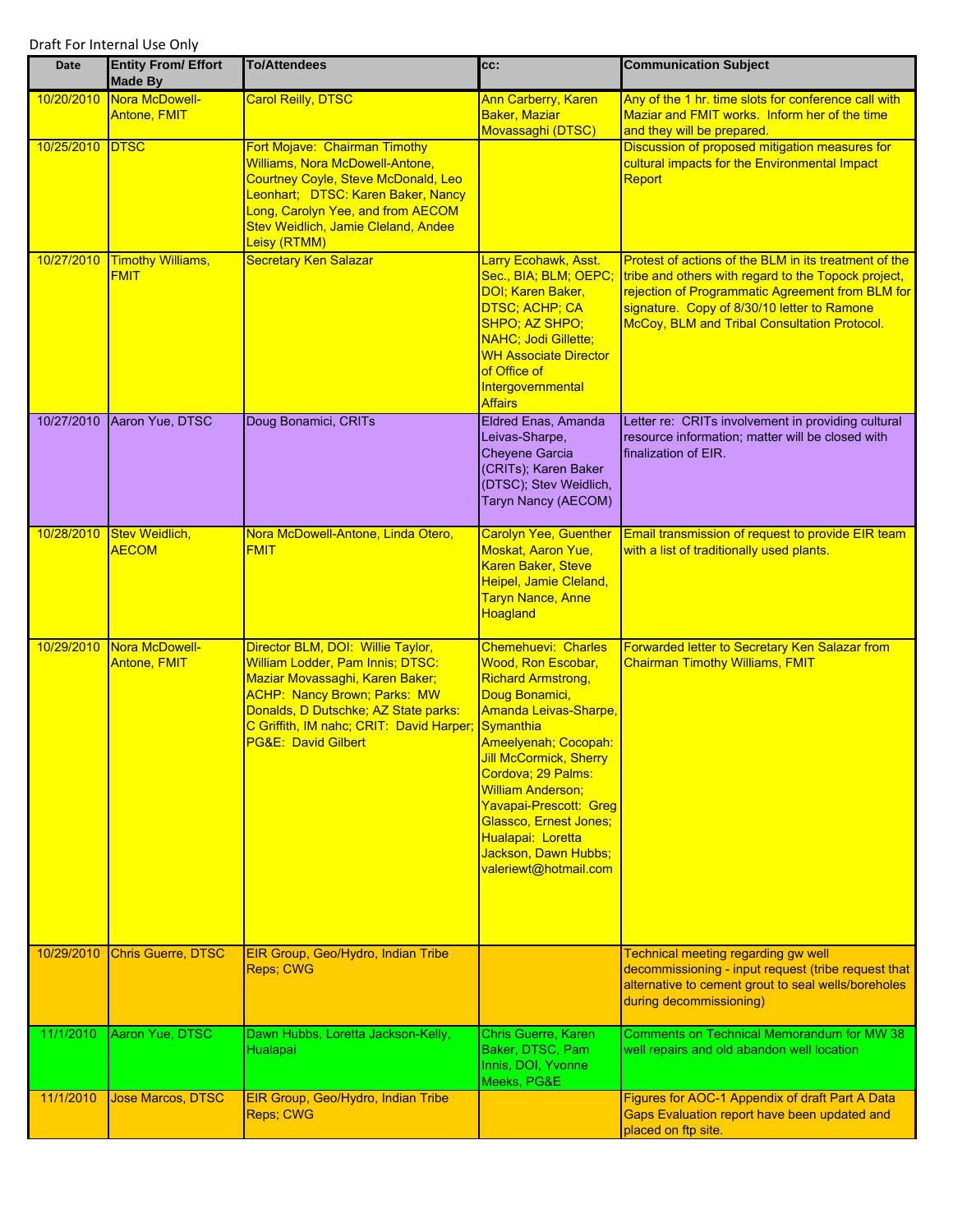| <b>Date</b> | <b>Entity From/ Effort</b><br><b>Made By</b> | <b>To/Attendees</b>                                                                                                                                                                                                                                                                                         | CC:                                                                                                                                                                                                                    | <b>Communication Subject</b>                                                                                                                                       |
|-------------|----------------------------------------------|-------------------------------------------------------------------------------------------------------------------------------------------------------------------------------------------------------------------------------------------------------------------------------------------------------------|------------------------------------------------------------------------------------------------------------------------------------------------------------------------------------------------------------------------|--------------------------------------------------------------------------------------------------------------------------------------------------------------------|
| 11/2/2010   | <b>IDTSC</b>                                 | Mojave: Nora McDowell-Antone, Leo<br>Leonhart, Felton Bricker, Sr., Isadora<br>Evanston; Hualapai: Dawn Hubbs, Win<br>Wright; CRITs: Lisa Swick, Howard<br>Magill; DTSC, Havasu NWR, DOI,<br>USBR, Arcadis, PG&E, CH2M Hill, FWS                                                                            |                                                                                                                                                                                                                        | <b>Geo/Hydro Technical Work Group Meeting</b>                                                                                                                      |
| 11/3/2010   | <b>DTSC</b>                                  | Mojave: Nora McDowell-Antone, Leo<br>Leonhart, Marla Jenkins, Felton Bricker,<br>Sr.; Hualapai: Dawn Hubbs, Win<br>Wright; CRITs: Howard Magill; DTSC,<br>BOR, PG&E, Arcadis, CH2M Hill, DOI,<br><b>FWS</b>                                                                                                 |                                                                                                                                                                                                                        | <b>Geo/Hydro Technical Work Group Meeting</b>                                                                                                                      |
| 11/4/2010   | Jose Marcos, DTSC                            | Win Wright, Hualapai                                                                                                                                                                                                                                                                                        |                                                                                                                                                                                                                        | Sent sign in sheets from October and November<br>TWG meetings per his request.                                                                                     |
| 11/4/2010   | Aaron Yue, DTSC                              | Chemehuevi: Charles Wood, Gilbert<br>Parra, Ron Escobar; Cocopah: Sherry<br>Cordova, Jill McCormick; CRITs: Eldred<br>Enas, Amanda Leivas-Sharpe, Cheyene<br>Garcia; FMIT: Timothy Williams, Linda<br>Otero; Fort Yuma-Quechan: Mike<br>Jackson, Sr., Arlene Kingery, Pauline<br>Jose; Hualapai: Dawn Hubbs |                                                                                                                                                                                                                        | <b>Compact disc containing Consultative Work Group</b><br>electronic correspondence during the month of<br>October 2010.                                           |
| 11/8/2010   | <b>DTSC/FMIT</b>                             | Attendees: FMIT: Nora McDowell-<br>Antone, Linda Otero; DTSC: Maziar<br>Movassaghi, Stewart Black                                                                                                                                                                                                           |                                                                                                                                                                                                                        | Meeting between DTSC leadership and FMIT to<br>discuss mitigation measures proposed for the Final<br>EIR for groundwater remedy.                                   |
| 11/10/2010  | Stewart Black, DTSC                          | Linda Otero, Nora McDowell-Antone,<br><b>FMIT</b>                                                                                                                                                                                                                                                           |                                                                                                                                                                                                                        | <b>Can Discussion Draft FMIT Mitigation Document</b><br>that they left with Maziar be shared with AECOM?                                                           |
| 11/12/2010  | Nora McDowell-<br><b>Antone, FMIT</b>        | <b>Stewart Black, DTSC</b>                                                                                                                                                                                                                                                                                  |                                                                                                                                                                                                                        | You can use the Discussion Draft FMIT Mitigation<br>Document or wait for final which has a little more<br>detail.                                                  |
| 11/15/2010  |                                              | Steve McDonald, FMIT Karen Baker, DTSC; Andee Leisy,<br><b>RTMM</b>                                                                                                                                                                                                                                         | <b>Stewart Black, Carolyn</b><br><b>Yee, Timothy Williams,</b><br>Linda Otero, Nora<br>McDowell-Antone, Shan Groundwater DEIR.<br>Lewis, Delores Castillo,<br><b>Courtney Coyle, Terri</b><br><b>Medrano, Tom King</b> | e-mail providing document "FMIT Reaction to<br><b>DTSC Proposed Mitigation Measure Items on</b><br>Agenda for October 25,2010 Meeting on                           |
| 11/16/2010  | Karen Baker, DTSC                            | Steve McDonald, FMIT                                                                                                                                                                                                                                                                                        |                                                                                                                                                                                                                        | e-mail thanking him for the proposed mitigation<br>measures from the FMIT.                                                                                         |
| 11/16/2010  | <b>Chris Guerre, DTSC</b>                    | EIR Group, Geo/Hydro, Indian Tribe<br>Reps; CWG                                                                                                                                                                                                                                                             |                                                                                                                                                                                                                        | Results for September through October, third<br><b>Quarter 2010 Sampling</b>                                                                                       |
| 11/22/2010  | Leo Leonhart (H&A)<br>for FMIT               | Aaron Yue, DTSC, Pam Innis, DOI                                                                                                                                                                                                                                                                             | <b>FMIT: Courtney Coyle</b><br>Linda Otero, Nora<br>McDowell-Antone,<br><b>Steven McDonald,</b><br><b>Timothy Williams;</b><br><b>DTSC: Chris Guerre,</b><br>Jose Marcos; PG&E:<br><b>Yvonne Meeks</b>                 | <b>FMIT Comments on Soils Data Gaps &amp; DQO's.</b><br>Standards of Performance - Cultural Resources<br>(comments in regard to the overall soil<br>investigation. |
| 11/24/2010  | Leo Leonhart, FMIT                           | <b>Chris Guerre, DTSC</b>                                                                                                                                                                                                                                                                                   |                                                                                                                                                                                                                        | Response to Chris Guerre's request to check<br>availability of the FMIT Council Chamber for well<br>abandonment meeting on 1/12/11. It is available.               |
| 11/24/2010  | <b>Chris Guerre, DTSC</b>                    | Leo Leonhart, FMIT                                                                                                                                                                                                                                                                                          | <b>FMIT</b>                                                                                                                                                                                                            | Nora McDowell-Antone, Let's book the Council Chamber for well<br>abandonment meeting on 1/12/11.                                                                   |
| 11/24/2010  | Nora McDowell-<br><b>Antone, FMIT</b>        | Chris Guerre, DTSC, Leo Leonhart,<br><b>FMIT</b>                                                                                                                                                                                                                                                            |                                                                                                                                                                                                                        | Will have admin. Pencil in Council Chamber for the<br>1/12/11 abandonment meeting. Requested<br>timeframe of meeting.                                              |
| 11/24/2010  | <b>Chris Guerre, DTSC</b>                    | Nora McDowell-Antone, Leo Leonhart<br>(FMIT)                                                                                                                                                                                                                                                                | <b>Aaron Yue, DTSC</b>                                                                                                                                                                                                 | Time frame mentioned previously should work (10<br>am - 3 PM AZ time) for 1/12/11 abandonment<br>meeting.                                                          |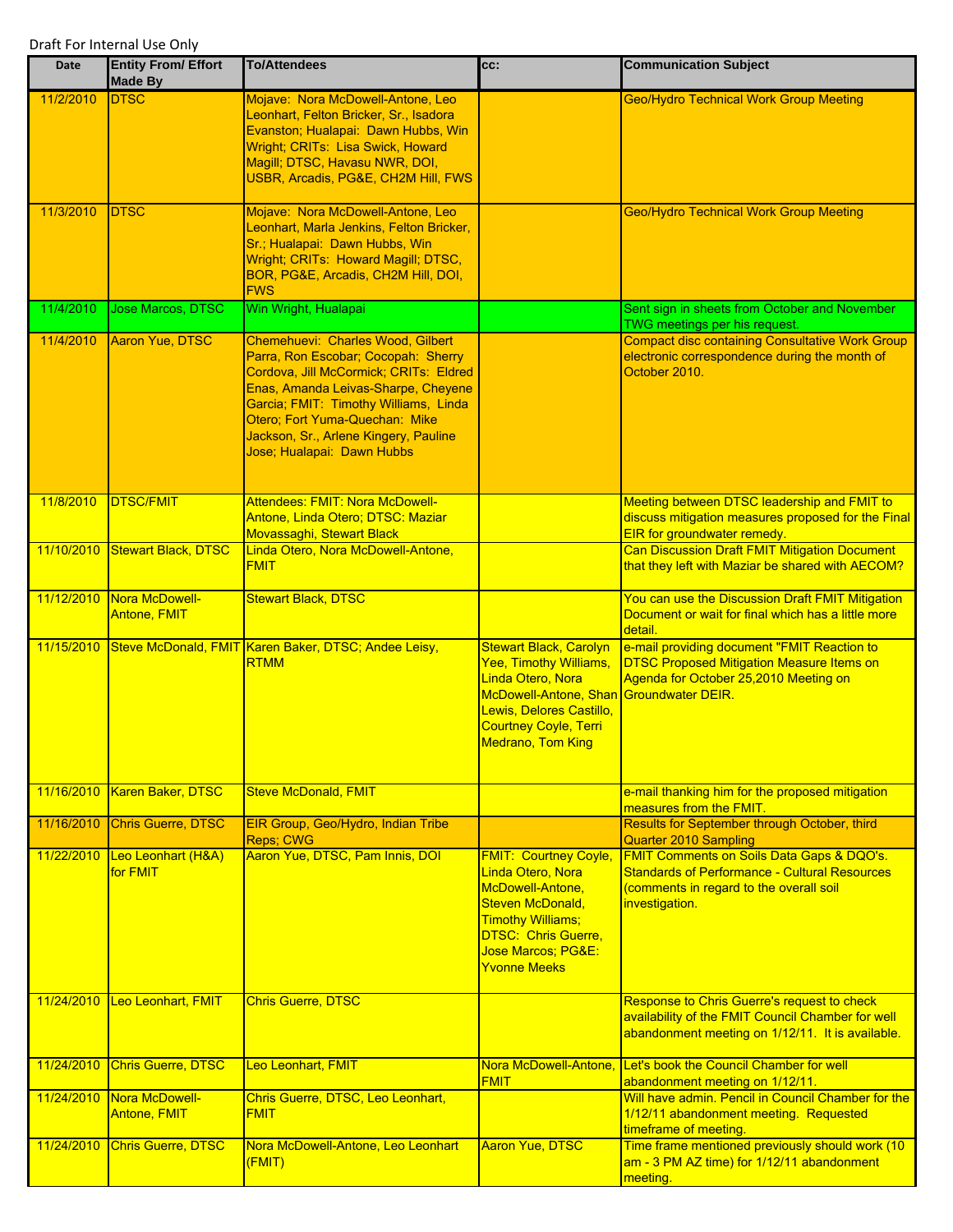| <b>Date</b> | <b>Entity From/ Effort</b><br><b>Made By</b> | <b>To/Attendees</b>                                                                                                                                                                                                                                                                                         | CC:                                                                                                                                                                                                                                                  | <b>Communication Subject</b>                                                                                                                                                                                                                                                                           |
|-------------|----------------------------------------------|-------------------------------------------------------------------------------------------------------------------------------------------------------------------------------------------------------------------------------------------------------------------------------------------------------------|------------------------------------------------------------------------------------------------------------------------------------------------------------------------------------------------------------------------------------------------------|--------------------------------------------------------------------------------------------------------------------------------------------------------------------------------------------------------------------------------------------------------------------------------------------------------|
| 11/29/2010  | Nora McDowell-<br>Antone, FMIT               | Chris Guerre, DTSC, Leo Leonhart,<br><b>FMIT</b>                                                                                                                                                                                                                                                            |                                                                                                                                                                                                                                                      | We are booked for the tribal chambers on 1/12/11.<br>Let her know what equipment will be needed.                                                                                                                                                                                                       |
| 12/3/2010   | Dawn Hubbs, Hualapai                         | Jose Marcos, Chris Guerre, Aaron Yue,<br>Karen Baker, DTSC                                                                                                                                                                                                                                                  | Win Wright, Loretta<br>Jackson-Kelly, Hualapai                                                                                                                                                                                                       | <b>Hualapai Tribal Historic Preservation Officer's</b><br>comments regarding the Soil Investigation Part A<br><b>Phase I Data Gaps Evaluation Report</b>                                                                                                                                               |
| 12/3/2010   | Aaron Yue, DTSC                              | EIR Group, Geo/Hydro, Indian Tribe<br>Reps; CWG                                                                                                                                                                                                                                                             |                                                                                                                                                                                                                                                      | <b>PG&amp;E East Ravine and TCS Work Plan Addendum</b><br>with comments from the FMIT and Hualapai and<br>DTSC to PG&E for response.                                                                                                                                                                   |
| 12/6/2010   | <b>Aaron Yue, DTSC</b>                       | Chemehuevi: Charles Wood, Gilbert<br>Parra, Ron Escobar; Cocopah: Sherry<br>Cordova, Jill McCormick; CRITs: Eldred<br>Enas, Amanda Leivas-Sharpe, Cheyene<br>Garcia; FMIT: Timothy Williams, Linda<br>Otero; Fort Yuma-Quechan: Mike<br>Jackson, Sr., Arlene Kingery, Pauline<br>Jose; Hualapai: Dawn Hubbs |                                                                                                                                                                                                                                                      | <b>Compact disc containing Consultative Work Group</b><br>electronic correspondence during the month of<br>November 2010.                                                                                                                                                                              |
| 12/7/2010   | Pam Innis, DOI                               | Chemehuevi: Ron Escobar; CRITs:<br>Howard Magill; FMIT: Felton Bricker,<br>Leo Leonhart; Hualapai: Dawn Hubbs,<br>Win Wright. DTSC: Chris Guerre; DOI:<br>Pam Innis, Rick Newill, Dennis Smith;<br>BLM: Cathy Wolff-White, Mark Calamia;<br><b>USFW: Carrie Marr.</b>                                       |                                                                                                                                                                                                                                                      | <b>Tribal Consultation in Needles for Topock Soils</b><br>Remediation Coordination. Discuss: Sampling in<br>lower portion of Bat Cave Wash; UA-1 path<br>forward; and combining Soil Part A and B<br>Workplans into one document. Agree to future<br>meeting in January to discuss sampling locations. |
| 12/8/2010   | Jose Marcos, DTSC                            | Leo Leonhart (H&A), FMIT                                                                                                                                                                                                                                                                                    | <b>DTSC: Aaron Yue,</b><br><b>Chris Guerre, Karen</b><br>Baker; FMIT: Linda<br>Otero, Nora McDowell-<br>Antone                                                                                                                                       | <b>Acknowledgement of receipt of FMIT Comments</b><br>on Soils Data Gaps & DQO's dated 11/22/10.<br><b>DTSC will review the comments and</b><br>recommendations and take them into<br>consideration.                                                                                                   |
| 12/8/2010   | Jose Marcos, DTSC                            | Dawn Hubbs, Hualapai                                                                                                                                                                                                                                                                                        | Hualapai: Win Wright,<br>Loretta Jackson-Kelly;<br>DTSC: Chris Guerre,<br>Aaron Yue, Karen<br><b>Baker</b>                                                                                                                                           | Acknowledgement of receipt of Hualapai<br>Comments on Soils Data Gaps & DQO's dated<br>12/3/10. DTSC will review the comments and<br>recommendations and take them into<br>consideration.                                                                                                              |
| 12/15/2010  | Leo Leonhart, FMIT                           | Aaron Yue, DTSC, Pam Innis, DOI                                                                                                                                                                                                                                                                             | DTSC: Karen Baker,<br>Chris Guerre, , Jose<br>Marcos; FMIT:<br><b>Courtney Coyle, Steve</b><br>McDonald, Nora<br>McDowell-Antone, Tim<br>Williams; ACHP: N.<br>Brown; CA SHPO: D.<br>Dutschke, AZ SHPO: C.<br>Griffith; PG&E: Yvonne<br><b>Meeks</b> | FMIT's response to the December 13, 2010 email<br>from Jose Marcos regarding PG&E Topock<br>undesignated Area 1 (UA-1) and UA-1 alternate.                                                                                                                                                             |
| 12/20/2010  | <b>Chris Guerre, DTSC</b>                    | Leo Leonhart, Nora McDowell-Antone<br>(FMIT)                                                                                                                                                                                                                                                                |                                                                                                                                                                                                                                                      | Equipment needed for 1/12/11 meeting at FMIT<br>tribal chambers.                                                                                                                                                                                                                                       |
| 12/20/2010  | <b>Chris Guerre, DTSC</b>                    | FMIT: Linda Otero, Leo Leonhart, Nora<br>McDowell-Antone; Hualapai: Dawn<br>Hubbs, Win Wright, Loretta Jackson;<br>MWD, Geopentech, BOR, DOI, PG&E                                                                                                                                                          | Aaron Yue, Karen<br><b>Baker, Jose Marcos,</b><br><b>DTSC</b>                                                                                                                                                                                        | Reminder of January 12 Groundwater Well<br>Decommissioning Tech Meeting and draft agenda.                                                                                                                                                                                                              |
| 12/20/2010  | <b>Chris Guerre, DTSC</b>                    | EIR Group, Geo/Hydro, Indian Tribe<br>Reps; CWG                                                                                                                                                                                                                                                             |                                                                                                                                                                                                                                                      | November 2010 chromium GW results and graphs<br>for MW-34-100 and MW-46-175 and graphical<br>data for MW-44-115 and MW-44-125.                                                                                                                                                                         |
| 12/22/2010  | <b>Isadora Evanston,</b><br><b>FMIT</b>      | <b>Aaron Yue, DTSC</b>                                                                                                                                                                                                                                                                                      |                                                                                                                                                                                                                                                      | Requested agenda of meetings June to present for<br>CWG/PG&E meetings that she attended and sign-<br>in sheets of the meetings.                                                                                                                                                                        |
| 12/22/2010  | <b>Felton Bricker, FMIT</b>                  | <b>Chris Guerre/Aaron Yue, DTSC</b>                                                                                                                                                                                                                                                                         |                                                                                                                                                                                                                                                      | Called Felton at Nora McDowell's request and<br>notified him of upcoming well decommissioning<br>meeting on January 12, 2011.                                                                                                                                                                          |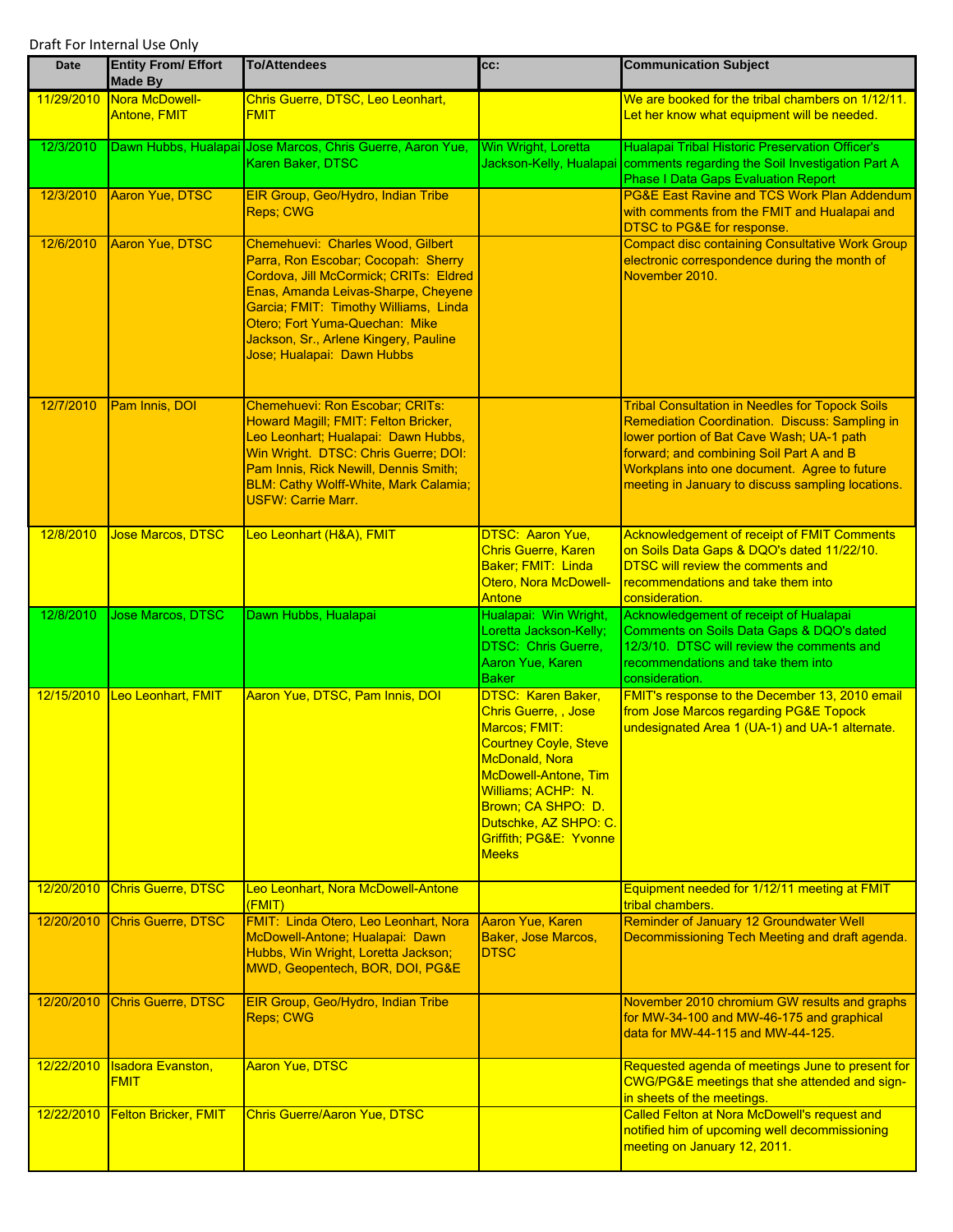| Date       | <b>Entity From/ Effort</b><br><b>Made By</b> | <b>To/Attendees</b>                                                                                                                                                                                                                                                                                         | CC:                                                                                                                                                                                                                                                                                                                                                                                                                                                                                                                                                                                                                                                                                                                                                                                                      | <b>Communication Subject</b>                                                                                                                                                       |
|------------|----------------------------------------------|-------------------------------------------------------------------------------------------------------------------------------------------------------------------------------------------------------------------------------------------------------------------------------------------------------------|----------------------------------------------------------------------------------------------------------------------------------------------------------------------------------------------------------------------------------------------------------------------------------------------------------------------------------------------------------------------------------------------------------------------------------------------------------------------------------------------------------------------------------------------------------------------------------------------------------------------------------------------------------------------------------------------------------------------------------------------------------------------------------------------------------|------------------------------------------------------------------------------------------------------------------------------------------------------------------------------------|
| 12/23/2010 | Karen Baker, DTSC                            | Leo Leonhart, FMIT                                                                                                                                                                                                                                                                                          | <b>DTSC: Chris Guerre,</b><br>Jose Marcos, Aaron<br>Yue; FMIT: Courtney<br>Coyle, Steven<br><b>McDonald, Nora</b><br>McDowell-Antone,<br><b>Linda Otero, Timothy</b><br><b>Williams; ACHP: Nancy</b><br>Brown; CA SHPO:<br>Dwight Dutschke; AZ<br>SHPO: Carol Griffith;<br><b>DOI: Pam Innis</b>                                                                                                                                                                                                                                                                                                                                                                                                                                                                                                         | Response to the FMIT letter on PG&E Topock<br>Undesignated Area 1 (UA-1) and UA-1 Alternate.                                                                                       |
| 12/28/2010 | Dawn Hubbs, Hualapai Aaron Yue, DTSC         |                                                                                                                                                                                                                                                                                                             |                                                                                                                                                                                                                                                                                                                                                                                                                                                                                                                                                                                                                                                                                                                                                                                                          | Well decommissioning outline suggested by Win<br>Wright.                                                                                                                           |
| 12/28/2010 | Aaron Yue, DTSC                              | Dawn Hubbs, Hualapai                                                                                                                                                                                                                                                                                        |                                                                                                                                                                                                                                                                                                                                                                                                                                                                                                                                                                                                                                                                                                                                                                                                          | Thank you for sharing. Chris Guerre will review<br>when he returns from vacation. Please bring up<br>the key points of the letter at the January 12th<br>meeting if DTSC does not. |
| 1/3/2011   | Juan Jayo, PG&E                              | <b>Steven McDonald (FMIT)</b>                                                                                                                                                                                                                                                                               | <b>FMIT: Timothy</b><br><b>Williams, Nora</b><br>McDowell-Antone,<br>Linda Otero, Tom F.<br>King, Andrea Leisy,<br>Esq.; ACHP: Nancy<br>Brown; CRITs; Hualapai<br><b>Tribe; Cocopah Tribe;</b><br><b>Yavapai-Prescott Tribe;</b><br><b>Chemehuevi Tribe; Bill</b><br>Quinn, Office of the<br><b>Regional Solicitor,</b><br><b>Southwest Region; DOI:</b><br><b>Casey Padgett, Ken</b><br>Salazar, Larry Echo<br>Hawk, Pamela Innis,<br>William Lodder, Dr.<br><b>Willie Taylor; DTSC:</b><br><b>Maziar Movassaghi,</b><br>Karen Baker, Carolyn<br>Yee, Aaron Yue; BLM:<br><b>Bob Abbey; CA SHPO:</b><br><u> Wayne Donaldson; AZ</u><br><b>SHPO: James</b><br><b>Garrison; White House,</b><br>Office of<br>Intergovernmental<br><b>Affairs: Jodi Gillette;</b><br>Latham & Watkins:<br>Janice Schneider; | Response to PG&E's Letter of December 17, 2010<br>regarding Topock Programmatic Agreement and<br>Consultation.                                                                     |
| 1/3/2011   | Leo Leonhart, FMIT                           | <b>Chris Guerre, DTSC</b>                                                                                                                                                                                                                                                                                   |                                                                                                                                                                                                                                                                                                                                                                                                                                                                                                                                                                                                                                                                                                                                                                                                          | Request to indicate the locations of the two monitor<br>wells adjacent to UA-1 on the attached pptx.                                                                               |
| 1/3/2011   | <b>Chris Guerre, DTSC</b>                    | Leo Leonhart, FMIT                                                                                                                                                                                                                                                                                          | <b>Aaron Yue, Jose</b><br><b>Marcos</b>                                                                                                                                                                                                                                                                                                                                                                                                                                                                                                                                                                                                                                                                                                                                                                  | Added the two wells requested in figure.                                                                                                                                           |
| 1/4/2011   | Aaron Yue, DTSC                              | Chemehuevi: Charles Wood, Gilbert<br>Parra, Ron Escobar; Cocopah: Sherry<br>Cordova, Jill McCormick; CRITs: Eldred<br>Enas, Amanda Leivas-Sharpe, Cheyene<br>Garcia; FMIT: Timothy Williams, Linda<br>Otero; Fort Yuma-Quechan: Mike<br>Jackson, Sr., Arlene Kingery, Pauline<br>Jose; Hualapai: Dawn Hubbs |                                                                                                                                                                                                                                                                                                                                                                                                                                                                                                                                                                                                                                                                                                                                                                                                          | <b>Compact disc containing Consultative Work Group</b><br>electronic correspondence during the month of<br>December 2010.                                                          |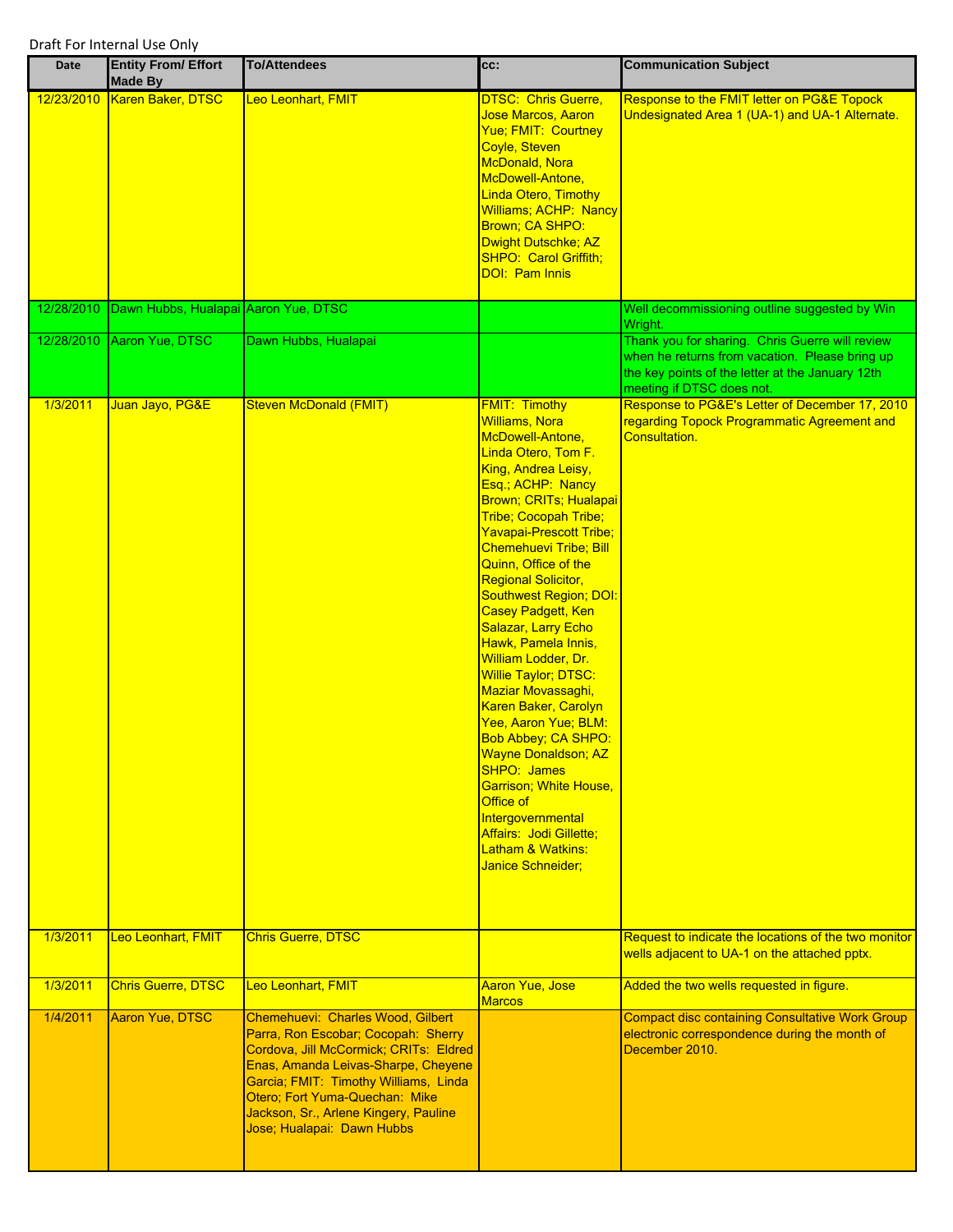| <b>Date</b> | <b>Entity From/ Effort</b><br><b>Made By</b> | <b>To/Attendees</b>                                                                                                                                                                                                                                                                                                                                                                                                                                       | CC:                                                                                                    | <b>Communication Subject</b>                                                                                                                                                            |
|-------------|----------------------------------------------|-----------------------------------------------------------------------------------------------------------------------------------------------------------------------------------------------------------------------------------------------------------------------------------------------------------------------------------------------------------------------------------------------------------------------------------------------------------|--------------------------------------------------------------------------------------------------------|-----------------------------------------------------------------------------------------------------------------------------------------------------------------------------------------|
| 1/7/2011    | Chris Guerre, DTSC                           | FMIT: Linda Otero, Nora McDowell-<br>Antone, Leo Leonhart; Hualapai: Dawn<br>Hubbs, Win Wright, Loretta Jackson;<br>DOI: Richard Newill, Pam Innis; PG&E:<br>Yvonne Meeks, Curt Russell; MWD:<br>Bart Koch; BOR: Jeff Smith                                                                                                                                                                                                                               | <b>Aaron Yue, DTSC</b>                                                                                 | Provided call in number for January 12<br><b>Groundwater Well Decommissioning Technical</b><br>Meeting but recommended face-to-face<br>attendance.                                      |
| 1/7/2011    | Leo Leonhart, FMIT                           | <b>Chris Guerre, DTSC</b>                                                                                                                                                                                                                                                                                                                                                                                                                                 |                                                                                                        | Clarified Item V on agenda for January 12 Well<br>Decommissioning Technical Meeting and will yield<br>some of his presentation so Win Wright, Hualapai<br>can also give a presentation. |
| 1/7/2011    | <b>Chris Guerre, DTSC</b>                    | Dolores Castillo, Nora McDowell-Antone<br>(FMIT)                                                                                                                                                                                                                                                                                                                                                                                                          |                                                                                                        | Checking if time limitation on FMIT office being<br>used for meeting on 1/12/11.                                                                                                        |
| 1/7/2011    | Win Wright, Hualapai                         | Chris Guerre, Jose Marcos, DTSC                                                                                                                                                                                                                                                                                                                                                                                                                           |                                                                                                        | Request to give a PowerPoint presentation at the<br>soil meeting. Would like to comment on soil<br>natural background, SSLs and vadose zone<br>modeling.                                |
| 1/7/2011    | Chris Guerre, DTSC                           | Jose Marcos, DTSC, Win Wright,<br>Hualapai                                                                                                                                                                                                                                                                                                                                                                                                                | <b>Christine Hong, CH2M</b><br>Hill, Dawn Hubbs,<br>Hualapai, Pam Innis,<br>DOI, Yvonne Meeks,<br>PG&E | Forwarded Win Wright's request to give a PP<br>presentation at the soil meeting to Yvonne Meeks<br>who is setting up the agenda.                                                        |
| 1/11/2011   | <b>Aaron Yue, DTSC</b>                       | <b>Isadora Evanston, FMIT</b>                                                                                                                                                                                                                                                                                                                                                                                                                             |                                                                                                        | Sent Isadora agenda and sign-in sheet for<br>6/16/10 CWG and 10/5/10 agenda per her<br>12/22/10 request.                                                                                |
| 1/12/2011   | <b>Chris Guerre, DTSC</b>                    | FMIT: Nora McDowell-Antone, Felton<br>Bricker, Cecil Collier, Leo Leonhart;<br><b>CRIT: Elliott George Ray, Lisa Swick;</b><br><b>BLM: Cathy Wolff-White, George</b><br>Shannon; DOI: Richard Newill, Pam<br>Innis; DTSC: Chris Guerre; PG&E:<br><b>Yvonne Meeks, Curt Russell, Tom</b><br>Henderson, MWD: Bart Koch; BOR:<br>Jeff Smith Win Wright of Hualapai was<br>not able to attend due to bad weather<br>affecting flights.                        |                                                                                                        | <b>Meeting at FMIT Council Office regarding</b><br><b>Groundwater Well Decommissioning Technical</b><br>Meeting.                                                                        |
| 1/13/2011   | <b>DTSC/DOI</b>                              | Chemehuevi: Ron Escobar; CRIT:<br><b>Howard McGill, Elliott George Ray;</b><br>FMIT: Nora McDowell-Antone, Paul<br>Jackson, Leo Leonhart, Mike Sullivan;<br>Hualapai; Arturo Montana, Jacob Taylor,<br>Win Wright; BLM: Cathy Wolff-White;<br>DOI: Richard Newill, Pam Innis; DTSC:<br>Karen Baker, Chris Guerre, Jose<br>Marcos; PG&E: Yvonne Meeks, Curt<br>Russell, Jamie Eby, Christina Hong,<br>Keith Sheets, Kim Walsh; USFWS:<br><b>Brad Guay.</b> |                                                                                                        | Meeting at BLM Office in Needles regarding Soil<br><b>Part A Data Gaps Comments Meeting</b>                                                                                             |
| 1/14/2011   | Nora McDowell-<br><b>Antone, FMIT</b>        | Karen Baker, Aaron Yue, DTSC                                                                                                                                                                                                                                                                                                                                                                                                                              |                                                                                                        | Wondering the status of mitigation measures<br>and if intending on meeting with FMIT prior to<br>finalization of the EIR Mitigation Measures.                                           |
| 1/17/2011   | Karen Baker, DTSC                            | Pamela Innis, US DOI                                                                                                                                                                                                                                                                                                                                                                                                                                      | DTSC: Aaron Yue,<br>Nancy Long, Guenther<br>Moskat, Carolyn Yee                                        | Provided copy of Final EIR for a 10 day review<br>period (1/18-1/27/11).                                                                                                                |
| 1/17/2011   | Karen Baker, DTSC                            | Chairman Wilfred Whatoname, Hualapai DTSC: Aaron Yue,                                                                                                                                                                                                                                                                                                                                                                                                     | <b>Nancy Long, Guenther</b><br>Moskat, Carolyn Yee                                                     | Provided copy of Final EIR for a 10 day review<br>period (1/18-1/27/11).                                                                                                                |
| 1/17/2011   | Karen Baker, DTSC                            | Dave Gilbert, PG&E                                                                                                                                                                                                                                                                                                                                                                                                                                        | DTSC: Aaron Yue,<br>Nancy Long, Guenther<br>Moskat, Carolyn Yee                                        | Provided copy of Final EIR for a 10 day review<br>period (1/18-1/27/11).                                                                                                                |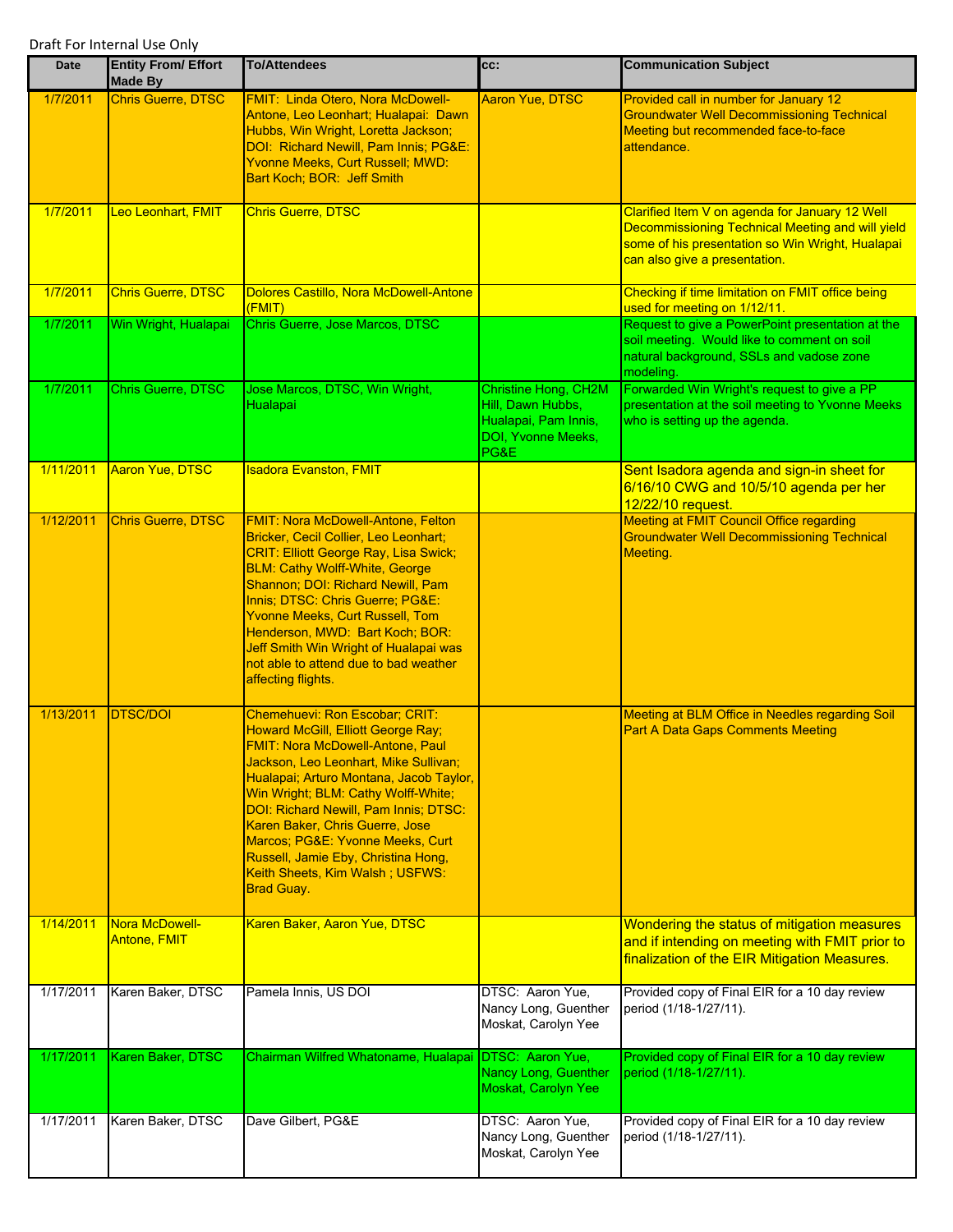| Date      | <b>Entity From/ Effort</b><br><b>Made By</b> | <b>To/Attendees</b>                                                                                                                                                                                                                | CC:                                                                           | <b>Communication Subject</b>                                                                                                                                                                                                                                                                                                                                                                                                                                     |
|-----------|----------------------------------------------|------------------------------------------------------------------------------------------------------------------------------------------------------------------------------------------------------------------------------------|-------------------------------------------------------------------------------|------------------------------------------------------------------------------------------------------------------------------------------------------------------------------------------------------------------------------------------------------------------------------------------------------------------------------------------------------------------------------------------------------------------------------------------------------------------|
| 1/17/2011 | Karen Baker, DTSC                            | Bart Koch, MWD                                                                                                                                                                                                                     | DTSC: Aaron Yue,<br>Nancy Long, Guenther<br>Moskat, Carolyn Yee               | Provided copy of Final EIR for a 10 day review<br>period (1/18-1/27/11).                                                                                                                                                                                                                                                                                                                                                                                         |
| 1/17/2011 | Karen Baker, DTSC                            | Chairman Eldred Enas, CRITs                                                                                                                                                                                                        | DTSC: Aaron Yue,<br>Nancy Long, Guenther<br>Moskat, Carolyn Yee               | Provided copy of Final EIR for a 10 day review<br>period (1/18-1/27/11).                                                                                                                                                                                                                                                                                                                                                                                         |
| 1/17/2011 | Karen Baker, DTSC                            | Nora McDowell-Antone, FMIT                                                                                                                                                                                                         | DTSC: Aaron Yue,<br><b>Nancy Long, Guenther</b><br><b>Moskat, Carolyn Yee</b> | Provided copy of Final EIR for a 10 day review<br>period (1/18-1/27/11).                                                                                                                                                                                                                                                                                                                                                                                         |
| 1/17/2011 | Karen Baker, DTSC                            | Yvonne Meeks, PG&E                                                                                                                                                                                                                 | DTSC: Aaron Yue,<br>Nancy Long, Guenther<br>Moskat, Carolyn Yee               | Provided copy of Final EIR for a 10 day review<br>period (1/18-1/27/11).                                                                                                                                                                                                                                                                                                                                                                                         |
| 1/17/2011 | Karen Baker, DTSC                            | Cy Oggins, California State Lands<br>Commission                                                                                                                                                                                    | DTSC: Aaron Yue,<br>Nancy Long, Guenther<br>Moskat, Carolyn Yee               | Provided copy of Final EIR for a 10 day review<br>period (1/18-1/27/11).                                                                                                                                                                                                                                                                                                                                                                                         |
| 1/17/2011 | Karen Baker, DTSC                            | Dave Forgerson, SDCWA                                                                                                                                                                                                              | DTSC: Aaron Yue,<br>Nancy Long, Guenther<br>Moskat, Carolyn Yee               | Provided copy of Final EIR for a 10 day review<br>period (1/18-1/27/11).                                                                                                                                                                                                                                                                                                                                                                                         |
| 1/17/2011 | Karen Baker, DTSC                            | <b>Chairman Timothy Williams, FMIT</b>                                                                                                                                                                                             | DTSC: Aaron Yue,<br><b>Nancy Long, Guenther</b><br><b>Moskat, Carolyn Yee</b> | Provided copy of Final EIR for a 10 day review<br>period (1/18-1/27/11).                                                                                                                                                                                                                                                                                                                                                                                         |
| 1/17/2011 | Karen Baker, DTSC                            | Daniel Kopulsky, CA DOT, District 8                                                                                                                                                                                                | DTSC: Aaron Yue,<br>Nancy Long, Guenther<br>Moskat, Carolyn Yee               | Provided copy of Final EIR for a 10 day review<br>period (1/18-1/27/11).                                                                                                                                                                                                                                                                                                                                                                                         |
| 1/17/2011 | Karen Baker, DTSC                            | Gerald Zimmerman, CRB                                                                                                                                                                                                              | DTSC: Aaron Yue,<br>Nancy Long, Guenther<br>Moskat, Carolyn Yee               | Provided copy of Final EIR for a 10 day review<br>period (1/18-1/27/11).                                                                                                                                                                                                                                                                                                                                                                                         |
| 1/18/2011 | Aaron Yue, DTSC                              | Karen Baker, DTSC, Nora McDowell-<br><b>Antone, FMIT</b>                                                                                                                                                                           |                                                                               | Response to Nora's 1/14/11 e-mail (forwarded<br>Karen's response that didn't go through). Use info<br>from previous meetings, what was submitted in<br>writing to prepare the final mitigation measures for<br>the EIR. Will receive copy of Final EIR for 10 day<br>agency review today. Preparing letter to Chairman<br>Williams why could not include some mitigation<br>measures requested. Available to meet to discuss<br>if FMIT would find that helpful. |
| 1/19/2011 | <b>Chris Guerre, DTSC</b>                    | <b>FMIT: Linda Otero, Nora McDowell-</b><br>Antone, Leo Leonhart; Hualapai: Dawn<br>Hubbs, Win Wright, Loretta Jackson;<br>DOI: Richard Newill, Pam Innis; PG&E:<br>Yvonne Meeks, Curt Russell; MWD:<br>Bart Koch; BOR: Jeff Smith | <b>Aaron Yue, DTSC</b>                                                        | Provided presentations from the January 12<br><b>Groundwater Well Decommissioning Technical</b><br>Meeting.                                                                                                                                                                                                                                                                                                                                                      |
| 1/17/2011 | Karen Baker, DTSC                            | Recipients: CRIT: Chairman Eldred<br>Enas; FMIT: Chairman Timothy<br>Williams, Nora McDowell-Antone;<br>Hualapai: Chairman Wilfred<br>Whatoname, Loretta Jackson-Kelly,<br><b>Dawn Hubbs</b>                                       |                                                                               | <b>Transmittal letter and copy of Final Environmental</b><br>Impact Report (FEIR) for the PG&E Topock<br><b>Compressor Station Groundwater Remediation</b><br>Project for a 10 day review period (January 18 -<br>27, 2011). This review opportunity is being<br>provided pursuant to California Public Resources<br>Code, Division 13, Chapter 2.6, § 21092.5(a), and<br>California Code of Regulations, Title 14, §<br>$15089(b)$ .                            |
| 1/19/2011 | <b>Steven McDonald</b><br>(FMIT)             | Karen Baker, DTSC                                                                                                                                                                                                                  |                                                                               | He was told that Final EIR was released for<br>comment and asked if it is available on a DTSC<br>web or FTP site.                                                                                                                                                                                                                                                                                                                                                |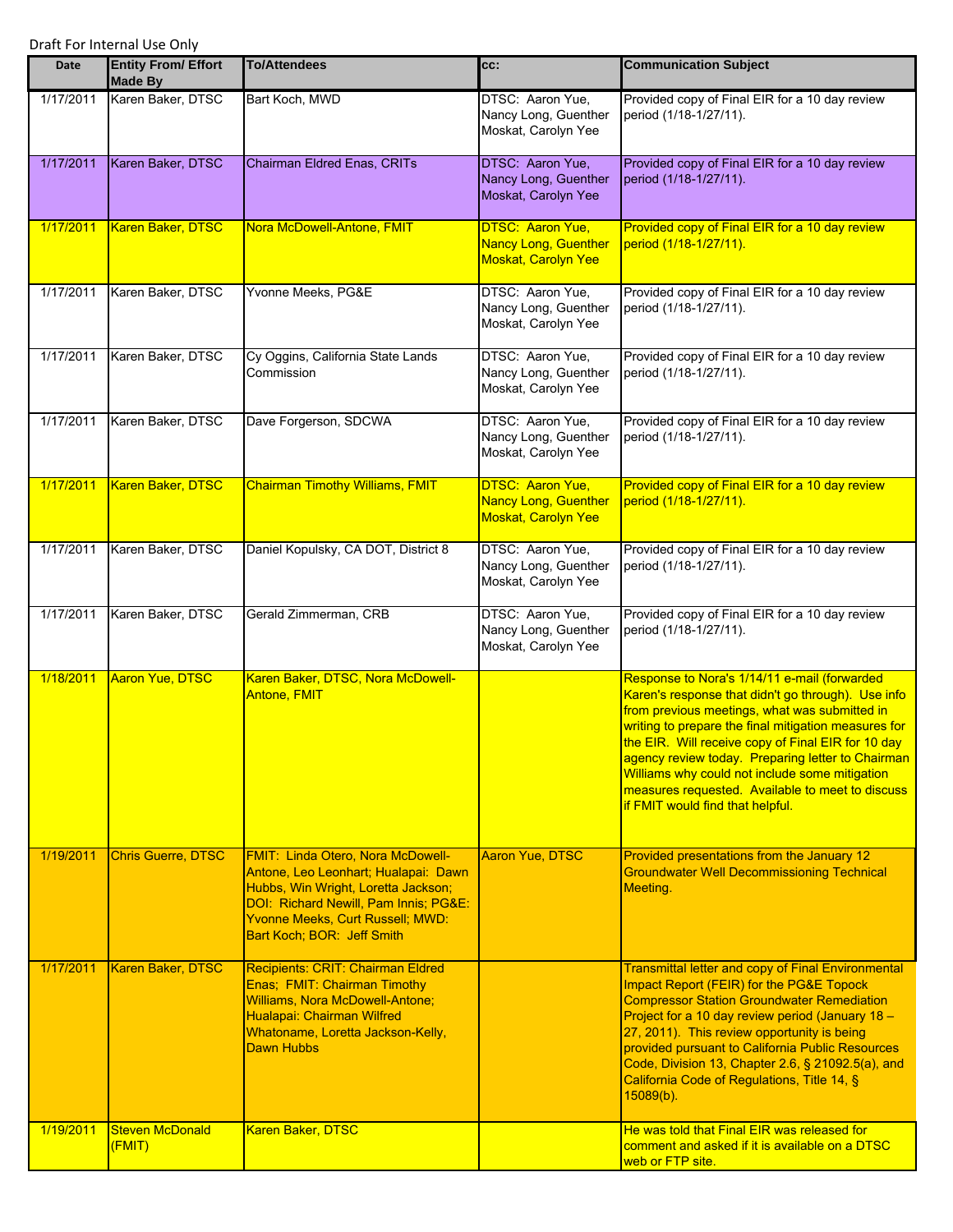| <b>Date</b> | <b>Entity From/ Effort</b><br><b>Made By</b> | <b>To/Attendees</b>                                                           | CC:                                                                                            | <b>Communication Subject</b>                                                                                                                                                                                                                                                                                                                                                                                                                                                                   |
|-------------|----------------------------------------------|-------------------------------------------------------------------------------|------------------------------------------------------------------------------------------------|------------------------------------------------------------------------------------------------------------------------------------------------------------------------------------------------------------------------------------------------------------------------------------------------------------------------------------------------------------------------------------------------------------------------------------------------------------------------------------------------|
| 1/19/2011   | Karen Baker, DTSC                            | <b>Steven McDonald (FMIT)</b>                                                 |                                                                                                | Informed Steve that the Final EIR was released for<br>the 10 day agency/tribal government review on<br>1/18/11 and will be available on the DTSC Topock<br>website the day after it is certified. Hard copies will<br>be mailed to those who commented on DEIR after<br>it is certified.                                                                                                                                                                                                       |
| 1/19/2011   | <b>Steven McDonald</b><br>(FMIT)             | Karen Baker, DTSC                                                             |                                                                                                | Thanked her for quick response regarding Final<br>EIR and stated they will get a copy from the tribe if<br>they don't receive a copy directly.                                                                                                                                                                                                                                                                                                                                                 |
| 1/19/2011   | Karen Baker, DTSC                            | <b>Steven McDonald (FMIT)</b>                                                 |                                                                                                | Informed him that Final EIR copies were mailed to<br><b>Chairman Williams and Nora McDowell and</b><br>Courtney Coyle will receive one after certified.                                                                                                                                                                                                                                                                                                                                        |
| 1/19/2011   | <b>Steven McDonald</b><br>(FMIT)             | Karen Baker, DTSC                                                             |                                                                                                | Expressed concerns that copy of Final EIR was not<br>mailed to Courtney and that there is a 10-day<br>instead of 30-day review period. Requested a<br>copy be FedEx'd to Courtney and that tribes be<br>given a 30 day comment period, or at least 10 days<br>after Courtney receives the FEIR.                                                                                                                                                                                                |
| 1/20/2011   | Karen Baker, DTSC                            | <b>Steven McDonald (FMIT)</b>                                                 |                                                                                                | CEQA requires written proposed responses to any<br>comments received from a public agency on a<br>Draft EIR at least 10 days prior to certifying the<br>EIR. Tribal Council was provided a copy as a<br>courtesy. If the EIR is certified, a copy of the NOD<br>will be sent to him, Courtney and Tribal Council.                                                                                                                                                                              |
| 1/24/2011   | Nora McDowell-<br><b>Antone, FMIT</b>        | Leonard Robinson, Stewart Black, DTSC                                         |                                                                                                | Follow-up to their 1/21 request from Chairman<br>Williams, Linda Otero and Nora regarding the FEIR<br>requesting copies and additional time for their<br>review.                                                                                                                                                                                                                                                                                                                               |
| 1/24/2011   | <b>Stewart Black, DTSC</b>                   | Nora McDowell-Antone, FMIT                                                    | <b>FMIT: Timothy</b><br>Williams, Linda Otero,<br>Shan Lewis; DTSC:<br><b>Leonard Robinson</b> | Confirmation and clarification of their conversation<br>below and her 1/24/11 e-mail. Himself and Acting<br>Director Robinson feel that DTSC has provided<br>them with a reasonable amount of time and<br>support and will not extend the 10 day comment<br>period. Clarified that CEQA requires that EIR be<br>provided 10 days prior to certification to sister<br>agencies, but gave copy to FMIT as a courtesy.<br>There is no additional public comment period for a<br><b>Final EIR.</b> |
| 1/25/2011   |                                              | Jose Marcos, DTSC Geo/Hydro Technical Workgroup,<br><b>Indian Tribe Reps.</b> |                                                                                                | Invite to Discuss Plant Uptake Concerns on<br>March 1, 2011 at the BLM Office.                                                                                                                                                                                                                                                                                                                                                                                                                 |
| 1/25/2011   | Leo Leonhart, FMIT                           | <b>Jose Marcos, DTSC</b>                                                      |                                                                                                | Request for types of information that will be<br>used in the Plant Update Study.                                                                                                                                                                                                                                                                                                                                                                                                               |
| 1/25/2011   | <b>Jose Marcos, DTSC</b>                     | Leo Leonhart, Michael Sullivan,<br><b>FMIT</b>                                | Nora McDowell-<br>Antone, FMIT, DOI,<br><b>DTSC</b>                                            | <b>DTSC will coordinate with DOI regarding</b><br>types of information that will be used in the<br><b>Plant Update Study.</b>                                                                                                                                                                                                                                                                                                                                                                  |
| 1/27/2011   | Win Wright,<br>Hualapai                      | Aaron Yue, DTSC                                                               |                                                                                                | Called and requested a copy of the<br>Responses to Comments and stated that<br>Dawn Hubbs received the document several<br>days ago and was afraid she only had 10<br>days to comment on the responses. He<br>called to request a copy of the FEIR. Aaron<br>clarified that the copy was a courtesy and not<br>a 10 day comment period.                                                                                                                                                        |
| 1/27/2011   | Aaron Yue, DTSC                              | Dawn Hubbs, Hualapai                                                          |                                                                                                | Called and explained his conversation with Win<br>Wright regarding courtesy copy of FEIR and that<br>there is no 10 day comment period.                                                                                                                                                                                                                                                                                                                                                        |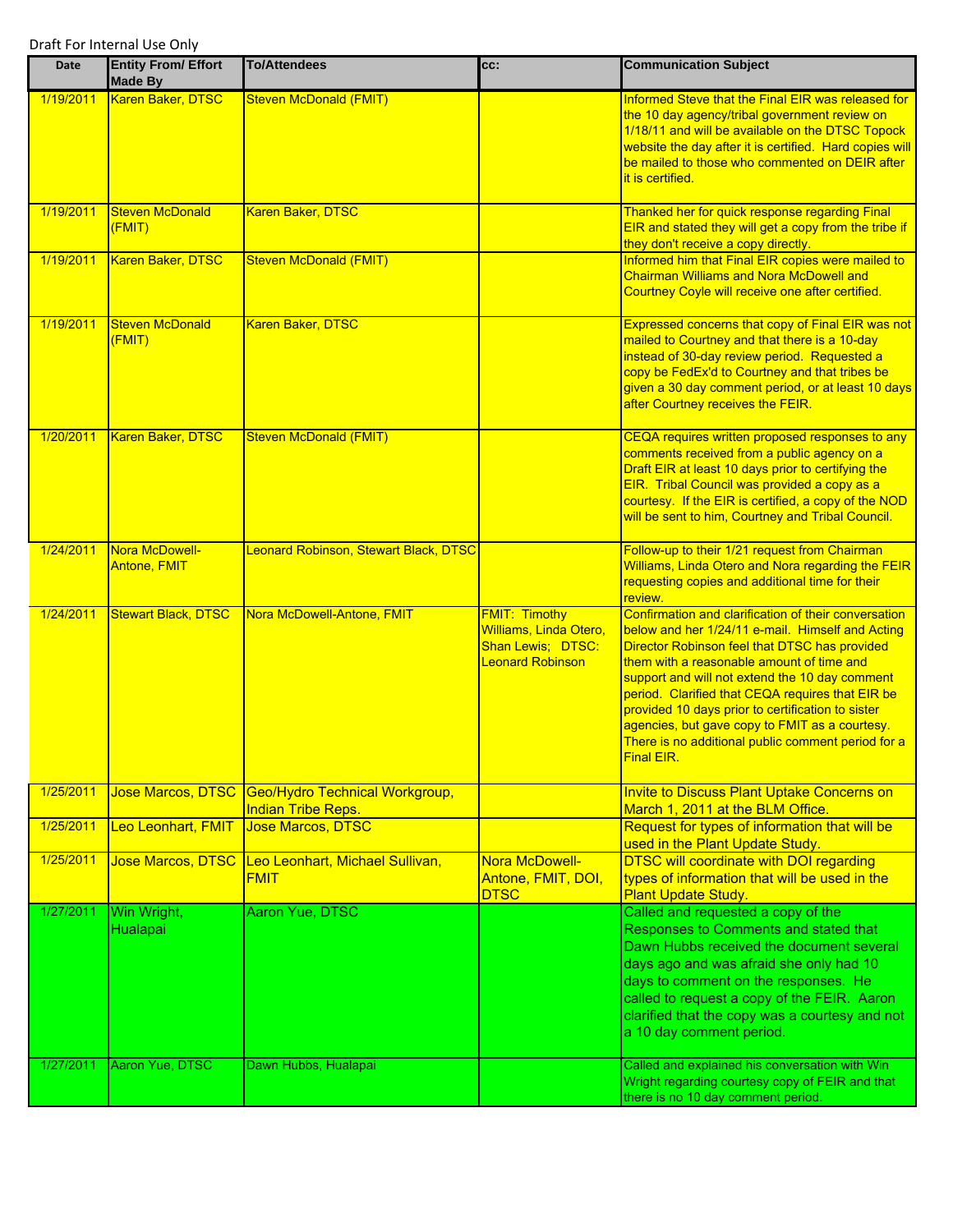| Date      | <b>Entity From/ Effort</b><br><b>Made By</b>                                                                  | <b>To/Attendees</b>                                                                           | CC:                                                                                                                                                                                                                                                                                                                                                                                                                                                                                                                                                                                                                                                                                                                                                                             | <b>Communication Subject</b>                                                                                                                                                                                                                                                                  |
|-----------|---------------------------------------------------------------------------------------------------------------|-----------------------------------------------------------------------------------------------|---------------------------------------------------------------------------------------------------------------------------------------------------------------------------------------------------------------------------------------------------------------------------------------------------------------------------------------------------------------------------------------------------------------------------------------------------------------------------------------------------------------------------------------------------------------------------------------------------------------------------------------------------------------------------------------------------------------------------------------------------------------------------------|-----------------------------------------------------------------------------------------------------------------------------------------------------------------------------------------------------------------------------------------------------------------------------------------------|
| 1/29/2011 | Kelly McDonald, Steve Karen Baker, DTSC<br><b>McDonald Law Office</b><br>(for Courtney Coyle),<br><b>FMIT</b> |                                                                                               | Governor Jerry Brown,<br><b>CA AG General Harris,</b><br>John Laird, Sec. of CA<br><b>Resources Agency;</b><br><b>DTSC: Leonard</b><br>Robinson, Stewart<br><b>Black, Aaron Yue; Cal</b><br>EPA: Laura Yoshii, Ken<br>Tipon; ACHP: Nancy<br>Brown; DOI: Ken<br>Salazar, Larry<br>Echohawk, Pam Innis,<br><b>William Lodder, Willie</b><br>Taylor; BLM: Bob<br>Abby, Ken WilsonAZ<br><b>BLM: James Kenna;</b><br>Andrea Leisy, Esq.; CA<br><b>SHPO: Dwight</b><br>Dutchske; AZ SHPO:<br><b>Carol Griffiths; White</b><br><b>House Office of</b><br>Intergovernmental<br>Affairs: Jodi Gillette;<br><b>FMIT: Chairman</b><br>Williams, Linda Otero,<br>Nora McDowell-Antone:<br>Hualapai, Chemehuevi,<br>Quechan, CRITs,<br><b>Cocopah and Yavapai-</b><br><b>Prescott Tribes</b> | Objections of Fort Mojave Indian Tribe to Final<br><b>Environmental Impact Report for the Topock</b><br><b>Compressor Station Groundwater Remediation</b><br>Project - SCH #2008051003                                                                                                        |
| 1/31/2011 | <b>Karen Baker, DTSC</b>                                                                                      | <b>Courtney Coyle, FMIT</b>                                                                   | Otero, Nora McDowell-<br><b>Antone, Steve</b><br>McDonald, FMIT                                                                                                                                                                                                                                                                                                                                                                                                                                                                                                                                                                                                                                                                                                                 | Timothy Williams, Linda DTSC Response to FMIT Objections to the Final<br><b>EIR for Topock Compressor Station Groundwater</b><br>Remediation Project (e-mailed and hard copy<br>mailed)                                                                                                       |
| 1/31/2011 |                                                                                                               | Steve Heipel, AECOM Aaron Yue; Carolyn Yee; Guenther<br>Moskat; Karen Baker                   | Andee Leisy; Anne<br>Hoagland; Nancy Long;<br>Pete Choi; Stephen<br>Weidlich; Taryn Nance                                                                                                                                                                                                                                                                                                                                                                                                                                                                                                                                                                                                                                                                                       | Confidential: Final Inventory Report for areas<br>outside of APE                                                                                                                                                                                                                              |
| 1/31/2011 | Aaron Yue, DTSC                                                                                               | Christina Hong, CH2M Hill, Dave Gilbert, EIR Group, Geo/Hydro<br>Bob Doss, Yvonne Meeks, PG&E | <b>Technical Workgroup,</b><br><b>Indian Tribe Reps.,</b><br><b>CWG Members</b>                                                                                                                                                                                                                                                                                                                                                                                                                                                                                                                                                                                                                                                                                                 | DTSC certified the Programmatic EIR. Adopted<br>resolutions and project approval, Corrective<br><b>Measure Decision letter with condition of project</b><br>approval attached. PG&E has 90 days to submit<br>the CMI WP. Certified FEIR and complete<br>decision pack on DTSC-Topock website. |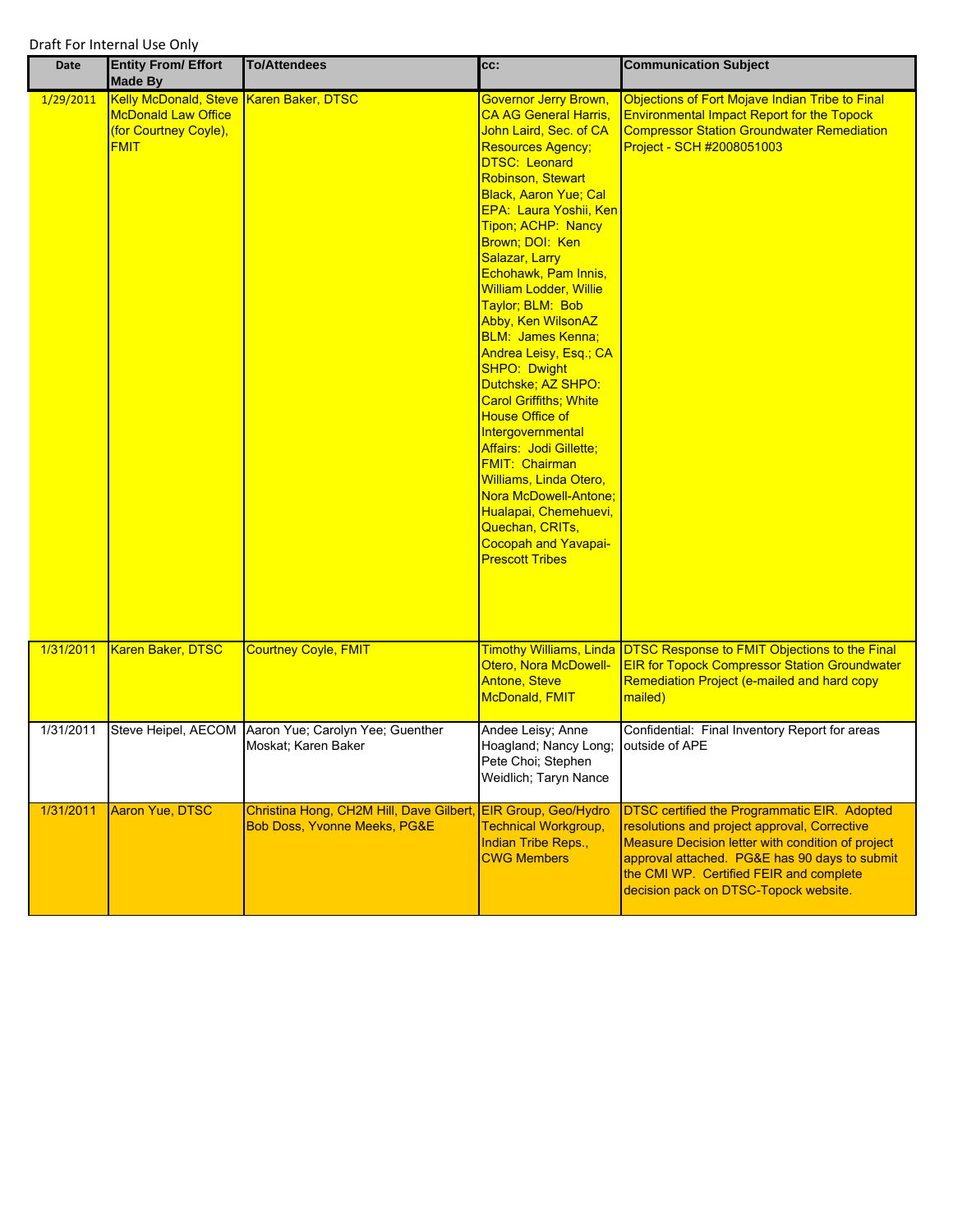| <b>Date</b> | <b>Entity From/ Effort</b><br><b>Made By</b> | <b>To/Attendees</b>                                                                                                                                                                                                                                                                                                                                                                                                                                                                                                                                                                                                                                                                                           | CC:                                                                                                                                                                                                                                                                                                                                                                                                                                                                                                                                                                                                                                                                                                                                                                                                                                                                                             | <b>Communication Subject</b>                                                                                                                                                          |
|-------------|----------------------------------------------|---------------------------------------------------------------------------------------------------------------------------------------------------------------------------------------------------------------------------------------------------------------------------------------------------------------------------------------------------------------------------------------------------------------------------------------------------------------------------------------------------------------------------------------------------------------------------------------------------------------------------------------------------------------------------------------------------------------|-------------------------------------------------------------------------------------------------------------------------------------------------------------------------------------------------------------------------------------------------------------------------------------------------------------------------------------------------------------------------------------------------------------------------------------------------------------------------------------------------------------------------------------------------------------------------------------------------------------------------------------------------------------------------------------------------------------------------------------------------------------------------------------------------------------------------------------------------------------------------------------------------|---------------------------------------------------------------------------------------------------------------------------------------------------------------------------------------|
| 1/31/2011   | Karen Baker, DTSC                            | Recipients: Chemehuevi: Chairman<br>Charles Wood, Ron Escobar; Cocopah:<br>Chairwoman Sherry Cordova, Vice-<br>Chairman Dale Phillips, Jill McCormick;<br><b>CRIT: Chairman Eldred Enas, Amanda</b><br>Levis-Sharpe, Douglas Bonamici; FMIT:<br><b>Chairman Timothy Williams, Nora</b><br>McDowell-Antone, Linda Otero,<br>Courtney Coyle, Steven McDonald; Fort<br>Yuma-Quechan: Chairman Mike<br>Jackson, Sr.; Havasupai: Chairman Don<br>Watahomigie; Hualapai: Chairman<br>Wilfred Whatoname, Loretta Jackson-<br>Kelly, Dawn Hubbs; Torres-Martinez:<br><b>Chairwoman Mary Maxine Resvaloso;</b><br>29 Palms: Chairman Darrell Mike;<br>Yavapai-Prescott: President Ernest<br>Jones, Sr., Greg Glasscol. | <b>Aaron Yue, Nancy</b><br><b>Carolyn Yee</b>                                                                                                                                                                                                                                                                                                                                                                                                                                                                                                                                                                                                                                                                                                                                                                                                                                                   | <b>Transmittal letter and copy of Final Environmental</b><br>Long, Guenther Moskat, Impact Report ) for the PG&E Topock Compressor<br><b>Station Groundwater Remediation Project.</b> |
| 2/1/2011    | <b>Aaron Yue, DTSC</b>                       | Chemehuevi: Charles Wood, Gilbert<br>Parra, Ron Escobar; Cocopah: Sherry<br>Cordova, Jill McCormick; CRITs: Eldred<br>Enas, Amanda Leivas-Sharpe, Cheyene<br>Garcia; FMIT: Timothy Williams, Linda<br>Otero; Fort Yuma-Quechan: Mike<br>Jackson, Sr., Arlene Kingery, Pauline<br>Jose; Hualapai: Dawn Hubbs                                                                                                                                                                                                                                                                                                                                                                                                   |                                                                                                                                                                                                                                                                                                                                                                                                                                                                                                                                                                                                                                                                                                                                                                                                                                                                                                 | <b>Compact disc containing Consultative Work Group</b><br>electronic correspondence during the month of<br>January 2011.                                                              |
| 2/1/2011    | Pam Innis, DOI                               | Dave Gilbert, PG&E                                                                                                                                                                                                                                                                                                                                                                                                                                                                                                                                                                                                                                                                                            | Chemehuevi:<br>Chairman Wood,<br>Dennis Fagundes,<br><b>Gilbert Parra, Shirley</b><br>Smith; FMIT: Chairman<br><b>Williams, Christine</b><br>Medley, Luke Johnson,<br>Nora McDowell-Antone,<br><b>Michael Sullivan, Linda</b><br>Otero, Shan Lewis, Leo<br>Leonhart (H&A), Steven<br><b>McDonald, Courtney</b><br>Coyle; Cocopah:<br>Edmund Dominguez,<br><b>Sherry Cordova, Jill</b><br>McCormick, Paul Soto;<br><b>CRITS: Eric Shepard,</b><br>Amanda Leivas-Sharpe,<br><b>Charley Land, Gary</b><br>Hansen, Douglas<br>Bonamici, Richard<br>Armstrong; Fort Yuma-<br>Quechan: Arlene<br>Kingery, Eddie<br><b>Williams, William Hirt;</b><br>Hualapai: Dawn Hubbs,<br>Loretta Jackson, Win<br>Wright, Jack Ehrhardt;<br><b>Twenty-Nine Palms:</b><br>Marshall Cheung,<br><b>William Anderson;</b><br>DTSC, ADEQ, PG&E,<br>CH2M Hill, Arcadis,<br>Lucas Advocates,<br><b>LISEWS LISDOL CRR</b> | Department of Interior Groundwater Record of<br><b>Decision and Responsiveness Summary</b>                                                                                            |
| 2/2/2011    | <b>Jose Marcos, DTSC</b>                     | Leo Leonhart, FMIT, Pam Innis, DOI                                                                                                                                                                                                                                                                                                                                                                                                                                                                                                                                                                                                                                                                            | <b>Aaron Yue, Chris</b><br>Guerre, Karen Baker                                                                                                                                                                                                                                                                                                                                                                                                                                                                                                                                                                                                                                                                                                                                                                                                                                                  | Still working on getting the information regarding<br>Plant Uptake. 3/1/11 meeting date is confirmed.                                                                                 |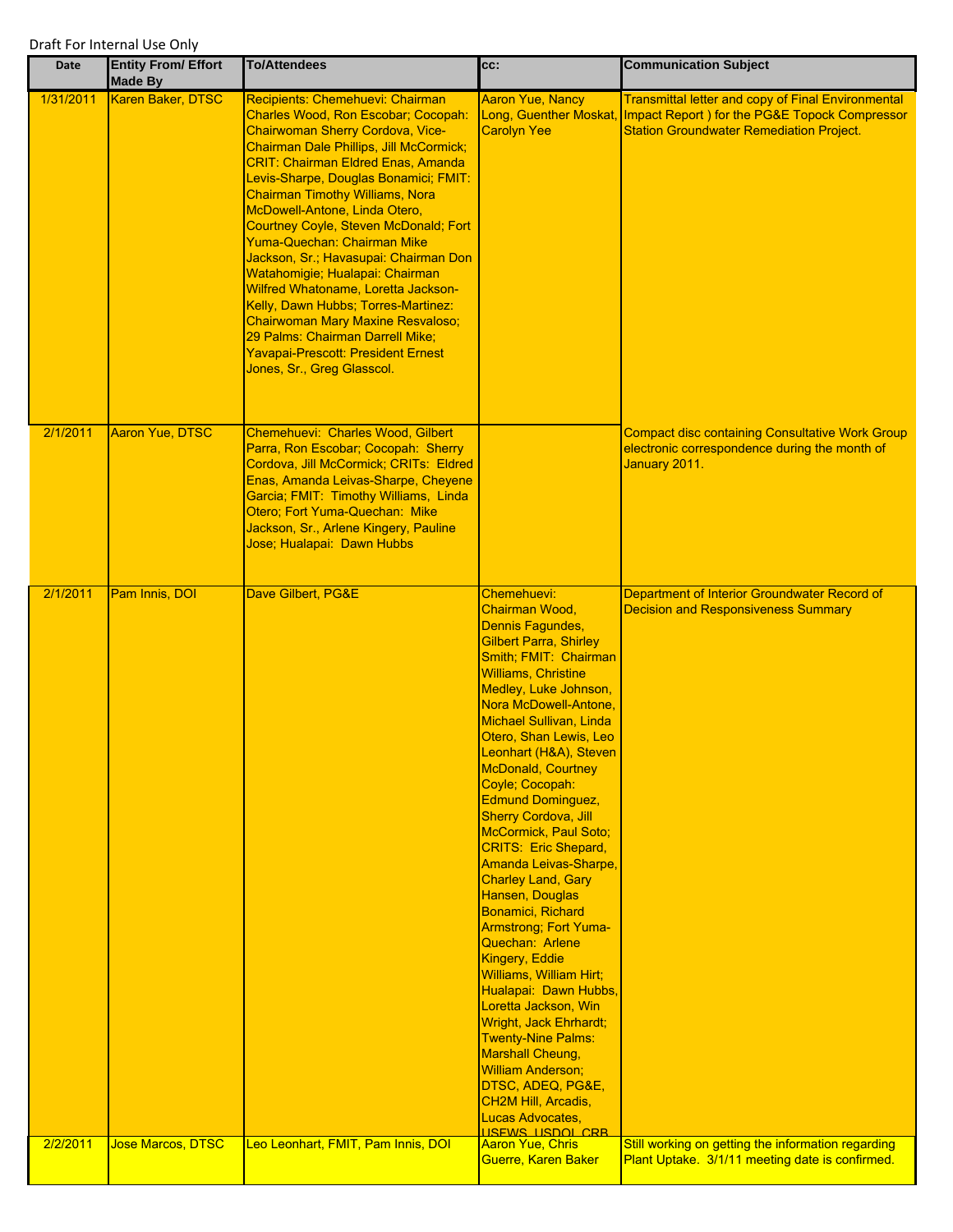| <b>Date</b> | <b>Entity From/ Effort</b><br><b>Made By</b> | <b>To/Attendees</b>                                                                                                                                                                                                            | cc:                                                                                | <b>Communication Subject</b>                                                                                                                                                               |
|-------------|----------------------------------------------|--------------------------------------------------------------------------------------------------------------------------------------------------------------------------------------------------------------------------------|------------------------------------------------------------------------------------|--------------------------------------------------------------------------------------------------------------------------------------------------------------------------------------------|
| 2/2/2011    | Leo Leonhart, FMIT                           | Jose Marcos, DTSC, Pam Innis, DOI                                                                                                                                                                                              | Michael Sullivan, Nora<br>McDowell-Antone,<br><b>FMIT, Win Wright,</b><br>Hualapai | RE: Plant Uptake Study. Suggested questions to<br>clear up during meeting with DOI on 2/3/11.                                                                                              |
| 2/2/2011    | Karen Baker, DTSC                            | CTF Members: Hualapai: Dawn Hubbs,<br>Loretta Jackson-Kelly, Win Wright;<br>FMIT: Nora McDowell-Antone; CRIT:<br>Doug Bonamici; PG&E: Dave Gilbert,<br>Yvonne Meeks; MWD: Bart Koch;<br><b>DTSC: Mona Bontty, Christina Fu</b> |                                                                                    | Soliciting dates to hold next CTF meeting to<br>prepare for next TLP meeting. Requested<br>members send their preferences.                                                                 |
| 2/3/2011    | <b>Jose Marcos, DTSC</b>                     | <b>Michael Sullivan, FMIT</b>                                                                                                                                                                                                  | <b>Aaron Yue, Chris</b><br>Guerre, DTSC                                            | Follow-up if he will attend plant uptake meeting on<br>3/1 and if not can call in to meeting.                                                                                              |
| 2/3/2011    | Michael Sullivan, FMIT Jose Marcos, DTSC     |                                                                                                                                                                                                                                |                                                                                    | Teaches at CSUN on Tues-Wed so will participate<br>in plant uptake meeting by phone.                                                                                                       |
| 2/3/2011    | Jose Marcos, DTSC                            | <b>Michael Sullivan, FMIT</b>                                                                                                                                                                                                  | <b>Aaron Yue, Chris</b><br>Guerre, DTSC; Leo<br>Leonhart, FMIT                     | Will keep his teaching schedule in mind for future<br>meetings. Will provide call in number with agenda<br>in the following weeks.                                                         |
| 2/4/2011    | <b>Jose Marcos, DTSC</b>                     | Leo Leonhart, FMIT, Pam Innis, DOI                                                                                                                                                                                             | <b>Aaron Yue, Chris</b><br>Guerre, Karen Baker,<br><b>FMIT</b>                     | Will try to get him a plant list by 2/15. Explained<br>that objectives of the initial meeting is to better<br>DTSC, Michael Sullivan, define and understand the tribe's concerns.          |
| 2/4/2011    | <b>Jose Marcos, DTSC</b>                     | Leo Leonhart, FMIT                                                                                                                                                                                                             |                                                                                    | Had phone conversation and reiterated that the<br>intent of the meeting is to better define and<br>understand the tribe's concerns and that plant list<br>will be sent out by DOI on 2/15. |
| 2/8/2011    | <b>Aaron Yue, DTSC</b>                       | Agenda Only, EIR Group, Geo/Hydro<br><b>Technical Workgroup, Indian Tribe</b><br>Reps.                                                                                                                                         |                                                                                    | Advance notice to save 3/16/11 for the 1st CWG<br>meeting of 2011.                                                                                                                         |
| 2/8/2011    | Leo Leonhart, FMIT                           | <b>Aaron Yue, DTSC</b>                                                                                                                                                                                                         |                                                                                    | His client wants some information from PG&E on<br>what the situation is at Hinkley so far as the<br>remedy performance.                                                                    |
| 2/8/2011    | <b>Aaron Yue, DTSC</b>                       | Leo Leonhart, FMIT                                                                                                                                                                                                             |                                                                                    | Responded to Leo's e-mail regarding situation at<br>Hinkley.                                                                                                                               |
| 2/8/2011    | Leo Leonhart, FMIT                           | <b>Aaron Yue, DTSC</b>                                                                                                                                                                                                         |                                                                                    | Thanked Aaron for info. regarding Hinkley and<br>asked that the info. be given to CWG.                                                                                                     |
| 2/9/2011    | Leo Leonhart, FMIT                           | <b>Aaron Yue, DTSC</b>                                                                                                                                                                                                         |                                                                                    | What will be the next document that we will see for<br>the groundwater remedy (and when is it expected)?                                                                                   |
| 2/10/2011   | Karen Baker, DTSC                            | CTF Members: Hualapai: Dawn Hubbs,<br>Loretta Jackson-Kelly, Win Wright;<br>FMIT: Nora McDowell-Antone; CRIT:<br>Doug Bonamici; PG&E: Dave Gilbert,<br>Yvonne Meeks; MWD: Bart Koch;<br><b>DTSC: Mona Bontty, Christina Fu</b> |                                                                                    | None of the potential dates for CTF work. Let her<br>know if 3/3/11 works for everyone.                                                                                                    |
| 2/14/2011   | Karen Baker, DTSC                            | CTF Members: Hualapai: Dawn Hubbs,<br>Loretta Jackson-Kelly, Win Wright;<br>FMIT: Nora McDowell-Antone; CRIT:<br>Doug Bonamici; PG&E: Dave Gilbert,<br>Yvonne Meeks; MWD: Bart Koch;<br><b>DTSC: Mona Bontty, Christina Fu</b> |                                                                                    | Next CTF meeting scheduled for Thursday, March<br>3, 2011 at the CH2M Hill office in Henderson, NV.                                                                                        |
| 2/14/2011   | Jose Marcos, DTSC                            | Dawn Hubbs, Win Wright, Hualapai                                                                                                                                                                                               |                                                                                    | Follow-up to see if they will give a presentation<br>during the March 1, 2011 Plant Uptake meeting.                                                                                        |
| 2/14/2011   |                                              | Dawn Hubbs, Hualapai Jose Marcos, Win Wright                                                                                                                                                                                   |                                                                                    | Thank you for the opportunity to give a<br>presentation during the 3/1/11 Plant Uptake<br>meeting. Not sure if will give a presentation, but<br>please leave room on the agenda.           |
| 2/14/2011   | Jose Marcos, DTSC                            | Leo Leonhart, Michael Sullivan, Nora<br>McDowell-Antone, FMIT                                                                                                                                                                  | <b>Chris Guerre</b>                                                                | Follow-up to see if they will give a presentation<br>during the March 1, 2011 Plant Uptake meeting.                                                                                        |
| 2/15/2011   | <b>Jose Marcos, DTSC</b>                     | Geo/Hydro Technical Workgroup, Indian<br><b>Tribe Reps.</b>                                                                                                                                                                    |                                                                                    | Agenda for the March 1, 2011 plant update<br>scoping meeting at the BLM Needles office.                                                                                                    |
| 2/17/2011   | Leo Leonhart, FMIT                           | <b>Aaron Yue, DTSC</b>                                                                                                                                                                                                         |                                                                                    | Following up on e-mail from 2/9/11.                                                                                                                                                        |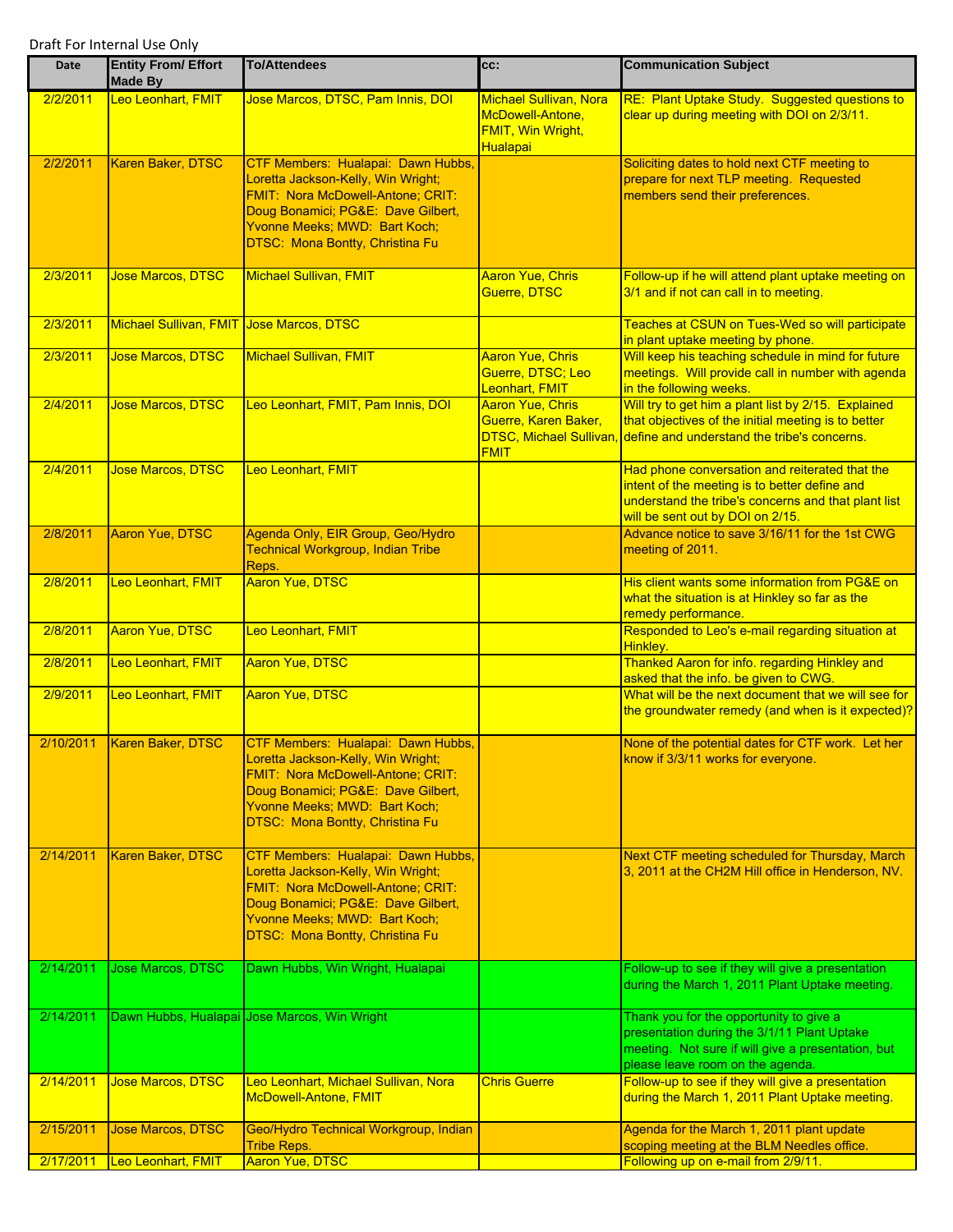| Date      | <b>Entity From/ Effort</b><br><b>Made By</b> | <b>To/Attendees</b>                                                                                                                                                                                                                                                                                                                                                                                                                                                                       | CC:                                                                                                                                                                               | <b>Communication Subject</b>                                                                                                                                                                                                                                                             |
|-----------|----------------------------------------------|-------------------------------------------------------------------------------------------------------------------------------------------------------------------------------------------------------------------------------------------------------------------------------------------------------------------------------------------------------------------------------------------------------------------------------------------------------------------------------------------|-----------------------------------------------------------------------------------------------------------------------------------------------------------------------------------|------------------------------------------------------------------------------------------------------------------------------------------------------------------------------------------------------------------------------------------------------------------------------------------|
| 2/17/2011 | Aaron Yue, DTSC                              | <b>Leo Leonhart</b>                                                                                                                                                                                                                                                                                                                                                                                                                                                                       | Karen Baker, Nora<br>McDowell-Antone, Pam<br><b>Innis, Yvonne Meeks</b>                                                                                                           | Apologies, was out of office. Response regarding<br>next documents to come out regarding<br>groundwater remedy.                                                                                                                                                                          |
| 2/18/2011 | Karen Baker, DTSC                            | CTF Members: Hualapai: Dawn Hubbs,<br>Loretta Jackson-Kelly, Win Wright;<br>FMIT: Nora McDowell-Antone; CRIT:<br>Doug Bonamici; PG&E: Dave Gilbert,<br>Yvonne Meeks; MWD: Bart Koch;<br>DTSC: Mona Bontty, Christina Fu                                                                                                                                                                                                                                                                   |                                                                                                                                                                                   | Clearinghouse Task Force meeting on 3/3/11<br>agenda and handouts.                                                                                                                                                                                                                       |
| 2/24/2011 | Aaron Yue, DTSC                              | <b>Yvonne Meeks, PG&amp;E</b>                                                                                                                                                                                                                                                                                                                                                                                                                                                             | CWG, TWG, Indian<br><b>Tribe Reps.</b>                                                                                                                                            | <b>Approval of ERGI/TCS Investigation Addendum</b><br>and Implementation Plan for Repair of MW-38 with<br>old well reconnaissance                                                                                                                                                        |
| 2/24/2011 | Leo Leonhart, FMIT                           | <b>Aaron Yue, DTSC</b>                                                                                                                                                                                                                                                                                                                                                                                                                                                                    |                                                                                                                                                                                   | Was Mr. Delay interviewed in regard to UA-1 pipe<br>aerials, and if so, did anything new come out of<br>those discussions?                                                                                                                                                               |
| 2/24/2011 | <b>Aaron Yue, DTSC</b>                       | Leo Leonhart                                                                                                                                                                                                                                                                                                                                                                                                                                                                              | <b>FMIT: Courtney Coyle</b><br>Linda Otero, Nora<br>McDowell-Antone,<br>Steven McDonald,<br><b>Timothy Williams;</b><br>DTSC: Chris Guerre,<br>Jose Marcos, Karen<br><b>Baker</b> | Chris Guerre is preparing notes from the interview<br>with Mr. Delay to check accuracy with him. Will<br>inquire on the status of his notes when he returns<br>to the office next week.                                                                                                  |
| 2/28/2011 | Leo Leonhart, FMIT                           | <b>Chris Guerre, DTSC</b>                                                                                                                                                                                                                                                                                                                                                                                                                                                                 |                                                                                                                                                                                   | Leo sent presentation that FMIT will present at 3/1/<br>meeting in Needles. Also attached a bibliography<br>on ethno botany and a spreadsheet that can be<br>used to assemble data on various indigenous flora<br>in the Topock/Mojave Desert area.                                      |
| 3/1/2011  | <b>Aaron Yue, DTSC</b>                       | Chemehuevi: Charles Wood, Gilbert<br>Parra, Ron Escobar; Cocopah: Sherry<br>Cordova, Jill McCormick; CRITs: Eldred<br>Enas, Amanda Leivas-Sharpe, Cheyene<br>Garcia; FMIT: Timothy Williams, Linda<br>Otero; Fort Yuma-Quechan: Mike<br>Jackson, Sr., Arlene Kingery, Pauline<br>Jose; Hualapai: Dawn Hubbs                                                                                                                                                                               |                                                                                                                                                                                   | <b>Compact disc containing Consultative Work Group</b><br>electronic correspondence during the month of<br>February 2011.                                                                                                                                                                |
| 3/1/2011  | <b>DTSC and DOI</b>                          | Attendees: FMIT: Linda Otero, Leo<br>Leonhart, Nora McDowell-Antone,<br>Felton Bricker, Sr., Sandra Woods<br>Bricker; Hualapai: Dawn Hubbs, Win<br>Wright, Carrie Calisay Cannon, Auturo<br>Montana; DTSC: Baker, Yue, Guerre,<br>Roy-Semmen, Garza; DOI: Pam Innis,<br>Dennis Smith; USFWS: Carrie Marr,<br>John Nystad; PG&E: Yvonne Meeks,<br>Glenn Caruso, Lisa Kellogg, Adrienne<br>LaPierre, Kim Walsh. Invited: All<br>Geo/Hydro Technical Workgroup, Indian<br><b>Tribe Reps.</b> |                                                                                                                                                                                   | <b>Plant Uptake of Contaminants Meeting - The</b><br>purpose of the meeting was to discuss methods of<br>evaluating uptake of contaminants of concern at<br>the site into plants of traditional cultural use to the<br>Tribes and any associated risk.                                   |
| 3/2/2011  | Fort Mojave Indian<br>Tribe                  | <b>DTSC and PG&amp;E</b>                                                                                                                                                                                                                                                                                                                                                                                                                                                                  |                                                                                                                                                                                   | On March 2, 2011, the Fort Mojave Indian Tribe<br>filed a Petition for Writs of Mandate and Complaint<br>for declaratory and injunctive relief naming DTSC<br>as a respondent and defendant and naming PG&E<br>as a real party in interest for DTSC's EIR for the<br>groundwater remedy. |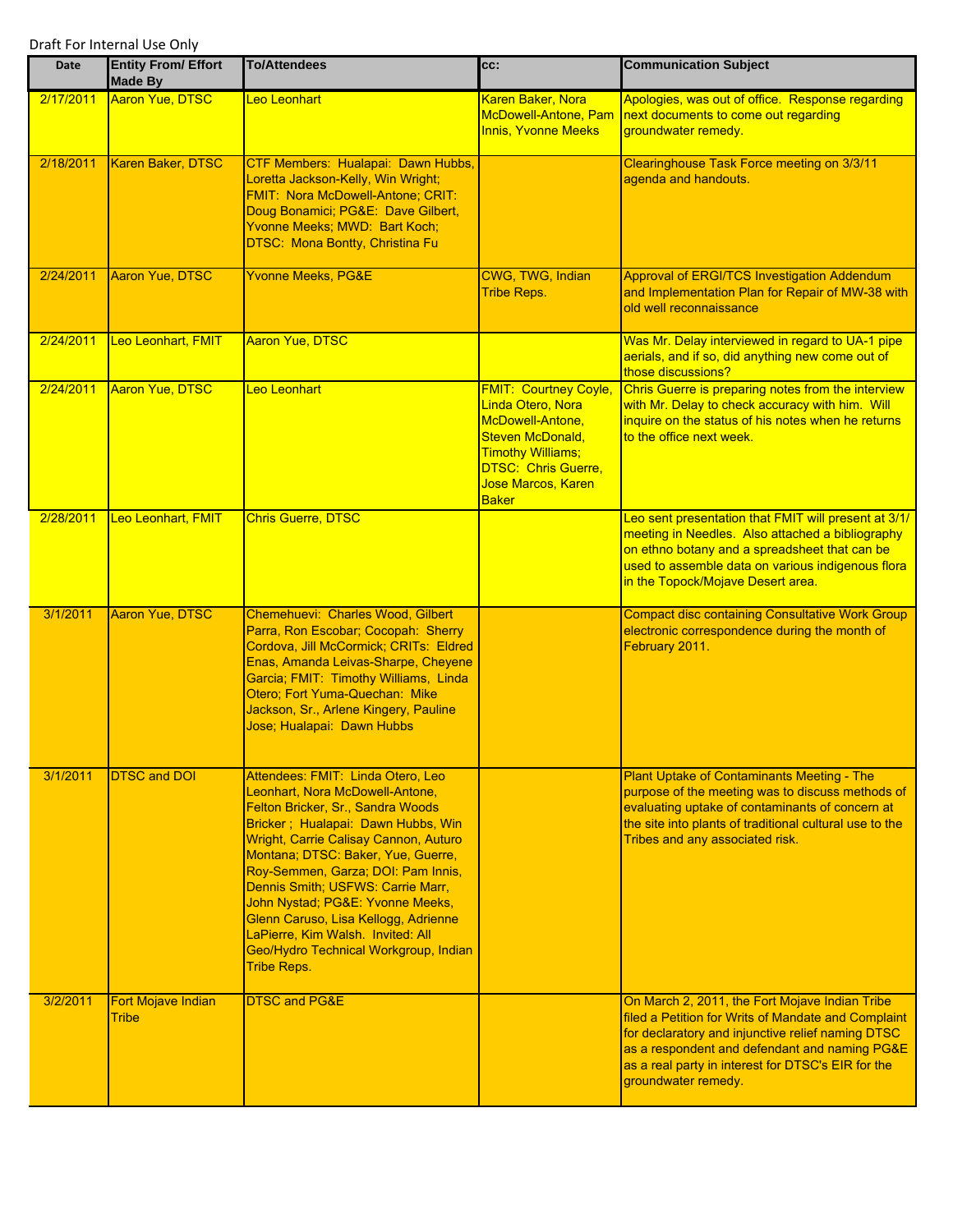| Date      | <b>Entity From/ Effort</b><br><b>Made By</b> | <b>To/Attendees</b>                                                                                                                                                                                                                                                                                                                                                                                                  | CC:                                                                                                                                                                                      | <b>Communication Subject</b>                                                                                                                                                                                                                                                                                                                                |
|-----------|----------------------------------------------|----------------------------------------------------------------------------------------------------------------------------------------------------------------------------------------------------------------------------------------------------------------------------------------------------------------------------------------------------------------------------------------------------------------------|------------------------------------------------------------------------------------------------------------------------------------------------------------------------------------------|-------------------------------------------------------------------------------------------------------------------------------------------------------------------------------------------------------------------------------------------------------------------------------------------------------------------------------------------------------------|
| 3/3/2011  | <b>DTSC</b>                                  | Attendees: DTSC: Karen Baker,<br>Yolanda Garza, Mona Bontty; DOI: Pam<br>Innis; Hualapai: Dawn Hubbs; MWD:<br>Bart Koch, Eddie Rigdon; PG&E:<br>Yvonne Meeks, Dave Gilbert, Glenn<br>Caruso, Lisa Cope, Christina Hong.<br>Invited but not in attendance: Nora<br>McDowell-Antone (FMIT), Doug<br>Bonamici (CRIT); Loretta Jackson-Kelly<br>and Win Wright (Hualapai).                                               |                                                                                                                                                                                          | <b>Clearinghouse Task Force Meeting - Discussion</b><br>items included purpose/goals of the Topock<br>Leadership Partnership meetings, how to energize<br>the tribal leaders to participate, and planning for<br>the next meeting to be held in May 2011.                                                                                                   |
| 3/3/2011  | <b>Chris Guerre, DTSC</b>                    | Geo/Hydro Technical Workgroup, Indian<br><b>Tribe Reps., CWG Members</b>                                                                                                                                                                                                                                                                                                                                             |                                                                                                                                                                                          | December 2010 chromium gw results and graphs<br>for MW-34-100, MW-46-175. Data for wells MW-<br>44-115 and MW-44-125.                                                                                                                                                                                                                                       |
| 3/3/2011  | <b>Chris Guerre, DTSC</b>                    | Geo/Hydro Technical Workgroup, Indian<br><b>Tribe Reps., CWG Members</b>                                                                                                                                                                                                                                                                                                                                             |                                                                                                                                                                                          | January 2011 chromium gw results and graphs for<br>MW-34-100, MW-46-175. Data for wells MW-44-<br>115 and MW-44-125.                                                                                                                                                                                                                                        |
| 3/3/2011  | <b>Chris Guerre, DTSC</b>                    | Geo/Hydro Technical Workgroup, Indian<br><b>Tribe Reps., CWG Members</b>                                                                                                                                                                                                                                                                                                                                             |                                                                                                                                                                                          | Semi-Annual GWMR, 2nd Half 2010 for IMCMP.                                                                                                                                                                                                                                                                                                                  |
| 3/3/2011  | <b>Chris Guerre, DTSC</b>                    | Geo/Hydro Technical Workgroup, Indian<br><b>Tribe Reps., CWG Members</b>                                                                                                                                                                                                                                                                                                                                             |                                                                                                                                                                                          | 3Q 2010 IMPM and Site-Wide GW and SW Mon.<br>Report                                                                                                                                                                                                                                                                                                         |
| 3/8/2011  | <b>Chris Guerre, DTSC</b>                    | <b>Geo/Hydro Technical Work Group</b>                                                                                                                                                                                                                                                                                                                                                                                |                                                                                                                                                                                          | Soliciting members that would like to participate in<br>future discussions regarding selection of well<br>screen locations for the East Ravine/ Topock<br><b>Compressor Station groundwater wells. Let him</b><br>know by 3/14/11                                                                                                                           |
| 3/9/2011  | <b>Aaron Yue, DTSC</b>                       | Agenda Only, EIR Group, Geo/Hydro<br><b>Technical Workgroup, Indian Tribe</b><br>Reps.                                                                                                                                                                                                                                                                                                                               |                                                                                                                                                                                          | CWG Agenda for 3/16/11 CWG meeting at<br><b>Bullhead City Chamber of Commerce.</b>                                                                                                                                                                                                                                                                          |
| 3/11/2011 | Leo Leonhart, FMIT                           | <b>Aaron Yue, DTSC</b>                                                                                                                                                                                                                                                                                                                                                                                               |                                                                                                                                                                                          | Asked if well abandonment and plant update<br>activities will be discussed at CWG. Also<br>suggested including TWG report in the agenda.                                                                                                                                                                                                                    |
| 3/11/2011 | Leonard Robinson,<br><b>Acting Director</b>  | Sherry Cordova, Cocopah; Eldred Enas,<br><b>CRITs; Timothy Williams, FMIT; Wilfred</b><br>Whatoname, Hualapai; Charles Wood,<br>Chemehuevi; Mike Jackson, Sr., Fort<br>Yuma-Quechan                                                                                                                                                                                                                                  | McCormick, Cocopah;<br>Amanda Leivas-Sharpe,<br><b>CRITs; Nora McDowell-</b><br>Antone, FMIT; Loretta<br>Jackson-Kelly,<br>Hualapai; Dawn Hubbs,<br>Hualapai; Ron Escobar,<br>Chemehuevi | Karen Baker, DTSC; Jill Letter informing the next TLP meeting will be May<br>18-19, 2011 and requesting the opportunity to<br>meet with their tribal council to provide a status<br>update on the PG&E Topock project. DTSC will be<br>contacting each tribe.                                                                                               |
| 3/15/2011 | <b>PG&amp;E</b>                              | Attendees: FMIT: Nora McDowell-<br>Antone, Felton Bricker, Leo Leonhart,<br>Sr.; Hualapai: Dawn Hubbs, Win<br>Wright; DTSC: Baker, Yue, Guerre,<br>Garza, Bontty; DOI: Pam Innis, Dennis<br>Smith; BLM: Cathy Wolf-White, George<br>Shannon; USFWS: Brad Guay; PG&E:<br>Yvonne Meeks, Glenn Caruso,<br>numerous PG&E contactors performing<br>work at site                                                           |                                                                                                                                                                                          | Project Initiation Meeting - Field Work Phase,<br><b>Topock East Ravine/TCS Investigation Addendum.</b><br>Meeting included overview of work to be<br>performed, project and site requirements,<br>protection of cultural and biological resources,<br><b>Tribal Representatives Nora McDowell-Antone and</b><br>Dawn Hubbs speaking on tribal sensitivity. |
| 3/16/2011 | <b>DTSC</b>                                  | Attendees: Fort Mojave: Nora<br>McDowell-Antone, Leo Leonhart, Angie<br>Alvarado, Paul Jackson, Sadie Mapatis,<br>Courtney Coyle (by phone), Steve<br>McDonald (phone); Hualapai: Dawn<br>Hubbs, Win Wright; CRITs: Doug<br>Bonamici (by phone), Howard McGill<br>(phone); DOI, BLM, BOR, FWS Havasu,<br>DTSC, AECOM, CRB, MWD, CRB of<br>CA, State Water Board, PG&E, Arcadis,<br><b>Lucas Advocates, CH2M Hill</b> |                                                                                                                                                                                          | Face-to-Face Consultative Workgroup Meeting<br>held in Bullhead City, NV.                                                                                                                                                                                                                                                                                   |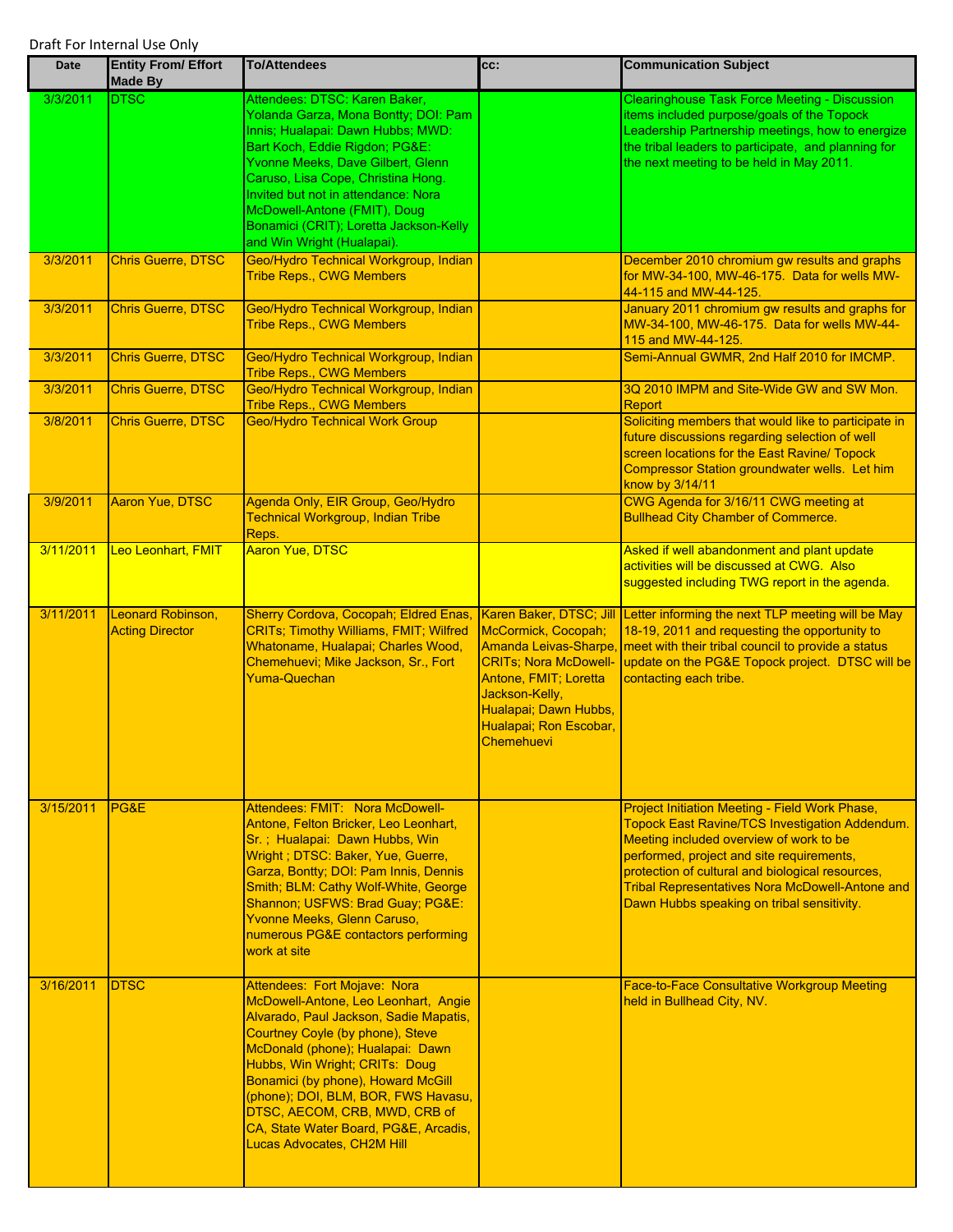| Date      | <b>Entity From/ Effort</b><br><b>Made By</b>      | <b>To/Attendees</b>                                                                                                                                                                                                                               | CC:                                | <b>Communication Subject</b>                                                                                                                                                                                                                                               |
|-----------|---------------------------------------------------|---------------------------------------------------------------------------------------------------------------------------------------------------------------------------------------------------------------------------------------------------|------------------------------------|----------------------------------------------------------------------------------------------------------------------------------------------------------------------------------------------------------------------------------------------------------------------------|
| 3/16/2011 | Leo Leonhart, FMIT                                | <b>Aaron Yue, DTSC</b>                                                                                                                                                                                                                            |                                    | Provided presentation that Nora McDowell-Antone,<br>FMIT, will give at the 3/16/11 CWG meeting.                                                                                                                                                                            |
| 3/17/2011 | Karen Baker, DTSC                                 | CTF Members: Hualapai: Dawn Hubbs,<br>Loretta Jackson-Kelly, Win Wright;<br>FMIT: Nora McDowell-Antone; CRIT:<br>Doug Bonamici; PG&E: Dave Gilbert,<br>Yvonne Meeks; MWD: Bart Koch; DOI:<br>Pam Innis; DTSC: Mona Bontty,<br><b>Christina Fu</b> | Arcadis, CH2M Hill,<br><b>DTSC</b> | Sent appointment for CTF meetings on 4/5/11,<br>5/3/11, 6/7/11, 7/5/11, 8/2/11, 9/6/11                                                                                                                                                                                     |
| 3/17/2011 | Nora McDowell-<br>Antone, FMIT                    | Karen Baker, DTSC                                                                                                                                                                                                                                 |                                    | Please explain what the dates for TLP represent.<br>Are they suggested dates to choose from or actual<br>meeting dates.                                                                                                                                                    |
| 3/17/2011 | Karen Baker, DTSC                                 | Nora McDowell-Antone, FMIT                                                                                                                                                                                                                        |                                    | Explained to Nora that decided in last TLP to have<br>monthly meetings divided up between MWD office<br>in Laverne and Henderson. Call in # available if<br>can't attend in person.                                                                                        |
| 3/18/2011 |                                                   | FMIT: Leo Leonhart; Hualapai: Win<br>Wright; PG&E, CH2M Hill; DOI, DTSC,<br><b>MWD</b>                                                                                                                                                            |                                    | Conference call to discuss the field data collected<br>during drilling of the initial borehole at Site 5 and<br>the requirements for well design above the<br>bedrock.                                                                                                     |
| 3/21/2011 | Karen Baker, DTSC                                 | CTF Members: Hualapai: Dawn Hubbs,<br>Loretta Jackson-Kelly, Win Wright;<br>FMIT: Nora McDowell-Antone; CRIT:<br>Doug Bonamici; PG&E: Dave Gilbert,<br>Yvonne Meeks; MWD: Bart Koch;<br>DTSC: Mona Bontty, Christina Fu                           |                                    | Change of location for 4/5 CTF and request for<br>agenda items.                                                                                                                                                                                                            |
| 3/21/2011 | <b>Chris Guerre, DTSC</b>                         | Geo/Hydro TWG and Indian Tribe reps.                                                                                                                                                                                                              |                                    | List of those that have responded so far wishing to<br>participate in future discussions regarding selection<br>of well screen locations for the East Ravine/Topock<br><b>Compressor Station groundwater wells. Asked that</b><br>if want to be included, to respond ASAP. |
| 3/21/2011 | Yolanda Garza, Mona<br>Bontty, DTSC               | Chemehuevi office (left message)                                                                                                                                                                                                                  |                                    | Call made to request face-to-face meeting with<br>DTSC/PG&E/DOI as a follow-up to 3/11/11 letter<br>requesting tribal input for the project and as part of<br>the TLP.                                                                                                     |
| 3/21/2011 | Yolanda Garza, Mona<br><b>Bontty, DTSC</b>        | Cocopah office (left message)                                                                                                                                                                                                                     |                                    | Call made to request face-to-face meeting with<br>DTSC/PG&E/DOI as a follow-up to 3/11/11 letter<br>requesting tribal input for the project and as part of<br>the TLP.                                                                                                     |
| 3/21/2011 | Yolanda Garza, Mona<br>Bontty, DTSC               | Amanda Leivas Sharpe, CRITs                                                                                                                                                                                                                       |                                    | Call made to request face-to-face meeting with<br>DTSC/PG&E/DOI as a follow-up to 3/11/11 letter<br>requesting tribal input for the project and as part of<br>the TLP.                                                                                                     |
| 3/21/2011 | Yolanda Garza, Mona<br>Bontty, DTSC               | Quechan Tribe (office contact)                                                                                                                                                                                                                    |                                    | Call made to request face-to-face meeting with<br>DTSC/PG&E/DOI as a follow-up to 3/11/11 letter<br>requesting tribal input for the project and as part of<br>the TLP.                                                                                                     |
| 3/21/2011 | Yolanda Garza, Mona<br>Bontty, DTSC               | Loretta Jackson-Kelly, Dawn Hubbs,<br>Hualapai Tribe                                                                                                                                                                                              |                                    | Call made to request face-to-face meeting with<br>DTSC/PG&E/DOI as a follow-up to 3/11/11 letter<br>requesting tribal input for the project and as part of<br>the TLP.                                                                                                     |
| 3/21/2011 | Yolanda Garza, Mona<br><b>Bontty, DTSC</b>        | Nora McDowell-Antone, FMIT                                                                                                                                                                                                                        |                                    | Sent e-mail to request face-to-face meeting with<br>DTSC/PG&E/DOI as a follow-up to 3/11/11 letter<br>requesting tribal input for the project and as part of<br>the TLP.                                                                                                   |
| 3/22/2011 | Yolanda Garza, Mona<br>Bontty, DTSC               | Chairman Wood, Chemehuevi                                                                                                                                                                                                                         |                                    | Phone call scheduling a briefing on the Topock<br>project.                                                                                                                                                                                                                 |
| 3/22/2011 | <b>Yolanda Garza, Mona</b><br><b>Bontty, DTSC</b> | Cocopah office (left message for Jill)                                                                                                                                                                                                            |                                    | Trying to schedule a briefing on the Topock<br>project.                                                                                                                                                                                                                    |
| 3/23/2011 | Yolanda Garza, DTSC                               | Symanthia Ameelyenal, CRITs                                                                                                                                                                                                                       | <b>Eldred Enas, CRITs</b>          | E-mail following phone call regarding request for<br>tribal council meeting regarding Topock project.                                                                                                                                                                      |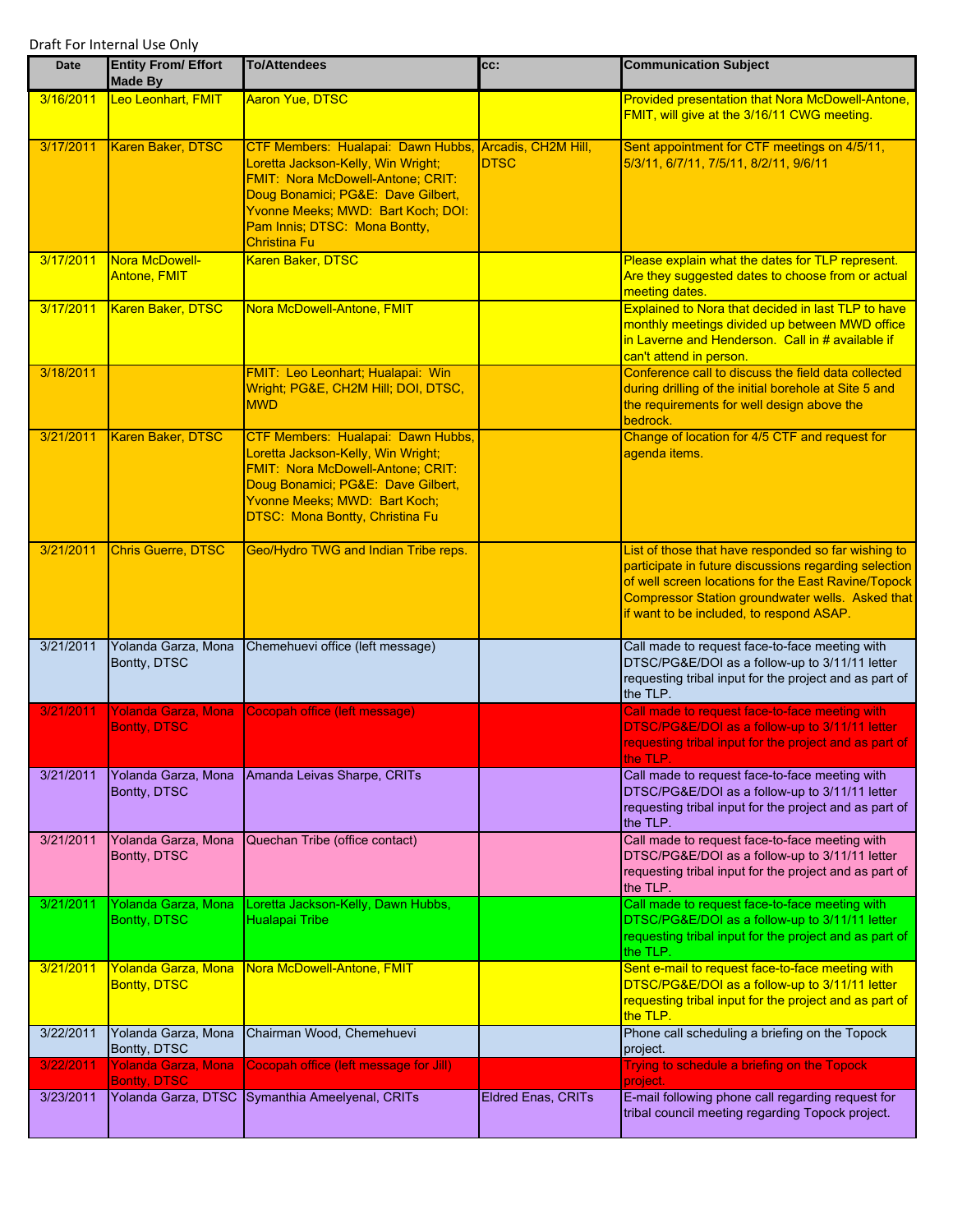| <b>Date</b> | <b>Entity From/ Effort</b><br><b>Made By</b> | <b>To/Attendees</b>                                                                                                                                                                                                                                                                                                      | CC:                                                             | <b>Communication Subject</b>                                                                                                                                                                                                                                                                                          |
|-------------|----------------------------------------------|--------------------------------------------------------------------------------------------------------------------------------------------------------------------------------------------------------------------------------------------------------------------------------------------------------------------------|-----------------------------------------------------------------|-----------------------------------------------------------------------------------------------------------------------------------------------------------------------------------------------------------------------------------------------------------------------------------------------------------------------|
| 3/23/2011   |                                              | Yolanda Garza, DTSC Chairman Charles Woods, Chemehuevi<br>Tribe                                                                                                                                                                                                                                                          |                                                                 | Phone discussion confirming meeting date for the<br>Tribal engagement with DTSC/PGE/DOI regarding<br>Topock project update. Followed up with e-mail<br>regarding discussion and a copy of 3/11/11 "Tribal<br>Engagement" letter                                                                                       |
| 3/23/2011   |                                              | Yolanda Garza, DTSC Jill McCormick, Cocopah                                                                                                                                                                                                                                                                              |                                                                 | Spoke with office worker. Called Jill's cell phone<br>and left voicemail regarding scheduling of Tribal<br>council meeting re: Topock project.                                                                                                                                                                        |
| 3/23/2011   |                                              | Yolanda Garza, DTSC Samanthia Aneelyenal, Executive<br>Secretary, CRITs                                                                                                                                                                                                                                                  |                                                                 | Spoke regarding setting up a meeting to discuss<br>with PG&E/DTSC/DOI the Topock project and gain<br>input from the Council. Also spoke to front office to<br>confirm names of two new tribal members.<br>Followed up with e-mail with confirmation and copy<br>of March 11, 2011 "Tribal Engagement" DTSC<br>letter. |
| 3/23/2011   |                                              | Yolanda Garza, DTSC Loretta Jackson-Kelly, Hualapai Tribe                                                                                                                                                                                                                                                                | Dawn Hubbs, Hualapai                                            | E-mail to follow up phone conversation regarding<br>4/15/11 meeting with the Hualapai Tribal council<br>and confirmation of that date.                                                                                                                                                                                |
| 3/23/2011   |                                              | Yolanda Garza, DTSC Fort Yuma-Quechan Tribe                                                                                                                                                                                                                                                                              |                                                                 | Spoke with front office regarding confirmation of<br>contact information.                                                                                                                                                                                                                                             |
| 3/24/2011   |                                              | Yolanda Garza, DTSC Jill McCormick, Cocopah                                                                                                                                                                                                                                                                              |                                                                 | E-mail following up to phone conversation<br>regarding request for tribal council meeting<br>regarding Topock project.                                                                                                                                                                                                |
| 3/28/2011   | Dawn Hubbs, Hualapai Yolanda Garza, DTSC     |                                                                                                                                                                                                                                                                                                                          | Loretta Jackson-Kelly,<br>Hualapai, Mona Bontty,<br><b>DTSC</b> | Can't do 4/15 meeting but trying to confirm 4/12 in<br>Hualapai Council Chambers.                                                                                                                                                                                                                                     |
| 3/28/2011   | Nora McDowell-<br><b>Antone, FMIT</b>        | <b>Yolanda Garza, DTSC</b>                                                                                                                                                                                                                                                                                               | <b>Mona Bontty, DTSC</b>                                        | Working on seeing what dates the Chairman and<br>council available for meeting and if they want to<br>have a meeting.                                                                                                                                                                                                 |
| 3/28/2011   | Symanthia<br>Ameelyenah, CRITs               | Yolanda Garza, DTSC                                                                                                                                                                                                                                                                                                      |                                                                 | Have prepared agenda for 4/8 with DTSC at 11:00<br>AM.                                                                                                                                                                                                                                                                |
| 3/28/2011   |                                              | Yolanda Garza, DTSC Symanthia Ameelyenal, CRITs                                                                                                                                                                                                                                                                          |                                                                 | Confirmed meeting on 4/8 @ 11:00 AM and asked<br>for the location and room.                                                                                                                                                                                                                                           |
| 3/28/2011   | Symanthia<br>Ameelyenah, CRITs               | Yolanda Garza, DTSC                                                                                                                                                                                                                                                                                                      |                                                                 | Change of meeting time to 1:30 PM.                                                                                                                                                                                                                                                                                    |
| 3/28/2011   |                                              | Yolanda Garza, DTSC Symanthia Ameelyenal, CRITs                                                                                                                                                                                                                                                                          |                                                                 | Change of meeting time fine, please send address<br>and room location.                                                                                                                                                                                                                                                |
| 3/28/2011   | DTSC/PG&E                                    | <b>Interested Geo/Hydro TWG Members:</b><br><b>BOR: Jeff Smith; DTSC: Chris Guerre;</b><br>DOI: Rick Newill; FMIT: Leo Leonhart;<br>Hualapai: Win Wright; MWD: Eric<br>Fordham; PG&E: Yvonne Meeks, Curt<br>Russell, Martin Barackman, Mike<br>Cavaliere, Christina Hong, Steven<br>Lanter, Eli Ludwig; USFW: Brad Guay. |                                                                 | Well Screen call for discussion of well design at<br>Site 5 located on the west side of the Topock<br><b>Compressor Station.</b>                                                                                                                                                                                      |
| 3/29/2011   | <b>Jill McCormick,</b><br>Cocopah            | <b>Yolanda Garza, DTSC</b>                                                                                                                                                                                                                                                                                               |                                                                 | Response to Yolanda's 3/24/11 e-mail requesting a<br>meeting with Tribal Council.                                                                                                                                                                                                                                     |
| 3/29/2011   |                                              | Yolanda Garza, DTSC Jill McCormick, Cocopah                                                                                                                                                                                                                                                                              |                                                                 | Thank you for proposed dates to meet with<br>Cocopah tribal council. Will consult with DOI,<br><b>DTSC and PG&amp;E availability.</b>                                                                                                                                                                                 |
| 4/4/2011    | Jill McCormick,<br>Cocopah                   | <b>Yolanda Garza, DTSC</b>                                                                                                                                                                                                                                                                                               |                                                                 | Follow-up if Cocopah proposed dates for meeting<br>work with DOI, DTSC & PG&E>                                                                                                                                                                                                                                        |
| 4/4/2011    | Karen Baker, DTSC                            | CTF Members: Hualapai: Dawn Hubbs,<br>Loretta Jackson-Kelly, Win Wright;<br>FMIT: Nora McDowell-Antone; CRIT:<br>Doug Bonamici; PG&E: Dave Gilbert,<br>Yvonne Meeks; MWD: Bart Koch;<br><b>DTSC: Mona Bontty, Christina Fu</b>                                                                                           |                                                                 | Preliminary draft of Topock May newsletter for<br>review and comment by 4/8/11.                                                                                                                                                                                                                                       |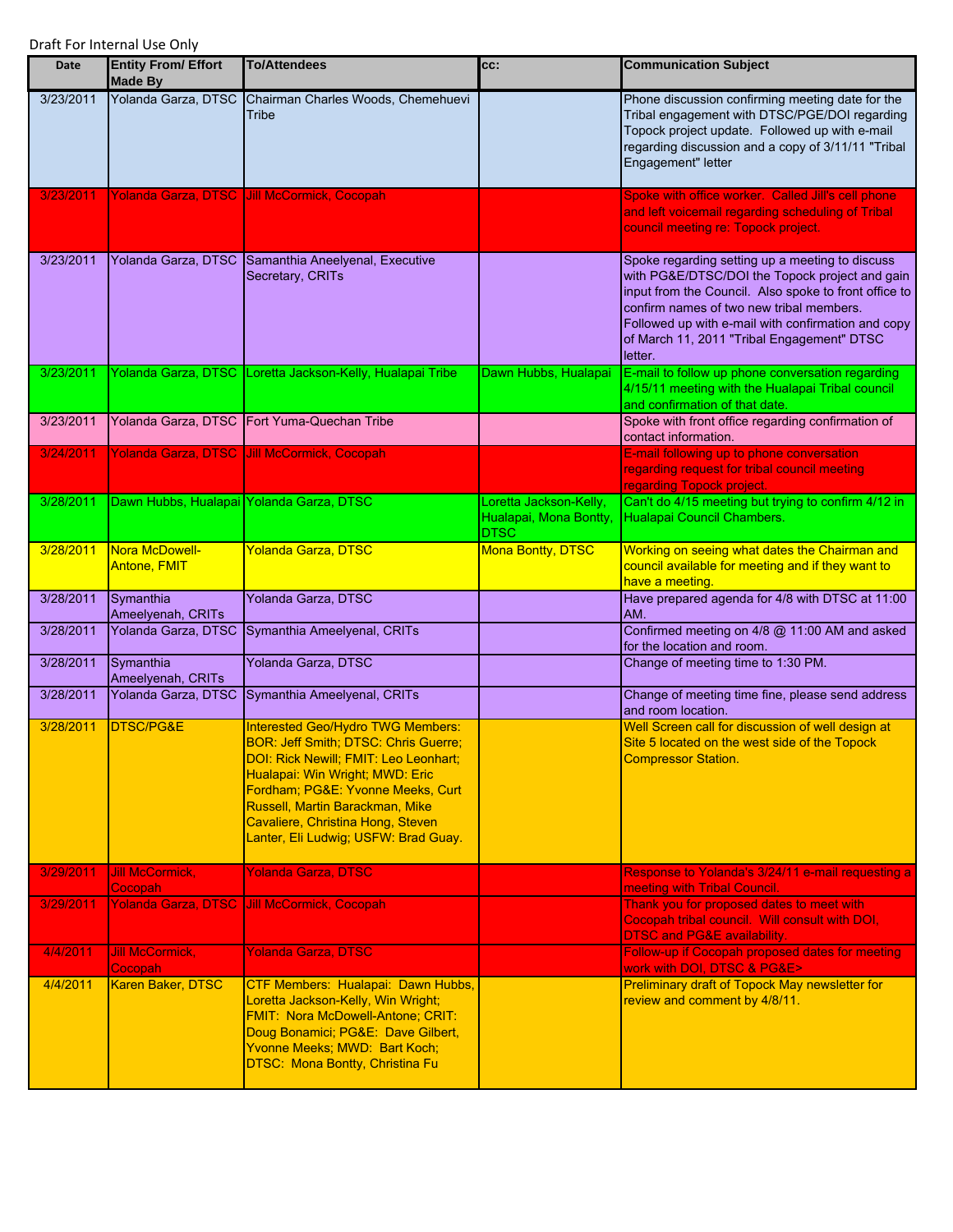| Date      | <b>Entity From/ Effort</b><br><b>Made By</b>          | <b>To/Attendees</b>                                                                                                                                                                                                                                                                                                                                                                         | CC: | <b>Communication Subject</b>                                                                                                                                                                                                                                |
|-----------|-------------------------------------------------------|---------------------------------------------------------------------------------------------------------------------------------------------------------------------------------------------------------------------------------------------------------------------------------------------------------------------------------------------------------------------------------------------|-----|-------------------------------------------------------------------------------------------------------------------------------------------------------------------------------------------------------------------------------------------------------------|
| 4/5/2011  | <b>DTSC</b>                                           | Attendees: DTSC: Karen Baker,<br>Yolanda Garza, Mona Bontty, Christina<br>Fu; DOI: Pam Innis; FMIT: Nora<br>McDowell-Antone; CRIT: Doug<br>Bonamici, Howard McGill; Hualapai:<br>Dawn Hubbs MWD: Eddie Rigdon;<br>PG&E: Yvonne Meeks, Dave Gilbert,<br>Glenn Caruso, Lisa Cope, Christina<br>Hong. Invited but not in attendance:<br>Loretta Jackson-Kelly, Win Wright, Bart<br><b>Koch</b> |     | <b>Clearinghouse Task Force Meeting - Discussion</b><br>included efforts to plan Pre-TLP Tribal Outreach<br>meetings; Focus of the meeting was continued<br>planning of the agenda for the May 18-19, 2011<br><b>Topock Leadership Partnership meeting.</b> |
| 4/7/2011  | Doug Bonamici, CRIT                                   | Karen Baker, DTSC                                                                                                                                                                                                                                                                                                                                                                           |     | Requested USEPA Region 9 contacts that EPO<br>Director can talk to regarding the Topock<br>Remediation Project.                                                                                                                                             |
| 4/7/2011  | Karen Baker, DTSC                                     | Doug Bonamici, CRITs                                                                                                                                                                                                                                                                                                                                                                        |     | Replied with contacts to USEPA and informed him<br>about meeting with the CRIT council on 4/14.                                                                                                                                                             |
| 4/7/2011  | Doug Bonamici, CRIT   Karen Baker, DTSC               |                                                                                                                                                                                                                                                                                                                                                                                             |     | Gave suggestions for meeting with the CRIT<br>council and shared a link to a crit newsletter which<br>includes names of current tribal council members.                                                                                                     |
| 4/8/2011  |                                                       | Yolanda Garza, DTSC Chairman Charles Woods, Chemehuevi<br>Tribe                                                                                                                                                                                                                                                                                                                             |     | Asked for confirmation on location and time of 4/14<br>meeting with the Chemehuevi Executive Council.                                                                                                                                                       |
| 4/11/2011 | <b>Chairman Charles</b><br>Woods, Chemehuevi<br>Tribe | Yolanda Garza, DTSC                                                                                                                                                                                                                                                                                                                                                                         |     | 4/14 meeting will be at 1:00 PM at the Realty<br>Office.                                                                                                                                                                                                    |
| 4/11/2011 | Karen Baker, DTSC                                     | CTF Members: Hualapai: Dawn Hubbs,<br>Loretta Jackson-Kelly, Win Wright;<br>FMIT: Nora McDowell-Antone; CRIT:<br>Doug Bonamici; PG&E: Dave Gilbert,<br>Yvonne Meeks; MWD: Bart Koch; DOI:<br>Pam Innis; DTSC: Mona Bontty,<br>Christina Fu                                                                                                                                                  |     | CTF meeting will be kept at 5/3/11 in the CH2M Hill<br>Office in Henderson as originally planned.<br>Request to respond if June CTF being moved to<br>June 14th in Henderson is okay or if prefer leaving<br>it on 6/7 in LaVerne.                          |
| 4/12/2011 | Karen Baker, DTSC                                     | CTF Members: Hualapai: Dawn Hubbs,<br>Loretta Jackson-Kelly, Win Wright;<br>FMIT: Nora McDowell-Antone; CRIT:<br>Doug Bonamici; PG&E: Dave Gilbert,<br>Yvonne Meeks; MWD: Bart Koch; DOI:<br>Pam Innis; DTSC: Mona Bontty,<br>Christina Fu                                                                                                                                                  |     | Based on feedback, June CTF is moved to 6/14/11<br>in the Henderson CH2M Hill office.                                                                                                                                                                       |
|           | 4/12/2011   Karen Baker, DTSC                         | CTF Members: Hualapai: Dawn Hubbs,<br>Loretta Jackson-Kelly, Win Wright;<br>FMIT: Nora McDowell-Antone; CRIT:<br>Doug Bonamici; PG&E: Dave Gilbert,<br>Yvonne Meeks; MWD: Bart Koch; DOI:<br>Pam Innis; DTSC: Mona Bontty,<br><b>Christina Fu</b>                                                                                                                                           |     | Draft notes from 4/5/11 CTF meeting.                                                                                                                                                                                                                        |
| 4/13/2011 | Doug Bonamici, CRIT                                   | CTF Members: Hualapai: Dawn Hubbs,<br>Loretta Jackson-Kelly, Win Wright;<br>FMIT: Nora McDowell-Antone; PG&E:<br>Dave Gilbert, Yvonne Meeks; MWD:<br>Bart Koch; DOI: Pam Innis; DTSC:<br>Karen Baker, Mona Bontty, Christina Fu                                                                                                                                                             |     | Requested changes to TLP agenda and CTF<br>meeting notes.                                                                                                                                                                                                   |
| 4/14/2011 | <b>IDTSC</b>                                          | CRIT: All Colorado River Indian Tribal<br>Council lead by Chairman Eldred Enas,<br>Doug Bonamici, David Harper, Howard<br>McGill, Lisa Swick; DTSC: Karen Baker,<br>Yolanda Garza; DOI: Pam Innis; PG&E:<br><b>Yvonne Meeks</b>                                                                                                                                                             |     | Special CRIT Council Meeting. DTSC, DOI, and<br>PG&E provided an update on the project and<br>invited the Tribal Council to attend the upcoming<br>May 18-19 Topock Leadership Partnership<br>meeting.                                                      |
| 4/14/2011 | <b>IDTSC</b>                                          | Chemehuevi Chairman Charles Wood,<br>Secretary/Treasurer Ron Escobar, Rita<br>Schoeneman (Administrator); DTSC:<br>Karen Baker, Yolanda Garza; DOI: Pam<br>Innis; PG&E: Yvonne Meeks                                                                                                                                                                                                        |     | DTSC, DOI, and PG&E provided an update on the<br>project and invited the Tribal Council to attend the<br>upcoming May 18-19 Topock Leadership<br>Partnership meeting.                                                                                       |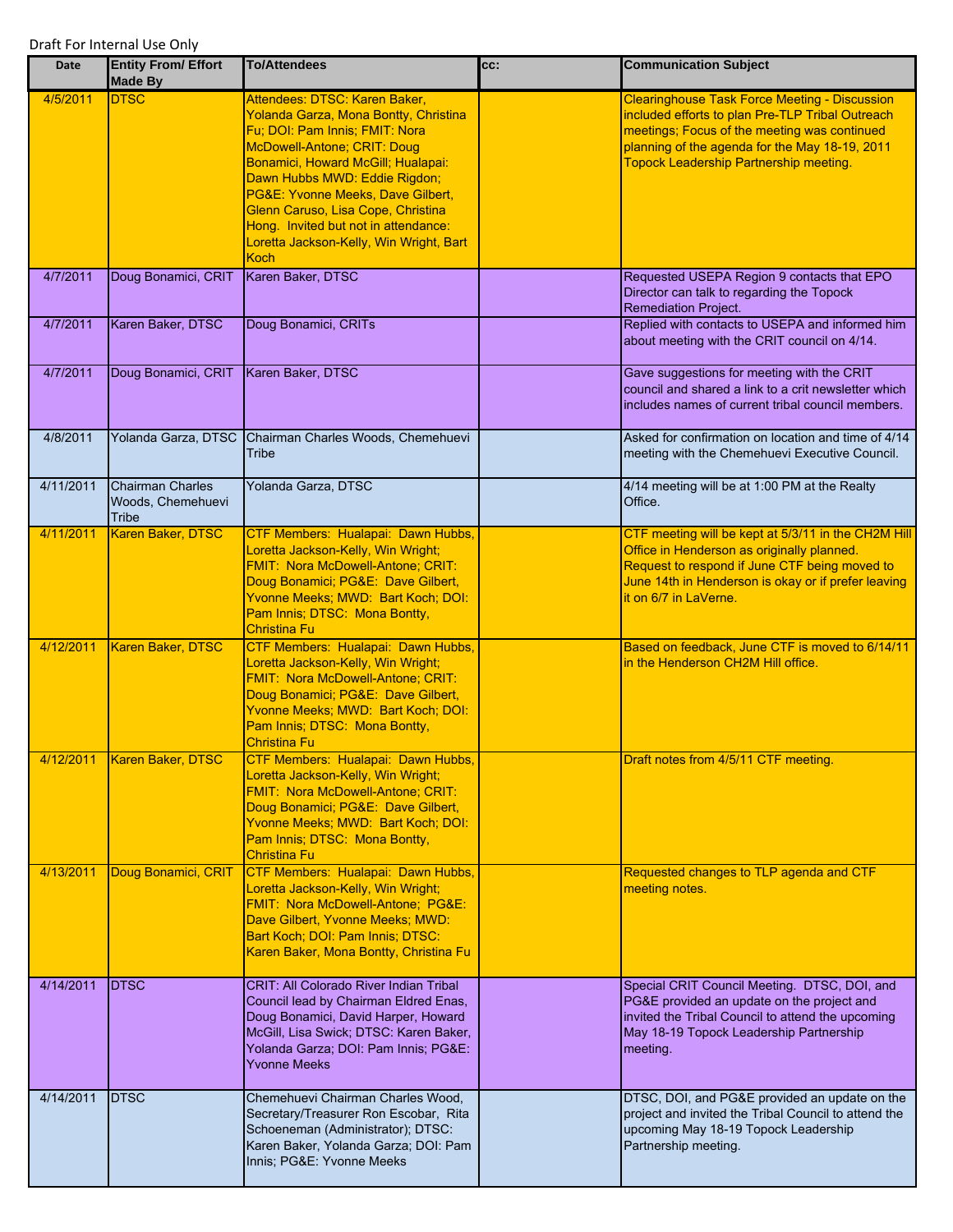| Date      | <b>Entity From/ Effort</b><br><b>Made By</b> | <b>To/Attendees</b>                                                                                                                                                                                                                                                                                                                                                                                                                                                                                                                                                                                                                                                                                                                                                                                                                                                                                                                                                           | CC: | <b>Communication Subject</b>                                                                                                                                                          |
|-----------|----------------------------------------------|-------------------------------------------------------------------------------------------------------------------------------------------------------------------------------------------------------------------------------------------------------------------------------------------------------------------------------------------------------------------------------------------------------------------------------------------------------------------------------------------------------------------------------------------------------------------------------------------------------------------------------------------------------------------------------------------------------------------------------------------------------------------------------------------------------------------------------------------------------------------------------------------------------------------------------------------------------------------------------|-----|---------------------------------------------------------------------------------------------------------------------------------------------------------------------------------------|
| 4/14/2011 | Doug Bonamici, CRIT                          | Karen Baker, Pam Innis, Yvonne Meeks,<br>Yolanda Garza and Lisa Swick                                                                                                                                                                                                                                                                                                                                                                                                                                                                                                                                                                                                                                                                                                                                                                                                                                                                                                         |     | Thank you for meeting with CRITs position<br>regarding Topock Compressor Station Ground<br>Water Remediation project attached.                                                        |
| 4/17/2011 | Chris Guerre, DTSC                           | Geo/Hydro TWG; Indian Tribe Reps.;<br><b>CWG Members</b>                                                                                                                                                                                                                                                                                                                                                                                                                                                                                                                                                                                                                                                                                                                                                                                                                                                                                                                      |     | Results for Feb. 2011 Monthly Sampling                                                                                                                                                |
| 4/18/2011 | <b>Stewart Black, DTSC</b>                   | Chemehuevi: Charles Wood, Ron<br>Escobar; Cocopah: Dale Philips,<br>Edmund Dominguez, Sherry Cordova,<br>Jill McCormick; CRITs: Eric Shepard,<br><b>Gary Hansen, Michael Tsosie,</b><br>Cheyenne Garcia, Richard Armstrong,<br>Amanda Leivas Sharpe, Eldred Enas,<br>Sylvia Homer, Lisa Swick, Mervin Scott,<br>Dennis Welsh, Jr., Valerie Welsh-<br>Tahbo, Herman Lafoon. Johnny Hill, Jr.,<br>Edward Yava, Doug Bonamici; FMIT:<br><b>Timothy Williams, Nora McDowell-</b><br>Antone, Linda Otero, Shan Lewis,<br>Steven McDonald, Courtney Coyle, Leo<br>Leonhart; Fort Yuma-Quechan: Mike<br>Jackson, Sr., Chase Choate; Havasupai:<br>Bernadine Jones, Dimolene Kaska;<br>Hualapai: Wilfred Whatoname, Loretta<br>Jackson, Dawn Hubbs, Win Wright;<br>Torres-Martinez: Mary Resvaloso;<br><b>Twenty-Nine Palms: Darrell Mike;</b><br>Yavapai-Prescott: Greg Glassco, Ernest<br>Jones; BOR; USEPA; USFWS; Havasu<br>NWR; ADEQ; CRWQCB; CRB; MWD;<br>PG&E DOI; BLM; AZ BLM |     | <b>Invitation to attend the Topock Leadership</b><br>Partnership meeting on May 18-19, 2011. Draft<br>agenda, Topock newsletter and map of Gene<br>Pumping plant attached.            |
| 4/18/2011 | DTSC/PG&E                                    | <b>Interested Geo/Hydro TWG Members:</b><br>DTSC: Chris Guerre, Jose Marcos; DOI:<br>Pam Innis, Rick Newill; Hualapai: Win<br>Wright; PG&E: Yvonne Meeks, Martin<br>Barackman, Steven Lanter, Eli Ludwig;<br><b>USFWS: Brad Guay. FMIT and MWD</b><br>invited, but not able to attend.                                                                                                                                                                                                                                                                                                                                                                                                                                                                                                                                                                                                                                                                                        |     | Well Screen call for discussion of well design at<br>Site 6 located on the west side of the Topock<br><b>Compressor Station.</b>                                                      |
| 4/19/2011 |                                              | Dawn Hubbs, Hualapai CTF Members: Hualapai: Dawn Hubbs,<br>Loretta Jackson-Kelly, Win Wright;<br>FMIT: Nora McDowell-Antone; CRIT:<br>Doug Bonamici; PG&E: Dave Gilbert,<br>Yvonne Meeks; MWD: Bart Koch;<br><b>DTSC: Mona Bontty, Christina Fu</b>                                                                                                                                                                                                                                                                                                                                                                                                                                                                                                                                                                                                                                                                                                                           |     | Revisions to notes from CTF meeting.                                                                                                                                                  |
| 4/19/2011 | Karen Baker, DTSC                            | Nora McDowell, FMIT; Dawn Hubbs,<br>Hualapai; Doug Bonamici (CRITs)                                                                                                                                                                                                                                                                                                                                                                                                                                                                                                                                                                                                                                                                                                                                                                                                                                                                                                           |     | Acknowledgement of their comments on the notes<br>from the CTF.                                                                                                                       |
| 4/20/2011 |                                              | Yolanda Garza, DTSC Jill McCormick, Cocopah                                                                                                                                                                                                                                                                                                                                                                                                                                                                                                                                                                                                                                                                                                                                                                                                                                                                                                                                   |     | Request to hold meeting with Cocopah in May or<br>June and information about TLP meeting.                                                                                             |
| 4/20/2011 | Karen Baker, DTSC                            | Dawn Hubbs, Hualapai                                                                                                                                                                                                                                                                                                                                                                                                                                                                                                                                                                                                                                                                                                                                                                                                                                                                                                                                                          |     | Response to Dawn's 4/19/11 email giving date of<br>next TWG after 7/18 to focus on Soil Investigation<br>Workplan comments.                                                           |
| 4/21/2011 | <b>Jill McCormick,</b><br>Cocopah            | <b>Yolanda Garza, DTSC</b>                                                                                                                                                                                                                                                                                                                                                                                                                                                                                                                                                                                                                                                                                                                                                                                                                                                                                                                                                    |     | Will go back to council and ask if available in May<br>or June for meeting and regarding cultural hour for<br>TLP. Upset that proposed meeting dates sent on<br>3/29/11 were ignored. |
| 4/21/2011 |                                              | Yolanda Garza, DTSC Jill McCormick, Cocopah                                                                                                                                                                                                                                                                                                                                                                                                                                                                                                                                                                                                                                                                                                                                                                                                                                                                                                                                   |     | Apology/explanation - problem with emails not<br>being delivered. DOI was unable to travel in April.                                                                                  |
| 4/22/2011 |                                              | Yolanda Garza, DTSC Jill McCormick, Cocopah                                                                                                                                                                                                                                                                                                                                                                                                                                                                                                                                                                                                                                                                                                                                                                                                                                                                                                                                   |     | Questions regarding TLP and face-to-face meeting<br>with Cocopah.                                                                                                                     |
| 4/22/2011 |                                              | Yolanda Garza, DTSC Chairman Wood, Chemehuevi                                                                                                                                                                                                                                                                                                                                                                                                                                                                                                                                                                                                                                                                                                                                                                                                                                                                                                                                 |     | Thank you for meeting and invitation to 5/18-19/11<br>TLP.                                                                                                                            |
| 4/22/2011 | <b>Yolanda Garza</b>                         | Doug Bonamici, Symanthia Ameelyneh,<br><b>CRIT<sub>s</sub></b>                                                                                                                                                                                                                                                                                                                                                                                                                                                                                                                                                                                                                                                                                                                                                                                                                                                                                                                |     | Thank you for meeting and invitation to 5/18-19/11<br>TLP.                                                                                                                            |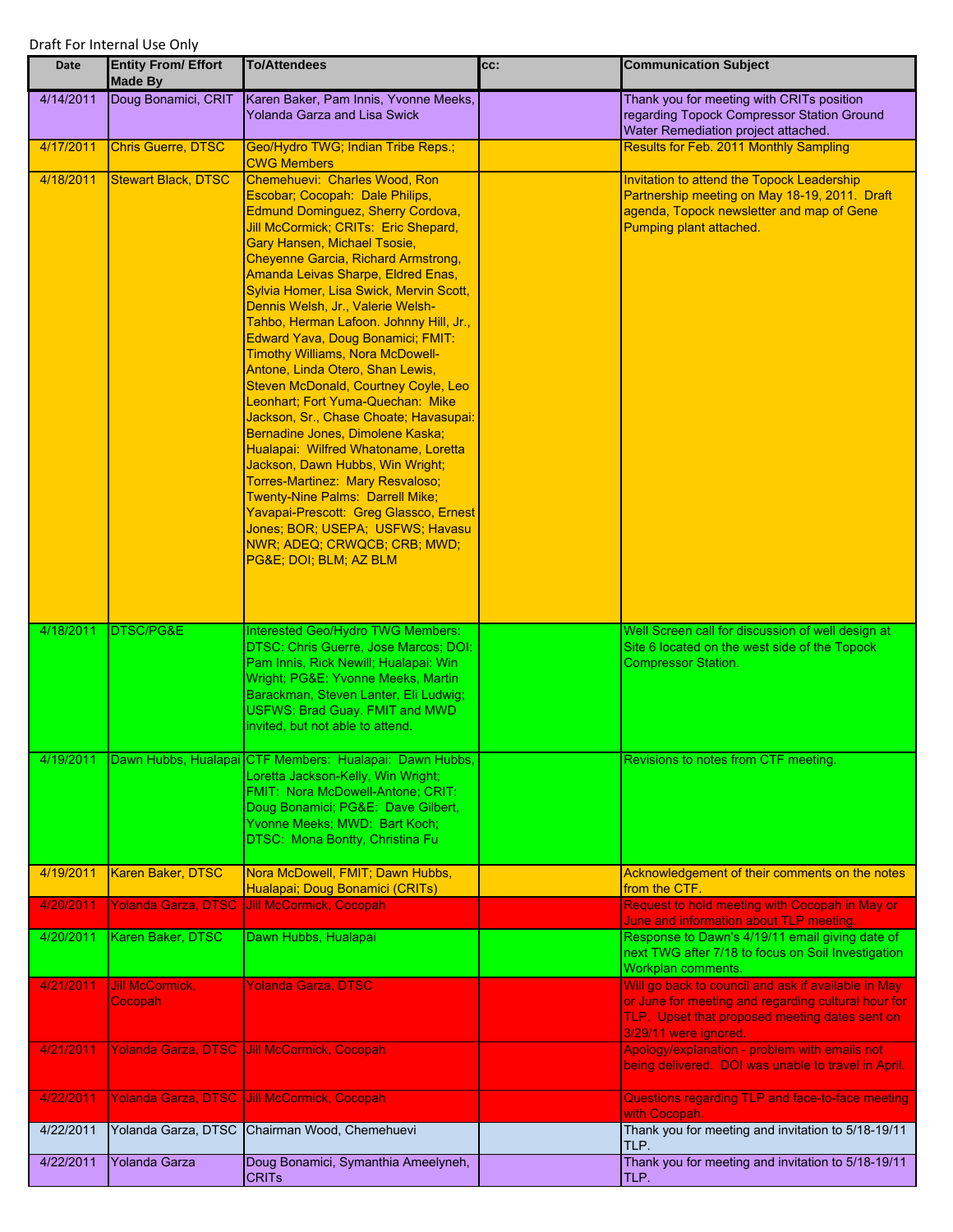| <b>Date</b>           | <b>Entity From/ Effort</b><br><b>Made By</b> | <b>To/Attendees</b>                                                                                                                                                                                                                                                                                                                                                                                                                                                                                                             | CC:                                                         | <b>Communication Subject</b>                                                                                                                                                                                                                                                                                                                                                                     |
|-----------------------|----------------------------------------------|---------------------------------------------------------------------------------------------------------------------------------------------------------------------------------------------------------------------------------------------------------------------------------------------------------------------------------------------------------------------------------------------------------------------------------------------------------------------------------------------------------------------------------|-------------------------------------------------------------|--------------------------------------------------------------------------------------------------------------------------------------------------------------------------------------------------------------------------------------------------------------------------------------------------------------------------------------------------------------------------------------------------|
| 4/25/2011             |                                              | Yolanda Garza, DTSC Nora McDowell-Antone, FMIT                                                                                                                                                                                                                                                                                                                                                                                                                                                                                  |                                                             | Follow-up on invitation to TLP, cultural hour,<br>presentation, lodging.                                                                                                                                                                                                                                                                                                                         |
| 4/25/2011             | <b>Jill McCormick,</b><br>Cocopah            | <b>Yolanda Garza, DTSC</b>                                                                                                                                                                                                                                                                                                                                                                                                                                                                                                      |                                                             | Cocopah Attendees at TLP and presentations.<br>Follow-up on face-to-face meetings with Cocopah<br>tribal council.                                                                                                                                                                                                                                                                                |
| 4/25/2011             |                                              | Yolanda Garza, DTSC Jill McCormick, Cocopah                                                                                                                                                                                                                                                                                                                                                                                                                                                                                     |                                                             | Thank you for reply. Face-to-face meeting better<br>post-TLP unless important to council to have it pre-<br>TLP.                                                                                                                                                                                                                                                                                 |
| 4/26/2011             | Nora McDowell-<br><b>Antone, FMIT</b>        | <b>Yolanda Garza, DTSC</b>                                                                                                                                                                                                                                                                                                                                                                                                                                                                                                      |                                                             | Response to Yolanda's 4/25/11 regarding TLP<br>information.                                                                                                                                                                                                                                                                                                                                      |
| 4/26/2011             |                                              | Yolanda Garza, DTSC Nora McDowell-Antone, FMIT                                                                                                                                                                                                                                                                                                                                                                                                                                                                                  |                                                             | Confirmation of room reservations and table top<br>reservation.                                                                                                                                                                                                                                                                                                                                  |
| 4/26/2011             | <b>Steven McDonald</b><br>(FMIT)             | Yolanda Garza, DTSC                                                                                                                                                                                                                                                                                                                                                                                                                                                                                                             |                                                             | Request for room reservation for TLP.                                                                                                                                                                                                                                                                                                                                                            |
| 4/26/2011             |                                              | Yolanda Garza, DTSC Steven McDonald (FMIT)                                                                                                                                                                                                                                                                                                                                                                                                                                                                                      |                                                             | Confirmation of room reservation and preference of<br>receiving binder in advance or at meeting.                                                                                                                                                                                                                                                                                                 |
| 4/26/2011             | <b>Steven McDonald</b><br>(FMIT)             | <b>Yolanda Garza, DTSC</b>                                                                                                                                                                                                                                                                                                                                                                                                                                                                                                      |                                                             | Would like binder in advance, electronically is fine.                                                                                                                                                                                                                                                                                                                                            |
| 4/26/2011             | Courtney Coyle, FMIT                         | <b>Yolanda Garza, DTSC</b>                                                                                                                                                                                                                                                                                                                                                                                                                                                                                                      |                                                             | Please mail Courtney hard copy of binder in<br>advance.                                                                                                                                                                                                                                                                                                                                          |
| 4/27/2011             | Yolanda Garza, DTSC Courtney Coyle, FMIT     |                                                                                                                                                                                                                                                                                                                                                                                                                                                                                                                                 |                                                             | Confirmation of binder request.                                                                                                                                                                                                                                                                                                                                                                  |
| 4/26/2011             | <b>Jill McCormick,</b><br>Cocopah            | <b>Yolanda Garza, DTSC</b>                                                                                                                                                                                                                                                                                                                                                                                                                                                                                                      |                                                             | Responses to Yolanda's e-mail of 4/25/11.                                                                                                                                                                                                                                                                                                                                                        |
| 4/26/2011             |                                              | Yolanda Garza, DTSC Jill McCormick, Cocopah                                                                                                                                                                                                                                                                                                                                                                                                                                                                                     |                                                             | <b>Confirmation of Jill McCormick's responses to</b><br>4/25/11 e-mail.                                                                                                                                                                                                                                                                                                                          |
| 4/26/2011             |                                              | Yolanda Garza, DTSC Dawn Hubbs, Hualapai                                                                                                                                                                                                                                                                                                                                                                                                                                                                                        |                                                             | Request for confirmation for TLP participation                                                                                                                                                                                                                                                                                                                                                   |
| 4/27/2011             | <b>Yolanda Garza</b>                         | CTF Members: Hualapai: Dawn Hubbs,<br>Loretta Jackson-Kelly, Win Wright;<br>FMIT: Nora McDowell-Antone; CRIT:<br>Doug Bonamici; PG&E: Dave Gilbert,<br>Yvonne Meeks, Glenn Caruso; MWD:<br>Bart Koch, Eddie Rigdon; DTSC: Karen<br><b>Baker, Mona Bontty</b>                                                                                                                                                                                                                                                                    | Christina Fu, Christina<br>Hong, Lisa Cope, Lisa<br>Kellogg | Agenda for upcoming CTF meeting on 5/3/11.                                                                                                                                                                                                                                                                                                                                                       |
| 4/27/2011             | Dawn Hubbs, Hualapai Yolanda Garza, DTSC     |                                                                                                                                                                                                                                                                                                                                                                                                                                                                                                                                 |                                                             | Loretta Jackson-Kelly does not need a room<br>reservation after all.                                                                                                                                                                                                                                                                                                                             |
| 4/27/2011             |                                              | Yolanda Garza, DTSC Dawn Hubbs, Hualapai                                                                                                                                                                                                                                                                                                                                                                                                                                                                                        |                                                             | Confirmation of receipt of change to room<br>reservation list.                                                                                                                                                                                                                                                                                                                                   |
| 4/28/2011             | <b>IDTSC and DOI</b>                         | DTSC: Aaron Yue, Jose Marcos,<br>Yolanda Garza, Mike Eichelberger,<br><b>Shukla Roy-Semmen, Chris Guerre;</b><br>DOI: Pam Innis, Dennis Smith; BLM:<br>Cathy Wolf-White, Ramone McCoy;<br><b>FWS: Carrie Marr; BOR: Jeff Smith;</b><br><b>FMIT: Nora McDowell-Antone, Leo</b><br>Leonhart, Michael Sullivan; Hualapai:<br>Dawn Hubbs, Carrie Cannon, Win<br>Wright; CRIT: Howard Magill; PG&E:<br>Yvonne Meeks, Glenn Caruso, Curt<br>Russell, Bridgette DeShields, Lisa<br>Kellogg, Winnie Curley, Adrienne<br><b>LaPierre</b> |                                                             | Topock Plant Uptake Follow-Up Meeting. Follow-<br>up to March 1, 2011 Plant Uptake of Contaminants<br>Meeting - The purpose of the meeting was to<br>continue discussion of methods of evaluating<br>uptake of contaminants of concern at the site into<br>plants of traditional cultural use to the Tribes and<br>any associated risk.                                                          |
| 4/29/2011<br>5/2/2011 | <b>DOI</b><br>Aaron Yue, DTSC                | <b>DTSC: Aaron Yue, Jose Marcos, Chris</b><br>Guerre; DOI: Pam Innis, Dennis Smith;<br>BLM: Cathy Wolf-White; FMIT: Nora<br>McDowell-Antone, Leo Leonhart; Delbert<br>Holmes, Felton Bricker; CRIT: Howard<br>Magill, Doug Bonamici; PG&E: Yvonne<br>Meeks, Glenn Caruso, Curt Russell,<br>Chris Smith; Arcadis: Hans Johannes,<br>Lisa Kellogg; CH2MHill: Jay Piper, Keith<br>Sheets; NES: Rich Bohrer.<br>Geo/Hydro Technical Workgroup; Indian                                                                               |                                                             | <b>Topock AOC-4 Time Critical Removal Action -</b><br>Lessons Learned Meeting. The purpose of the<br>meeting was to discuss the lessons learned from<br>the recently concluded AOC-4 removal action.<br>Emphasis was given to actions that were<br>performed well and actions that can be improved<br>upon for future similar site activities.<br>Changed working (PA to Tribal Consultation) on |
|                       |                                              | <b>Tribe Reps; CWG Members</b>                                                                                                                                                                                                                                                                                                                                                                                                                                                                                                  |                                                             | <b>Rainbow Schedule</b>                                                                                                                                                                                                                                                                                                                                                                          |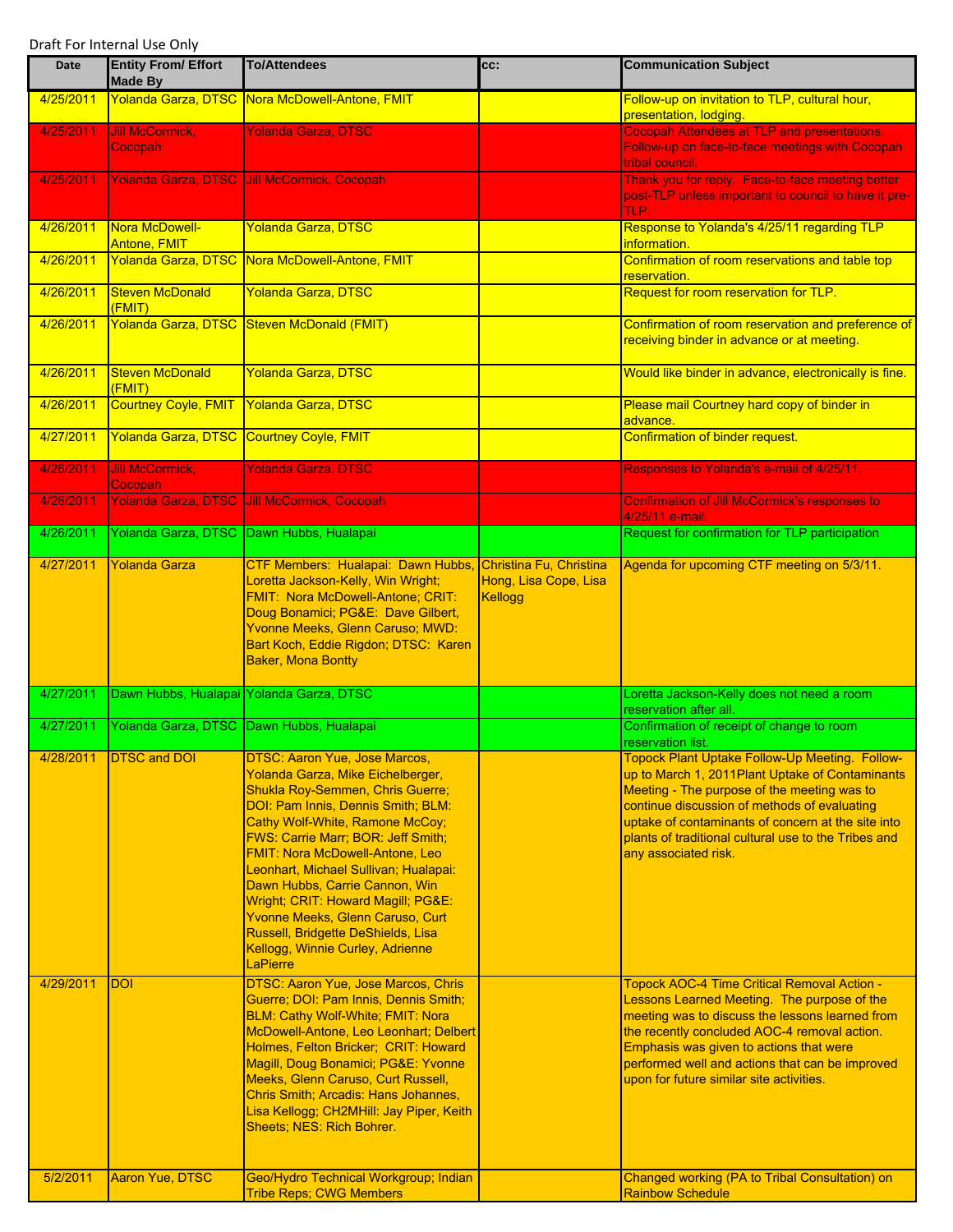| Date      | <b>Entity From/ Effort</b><br><b>Made By</b> | <b>To/Attendees</b>                                                                                                                                                                                                                                                                                                                                               | CC: | <b>Communication Subject</b>                                                                                                                                                                                                                                                      |
|-----------|----------------------------------------------|-------------------------------------------------------------------------------------------------------------------------------------------------------------------------------------------------------------------------------------------------------------------------------------------------------------------------------------------------------------------|-----|-----------------------------------------------------------------------------------------------------------------------------------------------------------------------------------------------------------------------------------------------------------------------------------|
| 5/2/2011  | <b>Aaron Yue, DTSC</b>                       | Geo/Hydro Technical Workgroup; Indian<br><b>Tribe Reps; CWG Members</b>                                                                                                                                                                                                                                                                                           |     | Last project contact list for review and update.                                                                                                                                                                                                                                  |
| 5/3/2011  | Yolanda Garza, DTSC                          | CTF Members: Hualapai: Dawn Hubbs,<br>Loretta Jackson-Kelly, Win Wright;<br>FMIT: Nora McDowell-Antone; CRIT:<br>Doug Bonamici; PG&E: Dave Gilbert,<br>Yvonne Meeks; MWD: Bart Koch;<br><b>DTSC: Mona Bontty, Christina Fu</b>                                                                                                                                    |     | Provided new passcode, CTF agenda, 4/5/11<br>meeting notes, TLP draft agenda                                                                                                                                                                                                      |
| 5/3/2011  | <b>DTSC</b>                                  | Attendees: DTSC: Karen Baker,<br>Yolanda Garza, Mona Bontty; DOI: Pam<br>Innis; FMIT: Nora McDowell-Antone;<br>MWD: Eddie Rigdon; PG&E: Yvonne<br>Meeks, Dave Gilbert, Glenn Caruso,<br>Lisa Cope, Christina Hong, Lisa Kellogg.<br>Invited but not in attendance: Loretta<br>Jackson-Kelly, Win Wright, Bart Koch;<br>Doug Bonamici, Dawn Hubbs                  |     | <b>Clearinghouse Task Force Meeting - Discussion</b><br>included report of recent Pre-TLP Tribal Outreach<br>meetings with CRIT and Chemehuevi; Focus of the<br>meeting was continued planning of the agenda for<br>the May 18-19, 2011 Topock Leadership<br>Partnership meeting. |
| 5/4/2011  | <b>Aaron Yue, DTSC</b>                       | Geo/Hydro Technical Workgroup; Indian<br><b>Tribe Reps; CWG Members</b>                                                                                                                                                                                                                                                                                           |     | Draft CMI/RD Work Plan for review and comment.<br>Comments due COB 6/3/11.                                                                                                                                                                                                        |
| 5/4/2011  | DTSC/PG&E                                    | <b>Interested Geo/Hydro TWG Members:</b><br>DTSC: Karen Baker, Yolanda Garza,<br>Chris Guerre; DOI: Pam Innis, Dennis<br>Smith; FMIT: Nora McDowell-Antone;<br><b>MWD: Eric Fordham; PG&amp;E: Yvonne</b><br>Meeks, Martin Barackman, Christina<br>Hong, Steven Lanter, Eli Ludwig; USFW:<br>Brad Guay. Hualapai (Win Wright)<br>invited, but not able to attend. |     | Well Screen call for discussion of well design at<br>Site 2 located on the northwest side of the Topock<br><b>Compressor Station.</b>                                                                                                                                             |
| 5/5/2011  | <b>Yolanda Garza</b>                         | Nora McDowell-Antone, FMIT                                                                                                                                                                                                                                                                                                                                        |     | <b>Confirmation of FMIT registrations for TLP</b><br>meeting.                                                                                                                                                                                                                     |
| 5/5/2011  |                                              | Yolanda Garza, DTSC Doug Bonamici, CRITs                                                                                                                                                                                                                                                                                                                          |     | Request for RSVPs from CRITs for TLP meeting.                                                                                                                                                                                                                                     |
| 5/5/2011  |                                              | Yolanda Garza, DTSC JJill McCormick, Cocopah                                                                                                                                                                                                                                                                                                                      |     | Request for information on attendance of council<br>members to the TLP meeting on 5/18-19/11.                                                                                                                                                                                     |
| 5/6/2011  | Doug Bonamici, CRIT                          | Yolanda Garza, DTSC                                                                                                                                                                                                                                                                                                                                               |     | He will be attending the TLP and has contacted<br>Amanda Barrera to see if a council member can<br>offer the opening prayer.                                                                                                                                                      |
| 5/6/2011  |                                              | Yolanda Garza, DTSC Doug Bonamici, CRITs                                                                                                                                                                                                                                                                                                                          |     | Let her know if other CRITs attending and if crit will<br>participate in cultural display or table top<br>information.                                                                                                                                                            |
| 5/6/2011  | Jill McCormick,<br>Cocopah                   | <b>Yolanda Garza, DTSC</b>                                                                                                                                                                                                                                                                                                                                        |     | Will have more specific information about possible<br>meeting dates and name of the council member<br>who will attend the TLP.                                                                                                                                                    |
| 5/6/2011  |                                              | Yolanda Garza, DTSC Jill McCormick, Cocopah                                                                                                                                                                                                                                                                                                                       |     | Shared information about table tops, cultural hour<br>and presentation of cultural information.                                                                                                                                                                                   |
| 5/6/2011  | <b>Jill McCormick,</b><br>Cocopah            | <b>Yolanda Garza, DTSC</b>                                                                                                                                                                                                                                                                                                                                        |     | Will ask the council if they want to provide anything<br>for the cultural hour. Will get back to you on<br>Tuesday with names of attendees.                                                                                                                                       |
| 5/9/2011  |                                              | Yolanda Garza, DTSC Jill McCormick, Cocopah                                                                                                                                                                                                                                                                                                                       |     | DTSC, DOI and PG&E representatives are<br>available to meet on 6/6, 6/7 or 6/8 face to face if<br><b>Cocopah Council wants.</b>                                                                                                                                                   |
| 5/9/2011  | <b>Chris Guerre, DTSC</b>                    | Geo/Hydro Technical Workgroup; Indian<br><b>Tribe Reps; CWG Members</b>                                                                                                                                                                                                                                                                                           |     | 1st Quarter 2011 IM Performance Monitoring and<br><b>Groundwater Monitoring Report.</b>                                                                                                                                                                                           |
| 5/10/2011 |                                              | Yolanda Garza, DTSC Nora McDowell-Antone, FMIT                                                                                                                                                                                                                                                                                                                    |     | Confirmation of room allocation for workgroup prior<br>to the start of the TLP event that was requested.                                                                                                                                                                          |
| 5/10/2011 | Nora McDowell-<br>Antone, FMIT               | <b>Yolanda Garza, DTSC</b>                                                                                                                                                                                                                                                                                                                                        |     | Thank you for the confirmation of the meeting<br>accommodations. Will ask attendees from CRITs,<br>Hualapai and Cocopah to send list of their tribal<br>attendees.                                                                                                                |
| 5/10/2011 | Jose Marcos, DTSC                            | Geo/Hydro Technical Workgroup; Indian<br><b>Tribe Reps; CWG Members</b>                                                                                                                                                                                                                                                                                           |     | Submittal of the Draft Soil RFI/RI Work Plan.<br>Comment due date is 6/22/11.                                                                                                                                                                                                     |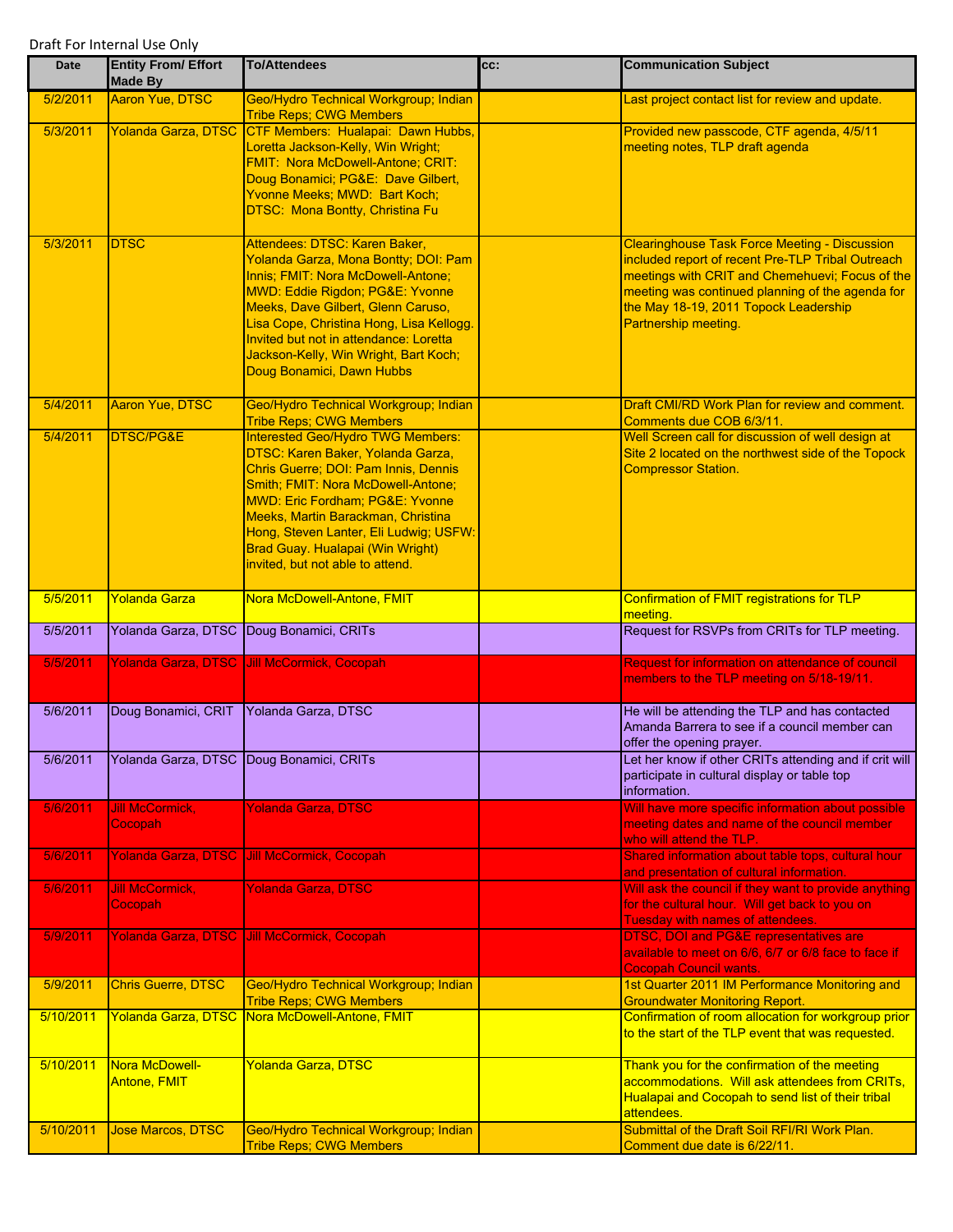| Date      | <b>Entity From/ Effort</b><br><b>Made By</b> | <b>To/Attendees</b>                                                                                                                                                                                                                                                                                                                                                                                                                                                                                                                                                                                                                                                                                                          | CC:                | <b>Communication Subject</b>                                                                                                                                                                                         |
|-----------|----------------------------------------------|------------------------------------------------------------------------------------------------------------------------------------------------------------------------------------------------------------------------------------------------------------------------------------------------------------------------------------------------------------------------------------------------------------------------------------------------------------------------------------------------------------------------------------------------------------------------------------------------------------------------------------------------------------------------------------------------------------------------------|--------------------|----------------------------------------------------------------------------------------------------------------------------------------------------------------------------------------------------------------------|
| 5/11/2011 | Jill McCormick.<br>Cocopah                   | <b>Yolanda Garza, DTSC</b>                                                                                                                                                                                                                                                                                                                                                                                                                                                                                                                                                                                                                                                                                                   |                    | All members of council were not present so unable<br>to confirm date of meeting. Told Jill to participate<br>in cultural hour and bring brochures and poster and<br>short video. Confirmed attendees of TLP meeting. |
| 5/11/2011 |                                              | Yolanda Garza, DTSC Jill McCormick, Cocopah                                                                                                                                                                                                                                                                                                                                                                                                                                                                                                                                                                                                                                                                                  |                    | Confirmation of receipt of Cocopah information.                                                                                                                                                                      |
| 5/11/2011 |                                              | Yolanda Garza, DTSC Angie Lara, Carolyn Lang, Ramone<br>McCoy, Raymond Suazo (BLM); Bart<br>Koch (MWD); Casey Padgett (DOI);<br>Nora McDowell-Antone, Colleen Garcia,<br>Courtney Coyle, Steven McDonald, Leo<br>Leonhart, Linda Otero (FMIT); Jill<br>McCormick (Cocopah); PG&E Dawn<br>Hubbs, Loretta Jackson-Kelly, Win<br>Wright (Hualapai); Doug Bonamici<br>(CRITs); Eddie Rigdon (MWD); Pam<br>Innis (DOI); Sybil Smith (ADEQ); Valerie<br>Thomas (BOR)                                                                                                                                                                                                                                                               |                    | <b>Confirmation of Topock Leadership Partnership</b><br><b>Meeting and Lodging Request</b>                                                                                                                           |
| 5/12/2011 |                                              | Dawn Hubbs, Hualapai CTF Members: Hualapai: Loretta<br>Jackson-Kelly, Win Wright; FMIT: Nora<br>McDowell-Antone; CRIT: Doug<br>Bonamici; PG&E: Dave Gilbert, Yvonne<br>Meeks; MWD: Bart Koch; DTSC: Karen<br>Baker, Mona Bontty, Christina Fu                                                                                                                                                                                                                                                                                                                                                                                                                                                                                |                    | Follow up on agenda items for TLP regarding tribal<br>perspectives being presented.                                                                                                                                  |
| 5/12/2011 | Karen Baker, DTSC                            | Dawn Hubbs, Hualapai                                                                                                                                                                                                                                                                                                                                                                                                                                                                                                                                                                                                                                                                                                         | <b>CTF Members</b> | Clarification that the agenda was modified to<br>include "Cultural Sensitivity of the Topock Area"                                                                                                                   |
| 5/12/2011 | Karen Baker, DTSC<br>(for Stewart Black)     | Chemehuevi: Charles Wood, Ron<br>Escobar; Cocopah: Dale Philips, Sherry<br>Cordova, Jill McCormick; CRITs:<br>Amanda Barrera, Eldred Enas, Sylvia<br>Homer, Lisa Swick, Edward Yava, Doug<br>Bonamici, Elliot George Ray, Ginger<br>Scott, David Harper; (FMIT): Timothy<br>Williams, Nora McDowell-Antone, Linda<br>Otero, Steven McDonald, Courtney<br>Coyle, Leo Leonhart; Fort Yuma-<br>Quechan: Mike Jackson, Sr.;<br>Havasupai: Bernadine Jones; Hualapai:<br>Wilfred Whatoname, Loretta Jackson,<br>Dawn Hubbs, Win Wright; Torres-<br>Martinez: Mary Resvaloso; Twenty-Nine<br>Palms: Darrell Mike; Yavapai-Prescott:<br>Ernest Jones, Sr.; ADEQ; CRWQCB;<br>CRB; MWD; PG&E USDOI; BLM; AZ<br><b>BLM; BOR; USEPA</b> |                    | Overnight mailed binders containing 5/18/11 TLP<br>meeting materials with cover letter.                                                                                                                              |
| 5/12/2011 | Jared Blumenfeld,<br><b>USEPA</b>            | <b>Eldred Enas, CRITs</b>                                                                                                                                                                                                                                                                                                                                                                                                                                                                                                                                                                                                                                                                                                    |                    | Will look for opportunities to meet with him and<br>CRITs council per their request. Unable to attend<br>TLP as requested.                                                                                           |
| 5/12/2011 | Doug Bonamici, CRIT                          | Yolanda Garza, DTSC                                                                                                                                                                                                                                                                                                                                                                                                                                                                                                                                                                                                                                                                                                          |                    | CRITs plans for TLP - list of attendees                                                                                                                                                                              |
| 5/13/2011 | Yolanda Garza, DTSC                          | Doug Bonamici, CRIT                                                                                                                                                                                                                                                                                                                                                                                                                                                                                                                                                                                                                                                                                                          |                    | Confirmation of receipt of CRITs plans for TLP.                                                                                                                                                                      |
| 5/13/2011 | Karen Baker, DTSC                            | Dawn Hubbs, Hualapai                                                                                                                                                                                                                                                                                                                                                                                                                                                                                                                                                                                                                                                                                                         |                    | Confirmation the 6/14 CTF will be held at CH2M<br>Hill office in Henderson.                                                                                                                                          |
| 5/13/2011 | Lori Hare, DTSC                              | Steven McDonald (FMIT); Ray Suazo,<br>Ramone McCoy, Angie Lara (BLM);<br>Jane Yura, Dave Gilbert (PG&E); Valerie<br>Thomas (BOR); Casey Padgett, Pam<br>Innis (DOI); Eddie Rigdon (MWD)                                                                                                                                                                                                                                                                                                                                                                                                                                                                                                                                      |                    | Sent TLP meeting material binder contents either<br>per their request, or because I only had a PO Box<br>and was unable to overnight mail.                                                                           |
| 5/16/2011 | Yolanda Garza, DTSC                          | Dawn Hubbs (Hualapai); Nora McDowell-<br>Antone (FMIT); Jill McCormick<br>(Cocopah); Doug Bonamici (CRITs)                                                                                                                                                                                                                                                                                                                                                                                                                                                                                                                                                                                                                   |                    | Request to confirm security list and lodging/ meal<br>detail for 5/18 TLP meeting.                                                                                                                                   |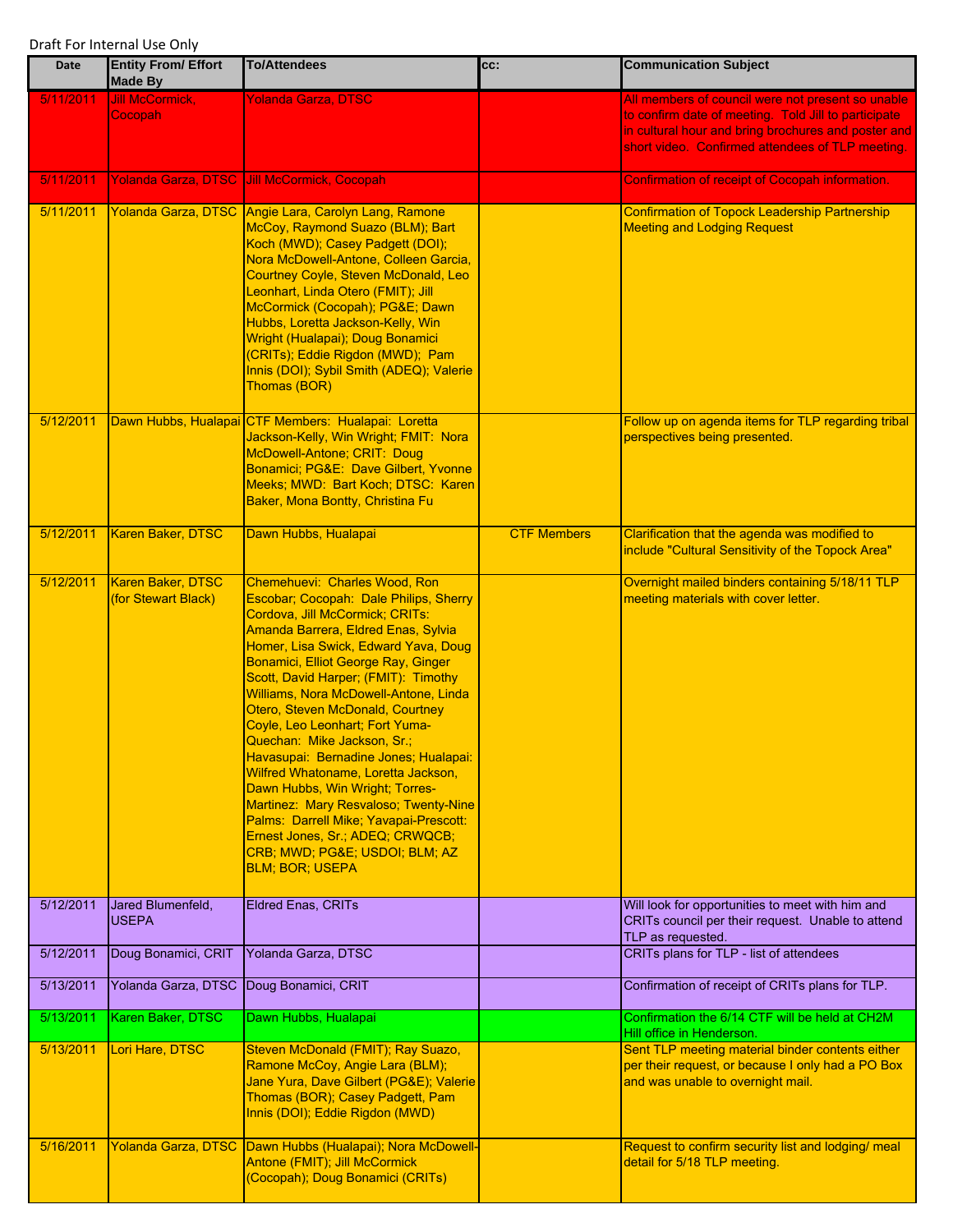| <b>Date</b>       | <b>Entity From/ Effort</b><br><b>Made By</b> | <b>To/Attendees</b>                                                                                                                                                                                                                                                                                                                                                                                                                                                                                                                                                                                                                                                                                                                  | CC:                                                                                                          | <b>Communication Subject</b>                                                                                                                                                                                                                                                                                                                                                                       |
|-------------------|----------------------------------------------|--------------------------------------------------------------------------------------------------------------------------------------------------------------------------------------------------------------------------------------------------------------------------------------------------------------------------------------------------------------------------------------------------------------------------------------------------------------------------------------------------------------------------------------------------------------------------------------------------------------------------------------------------------------------------------------------------------------------------------------|--------------------------------------------------------------------------------------------------------------|----------------------------------------------------------------------------------------------------------------------------------------------------------------------------------------------------------------------------------------------------------------------------------------------------------------------------------------------------------------------------------------------------|
| 5/16/2011         | Doug Bonamici, CRIT                          | Yolanda Garza, DTSC                                                                                                                                                                                                                                                                                                                                                                                                                                                                                                                                                                                                                                                                                                                  |                                                                                                              | Mamie Harper, Mohave Elder, will to opening<br>prayer at TLP.                                                                                                                                                                                                                                                                                                                                      |
| 5/16/2011         | Yolanda Garza, DTSC                          | Doug Bonamici, CRIT                                                                                                                                                                                                                                                                                                                                                                                                                                                                                                                                                                                                                                                                                                                  |                                                                                                              | Thank you for confirmation on opening prayer.                                                                                                                                                                                                                                                                                                                                                      |
| 5/16/2011         | DTSC/PG&E                                    | Interested Geo/Hydro TWG Members:<br><b>BOR: Jeff Smith; DTSC: Chris Guerre;</b><br>DOI: Pam Innis; FMIT: Leo Leonhart;<br>Hualapai: Win Wright; MWD: Eric<br>Fordham; PG&E: Yvonne Meeks, Curt<br>Russell, Martin Barackman, Mike<br>Cavaliere, Christina Hong, Steven<br>Lanter.                                                                                                                                                                                                                                                                                                                                                                                                                                                   |                                                                                                              | Well Screen call for discussion of well design at<br>Site 2 located on the northwest side of the Topock<br><b>Compressor Station.</b>                                                                                                                                                                                                                                                              |
| 5/17/2011         | Chris Guerre, DTSC                           | Geo/Hydro Technical Workgroup; Indian<br><b>Tribe Reps; CWG Members</b>                                                                                                                                                                                                                                                                                                                                                                                                                                                                                                                                                                                                                                                              |                                                                                                              | 4th Quarter 2010 and Annual IM Performance<br><b>Monitoring and Groundwater Monitoring Report</b>                                                                                                                                                                                                                                                                                                  |
| 5/18-5/19/11 DTSC |                                              | Tribal Attendees: Cocopah: Jill<br>McCormick; CRITs: Amanda Barrera,<br>David Harper, Doug Bonamici, Ed Yava,<br>George Ray, Mamie Harper; FMIT:<br><b>Chairman Timothy Williams, Linda</b><br>Otero, Nora McDowell-Antone, Courtney<br>Coyle, Steven McDonald, Leo Leonhart;<br>Hualapai: Dawn Hubbs, Win Wright.<br>Government Attendees: ADEQ: Sybil<br>Smith, Raymond Suazo; BLM: Angie<br>Lara; BOR: Valerie Thomas; DOI: Pam<br>Innis, Casey Padgett; DTSC: Stewart<br>Black, Karen Baker, Nancy Bothwell,<br>Christina Fu; MWD: Bart Koch, Eddie<br>Ridgdon; PG&E: Jane Yura, Dave<br>Gilbert, Yvonne Meeks, Juan Jayo, Lisa<br>Cope (note taker) ; Regional<br>Waterboard: Jose Cortez. Facilitator:<br><b>Yolanda Garza</b> |                                                                                                              | <b>Topock Leadership Partnership Meeting was held</b><br>on May 19, 2011 at MWD Gene Pumping Plant.<br>Agenda focused on updating participants regarding<br>recent selected groundwater cleanup decision and<br>soliciting interested Tribal Governments, agencies,<br>and stakeholders for input on how we move<br>forward on implementation of the remedy and<br>associated mitigation measures. |
| 5/19/2011         | Steve McDonald, FMIT Karen Baker, DTSC       |                                                                                                                                                                                                                                                                                                                                                                                                                                                                                                                                                                                                                                                                                                                                      | Nancy Long, Lisa<br>Micheletti-Cope,<br><b>Courtney Coyle</b>                                                | Sent copy of statement read by Chairman<br>Williams, FMIT, at the TLP meeting.                                                                                                                                                                                                                                                                                                                     |
| 5/20/2011         |                                              | Yolanda Garza, DTSC   Dawn Hubbs, Hualapai, Nora McDowell-<br>Antone, FMIT                                                                                                                                                                                                                                                                                                                                                                                                                                                                                                                                                                                                                                                           |                                                                                                              | Request for clarification on what the CHPMP was<br>asking her to follow-up on with the EIR<br>communication with tribes.                                                                                                                                                                                                                                                                           |
| 5/24/2011         |                                              | Yolanda Garza, DTSC Nora McDowell-Antone, FMIT                                                                                                                                                                                                                                                                                                                                                                                                                                                                                                                                                                                                                                                                                       |                                                                                                              | Asked that she check with Colleen Garcia for MWD<br>regarding borrowed projector cable not returned.                                                                                                                                                                                                                                                                                               |
| 5/26/2011         | Aaron Yue, DTSC                              | Attendees: FMIT: Leo Leonhart, DTSC,<br>ADEQ, USEPA, Federal Agencies,<br>MWD, PG&E                                                                                                                                                                                                                                                                                                                                                                                                                                                                                                                                                                                                                                                  |                                                                                                              | Meeting to facilitate review of comments on<br>the CMI/RD Workplan                                                                                                                                                                                                                                                                                                                                 |
| 5/27/2011         | Aaron Yue, DTSC                              | Geo Hydro Technical Workgroup, CWG,<br><b>Indian Tribe Reps</b>                                                                                                                                                                                                                                                                                                                                                                                                                                                                                                                                                                                                                                                                      |                                                                                                              | Sent latest contact lists and asked members to<br>contact him if changes are needed.                                                                                                                                                                                                                                                                                                               |
| 6/1/2011          | Jose Marcos, DTSC                            | Geo Hydro Technical Workgroup, CWG,<br><b>Indian Tribe Reps</b>                                                                                                                                                                                                                                                                                                                                                                                                                                                                                                                                                                                                                                                                      |                                                                                                              | <b>Crosswalk Table for Part A Phase 2 Sample</b><br>locations - comment period extended to July 21,<br>2011 and revised numbering of sampling locations.                                                                                                                                                                                                                                           |
| 6/2/2011          | Karen Baker, DTSC                            | CTF Members: Hualapai: Loretta<br>Jackson-Kelly, Win Wright; FMIT: Nora<br>McDowell-Antone; CRIT: Doug<br>Bonamici; PG&E: Dave Gilbert, Yvonne<br>Meeks; MWD: Bart Koch; DTSC: Karen<br>Baker, Mona Bontty, Christina Fu                                                                                                                                                                                                                                                                                                                                                                                                                                                                                                             |                                                                                                              | Cancellation of CTF meeting scheduled for 6/14/11<br>due to tribal request to review the intent of the TLP.                                                                                                                                                                                                                                                                                        |
| 6/2/2011          | Leo Leonhart, FMIT                           | Aaron Yue, DTSC, Pam Innis, DOI                                                                                                                                                                                                                                                                                                                                                                                                                                                                                                                                                                                                                                                                                                      | Karen Baker,<br><b>Geo/Hydro Technical</b><br><b>Workgroup, CWG</b><br><b>Members, Indian Tribe</b><br>Reps. | <b>FMIT request to extend comment due date of Draft</b><br><b>CMI/RD Workplan.</b>                                                                                                                                                                                                                                                                                                                 |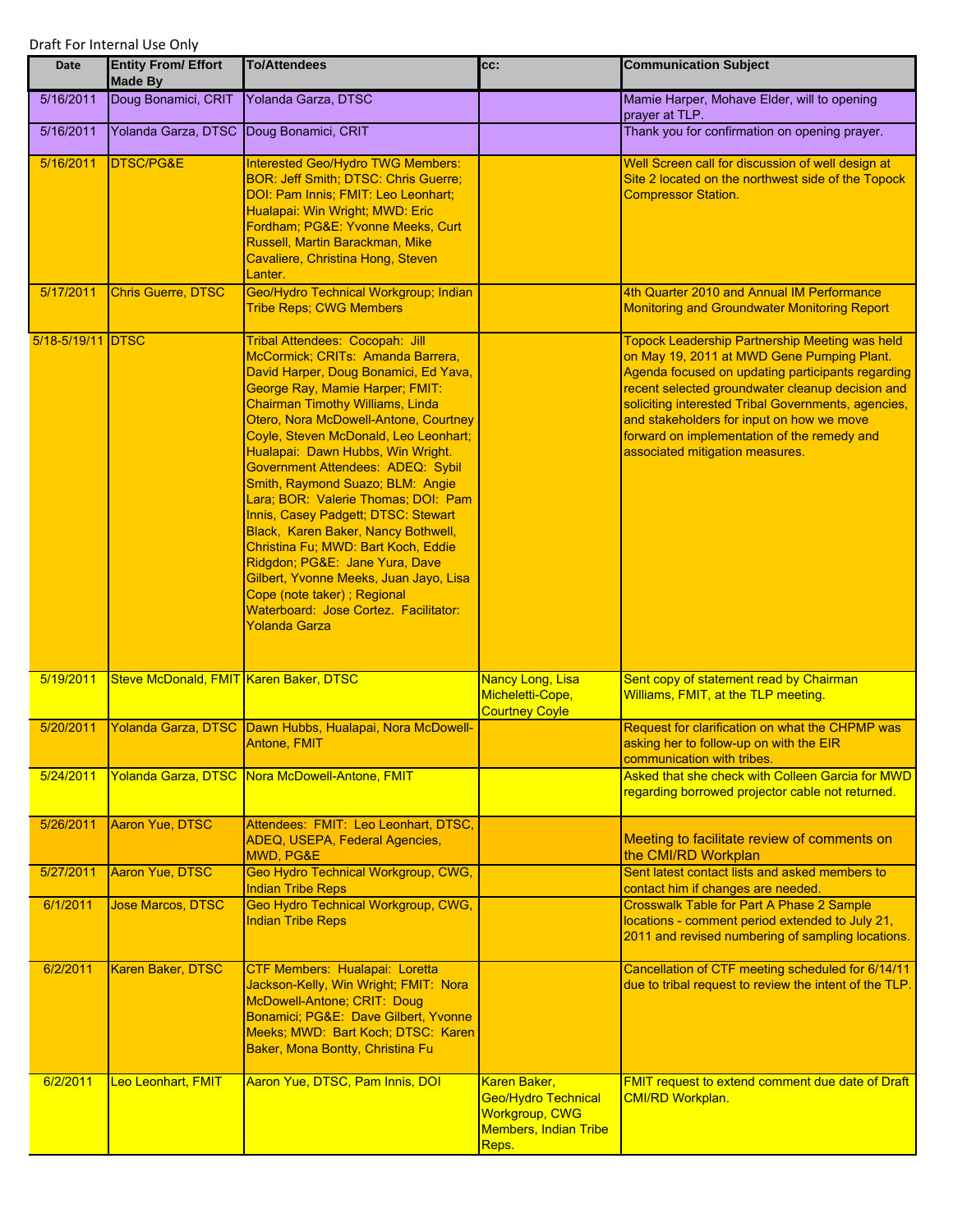| <b>Date</b> | <b>Entity From/ Effort</b><br><b>Made By</b> | <b>To/Attendees</b>                                                                                                                                                                                                                                                                                                                                                                                        | CC:                                                   | <b>Communication Subject</b>                                                                                                                                                                  |
|-------------|----------------------------------------------|------------------------------------------------------------------------------------------------------------------------------------------------------------------------------------------------------------------------------------------------------------------------------------------------------------------------------------------------------------------------------------------------------------|-------------------------------------------------------|-----------------------------------------------------------------------------------------------------------------------------------------------------------------------------------------------|
| 6/2/2011    | Nora McDowell-<br><b>Antone, FMIT</b>        | Aaron Yue, DTSC, Pam Innis, DOI, Leo<br>Leonhart, FMIT                                                                                                                                                                                                                                                                                                                                                     |                                                       | <b>Confirming Leo Leonhart's request to extend</b><br>comment due date of Draft CMI/RD Workplan due<br>to May 30, 2011 was a holiday for tribal<br>governments.                               |
| 6/2/2011    | <b>Aaron Yue, DTSC</b>                       | Chemehuevi: Charles Wood, Gilbert<br>Parra, Ron Escobar; Cocopah: Sherry<br>Cordova, Jill McCormick; CRITs: Eldred<br>Enas, Amanda Barrera, David Harper;<br>FMIT: Timothy Williams, Linda Otero;<br>Fort Yuma-Quechan: Mike Jackson, Sr.,<br>Arlene Kingery, Pauline Jose; Hualapai:<br>Dawn Hubbs                                                                                                        |                                                       | <b>Compact disc containing Consultative Work Group</b><br>electronic correspondence during the months of<br>April & May 2011.                                                                 |
| 6/3/2011    | Loretta Jackson-Kelly,<br>Hualapai           | Aaron Yue, DTSC                                                                                                                                                                                                                                                                                                                                                                                            |                                                       | Can Hualapai also have extension of due date of<br>Draft CMI/RD Workplan Comments.                                                                                                            |
| 6/6/2011    | Aaron Yue, DTSC                              | Loretta Jackson-Kelly, Hualapai Tribe                                                                                                                                                                                                                                                                                                                                                                      | Carrie Cannon, Dawn<br>Hubbs, Win Wright,<br>Hualapai | Same extension of due date of Draft CMI/RD<br>Workplan comments approved for FMIT is given to<br>all reviewers as a courtesy.                                                                 |
| 6/6/2011    | Karen Baker, DTSC                            | Nora McDowell-Antone, FMIT                                                                                                                                                                                                                                                                                                                                                                                 |                                                       | Requested Nora's opinion of inclusion of Chairman<br>William's story regarding deaths in his family in the<br><b>TLP meeting minutes.</b>                                                     |
| 6/6/2011    | Loretta Jackson-Kelly,<br>Hualapai           | Aaron Yue, DTSC, Pam Innis, DOI                                                                                                                                                                                                                                                                                                                                                                            |                                                       | Comments on Draft CMI/RD Workplan entitled<br>"Design of Groundwater Remedy - An Opportunity<br>to Prevent Further Damages to Cultural Resources<br>Near the PG&E Topock Compressor Station"  |
| 6/7/2011    | Leo Leonhart, FMIT                           | <b>Aaron Yue, DTSC</b>                                                                                                                                                                                                                                                                                                                                                                                     |                                                       | Leo called Aaron to verbally ask for another<br>extension until the end of the week for commenting<br>on the Draft CMI/RD Workplan and also sent e-<br>mail request.                          |
| 6/7/2011    | <b>Aaron Yue, DTSC</b>                       | Leo Leonhart, FMIT, Pam Innis, DOI                                                                                                                                                                                                                                                                                                                                                                         | CWG, TWG, Indian<br><b>Tribe Reps.</b>                | Confirmed agreement to provide additional time to<br>the FMIT to compile comments on the CMI/RD<br><b>Work Plan.</b>                                                                          |
| 6/9/2011    | Nora McDowell-<br><b>Antone, FMIT</b>        | Karen Baker, DTSC                                                                                                                                                                                                                                                                                                                                                                                          |                                                       | Responded to Karen's request to check if<br>Chairman Williams statement should be removed<br>from TLP meeting notes due to the personal nature<br>of them. She will get back to her tomorrow. |
| 6/13/2011   | Aaron Yue, DTSC                              | Geo/Hydro TWG, Indian Tribe Reps.                                                                                                                                                                                                                                                                                                                                                                          |                                                       | PG&E minutes of May 26, 2011 TWG meeting on<br>the Groundwater CMI/RD Work Plan.                                                                                                              |
|             |                                              | 6/13/2011   Yolanda Garza, DTSC Jill McCormick, Cocopah                                                                                                                                                                                                                                                                                                                                                    |                                                       | Follow-up on interest of council to have meeting<br>and informed her that she will not participate in the<br>CHPMP.                                                                           |
| 6/13/2011   | <b>Jill McCormick.</b><br>Cocopah            | <b>Yolanda Garza, DTSC</b>                                                                                                                                                                                                                                                                                                                                                                                 |                                                       | Believes council is still interested in having a<br>meeting but having trouble getting a date that will<br>work for them.                                                                     |
| 6/13/2011   |                                              | Yolanda Garza, DTSC Jill McCormick, Cocopah                                                                                                                                                                                                                                                                                                                                                                |                                                       | If find some scheduled dates, let her know.                                                                                                                                                   |
| 6/14/2011   |                                              | Dawn Hubbs, Hualapai Yolanda Garza, DTSC                                                                                                                                                                                                                                                                                                                                                                   |                                                       | Checking with Yolanda if she needs anything else<br>for the subject of clarifying communications to<br>tribes on the EIR.                                                                     |
| 6/14/2011   | <b>Jill McCormick,</b><br>Cocopah            | <b>Yolanda Garza, DTSC</b>                                                                                                                                                                                                                                                                                                                                                                                 |                                                       | Please call her Jill. Will let Yolanda know when<br>she gets dates from the Council.                                                                                                          |
| 6/15/2011   | <b>DTSC</b>                                  | Attendees: FMIT: Leo Leonhart,<br>Steven McDonald (via telephone),<br>Michael Sullivan (via telephone);<br>CRITs: Doug Bonamici (via telephone),<br>Howard Magill (via telephone); Hualapai<br>Indian Tribe: Dawn Hubbs, Win Wright,<br>Carrie Cannon; DTSC, SWRCB, PG&E<br>and their consultants CH2M Hill, Lucas<br>Advocates, & Arcadis, USBLM,<br>USBOR, USDOI, HSG, USEPA,<br><b>USFWS, MWD, ADEQ</b> |                                                       | Consultative Work Group meeting held in<br>Henderson, Nevada.                                                                                                                                 |
| 6/16/2011   | <b>DTSC</b>                                  | Ron Escobar, Chemehuevi, DTSC,<br>PG&E, HDR                                                                                                                                                                                                                                                                                                                                                                |                                                       | Technical Review Committee Selection Meeting                                                                                                                                                  |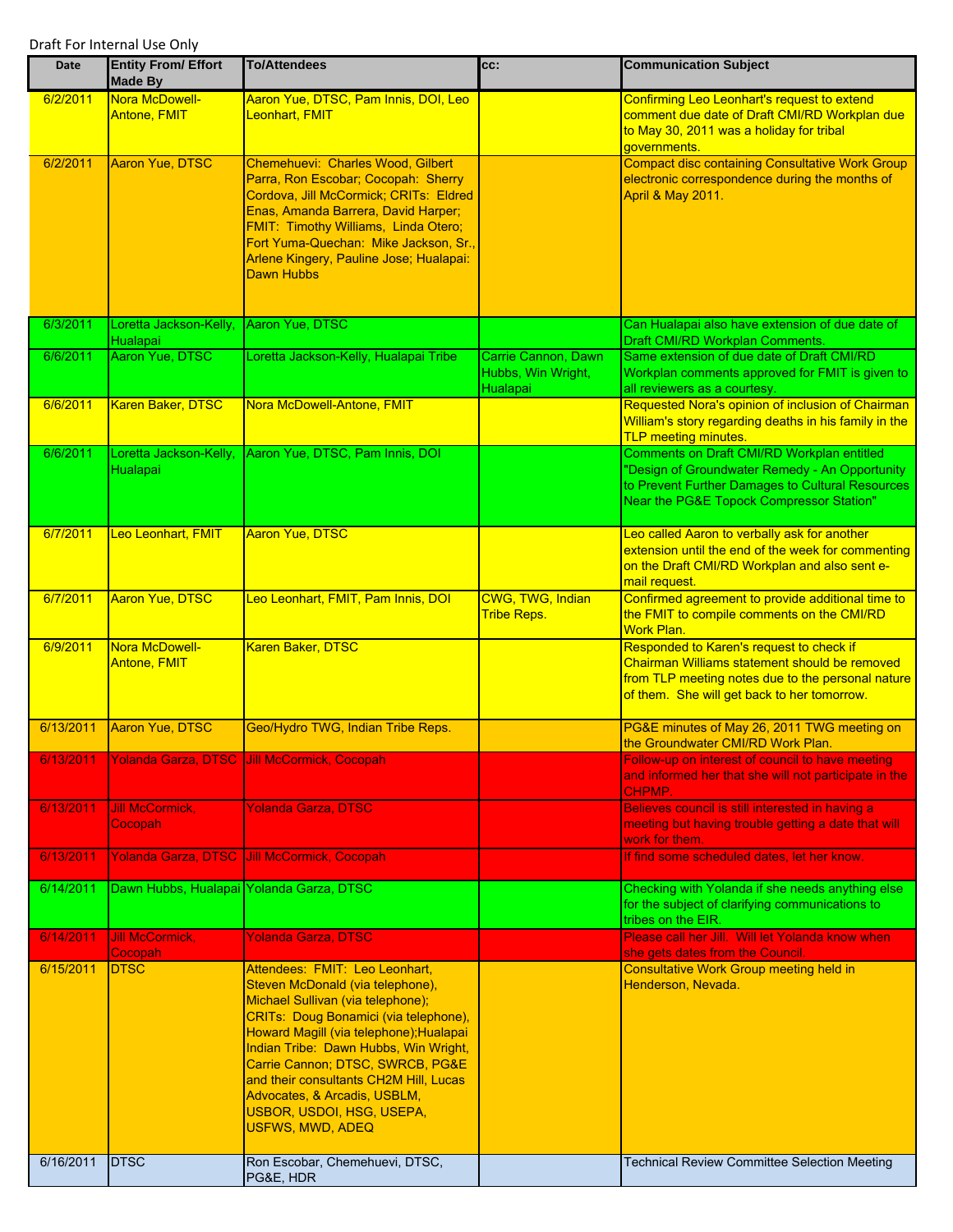| Date      | <b>Entity From/ Effort</b><br><b>Made By</b> | <b>To/Attendees</b>                                                                                                                                                                                                                                                              | CC:                                                                                                               | <b>Communication Subject</b>                                                                                                                           |
|-----------|----------------------------------------------|----------------------------------------------------------------------------------------------------------------------------------------------------------------------------------------------------------------------------------------------------------------------------------|-------------------------------------------------------------------------------------------------------------------|--------------------------------------------------------------------------------------------------------------------------------------------------------|
| 6/17/2011 | Aaron Yue, DTSC                              | <b>Yvonne Meeks, PG&amp;E</b>                                                                                                                                                                                                                                                    | <b>Reps, CWG Members</b>                                                                                          | Geo/Hydro, Indian Tribe Comments on the May 2011 Groundwater CMI/RD<br>Work Plan for SWMU 1/AOC 1 and AOC 10                                           |
| 6/20/2011 |                                              | Yolanda Garza, DTSC Dawn Hubbs, Hualapai                                                                                                                                                                                                                                         |                                                                                                                   | Letting her know that she will not follow-up on the<br>CHPMP workgroup assignment.                                                                     |
| 6/21/2011 | Aaron Yue, DTSC                              | Geo/Hydro TWG, Indian Tribe Reps.,<br><b>CWG Members</b>                                                                                                                                                                                                                         |                                                                                                                   | Carrie Canon's presentation on the Hualapai<br>Tribe's Ethobotanical program for those who didn't<br>receive.                                          |
| 6/21/2011 | Karen Baker, DTSC                            | Nora McDowell-Antone, Steven<br><b>McDonald, FMIT</b>                                                                                                                                                                                                                            |                                                                                                                   | Follow-up regarding 6/6/11 request to review<br>Chairman Williams statement at TLP that are of a<br>personal nature before making a public record.     |
| 6/21/2011 | <b>Jill McCormick,</b><br>Cocopah            | <b>Yolanda Garza, DTSC</b>                                                                                                                                                                                                                                                       |                                                                                                                   | Cocopah council would like to schedule a meeting<br>on 8/2, 8/9 or 8/16.                                                                               |
| 6/21/2011 |                                              | Yolanda Garza, DTSC Jill McCormick, Cocopah                                                                                                                                                                                                                                      |                                                                                                                   | Will check August dates for availability to meet with<br>Cocopah Council and get back to her                                                           |
| 6/22/2011 | Karen Baker, DTSC                            | CTF Members: Hualapai: Loretta<br>Jackson-Kelly, Dawn Hubbs, Win<br>Wright; FMIT: Nora McDowell-Antone;<br>CRIT: Doug Bonamici; PG&E: Dave<br>Gilbert, Yvonne Meeks, Glen Caruso;<br>MWD: Bart Koch, Eddie Rigdon; DTSC:<br>Mona Bontty, Yolanda Garza; DOI: Pam<br><b>Innis</b> | Arcadis: Lisa Kellogg,<br>Lisa Micheletti Cope;<br>CH2M Hill: Christina<br>Hong; DTSC: Aaron<br>Yue, Christina Fu | Cancellation of CTF meeting scheduled for 7/5/11<br>due to holiday and change of August meeting to<br>8/2.                                             |
| 6/22/2011 | Nora McDowell-<br><b>Antone, FMIT</b>        | Karen Baker, DTSC                                                                                                                                                                                                                                                                |                                                                                                                   | Requested to make 7/5/11 a conference call CTF<br>rather than canceling to discuss the TLP.                                                            |
| 6/22/2011 | Nora McDowell-<br><b>Antone, FMIT</b>        | Karen Baker, DTSC                                                                                                                                                                                                                                                                |                                                                                                                   | Regarding 6/6/11 request to review Chairman<br>Williams comments in TLP meeting notes, will get<br>edited version to her by COB tomorrow.              |
| 6/23/2011 | Nora McDowell-<br>Antone, FMIT               | Karen Baker, DTSC                                                                                                                                                                                                                                                                |                                                                                                                   | Regarding 6/6/11 request to review Chairman<br>Williams comments in TLP meeting notes, will get<br>edited version to her by COB or tomorrow morning.   |
| 6/24/2011 | Karen Baker, DTSC                            | Nora McDowell-Antone, FMIT                                                                                                                                                                                                                                                       |                                                                                                                   | Any chance you can get the revised notes to her<br>soon? Letters need to go out by 3:00 PM.                                                            |
| 6/24/2011 | Nora McDowell-<br><b>Antone, FMIT</b>        | Karen Baker, DTSC                                                                                                                                                                                                                                                                |                                                                                                                   | Will get the revisions to notes from CTF meeting to<br>you by 4:00 PM today.                                                                           |
| 6/24/2011 |                                              | Yolanda Garza, DTSC Dawn Hubbs, Loretta Jackson-Kelly,<br>Hualapai                                                                                                                                                                                                               |                                                                                                                   | Checking to see if Hualapai Tribal Council<br>interested in meeting on the Topock project.                                                             |
| 6/24/2011 |                                              | Yolanda Garza, DTSC Jill McCormick, Cocopah                                                                                                                                                                                                                                      |                                                                                                                   | Confirmed availability of PG&E, DTSC & DOI to<br>meet with tribal council on 8/2.                                                                      |
| 6/24/2011 | <b>Jill McCormick,</b><br>Cocopah            | <b>Yolanda Garza, DTSC</b>                                                                                                                                                                                                                                                       |                                                                                                                   | August 2nd works for them at 11:00 AM in the<br><b>Tribal Council Chambers.</b>                                                                        |
| 6/24/2011 |                                              | Yolanda Garza, DTSC Jill McCormick, Cocopah                                                                                                                                                                                                                                      |                                                                                                                   | How long do you expect the Council would like to<br>meet?                                                                                              |
| 6/24/2011 | <b>Jill McCormick,</b><br>Cocopah            | <b>Yolanda Garza, DTSC</b>                                                                                                                                                                                                                                                       |                                                                                                                   | The council will probably want to meet for at least<br>an hour, probably more.                                                                         |
| 6/27/2011 | Karen Baker, DTSC                            | Nora McDowell-Antone, FMIT                                                                                                                                                                                                                                                       |                                                                                                                   | Last check to see if they can get revisions to notes<br>from CTF meeting to her. It's been 5 wks. since<br>the TLP meeting and need to mail notes out. |
| 6/27/2011 | <b>Karen Baker, DTSC</b>                     | Nora McDowell-Antone, FMIT                                                                                                                                                                                                                                                       | <b>CTF Members</b>                                                                                                | Thanks for perspective on TLP meeting, but<br>prefers to hold CTF in person and not available<br>until August.                                         |
| 6/27/2011 | Win Wright, Hualapai                         | <b>Jose Marcos, DTSC</b>                                                                                                                                                                                                                                                         |                                                                                                                   | Cannot attend BLM soils meeting on Tuesday,<br>6/28/11, in person.                                                                                     |
| 6/28/2011 | Jose Marcos, DTSC                            | Win Wright, Hualapai                                                                                                                                                                                                                                                             |                                                                                                                   | Forwarded his request to Pam Innis, DOI, to give<br>him call in information.                                                                           |
| 6/28/2011 | Win Wright, Hualapai                         | Jose Marcos, DSTS                                                                                                                                                                                                                                                                |                                                                                                                   | Re: Soil Data Gaps included as appendices: have<br>reports changed or are they the same as the<br>originals?                                           |
| 6/28/2011 |                                              | Yolanda Garza, DTSC Dawn Hubbs, Loretta Jackson-Kelly,<br><b>Hualapai</b>                                                                                                                                                                                                        |                                                                                                                   | Is Hualapai interested in meeting on the Topock<br>project?                                                                                            |
| 6/28/2011 | Jose Marcos, DTSC                            | Win Wright, Hualapai                                                                                                                                                                                                                                                             |                                                                                                                   | Part A data gap appendix is revised, and Part B<br>data gap is a new document.                                                                         |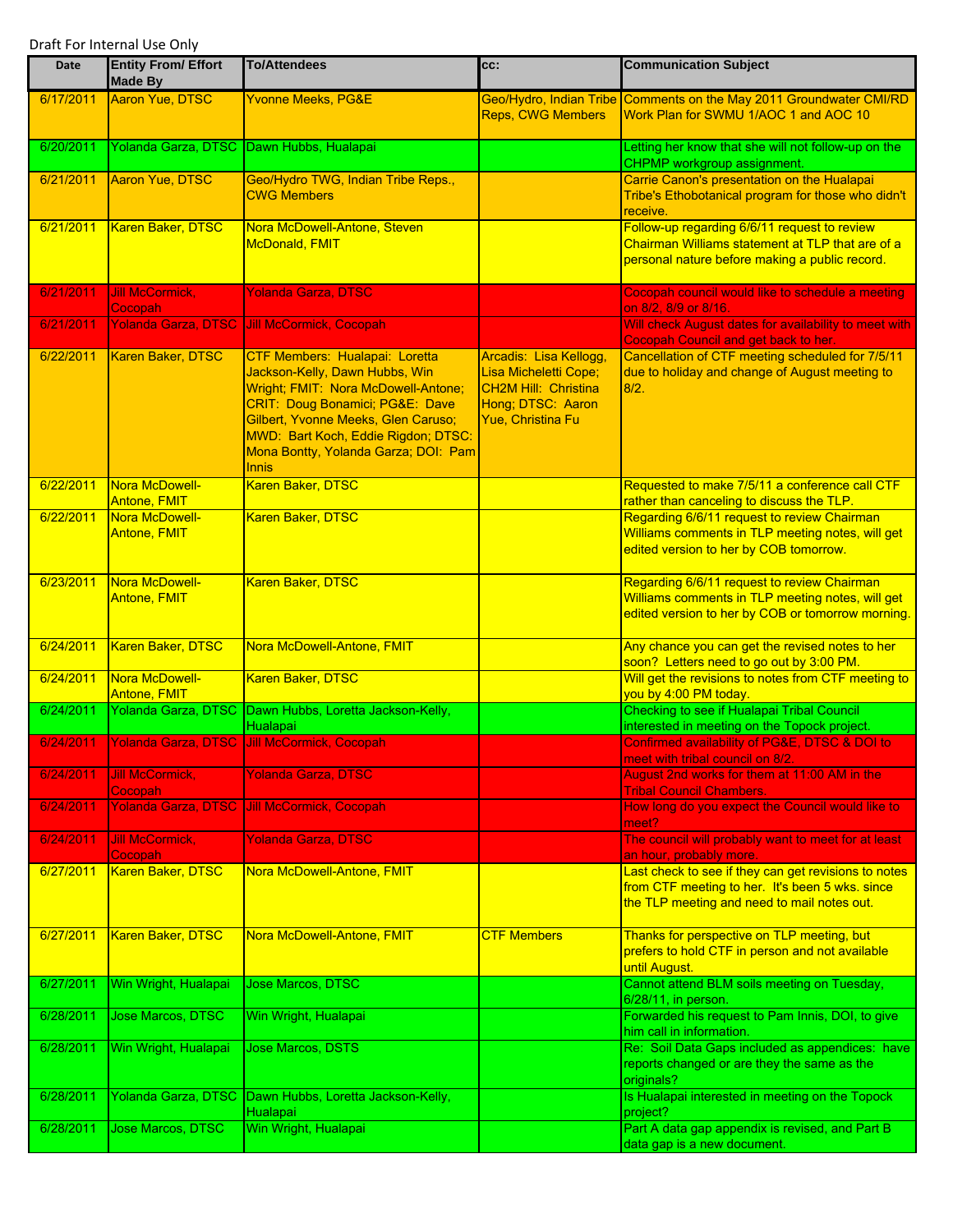| <b>Date</b> | <b>Entity From/ Effort</b><br><b>Made By</b>      | <b>To/Attendees</b>                                                                                                                                                                                                                                                                                                                                                                                                                                                                                                                                                                                                                                                                                                                                                                                                                                                                                                                                                                             | CC:                                          | <b>Communication Subject</b>                                                                                                                                                                       |
|-------------|---------------------------------------------------|-------------------------------------------------------------------------------------------------------------------------------------------------------------------------------------------------------------------------------------------------------------------------------------------------------------------------------------------------------------------------------------------------------------------------------------------------------------------------------------------------------------------------------------------------------------------------------------------------------------------------------------------------------------------------------------------------------------------------------------------------------------------------------------------------------------------------------------------------------------------------------------------------------------------------------------------------------------------------------------------------|----------------------------------------------|----------------------------------------------------------------------------------------------------------------------------------------------------------------------------------------------------|
|             | 6/28/2011 Stewart Black, DTSC                     | Chemehuevi: Charles Wood, Ron<br>Escobar; Cocopah: Dale Philips,<br>Edmund Dominguez, Sherry Cordova,<br>Jill McCormick; CRITs: Eric Shepard,<br><b>Gary Hansen, Michael Tsosie,</b><br><b>Cheyenne Garcia, Richard Armstrong,</b><br>Amanda Leivas Sharpe, Eldred Enas,<br>Sylvia Homer, Lisa Swick, Mervin Scott,<br>Dennis Welsh, Jr., Valerie Welsh-<br>Tahbo, Herman Lafoon. Johnny Hill, Jr.,<br>Edward Yava, Doug Bonamici; FMIT:<br><b>Timothy Williams, Nora McDowell-</b><br>Antone, Linda Otero, Shan Lewis,<br>Steven McDonald, Courtney Coyle, Leo<br>Leonhart; Fort Yuma-Quechan: Mike<br>Jackson, Sr., Chase Choate; Havasupai:<br>Bernadine Jones, Dimolene Kaska;<br>Hualapai: Wilfred Whatoname, Loretta<br>Jackson, Dawn Hubbs, Win Wright;<br>Torres-Martinez: Mary Resvaloso;<br><b>Twenty-Nine Palms: Darrell Mike;</b><br>Yavapai-Prescott: Greg Glassco, Ernest<br>Jones; BOR; USEPA; USFWS; Havasu<br>NWR; ADEQ; CRWQCB; CRB; MWD;<br><u>PG&amp;E DOI; BLM; AZ BLM</u> |                                              | Topock Leadership Partnership - Notes of the May<br>19, 2011 meeting.                                                                                                                              |
|             |                                                   | 6/28/2011 Yolanda Garza, DTSC Jill McCormick, Cocopah                                                                                                                                                                                                                                                                                                                                                                                                                                                                                                                                                                                                                                                                                                                                                                                                                                                                                                                                           |                                              | Have informed the DOI, PG&E & DTSC team<br>members of 8/2/11 meeting.                                                                                                                              |
|             | 6/29/2011 Jill McCormick,<br>Cocopah              | <b>Yolanda Garza, DTSC</b>                                                                                                                                                                                                                                                                                                                                                                                                                                                                                                                                                                                                                                                                                                                                                                                                                                                                                                                                                                      |                                              | RE: 8/2/11 meeting: sent directions to the West<br><b>Cocopah Reservation.</b>                                                                                                                     |
|             |                                                   | 6/29/2011 Yolanda Garza, DTSC Jill McCormick, Cocopah                                                                                                                                                                                                                                                                                                                                                                                                                                                                                                                                                                                                                                                                                                                                                                                                                                                                                                                                           |                                              | Asked if Council interested in: 1) a general<br>overview; 2)EIR-mitigation measures; 3) regulatory<br>process; 4) tribal communications with the team; or<br>5) remedy and future design elements? |
|             | 6/29/2011 Jill McCormick,<br>Cocopah              | Yolanda Garza, DTSC                                                                                                                                                                                                                                                                                                                                                                                                                                                                                                                                                                                                                                                                                                                                                                                                                                                                                                                                                                             |                                              | Topics 2-5 would be of the most interest to the<br>council for 8/2/11 meeting.                                                                                                                     |
|             | 6/30/2011 Doug Bonamici, CRIT   Karen Baker, DTSC |                                                                                                                                                                                                                                                                                                                                                                                                                                                                                                                                                                                                                                                                                                                                                                                                                                                                                                                                                                                                 | Nora McDowell, FMIT,<br>Dawn Hubbs, Hualapai | TLP draft notes are acceptable and looks forward<br>to seeing the final draft.                                                                                                                     |
|             | 7/6/2011 Aaron Yue, DTSC                          | Chemehuevi: Charles Wood, Gilbert<br>Parra, Ron Escobar; Cocopah: Sherry<br>Cordova, Jill McCormick; CRITs: Eldred<br>Enas, Amanda Barrera, David Harper;<br>FMIT: Timothy Williams, Linda Otero;<br>Fort Yuma-Quechan: Mike Jackson, Sr.,<br>Arlene Kingery, Pauline Jose; Hualapai:<br><b>Dawn Hubbs</b>                                                                                                                                                                                                                                                                                                                                                                                                                                                                                                                                                                                                                                                                                      |                                              | <b>Compact disc containing Consultative Work Group</b><br>electronic correspondence during the month of<br>June 2011.                                                                              |
|             | 7/6/2011 Karen Baker, DTSC                        | CTF Members: Hualapai: Loretta<br>Jackson-Kelly, Dawn Hubbs, Win<br>Wright; FMIT: Nora McDowell-Antone;<br>CRIT: Doug Bonamici; PG&E: Dave<br>Gilbert, Yvonne Meeks, Glen Caruso;<br>MWD: Bart Koch, Eddie Rigdon; DTSC:<br>Mona Bontty, Yolanda Garza; DOI: Pam<br><b>Innis</b>                                                                                                                                                                                                                                                                                                                                                                                                                                                                                                                                                                                                                                                                                                                |                                              | Rescheduling of August 2nd CTF to August 11th at<br>either MWD LaVerne office or CH2M Hill office in<br>Henderson. Request for feedback on preferred<br>location.                                  |
|             | 7/7/2011 Karen Baker, DTSC                        | CTF Members: Hualapai: Loretta<br>Jackson-Kelly, Dawn Hubbs, Win<br>Wright; FMIT: Nora McDowell-Antone;<br>CRIT: Doug Bonamici; PG&E: Dave<br>Gilbert, Yvonne Meeks, Glen Caruso;<br>MWD: Bart Koch, Eddie Rigdon; DTSC:<br>Mona Bontty, Yolanda Garza; DOI: Pam<br>Innis                                                                                                                                                                                                                                                                                                                                                                                                                                                                                                                                                                                                                                                                                                                       |                                              | Based on feedback, 8/11/11 CTF will be held from<br>12:30-3:30 at the MWD Office in La Verne.                                                                                                      |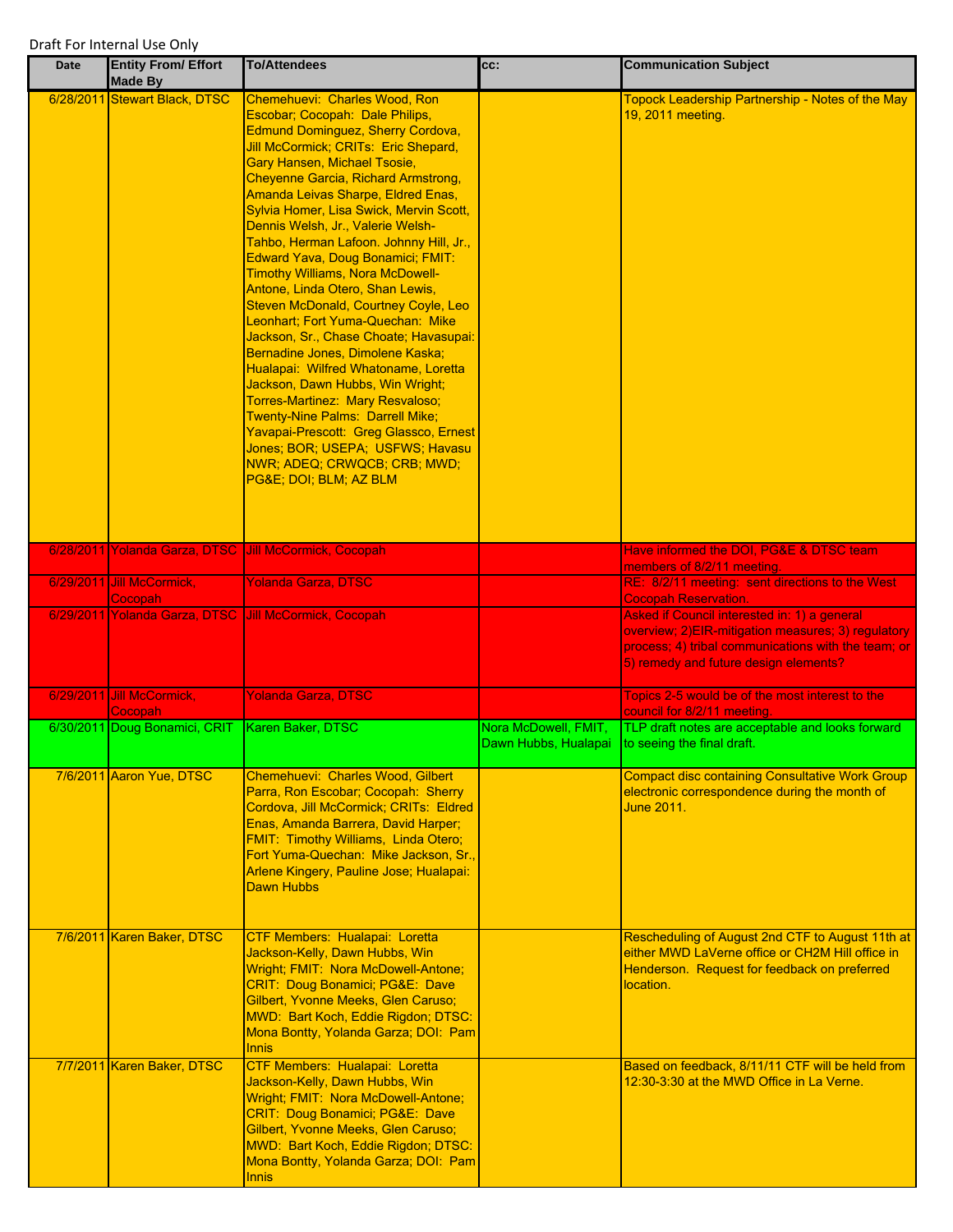| <b>Date</b> | <b>Entity From/ Effort</b><br><b>Made By</b>       | <b>To/Attendees</b>                                                          | CC:                                                                     | <b>Communication Subject</b>                                                                                                                                                                         |
|-------------|----------------------------------------------------|------------------------------------------------------------------------------|-------------------------------------------------------------------------|------------------------------------------------------------------------------------------------------------------------------------------------------------------------------------------------------|
|             |                                                    | 7/7/2011 Yolanda Garza, DTSC Jill McCormick, Cocopah                         |                                                                         | Questions regarding presentations for 8/2/11<br>meeting to make the meeting productive for the<br>council.                                                                                           |
|             | 7/7/2011 Jill McCormick,<br>Cocopah                | <b>Yolanda Garza, DTSC</b>                                                   |                                                                         | Suggested sharing info. from the TLP and<br>overview of topics 2-5 then questions from the.                                                                                                          |
|             | 7/7/2011 Yolanda Garza, DTSC Dawn Hubbs, Hualapai  |                                                                              |                                                                         | Follow-up on reason they have not responded to<br>her e-mails regarding Hualapai's request for a<br>meeting.                                                                                         |
|             |                                                    | 7/8/2011 Yolanda Garza, DTSC Jill McCormick, Cocopah                         |                                                                         | How far is the airport at Yuma to the council<br>chambers?                                                                                                                                           |
|             | 7/8/2011 Jill McCormick,<br>Cocopah                | <b>Yolanda Garza, DTSC</b>                                                   |                                                                         | Council chambers are approx. 15 miles from the<br>airport.                                                                                                                                           |
|             | 7/11/2011 Jill McCormick,<br>Cocopah               | Yolanda Garza, DTSC                                                          |                                                                         | Re: directions for 8/2/11 meeting.                                                                                                                                                                   |
|             |                                                    | 7/11/2011 Yolanda Garza, DTSC Jill McCormick, Cocopah                        |                                                                         | Thank you. Will arrive the day before to make sure<br>on time for the 8/2 meeting.                                                                                                                   |
|             | 7/15/2011 Yolanda Garza, DTSC Dawn Hubbs, Hualapai |                                                                              |                                                                         | Spoke to Dawn and confirmed potential meeting<br>dates.                                                                                                                                              |
|             | 7/19/2011 Jose Marcos, DTSC                        | Geo/Hydro Technical Workgroup, Indian<br><b>Tribe Reps., CWG Members</b>     |                                                                         | Proposed TWG meeting on 8/31 and 9/1/11.                                                                                                                                                             |
|             | 7/20/2011 Michael Sullivan, FMIT                   | <b>Jose Marcos, DTSC</b>                                                     |                                                                         | Teaching schedule is Tues. and Wed. Can TWG<br>meeting be on 8/1 & 8/2?                                                                                                                              |
|             | 7/20/2011 Jose Marcos, DTSC                        | <b>Michael Sullivan, FMIT</b>                                                |                                                                         | 8/1 & 8/2 are not viable dates for DTSC to hold the<br>TWG. 8/31 & 9/1 were the earliest dates possible.                                                                                             |
|             | 7/20/2011 Nora McDowell-<br><b>Antone, FMIT</b>    | <b>Jose Marcos, DTSC</b>                                                     | <b>Aaron Yue, Chris</b><br>Guerre, Karen Baker,<br><b>Yolanda Garza</b> | None of FMIT technical consultants or tribe are<br>available 8/31 & 9/1 for TWG. Request to change<br>to 9/1-2 or 9/8-9. Also requested an extension to<br>comment on the Soils Workplan to 7/28/11. |
|             | 7/21/2011 Jose Marcos, DTSC                        | Nora McDowell, FMIT                                                          | <b>Aaron Yue, Chris</b><br>Guerre, Karen Baker,<br><b>Yolanda Garza</b> | Will ask TWG/CWG to consider 9/1-2 for TWG<br>meeting. Extended deadline to comment on the<br>soil work plan to 7/28/11.                                                                             |
|             | 7/21/2011 Jose Marcos, DTSC                        | Geo/Hydro Technical Workgroup, Indian<br><b>Tribe Reps., CWG Members</b>     |                                                                         | Soliciting input of 9/1-9/2 dates for TWG and<br>request to respond by 7/26.                                                                                                                         |
|             | 7/21/2011 Win Wright, Hualapai                     | Jose Marcos, DTSC                                                            |                                                                         | Cannot make the TWG on 9/1-2/11. Available on<br>9/7-9 or Dawn might be able to attend.                                                                                                              |
|             | 7/21/2011 Jose Marcos, DTSC                        | Dawn Hubbs, Win Wright, Hualapai                                             |                                                                         | Asked if Win can attend TWG by telephone and<br>Dawn attend in person or should we consider<br>postponing until a later date?                                                                        |
|             | 7/21/2011 Nora McDowell-<br>Antone, FMIT           | Jose Marcos, DTSC                                                            |                                                                         | Courtney Coyle (FMIT) They also suggested 9/8-9 for TWG. Thank you<br>for extending soil work plan deadline.                                                                                         |
|             | 7/25/2011 Yolanda Garza, DTSC Dawn Hubbs, Hualapai |                                                                              |                                                                         | 9/9-10 works for everyone to meet with Hualapai<br>council. 9/9 tribal sensitivity training and 9/10 for<br>council meeting.                                                                         |
|             | 7/26/2011 Jose Marcos, DTSC                        | <b>Yvonne Meeks, PG&amp;E</b>                                                | <b>Reps, CWG Members</b>                                                | Geo/Hydro, Indian Tribe DTSC comments on "Summary of Media-to-Plan<br>Uptake Models and Their Application in the Topock<br>Human and Ecological Risk Assessments"<br>memorandum dated 6/3/11.        |
|             | 7/26/2011 Chris Guerre, DTSC                       | Geo/Hydro Technical Workgroup, Indian<br><b>Tribe Reps., CWG Members</b>     |                                                                         | <b>Results for April/May Second Quarter 2011</b><br>sampling of chromium groundwater                                                                                                                 |
|             | 7/26/2011 Chris Guerre, DTSC                       | Geo/Hydro Technical Workgroup, Indian<br><b>Tribe Reps., CWG Members</b>     |                                                                         | First half of 2011 report for the IMCMP                                                                                                                                                              |
|             | 7/27/2011 Josephina Rivera,<br><b>CRIT</b>         | Jose Marcos, DTSC                                                            |                                                                         | Called to request to be added to Topock contact<br>lists so can receive notices for her Director, Mr.<br>David Harper.                                                                               |
|             | 7/27/2011 Jose Marcos, DTSC                        | Geo/Hydro Technical Workgroup, Indian<br><b>Tribe Reps., CWG Members</b>     |                                                                         | Tentatively mark your calendars for 9/1-9/2 TWG<br>meeting.                                                                                                                                          |
|             |                                                    | 7/27/2011 Yolanda Garza, DTSC Dawn Hubbs, Loretta Jackson-Kelly,<br>Hualapai | Karen Baker                                                             | Confirmation of tentative plans for DTSC, DOI and<br>PG&E to meet with Hualapai Council on 9/9-9/10.                                                                                                 |
|             | 7/27/2011 Aaron Yue, DTSC                          | Geo/Hydro Technical Workgroup, Indian<br><b>Tribe Reps., CWG Members</b>     |                                                                         | PG&E contact list for review and update and<br>informed that no longer has cell phone.                                                                                                               |
|             | 7/27/2011 Dawn Hubbs, Hualapai Jose Marcos, DTSC   |                                                                              |                                                                         | She will attend the 9/1-2 TWG as Win cannot<br>make it.                                                                                                                                              |
|             | 7/28/2011 Leo Leonhart, FMIT                       | <b>Chris Guerre, DTSC</b>                                                    |                                                                         | RE: Results for April/May, 2nd Qt. 2011 Sampling.<br>Questions regarding data trends and suggested<br>discussing in TWG/CWG.                                                                         |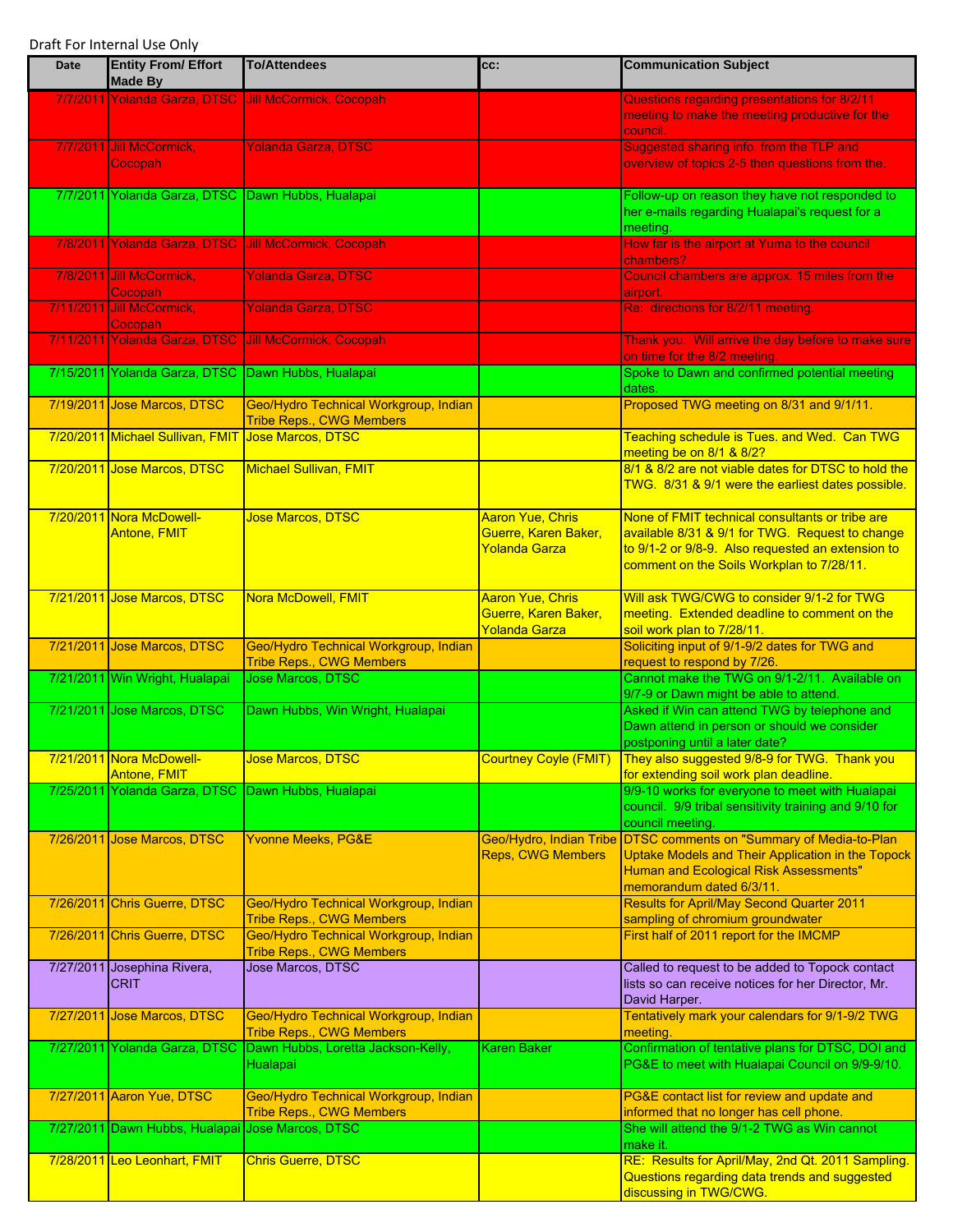| <b>Date</b> | <b>Entity From/ Effort</b><br><b>Made By</b>                           | <b>To/Attendees</b>                                                                                                                                                                                                                                                                     | CC:                                                                                                                                                                                                                                                               | <b>Communication Subject</b>                                                                                                                                                                                                                                                                                   |
|-------------|------------------------------------------------------------------------|-----------------------------------------------------------------------------------------------------------------------------------------------------------------------------------------------------------------------------------------------------------------------------------------|-------------------------------------------------------------------------------------------------------------------------------------------------------------------------------------------------------------------------------------------------------------------|----------------------------------------------------------------------------------------------------------------------------------------------------------------------------------------------------------------------------------------------------------------------------------------------------------------|
|             | 7/28/2011 Leo Leonhart, FMIT                                           | Pam Innis, DOI and Aaron Yue, DTSC                                                                                                                                                                                                                                                      | <b>Jose Marcos, DTSC</b>                                                                                                                                                                                                                                          | <b>FMIT's request for another extension of the</b><br>comment period for the Soils RFI/RI Workplan<br>through August 1, 2011. DTSC agreed on the<br>provision that acceptable to DOI.                                                                                                                          |
|             | 7/28/2011 Aaron Yue, DTSC                                              | <b>Leo Leonhart, FMIT</b>                                                                                                                                                                                                                                                               | <b>FMIT: Courtney Coyle</b><br>Linda Otero, Michael<br>Sullivan, Nora<br>McDowell-Antone,<br><b>Steve McDondald:</b><br><b>DTSC: Jose Marcos,</b><br><b>Karen Baker</b>                                                                                           | <b>DTSC looks forward to receiving FMIT comments</b><br>on Monday, 8/1. Although DTSC has agreed to the<br>extension, cannot speak for the Federal agencies<br>because of the differing purpose, considerations,<br>and timing for the comments from you.                                                      |
|             | 7/28/2011 Amanda Barrera,<br><b>CRIT<sub>s</sub></b>                   | Aaron Yue, DTSC                                                                                                                                                                                                                                                                         |                                                                                                                                                                                                                                                                   | Sent names of current tribal council members for<br>the Topock contact list.                                                                                                                                                                                                                                   |
|             | 7/28/2011 Aaron Yue, DTSC                                              | Amanda Barrera, CRITs                                                                                                                                                                                                                                                                   |                                                                                                                                                                                                                                                                   | Asked to select only members that should receive<br>the large volume of emails that are sent to the<br>contact list.                                                                                                                                                                                           |
|             | 7/28/2011 Dawn Hubbs, Hualapai Yolanda Garza, DTSC                     |                                                                                                                                                                                                                                                                                         |                                                                                                                                                                                                                                                                   | 9/9 will be sensitivity training class for DOI and<br>9/10 will be council meeting which DTSC, PG&E &<br>DOI will present a status report to council.                                                                                                                                                          |
|             |                                                                        | 7/29/2011 Yolanda Garza, DTSC Dawn Hubbs, Hualapai                                                                                                                                                                                                                                      |                                                                                                                                                                                                                                                                   | Assume that DTSC & PG&E can also attend 9/9<br>training. What are the times for training and<br>council meeting. Yolanda would like to make a<br>short presentation if feasible.                                                                                                                               |
|             |                                                                        | 7/29/2011 Yolanda Garza, DTSC Jill McCormick, Cocopah                                                                                                                                                                                                                                   |                                                                                                                                                                                                                                                                   | <b>Confirmation of Tribal Council meeting and request</b><br>for number of copies needed of presentation<br>handouts.                                                                                                                                                                                          |
|             | 7/29/2011 Jill McCormick,<br>Cocopah                                   | <b>Yolanda Garza, DTSC</b>                                                                                                                                                                                                                                                              |                                                                                                                                                                                                                                                                   | Six copies of presentation handouts needed for<br><b>Tribal Council meeting.</b>                                                                                                                                                                                                                               |
| 8/1/2011    | Karen Baker, DTSC                                                      | CTF Members: Hualapai: Loretta<br>Jackson-Kelly, Dawn Hubbs, Win<br>Wright; FMIT: Nora McDowell-Antone;<br>CRIT: Doug Bonamici; PG&E: Dave<br>Gilbert, Yvonne Meeks, Glenn Caruso;<br>MWD: Bart Koch, Eddie Rigdon; DOI:<br>Pam Innis; DTSC: Karen Baker, Mona<br>Bontty, Yolanda Garza | Christina Fu, Lisa Cope,<br>Lisa Kellogg, Christina<br>Hong                                                                                                                                                                                                       | Provided Agenda and handouts for upcoming CTF<br>meeting on 8/11/11.                                                                                                                                                                                                                                           |
| 8/1/2011    | Leo Leonhart, FMIT                                                     | Aaron Yue, DTSC and Pam Innis, DOI                                                                                                                                                                                                                                                      | McDowell-Antone,<br><b>Linda Otero, Timothy</b><br><b>Williams; CRITs: Doug</b><br>Bonamici, George Ray;<br>Chemehuevi: Ron<br>Escobar; Yavapai:<br>Greg Glassco;<br>Hualapai: Dawn Hubbs,<br>Loretta Jackson;<br>Cocopah: Jill<br>McCormick; BLM,<br><b>DTSC</b> | FMIT: Courtney Coyle, FMIT comments on May 2011 PG&E draft report<br>Steven McDonald, Nora titled Soil RCRA Facility Investigation/Remedial<br>Investigation Work Plan                                                                                                                                         |
| 8/2/2011    | Leo Leonhart, FMIT                                                     | Aaron Yue, Chris Guerre, Jose Marcos,<br><b>DTSC</b>                                                                                                                                                                                                                                    |                                                                                                                                                                                                                                                                   | Request for clarification of agenda items for 9/1-2<br><b>TWG meeting.</b>                                                                                                                                                                                                                                     |
| 8/2/2011    | <b>Jose Marcos, DTSC</b>                                               | Leo Leonhart, FMIT, Aaron Yue, Chris<br>Guerre, DTSC                                                                                                                                                                                                                                    |                                                                                                                                                                                                                                                                   | Gave clarification on tentative agenda items for 9/1-<br>2. Hope to send out agenda soon.                                                                                                                                                                                                                      |
| 8/3/2011    | <b>Jill McCormick on</b><br>behalf of Cocopah<br><b>Tribal Council</b> | Cocopah: Chairwoman Sherry Cordova,<br><b>Vice-Chairman Dale Phillips,</b><br><b>Councilmen Carlos Pereyra, Irwin Twist</b><br>and Neil White, and Jill McCormick;<br><b>DTSC: Karen Baker, Yolanda Garza;</b><br>DOI: Pam Innis; PG&E: Yvonne Meeks                                    |                                                                                                                                                                                                                                                                   | At the request of the Cocopah Tribal Council,<br>DTSC provided an overview of the PG&E Topock<br>project including selection and implementation of<br>the remedy selection for groundwater and the<br>upcoming soils investigation. DTSC also<br>highlighted opportunities for tribal input in the<br>project. |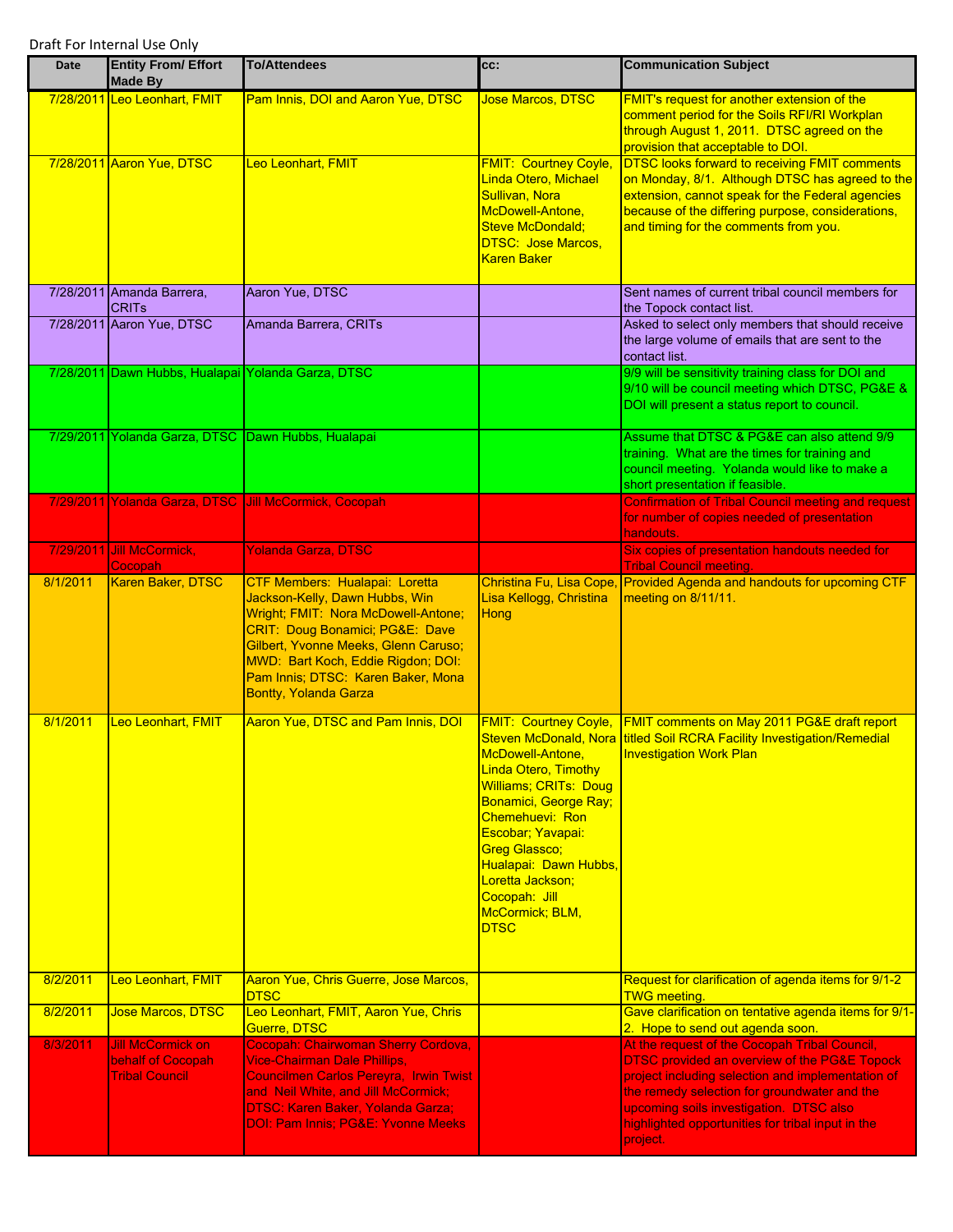| Date      | <b>Entity From/ Effort</b><br><b>Made By</b> | <b>To/Attendees</b>                                                                                                                                                                                                                                                                                        | CC:                                                                                                                                                  | <b>Communication Subject</b>                                                                                                                                                                                                                 |
|-----------|----------------------------------------------|------------------------------------------------------------------------------------------------------------------------------------------------------------------------------------------------------------------------------------------------------------------------------------------------------------|------------------------------------------------------------------------------------------------------------------------------------------------------|----------------------------------------------------------------------------------------------------------------------------------------------------------------------------------------------------------------------------------------------|
| 8/3/2011  |                                              | Yolanda Garza, DTSC Jill McCormick, Cocopah                                                                                                                                                                                                                                                                | Karen Baker, DTSC,<br>Meeks, PG&E                                                                                                                    | Thank you for coordinating the tribal council<br>Pam Innis, DOI, Yvonne meeting today. Asked that she identify attendees<br>at the meeting to make sure she has the correct<br>attendance list.                                              |
| 8/3/2011  | Karen Baker, DTSC                            | CTF Members: Hualapai: Loretta<br>Jackson-Kelly, Dawn Hubbs, Win<br>Wright; FMIT: Nora McDowell-Antone;<br>CRIT: Doug Bonamici; PG&E: Dave<br>Gilbert, Yvonne Meeks, Glenn Caruso;<br>MWD: Bart Koch, Eddie Rigdon; DOI -<br>Pam Innis; DTSC: Karen Baker, Mona<br><b>Bontty, Yolanda Garza</b>            | Christina Fu, Lisa Cope,<br>Lisa Kellogg, Christina<br>Hong                                                                                          | Correction to 8/11 CTF agenda. Lunch will not be<br>served, only snacks.                                                                                                                                                                     |
| 8/4/2011  |                                              | Yolanda Garza, DTSC Dawn Hubbs, Hualapai                                                                                                                                                                                                                                                                   |                                                                                                                                                      | Questions regarding 9/1 sensitivity training and 9/2<br>council meeting from DOI and DTSC.                                                                                                                                                   |
| 8/4/2011  | Jose Marcos, DTSC                            | Geo/Hydro Technical Workgroup, Indian<br><b>Tribes, CWG Members</b>                                                                                                                                                                                                                                        |                                                                                                                                                      | Update on 9/1-2 meeting: preliminary schedule.                                                                                                                                                                                               |
| 8/5/2011  | Leo Leonhart, FMIT                           | Pam Innis, DOI                                                                                                                                                                                                                                                                                             | Aaron Yue, DTSC,<br><b>Courtney Coyle, Linda</b><br>Otero, Steven<br><b>McDonald, Nora</b><br>McDowell-Antone,<br><b>FMIT; Yvonne Meeks,</b><br>PG&E | RE: Soils Rfi/RI WP APP. B26 - wants explanation<br>for note "Per DOI Request, responses to DOI are<br>not provided."                                                                                                                        |
| 8/9/2011  | <b>Aaron Yue, DTSC</b>                       | Chemehuevi: Charles Wood, Gilbert<br>Parra, Ron Escobar; Cocopah: Sherry<br>Cordova, Jill McCormick; CRITs: Eldred<br>Enas, Amanda Barrera, David Harper;<br>FMIT: Timothy Williams, Linda Otero;<br>Fort Yuma-Quechan: Mike Jackson, Sr.,<br>Arlene Kingery, Pauline Jose; Hualapai:<br><b>Dawn Hubbs</b> |                                                                                                                                                      | <b>Compact disc containing Consultative Work Group</b><br>electronic correspondence during the month of July<br>2011.                                                                                                                        |
| 8/10/2011 |                                              | Yolanda Garza, DTSC Jill McCormick, Cocopah                                                                                                                                                                                                                                                                |                                                                                                                                                      | Request to give presentation she provided at TLP<br>at CWG on 10/19/11.                                                                                                                                                                      |
| 8/10/2011 | Jill McCormick,<br><b>Cocopah</b>            | <b>Yolanda Garza, DTSC</b>                                                                                                                                                                                                                                                                                 |                                                                                                                                                      | Yes, thank you for the opportunity to present the<br>information to the CWG group on 10/19/11.                                                                                                                                               |
| 8/11/2011 | Win Wright, Hualapai                         | DTSC: Aaron Yue, Karen Baker, Chris<br>Guerre, Jose Marcos; DOI: Pam Innis;<br>PG&E: Yvonne Meeks                                                                                                                                                                                                          | Dawn Hubbs, Loretta<br>Jackson-Kelly, Hualapai                                                                                                       | Hualapai comments regarding the Soil Work Plan                                                                                                                                                                                               |
| 8/11/2011 | Karen Baker, DTSC                            | Attendees: Hualapai: Dawn Hubbs;<br>FMIT: Nora McDowell-Antone; CRIT:<br>Doug Bonamici; PG&E: Dave Gilbert,<br>Yvonne Meeks, Glenn Caruso, Tom<br>Wilson, Stephanie Issacson, Lisa<br>Kellogg, Lisa Cope, Christina Hong;<br>MWD: Bart Koch; DOI: Pam Innis;<br>DTSC: Karen Baker, Yolanda Garza           |                                                                                                                                                      | <b>Clearinghouse Task Force Meeting at MWD office</b><br>in LaVerne                                                                                                                                                                          |
| 8/12/2011 | Karen Baker, DTSC                            | CTF Members: Hualapai: Loretta<br>Jackson-Kelly, Dawn Hubbs, Win<br>Wright; FMIT: Nora McDowell-Antone;<br>CRIT: Doug Bonamici; PG&E: Dave<br>Gilbert, Yvonne Meeks, Glenn Caruso;<br>MWD: Bart Koch, Eddie Rigdon; DTSC:<br>Karen Baker, Mona Bontty, Yolanda<br>Garza                                    |                                                                                                                                                      | List of CTF action items provided at the March<br>2011 CTF meeting.                                                                                                                                                                          |
| 8/12/2011 | Karen Baker, DTSC                            | CTF Members: Hualapai: Loretta<br>Jackson-Kelly, Dawn Hubbs, Win<br>Wright; FMIT: Nora McDowell-Antone;<br>CRIT: Doug Bonamici; PG&E: Dave<br>Gilbert, Yvonne Meeks, Glenn Caruso;<br>MWD: Bart Koch, Eddie Rigdon; DTSC:<br>Karen Baker, Mona Bontty, Yolanda<br>Garza                                    |                                                                                                                                                      | Compilation of meeting notes that deal with the<br>four follow-up areas identified at the Breakthrough<br>Summit in February 2008: Decision Making/CWG;<br><b>Clearinghouse for Information; One Stop</b><br>Permitting/Legal; Consultation. |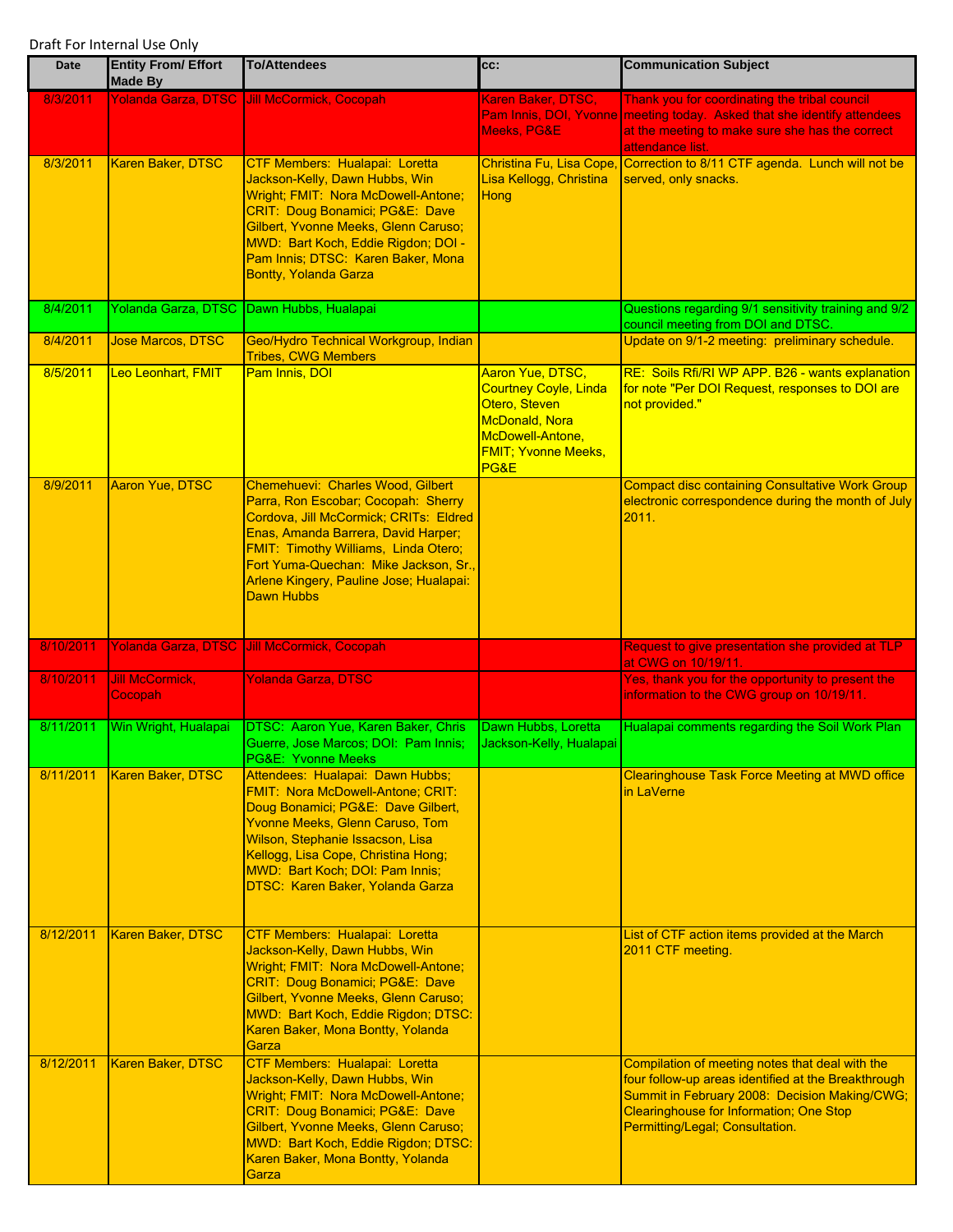| Date      | <b>Entity From/ Effort</b><br><b>Made By</b> | <b>To/Attendees</b>                                                                                                                                                                                                                                                                                                                                    | CC:                                                                                                   | <b>Communication Subject</b>                                                                                                      |
|-----------|----------------------------------------------|--------------------------------------------------------------------------------------------------------------------------------------------------------------------------------------------------------------------------------------------------------------------------------------------------------------------------------------------------------|-------------------------------------------------------------------------------------------------------|-----------------------------------------------------------------------------------------------------------------------------------|
| 8/15/2011 | Dawn Hubbs, Hualapai Jose Marcos, DTSC       |                                                                                                                                                                                                                                                                                                                                                        |                                                                                                       | She will attend the 9/1 & 9/2 TWG meeting in place<br>of Win Wright and request for confirmation of<br>location.                  |
| 8/15/2011 | Jose Marcos, DTSC                            | Dawn Hubbs, Hualapai                                                                                                                                                                                                                                                                                                                                   | Karen Baker, DTSC,<br>Loretta Jackson & Win<br>Wright, Hualapai                                       | TWG meeting will be held at the Topock<br>Compressor station. Also, thank you for Hualapai<br>workplan comments received on 8/11. |
| 8/15/2011 | <b>Jose Marcos, DTSC</b>                     | Geo/Hydro Technical Workgroup; Indian<br><b>Tribe Reps; CWG Members</b>                                                                                                                                                                                                                                                                                |                                                                                                       | Early notice of proposed CWG meeting on<br>10/19/11 at the Hilton Garden Inn in Yuma, AZ.                                         |
| 8/16/2011 |                                              | Yolanda Garza, DTSC Dawn Hubbs, Hualapai                                                                                                                                                                                                                                                                                                               | Karen Baker, DTSC                                                                                     | Agenda draft for your consideration at Hualapai<br><b>Tribal Council</b>                                                          |
| 8/18/2011 | Jose Marcos, DTSC                            | Dawn Hubbs, Hualapai, Nora McDowell- DTSC: Aaron Yue,<br>Antone, FMIT                                                                                                                                                                                                                                                                                  | <b>Chris Guerre, Karen</b><br>Baker; PG&E: Yvonne<br>Meeks, Christina Hong;<br><b>DOI: Pam Innis</b>  | <b>Comments from Hualapai and FMIT that PG&amp;E</b><br>indicated need clarifying/discussion at the 9/1-2<br><b>TWG</b> meeting.  |
| 8/18/2011 | Karen Baker, DTSC                            | CTF Members: Hualapai: Loretta<br>Jackson-Kelly, Dawn Hubbs, Win<br>Wright; FMIT: Nora McDowell-Antone;<br>CRIT: Doug Bonamici; PG&E: Dave<br>Gilbert, Yvonne Meeks, Glenn Caruso;<br>MWD: Bart Koch, Eddie Rigdon; DTSC:<br>Karen Baker, Mona Bontty, Yolanda<br>Garza                                                                                |                                                                                                       | Draft Action Items from 8/11/11 CTF meeting.<br>Request to provide corrections/clarifications by<br>8/26/11. Next CTF is 9/15/11. |
| 8/18/2011 | PG&E                                         | Attendees: FMIT: Felton Bricker, Sr.,<br>Delbert Holmes, Nora McDowell-Antone;<br><b>CRITs: Howard Magill, Charley Land;</b><br>Hualapai: Morris Samson, Bennett<br>Jackson, Arturo Montana; PG&E: Curt<br>Russell, Melanie Day; CH2M Hill: Jay<br>Piper, Morgan King; Garcia &<br><b>Associates: Kim Steiner; Applied</b><br>Earthworks: Pat Moloney; |                                                                                                       | <b>Vegetation Survey Orientation Meeting.</b>                                                                                     |
| 8/19/2011 | Jose Marcos, DTSC                            | Geo/Hydro Technical Workgroup; Indian<br><b>Tribe Reps; CWG Members</b>                                                                                                                                                                                                                                                                                |                                                                                                       | <b>DTSC comments on the PG&amp;E Topock draft Soil</b><br><b>RFI/RI Workplan dated May 2011</b>                                   |
| 8/19/2011 | Jose Marcos, DTSC                            | Geo/Hydro Technical Workgroup; Indian<br><b>Tribe Reps; CWG Members</b>                                                                                                                                                                                                                                                                                |                                                                                                       | Agenda for 9/1-2 TWG meeting with comments<br>received to the soil work plan for discussion.                                      |
| 8/23/2011 | Karen Baker, DTSC                            | Dawn Hubbs, Hualapai                                                                                                                                                                                                                                                                                                                                   | Yolanda Garza, DTSC                                                                                   | Thank you for opportunity to come to Hualapai<br><b>Cultural Sensitivity Training and DTSC staff who</b><br>will attend.          |
| 8/23/2011 | Karen Baker, DTSC                            | CTF Members: Hualapai: Loretta<br>Jackson-Kelly, Dawn Hubbs, Win<br>Wright; FMIT: Nora McDowell-Antone;<br>CRIT: Doug Bonamici; PG&E: Dave<br>Gilbert, Yvonne Meeks, Glenn Caruso;<br>MWD: Bart Koch, Eddie Rigdon; DTSC:<br>Karen Baker, Mona Bontty, Yolanda<br>Garza                                                                                |                                                                                                       | CTF charter revised per input at 8/11/11 meeting.<br>Comments due to Yolanda Garza by 8/26/11.                                    |
| 8/24/2011 | Chris Guerre, DTSC                           | Geo/Hydro Technical Workgroup, Indian<br><b>Tribe Reps., CWG Members</b>                                                                                                                                                                                                                                                                               |                                                                                                       | PG&E Topock 2nd Quarter 2011 IM Performance<br>Monitoring and Groundwater Monitoring Report.                                      |
| 8/25/2011 | Doug Bonamici, CRIT                          | FMIT: Nora McDowell; CRITs: Lisa<br>Swick; DTSC: Karen Baker, Mona<br>Bontty, Yolanda Garza; ; Hualapai: Win<br>Wright, Loretta Jackson-Kelly, Dawn<br>Hubbs; DOI: Pam Innis; MWD: Bart<br>Koch, Eddie Rigdon; PG&E: Dave<br>Gilbert, Glenn Caruso, Yvonne Meeks;<br>Stephanie Issacson; Tom Watson;                                                   | Arcadis: Lisa Kellogg.<br>Lisa Micheletti-Cope;<br>PG&E: Christina Hong;<br><b>DTSC: Christina Fu</b> | Edits/suggestions on draft CTF Mission Statement.                                                                                 |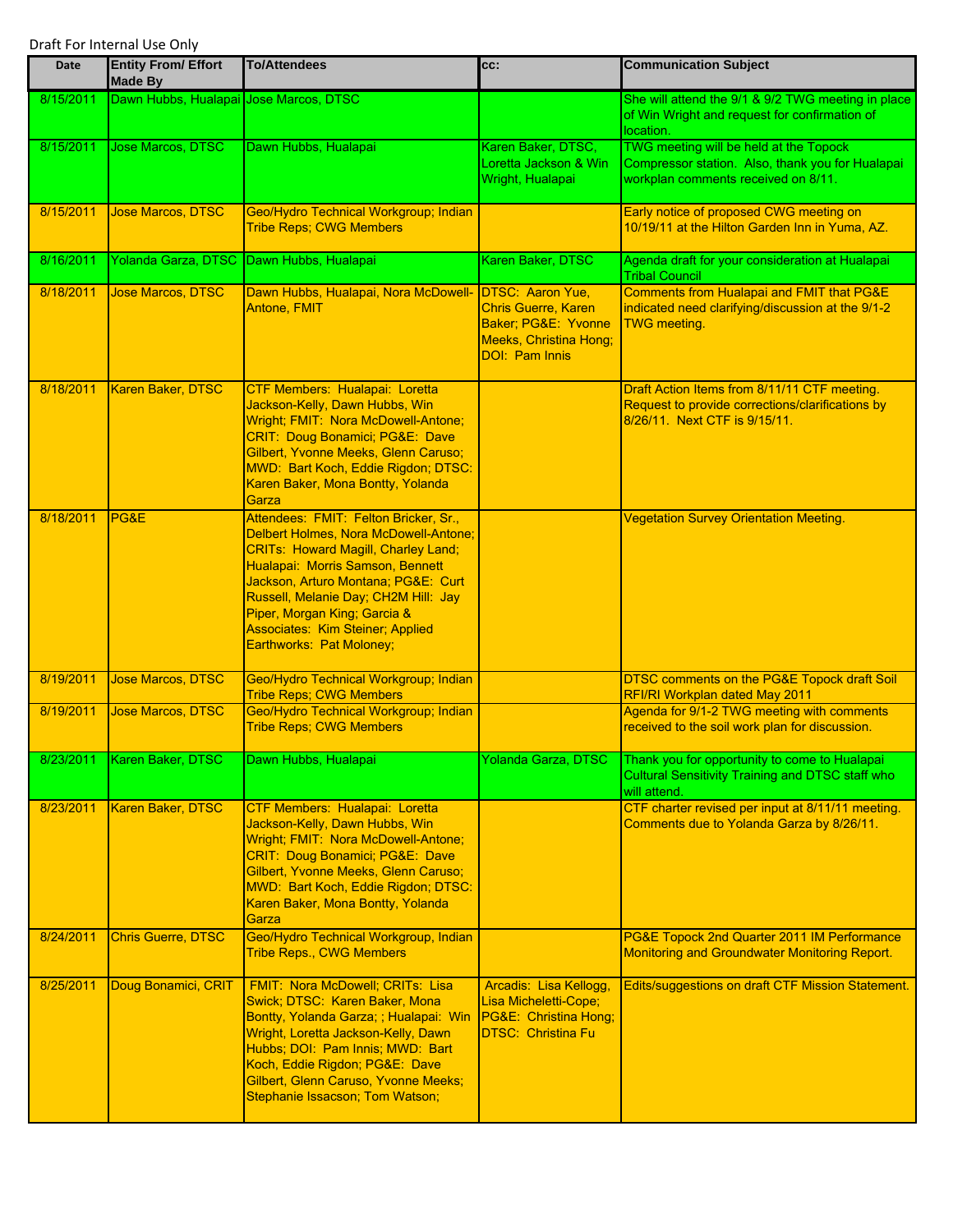| <b>Date</b> | <b>Entity From/ Effort</b><br><b>Made By</b> | <b>To/Attendees</b>                                                                                                                                                                                                                                                                                                               | CC: | <b>Communication Subject</b>                                                                                                                                                                                                                                                                                                                                                               |
|-------------|----------------------------------------------|-----------------------------------------------------------------------------------------------------------------------------------------------------------------------------------------------------------------------------------------------------------------------------------------------------------------------------------|-----|--------------------------------------------------------------------------------------------------------------------------------------------------------------------------------------------------------------------------------------------------------------------------------------------------------------------------------------------------------------------------------------------|
| 8/29/2011   | Karen Baker, DTSC                            | CTF Members: Hualapai: Loretta<br>Jackson-Kelly, Dawn Hubbs, Win<br>Wright; FMIT: Nora McDowell-Antone;<br>CRIT: Doug Bonamici; PG&E: Dave<br>Gilbert, Yvonne Meeks, Glenn Caruso,<br>Tom Wilson, Stephanie Issacson; MWD:<br>Bart Koch, Eddie Rigdon; DOI: Pam<br>Innis; DTSC: Karen Baker, Mona<br><b>Bontty, Yolanda Garza</b> |     | Finalized action items from 8/11/11 CTF.                                                                                                                                                                                                                                                                                                                                                   |
| 8/29/2011   | Karen Baker, DTSC                            | CTF Members: Hualapai: Loretta<br>Jackson-Kelly, Dawn Hubbs, Win<br>Wright; FMIT: Nora McDowell-Antone;<br>CRIT: Doug Bonamici; PG&E: Dave<br>Gilbert, Yvonne Meeks, Glenn Caruso;<br>MWD: Bart Koch, Eddie Rigdon; DTSC:<br>Karen Baker, Mona Bontty, Yolanda<br>Garza                                                           |     | Corrected location of 9/15/11 CTF meeting.                                                                                                                                                                                                                                                                                                                                                 |
| 8/30/2011   | <b>Chris Guerre, DTSC</b>                    | Geo/Hydro Technical Workgroup; Indian<br><b>Tribe Reps; CWG Members</b>                                                                                                                                                                                                                                                           |     | Groundwater Model presentation for the 9/1/11<br><b>TWG</b> meeting.                                                                                                                                                                                                                                                                                                                       |
| 8/30/2011   | Leo Leonhart, FMIT                           | <b>Chris Guerre, DTSC</b>                                                                                                                                                                                                                                                                                                         |     | RE: Groundwater Model Presentation at TWG:<br>hope info. on basic model structure layers shown<br>in EX, boundaries, etc. will be presented. Are they<br>going to tell us how the input params compared to<br>the existing model? Also, would like to know<br>something about the conceptual design of the IRZ<br>& extraction wells. This request was forwarded to<br>Yvonne Meeks, PG&E. |
| 8/31/2011   | Jose Marcos, DTSC                            | Geo/Hydro Technical Workgroup; Indian<br><b>Tribe Reps; CWG Members</b>                                                                                                                                                                                                                                                           |     | <b>TWG Updated Agenda and soil presentation</b><br>handout - 9/1-9/2 TWG                                                                                                                                                                                                                                                                                                                   |
| 9/1/2011    | <b>DTSC</b>                                  | Attendees: FMIT: Leo Leonhart (H&A),<br>Michael Long (H&A), Nora McDowell-<br>Antone, Harley L. Booth, Michael<br>Sullivan; Hualapai: Dawn Hubbs;<br>Chemehuevi: Tom Pradetto, Ron<br>Escobar; DTSC, ADEQ, USEPA,<br>Arcadis, PG&E and their consultants<br>CH2M Hill, Lucas Advocates; DOI;<br>USFWS, USBLM, Geopentech (MWD)    |     | Technical Workgroup Meeting - agenda items<br>included groundwater model, Soil RFI/RI workplan<br>comment clarification, plant uptake status,<br>alternative well ecommissioning update.                                                                                                                                                                                                   |
| 9/2/2011    | <b>DTSC</b>                                  | Attendees: FMIT: Michael Sullivan, Leo<br>Leonhart, Michael Long, Harley Booth;<br>Hualapai: Dawn Hubbs; Chemehuevi:<br>Tom Pradetto; DTSC; USEPA, ADEQ;<br>PG&E & their consultants CH2M Hill,<br>Arcadis; USDOI, USFWS, USBLM                                                                                                   |     | Technical Workgroup Meeting - agenda items<br>included groundwater model, Soil RFI/RI workplan<br>comment clarification, plant uptake status,<br>alternative well ecommissioning update.                                                                                                                                                                                                   |
| 9/2/2011    | Aaron Yue, DTSC                              | Chemehuevi: Charles Wood, Thomas<br>Pradetto, Ron Escobar; Cocopah:<br>Sherry Cordova, Jill McCormick; CRITs:<br>Eldred Enas, Amanda Barrera, David<br>Harper; FMIT: Timothy Williams, Linda<br>Otero; Fort Yuma-Quechan: Mike<br>Jackson, Sr., Arlene Kingery, Pauline<br>Jose; Hualapai: Dawn Hubbs                             |     | <b>Compact disc containing Consultative Work Group</b><br>electronic correspondence during the month of<br>August 2011.                                                                                                                                                                                                                                                                    |
| 9/6/2011    |                                              | Yolanda Garza, DTSC Dawn Hubbs, Hualapai                                                                                                                                                                                                                                                                                          |     | Question regarding Hualapai council presentations<br>on Saturday: how did the overview and briefing go<br>on 8/30? Do you think we need more focus on a<br>topoic or two? Is BLM taking up some of our<br>presentation time?                                                                                                                                                               |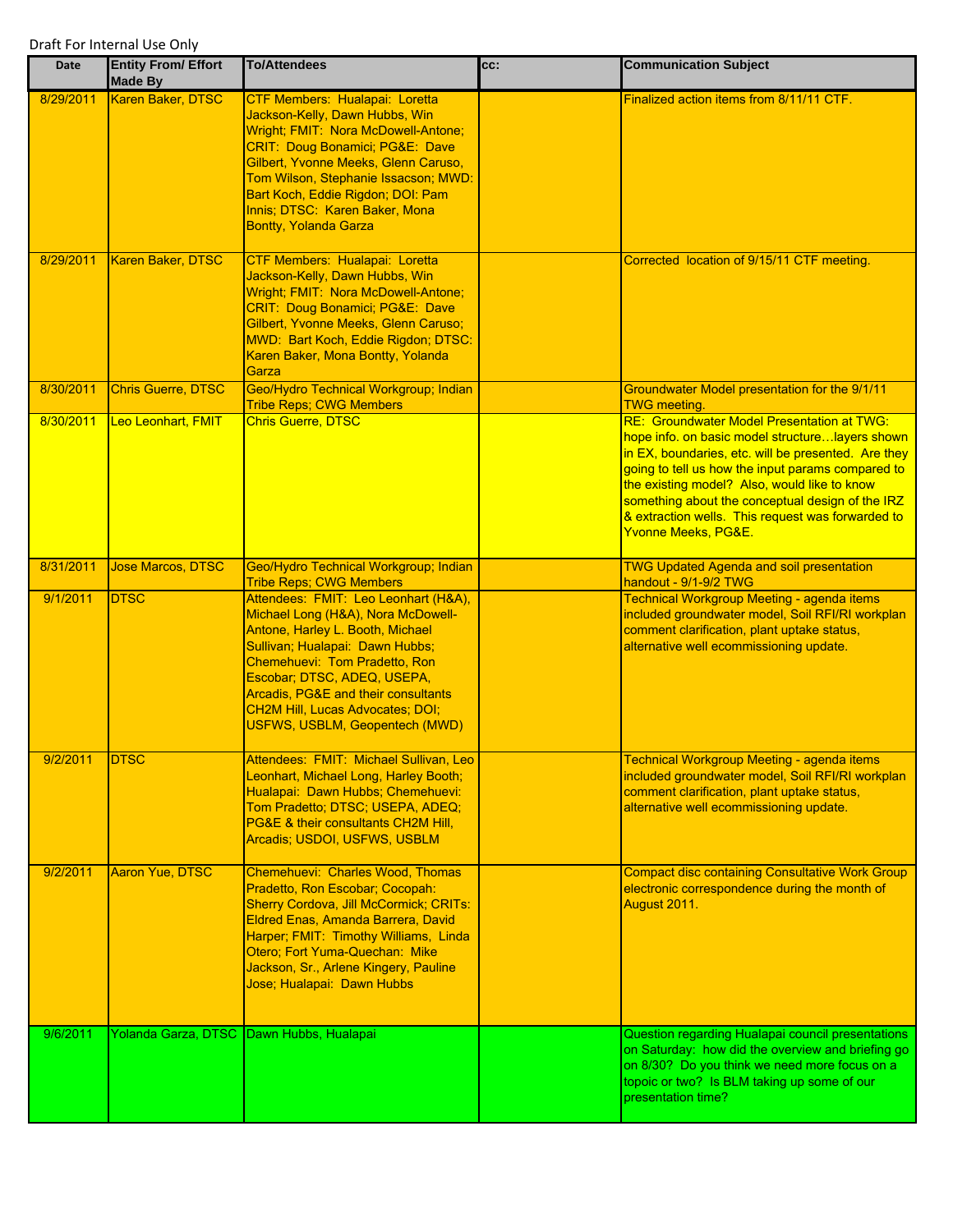| <b>Date</b> | <b>Entity From/ Effort</b><br><b>Made By</b> | <b>To/Attendees</b>                                                                                                                                                                                                                                                                                                                | CC:                      | <b>Communication Subject</b>                                                                                                                                                                                                         |
|-------------|----------------------------------------------|------------------------------------------------------------------------------------------------------------------------------------------------------------------------------------------------------------------------------------------------------------------------------------------------------------------------------------|--------------------------|--------------------------------------------------------------------------------------------------------------------------------------------------------------------------------------------------------------------------------------|
| 9/6/2011    | Karen Baker, DTSC                            | CTF Members: Hualapai: Loretta<br>Jackson-Kelly, Dawn Hubbs, Win<br>Wright; FMIT: Nora McDowell-Antone;<br>CRIT: Doug Bonamici; PG&E: Dave<br>Gilbert, Yvonne Meeks, Glenn Caruso,<br>Tom Wilson, Stephanie Issacson; MWD:<br>Bart Koch, Eddie Rigdon; DOI: Pam<br>Innis; DTSC: Karen Baker, Mona<br>Bontty, Yolanda Garza         |                          | Change to meeting time for 9/15/11 CTF meeting.                                                                                                                                                                                      |
| 9/6/2011    | Karen Baker, DTSC                            | Nora McDowell-Antone, FMIT                                                                                                                                                                                                                                                                                                         |                          | Coordinating soil investigation workplan meeting<br>requested by FMIT. Should we cancel CTF<br>meeting on 9/15 to have more time to meet with<br>Fort Mojave? Dawn Hubbs would like to stall have<br>the CTF in the morning of 9/15. |
| 9/6/2011    | Nora McDowell-<br>Antone, FMIT               | Karen Baker, DTSC                                                                                                                                                                                                                                                                                                                  |                          | Coordinating soil investigation workplan meeting.<br>Can start 9/15 CTF in the morning or cancel - your<br>call.                                                                                                                     |
| 9/6/2011    | Karen Baker, DTSC                            | Nora McDowell-Antone, FMIT                                                                                                                                                                                                                                                                                                         | <b>Jose Marcos, DTSC</b> | CTF will be 9-12 Noon, FMIT meeting at 1:00 PM,<br>follow-up call if needed prior to 9/22 mtg. with<br>PG&E, possibly on 9/19 to work around Michael<br>Sullivan's schedule.                                                         |
| 9/7/2011    | Nora McDowell-<br>Antone, FMIT               | Karen Baker, DTSC                                                                                                                                                                                                                                                                                                                  |                          | CTF from 9-12 and FMIT meeting at 1:00 is fine<br>with her.                                                                                                                                                                          |
| 9/7/2011    | Karen Baker, DTSC                            | Dawn Hubbs, Hualapai                                                                                                                                                                                                                                                                                                               |                          | Change to attendees for Cultural Training:<br>Christina Fu will replace Nancy Bothwell.                                                                                                                                              |
| 9/7/2011    | Dawn Hubbs, Hualapai Karen Baker, DTSC       |                                                                                                                                                                                                                                                                                                                                    |                          | Final agenda for Cultural Sensitivity Training.                                                                                                                                                                                      |
| 9/10/2011   | <b>DTSC</b>                                  | Attendees: Hualapai Tribal Council,<br>Hualapai Cultural Resources: Loretta<br>Jackson-Kelly & Dawn Hubbs; DTSC,<br>DOI, PG&E                                                                                                                                                                                                      |                          | Hualapai Council Meeting 9/10/11                                                                                                                                                                                                     |
| 9/12/2011   | Karen Baker, DTSC                            | CTF Members: Hualapai: Loretta<br>Jackson-Kelly, Dawn Hubbs, Win<br>Wright; FMIT: Nora McDowell-Antone;<br>CRIT: Doug Bonamici; PG&E: Dave<br>Gilbert, Yvonne Meeks, Glenn Caruso,<br>Tom Wilson, Stephanie Issacson; MWD:<br>Bart Koch, Eddie Rigdon; DOI: Pam<br>Innis; DTSC: Karen Baker, Mona<br><u> Bontty, Yolanda Garza</u> |                          | CTF Meeting Agenda and handouts for 9/15/11.                                                                                                                                                                                         |
| 9/14/2011   | Christina Hong, CH2M<br><b>Hill</b>          | CTF Members: Hualapai: Loretta<br>Jackson-Kelly, Dawn Hubbs, Win<br>Wright; FMIT: Nora McDowell-Antone;<br>CRIT: Doug Bonamici; PG&E: Dave<br>Gilbert, Yvonne Meeks, Glenn Caruso,<br>Tom Wilson, Stephanie Issacson; MWD:<br>Bart Koch, Eddie Rigdon; DOI: Pam<br>Innis; DTSC: Karen Baker, Mona<br><b>Bontty, Yolanda Garza</b>  |                          | On Karen Baker's behalf, draft Topock Q3 2011<br>newsletter for review (handout for 9/15/11 CTF<br>meeting).                                                                                                                         |
| 9/14/2011   | <b>Chris Guerre, DTSC</b>                    | Geo/Hydro Technical Workgroup; Indian<br><b>Tribe Reps; CWG Members</b>                                                                                                                                                                                                                                                            |                          | TWG meeting planned for 10/18/11.                                                                                                                                                                                                    |
| 9/15/2011   | Karen Baker, DTSC                            | CTF Members: Hualapai: Loretta<br>Jackson-Kelly, Dawn Hubbs, Win<br>Wright; FMIT: Nora McDowell-Antone;<br>CRIT: Doug Bonamici; PG&E: Dave<br>Gilbert, Yvonne Meeks, Glenn Caruso,<br>Tom Wilson, Stephanie Issacson; MWD:<br>Bart Koch, Eddie Rigdon; DOI: Pam<br>Innis; DTSC: Karen Baker, Mona<br><b>Bontty, Yolanda Garza</b>  |                          | Based on feedback received, we will proceed with<br>CTF meeting on 9/15/11 from 9am to noon.                                                                                                                                         |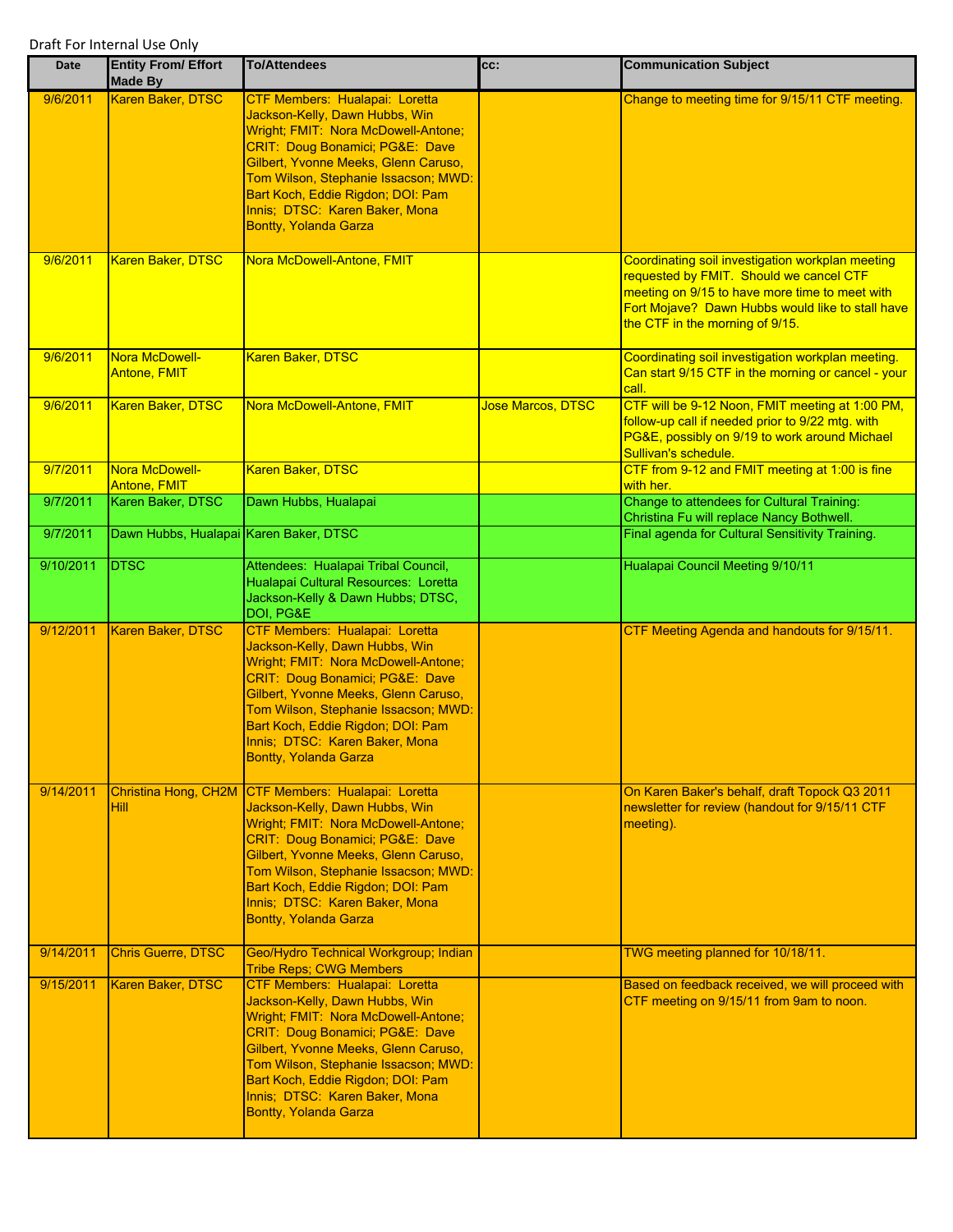| <b>Date</b> | <b>Entity From/ Effort</b><br><b>Made By</b> | <b>To/Attendees</b>                                                                                                                                                                                                                                                                                                                                                                                                     | CC:                                                                                      | <b>Communication Subject</b>                                                                                                                                                 |
|-------------|----------------------------------------------|-------------------------------------------------------------------------------------------------------------------------------------------------------------------------------------------------------------------------------------------------------------------------------------------------------------------------------------------------------------------------------------------------------------------------|------------------------------------------------------------------------------------------|------------------------------------------------------------------------------------------------------------------------------------------------------------------------------|
| 9/15/2011   | Karen Baker, DTSC                            | CTF Members: Hualapai: Loretta<br>Jackson-Kelly, Dawn Hubbs, Win<br>Wright; FMIT: Nora McDowell-Antone;<br>CRIT: Doug Bonamici; PG&E: Dave<br>Gilbert, Yvonne Meeks, Glenn Caruso,<br>Tom Wilson, Stephanie Issacson; MWD:<br>Bart Koch, Eddie Rigdon; DOI: Pam<br>Innis; DTSC: Karen Baker, Mona<br>Bontty, Yolanda Garza                                                                                              |                                                                                          | Meeting will be held at CH2M Hill office in<br>Henderson, NV                                                                                                                 |
| 9/16/2011   | Jose Marcos, DTSC                            | Attendees: FMIT: Linda Otero, Nora<br>McDowell-Antone, Leo Leonhart,<br>Michael Sullivan, Harley Booth,<br>Courtney Coyle (by phone); Hualapai:<br>Dawn Hubbs; DTSC, BLM, DOI                                                                                                                                                                                                                                           |                                                                                          | Soils Workplan meeting 9/15/11 in Henderson, NV                                                                                                                              |
| 9/20/2011   | Deborah Raphael,<br><b>DTSC</b>              | The Honorable Louise Benson,<br>Chairwoman, Hualapai                                                                                                                                                                                                                                                                                                                                                                    | Loretta Jackson-Kelly,<br>Hualapai, Dawn Hubbs,<br>Hualapai, Karen Baker,<br><b>DTSC</b> | Recognition and Appreciation for Tribal Sensitivity<br>Training                                                                                                              |
| 9/28/2011   | Chris Guerre, DTSC                           | <b>Geo/Hydro Technical Workgroup</b>                                                                                                                                                                                                                                                                                                                                                                                    | <b>Harley Booth, FMIT</b>                                                                | September 2011 TWG Action Items                                                                                                                                              |
| 9/28/2011   | Yolanda Garza, DTSC Ms. Lee, Hualapai        |                                                                                                                                                                                                                                                                                                                                                                                                                         |                                                                                          | Topock attendees at council meeting on 9/10/11<br>for her records.                                                                                                           |
| 9/30/2011   | Aaron Yue, DTSC                              | Geo/Hydro Technical Workgroup; Indian<br>Tribe Reps; CWG Members, Agenda<br>Only                                                                                                                                                                                                                                                                                                                                        |                                                                                          | Date/location of 10/19/11 CWG meeting and draft<br>significant issues and action items from 6/15/11<br>CWG for review and comment and contact list for<br>review and update. |
| 10/4/2011   | Aaron Yue, DTSC                              | Chemehuevi: Charles Wood, Thomas<br>Pradetto, Ron Escobar; Cocopah:<br><b>Sherry Cordova, Jill McCormick; CRITs:</b><br>Eldred Enas, Amanda Barrera, David<br>Harper; FMIT: Timothy Williams, Linda<br>Otero; Fort Yuma-Quechan: Mike<br>Jackson, Sr., Arlene Kingery, Pauline<br>Jose; Hualapai: Louise Benson, Dawn<br><b>Hubbs</b>                                                                                   |                                                                                          | <b>Compact disc containing Consultative Work Group</b><br>electronic correspondence during the month of<br>September 2011.                                                   |
| 10/6/2011   | Karen Baker, DTSC                            | <b>CTF Members: Cocopah: Jill</b><br>McCormick; CRIT: Lisa Swick, Doug<br>Bonamici; FMIT: Nora McDowell-<br>Antone; Hualapai: Loretta Jackson-<br>Kelly, Dawn Hubbs; DTSC: Karen<br>Baker, Yolanda Garza; DOI: Pam Innis;<br>MWD: Bart Koch, Eddie Rigdon; PG&E:<br>Dave Gilbert, Yvonne Meeks, Glenn<br>Caruso, Tom Wilson, Stephanie<br>Isaacson, Sheryl Bilbrey, CH2M Hill:<br>Christina Hong; Arcadis: Lisa Kellogg |                                                                                          | Draft agenda for 10/18/11 CTF meeting.                                                                                                                                       |
| 10/6/2011   | Pam Innis, DOI                               | Nora McDowell-Antone, FMIT, Dawn<br>Hubbs, Hualapai                                                                                                                                                                                                                                                                                                                                                                     | <b>TWG Workgroup</b>                                                                     | DOI/DTSC response to concerns raised by the<br><b>FMIT regarding some of the comments provided by</b><br>the agencies on the draft soil RFI/RI Workplan<br>dated May 2011.   |
| 10/7/2011   | <b>Christopher Guerre,</b><br><b>DTSC</b>    | <b>Geo/Hydro Technical Workgroup</b>                                                                                                                                                                                                                                                                                                                                                                                    |                                                                                          | Information addressing Action Items 2, 3, 5 & 6.                                                                                                                             |
| 10/7/2011   | <b>Christopher Guerre,</b><br><b>DTSC</b>    | <b>Geo/Hydro Technical Workgroup</b>                                                                                                                                                                                                                                                                                                                                                                                    |                                                                                          | Information addressing Action Items 4                                                                                                                                        |
| 10/11/2011  | Aaron Yue, DTSC                              | Geo/Hydro Technical Workgroup; Indian<br>Tribe Reps; CWG Members, Agenda<br><b>Only</b>                                                                                                                                                                                                                                                                                                                                 |                                                                                          | PG&E 10/19/11 CWG Meeting Agenda                                                                                                                                             |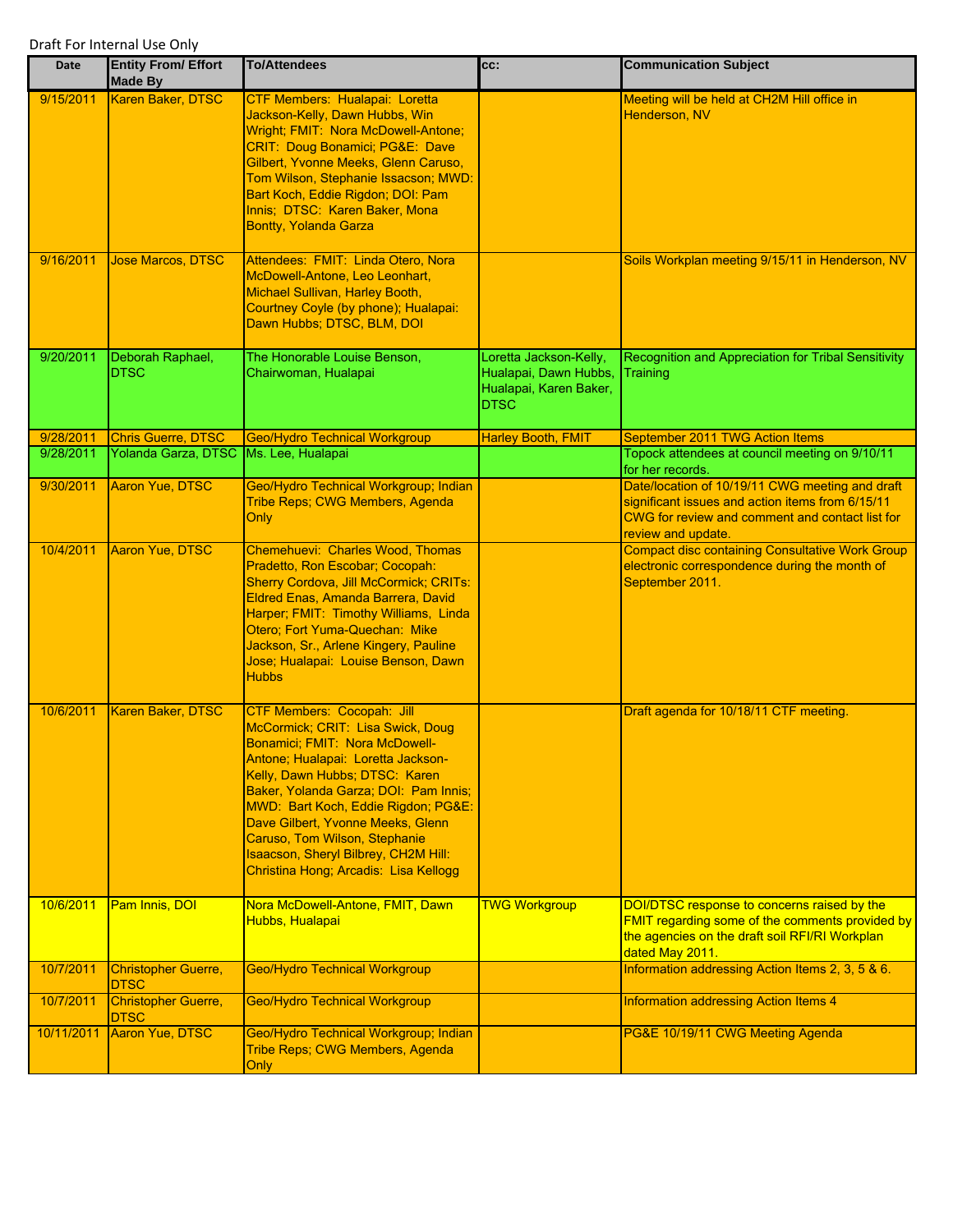| <b>Date</b> | <b>Entity From/ Effort</b><br><b>Made By</b> | <b>To/Attendees</b>                                                                                                                                                                                                                                                                                                                                                                                              | CC: | <b>Communication Subject</b>                                                                                                                                                                                                                                                                                                                                                                                                                                                                                                                                                                                                                                         |
|-------------|----------------------------------------------|------------------------------------------------------------------------------------------------------------------------------------------------------------------------------------------------------------------------------------------------------------------------------------------------------------------------------------------------------------------------------------------------------------------|-----|----------------------------------------------------------------------------------------------------------------------------------------------------------------------------------------------------------------------------------------------------------------------------------------------------------------------------------------------------------------------------------------------------------------------------------------------------------------------------------------------------------------------------------------------------------------------------------------------------------------------------------------------------------------------|
| 10/12/2011  | Karen Baker, DTSC                            | CTF Members: Cocopah: Jill<br>McCormick; CRIT: Lisa Swick, Doug<br>Bonamici; FMIT: Nora McDowell-<br>Antone; Hualapai: Loretta Jackson-<br>Kelly, Dawn Hubbs; DTSC: Karen<br>Baker, Yolanda Garza; DOI: Pam Innis;<br>MWD: Bart Koch, Eddie Rigdon; PG&E:<br>Dave Gilbert, Yvonne Meeks, Glenn<br>Caruso, Tom Wilson, Stephanie<br>Isaacson, Sheryl Bilbrey, CH2M Hill:<br>Christina Hong; Arcadis: Lisa Kellogg |     | Two templates for Topock Newsletter for CTF<br>review.                                                                                                                                                                                                                                                                                                                                                                                                                                                                                                                                                                                                               |
| 10/13/2011  | <b>Chris Guerre, DTSC</b>                    | <b>Geo/Hydro Technical Workgroup</b>                                                                                                                                                                                                                                                                                                                                                                             |     | Agenda for 10/18/11 TWG meeting.                                                                                                                                                                                                                                                                                                                                                                                                                                                                                                                                                                                                                                     |
| 10/13/2011  | Aaron Yue, DTSC                              | Geo/Hydro Technical Workgroup; Indian<br><b>Tribe Reps; CWG Members</b>                                                                                                                                                                                                                                                                                                                                          |     | Revised CWG Charter that was circulated at June<br>2010 CWG meeting.                                                                                                                                                                                                                                                                                                                                                                                                                                                                                                                                                                                                 |
| 10/14/2011  | Chris Guerre, DTSC                           | <b>Geo/Hydro Technical Workgroup</b>                                                                                                                                                                                                                                                                                                                                                                             |     | Draft ideas regarding well decommissioning for<br>review and feedback by 11/14/11.                                                                                                                                                                                                                                                                                                                                                                                                                                                                                                                                                                                   |
| 10/14/2011  | <b>Chris Guerre, DTSC</b>                    | <b>Geo/Hydro Technical Workgroup</b>                                                                                                                                                                                                                                                                                                                                                                             |     | <b>Modeling slides for TWG meeting.</b>                                                                                                                                                                                                                                                                                                                                                                                                                                                                                                                                                                                                                              |
| 10/17/2011  | Karen Baker, DTSC                            | Geo/Hydro Technical Workgroup; Indian<br><b>Tribe Reps; CWG Members</b>                                                                                                                                                                                                                                                                                                                                          |     | Provided corrected copy of the revised July 2010<br>CWG meeting charter. Hualapai tribe inadvertently<br>left off of Attachment A.                                                                                                                                                                                                                                                                                                                                                                                                                                                                                                                                   |
| 10/18/2011  | Karen Baker, DTSC                            | CTF Members: Cocopah: Jill<br>McCormick; CRIT: Lisa Swick, Doug<br>Bonamici; FMIT: Nora McDowell-<br>Antone; Hualapai: Loretta Jackson-<br>Kelly, Dawn Hubbs; DTSC: Karen<br>Baker, Yolanda Garza; DOI: Pam Innis;<br>MWD: Bart Koch, Eddie Rigdon; PG&E:<br>Dave Gilbert, Yvonne Meeks, Glenn<br>Caruso, Tom Wilson, Stephanie<br>Isaacson, Sheryl Bilbrey, CH2M Hill:<br>Christina Hong; Arcadis: Lisa Kellogg |     | Change of CTF meeting time due to flight schedule<br>into Yuma.                                                                                                                                                                                                                                                                                                                                                                                                                                                                                                                                                                                                      |
| 10/18/2011  |                                              | Attendees: PG&E: Sheryl Bilbrey,<br><b>Yvonne Meeks, Christina Hong (CH2M</b><br>Hill), Glen Caruso, Lisa Cope (Arcadis),<br>Lisa Kellogg (Arcadis), Stephanie<br>Isaacson (via phone), Tom Wilson (via<br>phone); Hualapai: Dawn Hubbs, Win<br>Wright; DOI: Pam Innis; DTSC: Karen<br>Baker, Yolanda Garza; MWD: Bart<br>Koch, Eddie Rigdon; FMIT: Leo<br>Leonhart, Cocopah: Jill McCormick                     |     | CTF Meeting in Yuma, AZ                                                                                                                                                                                                                                                                                                                                                                                                                                                                                                                                                                                                                                              |
| 10/18/2011  |                                              | Attendees: FMIT: Leo Leonhart (H&A),<br>Luke Johnson; Hualapai: Dawn Hubbs;<br>TRC: Win Wright; DTSC, PG&E and<br>their consultants Arcadis, CH2M Hill;<br><b>USDO, USBLM, USBOR</b>                                                                                                                                                                                                                             |     | Face-to-Face TWG Meeting: Agenda Items:<br>Health and Safety Minutes' Model sensitivity<br>analysis; Review the effect of variable ranges on<br>the following specific parameters on model output:<br>Well spacing, TOC load, Riverbank well flowrate,<br>Manganese reactions, Arsenic reactions,<br>Hexavalent chromium transport rate;<br>Summarize latest model results applied in 30%<br>design; Review model simulations of chromium<br>treatment and by-product effects;<br>Summary discussion of model predictability;<br>Qualitative review of model comparison to<br>available data sets for the following:<br>Hydraulics, Chromium treatment, Geochemistry |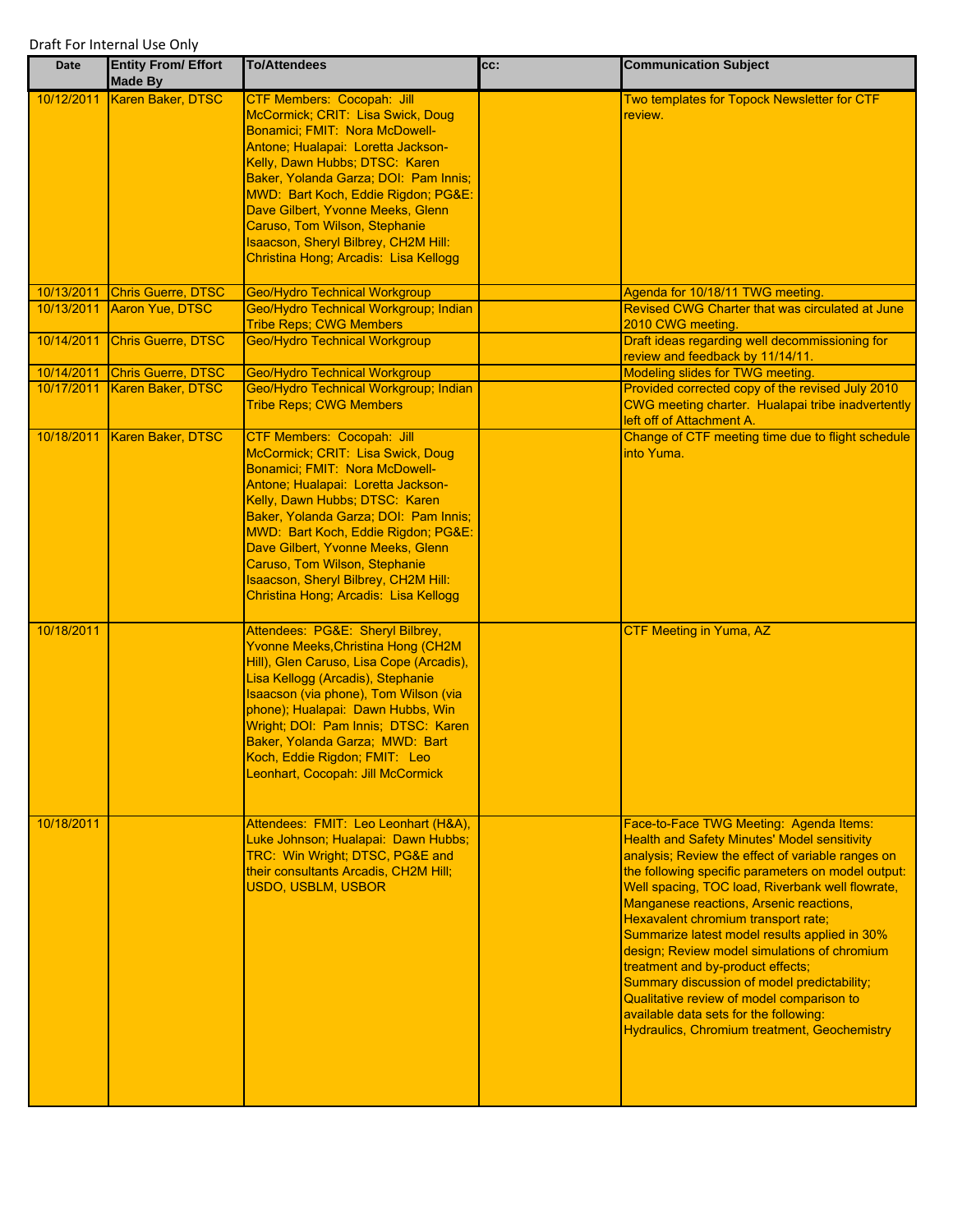| Date       | <b>Entity From/ Effort</b><br><b>Made By</b> | <b>To/Attendees</b>                                                                                                                                                                                                                                                                                                                                                                                                                                                                                                                                                                                                                                                                                                                                                                                                                                                                | CC: | <b>Communication Subject</b>                                                                                                                                                                                                        |
|------------|----------------------------------------------|------------------------------------------------------------------------------------------------------------------------------------------------------------------------------------------------------------------------------------------------------------------------------------------------------------------------------------------------------------------------------------------------------------------------------------------------------------------------------------------------------------------------------------------------------------------------------------------------------------------------------------------------------------------------------------------------------------------------------------------------------------------------------------------------------------------------------------------------------------------------------------|-----|-------------------------------------------------------------------------------------------------------------------------------------------------------------------------------------------------------------------------------------|
| 10/19/2011 | <b>DTSC</b>                                  | Attendees: DTSC: Karen Baker, Aaron<br>Yue, Chris Guerre, Yolanda Garza,<br>Nancy Bothwell (via telephone), Jose<br>Marcos (via telephone), Lori Hare (via<br>telephone); USEPA: Mitch Kaplan (via<br>telephone); PG&E: Sheryl Bilbrey,<br>Glenn Caruso, Yvonne Meeks, Dave<br>Gilbert, Juan Jayo, Curt Russell; Arcadis<br>on behalf of PG&E: Lisa Cope, Lisa<br>Kellogg; CH2M Hill on behalf of PG&E:<br>Brian Schroth, Christina Hong; Lisa<br>Cope; ADEQ: Danielle Taber (via<br>telephone); USDOI: Pam Innis; USBLM:<br>George Shannon, Cathy Wolff-White;<br><b>USBOR: SWRCB: Tom Vandenberg</b><br>(via telephone); Jeff Smith; MWD: Bart<br>Koch; FMIT: Nora McDowell-Antone,<br>Luke Johnson, Courtney Coyle (Legal<br>Rep.), Leo Leonhart (H&A); Cocopah:<br>Jill McCormick, Dale Phillips; CRITs:<br>Doug Bonamici (via telephone);<br>Hualapai: Dawn Hubbs, Win Wright |     | <b>Face-to-face Consultative Work Group Meeting</b>                                                                                                                                                                                 |
| 10/20/2011 |                                              | DTSC: Aaron Yue; PG&E: Curt Russell,<br>Yvonne Meeks, Glenn Caruso; CH2M<br>Hill: Brian Schroth, Christina Hong;<br>FMIT: Nora McDowell-Antone; Leo<br>Leonhart; CRITs: Howard Magill;<br>Hualapai: Win Wright, Dawn Hubbs;<br>EN3: Charlie Schlinger; HDR: Sandy<br>Flint, Eric Rosenblum; Egger Env.:<br>Margaret Egger; THS: Bob Trucha; Iris<br>Env: Adrienne LaPierre                                                                                                                                                                                                                                                                                                                                                                                                                                                                                                         |     | <b>TRC Kickoff Meeting.</b>                                                                                                                                                                                                         |
| 10/21/2011 | <b>Christopher Guerre,</b><br><b>DTSC</b>    | Geo/Hydro Technical Workgroup; Indian<br><b>Tribe Reps; CWG Members</b>                                                                                                                                                                                                                                                                                                                                                                                                                                                                                                                                                                                                                                                                                                                                                                                                            |     | Request to email him to be included in the<br>subgroup to work on finalizing a soils handling<br>document.                                                                                                                          |
| 10/21/2011 | <b>Christopher Guerre,</b><br>DTSC           | Geo/Hydro Technical Workgroup; Indian<br><u> Tribe Reps; CWG Members</u>                                                                                                                                                                                                                                                                                                                                                                                                                                                                                                                                                                                                                                                                                                                                                                                                           |     | Shared list of people who have requested to be<br>included as participants to consider alternative<br>groundwater well decommissioning requirements.<br>Requested to let him know if wish to be added or<br>removed from this list. |
| 10/24/2011 | Karen Baker, DTSC                            | <b>Dale Phillips, Cocopah</b>                                                                                                                                                                                                                                                                                                                                                                                                                                                                                                                                                                                                                                                                                                                                                                                                                                                      |     | Appreciation for presence and presentation at the<br>CWG on 10/19/11.                                                                                                                                                               |
| 10/24/2011 | Karen Baker, DTSC                            | CTF Members: Cocopah: Jill<br>McCormick; CRIT: Lisa Swick, Doug<br>Bonamici; FMIT: Nora McDowell-<br>Antone; Hualapai: Loretta Jackson-<br>Kelly, Dawn Hubbs; DTSC: Karen<br>Baker, Yolanda Garza; DOI: Pam Innis;<br>MWD: Bart Koch, Eddie Rigdon; PG&E:<br>Dave Gilbert, Yvonne Meeks, Glenn<br>Caruso, Tom Wilson, Stephanie<br>Isaacson, Sheryl Bilbrey, CH2M Hill:<br>Christina Hong; Arcadis: Lisa Kellogg                                                                                                                                                                                                                                                                                                                                                                                                                                                                   |     | Draft notes from 10/18/11 CTF. Request to<br>provide comments/revisions by 11/3/11                                                                                                                                                  |
| 10/25/2011 | Yolanda Garza, DTSC Ms. Lee, Hualapai        |                                                                                                                                                                                                                                                                                                                                                                                                                                                                                                                                                                                                                                                                                                                                                                                                                                                                                    |     | Request for contact information for Louise Benson,<br>Chairwoman                                                                                                                                                                    |
| 10/27/2011 | Yolanda Garza, DTSC                          | Geo/Hydro Technical Workgroup; Indian<br><b>Tribe Reps; CWG Members</b>                                                                                                                                                                                                                                                                                                                                                                                                                                                                                                                                                                                                                                                                                                                                                                                                            |     | Revised CWG Charter for final review and request<br>for response from interested members in<br>participating in the Boot Camp Committee.                                                                                            |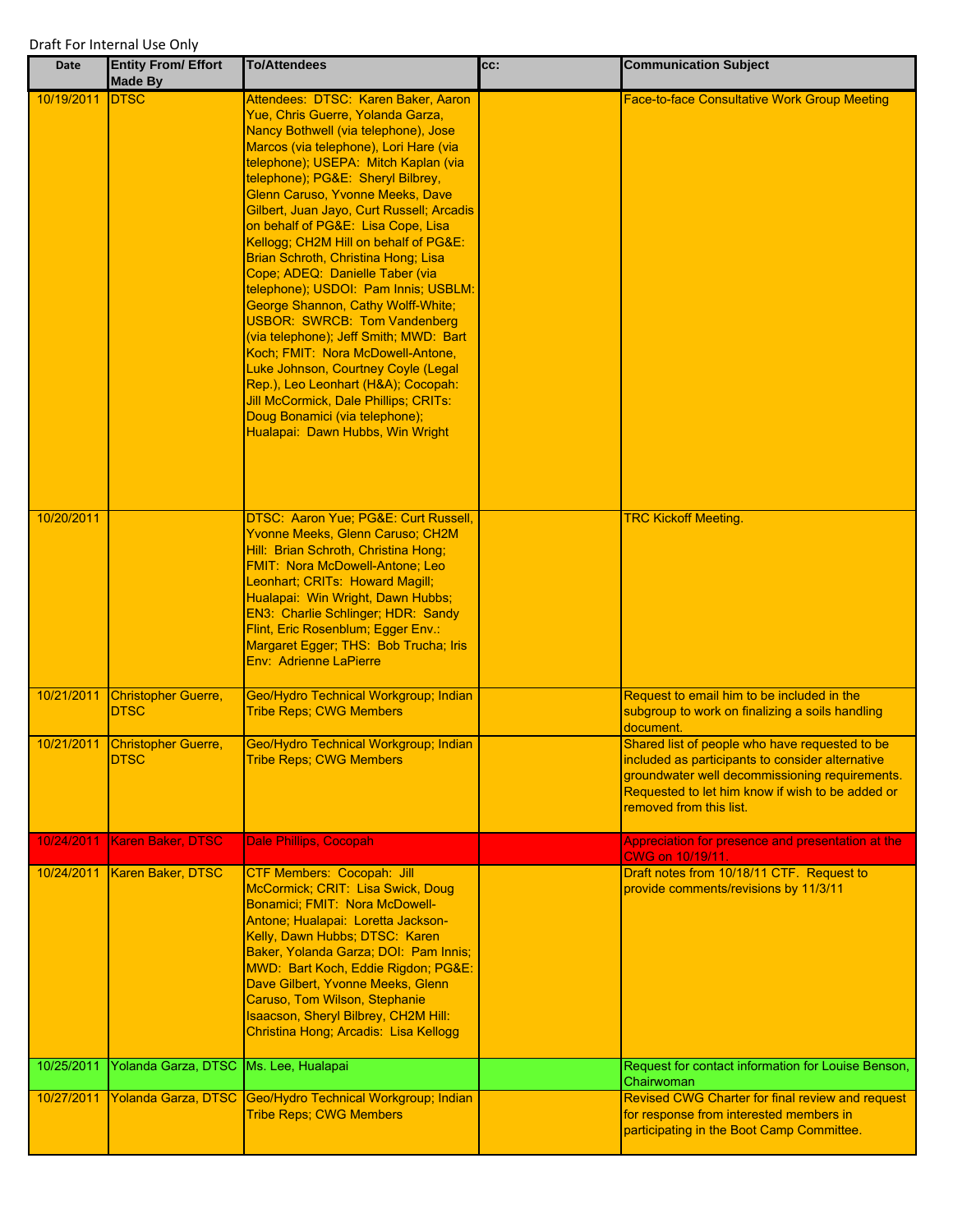| Date       | <b>Entity From/ Effort</b><br><b>Made By</b> | <b>To/Attendees</b>                                                                                                                                                                                                                                                                                                                                                                                                                                                                                                                                                                                                                                                                                                                                                                                                                                                                                                                                                                                         | CC:                                                                                         | <b>Communication Subject</b>                                                                                                                                                   |
|------------|----------------------------------------------|-------------------------------------------------------------------------------------------------------------------------------------------------------------------------------------------------------------------------------------------------------------------------------------------------------------------------------------------------------------------------------------------------------------------------------------------------------------------------------------------------------------------------------------------------------------------------------------------------------------------------------------------------------------------------------------------------------------------------------------------------------------------------------------------------------------------------------------------------------------------------------------------------------------------------------------------------------------------------------------------------------------|---------------------------------------------------------------------------------------------|--------------------------------------------------------------------------------------------------------------------------------------------------------------------------------|
| 10/27/2011 | Aaron Yue, DTSC                              | Yvonne Meeks, Sheryl Bilbrey, PG&E,<br>Christina Hong, CH2M Hill                                                                                                                                                                                                                                                                                                                                                                                                                                                                                                                                                                                                                                                                                                                                                                                                                                                                                                                                            | <b>Geo/Hydro Technical</b><br>Workgroup; Indian<br><b>Tribe Reps; CWG</b><br><b>Members</b> | DTSC review of revised CMI/RD work plan for<br>groundwter remediation                                                                                                          |
| 10/27/2011 | Yolanda Garza, DTSC                          | Geo/Hydro Technical Workgroup; Indian<br><b>Tribe Reps; CWG Members</b>                                                                                                                                                                                                                                                                                                                                                                                                                                                                                                                                                                                                                                                                                                                                                                                                                                                                                                                                     |                                                                                             | CWG survey results and October 2011 Newsletter                                                                                                                                 |
| 10/27/2011 | Chris Guerre, DTSC                           | <b>Geo/Hydro Technical Workgroup</b>                                                                                                                                                                                                                                                                                                                                                                                                                                                                                                                                                                                                                                                                                                                                                                                                                                                                                                                                                                        |                                                                                             | Groundwater modeling presentation from the<br>10/18/11 TWG                                                                                                                     |
| 10/27/2011 | Karen Baker, DTSC                            | Chemehuevi Tribe: Charles Wood; Ron<br>Escobar; Cocopah: Dale Philips,<br><b>Edmund Domingues, Sherry Cordova,</b><br>Jill McCormick; CRITS: Eric Shepard,<br>Grant Buma, Lisa Swick, Ginger Scott,<br>David Harper, Amanda Barrera, Eldred<br>Enas, Sylvia Homer, Mervin Scott, Jr.,<br>Dennis Welsh, Jr., Valerie Welsh Tahbo,<br>Herman Laffoon, Johnny Hill, Jr.,<br>Edward Yava, Sr., Doug Bonamici;<br><b>FMIT: Timothy Williams, Nora</b><br>McDowell-Antone, Linda Otero, Shan<br>Lewis, Colleen Garcia, Steven<br>McDonald, Courtney Coyle, Leo<br>Leonhart: Fort Yuma-Quechan: Mike<br>Jackson, Sr., Chase Choate; Havasupai:<br>Bernadine Jones, Dimolene Kaska;<br>Hualapai: Louise Benson, Richard<br>Walema, Sr., Loretta Jackson-Kelly,<br>Dawn Hubbs, Win Wright; Torres-<br>Martinez: Mary Resvaloso; 29 Palms:<br>Darrell Mike; Yavapai-Prescott: Greg<br>Glassco, Ernest Jones, Sr.; Havasu<br>NWR, USFWS, USEPA, USBOR,<br>USBLM, AZ BLM, USDOI, PG&E, MWD,<br><b>CRB, CRWQCB, ADEQ</b> |                                                                                             | Provided copy of Third Quarter Newsletter. Tribal<br>Chairs/Agency Reps. received 12 copies for<br>distribution.                                                               |
| 10/31/2011 | Loretta Jackson-Kelly,<br>Hualapai           | Aaron Yue, DTSC, Pamela Innis, DOI                                                                                                                                                                                                                                                                                                                                                                                                                                                                                                                                                                                                                                                                                                                                                                                                                                                                                                                                                                          | Yvonne Meeks, PG&E                                                                          | Hualapai tribe comments regarding the TWG<br>groundwater modeling presentations of September<br>1 and October 11, 2011.                                                        |
| 10/31/2011 | Deborah Raphael,<br>DTSC                     | Chemehuevi: Charles Wood; Cocopah:<br>Sherry Cordova, cc: Jill McCormick,<br>Dale Philips; CRITs: Eldred Enas, cc:<br>Amanda Barrera, Doug Bonamici; FMIT:<br>Timothy Williams, cc: Nora McDowell-<br>Antone; Fort Yuma-Quechan: Mike<br>Jackson, Sr.; Havasupai: Bernadine<br>Jones; Torres-Martinez: Mary<br>Resvaloso; Hualapai: Louise Benson,<br>cc: Loretta Jackson-Kelly, Dawn Hubbs;<br>29 Palms: Darrell Mike; Yavapai-<br>Prescott: Ernest Jones, Sr., cc: Greg<br>Glassco, ADEQ, CRWQCB, CRB,<br>MWD, PG&E, DOI, BLM, BOR, USEPA,<br><b>USFWS, Havasu NWR</b>                                                                                                                                                                                                                                                                                                                                                                                                                                    | <b>Stewart Black, Karen</b><br>Baker, DTSC                                                  | Follow-up to May 19, 2011 Topock Leadership<br>Partnership Meeting and Survey. Attachments:<br><b>Tribal Statement for May 19 TLP Meeting, TLP</b><br><b>Mission Statement</b> |
| 10/31/2011 | Aaron Yue, DTSC                              | Geo/Hydro Technical Workgroup; Indian<br><b>Tribe Reps; CWG Members</b>                                                                                                                                                                                                                                                                                                                                                                                                                                                                                                                                                                                                                                                                                                                                                                                                                                                                                                                                     |                                                                                             | Early draft of 10/19/11 CWG meeting significant<br>issues for review as a process improvement.                                                                                 |
| 10/31/2011 | Jose Marcos, DTSC                            | Geo/Hydro Technical Workgroup; Indian<br><b>Tribe Reps; CWG Members</b>                                                                                                                                                                                                                                                                                                                                                                                                                                                                                                                                                                                                                                                                                                                                                                                                                                                                                                                                     |                                                                                             | Request for specific items/proposed sample<br>locations to include in the agenda for 12/15/11<br>Draft Soil Workplan Field Walk                                                |
| 11/1/2011  | Josephina Rivera,<br><b>CRIT</b>             | Jose Marcos, DTSC                                                                                                                                                                                                                                                                                                                                                                                                                                                                                                                                                                                                                                                                                                                                                                                                                                                                                                                                                                                           |                                                                                             | Requested physical address of the Topock<br>Compressor Station. Jose sent this information to<br>her.                                                                          |
| 11/1/2011  |                                              | Yolanda Garza, DTSC Chase Choate, Fort Yuma-Quechan                                                                                                                                                                                                                                                                                                                                                                                                                                                                                                                                                                                                                                                                                                                                                                                                                                                                                                                                                         |                                                                                             | Request for contact information                                                                                                                                                |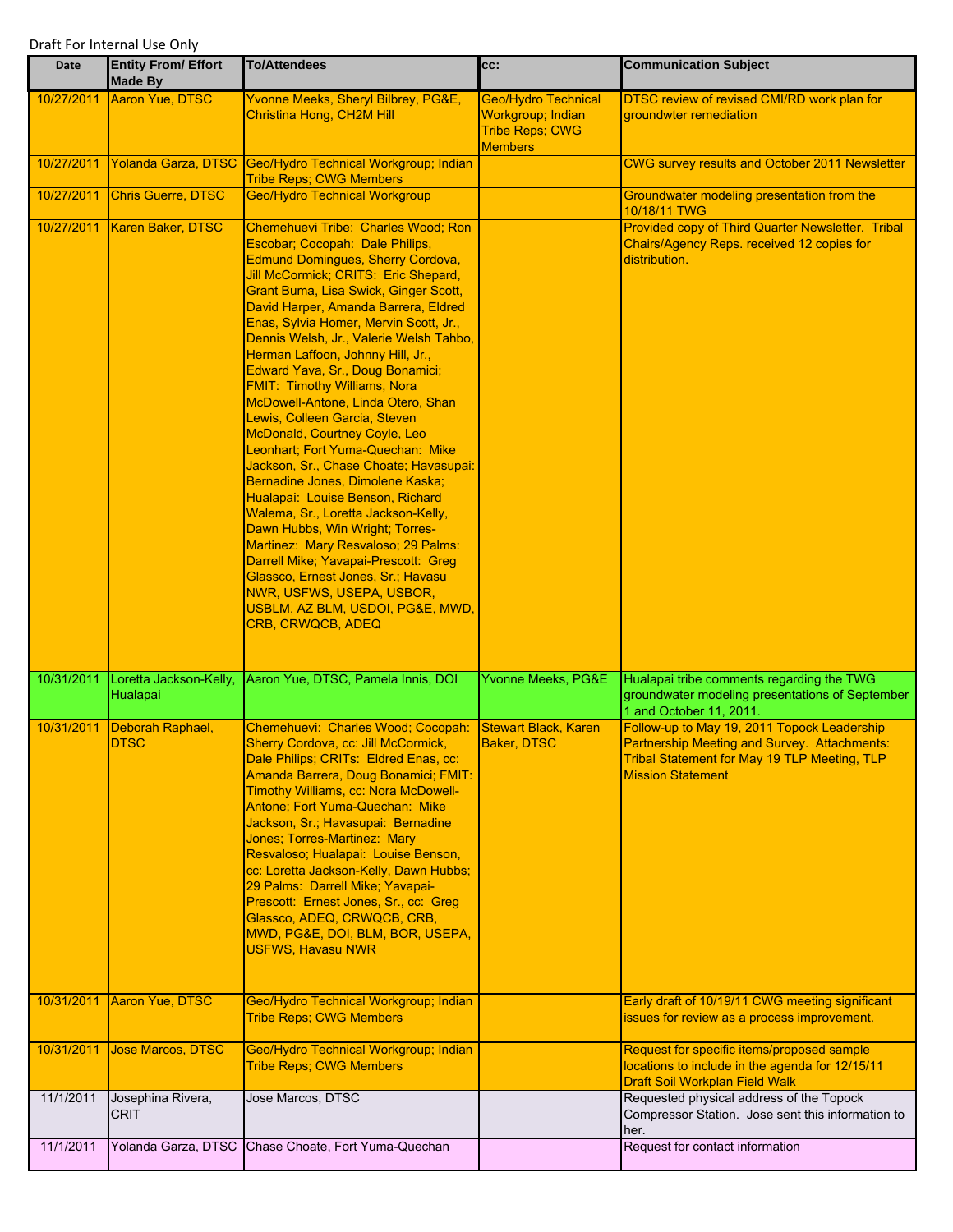| <b>Date</b> | <b>Entity From/ Effort</b><br><b>Made By</b> | <b>To/Attendees</b>                                                                                                                                                                                                                                                                                                                                                                                                                  | CC: | <b>Communication Subject</b>                                                                                                                                 |
|-------------|----------------------------------------------|--------------------------------------------------------------------------------------------------------------------------------------------------------------------------------------------------------------------------------------------------------------------------------------------------------------------------------------------------------------------------------------------------------------------------------------|-----|--------------------------------------------------------------------------------------------------------------------------------------------------------------|
| 11/3/2011   |                                              | Yolanda Garza, DTSC CTF Members: Cocopah: Jill<br>McCormick; CRIT: Lisa Swick, Doug<br>Bonamici; FMIT: Nora McDowell-<br>Antone; Hualapai: Loretta Jackson-<br>Kelly, Dawn Hubbs; DTSC: Karen<br>Baker, Yolanda Garza; DOI: Pam Innis;<br>MWD: Bart Koch, Eddie Rigdon; PG&E:<br>Dave Gilbert, Yvonne Meeks, Glenn<br>Caruso, Tom Wilson, Stephanie<br>Isaacson, Sheryl Bilbrey, CH2M Hill:<br>Christina Hong; Arcadis: Lisa Kellogg |     | Draft Agenda for 11/15/11 CTF meeting, CTF<br>action items, CWG revised charter, revised TLP<br>mission statement                                            |
| 11/3/2011   | Aaron Yue, DTSC                              | CWG, Geo/Hydro Technical Workgroup,<br>Indian Tribe Reps, Agenda Only                                                                                                                                                                                                                                                                                                                                                                |     | Revised contact list for review and update.                                                                                                                  |
| 11/3/2011   | Aaron Yue, DTSC                              | CWG, Geo/Hydro Technical Workgroup,<br><b>Indian Tribe Reps,</b>                                                                                                                                                                                                                                                                                                                                                                     |     | Forwarded Yvonne Meeks, PG&E email to save<br>the dates of 12/13 & 12/14 for the Hinkley site visit<br>and the Topock groundwater remedy site<br>discussion. |
| 11/3/2011   | Aaron Yue, DTSC                              | CWG, Geo/Hydro Technical Workgroup,<br><b>Indian Tribe Reps,</b>                                                                                                                                                                                                                                                                                                                                                                     |     | Revised CMI/RD Work Plan was uploaded to<br>CH2M Hill's Sharepoint site for this project.                                                                    |
| 11/3/2011   | Karen Baker, DTSC                            | CTF Members: Cocopah: Jill<br>McCormick; CRIT: Lisa Swick, Doug<br>Bonamici; FMIT: Nora McDowell-<br>Antone; Hualapai: Loretta Jackson-<br>Kelly, Dawn Hubbs; DTSC: Karen<br>Baker, Yolanda Garza; DOI: Pam Innis;<br>MWD: Bart Koch, Eddie Rigdon; PG&E:<br>Dave Gilbert, Yvonne Meeks, Glenn<br>Caruso, Tom Wilson, Stephanie<br>Isaacson, Sheryl Bilbrey, CH2M Hill:<br>Christina Hong; Arcadis: Lisa Kellogg                     |     | Shared letters sent by DTSC director as a follow up<br>to the statement made by Chairman Williams at the<br>last TLP meeting.                                |
| 11/7/2011   | Aaron Yue, DTSC                              | Chemehuevi: Charles Wood, Thomas<br>Pradetto, Ron Escobar; Cocopah:<br>Sherry Cordova, Jill McCormick; CRITs:<br>Eldred Enas, Amanda Barrera, David<br>Harper; FMIT: Timothy Williams, Linda<br>Otero; Fort Yuma-Quechan: Mike<br>Jackson, Sr., Arlene Kingery, Pauline<br>Jose; Hualapai: Louise Benson, Dawn<br><b>Hubbs</b>                                                                                                       |     | <b>Compact disc containing Consultative Work Group</b><br>electronic correspondence during the month of<br>October 2011.                                     |
| 11/15/2011  |                                              | Yolanda Garza, DTSC CTF Members: Cocopah: Jill<br>McCormick; CRIT: Lisa Swick, Doug<br>Bonamici; FMIT: Nora McDowell-<br>Antone; Hualapai: Loretta Jackson-<br>Kelly, Dawn Hubbs; DTSC: Karen<br>Baker, Yolanda Garza; DOI: Pam Innis;<br>MWD: Bart Koch, Eddie Rigdon; PG&E:<br>Dave Gilbert, Yvonne Meeks, Glenn<br>Caruso, Tom Wilson, Stephanie<br>Isaacson, Sheryl Bilbrey, CH2M Hill:<br>Christina Hong; Arcadis: Lisa Kellogg |     | Link to WebEx for November 15, 2011<br><b>Clearinghouse Taskforce Meeting</b>                                                                                |
| 11/15/2011  | <b>Jose Marcos, DTSC</b>                     | CWG, Geo/Hydro Technical Workgroup,<br><b>Indian Tribe Reps.</b>                                                                                                                                                                                                                                                                                                                                                                     |     | PG&E Topock - Agenda December 15, 2011 Draft<br><b>Soil Workplan Field Walk</b>                                                                              |
| 11/15/2011  | Karen Baker, DTSC                            | Attendees: DTSC: Karen Baker,<br>Yolanda Garza; PG&E: Sheryl Bilbrey,<br>Glenn Caruso, Stephanie Isaacson,<br>Yvonne Meeks (via telephone); CH2M<br>Hill: Christina Hong; Arcadis: Lisa<br>Kellogg; DOI: Pam Innis (via<br>telephone); MWD: Eddie Rigdon;<br>Hualapai: Dawn Hubbs, Loretta Jackson-<br>Kelly; FMIT: Nora McDowell-Antone,<br><b>CRIT: Howard McGill (via telephone)</b>                                              |     | PG&E Topock Clearinghouse Task Force Meeting,<br>Henderson, NV, CH2M Hill Office                                                                             |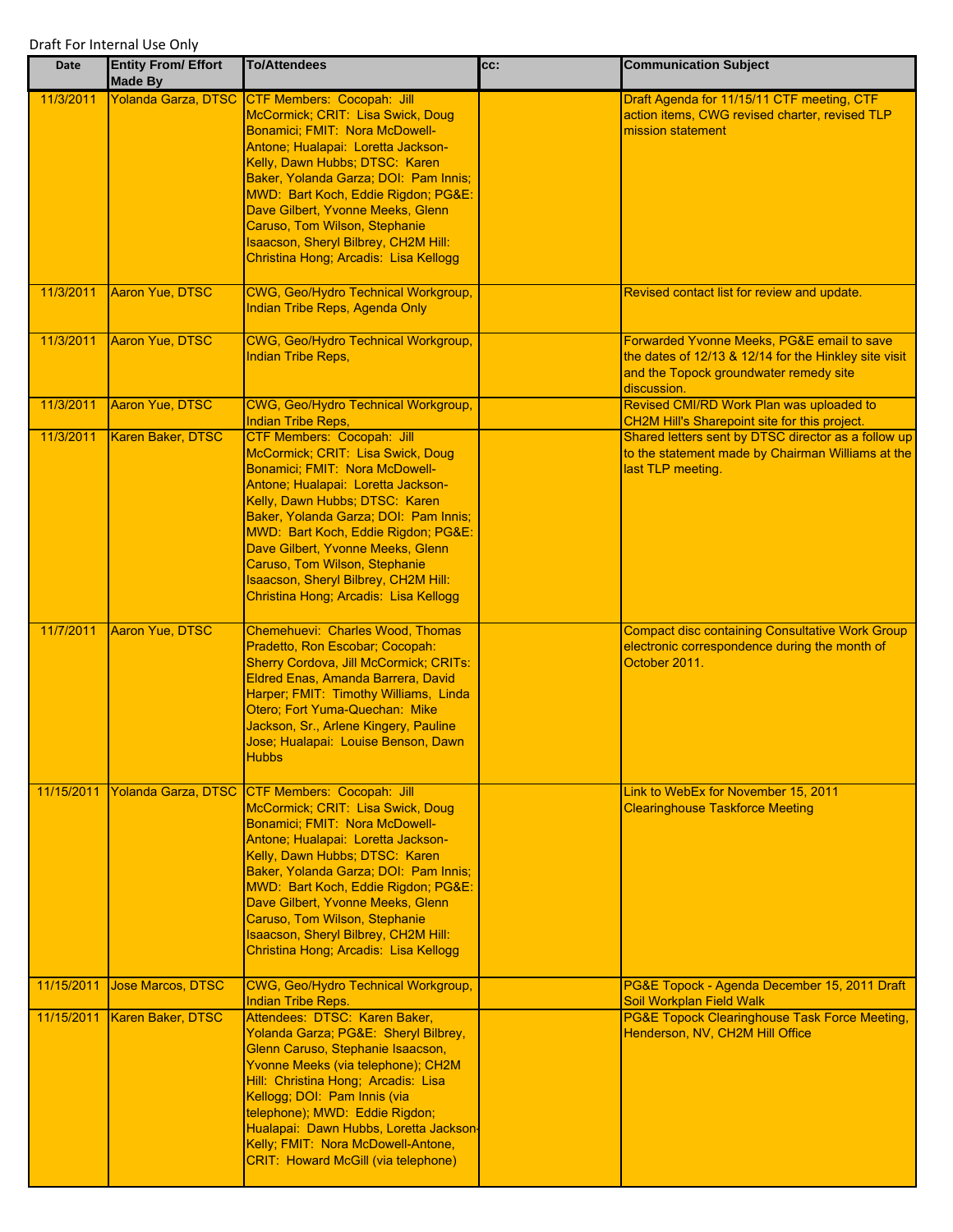| <b>Date</b> | <b>Entity From/ Effort</b><br><b>Made By</b> | <b>To/Attendees</b>                                                                                                                                                                                                                                                                                                                                                                                              | CC:                                                                                                                                                                                                                   | <b>Communication Subject</b>                                                                                                                                     |
|-------------|----------------------------------------------|------------------------------------------------------------------------------------------------------------------------------------------------------------------------------------------------------------------------------------------------------------------------------------------------------------------------------------------------------------------------------------------------------------------|-----------------------------------------------------------------------------------------------------------------------------------------------------------------------------------------------------------------------|------------------------------------------------------------------------------------------------------------------------------------------------------------------|
| 11/18/2011  | Yolanda Garza, DTSC                          | CTF Members: Cocopah: Jill<br>McCormick; CRIT: Lisa Swick, Doug<br>Bonamici; FMIT: Nora McDowell-<br>Antone; Hualapai: Loretta Jackson-<br>Kelly, Dawn Hubbs; DTSC: Karen<br>Baker, Yolanda Garza; DOI: Pam Innis;<br>MWD: Bart Koch, Eddie Rigdon; PG&E:<br>Dave Gilbert, Yvonne Meeks, Glenn<br>Caruso, Tom Wilson, Stephanie<br>Isaacson, Sheryl Bilbrey, CH2M Hill:<br>Christina Hong; Arcadis: Lisa Kellogg |                                                                                                                                                                                                                       | Approved Mission Statement for the Clearinhouse<br><b>Task Force</b>                                                                                             |
| 11/20/2011  | Chris Guerre, DTSC                           | CWG, Geo/Hydro Technical Workgroup,<br><b>Indian Tribe Reps.</b>                                                                                                                                                                                                                                                                                                                                                 |                                                                                                                                                                                                                       | PG&E Topock IM3 Third Quarter 2011 Monitoring<br>Report                                                                                                          |
| 11/20/2011  | Chris Guerre, DTSC                           | CWG, Geo/Hydro Technical Workgroup,<br><b>Indian Tribe Reps.</b>                                                                                                                                                                                                                                                                                                                                                 |                                                                                                                                                                                                                       | Topock: Results for September/October, Third<br><b>Quarter 2011 Sampling</b>                                                                                     |
| 11/21/2011  | Karen Baker, DTSC                            | CWG, Geo/Hydro Technical Workgroup,<br><b>Indian Tribe Reps.</b>                                                                                                                                                                                                                                                                                                                                                 |                                                                                                                                                                                                                       | Link to PG&E Topock: Submittal of Draft Basis of<br>Design Report/Preliminary 30% Design for the<br><b>Final Groundwater Remedy</b>                              |
| 11/22/2011  | <b>Eldred Enas, CRITs</b>                    | Yvonne Meeks, PG&E                                                                                                                                                                                                                                                                                                                                                                                               | Innis, DOI, Glenn<br>Caruso, PG&E, Sandra<br>Flint, HDR, Dawn<br>Hubbs, Hualapai                                                                                                                                      | Aaron Yue, DTSC, Pam Affirming Winfield (Win) G. Wright Candidate for<br>Open Position on the Topock Remediation<br>Project's Technical Review Committee (TRC)54 |
| 11/23/2011  | Yolanda Garza, DTSC                          | CTF Members: Cocopah: Jill<br>McCormick; CRIT: Lisa Swick, Doug<br>Bonamici; FMIT: Nora McDowell-<br>Antone; Hualapai: Loretta Jackson-<br>Kelly, Dawn Hubbs; DTSC: Karen<br>Baker, Yolanda Garza; DOI: Pam Innis;<br>MWD: Bart Koch, Eddie Rigdon; PG&E:<br>Dave Gilbert, Yvonne Meeks, Glenn<br>Caruso, Tom Wilson, Stephanie<br>Isaacson, Sheryl Bilbrey, CH2M Hill:<br>Christina Hong; Arcadis: Lisa Kellogg |                                                                                                                                                                                                                       | November CTF draft notes and attachments:<br>11/15/11 draft notes, CWG revised charter, HSC<br>citations, Topock suggested readings.                             |
| 11/26/2011  | Louise Benson,<br>Hualapai                   | Yvonne Meeks, PG&E                                                                                                                                                                                                                                                                                                                                                                                               | Innis, DOI, Glenn<br>Caruso, PG&E, Sandra<br>Flint, HDR,                                                                                                                                                              | Aaron Yue, DTSC, Pam Hualapai Tribe approval of Mr. Winfield Wright to<br>the Topock Remediation Project's Technical<br><b>Review Committee (TRC)</b>            |
| 11/29/2011  | Aaron Yue, DTSC                              | CWG, Geo/Hydro Technical Workgroup,<br><b>Indian Tribe Reps.</b>                                                                                                                                                                                                                                                                                                                                                 |                                                                                                                                                                                                                       | Notice of Public Meeting in Golden Shores on<br>12/12/11                                                                                                         |
| 12/5/2011   | Jose Marcos, DTSC                            | CWG, Geo/Hydro Technical Workgroup,<br><b>Indian Tribe Reps.</b>                                                                                                                                                                                                                                                                                                                                                 |                                                                                                                                                                                                                       | Agenda for 12/15/11 Draft Soil Workplan Field<br><b>Walk</b>                                                                                                     |
| 12/7/2011   | <b>Timothy Williams,</b><br><b>FMIT</b>      | Pamela Innis, US DOI                                                                                                                                                                                                                                                                                                                                                                                             | Karen Baker, DTSC,<br>CRIT, Cocopah,<br>Hualapai, Yavapai<br>Prescott, Quechan,<br>Chemehuevi, FMIT:<br>Nora McDowell, Linda<br>Otero, Courtney Coyle,<br>Michael Sullivan, Leo<br>Leonhart, Steve<br><b>McDonald</b> | Re: Development of a Tribal Land-Use Scenario<br>and ACEC Management Plan. FMIT's response to<br>DOI's 10/5/07 memorandum on future land use<br>assumptions.     |
| 12/8/2011   | Aaron Yue, DTSC                              | Chemehuevi: Charles Wood, Thomas<br>Pradetto, Ron Escobar; Cocopah:<br>Sherry Cordova, Jill McCormick; CRITs:<br>Eldred Enas, Amanda Barrera, David<br>Harper; FMIT: Timothy Williams, Linda<br>Otero: Fort Yuma-Quechan: Mike<br>Jackson, Sr., Arlene Kingery, Pauline<br>Jose; Hualapai: Louise Benson, Dawn<br><b>Hubbs</b>                                                                                   |                                                                                                                                                                                                                       | <b>Compact disc containing Consultative Work Group</b><br>electronic correspondence during the month of<br>November 2011.                                        |
| 12/14/2011  | Jose Marcos, DTSC                            | CWG, Geo/Hydro Technical Workgroup,<br><b>Indian Tribe Reps.</b>                                                                                                                                                                                                                                                                                                                                                 |                                                                                                                                                                                                                       | PG&E Topock Draft Soil Workplan RTC Table<br>version 12-13-11                                                                                                    |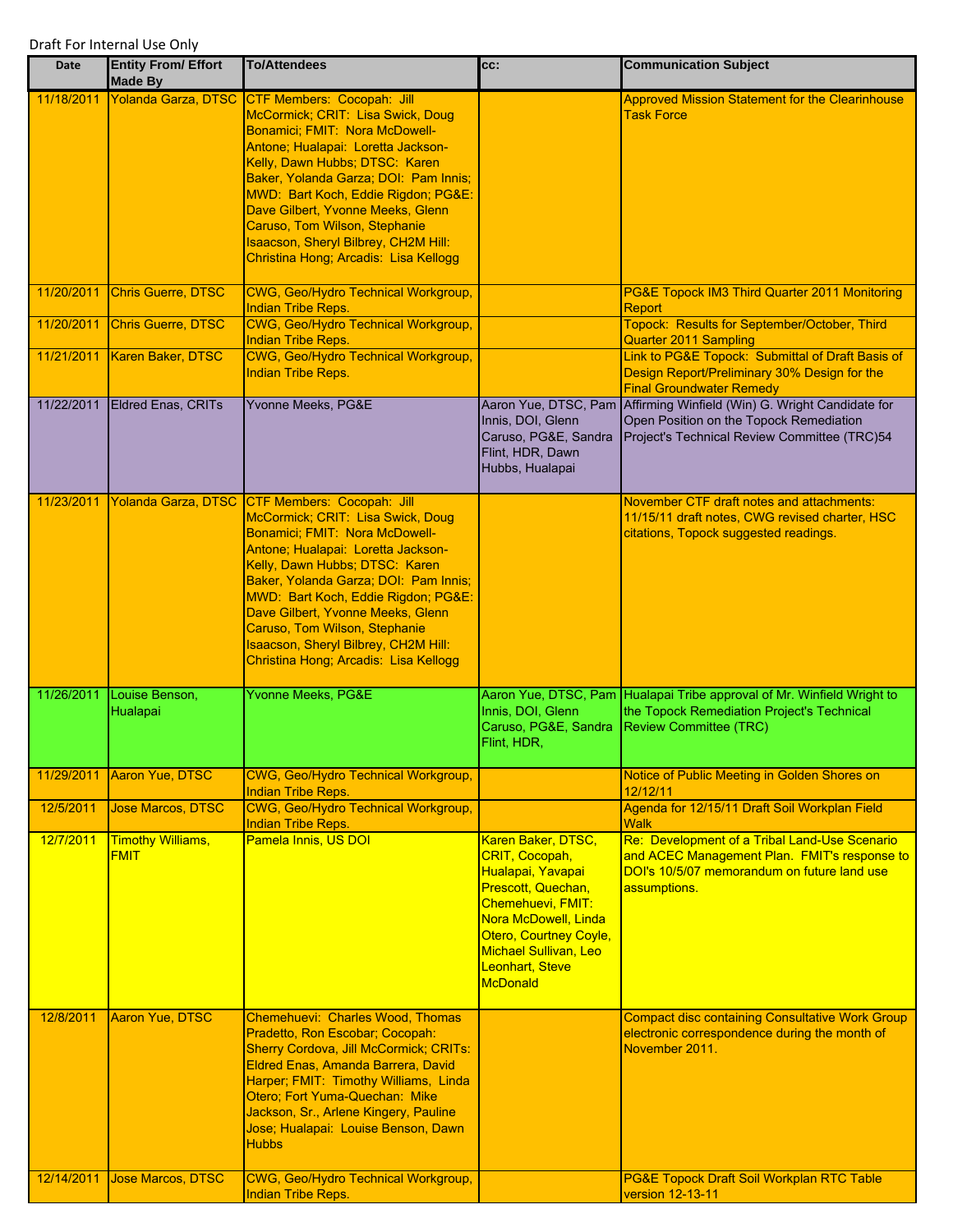| <b>Date</b> | <b>Entity From/ Effort</b><br><b>Made By</b> | <b>To/Attendees</b>                                                                                                                                                                                                                                                                                                                                                                                                                  | CC:                                      | <b>Communication Subject</b>                                                                                                             |
|-------------|----------------------------------------------|--------------------------------------------------------------------------------------------------------------------------------------------------------------------------------------------------------------------------------------------------------------------------------------------------------------------------------------------------------------------------------------------------------------------------------------|------------------------------------------|------------------------------------------------------------------------------------------------------------------------------------------|
| 12/16/2011  | Dawn Hubbs, Hualapai Karen Baker, DTSC       |                                                                                                                                                                                                                                                                                                                                                                                                                                      |                                          | Formal request that TRC team receive all<br>information regarding the TWG and CWG and that<br>they attend the TWG and CWG meetings.      |
| 12/16/2011  | Karen Baker, DTSC                            | Hualapai: Dawn Hubbs, Loretta<br>Jackson; Chemehuevi: Ron Escobar;<br>CRIT: Doug Bonamici; Cocopah: Jill<br>McCormick; FMIT: Nora McDowell-<br>Antone; Yavapai: Greg Glassco, TRC:<br>Margaret Eggers, Robert Prucha, Eric<br>Rosenblum, Charlie Schlinger, Win<br><b>Wright; Sandy Flint</b>                                                                                                                                        |                                          | TRC added to contact list to facilitate Dawn Hubb's<br>12/16/11 request.                                                                 |
| 12/16/2011  | Dawn Hubbs, Hualapai Chris Guerre, DTSC      |                                                                                                                                                                                                                                                                                                                                                                                                                                      | Karen Baker, DTSC,<br><b>TRC Members</b> | Request that TRC team be on the well-<br>decommissioning project.                                                                        |
| 12/21/2011  | Jill McCormick,<br>Cocopah                   | Karen Baker and Yolanda Garza, DTSC                                                                                                                                                                                                                                                                                                                                                                                                  |                                          | <b>Request for charter for CTF and CWG</b>                                                                                               |
| 12/21/2011  |                                              | Yolanda Garza, DTSC Jill McCormick, Cocopah                                                                                                                                                                                                                                                                                                                                                                                          | Karen Baker, DTSC                        | <b>Sent CWG/CTF Charters</b>                                                                                                             |
| 12/21/2011  |                                              | Yolanda Garza, DTSC Jill McCormick, Cocopah                                                                                                                                                                                                                                                                                                                                                                                          | Karen Baker, DTSC                        | CTF draft meeting notes, charter info.                                                                                                   |
| 12/21/2011  |                                              | Yolanda Garza, DTSC Jill McCormick, Cocopah                                                                                                                                                                                                                                                                                                                                                                                          | <b>Karen Baker</b>                       | <b>Change in location of January meeting</b>                                                                                             |
| 12/27/2011  | Aaron Yue, DTSC                              | CWG, Geo/Hydro Technical Workgroup,<br>Indian Tribe Reps., Agenda Only, TRC                                                                                                                                                                                                                                                                                                                                                          |                                          | CWG and TWG meeting on 1/18 and 1/19/12                                                                                                  |
| 1/3/2012    |                                              | Yolanda Garza, DTSC CTF Members: Cocopah: Jill<br>McCormick; CRIT: Lisa Swick, Doug<br>Bonamici; FMIT: Nora McDowell-<br>Antone; Hualapai: Loretta Jackson-<br>Kelly, Dawn Hubbs; DTSC: Karen<br>Baker, Yolanda Garza; DOI: Pam Innis;<br>MWD: Bart Koch, Eddie Rigdon; PG&E:<br>Dave Gilbert, Yvonne Meeks, Glenn<br>Caruso, Tom Wilson, Stephanie<br>Isaacson, Sheryl Bilbrey, CH2M Hill:<br>Christina Hong; Arcadis: Lisa Kellogg |                                          | Draft notes from 11/15/11 CTF meeting, CWG<br>Charter, Topock Project Suggested Readings, and<br><b>CTF</b> action items.                |
| 1/3/2012    | Win Wright, TRC                              | Chris Guerre, DTSC                                                                                                                                                                                                                                                                                                                                                                                                                   |                                          | The TRC would like to provide input to the Well<br>Decommissioning process. What is the current<br>schedule for the Well Decomm process? |
| 1/4/2012    | Chris Guerre, DTSC                           | Win Wright, Hualapai                                                                                                                                                                                                                                                                                                                                                                                                                 | Aaron Yue, Dawn<br>Hubbs, TRC            | No hard schedule has been set yet. Please<br>provide comments as soon as you can. Suggest<br>by 1/13 so can be discussed at 1/19 TWG.    |
| 1/4/2012    | Karen Baker, DTSC                            | CWG, Geo/Hydro Technical Workgroup,<br>Indian Tribe Reps., Agenda Only, TRC                                                                                                                                                                                                                                                                                                                                                          |                                          | Reminder of January 18, 2012 CWG meeting at<br><b>BOR in Boulder City, NV.</b>                                                           |
| 1/4/2012    | Aaron Yue, DTSC                              | Charles Wood, Thomas Pradetto, Ron<br>Escobar (Chemehuevi), Sherry Cordova,<br>Jill McCormick (Cocopah), Amanda<br>Barrera, Eldred Enas, David Harper<br>(CRITs), Timothy Williams, Linda Otero<br>(FMIT), Mike Jackson, Sr., Chase<br>Choate, Pauline Jose (Fort Yuma-<br>Quechan), Louise Benson, Dawn Hubbs<br>(Hualapai)                                                                                                         |                                          | Mailed cd's containing December 2011 CWG<br>emails and attachments.                                                                      |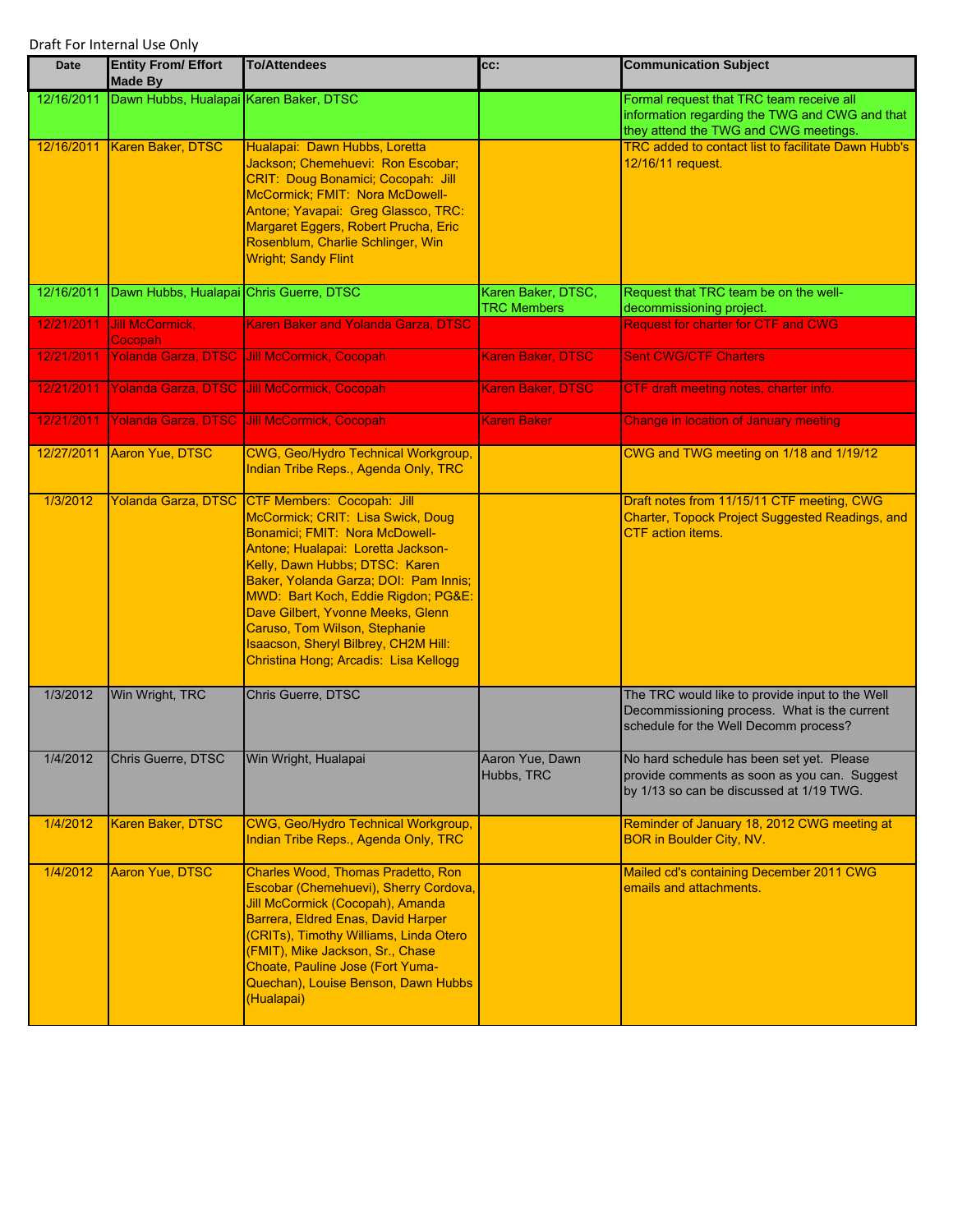| Date      | <b>Entity From/ Effort</b><br><b>Made By</b>   | <b>To/Attendees</b>                                                                                                                                                                                                                                                                                                                                                                                                                                                                                                                                                                                                                                                                                                                                                                                                      | CC:                                                               | <b>Communication Subject</b>                                                                                                                                                                                                                                                                                                                                                                  |
|-----------|------------------------------------------------|--------------------------------------------------------------------------------------------------------------------------------------------------------------------------------------------------------------------------------------------------------------------------------------------------------------------------------------------------------------------------------------------------------------------------------------------------------------------------------------------------------------------------------------------------------------------------------------------------------------------------------------------------------------------------------------------------------------------------------------------------------------------------------------------------------------------------|-------------------------------------------------------------------|-----------------------------------------------------------------------------------------------------------------------------------------------------------------------------------------------------------------------------------------------------------------------------------------------------------------------------------------------------------------------------------------------|
| 1/5/2012  |                                                | Yolanda Garza, DTSC CTF Members: Cocopah: Jill<br>McCormick; CRIT: Lisa Swick, Doug<br>Bonamici; FMIT: Nora McDowell-<br>Antone; Hualapai: Loretta Jackson-<br>Kelly, Dawn Hubbs; DTSC: Karen<br>Baker, Yolanda Garza; DOI: Pam Innis;<br>MWD: Bart Koch, Eddie Rigdon; PG&E:<br>Dave Gilbert, Yvonne Meeks, Glenn<br>Caruso, Tom Wilson, Stephanie<br>Isaacson, Sheryl Bilbrey, CH2M Hill:<br>Christina Hong; Arcadis: Lisa Kellogg                                                                                                                                                                                                                                                                                                                                                                                     |                                                                   | Resending draft notes from 11/15/11 CTF meeting,<br><b>CWG Charter, Topock Project Suggested</b><br>Readings, and CTF action items. Some<br>attachments didn't go through when sent<br>previously.                                                                                                                                                                                            |
| 1/5/2012  | Greg Glassco,<br>Yavapai-Prescott Tribe        | Karen Baker, DTSC                                                                                                                                                                                                                                                                                                                                                                                                                                                                                                                                                                                                                                                                                                                                                                                                        |                                                                   | There is a chance that their President may be able<br>to attend and give a presentation at the 1/18/12<br>CWG if still interested.                                                                                                                                                                                                                                                            |
| 1/5/2012  | Karen Baker, DTSC                              | Greg Glassco, Yavapai-Prescott Tribe                                                                                                                                                                                                                                                                                                                                                                                                                                                                                                                                                                                                                                                                                                                                                                                     |                                                                   | Yes, would honored to have President Jones give<br>a presentation at the CWG. Can ask PG&E to pay<br>for a room for him or 4/18/12 meeting may be<br>closer for him.                                                                                                                                                                                                                          |
| 1/5/2012  | Greg Glassco,<br><b>Yavapai-Prescott Tribe</b> | Karen Baker, DTSC                                                                                                                                                                                                                                                                                                                                                                                                                                                                                                                                                                                                                                                                                                                                                                                                        |                                                                   | Will explain various options to President Jones for<br>CWG presentation and get back with answer.                                                                                                                                                                                                                                                                                             |
| 1/5/2012  | Greg Glassco,<br><b>Yavapai-Prescott Tribe</b> | Karen Baker, DTSC                                                                                                                                                                                                                                                                                                                                                                                                                                                                                                                                                                                                                                                                                                                                                                                                        |                                                                   | President Jones will give a presentation at the<br>CWG on 1/18/12 and return to Prescott after lunch.<br>Requested official invite letter to justify travel.                                                                                                                                                                                                                                  |
| 1/5/2012  | <b>Karen Baker</b>                             | Greg Glassco, Yavapai-Prescott Tribe                                                                                                                                                                                                                                                                                                                                                                                                                                                                                                                                                                                                                                                                                                                                                                                     |                                                                   | DTSC will prepare an invite letter and Yolanda<br>Garza will coordinate logistics with President Jones<br>and his assistant.                                                                                                                                                                                                                                                                  |
| 1/6/2012  | <b>Chris Guerre, DTSC</b>                      | Attendees: Danielle Taber (ADEQ);<br>Edgard Castillo (Cocopah); Lindia Liu<br>(CRB); Kara Ali, Michael Anderson, Pam<br>Innis, Rick Newill, Toni Sekunda, Jeffery<br>Smith (DOI / BOR); Karen Baker, Chris<br>Guerre, Aaron Yue (DTSC); Margaret<br>Eggers, Eric Rosenblum, Charlie<br>Schlinger, Win Wright (TRC), Leo<br>Leonhart, Steven McDonald, Nora<br>McDowell-Antone, Michael Sullivan<br>(FMIT); Eric Fordham, Maria Lopez<br>(MWD); Glenn Caruso, Robert Doss,<br>Linda Klein (Cox Castle), Yvonne<br>Meeks, Mike Zischke (Cox Castle), Curt<br>Russell (PG&E); Margaret Gentile, Jeff<br>Gillow, Hans Johannes, Lisa Kellogg,<br>Frank Lenzo, Jonathan Roller (Arcadis<br>for PG&E); Martin Barackman, Mike<br>Cavaliere, Jay Piper, John Porcella,<br>Christina Hong, Brian Schroth (CH2M<br>Hill for PG&E) |                                                                   | TWG Webex meeting. Agenda items: Follow-up<br><b>Discussion from December 14 Site</b><br>Walk: Influence of TDS on in-situ remediation,<br>Potential location alternatives for injection<br>wells, Effects of Remedial Action on natural<br>reducing rind near the river, Others; Disturbed Soil<br>Subgroup: Follow-up to 12/9 Meeting,<br>Review materials developed since last<br>meeting. |
| 1/9/2012  | Yolanda Garza, DTSC                            | President Ernest Jones, Ms. Weir, Mr.<br>Glassco, Yavapai-Prescott Tribe                                                                                                                                                                                                                                                                                                                                                                                                                                                                                                                                                                                                                                                                                                                                                 | <b>Karen Baker</b>                                                | Email of hard copy invitation/confirmation to attend<br>1/18/12 CWG and give a presentation at 10:00<br>AM. CWG agenda and Charter attached.                                                                                                                                                                                                                                                  |
| 1/10/2012 | Karen Baker, DTSC                              | TRC                                                                                                                                                                                                                                                                                                                                                                                                                                                                                                                                                                                                                                                                                                                                                                                                                      | <b>Chris Guerre, Dawn</b><br>Hubbs, Hualapai, Eric<br>Chase, PG&E | Clarification that DTSC and PG&E are not to direct<br>or request work of the TRC. Requests to have the<br>TRC perform work needs to come directly from the<br>Tribes.                                                                                                                                                                                                                         |
| 1/10/2012 | Chris Guerre, DTSC                             | Geo/Hydro Technical Workgroup, Indian<br><b>Tribe Reps., TRC</b>                                                                                                                                                                                                                                                                                                                                                                                                                                                                                                                                                                                                                                                                                                                                                         |                                                                   | TWG meeting to held on 1/19/12 and current<br>agenda topics.                                                                                                                                                                                                                                                                                                                                  |
| 1/10/2012 | Dawn Hubbs, Hualapai Yolanda Garza, DTSC       |                                                                                                                                                                                                                                                                                                                                                                                                                                                                                                                                                                                                                                                                                                                                                                                                                          |                                                                   | <b>Comments on Fact Sheet.</b>                                                                                                                                                                                                                                                                                                                                                                |
| 1/10/2012 |                                                | Yolanda Garza, DTSC Dawn Hubbs, Hualapai                                                                                                                                                                                                                                                                                                                                                                                                                                                                                                                                                                                                                                                                                                                                                                                 |                                                                   | Thank you for time and input on Fact Sheet. We<br>are revising and taking your advise.                                                                                                                                                                                                                                                                                                        |
| 1/11/2012 | <b>Chris Guerre, DTSC</b>                      | <b>TWG, Indian Tribe Reps, TRC</b>                                                                                                                                                                                                                                                                                                                                                                                                                                                                                                                                                                                                                                                                                                                                                                                       |                                                                   | 1/19/12 TWG Agenda, directions, and live meeting<br>setup                                                                                                                                                                                                                                                                                                                                     |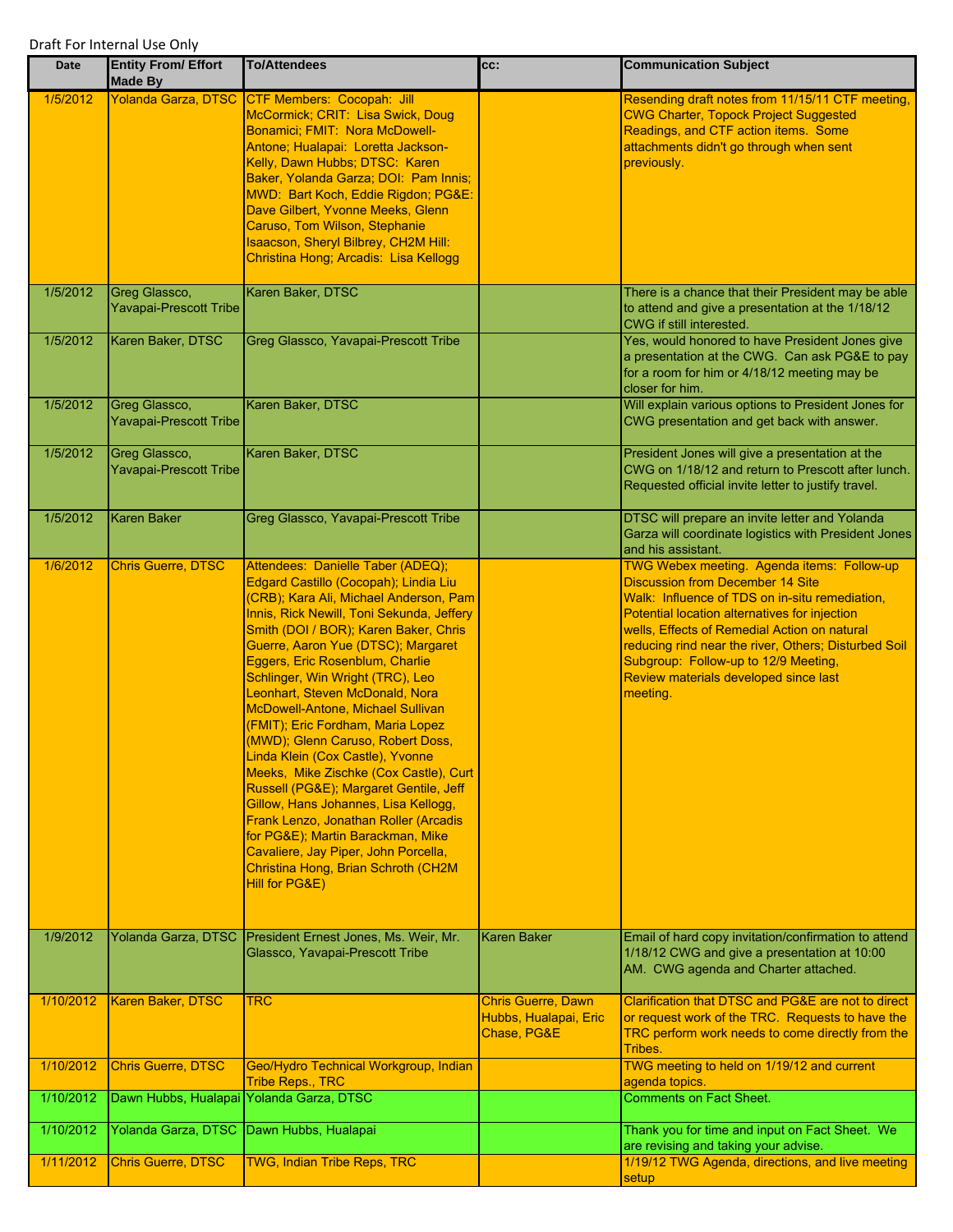| <b>Date</b> | <b>Entity From/ Effort</b><br><b>Made By</b> | <b>To/Attendees</b>                                                                                                                                                                                                                                                                                                                                                                                                                                               | cc:                         | <b>Communication Subject</b>                                                                                                                                                                                                  |
|-------------|----------------------------------------------|-------------------------------------------------------------------------------------------------------------------------------------------------------------------------------------------------------------------------------------------------------------------------------------------------------------------------------------------------------------------------------------------------------------------------------------------------------------------|-----------------------------|-------------------------------------------------------------------------------------------------------------------------------------------------------------------------------------------------------------------------------|
| 1/11/2012   | Aaron Yue, DTSC                              | CWG, Geo/Hydro Technical Workgroup,<br><b>Indian Tribe Reps., TRC</b>                                                                                                                                                                                                                                                                                                                                                                                             |                             | Stakeholder extention request for commenting on<br>30% design document granted until 1/27/12.                                                                                                                                 |
| 1/12/2012   |                                              | CTF Members: Cocopah: Jill<br>McCormick; CRIT: Lisa Swick, Doug<br>Bonamici; FMIT: Nora McDowell-<br>Antone; Hualapai: Loretta Jackson-<br>Kelly, Dawn Hubbs; DTSC: Karen<br>Baker, Yolanda Garza; DOI: Pam Innis;<br>MWD: Bart Koch, Eddie Rigdon; PG&E:<br>Dave Gilbert, Yvonne Meeks, Glenn<br>Caruso, Tom Wilson, Stephanie<br>Isaacson, Sheryl Bilbrey, CH2M Hill:<br>Christina Hong; Arcadis: Lisa Kellogg                                                  | Kim Liebhauser, BLM         | CTF draft agenda for 1/17/12                                                                                                                                                                                                  |
| 1/13/2012   | TWG, TRC, Indian<br><b>Tribe Reps.</b>       |                                                                                                                                                                                                                                                                                                                                                                                                                                                                   |                             | Handout 6 for the 1/19/12 TWG meeting<br>"Groundwater Monitoring Network and Program<br>Development"                                                                                                                          |
| 1/15/2012   |                                              | Yolanda Garza, DTSC Nora McDowell-Antone, FMIT                                                                                                                                                                                                                                                                                                                                                                                                                    |                             | Angela Buchler, a Golden Shores community<br>member requested Nora's contact info. Asked if<br>Nora wants her phone number/e-mail address<br>given or if Yolanda should get her phone number/e-<br>mail for Nora to call her. |
| 1/16/2012   |                                              | Yolanda Garza, DTSC CTF Members: Cocopah: Jill<br>McCormick; CRIT: Lisa Swick, Doug<br>Bonamici; FMIT: Nora McDowell-<br>Antone; Hualapai: Loretta Jackson-<br>Kelly, Dawn Hubbs; DTSC: Karen<br>Baker, Yolanda Garza; DOI: Pam Innis;<br>MWD: Bart Koch, Eddie Rigdon; PG&E:<br>Dave Gilbert, Yvonne Meeks, Glenn<br>Caruso, Tom Wilson, Stephanie<br>Isaacson, Sheryl Bilbrey, CH2M Hill:<br>Christina Hong; Arcadis: Lisa Kellogg                              |                             | Reminded of location and time of CTF meeting on<br>1/17/12 at CH2M Hill in Henderson, NV @ 10:00<br><b>AM</b>                                                                                                                 |
| 1/16/2012   | <b>Chris Guerre, DTSC</b>                    | TWG, TRC and Well Decommissioning<br>Sub-group                                                                                                                                                                                                                                                                                                                                                                                                                    |                             | Materials to review for TWG Agenda Item 5 - Well<br><b>Decommissioning Process</b>                                                                                                                                            |
| 1/17/2012   |                                              | Attendees: FMIT: Nora McDowell-<br>Antone; Hualapai: Dawn Hubbs; DTSC:<br>Karen Baker, Yolanda Garza, Mona<br>Bontty; DOI: Pam Innis; MWD: Bart<br>Koch, Eddie Rigdon; PG&E: Dave<br>Gilbert, Yvonne Meeks, Glenn Caruso,<br>Tom Wilson, Stephanie Isaacson, Sheryl<br>Bilbrey, CH2M Hill: Christina Hong;<br>Arcadis: Lisa Kellogg, Lisa Micheletti-<br>Cope; Keadjian: Ed Moser, Jason<br><b>Keadiian</b>                                                       |                             | <b>Clearinghouse Task Force Meeting</b>                                                                                                                                                                                       |
| 1/18/2012   | Jose Marcos, DTSC                            | Courtney Coyle, FMIT, Nora McDowell-<br>Antone, Karen Baker, Yolanda Garza,<br><b>DTSC</b>                                                                                                                                                                                                                                                                                                                                                                        | <b>Nancy Bothwell, DTSC</b> | Re: CWG technical difficulties with the telephone.<br>Informed Courtney that they will ask other<br>attorneys in the meeting to move to another room if<br>phone problems aren't resolved.                                    |
| 1/18/2012   | <b>DTSC</b>                                  | Attendees: Ron Escobar (Chemehuevi),<br>Doug Bonamici, Ginger Scott (CRITs),<br>Nora McDowell-Antone, Michael<br>Sullivan, Leo Leonhart (H&A), Courtney<br>Coyle (Legal - by phone) (FMIT), Dawn<br>Hubbs, Bennett Jackson (Hualapai),<br>Charlie Schlinger, Eric Ronsenblum,<br>Margaret Eggers, Robert Prucha, Win<br>Wright (TRC), DTSC, PG&E and their<br>consultants CH2M Hill, Lucas Advocates<br>& Arcadis, BLM, BOR, DOI, USEPA,<br>USFWS, DFG, MWD, ADEQ |                             | <b>Consultative Work Group meeting. Phone system</b><br>did not work properly and participants who joined<br>via telephone were not able to hear most of the<br>meeting.                                                      |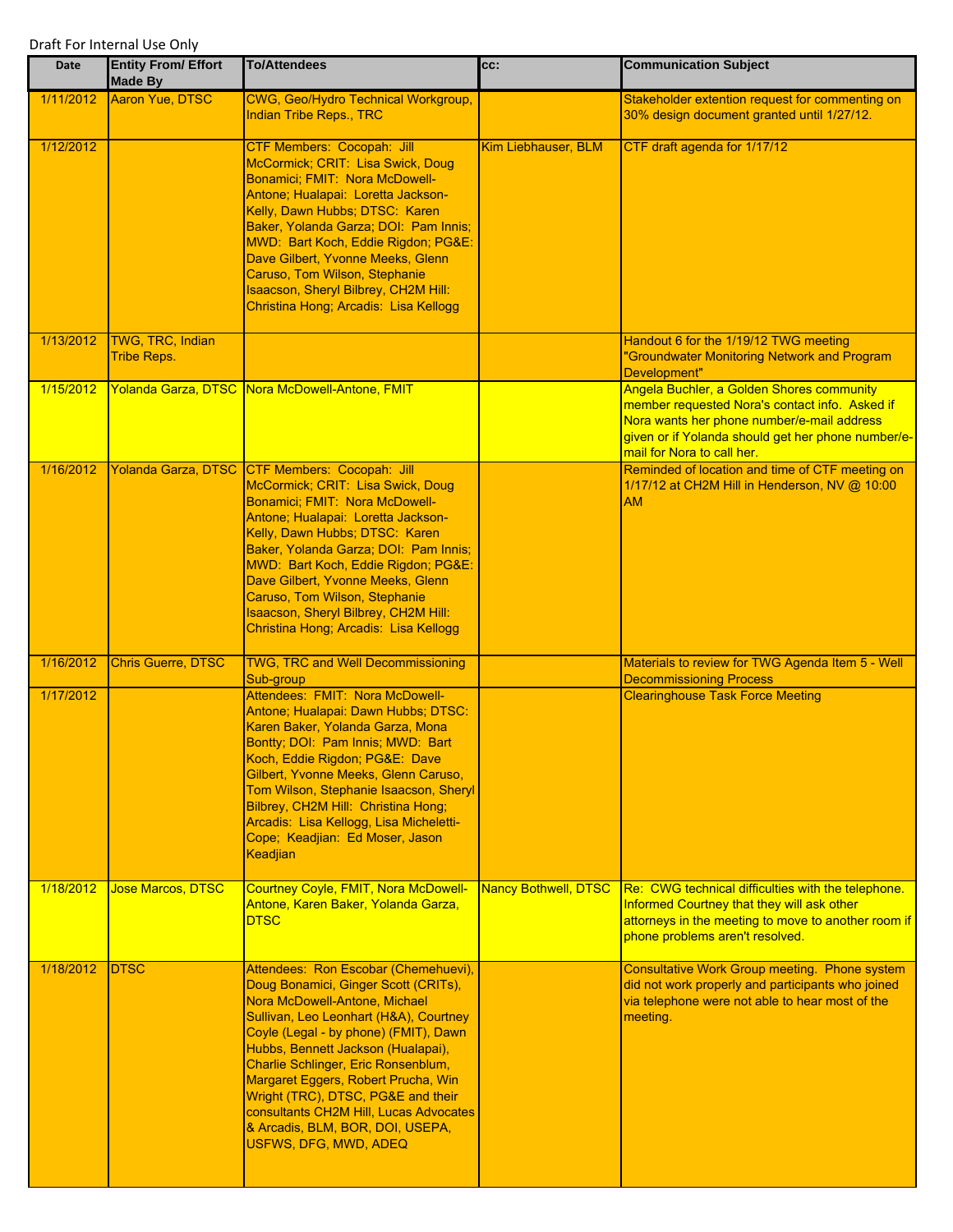| Date      | <b>Entity From/ Effort</b><br><b>Made By</b> | <b>To/Attendees</b>                                                                                                                                                                                                                                                                                                                                                                                                                  | CC:                                                                                         | <b>Communication Subject</b>                                                                                                                                                                                                                                                                                                                                                       |
|-----------|----------------------------------------------|--------------------------------------------------------------------------------------------------------------------------------------------------------------------------------------------------------------------------------------------------------------------------------------------------------------------------------------------------------------------------------------------------------------------------------------|---------------------------------------------------------------------------------------------|------------------------------------------------------------------------------------------------------------------------------------------------------------------------------------------------------------------------------------------------------------------------------------------------------------------------------------------------------------------------------------|
| 1/19/2012 | <b>Chris Guerre, DTSC</b>                    | Attendees: FMIT: Leo Leonhart, Nora<br>McDowell-Antone, Steven McDonald;<br><b>CRITs: Howard Magill (phone);</b><br>Hualapai: Dawn Hubbs; TRC: Margaret<br>Eggers, Charlie Schlinger, Bob Prucha,<br>Eric Rosenblum, Win Wright; DTSC,<br>PG&E and their consultants CH2M Hill,<br>Arcadis, Lucas Advocates, Cox Castle;<br>USDOI, USBOR, USBLM, MWD                                                                                 |                                                                                             | Face-to-Face TWG meeting: Agenda items:<br>Plans for IM3 Plant Shutdown During Remedy<br>Implementation; Alternative Injection Well Location<br>Update; January 9th Site Walk; Topock Well<br><b>Decommissioning Process; Groundwater</b><br>Monitoring Network & Program Development for<br>the Remedy; Basis for Concentration of Carbon<br>Source to Develop the Reducing Zone. |
| 1/20/2012 | <b>Karen Baker, DTSC</b>                     | Nora McDowell-Antone, FMIT                                                                                                                                                                                                                                                                                                                                                                                                           |                                                                                             | DTSC director can meet with FMIT the afternoon of<br>March 15, 2012. Asked that Nora let her know if<br>this date will work for the tribe.                                                                                                                                                                                                                                         |
| 1/24/2012 | Aaron Yue, DTSC                              | CWG, Geo/Hydro Technical Workgroup,<br><b>Indian Tribe Reps.</b>                                                                                                                                                                                                                                                                                                                                                                     |                                                                                             | Soliciting membership and availability for a March<br>2012 kick-off meeting of a new Toxicologic<br>subgroup to discuss "tribal use" scenario for PG&E<br>risk assessments                                                                                                                                                                                                         |
| 1/26/2012 |                                              |                                                                                                                                                                                                                                                                                                                                                                                                                                      |                                                                                             | TWG Webex meeting: Agenda items: Follow-up<br><b>Discussion from December 14 Site</b><br>Walk: Influence of TDS on in-situ remediation,<br>Potential location alternatives for injection<br>wells. Effects of Remedial Action on natural<br>reducing rind near the river                                                                                                           |
| 1/31/2012 | <b>Karen Baker</b>                           | President Ernest Jones, Sr., Yavapai-<br><b>Prescott Tribe</b>                                                                                                                                                                                                                                                                                                                                                                       |                                                                                             | Note of Appreciation - Topock Consultative<br>Workgroup Meeting January 18, 2012 presentation                                                                                                                                                                                                                                                                                      |
| 2/3/2012  | <b>Karen Baker</b>                           | Nora McDowell-Antone, FMIT                                                                                                                                                                                                                                                                                                                                                                                                           |                                                                                             | Checking if she has feedback on whether 3/14 or<br>3/15 will work for FMIT to meet in Needles with<br>Director Debbie Raphael.                                                                                                                                                                                                                                                     |
| 2/3/2012  | <b>Aaron Yue, DTSC</b>                       | Yvonne Meeks, PG&E, Christina Hong,<br><b>CH2M Hill</b>                                                                                                                                                                                                                                                                                                                                                                              | <b>Geo/Hydro Technical</b><br>Workgroup; Indian<br><b>Tribe Reps; CWG</b><br><b>Members</b> | Stakeholder comments on 30% design.                                                                                                                                                                                                                                                                                                                                                |
| 2/10/2012 | <b>Aaron Yue, DTSC</b>                       | Charles Wood, Thomas Pradetto, Ron<br>Escobar (Chemehuevi), Sherry Cordova,<br>Jill McCormick (Cocopah), Amanda<br>Barrera, Eldred Enas, David Harper<br>(CRITs), Timothy Williams, Linda Otero<br>(FMIT), Mike Jackson, Sr., Chase<br><b>Choate, Pauline Jose (Fort Yuma-</b><br>Quechan), Louise Benson, Dawn Hubbs<br>(Hualapai)                                                                                                  |                                                                                             | Mailed cd's containing January 2012 CWG emails<br>and attachments.                                                                                                                                                                                                                                                                                                                 |
| 2/10/2012 | Aaron Yue, DTSC                              | Yvonne Meeks, PG&E, Christina Hong,<br><b>CH2M Hill</b>                                                                                                                                                                                                                                                                                                                                                                              | <b>Geo/Hydro Technical</b><br>Workgroup; Indian<br><b>Tribe Reps; CWG</b><br><b>Members</b> | <b>Additional comments from Hualapai Tribe</b><br>regarding Appendix F                                                                                                                                                                                                                                                                                                             |
| 2/13/2012 |                                              | Yolanda Garza, DTSC CTF Members: Cocopah: Jill<br>McCormick; CRIT: Lisa Swick, Doug<br>Bonamici: FMIT: Nora McDowell-<br>Antone; Hualapai: Loretta Jackson-<br>Kelly, Dawn Hubbs; DTSC: Karen<br>Baker, Yolanda Garza; DOI: Pam Innis;<br>MWD: Bart Koch, Eddie Rigdon; PG&E:<br>Dave Gilbert, Yvonne Meeks, Glenn<br>Caruso, Tom Wilson, Stephanie<br>Isaacson, Sheryl Bilbrey, CH2M Hill:<br>Christina Hong; Arcadis: Lisa Kellogg | Kim Liebhauser, BLM                                                                         | Draft agenda for 2/21/12 CTF meeting                                                                                                                                                                                                                                                                                                                                               |
| 2/16/2012 | Aaron Yue, DTSC                              | Christina Hong, CH2M Hill, Yvonne<br>Meeks, PG&E                                                                                                                                                                                                                                                                                                                                                                                     | <b>Geo/Hydro Technical</b><br>Workgroup; Indian<br><b>Tribe Reps; CWG</b><br><b>Members</b> | <b>DTSC comments on the draft Basis of Design</b><br>Report/ Preliminary (30%) Design                                                                                                                                                                                                                                                                                              |
| 2/17/2012 | Aaron Yue, DTSC                              | Christina Hong, CH2M Hill, Yvonne<br>Meeks, PG&E                                                                                                                                                                                                                                                                                                                                                                                     | Geo/Hydro Technical<br>Workgroup; Indian<br><b>Tribe Reps; CWG</b><br><b>Members</b>        | DTSC additional comments on 30% design                                                                                                                                                                                                                                                                                                                                             |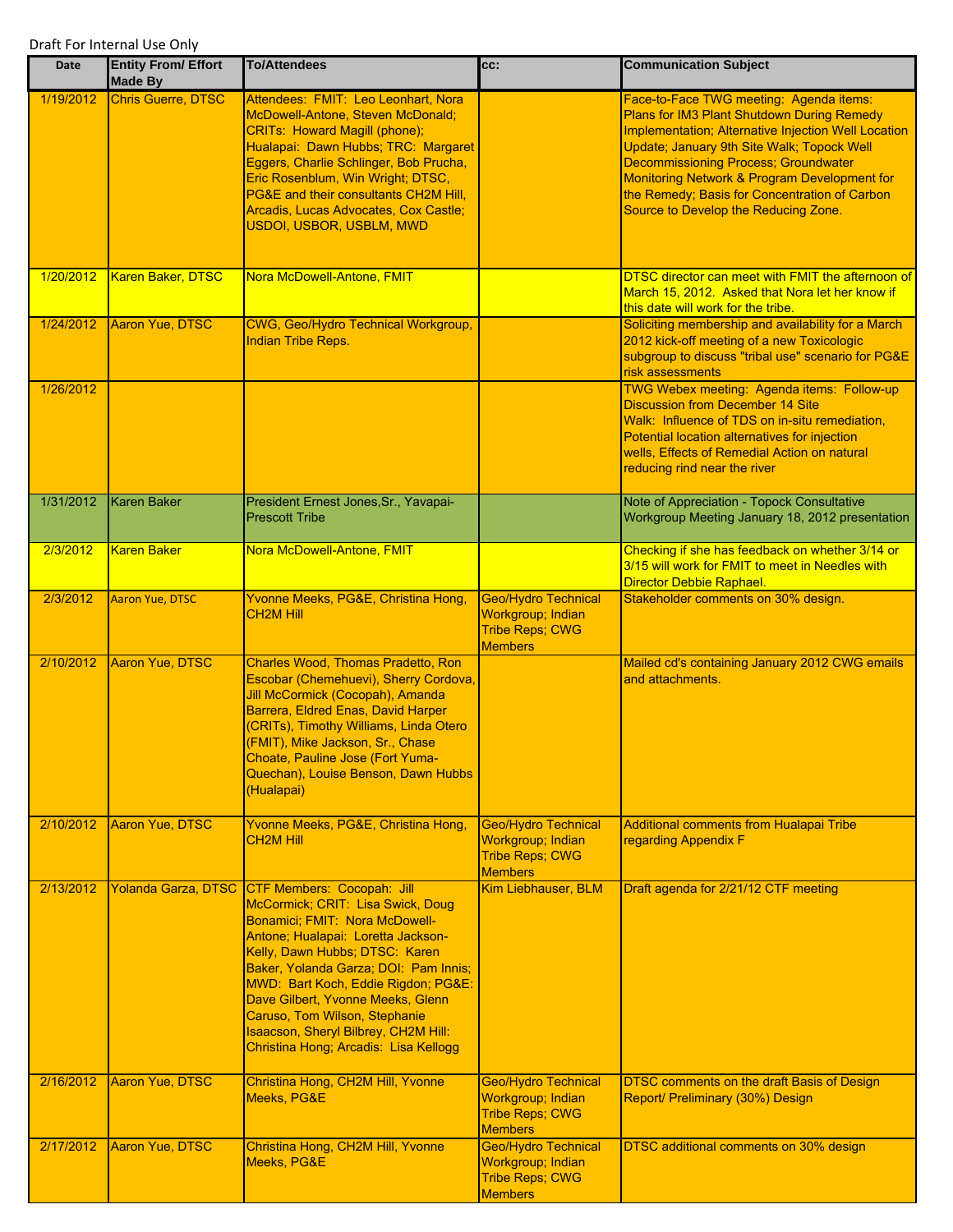| <b>Date</b>           | <b>Entity From/ Effort</b><br><b>Made By</b> | <b>To/Attendees</b>                                                                                                                                                                                                                                                                                                                                                                                                                  | cc:                                                                                         | <b>Communication Subject</b>                                                                                                                                                                             |
|-----------------------|----------------------------------------------|--------------------------------------------------------------------------------------------------------------------------------------------------------------------------------------------------------------------------------------------------------------------------------------------------------------------------------------------------------------------------------------------------------------------------------------|---------------------------------------------------------------------------------------------|----------------------------------------------------------------------------------------------------------------------------------------------------------------------------------------------------------|
| 2/17/2012             | Jeff Scott, USEPA                            | Timothy Williams, FMIT                                                                                                                                                                                                                                                                                                                                                                                                               | Debbie Raphael, Pam<br>Innis. Danielle Taber                                                | Clarification of EPA's role addressing the cleanup<br>of the PG&E Topock Compressor Station                                                                                                              |
| 2/21/2012             |                                              | Attendees: FMIT: Nora McDowell-<br>Antone; CRIT (via phone): Doug<br>Bonamici, Rosanna Mitchell; PG&E:<br>Sheryl Bilbrey, Yvonne Meeks, Christina<br>Hong (CH2M Hill), Glen Caruso, Dave<br>Gilbert, Lisa Cope (Arcadis), Lisa<br>Kellogg (Arcadis), Stephanie Isaacson,<br>Tom Wilson; DTSC: Karen Baker,<br>Yolanda Garza, Mona Bontty; MWD:<br>Eddie Rigdon; DOI: Pam Innis;<br>Keadjian: Ed Moser                                |                                                                                             | Clearinghouse Task Force Meeting at Henderson,<br><b>Nevada</b>                                                                                                                                          |
| 2/21/2012             | <b>Jose Marcos, DTSC</b>                     | <b>Topock Disturbed Soils Subgroup:</b><br><b>FMIT: Leo Leonhart, Michael Sullivan;</b><br>DTSC: Aaron Yue, Chris Guerre; DOI:<br>Richard Newill, Pam Innis; Chris K<br>Smith; ADEQ: Daniel R. Taber; PG&E:<br>Curt Russell, Yvonne Meeks; CH2M Hill:<br><b>Keith Sheets, Mike Cavaliere</b>                                                                                                                                         |                                                                                             | Revised displaced material memo - draft for<br>discussion.                                                                                                                                               |
| 2/21/2012             | Yolanda Garza, DTSC                          | CTF Members: Cocopah: Jill<br>McCormick; CRIT: Lisa Swick, Doug<br>Bonamici; FMIT: Nora McDowell-<br>Antone; Hualapai: Loretta Jackson-<br>Kelly, Dawn Hubbs; DTSC: Karen<br>Baker, Yolanda Garza; DOI: Pam Innis;<br>MWD: Bart Koch, Eddie Rigdon; PG&E:<br>Dave Gilbert, Yvonne Meeks, Glenn<br>Caruso, Tom Wilson, Stephanie<br>Isaacson, Sheryl Bilbrey, CH2M Hill:<br>Christina Hong; Arcadis: Lisa Kellogg                     |                                                                                             | During CTF meeting: having technical difficulties<br>with phone system and using a personal cellphone<br>temporarily. Send e-mails or text message if you<br>would like to speak or reinforce a message. |
| 2/24/2012             | <b>Karen Baker, DTSC</b>                     | Nora McDowell-Antone, FMIT                                                                                                                                                                                                                                                                                                                                                                                                           |                                                                                             | Need to cancel Director's 3/15/12 meeting with<br><b>FMIT due to Senate Confirmation Hearing.</b>                                                                                                        |
| 2/27/2012             | Aaron Yue, DTSC                              | Geo/Hydro Technical Workgroup; Indian<br>Tribe Reps; CWG Members, CTF<br><b>Members</b>                                                                                                                                                                                                                                                                                                                                              |                                                                                             | 4th Quarter 2011 Groundwater EIR Mitigation<br><b>Measures Compliance Report</b>                                                                                                                         |
| 2/28/2012             |                                              | Yolanda Garza, DTSC CTF Members: Cocopah: Jill<br>McCormick; CRIT: Lisa Swick, Doug<br>Bonamici; FMIT: Nora McDowell-<br>Antone; Hualapai: Loretta Jackson-<br>Kelly, Dawn Hubbs; DTSC: Karen<br>Baker, Yolanda Garza; DOI: Pam Innis;<br>MWD: Bart Koch, Eddie Rigdon; PG&E:<br>Dave Gilbert, Yvonne Meeks, Glenn<br>Caruso, Tom Wilson, Stephanie<br>Isaacson, Sheryl Bilbrey, CH2M Hill:<br>Christina Hong; Arcadis: Lisa Kellogg | Kim Liebhauser, BLM                                                                         | February 21, 2012 CTF Notes and Updates                                                                                                                                                                  |
| 3/2/2012              | Aaron Yue, DTSC                              | Yvonne Meeks, PG&E, Christina Hong,<br><b>CH2M Hill</b>                                                                                                                                                                                                                                                                                                                                                                              | <b>Geo/Hydro Technical</b><br>Workgroup; Indian<br><b>Tribe Reps; CWG</b><br><b>Members</b> | <b>Acceptance of Cultural Resource Consultant in</b><br>accordance with CUL-1a-3a                                                                                                                        |
| 3/5/2012              | Leo Leonhart, FMIT                           | Jose Marcos, DTSC                                                                                                                                                                                                                                                                                                                                                                                                                    |                                                                                             | FMIT's markup of the latest draft of "Management<br>Protocol for Handling and Disposition of Displaced<br><b>Site Material"</b>                                                                          |
| 3/6/2012              | Aaron Yue, DTSC                              | Geo/Hydro Technical Workgroup; Indian<br>Tribe Reps; CWG Members, CTF<br><b>Members</b>                                                                                                                                                                                                                                                                                                                                              |                                                                                             | Response to two action items identified during the<br>1/18/12 CWG meeting by Tribal Reps.                                                                                                                |
| 3/6/2012<br>3/12/2012 | Aaron Yue, DTSC<br>Aaron Yue, DTSC           | Geo/Hydro Technical Workgroup; Indian<br><b>Tribe Reps; CWG Members, CTF</b><br><b>Members</b><br>Geo/Hydro Technical Workgroup; Indian<br>Tribe Reps; CWG Members, CTF                                                                                                                                                                                                                                                              |                                                                                             | Postponement of TWG meeting to discuss<br>responses to comments on 30% Design due to<br>large quantity of comments received.<br><b>CWG</b> action item summary list.                                     |
|                       |                                              | <b>Members</b>                                                                                                                                                                                                                                                                                                                                                                                                                       |                                                                                             |                                                                                                                                                                                                          |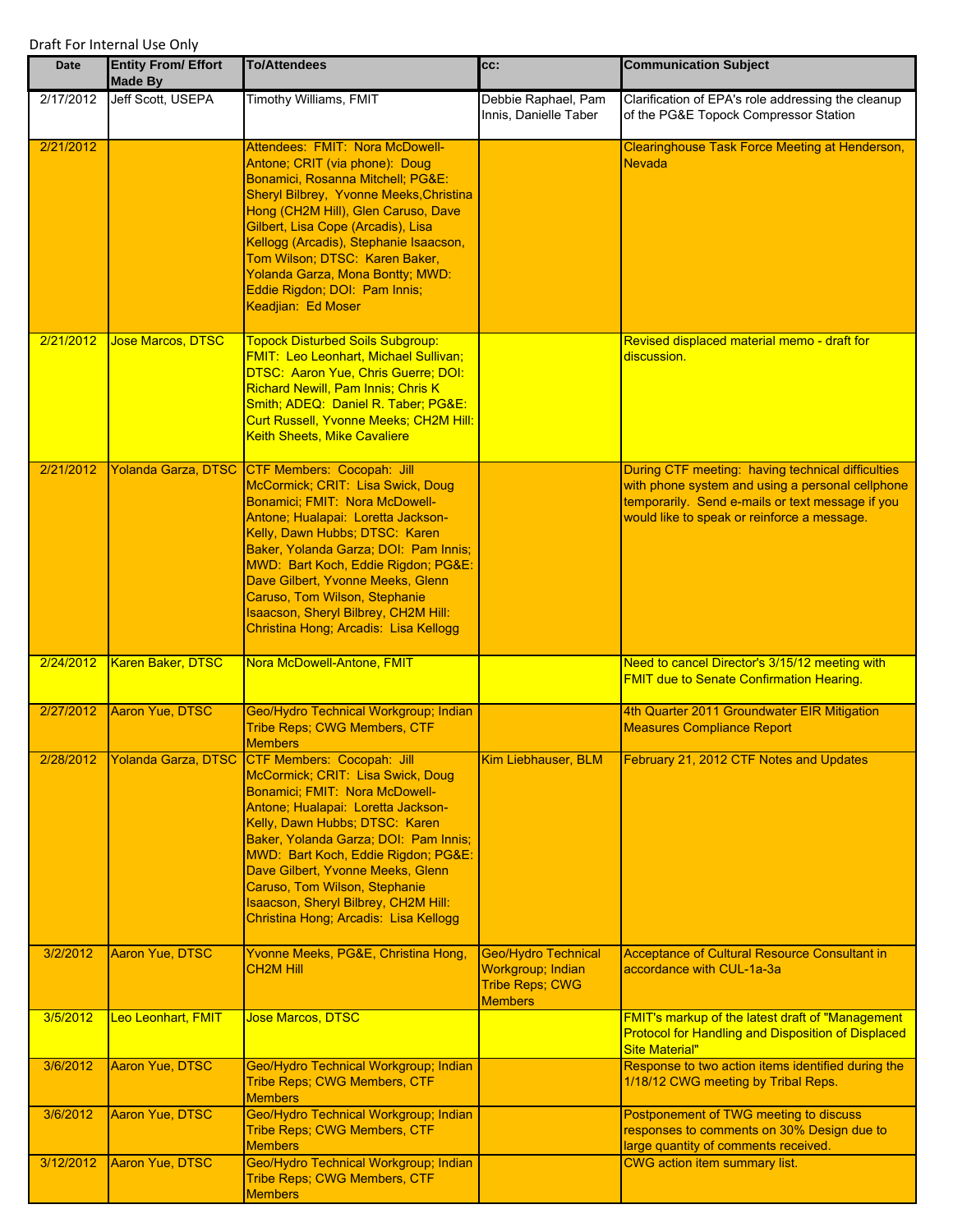| Date                   | <b>Entity From/ Effort</b><br><b>Made By</b> | <b>To/Attendees</b>                                                                                                                                                                                                                                                                                                                                                                                                                                                                           | CC: | <b>Communication Subject</b>                                                                                                                                                                                                                                                           |
|------------------------|----------------------------------------------|-----------------------------------------------------------------------------------------------------------------------------------------------------------------------------------------------------------------------------------------------------------------------------------------------------------------------------------------------------------------------------------------------------------------------------------------------------------------------------------------------|-----|----------------------------------------------------------------------------------------------------------------------------------------------------------------------------------------------------------------------------------------------------------------------------------------|
| 3/12/2012              |                                              | Yolanda Garza, DTSC CTF Members: Cocopah: Jill<br>McCormick; CRIT: Lisa Swick, Doug<br>Bonamici; FMIT: Nora McDowell-<br>Antone; Hualapai: Loretta Jackson-<br>Kelly, Dawn Hubbs; DTSC: Karen<br>Baker, Yolanda Garza; DOI: Pam Innis;<br>MWD: Bart Koch, Eddie Rigdon; PG&E:<br>Dave Gilbert, Yvonne Meeks, Glenn<br>Caruso, Tom Wilson, Stephanie<br>Isaacson, Sheryl Bilbrey, CH2M Hill:<br>Christina Hong; Arcadis: Lisa Kellogg                                                          |     | Draft agenda for 3/20/12 CTF Meeting.                                                                                                                                                                                                                                                  |
| 3/12/2012              | Aaron Yue, DTSC                              | Charles Wood, Thomas Pradetto, Ron<br>Escobar (Chemehuevi), Sherry Cordova,<br>Jill McCormick (Cocopah), Amanda<br>Barrera, Eldred Enas, David Harper<br>(CRITs), Timothy Williams, Linda Otero<br>(FMIT), Mike Jackson, Sr., Chase<br>Choate, Pauline Jose (Fort Yuma-<br>Quechan), Louise Benson, Dawn Hubbs<br>(Hualapai)                                                                                                                                                                  |     | Mailed cd's containing February 2012 CWG emails<br>and attachments.                                                                                                                                                                                                                    |
| 3/13/2012              |                                              | <b>Attendees:</b>                                                                                                                                                                                                                                                                                                                                                                                                                                                                             |     | RCRA Soil Workplan Part B AOCs meeting in<br>Oakland, CA at CH2M Hill offices                                                                                                                                                                                                          |
| 3/14/2012              | Mona Bontty, DTSC                            | Thomas Pradetto, Chemehuevi                                                                                                                                                                                                                                                                                                                                                                                                                                                                   |     | Thank you for discussion regarding community<br>survey and repository location. Provided<br>community survey and requested he have a few<br>tribal members complete and return by next<br>Wednesday. Also asked if he could find tribal<br>members interested in community interviews. |
| 3/14/2012              | Chris Guerre, DTSC                           | Geo/Hydro Technical Workgroup; Indian<br><b>Tribe Reps; CWG Members, CTF</b><br><b>Members</b>                                                                                                                                                                                                                                                                                                                                                                                                |     | December 2011 chromium gw results and graphs<br>for wells MW-34-100, MW-44-115, MW-44-125<br>and MW-46-175                                                                                                                                                                             |
| 3/15/2012              | Thomas Pradetto,<br>Chemehuevi               | Mona Bontty                                                                                                                                                                                                                                                                                                                                                                                                                                                                                   |     | Can schedule a meeting with the Executive<br>Committee if she would like to talk to them. Just<br>needs time and date.                                                                                                                                                                 |
| 3/15/2012              | Mona Bontty, DTSC                            | Thomas Pradetto, Chemehuevi                                                                                                                                                                                                                                                                                                                                                                                                                                                                   |     | Thank you - will be in touch after April to coordinate<br>date & time. Need to know how much advance<br>notice is needed.                                                                                                                                                              |
| 3/19/2012              |                                              | Yolanda Garza, DTSC CTF Members: Cocopah: Jill<br>McCormick; CRIT: Lisa Swick, Doug<br>Bonamici; FMIT: Nora McDowell-<br>Antone; Hualapai: Loretta Jackson-<br>Kelly, Dawn Hubbs; DTSC: Karen<br>Baker, Yolanda Garza; DOI: Pam Innis;<br>MWD: Bart Koch, Eddie Rigdon; PG&E:<br>Dave Gilbert, Yvonne Meeks, Glenn<br>Caruso, Tom Wilson, Stephanie<br>Isaacson, Sheryl Bilbrey, CH2M Hill:<br>Christina Hong; Arcadis: Lisa Kellogg                                                          |     | <b>Draft Topock Remediation Review, First Quarter</b><br>2012 Newsletter for discussion and input.                                                                                                                                                                                     |
| 3/20/2012<br>3/23/2012 |                                              | Attendees: FMIT: Nora McDowell-<br>Antone; Hualapai: Dawn Hubbs, Loretta<br>Jackson-Kelly; CRITs: Doug Bonamici<br>(phone); DTSC: Karen Baker, Yolanda<br>Garza, Mona Bontty; DOI: Pam Innis;<br>PG&E: Dave Gilbert, Yvonne Meeks,<br>Tom Wilson, Sheryl Bilbrey (phone),<br>Glenn Caruso (phone), Stephanie<br>Isaacson (phone); CH2M Hill: Christina<br>Hong; MWD: Eddie Rigdon; ARCADIS:<br>Lisa Michelleti-Cope; Keadjian: Ed<br><b>Moser</b><br>Yolanda Garza, DTSC Doug Bonamici, CRITs |     | CTF meeting in Henderson, NV at CH2M Hill office<br>Request for review and to submit an article for the                                                                                                                                                                                |
|                        |                                              |                                                                                                                                                                                                                                                                                                                                                                                                                                                                                               |     | Topock Remediation Review newsletter.                                                                                                                                                                                                                                                  |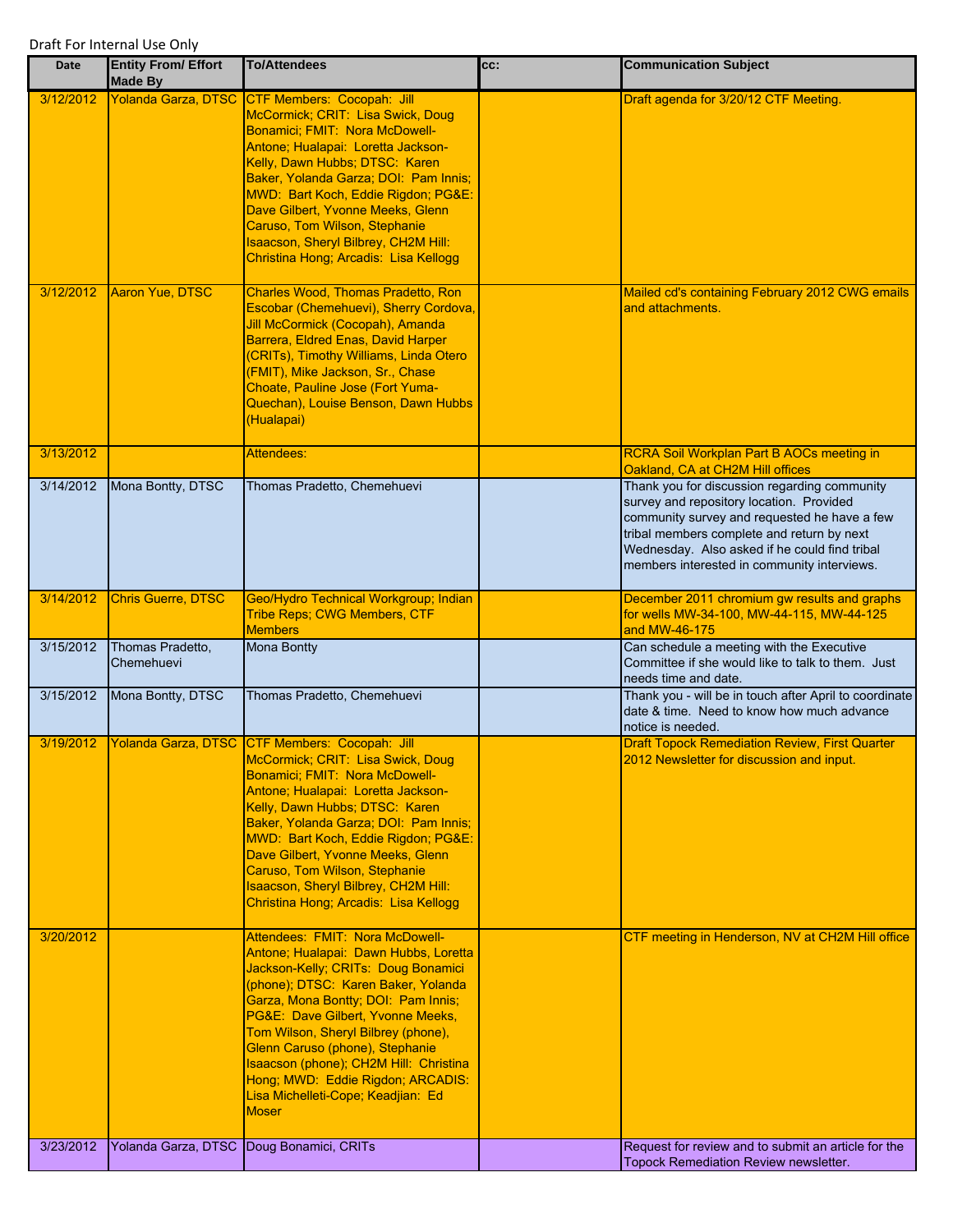| Date      | <b>Entity From/ Effort</b><br><b>Made By</b> | <b>To/Attendees</b>                                                                                                                                                                                                                                                                                                                                                                                                                  | CC:                                                   | <b>Communication Subject</b>                                                                                                                 |
|-----------|----------------------------------------------|--------------------------------------------------------------------------------------------------------------------------------------------------------------------------------------------------------------------------------------------------------------------------------------------------------------------------------------------------------------------------------------------------------------------------------------|-------------------------------------------------------|----------------------------------------------------------------------------------------------------------------------------------------------|
| 3/23/2012 | Doug Bonamici, CRIT                          | Yolanda Garza, DTSC                                                                                                                                                                                                                                                                                                                                                                                                                  |                                                       | Will have CRIT portion for distribution by end of the<br>day (Topock Remediation Review Newsletter).                                         |
|           |                                              |                                                                                                                                                                                                                                                                                                                                                                                                                                      |                                                       |                                                                                                                                              |
| 3/23/2012 |                                              | Yolanda Garza, DTSC Dawn Hubbs, Loretta Jackson-Kelly,<br>Hualapai                                                                                                                                                                                                                                                                                                                                                                   |                                                       | Request for submittal of an article for the Topock<br>Remediation Review Newsletter.                                                         |
| 3/23/2012 |                                              | Yolanda Garza, DTSC Nora McDowell-Antone, FMIT                                                                                                                                                                                                                                                                                                                                                                                       |                                                       | Request for submittal of an article for the Topock<br><b>Remediation Review Newsletter.</b>                                                  |
| 3/23/2012 |                                              | Yolanda Garza, DTSC Jill McCormick, Cocopah                                                                                                                                                                                                                                                                                                                                                                                          |                                                       | Request for submittal of an article for the Topock                                                                                           |
| 3/23/2012 |                                              | Yolanda Garza, DTSC Doug Bonamici, CRITs                                                                                                                                                                                                                                                                                                                                                                                             |                                                       | <b>Remediation Review Newsletter.</b><br>Looking forward to his article. Have sent requests<br>to other tribal reps. as well.                |
| 3/26/2012 | Michael Sullivan, FMIT Aaron Yue, DTSC       |                                                                                                                                                                                                                                                                                                                                                                                                                                      |                                                       | Proposed agenda for 4/4 Tribal land use risk<br>assessment meeting                                                                           |
| 3/26/2012 | Leo Leonhart, FMIT                           | PG&E: Glen Caruso, Charlie Schlinger;<br><b>FMIT: Courtney Coyle, Nora McDowell-</b><br>Antone; CRIT: Doug Bonamici;<br>Cocopah; Hualapai: Loretta Jackson-<br>Kelly; Fort Yuma-Quechan:<br>Chemehuevi: Ron Escobar; John<br><b>Bathke; Margaret Eggers</b>                                                                                                                                                                          | <b>DTSC: Jose Marcos;</b><br>DOI: Pam Innis           | Documentation of phone call with Jose Marcos<br>following Topock monthly update call regarding<br>status of the Disturbed Soils Subgroup.    |
| 3/27/2012 |                                              | Yolanda Garza, DTSC Doug Bonamici, CRITs                                                                                                                                                                                                                                                                                                                                                                                             |                                                       | Special request for tribal presentation at 4/18/12<br>CWG meeting.                                                                           |
| 3/27/2012 |                                              | Yolanda Garza, DTSC CTF Members: Cocopah: Jill<br>McCormick; CRIT: Lisa Swick, Doug<br>Bonamici: FMIT: Nora McDowell-<br>Antone; Hualapai: Loretta Jackson-<br>Kelly, Dawn Hubbs; DTSC: Karen<br>Baker, Yolanda Garza; DOI: Pam Innis;<br>MWD: Bart Koch, Eddie Rigdon; PG&E:<br>Dave Gilbert, Yvonne Meeks, Glenn<br>Caruso, Tom Wilson, Stephanie<br>Isaacson, Sheryl Bilbrey, CH2M Hill:<br>Christina Hong; Arcadis: Lisa Kellogg |                                                       | CWG meeting calendar for review and comment.                                                                                                 |
| 3/27/2012 | Aaron Yue, DTSC                              | Geo/Hydro Technical Workgroup; Indian<br>Tribe Reps; CWG Members, CTF<br><b>Members; TRC</b>                                                                                                                                                                                                                                                                                                                                         |                                                       | Project contact lists for reference and review and<br>update as needed.                                                                      |
| 3/28/2012 | Karen Baker, DTSC                            | Nora McDowell-Antone, FMIT                                                                                                                                                                                                                                                                                                                                                                                                           |                                                       | Request for proposed agenda for 4/5/12<br>FMIT/DTSC meeting and request for FMIT rep. to<br>join DTSC staff at Grapevine Canyon on 4/4.      |
| 3/28/2012 |                                              | Yolanda Garza, DTSC CTF Members: Cocopah: Jill<br>McCormick; CRIT: Lisa Swick, Doug<br>Bonamici; FMIT: Nora McDowell-<br>Antone; Hualapai: Loretta Jackson-<br>Kelly, Dawn Hubbs; DTSC: Karen<br>Baker, Yolanda Garza; DOI: Pam Innis;<br>MWD: Bart Koch, Eddie Rigdon; PG&E:<br>Dave Gilbert, Yvonne Meeks, Glenn<br>Caruso, Tom Wilson, Stephanie<br>Isaacson, Sheryl Bilbrey, CH2M Hill:<br>Christina Hong; Arcadis: Lisa Kellogg |                                                       | Distribution of EPA letter on its role at Topock                                                                                             |
| 3/29/2012 | Aaron Yue, DTSC                              | Geo/Hydro Technical Workgroup; Indian<br>Tribe Reps; CWG Members, CTF<br><b>Members; TRC</b>                                                                                                                                                                                                                                                                                                                                         |                                                       | Agenda for TWG meeting on 4/19/12.                                                                                                           |
| 3/30/2012 | Karen Baker, DTSC                            | Nora McDowell-Antone, FMIT                                                                                                                                                                                                                                                                                                                                                                                                           |                                                       | Another request for proposed agenda for 4/5/12<br>FMIT/DTSC meeting - required for our director to<br>be able to attend.                     |
| 4/2/2012  | Jose Marcos, DTSC                            | Dawn Hubbs, Hualapai; Thomas<br>Pradetto, Chemehuevi                                                                                                                                                                                                                                                                                                                                                                                 | Chris Guerre, Karen<br>Baker, DTSC, Pam<br>Innis, DOI | Follow-up to requests to be added to the disturbed<br>soils subgroup and provided them with the most<br>recent correspondence on this issue. |
| 4/2/2012  |                                              | Yolanda Garza, DTSC Doug Bonamici, CRITs                                                                                                                                                                                                                                                                                                                                                                                             |                                                       | Follow up on note asking for CRIT involvement at<br>the April CWG.                                                                           |
| 4/2/2012  | Steve McDonald, FMIT Karen Baker, DTSC       |                                                                                                                                                                                                                                                                                                                                                                                                                                      | <b>Sarah Morrison, Nancy</b><br><b>Bothwell</b>       | Agenda for FMIT/DTSC meeting on 4/5/12 and<br>apology for late submittal.                                                                    |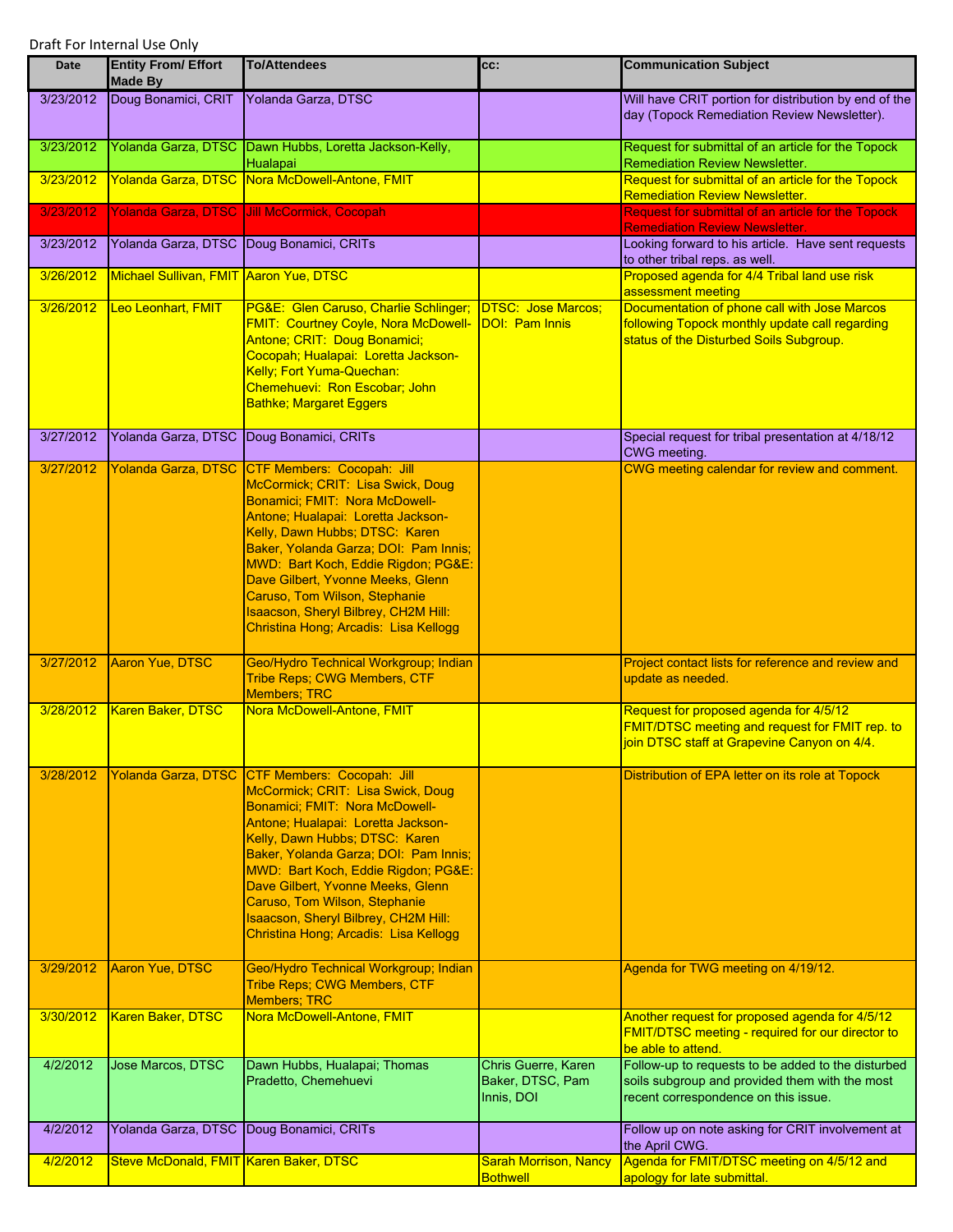| Date       | <b>Entity From/ Effort</b><br><b>Made By</b> | <b>To/Attendees</b>                                                                                                                                                                                                                                                                                                                                                                                                                  | CC:                                                                                                                                                              | <b>Communication Subject</b>                                                                                                                                                                                                                                                                                                                                                                                |
|------------|----------------------------------------------|--------------------------------------------------------------------------------------------------------------------------------------------------------------------------------------------------------------------------------------------------------------------------------------------------------------------------------------------------------------------------------------------------------------------------------------|------------------------------------------------------------------------------------------------------------------------------------------------------------------|-------------------------------------------------------------------------------------------------------------------------------------------------------------------------------------------------------------------------------------------------------------------------------------------------------------------------------------------------------------------------------------------------------------|
| 4/2/2012   | Aaron Yue, DTSC                              | Leo Leonhart, Michael Sullivan, Nora<br><b>McDowell-Antone, FMIT</b>                                                                                                                                                                                                                                                                                                                                                                 | Carrie Marr, USFWS,<br><b>Chris Guere, Jose</b><br>Marcos, Karen Baker,<br>Shukla Roy-Semmen,<br>Yolanda Garza, DTSC,<br>Dawn Hubbs, Hualapai,<br>Pam Innis, DOI | Request for advanced copies of presentations for<br>4/4 Tribal Land Use Risk Assessment meeting.                                                                                                                                                                                                                                                                                                            |
| 4/2/2012   | Linda Otero, FMIT                            | Karen Baker, DTSC                                                                                                                                                                                                                                                                                                                                                                                                                    | Nora McDowell, FMIT                                                                                                                                              | Proposed agenda for 4/5/12 meeting between<br><b>FMIT/DTSC.</b>                                                                                                                                                                                                                                                                                                                                             |
| 4/2/2012   |                                              | Yolanda Garza, DTSC CTF Members: Cocopah: Jill<br>McCormick; CRIT: Lisa Swick, Doug<br>Bonamici; FMIT: Nora McDowell-<br>Antone; Hualapai: Loretta Jackson-<br>Kelly, Dawn Hubbs; DTSC: Karen<br>Baker, Yolanda Garza; DOI: Pam Innis;<br>MWD: Bart Koch, Eddie Rigdon; PG&E:<br>Dave Gilbert, Yvonne Meeks, Glenn<br>Caruso, Tom Wilson, Stephanie<br>Isaacson, Sheryl Bilbrey, CH2M Hill:<br>Christina Hong; Arcadis: Lisa Kellogg |                                                                                                                                                                  | 3/20/12 draft CTF meeting notes and calendar for<br>review and comment.                                                                                                                                                                                                                                                                                                                                     |
| 4/3/2012   |                                              | Yolanda Garza, DTSC Doug Bonamici, CRITs                                                                                                                                                                                                                                                                                                                                                                                             |                                                                                                                                                                  | Chemehuevi tribe may be giving a presentation at<br>the April 2012 CWG meeting, so may not need to<br>follow-up on request for CRITs presentation.                                                                                                                                                                                                                                                          |
| 4/3/2012   | <b>Aaron Yue, DTSC</b>                       | <b>Charles Wood, Thomas Pradetto, Ron</b><br>Escobar (Chemehuevi), Sherry Cordova,<br>Jill McCormick (Cocopah), Amanda<br>Barrera, Eldred Enas, David Harper<br>(CRITs), Timothy Williams, Linda Otero<br>(FMIT), Mike Jackson, Sr., Chase<br>Choate, Pauline Jose (Fort Yuma-<br>Quechan), Louise Benson, Dawn Hubbs<br>(Hualapai)                                                                                                  |                                                                                                                                                                  | Mailed cd's containing March 2012 CWG emails<br>and attachments.                                                                                                                                                                                                                                                                                                                                            |
| 4/3/2012   | <b>DTSC</b>                                  |                                                                                                                                                                                                                                                                                                                                                                                                                                      |                                                                                                                                                                  | Agencies and PG&E Site Walk, Topock - Needles,<br><b>CA</b>                                                                                                                                                                                                                                                                                                                                                 |
| 4/4/2012   | <b>DTSC</b>                                  | Attendees: FMIT: Felton Bricker, Sr.,<br>Linda Otero, Nora McDowell-Antone,<br>Delbert Holmes, Michael Sullivan, Leo<br>Leonhart; Chemehuevi Tribe: Ron<br>Escobar; Hualapai Tribes: Dawn Hubbs;<br><b>TRC: Margaret Eggers, Eric</b><br>Rosenblum; DTSC: Shukla Roy-<br>Semmen, Aaron Yue, Chris Guerre,<br>Jose Marcos, Yolanda Garza; DOI:<br>Pam Innis, Dennis Smith, USFWS:<br><b>Carrie Marr</b>                               |                                                                                                                                                                  | <b>Sub-Group Meeting on Tribal Land Use Risk</b><br><b>Assessment</b>                                                                                                                                                                                                                                                                                                                                       |
| 4/4/2012   | <b>Chris Guerre, DTSC</b>                    | Geo/Hydro Technical Workgroup; Indian<br>Tribe Reps; CWG Members, CTF<br><b>Members</b>                                                                                                                                                                                                                                                                                                                                              |                                                                                                                                                                  | 4th Quarter 2011 and Annual IM Performance<br><b>Monitoring and Groundwater Monitoring Report</b>                                                                                                                                                                                                                                                                                                           |
| 4/4-5/2012 | Karen Baker, DTSC                            | Attendees: DTSC: Debbie Raphael,<br>Odette Madriago, Stewart Black, Nancy<br>Bothwell, Reed Sato, Karen Baker<br><b>FMIT: Nora McDowell-Antone; Linda</b><br>Otero                                                                                                                                                                                                                                                                   |                                                                                                                                                                  | April 4 visit to Grapevine Canyon near Spirit<br>Mountain with represenatives of the Fort Mojave<br>Indian Tribe (Councilwoman Linda Otero, Nora<br>McDowell-Antone, Elder Felton Bricker). Also in<br>attendence consultant to FMIT Leo Leohart and<br><b>Technical Review Committee members Eric</b><br>Rosenblum and Margaret Eggers. April 5 visit to<br>other areas of the landscape lead by the FMIT. |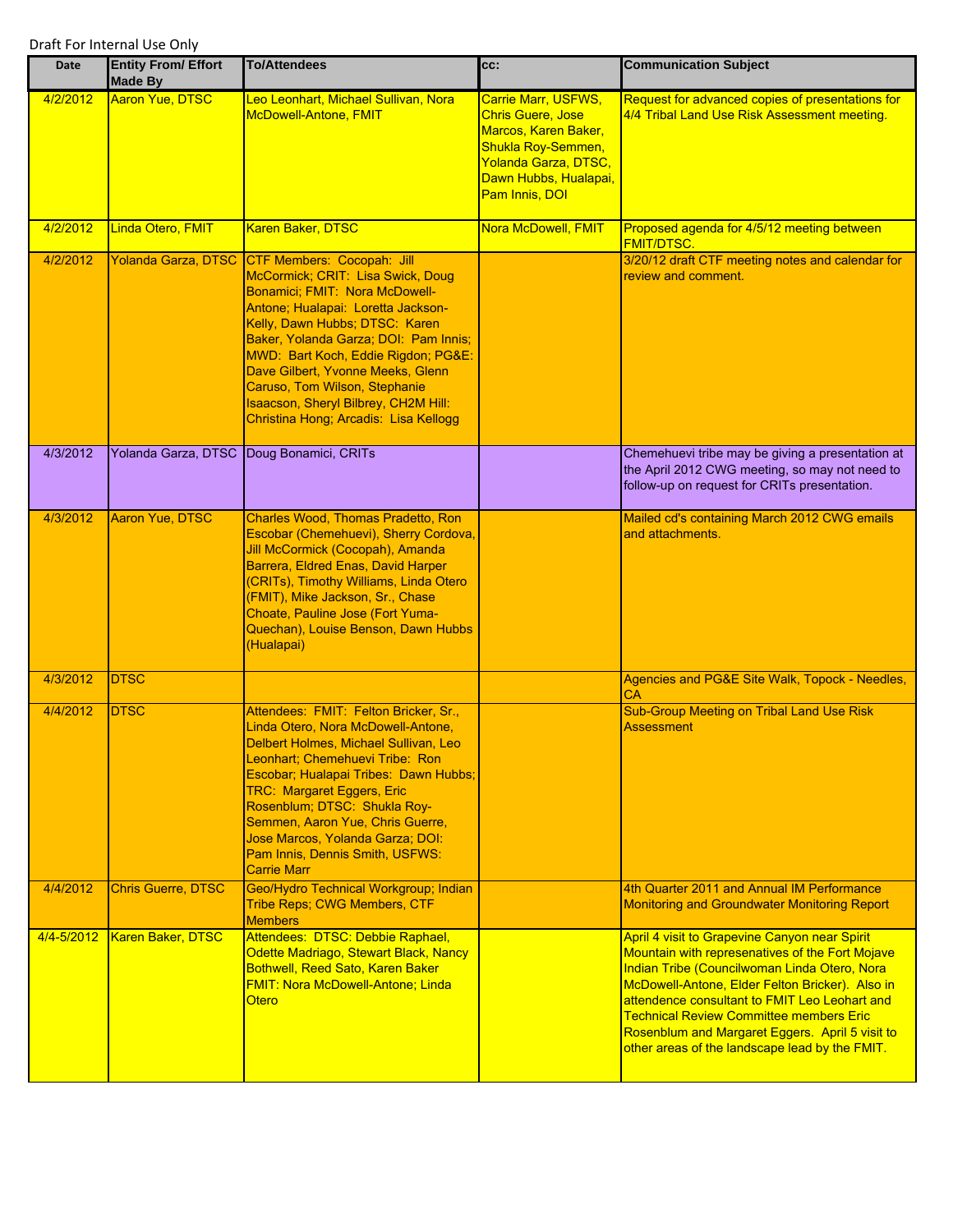| Date      | <b>Entity From/ Effort</b><br><b>Made By</b> | <b>To/Attendees</b>                                                                                                                                                                                                                                                                                                                                                                                              | CC:                 | <b>Communication Subject</b>                                                                                                                                                           |
|-----------|----------------------------------------------|------------------------------------------------------------------------------------------------------------------------------------------------------------------------------------------------------------------------------------------------------------------------------------------------------------------------------------------------------------------------------------------------------------------|---------------------|----------------------------------------------------------------------------------------------------------------------------------------------------------------------------------------|
| 4/5/2012  |                                              | Attendees: DTSC: Debbie Raphael,<br>Odette Madriago, Stewart Black, Nancy<br>Bothwell, Reed Sato, Karen Baker<br><b>FMIT: Chairman Timothy Williams, Nora</b><br>McDowell-Antone; Linda Otero, Steve<br>McDonald, Courtney Coyle, David Wolff,<br>Leo Leonhart                                                                                                                                                   |                     | <b>DTSC/FMIT Meeting. Discussion topics included</b><br>Project History; Government-to-Government<br>Relationship: Past, Present & Future; and<br>Leadership-to-Leadership Discussion. |
| 4/5/2012  | <b>Jill McCormick,</b><br>Cocopah            | <b>Yolanda Garza, DTSC</b>                                                                                                                                                                                                                                                                                                                                                                                       |                     | Requested dates of next CTF and CWG meeting.                                                                                                                                           |
| 4/5/2012  | Yolanda Garza, DTSC                          | <b>Jill McCormick, Cocopah</b>                                                                                                                                                                                                                                                                                                                                                                                   |                     | Replied that next CWG is 4/18 and next CTF if<br>4/17.                                                                                                                                 |
| 4/6/2012  | Aaron Yue, DTSC                              | Geo/Hydro Technical Workgroup; Indian<br><b>Tribe Reps; CWG Members, CTF</b><br><b>Members</b>                                                                                                                                                                                                                                                                                                                   |                     | Delay of issuance of 30% design response to<br>comments package.                                                                                                                       |
| 4/6/2012  | Yolanda Garza, DTSC                          | CTF Members: Cocopah: Jill<br>McCormick; CRIT: Lisa Swick, Doug<br>Bonamici; FMIT: Nora McDowell-<br>Antone; Hualapai: Loretta Jackson-<br>Kelly, Dawn Hubbs; DTSC: Karen<br>Baker, Yolanda Garza; DOI: Pam Innis;<br>MWD: Bart Koch, Eddie Rigdon; PG&E:<br>Dave Gilbert, Yvonne Meeks, Glenn<br>Caruso, Tom Wilson, Stephanie<br>Isaacson, Sheryl Bilbrey, CH2M Hill:<br>Christina Hong; Arcadis: Lisa Kellogg |                     | <b>Topock Remediation Review for comment by</b><br>Tuesday, April 10th.                                                                                                                |
| 4/10/2012 | Doug Bonamici, CRIT                          | Yolanda Garza, DTSC                                                                                                                                                                                                                                                                                                                                                                                              |                     | Request for confirmation that no presentation from<br>CRIT at April CWG meeting.                                                                                                       |
| 4/10/2012 |                                              | Yolanda Garza, DTSC Doug Bonamici, CRITs                                                                                                                                                                                                                                                                                                                                                                         |                     | Didn't put CRITs on agenda. Would like Ginger to<br>make a presentation at July CWG.                                                                                                   |
| 4/13/2012 | <b>Yolanda Garza, DTSC</b>                   | CTF Members: Cocopah: Jill<br>McCormick; CRIT: Lisa Swick, Doug<br>Bonamici; FMIT: Nora McDowell-<br>Antone; Hualapai: Loretta Jackson-<br>Kelly, Dawn Hubbs; DTSC: Karen<br>Baker, Yolanda Garza; DOI: Pam Innis;<br>MWD: Bart Koch, Eddie Rigdon; PG&E:<br>Dave Gilbert, Yvonne Meeks, Glenn<br>Caruso, Tom Wilson, Stephanie<br>Isaacson, Sheryl Bilbrey, CH2M Hill:<br>Christina Hong; Arcadis: Lisa Kellogg | Kim Liebhauser, BLM | <b>CTF meeting Agenda and attachments</b>                                                                                                                                              |
| 4/13/2012 | Aaron Yue, DTSC                              | Geo/Hydro Technical Workgroup; Indian<br><b>Tribe Reps; CWG Members, CTF</b><br><b>Members, TRC Members</b>                                                                                                                                                                                                                                                                                                      |                     | TWG agenda for 4/19/12                                                                                                                                                                 |
| 4/13/2012 | <b>Aaron Yue, DTSC</b>                       | Geo/Hydro Technical Workgroup; Indian<br>Tribe Reps; CWG Members, CTF<br><b>Members, TRC Members</b>                                                                                                                                                                                                                                                                                                             |                     | Responses to comments on the 30% Design.                                                                                                                                               |
| 4/13/2012 | Karen Baker, DTSC                            | CTF Members: Cocopah: Jill<br>McCormick; CRIT: Lisa Swick, Doug<br>Bonamici; FMIT: Nora McDowell-<br>Antone; Hualapai: Loretta Jackson-<br>Kelly, Dawn Hubbs; DTSC: Karen<br>Baker, Yolanda Garza; DOI: Pam Innis;<br>MWD: Bart Koch, Eddie Rigdon; PG&E:<br>Dave Gilbert, Yvonne Meeks, Glenn<br>Caruso, Tom Wilson, Stephanie<br>Isaacson, Sheryl Bilbrey, CH2M Hill:<br>Christina Hong; Arcadis: Lisa Kellogg |                     | <b>Shared Los Angeles Times article regarding</b><br><b>Debbie Raphael's Confirmation</b>                                                                                              |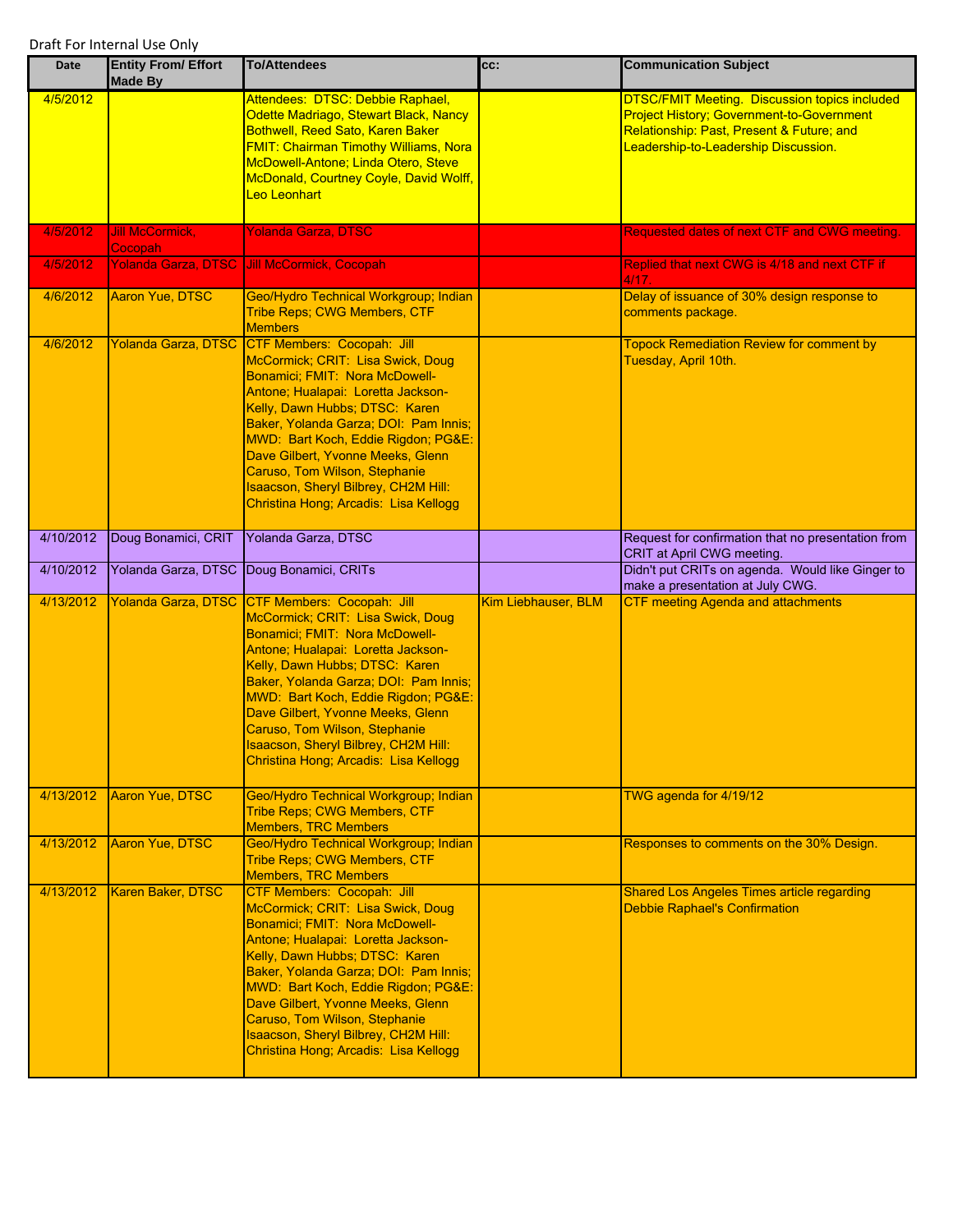| Date                   | <b>Entity From/ Effort</b><br><b>Made By</b> | <b>To/Attendees</b>                                                                                                                                                                                                                                                                                                                                                                                                                                            | CC: | <b>Communication Subject</b>                                                                                                                                                                                                                                                                                                                                                                             |
|------------------------|----------------------------------------------|----------------------------------------------------------------------------------------------------------------------------------------------------------------------------------------------------------------------------------------------------------------------------------------------------------------------------------------------------------------------------------------------------------------------------------------------------------------|-----|----------------------------------------------------------------------------------------------------------------------------------------------------------------------------------------------------------------------------------------------------------------------------------------------------------------------------------------------------------------------------------------------------------|
| 4/16/2012              | Yolanda Garza, DTSC                          | CTF Members: Cocopah: Jill<br>McCormick; CRIT: Lisa Swick, Doug<br>Bonamici; FMIT: Nora McDowell-<br>Antone; Hualapai: Loretta Jackson-<br>Kelly, Dawn Hubbs; DTSC: Karen<br>Baker, Yolanda Garza; DOI: Pam Innis;<br>MWD: Bart Koch, Eddie Rigdon; PG&E:<br>Dave Gilbert, Yvonne Meeks, Glenn<br>Caruso, Tom Wilson, Stephanie<br>Isaacson, Sheryl Bilbrey, CH2M Hill:<br>Christina Hong; Arcadis: Lisa Kellogg                                               |     | Revised and draft final newsletter for the first<br>quarter of the 2012 Tomock Remediation Review.                                                                                                                                                                                                                                                                                                       |
| 4/17/2012              | <b>DTSC</b>                                  | Attendees: FMIT: Nora McDowell-<br>Antone; CRIT: Doug Bonamici, Howard<br>McGill (by phone), Ginger Scott (by<br>phone); Hualapai: Dawn Hubbs;<br>Chemehuevi: Steven Escobar, Tom<br>Pradetto; DTSC, PG&E & their<br>consultants CH2M Hill, Arcadis; MWD,<br><b>DOI</b>                                                                                                                                                                                        |     | Clearinghouse Task Force Meeting in Henderson,<br><b>Nevada</b>                                                                                                                                                                                                                                                                                                                                          |
| 4/18/2012              | Yolanda Garza, DTSC                          | Howard Magill, CRITs                                                                                                                                                                                                                                                                                                                                                                                                                                           |     | Sent handouts for CWG meeting and requested<br>information to be added to contact list.                                                                                                                                                                                                                                                                                                                  |
| 4/18/2012              | <b>Aaron Yue, DTSC</b>                       | Geo/Hydro Technical Workgroup; Indian<br>Tribe Reps; CWG Members, CTF<br><b>Members</b>                                                                                                                                                                                                                                                                                                                                                                        |     | Forwarded RTCs short for the tribes that was sent<br>by Christina Hong, CH2M Hill.                                                                                                                                                                                                                                                                                                                       |
| 4/18/2012              | <b>DTSC</b>                                  | Attendees: CRITS: Doug Bonamici,<br><b>Howard McGill; FMIT: Courtney Coyle</b><br>(by phone), Leo Leonhart; Chemehuevi:<br>Ron Escobar, Sierra Shaw, Tito Smith;<br>Hualapai: Dawn Hubbs; TRC: Margaret<br>Eggers, Christine Herndon, Robert<br>Prucha, Eric Rosenblum, Charlie<br>Schlinger, Win Wright; DTSC, USDOI,<br><b>USEPA, PG&amp;E &amp; their consultants</b><br>CH2M Hill, Arcadis, Keadjian Assoc.;<br>CRB, MWD, USFWS, BLM, BOR,<br><b>SWRCB</b> |     | <b>CWG Meeting in Henderson, Nevada</b>                                                                                                                                                                                                                                                                                                                                                                  |
| 4/19/2012<br>4/24/2012 | <b>DTSC</b><br><b>Yolanda Garza, DTSC</b>    | Attendees: FMIT: Leo Leonhart,<br>Steven McDonald (phone);<br>Chemehuevi: Steven Escobar, Tom<br>Pradetto; CRITS: Howard Magill<br>(phone); Hualapai: Dawn Hubbs; TRC:<br>Bob Prucha, Margaret Eggers, Charlie<br>Schlinger, Win Wright, Eric Rosenblum;<br>DTSC, PG&E and their consultants<br>CH2M Hill & Arcadis; USDOI, USBLM,<br><b>USBOR, USFWS, MWD</b><br>CTF Members: Cocopah: Jill                                                                   |     | Face-to-Face TWG meeting in Henderson,<br>Nevada: Agenda items: Open forum to discuss<br>responses to comments: Specific Comments<br>requested by Stakeholders/Tribes/ Agencies/TRC<br>for discussion; Possible Topics<br>Model Update (Responses to Appendix B)<br><b>Responses to TRC Comments</b><br>changes to design based on Agencies direction.<br>Request for agenda items for 5/15 CTF meeting; |
|                        |                                              | McCormick; CRIT: Lisa Swick, Doug<br>Bonamici: FMIT: Nora McDowell-<br>Antone; Hualapai: Loretta Jackson-<br>Kelly, Dawn Hubbs; DTSC: Karen<br>Baker, Yolanda Garza; DOI: Pam Innis;<br>MWD: Bart Koch, Eddie Rigdon; PG&E:<br>Dave Gilbert, Yvonne Meeks, Glenn<br>Caruso, Tom Wilson, Stephanie<br>Isaacson, Sheryl Bilbrey, CH2M Hill:<br>Christina Hong; Arcadis: Lisa Kellogg                                                                             |     | updates to the CTF and CWG calendars; new sub-<br>committee members and roles.                                                                                                                                                                                                                                                                                                                           |
| 4/30/2012              | Aaron Yue, DTSC                              | Daryl Magnuson, USFWS, Geo/Hydro<br><b>Technical Workgroup; Indian Tribe</b><br>Reps; CWG Members, TRC Members                                                                                                                                                                                                                                                                                                                                                 |     | Re: Review of fresh water tech memo and 30%<br>Response to comments. Request to list comment<br>numbers from the RTC they want discussed and<br>provide any thoughts on tech memo by May 11th.                                                                                                                                                                                                           |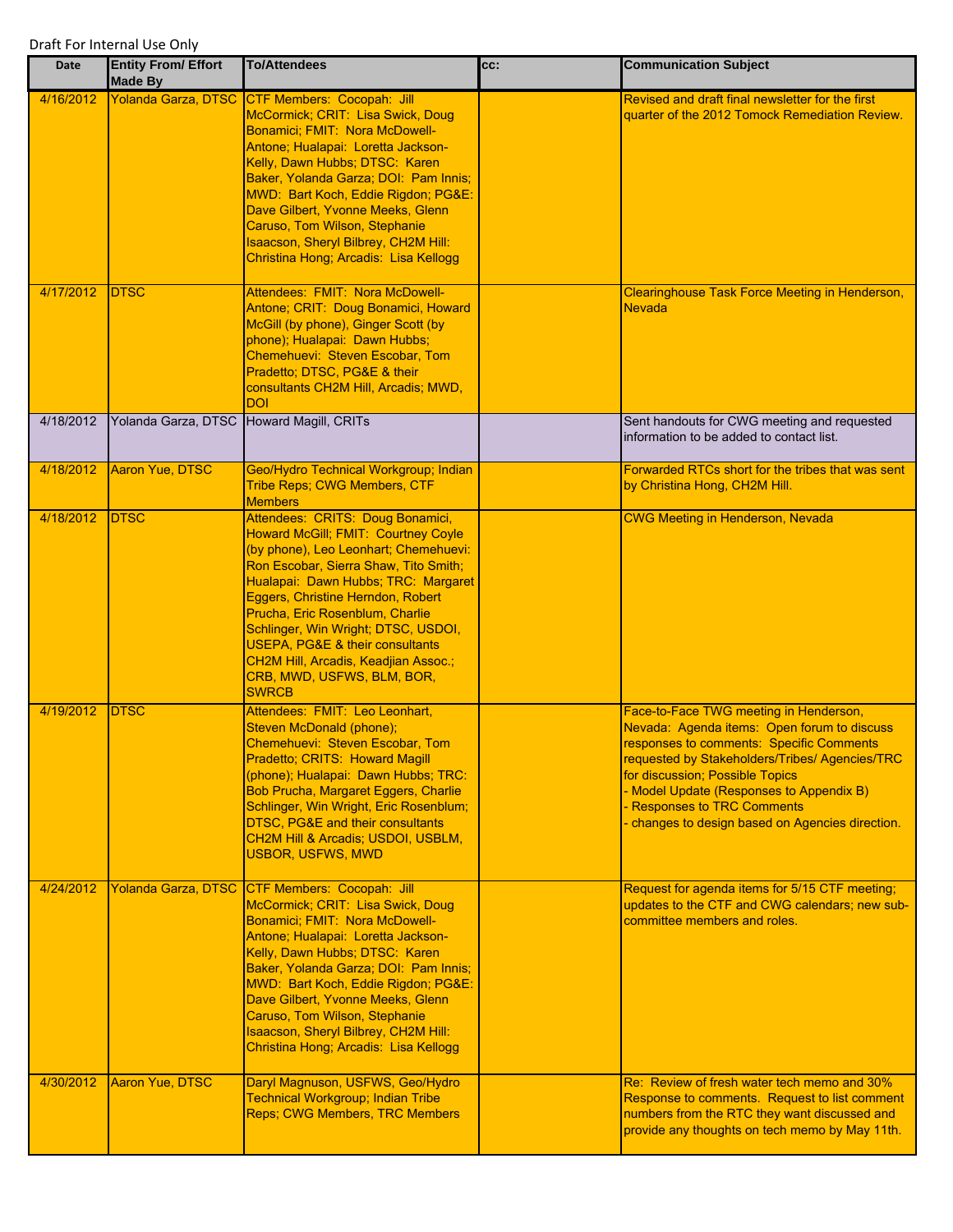| <b>Date</b> | <b>Entity From/ Effort</b><br><b>Made By</b> | <b>To/Attendees</b>                                                                                                                                                                                                                                                                                                                                                                                                     | CC: | <b>Communication Subject</b>                                                                                                                                                                                                                                                                                    |
|-------------|----------------------------------------------|-------------------------------------------------------------------------------------------------------------------------------------------------------------------------------------------------------------------------------------------------------------------------------------------------------------------------------------------------------------------------------------------------------------------------|-----|-----------------------------------------------------------------------------------------------------------------------------------------------------------------------------------------------------------------------------------------------------------------------------------------------------------------|
| 5/1/2012    | Mona Bontty, DTSC                            | Jill McCormick, Cocopah, Doug<br>Bonamici, CRIT, Nora McDowell-Antone,<br>FMIT, Dawn Hubbs, Hualapai, Thomas<br>Pradetto, Chemehuevi, Ron Escobar,<br><b>Chemehuevi</b>                                                                                                                                                                                                                                                 |     | Tribal community interview questions for review<br>and comment.                                                                                                                                                                                                                                                 |
| 5/2/2012    | Nora McDowell-<br><b>Antone, FMIT</b>        | <b>Mona Bontty, DTSC</b>                                                                                                                                                                                                                                                                                                                                                                                                |     | <b>When was last DTSC Topock Community</b><br>Outreach plan and is it on the website? How will<br>info. be used by DTSC? Request for copy of<br>survey sending to other stakeholders. Reminder<br>that Tribal Sovereign Governments are equal to<br>the State and usually don't participate in such<br>surveys. |
| 5/2/2012    | Aaron Yue, DTSC                              | Daryl Magnuson, USFWS, Geo/Hydro<br><b>Technical Workgroup; Indian Tribe</b><br><b>Reps; CWG Members, TRC Members</b>                                                                                                                                                                                                                                                                                                   |     | First Quarter 2012 EIR compliance report.                                                                                                                                                                                                                                                                       |
| 5/2/2012    | <b>Yolanda Garza, DTSC</b>                   | <b>CTF Members: Cocopah: Jill</b><br>McCormick; CRIT: Lisa Swick, Doug<br>Bonamici; FMIT: Nora McDowell-<br>Antone; Hualapai: Loretta Jackson-<br>Kelly, Dawn Hubbs; DTSC: Karen<br>Baker, Yolanda Garza; DOI: Pam Innis;<br>MWD: Bart Koch, Eddie Rigdon; PG&E:<br>Dave Gilbert, Yvonne Meeks, Glenn<br>Caruso, Tom Wilson, Stephanie<br>Isaacson, Sheryl Bilbrey, CH2M Hill:<br>Christina Hong; Arcadis: Lisa Kellogg |     | Draft agenda and action items for 5/15/12 CTF<br>meeting.                                                                                                                                                                                                                                                       |
| 5/3/2012    | <b>Mona Bontty, DTSC</b>                     | Nora McDowell-Antone, FMIT                                                                                                                                                                                                                                                                                                                                                                                              |     | Reply to Nora's questions: last outreach plan was<br>2003 which Nora was interviewed for; Last PP Plan<br>is on website; Attached questions for general<br>community members and stakeholders.                                                                                                                  |
| 5/3/2012    | <b>Chris Guerre, DTSC</b>                    | Geo/Hydro Technical Workgroup; Indian<br>Tribe Reps; CWG Members, CTF<br><b>Members</b>                                                                                                                                                                                                                                                                                                                                 |     | Per CWG action item, sent "Acceptance of<br><b>Groundwater Background Study Step 3&amp;4:</b><br>Revised Final Report of Results for PG&E" dated<br>11/16/09.                                                                                                                                                   |
| 5/4/2012    | Aaron Yue, DTSC                              | Charles Wood, Thomas Pradetto, Ron<br>Escobar (Chemehuevi), Sherry Cordova,<br>Jill McCormick (Cocopah), Amanda<br>Barrera, Eldred Enas, David Harper<br>(CRITs), Timothy Williams, Linda Otero<br>(FMIT), Mike Jackson, Sr., Chase<br>Choate, Pauline Jose (Fort Yuma-<br>Quechan), Louise Benson, Dawn Hubbs<br>(Hualapai)                                                                                            |     | Mailed cd's containing April 2012 CWG emails and<br>attachments.                                                                                                                                                                                                                                                |
| 5/7/2012    | Win Wright, TRC                              | Jose Marcos, DTSC                                                                                                                                                                                                                                                                                                                                                                                                       |     | TRC approved to work on Displaced Soils<br>Workgroup. Request for status of the group and<br>draft report for review and deadline.                                                                                                                                                                              |
| 5/8/2012    | Karen Baker, DTSC                            | CTF Members: Cocopah: Jill<br>McCormick; CRIT: Lisa Swick, Doug<br>Bonamici; FMIT: Nora McDowell-<br>Antone; Hualapai: Loretta Jackson-<br>Kelly, Dawn Hubbs; DTSC: Karen<br>Baker, Yolanda Garza; DOI: Pam Innis;<br>MWD: Bart Koch, Eddie Rigdon; PG&E:<br>Dave Gilbert, Yvonne Meeks, Glenn<br>Caruso, Tom Wilson, Stephanie<br>Isaacson, Sheryl Bilbrey, CH2M Hill:<br>Christina Hong; Arcadis: Lisa Kellogg        |     | Draft letter to the TLP and proposed TLP agenda.                                                                                                                                                                                                                                                                |
| 5/10/2012   | <b>Aaron Yue, DTSC</b>                       | Geo/Hydro Technical Workgroup; Indian<br>Tribe Reps; CWG Members, CTF<br><b>Members, TRC Members</b>                                                                                                                                                                                                                                                                                                                    |     | Reminder that would like to compile a list of topics<br>and comments for next week's TWG.                                                                                                                                                                                                                       |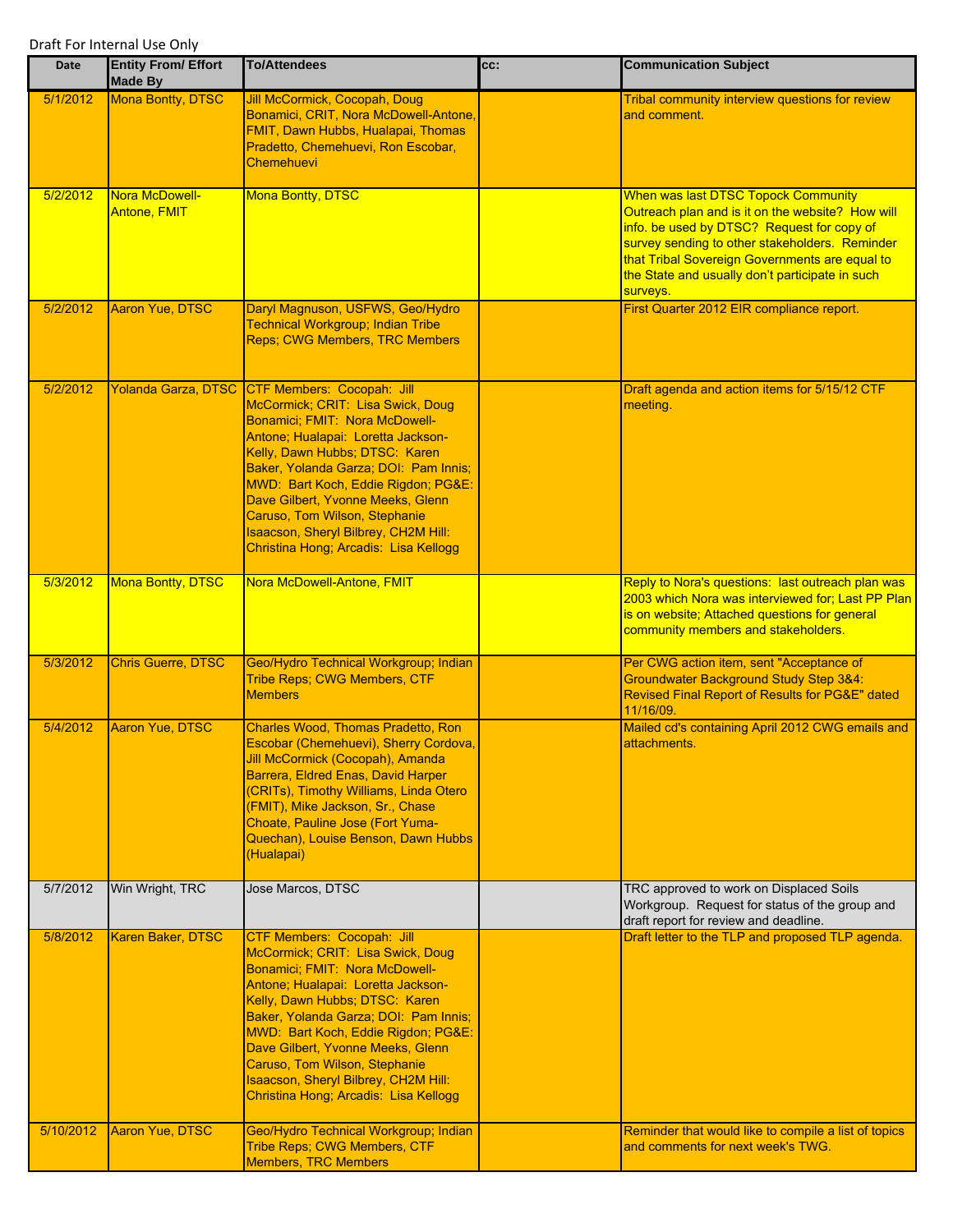| Date      | <b>Entity From/ Effort</b><br><b>Made By</b> | <b>To/Attendees</b>                                                                                                                                                                                                                                                                                                                                           | CC:                                                                                                                                                                          | <b>Communication Subject</b>                                                                                                                                                                                                                                                                                                          |
|-----------|----------------------------------------------|---------------------------------------------------------------------------------------------------------------------------------------------------------------------------------------------------------------------------------------------------------------------------------------------------------------------------------------------------------------|------------------------------------------------------------------------------------------------------------------------------------------------------------------------------|---------------------------------------------------------------------------------------------------------------------------------------------------------------------------------------------------------------------------------------------------------------------------------------------------------------------------------------|
| 5/14/2012 | Hill                                         | Mike Cavaliere, CH2M Disturbed Soils Subgroup Members:<br>ADEQ: Danielle Taber; CH2M Hill:<br>Keith Sheets, Mike Cavaliere; DOI: Rick<br>Newill, Pam Innis; FMIT: Michael<br>Sullivan, Leo Leonhart; Hualapai: Dawn<br>Hubbs; Chemehuevi: Thomas Pradetto;<br>PG&E: Curt Russell, Yvonne Meeks;<br>DTSC: Jose Marcos, Aaron Yue, Chris<br>Guerre, Karen Baker |                                                                                                                                                                              | Revised draft of the Management Protocol for<br><b>Handling and Disposition of Displaced Site Material</b><br>for review.                                                                                                                                                                                                             |
| 5/14/2012 | Mona Bontty, DTSC                            | Dawn Hubbs, Hualapai                                                                                                                                                                                                                                                                                                                                          |                                                                                                                                                                              | Request for community interviews with 5-6<br>Hualapai tribe members on June 7 or June 8.                                                                                                                                                                                                                                              |
| 5/14/2012 | Jose Marcos, DTSC                            | Win Wright, TRC                                                                                                                                                                                                                                                                                                                                               |                                                                                                                                                                              | Replied to Win's 5/7/12 email. Revised Disturbed<br>Soils document incorporated FMIT and DOI<br>comments will be emailed to the sub-group when<br>received from PG&E, possibly next week. Webex<br>meeting will likely follow have the sub-group has<br>had time to review it. Awaiting draft Soil Work Plan<br>RTCs table from PG&E. |
| 5/14/2012 | Aaron Yue, DTSC                              | Geo/Hydro Technical Workgroup; Indian<br>Tribe Reps; CWG Members, CTF<br><b>Members; TRC</b>                                                                                                                                                                                                                                                                  |                                                                                                                                                                              | 5/16/12 TWG agenda                                                                                                                                                                                                                                                                                                                    |
| 5/15/2012 |                                              | Steve McDonald, FMIT Aaron Yue, DTSC, Pam Innis, DOI                                                                                                                                                                                                                                                                                                          | <b>FMIT: Timothy</b><br>Williams, Linda Otero,<br>Nora McDowell-Antone,<br>Courtney Coyle; BLM:<br>Kim Liebhauser,<br>George Shannon;<br>PG&E: Michael<br>Zischke, Juan Jayo | FMIT Comments on the 11/18/11 document titled,<br>"Draft Basis of Design Report/ Preliminary 30%<br>Desgin for the Final Groundwater Remedy".                                                                                                                                                                                         |
| 5/15/2012 | Jose Marcos, DTSC                            | Dawn Hubbs, Win Wright, Hualapai                                                                                                                                                                                                                                                                                                                              |                                                                                                                                                                              | Draft Disturbed Soils document. Will likely ask for<br>comments and schedule a Webex soon.                                                                                                                                                                                                                                            |
| 5/15/2012 | <b>Jose Marcos, DTSC</b>                     | <b>Disturbed Soils Subgroup Members:</b><br><b>ADEQ: Danielle Taber; CH2M Hill:</b><br>Keith Sheets, Mike Cavaliere; DOI: Rick<br>Newill, Pam Innis; FMIT: Michael<br>Sullivan, Leo Leonhart; Hualapai: Dawn<br>Hubbs; Chemehuevi: Thomas Pradetto;<br>PG&E: Curt Russell, Yvonne Meeks;<br><b>DTSC: Jose Marcos, Aaron Yue, Chris</b><br>Guerre, Karen Baker | <b>TRC</b>                                                                                                                                                                   | Request to review and provide comments by<br>5/30/12. Webex meeting proposed for 6/7/12 @<br>2:00 PM to discuss any remaining comments.                                                                                                                                                                                               |
| 5/15/2012 | Jose Marcos, DTSC                            | <b>Disturbed Soils Subgroup Members:</b><br><b>ADEQ: Danielle Taber; CH2M Hill:</b><br>Keith Sheets, Mike Cavaliere; DOI: Rick<br>Newill, Pam Innis; FMIT: Michael<br>Sullivan, Leo Leonhart; Hualapai: Dawn<br>Hubbs; Chemehuevi: Thomas Pradetto;<br>PG&E: Curt Russell, Yvonne Meeks;<br><b>DTSC: Jose Marcos, Aaron Yue, Chris</b><br>Guerre, Karen Baker | <b>TRC</b>                                                                                                                                                                   | Webex meeting proposed for 6/8 instead of 6/7<br>due to schedule conflics.                                                                                                                                                                                                                                                            |
| 5/15/2012 | Win Wright, TRC                              | Jose Marcos, DTSC                                                                                                                                                                                                                                                                                                                                             |                                                                                                                                                                              | Asked if a TWG Soils Webex is on 5/29/12.                                                                                                                                                                                                                                                                                             |
| 5/15/2012 | Jose Marcos, DTSC                            | Win Wright, TRC                                                                                                                                                                                                                                                                                                                                               |                                                                                                                                                                              | 5/29 is tentative date for TWG Soils Webex. Will<br>let everyone know when we come up with a definite<br>date.                                                                                                                                                                                                                        |
| 5/15/2012 | Aaron Yue, DTSC                              | Christina Hong, CH2M Hill, Yvonne<br>Meeks, PG&E                                                                                                                                                                                                                                                                                                              | <b>Geo/Hydro Technical</b><br>Workgroup; Indian<br><b>Tribe Reps; CWG</b><br>Members, CTF<br><b>Members</b>                                                                  | DTSC's comments on the April 27, 2012<br><b>Freshwater Source Evaluation Technical</b><br>Memorandum.                                                                                                                                                                                                                                 |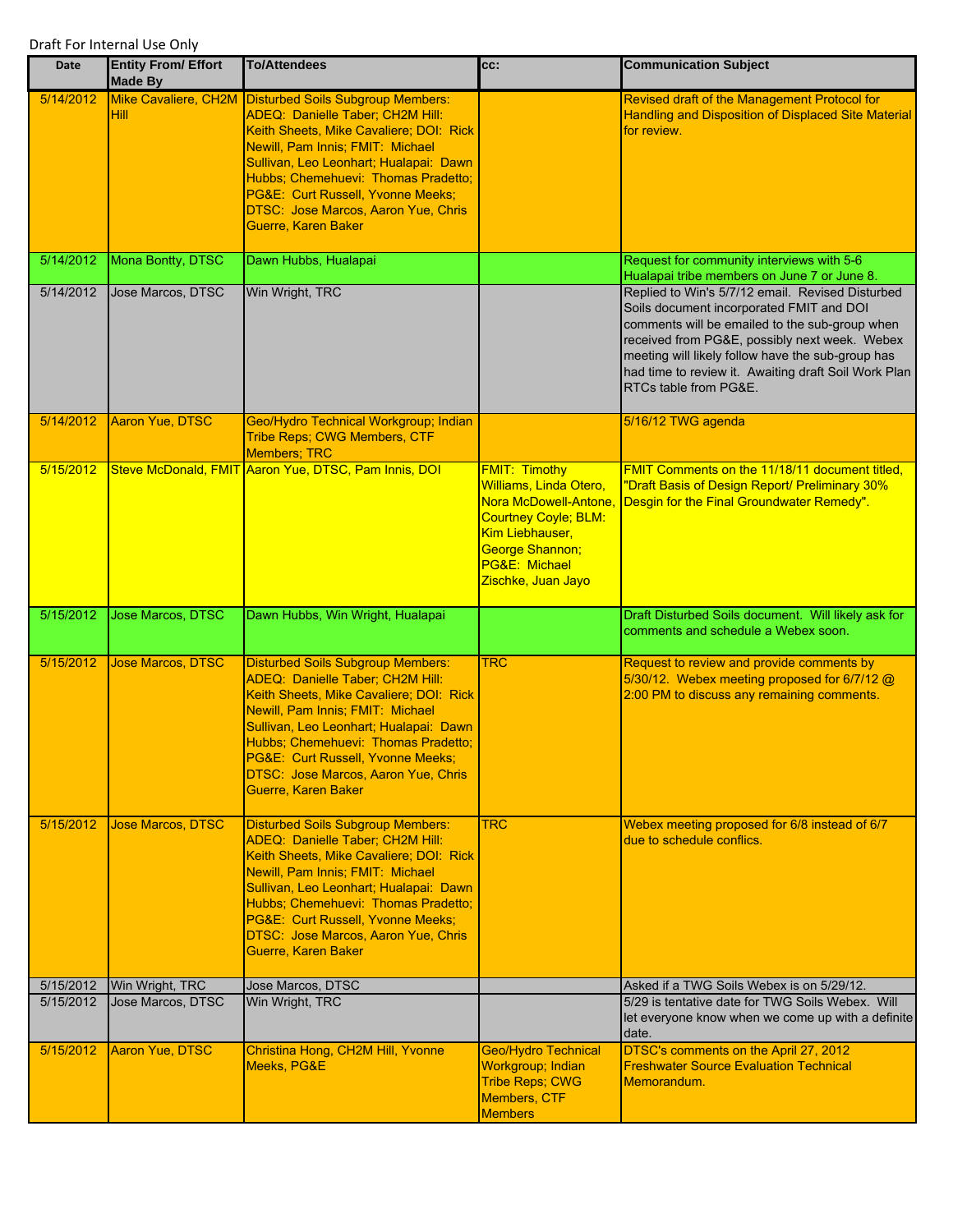| <b>Date</b> | <b>Entity From/ Effort</b><br><b>Made By</b> | <b>To/Attendees</b>                                                                                                                                                                                                                                                                                                                                                                                                                                                                          | cc:       | <b>Communication Subject</b>                                                                                                                                                                                                                                                                                                                                                                                                                                                                                                                                                                                                                                                                                                                                                                                                                                                                                                                 |
|-------------|----------------------------------------------|----------------------------------------------------------------------------------------------------------------------------------------------------------------------------------------------------------------------------------------------------------------------------------------------------------------------------------------------------------------------------------------------------------------------------------------------------------------------------------------------|-----------|----------------------------------------------------------------------------------------------------------------------------------------------------------------------------------------------------------------------------------------------------------------------------------------------------------------------------------------------------------------------------------------------------------------------------------------------------------------------------------------------------------------------------------------------------------------------------------------------------------------------------------------------------------------------------------------------------------------------------------------------------------------------------------------------------------------------------------------------------------------------------------------------------------------------------------------------|
| 5/15/2012   | Karen Baker, DTSC                            | Attendees: FMIT: Nora McDowell-<br>Antone (by phone); Hualapai: Dawn<br>Hubbs; CRIT: Doug Bonamici, Howaqrd<br>Magill (by phone), Ginger Scott (by<br>phone); Chemehuevi: Steven Escobar,<br>Tom Pradetto; CH2M Hill: Christina<br>Hong; DTSC: Karen Baker, Yolanda<br>Garza, Mona Bontty; PG&E: Sheryl<br><b>Bilbrey, Glenn Caruso, Yvonne Meeks</b><br>(by phone), Stephanie Isaacson (by<br>phone); MWD: Eddie Rigdon; Arcadis:<br>Lisa Kellogg, Lisa Cope; Keadjiian: Ed<br><b>Moser</b> |           | <b>Clearinghouse Task Force meeting</b>                                                                                                                                                                                                                                                                                                                                                                                                                                                                                                                                                                                                                                                                                                                                                                                                                                                                                                      |
| 5/16/2012   | <b>Chris Guerre, DTSC</b>                    | <b>Webex/Telephone Access</b>                                                                                                                                                                                                                                                                                                                                                                                                                                                                |           | TWG conference call. Agenda items: Discuss<br>Tribes/TRC comments on 30% design RTCs and<br><b>Fresh Water Source Evaluation Technical</b><br>Memorandum<br>1) HNWR-1 well as a freshwater source $-$ water<br>rights, status of negotiation with the Refuge/<br>USFWS, contingency planning (drought, water<br>quality changes/ potential for future water quality<br>impacts, water supply interference, etc.),<br>monitoring, compilation of info on nearby and<br>upstream activities; 2) Water treatment facilities for<br>alternative freshwater sources - locations, sizes,<br>operational particulars; 3) Infrastructure for remedy<br>produced water management;<br>$\vert$ 4) ER-TCS groundwater investigation – direction to<br>go deeper at Site K; 5) Model calibration taken into<br>account of past history of PGE-1 and 2; Discuss<br>select DOI's comments on Fresh Water Source<br><b>Evaluation Technical Memorandum.</b> |
| 5/16/2012   | Thomas Pradetto,<br>Chemehuevi               | Mona Bontty, DTSC                                                                                                                                                                                                                                                                                                                                                                                                                                                                            |           | Provided Doyle Wilson's contact info. and the ferry<br>boat schedule.                                                                                                                                                                                                                                                                                                                                                                                                                                                                                                                                                                                                                                                                                                                                                                                                                                                                        |
| 5/16/2012   | Mona Bontty, DTSC                            | Thomas Pradetto, Chemehuevi                                                                                                                                                                                                                                                                                                                                                                                                                                                                  | Aaron Yue | Will discuss time for interview with Aaron Yue and<br>get back to you.                                                                                                                                                                                                                                                                                                                                                                                                                                                                                                                                                                                                                                                                                                                                                                                                                                                                       |
| 5/16/2012   | Rosanna Mitchell.<br><b>CRIT Museum</b>      | Yolanda Garza, DTSC                                                                                                                                                                                                                                                                                                                                                                                                                                                                          |           | Requested changes to contact lists for CRITs.                                                                                                                                                                                                                                                                                                                                                                                                                                                                                                                                                                                                                                                                                                                                                                                                                                                                                                |
| 5/16/2012   | Yolanda Garza, DTSC                          | Rosanna Mitchell, CRIT Museum                                                                                                                                                                                                                                                                                                                                                                                                                                                                |           | Requested clarification on changes to contact lists.                                                                                                                                                                                                                                                                                                                                                                                                                                                                                                                                                                                                                                                                                                                                                                                                                                                                                         |
| 5/16/2012   | Rosanna Mitchell,<br><b>CRIT Museum</b>      | Yolanda Garza, DTSC                                                                                                                                                                                                                                                                                                                                                                                                                                                                          |           | Gave clarification on contact list changes for CRIT.                                                                                                                                                                                                                                                                                                                                                                                                                                                                                                                                                                                                                                                                                                                                                                                                                                                                                         |
| 5/16/2012   | <b>Christopher Guerre,</b><br>DTSC           | Geo/Hydro Technical Workgroup; Indian<br><b>Tribe Reps; CWG Members, CTF</b><br><b>Members; TRC</b>                                                                                                                                                                                                                                                                                                                                                                                          |           | <b>Results for February First Quarter 2012 Sampling</b>                                                                                                                                                                                                                                                                                                                                                                                                                                                                                                                                                                                                                                                                                                                                                                                                                                                                                      |
| 5/17/2012   | Christopher Guerre,<br><b>DTSC</b>           | Geo/Hydro Technical Workgroup; Indian<br>Tribe Reps; CWG Members, CTF<br><b>Members; TRC</b>                                                                                                                                                                                                                                                                                                                                                                                                 |           | 1st Quarter 2012 IM Performance Monitoring<br><b>Report and GW Monitoring Report</b>                                                                                                                                                                                                                                                                                                                                                                                                                                                                                                                                                                                                                                                                                                                                                                                                                                                         |
| 5/21/2012   | Thomas Pradetto,<br>Chemehuevi               | Mona Bontty, DTSC                                                                                                                                                                                                                                                                                                                                                                                                                                                                            |           | Logistics and interviewees for tribal interviews.                                                                                                                                                                                                                                                                                                                                                                                                                                                                                                                                                                                                                                                                                                                                                                                                                                                                                            |
| 5/21/2012   | Mona Bontty, DTSC                            | Thomas Pradetto, Chemehuevi                                                                                                                                                                                                                                                                                                                                                                                                                                                                  |           | Shared names of interviewers and their itinerary.                                                                                                                                                                                                                                                                                                                                                                                                                                                                                                                                                                                                                                                                                                                                                                                                                                                                                            |
| 5/22/2012   | Peter Bungart,<br>Hualapai                   | Yolanda Garza, DTSC                                                                                                                                                                                                                                                                                                                                                                                                                                                                          |           | Follow-up regarding tribal interviews with 6<br>Hualapai elders.                                                                                                                                                                                                                                                                                                                                                                                                                                                                                                                                                                                                                                                                                                                                                                                                                                                                             |
| 5/22/2012   | Peter Bungart,<br>Hualapai                   | Mona Bontty, DTSC                                                                                                                                                                                                                                                                                                                                                                                                                                                                            |           | Follow-up regarding tribal interviews with 6<br>Hualapai elders.                                                                                                                                                                                                                                                                                                                                                                                                                                                                                                                                                                                                                                                                                                                                                                                                                                                                             |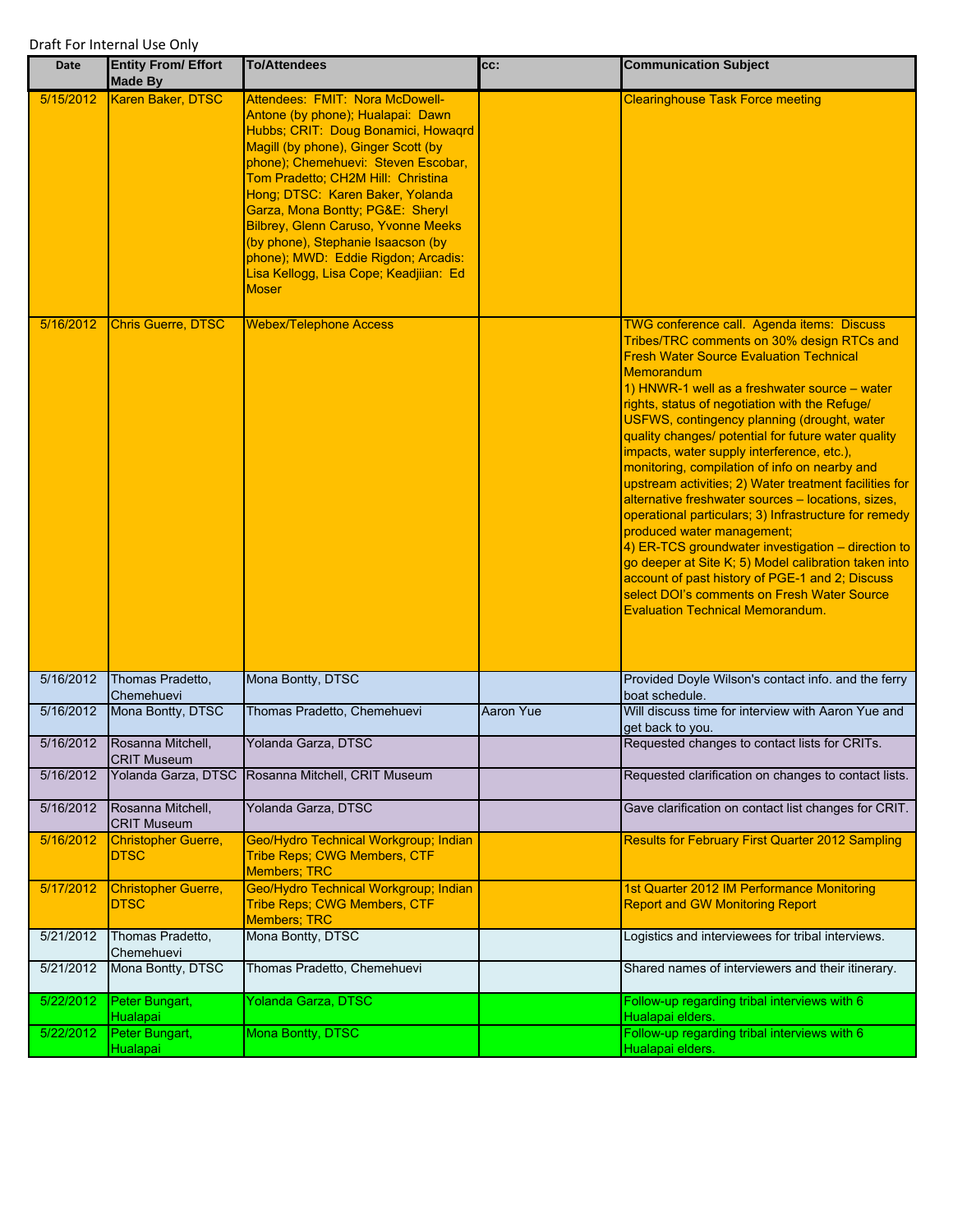| Date      | <b>Entity From/ Effort</b><br><b>Made By</b> | <b>To/Attendees</b>                                                                                                                                                                                                                                                                                                                                                                                                                                                                                            | CC:        | <b>Communication Subject</b>                                                                                                                                                                                   |
|-----------|----------------------------------------------|----------------------------------------------------------------------------------------------------------------------------------------------------------------------------------------------------------------------------------------------------------------------------------------------------------------------------------------------------------------------------------------------------------------------------------------------------------------------------------------------------------------|------------|----------------------------------------------------------------------------------------------------------------------------------------------------------------------------------------------------------------|
| 5/22/2012 | Jose Marcos, DTSC                            | <b>Disturbed Soils Subgroup Members:</b><br><b>ADEQ: Danielle Taber; CH2M Hill:</b><br>Keith Sheets, Mike Cavaliere; DOI: Rick<br>Newill, Pam Innis; FMIT: Michael<br>Sullivan, Leo Leonhart; Hualapai: Dawn<br>Hubbs; Chemehuevi: Thomas Pradetto;<br>PG&E: Curt Russell, Yvonne Meeks;<br>DTSC: Jose Marcos, Aaron Yue, Chris<br>Guerre, Karen Baker                                                                                                                                                         | <b>TRC</b> | <b>DTSC's comments on the Displaced Material</b><br>document to be discussed on 6/8/12.                                                                                                                        |
| 5/22/2012 | <b>Jose Marcos, DTSC</b>                     | Geo/Hydro Technical Workgroup; Indian<br><b>Tribe Reps; CWG Members, CTF</b><br><b>Members; TRC</b>                                                                                                                                                                                                                                                                                                                                                                                                            |            | Mark your calendars for telephone/webex meeting<br>to discuss RTC's on Draft Soil RFI/RI Workplan                                                                                                              |
| 5/24/2012 | Karen Baker, DTSC                            | CTF Members: Cocopah: Jill<br>McCormick; Chemehuevi: Steven<br>Escobar, Tom Pradetto; CRIT: Doug<br>Bonamici, Howard Magill, Wilene Fisher-<br>Holt; FMIT: Nora McDowell-Antone;<br>Hualapai: Loretta Jackson-Kelly, Dawn<br>Hubbs; DTSC: Karen Baker, Yolanda<br>Garza, Mona Bontty; DOI: Pam Innis;<br>MWD: Bart Koch, Eddie Rigdon; PG&E:<br>Sheryl Bilbrey, Glenn Caruso, Stephanie<br>Isaacson, Yvonne Meeks; Arcadis: Lisa<br>Kellogg, Lisa Micheletti-Cope; Keadjiian:<br>Ed Moser; BLM: Kim Liebhauser |            | Draft meeting notes and action items from the 5/15<br>CTF for review and comment.                                                                                                                              |
| 5/25/2012 | Nora McDowell-<br><b>Antone, FMIT</b>        | <b>Yolanda Garza, DTSC</b>                                                                                                                                                                                                                                                                                                                                                                                                                                                                                     |            | Request for CWG Topock calendar be sent to her.                                                                                                                                                                |
| 5/25/2012 |                                              | Yolanda Garza, DTSC Nora McDowell-Antone, FMIT                                                                                                                                                                                                                                                                                                                                                                                                                                                                 |            | Sent latest CWG Topock calendar and asked that<br>she review the summit notes.                                                                                                                                 |
| 5/29/2012 | Pam Innis, DOI                               | <b>Disturbed Soils Subgroup Members:</b><br>ADEQ: Danielle Taber; CH2M Hill:<br>Keith Sheets, Mike Cavaliere; DOI: Rick<br>Newill, Pam Innis; FMIT: Michael<br>Sullivan, Leo Leonhart; Hualapai: Dawn<br>Hubbs: Chemehuevi: Thomas Pradetto:<br>PG&E: Curt Russell, Yvonne Meeks;<br>DTSC: Jose Marcos, Aaron Yue, Chris<br>Guerre, Karen Baker                                                                                                                                                                | <b>TRC</b> | DOI comments on the revised Displaced Material<br>document for consideration.                                                                                                                                  |
| 5/29/2012 | Rosanna Mitchell,<br><b>CRIT Museum</b>      | Yolanda Garza, DTSC                                                                                                                                                                                                                                                                                                                                                                                                                                                                                            |            | Request to add new Museum Director to contact<br>lists.                                                                                                                                                        |
| 5/29/2012 | <b>Mona Bontty, DTSC</b>                     | Nora McDowell-Antone, FMIT                                                                                                                                                                                                                                                                                                                                                                                                                                                                                     |            | <b>Sent Topock Tribal Community Interview questions</b><br>and request to let her know if FMIT want to<br>participate.                                                                                         |
| 5/29/2012 | Mona Bontty, DTSC                            | Peter Bungart, Hualapai                                                                                                                                                                                                                                                                                                                                                                                                                                                                                        |            | Asked if June 20th meeting can be arranged. Sent<br>interview questions.                                                                                                                                       |
| 5/29/2012 | Edward "Tito" Smith,<br>Chemehuevi           | Mona Bontty, DTSC                                                                                                                                                                                                                                                                                                                                                                                                                                                                                              |            | Gave his new email address.                                                                                                                                                                                    |
| 5/29/2012 | Mona Bontty, DTSC                            | Edward "Tito" Smith, Chemehuevi                                                                                                                                                                                                                                                                                                                                                                                                                                                                                |            | Thank you for updated email address and for<br>meeting with them to conduct the Tribal community<br>interviews.                                                                                                |
| 5/30/2012 |                                              | Yolanda Garza, DTSC Rosanna Mitchell, CRIT Museum                                                                                                                                                                                                                                                                                                                                                                                                                                                              |            | Requested confirmation that the contact list<br>changes are correct.                                                                                                                                           |
| 5/30/2012 | Rosanna Mitchell,<br><b>CRIT Museum</b>      | Yolanda Garza, DTSC                                                                                                                                                                                                                                                                                                                                                                                                                                                                                            |            | Confirmed that the contact list changes are correct.                                                                                                                                                           |
| 5/30/2012 | <b>Jose Marcos, DTSC</b>                     | <b>Disturbed Soils Subgroup Members:</b><br><b>ADEQ: Danielle Taber; CH2M Hill:</b><br>Keith Sheets, Mike Cavaliere; DOI: Rick<br>Newill, Pam Innis; FMIT: Michael<br>Sullivan, Leo Leonhart; Hualapai: Dawn<br>Hubbs; Chemehuevi: Thomas Pradetto;<br>PG&E: Curt Russell, Yvonne Meeks;<br>DTSC: Jose Marcos, Aaron Yue, Chris<br>Guerre, Karen Baker                                                                                                                                                         | <b>TRC</b> | Hualapai Tribe requested extension to comment on<br>the displaced material until Monday, June 4 -<br>extension applies to all subgroup members.<br>Webex meeting to discuss comments moved to<br>Monday, 6/11. |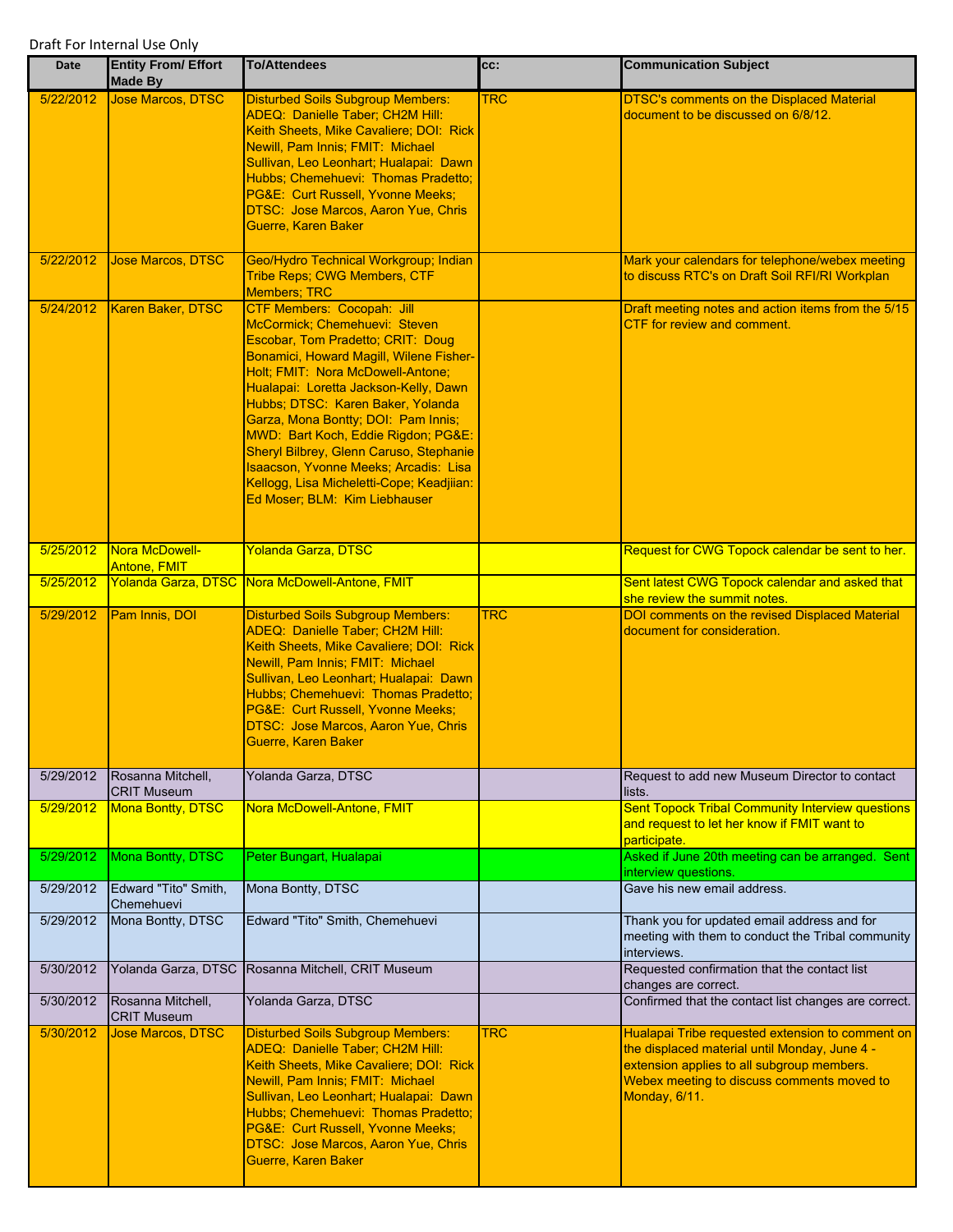| Date      | <b>Entity From/ Effort</b><br><b>Made By</b> | <b>To/Attendees</b>                                                                                                                                                                                                                                                                                                                                    | CC:        | <b>Communication Subject</b>                                                                                                                                              |
|-----------|----------------------------------------------|--------------------------------------------------------------------------------------------------------------------------------------------------------------------------------------------------------------------------------------------------------------------------------------------------------------------------------------------------------|------------|---------------------------------------------------------------------------------------------------------------------------------------------------------------------------|
| 5/30/2012 | Win Wright, TRC                              | Jose Marcos, DTSC                                                                                                                                                                                                                                                                                                                                      |            | Gave Jose dates available for phone/webex to<br>discuss RTC's on displaced material document.                                                                             |
| 5/31/2012 | <b>Jose Marcos, DTSC</b>                     | Leo Leonhart, FMIT                                                                                                                                                                                                                                                                                                                                     |            | Afternoon of 6/15 not looking good for some, may<br>have to loock at 6/14.                                                                                                |
| 5/31/2012 | Leo Leonhart, FMIT                           | <b>Disturbed Soils Subgroup Members:</b><br><b>ADEQ: Danielle Taber; CH2M Hill:</b><br>Keith Sheets, Mike Cavaliere; DOI: Rick<br>Newill, Pam Innis; FMIT: Michael<br>Sullivan, Leo Leonhart; Hualapai: Dawn<br>Hubbs; Chemehuevi: Thomas Pradetto;<br>PG&E: Curt Russell, Yvonne Meeks;<br>DTSC: Jose Marcos, Aaron Yue, Chris<br>Guerre, Karen Baker | <b>TRC</b> | FMIT comments on displaced material document.                                                                                                                             |
| 6/1/2012  | Jose Marcos, DTSC                            | Win Wright, TRC                                                                                                                                                                                                                                                                                                                                        |            | Meeting date will be 6/15 after RTC Webex.                                                                                                                                |
| 6/1/2012  | <b>Aaron Yue, DTSC</b>                       | Geo/Hydro Technical Workgroup; Indian<br><b>Tribe Reps; CWG Members, CTF</b><br><b>Members; TRC</b>                                                                                                                                                                                                                                                    |            | Revised contact lists in Access sorted by<br>Organization name.                                                                                                           |
| 6/1/2012  | <b>Jose Marcos, DTSC</b>                     | Geo/Hydro Technical Workgroup; Indian TRC<br><b>Tribe Reps; CWG Members, CTF</b><br><b>Members</b>                                                                                                                                                                                                                                                     |            | Draft Soil RFI/RI Workplan RTC Table and Webex<br>meeting on 6/15/12                                                                                                      |
| 6/1/2012  | Jose Marcos, DTSC                            | <b>Disturbed Soils Subgroup Members:</b><br><b>ADEQ: Danielle Taber; CH2M Hill:</b><br>Keith Sheets, Mike Cavaliere; DOI: Rick<br>Newill, Pam Innis; FMIT: Michael<br>Sullivan, Leo Leonhart; Hualapai: Dawn<br>Hubbs; Chemehuevi: Thomas Pradetto;<br>PG&E: Curt Russell, Yvonne Meeks;<br>DTSC: Jose Marcos, Aaron Yue, Chris<br>Guerre, Karen Baker |            | Change of Webex meeting to discuss comments<br>on the diplaced material document from 6/11 to<br>6/15.                                                                    |
| 6/1/2012  |                                              | Yolanda Garza, DTSC FMIT: Nora McDowell-Antone;<br>Cocopah: Jill McCormick; CRITs:<br><b>Howard Magill, Doug Bonamici</b>                                                                                                                                                                                                                              |            | Request for input and advice on Training protocol<br>and candidates.                                                                                                      |
| 6/4/2012  | <b>Aaron Yue, DTSC</b>                       | <b>Tito Smith, Thomas Pradetto, Ron</b><br>Escobar (Chemehuevi), Sherry Cordova,<br>Jill McCormick (Cocopah), Amanda<br>Barrera, Eldred Enas, David Harper<br>(CRITs), Timothy Williams, Linda Otero<br>(FMIT), Mike Jackson, Sr., Chase<br>Choate, Pauline Jose (Fort Yuma-<br>Quechan), Louise Benson, Dawn Hubbs<br>(Hualapai)                      |            | Mailed cd's containing May 2012 CWG emails and<br>attachments.                                                                                                            |
| 6/4/2012  | <b>Eric Rosenblum</b>                        | <b>Disturbed Soils Subgroup Members:</b><br><b>ADEQ: Danielle Taber; CH2M Hill:</b><br>Keith Sheets, Mike Cavaliere; DOI: Rick<br>Newill, Pam Innis; FMIT: Michael<br>Sullivan, Leo Leonhart; Hualapai: Dawn<br>Hubbs; Chemehuevi: Thomas Pradetto;<br>PG&E: Curt Russell, Yvonne Meeks;<br>DTSC: Jose Marcos, Aaron Yue, Chris<br>Guerre, Karen Baker | <b>TRC</b> | TRC Comments on the 5/14/12 draft Displaced<br><b>Materials Memo</b>                                                                                                      |
| 6/5/2012  | Jose Marcos, DTSC                            | Eric Rosenblum                                                                                                                                                                                                                                                                                                                                         |            | Thank you for TRC comments. Will forward to<br>subgroup for discussion on the 15th.                                                                                       |
| 6/5/2012  | <b>Jose Marcos, DTSC</b>                     | <b>Disturbed Soils Subgroup Members:</b><br><b>ADEQ: Danielle Taber; CH2M Hill:</b><br>Keith Sheets, Mike Cavaliere; DOI: Rick<br>Newill, Pam Innis; FMIT: Michael<br>Sullivan, Leo Leonhart; Hualapai: Dawn<br>Hubbs; Chemehuevi: Thomas Pradetto;<br>PG&E: Curt Russell, Yvonne Meeks;<br>DTSC: Jose Marcos, Aaron Yue, Chris<br>Guerre, Karen Baker | <b>TRC</b> | Request for extension & meeting reschedule RE:<br><b>Topock Displaced Soils Subgroup: Revised</b><br><b>Displaced Material Document - Draft, For</b><br><b>Discussion</b> |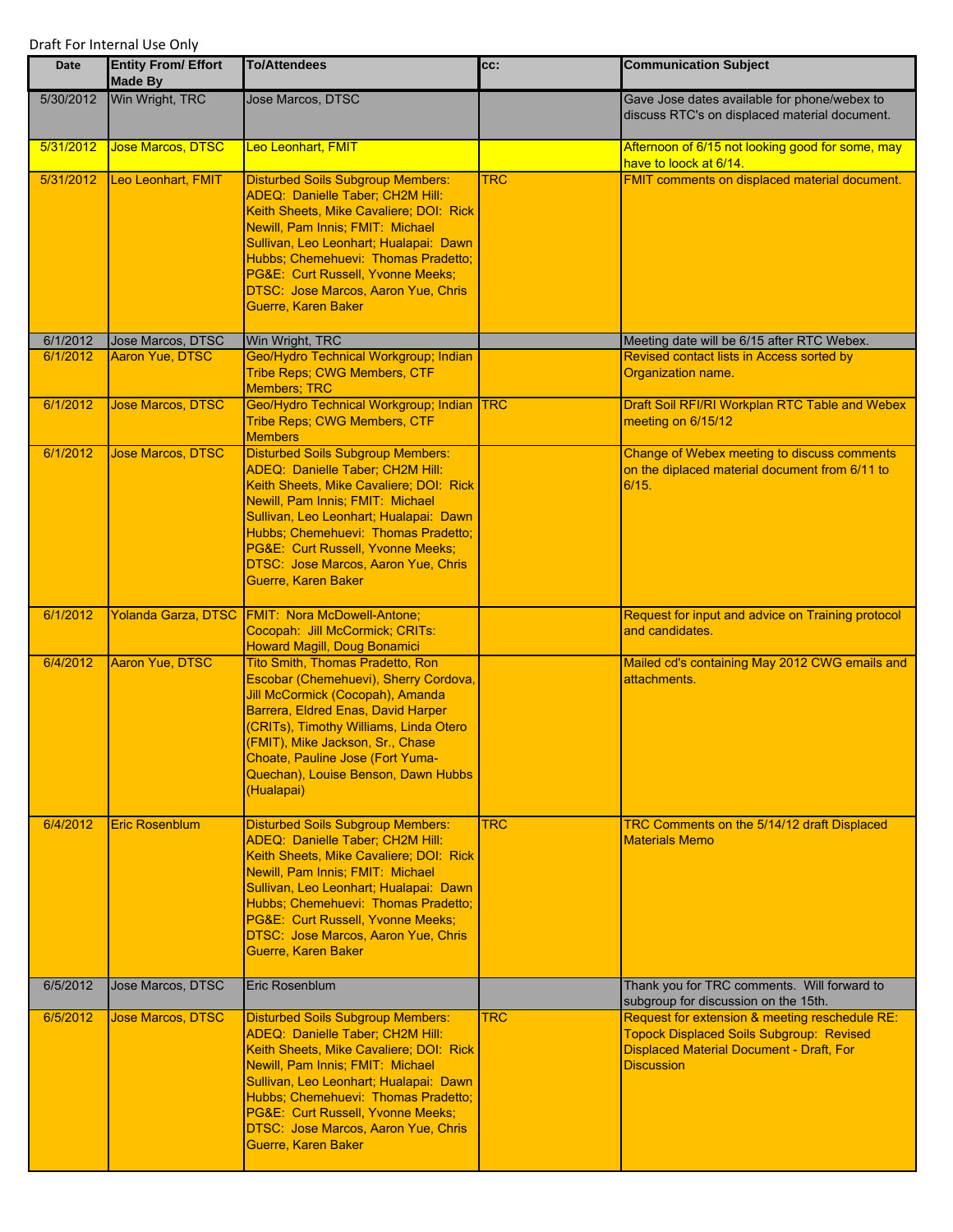| Date      | <b>Entity From/ Effort</b><br><b>Made By</b> | <b>To/Attendees</b>                                                                                                                                                                                                                                                                                                                                                                                                                                                                                            | CC: | <b>Communication Subject</b>                                                                                                                                                                                                                                                                                                                                                                                                                                                                                                                                                                                                                                                                                                                                                                |
|-----------|----------------------------------------------|----------------------------------------------------------------------------------------------------------------------------------------------------------------------------------------------------------------------------------------------------------------------------------------------------------------------------------------------------------------------------------------------------------------------------------------------------------------------------------------------------------------|-----|---------------------------------------------------------------------------------------------------------------------------------------------------------------------------------------------------------------------------------------------------------------------------------------------------------------------------------------------------------------------------------------------------------------------------------------------------------------------------------------------------------------------------------------------------------------------------------------------------------------------------------------------------------------------------------------------------------------------------------------------------------------------------------------------|
| 6/6/2012  |                                              | Yolanda Garza, DTSC FMIT: Nora McDowell-Antone;<br>Hualapai: Dawn Hubbs                                                                                                                                                                                                                                                                                                                                                                                                                                        |     | Confirmation, based on their recommendation,<br>DTSC invited the two facilitators at the next CTF to<br>get our TLP agenda together and coordination for<br><b>Tribal involvement.</b>                                                                                                                                                                                                                                                                                                                                                                                                                                                                                                                                                                                                      |
| 6/7/2012  | <b>Yolanda Garza, DTSC</b>                   | CTF Members: Cocopah: Jill<br>McCormick; Chemehuevi: Steven<br>Escobar, Tom Pradetto; CRIT: Doug<br>Bonamici, Howard Magill, Wilene Fisher-<br>Holt; FMIT: Nora McDowell-Antone;<br>Hualapai: Loretta Jackson-Kelly, Dawn<br>Hubbs; DTSC: Karen Baker, Yolanda<br>Garza, Mona Bontty; DOI: Pam Innis;<br>MWD: Bart Koch, Eddie Rigdon; PG&E:<br>Sheryl Bilbrey, Glenn Caruso, Stephanie<br>Isaacson, Yvonne Meeks; Arcadis: Lisa<br>Kellogg, Lisa Micheletti-Cope; Keadjiian:<br>Ed Moser; BLM: Kim Liebhauser |     | Agenda for 6/19/12 CTF, action item list, CTF<br>calendar.                                                                                                                                                                                                                                                                                                                                                                                                                                                                                                                                                                                                                                                                                                                                  |
| 6/7/2012  |                                              | Yolanda Garza, DTSC Wilene Fisher-Holt, CRIT                                                                                                                                                                                                                                                                                                                                                                                                                                                                   |     | Special outreach to join the CTF meeting.                                                                                                                                                                                                                                                                                                                                                                                                                                                                                                                                                                                                                                                                                                                                                   |
| 6/8/2012  | Nora McDowell-<br><b>Antone, FMIT</b>        | Yolanda Garza, DTSC                                                                                                                                                                                                                                                                                                                                                                                                                                                                                            |     | Email received from FMIT Nora regarding a letter<br>from the Fort Mojave Indian Tribe regarding the<br><b>Topock Modeling Sub-Committee and the</b><br>designing of storyboards in support of a site model.<br>The Tribes have had an opportunity to meet and<br>discuss many items regarding the Topock project<br>and this particular discussion raised some<br>concerns from the tribal perspective, so FMIT felt it<br>necessary to express our position and hope to<br>have some resolution in the next discussion of the<br>CTF. We appreciate the efforts to date that<br>PGE/DTSC has taken to move this modeling<br>concept to fruition as we have been talking about it<br>for a long time but at the same time didn't want to<br>lose the tribes intent of its original request. |
| 6/11/2012 | <b>Aaron Yue, DTSC</b>                       | Geo/Hydro Technical Workgroup; Indian<br><b>Tribe Reps; CWG Members, CTF</b><br><b>Members; TRC</b>                                                                                                                                                                                                                                                                                                                                                                                                            |     | Shared revised contact lists since the 6/1/12<br>revision and requested review for errors or<br>omissions.                                                                                                                                                                                                                                                                                                                                                                                                                                                                                                                                                                                                                                                                                  |
| 6/11/2012 | Mona Bontty, DTSC                            | Doug Bonamici, CRITs                                                                                                                                                                                                                                                                                                                                                                                                                                                                                           |     | Provided community interview questions and asked<br>if any day 6/26-6/28 will work for CRIT interviews.                                                                                                                                                                                                                                                                                                                                                                                                                                                                                                                                                                                                                                                                                     |
| 6/11/2012 | Mona Bontty, DTSC                            | Peter Bungart, Hualapai                                                                                                                                                                                                                                                                                                                                                                                                                                                                                        |     | Left voice mail message to confirm Tribal<br>community interviews on 6/20 with the Hualapai<br>tribe.                                                                                                                                                                                                                                                                                                                                                                                                                                                                                                                                                                                                                                                                                       |
| 6/11/2012 | Leo Leonhart, FMIT                           | Jose Marcos, DTSC                                                                                                                                                                                                                                                                                                                                                                                                                                                                                              |     | Requested call-in information for Topock call<br>regarding displaced soil.                                                                                                                                                                                                                                                                                                                                                                                                                                                                                                                                                                                                                                                                                                                  |
| 6/11/2012 | Jose Marcos, DTSC                            | Leo Leonhart, FMIT                                                                                                                                                                                                                                                                                                                                                                                                                                                                                             |     | Provided call in information that had previously<br>been sent out.                                                                                                                                                                                                                                                                                                                                                                                                                                                                                                                                                                                                                                                                                                                          |
| 6/12/2012 |                                              | Dawn Hubbs, Hualapai Karen Baker, DTSC & Sheryl Bilbrey,<br>PG&E                                                                                                                                                                                                                                                                                                                                                                                                                                               |     | <b>Provided Hualapai's Tribal Historic Preservation</b><br>Officer letter of support for the development of a<br>physical model for Topock.                                                                                                                                                                                                                                                                                                                                                                                                                                                                                                                                                                                                                                                 |
| 6/12/2012 | Karen Baker, DTSC                            | Dawn Hubbs, Hualapai                                                                                                                                                                                                                                                                                                                                                                                                                                                                                           |     | Thank you for providing letter of support for the<br>development of a physical model for Topock.<br>Responses will be discussed at the 6/19/12 CTF<br>meeting.                                                                                                                                                                                                                                                                                                                                                                                                                                                                                                                                                                                                                              |
| 6/12/2012 | Peter Bungart,<br><b>Hualapai</b>            | Mona Bontty, DTSC                                                                                                                                                                                                                                                                                                                                                                                                                                                                                              |     | Working on getting interviews arranged.<br>Requested additional questions be directed to<br>Dawn Hubbs since he will be on travel.                                                                                                                                                                                                                                                                                                                                                                                                                                                                                                                                                                                                                                                          |
| 6/12/2012 | Mona Montty, DTSC                            | Peter Bungart, Hualapai                                                                                                                                                                                                                                                                                                                                                                                                                                                                                        |     | Inquired when Dawn Hubbs will return to the office.                                                                                                                                                                                                                                                                                                                                                                                                                                                                                                                                                                                                                                                                                                                                         |
| 6/12/2012 | Peter Bungart,<br>Hualapai                   | Mona Bontty, DTSC                                                                                                                                                                                                                                                                                                                                                                                                                                                                                              |     | Informed Mona that Dawn Hubbs is back in the<br>office.                                                                                                                                                                                                                                                                                                                                                                                                                                                                                                                                                                                                                                                                                                                                     |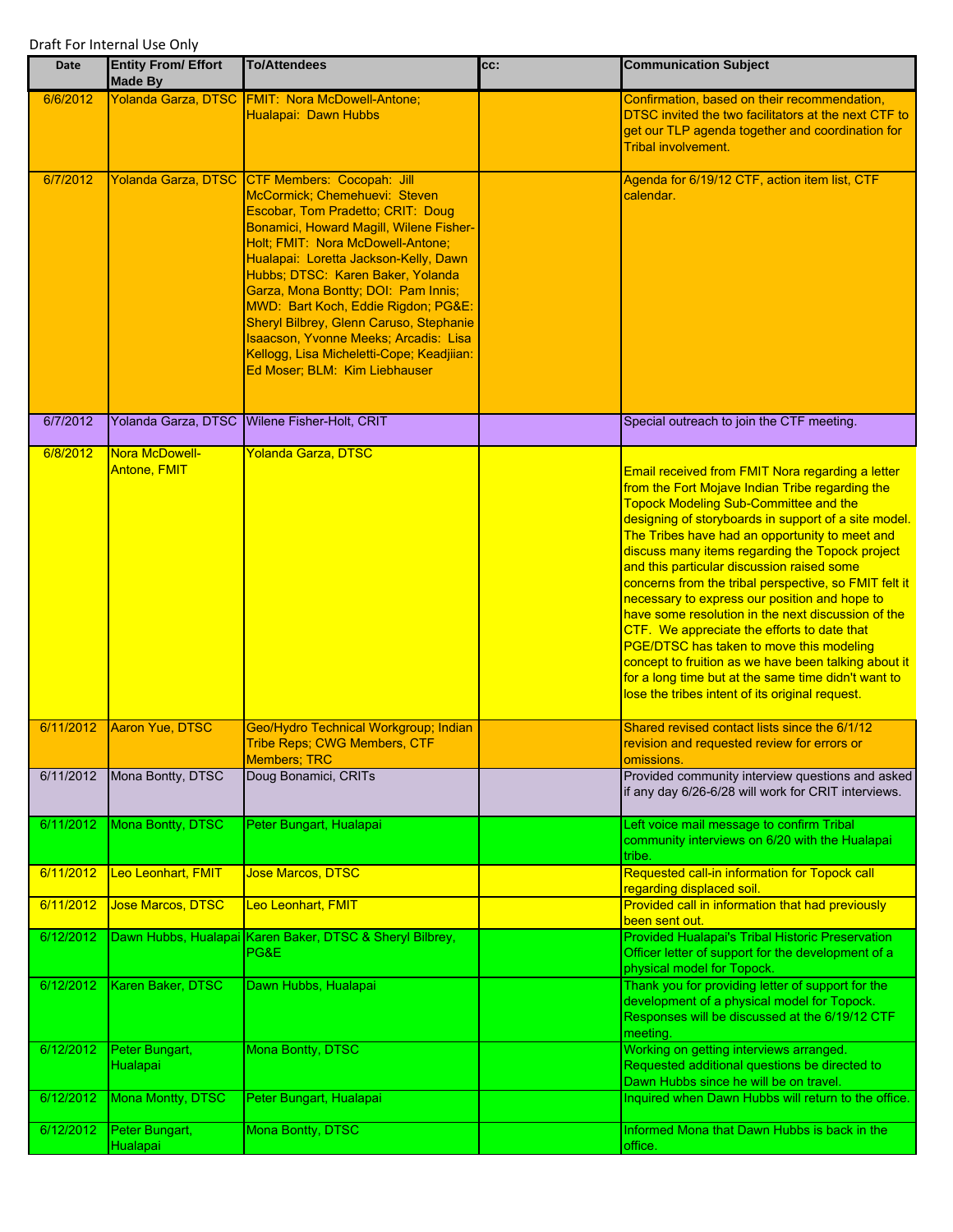| Date      | <b>Entity From/ Effort</b><br><b>Made By</b> | <b>To/Attendees</b>                                                                 | CC:                | <b>Communication Subject</b>                                                                                                                                                                                                                                                                                                                                                                                                                                                                                                                                                                                                                                                                                                                                                                                             |
|-----------|----------------------------------------------|-------------------------------------------------------------------------------------|--------------------|--------------------------------------------------------------------------------------------------------------------------------------------------------------------------------------------------------------------------------------------------------------------------------------------------------------------------------------------------------------------------------------------------------------------------------------------------------------------------------------------------------------------------------------------------------------------------------------------------------------------------------------------------------------------------------------------------------------------------------------------------------------------------------------------------------------------------|
| 6/12/2012 | Dawn Hubbs, Hualapai Yolanda Garza, DTSC     |                                                                                     |                    | Email and letter received from Dawn Hubbs of the<br>Hualapai regarding a letter from the Hualapai<br>regarding the Topock Modeling Sub-Committee<br>and the designing of storyboards in support of a<br>site model. The Tribes have had an opportunity to<br>meet and discuss many items regarding the<br>Topock project and this particular discussion raised<br>some concerns from the tribal perspective, so<br>Hualapai felt it necessary to express our position<br>and hope to have some resolution in the next<br>discussion of the CTF. We appreciate the efforts<br>to date that PGE/DTSC has taken to move this<br>modeling concept to fruition as we have been<br>talking about it for a long time but at the same time<br>didn't want to lose the tribes intent of its original<br>request.                  |
| 6/12/2012 | Doug Bonamici, CRIT                          | Karen Baker, DTSC & Sheryl Bilbrey,<br>PG&E                                         |                    | CRITs letter in support of the physical model in<br>addition to the digital model now in development.                                                                                                                                                                                                                                                                                                                                                                                                                                                                                                                                                                                                                                                                                                                    |
| 6/12/2012 | Eldred Enas, CRITs                           | Karen Baker, DTSC; Sheryl Bilbrey,<br>PG&E                                          |                    | Request to ask that modeling include a physical<br>scale-model or models of the project site.                                                                                                                                                                                                                                                                                                                                                                                                                                                                                                                                                                                                                                                                                                                            |
| 6/12/2012 | Karen Baker, DTSC                            | Doug Bonamici, CRITs                                                                |                    | Thank you for providing letter of support for the<br>development of a physical model for Topock.<br>Responses will be discussed at the 6/19/12 CTF<br>meeting.                                                                                                                                                                                                                                                                                                                                                                                                                                                                                                                                                                                                                                                           |
| 6/12/2012 | Thomas Pradetto,<br>Chemehuevi               | Karen Baker, DTSC                                                                   |                    | Provided Chemehuevi letter concerning the<br>physical model and informed her that Ron will<br>represent the tribe at the meeting.                                                                                                                                                                                                                                                                                                                                                                                                                                                                                                                                                                                                                                                                                        |
| 6/12/2012 | Karen Baker, DTSC                            | Thomas Pradetto, Chemehuevi                                                         |                    | Thanked Thomas for the letter and hopes to see<br>him at the next TLP.                                                                                                                                                                                                                                                                                                                                                                                                                                                                                                                                                                                                                                                                                                                                                   |
| 6/12/2012 | <b>Jill McCormick,</b><br>Cocopah            | Karen Baker, DTSC & Sheryl Bilbrey,<br>PG&E                                         | <b>CTF Members</b> | <b>Provided Cocopah letter for the site model</b><br>outline/storyboard                                                                                                                                                                                                                                                                                                                                                                                                                                                                                                                                                                                                                                                                                                                                                  |
| 6/12/2012 | Nora McDowell-<br><b>Antone, FMIT</b>        | Karen Baker, DTSC & Sheryl Bilbrey,<br>PG&E                                         |                    | Provided FMIT letter for the site model<br>outline/storyboard                                                                                                                                                                                                                                                                                                                                                                                                                                                                                                                                                                                                                                                                                                                                                            |
| 6/12/2012 | Karen Baker, DTSC                            | Nora McDowell-Antone, FMIT & Jill<br>McCormick, Cocopah                             | <b>CTF Members</b> | Acknowledged receipt of their letters for the site<br>model outline/storyboard to be discussed at the<br>6/19/12 CTF meeting.                                                                                                                                                                                                                                                                                                                                                                                                                                                                                                                                                                                                                                                                                            |
| 6/12/2012 | Jose Marcos, DTSC                            | Geo/Hydro Technical Workgroup; Indian CTF Members<br><b>Tribe Reps; CWG Members</b> |                    | 6/15/12 TWG agenda                                                                                                                                                                                                                                                                                                                                                                                                                                                                                                                                                                                                                                                                                                                                                                                                       |
| 6/12/2012 | <b>Aaron Yue, DISC</b>                       | Geo/Hydro Technical Workgroup; Indian<br>Tribe Reps; CWG Members, TRC               |                    | Notified everyone of error in revised contact list<br>sent out on Robert Prucha's email address.                                                                                                                                                                                                                                                                                                                                                                                                                                                                                                                                                                                                                                                                                                                         |
| 6/12/2012 | <b>Jill McCormick,</b><br>Cocopah            | <b>Yolanda Garza, DTSC</b>                                                          |                    | <b>Email received from Jill McCormick of Cocopah</b><br>Tribe regarding a letter from the Fort Mojave Indian<br>Tribe regarding the Topock Modeling Sub-<br>Committee and the designing of storyboards in<br>support of a site model. The Tribes have had an<br>opportunity to meet and discuss many items<br>regarding the Topock project and this particular<br>discussion raised some concerns from the tribal<br>perspective, so Cocopah felt it necessary to<br>express our position and hope to have some<br>resolution in the next discussion of the CTF. We<br>appreciate the efforts to date that PGE/DTSC has<br>taken to move this modeling concept to fruition as<br>we have been talking about it for a long time but at<br>the same time didn't want to lose the tribes intent of<br>its original request. |
| 6/12/2012 |                                              | Yolanda Garza, DTSC Jill McCormick, Cocopah                                         |                    | Special outreach communication to Jill McCormick<br>inviting her to the CTF meeting. Additional<br>electronic discussion on new staff member from<br>Cocopah and I provided myself as a resource for<br>new staff member for project information.                                                                                                                                                                                                                                                                                                                                                                                                                                                                                                                                                                        |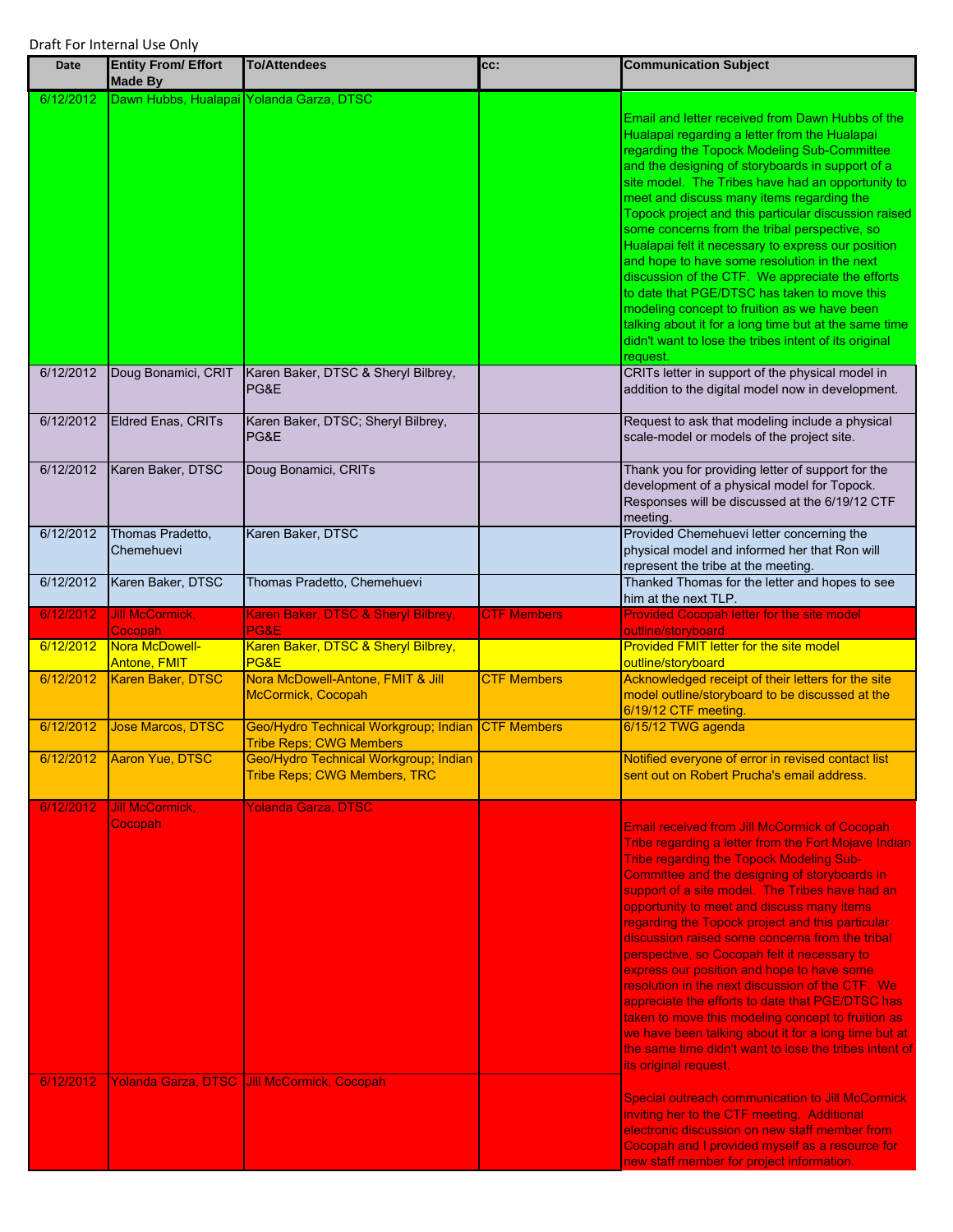| <b>Date</b> | <b>Entity From/ Effort</b><br><b>Made By</b> | <b>To/Attendees</b>                                                                                                                                                                                                                                                                                                                                                               | CC:                                         | <b>Communication Subject</b>                                                                                                                                                                                                                                                                                                                                                                                                                                                                                                                                                                                                                                                                                                                                                                                    |
|-------------|----------------------------------------------|-----------------------------------------------------------------------------------------------------------------------------------------------------------------------------------------------------------------------------------------------------------------------------------------------------------------------------------------------------------------------------------|---------------------------------------------|-----------------------------------------------------------------------------------------------------------------------------------------------------------------------------------------------------------------------------------------------------------------------------------------------------------------------------------------------------------------------------------------------------------------------------------------------------------------------------------------------------------------------------------------------------------------------------------------------------------------------------------------------------------------------------------------------------------------------------------------------------------------------------------------------------------------|
| 6/12/2012   | Doug Bonamici, CRIT                          | Yolanda Garza, DTSC                                                                                                                                                                                                                                                                                                                                                               |                                             | Email received from Doug Bonamici of the CRIT<br>Tribes regarding a letter from the Fort Mojave<br>Indian Tribe regarding the Topock Modeling Sub-<br>Committee and the designing of storyboards in<br>support of a site model. The Tribes have had an<br>opportunity to meet and discuss many items<br>regarding the Topock project and this particular<br>discussion raised some concerns from the tribal<br>perspective, so CRIT felt it necessary to express<br>our position and hope to have some resolution in<br>the next discussion of the CTF. We appreciate the<br>efforts to date that PGE/DTSC has taken to move<br>this modeling concept to fruition as we have been<br>talking about it for a long time but at the same time<br>didn't want to lose the tribes intent of its original<br>request. |
| 6/12/2012   | <b>Yolanda Garza</b>                         | Nora McDowell-Antone, FMIT                                                                                                                                                                                                                                                                                                                                                        |                                             | Email to Nora scheduling additional meeting to<br>advise on coordination of Training Orientation for<br>the project.                                                                                                                                                                                                                                                                                                                                                                                                                                                                                                                                                                                                                                                                                            |
| 6/13/2012   | Nora McDowell-<br><b>Antone, FMIT</b>        | Yolanda Garza, DTSC                                                                                                                                                                                                                                                                                                                                                               |                                             | Received email from Nora regarding meeting<br>scheduling for coordination of Training program.                                                                                                                                                                                                                                                                                                                                                                                                                                                                                                                                                                                                                                                                                                                  |
| 6/13/2012   | Jose Marcos, DTSC                            | Geo/Hydro Technical Workgroup; Indian<br><b>Tribe Reps; CWG Members, TRC</b>                                                                                                                                                                                                                                                                                                      |                                             | Notification of revision to the agenda of the 6/15/12<br><b>TWG soil Webex Meeting to focus on tribal</b><br>comments to the Soil Work Plan.                                                                                                                                                                                                                                                                                                                                                                                                                                                                                                                                                                                                                                                                    |
| 6/13/2012   | Wilene Fisher-Holt,<br><b>CRIT</b>           | Jose Marcos, DTSC                                                                                                                                                                                                                                                                                                                                                                 |                                             | Request for update and overview of TWG goals<br>and objectives.                                                                                                                                                                                                                                                                                                                                                                                                                                                                                                                                                                                                                                                                                                                                                 |
| 6/13/2012   | Jose Marcos, DTSC                            | Wilene Fisher-Holt, CRIT                                                                                                                                                                                                                                                                                                                                                          |                                             | Provided Wilene with update and overview of TWG<br>goals and objectives.                                                                                                                                                                                                                                                                                                                                                                                                                                                                                                                                                                                                                                                                                                                                        |
| 6/13/2012   | Michael Sullivan, FMIT Jose Marcos, DTSC     |                                                                                                                                                                                                                                                                                                                                                                                   |                                             | Provided comment numbers that the FMIT would<br>like to discuss at the 6/15/12 TWG Soil Webex<br>meeting.                                                                                                                                                                                                                                                                                                                                                                                                                                                                                                                                                                                                                                                                                                       |
| 6/13/2012   |                                              | Yolanda Garza, DTSC Wilene Fisher-Holt, CRIT                                                                                                                                                                                                                                                                                                                                      |                                             | Email discussions and information provided on<br>information and background on stakeholder groups<br>for active involvement such as TWG, CWG and<br>other opportunities for input.                                                                                                                                                                                                                                                                                                                                                                                                                                                                                                                                                                                                                              |
| 6/15/2012   | Yolanda Garza, DTSC CTF Members              |                                                                                                                                                                                                                                                                                                                                                                                   |                                             | 6/19/12 meeting agenda, May meeting notes, CTF<br>calendar, and CWG calendar.                                                                                                                                                                                                                                                                                                                                                                                                                                                                                                                                                                                                                                                                                                                                   |
| 6/15/2012   | Jose Marcos, DTSC                            | <b>Webex/Telephone Access</b>                                                                                                                                                                                                                                                                                                                                                     |                                             | <b>TWG conference call to PG&amp;E Topock Draft Soil</b><br><b>RFI/RI Workplan RTC Table</b>                                                                                                                                                                                                                                                                                                                                                                                                                                                                                                                                                                                                                                                                                                                    |
| 6/19/2012   | <b>Karen Baker</b>                           | Attendees: DTSC: Karen Baker,<br>Yolanda Garza, Mona Bontty; PG&E:<br>Glenn Caruso, Stephanie Isaacson,<br>Yvonne Meeks (by phone); CH2M Hill:<br>Christina Hong; Arcadis: Lisa Kellogg,<br>Lisa Micheletti-Cope; Keadjian: Ed<br>Moser; MWD: Eddie Rigdon; Hualapai:<br>Dawn Hubbs; FMIT: Nora McDowell-<br>Antone; CRIT: Ginger Scott, Wilene<br>Fisher-Holt; ECR: JR Bluehouse |                                             | <b>Clearinghouse Task Force meeting</b>                                                                                                                                                                                                                                                                                                                                                                                                                                                                                                                                                                                                                                                                                                                                                                         |
| 6/20/2012   | <b>Jose Marcos, DTSC</b>                     | Geo/Hydro Technical Workgroup; Indian<br>Tribe Reps; CWG Members, TRC,<br><b>Agenda Only</b>                                                                                                                                                                                                                                                                                      |                                             | Cancellation of 7/18 & 7/19 CWG & TWG<br>meetings.                                                                                                                                                                                                                                                                                                                                                                                                                                                                                                                                                                                                                                                                                                                                                              |
| 6/21/2012   | Aaron Yue, DTSC                              | Doug Bonamici & Wilene Fisher-Holt<br><b>CRITS</b>                                                                                                                                                                                                                                                                                                                                | Ameilia Flores, Cindy<br>Homer (CRIT); DTSC | Cancellation of scheduled CRIT interviews due to<br>requirement to apply for a permit with CRITs Ethics<br>Review Board.                                                                                                                                                                                                                                                                                                                                                                                                                                                                                                                                                                                                                                                                                        |
| 6/22/2012   |                                              | Yolanda Garza, DTSC Attendees: FMIT, CRIT and Cocopah                                                                                                                                                                                                                                                                                                                             |                                             | Meeting with tribal and other members on the<br><b>Topock Subcommittee for Orientation and other</b><br>training.                                                                                                                                                                                                                                                                                                                                                                                                                                                                                                                                                                                                                                                                                               |
| 6/26/2012   | Yolanda Garza, DTSC CTF Members              |                                                                                                                                                                                                                                                                                                                                                                                   |                                             | Draft notes, action item table and CWG/CTF<br>calendars from 6/19 CTF.                                                                                                                                                                                                                                                                                                                                                                                                                                                                                                                                                                                                                                                                                                                                          |
| 6/26/2012   | Aaron Yue, DTSC                              | Nora McDowell-Antone, FMIT                                                                                                                                                                                                                                                                                                                                                        | Karen Baker, Yolanda<br>Garza, DTSC         | Follow-up on request to be added to CWG contact<br>list and asked if FMIT has committed to a position<br>on the CWG?                                                                                                                                                                                                                                                                                                                                                                                                                                                                                                                                                                                                                                                                                            |
| 6/26/2012   | Nora McDowell-<br>Antone, FMIT               | <b>Aaron Yue, DTSC</b>                                                                                                                                                                                                                                                                                                                                                            |                                             | Confirmed FMIT's membership on the CWG.                                                                                                                                                                                                                                                                                                                                                                                                                                                                                                                                                                                                                                                                                                                                                                         |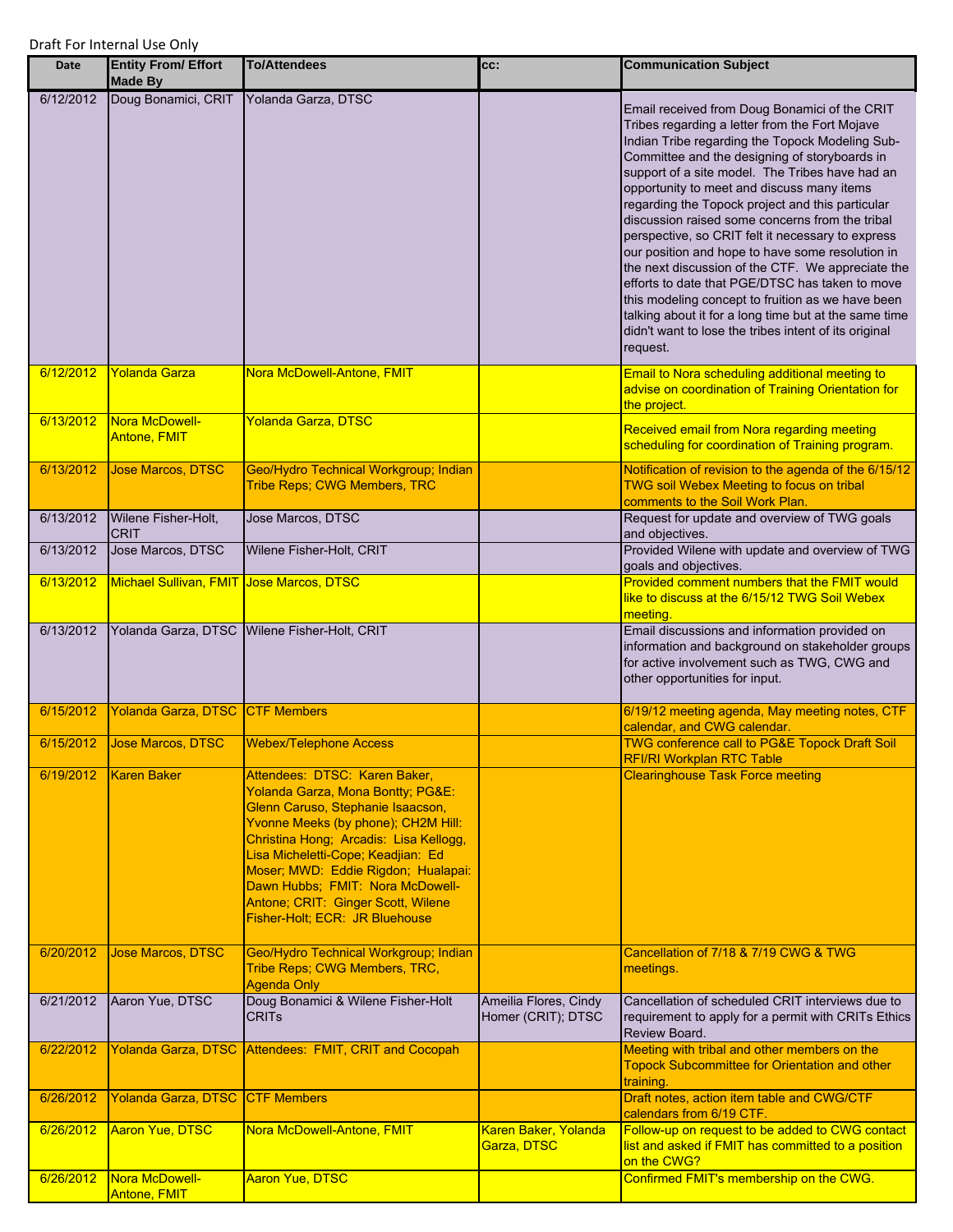| Date      | <b>Entity From/ Effort</b><br><b>Made By</b> | <b>To/Attendees</b>                                                                                                                                                                                                                                                                                                                                                                                                                                                                                                                                                                                     | CC:                                 | <b>Communication Subject</b>                                                                                                                                                 |
|-----------|----------------------------------------------|---------------------------------------------------------------------------------------------------------------------------------------------------------------------------------------------------------------------------------------------------------------------------------------------------------------------------------------------------------------------------------------------------------------------------------------------------------------------------------------------------------------------------------------------------------------------------------------------------------|-------------------------------------|------------------------------------------------------------------------------------------------------------------------------------------------------------------------------|
| 6/26/2012 | Aaron Yue, DTSC                              | Nora McDowell-Antone, FMIT                                                                                                                                                                                                                                                                                                                                                                                                                                                                                                                                                                              |                                     | <b>Thanked Nora for clarification.</b>                                                                                                                                       |
| 6/28/2012 | Mona Bontty, DTSC                            | Debi Livesay, Torres-Martinez                                                                                                                                                                                                                                                                                                                                                                                                                                                                                                                                                                           |                                     | Thank you for willingness to participate in<br>Community Outreach Plan interview and provided<br>interview questions.                                                        |
| 6/29/2012 |                                              | Yolanda Garza, DTSC Nora McDowell-Antone, FMIT                                                                                                                                                                                                                                                                                                                                                                                                                                                                                                                                                          |                                     | Communication regarding colleague.                                                                                                                                           |
| 7/3/2012  |                                              | Yolanda Garza, DTSC Nora McDowell-Antone, FMIT                                                                                                                                                                                                                                                                                                                                                                                                                                                                                                                                                          |                                     | Communication regarding colleague.                                                                                                                                           |
| 7/3/2012  | Deborah Raphael,<br>DTSC                     | TLP Tribes: FMIT, Cocopah, Fort Yuma-<br>Quechan, Torres-Martinez Desert<br>Cahuilla, Hualapai, Yavapai-Prescott<br>Tribe; CRITs, Chemehuevi, Twenty-Nine<br>Palms, Havasupai, BLM, USEPA, MWD,<br>USFWS, CRB, PG&E, ADEQ, BOR,<br><b>BLM, CRWQCB, DOI</b>                                                                                                                                                                                                                                                                                                                                              |                                     | Letter re: Concluding the evaulation to restore<br>integrity and intent of the TLP w/ two enclosures:<br>1) TLP Response Summary, 2) TLP Mission<br><b>Statement</b>         |
| 7/5/2012  | <b>Aaron Yue, DTSC</b>                       | Tito Smith, Thomas Pradetto, Ron<br>Escobar (Chemehuevi), Sherry Cordova,<br>Jill McCormick (Cocopah), Amanda<br>Barrera, Eldred Enas, David Harper<br>(CRITs), Timothy Williams, Linda Otero<br>(FMIT), Mike Jackson, Sr., Chase<br>Choate, Pauline Jose (Fort Yuma-<br>Quechan), Louise Benson, Dawn Hubbs<br>(Hualapai)                                                                                                                                                                                                                                                                              |                                     | Mailed cd's containing June 2012 CWG emails and<br>attachments.                                                                                                              |
| 7/9/2012  | Mona Bontty, DTSC                            | Debi Livesay, Torres-Martinez                                                                                                                                                                                                                                                                                                                                                                                                                                                                                                                                                                           | Jacqueline Martinez,<br><b>DTSC</b> | Checked availability for Community Outreach Plan<br>interview. Interview on 7/10/12 @ 3:00 PM was<br>confirmed.                                                              |
| 7/9/2012  | Mona Bontty, DTSC                            | Anthony Fletcher, Steven Escobar, Matt<br>Levias, Glenn Lodge, Tom Pradetto,<br>Charles Wood, Rose Adams, Joe<br>Cavelo, Pat Colloran, George Connell,<br>Cecilia Edrich, Anthony Fletcher,<br>Charles Freteluco, Kevin Kellie, Robert<br>Kimball, Roman & Jane Kujacznski,<br>Chrissy Mazzeo, Joseph P. Mellette,<br>Eloise Roche, Charles Sanders, Phyliss<br>& Fred Schaupp, Jim Vann, Eva White,<br>David G. Brownlee, Mr. Cassens, Pat<br>Colloran, Diane Eckles, Julie Hoskin,<br>Carrie Marr, Don McWhirter, Patty<br>Mead, Edward Paget, Rachel Patterson,<br>Danielle Taber, Cathy Wolff-White |                                     | Thank you for participation in the Community<br>Outreach Plan interview.                                                                                                     |
| 7/10/2012 | Mona Bontty, DTSC                            | Debi Livesay, Torres-Martinez                                                                                                                                                                                                                                                                                                                                                                                                                                                                                                                                                                           |                                     | Thank you for talking today.                                                                                                                                                 |
| 7/10/2012 | Chris Guerre, DTSC                           | Geo/Hydro Technical Workgroup; Indian<br><b>Tribe Reps; CWG Members, TRC</b>                                                                                                                                                                                                                                                                                                                                                                                                                                                                                                                            |                                     | April/May 2012 Groundwater monitoring results                                                                                                                                |
| 7/12/2012 | Mona Bontty, DTSC                            | Roland Ferrer, Torres-Martinez                                                                                                                                                                                                                                                                                                                                                                                                                                                                                                                                                                          | Jacqueline Martinez,<br><b>DTSC</b> | Thank you for Community Outreach Plan interview<br>and request to review and update contact<br>information for the tribe. Attached June 2010 and<br>January 2012 Fact Sheets |
| 7/17/2012 | Yolanda Garza, DTSC                          | Attendees: FMIT: Nora McDowell-<br>Antone; Hualapai Indian Tribe: Dawn<br>Hubbs; CIT: Steven Escobar, Thomas<br>Pradetto; CRITs: Doug Bonamici (via<br>telephone); ECR: Caelan McGee,<br>DTSC, PG&E, CH2M Hill, Arcadis,<br>Keadjian, USDOI, MWD,                                                                                                                                                                                                                                                                                                                                                       |                                     | Convened a CTF meeting and communication and<br>interaction.                                                                                                                 |
| 7/19/2012 | Yolanda Garza, DTSC                          | FMIT, Cocopah, Hualapai, and CRITs.                                                                                                                                                                                                                                                                                                                                                                                                                                                                                                                                                                     |                                     | <b>Communication on Orientation Committee and</b><br>collaboration on Orientation Training Program<br>elements.                                                              |
| 7/20/2012 | Leo Leonhart, FMIT                           | <b>Disturbed Soils Subgroup</b>                                                                                                                                                                                                                                                                                                                                                                                                                                                                                                                                                                         |                                     | Request to change date of meeting on 8/3.                                                                                                                                    |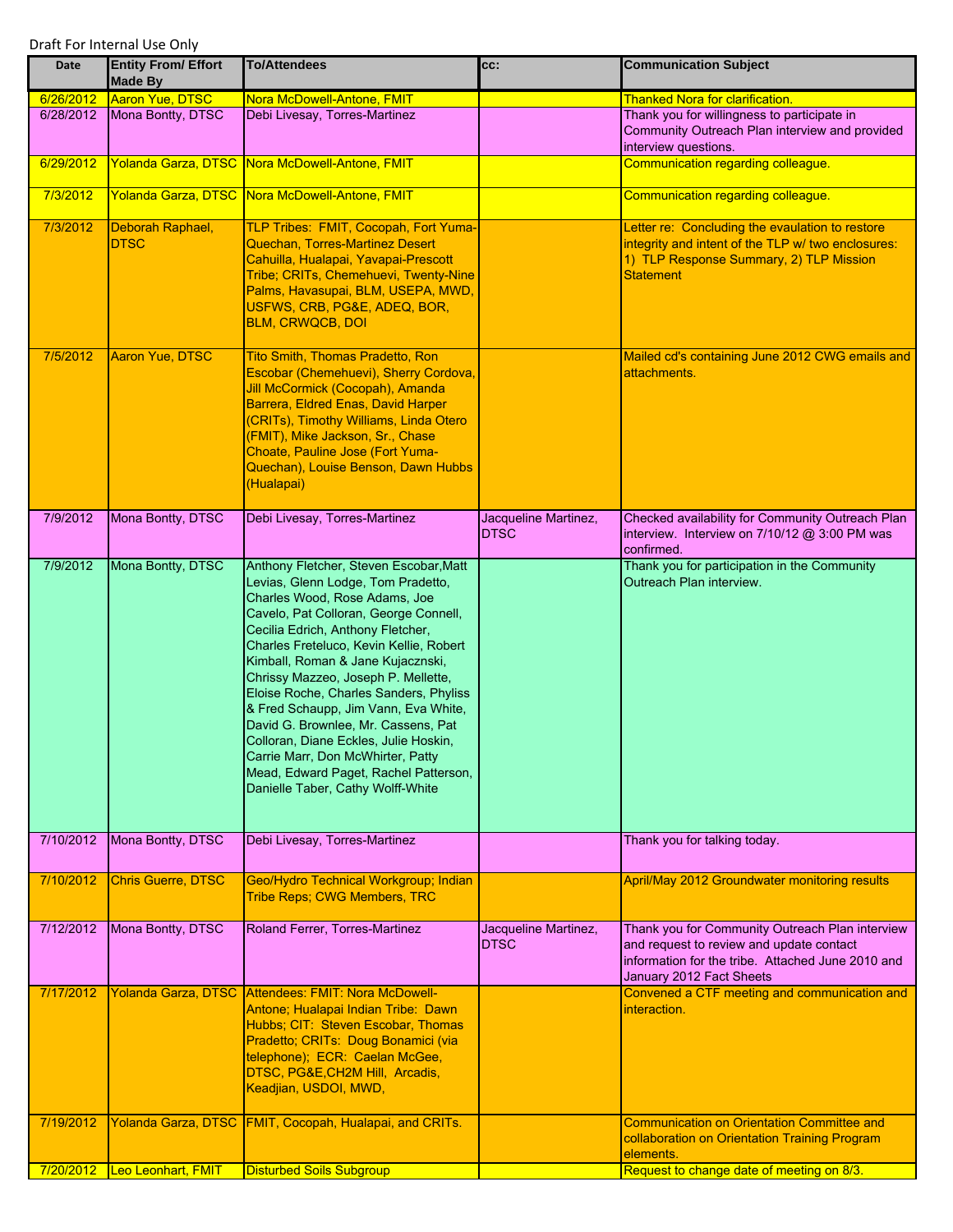| Date      | <b>Entity From/ Effort</b><br><b>Made By</b> | <b>To/Attendees</b>                                                                                                                                  | CC:                                                                                                                                                                                                                                                                                                                                                                     | <b>Communication Subject</b>                                                                                                                                      |
|-----------|----------------------------------------------|------------------------------------------------------------------------------------------------------------------------------------------------------|-------------------------------------------------------------------------------------------------------------------------------------------------------------------------------------------------------------------------------------------------------------------------------------------------------------------------------------------------------------------------|-------------------------------------------------------------------------------------------------------------------------------------------------------------------|
| 7/23/2012 | Jose Marcos, DTSC                            | Leo Leonhart, FMIT                                                                                                                                   |                                                                                                                                                                                                                                                                                                                                                                         | Asked for specific date the week of 8/6 he's<br>available that can be circulated to the group.                                                                    |
| 7/23/2012 | Nora McDowell-<br><b>Antone, FMIT</b>        | Aaron Yue, DTSC, Pam Innis, DOI                                                                                                                      | <b>FMIT: Timothy</b><br><b>Williams, Leo Leonhart,</b><br><b>Michael Sullivan,</b><br><b>Counrtney Coyle;</b><br>Hualapai: Loretta<br>Jackson, Dawn Hubbs;<br>Cocopah: Jill<br>McCormick; CRITs:<br>Doug Bonamici, Wilene<br>Fisher-Holt; Yavapai-<br>Prescott: Greg<br>Glassco; Quechan:<br>John Bathke;<br>Chemehuevi: Thomas<br>Pradetto, Ron Escobar;<br><b>TRC</b> | <b>FMIT letter regarding issues with RTCs on the</b><br>Soils Work Plan Process and request for<br>clarification regarding land jurisdiction.                     |
| 7/23/2012 | <b>Jose Marcos, DTSC</b>                     | <b>Topock Disturbed Soils Subgroup:</b><br>FMIT: Leo Leonhart, Michael Sullivan;<br>Hualapai: Dawn Hubbs; DTSC, DOI,<br>BLM, ADEQ, PG&E, & CH2M Hill |                                                                                                                                                                                                                                                                                                                                                                         | Checking availability for a call/webex meeting on<br>8/2 @ 2:00 PM.                                                                                               |
| 7/23/2012 | <b>Jose Marcos, DTSC</b>                     | <b>Topock Disturbed Soils Subgroup:</b><br>FMIT: Leo Leonhart, Michael Sullivan;<br>Hualapai: Dawn Hubbs; DTSC, DOI,<br>BLM, ADEQ, PG&E, & CH2M Hill |                                                                                                                                                                                                                                                                                                                                                                         | Leo Leonhart not available on 8/2. Checking<br>availability for a call/webex meeting on 8/6 @<br>10:00 AM.                                                        |
| 7/24/2012 | <b>Jose Marcos, DTSC</b>                     | <b>Topock Disturbed Soils Subgroup:</b><br>FMIT: Leo Leonhart, Michael Sullivan;<br>Hualapai: Dawn Hubbs; DTSC, DOI,<br>BLM, ADEQ, PG&E, & CH2M Hill |                                                                                                                                                                                                                                                                                                                                                                         | Redline for discussion: Displaced material memo<br>for discussion at 8/6 call/webex meeting.                                                                      |
| 7/31/2012 |                                              | Yolanda Garza, DTSC   FMIT, Cocopah, Hualapai, and CRITs.                                                                                            |                                                                                                                                                                                                                                                                                                                                                                         | <b>Communication on Orientation Committee and</b><br>collaboration on Orientation Training Program<br>elements.                                                   |
| 8/1/2012  |                                              | Yolanda Garza, DTSC FMIT, Cocopah, Hualapai, and CRITs.                                                                                              |                                                                                                                                                                                                                                                                                                                                                                         | <b>Communication on Orientation Committee and</b><br>collaboration on Orientation Training Program<br>elements.                                                   |
| 8/3/2012  | Aaron Yue, DTSC                              | <b>Steven McDonald, FMIT</b>                                                                                                                         | <b>FMIT: Linda Otero.</b><br><b>Timothy Williams, Nora</b><br>McDowell-Antone;<br><b>DTSC: Karen Baker,</b><br>Nancy Bothwell; PG&E:<br>Juan Jayo, Yvonne<br><b>Meeks</b>                                                                                                                                                                                               | DTSC's response to FMIT's letter dated 5/15/12<br>regarding 30% Groundwater Remedy Design RTC<br>Comments.                                                        |
| 8/3/2012  | <b>Yolanda Garza, DTSC</b>                   | FMIT, Cocopah, Hualapai, and CRITs.                                                                                                                  |                                                                                                                                                                                                                                                                                                                                                                         | <b>Communication on Orientation Committee and</b><br>collaboration on Orientation Training Program<br>elements.                                                   |
| 8/9/2012  | <b>Yvonne Meeks, PG&amp;E</b>                | Geo/Hydro Technical Workgroup; Indian<br><b>Tribe Reps; CWG Members, TRC</b>                                                                         |                                                                                                                                                                                                                                                                                                                                                                         | 60% design package will be delayed by<br>approximately three weeks so information<br>regarding treatment of freshwater supply can be<br>included in the document. |
| 8/9/2012  | Leo Leonhart, FMIT                           | Yvonne Meeks, PG&E                                                                                                                                   | Geo/Hydro Technical<br>Workgroup; Indian<br><b>Tribe Reps; CWG</b><br>Members, TRC                                                                                                                                                                                                                                                                                      | Reply to Yvonne's email on 8/9/12 regarding delay<br>to 60% design package asking if the date for the<br>release of the Soils Work Plan will change.              |
| 8/9/2012  | <b>Margaret Eggers</b><br>(TRC)              | Yvonne Meeks, PG&E                                                                                                                                   |                                                                                                                                                                                                                                                                                                                                                                         | Margaret asked if the soils work plan will be<br>delayed due to the delay of the 60% design<br>package. Yvonne responded that it has not<br>changed.              |
| 8/13/2012 | <b>Christopher Guerre,</b><br><b>DTSC</b>    | Geo/Hydro Technical Workgroup; Indian<br><b>Tribe Reps; CWG Members, TRC</b>                                                                         |                                                                                                                                                                                                                                                                                                                                                                         | Shared letter regarding arsenic in the Arizona<br>freshwater supply from DTSC to the RWQCB.                                                                       |
| 8/13/2012 | Jose Marcos, DTSC                            | Leo Leonhart, FMIT                                                                                                                                   |                                                                                                                                                                                                                                                                                                                                                                         | <b>Shared Yvonne's response to Margaret Eggers</b><br>regarding the Soils Work Plan schedule.                                                                     |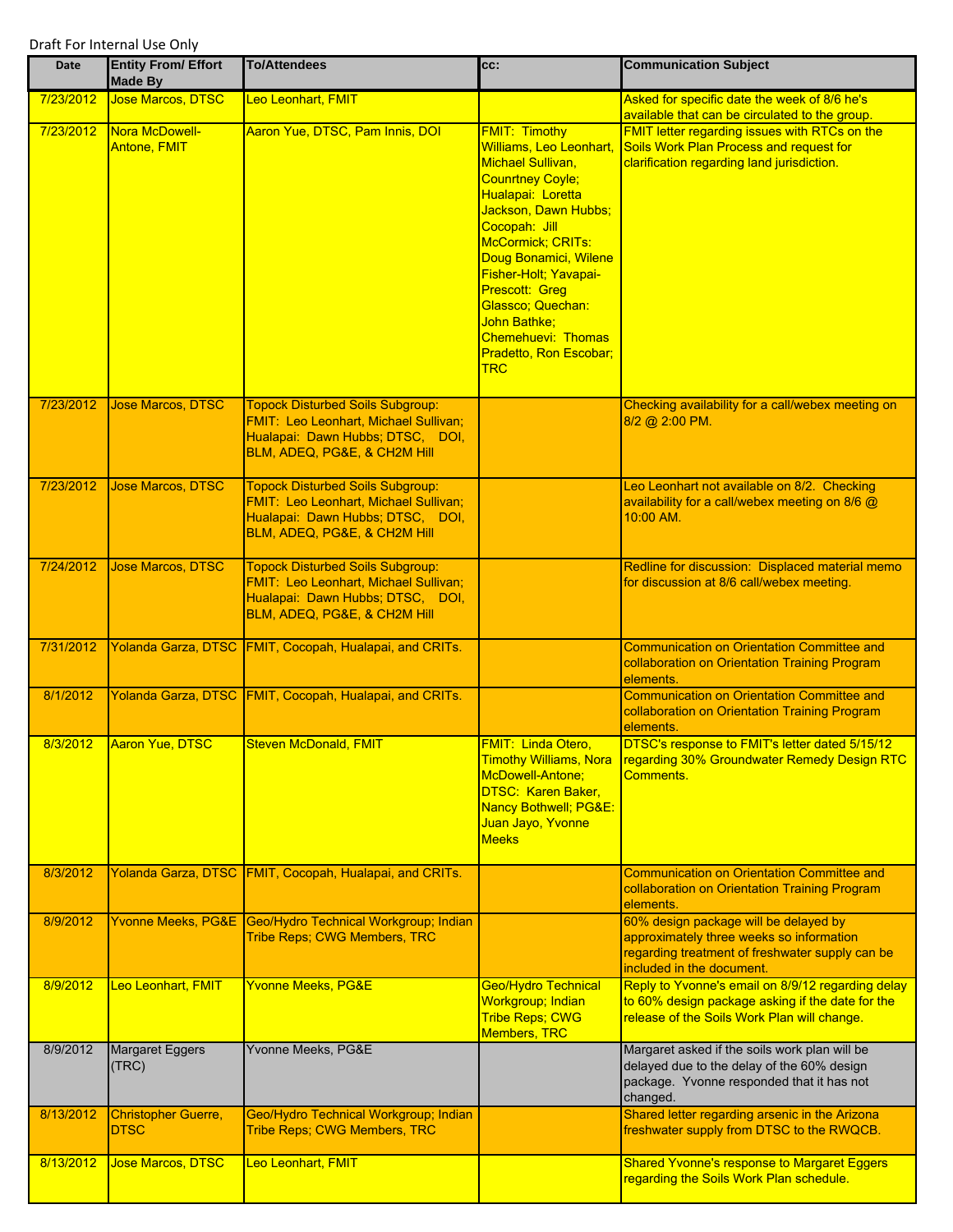| <b>Date</b>         | <b>Entity From/ Effort</b><br><b>Made By</b> | <b>To/Attendees</b>                                                                                                                                                                                                                                   | CC: | <b>Communication Subject</b>                                                                                                                                                                                                                                                                              |
|---------------------|----------------------------------------------|-------------------------------------------------------------------------------------------------------------------------------------------------------------------------------------------------------------------------------------------------------|-----|-----------------------------------------------------------------------------------------------------------------------------------------------------------------------------------------------------------------------------------------------------------------------------------------------------------|
| 8/15/2012           |                                              | Yolanda Garza, DTSC FMIT, Cocopah, Hualapai, and CRITs.                                                                                                                                                                                               |     | <b>Communication on Orientation Committee and</b><br>collaboration on Orientation Training Program<br>elements.                                                                                                                                                                                           |
| 8/16/2012           |                                              | Yolanda Garza, DTSC FMIT, Cocopah, Hualapai, and CRITs.                                                                                                                                                                                               |     | <b>Communication on Orientation Committee and</b><br>collaboration on Orientation Training Program<br>elements.                                                                                                                                                                                           |
| 8/16/2012           | Karen Baker, DTSC                            | Geo/Hydro Technical Workgroup; Indian<br>Tribe Reps; CWG Members, TRC                                                                                                                                                                                 |     | 3 month extension to prepare and submit<br>Groundwater Remedy 60% Design approved by<br>DTSC and DOI. The extension will allow additional<br>time to discuss arsenic treatment with DTSC and<br>the RWQCB and to explore other fresh water<br>sources. Proposed date for submittal is January 2,<br>2013. |
| 8/17/2012           |                                              | Yolanda Garza, DTSC FMIT, Cocopah, Hualapai, and CRITs.                                                                                                                                                                                               |     | <b>Communication on Orientation Committee and</b><br>collaboration on Orientation Training Program<br>elements.                                                                                                                                                                                           |
| 8/20/2012           |                                              | Yolanda Garza, DTSC FMIT, Cocopah, Hualapai, and CRITs.                                                                                                                                                                                               |     | <b>Communication on Orientation Committee and</b><br>collaboration on Orientation Training Program<br>elements.                                                                                                                                                                                           |
| 8/21/2012           | Yolanda Garza, DTSC                          | Attendees: CRITs: Doug Bonamici (via<br>telephone); Hargis & Associates for<br>FMIT (H&A): Leo Leonhart; Technical<br>Review Committee (TRC): Margaret<br>Eggers (via telephone) DTSC, PG&E,<br>Arcadis, Keadjian, CH2M Hill, MWD,<br><b>BLM, ECR</b> |     | CTF meeting - communication forum face to face<br>and information provided to tribal reps and all CTF.                                                                                                                                                                                                    |
| 8/22/2012           | Yolanda Garza, DTSC                          | Tom Pradetto, Chemehuevi                                                                                                                                                                                                                              |     | Communication on the Clearinghouse Task Force.                                                                                                                                                                                                                                                            |
| 8/23/2012           |                                              | Yolanda Garza, DTSC Steven Escobar, Chemehuevi                                                                                                                                                                                                        |     | Communication via email on Clearinghouse Task<br>Force information.                                                                                                                                                                                                                                       |
|                     | 8/24-8/25/12 Yoanda Garza, DTSC              | FMIT, Hualapai, CRITs, Chemehuevi,<br>Cocopah                                                                                                                                                                                                         |     | Topock Orientation development of program - sent<br>tribal members updated information and request<br>for input, advice, information and concurrence of<br>program details and protocol.                                                                                                                  |
| 8/26/2012           | Yolanda Garza, DTSC                          | <b>Tribal reps and CTF</b>                                                                                                                                                                                                                            |     | Sent notes, action items and documents related to<br>the CTF meeting this month.                                                                                                                                                                                                                          |
| 8/28/2012           | Mike Cavaliere, CH2M<br>Hill                 | <b>Disturbed Soils Subgroup Members:</b><br>FMIT: Leo Leonhart, Michael Sullivan;<br>Chemehuevi: Thomas Pradetto,<br>Hualapai: Dawn Hubbs; DTSC, PG&E<br>and their consultants CH2M Hill; ADEQ;<br><b>BLM</b> ; TRC                                   |     | Revised draft of the Management Protocol for<br><b>Handling and Disposition of Displaced Site Material</b><br>for review.                                                                                                                                                                                 |
| 8/28/2012           | Aaron Yue, DTSC                              | CWG, Geo/Hydro TWG, Tribal Reps,<br><b>TRC, Agenda Only</b>                                                                                                                                                                                           |     | Revised contact lists for review and update                                                                                                                                                                                                                                                               |
| 8/28/2012           | Jose Marcos, DTSC                            | CWG, Geo/Hydro TWG, Tribal Reps,<br><b>TRC</b>                                                                                                                                                                                                        |     | Draft Soil RFI/RI Work Plan - East Ravine Pore<br><b>Water and Sediment Sampling Plan</b>                                                                                                                                                                                                                 |
| 8/29/2012           | Nora McDowell-<br>Antone, FMIT               | Yolanda Garza, DTSC                                                                                                                                                                                                                                   |     | Received Topock Lesson Plan outline and<br>comments for Topock Orientation.                                                                                                                                                                                                                               |
| $8/30 -$<br>8/31/12 |                                              | Yolanda Garza, DTSC FMIT, Hualapai, Chemehuevi, CRITs,<br>Cocopah                                                                                                                                                                                     |     | Invitation sent to tribal members for participation in<br><b>Topock Orientation. Communications with various</b><br>tribal reps. and updated them on the status of the<br>program.                                                                                                                        |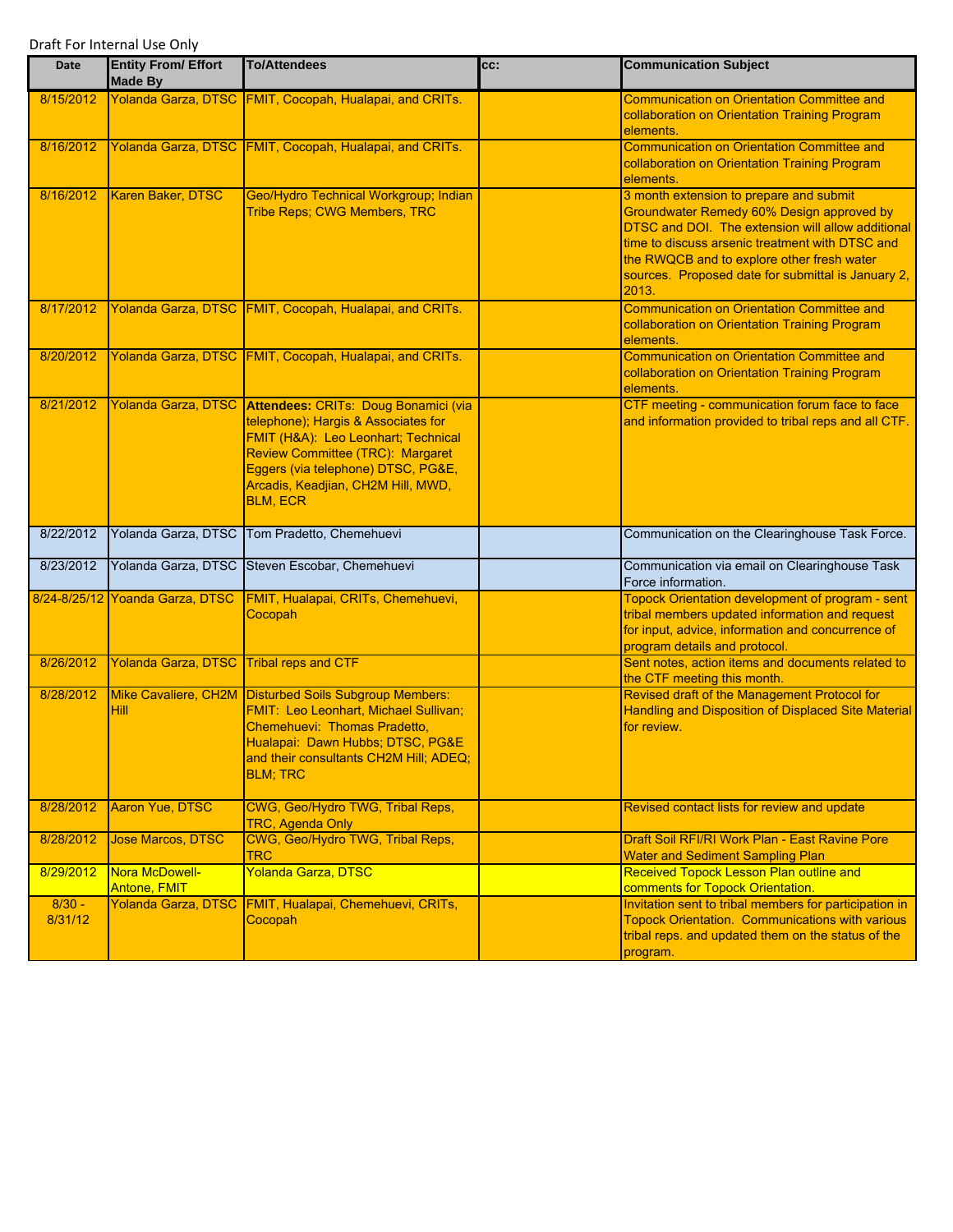| Date                | <b>Entity From/ Effort</b><br><b>Made By</b> | <b>To/Attendees</b>                                                                                                                                                                                                                                                                                                                     | CC:                                                                                                                                                                                                                                                                                                                                                                                                                                                              | <b>Communication Subject</b>                                                                                                                                                                                                                                                      |
|---------------------|----------------------------------------------|-----------------------------------------------------------------------------------------------------------------------------------------------------------------------------------------------------------------------------------------------------------------------------------------------------------------------------------------|------------------------------------------------------------------------------------------------------------------------------------------------------------------------------------------------------------------------------------------------------------------------------------------------------------------------------------------------------------------------------------------------------------------------------------------------------------------|-----------------------------------------------------------------------------------------------------------------------------------------------------------------------------------------------------------------------------------------------------------------------------------|
| 8/31/2012           | Pam Innis, DOI                               | Nora McDowell, Linda Otero, FMIT                                                                                                                                                                                                                                                                                                        | <b>FMIT: Timothy</b><br>Williams, Leo Leonhart,<br>Michael Sullivan,<br>Courtney Coyle;<br>Hualapai: Loretta<br>Jackson, Dawn Hubbs;<br>Cocopah: Jill<br>McCormick; CRITs:<br>Doug Bonamici, Wilene<br>Fisher-Holt; Yavapai-<br><b>Prescott: Greg</b><br>Glassco; Quechan:<br>John Bathke;<br>Chemehuevi: Thomas<br><b>Pradetto, Ron Escobar;</b><br><b>TRCDTSC, DOI, PG&amp;E</b>                                                                               | DOI and DTSC response to FMIT letter dated July<br>23, 2012 regarding issues with RTCs on Soils<br><b>Work Plan Process and request for clarification</b><br>regarding Land Jurisdiction.                                                                                         |
| 9/4/2012            |                                              | Yolanda Garza, DTSC Nora McDowell-Antone, FMIT                                                                                                                                                                                                                                                                                          |                                                                                                                                                                                                                                                                                                                                                                                                                                                                  | Email communications regarding Tribal input on<br><b>Topock Orientation program.</b>                                                                                                                                                                                              |
| 9/4/2012            |                                              | Yolanda Garza, DTSC FMIT: Nora McDowell-Antone;<br>Hualapai: Dawn Hubbs; CRITs: Doug<br>Bonamici                                                                                                                                                                                                                                        |                                                                                                                                                                                                                                                                                                                                                                                                                                                                  | Email and document draft provided regarding<br><b>Topock Orientation documents.</b>                                                                                                                                                                                               |
| 9/7/2012            | Leo Leonhart, FMIT                           | <b>Jose Marcos, DTSC</b>                                                                                                                                                                                                                                                                                                                | Yue; Quechan: J.<br><b>Bathke; CRITs: Doug</b><br>Bonamici, W. Fisher-<br>Holt; CH2M Hill: M.<br>Cavaliere; FMIT: C.<br>Coyle, S. McDonald, N.<br>McDowell-Antone, L.<br>Otero, T. Williams;<br>TRC: M. Eggers, R.<br>Prucha, E. Rosenblum,<br>C. Schlinger, W. Wright;<br><b>CSUN: M. Sullivan;</b><br>Chemehuevi: R.<br>Escobar; Hualapai: D.<br>Hubbs, L. Jackson-<br>Kelly; DOI: P. Innis;<br><u>Cocopah: J.</u><br>McCormick, K. Morton;<br>PG&E: Y. Meeks; | DTSC: Karen Baker, A. FMIT Comments to the RTC for the Displaced<br><b>Materials Protocol revision dated 8/28/12.</b>                                                                                                                                                             |
| $9/11 -$<br>9/12/12 |                                              | Yolanda Garza, DTSC FMIT, Hualapai, CRITs                                                                                                                                                                                                                                                                                               |                                                                                                                                                                                                                                                                                                                                                                                                                                                                  | <b>Email communications on the Topock Orientation</b><br>program, program elements and Tribal<br>components with FMIT, Hualapai and CRIT.                                                                                                                                         |
| 9/13/2012           | Yolanda Garza, DTSC Tribes & PG&E            |                                                                                                                                                                                                                                                                                                                                         |                                                                                                                                                                                                                                                                                                                                                                                                                                                                  | Meeting with tribes and PG&E regarding the<br><b>Topock Orientation program.</b>                                                                                                                                                                                                  |
| 9/17/2012           | <b>Jose Marcos, DTSC</b>                     | CWG, Geo/Hydro TWG, Tribal Reps,<br>TRC                                                                                                                                                                                                                                                                                                 |                                                                                                                                                                                                                                                                                                                                                                                                                                                                  | Sharepoint link access to the PG&E Topock Soil<br>RFI/RI Workplan for your records.                                                                                                                                                                                               |
| 9/17/2012           | Yolanda Garza, DTSC Tribal reps.             |                                                                                                                                                                                                                                                                                                                                         |                                                                                                                                                                                                                                                                                                                                                                                                                                                                  | Collaboration on Training elements, attendance of<br>the TRC based on Hualapai request. Email and<br>discussion with tribal reps. on Orientation program.                                                                                                                         |
| 9/18/2012           |                                              | Yolanda Garza, DTSC Attendees: FMIT: Nora McDowell-<br>Antone; H&A: Leo Leonhart; CIT:<br>Steven Escobar, Tom Pradetto;<br>Hualapai: Dawn Hubbs; CRITs: Doug<br>Bonamici, Howard Magill (via<br>telephone), Jemake Welsh (via<br>telephone); TRC: Margaret Eggers.<br>DTSC, USDOI, MWD, PG&E, Arcadis,<br>Keadjian, CH2M Hill, BLM, ECR |                                                                                                                                                                                                                                                                                                                                                                                                                                                                  | CTF meeting to discuss Topock project and<br>measures to educate and inform stakeholders on<br>the project. Provide information on project,<br>schedules, plans and action items. Request input<br>and feedback on appropriate communication and<br>effective project management. |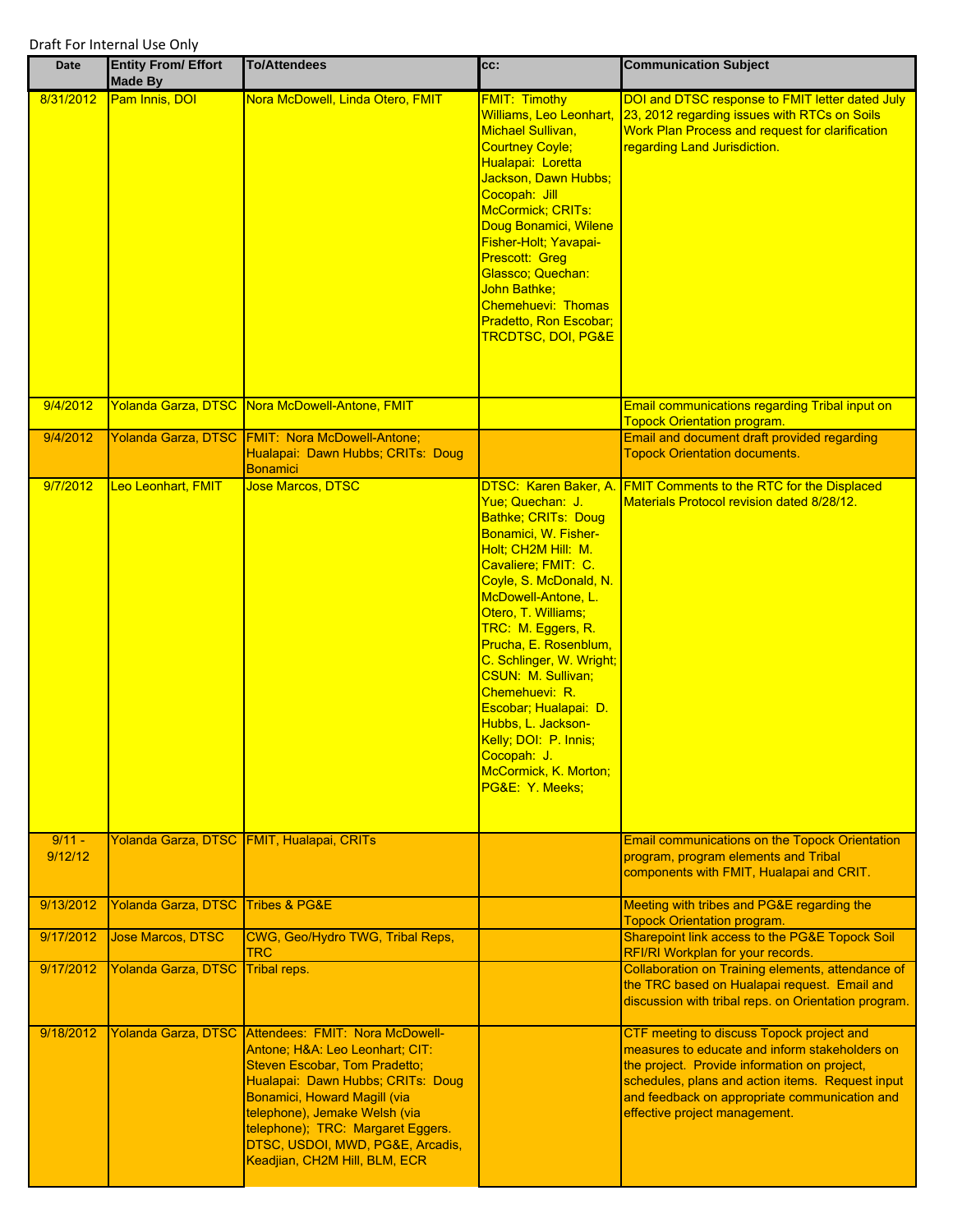| <b>Date</b>         | <b>Entity From/ Effort</b><br><b>Made By</b> | <b>To/Attendees</b>                                                            | cc:                                                                                                                                                                                                                                          | <b>Communication Subject</b>                                                                                                                                                                                                                                                                                                                                                                                  |
|---------------------|----------------------------------------------|--------------------------------------------------------------------------------|----------------------------------------------------------------------------------------------------------------------------------------------------------------------------------------------------------------------------------------------|---------------------------------------------------------------------------------------------------------------------------------------------------------------------------------------------------------------------------------------------------------------------------------------------------------------------------------------------------------------------------------------------------------------|
| 9/18/2012           | Jose Marcos, DTSC                            | Leo Leonhart, Nora McDowell-Antone<br>(FMIT)                                   | <b>Disturbed Soils</b><br><b>Subgroup Members:</b><br><b>FMIT: Leo Leonhart,</b><br>Michael Sullivan;<br>Chemehuevi: Thomas<br>Pradetto, Hualapai:<br>Dawn Hubbs; DTSC,<br>PG&E and their<br>consultants CH2M Hill;<br><b>ADEQ; BLM; TRC</b> | <b>DTSC's response letter to FMIT's letter regarding</b><br>the Displaced Material Protocol and Response to<br>Comments dated 9/7/12.                                                                                                                                                                                                                                                                         |
| 9/19/2012           | Jose Marcos, DTSC                            | Leo Leonhart, FMIT                                                             |                                                                                                                                                                                                                                              | Jose emailed Leo to see if he had read DTSC's<br>response letter to the FMIT on the displaced soil<br>protocol. Leo left Jose voice mail message that<br>maybe we can meet in Yuma in October's CWG to<br>discuss the RTC process and how to document<br>unresolved comments on the RTC                                                                                                                       |
| 9/19/2012           | Leo Leonhart, FMIT                           | Jose Marcos, DTSC                                                              |                                                                                                                                                                                                                                              | Asked if he has had any experience with Visual<br>Sample Plan (VSP). Jose responded that he has<br>attended some training/seminar on VSP. Also,<br>asked if the responses and proposed changes to<br>the displaced materials protocol are okay with him<br>or if he wants to discuss further.                                                                                                                 |
| 9/20/2012           | Yolanda Garza, DTSC FMIT, Crit, Hualapai     |                                                                                |                                                                                                                                                                                                                                              | Email and meeting scheduling. Outreach on Tribal<br>Sensitivity and input for the Orientation program.                                                                                                                                                                                                                                                                                                        |
| 9/20/2012           | <b>Jose Marcos, DTSC</b>                     | Leo Leonhart, FMIT                                                             |                                                                                                                                                                                                                                              | Left message for Leo that we are happy to meet<br>with FMIT and DOI at the Yuma CWG, maybe a<br>sidebar meeting as he suggested to talk about the<br>RTC process. Also to him that he will ask PG&E to<br>start incorporating revisions to the displaced<br>materials protocol based on the DTSC response<br>letter to the FMIT and if he has any additional<br>items he wants to discuss to please call him. |
| 9/21/2012           | <b>Jose Marcos, DTSC</b>                     | Nora McDowell-Antone, Leo Leonhart<br>(FMIT)                                   | Pam Innis, DOI, Karen<br><b>Baker, Aaron Yue, Chris</b><br>Guerre, DTSC                                                                                                                                                                      | Meeting to discuss RTC process October 16, 2012                                                                                                                                                                                                                                                                                                                                                               |
| 9/25/2012           |                                              | Yolanda Garza, DTSC CTF Tribal Reps. and Glen Caruso,<br>PG&E                  |                                                                                                                                                                                                                                              | Outreach on Presentation to prepare for the<br><b>Orientation Program.</b>                                                                                                                                                                                                                                                                                                                                    |
| 9/26/2012           |                                              | Yolanda Garza, DTSC FMIT, Hualapai, Cocopah, Chemehuevi,<br>CRITs, and all CTF |                                                                                                                                                                                                                                              | Sent information regarding the CTF meeting notes<br>from 9/18. Provided additional documents,<br>schedules and information for opportunities for<br>involvement.                                                                                                                                                                                                                                              |
| 9/28/2012           | Yolanda Garza, DTSC Nora McDowell, FMIT      |                                                                                |                                                                                                                                                                                                                                              | Outreach for Orientation Outline input and program<br>development.                                                                                                                                                                                                                                                                                                                                            |
| 10/1/2012           | Aaron Yue, DTSC                              | CWG, Geo/Hydro TWG, Tribal Reps,<br><b>TRC, Agenda Only</b>                    |                                                                                                                                                                                                                                              | Reminder and confirmation of CWG meeting on<br>10/17/12.                                                                                                                                                                                                                                                                                                                                                      |
| 10/1/2012           | <b>Aaron Yue, DTSC</b>                       | CWG, Geo/Hydro TWG, Tribal Reps,<br><b>TRC, Agenda Only</b>                    |                                                                                                                                                                                                                                              | Resend of reminder and confirmation of CWG<br>meeting on 10/17/12 and updated contact lists for<br>CWG, TWG, Tribal Reps., TRC, Agenda Only.                                                                                                                                                                                                                                                                  |
| 10/1/2012           | <b>Chris Guerre, DTSC</b>                    | CWG, Geo/Hydro TWG, Tribal Reps,<br>TRC                                        |                                                                                                                                                                                                                                              | 2nd Quarter 2012 Interim Measures Performance<br>Monitoring and Groundwater Monitoring Program &<br>2nd Qt. 2012 Status Update - Topock AZ wells                                                                                                                                                                                                                                                              |
| 10/1/2012           | <b>Chris Guerre, DTSC</b>                    | CWG, Geo/Hydro TWG, Tribal Reps,<br>TRC                                        |                                                                                                                                                                                                                                              | <b>CMP 1st Half 2012 GWMR for Interim Measures</b><br><b>No. 3</b>                                                                                                                                                                                                                                                                                                                                            |
| $10/1 -$<br>10/5/12 | Yolanda Garza, DTSC FMIT, Crit, Hualapai     |                                                                                |                                                                                                                                                                                                                                              | Collaboration on program elements with the Tribes<br>involved for Topock Orientation.                                                                                                                                                                                                                                                                                                                         |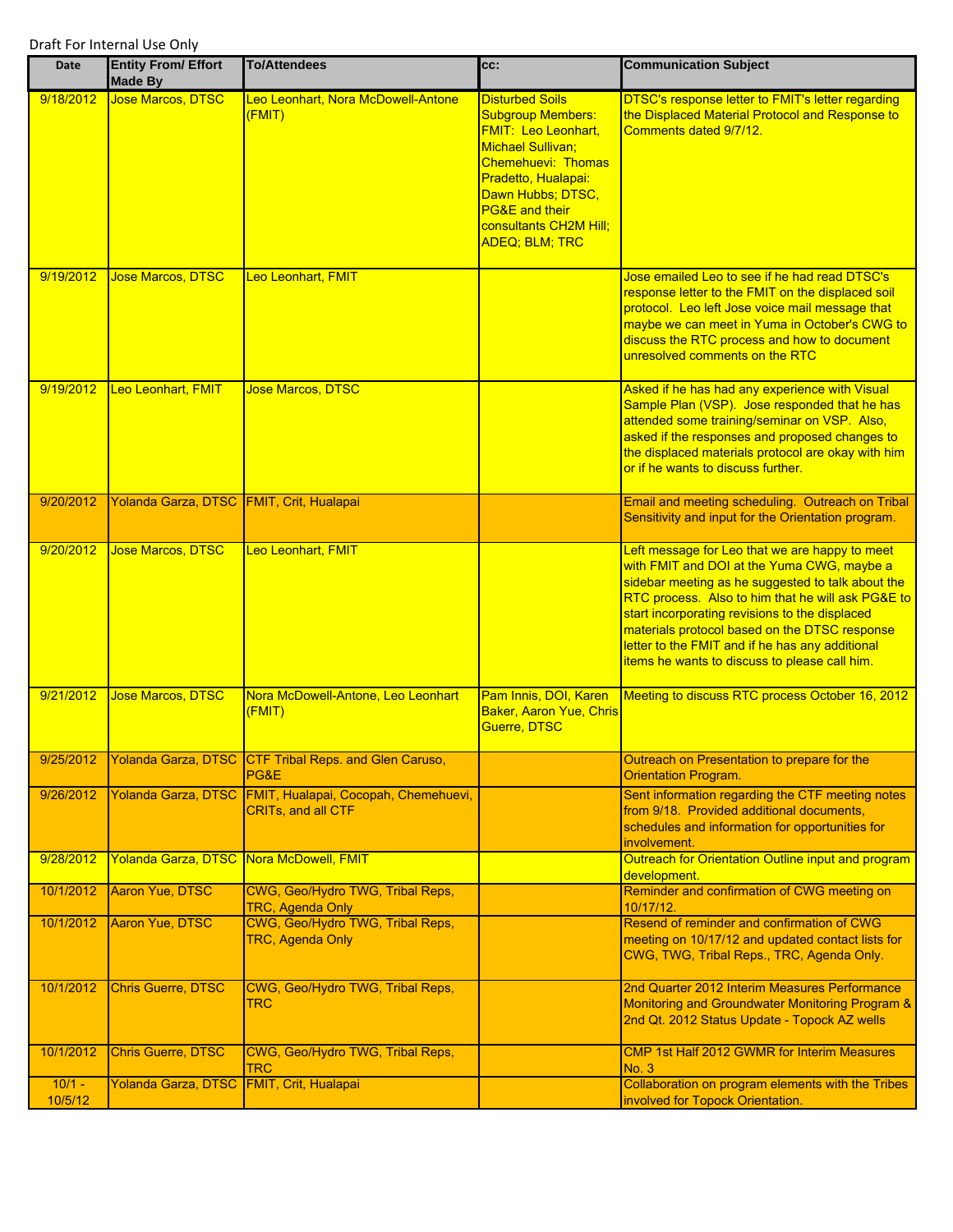| <b>Date</b> | <b>Entity From/ Effort</b><br><b>Made By</b>                                                                   | <b>To/Attendees</b>                                                                                                                                                                                                                                                                                                                                                                                                                                                                                                                                                                          | CC:                                     | <b>Communication Subject</b>                                                                                                                                                                                                                                                                 |
|-------------|----------------------------------------------------------------------------------------------------------------|----------------------------------------------------------------------------------------------------------------------------------------------------------------------------------------------------------------------------------------------------------------------------------------------------------------------------------------------------------------------------------------------------------------------------------------------------------------------------------------------------------------------------------------------------------------------------------------------|-----------------------------------------|----------------------------------------------------------------------------------------------------------------------------------------------------------------------------------------------------------------------------------------------------------------------------------------------|
| 10/4/2012   | Michael Sullivan, FMIT Jose Marcos, DTSC                                                                       |                                                                                                                                                                                                                                                                                                                                                                                                                                                                                                                                                                                              |                                         | Checking if the June version of the Soil Work Plan<br>Response To Comments (RTC) is final version as<br>he's reviewing them. Jose replied that two version<br>were sent out in June, but neither one is final.<br>Latest RTC table is Appendix I of the Soil Work<br>Plan.                   |
| 10/4/2012   | Jose Marcos, DTSC                                                                                              | <b>Michael Sullivan, FMIT</b>                                                                                                                                                                                                                                                                                                                                                                                                                                                                                                                                                                | <b>Chris Guerre, Aaron</b><br>Yue, DTSC | Latest version of the RTC table was submitted as<br>part of the Soil Work Plan, Appendix I.                                                                                                                                                                                                  |
| 10/5/2012   | <b>Jose Marcos, DTSC</b>                                                                                       | CWG, Geo/Hydro TWG, Tribal Reps.,<br>TRC                                                                                                                                                                                                                                                                                                                                                                                                                                                                                                                                                     |                                         | PG&E Soil RFI/RI Investigation Workplan Figure 1-<br>4 Proposed Sample Locations.                                                                                                                                                                                                            |
| 10/8/2012   | Jose Marcos, DTSC                                                                                              | Leo Leonhart, Nora McDowell-Antone<br>(FMIT)                                                                                                                                                                                                                                                                                                                                                                                                                                                                                                                                                 |                                         | Request to review the Displaced Material Protocol<br>and RTC table which incorporates the items listed<br>in DTSC's September 18, 2012 response letter to<br>the FMIT.                                                                                                                       |
| 10/8/2012   | <b>Jose Marcos, DTSC</b>                                                                                       | CWG, Geo/Hydro TWG, Tribal Reps.,<br>TRC                                                                                                                                                                                                                                                                                                                                                                                                                                                                                                                                                     |                                         | Revised map (Figure 2-2) from the Soil Workplan.                                                                                                                                                                                                                                             |
| 10/9/2012   |                                                                                                                | Yolanda Garza, DTSC Win Wright, TRC members, Dawn<br>Hubbs, Hualapai and FMIT                                                                                                                                                                                                                                                                                                                                                                                                                                                                                                                |                                         | Coordination of TRC attendees to the Topock<br>Orientation. Email back and forth on program<br>elements.                                                                                                                                                                                     |
| 10/11/2012  | <b>Clearinghouse Task</b><br>Force, Aaron Yue,<br>Yolanda Garza, Chris<br>Guerre, Jacqueline<br>Martinez, DTSC | CWG members and others new to the<br>PG&E Topock project.<br>Tribal Presenters included: Dawn<br>Hubbs and Bennet Jackson, Hualapai,<br>Nora McDowell, FMIT and Wilene Fisher-<br><b>Holt and Howard Magill, CRIT</b>                                                                                                                                                                                                                                                                                                                                                                        |                                         | Orientation to the PG&E Topock Project including<br>site visit, history, cleanup overview, tribal<br>perspective, stakeholer/community invovement.<br>Presenters included representatives from DTSC,<br>PG&E, Tribes, and DOI. Tribal members presented<br>included Hualapai, FMIT and CRIT. |
| 10/16/2012  |                                                                                                                | Yolanda Garza, DTSC Attendees: FMIT: Nora McDowell-<br>Antone; H&A: Leo Leonhart; Hualapai:<br>Dawn Hubbs; CIT: Tom Pradetto;<br><b>CRITs: Doug Bonamici; TRC: Margaret</b><br>Eggers; Cocopah: Kendra Morton;<br>DTSC, DOI, BLM, PG&E, Arcadis,<br>Keadjian, MWD                                                                                                                                                                                                                                                                                                                            |                                         | CTF meeting with tribal reps. and all CTF<br>members. Communications and collaborations<br>with tribal members on Topock project.                                                                                                                                                            |
| 10/16/2012  | <b>IDTSC</b>                                                                                                   | Attendees: FMIT: Nora McDowell-<br>Antone, Leo Leonhart; CRIT: Doug<br>Bonamici; Hualapai: Dawn Hubbs;<br>Cocopah: Kendra Morton; DTSC, DOI,<br><b>USBR, BLM USFWS, TRC</b>                                                                                                                                                                                                                                                                                                                                                                                                                  |                                         | RTC Process meeting in Yuma, Arizona                                                                                                                                                                                                                                                         |
| 10/17/2012  | <b>IDTSC</b>                                                                                                   | Attendees: Chemehuevi: Thomas<br>Pradetto; Cocopah: Kendra Morton;<br><b>CRITs: Doug Bonamici, Howard Magill;</b><br>FMIT: Courtney Coyle, Leo Leonhart,<br>Steven McDonald, Nora McDowell-<br>Antone; Hualapai: Dawn Hubbs,<br>Bennett Jackson; Quechan: John<br>Bathke, Chase Choate, Daniel Golding,<br>Preston Arrowweed; DTSC: Karen<br>Baker, Aaron Yue, Yolanda Garza,<br>Nancy Bothwell, Jose Marcos,<br>Jacqueline Martinez, Chris Guerre (by<br>phone), Lori Hare (by phone); PG&E,<br>Arcadis, TRC, CH2M Hill, USDOI, MWD,<br>USFWS, USBLM, USBOR, SWRCB,<br><b>ESA, Keadjian</b> |                                         | Face-to-face Consultative Work Group Meeting in<br>Yuma, Arizona                                                                                                                                                                                                                             |
| 10/18/2012  | Jacqueline Martinez,<br><b>DTSC</b>                                                                            | Nora McDowell, FMIT, Thomas<br>Pradetto, Chemehuevi, Doug Bonamici,<br>CRITs, Dawn Hubbs, Hualapai, Kendra<br>Morton, Cocopah, Bennett Jackson,<br><b>Hualapai</b>                                                                                                                                                                                                                                                                                                                                                                                                                           | <b>Yolanda Garza, DTSC</b>              | <b>Tribal Community Outreach Plan sections for your</b><br>review by Tuesday, 10/30.                                                                                                                                                                                                         |
| 10/19/2012  | Karen Baker, DTSC                                                                                              | Preston Arrow-weed, Ah Mut Pipa<br>Foundation                                                                                                                                                                                                                                                                                                                                                                                                                                                                                                                                                | Chase Choate, John<br>Bathke, Quechan   | Thank you for presentation at the 10/17/12 CWG<br>meeting.                                                                                                                                                                                                                                   |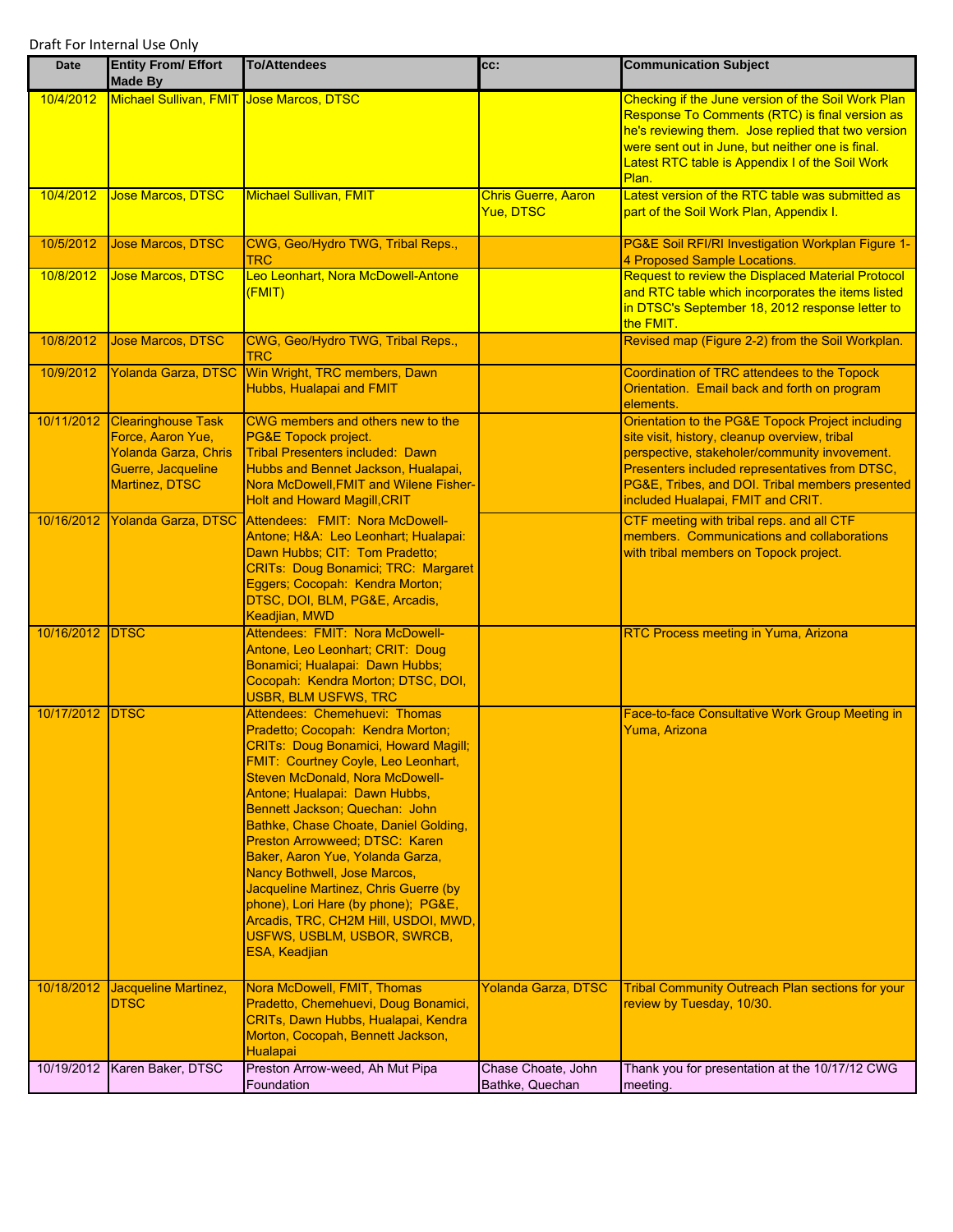| Date                 | <b>Entity From/ Effort</b><br><b>Made By</b>                   | <b>To/Attendees</b>                                                                                  | cc:                                                                                                                                                                                                              | <b>Communication Subject</b>                                                                                                                                                                                   |
|----------------------|----------------------------------------------------------------|------------------------------------------------------------------------------------------------------|------------------------------------------------------------------------------------------------------------------------------------------------------------------------------------------------------------------|----------------------------------------------------------------------------------------------------------------------------------------------------------------------------------------------------------------|
| 10/22/2012           | Jose Marcos, DTSC                                              | Aaron Yue, DTSC, Pam Innis, DOI                                                                      | <b>FMIT: Nora McDowell-</b><br>Antone, Leo Leonhart;<br>Hualapai: Dawn Hubbs;<br><b>CRITs: Doug Bonamici;</b><br>Cocopah: Kendra<br>Morton; DTSC, DOI,<br>PG&E, CH2M Hill,<br><b>USBOR, USDOI</b>                | PG&E Response to Comments process and sign-in<br>sheet for RTC meeting on 10/16/12.                                                                                                                            |
| 10/23/2012           |                                                                | Yolanda Garza, DTSC Nora McDowell-Antone, FMIT                                                       |                                                                                                                                                                                                                  | <b>Email communications to assist with Tribal</b><br>Leadership meeting in November.                                                                                                                           |
| $10/1 -$<br>10/31/12 |                                                                | Yolanda Garza, DTSC FMIT, Hualapai, CRITs, Chemehuevi,<br>Cocopah                                    |                                                                                                                                                                                                                  | Received many tribal communications throughout<br>the month for purposes of planning Orientation<br>program, as well as Tribal Leadership program.                                                             |
| 10/24/2012           | Kendra Morton.<br>Cocopah                                      | <b>Jacqueline Martinez, DTSC</b>                                                                     |                                                                                                                                                                                                                  | Provided edits to the Cocopah segment of the<br><b>Community Outreach Plan.</b>                                                                                                                                |
| 10/25/2012           | Jacqueline Martinez,<br><b>DTSC</b>                            | Kendra Morton, Cocopah                                                                               |                                                                                                                                                                                                                  | Thanked her for her edits to the Community<br>Outreach Plan and asked whether or not should<br>include website link.                                                                                           |
| 10/25/2012           | Kendra Morton.<br>Cocopah                                      | <b>Jacqueline Martinez, DTSC</b>                                                                     |                                                                                                                                                                                                                  | Leaving the website link in is fine.                                                                                                                                                                           |
| 10/26/2012           | Jacqueline Martinez,<br><b>DTSC</b>                            | Roland Ferrer, Torres-Martinez                                                                       |                                                                                                                                                                                                                  | Request for review of Nearby Tribal Communities<br>and Tribal Section of Community Outreach Plan.                                                                                                              |
| 10/29/2012           | <b>Martinez</b>                                                | Rolanda Ferrer, Torres-Debi Livesay, Torres-Martinez                                                 |                                                                                                                                                                                                                  | Forwarded Jacqueline's request for review of<br>Community Outreach Plan to Debi Livesay.                                                                                                                       |
| 10/29/2012           | Doug Bonamici, CRIT                                            | Jacqueline Martinez, DTSC                                                                            | Merving Scott, Amanda<br>Barrera, CRIT                                                                                                                                                                           | Revisions to Nearby Tribal Communities section of<br>the Community Outreach Plan document.                                                                                                                     |
| 10/29/2012           | Kendra Morton,<br>Cocopah                                      | <b>Jacqueline Martinez, DTSC</b>                                                                     |                                                                                                                                                                                                                  | <b>Edits to Cocopah segment of the Community</b><br><b>Outreach Plan document.</b>                                                                                                                             |
| 10/29/2012           | Nora McDowell-<br>Antone, FMIT, Doug<br><b>Bonamici, CRITs</b> | Jacqueline Martinez, DTSC                                                                            | Doug Bonamici, Dawn<br>Hubbs, Jill McCormick,<br>Kendra Morton,<br>envirodirector@gmail.c<br>om, Greg Glassco, John<br>Bathke, Wilene Fisher-<br>Holt, Howard Magill,<br>Amanda Barrera, Nora<br>McDowell-Antone | Recommended edits and comments on the Tribal<br>Section of the Community Outreach Plan. Doug<br>added his edits to Nora's draft.                                                                               |
| 10/29/2012           | Nora McDowell-<br><b>Antone, FMIT</b>                          | <b>Jacqueline Martinez, DTSC</b>                                                                     | Doug Bonamici, Dawn<br>Hubbs, Jill McCormick,<br>Kendra Morton,<br>envirodirector@gmail.c<br>om, Greg Glassco                                                                                                    | <b>Suggested edits to the Nearby Tribal Communities</b><br>section of the Community Outreach Plan<br>document.                                                                                                 |
| 10/29/2012           | <b>Jill McCormick.</b><br>Cocopah                              | Nora McDowell-Antone, FMIT,<br><b>Jacqueline Martinez, DTSC</b>                                      |                                                                                                                                                                                                                  | <b>Likes Nora's edits to the Nearby Tribal</b><br><b>Communities section of the Community Outreach</b><br>Plan document. Incorporated their edits to the<br><b>Cocopah section of Nora's document.</b>         |
| 10/29/2012           | <b>Jose Marcos, DTSC</b>                                       | Doug Bonamici, CRITs, Dawn Hubbs,<br>Hualapai, Nora McDowell-Antone, FMIT,<br>Kendra Morton, Cocopah | CWG, Geo/Hydro<br>TWG, Tribal Reps.,<br>TRC                                                                                                                                                                      | Response to Comments Process with sign-in sheet<br>from 10/16/12 meeting.                                                                                                                                      |
| 10/29/2012           | Aaron Yue, DTSC                                                | Agenda Only, CWG, Tribal Reps, ESA,<br><b>TRC, Geo/Hydro TWG</b>                                     |                                                                                                                                                                                                                  | <b>Revised contact lists.</b>                                                                                                                                                                                  |
|                      |                                                                | 10/29/2012 Dawn Hubbs, Hualapai Jacqueline Martinez, DTSC                                            |                                                                                                                                                                                                                  | Re: Tribal Section of the Community Outreach<br>Plan FMIT edits. Hualapai concurs with all edits.                                                                                                              |
| 10/30/2012           | Yolanda Garza, DTSC                                            |                                                                                                      |                                                                                                                                                                                                                  | Attend meeting with tribal representatives to<br>develop Tribal Leadership conference Nov. 13-14,<br>2012. Email communications back and forth to<br>gain input and provide information for the<br>conference. |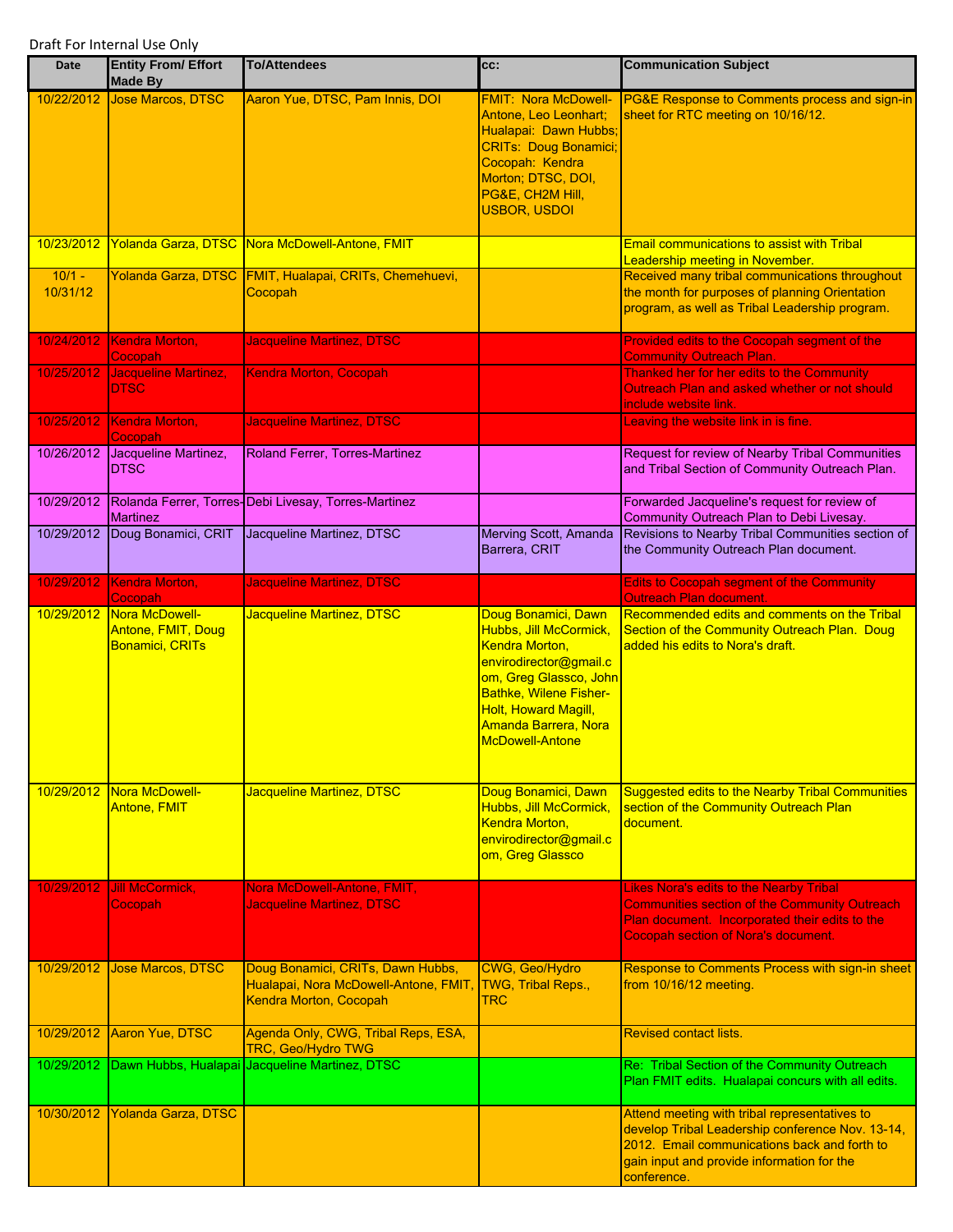| <b>Date</b> | <b>Entity From/ Effort</b><br><b>Made By</b> | <b>To/Attendees</b>                                                                                                                                                                                                                                                                                  | CC:                                                                                     | <b>Communication Subject</b>                                                                                                                                                                                                                                                                                                                                                                                                                                      |
|-------------|----------------------------------------------|------------------------------------------------------------------------------------------------------------------------------------------------------------------------------------------------------------------------------------------------------------------------------------------------------|-----------------------------------------------------------------------------------------|-------------------------------------------------------------------------------------------------------------------------------------------------------------------------------------------------------------------------------------------------------------------------------------------------------------------------------------------------------------------------------------------------------------------------------------------------------------------|
| 10/31/2012  | Debi Livesay, Torres-<br><b>Martinez</b>     | Roland Ferrer, Torres-Martinez                                                                                                                                                                                                                                                                       | Jacqueline Martinez,<br><b>DTSC</b>                                                     | Review of Tribal Sections for Communication Plan -<br>Debi's comments                                                                                                                                                                                                                                                                                                                                                                                             |
| 11/1/2012   |                                              | Attendees: FMIT: Nora McDowell-<br>Antone; CRIT: Doug Bonamici;<br>Hualapai: Dawn Hubbs; Chemehuevi:<br>Steve Escobar; Cocopah: Kendra<br>Morton; DTSC: Karen Baker, Aaron Yue                                                                                                                       |                                                                                         | Karen and Aaron attended a conference call with<br>members of the tribes to responsed to questions<br>on the email dated 10/31/12 to clarify Groundwater<br>EIR mitigation measures CUL-1a-8j and SUL-1b/c-<br>3.                                                                                                                                                                                                                                                 |
| 11/1/2012   | Doug Bonamici, CRIT                          | Jacqueline Martinez, DTSC                                                                                                                                                                                                                                                                            |                                                                                         | Submitted CRIT portion of "Nearby Tribal<br>Communities" section of the Community Outreach<br>Plan document.                                                                                                                                                                                                                                                                                                                                                      |
| 11/1/2012   | Aaron Yue, DTSC                              | Agenda Only, CWG, Tribal Reps, ESA,<br><b>TRC, Geo/Hydro TWG</b>                                                                                                                                                                                                                                     |                                                                                         | <b>Revised CWG contact list.</b>                                                                                                                                                                                                                                                                                                                                                                                                                                  |
| 11/1/2012   | Aaron Yue, DTSC                              | <b>Chemehuevi: Tito Smith, Thomas</b><br>Pradetto, Ron Escobar; Cocopah:<br><b>Sherry Cordova, Jill McCormick; CRITs:</b><br>Eldred Enas, Amanda Barrera; FMIT:<br>Timothy Williams, Linda Otero; Fort<br>Yuma-Quechan: Chase Choate,<br>Pauline Jose; Hualapai: Sherry Counts,<br><b>Dawn Hubbs</b> |                                                                                         | Mailed cd's containing emails and attachments<br>provided to the CWG during September and<br>October 2012.                                                                                                                                                                                                                                                                                                                                                        |
| 11/1/2012   | Yolanda Garza, DTSC                          | Tribal reps. Included FMIT, Cocopah,<br>Chemehuevi, CRIT, Hualapai, Quechan,<br><b>Twenty-Nine Palms, Torres-Martinez</b><br><b>Indian Tribe and Yavapai-Prescott</b><br><b>Tribes</b>                                                                                                               |                                                                                         | Email invitation to Tribal reps to attend meeting<br>and discuss Tribal Leadership conference.<br>Provide input and assist in the development of the<br>conference.                                                                                                                                                                                                                                                                                               |
| 11/5/2012   | <b>JR Bluehouse</b>                          | DTSC: Yolanda Garza, Karen Baker,<br><b>Stewart Black</b>                                                                                                                                                                                                                                            | Nora McDowell (FMIT)<br><b>Tina Urbina Gargus,</b><br>Lisa Micheletti Cope<br>(Arcadis) | <b>Meeting presentation invitation - Tribal Leaders</b><br>Meeting November 13-14, 2012 - Topock<br>Remediation Project with meeting agenda                                                                                                                                                                                                                                                                                                                       |
| 11/5/2012   | Karen Baker, DTSC                            | <b>JR Bluehouse</b>                                                                                                                                                                                                                                                                                  |                                                                                         | Thank you for invitation. She and Stewart Black<br>will attend the Tribal Leaders Meeting on 11/13-<br>11/14/12 on behalf of DTSC.                                                                                                                                                                                                                                                                                                                                |
| 11/5/2012   | Jacqueline Martinez,<br><b>DTSC</b>          | Roland Ferrer, Debi Livesay, Torres-<br><b>Martinez</b>                                                                                                                                                                                                                                              |                                                                                         | Request for correct population # and changed<br>website link.                                                                                                                                                                                                                                                                                                                                                                                                     |
| 11/5/2012   | <b>Martinez</b>                              | Rolanda Ferrer, Torres-Jacqueline Martinez, DTSC, Debi<br>Livesay, Torres-Martinez                                                                                                                                                                                                                   |                                                                                         | Current population of tribal members is 858.                                                                                                                                                                                                                                                                                                                                                                                                                      |
| 11/6/2012   | Karen Baker, DTSC                            | Nora McDowell-Antone, FMIT                                                                                                                                                                                                                                                                           |                                                                                         | Called to discuss DTSC concern regarding October<br><b>CWG meeting and felt Ms. Courtney Coyle was</b><br>threatening another lawsuit before we had begun<br>work. Let Nora know that Director Raphael will be<br>calling Chairman Williams to discuss this. Also,<br>informed Nora that DTSC will be doing an EIR for<br>the Soil Investigation Workplan and an Addendum<br>to the Groundwater EIR for the freshwater source<br>investigation PG&E is proposing. |
| 11/6/2012   | <b>Yolanda Garza</b>                         | Contacted by Phone: FMIT: Nora<br>McDowell-Antone; CRIT: Doug<br>Bonamici; Chemehuevi: Tom Pradetto;<br>Hualapai: Dawn Hubbs (left voicemail);<br>MWD: Bart Koch & Eddie Rigdon;<br>Cocopah: Jill McCormick (left voicemail)                                                                         |                                                                                         | Yolanda called the key stakeholders as a courtesy<br>to inform them of the CEQA NOP for Soils. They<br>received the email and may have questions later.<br>They were appreciative of the phone call.                                                                                                                                                                                                                                                              |
| 11/6/2012   | <b>Aaron Yue, DTSC</b>                       | CWG, Tribal Reps, ESA, TRC,<br><b>Geo/Hydro TWG</b>                                                                                                                                                                                                                                                  |                                                                                         | DTSC decisions on CEQA path for upcoming Soil<br>Work Plan and Freshwater Source investigation<br>activities.                                                                                                                                                                                                                                                                                                                                                     |
| 11/7/2012   | Loretta Jackson-Kelly,<br>Hualapai           | Kim Liebhauser, BLM                                                                                                                                                                                                                                                                                  |                                                                                         | Hualapai response to BLM invitation for<br>consultation on October 29, 2012 regarding clays<br>and the Topock Remediation Project.                                                                                                                                                                                                                                                                                                                                |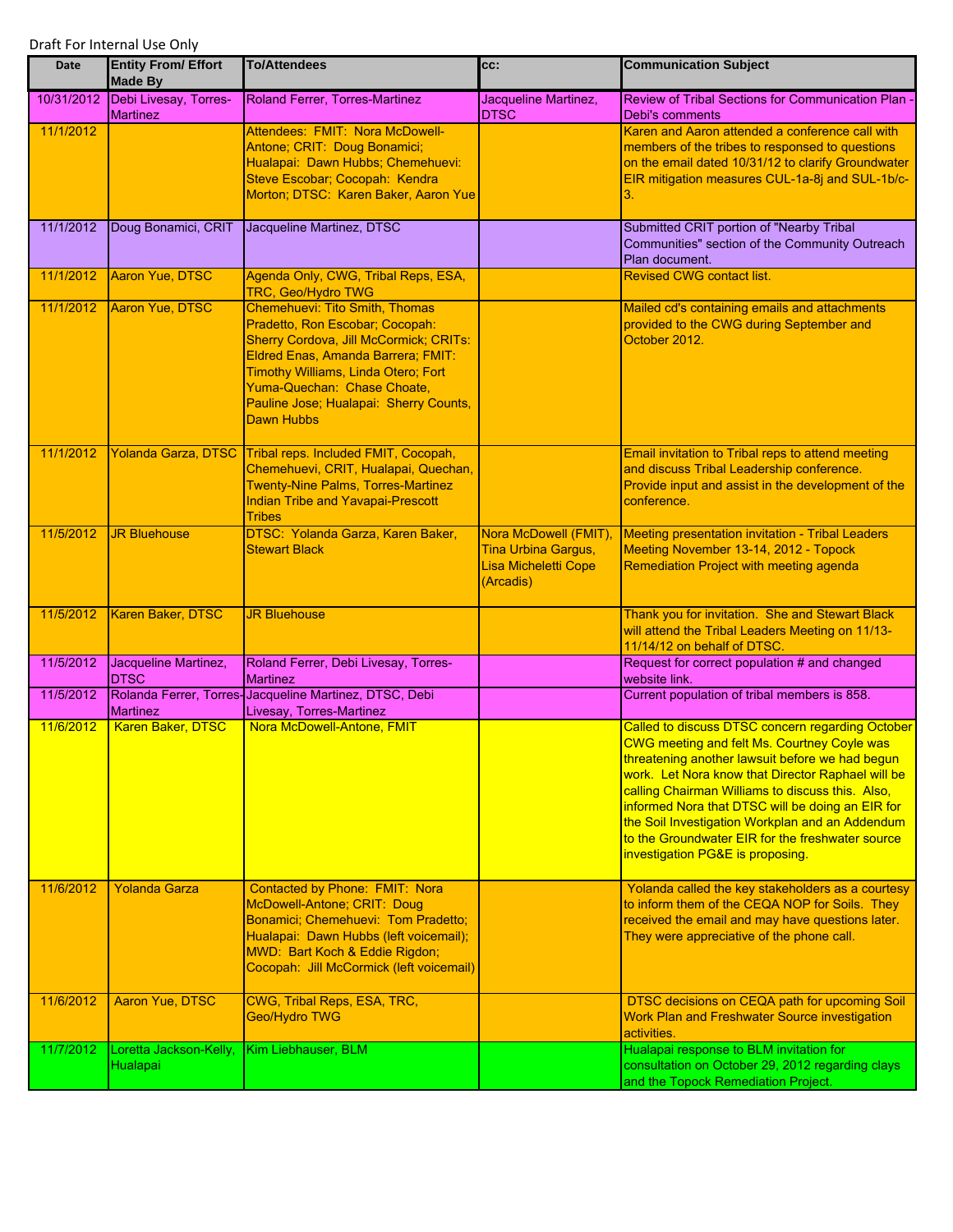| Date                     | <b>Entity From/ Effort</b><br><b>Made By</b>         | <b>To/Attendees</b>                                                                                                                                                                                                                                                  | CC:                                                                       | <b>Communication Subject</b>                                                                                                                                                                                                                                                                                                                                                                                                                                                                                                                                            |
|--------------------------|------------------------------------------------------|----------------------------------------------------------------------------------------------------------------------------------------------------------------------------------------------------------------------------------------------------------------------|---------------------------------------------------------------------------|-------------------------------------------------------------------------------------------------------------------------------------------------------------------------------------------------------------------------------------------------------------------------------------------------------------------------------------------------------------------------------------------------------------------------------------------------------------------------------------------------------------------------------------------------------------------------|
| 11/8/2012                | Aaron Yue, DTSC                                      | CWG, Geo/Hydro TWG, Tribal Reps.,<br><b>TRC</b>                                                                                                                                                                                                                      |                                                                           | PG&E submittal of sound level measurements<br>protocol technical memorandum for Topock<br><b>Compressor Station.</b>                                                                                                                                                                                                                                                                                                                                                                                                                                                    |
| 11/13 and<br>11/14/12    | <b>Karen Baker and</b><br><b>Stewart Black, DTSC</b> | <b>Representatives of FMIT (Williams,</b><br>Otero, McDowell-Antone, Leonhart),<br>Hualapai (Clark, Jackson-Kelley,<br>Hubbs), CRIT (Bonamici, Magill, Fisher-<br>Holt), Chemehuevi (Escobar, Pradetto),<br>Cocopah (Phillips, Pereyra,<br><b>McCormick, Morton)</b> |                                                                           | At the Tribal Leaders Meeting held in Lake Havasu<br>City, Karen Baker gave a presentation on the<br>status of the groundwater and soils activities on the<br>project as well as upcoming CEQA activities. Ms.<br>Baker announced that DTSC would hold public<br>Scoping meeting on the Soil Investigation EIR on<br>December 11, 12, and 13. Ms. Baker also<br>announced that DTSC would hold Scoping<br>meetings with individual tribes during the scoping<br>period if requested. During the meeting the<br>Hualapai requested a tribal specific Scoping<br>meeting. |
| 11/16/2012               | Aaron Yue, DTSC                                      | CWG, Geo/Hydro TWG, Tribal Reps.,<br>TRC, ESA                                                                                                                                                                                                                        |                                                                           | Informed everyone of the tragic passing of Norman<br>Shopay.                                                                                                                                                                                                                                                                                                                                                                                                                                                                                                            |
| 11/19/2012               |                                                      | Charlie Schlinger, TRC Karen Baker, Jose Marcos, DTSC                                                                                                                                                                                                                | Win Wright, Eric<br>Ronsenblum                                            | RE: TRC participation in the Soil EIR Scoping.<br>Will attend Dec. 11-13 meetings. Want to be kept<br>informed of scoping meetings, particularly involving<br>the tribes.                                                                                                                                                                                                                                                                                                                                                                                               |
| 11/19/2012               | Jose Marcos, DTSC                                    | Charlie Schlinger, Win Wright, Eric<br>Rosenblum, TRC                                                                                                                                                                                                                | Yolanda Garza,<br>Jacqueline Martinez,<br>Karen Baker, Aaron<br>Yue, DTSC | So far only Hualapai scheduled for January. Will<br>keep them informed when get a more specific<br>schedule                                                                                                                                                                                                                                                                                                                                                                                                                                                             |
| 11/20/2012               | Aaron Yue, DTSC                                      | CWG, Geo/Hydro TWG, Tribal Reps.,<br>TRC, ESA                                                                                                                                                                                                                        |                                                                           | Forwarded instructions to download a copy of the<br>technical memorandum entitled "Addendum to the<br>Summary of Findings Associated with the East<br>Ravine Groundwater Investigation".                                                                                                                                                                                                                                                                                                                                                                                |
| 11/21/2012               | <b>Aaron Yue, DTSC</b>                               | CWG, Geo/Hydro TWG, Tribal Reps.,<br>TRC, ESA, Agenda Only                                                                                                                                                                                                           |                                                                           | Save the dates in January 2013 for CWG and<br><b>TWG Meetings - 1/6 &amp; 1/17.</b>                                                                                                                                                                                                                                                                                                                                                                                                                                                                                     |
| 11/21/2012               | Aaron Yue, DTSC                                      | CWG, Geo/Hydro TWG, Tribal Reps.,<br>TRC, ESA                                                                                                                                                                                                                        |                                                                           | Forwarded PG&E's "Implementation Plan for<br>Evaluation of Alternative Freshwater Sources in the<br>Topock Remediation Project Area" dated 11/20/12.                                                                                                                                                                                                                                                                                                                                                                                                                    |
| 11/26/2012<br>11/28/2012 | <b>Aaron Yue, DTSC</b>                               | Yolanda Garza, DTSC Nora McDowell-Antone, FMIT<br>CWG, Geo/Hydro TWG, Tribal Reps.,                                                                                                                                                                                  |                                                                           | Yolanda spoke w/ Nora and learned that tribes are<br>attempting a tribal only call to coordinate the<br>scoping date. Yolanda had left several messages<br>last week with FMIT & Hualapai. She also left word<br>that DTSC was offering scoping meetings with the<br>tribes (FMIT, Hualapai, CRITs, Chemehuevi &<br>Cocopah), as well as Bart & Eddie to inform them<br>of the Soils EIR and scoping plans.<br>Submittal of NOP for a Soil Focused Impact Report                                                                                                        |
|                          |                                                      | TRC, ESA                                                                                                                                                                                                                                                             |                                                                           | to Office of Planning & Research, and<br>announcement of 45 day public comment period.                                                                                                                                                                                                                                                                                                                                                                                                                                                                                  |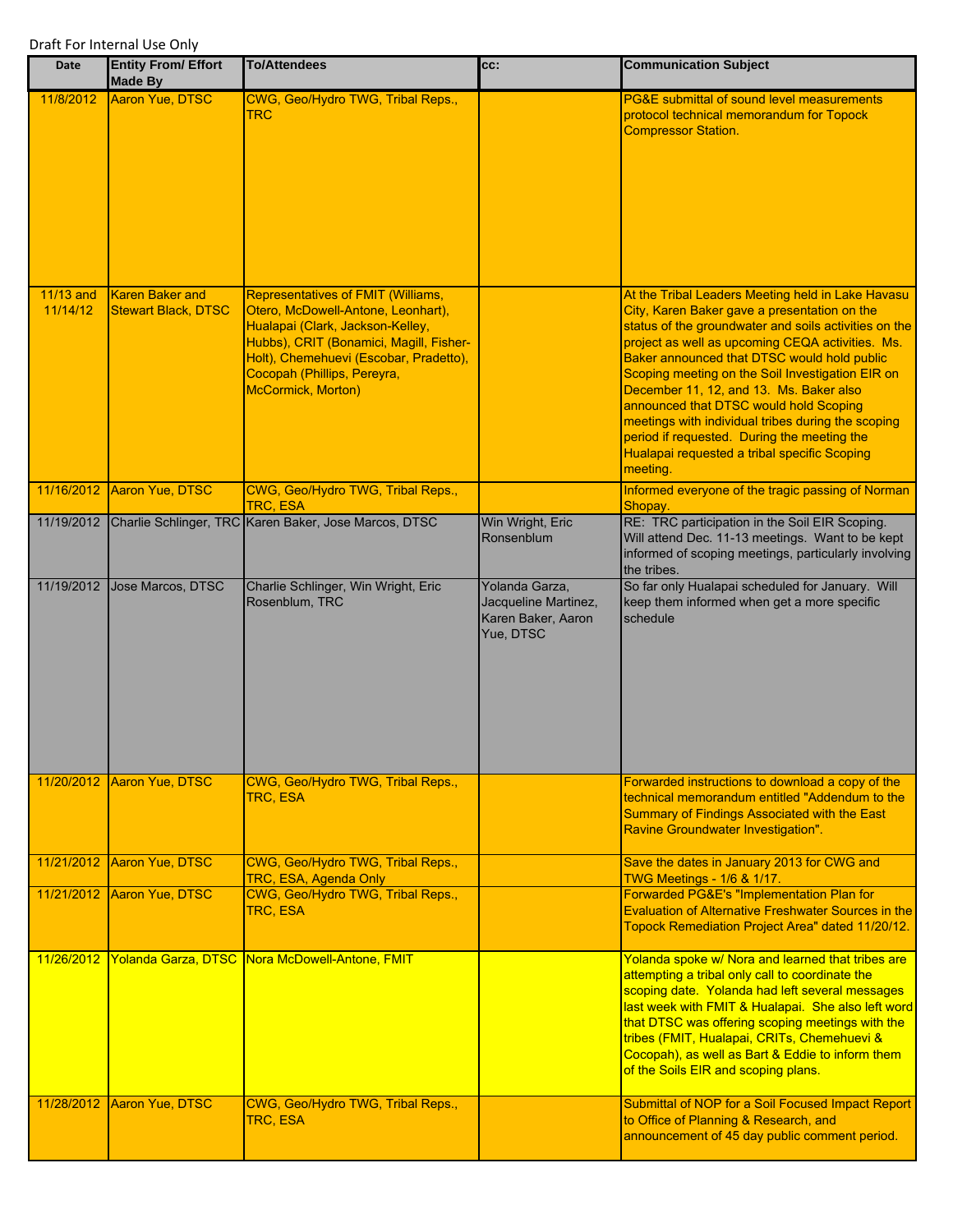| <b>Date</b> | <b>Entity From/ Effort</b><br><b>Made By</b> | <b>To/Attendees</b>                                                                                                                                                                                                                                                                                                | CC:                                                                                                                                                                                                                                                            | <b>Communication Subject</b>                                                                                                                                                                                                                                                                                                                                                                                                                                                                          |
|-------------|----------------------------------------------|--------------------------------------------------------------------------------------------------------------------------------------------------------------------------------------------------------------------------------------------------------------------------------------------------------------------|----------------------------------------------------------------------------------------------------------------------------------------------------------------------------------------------------------------------------------------------------------------|-------------------------------------------------------------------------------------------------------------------------------------------------------------------------------------------------------------------------------------------------------------------------------------------------------------------------------------------------------------------------------------------------------------------------------------------------------------------------------------------------------|
| 11/30/2012  | Leo Leonhart, FMIT                           | Aaron Yue, DTSC, Kim Liebhauser,<br><b>BLM</b>                                                                                                                                                                                                                                                                     | Nora McDowell-Antone,<br>Linda Otero, Michael<br>Sullivan, FMIT; Yolanda<br>Garza, DTSC; Pam<br>Innis, DOI, Charlie<br><b>Schlinger, Win Wright,</b><br><b>TRC</b>                                                                                             | Request for a Soils EIR Scoping meeting for FMIT<br>on 12/12/12 in Needles                                                                                                                                                                                                                                                                                                                                                                                                                            |
| 12/3/2012   | <b>Aaron Yue, DTSC</b>                       | Leo Leonhart, Nora McDowell-Antone,<br>Linda Otero (FMIT)                                                                                                                                                                                                                                                          | <b>Yolanda Garza, Jose</b><br>Marcos, Chris Guerre,<br>DTSC; Eric Rosenblum,<br><b>Charlie Schlinger, Win</b><br><b>Wright, TRC; Michael</b><br>Sullivan, FMIT; Pam<br>Innis, DOI; Addie<br><b>Farrell, Bobbette</b><br>Biddulph, Joan<br><b>Isaacson, ESA</b> | Confirming attendance at requested Soil<br>Investigation EIR scoping meeting with FMIT on<br>12/12/12.                                                                                                                                                                                                                                                                                                                                                                                                |
| 12/3/2012   | Yolanda Garza, DTSC CRITs Librarian          |                                                                                                                                                                                                                                                                                                                    |                                                                                                                                                                                                                                                                | Coordination on receiving Soil Investigation EIR<br>Scoping Meeting information.                                                                                                                                                                                                                                                                                                                                                                                                                      |
| 12/3/2012   | Jose Marcos, DTSC                            | Charlie Schlinger, Win Wright, Eric<br>Rosenblum, TRC                                                                                                                                                                                                                                                              | Yolanda Garza,<br>Jacqueline Martinez,<br>Karen Baker, Aaron<br>Yue, DTSC                                                                                                                                                                                      | Informing them that FMIT requested a Soil<br>Investigation EIR NOP Scoping Meeting for Dec.<br>12. Please coordinate with FMIT regarding details<br>of participating.                                                                                                                                                                                                                                                                                                                                 |
| 12/4/2012   | <b>Aaron Yue, DTSC</b>                       | <b>Chemehuevi: Tito Smith, Thomas</b><br>Pradetto, Ron Escobar; Cocopah:<br><b>Sherry Cordova, Jill McCormick; CRITs:</b><br>Eldred Enas, Amanda Barrera; FMIT:<br>Timothy Williams, Linda Otero; Fort<br>Yuma-Quechan: Chase Choate,<br>Pauline Jose; Hualapai: Sherry Counts,<br><b>Dawn Hubbs</b>               |                                                                                                                                                                                                                                                                | Mailed cd's containing emails and attachments<br>provided to the CWG during November 2012.                                                                                                                                                                                                                                                                                                                                                                                                            |
| 12/4/2012   | <b>DTSC</b>                                  | Attendees: FMIT: Nora McDowell-<br>Antone, Felton Bricker, Sr., Melvin<br>Holmes; H&A: Leo Leonhart; Hualapai<br>Indian Tribe: Dawn Hubbs (via<br>telephone); CIT: Steven Escobar;<br>DTSC: Karen Baker, Yolanda Garza;<br>PG&E and their consultants CH2M Hill,<br><u>Arcadis and Keadjian,USDOI, MWD,</u><br>TRC |                                                                                                                                                                                                                                                                | Clearinghouse Task Force Meeting - Karen Baker<br>reminded attendees of the public notice period for<br>the Soil Investigation EIR Notice of Preparation is<br>Nov. 28, 2012 to Jan. 13, 2013 and public scoping<br>meeting would be held in December. Discussed<br>FMIT had requested a separate scoping meeting<br>scheduled for Dec. 12. Dawn Hubbs asked for<br>separate Hualapai scoping meeting. DTSC agreed<br>to this and informed Dawn that it needed to take<br>place before Jan. 13, 2013. |
| 12/4/2012   | Aaron Yue, DTSC                              | CWG, Geo/Hydro TWG, Tribal Reps.,<br>TRC, ESA                                                                                                                                                                                                                                                                      |                                                                                                                                                                                                                                                                | PG&E's request for an additional 6 month<br>extension for the intermediate (60%) groundwater<br>remedy design.                                                                                                                                                                                                                                                                                                                                                                                        |
| 12/5/2012   | Leo Leonhart, FMIT                           | Aaron Yue, DTSC; Nora McDowell-<br><b>Antone, Linda Otero, FMIT</b>                                                                                                                                                                                                                                                | Yolanda Garza, Jose<br>Marcos, Chris Guerre,<br><b>DTSC; Eric Rosenblum</b><br><b>Charlie Schlinger, Win</b><br>Wright, TRC; Michael<br>Sullivan, FMIT; Pam<br>Innis, DOI; Addie<br><b>Farrell, Bobbette</b><br>Biddulph, Joan<br><b>Isaacson, ESA</b>         | <b>Coordinated on meeting regarding Soil</b><br><b>Investigaiton EIR Notice of Preparation and</b><br><b>Freshwater Source Implementation Plan. Will</b><br>involve DTSC & FMIT primarily. Meeting with<br>DOI/BLM will be in January. The tribe does not<br>wish to have a court reporter at the meeting. Tribal<br>members will likely be providing comments at one<br>or more of the public meetings.                                                                                              |
| 12/6/2012   | Yolanda Garza, DTSC                          | Margaret Parks, Director of Planning &<br>Natural Resources, Agua Caliente Band<br>of Cahuilla Indians                                                                                                                                                                                                             |                                                                                                                                                                                                                                                                | Email regarding contact information.                                                                                                                                                                                                                                                                                                                                                                                                                                                                  |
| 12/6/2012   |                                              | Yolanda Garza, DTSC Roland Ferrer, Cahuilla Indian Tribe                                                                                                                                                                                                                                                           |                                                                                                                                                                                                                                                                | Email to clarify contact information.                                                                                                                                                                                                                                                                                                                                                                                                                                                                 |
| 12/6/2012   |                                              | Yolanda Garza, DTSC Dawn Hubbs, Hualapai                                                                                                                                                                                                                                                                           |                                                                                                                                                                                                                                                                | Email to coordinate EIR Scoping meeting.                                                                                                                                                                                                                                                                                                                                                                                                                                                              |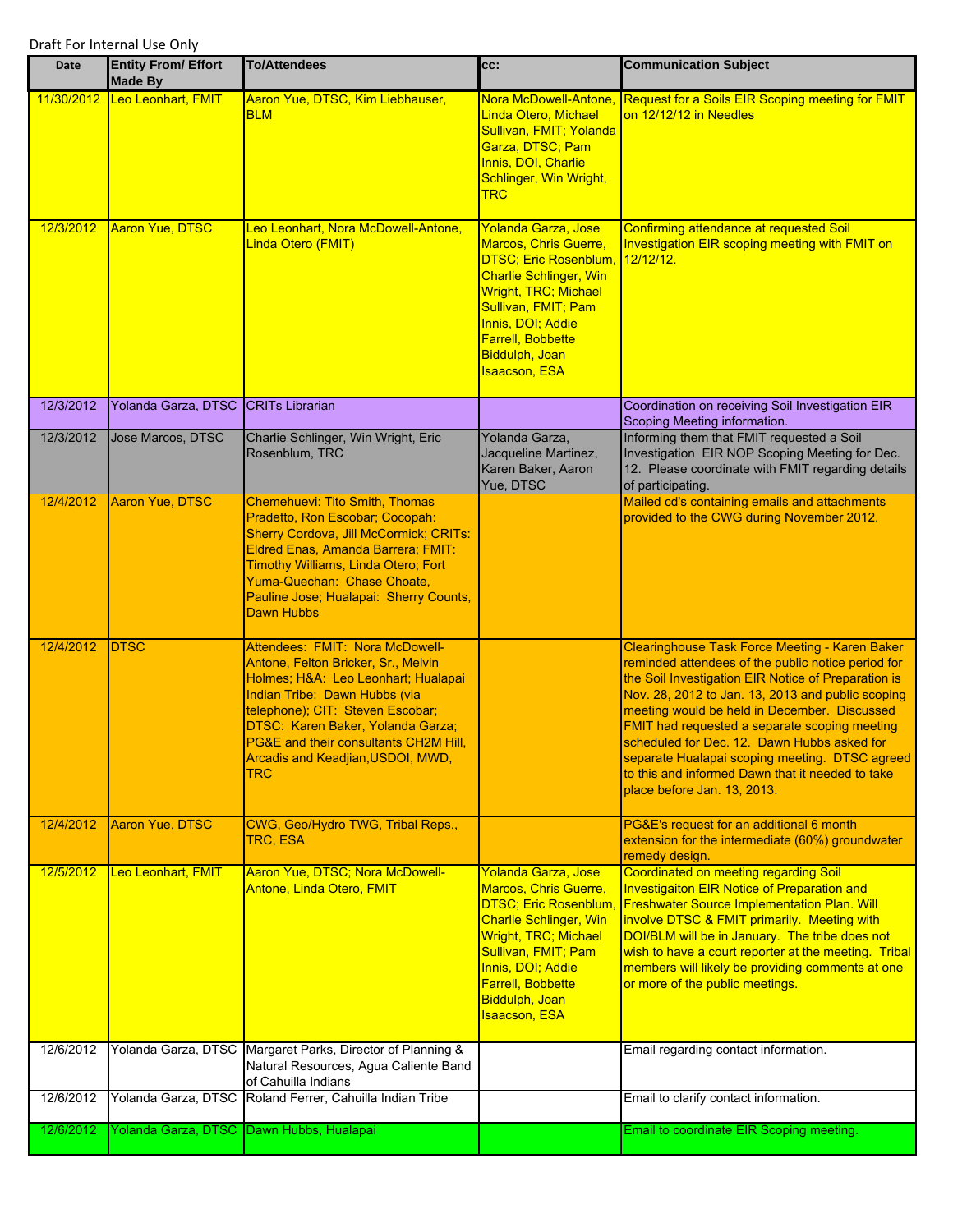| Date       | <b>Entity From/ Effort</b><br><b>Made By</b> | <b>To/Attendees</b>                                                                                                                                    | cc:                                                                                                                                                                                                                                                            | <b>Communication Subject</b>                                                                                                                                                                                                                                                                                                                                                                                                            |
|------------|----------------------------------------------|--------------------------------------------------------------------------------------------------------------------------------------------------------|----------------------------------------------------------------------------------------------------------------------------------------------------------------------------------------------------------------------------------------------------------------|-----------------------------------------------------------------------------------------------------------------------------------------------------------------------------------------------------------------------------------------------------------------------------------------------------------------------------------------------------------------------------------------------------------------------------------------|
| 12/6/2012  | <b>Aaron Yue, DTSC</b>                       | Leo Leonhart, Nora McDowell-Antone,<br>Linda Otero (FMIT)                                                                                              | Yolanda Garza, Jose<br><b>Marcos, Chris Guerre,</b><br><b>DTSC</b> ; Eric Rosenblum<br><b>Charlie Schlinger, Win</b><br>Wright, TRC; Michael<br>Sullivan, FMIT; Pam<br>Innis, DOI; Addie<br><b>Farrell, Bobbette</b><br>Biddulph, Joan<br><b>Isaacson, ESA</b> | Thank you for voice mail confirm that FMIT has<br>decided against use of voice, as well as court<br>reporter. Meeting will be conducted informally, with<br>no summary of discussion to take place.<br>Comments on the EIR Notice of Preparation from<br>FMIT will be either submitted in writing prior to the<br>close of the comment period or verbally at the<br>other three public scoping meetings where they will<br>be recorded. |
| 12/7/2012  | Leo Leonhart, FMIT                           | Aaron Yue, Jose Marcos, DTSC                                                                                                                           |                                                                                                                                                                                                                                                                | Please resend him memo on CEQA sent out<br>around 11/6.                                                                                                                                                                                                                                                                                                                                                                                 |
| 12/7/2012  | <b>Aaron Yue, DTSC</b>                       | Leo Leonhart, FMIT, Jose Marcos,<br><b>DTSC</b>                                                                                                        |                                                                                                                                                                                                                                                                | Forwarded email from 11/6/12 "RE: PG&E: DTSC<br>decision on CEQA path for upcoming activities.<br>Leo confirmed that was what he was requesting.                                                                                                                                                                                                                                                                                        |
|            |                                              | 12/10-11/12 Yolanda Garza, DTSC Nora McDowell-Antone, FMIT                                                                                             |                                                                                                                                                                                                                                                                | <b>Emails regarding agenda for FMIT Soils EIR Notice</b><br>of Preparation and Freshwater Source<br>Implementation Plan scoping meeting.                                                                                                                                                                                                                                                                                                |
| 12/11/2012 | Aaron Yue, DTSC                              | Yvonne Meeks, Christina Hong, PG&E                                                                                                                     | CWG, Geo/Hydro,<br>TWG, Tribal Reps.,<br><b>TRC, ESA</b>                                                                                                                                                                                                       | <b>DTSC comments on the alternative freshwater</b><br>source evaluation implementation plan.                                                                                                                                                                                                                                                                                                                                            |
| 12/11/2012 |                                              | Attendees: FMIT: Nora McDowell-<br><b>Antone and other tribal members:</b><br>DTSC: Karen Baker, Aaron Yue, Jose<br>Marcos, Yolanda Garza, & ESA Reps. |                                                                                                                                                                                                                                                                | Soils EIR Scoping meeting in Golden Shores, AZ                                                                                                                                                                                                                                                                                                                                                                                          |
| 12/12/2012 |                                              | Attendees: FMIT: Steven McDonald,<br>Michael Sullivan, Leo Leonhart;<br>Hualapai: Dawn Hubbs, Loretta Jackson-<br>Kelly; DTSC, ESA, TRC                |                                                                                                                                                                                                                                                                | Soils Investigation EIR Scoping and Freshwater<br>Source Implementation Plan discussion with FMIT<br>and Hualapai at FMIT Council Chambers                                                                                                                                                                                                                                                                                              |
| 12/12/2012 |                                              | Attendees: FMIT: Nora McDowell-<br>Antone; Hualapai: Dawn Hubbs; DTSC;<br>community members and DTSC & ESA                                             |                                                                                                                                                                                                                                                                | Soils EIR Scoping meeting with community at<br>Needles, CA                                                                                                                                                                                                                                                                                                                                                                              |
| 12/13/2012 | Jacqueline Martinez,<br><b>DTSC</b>          | Nora McDowell-Antone, FMIT                                                                                                                             |                                                                                                                                                                                                                                                                | Informed her that Mr. Russell Ray, FMIT, inquired<br>if meeting was scheduled with FMIT/DTSC (took<br>place yesterday). Gave him Nora's name and<br>email for future reference.                                                                                                                                                                                                                                                         |
| 12/13/2012 | Nora McDowell-<br><b>Antone, FMIT</b>        | Jacqueline Martinez, DTSC                                                                                                                              |                                                                                                                                                                                                                                                                | <b>Thanked Jacqueline for note regarding Russell</b><br>Ray. Said will start review of information sent the<br>other day and will get back to her soon.                                                                                                                                                                                                                                                                                 |
| 12/13/2012 | Amanda Barrera,<br><b>CRIT<sub>s</sub></b>   | Yolanda Garza, Chris Guerre, Aaron<br>Yue, DTSC                                                                                                        |                                                                                                                                                                                                                                                                | Discussion at Soils EIR Scoping Meeting in Yuma,<br><b>AZ</b>                                                                                                                                                                                                                                                                                                                                                                           |
| 12/13/2012 | Pam Innis, DOI                               | Yvonne Meeks, Christina Hong, PG&E                                                                                                                     | CWG, Geo/Hydro,<br>TWG, Tribal Reps.,<br>TRC, ESA                                                                                                                                                                                                              | DOI comments on the implementation plan for<br>evaluation of alternative freshwater sources.                                                                                                                                                                                                                                                                                                                                            |
| 12/17/2012 | Aaron Yue, DTSC                              | CWG, Geo/Hydro, TWG, Tribal Reps.,<br>TRC, ESA                                                                                                         |                                                                                                                                                                                                                                                                | Forwarded comments to PG&E from DTSC, DOI,<br>ADEQ, Win Wright, TRC, MWD, & FMIT on<br><b>Freshwater Evaluation Tech Memo</b>                                                                                                                                                                                                                                                                                                           |
| 12/21/2012 | Chris Guerre, DTSC                           | <b>TWG</b>                                                                                                                                             | <b>Tribal Reps.</b>                                                                                                                                                                                                                                            | Reminder of January 17, 2013 TWG meeting.                                                                                                                                                                                                                                                                                                                                                                                               |
| 12/21/2012 | Chris Guerre, DTSC                           | CWG, Geo/Hydro, TWG, Tribal Reps.,<br>TRC, ESA                                                                                                         |                                                                                                                                                                                                                                                                | PG&E Topock 3rd Qt 2012 Interim Measures<br><b>Performance Monitoring and Groundwater</b><br><b>Monitoring Report.</b>                                                                                                                                                                                                                                                                                                                  |
| 12/26/2012 | <b>Yolanda Garza, DTSC</b>                   | Nora McDowell-Antone, FMIT, Dawn<br>Hubbs, Hualapai                                                                                                    |                                                                                                                                                                                                                                                                | Email regarding confidential notes taken at FMIT<br>meeting to discuss Soil EIR and FIP.                                                                                                                                                                                                                                                                                                                                                |
| 12/28/2012 | Jacqueline Martinez,<br><b>DTSC</b>          | Nora McDowell-Antone, FMIT                                                                                                                             |                                                                                                                                                                                                                                                                | Checking if she had any comments on the Draft<br><b>Topock Community Outreach Plan (COP) as today</b><br>is due date for stakeholder comments.                                                                                                                                                                                                                                                                                          |
| 12/31/2012 | <b>Aaron Yue, DTSC</b>                       | Yvonne Meeks, Christina Hong, PG&E                                                                                                                     | CWG, Geo/Hydro,<br><b>TWG, Tribal Reps.,</b><br>TRC, ESA                                                                                                                                                                                                       | DTSC response letter to PG&E's extension request<br>for 60% Design.                                                                                                                                                                                                                                                                                                                                                                     |
| 1/2/2013   |                                              | Yolanda Garza, DTSC Doug Bonamici, CRITs                                                                                                               |                                                                                                                                                                                                                                                                | Email on the new tribal council and appreciation for<br>participation.                                                                                                                                                                                                                                                                                                                                                                  |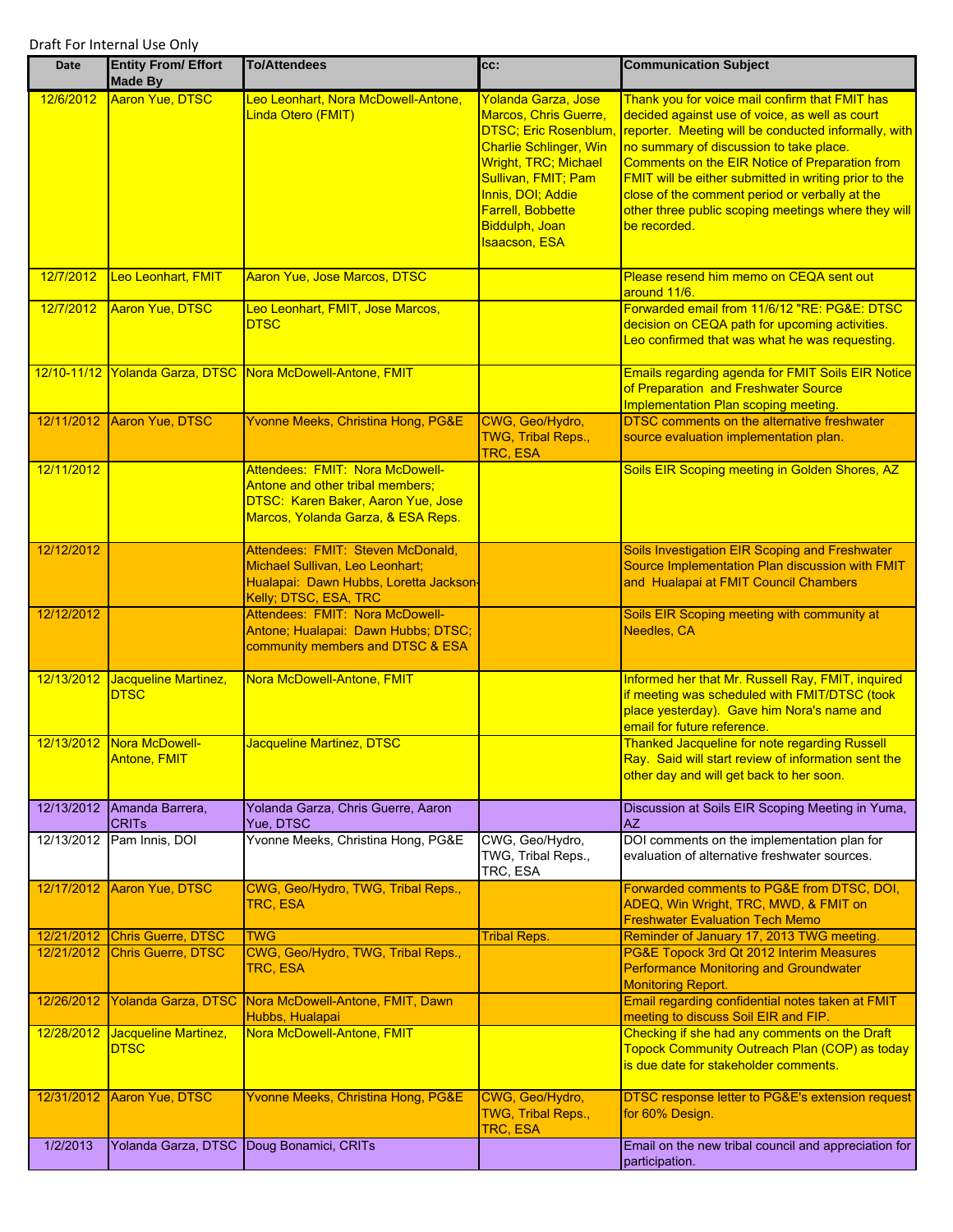| Date      | <b>Entity From/ Effort</b><br><b>Made By</b> | <b>To/Attendees</b>                                                                                                                                                                                                                                                                           | CC:                                                                                                                                                                 | <b>Communication Subject</b>                                                                                                                                              |
|-----------|----------------------------------------------|-----------------------------------------------------------------------------------------------------------------------------------------------------------------------------------------------------------------------------------------------------------------------------------------------|---------------------------------------------------------------------------------------------------------------------------------------------------------------------|---------------------------------------------------------------------------------------------------------------------------------------------------------------------------|
| 1/2/2013  | Aaron Yue, DTSC                              | <b>Chemehuevi: Tito Smith, Thomas</b><br>Pradetto, Ron Escobar; Cocopah:<br>Sherry Cordova, Jill McCormick; CRITs:<br>Eldred Enas, Amanda Barrera; FMIT:<br>Timothy Williams, Linda Otero; Fort<br>Yuma-Quechan: Chase Choate,<br>Pauline Jose; Hualapai: Sherry Counts,<br><b>Dawn Hubbs</b> |                                                                                                                                                                     | Mailed cd's containing emails and attachments<br>provided to the CWG during December 2012.                                                                                |
| 1/3/2013  |                                              | Yolanda Garza, DTSC CWG, Geo/Hydro TWG, Tribal Reps,<br>CTF, ESA, TRC                                                                                                                                                                                                                         |                                                                                                                                                                     | Save the dates request for upcoming meetings in<br>January 2013: CTF (1/15), CWG (1/16), & TWG<br>(1/17).                                                                 |
| 1/3/2013  | Yolanda Garza, DTSC                          | All tribal contacts                                                                                                                                                                                                                                                                           |                                                                                                                                                                     | Email on travel logistics and upcoming meeting<br>dates/locations.                                                                                                        |
| 1/3/2013  |                                              | Yolanda Garza, DTSC Doug Bonamici, CRITs, Dawn Hubbs,<br>Hualapai                                                                                                                                                                                                                             |                                                                                                                                                                     | Email regarding travel logistics for upcoming<br>meetings.                                                                                                                |
| 1/7/2013  | <b>Jose Marcos, DTSC</b>                     | Nora McDowell-Antone, Michael<br><b>Sullivan, FMIT</b>                                                                                                                                                                                                                                        | Geo/Hydro TWG                                                                                                                                                       | DTSC's and DOI's joint response to their letter from<br>November 30, 2012 regarding the response to<br>comments for the soils work plan.                                  |
| 1/7/2013  |                                              | Yolanda Garza, DTSC Dawn Hubbs, Hualapai                                                                                                                                                                                                                                                      |                                                                                                                                                                     | Email regarding scheduling meeting with Hualapai<br>council on Soil Investigation EIR.                                                                                    |
| 1/7/2013  |                                              | Yolanda Garza, DTSC Doug Bonamici, CRITs                                                                                                                                                                                                                                                      |                                                                                                                                                                     | Emails regarding tribal council updates.                                                                                                                                  |
| 1/8/2013  |                                              | Yolanda Garza, DTSC Leo Leonhart, FMIT, Karen Baker,<br><b>DTSC</b>                                                                                                                                                                                                                           | Nora McDowell-Antone,<br><b>FMIT; Aaron Yue,</b><br><b>DTSC</b>                                                                                                     | In response to their request, sent them transcripts<br>from the three Soil Notice of Preparation (NOP)<br>scoping meetings on 12/11, 12/12 & 12/13/12.                    |
| 1/10/2013 | Yolanda Garza, DTSC                          | Geo/Hydro TWG                                                                                                                                                                                                                                                                                 | <b>CWG, Tribal Reps</b>                                                                                                                                             | Agenda for the 1/17/13 TWG meeting                                                                                                                                        |
| 1/11/2013 | Aaron Yue, DTSC                              | CWG, Geo/Hydro TWG, Tribal Reps.,<br><b>ESA, TRC</b>                                                                                                                                                                                                                                          |                                                                                                                                                                     | Updated contact lists for review.                                                                                                                                         |
| 1/11/2013 | Leo Leonhart, FMIT                           | Karen Baker, DTSC                                                                                                                                                                                                                                                                             | DTSC: Aaron Yue,<br>Jose Marcos, Yolanda<br>Garza; FMIT: Nora<br>McDowell-Antone,<br><b>Linda Otero, Courtney</b><br>Coyle, Steve McDonald;<br>Hualapai: Dawn Hubbs | Formal request on behalf of FMIT to extend the<br>comment period for review of the NOP for the Draft<br>EIR on the Soils Investigation Project until January<br>18, 2013. |
| 1/11/2013 | Jacqueline Martinez,<br><b>DTSC</b>          | Doug Bonamici, CRITs                                                                                                                                                                                                                                                                          |                                                                                                                                                                     | Announcement of Topock Community Outreach<br>Plan to be completed this month and asking if<br>would like hard copy(ies). Will be providing via e-<br>link.                |
| 1/11/2013 | Jacqueline Martinez,<br><b>DTSC</b>          | Roland Ferrer, Torres-Martinez                                                                                                                                                                                                                                                                |                                                                                                                                                                     | Announcement of Topock Community Outreach<br>Plan to be completed this month and asking if<br>would like hard copy(ies). Will be providing via e-<br>link.                |
| 1/11/2013 | Jacqueline Martinez,<br><b>DTSC</b>          | Kendra Morton, Cocopah                                                                                                                                                                                                                                                                        |                                                                                                                                                                     | <b>Announcement of Topock Community Outreach</b><br>Plan to be completed this month and asking if<br>would like hard copy(ies). Will be providing via e-<br>link.         |
| 1/11/2013 | Jacqueline Martinez,<br><b>DTSC</b>          | Dawn Hubbs, Hualapai                                                                                                                                                                                                                                                                          |                                                                                                                                                                     | Announcement of Topock Community Outreach<br>Plan to be completed this month and asking if<br>would like hard copy(ies). Will be providing via e-<br>link.                |
| 1/11/2013 | Jacqueline Martinez,<br><b>DTSC</b>          | Nora McDowell-Antone, FMIT                                                                                                                                                                                                                                                                    |                                                                                                                                                                     | <b>Announcement of Topock Community Outreach</b><br>Plan to be completed this month and asking if<br>would like hard copy(ies). Will be providing via e-<br>link.         |
| 1/11/2013 | Jacqueline Martinez,<br><b>DTSC</b>          | Thomas Pradetto, Chemehuevi                                                                                                                                                                                                                                                                   |                                                                                                                                                                     | Announcement of Topock Community Outreach<br>Plan to be completed this month and asking if<br>would like hard copy(ies). Will be providing via e-<br>link.                |
| 1/11/2013 | Thomas Pradetto,<br>Chemehuevi               | Jacqueline Martinez, DTSC                                                                                                                                                                                                                                                                     |                                                                                                                                                                     | Please send one hard copy of the Community<br>Outreach Plan.                                                                                                              |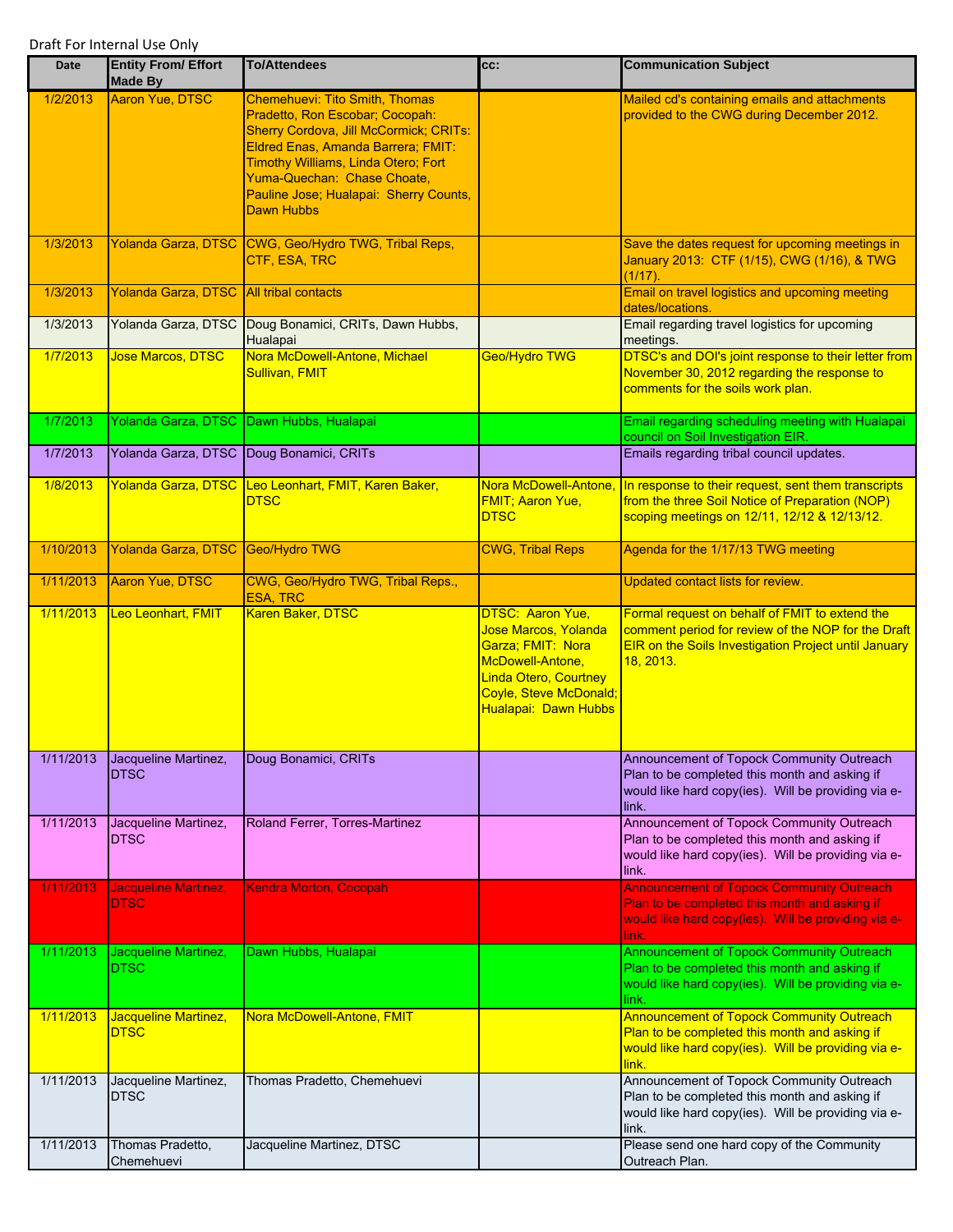| Date      | <b>Entity From/ Effort</b><br><b>Made By</b> | <b>To/Attendees</b>                                                                                                                                                                                                                                                                                                                                                                                                                                                                                                                                             | cc:                                                                                                                                                                 | <b>Communication Subject</b>                                                                                                                                                                                                                                                                                                                              |
|-----------|----------------------------------------------|-----------------------------------------------------------------------------------------------------------------------------------------------------------------------------------------------------------------------------------------------------------------------------------------------------------------------------------------------------------------------------------------------------------------------------------------------------------------------------------------------------------------------------------------------------------------|---------------------------------------------------------------------------------------------------------------------------------------------------------------------|-----------------------------------------------------------------------------------------------------------------------------------------------------------------------------------------------------------------------------------------------------------------------------------------------------------------------------------------------------------|
| 1/14/2013 | Karen Baker, DTSC                            | Leo Leonhart, FMIT                                                                                                                                                                                                                                                                                                                                                                                                                                                                                                                                              | DTSC: Aaron Yue,<br>Jose Marcos, Yolanda<br>Garza; FMIT: Nora<br>McDowell-Antone,<br><b>Linda Otero, Courtney</b><br>Coyle, Steve McDonald;<br>Hualapai: Dawn Hubbs | Approval of request for extension of comment<br>period for review of the NOP for the Draft EIR on<br>the Soils Investigation Project until January 18,<br>2013.                                                                                                                                                                                           |
| 1/14/2013 | Dawn Hubbs, Hualapai Karen Baker, DTSC       |                                                                                                                                                                                                                                                                                                                                                                                                                                                                                                                                                                 |                                                                                                                                                                     | Request for extension of comment period for<br>review of the NOP for the Draft EIR on the Soils<br>Investigation Project until January 18, 2013.                                                                                                                                                                                                          |
| 1/14/2013 | <b>Karen Baker</b>                           | Dawn Hubbs, Hualapai                                                                                                                                                                                                                                                                                                                                                                                                                                                                                                                                            | Hualapai: Loretta<br>Jackson-Kelly, Peter<br><b>Bungart, Dean Suagee;</b><br>DTSC: Aaron Yue,<br>Jose Marcos, Yolanda<br>Garza                                      | Approval of request for extension of comment<br>period for review of the NOP for the Draft EIR on<br>the Soils Investigation Project until January 18,<br>2013.                                                                                                                                                                                           |
| 1/15/2013 | <b>DTSC</b>                                  | Attendees: FMIT: Nora McDowell-<br>Antone, Leo Leonhart; CRIT: Doug<br>Bonamici; Hualapai: Dawn Hubbs,<br>Loretta Jackson (by phone); DTSC:<br>Karen Baker, Yolanda Garza; PG&E,<br>CH2M Hill, Arcadis, Keadjian, USDOI,<br><b>TRC</b>                                                                                                                                                                                                                                                                                                                          |                                                                                                                                                                     | <b>Clearinghouse Task Force Meeting. Karen Baker</b><br>announced today was end of the 45-day comment<br>period for the Soil EIR Scoping. DTSC agreed to<br>extend comment period until Jan. 18.                                                                                                                                                          |
| 1/15/2013 | Jose Marcos, DTSC                            | CWG, Geo/Hydro TWG, Tribal Reps.                                                                                                                                                                                                                                                                                                                                                                                                                                                                                                                                | <b>ESA, TRC</b>                                                                                                                                                     | Link to file - Re: PG&E Topock Revised Soil<br>RFI/RI Work Plan Errata (January 2013)                                                                                                                                                                                                                                                                     |
| 1/15/2013 | Yolanda Garza, DTSC                          | Dawn Hubbs, Hualapai, Doug Bonamici,<br><b>CRIT<sub>s</sub></b>                                                                                                                                                                                                                                                                                                                                                                                                                                                                                                 |                                                                                                                                                                     | Email regarding JRBluehouse status of tribal aid.                                                                                                                                                                                                                                                                                                         |
| 1/16/2013 | <b>Jose Marcos, DTSC</b>                     | CWG, Geo/Hydro TWG, Tribal Reps.                                                                                                                                                                                                                                                                                                                                                                                                                                                                                                                                | <b>ESA, TRC</b>                                                                                                                                                     | Link to updated file - Re: PG&E Topock Revised<br>Soil RFI/RI Work Plan Errata (January 2013)                                                                                                                                                                                                                                                             |
| 1/16/2013 | <b>Chris Guerre, DTSC</b>                    | CWG, Geo/Hydro TWG, Tribal Reps.,<br><b>ESA, TRC</b>                                                                                                                                                                                                                                                                                                                                                                                                                                                                                                            |                                                                                                                                                                     | <b>PG&amp;E Topock Final Revised Implementation Plan</b><br>for Repair of Monitoring Wells (being recirculated<br>as requested at CWG meeting today)                                                                                                                                                                                                      |
| 1/16/2013 | <b>DTSC</b>                                  | Attendees: FMIT: Nora McDowell-<br>Antone, Courtney Coyle, Leo Leonhart,<br>Michael Sullivan; CRITs: Doug<br>Bonamici, Howard Magill; Hualapai:<br>Peter Bungart, Carrie Cannon, Dawn<br>Hubbs, Loretta Jackson-Kelly, Dean<br>Suagee; Chemehuevi: Ron Escobar;<br>DTSC: Karen Baker, Aaron Yue,<br>Yolanda Garza, Jacqueline Martinez,<br>Nancy Bothwell (Phone), Jose Marcos<br>(phone), Chris Guerre (phone), Lori<br>Hare (phone); ESA, PG&E, Arcadis,<br>CH2M Hill, Keadjian, TRC, USDOI,<br>USEPA, CRB, MWD, Mojave Co DPH,<br><b>BLM, BOR, ADEQ, DFW</b> |                                                                                                                                                                     | PG&E Topock, Consultative Work Group, Face-to-<br><b>Face Meeting</b>                                                                                                                                                                                                                                                                                     |
| 1/17/2013 | <b>DTSC</b>                                  | Attendees: FMIT: Leo Leonhart,<br>Michael Sullivan; Hualapai: Peter<br>Bungart; Chemehuevi: Ron Escobar,<br>CRITs: Howard Magill; DTSC: Karen<br>Baker, Aaron Yue, Chris Guerre,<br>Yolanda Garza, TRC, DOI, ADEQ, BOR,<br>PG&E, Arcadis, CH2M Hill, MWD, DFW                                                                                                                                                                                                                                                                                                   |                                                                                                                                                                     | <b>Technical Work Group Face to Face Meeting.</b><br>Agenda Items: Discuss key findings of the East<br>Ravine-TCS GW Investigation (2009 Summary of<br>Findings Report and 2011 Addendum); Overview<br>of Changes from 30% to 60% Design for the GW<br>Remedy: Key design updates as a result of RTC's<br>on 30% design; New additions to the 60% Design. |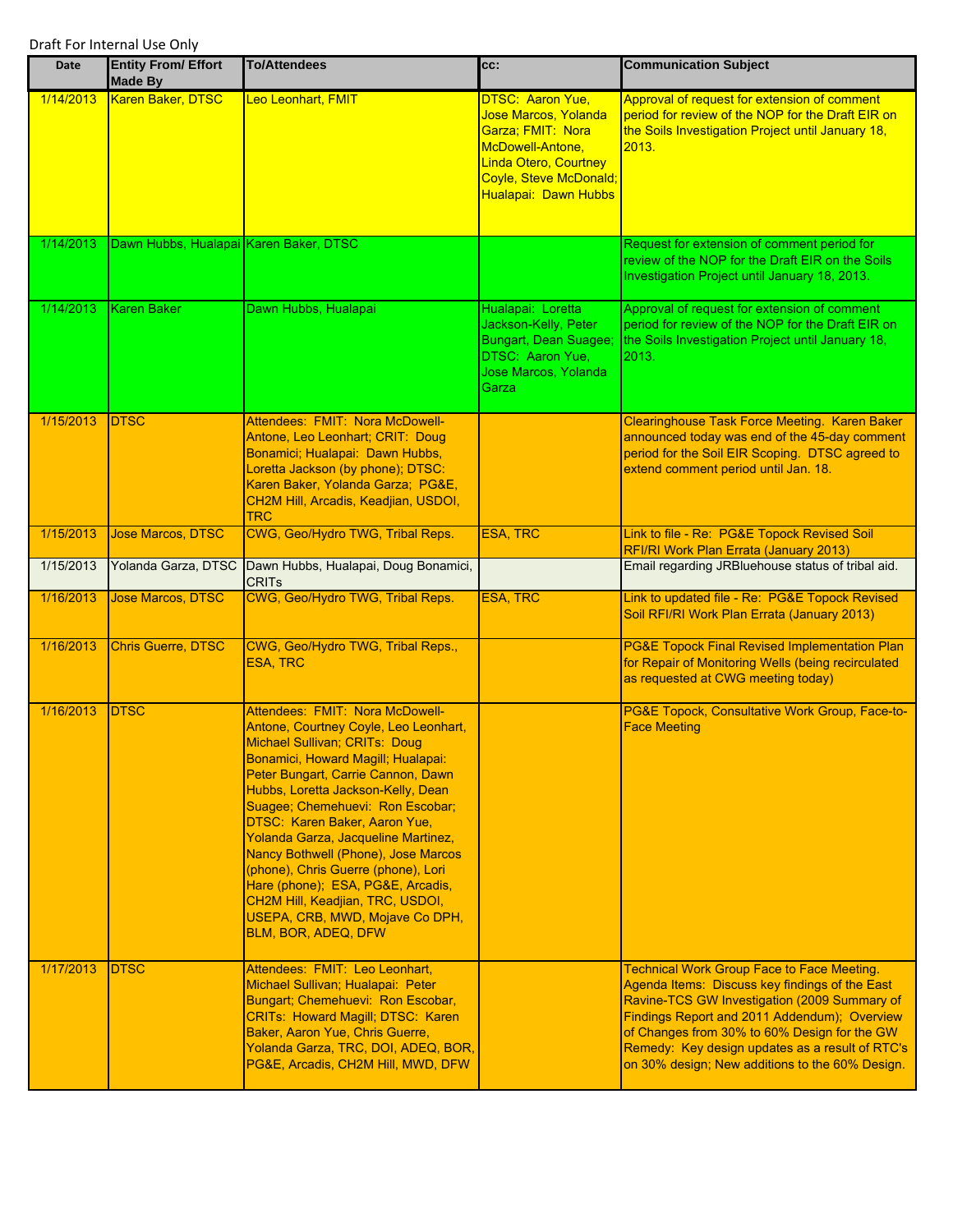| <b>Date</b> | <b>Entity From/ Effort</b><br><b>Made By</b>                                                                | <b>To/Attendees</b>                                 | CC:                                                                                                                                                                                                                                                                                                                                                                                            | <b>Communication Subject</b>                                                                                                                                                     |
|-------------|-------------------------------------------------------------------------------------------------------------|-----------------------------------------------------|------------------------------------------------------------------------------------------------------------------------------------------------------------------------------------------------------------------------------------------------------------------------------------------------------------------------------------------------------------------------------------------------|----------------------------------------------------------------------------------------------------------------------------------------------------------------------------------|
| 1/18/2013   | Courtney Coyle, FMIT Aaron Yue, DTSC                                                                        |                                                     | <b>FMIT: Timothy</b><br><b>Williams, Nora</b><br>McDowell-Antone,<br>Linda Otero, Leo<br>Leonhart, Michael<br>Sullivan, Steven<br>McDonald; Roland-<br>Nawi, Carol@Parks;<br>nahc@pacbell.net;<br>achp@achp.gov;<br><b>DTSC: Karen Baker,</b><br><b>Jose Marcos; DOI:</b><br>Pam Innis:<br>ahoward@azstateparks.<br>gov; BLM: Kim<br>Liebhauser, R. Trost;<br><b>EPA: Matthew</b><br>Rodriguez | <b>FMIT Comments on NOP for Soil Investigation EIR</b>                                                                                                                           |
| 1/22/2013   | Dawn Hubbs, Hualapai Aaron Yue, DTSC                                                                        |                                                     | Hualapai: Loretta<br>Jackson-Kelly, Peter<br><b>Bungart, Dean Suagee;</b><br><b>FMIT: Nora McDowell-</b><br>Antone; TRC: Margaret<br><b>Eggers</b>                                                                                                                                                                                                                                             | Hualapai Comments on NOP for Soil Investigation<br><b>EIR</b>                                                                                                                    |
| 1/22/2013   | <b>Chris Guerre, DTSC</b>                                                                                   | Leo Leonhart, FMIT                                  |                                                                                                                                                                                                                                                                                                                                                                                                | Spoke regarding MW-38 plan. Told him our draft<br>letter stated end of March (to begin<br>implementation), but that could change. Appears<br>Leo will be reporting this to FMIT. |
| 1/23/2013   | Kelly McDonald, Steve Aaron Yue, DTSC<br><b>McDonald Law Office</b><br>(for Courtney Coyle),<br><b>FMIT</b> |                                                     | <b>FMIT: Timothy</b><br><b>Williams, Nora</b><br>McDowell, Linda Otero,<br>Leo Leonhart, Michael<br>Sullivan, Courtney<br>Coyle, Steve McDonald;<br><b>DTSC: Karen Baker.</b><br>Jose Marcos; Rolanda-<br>NAWI, Carol @Parks,<br>nahc@pacbell.net,<br>achp@achp.gov, DOI:<br>Pam Innis; ahoward<br>@azstateparks.gov;<br><b>BLM: Kim Liebhauser,</b><br>R. Trost; EPA: Matthew<br>Rodriguez    | Comment letter from Courtney Coyle on behalf of<br><b>FMIT regarding the Notice of Preparation for an</b><br>EIR for the Soil Investigation.                                     |
| 1/23/2013   | Aaron Yue, DTSC                                                                                             | CWG, Geo/Hydro TWG, Tribal Reps,<br><b>ESA, TRC</b> |                                                                                                                                                                                                                                                                                                                                                                                                | <b>Revised contact lists.</b>                                                                                                                                                    |
| 1/23/2013   |                                                                                                             | Yolanda Garza, DTSC Dawn Hubbs, Hualapai            |                                                                                                                                                                                                                                                                                                                                                                                                | Email: Checking possible dates for the Hualapai<br>meeting on the EIR Scoping for Soil.                                                                                          |
| 1/23/2013   | Yolanda Garza                                                                                               | <b>CRITS Executive Office</b>                       |                                                                                                                                                                                                                                                                                                                                                                                                | Call and email to obtain contact information.                                                                                                                                    |
| 1/28/2013   | Aaron Yue, DTSC                                                                                             | <b>Yvonne Meeks</b>                                 | CWG, TWG, Tribal<br>Reps., TRC                                                                                                                                                                                                                                                                                                                                                                 | Repairing Wells in Accordance with California Well<br><b>Standards at PG&amp;E Topock Compressor Station</b>                                                                     |
| 1/29/2013   | Aaron Yue, DTSC                                                                                             | CWG, Geo/Hydro TWG, Tribal Reps,<br><b>ESA, TRC</b> |                                                                                                                                                                                                                                                                                                                                                                                                | <b>Technical memo on Scope of Risk Assessment</b><br>Addendum II and Arrowweed Tech Memo for 30<br>day comment period. Comments due 2/28/13.                                     |
| 1/31/2013   | Chris Guerre, DTSC                                                                                          | CWG, Geo/Hydro TWG, Tribal Reps,<br><b>ESA, TRC</b> |                                                                                                                                                                                                                                                                                                                                                                                                | <b>Results for November/December Fourth Quarter</b><br>2012 Sampling                                                                                                             |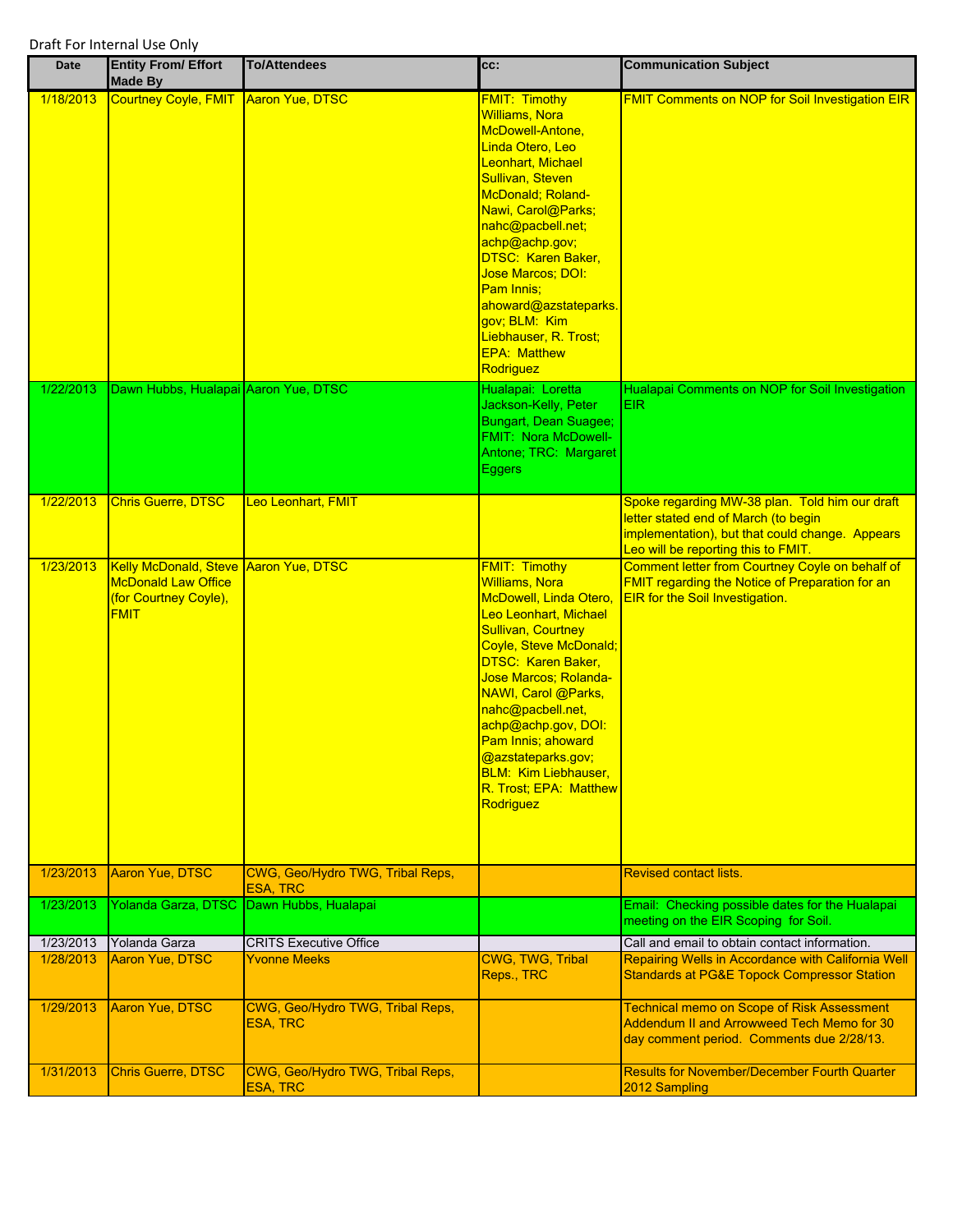| Date      | <b>Entity From/ Effort</b><br><b>Made By</b> | <b>To/Attendees</b>                                                                                     | CC:                                                                                               | <b>Communication Subject</b>                                                                                                                                                                                                                                                                                                                                                                                                         |
|-----------|----------------------------------------------|---------------------------------------------------------------------------------------------------------|---------------------------------------------------------------------------------------------------|--------------------------------------------------------------------------------------------------------------------------------------------------------------------------------------------------------------------------------------------------------------------------------------------------------------------------------------------------------------------------------------------------------------------------------------|
| 1/31/2013 | Leo Leonhart, FMIT                           | <b>Aaron Yue, DTSC</b>                                                                                  |                                                                                                   | Leo called Aaron: FMIT received the<br>Paleontological Report from PG&E as part of CUL-<br>3. Leo requested clarification on the statement of<br>"This measure does not apply to the activities<br>included as part of the East Ravine Addendum,<br>Groundwater Investigation." It was explained to<br>him that it is language in the Certified EIR to allow<br>East Ravine activities prior to survey, not future<br>investigation. |
| 1/31/2013 | Leo Leonhart, FMIT                           | <b>Yolanda Garza</b>                                                                                    | Nora McDowell-Antone,<br><b>FMIT, Aaron Yue,</b><br><b>Karen Baker, DTSC</b>                      | <b>RE: Quarterly Reports. Looking for reports from</b><br>2012. Asked that she verify that they are not<br>posted on the website or help him to find them or<br>give him copies of the 2012 reports. He also<br>asked that she ensure the tribe is on the<br>distribution list to received the reports quarterly.                                                                                                                    |
| 1/31/2013 | Aaron Yue, DTSC                              | Leo Leonhart, FMIT, Yolanda Garza,<br><b>DTSC</b>                                                       | Nora McDowell-Antone,<br><b>FMIT, Karen Baker,</b><br><b>DTSC</b>                                 | Aaron directed Leo how to find the quarterly<br>reports from 2012 on the DTSC-Topock website<br>and informed him future reports will continue to be<br>uploaded to the website.                                                                                                                                                                                                                                                      |
| 2/1/2013  | <b>Chris Guerre, DTSC</b>                    | <b>TWG</b>                                                                                              |                                                                                                   | Agenda for 2/20/13 TWG Meeting                                                                                                                                                                                                                                                                                                                                                                                                       |
| 2/4/2013  | Aaron Yue, DTSC                              | CWG, Geo/Hydro TWG, Tribal Reps,<br><b>ESA, TRC</b>                                                     |                                                                                                   | <b>Shared PG&amp;E's Revised Freshwater</b><br>Implementation Plan which DOI/DTSC will<br>independently evaluate and make a final decision.                                                                                                                                                                                                                                                                                          |
| 2/4/2013  |                                              | George Shannon, BLM Tribal Chairs and Cultural Staff affiliated<br>with PG&E Topock Remediation Project |                                                                                                   | Shared letter from Kim Liebhauser, BLM,<br>requesting continuation of consultation of the<br>revised Fresh Water Implementation Plan and the<br>Updated AE Tech Memo on Fresh Water Sources.<br>Any questions should be directed to George<br>Shannon.                                                                                                                                                                               |
| 2/4/2013  | Aaron Yue, DTSC                              | <b>Yvonne Meeks, PG&amp;E</b>                                                                           | Danielle Taber, ADEQ<br>Pam Innis, DOI, Karen<br>Baker, Jose Marcos,<br><b>Chris Guerre, DTSC</b> | Request for Information on Potential Historic<br>Offsite Disposal of Hazardous Substances From<br>the PG&E Topock Compressor Station<br>(CAT080011729).                                                                                                                                                                                                                                                                              |
| 2/5/2013  | <b>Chris Guerre, DTSC</b>                    | <b>TWG</b>                                                                                              |                                                                                                   | Revised agenda for 2/20/13 TWG meeting.                                                                                                                                                                                                                                                                                                                                                                                              |
| 2/6/2013  | <b>Michael Sullivan, FMIT</b>                | Adrienne LaPierre, Iris Environmental                                                                   | Aaron Yue, DTSC, Leo<br>Leonhart, FMIT                                                            | Request for table of human toxicological criterial<br>used in the risk assessment to calculate soil<br>screening levels.                                                                                                                                                                                                                                                                                                             |
| 2/6/2013  |                                              | Michael Sullivan, FMIT Adrienne LaPierre, Iris Environmental                                            | Aaron Yue, DTSC, Leo<br>Leonhart, FMIT                                                            | One other request: the table of soil screening<br>concentrations (that are based on the requested<br>tox data) that are used in the soil characteriation<br>work plan data-gap analysis.                                                                                                                                                                                                                                             |
| 2/6/2013  | Adrieen LaPierre, Iris<br>Environmental      | <b>Michael Sullivan, FMIT</b>                                                                           |                                                                                                   | For clarification, asked "are you requesting the tox<br>values that are inherent in the soil screening<br>criteria that were used as part of the data gaps<br>evaluation for the Soil Sampling WP?                                                                                                                                                                                                                                   |
| 2/6/2013  |                                              | Michael Sullivan, FMIT Adrienne LaPierre, Iris Environmental                                            |                                                                                                   | Listed what he needs: 1) list of COPCs/COPECs<br>that are in the risk assessment work plans; 2) the<br>soil screening levels for the above list that were<br>used in the soils work plan to justify sampling<br>decisions, and 3) the toxicological criteria used in<br>the calculation if above soil screening levels.                                                                                                              |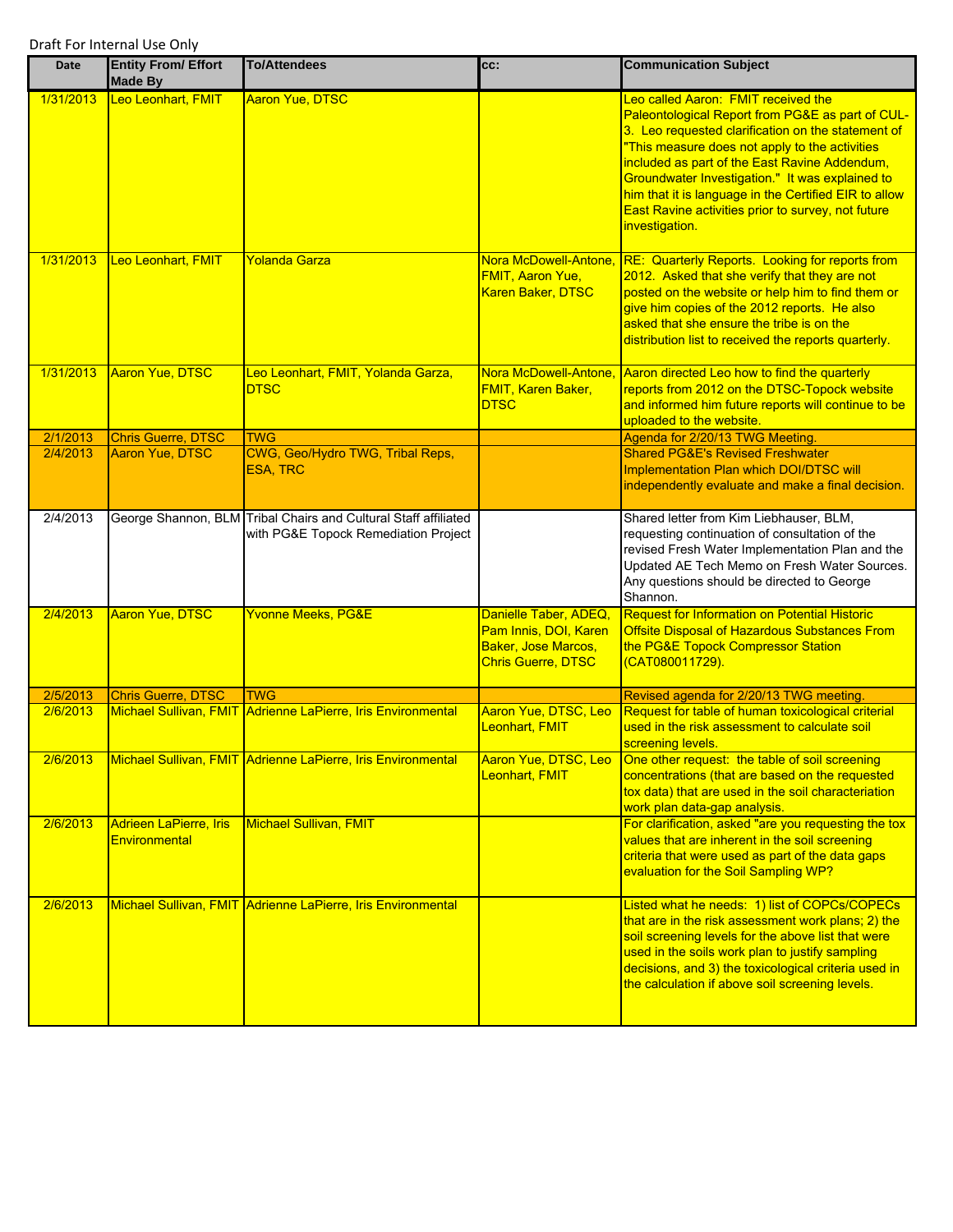| Date      | <b>Entity From/ Effort</b><br><b>Made By</b>                            | <b>To/Attendees</b>                                                                                                                                                                                                                                                                                                                                              | CC:                                                                                                                                                                                                                                             | <b>Communication Subject</b>                                                                                                                                                                                                                                                                                                                                                                                                                |
|-----------|-------------------------------------------------------------------------|------------------------------------------------------------------------------------------------------------------------------------------------------------------------------------------------------------------------------------------------------------------------------------------------------------------------------------------------------------------|-------------------------------------------------------------------------------------------------------------------------------------------------------------------------------------------------------------------------------------------------|---------------------------------------------------------------------------------------------------------------------------------------------------------------------------------------------------------------------------------------------------------------------------------------------------------------------------------------------------------------------------------------------------------------------------------------------|
| 2/13/2013 | Nora McDowell-<br><b>Antone, FMIT</b>                                   | Kim Liebhauser, BLM                                                                                                                                                                                                                                                                                                                                              | DOI: Pam Innis, DTSC:<br>Karen Baker, Hualapai:<br><b>Jill McCormick, CRIT:</b><br>Doug Bonamici, Wilene<br><b>Fisher-Holt</b><br>Chemehuevi: Ron<br><b>Escobar, Thomas</b><br>Pradetto; FMIT: Linda<br>Otero, Loretta Jackson-<br><b>Kelly</b> | BLM: George Shannon, Request to piggyback consultation outlined in letter<br>to Chairman Williams dated 2/7/13 after the<br>CHPMP meeting scheduled for 3/13/13. Asked for<br>Dawn Hubbs, Cocopah: 30 day extension and consultation on revised<br>document and updated Archaeological survey.<br>Requested that DTSC be included in the meeting<br>and she will invite interested tribes.                                                  |
| 2/14/2013 | Pam Innis, DOI                                                          | Karen Baker, DTSC                                                                                                                                                                                                                                                                                                                                                | Yolanda Garza, Aaron<br>Yue, DTSC                                                                                                                                                                                                               | Will set up consultation requested by Nora<br>McDowell-Antone FMIT and will have George<br>Shannon, BLM, prepare an agenda.                                                                                                                                                                                                                                                                                                                 |
| 2/15/2013 | Nora McDowell-<br>Antone, FMIT                                          | Karen Baker, Aaron Yue, DTSC                                                                                                                                                                                                                                                                                                                                     | <b>Yolanda Garza, DTSC</b>                                                                                                                                                                                                                      | Request for revisions to the October 2012 CWG<br>Significant Issues regarding Mr. Arrowweed's<br>presentation.                                                                                                                                                                                                                                                                                                                              |
| 2/15/2013 | Karen Baker, DTSC                                                       | Nora McDowell-Antone, FMIT, Aaron<br><b>Yue, DTSC</b>                                                                                                                                                                                                                                                                                                            | <b>Yolanda Garza, DTSC</b>                                                                                                                                                                                                                      | Appreciate the input regarding revision to Oct.<br>2012 CWG significant issues.                                                                                                                                                                                                                                                                                                                                                             |
| 2/15/2013 | Nora McDowell-<br><b>Antone, FMIT</b>                                   | Aaron Yue, DTSC, Pam Innis, DOI                                                                                                                                                                                                                                                                                                                                  | <b>Timothy Williams,</b><br><b>FMIT, Karen Baker,</b><br><b>DTSC, Kim Liebhauser,</b><br><b>BLM, Tribal</b><br><b>Governments</b>                                                                                                               | <b>Cover letter of comment letter from Michael</b><br>Sullivan on the two RAWP Addenda dated 2/11/13<br>stating tribes excluded from the development on<br>the two RAWP addenda, and request for an<br>additional 30 days to review due to additions to the<br>RAWP.                                                                                                                                                                        |
| 2/15/2013 | Nora McDowell-<br>Antone, FMIT                                          | Aaron Yue, DTSC, Pam Innis, DOI                                                                                                                                                                                                                                                                                                                                  | Otera, Tribal<br>Governments,<br>AZSHPO, CASHPO,<br>Linda Miller, USFWS,<br>Kim Liebhauser, BLM                                                                                                                                                 | Timothy Williams, Linda   FMIT concerns regarding Freshwater Source<br><b>Arch/Hist Tech Memo</b>                                                                                                                                                                                                                                                                                                                                           |
| 2/19/2013 | <b>DTSC</b>                                                             | Attendees: FMIT: Nora McDowell-                                                                                                                                                                                                                                                                                                                                  |                                                                                                                                                                                                                                                 | <b>Clearinghouse Task Force Meeting. Karen Baker</b>                                                                                                                                                                                                                                                                                                                                                                                        |
| 2/19/2013 | <b>Chris Guerre, DTSC</b>                                               | <b>TWG</b>                                                                                                                                                                                                                                                                                                                                                       |                                                                                                                                                                                                                                                 | Two handouts for 2/20/13 TWG meeting                                                                                                                                                                                                                                                                                                                                                                                                        |
| 2/19/2013 | <b>Chris Guerre, DTSC</b>                                               | <b>TWG</b>                                                                                                                                                                                                                                                                                                                                                       |                                                                                                                                                                                                                                                 | Handout "Implementation Plan for Repair of MW-<br>38S/D and Old Well Pipe Recon. Refresher" for<br>2/20/13 TWG meeting.                                                                                                                                                                                                                                                                                                                     |
| 2/19/2013 | <b>Kelly McDonald (for</b><br><b>Steve McDonald Law</b><br>Office) FMIT | pubcomment-ees.enrd@usdoj.gov<br><b>Assistant Attorney General, USDOJ</b><br><b>ENRD</b>                                                                                                                                                                                                                                                                         | <b>FMIT: Nora McDowell,</b><br><b>Courtney Coyle, Karen</b><br>Baker, DTSC, Pam<br>Innis, DOI                                                                                                                                                   | <b>Comments on Remedial Design/Remedial Action</b><br><b>Consent Decree (Topock Groundwater</b><br>Remediation); United States v. PG&E, Civil Action<br>No. EDCV13-00074-VAP (Opx) (USDC C.D. Cal.),<br>D.J. Ref. No. 90-11-3-07240/4                                                                                                                                                                                                       |
| 2/20/2013 | <b>DTSC</b>                                                             | <b>Attendees: FMIT: Nora McDowell-</b><br>Antone, Leo Leonhart (H&A); CRITs:<br>Howard Magill; TRC: Margaret Eggers,<br>Charlie Schlinger, Eric Rosenblum (via<br>telephone), Win Wright; CIT: Tom<br>Pradetto (via telephone), Steven<br>Escobar; Hualapai: Dawn Hubbs;<br>DTSC: Chris Guerre, Karen Baker;<br>PG&E, Arcadis, CH2M Hill, DOI, DFW,<br>ADEQ, CRB |                                                                                                                                                                                                                                                 | <b>TWG Meeting. Agenda items: GW Modeling</b><br>Update: Review the update completed to address<br>comments on the 30% design; Discuss how 60%<br>design changes impact the remedy; Proposed<br>Sampling and Monitoring Plan for the Remedy:<br>Preview of the Sampling and Monitoring Plan<br>(Volume 2 of the Draft O&M Manual);<br>Implementation Plan for Repair of MW-38S and<br>MW-38D and Old Well/Pipe Reconnaissance<br>Refresher. |
| 2/26/2013 | <b>Aaron Yue, DTSC</b>                                                  | Nora McDowell-Antone, FMIT                                                                                                                                                                                                                                                                                                                                       | <b>Timothy Williams,</b><br>FMIT, Pam Innis, DOI,<br>CWG, Geo/Hydro<br><b>TWG, Tribal Reps.,</b><br><b>TRC</b>                                                                                                                                  | Letter in response to FMIT's comment letter on<br><b>Review of RAWP Addendum Scope and Update</b><br><b>Tech Memo.</b>                                                                                                                                                                                                                                                                                                                      |
| 3/4/2013  | Nora McDowell-<br>Antone, FMIT                                          | <b>Yolanda Garza, DTSC</b>                                                                                                                                                                                                                                                                                                                                       |                                                                                                                                                                                                                                                 | Confirmation that FMIT will host the FMIT 101 site<br>visit and tour on 3/21/13 and logistics. Requested<br>that Yolanda extend the invitation to the<br><b>ESA/DTSC representatives.</b>                                                                                                                                                                                                                                                   |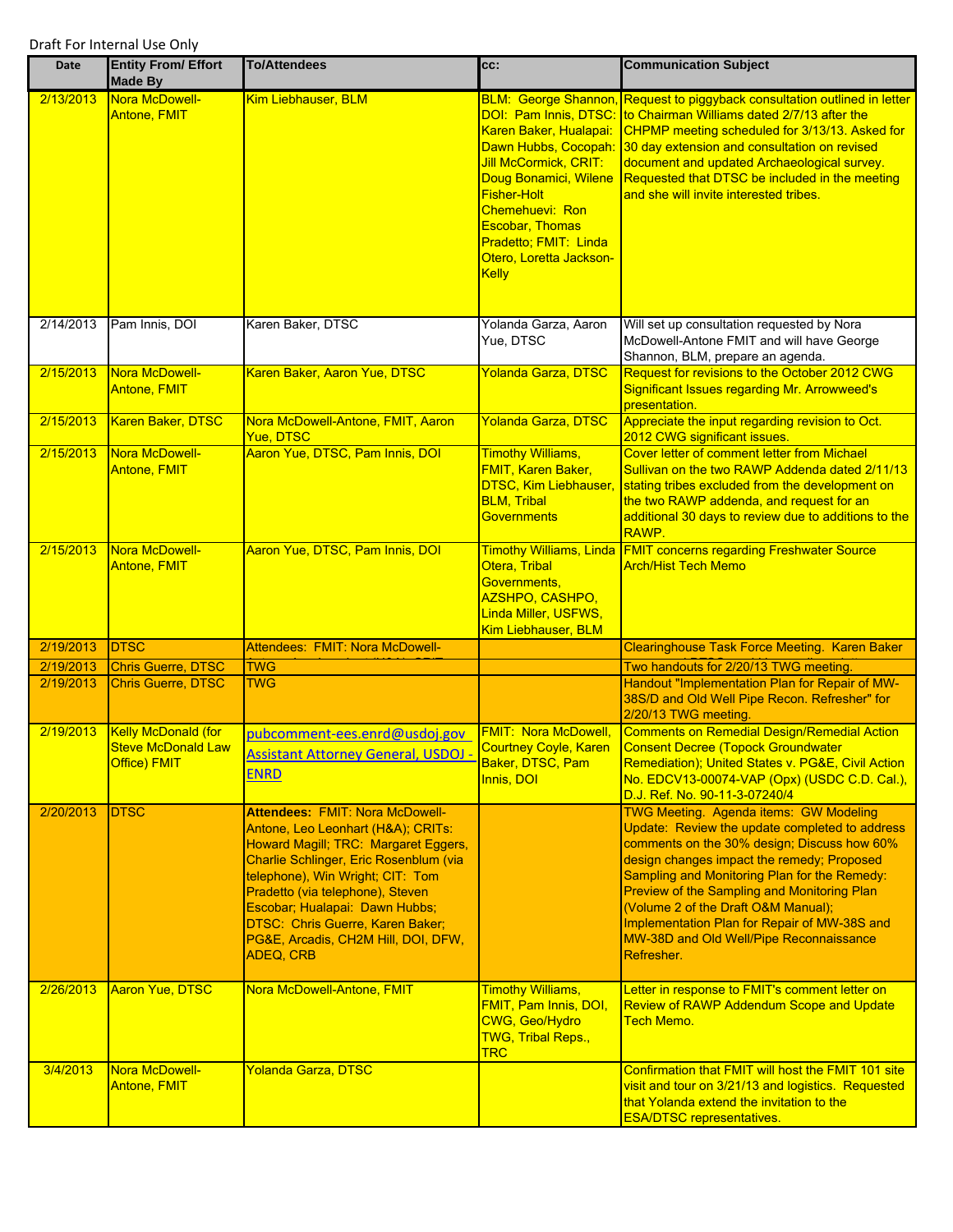| <b>Date</b>          | <b>Entity From/ Effort</b><br><b>Made By</b>                      | <b>To/Attendees</b>                                                                                                                                                                                                                                                                                                       | CC:                                                 | <b>Communication Subject</b>                                                                                                                                                                                                                                                                                 |
|----------------------|-------------------------------------------------------------------|---------------------------------------------------------------------------------------------------------------------------------------------------------------------------------------------------------------------------------------------------------------------------------------------------------------------------|-----------------------------------------------------|--------------------------------------------------------------------------------------------------------------------------------------------------------------------------------------------------------------------------------------------------------------------------------------------------------------|
| 3/5/2013             | Karen Baker, DTSC                                                 | Nora McDowell-Antone, FMIT                                                                                                                                                                                                                                                                                                | <b>Courtney Coyle, Steve</b><br>McDonald, DTSC, ESA | Letter requesting participation and input of the<br><b>FMIT as DTSC prepares a Draft EIR for soils.</b><br>Request input to Draft EIR by 4/19/13 (extended by<br>1 week). Also requested she contact Yolanda<br>Garza or Monica Strauss to set up a meeting to<br>assist us in preparation of the draft EIR. |
| 3/5/2013             | Karen Baker, DTSC                                                 | Loretta Jackson, Dawn Hubbs, Hualapai ESA, DTSC                                                                                                                                                                                                                                                                           |                                                     | Letter requesting participation and input of the<br>Hualapai as DTSC prepares a Draft EIR for soils.<br>Request input to Draft EIR by 4/19/13 (extended by<br>1 week). Also requested they contact Yolanda<br>Garza or Monica Strauss to set up a meeting to<br>assist us in preparation of the draft EIR.   |
| 3/5/2013             | Karen Baker, DTSC                                                 | Thomas Pradetto, Steven Escobar,<br>Chemehuevi                                                                                                                                                                                                                                                                            | ESA, DTSC                                           | Letter requesting participation and input of the<br>Chemehuevi as DTSC prepares a Draft EIR for<br>soils. Request input to Draft EIR by 4/19/13<br>(extended by 1 week). Also requested they contact<br>Yolanda Garza or Monica Strauss to set up a<br>meeting to assist us in preparation of the draft EIR. |
| 3/5/2013             | Karen Baker, DTSC                                                 | Doug Bonamici, Howard Magill, CRITs                                                                                                                                                                                                                                                                                       | <b>ESA, DTSC</b>                                    | Letter requesting participation and input of the<br>CRITs as DTSC prepares a Draft EIR for soils.<br>Request input to Draft EIR by 4/19/13 (extended by<br>1 week). Also requested they contact Yolanda<br>Garza or Monica Strauss to set up a meeting to<br>assist us in preparation of the draft EIR.      |
| 3/5/2013             | Karen Baker, DTSC                                                 | <b>Jill McCormick, Cocopah</b>                                                                                                                                                                                                                                                                                            | <b>ESA, DTSC</b>                                    | Letter requesting participation and input of the<br>Cocopah as DTSC prepares a Draft EIR for soils.<br>Request input to Draft EIR by 4/19/13 (extended by<br>1 week). Also requested they contact Yolanda<br>Garza or Monica Strauss to set up a meeting to<br>assist us in preparation of the draft EIR.    |
| 3/6/2013             | Karen Baker, DTSC                                                 | Doug Bonamici, CRITs                                                                                                                                                                                                                                                                                                      |                                                     | Request to review note from Nora McDowell-<br>Antone, FMIT, regarding Mr. Arrowweed's<br>presentation at the Oct. 2012 CWG and CRIT<br>comments she is requesting be added to the<br>significant issues.                                                                                                     |
| 3/6/2013<br>3/6/2013 | Doug Bonamici, CRIT                                               | Karen Baker, DTSC                                                                                                                                                                                                                                                                                                         |                                                     | Response to her request of reviewing Nora's note<br>regarding Oct. 2012 significant issues.                                                                                                                                                                                                                  |
|                      | Karen Baker, DTSC                                                 | Doug Bonamici, CRIT                                                                                                                                                                                                                                                                                                       |                                                     | Karen thanked Doug for his response and<br>clarification and will think and see how to reflect on<br>the Oct. 2012 significant issues.                                                                                                                                                                       |
| 3/6/2013             | Aaron Yue, DTSC                                                   | CWG, Geo/Hydro TWG, Tribal Reps.,<br><b>ESA, TRC</b>                                                                                                                                                                                                                                                                      |                                                     | Revised Oct. 2012 CWG significant issues as<br>requested by Nora McDowell-Antone, FMIT                                                                                                                                                                                                                       |
| 3/6/2013             | Aaron Yue, DTSC                                                   | CIT: Edward "Tito" Smith, Thomas<br>Pradetto, Ron Escobar; Cocopah:<br>Sherry Cordova, Jill McCormick; CRITS:<br>Wayne Patch, Sr., Josephine Rivera;<br><b>FMIT: Timothy Williams, Linda Otero;</b><br>Fort Yuma-Quechan: Mike Jackson, Sr.,<br>Chase Choate, Pauline Jose; Hualapai:<br><b>Sherry Counts, Dawn Hubbs</b> |                                                     | Mailing of cd's containing February 2013 CWG<br>emails and attachments.                                                                                                                                                                                                                                      |
| 3/8/2013<br>3/8/2013 | <b>Chris Guerre, DTSC</b><br>George Shannon, BLM CHPMP Work Group | CWG, Geo/Hydro TWG, Tribal Reps.,<br><b>ESA, TRC</b>                                                                                                                                                                                                                                                                      |                                                     | <b>Topock results for December 2012 Monthly</b><br><b>Sampling</b><br>Agenda for 3/13/13 Work Group Meeting, 3/13/13                                                                                                                                                                                         |
|                      |                                                                   |                                                                                                                                                                                                                                                                                                                           |                                                     | Freshwater Implementation Plan Meeting, and<br>3/14/13 onsite visit at Topock.                                                                                                                                                                                                                               |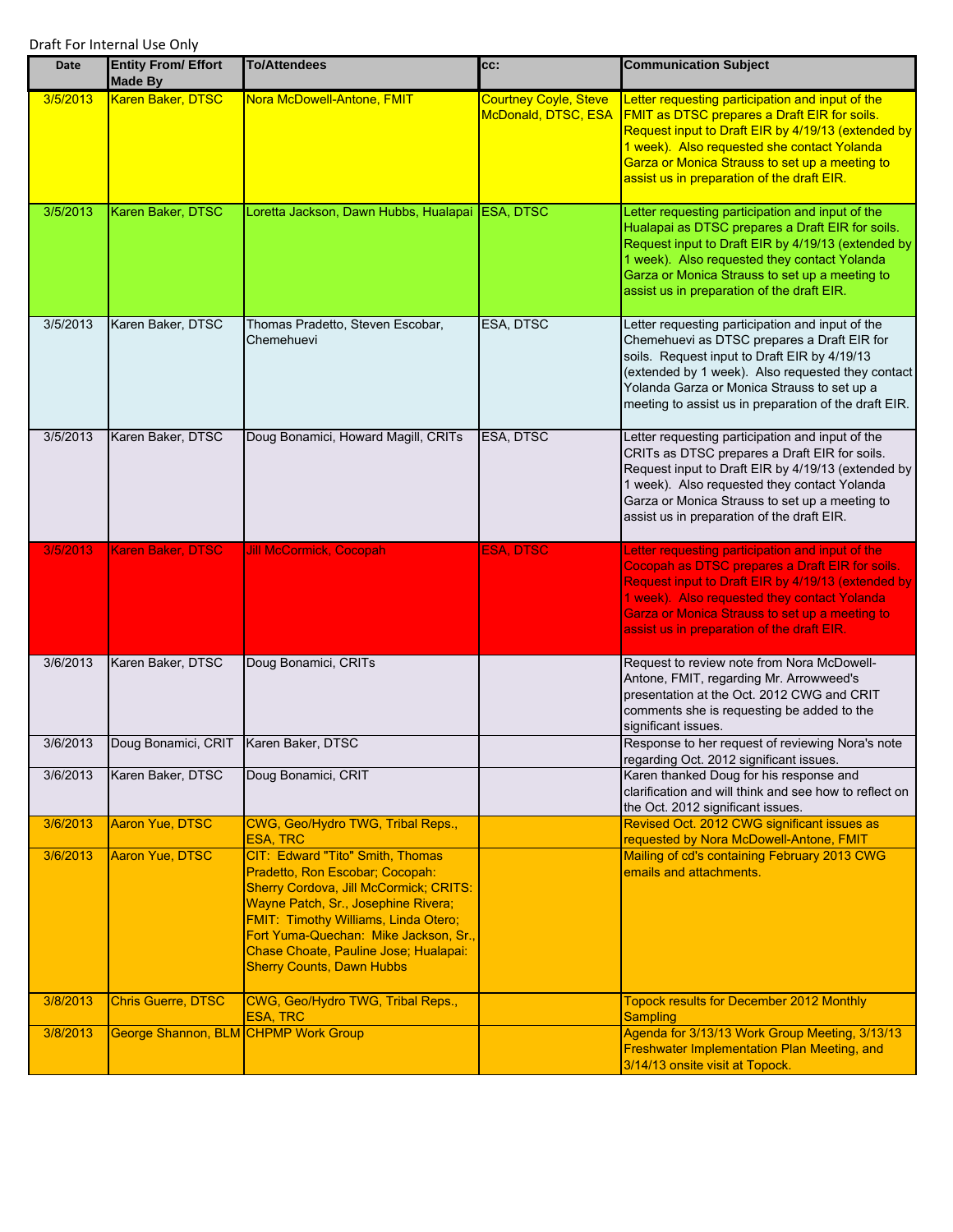| Date      | <b>Entity From/ Effort</b><br><b>Made By</b>                                                               | <b>To/Attendees</b>                                                                                                                                                                                                                                                                                                                                                                                                                                                                                                                                                                                                                                                                                            | CC: | <b>Communication Subject</b>                                                                                                                                                                                                                                                                                                                                                                                                                                                                                                                                                                                                                                                   |
|-----------|------------------------------------------------------------------------------------------------------------|----------------------------------------------------------------------------------------------------------------------------------------------------------------------------------------------------------------------------------------------------------------------------------------------------------------------------------------------------------------------------------------------------------------------------------------------------------------------------------------------------------------------------------------------------------------------------------------------------------------------------------------------------------------------------------------------------------------|-----|--------------------------------------------------------------------------------------------------------------------------------------------------------------------------------------------------------------------------------------------------------------------------------------------------------------------------------------------------------------------------------------------------------------------------------------------------------------------------------------------------------------------------------------------------------------------------------------------------------------------------------------------------------------------------------|
| 3/12/2013 |                                                                                                            | Attendees: Hualapai: Sherry J. Counts,<br>Philbert Watahomigie, Sr., Rudy Clark,<br>Hilda Cooney, Barney Imus, Jean<br>Pagilawa, Ronald Quasula, Sr.; DTSC:<br>Karen Baker, Yolanda Garza; PG&E:<br>Sheryl Bilbrey, Yvonne Meeks, Glen<br>Caruso; TRC: Margaret Eggers, Eric<br>Rosenblum                                                                                                                                                                                                                                                                                                                                                                                                                      |     | Hualapai Tribal Council, Special Council<br>Meeting. DTSC gave presentations to provide<br>information on the investigation and cleanup<br>(corrective action) at the PG&E Topock site<br>near Needles, California. Tribal leaders were<br>encouraged to participate in the development<br>of the EIR for the soils investigation at<br>Topock. DTSC is seeking input and insight<br>into the cultural and historical significance of<br>the impacted area.                                                                                                                                                                                                                    |
| 3/13/2013 | Jill McCormick,<br>Cocopah                                                                                 | Karen Baker, DTSC                                                                                                                                                                                                                                                                                                                                                                                                                                                                                                                                                                                                                                                                                              |     | Thanked her for information on the SOIL EIR. She<br>will contact Yolanda Garza if they decide they need<br>to meet with DTSC.                                                                                                                                                                                                                                                                                                                                                                                                                                                                                                                                                  |
| 3/14/2013 | <b>Chris Guerre, DTSC</b>                                                                                  | Geo/Hydro TWG, TRC                                                                                                                                                                                                                                                                                                                                                                                                                                                                                                                                                                                                                                                                                             |     | Agenda for TWG Mmeeting on 3/20/13.                                                                                                                                                                                                                                                                                                                                                                                                                                                                                                                                                                                                                                            |
| 3/15/2013 | <b>Jose Marcos, DTSC</b>                                                                                   | <b>Geo/Hydro TWG, TRC</b>                                                                                                                                                                                                                                                                                                                                                                                                                                                                                                                                                                                                                                                                                      |     | Handouts for TWG Meeting: Topock Pipelines A-<br>B, Soil Management Plan Baselines SAP, SMP<br><b>Flow Charts</b>                                                                                                                                                                                                                                                                                                                                                                                                                                                                                                                                                              |
| 3/18/2013 | <b>Chris Guerre, DTSC</b>                                                                                  | <b>Geo/Hydro TWG, TRC</b>                                                                                                                                                                                                                                                                                                                                                                                                                                                                                                                                                                                                                                                                                      |     | Webex link for 3/20/13 TWG for those who cannot                                                                                                                                                                                                                                                                                                                                                                                                                                                                                                                                                                                                                                |
| 3/19/2013 | Karen Baker, DTSC                                                                                          | Fort Yuma-Quechan: John P. Bathke,<br>Chase Choate, William Hirt, Mike<br>Jackson, Sr., William Scott; Havasupai:<br>Bernadine Jones, Travis Hamidreek,<br>Matthew Putesoy; Torres-Martinez<br>Desert Cahuilla Indian Tribe: Raymond<br>Torres, Mary Maxine Resvaloso, Debi<br>Livesay, Matt Krystall, Rodney Bonner,<br>Roland Ferrer; Ah-Mut-Pipa Foundation:<br>Preston J. Arrow-Weed; 29 Palms Indian<br>Tribe: Anthony Madrigal, Darrell Mike,<br>Dr. Marshall Cheung; William Anderson;<br>Yavapai Prescott Indian Tribe: Greg<br>Glassco, Ernest Jones, Sr.; Las Vegas<br>Paiute Tribe; San Manual Band of<br>Mission Indians: Carla Rodriguez;<br>Serrano Nation of Mission Indians:<br>Goldie Walker; |     | attend in person.<br>Letters mailed: "Pacific Gas & Electric Topock<br>Compressor Station - Soils Investigation<br>Environmental Impact Report". In an effort to<br>address any potential impacts to archaeological or<br>Native American resources, seeking comments<br>and information by April 19, 2013.                                                                                                                                                                                                                                                                                                                                                                    |
| 3/19/2013 | <b>Facilitaton: ARCADIS:</b><br>Lisa Micheletti Cope,<br>Lisa Kellogg; CH2M<br><b>Hill: Christina Hong</b> | Invitees: FMIT: Nora McDowell-Antone,<br>Leo Leonhart; CRITs: Wilene Fisher-<br>Holt, Doug Bonamici; Hualapai: Dawn<br>Hubbs; Cocopah: Jill McCormick;<br>Chemehuevi: Ron Escobar, Tom<br>Pradetto, Steven Escobar; TRC:<br>Margaret Eggers; DTSC, PG&E                                                                                                                                                                                                                                                                                                                                                                                                                                                        |     | <b>PG&amp;E</b> - Tribal Topock Project Monthly Update held<br>at CH2M Offices in Henderson, NV. The topic of<br>discussion was the MMRPs CUL-1a-8i, 8j, 8m &<br>8n. These will be included in the CIMP, developed<br>in coordination with the tribes, which will be part of<br>the final Remedial Design.                                                                                                                                                                                                                                                                                                                                                                     |
| 3/19/2013 | <b>DTSC</b>                                                                                                | Attendees: FMIT: Nora McDowell-<br>Antone, Leo Leonhart; CRIT: Doug<br>Bonamici, Howard Magill; Chemehuevi:<br>Steven Escobar, Tom Pradetto;<br>Hualapai: Dawn Hubbs; DTSC:<br>Yolanda Garza, Karen Baker; DOI: Pam<br>Innis(phone); MWD: Eddie Rigdon;<br>PG&E: Glen Caruso, Stephanie<br><b>Isaacson, Sheryl Bilbrey, Yvonne Meeks</b><br>(phone); Arcadis for PG&E: Lisa<br>Kellogg, Lisa Cope; CH2M Hill for<br>PG&E: Christina Hong; Keakjian for<br>PG&E: Ed Moser (phone)                                                                                                                                                                                                                               |     | Clearinghouse Task Force Meeting. Karen Baker<br>announced that on March 5 DTSC sent a letter<br>to"Interested Tribes" asking them to meet with<br>DTSC to discuss cultural resources and mitigation<br>measures to be included in the Soil Investigation<br>EIR. Letters will go to other Tribes on same topic<br>soon. The cut off date to provide information to be<br>included in the Draft EIR is April 19. Information<br>can be provided later during the public review<br>process for inclusion in the FEIR. DTSC will also<br>be sending out a letter to six Interested Tribes<br>inviting them to a meeting to discuss the<br>Groundwater FEIR mitigiation measures. |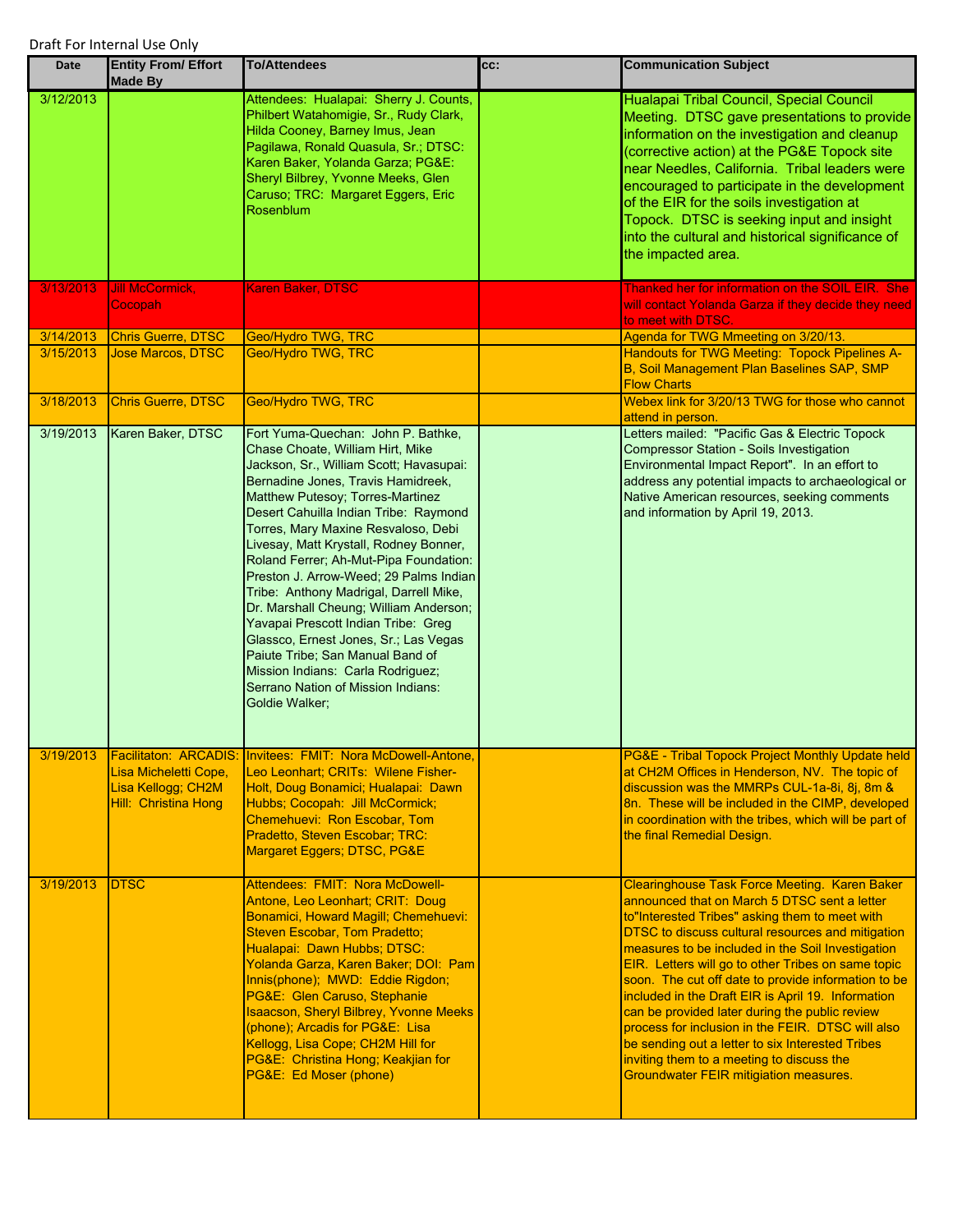| Date      | <b>Entity From/ Effort</b><br><b>Made By</b>                             | <b>To/Attendees</b>                                                                                                                                                                                                                                                                                                                                                                                                                                                                                                                                                                                                                                                                                                                                                                                                            | CC:                                                                                                                                                                                                                | <b>Communication Subject</b>                                                                                                                                                                                                                                                                                       |
|-----------|--------------------------------------------------------------------------|--------------------------------------------------------------------------------------------------------------------------------------------------------------------------------------------------------------------------------------------------------------------------------------------------------------------------------------------------------------------------------------------------------------------------------------------------------------------------------------------------------------------------------------------------------------------------------------------------------------------------------------------------------------------------------------------------------------------------------------------------------------------------------------------------------------------------------|--------------------------------------------------------------------------------------------------------------------------------------------------------------------------------------------------------------------|--------------------------------------------------------------------------------------------------------------------------------------------------------------------------------------------------------------------------------------------------------------------------------------------------------------------|
| 3/20/2013 |                                                                          | Attendees: FMIT: Nora McDowell-<br>Antone, Leo Leonhart; Hualapai: Dawn<br>Hubbs; Chemehuevi: Tom Pradetto,<br>Steven Escobar; CRITs: Howard Magill;<br>DTSC: Chris Guerre, Karen Baker,<br>Aaron Yue, Yolanda Garza, Jose<br>Marcos (phone); ESA: Candace<br>Ehringer, Monica Strauss; PG&E: Glenn<br>Caruso, Curt Russell, Yvonne Meeks<br>(phone), Virginia Strohl (phone PM);<br>Arcadis for PG&E: Lisa Kellogg, Frank<br>Lenzo, Valisa Nez, Ben Wuerl (phone),<br>Paul Tjoghs (PM), John Baxter (PM),<br>John Porcella (PM) ; CH2M Hill:<br>Christina Hong, Jamie Eby, Keith<br>Sheets; TRC: Margaret Eggers, Bob<br>Prucha, Eric Rosenblum, Win Wright,<br>Charlie Schlinger; DOI: Pam Innis<br>(phone), Mike Anderson; USBOR: Jeff<br>Smith; CDFW: Victoria Chau; CRB:<br>Lyndia Liu (phone); MWD: Maria Lopez<br>(PM); |                                                                                                                                                                                                                    | <b>Technical Workgroup Meeting - Agenda items</b><br>included Soil Management Plan (review of the Soil<br>Management Plan (Volume 4 of the Draft O&M<br>Manual) and Aboveground vs. Underground Piping<br>(Review of changes from 30% to 60% design.                                                               |
| 3/21/2013 | <b>FMIT: Shan Lewis,</b><br><b>Nora McDowell-</b><br>Antone, Linda Otero | Attendees: DTSC: Yolanda Garza,<br>Aaron Yue, Jose Marcos, Karen Baker,<br>Chris Guerre; ESA: Bobbette Biddulph,<br>Candace Ehringer, Addie Farrell, Monica<br>Strauss; Katz & Assoc.: Joan Isaacson                                                                                                                                                                                                                                                                                                                                                                                                                                                                                                                                                                                                                           |                                                                                                                                                                                                                    | DTSC/ESA attended "FMIT 101" which included a<br>site tour and sensitivity training from FMIT. Site<br>tour included Grapevine Canyon, Inscription Rock,<br>Mojave Twins and the Topock area.                                                                                                                      |
| 3/22/2013 |                                                                          | Yolanda Garza, DTSC Jill McCormick, Cocopah                                                                                                                                                                                                                                                                                                                                                                                                                                                                                                                                                                                                                                                                                                                                                                                    |                                                                                                                                                                                                                    | Inquired regarding new project manager for<br>Cocopah for inclusion in the contact list.                                                                                                                                                                                                                           |
| 3/26/2013 | Pam Innis, DOI                                                           | <b>CWG, Tribal Reps.</b>                                                                                                                                                                                                                                                                                                                                                                                                                                                                                                                                                                                                                                                                                                                                                                                                       |                                                                                                                                                                                                                    | DOI direction to PG&E regarding the Freshwater<br><b>Source Implementation Plan</b>                                                                                                                                                                                                                                |
| 3/26/2013 | Karen Baker, DTSC                                                        | Sherry Counts, Hualapai                                                                                                                                                                                                                                                                                                                                                                                                                                                                                                                                                                                                                                                                                                                                                                                                        |                                                                                                                                                                                                                    | Thank you letter for convening a special council<br>meeting on 3/12/13 with DTSC and PG&E. A letter<br>was sent on 3/5/13 inviting input and a meeting to<br>discuss the development of the soil EIR. DTSC<br>looks forward to continuing the dialogue and input<br>with the Hualapai council and representatives. |
| 3/27/2013 | Karen Baker, DTSC                                                        | Doug Bonamicci, CRITs; Chase Choate,<br>Fort Yuma-Quechan; Loretta Jackson-<br>Kelly, Hualapai; Jill McCormick,<br>Cocopah; Nora McDowell-Antone, FMIT; McDonald, FMIT;<br>Thomas Pradetto, Chemehuevi                                                                                                                                                                                                                                                                                                                                                                                                                                                                                                                                                                                                                         | Howard Magill, CRITs;<br>Dawn Hubbs, Hualapai;<br><b>Courtney Coyle, Steven</b><br>Steven Escobar,<br>Chemehuevi; Aaron<br>Yue & Yolanda Garza.<br><b>DTSC; Addie Farrell</b><br>and Monica Strauss,<br><b>ESA</b> | Letters sent seeking tribal input on scope and<br>status of mitigation measures for the groundwater<br>EIR during the remedy design development.<br>Asked to contact DTSC or ESA for an opportunity<br>to to collaborate and discuss the scope and status<br>of the Groundwater EIR mitigation measures.           |
| 3/28/2013 | <b>Chris Guerre, DTSC</b>                                                | <b>TWG and TRC</b>                                                                                                                                                                                                                                                                                                                                                                                                                                                                                                                                                                                                                                                                                                                                                                                                             |                                                                                                                                                                                                                    | Draft agenda for 4/18/13 TWG meeting at the<br>compressor station.                                                                                                                                                                                                                                                 |
| 3/28/2013 | Karen Baker, DTSC                                                        | Shan Lewis, Nora McDowell-Antone,<br>and Linda Otero, FMIT                                                                                                                                                                                                                                                                                                                                                                                                                                                                                                                                                                                                                                                                                                                                                                     |                                                                                                                                                                                                                    | Thank you letters from DTSC & ESA for 3/21/13<br>orientation and site tour.                                                                                                                                                                                                                                        |
| 3/28/2013 | <b>Chris Guerre, DTSC</b>                                                | <b>TWG and TRC</b>                                                                                                                                                                                                                                                                                                                                                                                                                                                                                                                                                                                                                                                                                                                                                                                                             |                                                                                                                                                                                                                    | Hold the Date of April 11, 2013 @ 2:00 for Webex<br>discussion of Geophysical data for old well/pipe in<br>Bat Cave Wash. If data are not ready, this meeting<br>will be canceled and the information will be<br>presented and discused at the 4/17-18 CWG or<br>TWG.                                              |
| 3/28/2013 | <b>Chris Guerre, DTSC</b>                                                | CWG, Geo/Hydro TWG, TRC, Tribal<br>Reps., ESA                                                                                                                                                                                                                                                                                                                                                                                                                                                                                                                                                                                                                                                                                                                                                                                  |                                                                                                                                                                                                                    | 4th Quarter 2012 and Annual IM Performance<br><b>Monitoring and Groundwater Monitoring Report</b>                                                                                                                                                                                                                  |
| 3/28/2013 | <b>Chris Guerre, DTSC</b>                                                | CWG, Geo/Hydro TWG, TRC, Tribal<br>Reps., ESA                                                                                                                                                                                                                                                                                                                                                                                                                                                                                                                                                                                                                                                                                                                                                                                  |                                                                                                                                                                                                                    | PAR and CMP, Second Half 2012, Groundwater<br>Monitoring Report for IM No. 3                                                                                                                                                                                                                                       |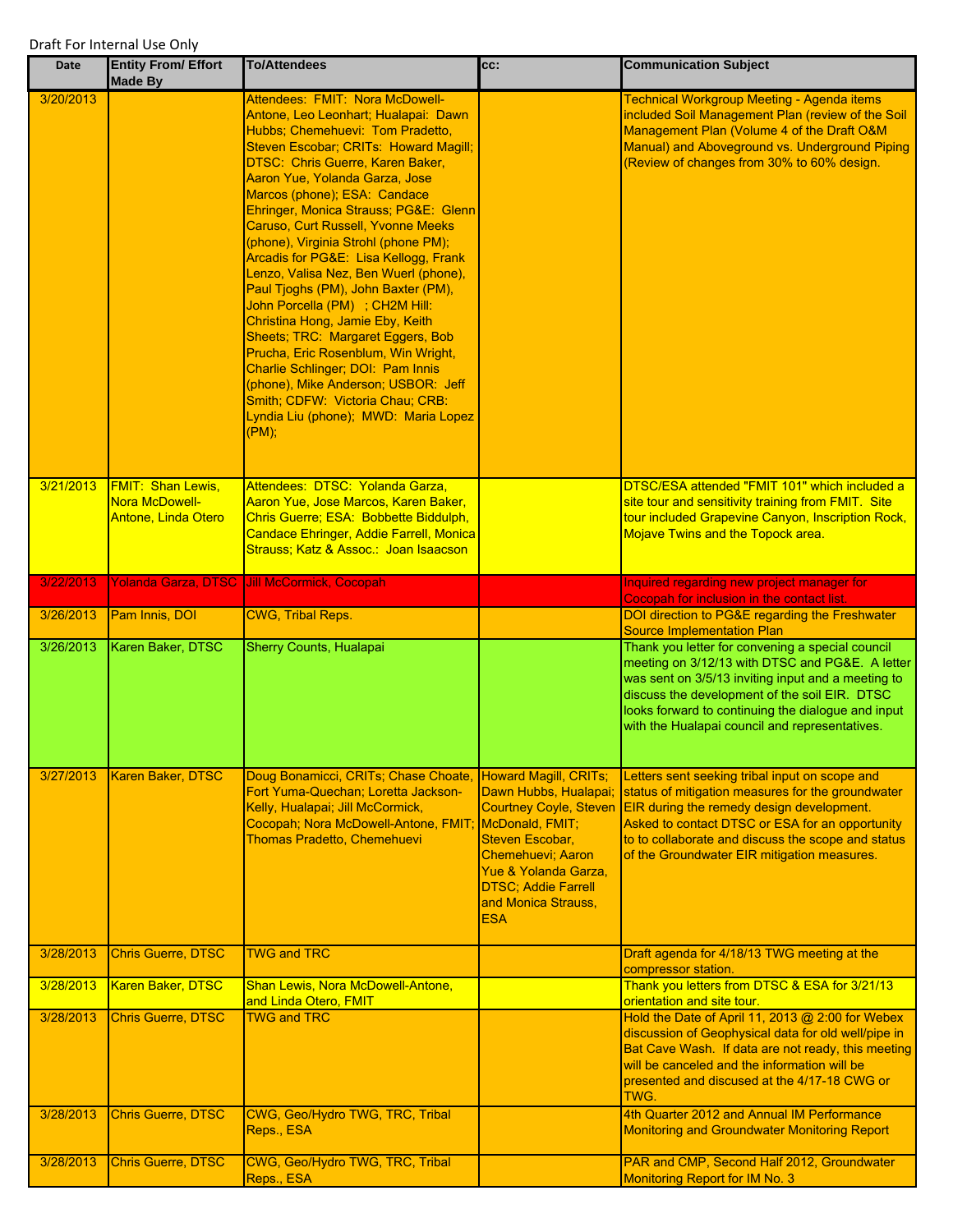| Date      | <b>Entity From/ Effort</b><br><b>Made By</b>    | <b>To/Attendees</b>                                                                                                                                                                                                                                                                                                       | CC:                                                                                                                     | <b>Communication Subject</b>                                                                                                                                                                                                                                                                                                                                                                                                                                               |
|-----------|-------------------------------------------------|---------------------------------------------------------------------------------------------------------------------------------------------------------------------------------------------------------------------------------------------------------------------------------------------------------------------------|-------------------------------------------------------------------------------------------------------------------------|----------------------------------------------------------------------------------------------------------------------------------------------------------------------------------------------------------------------------------------------------------------------------------------------------------------------------------------------------------------------------------------------------------------------------------------------------------------------------|
| 3/28/2013 | Chris Guerre, DTSC                              | CWG, Geo/Hydro TWG, TRC, Tribal<br>Reps., ESA                                                                                                                                                                                                                                                                             |                                                                                                                         | Results for January 2013 monthly sampling                                                                                                                                                                                                                                                                                                                                                                                                                                  |
| 3/29/2013 | Yolanda Garza, DTSC CTF Members                 |                                                                                                                                                                                                                                                                                                                           |                                                                                                                         | Draft notes, action item matrix and Topock<br>Orientation candidates list, and CTF calendar.                                                                                                                                                                                                                                                                                                                                                                               |
| 4/2/2013  | <b>Aaron Yue, DTSC</b>                          | CIT: Edward "Tito" Smith, Thomas<br>Pradetto, Ron Escobar; Cocopah:<br><b>Sherry Cordova, Jill McCormick; CRITS:</b><br>Wayne Patch, Sr., Josephine Rivera;<br>FMIT: Timothy Williams, Linda Otero;<br>Fort Yuma-Quechan: Mike Jackson, Sr.,<br>Chase Choate, Pauline Jose; Hualapai:<br><b>Sherry Counts, Dawn Hubbs</b> |                                                                                                                         | Mailing of cd's containing March 2013 CWG emails<br>and attachments.                                                                                                                                                                                                                                                                                                                                                                                                       |
| 4/3/2013  |                                                 | Yolanda Garza, DTSC   Doug Bonamici & Howard Magill, CRITs                                                                                                                                                                                                                                                                |                                                                                                                         | Email regarding EIR input. Requested dates for<br>CRIT Council meeting.                                                                                                                                                                                                                                                                                                                                                                                                    |
| 4/3/2013  | Doug Bonamici, CRIT                             | Yolanda Garza, DTSC                                                                                                                                                                                                                                                                                                       |                                                                                                                         | Follow-up on meeting regarding EIR input.                                                                                                                                                                                                                                                                                                                                                                                                                                  |
| 4/3/2013  |                                                 | Yolanda Garza, DTSC   Nora McDowell-Antone, FMIT                                                                                                                                                                                                                                                                          | Linda Otero, FMIT                                                                                                       | Email - Tribal input on EIR for GW and Soil<br>Investigation WP. Potential dates and possibility of<br>meeting with the FMIT Tribal Council regarding the<br>Soil and GW EIR.                                                                                                                                                                                                                                                                                              |
| 4/3/2013  |                                                 | Yolanda Garza, DTSC Tom Pradetto, Chemehuevi                                                                                                                                                                                                                                                                              |                                                                                                                         | Email regarding EIR input. Requested dates for<br>CRIT Council meeting.                                                                                                                                                                                                                                                                                                                                                                                                    |
| 4/5/2013  | Yolanda Garza, DTSC                             | <b>CTF Members</b>                                                                                                                                                                                                                                                                                                        |                                                                                                                         | Draft agenda for review and comment for 4/16/13<br>CTF meeting.                                                                                                                                                                                                                                                                                                                                                                                                            |
| 4/8/2013  | Ron Escobar,<br>Chemehuevi                      | Yolanda Garza, DTSC                                                                                                                                                                                                                                                                                                       |                                                                                                                         | Called and left message asking that Yolanda call.                                                                                                                                                                                                                                                                                                                                                                                                                          |
| 4/8/2013  |                                                 | Yolanda Garza, DTSC Ron Escobar, Chemehuevi                                                                                                                                                                                                                                                                               |                                                                                                                         | Called and asked for contact info. Provided April<br>26th for council meeting.                                                                                                                                                                                                                                                                                                                                                                                             |
| 4/8/2013  | Aaron Yue, DTSC                                 | CWG, Geo/Hydro TWG, TRC, Tribal<br>Reps., ESA                                                                                                                                                                                                                                                                             |                                                                                                                         | Submittal of Basis of Design Report/ Intermediate<br>(60%) Design for the Final Groundwater Remedy<br>(link to FTP site). Comments in writing due by<br>COB 6/16/13.                                                                                                                                                                                                                                                                                                       |
| 4/8/2013  | Jose Marcos, DTSC                               | CWG, Geo/Hydro TWG, Tribal Reps.                                                                                                                                                                                                                                                                                          | <b>ESA, TRC</b>                                                                                                         | Draft Addendum to RFI/RI Report, Volume 1,<br>March 2013 for review and comment. Extended<br>review period due to multiple project documents.<br>Comments due by July 5, 2013.                                                                                                                                                                                                                                                                                             |
| 4/9/2013  |                                                 | Yolanda Garza, DTSC Arlene Kinger, Fort Yuma-Quechan<br>Tribe                                                                                                                                                                                                                                                             |                                                                                                                         | Called to request contact list info.                                                                                                                                                                                                                                                                                                                                                                                                                                       |
| 4/9/2013  | Thomas Pradetto,<br>Chemehuevi                  | Yolanda Garza, DTSC                                                                                                                                                                                                                                                                                                       |                                                                                                                         | Setting up council meeting discussion for April 26,<br>2013.                                                                                                                                                                                                                                                                                                                                                                                                               |
| 4/9/2013  |                                                 | Yolanda Garza, DTSC   Ron Escobar, Chemehuevi                                                                                                                                                                                                                                                                             |                                                                                                                         | Email confirming council meeting discussion for<br>April 26, 2013.                                                                                                                                                                                                                                                                                                                                                                                                         |
| 4/9/2013  | Aaron Yue, DTSC                                 | Arlene Kinger, Fort Yuma-Quechan<br>Tribe                                                                                                                                                                                                                                                                                 |                                                                                                                         | Welcomed Arlene to the project and provided her<br>with the contacts lists and agenda for the 4/17/13<br>CWG meeting.                                                                                                                                                                                                                                                                                                                                                      |
| 4/10/2013 | Aaron Yue, DTSC                                 | Michael Sullivan, FMIT and Dawn<br>Hubbs, Hualapai                                                                                                                                                                                                                                                                        | Nora McDowell-Antone,<br><b>FMIT, Lisa Kellogg,</b><br><b>Arcadis, Karen Baker</b><br>and Yolanda Garza,<br><b>DTSC</b> | Follow-up on the status of the RAWP addendum<br>scoping documents and the Arrowweed tech memo<br>review since extension date passed (3/28).<br>Important to let us know if you have additional<br>comments.                                                                                                                                                                                                                                                                |
| 4/10/2013 | Chris Guerre, DTSC                              | Geo/Hydro TWG, TRC                                                                                                                                                                                                                                                                                                        |                                                                                                                         | April 11, 2013 Webex discussion of Geophysical<br>Data for Old well/pipe in Bat Cave Wash to discuss<br>recently collected geophysical data.                                                                                                                                                                                                                                                                                                                               |
| 4/11/2013 | Yolanda Garza,<br>DTSC/Candace<br>Ehringer, ESA | Arrow-Weed, Preston J., Ah-Mut-Pipa<br>Foundation                                                                                                                                                                                                                                                                         |                                                                                                                         | Soils EIR Native American scoping call:: Mr. Arrow-<br>weed expressed his concern about the project and<br>said that he is against it, although it's outside of his<br>area. However, he is related to the Mojave. The<br>area is very cultural. He asked if we looked at the<br>water first and if the Ft. Mojave agreed to splitting<br>the groundwater from the soils. He requested that<br>we continue to mail him information and said that<br>he would contact Nora. |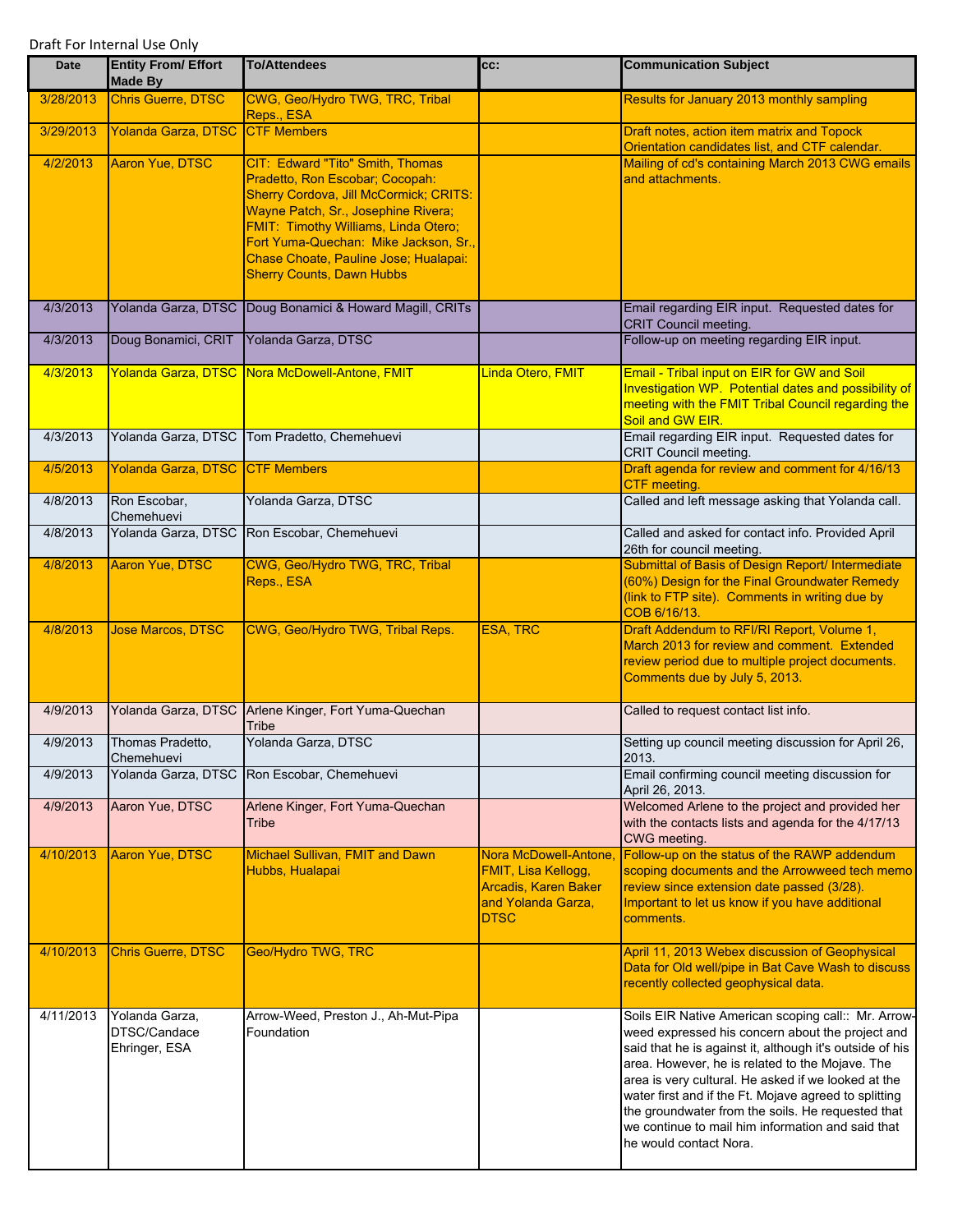| Draft For Internal Use Only |  |
|-----------------------------|--|
|-----------------------------|--|

| <b>Date</b> | <b>Entity From/ Effort</b><br><b>Made By</b>           | <b>To/Attendees</b>                                                                                                                                                                                                                                                                                                                                                                                                                                                                                                     | CC:                                                                                                                                                                   | <b>Communication Subject</b>                                                                                                                                                                                                                                                                                                                                                                                                     |
|-------------|--------------------------------------------------------|-------------------------------------------------------------------------------------------------------------------------------------------------------------------------------------------------------------------------------------------------------------------------------------------------------------------------------------------------------------------------------------------------------------------------------------------------------------------------------------------------------------------------|-----------------------------------------------------------------------------------------------------------------------------------------------------------------------|----------------------------------------------------------------------------------------------------------------------------------------------------------------------------------------------------------------------------------------------------------------------------------------------------------------------------------------------------------------------------------------------------------------------------------|
| 4/11/2013   | Yolanda Garza.<br>DTSC/Candace<br>Ehringer, ESA        | Brierty, Ann, San Manuel Band of<br><b>Mission Indians</b>                                                                                                                                                                                                                                                                                                                                                                                                                                                              |                                                                                                                                                                       | Soils EIR Native American scoping call: Spoke<br>with the receptionist who indicated that Ann Brierty<br>is the primary point of contact. She connected us<br>with Ms. Brierty and we left voicemail.                                                                                                                                                                                                                            |
| 4/11/2013   | Yolanda Garza,<br>DTSC/Candace<br>Ehringer, ESA        | Cheung, Dr. Marshall, 29 Palms Indian<br>Tribe                                                                                                                                                                                                                                                                                                                                                                                                                                                                          |                                                                                                                                                                       | Soils EIR Native American scoping call: Mr.<br>Cheung had no comment on the project, but<br>wished to remain on the mailing list as contact for<br>Twenty-Nine Palms.                                                                                                                                                                                                                                                            |
| 4/11/2013   | Yolanda Garza,<br>DTSC/Candace<br>Ehringer, ESA        | Choate, Chase, Fort Yuma Quechan                                                                                                                                                                                                                                                                                                                                                                                                                                                                                        |                                                                                                                                                                       | Soils EIR Native American scoping call: left<br>message                                                                                                                                                                                                                                                                                                                                                                          |
| 4/11/2013   | Yolanda Garza,<br>DTSC/Candace<br>Ehringer, ESA        | Cultural Resources Department, Las<br>Vegas Paiute Tribe                                                                                                                                                                                                                                                                                                                                                                                                                                                                |                                                                                                                                                                       | Soils EIR Native American scoping call: Given a<br>contact person and number to call by the office,<br>but the number was busy. Kenny Anderson - 702-<br>351-3834.                                                                                                                                                                                                                                                               |
| 4/11/2013   | Yolanda Garza,<br>DTSC/Candace<br>Ehringer, ESA        | Ferrer, Roland, Torres-Martinez                                                                                                                                                                                                                                                                                                                                                                                                                                                                                         |                                                                                                                                                                       | Soils EIR Native American scoping call: Spoke<br>with Roland Ferrer. He requested that we keep<br>himself and Matt Krystall on the mailing list for<br>Torres-Martinez. Mr. Ferrer also requested that a<br>Native American cultural monitor be present for all<br>ground-disturbing activites.                                                                                                                                  |
| 4/11/2013   | Yolanda Garza,<br>DTSC/Candace<br>Ehringer, ESA        | Kingery, Arlene, Fort Yuma-Quechan                                                                                                                                                                                                                                                                                                                                                                                                                                                                                      |                                                                                                                                                                       | Soils EIR Native American scoping call: left<br>message                                                                                                                                                                                                                                                                                                                                                                          |
| 4/11/2013   | Yolanda Garza,<br><b>DTSC/Candace</b><br>Ehringer, ESA | Putesoy, Matthew, Havasupai                                                                                                                                                                                                                                                                                                                                                                                                                                                                                             |                                                                                                                                                                       | Soils EIR Native American scoping call: Mr.<br>Putesoy stated that we should include cultural and<br>archaeological information and impacts in our<br>analysis. Mr. Putesoy requested some additional<br>information be emailed to him, and that he would<br>bring up the project at the council meeting to be<br>held on 4/12/2013 to see if there was any tribal<br>interest. [Yolanda emailed initial letter on<br>4/11/2013] |
| 4/11/2013   | Yolanda Garza,<br>DTSC/Candace<br>Ehringer, ESA        | Walker, Goldie, Serrano Nation of<br><b>Mission Indians</b>                                                                                                                                                                                                                                                                                                                                                                                                                                                             |                                                                                                                                                                       | Soils EIR Native American scoping call: Ms.<br>Walker requested that a copy of the final report for<br>cultural resources be sent to her.                                                                                                                                                                                                                                                                                        |
| 4/11/2013   | Aaron Yue, DTSC                                        | CWG, Geo/Hydro TWG, Tribal Reps,<br><b>TRC</b>                                                                                                                                                                                                                                                                                                                                                                                                                                                                          | <b>ESA</b>                                                                                                                                                            | Information of thresholds for different EIR<br>documentatin under CQA guidelines in fulfillment of<br>an action item from the 1/16/13 CWG meeting.                                                                                                                                                                                                                                                                               |
| 4/11/2013   | Chris Guerre, DTSC                                     | <b>Topock Well Decommissioning</b><br>Subgroup                                                                                                                                                                                                                                                                                                                                                                                                                                                                          | <b>TRC</b>                                                                                                                                                            | DTSC comments on the Draft SOP for Well and<br><b>Borehole Decommissioning.</b>                                                                                                                                                                                                                                                                                                                                                  |
| 4/15/2013   | Aaron Yue, DTSC                                        | Doug Bonamici, CRIT; Thomas<br>Pradetto, Chemehuevi; Jill McCormick,<br>Cocopah; Nora McDowell-Antone, FMIT; Chemehuevi; Linda<br>Loretta Jackson-Kelly, Hualapai                                                                                                                                                                                                                                                                                                                                                       | Howard Magill, CRIT,<br>Steven Escobar,<br>Otero, Courtney Coyle,<br>Steven McDonald,<br><b>FMIT; Dawn Hubbs,</b><br>Hualapai; Addie Farrell<br>& Monica Strauss, ESA | Emailed (& mailed hard copy) requesting tribal<br>input on key viewpoint locations for the Soil EIR<br>evaluation. Input requested by April 26, 2013.                                                                                                                                                                                                                                                                            |
| 4/16/2013   | <b>DTSC</b>                                            | Attendees: Chemehuevi: Tom<br>Pradetto; Cocopah: Edgar Castillo, Jill<br>McCormick; CRITs: Doug Bonamici,<br>Howard Magill; FMIT: Nora McDowell-<br>Antone, Leo Leonhart; Hualapai: Dawn<br>Hubbs, Loretta Jackson-Kelly; DTSC:<br>Karen Baker, Yolanda Garza; DOI: Pam<br>Innis; BLM: Amanda Dobson; MWD:<br>Eddie Rigdon, Maria Lopez; PG&E:<br>Glenn Caruso, Stephanie Isaacson;<br>CH2M Hill: Christina Hong; Arcadis:<br>Lisa Micheletti-Cope, Lisa Kellogg;<br>Keadjian: Ed Moser; TRC: Margaret<br><b>Eggers</b> |                                                                                                                                                                       | Clearinghouse Task Force meeting in Laughlin,<br>Nevada. Karen Baker announced DTSC sent out<br>two letters to Tribes to discuss mitigation measures<br>for the Soil Investigation EIR and for the Certified<br>Groundwater FEIR. For the Soil EIR the deadline<br>to incorporate comments into the draft is April 19.<br>DTSC offered to meet individually with tribes if they<br>would prefer.                                 |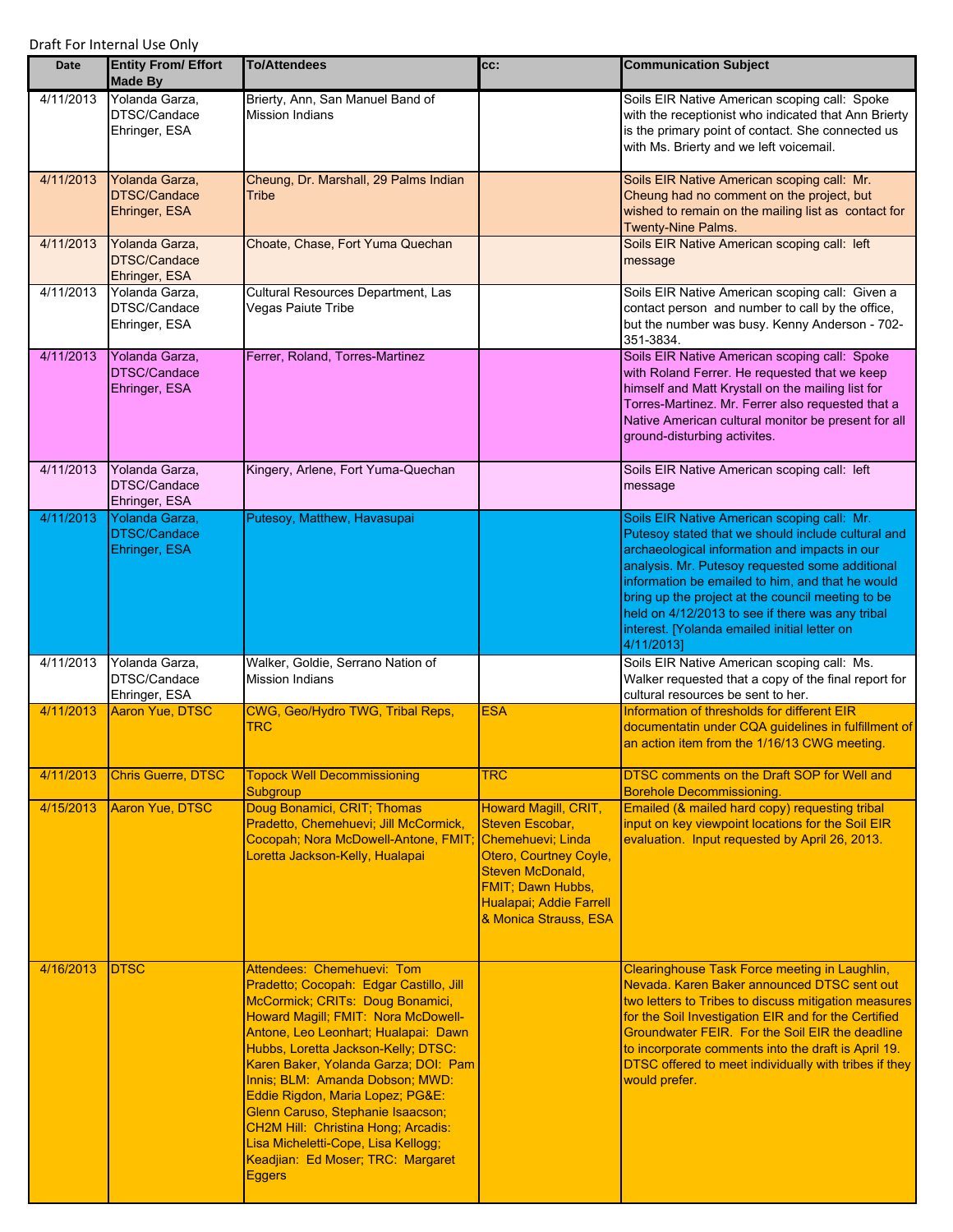| <b>Date</b> | <b>Entity From/ Effort</b>    | <b>To/Attendees</b>                                                                                                                                                                                                                                                                                                                                                                                                                                                                                                                                                                                                                                                                             | CC: | <b>Communication Subject</b>                                                                                                                                                                                                                                                                                                                                                                                                                                                                                                                                                                                                                                                                                                                                                                                                                                                                                                                                                                                                                                                                                                                                                                                                                                                                                                                                                                                                                                                                                                                                                                                                                                                                                                                                                                                     |
|-------------|-------------------------------|-------------------------------------------------------------------------------------------------------------------------------------------------------------------------------------------------------------------------------------------------------------------------------------------------------------------------------------------------------------------------------------------------------------------------------------------------------------------------------------------------------------------------------------------------------------------------------------------------------------------------------------------------------------------------------------------------|-----|------------------------------------------------------------------------------------------------------------------------------------------------------------------------------------------------------------------------------------------------------------------------------------------------------------------------------------------------------------------------------------------------------------------------------------------------------------------------------------------------------------------------------------------------------------------------------------------------------------------------------------------------------------------------------------------------------------------------------------------------------------------------------------------------------------------------------------------------------------------------------------------------------------------------------------------------------------------------------------------------------------------------------------------------------------------------------------------------------------------------------------------------------------------------------------------------------------------------------------------------------------------------------------------------------------------------------------------------------------------------------------------------------------------------------------------------------------------------------------------------------------------------------------------------------------------------------------------------------------------------------------------------------------------------------------------------------------------------------------------------------------------------------------------------------------------|
| 4/17/2013   | <b>Made By</b><br><b>DTSC</b> | <b>FMIT: Nora McDowell-Antone, Leo</b>                                                                                                                                                                                                                                                                                                                                                                                                                                                                                                                                                                                                                                                          |     | <b>Consultative Work Group Face-To-Face meeting</b>                                                                                                                                                                                                                                                                                                                                                                                                                                                                                                                                                                                                                                                                                                                                                                                                                                                                                                                                                                                                                                                                                                                                                                                                                                                                                                                                                                                                                                                                                                                                                                                                                                                                                                                                                              |
|             |                               | Leonhart (H&A), Courtney Coyle (by<br>phone), Michael Sullivan (by phone);<br>Hualapai: Dawn Hubbs, Loretta Jackson-<br>Kelly; Chemehuevi: Thomas Pradetto;<br>Cocopah: Edgar Castillo, Jill<br>McCormick; DTSC: Karen Baker, Aaron<br>Yue, Yolanda Garza, Chris Guerre,<br><b>Isabella Alastic, Jose Marcos (by</b><br>phone), Lori Hare (by phone); ESA:<br>Bobbette Biddulph, Candace Ehringer,<br>Monica Strauss, Addie Farrell (by<br>phone); PG&E and their consultants<br>CH2M Hill, Arcadis, Keadjian; SWRCB,<br>CRB, USBOR, USDOI and their<br>consultants Herndon Solutions Group,<br><b>Summit Technical Resources, Inc.,</b><br>USFWS, DFW, MWD, ADEQ, Mohave<br><b>County, TRC</b> |     | at Aquarius Casino Resort, Lauglin, NV                                                                                                                                                                                                                                                                                                                                                                                                                                                                                                                                                                                                                                                                                                                                                                                                                                                                                                                                                                                                                                                                                                                                                                                                                                                                                                                                                                                                                                                                                                                                                                                                                                                                                                                                                                           |
|             |                               |                                                                                                                                                                                                                                                                                                                                                                                                                                                                                                                                                                                                                                                                                                 |     |                                                                                                                                                                                                                                                                                                                                                                                                                                                                                                                                                                                                                                                                                                                                                                                                                                                                                                                                                                                                                                                                                                                                                                                                                                                                                                                                                                                                                                                                                                                                                                                                                                                                                                                                                                                                                  |
| 4/18/2013   | <b>Chris Guerre, DTSC</b>     |                                                                                                                                                                                                                                                                                                                                                                                                                                                                                                                                                                                                                                                                                                 |     | TWG Meeting before start of field walk: Agenda<br>items: MW-38 Repair and Old Well/Pipe Recon:<br>Review surface geophysical results and suggested<br>prioritization of anomalies to be potentially<br>excavated; Planned Piping<br>Alignment/Aboveground Facilities and Structures in<br>60% Design: Brief review of design features and<br>locations to be covered in today's visit. Site Walk:<br>Old Well/Pipe Recon: View prposed locations for<br>excavation and prioritization; view planned facilities<br>in 60% Design. Field Stop #1: Locations of<br>planned facilities in Bat Cave Wash/Lower Yard<br>(Pipe alignment, FW-1 well, new MW S, Southern<br>Aerial Crossing, TCS Injection wells); Field Stop #2<br>(approx. 20mins) – Locations of planned facilities in<br>TCS (Remedy-produced water conditioning plant,<br>Freshwater pre-injection treatment system, Influent<br>and Effluent Storage, Reuse of existing TCS<br>storage tanks); Field Stop #3 (approx. 20mins) -<br>Locations of planned facilities at TW Bench<br>(Pipeline Alignment, Carbon Amendment Dosing<br>Building, Carbon Storage, Central Maintenance<br>Building, Storage Building); Field Stop #4 (approx.<br>20mins) - Locations of planned facilities in East<br>Ravine and along pipeline access road (Pipeline<br>Alignment, East Ravine extraction wells,<br>Freshwater piping); Field Stop #5 (approx. 40mins)<br>- Location of planned facilities in floodplain and at<br>MW-20 Bench (Pipeline alignment, Carbon<br>Amendment Dosing Building, Carbon Storage,<br>Reuse of Existing Frac Tanks); Field Stop #6<br>(approx. 45mins) - Location of planned facilities in<br>the Upland (Pipeline Alignment, Wells, One<br>Transformer); OPTIONAL Visit to Planned<br>Facilities in Arizona (HNWR-1 well Pineline |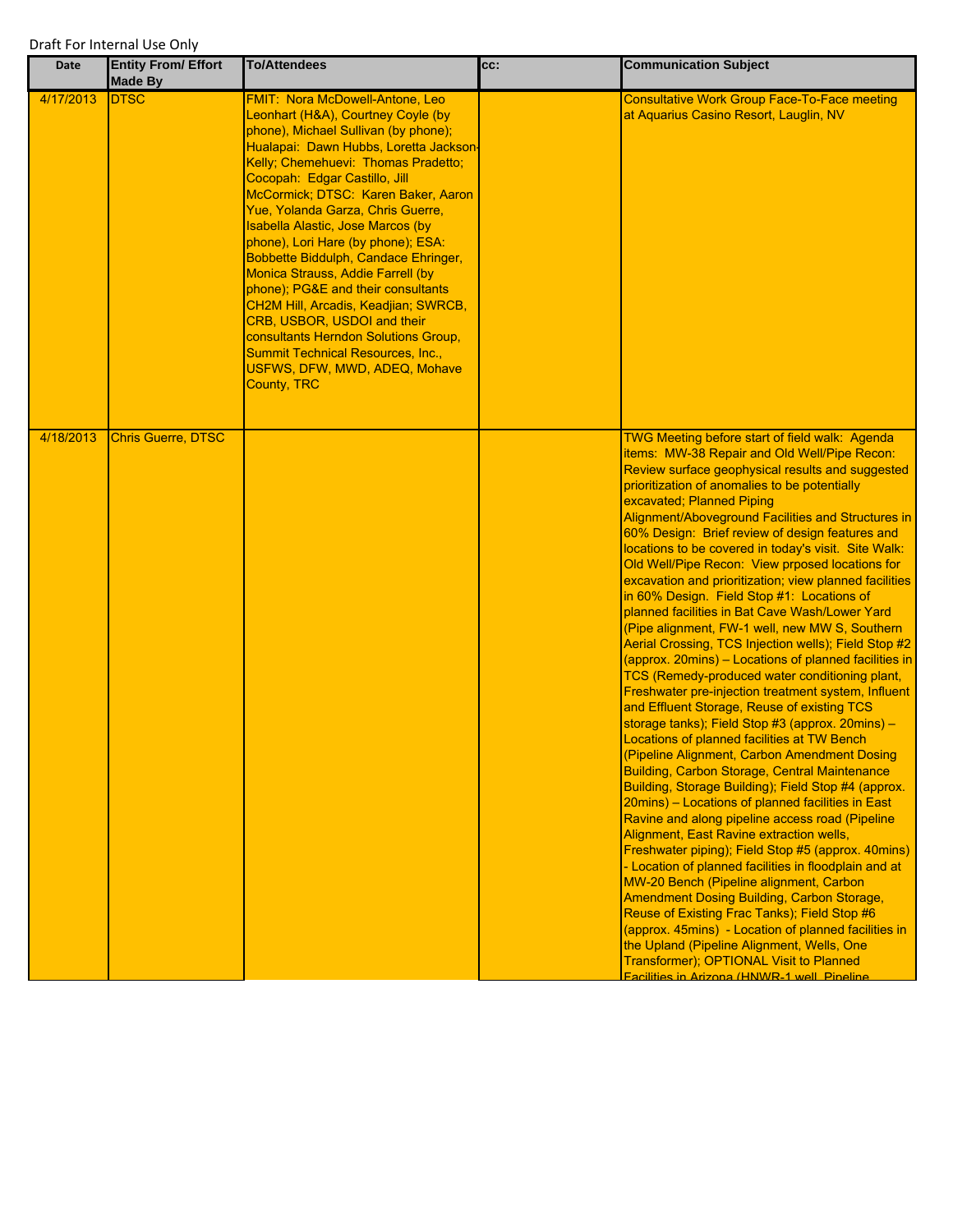| Date      | <b>Entity From/ Effort</b><br><b>Made By</b> | <b>To/Attendees</b>                                                                                                                                                                                                                                                                                                                                                                                                                                                                                                                                   | CC:                                                                                                                               | <b>Communication Subject</b>                                                                                                                                                                                                                                                                                                                                                                                                                                                                                       |
|-----------|----------------------------------------------|-------------------------------------------------------------------------------------------------------------------------------------------------------------------------------------------------------------------------------------------------------------------------------------------------------------------------------------------------------------------------------------------------------------------------------------------------------------------------------------------------------------------------------------------------------|-----------------------------------------------------------------------------------------------------------------------------------|--------------------------------------------------------------------------------------------------------------------------------------------------------------------------------------------------------------------------------------------------------------------------------------------------------------------------------------------------------------------------------------------------------------------------------------------------------------------------------------------------------------------|
| 4/19/2013 | Chris Guerre, DTSC                           | <b>Attendees: FMIT: Nora McDowell-</b><br>Antone; H&A for FMIT: Leo Leonhart,<br>Jim Schwall, Shayne Koppas; CSUN for<br><b>FMIT: Michael Sullivan CIT: Steven</b><br>Escobar; Cocopah: Jill McCormick,<br>Edgar Castillo; CRITs: Howard Magill;<br>Hualapai: Dawn Hubbs; TRC: Margaret<br>Eggers, Win Wright, Charlie Schlinger,<br>Eric Rosenblum; Bob Prucha; DTSC:<br>Chris Guerre, Karen Baker, Aaron Yue,<br>Yolanda Garza; ESA on behalf of DTSC:<br>Candace Ehringer, Monica Strauss;<br>CDFW, MWD, PG&E, Arcadis, CH2M<br>Hill, DOI, Herndon |                                                                                                                                   | <b>TWG Meeting Agenda Items: Open forum to</b><br>discuss response to comments: Specific<br>comments requested by<br>Stakeholders/Tribes/Agencies/TRC for discussion;<br>Model update; Responses to TRC Comments;<br>Changes to design based on Agencies direction.                                                                                                                                                                                                                                                |
| 4/19/2013 | Leo Leonhart, FMIT                           | <b>Chris Guerre, DTSC</b>                                                                                                                                                                                                                                                                                                                                                                                                                                                                                                                             | Geo/Hydro TWG                                                                                                                     | <b>FMIT comments on the latest draft of the well and</b><br>borehole decommissioning SOP.                                                                                                                                                                                                                                                                                                                                                                                                                          |
| 4/19/2013 | <b>Chris Guerre, DTSC</b>                    | CWG, Geo/Hydro TWG, Tribal Reps,<br>TRC                                                                                                                                                                                                                                                                                                                                                                                                                                                                                                               |                                                                                                                                   | <b>Submittal of Conceptual Visualizations of</b><br><b>Aboveground Piping Concepts.</b>                                                                                                                                                                                                                                                                                                                                                                                                                            |
| 4/23/2013 |                                              | Attendees: FMIT: Nora McDowell-<br>Antone, Craig Gordon; CRITs: Howard<br>Magill; Hualapai: Dawn Hubbs, TRC:<br>Eric Rosenblum: ESA for DTSC:<br>Candace Ehringer, Monica Strauss;<br>BLM: George Shannon; PG&E: Glenn<br>Caruso                                                                                                                                                                                                                                                                                                                      |                                                                                                                                   | ESA was present for this survey at the request of<br>the Hualapai and FMIT. The goal of the survey, as<br>explained by the tribes, was to ensure their<br>satisfaction with the boundary of Maze A as<br>currently recorded. ESA will capture in a<br>spreadsheet the information provided or gathered<br>by the Tribes.                                                                                                                                                                                           |
| 4/24/2013 | Nora McDowell-<br><b>Antone, FMIT</b>        | Karen Baker, DTSC, Pam Innis, DOI                                                                                                                                                                                                                                                                                                                                                                                                                                                                                                                     | <b>CRIT: Doug Bonamici;</b><br>Cocopah: Jill<br>McCormick;<br>Chemhuevi: Tom<br><b>Pradetto</b>                                   | Checking if Karen or Pam have received feedback<br>Hualapai: Dawn Hubbs; from Robert Perdue or Tom Vandenburg as to<br>whether or not tribes can join 4/25/13 meeting with<br>the State Water Board.                                                                                                                                                                                                                                                                                                               |
| 4/24/2013 | Nora McDowell-<br>Antone, FMIT               | <b>Aaron Yue, DTSC</b>                                                                                                                                                                                                                                                                                                                                                                                                                                                                                                                                |                                                                                                                                   | Realized Karen is on vacation. Asked if<br>conference call with the State Water Board still<br>scheduled for 4/25/13.                                                                                                                                                                                                                                                                                                                                                                                              |
| 4/24/2013 | <b>Aaron Yue, DTSC</b>                       | Nora McDowell-Antone, FMIT                                                                                                                                                                                                                                                                                                                                                                                                                                                                                                                            | DTSC: Karen Baker,<br><b>Stewart Black: DOI:</b><br>Pam Innis; Waterboar:<br><b>Tom Vandenberg</b>                                | Explained and apologized that no one responded<br>to her. State Board deferred decision to Debbie<br>who is on vacation. Informed her that the meeting<br>will be between agencies and PG&E and DTSC &<br>DOI will provide a debrief and presentations to the<br>tribes.                                                                                                                                                                                                                                           |
| 4/25/2013 | Nora McDowell-<br>Antone, FMIT               | <b>Aaron Yue, DTSC</b>                                                                                                                                                                                                                                                                                                                                                                                                                                                                                                                                | DTSC: Karen Baker,<br><b>Stewart Black; DOI:</b><br>Pam Innis; Waterboar:<br><b>Tom Vandenberg</b>                                | Tribe would appreciate a debrief of the meeting<br>and any final actions that the State Water Board<br>may take as a result of this important discussion.<br>The tribe feels that this decision needs to be made<br>sooner not later in the process and a final<br>resolution as to the Injection Standards the SWB<br>may make and require is critical as we assess the<br>60% design and its implications to the Sacred<br>lands the tribe holds for the Topock project area as<br>well as the 90% final design. |
| 4/25/2013 | <b>Aaron Yue, DTSC</b>                       | Nora McDowell-Antone, FMIT                                                                                                                                                                                                                                                                                                                                                                                                                                                                                                                            | DTSC: Karen Baker,<br><b>Stewart Black, Yolanda</b><br>Garza; DOI: Pam Innis;<br>PG&E: Yvonne Meeks;<br><b>WB: Tom Vandenberg</b> | Aaron gave Nora a debrief of the Waterboard<br>meeting with additions and edits added by Yvonne<br>Meeks, PG&E, and Pam Innis, DOI.                                                                                                                                                                                                                                                                                                                                                                                |
| 4/25/2013 | <b>Chris Guerre, DTSC</b>                    | CWG, Geo/Hydro TWG, Tribal Reps,<br><b>TRC</b>                                                                                                                                                                                                                                                                                                                                                                                                                                                                                                        |                                                                                                                                   | <b>Results for February First Quarter 2013 Sampling</b>                                                                                                                                                                                                                                                                                                                                                                                                                                                            |
| 4/26/2013 | Aaron Yue, DTSC and<br>Yoland Garza, DTSC    | Chemehuevi Tribal Council, Steven<br>Escobar, Thomas Pradetto                                                                                                                                                                                                                                                                                                                                                                                                                                                                                         |                                                                                                                                   | Soil Investigation Project EIR information exchange<br>meeting at the Chemehuevi Council Chamber.                                                                                                                                                                                                                                                                                                                                                                                                                  |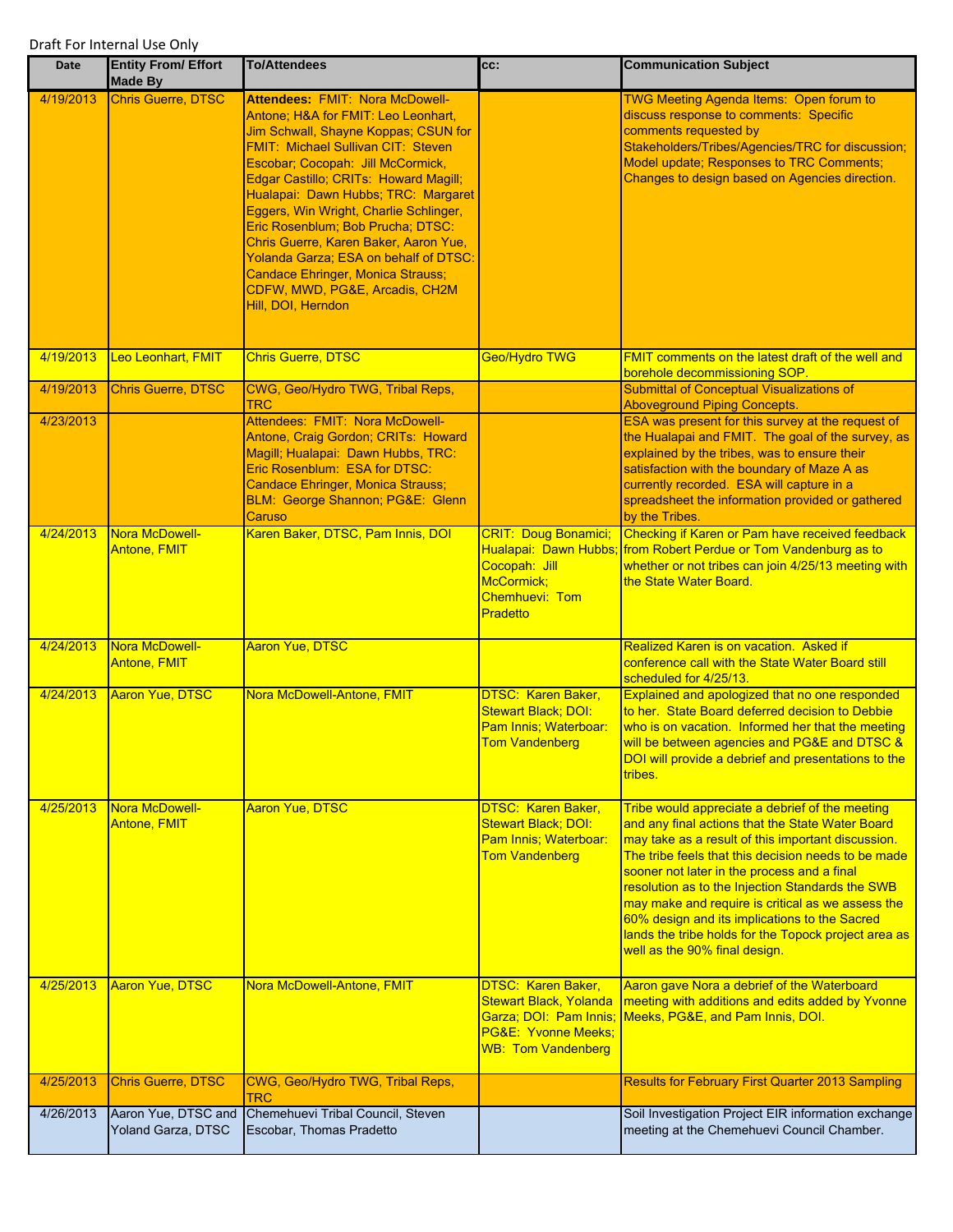| <b>Date</b>          | <b>Entity From/ Effort</b><br><b>Made By</b>       | <b>To/Attendees</b>                                                                                                                                                                                                                                                                                                                                                                                                                                                                                                                                                      | CC:                                                                                                     | <b>Communication Subject</b>                                                                                                                                                              |
|----------------------|----------------------------------------------------|--------------------------------------------------------------------------------------------------------------------------------------------------------------------------------------------------------------------------------------------------------------------------------------------------------------------------------------------------------------------------------------------------------------------------------------------------------------------------------------------------------------------------------------------------------------------------|---------------------------------------------------------------------------------------------------------|-------------------------------------------------------------------------------------------------------------------------------------------------------------------------------------------|
| 4/30/2013            | Aaron Yue, DTSC                                    | Chemehuevi: Tito Smith, Ron Escobar,<br>Shirley Smith, marston1@pacbell.net                                                                                                                                                                                                                                                                                                                                                                                                                                                                                              | Chemehuevi: Thomas<br>Pradetto, Steven<br>Escobar; ESA: Monica<br>Strauss, Candace<br>Ehringer          | Provided two sources of information as requested<br>at 4/26/13 Tribal Council meeting regarding the<br>health effects of hexavalent chromium: an epa<br>weblink and an OEHHA Fact Sheet.  |
| 4/30/2013            | Aaron Yue, DTSC                                    | CWG, Geo/Hydro TWG, Tribal Reps,<br><b>TRC</b>                                                                                                                                                                                                                                                                                                                                                                                                                                                                                                                           |                                                                                                         | 1Q 2013 Topock GW Remedy EIR Mitigation<br><b>Measures Compliance Report.</b>                                                                                                             |
| 4/30/2013            | Yolanda Garza, DTSC                                | CTF Members: FMIT: Nora McDowell-<br>Antone; Chemehuevi: Steven Escobar,<br>Thomas Pradetto; Cocopah: Jill<br>McCormick; CRITs: Doug Bonamici,<br>Howard Magill, Wilene Fisher-Holt;<br>Hualapai: Loretta Jackson, Dawn<br>Hubbs; DTSC: Karen Baker, Yolanda<br>Garza; DOI: Pam Innis; MWD: Bart<br>Koch; BLM: Cathy Wolff-White; MWD:<br>Eddie Rigdon; PG&E: Sheryl Bilbrey,<br>Glen Caruso, Stephanie Issacson,<br>Yvonne Meeks; Arcadis: Lisa Micheletti-<br>Cope, Lisa Kellogg; CH2M Hill:<br>Christina Hong; Keadjian: Edward<br><b>Moser; TRC: Margaret Eggers</b> | <b>FMIT: Leo Leonhart</b><br>(H&A); MWD: Maria<br>Lopez; DTSC: Aaron<br>Yue; Cocopah: Edgar<br>Castillo | <b>Clearinghouse Task Force Draft notes and</b><br><b>Summary of Water Board meeting</b>                                                                                                  |
| 4/30/2013            | <b>Aaron Yue, DTSC</b>                             | CWG, Geo/Hydro TWG, Tribal Reps,<br><b>TRC</b>                                                                                                                                                                                                                                                                                                                                                                                                                                                                                                                           |                                                                                                         | DTSC approval of one time extension for submittal<br>of the combined GMP and IMPM report from April<br>15 to May 15, 2013.                                                                |
| 5/1/2013             | Aaron Yue, DTSC                                    | CWG, Geo/Hydro TWG, Tribal Reps,<br><b>TRC</b>                                                                                                                                                                                                                                                                                                                                                                                                                                                                                                                           |                                                                                                         | Provided updated due dates for document review<br>and tribal input to fulfill an action item from the April<br><b>CWG</b> meeting.                                                        |
| 5/1/2013             | Hill                                               | Christina Hong, CH2M CWG, Geo/Hydro TWG, Tribal Reps,<br><b>TRC</b>                                                                                                                                                                                                                                                                                                                                                                                                                                                                                                      |                                                                                                         | Provided a blank RTC table for use in providing<br>comments on the 60% design report.                                                                                                     |
| 5/2/2013             | Aaron Yue, DTSC                                    | CWG, Geo/Hydro TWG, Tribal Reps,<br>TRC                                                                                                                                                                                                                                                                                                                                                                                                                                                                                                                                  |                                                                                                         | PG&E's RTC's on the freshwater implementation<br>plan for review. RTC resolution meeting will be<br>held on 5/14 via webex.                                                               |
| 5/2/2013             | Aaron Yue, DTSC                                    | CWG, Geo/Hydro TWG, Tribal Reps,<br><b>TRC</b>                                                                                                                                                                                                                                                                                                                                                                                                                                                                                                                           |                                                                                                         | Provided a graphic of the revised Groundwater<br>Remedy schedule to fulfill an action item from the<br>April CWG meeting.                                                                 |
| 5/3/2013             | <b>Timothy Williams,</b><br><b>FMIT</b>            | Deborah Raphael, DTSC Director                                                                                                                                                                                                                                                                                                                                                                                                                                                                                                                                           | <b>FMIT: Nora McDowell-</b><br>Antone, DTSC: Karen<br><b>Baker</b>                                      | Additional documentation in support of Tribe's<br>request that the Tribal Land Use Scenario be<br>considered as al alternative to the soil investigation<br>as set forth in the workplan. |
| 5/6/2013             | <b>Chris Guerre, DTSC</b>                          | <b>Geo/Hydro TWG, TRC</b>                                                                                                                                                                                                                                                                                                                                                                                                                                                                                                                                                |                                                                                                         | Request for agenda items for 5/22/13 CTF meeting<br>in Henderson, NV.                                                                                                                     |
| 5/7/2013             | Leo Leonhart, FMIT                                 | <b>Chris Guerre, DTSC</b>                                                                                                                                                                                                                                                                                                                                                                                                                                                                                                                                                | Geo/Hydro TWG                                                                                           | Suggested agenda item for 5/22/13 TWG mtg:<br>further issues that develop in the course of the<br>60% Design Review.                                                                      |
| 5/7/2013<br>5/8/2013 | Aaron Yue, DTSC<br>Yolanda Garza, DTSC CTF Members | CIT: Edward "Tito" Smith, Thomas<br>Pradetto, Ron Escobar; Cocopah:<br>Sherry Cordova, Jill McCormick; CRITS:<br>Wayne Patch, Sr., Josephine Rivera;<br>FMIT: Timothy Williams, Linda Otero;<br>Fort Yuma-Quechan: Mike Jackson, Sr.,<br>Chase Choate, Pauline Jose; Hualapai:<br><b>Sherry Counts, Dawn Hubbs</b>                                                                                                                                                                                                                                                       | Aaron Yue, DTSC, Leo                                                                                    | Mailing of cd's containing April 2013 CWG emails<br>and attachments.<br>May 21, 2013 CTF meeting in Henderson, Nevada,                                                                    |
|                      |                                                    |                                                                                                                                                                                                                                                                                                                                                                                                                                                                                                                                                                          | Leonhart, FMIT,<br>CocopahTPM@gmail.c<br>om                                                             | draft agenda and handouts.                                                                                                                                                                |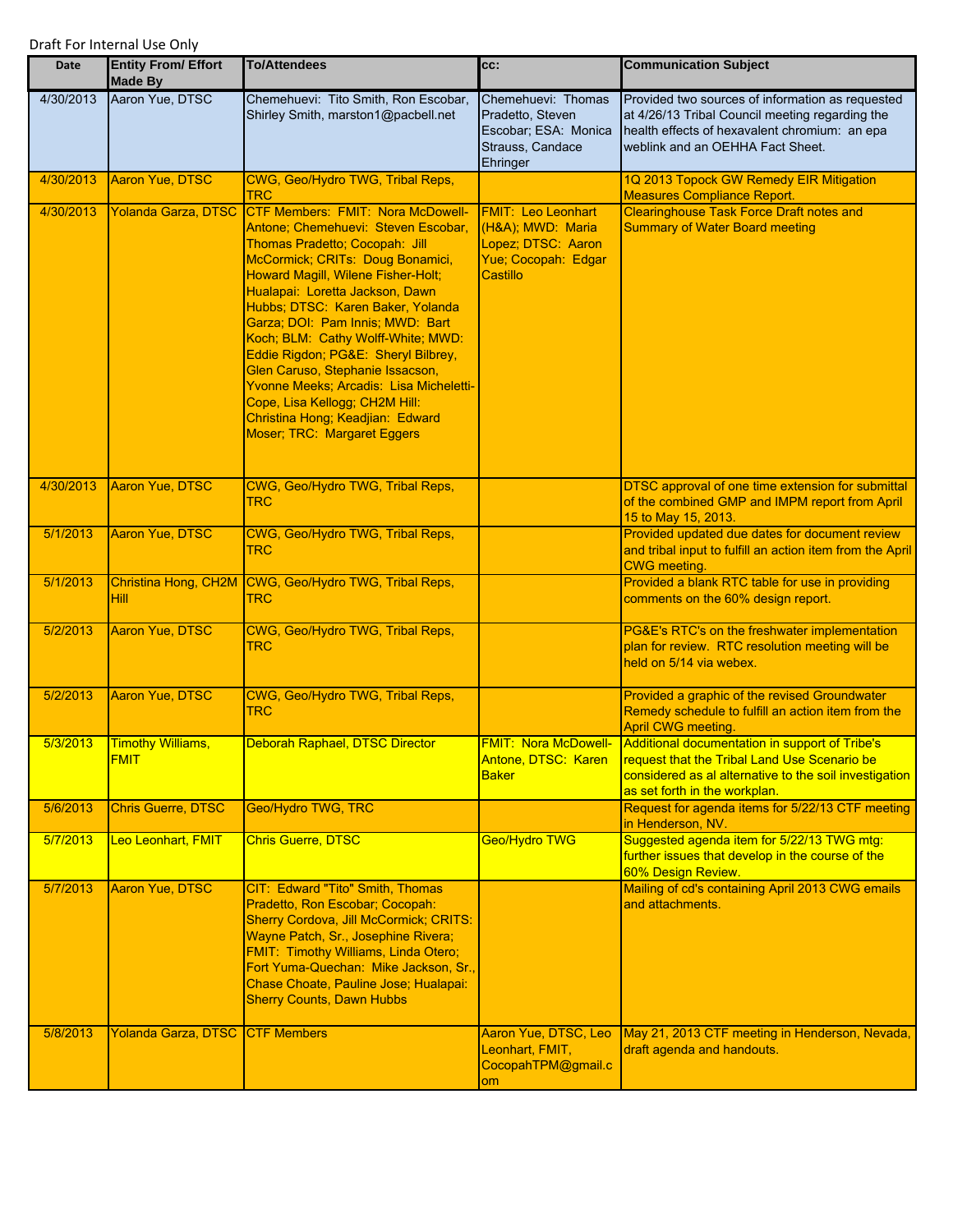| Date      | <b>Entity From/ Effort</b><br><b>Made By</b> | <b>To/Attendees</b>                                                | CC:                                                                                                                                                                                                                              | <b>Communication Subject</b>                                                                                                                                                                                                                                                                                                                                                                                                                                                                                                                                                                                                                                          |
|-----------|----------------------------------------------|--------------------------------------------------------------------|----------------------------------------------------------------------------------------------------------------------------------------------------------------------------------------------------------------------------------|-----------------------------------------------------------------------------------------------------------------------------------------------------------------------------------------------------------------------------------------------------------------------------------------------------------------------------------------------------------------------------------------------------------------------------------------------------------------------------------------------------------------------------------------------------------------------------------------------------------------------------------------------------------------------|
| 5/9/2013  | Aaron Yue, DTSC                              | Pam Innis, DOI, DTSC: Stewart Black,<br>Reed Sato, Isabella Alasti | DTSC: Karen Baker,<br>Yolanda Garza, Chris<br>Guerre                                                                                                                                                                             | Aaron described a call he received from Nick<br>Panchev of Toxic Torts Town. Mr. Panchev called<br>to inform DTSC that they are planning to send a<br>drill rig out to sample "all over" the area. Aaron<br>explained the need to him of getting approval and<br>permission from landowners and concerns that<br>they may be intruding into Native American sacred<br>areas. Mr. Panchev indicated that they have<br>worked with the tribes. Aaron suggests a legal<br>strategy be formulated in dealing with him and the<br>group he is representing.                                                                                                                |
| 5/13/2013 | Aaron Yue, DTSC                              | CWG, Geo/Hydro TWG, Tribal Reps,<br><b>TRC</b>                     |                                                                                                                                                                                                                                  | Forwarded PG&E's proposal for exploratory<br>borehole near HNWR-1 for information and<br>consideration.                                                                                                                                                                                                                                                                                                                                                                                                                                                                                                                                                               |
| 5/13/2013 | Pam Innis, DOI                               | <b>Aaron Yue, DTSC</b>                                             | CWG, Geo/Hydro<br>TWG, Tribal Reps.,<br><b>TRC</b>                                                                                                                                                                               | Revision to the BOD and 60% Design Submittal<br>review schedule. Comments are now due to the<br>agencies on or before June 24, 2013 to<br>accommodate federal tribal consultation. Schedule<br>for review of RFI/RI Volume I is revised with<br>comments due to agencies on or before July 24,<br>2013.                                                                                                                                                                                                                                                                                                                                                               |
| 5/13/2013 | Aaron Yue, DTSC                              | Pam Innis, DOI, DTSC: Stewart Black,<br>Reed Sato, Isabella Alasti | DTSC: Karen Baker,<br>Yolanda Garza, Chris<br>Guerre                                                                                                                                                                             | Aaron received another call from Nick Panchev of<br>Toxic Torts Town stating that he is no longer<br>planning to sample in Tribal land or within right of<br>ways and will only sample within clients' private<br>properties.                                                                                                                                                                                                                                                                                                                                                                                                                                         |
| 5/13/2013 | Pam Innis, DOI                               | Aaron Yue, DTSC                                                    | DOI: Casey Padgett,<br>William Lodder; DTSC:<br>Karen Baker, Yolanda<br>Garza, Chris Guerre,<br>Jose Marcos, Isabella<br>Alasti, Reed Sato,<br>Stewart Black; PG&E:<br>Yvonne Meeks, Glenn<br>Caruso, Curt Russell,<br>Juan Jayo | Pam received the same call as Aaron from Nick<br>Panchev of Toxic Torts Town. He added that they<br>will be collecting water samples from<br>private/domestic wells and that they "may be<br>drilling in yards to collect soils samples". He state<br>that he has informed the Tribal Chairmen and that<br>several tribal members have asked his firm to test<br>their wells. He reaffirmed that they will not be<br>testing for Cr(VI) but will be testing for arsenic and<br>maganese as well as other constituents "utilizing<br>EPA protocol and chain of custody forms". When<br>asked, he said that they were not planning on<br>coming on to Federal property. |
| 5/13/2013 |                                              | Yvonne Meeks, PG&E Pam Innis, DOI, Aaron Yue, DTSC                 | DOI: Casey Padgett,<br>William Lodder; DTSC:<br>Karen Baker, Yolanda<br>Garza, Chris Guerre,<br>Jose Marcos, Isabella<br>Alasti, Reed Sato,<br>Stewart Black; PG&E:<br>Glenn Caruso, Curt<br>Russell, Juan Jayo                  | Yvonne asked if Pam knew if it is the FMIT or CRIT<br>and suggested to pass on to tribes so they know<br>what's going on.                                                                                                                                                                                                                                                                                                                                                                                                                                                                                                                                             |
| 5/13/2013 | Yolanda Garza, DTSC                          | Pam Innis, DOI, Aaron Yue, DTSC,<br>Yvonne Meeks, PG&E             | DOI: Casey Padgett,<br>William Lodder; DTSC:<br>Karen Baker, Chris<br>Guerre, Jose Marcos,<br>Isabella Alasti, Reed<br>Sato, Stewart Black;<br>PG&E: Glenn Caruso,<br>Curt Russell, Juan Jayo                                    | Last week, Yolanda informed the MAQMD and<br>asked that he speak to Mr. Panchev directly.<br>MAQMD clarified information on the Topock site<br>specific to soil and air as well. They spoke at<br>length and Mr. Panchev is basing much of his<br>information on Hinkley data and believes there to<br>be a pattern. MAQMD's lengthy discussion may<br>have been helpful to Mr. Panchev, possibly<br>causing him to redirect his sampling efforts.<br>Yolanda will update the tribes she spoke with:<br>CRIT, FMIT & Hualapai.                                                                                                                                        |
| 5/14/2013 | <b>Chris Guerre, DTSC</b>                    | Geo/Hydro TWG, TRC                                                 |                                                                                                                                                                                                                                  | Agenda for 5/22/13 TWG meeting in Henderson,<br>NV.                                                                                                                                                                                                                                                                                                                                                                                                                                                                                                                                                                                                                   |
| 5/15/2013 | <b>CRIT EPO Office</b>                       | <b>DTSC</b>                                                        |                                                                                                                                                                                                                                  | Sent letter announcing new CRIT EPO Director,<br>Mr. Wilfred Nabahe.                                                                                                                                                                                                                                                                                                                                                                                                                                                                                                                                                                                                  |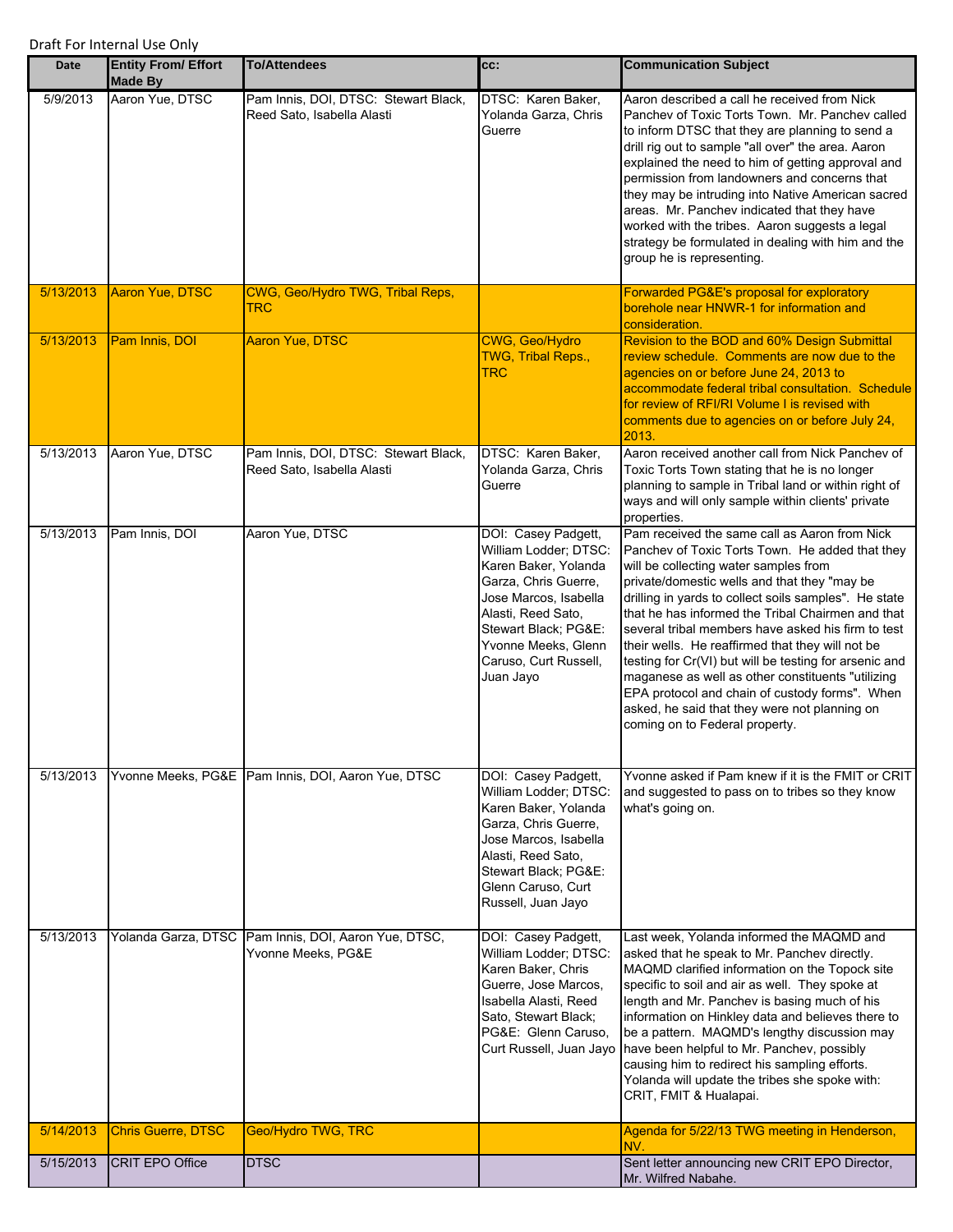| Date      | <b>Entity From/ Effort</b><br><b>Made By</b>    | <b>To/Attendees</b>                                                                                                                                                                                                                                                                      | CC:                                                                                                   | <b>Communication Subject</b>                                                                                                                                                                                                                                                                                                          |
|-----------|-------------------------------------------------|------------------------------------------------------------------------------------------------------------------------------------------------------------------------------------------------------------------------------------------------------------------------------------------|-------------------------------------------------------------------------------------------------------|---------------------------------------------------------------------------------------------------------------------------------------------------------------------------------------------------------------------------------------------------------------------------------------------------------------------------------------|
| 5/16/2013 | Yolanda Garza, DTSC CTF Members                 |                                                                                                                                                                                                                                                                                          |                                                                                                       | Revised agenda for 5/21/13 CTF in Henderson.                                                                                                                                                                                                                                                                                          |
| 5/16/2013 | Yolanda Garza, DTSC CTF Members                 |                                                                                                                                                                                                                                                                                          |                                                                                                       | Correction to previous email, meeting after CTF is<br>for the RTC on the Freshwater Evaluation<br>Implementation Plan.                                                                                                                                                                                                                |
| 5/16/2013 | Aaron Yue, DTSC                                 | CWG, Geo/Hydro TWG, Tribal Reps,<br><b>TRC</b>                                                                                                                                                                                                                                           |                                                                                                       | <b>Second part of Freshwater Evaluation</b><br>Implementation Plan response to comment<br>meeting on 5/21/13.                                                                                                                                                                                                                         |
| 5/18/2013 | Christina Hong, CH2M<br>Hill                    | Geo/Hydro TWG, TRC                                                                                                                                                                                                                                                                       |                                                                                                       | Handouts for May 22, 2013 TWG/Disturbed Soil<br><b>Subgroup Meeting.</b>                                                                                                                                                                                                                                                              |
| 5/21/2013 | <b>Aaron Yue, DTSC</b>                          | CWG, Geo/Hydro TWG, Tribal Reps.,<br>TRC                                                                                                                                                                                                                                                 |                                                                                                       | Call in number and passcode for 2nd part of<br><b>Freshwater Evaluation Implementation Plan RTC</b><br>meeting on 5/21.                                                                                                                                                                                                               |
| 5/21/2013 | <b>Hill</b>                                     | Christina Hong, CH2M CWG, Geo/Hydro TWG, Tribal Reps.,<br><b>TRC</b>                                                                                                                                                                                                                     |                                                                                                       | Webex link for 2nd part of Freshwater Evaluation<br>Implementation Plan RTC meeting on 5/21.                                                                                                                                                                                                                                          |
| 5/21/2013 | <b>DTSC</b>                                     | Attendees: FMIT: Nora McDowell-<br>Antone; Hualapai: Dawn Hubbs;<br>Cocopah: Edgar Castillo (via<br>telephone); CRITs: Doug Bonamici,<br>Howard Magill; TRC: Margaret Eggers;<br>DTSC: Karen Baker, Yolanda Garza;<br>DOI, BLM, MWD, PG&E, CH2M Hill,<br>Arcadis, Keadjian               |                                                                                                       | <b>CTF Meeting</b>                                                                                                                                                                                                                                                                                                                    |
| 5/22/2013 | <b>DTSC</b>                                     | Attendees: FMIT: Nora McDowell-<br>Antone, Leo Leonhart (H&A); Hualapai:<br>Dawn Hubbs; CRITs: Howard Magill;<br>Cocopah: Edgar Castillo (phone);<br>DTSC, PG&E and their consultants<br>Arcadis, CH2M Hill, USBR, BLM, DOI<br>and their consultant GRB, CDFW, TRC,<br><b>CRB, SWRCB</b> |                                                                                                       | Geo/Hydro TWG meeting in Henderson, NV.<br>Agenda: Discuss Select 60% Design Topics<br>1. Evaluation of Relocating IRL-2 Closer to Road;<br>2. Alternative Pipe Routing to Well ER-6;<br>3. Walk through select portions of the 60%<br>design documents; 4. OthersAction item from<br>March TWG/Discussion on soil reuse and storage. |
| 5/23/2013 | Mike Cavaliere, CH2M<br><b>Hill</b>             | CWG, Geo/Hydro TWG, Tribal Reps,<br>TRC                                                                                                                                                                                                                                                  |                                                                                                       | Revised punchlist from 5/21 meeting for reference.                                                                                                                                                                                                                                                                                    |
| 5/23/2013 | Yolanda Garza,<br>DTSC/Candace<br>Ehringer, ESA | Brierty, Ann, San Manuel Band of<br><b>Mission Indians</b>                                                                                                                                                                                                                               |                                                                                                       | Soils EIR Native American scoping call: left<br>voicemail message.                                                                                                                                                                                                                                                                    |
| 5/23/2013 | Yolanda Garza,<br>DTSC/Candace<br>Ehringer, ESA | Kingery, Arlene, Fort Yuma-Quechan                                                                                                                                                                                                                                                       |                                                                                                       | Soils EIR Native American scoping call: left<br>message                                                                                                                                                                                                                                                                               |
| 5/28/2013 | <b>Timothy Williams,</b><br><b>FMIT</b>         | Karen Baker, DTSC & Pam Innis, DOI                                                                                                                                                                                                                                                       |                                                                                                       | FMIT request for a 45 day extension for the review<br>of the Basis of Design/Intermediate (60%) Design<br>for the Final Groundwater Remedy to August 8,<br>2013.                                                                                                                                                                      |
| 5/29/2013 | Chris Guerre, DTSC                              | Geo/Hydro TWG                                                                                                                                                                                                                                                                            |                                                                                                       | Request for agenda items for 6/19/13 TWG<br>meeting in Henderson, NV                                                                                                                                                                                                                                                                  |
| 5/30/2013 | Aaron Yue, DTSC                                 | <b>All Tribal Reps</b>                                                                                                                                                                                                                                                                   | <b>ESA: Monica Strauss,</b><br>Candace Ehringer,<br><b>Addie Farrell; DTSC:</b><br><b>Chris Guere</b> | Request that tribes let him know if they are ready to<br>discuss the proposed soil Key Observation Points<br>(KOP's) at the June 5th site visit in addition to the<br>freshwater evaluation. Letters were sent to tribes<br>on 4/15/13 requesting comments on the proposed<br>soil EIR KOP locations.                                 |
| 5/29/2013 | Nora McDowell-<br><b>Antone, FMIT</b>           | Karen Baker, DTSC, Pam Innis, DOI                                                                                                                                                                                                                                                        |                                                                                                       | <b>Forwarded letter from Chairman Williams</b><br>requesting a 45-day extension to review the 60%<br>groundwater remedy design documents.                                                                                                                                                                                             |
| 5/30/2013 | Leo Leonhart, (H&A<br>for FMIT)                 | <b>Jose Marcos, DTSC</b>                                                                                                                                                                                                                                                                 | <b>Aaron Yue, DTSC</b>                                                                                | Asked if there was a plan that went out in draft<br>regarding the baselining of soils in regard to<br>remedy construction.                                                                                                                                                                                                            |
| 5/31/2013 | Jose Marcos, DTSC                               | Leo Leonhart, FMIT, Chris Guerre,<br><b>DTSC</b>                                                                                                                                                                                                                                         | <b>Aaron Yue, DTSC</b>                                                                                | Informed him that there is a baseline soil sampling<br>plan in the 60% document - Appendix L (O&M) -<br>Volume 4 Soil Management Plan - Appendix A<br><b>Groundwater Remedy Implementation - Baseline</b><br>Soil Sampling & Analysis Plan.                                                                                           |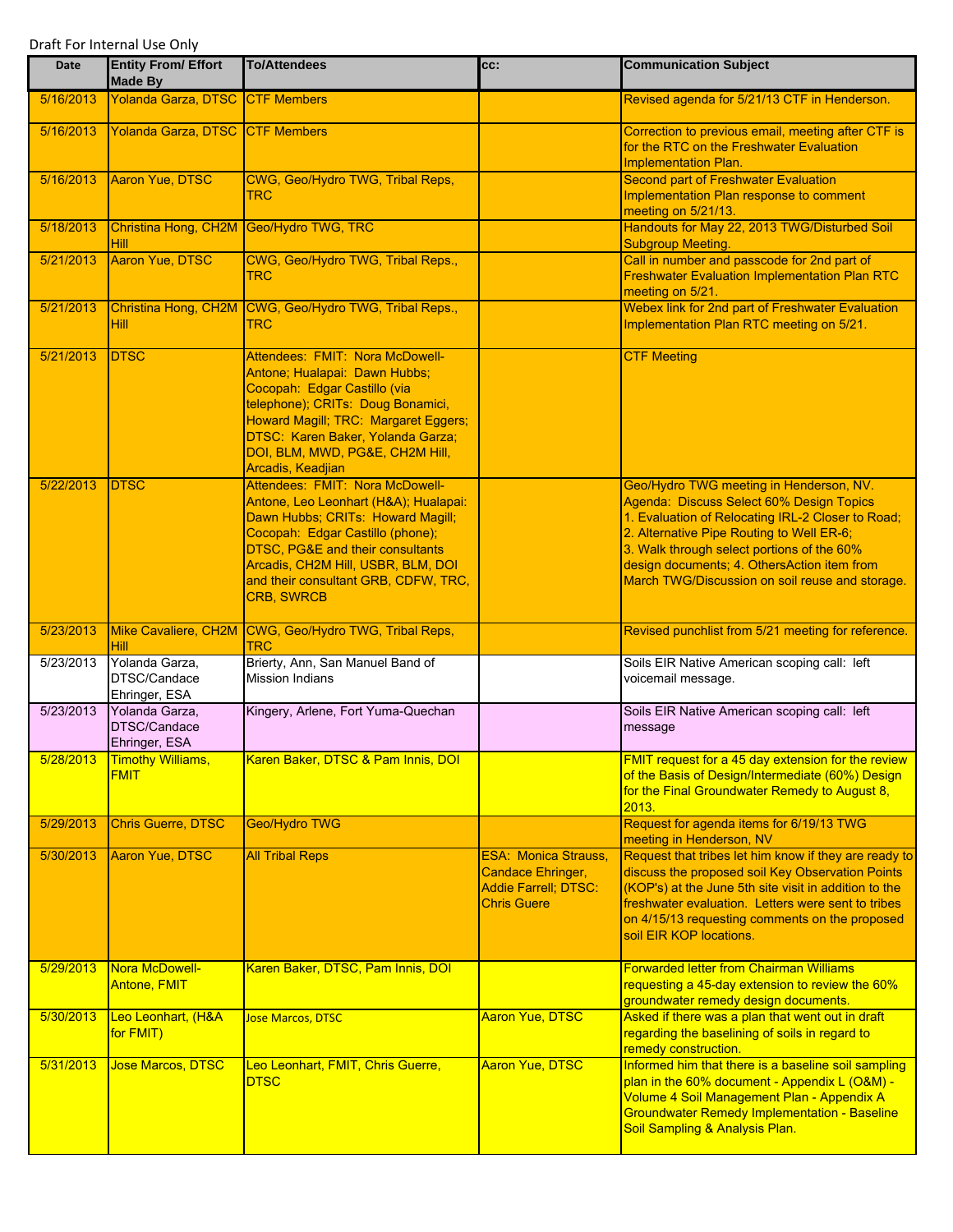| <b>Date</b> | <b>Entity From/ Effort</b><br><b>Made By</b> | <b>To/Attendees</b>                                                                                                                                                                                                                                                                                                                                                                                                 | cc:                                                                                                                                                                                                                                                                                                                                                                                                          | <b>Communication Subject</b>                                                                                                                                                                                                                                     |
|-------------|----------------------------------------------|---------------------------------------------------------------------------------------------------------------------------------------------------------------------------------------------------------------------------------------------------------------------------------------------------------------------------------------------------------------------------------------------------------------------|--------------------------------------------------------------------------------------------------------------------------------------------------------------------------------------------------------------------------------------------------------------------------------------------------------------------------------------------------------------------------------------------------------------|------------------------------------------------------------------------------------------------------------------------------------------------------------------------------------------------------------------------------------------------------------------|
| 6/2/2013    | Nora McDowell-<br><b>Antone, FMIT</b>        | Karen Baker, Aaron Yue, DTSC                                                                                                                                                                                                                                                                                                                                                                                        | <b>FMIT: Leo Leonhart.</b><br><b>Courtney Coyle, Steve</b><br>McDonald, Timothy<br>Williams, Linda Otero;<br><b>DOI: Pam Innis: BLM:</b><br>Kim Liebhauser,<br>George Shannon;<br>Cocopah: Jill<br>McCormick, Edgard<br>Castillo; Hualapai:<br>Dawn Hubbs, Loretta<br>Jackson; Chemehuevi:<br>Steven Escobar,<br><b>Thomas Pradetto:</b><br>CRIT: Doug Bonamici,<br><b>Wilene Fisher-Holt:</b><br><b>ESA</b> | <b>FMIT's preliminary response to the Key</b><br>Observation Points (KOP's) that were referenced in<br>Aaron's email of 5/30/13 and in response to letter<br>dated 4/15/13. Asked that requested information<br>be provided prior to the meeting on June 5, 2013 |
| 6/3/2013    | Pam Innis, DOI                               | Mike Cavaliere, CH2M Hill                                                                                                                                                                                                                                                                                                                                                                                           | CWG, Geo/Hydro<br>TWG, Tribal Reps.,<br><b>TRC</b>                                                                                                                                                                                                                                                                                                                                                           | Response to questions raised regarding the DOI<br>response to Comment #88 (FMIT Comment #28)                                                                                                                                                                     |
| 6/3/2013    | <b>Aaron Yue, DTSC</b>                       | CIT: Edward "Tito" Smith, Thomas<br>Pradetto, Ron Escobar; Cocopah:<br>Sherry Cordova, Jill McCormick; CRITS:<br>Wayne Patch, Sr., Josephine Rivera;<br>FMIT: Timothy Williams, Linda Otero;<br>Fort Yuma-Quechan: Mike Jackson, Sr.,<br>Chase Choate, Pauline Jose; Hualapai:<br><b>Sherry Counts, Dawn Hubbs</b>                                                                                                  |                                                                                                                                                                                                                                                                                                                                                                                                              | Mailing of cd's containing May 2013 CWG emails<br>and attachments.                                                                                                                                                                                               |
| 6/5/2013    | Yolanda Garza, DTSC                          | <b>CTF Members</b>                                                                                                                                                                                                                                                                                                                                                                                                  | Edgar Castillo,<br>Cocopah; Leo Leonhart<br>(H&A for FMIT); Eddie<br>& Joan Rigdon, MWD,<br>Aaron Yue, DTSC,<br>Margaret Eggers, TRC,<br>Kim Liebhauser, BLM                                                                                                                                                                                                                                                 | Draft CTF notes from 5/21/13, Draft CTF calendar,<br>Revised action items, revised candidates for<br><b>Topock Orientation</b>                                                                                                                                   |
| 6/5/2013    | <b>DTSC</b>                                  | Attendees: FMIT: Nora McDowell-<br>Antone; Michael Sulllivan, Leo Leonhart<br>(H&A), Russell Ray; Cocopah: Edgard<br>Castillo; Hualapai: Dawn Hubbs, Loretta<br>Jackson-Kelly; CRIT: Howard Magill;<br>DTSC: Chris Guerre, Aaron Yue; ESA:<br>Candace Ehringer; TRC: Eric<br>Rosenblum; PG&E: Curt Russell, Glen<br>Caruso; BOR: Mark Slaughter, Jeffery<br>Smith; BLM: George Shannon;<br>USFWS: Jennifer Portilla |                                                                                                                                                                                                                                                                                                                                                                                                              | Site visit/ meeting with Tribal represtatives to<br>evaluate freshwater source Key Observation Points<br>(KOP).                                                                                                                                                  |
| 6/6/2013    | Leo Leonhart, FMIT                           | Chris Guerre, DTSC & Geo/Hydro TWG                                                                                                                                                                                                                                                                                                                                                                                  |                                                                                                                                                                                                                                                                                                                                                                                                              | Two additional items they propose for discussion<br>during the 6/19/13 TWG: impact(s) associated<br>with the construction of new wells, and further<br>details about the monitoring program, particularly<br>during the start-up phase.                          |
| 6/10/2013   | Yolanda Garza, DTSC CTF Members              |                                                                                                                                                                                                                                                                                                                                                                                                                     | Leo Leonhart, FMIT,<br>Aaron Yue, DTSC,<br>Edgar Castillo, Cocopah                                                                                                                                                                                                                                                                                                                                           | Draft agenda for June 18, 2013 CTF meeting                                                                                                                                                                                                                       |
| 6/17/2013   | Ed Moser, Keadjian                           | <b>CTF Members</b>                                                                                                                                                                                                                                                                                                                                                                                                  |                                                                                                                                                                                                                                                                                                                                                                                                              | Community newsletter that PG&E sent out to<br><b>Needles and Golden Shores residents.</b>                                                                                                                                                                        |
| 6/18/2013   | Chris Guerre, DTSC                           | Geo/Hydro TWG                                                                                                                                                                                                                                                                                                                                                                                                       |                                                                                                                                                                                                                                                                                                                                                                                                              | Reminder about 6/19/13 TWG and agenda will<br>come out tomorrow.                                                                                                                                                                                                 |
| 6/18/2013   | Chris Guerre, DTSC                           | Geo/Hydro TWG                                                                                                                                                                                                                                                                                                                                                                                                       |                                                                                                                                                                                                                                                                                                                                                                                                              | Presentation for 6/19/13 TWG: Old Well Update                                                                                                                                                                                                                    |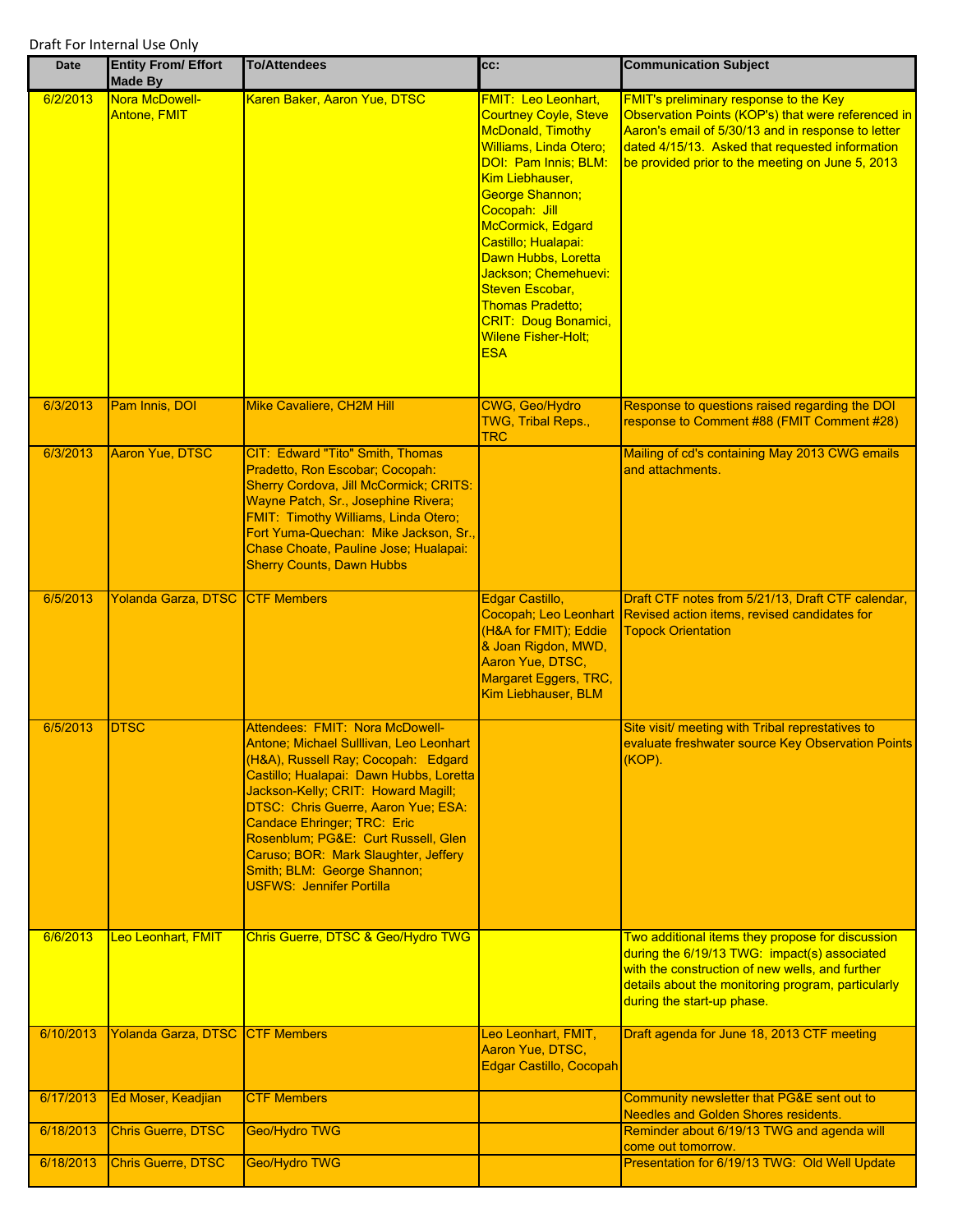| <b>Date</b> | <b>Entity From/ Effort</b><br><b>Made By</b> | <b>To/Attendees</b>                                                                                                                                                                                                                                                                                                                                  | CC:                                                     | <b>Communication Subject</b>                                                                                                                                                                                                                                                                                                                                                                                                                                                                                                                                                                                                                          |
|-------------|----------------------------------------------|------------------------------------------------------------------------------------------------------------------------------------------------------------------------------------------------------------------------------------------------------------------------------------------------------------------------------------------------------|---------------------------------------------------------|-------------------------------------------------------------------------------------------------------------------------------------------------------------------------------------------------------------------------------------------------------------------------------------------------------------------------------------------------------------------------------------------------------------------------------------------------------------------------------------------------------------------------------------------------------------------------------------------------------------------------------------------------------|
| 6/18/2013   | Aaron Yue, DTSC                              | <b>CTF Members</b>                                                                                                                                                                                                                                                                                                                                   |                                                         | Follow-up to CTF action item providing the list of<br>attendees at the meeting with the State Water<br>Resources Board on 4/25/13.                                                                                                                                                                                                                                                                                                                                                                                                                                                                                                                    |
| 6/18/2013   | <b>DTSC</b>                                  | <b>Attendees: FMIT: Nora McDowell-</b><br>Antone, Leo Leonhart; Hualapai: Dawn<br>Hubbs; CIT: Steven Escobar, Tom<br>Pradetto; CRITs: Doug Bonamici (via<br>telephone), Howard Magill; TRC:<br>Margaret Eggers; DTSC: Karen Baker,<br>Aaron Yue (via telephone); ; DOI, BLM,<br>MWD, PG&E, CH2M Hill, Arcadis,<br>Keadjian                           |                                                         | Clearinghouse Task Force Meeting. As a follow up<br>to their March 5, 201113 letter, DTSC still seeking<br>input on any resource areas for the Soil EIR.<br>Karen alsoannounced DTSC has not received any<br>feedback on the letter rquesting a meeting<br>regarding the Certified Groundwater EIR mitigation<br>measures so will schedule a meeting to hear any<br>concerns/issues. All Tribes are invited. Nora<br>McDowell-Antone said FMIT would need longer to<br>provide information on key views beyond June 28<br>and would need another tribal field meeting with<br>DTSC. DTSC agreed to provide better maps to<br>facilitiate the meeting. |
| 6/19/2013   | <b>Chris Guerre, DTSC</b>                    | Attendees: FMIT: Nora McDowell-<br>Antone; FMIT Consultant: Michael<br>Sullivan; CIT: Steven Escobar, Tom<br>Pradetto; CRITs: Howard Magill;<br>Hualapai: Dawn Hubbs; TRC: Margaret<br>Eggers, Charlie Schlinger, Bob Prucha;<br>DTSC: Chris Guerre, Karen Baker,<br>Aaron Yue (via telephone), Jose Marcos<br>(via telephone); DOI, HSG, I, Arcadis |                                                         | <b>TWG meeting in Henderson, NV</b>                                                                                                                                                                                                                                                                                                                                                                                                                                                                                                                                                                                                                   |
| 6/19/2013   | Pam Innis, DOI                               | CWG, Geo/Hydro TWG, Tribal Reps,<br><b>TRC</b>                                                                                                                                                                                                                                                                                                       |                                                         | DOI approval of FMIT's request to extend the time<br>to review the BOD/Intermediate 60% Design for the<br>Final GW Remedy. Deadline is now 8/8/13.                                                                                                                                                                                                                                                                                                                                                                                                                                                                                                    |
| 6/20/2013   | Chris Guerre, DTSC                           | Geo/Hydro TWG                                                                                                                                                                                                                                                                                                                                        |                                                         | Reminding members to provide any comments on<br>the path forward for the old well investigation by<br>July 3, 2013.                                                                                                                                                                                                                                                                                                                                                                                                                                                                                                                                   |
| 6/21/2013   | Karen Baker, DTSC                            | <b>FMIT: Nora McDowell-Antone, Timothy</b><br><b>Williams</b>                                                                                                                                                                                                                                                                                        | <b>Aaron Yue, DTSC</b>                                  | <b>DTSC approval of FMIT's request to extend the</b><br>time to review the Basis of Design<br>(BOD)/Intermediate 60% Design for the Final GW<br>Remedy. Deadline is now 8/8/13.                                                                                                                                                                                                                                                                                                                                                                                                                                                                       |
| 6/24/2013   | <b>Aaron Yue</b>                             | <b>Tribal reps., DTSC, TRC</b>                                                                                                                                                                                                                                                                                                                       | Pam Innis, DOI, Carrie<br>Marr, USFWS                   | Shared PG&E response to comments on Scope of<br>Risk Assessment Work Plan Addendum 2 and<br>Chromium Uptake by Arrowweed tech memo and<br>the need to schedule follow-up meeting with<br>interested parties.                                                                                                                                                                                                                                                                                                                                                                                                                                          |
| 6/24/2013   | Aaron Yue, DTSC                              | <b>CTF Members</b>                                                                                                                                                                                                                                                                                                                                   |                                                         | Provided the electronic version of the revised<br>figure for key view discussion as requested by the<br>CTF on 6/18/13.                                                                                                                                                                                                                                                                                                                                                                                                                                                                                                                               |
| 6/24/2013   | <b>Aaron Yue</b>                             | CWG, Geo/Hydro TWG, Tribal Reps.,<br>TRC, Agenda only, ESA                                                                                                                                                                                                                                                                                           |                                                         | Provided revised project contact lists with request<br>to review and inform him of needed changes.                                                                                                                                                                                                                                                                                                                                                                                                                                                                                                                                                    |
| 6/25/2013   | Candace Ehringer,<br><b>ESA</b>              | Nora McDowell-Antone, FMIT, Dawn<br>Hubbs, Hualapai; Robert Prucha, TRC                                                                                                                                                                                                                                                                              | Addie Farrell, ESA,<br>Aaron Yue & Karen<br>Baker, DTSC | Provided key view shape files for the review of the<br>Soil Investigation EIR.                                                                                                                                                                                                                                                                                                                                                                                                                                                                                                                                                                        |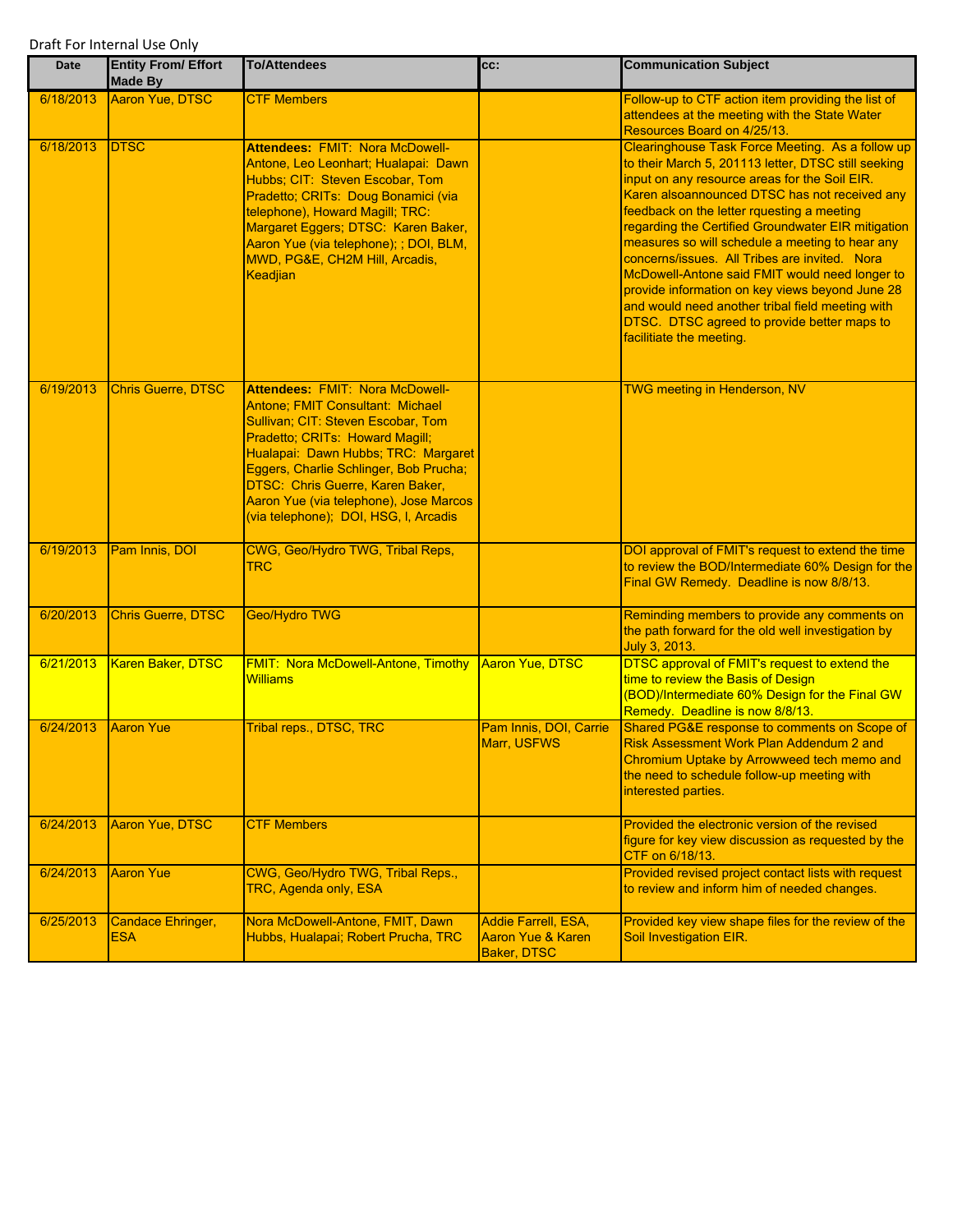| <b>Date</b> | <b>Entity From/ Effort</b><br><b>Made By</b> | <b>To/Attendees</b>                                     | CC:                                                                                                                                                                                                                                                                                                                                                                                                                                | <b>Communication Subject</b>                                                                                                                                                                                                                                                                          |
|-------------|----------------------------------------------|---------------------------------------------------------|------------------------------------------------------------------------------------------------------------------------------------------------------------------------------------------------------------------------------------------------------------------------------------------------------------------------------------------------------------------------------------------------------------------------------------|-------------------------------------------------------------------------------------------------------------------------------------------------------------------------------------------------------------------------------------------------------------------------------------------------------|
| 6/28/2013   | <b>Timothy Williams,</b><br><b>FMIT</b>      | Karen Baker, DTSC                                       | <b>FMIT: Nora McDowell-</b><br>Antone, Linda Otero,<br>Michael Sullivan, Leo<br>Leonhart (H&A),<br><b>Courtney Coyle, Steve</b><br>McDonald, Cocopah,<br>Hualapai, CRIT,<br>Chemehuevi, DOI:<br>Pam Innis, BLM: Kim<br>Liebhauser, DTSC:<br><b>Aaron Yue; ESA:</b><br>Bobbette Biddulph,<br><b>Monica Strauss,</b><br><b>Candace Ehringer</b>                                                                                      | Technical memorandum prepared by the tribe<br>summarizing the Tribe's position on the approach<br>to the "Key View Evaluation" and recommendation<br>of an approach that they believe is superior in<br>terms of achieving the Tribe's objectives relating to<br>the evaluation of aesthetic impacts. |
| 6/28/2013   | <b>Stewart Black, DTSC</b>                   | <b>Chairman Timothy Williams, FMIT</b>                  | <b>FMIT: Nora McDowell-</b><br>Antone, Linda Otero;<br>DOI: Pam Innis, DTSC:<br><b>Karen Baker</b>                                                                                                                                                                                                                                                                                                                                 | Response to FMIT's letter regarding Tribal Use<br>Scenario for PG&E Topock, Soils Project                                                                                                                                                                                                             |
| 6/28/2013   | Karen Baker, DTSC                            | Nora McDowell, FMIT                                     |                                                                                                                                                                                                                                                                                                                                                                                                                                    | Thomas Pradetto is unable to get a meeting room<br>at the Chemehuevi for the 8/20/13 CTF meeting.<br>You had mentioned at the last CTF meeting that<br>you thought we could hold it at Fort Mojave. Is that<br>possible?                                                                              |
| 6/28/2013   | Nora McDowell-<br><b>Antone, FMIT</b>        | Karen Baker, DTSC                                       |                                                                                                                                                                                                                                                                                                                                                                                                                                    | Nora will check the availability of a room at Fort<br>Mojave to hold the CTF on 8/20/13 and get back to<br>Karen on Monday. Also asked for an extension<br>until Monday to respond to DTSC's letter on key<br>view points.                                                                            |
| 7/1/2013    | Karen Baker, DTSC                            | Nora McDowell, FMIT                                     |                                                                                                                                                                                                                                                                                                                                                                                                                                    | Thanked Nora for checking on room availability<br>and for sending their response to DTSC's letter on<br>key view points on Monday.                                                                                                                                                                    |
| 7/1/2013    | Karen Baker, DTSC                            | Michael Sullivan, Nora McDowell-<br><b>Antone, FMIT</b> | <b>Aaron Yue, DTSC</b>                                                                                                                                                                                                                                                                                                                                                                                                             | In response to a discussion they had in June,<br>informed them that the decommissioning costs for<br>the groundwater remedy can be found in Appendix<br>H of the Design as Attachment E.                                                                                                              |
| 7/1/2013    | Nora McDowell, FMIT                          | Karen Baker, DTSC                                       | <b>FMIT reps: Leo</b><br>Leonhart, Courtney<br>Coyle, Michael Sullivan,<br>Linda Otero; Hualapai:<br>Dawn Hubbs; CRIT:<br>Doug Bonamici, Wilene<br>Fisher-Holt; Hualapai:<br>Loretta Jackson-Kelly;<br>Chemehuevi: Thomas<br><b>Pradetto, Steven</b><br>Escobar, Ron Escobar;<br>Cocopah: Jill<br>McCormick, Edgar<br>Castillo; TRC: Eric<br>Ronsenblum, Ron<br>Prucha, Win Wright,<br><b>Charlie Schlinger;</b><br>DTSC, DOI, BLM | Fort Mojave's response to DTSC letter of April 15,<br>2013 regarding Soils Investigation Key View<br>Points.                                                                                                                                                                                          |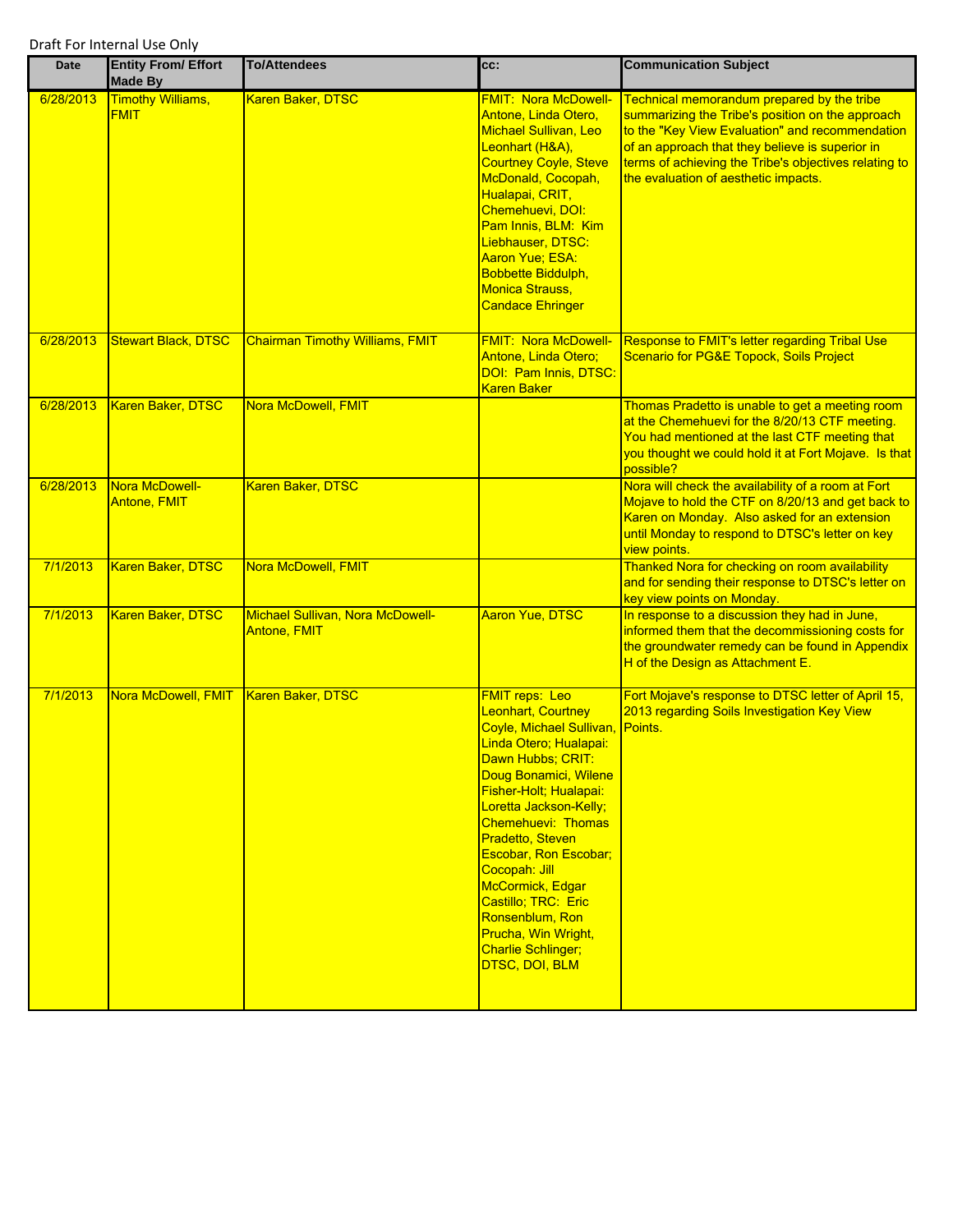| <b>Date</b> | <b>Entity From/ Effort</b><br><b>Made By</b> | <b>To/Attendees</b>          | CC:                                                                                                                                                                                                                                                                                                                                                                                                                                                        | <b>Communication Subject</b>                                                                                                                                                                                                   |
|-------------|----------------------------------------------|------------------------------|------------------------------------------------------------------------------------------------------------------------------------------------------------------------------------------------------------------------------------------------------------------------------------------------------------------------------------------------------------------------------------------------------------------------------------------------------------|--------------------------------------------------------------------------------------------------------------------------------------------------------------------------------------------------------------------------------|
| 7/1/2013    | Nora McDowell, FMIT   Karen Baker, DTSC      |                              | <b>FMIT reps: Leo</b><br>Leonhart, Courtney<br><b>Coyle, Michael Sullivan</b><br>Linda Otero; Hualapai:<br>Dawn Hubbs; CRIT:<br>Doug Bonamici, Wilene<br>Fisher-Holt; Hualapai:<br>Loretta Jackson-Kelly;<br>Chemehuevi: Thomas<br><b>Pradetto, Steven</b><br><b>Escobar, Ron Escobar;</b><br>Cocopah: Jill<br>McCormick, Edgar<br>Castillo; TRC: Eric<br>Ronsenblum, Ron<br>Prucha, Win Wright,<br><b>Charlie Schlinger;</b><br><b>DTSC, DOI, BLM</b>     | Recalled email sent regarding Fort Mojave's<br>response to DTSC letter of April 15, 2013<br>regarding Soils Investigation Key View Points.                                                                                     |
| 7/2/2013    | Karen Baker, DTSC                            | Nora McDowell-Antone, FMIT   |                                                                                                                                                                                                                                                                                                                                                                                                                                                            | We look forward to receiving Fort Mojave's final<br>letter regarding Fort Mojave's response to DTSC<br>letter of April 15, 2013 regarding Soils Investigation<br><b>Key View Points.</b>                                       |
| 7/2/2013    | Isabella Alasti, DTSC                        | <b>Steven McDonald, FMIT</b> | <b>DTSC: Debbie</b><br>Raphael, Stewart Black,<br>Karen Baker; AG's<br>Office: Sarah Morrison;<br><b>FMIT: Timothy</b><br><b>Williams, Nora</b><br>McDowell-Antone,<br><b>Linda Otero</b>                                                                                                                                                                                                                                                                  | Per settlement agreement between FMIT and<br>DTSC, payment of \$60,000 is overdue to DTSC for<br>costs of preparing the administrative record.                                                                                 |
| 7/2/2013    | Nora McDowell-<br><b>Antone, FMIT</b>        | Karen Baker, DTSC            |                                                                                                                                                                                                                                                                                                                                                                                                                                                            | Is meeting room needed on 8/20-8/21/13 needed<br>for the CTF meeting or also for the TMU/TWG<br>meetings?                                                                                                                      |
| 7/2/2013    | <b>Karen Baker, DTSC</b>                     | <b>Nora McDowell-Antone</b>  |                                                                                                                                                                                                                                                                                                                                                                                                                                                            | Room is definitely needed for the TMU meeting,<br>but will get back to her about the TWG.                                                                                                                                      |
| 7/2/2013    | Nora McDowell, FMIT                          | Karen Baker, DTSC            | <b>FMIT reps: Leo</b><br>Leonhart, Courtney<br>Coyle, Michael Sullivan, Key View Points.<br>Linda Otero; Hualapai:<br>Dawn Hubbs; CRIT:<br>Doug Bonamici, Wilene<br>Fisher-Holt; Hualapai:<br>Loretta Jackson-Kelly;<br>Chemehuevi: Thomas<br><b>Pradetto, Steven</b><br><b>Escobar, Ron Escobar;</b><br>Cocopah: Jill<br>McCormick, Edgar<br>Castillo; TRC: Eric<br>Ronsenblum, Ron<br>Prucha, Win Wright,<br><b>Charlie Schlinger;</b><br>DTSC, DOI, BLM | <b>Resubmittal of Fort Mojave's response to DTSC</b><br>letter of April 15, 2013 regarding Soils Investigation                                                                                                                 |
| 7/2/2013    | Karen Baker, DTSC                            | Nora McDowell-Antone, FMIT   | Yolanda Garza, DTSC                                                                                                                                                                                                                                                                                                                                                                                                                                        | May not have August TWG, but would like to try<br>and hold a meeting to discuss the groundwater EIR<br>Mitigation Measures on 8/21 after the CTF in<br>Needles or Laughlin. Would Fort Mojave be able<br>to host this meeting? |
| 7/2/2013    | Yolanda Garza, DTSC CTF Members              |                              |                                                                                                                                                                                                                                                                                                                                                                                                                                                            | Draft notes from 6/18/13 CTF, action item matrix<br>and next meeting planned for 8/20/13.                                                                                                                                      |
| 7/3/2013    | Karen Baker, DTSC                            | Nora McDowell-Antone, FMIT   |                                                                                                                                                                                                                                                                                                                                                                                                                                                            | PG&E plans to hold a CTF meeting after the CTF<br>meeting on 8/20. Would Fort Mojave be able to<br>host that meeting also?                                                                                                     |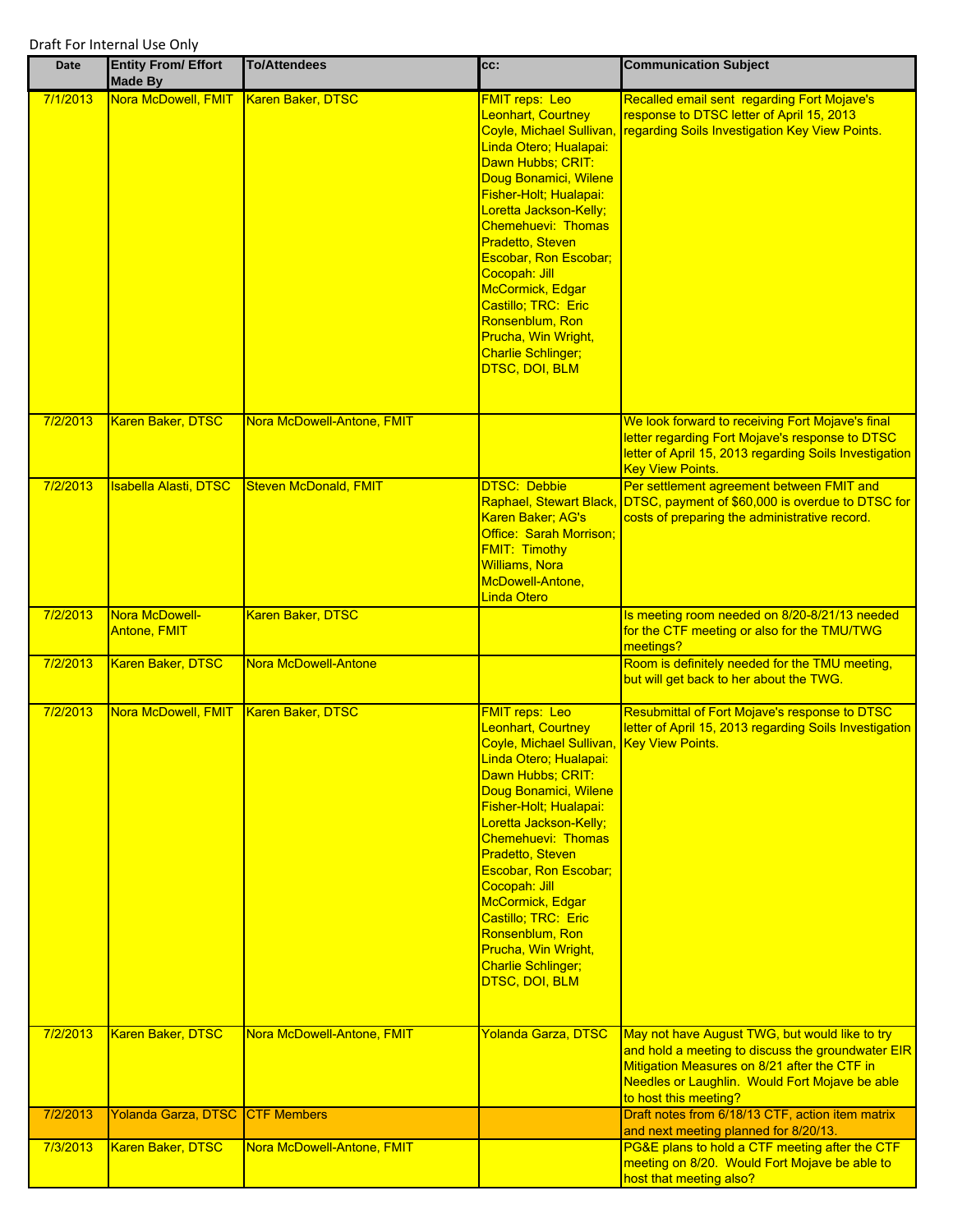| Date      | <b>Entity From/ Effort</b><br><b>Made By</b> | <b>To/Attendees</b>                                                                                                                                                                                                                                                                                                | CC:                                                                                                                                                                                                                                         | <b>Communication Subject</b>                                                                                                                                                                                                                                                                                     |
|-----------|----------------------------------------------|--------------------------------------------------------------------------------------------------------------------------------------------------------------------------------------------------------------------------------------------------------------------------------------------------------------------|---------------------------------------------------------------------------------------------------------------------------------------------------------------------------------------------------------------------------------------------|------------------------------------------------------------------------------------------------------------------------------------------------------------------------------------------------------------------------------------------------------------------------------------------------------------------|
| 7/5/2013  | <b>Steven McDonald</b><br>(FMIT)             | <b>USDOJ - Assistant Attorney General</b>                                                                                                                                                                                                                                                                          | <b>FMIT: Tribal Council,</b><br><b>Nora McDowell-Antone</b><br>Courtney Coyle; DOI:<br>Casey Padgett, Pam<br>Innis; DTSC: Karen<br><b>Baker</b>                                                                                             | Revised Comment on Remedial Design/Remedial<br>Action Consent Decree - Tribe's letter did not<br>intend to assert any claim agains PG&E or the<br>federal government for natural resources damage.                                                                                                               |
| 7/9/2013  | <b>Chris Guerre, DTSC</b>                    | Geo/Hydro TWG                                                                                                                                                                                                                                                                                                      |                                                                                                                                                                                                                                             | Provided location of information regarding well<br>rehabilitation and maintenance as requested at the<br>6/19/13 TWG meeting.                                                                                                                                                                                    |
| 7/10/2013 | <b>Chris Guerre, DTSC</b>                    | Geo/Hydro TWG                                                                                                                                                                                                                                                                                                      |                                                                                                                                                                                                                                             | Chris made the decision to cancel the TWG<br>meeting on 7/18/13 due to lack of response for<br>agenda items. Several emails (Margaret Eggers,<br>TRC, Yvonne Meeks, PG&E, Dawn Hubbs,<br>Hualapai) requesting the meeting not be canceled<br>followed, and Chris decided not to cancel the<br>meeting after all. |
| 7/10/2013 | Sheryl Bilbrey, PG&E                         | Loretta Jackson-Kelly, Hualapai Tribe                                                                                                                                                                                                                                                                              | <b>FMIT: Nora McDowell-</b><br>Antone, Leo Leonhart;<br>Cocopah: Jill<br>McCormick; CRIT:<br>Doug Bonamici, ;<br>Chemehuevi: Tom<br>Pradetto; PG&E:<br>Yvonne Meeks: DTSC:<br>Karen Baker; DOI: Pam<br><b>Innis</b>                         | Response to letter dated June 24, 2013 requesting<br>more information on rights of way and easements<br>Hualapai: Dawn Hubbs; associated with certain pipeline corridor segments<br>that PG&E has proposed in our groundwater 60%<br>Design documents.                                                           |
| 7/11/2013 | Chris Guerre, DTSC                           | Geo/Hydro TWG                                                                                                                                                                                                                                                                                                      |                                                                                                                                                                                                                                             | Agenda for 7/18/13 TWG meeting.                                                                                                                                                                                                                                                                                  |
| 7/11/2013 | Chris Guerre, DTSC                           | CWG, Geo/Hydro TWG, Tribal Reps.,<br>TRC                                                                                                                                                                                                                                                                           |                                                                                                                                                                                                                                             | Topock sampling results the second quarter 2013.                                                                                                                                                                                                                                                                 |
| 7/15/2013 | Karen Baker, DTSC                            | <b>FMIT: Nora McDowell-Antone;</b><br>Chemehuevi: Thomas Pradetto:<br>Cocopah: Jill McCormick; Hualapai:<br>Loretta Jackson-Kelly; Crit: Doug<br>Bonamici; Fort Yuma-Quechan: Chase<br>Choate:                                                                                                                     | <b>FMIT: Courtney Coyle,</b><br><b>Steven McDonald:</b><br>Chemehuevi: Steven<br>Escobar; Hualapai:<br>Dawn Hubbs; CRIT:<br><b>Howard Magill; DTSC:</b><br><b>Aaron Yue, Yolanda</b><br>Garza; ESA: Addie<br><b>Farrell, Monica Strauss</b> | Invitiation to August 21, 2013 meeting seeking<br>tribal input on mitigation measures for the Certified<br><b>Groundwater EIR.</b>                                                                                                                                                                               |
| 7/16/2013 |                                              | Attendees: FMIT: Nora McDowell-<br>Antone, Leo Leonhart (phone); CRITs:<br>Howagrd Magill; Hualapai: Loretta<br>Jackson-Kelly, Dawn Hubbs; Cocpah:<br>Edgar Castillo (by phone); Chemehuevi:<br>Steven Escobar; TRC: Margaret<br>Eggers; DTSC, BLM, PG&E and their<br>consultants CH2M Hill, Arcadis &<br>Keadjian |                                                                                                                                                                                                                                             | <b>Clearinghouse Task Force Meeting. Karen Baker</b><br>announced DTSC sent out a letter yesterday<br>inviting Tribes to the Certified Groundwater FEIR<br>mitigation measures meeting set for August 21,<br>2013 at the FMIT office.                                                                            |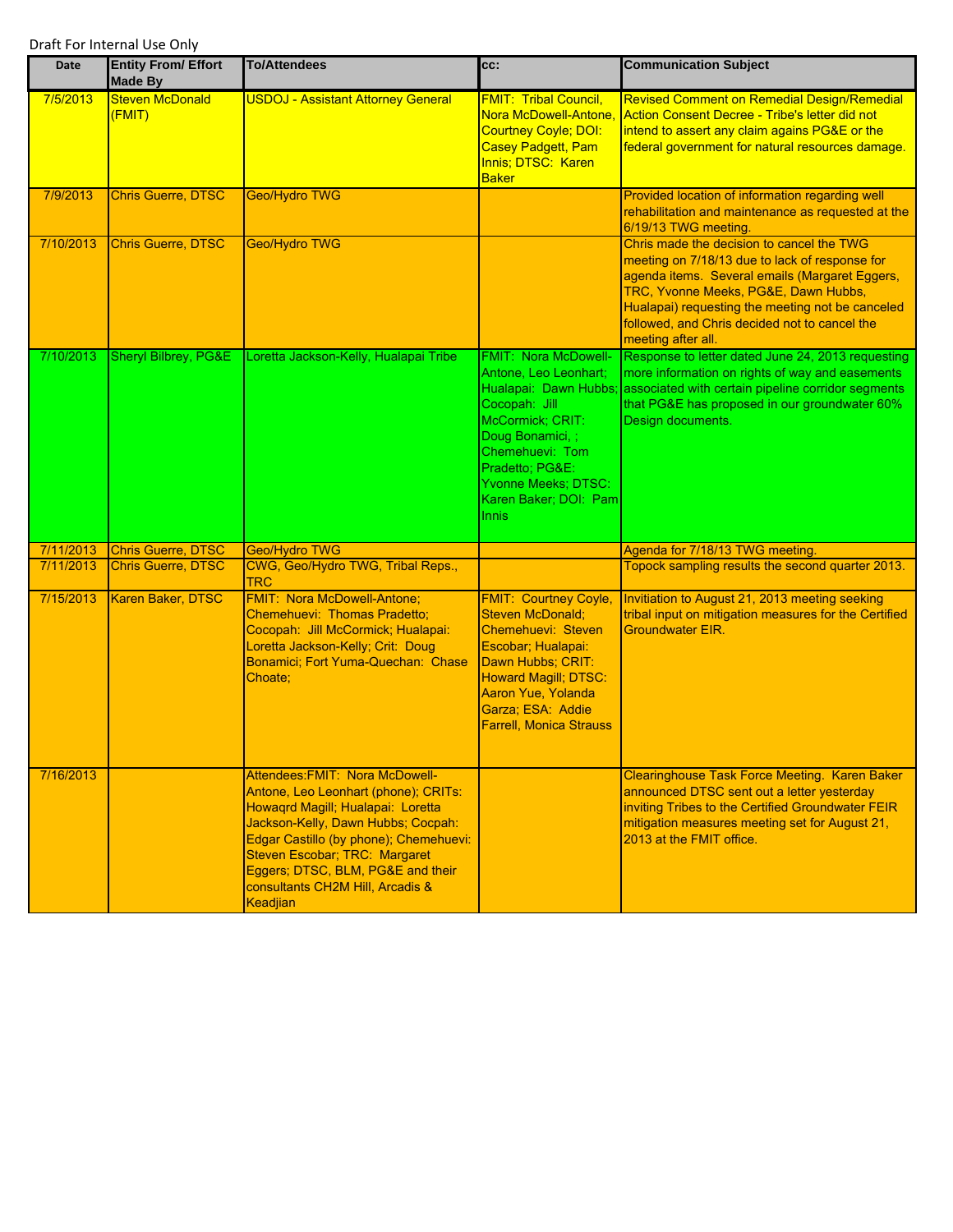| <b>Date</b> | <b>Entity From/ Effort</b><br><b>Made By</b>                                  | <b>To/Attendees</b>                                                                                                                                                                                                                                                                                                                                                                                                                                                                                                                                                                                                                                                                                                                                                                                         | CC:                                  | <b>Communication Subject</b>                                                                                                                                                        |
|-------------|-------------------------------------------------------------------------------|-------------------------------------------------------------------------------------------------------------------------------------------------------------------------------------------------------------------------------------------------------------------------------------------------------------------------------------------------------------------------------------------------------------------------------------------------------------------------------------------------------------------------------------------------------------------------------------------------------------------------------------------------------------------------------------------------------------------------------------------------------------------------------------------------------------|--------------------------------------|-------------------------------------------------------------------------------------------------------------------------------------------------------------------------------------|
| 7/17/2013   | <b>DTSC</b>                                                                   | <b>Attendees: FMIT: Nora McDowell-</b><br>Antone (via telephone), Leo Leonhart<br>(H&A), Courtney Coyle (Legal Rep) (via<br>telephone), Michael Sulllivan<br>(Toxicologist); Hualapai Indian Tribe:<br>Dawn Hubbs; Technical Review<br>Committee Members (TRC): Charlie<br>Schlinger, Margaret Eggers, Win Wright,<br>Robert Prucha; DTSC: Karen Baker,<br>Aaron Yue, Yolanda Garza, Isabella<br>Alasti, Chris Guerre. Jose Marcos (via<br>telephone), Lori Hare (via telephone);<br><b>Environmental Science Associates</b><br>(ESA) on behalf of DTSC: Addie Farrell,<br>Monica Strauss (via telephone); CDFW,<br>CRB, PG&E and their consultants CH2M<br>Hill, Arcadis, Blair, Church & Flynn<br>Consulting Eng., Keadjian, USBLM,<br>USBOR, USDOI, GRB for DOI, USFWS,<br><b>MWD, Mojave County DPH</b> |                                      | Face-to-Face Consultative Work Group Meeting.<br><b>DTSC provided a Soil EIR Update</b>                                                                                             |
| 7/18/2013   | Martin Barackman,<br><b>CH2M Hill (on Chris</b><br>Guerre's, DTSC,<br>behalf) | Geo/Hydro TWG                                                                                                                                                                                                                                                                                                                                                                                                                                                                                                                                                                                                                                                                                                                                                                                               |                                      | Provided link to the Webex for today's TWG<br>meeting.                                                                                                                              |
| 7/18/2013   | <b>DTSC</b>                                                                   | Attendees: FMIT: Jim Schwall, Leo<br>Leonhart (H&A); CRIT: Howard Magill;<br>Chemehuevi: Steven Escobar;<br>Hualapai: Dawn Hubbs; TRC: Win<br>Wright; DTSC, BLM, PG&E, USBR,<br>USDOI, MWD, CRB, PG&E & their<br>consultants Arcadis, CH2M Hill;                                                                                                                                                                                                                                                                                                                                                                                                                                                                                                                                                            |                                      | Face-to Face TWG Meeting in Henderson, NV.<br>Agenda: Follow-up on Response to Tribe's<br>Request for Utilities Right of Way Information;<br>Open Discussion - 60% Design Topics.   |
| 7/18/2013   | Aaron Yue, DTSC                                                               | <b>CTF Members</b>                                                                                                                                                                                                                                                                                                                                                                                                                                                                                                                                                                                                                                                                                                                                                                                          |                                      | Provided screen capture of the alternate well I<br>locations.                                                                                                                       |
| 7/23/2013   | <b>Jose Marcos, DTSC</b>                                                      | <b>Michael Sullivin, FMIT</b>                                                                                                                                                                                                                                                                                                                                                                                                                                                                                                                                                                                                                                                                                                                                                                               | CWG, Tribal Reps,<br><b>ESA, TRC</b> | Provided Soil Investigation Workplan objectives as<br>requested at the 7/17/13 CWG meeting.                                                                                         |
| 7/23/2013   | Nora McDowell-<br><b>Antone, FMIT</b>                                         | Karen Baker, DTSC, Yolanda Garza,<br><b>DTSC</b>                                                                                                                                                                                                                                                                                                                                                                                                                                                                                                                                                                                                                                                                                                                                                            |                                      | Nora has a scheduling conflict on 8/20-8/21/13 and<br>will not be in attendance at the CTF, TMU and<br>consultation with DTSC.                                                      |
| 7/23/2013   | Karen Baker, DTSC                                                             | Nora McDowell-Antone, FMIT, Yolanda<br>Garza, DTSC                                                                                                                                                                                                                                                                                                                                                                                                                                                                                                                                                                                                                                                                                                                                                          |                                      | Asked if it would still be possible to hold the<br>meetings at the Fort Mojave office even though<br>she wont be present since announcement letters<br>were already sent out.       |
| 7/24/2013   | Nora McDowell-<br><b>Antone, FMIT</b>                                         | Karen Baker, DTSC                                                                                                                                                                                                                                                                                                                                                                                                                                                                                                                                                                                                                                                                                                                                                                                           |                                      | Nora confirmed that her assistant, Angie Alvarado<br>will be present at the meetings on 8/20-8/21/13 in<br>her absence and meetings can still be held at the<br>Fort Mojave office. |
| 8/5/2013    | <b>Aaron Yue, DTSC</b>                                                        | CIT: Edward "Tito" Smith, Thomas<br>Pradetto, Ron Escobar; Cocopah:<br>Sherry Cordova, Jill McCormick; CRITS:<br>Wayne Patch, Sr., Wilfred Nabahe;<br>FMIT: Timothy Williams, Linda Otero;<br>Fort Yuma-Quechan: Mike Jackson, Sr.,<br>Chase Choate, Pauline Jose; Hualapai:<br><b>Sherry Counts, Dawn Hubbs</b>                                                                                                                                                                                                                                                                                                                                                                                                                                                                                            |                                      | Mailing of cd's containing June & July 2013 CWG<br>emails and attachments.                                                                                                          |
| 8/5/2013    | <b>Aaron Yue, DTSC</b>                                                        | CWG, Geo/Hydro TWG, Tribal Reps,<br><b>ESA, TRC</b>                                                                                                                                                                                                                                                                                                                                                                                                                                                                                                                                                                                                                                                                                                                                                         |                                      | Link to the Final Freshwater Implementation Plan<br>submitted by PG&E for informational purposes.                                                                                   |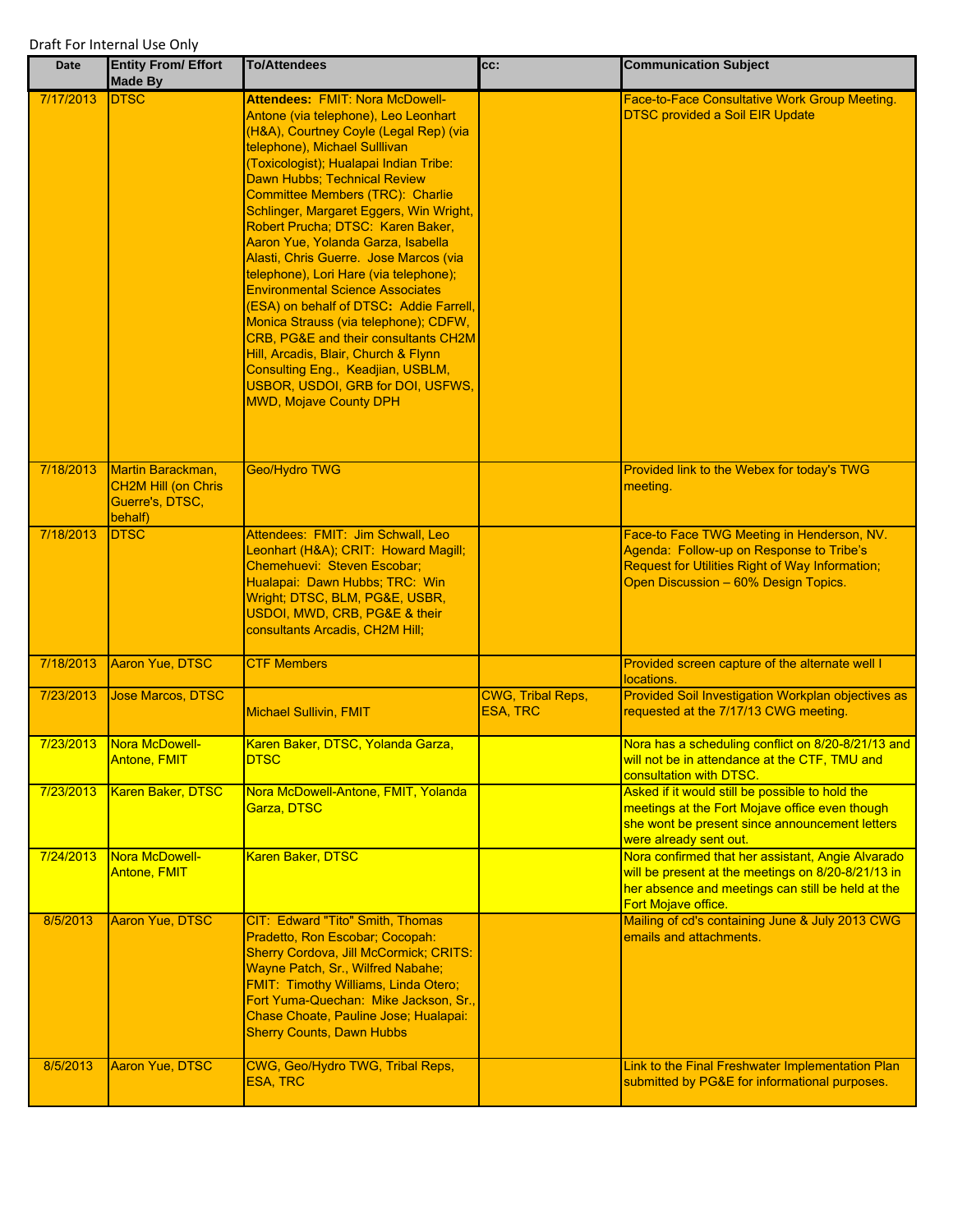| <b>Date</b> | <b>Entity From/ Effort</b><br><b>Made By</b> | <b>To/Attendees</b>                                                                                                                                                                         | CC:                                                                                                                                                                                                                                                                                | <b>Communication Subject</b>                                                                                                                                                                                                                                                                                                                                                                              |
|-------------|----------------------------------------------|---------------------------------------------------------------------------------------------------------------------------------------------------------------------------------------------|------------------------------------------------------------------------------------------------------------------------------------------------------------------------------------------------------------------------------------------------------------------------------------|-----------------------------------------------------------------------------------------------------------------------------------------------------------------------------------------------------------------------------------------------------------------------------------------------------------------------------------------------------------------------------------------------------------|
| 8/6/2013    | Karen Baker, DTSC                            | <b>FMIT: Nora McDowell-Antone:</b><br>Cocopah: Hill McCormick; Hualapai:<br>Loretta Jackson-Kelly; CRITs: Doug<br>Bonamici; Fort Yuma-Quechan: Chase<br>Choate; Chemehuevi: Thomas Pradetto | <b>FMIT: Courtney Coyle,</b><br><b>Steven McDonald:</b><br><b>CRITs: Howard Magill,</b><br><b>Wilfred Nabahe;</b><br>Chemehuevi: Steven<br>Escobar; All: DTSC:<br>Aaron Yue, Yolanda<br>Garza; ESA: Addie<br>Farrell                                                               | Sent hard copy letter "Agenda for the August 21,<br>2013 Meeting on Groundwater Mitigation Measures<br>Hualapai: Dawn Hubbs; to Mitigate Cultural Resource Impacts in the Final<br><b>Environmental Impact Report for the Groundwater</b><br>Remedy at PG&E Topock Compressor Station".<br>Attachments: Draft Agenda, Exhibit 2 to<br>Attachment B, Mitigation Momitoring and Reporting<br>Program (MMRP) |
| 8/7/2013    | Christina Hong, CH2M CTF Members<br>Hill     |                                                                                                                                                                                             |                                                                                                                                                                                                                                                                                    | Two examples of past Remediation Reviews for<br>discussion during tomorrow's meeting.                                                                                                                                                                                                                                                                                                                     |
| 8/8/2013    | Nora McDowell-<br><b>Antone, FMIT</b>        | Aaron Yue, DTSC and Pam Innis, DOI                                                                                                                                                          | Chemehuevi: Tito<br>Smith, Ron Escobar,<br><b>Thomas Pradetto,</b><br>Steven Escobar;<br>Cocopah: Sherry<br>Cordova, Jill<br>McCormick, Edgar<br>Castillo; CRITs: Doug<br>Bonamici, Wilene<br>Fisher-Holt; Hualapai:<br>Dawn Hubbs, Loretta<br>Jackson-Kelly; DTSC,<br>BLM,        | Cover letter from Timothy Williams transmitting the<br>Fort Mojave comments on the 60% Basis of<br>Design.                                                                                                                                                                                                                                                                                                |
| 8/8/2013    | <b>Aaron Yue, DTSC</b>                       |                                                                                                                                                                                             | Chemehuevi: Tito<br>Smith, Ron Escobar,<br><b>Thomas Pradetto,</b><br>Steven Escobar;<br>Cocopah: Sherry<br>Cordova, Jill<br>McCormick, Edgar<br>Castillo; CRITs: Doug<br>Bonamici, Wilene<br>Fisher-Holt; Hualapai:<br>Dawn Hubbs, Loretta<br>Jackson-Kelly; DTSC,<br>BLM,        | Confirmed receipt of Fort Mojave comments on the<br>60% BOD.                                                                                                                                                                                                                                                                                                                                              |
| 8/8/2013    | Nora McDowell-<br><b>Antone, FMIT</b>        | <b>Aaron Yue</b>                                                                                                                                                                            | Chemehuevi: Tito<br>Smith, Ron Escobar,<br><b>Thomas Pradetto,</b><br>Steven Escobar;<br>Cocopah: Sherry<br>Cordova, Jill<br>McCormick, Edgar<br>Castillo; CRITs: Doug<br><b>Bonamici, Wilene</b><br>Fisher-Holt; Hualapai:<br>Dawn Hubbs, Loretta<br>Jackson-Kelly; DTSC,<br>BLM, | Nora asked what is the time frame for possible<br>clarifications of comments? Asked a two week<br>extension be considered.                                                                                                                                                                                                                                                                                |
| 8/8/2013    | Doug Bonamici, CRIT                          | Aaron Yue, DTSC                                                                                                                                                                             | Yvonne Meeks,<br>Rebecca Loudbear,<br>Wilene Fisher-Holt,<br><b>Howard Magill</b>                                                                                                                                                                                                  | CRITs comments on the revised BOD -<br>Intermediate 60% Design                                                                                                                                                                                                                                                                                                                                            |
| 8/8/2013    | Thomas Pradetto,<br>Chemehuevi               | Aaron Yue, DTSC                                                                                                                                                                             | Nora McDowell-Antone,<br><b>FMIT</b>                                                                                                                                                                                                                                               | Submitted comment letter concerning the 60%<br>Design from Chemehuevi and the comment matrix<br>from the TRC.                                                                                                                                                                                                                                                                                             |
| 8/8/2013    | Aaron Yue, DTSC                              | Thomas Pradetto, Chemehuevi                                                                                                                                                                 |                                                                                                                                                                                                                                                                                    | Confirmed receipt of Chemehuevi comments and<br>TRC comment matrix on the 60% BOD.                                                                                                                                                                                                                                                                                                                        |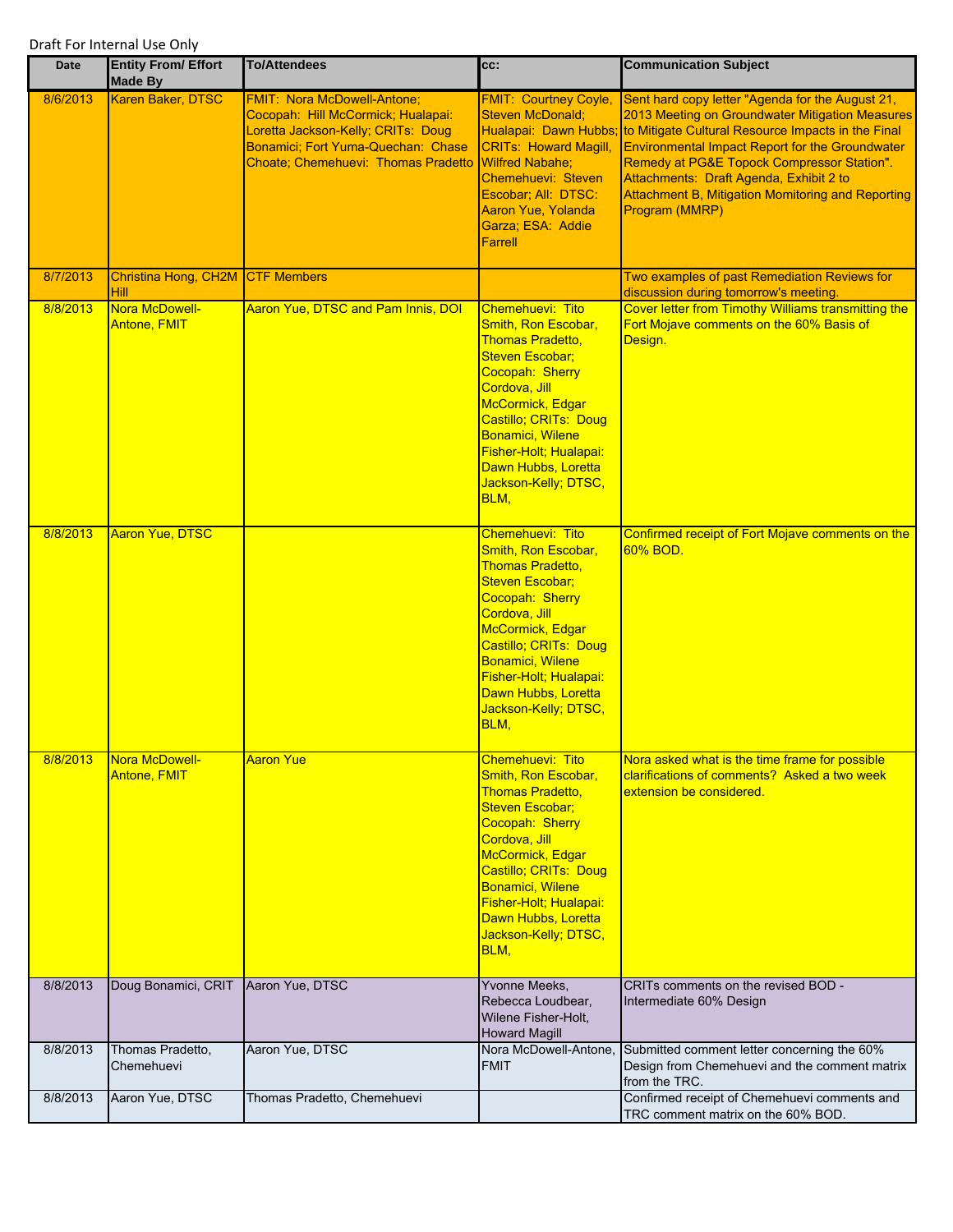| <b>Date</b> | <b>Entity From/ Effort</b><br><b>Made By</b> | <b>To/Attendees</b>                                                                                                                                                                                                                                                                                                                                                   | cc:                                                                                                                                                           | <b>Communication Subject</b>                                                                                                                                |
|-------------|----------------------------------------------|-----------------------------------------------------------------------------------------------------------------------------------------------------------------------------------------------------------------------------------------------------------------------------------------------------------------------------------------------------------------------|---------------------------------------------------------------------------------------------------------------------------------------------------------------|-------------------------------------------------------------------------------------------------------------------------------------------------------------|
| 8/8/2013    | Edgar Castillo,<br>Cocopah                   | <b>Aaron Yue, DTSC</b>                                                                                                                                                                                                                                                                                                                                                | <b>CRIT: Doug Bonamici;</b><br><b>FMIT: Nora McDowell-</b><br>Antone; TRC: Margaret<br>Eggers; Chemehuevi:<br><b>Thomas Pradetto:</b><br>Hualapai: Dawn Hubbs | Cocopah comments on the 60% Design BOD                                                                                                                      |
| 8/8/2013    | <b>Aaron Yue, DTSC</b>                       | <b>Edgar Castillo, Cocopah</b>                                                                                                                                                                                                                                                                                                                                        | <b>CRIT: Doug Bonamici;</b><br><b>FMIT: Nora McDowell-</b><br>Antone; TRC: Margaret<br>Eggers; Chemehuevi:<br><b>Thomas Pradetto;</b><br>Hualapai: Dawn Hubbs | Confirmed receipt of Cocopah comments on the<br>60% Design BOD                                                                                              |
| 8/12/2013   | Aaron Yue, DTSC                              | Doug Bonamici, CRIT                                                                                                                                                                                                                                                                                                                                                   | Yvonne Meeks,<br>Rebecca Loudbear,<br>Wilene Fisher-Holt,<br><b>Howard Magill</b>                                                                             | Confirmed receipt of CRITs comments on the 60%<br>BOD.                                                                                                      |
| 8/12/2013   | <b>Aaron Yue, DTSC</b>                       | Nora McDowell-Antone, FMIT and Pam<br>Innis, DOI                                                                                                                                                                                                                                                                                                                      | CWG, Geo/Hydro<br><b>TWG, Tribal Reps, TRC</b>                                                                                                                | Per Fort Mojave's request, DTSC and DOI agreed<br>to postpone final approval of the Freshwater<br>Implementation Plan until after August 26, 2013.          |
| 8/15/2013   | <b>Chris Guerre, DTSC</b>                    | Geo/Hydro TWG                                                                                                                                                                                                                                                                                                                                                         |                                                                                                                                                               | September 2013 TWG meeting dates                                                                                                                            |
| 8/15/2013   | Leo Leonhart, FMIT                           | <b>Chris Guerre, DTSC</b>                                                                                                                                                                                                                                                                                                                                             | Geo/Hydro TWG                                                                                                                                                 | Confused about TWG scheduled for 9/17, asked<br>isn't the 17th supposed to be a CTF meeting?                                                                |
| 8/15/2013   | <b>Aaron Yue, DTSC</b>                       | Leo Leonhart, FMIT                                                                                                                                                                                                                                                                                                                                                    | Geo/Hydro TWG                                                                                                                                                 | Answered Leo's question that, yes, the TWG will<br>start after the conclusion of the CTF. There isn't a<br>face-to-face TMU after CTF.                      |
| 8/16/2013   | <b>Yolanda Garza</b>                         | FMIT: Nora McDowell-Antone, LInda<br>Otero, Courtney Coyle, Steven<br>McDonald; Chemehuevi: Thomas<br>Pradetto, Steven Escobar; CRIT: Doug<br>Bonamici, Howard Magill, Wilene Fisher-<br>Holt; Cocopah: Edgar Castillo, Jill<br>McCormick; Hualapai: Loretta Jackson-<br>Kelly, Dawn Hubbs; Fort Yuma-<br>Quechan: Chase Choate; TRC:<br>Margaret Eggers; DTSC, PG&E, |                                                                                                                                                               | <b>Certified Groundwater EIR Mitigation Monitoring</b><br>and Reporting Program (MMRP) meeting<br>presentation and materials for the meeting on<br>8/21/13. |
| 8/19/2013   | <b>Chris Guerre, DTSC</b>                    | CWG, Geo/Hydro TWG, Tribal Reps,<br>TRC, ESA                                                                                                                                                                                                                                                                                                                          |                                                                                                                                                               | 1st Quarter 2013 IM Performance Monitoring<br><b>Report and GW Monitoring Report</b>                                                                        |
| 8/19/2013   | <b>Chris Guerre, DTSC</b>                    | CWG, Geo/Hydro TWG, Tribal Reps,<br>TRC, ESA                                                                                                                                                                                                                                                                                                                          |                                                                                                                                                               | 2nd Quarter 2013 Interim Measures Performance<br>Monitoring and Groundwater Monitoring Report                                                               |
| 8/19/2013   | <b>Aaron Yue</b>                             | CWG, Geo/Hydro TWG, Tribal Reps,<br>TRC, ESA                                                                                                                                                                                                                                                                                                                          |                                                                                                                                                               | Save the date of 9/5/13 from 1:30-3:30 to clarify<br>comments made to the 60% design.                                                                       |
| 8/19/2013   | Leo Leonhart, FMIT                           | Aaron Yue, DTSC                                                                                                                                                                                                                                                                                                                                                       | CWG, Geo/Hydro<br>TWG, Tribal Reps.,<br>TRC, ESA                                                                                                              | Leo asked Aaron to number the comments in<br>advance if possible.                                                                                           |
| 8/19/2013   | <b>Aaron Yue</b>                             | Leo Leonhart, FMIT                                                                                                                                                                                                                                                                                                                                                    | CWG, Geo/Hydro<br>TWG, Tribal Reps.,<br>TRC, ESA                                                                                                              | Agreed with Leo that numbering the comments<br>would be helpful to all and will touch base with<br>PG&E & DOI and will send out early if possible.          |
| 8/20/2013   | Yolanda Garza, DTSC CTF Members              |                                                                                                                                                                                                                                                                                                                                                                       |                                                                                                                                                               | Webex link to participate in today's CTF meeting.                                                                                                           |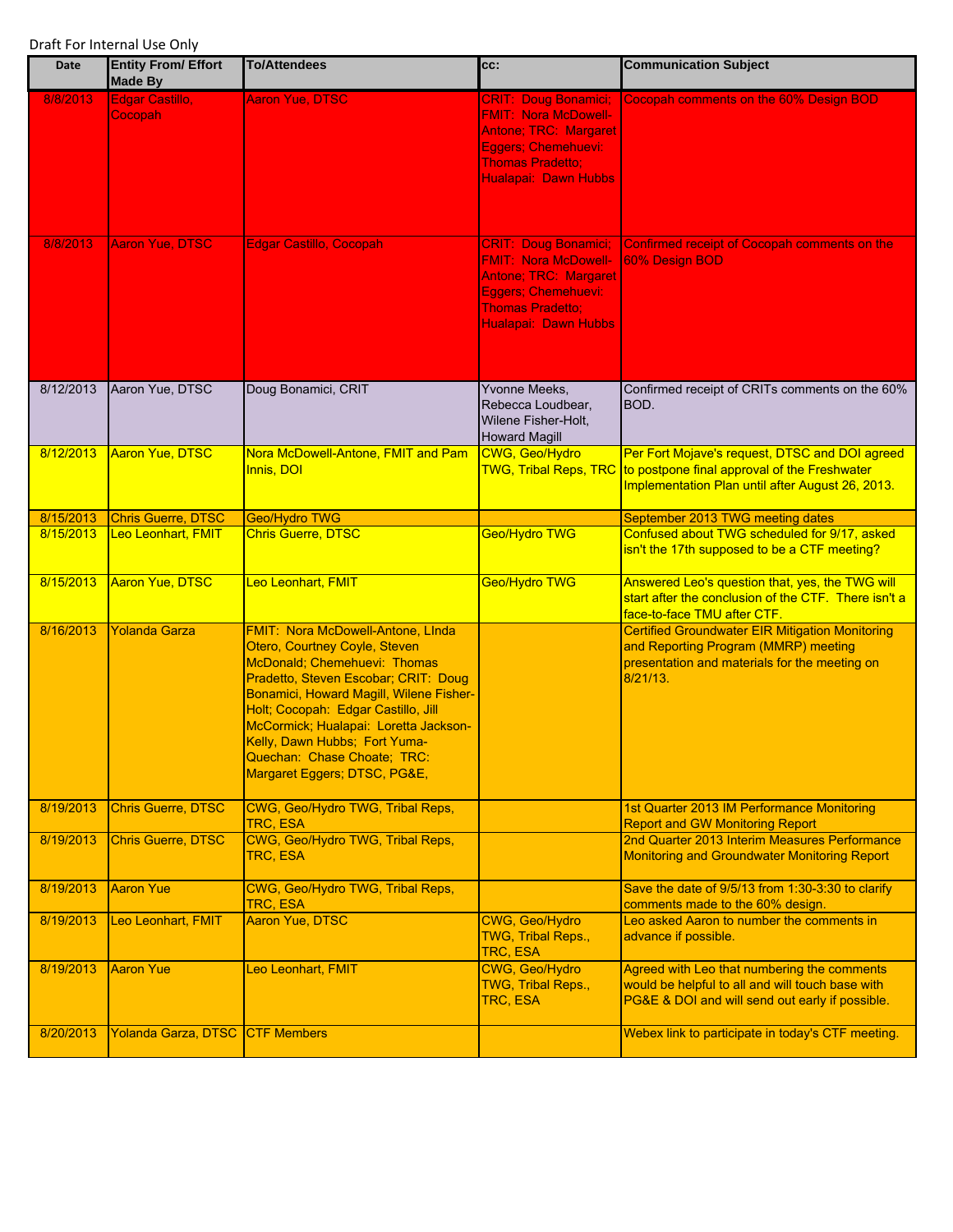| Date      | <b>Entity From/ Effort</b><br><b>Made By</b>               | <b>To/Attendees</b>                                                                                                                                                                                                                                                                                                                                                                                                                                                        | CC:                                                                                                                                                      | <b>Communication Subject</b>                                                                                                                                                                                                                                                                                                                                                                                         |
|-----------|------------------------------------------------------------|----------------------------------------------------------------------------------------------------------------------------------------------------------------------------------------------------------------------------------------------------------------------------------------------------------------------------------------------------------------------------------------------------------------------------------------------------------------------------|----------------------------------------------------------------------------------------------------------------------------------------------------------|----------------------------------------------------------------------------------------------------------------------------------------------------------------------------------------------------------------------------------------------------------------------------------------------------------------------------------------------------------------------------------------------------------------------|
| 8/20/2013 | <b>IDTSC</b>                                               | Attendees: FMIT: Angie Alvarado,<br>Russell Ray, Paul Jackson, Leo<br>Leonhart (H&A); Cocopah: Edgar<br>Castillo; Chemehuevi: Steven Escobar,<br>Edward D. Smith; CRITs: Howard<br>Magill; TRC: Margaret Eggers; DTSC:<br>Karen Baker, Yolanda Garza; PG&E:<br>Sheryl Bilbrey, Glenn Caruso; CH2M<br>Hill: Christina Hong; Arcadis: Lisa<br>Kellogg, Lisa Micheletti-Cope; Keadjian:<br>Edward Moser; MWD: Eddie Rigdon,<br>Maria Lopez (by phone); BLM: Kim<br>Liebhauser |                                                                                                                                                          | <b>Clearinghouse Task Force (CTF) meeting</b>                                                                                                                                                                                                                                                                                                                                                                        |
| 8/21/2013 | <b>DTSC</b>                                                | Attendees: FMIT: Nora McDowell-<br>Antone, Courtney Coyle, Angie<br>Alvarado, Leo Leonhart, Steven<br>McDonald, Linda Otero; Chemehuevi:<br>Steven Escobar; CRIT: Howard Magill;<br>Cocopah: Edgar Castillo; Hualapai:<br>Dawn Hubbs; DTSC: Karen Baker,<br>Aaron Yue, Isabella Alasti, Yolanda<br>Garza; PG&E: Sheryl Bilbrey, Mike<br>Zischke, Juan Jayo, Glenn Caruso;                                                                                                  |                                                                                                                                                          | <b>Topock Groundwater Final EIR Mitigation</b><br>Monitoring and Reporting Program (MMRP)<br>Meeting held at the FMIT office. Discussion<br>focused on mitgiation measurs related to cultural<br>resources and other related impacts such as<br>biological, aesthetics, and noise. Agenda items<br>also included the Response to Comment process,<br><b>Technical Review Committee, and the Project</b><br>Boundary. |
| 8/23/2013 | <b>Aaron Yue, DTSC</b>                                     | CWG, Geo/Hydro TWG, Tribal Reps.,<br>TRC                                                                                                                                                                                                                                                                                                                                                                                                                                   |                                                                                                                                                          | DTSC comments on the April 2013<br>BOD/Intermediate 60% Design and direction to<br>PG&E to prepare their response to all comments<br>received. Attached stakeholder comments except<br>scanned version of Hualapai comments which is<br>too large to send.                                                                                                                                                           |
| 8/26/2013 | Leo Leonhart, Haris &<br>Assoc., Inc. on behalf<br>of FMIT | Aaron Yue, DTSC and Pam Innis, DOI                                                                                                                                                                                                                                                                                                                                                                                                                                         | FMIT: T. Williams, L.<br>Otero, N. McDowell, S.<br>McDonald, C. Coyle,<br>CIT, Cocopah, CRITs,<br>and Hualapai Indian<br>Tribes, TRC, DTSC,<br>PG&E, BLM | FMIT comments on August 2, 2013 document titled<br>"Final Implementation Plan for Evaluation of<br><b>Alternative Freshwater Sources in the Topock</b><br><b>Remediation Project Area".</b>                                                                                                                                                                                                                          |
| 9/4/2013  | Aaron Yue, DTSC                                            | Yvonne Meeks, PG&E, Christina Hong,<br><b>CH2M Hill</b>                                                                                                                                                                                                                                                                                                                                                                                                                    | CWG, Geo/Hydro<br>TWG, Tribal Reps.,<br>TRC                                                                                                              | DTSC review and considered the 8/2/13 Final<br><b>Implementation Plan for Evaluation of Alternative</b><br><b>Freshwater Resources. DTSC conducted</b><br>additional analysis of potential impacts in<br>accordance with CEQA and prepared an<br>Addendum to the January 2011 Certified EIR.<br>Conditional approval letter for the implementation<br>plan attached.                                                 |
| 9/4/2013  | Aaron Yue, DTSC                                            | CWG, Geo/Hydro TWG, Tribal Reps.,<br><b>TRC</b>                                                                                                                                                                                                                                                                                                                                                                                                                            |                                                                                                                                                          | Informed everyone that they were cc'd on approval<br>leeter to PG&E for the Aug. 2013 Final Freshwater<br>Implementation Plan and that EIR addendum,<br>NOD, and DTSC's resolutions for the adoption will<br>be uploaded to www.dtsc-topock.com by tomorrow.                                                                                                                                                         |
| 9/4/2013  | Aaron Yue, DTSC                                            | Yvonne Meeks, PG&E, Christina Hong, CH2M CWG, Geo/Hydro<br>Hill                                                                                                                                                                                                                                                                                                                                                                                                            | TWG, Tribal Reps.,<br>TRC, ESA                                                                                                                           | DTSC Approval of Final Implementation Plan for<br><b>Evaluation of Alternative Freshwater Sources for</b><br>SWMU 1/ AOC 1 and AOC 10, GW Remedy.                                                                                                                                                                                                                                                                    |
| 9/4/2013  | Pam Innis, DOI                                             | Yvonne Meeks, Glenn Caruso, PG&E,<br>Christina Hong, CH2M Hill, Karen Baker,<br><b>Aaron Yue, DTSC</b>                                                                                                                                                                                                                                                                                                                                                                     | CWG, Geo/Hydro<br>TWG, Tribal Reps.,<br>TRC, ESA                                                                                                         | DOI Approval of the Implementation Plan for<br><b>Evaluation of Alternative Freshwater Sources in the</b><br><b>Topock Remediation Project Area</b>                                                                                                                                                                                                                                                                  |
| 9/5/2013  | Aaron Yue, DTSC                                            | Yvonne Meeks, PG&E, Christina Hong,<br><b>CH2M Hill</b>                                                                                                                                                                                                                                                                                                                                                                                                                    | CWG, Geo/Hydro<br>TWG, Tribal Reps.,<br><b>TRC</b>                                                                                                       | Resend of 9/4/13 email due to problem with merge<br>of documents and asked that 9/4/13 attachment be<br>disregarded and use the revised attachment.                                                                                                                                                                                                                                                                  |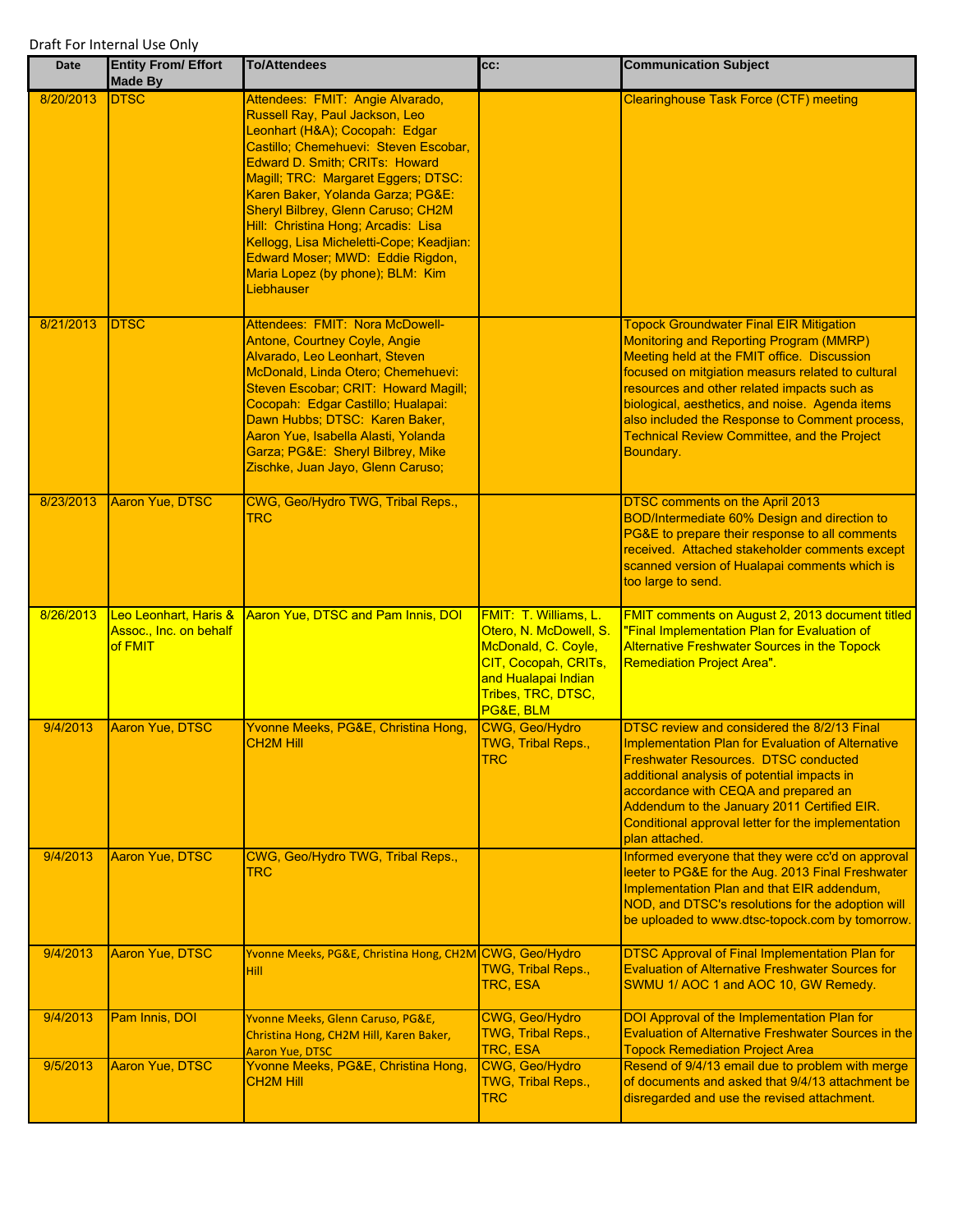| Date      | <b>Entity From/ Effort</b><br><b>Made By</b>             | <b>To/Attendees</b>                                                                                                                                                                                                                         | CC:                                                                                                                                                                               | <b>Communication Subject</b>                                                                                                                                                                                                                                                                                                                                                 |
|-----------|----------------------------------------------------------|---------------------------------------------------------------------------------------------------------------------------------------------------------------------------------------------------------------------------------------------|-----------------------------------------------------------------------------------------------------------------------------------------------------------------------------------|------------------------------------------------------------------------------------------------------------------------------------------------------------------------------------------------------------------------------------------------------------------------------------------------------------------------------------------------------------------------------|
| 9/5/2013  | <b>Chris Guerre, DTSC</b>                                | <b>TWG Conference Call</b>                                                                                                                                                                                                                  |                                                                                                                                                                                   | Agenda: Specific Comments for Clarification<br>#12 FMIT-7, Hualapai-7, Chemehuevi-7, Cocopah-<br>7, CRIT-7; #84a FMIT-22 and #84b Hualapai-16,<br>Chemehuevi-16, Cocopah-16, CRIT-16; #248<br>FMIT-33; #436a FMIT-128, #436b Hualapai-112,<br>Chemehuevi-112, Cocopah-112, CRIT-112; #438<br><b>FMIT-130</b><br>#487 FMIT-150/#488 FMIT-151; #496 FMIT-159;<br>#708 FMIT-183 |
| 9/5/2013  | Leo Leonhart (H&A for Jose Marcos, DTSC<br><b>FMIT</b> ) |                                                                                                                                                                                                                                             |                                                                                                                                                                                   | Requested Jose's solicitation for comments on soil<br>be resent to him.                                                                                                                                                                                                                                                                                                      |
| 9/5/2013  | Aaron Yue, DTSC                                          | CWG, Geo/Hydro TWG, Tribal Reps.,<br>TRC                                                                                                                                                                                                    |                                                                                                                                                                                   | Due date for comments on RFI/RI Volume 1<br>Addendum is 9/9/13                                                                                                                                                                                                                                                                                                               |
| 9/6/2013  | Yolanda Garza, DTSC                                      | <b>CTF</b>                                                                                                                                                                                                                                  | Leo Leonhart (H&A for<br>FMIT), Aaron Yue,<br>DTSC, Kim Liebhauser,<br><b>BLM</b>                                                                                                 | Draft Agenda for 9/17/13 CTF meeting                                                                                                                                                                                                                                                                                                                                         |
| 9/9/2013  | <b>Jose Marcos, DTSC</b>                                 | Leo Leonhart, FMIT                                                                                                                                                                                                                          |                                                                                                                                                                                   | Apologized, reply to Leo on 9/5 didn't go through.<br>Saw that his comments were received earlier.<br>Hope didn't cause any delay or confusion.                                                                                                                                                                                                                              |
| 9/9/2013  | <b>FMIT)</b>                                             | Leo Leonhart (H&A for Aaron Yue, DTSC and Pam Innis, DOI                                                                                                                                                                                    | <b>FMIT: Timothy</b><br><b>Williams, Linda Otero.</b><br>Nora McDowell-Antone,<br>Courtney Coyle, Steven Volume 1".<br>McDonald, PG&E,<br>DTSC, BLM, TRC,<br><b>Tribal Govts.</b> | FMIT's comments on PG&E's March 26, 2013,<br>document titled "Addendum to RCRA Facility<br>Investigation/Remedial Investigation Report,                                                                                                                                                                                                                                      |
| 9/9/2013  |                                                          | Yolanda Garza, DTSC FMIT: Nora McDowell-Antone, Linda<br>Otero, Courtney Coyle, Steven<br>McDonald, Angie Alvarado;<br>Chemehuevi: Steven Escobar; CRIT:<br>Howard Magill; Cocopah: Edgar<br>Castillo; Hualapai: Dawn Hubbs;<br>DTSC, PG&E, | Leo Leonhart (H&A for<br>FMIT)                                                                                                                                                    | 8/21/13 Topock Groundwater Mitigation and<br>Monitoring Reporting Program sign-in sheet and<br>action items.                                                                                                                                                                                                                                                                 |
| 9/9/2013  | <b>Aaron Yue, DTSC</b>                                   | <b>Margaret Eggers, TRC</b>                                                                                                                                                                                                                 | Dawn Hubbs, Hualapai,<br>DTSC, ESA, PG&E                                                                                                                                          | Clarification on PG&E's contract boundaries and<br>the need to contact DTSC with requests, not<br>directly to ESA. Re: Hualapai request for historical<br>and archaeological site map and GIS shape files.                                                                                                                                                                   |
| 9/9/2013  | <b>Margaret Eggers</b><br>(TRC)                          | <b>Aaron Yue</b>                                                                                                                                                                                                                            | Dawn Hubbs, Hualapai,<br>DTSC, ESA, PG&E                                                                                                                                          | Replied to Aaron's email that the information was<br>for Dawn and Nora only and did not want the<br>information/map conveyed to her at any time.                                                                                                                                                                                                                             |
| 9/9/2013  | Aaron Yue, DTSC                                          | Margaret Eggers, TRC                                                                                                                                                                                                                        | Dawn Hubbs, Hualapai,<br>DTSC, ESA, PG&E                                                                                                                                          | Thanked her for voicemail and email response.<br>Didn't mean to alarm her or the tribes, just wanted<br>to share our constraints and perspective in the<br>contract as well as information sharing.                                                                                                                                                                          |
| 9/10/2013 | Aaron Yue, DTSC                                          | CWG, Geo/Hydro TWG, Tribal Reps.,<br>TRC                                                                                                                                                                                                    |                                                                                                                                                                                   | Agenda for Sept. 19 & 20 RAWP Addendum<br><b>Scoping Meeting</b>                                                                                                                                                                                                                                                                                                             |
| 9/10/2013 | Aaron Yue, DTSC                                          | CWG, Geo/Hydro TWG, Tribal Reps.,<br><b>TRC</b>                                                                                                                                                                                             |                                                                                                                                                                                   | PG&E Comments on RFI/RI Volume 1 Addendum<br>and direction to PG&E to compile and respond to<br>the comments received.                                                                                                                                                                                                                                                       |
| 9/10/2013 | Aaron Yue, DTSC                                          | CWG, Geo/Hydro TWG, TRC, ESA                                                                                                                                                                                                                |                                                                                                                                                                                   | Direction letter to PG&E requesting historical and<br>archaeological site monitoring for sites within the<br>soil project area (without enclosure).                                                                                                                                                                                                                          |
| 9/10/2013 | Aaron Yue, DTSC                                          | Tribal Reps., DOI: Pam Innis; PG&E:<br>Glenn Caruso; DTSC: Karen Baker,<br><b>Jose Marcos</b>                                                                                                                                               |                                                                                                                                                                                   | Direction letter to PG&E requesting historical and<br>archaeological site monitoring for sites within the<br>soil project area (with enclosure).                                                                                                                                                                                                                             |
| 9/10/2013 | <b>Chris Guerre, DTSC</b>                                | <b>Geo Hydro TWG</b>                                                                                                                                                                                                                        |                                                                                                                                                                                   | Reminder of next week's meetings: TWG - 9/17 &<br>9/18; Risk Assessment - 9/19 & 9/20                                                                                                                                                                                                                                                                                        |
| 9/12/2013 | <b>Chris Guerre, DTSC</b>                                | <b>Geo Hydro TWG</b>                                                                                                                                                                                                                        |                                                                                                                                                                                   | Agenda for TWG meeting on 9/17 & 9/18: Topics:<br>Update on old well in bat cave wash; draft<br>responses to 60% comments                                                                                                                                                                                                                                                    |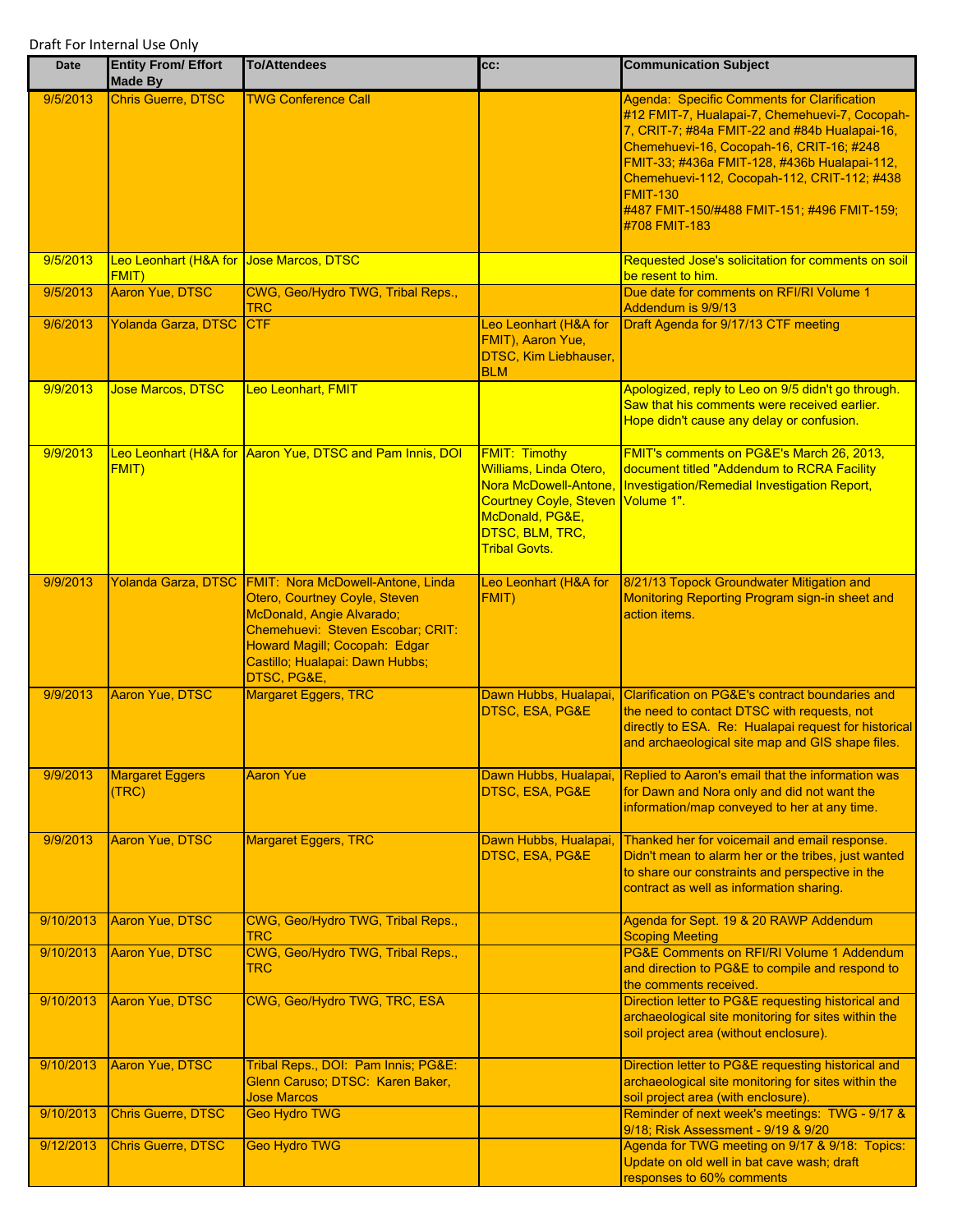| Date      | <b>Entity From/ Effort</b><br><b>Made By</b>      | <b>To/Attendees</b>                                                                                                                                                                                                                                                                                                                                                               | CC: | <b>Communication Subject</b>                                                                                                                                                                                                                                                                                                                                                                                                                                                                                                                                                     |
|-----------|---------------------------------------------------|-----------------------------------------------------------------------------------------------------------------------------------------------------------------------------------------------------------------------------------------------------------------------------------------------------------------------------------------------------------------------------------|-----|----------------------------------------------------------------------------------------------------------------------------------------------------------------------------------------------------------------------------------------------------------------------------------------------------------------------------------------------------------------------------------------------------------------------------------------------------------------------------------------------------------------------------------------------------------------------------------|
| 9/13/2013 | Chris Guerre, DTSC                                | Geo/Hydro TWG                                                                                                                                                                                                                                                                                                                                                                     |     | Agenda for 9/19 & 9/20/13 RAWP Addendum<br><b>Scoping Meeting.</b>                                                                                                                                                                                                                                                                                                                                                                                                                                                                                                               |
| 9/13/2013 | Christina Hong, CH2M Geo/Hydro TWG<br><b>Hill</b> |                                                                                                                                                                                                                                                                                                                                                                                   |     | Per DTSC's request, handouts for scoping meeting<br>have been uploaded onto the PG&E Topock<br>Sharepoint site.                                                                                                                                                                                                                                                                                                                                                                                                                                                                  |
| 9/16/2013 | Chris Guerre, DTSC                                | Geo/Hydro TWG                                                                                                                                                                                                                                                                                                                                                                     |     | Handout for Old Well Update for 9/17/13 TWG.                                                                                                                                                                                                                                                                                                                                                                                                                                                                                                                                     |
| 9/16/2013 | Yolanda Garza, DTSC CTF Members                   |                                                                                                                                                                                                                                                                                                                                                                                   |     | Reminder that 9/18/13 CTF meeting is in Boulder<br>City and not the usual CH2M Hill offices.                                                                                                                                                                                                                                                                                                                                                                                                                                                                                     |
| 9/16/2013 | Christina Hong, CH2M Geo/Hydro TWG<br><b>Hill</b> |                                                                                                                                                                                                                                                                                                                                                                                   |     | Handouts for 9/17-18, 2013 TWG Meeting: List of<br>RTC's, RTC #776a and #776b, #289; Attachment<br>A Alternative Pipeline Evaluation Matrix.                                                                                                                                                                                                                                                                                                                                                                                                                                     |
| 9/16/2013 | Christina Hong, CH2M Geo/Hydro TWG<br><b>Hill</b> |                                                                                                                                                                                                                                                                                                                                                                                   |     | Handout for 9/17-18, 2013 TWG Meeting:<br>Appendix B: Development of Groundwater Flow,<br>Geochemical, and Solute Transport Models".                                                                                                                                                                                                                                                                                                                                                                                                                                             |
| 9/17/2013 | Leo Leonhart (H&A for CTF Members<br><b>FMIT)</b> |                                                                                                                                                                                                                                                                                                                                                                                   |     | Links to GRAC meetings of potential interest.                                                                                                                                                                                                                                                                                                                                                                                                                                                                                                                                    |
| 9/17/2013 | Leo Leonhart (H&A for<br><b>FMIT)</b>             | <b>CTF Members</b>                                                                                                                                                                                                                                                                                                                                                                |     | Copy of Arizona Hydrological Society presentation<br>to be given on Thursday, 9/19/13.                                                                                                                                                                                                                                                                                                                                                                                                                                                                                           |
| 9/17/2013 | <b>DTSC</b>                                       | Attendees: FMIT: Nora McDowell-<br>Antone, Leo Leonhart; CRIT: Howard<br>Magill, Doug Bonamici (by phone);<br>Hualapai: Dawn Hubbs; Cocopah:<br>Edgar Castillo, Jill McCormick (by<br>phone); Chemehuevi: Thomas Pradetto<br>(by phone); DTSC, DOI, BLM, PG&E<br>and their consultants Keadjian, CH2M<br>Hill & Arcadis; ETIC, TRC, MWD (by<br>phone)                             |     | <b>Clearinghouse Task Force Meeting.</b>                                                                                                                                                                                                                                                                                                                                                                                                                                                                                                                                         |
| 9/17/2013 | <b>Yolanda Garza</b>                              | <b>CTF &amp; Orientation Sub-committee</b>                                                                                                                                                                                                                                                                                                                                        |     | Request for help with dates and instructors in<br>planning Orientation #2. Request for potential<br>dates in Oct. and Nov. for instructors to be<br>available one full day, and names of instructors<br>and their areas of expertise by 10/1/13.                                                                                                                                                                                                                                                                                                                                 |
| 9/17/2013 | Yolanda                                           | <b>CTF Members</b>                                                                                                                                                                                                                                                                                                                                                                |     | Webex link for those not attending today's meeting<br>in person.                                                                                                                                                                                                                                                                                                                                                                                                                                                                                                                 |
| 9/17/2013 | Yolanda Garza, DTSC Geo/Hydro TWG                 |                                                                                                                                                                                                                                                                                                                                                                                   |     | Meeting location change announcement for TWG<br>on 9/18/13 to Hilton Garden Inn in Henderson, NV.                                                                                                                                                                                                                                                                                                                                                                                                                                                                                |
| 9/17/2013 | <b>Chris Guerre, DTSC</b>                         | Attendees: FMIT: Nora McDowell, Leo<br>Leonhart (H&A); CIT: Steve Escobar<br>(phone), Tom Pradetto (phone), CRIT:<br>Howard Magill; Hualapai: Dawn Hubbs,<br>Bennett Jackson; Cocopah: Jill<br>McCormick (phone); TRC: Charlie<br>Schlinger, Margaret Eggers, Eric<br>Rosenblum, Win Wright; DTSC, PG&E<br>and their consultants CH2M Hill,<br>Arcadis, DOI, USBR, ETIC, CRB, MWD |     | <b>TWG Face-to-Face Meeting. Agenda items:</b><br>Update on Old Well in Bat Cave Wash; Discuss<br>Draft Responses to 60% Comments/<br>Topics: Pipeline evaluation matrix, Geographic<br>location, Infiltration gallery in Bat Cave Wash,<br>Reference to future documents in Table 6.1-1,<br>Relocation of proposed monitoring well "I",                                                                                                                                                                                                                                         |
| 9/18/2013 | <b>Chris Guerre, DTSC</b>                         | Attendees: FMIT: Nora McDowell, Leo<br>Leonhart (H&A); CIT: Steven Escobar<br>(phone); Hualapai: Bennett Jackson,<br>Dawn Hubbs; CRIT: Howard Magill;<br>TRC: Win Wright, Margaret Eggers,<br>Charlie Schlinger, Eric Rosenblum;<br>DTSC, PG&E and their consultants<br>Arcadis & CH2M Hill, USDOI, HSG,<br><b>MWD</b>                                                            |     | TWG Face-to-Face Meeting. Agenda items: 9/18:<br><b>Discuss Draft Responses to 60%</b><br>Comments/Topics: Appendix B - Modeling:<br><b>TDS/Density, Nitrate Modeling, Flow Model</b><br><b>Calibration/Sensitivity (PEST), Transport Model</b><br>Calibration/Sensitivity, Uncertainty, Appendix B -<br>Modeling (Continued), Soil Storage Locations/Soil<br>Management: Updated soil storage locations,<br>Consideration for storing soils from IM-3<br>decommissioning/sampling activities in vicinity of<br>IM-3. Strawman of an evaluation matrix for<br>storage locations. |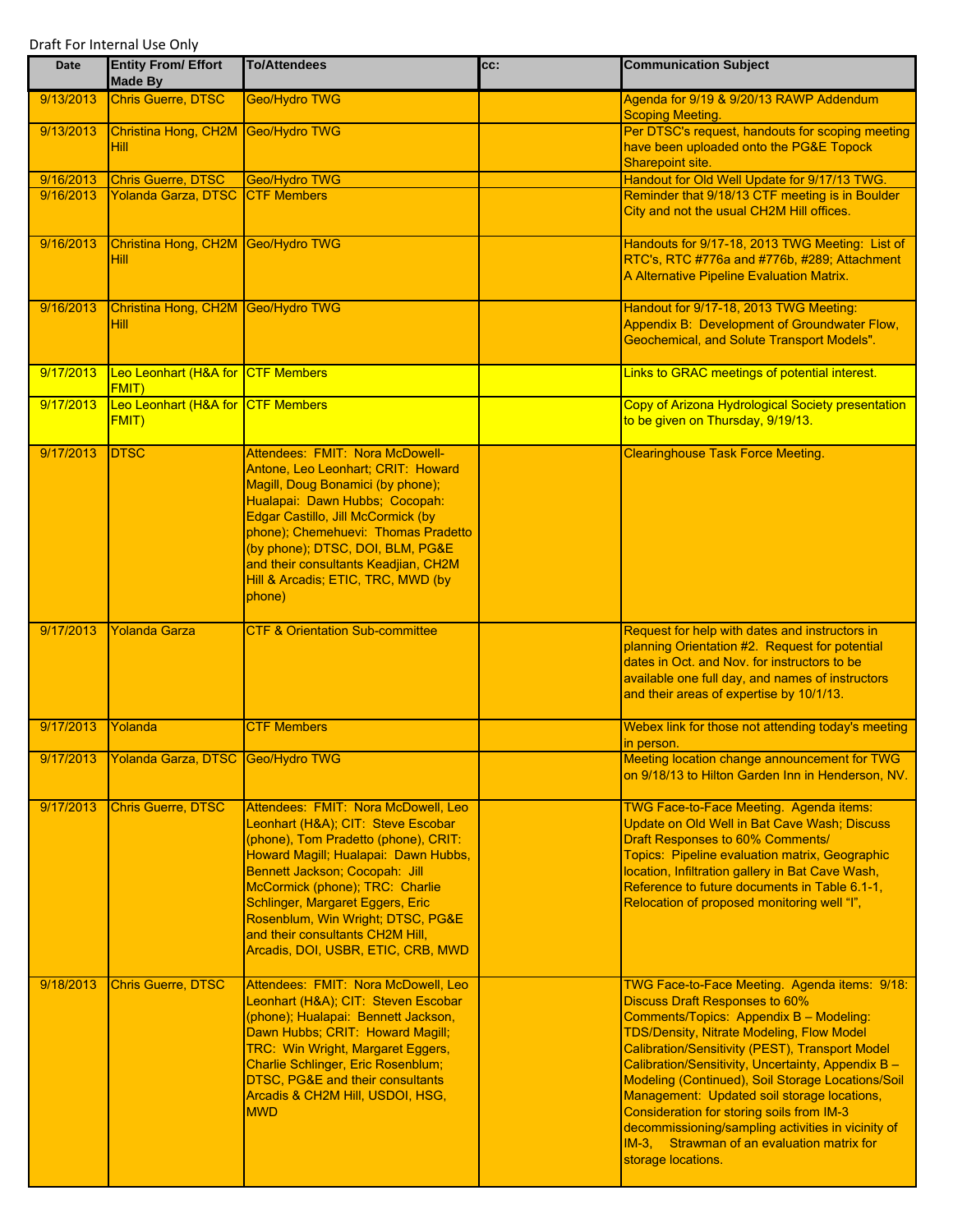| Date      | <b>Entity From/ Effort</b><br><b>Made By</b> | <b>To/Attendees</b>                                                                                                                                                                                                                                                                                                                      | CC:                                                                                                                                                 | <b>Communication Subject</b>                                                                                                                                                       |
|-----------|----------------------------------------------|------------------------------------------------------------------------------------------------------------------------------------------------------------------------------------------------------------------------------------------------------------------------------------------------------------------------------------------|-----------------------------------------------------------------------------------------------------------------------------------------------------|------------------------------------------------------------------------------------------------------------------------------------------------------------------------------------|
| 9/18/2013 | Aaron Yue, DTSC                              | CWG, Geo/Hydro TWG, ESA, TRC,<br><b>Tribal Members</b>                                                                                                                                                                                                                                                                                   |                                                                                                                                                     | Meeting location change announcement for all<br>interested parties attending the risk assessment<br>meeting on 9/19 & 9/20. Now at Hampton Inn in<br>Henderson.                    |
| 9/18/2013 | Aaron Yue, DTSC                              | Geo/Hydro TWG                                                                                                                                                                                                                                                                                                                            |                                                                                                                                                     | Save the date appointments for 60% Comment<br>Resolution TWG meetings: 10/17/13, 11/5/13,<br>11/20/13, and 12/12/13.                                                               |
| 9/18/2013 | Lisa Kellogg, Arcadis                        | Geo/Hydro TWG                                                                                                                                                                                                                                                                                                                            |                                                                                                                                                     | Per request, emailed Appendix B 60% RTC particle<br>tracking.                                                                                                                      |
| 9/18/2013 | Chris Guerre, DTSC                           | Attendees: FMIT: Nora McDowell, Leo<br>Leonhart (H&A); CIT: Steven Escobar<br>(phone); Hualapai: Bennett Jackson,<br>Dawn Hubbs; CRIT: Howard Magill;<br>TRC: Win Wright, Margaret Eggers,<br>Charlie Schlinger, Eric Rosenblum;<br>DTSC, PG&E and their consultants<br>Arcadis & CH2M Hill, USDOI and their<br>consultant HSG, MWD, BOR |                                                                                                                                                     |                                                                                                                                                                                    |
| 9/19/2013 | Christina Hong, CH2M Geo/Hydro TWG<br>Hill   |                                                                                                                                                                                                                                                                                                                                          |                                                                                                                                                     | As discussed at meeting, sent group 60% RTCs,<br>the resolutions, and the punch list items.                                                                                        |
| 9/19/2013 | Curt Russell, PG&E                           | CWG, Geo/Hydro TWG, ESA, TRC,<br><b>Tribal Members</b>                                                                                                                                                                                                                                                                                   | Smith, Chris K;<br>elia@groundwaterpartn<br>ers.com;<br>gvaldes@williamself.co<br>m:<br>Barry.Collom@CH2M.c<br>om                                   | Project Initiation Meeting - Field Work Phase, Final<br><b>Implementation Plan for Evaluation of Alternative</b><br><b>Freshwater Sources in the Topock Remediation</b><br>Project |
| 9/19/2013 | <b>DTSC</b>                                  | Attendees: FMIT: Nora McDowell-<br>Antone, Michael Sullivan; Hualapai:<br>Dawn Hubbs; CRIT: Howard Magill;<br>DTSC, BLM, DOI, FWS, TRC, CDFW,<br>PG&E, Arcadis, Iris Environmental,<br>Earth Risk, CH2M Hill                                                                                                                             |                                                                                                                                                     | <b>Soil Risk Assessment Workshop</b>                                                                                                                                               |
| 9/20/2013 | <b>DTSC</b>                                  | Attendees: FMIT: Nora McDowell-<br>Antone, Russell Ray, Michael Sullivan;<br>Hualapai: Dawn Hubbs; CRIT: Howard<br>Magill; DTSC, BLM, DOI, FWS, TRC,<br>CDFW, USBR, Iris Environmental;<br>Arcadis, Earth Risk, Inc., CH2M Hill                                                                                                          |                                                                                                                                                     | <b>Soil Risk Assessment Workshop</b>                                                                                                                                               |
| 9/23/2013 |                                              | Yolanda Garza, DTSC Nora McDowell, FMIT, Dawn Hubbs,<br><b>Hualapai</b>                                                                                                                                                                                                                                                                  | <b>Aaron Yue, DTSC</b>                                                                                                                              | Request to confirm that meeting dates are correct<br>on the Topock calendar.                                                                                                       |
| 9/23/2013 | <b>Yolanda Garza</b>                         | <b>CTF Members</b>                                                                                                                                                                                                                                                                                                                       |                                                                                                                                                     | Sign-in sheet, draft CTF notes and action item<br>matrix for review and comments from the 9/17/13<br>CTF.                                                                          |
| 9/23/2013 | <b>FMIT)</b>                                 | Leo Leonhart (H&A for Aaron Yue and Karen Baker, DTSC                                                                                                                                                                                                                                                                                    |                                                                                                                                                     | Asked if Key Observation Points (KOP)/Viewshed<br>meeting scheduled for 10/2 or 10/9? He's not<br>available either date due to teaching commitments<br>on Oct. Wednesdays.         |
| 9/23/2013 | <b>Aaron Yue, DTSC</b>                       | Leo Leonhart (H&A), FMIT and Karen<br><b>Baker, DTSC</b>                                                                                                                                                                                                                                                                                 | Dawn Hubbs, Hualapai,<br>Nora McDowell-Antone.<br><b>FMIT, Bobbette</b><br>Biddulph, Candace<br><b>Ehringer &amp; Monica</b><br><b>Strauss, ESA</b> | Yes, firmed up date with Nora and Dawn for 10/1<br>@ 1:30, will try to get a room at the PG&E<br>compressor station.                                                               |
| 9/23/2013 | FMIT)                                        | Leo Leonhart (H&A for Aaron Yue and Karen Baker, DTSC                                                                                                                                                                                                                                                                                    | Nora McDowell-Antone,<br><b>FMIT, Bobbette</b><br><b>Biddulph, Candace</b><br><b>Ehringer &amp; Monica</b><br><b>Strauss, ESA</b>                   | Dawn Hubbs, Hualapai,, Do you anticipate starting off with an over-the-table<br>discussion as opposed to going out to the field<br>sites?                                          |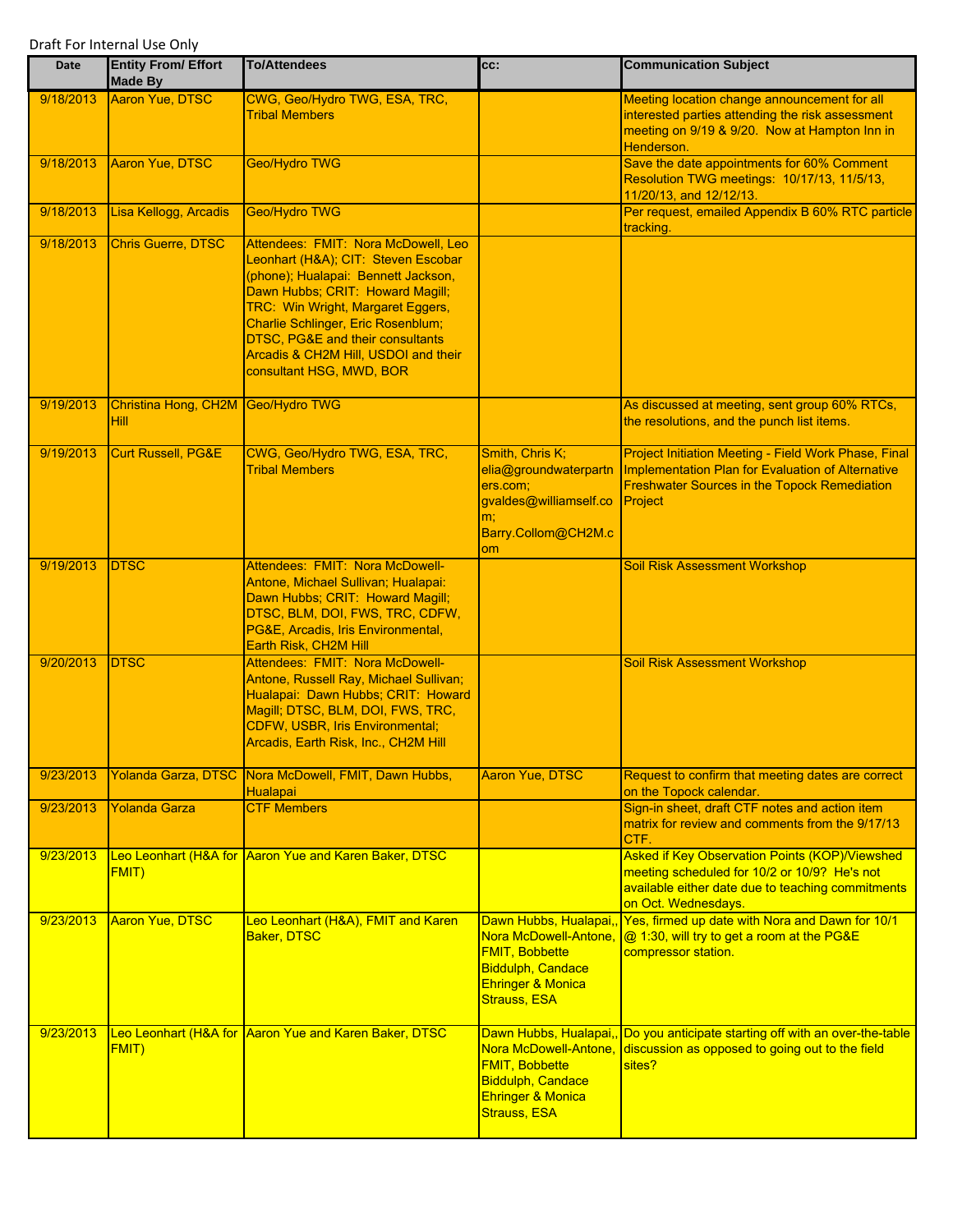| <b>Date</b>             | <b>Entity From/ Effort</b><br><b>Made By</b> | <b>To/Attendees</b>                                                                                                                                                                                                                                                                                              | CC:                                                                                                                                             | <b>Communication Subject</b>                                                                                                                                                                                                                                                                                         |
|-------------------------|----------------------------------------------|------------------------------------------------------------------------------------------------------------------------------------------------------------------------------------------------------------------------------------------------------------------------------------------------------------------|-------------------------------------------------------------------------------------------------------------------------------------------------|----------------------------------------------------------------------------------------------------------------------------------------------------------------------------------------------------------------------------------------------------------------------------------------------------------------------|
| 9/23/2013               | <b>Aaron Yue, DTSC</b>                       | Leo Leonhart (H&A for FMIT); Addie<br>Farrell, ESA, Karen Baker, DTSC                                                                                                                                                                                                                                            | Dawn Hubbs, Hualapai,<br>Nora McDowell-Antone,<br><b>FMIT, Bobbette</b><br><b>Biddulph, Candace</b><br>Ehringer & Monica<br><b>Strauss, ESA</b> | Thinks that Leo is right, but defers to ESA. Thinks<br>discussion would be between ESA and Tribes to<br>flush out how the viewshed approach would work<br>and what info would be needed to make it happen.<br>Goal is to get all that clarified and scheduled, and<br>set a realistic time frame for the draft EIR.  |
| 9/23/2013               | <b>Aaron Yue, DTSC</b>                       | <b>Michael Sullivan, FMIT</b>                                                                                                                                                                                                                                                                                    |                                                                                                                                                 | Asked if he felt last week's meeting adequately<br>covered Tribal concerns and if he's satisfied with<br>moving forward with RAWP Addendum? Also,<br>realized his presentation didn't make it into Arcadis'<br>agenda. Do you want to make that presentation or<br>wait until the review of the draft presentation?  |
| 9/24/2013               | Jill McCormick,<br>Cocopah                   | <b>Yolanda Garza, DTSC</b>                                                                                                                                                                                                                                                                                       |                                                                                                                                                 | Received email regarding meeting dates from<br>Dawn Hubbs, Hualapai. Wondering why Cocopah<br>was not included.                                                                                                                                                                                                      |
| 9/24/2013               |                                              | Yolanda Garza, DTSC Jill McCormick, Cocopah                                                                                                                                                                                                                                                                      |                                                                                                                                                 | Apologized for disregard of Cocopah and other<br>tribes. Will reissue the confirmation with<br>appropriate notification.                                                                                                                                                                                             |
| 9/24/2013               | Jill McCormick,<br>Cocopah                   | <b>Yolanda Garza, DTSC</b>                                                                                                                                                                                                                                                                                       |                                                                                                                                                 | Apologized if seemed harsh, but feels Cocopah is<br>left out of the process.                                                                                                                                                                                                                                         |
| 9/24/2013               | Aaron Yue, DTSC                              | <b>Jill McCormick, Cocopah</b>                                                                                                                                                                                                                                                                                   |                                                                                                                                                 | Clarification that the viewshed discussion is a<br>follow-up meeting with FMIT & Hualapai, but<br>welcome to attend although Cocopah gave no<br>input. Asked that Dawn & Nora provide<br>coordination with other tribes and give DTSC<br>direction if Tuesday is still the appropriate meeting<br>day/time.          |
| 9/24/2013               | <b>Jill McCormick,</b><br>Cocopah            | Aaron Yue, DTSC                                                                                                                                                                                                                                                                                                  |                                                                                                                                                 | Hopeful that next week's meetings will give them<br>more info. So they can provide specific comments<br>on the process. If private meetings, will not attend<br>but would like to schedule private meetings.                                                                                                         |
| 9/24/2013               | Aaron Yue, DTSC                              | <b>Jill McCormick, Cocopah</b>                                                                                                                                                                                                                                                                                   |                                                                                                                                                 | PG&E to notify all interested tribes to history and<br>archaeological annual monitoring event and<br>Freshwater implementation kick-off meeting.<br>Invitations to view shed discussion is update to<br><b>FMIT &amp; Hualapai. It is not DTSC's intention to</b><br>offend any part, but to respect those involved. |
| $9/30$ and<br>10/1/2013 | PG&E                                         | Attendees: FMIT: Nora McDowell;<br><b>CRIT: Howard Magill, Nancy Swick;</b><br>Hualapai: Dawn Hubbs, Bennett<br>Jackson; Cocopah: Jill McCormick,<br><b>Edgar Castillo</b>                                                                                                                                       |                                                                                                                                                 | PG&E conducted modified annual archaeological<br>monitoring of 14 known sites in the soil project area<br>with participation of tribal monitors.                                                                                                                                                                     |
| 10/1/2013               | Yolanda Garza, DTSC CWG Members              |                                                                                                                                                                                                                                                                                                                  |                                                                                                                                                 | Link to survey and request to complete by 10/8/13.<br>Survey regarding usefulness of newsletter.                                                                                                                                                                                                                     |
| 10/1/2013               | <b>DTSC</b>                                  | <b>Attendees: FMIT: Nora McDowell-</b><br>Antone, Leo Leonhart (H&A); Hualapai:<br>Dawn Hubbs; Cocopah: Jill McCormick;<br>Chemehuevi: Steven Escobar; DTSC,<br><b>ESA, Environmental Visual</b>                                                                                                                 |                                                                                                                                                 | DTSC and consultant ESA meeting with Tribes to<br>discuss the Soil EIR Asthetic/ Viewshed Approach                                                                                                                                                                                                                   |
| 10/6/2013               | <b>Aaron Yue, DTSC</b>                       | CIT: Edward "Tito" Smith, Thomas<br>Pradetto, Ron Escobar; Cocopah:<br>Sherry Cordova, Jill McCormick; CRITS:<br>Wayne Patch, Sr., Wilfred Nabahe;<br>FMIT: Timothy Williams, Linda Otero;<br>Fort Yuma-Quechan: Mike Jackson, Sr.,<br>Chase Choate, Pauline Jose; Hualapai:<br><b>Sherry Counts, Dawn Hubbs</b> |                                                                                                                                                 | Mailing of cd's containing September 2013 CWG<br>emails and attachments.                                                                                                                                                                                                                                             |
| 10/2/2013               | Yolanda Garza, DTSC CTF Members              |                                                                                                                                                                                                                                                                                                                  | Leo Leonhart, FMIT,<br>Aaron Yue, DTSC,<br><b>Christa Marting, Eticeng</b>                                                                      | Draft agenda for 10/15/13 CTF, notes from 9/17/13<br>CTF, CTF Calendar, CTF action items                                                                                                                                                                                                                             |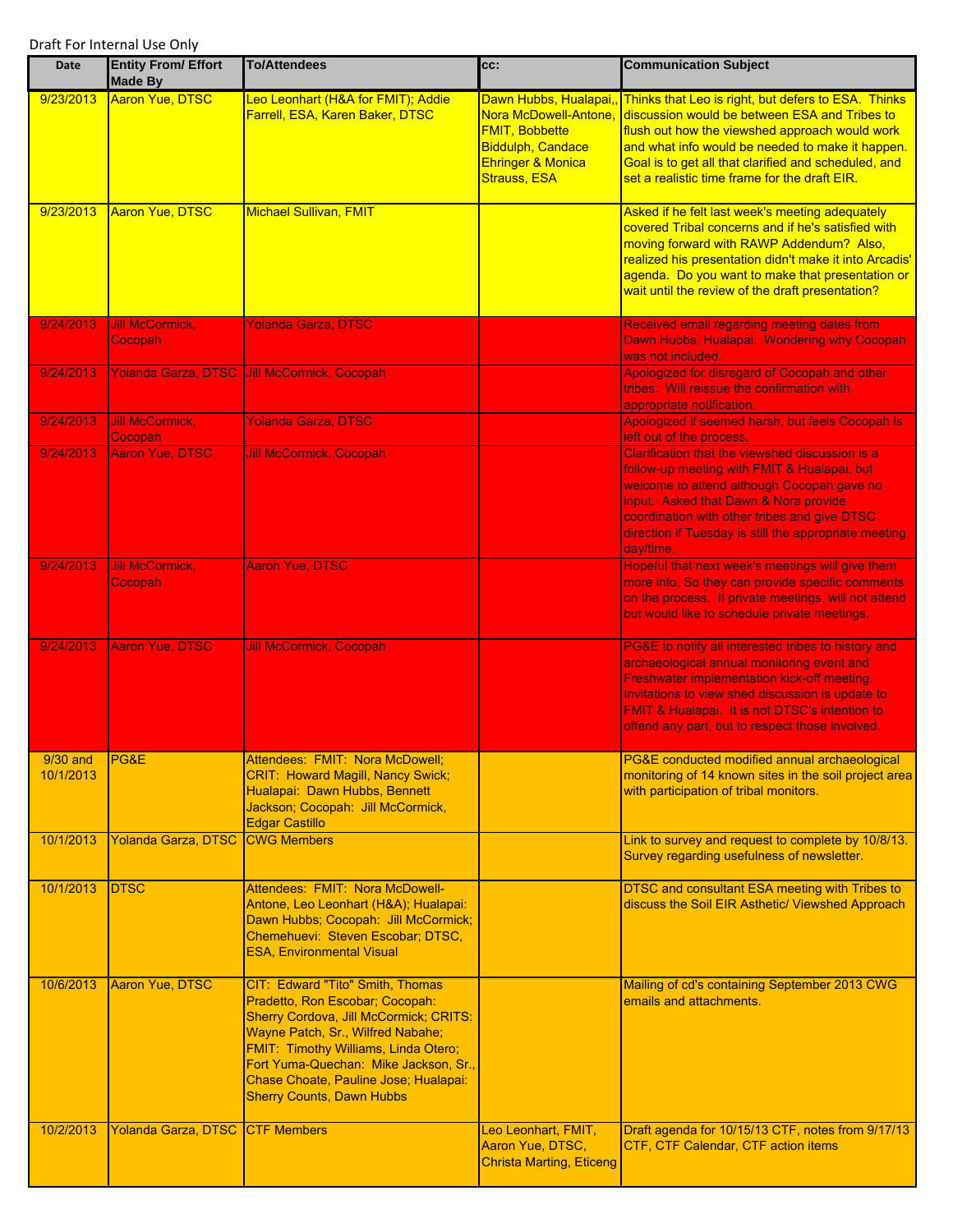| Date       | <b>Entity From/ Effort</b><br><b>Made By</b>            | <b>To/Attendees</b>                                                                                                                                                                                                                                                                                                                                                                                                                                                                                                                                                                                                                                                                                                                                                                                                           | CC:        | <b>Communication Subject</b>                                                                                                                                                                                                                                                                        |
|------------|---------------------------------------------------------|-------------------------------------------------------------------------------------------------------------------------------------------------------------------------------------------------------------------------------------------------------------------------------------------------------------------------------------------------------------------------------------------------------------------------------------------------------------------------------------------------------------------------------------------------------------------------------------------------------------------------------------------------------------------------------------------------------------------------------------------------------------------------------------------------------------------------------|------------|-----------------------------------------------------------------------------------------------------------------------------------------------------------------------------------------------------------------------------------------------------------------------------------------------------|
| 10/2/2013  | <b>Russell Ray, FMIT</b>                                | <b>Aaron Yue, DTSC</b>                                                                                                                                                                                                                                                                                                                                                                                                                                                                                                                                                                                                                                                                                                                                                                                                        |            | Asked if all 3 meetings: 10/17, 11/5 & 12/5 are all<br>the same subject matter? Asked if advisable to<br>attend the Yuma meeting as well as those to be<br>conducted by phone? On 10/3, Aaron replied that<br>all the same subject matter (RTC's) but dealing<br>with different comments in groups. |
| 10/2/2013  | <b>DTSC</b>                                             | Attendees: FMIT: Nora McDowell-<br>Antone, Melven Holmes; Hualapai:<br>Bennett Jackson, Dawn Hubbs;<br>Cocopah: Edgar Castillo; CRIT: Nancy<br>Swick, Howard Magill; PG&E & their<br>consultants CH2M Hill; DTSC, CDFW,<br><b>Applied Earthworks, GWP, Geo</b><br>Systems Analysis, Northstar, WSA, Rain<br>for Rent, Layne,                                                                                                                                                                                                                                                                                                                                                                                                                                                                                                  |            | Topock Groundwater: Alternate Fresh Water<br><b>Investigation meeting</b>                                                                                                                                                                                                                           |
| 10/7/2013  | Yolanda Garza, DTSC CWG Members                         |                                                                                                                                                                                                                                                                                                                                                                                                                                                                                                                                                                                                                                                                                                                                                                                                                               |            | Follow-up on Topock Newsletter Survey and heads<br>up for CWG frequency survey.                                                                                                                                                                                                                     |
| 10/8/2013  | Aaron Yue, DTSC                                         | <b>FMIT: Nora McDowell-Antone;</b><br>Hualapai: Dawn Hubbs; Cocopah: Jill<br>McCormick, Edgar Castillo                                                                                                                                                                                                                                                                                                                                                                                                                                                                                                                                                                                                                                                                                                                        |            | Follow-up to 10/1/13 meeting regarding viewshed<br>discussion. Request for agenda for site walk on<br>October 28, 2013.                                                                                                                                                                             |
| 10/10/2013 | Chris Guerre, DTSC                                      | Geo/Hydro TWG                                                                                                                                                                                                                                                                                                                                                                                                                                                                                                                                                                                                                                                                                                                                                                                                                 | <b>CWG</b> | Agenda for 10/16 & 10/17 TWG meetings to<br>discuss 60% design comments.                                                                                                                                                                                                                            |
| 10/10/2013 | <b>Chris Guerre, DTSC</b>                               | CWG, Geo/Hydro TWG, TRC, Tribal<br>Reps., ESA                                                                                                                                                                                                                                                                                                                                                                                                                                                                                                                                                                                                                                                                                                                                                                                 |            | CMP 1st half 2013 GWMR for Topock IM No. 3                                                                                                                                                                                                                                                          |
| 10/10/2013 | PG&E File (Lori) on<br><b>Yolanda Garza's</b><br>behalf | Geo/Hydro TWG, TRC, CTF                                                                                                                                                                                                                                                                                                                                                                                                                                                                                                                                                                                                                                                                                                                                                                                                       |            | Link to survey and request to complete by<br>10/14/13. Survey regarding usefulness of<br>newsletter.                                                                                                                                                                                                |
| 10/10/2013 | Aaron Yue, DTSC                                         | Agenda Only, CWG, Tribal Reps, ESA,<br><b>TRC, Geo/Hydro TWG</b>                                                                                                                                                                                                                                                                                                                                                                                                                                                                                                                                                                                                                                                                                                                                                              |            | Latest contact lists and requests to send any<br>needed updated.                                                                                                                                                                                                                                    |
| 10/14/2013 | Aaron Yue, DTSC                                         | CWG, Geo/Hydro TWG, Tribal Reps.,<br>TRC, ESA                                                                                                                                                                                                                                                                                                                                                                                                                                                                                                                                                                                                                                                                                                                                                                                 |            | <b>PG&amp;E Schedule Graphics - Groundwater timeline</b>                                                                                                                                                                                                                                            |
| 10/15/2013 | <b>DTSC</b>                                             | Attendees: FMIT: Nora McDowell-<br>Antone; Leo Leonhart (H&A); Hualapai:<br>Dawn Hubbs; CRIT: Howard Magill;<br>Chemehuevi: Tom Pradetto; Cocopah:<br>Edgar Castillo; DTSC: Karen Baker,<br>Yolanda Garza, Isabella Alasti; PG&E,<br>CH2M Hill, Arcadis, ETIC, MWD; by<br>Phone: DOI, TRC, PG&E, Keadjian;                                                                                                                                                                                                                                                                                                                                                                                                                                                                                                                    |            | <b>Clearinghouse Task Force (CTF) meeting to</b><br>discuss groundwater design response to comment<br>(RTC) process, Communication and Consultation,<br>Stakeholder Meetings, Newsletter, Physical/Digital<br>Model, Orientation Sub-Committee.                                                     |
| 10/15/2013 | Yolanda Garza, DTSC CTF                                 |                                                                                                                                                                                                                                                                                                                                                                                                                                                                                                                                                                                                                                                                                                                                                                                                                               |            | <b>Request for review and update of Draft Topock</b><br><b>CTF Calendar.</b>                                                                                                                                                                                                                        |
| 10/16/2013 | Jose Marcos, DTSC                                       | CWG, Geo/Hydro TWG, Tribal Reps.,<br>TRC, ESA                                                                                                                                                                                                                                                                                                                                                                                                                                                                                                                                                                                                                                                                                                                                                                                 |            | Forwarded RTC matrix for the RFI/RI Volume I<br>Addendum.                                                                                                                                                                                                                                           |
| 10/16/2013 | <b>DTSC</b>                                             | <b>Attendees: FMIT: Nora McDowell-</b><br>Antone (via telephone), Leo Leonhart<br>(H&A), Courtney Coyle (Legal Rep) (via<br>telephone), Michael Sulllivan<br>(Toxicologist); Hualapai Indian Tribe:<br>Dawn Hubbs; Technical Review<br><b>Committee Members (TRC): Charlie</b><br>Schlinger, Margaret Eggers, Win Wright,<br>Robert Prucha; DTSC: Karen Baker,<br>Aaron Yue, Yolanda Garza, Isabella<br>Alasti, Chris Guerre. Jose Marcos (via<br>telephone), Lori Hare (via telephone);<br><b>Environmental Science Associates</b><br>(ESA) on behalf of DTSC: Addie Farrell,<br>Monica Strauss (via telephone); CDFW,<br><b>CRB, PG&amp;E and their consultants CH2M</b><br>Hill, Arcadis, Blair, Church & Flynn<br>Consulting Eng., Keadjian, USBLM,<br>USBOR, USDOI, GRB for DOI, USFWS,<br><b>MWD, Mojave County DPH</b> |            | Face-to-Face Consultative Work Group Meeting.<br><b>DTSC provided a Soil EIR Update.</b>                                                                                                                                                                                                            |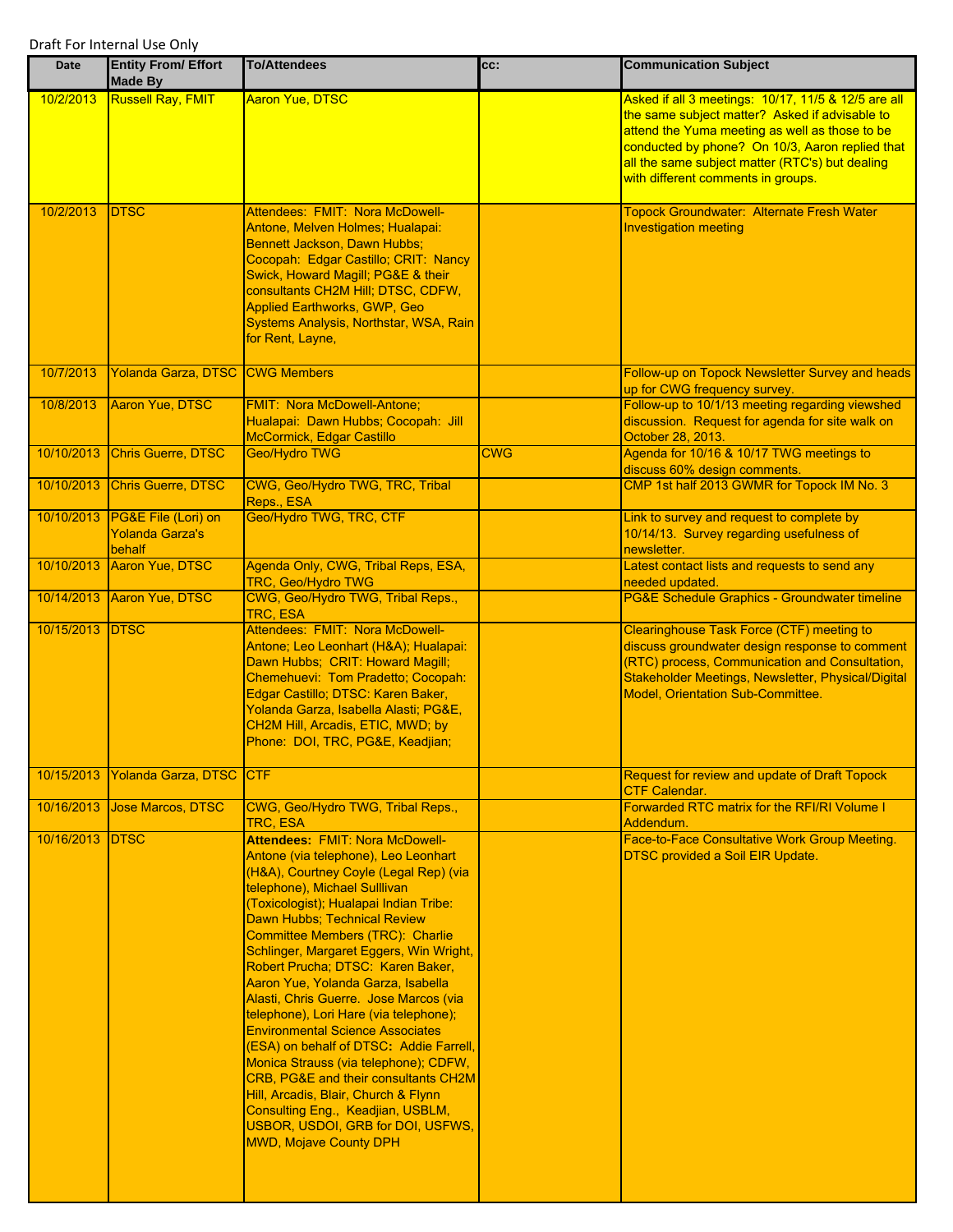| Date                  | <b>Entity From/ Effort</b><br><b>Made By</b> | <b>To/Attendees</b>                                                                                                                                                                                                                                                                                                                                                                                                                       | CC:                                                                                                                                    | <b>Communication Subject</b>                                                                                                                                                                                                                                                                                                                                                                                                                                                                                                                                                                  |
|-----------------------|----------------------------------------------|-------------------------------------------------------------------------------------------------------------------------------------------------------------------------------------------------------------------------------------------------------------------------------------------------------------------------------------------------------------------------------------------------------------------------------------------|----------------------------------------------------------------------------------------------------------------------------------------|-----------------------------------------------------------------------------------------------------------------------------------------------------------------------------------------------------------------------------------------------------------------------------------------------------------------------------------------------------------------------------------------------------------------------------------------------------------------------------------------------------------------------------------------------------------------------------------------------|
| $10/16 -$<br>10/17/13 | <b>Chris Guerre, DTSC</b>                    | Attendees: FMIT: Nora McDowell, Leo<br>Leonhart (H&A), Courtney Coyle;<br>Hualapai: Dawn Hubbs, Bennet<br>Jackson; TRC: Bob Prucha, Charlie<br>Schlinger, Eric Rosenblum, Win Wright,<br>Margaret Eggers (phone); DTSC, PG&E<br>& their consultants CH2M Hill & Arcadis;<br><b>DOI, MWD</b>                                                                                                                                               |                                                                                                                                        | TWG Face-to-Face meeting: Agenda Items:<br><b>Review Punch List Items from Sept TWG; Discuss</b><br>Draft Responses to 60% Comments: Project<br>Boundary; Chemical Usage/Consultation; Overview<br>Text ; Note 1 on Two Parcels; Section 1.2; PG&E<br>Sustainability Program; IM3 Decommissioning;<br>General Notes on Drawings; Appendix I; CEQA<br><b>Compliance During Remedy Operations; Well</b><br><b>Replacement Assumptions; Nitrate; Additional</b><br>future provisional wells; Use of Portable Tanks;<br><b>Cost Estimates; Sound Measurements; Appendix</b><br>C Design Criteria. |
|                       | 10/17/2013 Aaron Yue, DTSC                   | Arelene Kinger, Fort Yuma-Quechan                                                                                                                                                                                                                                                                                                                                                                                                         |                                                                                                                                        | Sent her invitation to the site walk and will add her<br>email to the contact list.                                                                                                                                                                                                                                                                                                                                                                                                                                                                                                           |
| 10/17/2013            | Aaron Yue, DTSC                              | CWG, Geo/Hydro TWG, TRC, Tribal<br>Reps.                                                                                                                                                                                                                                                                                                                                                                                                  |                                                                                                                                        | Sent appointment for Site walk for contingent river<br>extraction and East Ravine river bank wells on<br>10/28/13, 2:30-5:00 PM.                                                                                                                                                                                                                                                                                                                                                                                                                                                              |
| 10/18/2013            | <b>Chris Guerre, DTSC</b>                    | Geo/Hydro TWG                                                                                                                                                                                                                                                                                                                                                                                                                             |                                                                                                                                        | Current list of RTC/TWG meetings in Nov/Dec so<br>can block off calendars.                                                                                                                                                                                                                                                                                                                                                                                                                                                                                                                    |
|                       |                                              | 10/21/2013   Dawn Hubbs, Hualapai Aaron Yue, DTSC, Pam Innis, DOI                                                                                                                                                                                                                                                                                                                                                                         | <b>FMIT: Nora McDowell-</b><br>Antone; Cocopah: Jill<br>McCormick; CRIT:<br>Doub Bonamici:<br>Chemehuevi: Tom<br>Pradetto; PG&E, BLM   | Transmitted letter on behalf of Loretta Jackson-<br>Kelly regarding archaeological site monitoring at<br>Topock. Aaron Yue thanked her for the letter and<br>DTSC will review and consider the Tribal comment<br>where appropriate on the project.                                                                                                                                                                                                                                                                                                                                            |
| 10/22/2013            | Aaron Yue, DTSC                              | CWG, Geo/Hydro TWG, Tribal Reps,<br>TRC, ESA                                                                                                                                                                                                                                                                                                                                                                                              |                                                                                                                                        | Action Items from Topock Soil RA Meeting on 9/19<br>and 9/20/13.                                                                                                                                                                                                                                                                                                                                                                                                                                                                                                                              |
| 10/27/2013            | Chris Guerre, DTSC                           | <b>Geo Hydro TWG</b>                                                                                                                                                                                                                                                                                                                                                                                                                      | Tribal Reps., Isabella<br>Alasti, DTSC, DOI,<br>FWS, MWD, PG&E,<br>CH2M Hill, Arcadis,<br>Summit USA, USBOR,<br><b>BLM, RWQCB, HIS</b> | Agenda for 11/5/13 TWG meeting webcast to<br>discuss Response to Commments (RTC) on 60%<br><b>Groundwater Remedy Basis of Design Comments.</b>                                                                                                                                                                                                                                                                                                                                                                                                                                                |
| 10/28/2013            | Jose Marcos, DTSC                            | Attendees: DTSC (Jose Marcos, Chris<br>Guerre), ESA (Bobbette Biddulph,<br>Monica Strauss, Sarah Spano, Candace<br>Ehringer, Shannon Stewart, Ted &<br>Chuck [Envirovisions]), Tribal Reps (<br><u>Nora McDowell, Michael Sullivan, Dawn</u><br>Hubbs, Edgar Castillo, Jill McCormick,<br>Howard McGill), DOI (Pam Innis, George<br>Shannon), TRC (Eric Rosenblum, Win<br>Wright, Bob Prucha), PGE (Curt Russell,<br><b>Glenn Caruso)</b> |                                                                                                                                        | DTSC and their consultant ESA met with Tribes in<br>a follow-up viewshed field visit/discussion for the<br>Soil Investigaiton EIR.                                                                                                                                                                                                                                                                                                                                                                                                                                                            |
| 10/28/2013            | Yolanda Garza, DTSC CTF Members              |                                                                                                                                                                                                                                                                                                                                                                                                                                           |                                                                                                                                        | Draft notes and action items from the 10/15/13<br>CTF meeting.                                                                                                                                                                                                                                                                                                                                                                                                                                                                                                                                |
| 10/31/2013            | Aaron Yue, DTSC                              | CWG, Geo/Hydro TWG, TRC, Tribal<br>Reps., ESA                                                                                                                                                                                                                                                                                                                                                                                             |                                                                                                                                        | Informed that PG&E submitted the 3rd Qt.<br>mitigation measures compliance report to DTSC<br>and that the full report can be downloaded from the<br><b>CH2M Hill Sharepoint.</b>                                                                                                                                                                                                                                                                                                                                                                                                              |
| 10/31/2013            | Charlie Schlinger, TRC Aaron Yue, DTSC       |                                                                                                                                                                                                                                                                                                                                                                                                                                           |                                                                                                                                        | Asked if the mitigation measures compliance report<br>is a limited-distribution / confidential project report<br>to which the public does not have access or will it<br>eventually be available on the DTSC website?<br>Aaron Yue replied that DTSC considers the<br>submitted document public and are not on DTSC's<br>website due to a request from tribes that has not<br>been resolved.                                                                                                                                                                                                   |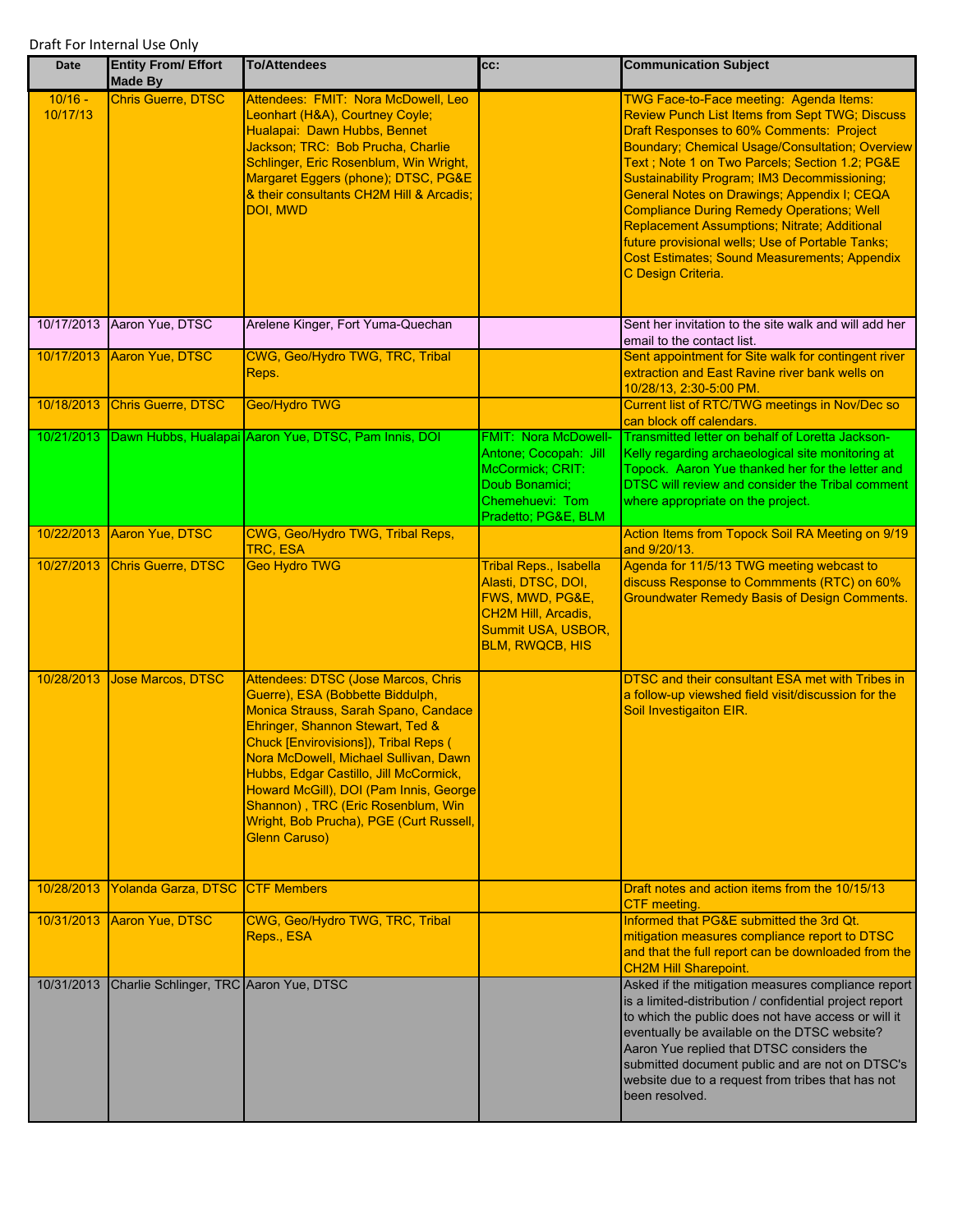| Date       | <b>Entity From/ Effort</b><br><b>Made By</b>                      | <b>To/Attendees</b>                                                                                                                                                                                                                                                                                              | CC:                                                                                                                                    | <b>Communication Subject</b>                                                                                                                                                                                                                                                                                                                                                                                                                                                                                                                                                                                                                                                                                                                                                                                 |
|------------|-------------------------------------------------------------------|------------------------------------------------------------------------------------------------------------------------------------------------------------------------------------------------------------------------------------------------------------------------------------------------------------------|----------------------------------------------------------------------------------------------------------------------------------------|--------------------------------------------------------------------------------------------------------------------------------------------------------------------------------------------------------------------------------------------------------------------------------------------------------------------------------------------------------------------------------------------------------------------------------------------------------------------------------------------------------------------------------------------------------------------------------------------------------------------------------------------------------------------------------------------------------------------------------------------------------------------------------------------------------------|
| 11/1/2013  | Aaron Yue, DTSC                                                   | <b>Geo Hydro TWG</b>                                                                                                                                                                                                                                                                                             | Tribal Reps., Isabella<br>Alasti, DTSC, DOI,<br>FWS, MWD, PG&E,<br>CH2M Hill, Arcadis,<br>Summit USA, USBOR,<br><b>BLM, RWQCB, HIS</b> | Request to consider breakout sub-groups to<br>increase efficiency of comment resolution.                                                                                                                                                                                                                                                                                                                                                                                                                                                                                                                                                                                                                                                                                                                     |
| 11/5/2013  | Aaron Yue, DTSC                                                   | <b>Geo Hydro TWG Conference Call</b><br>meeting                                                                                                                                                                                                                                                                  |                                                                                                                                        | Agenda Items: Review Punch List Items from<br>October TWG; Recap of site visit to evaluate/site<br>locations for future provisional wells;<br>Responses requested to be carried forward from<br>Oct TWG'; D iscuss Draft Responses to 60%<br>Comments: Well design options; Supplemental<br>Noise Measurements; Well Maintenance; O&M<br>Manual, Volume 2;<br>Monitoring of Freshwater Supply; Lab/Field<br>Analysis; Note 1 (#759 FMIT-191) Discuss Draft<br>Responses to 60% Comments - Suggest two<br>subgroup meetings: Subgroup Meeting #1 -<br>Modeling: Start-up/"first injection cycle" monitoring;<br>• Appendix B optimization/ refinement criteria/<br>sensitivity analysis; Appendix B. Subgroup<br>Meeting #2 - Engineering: Appendix C Design<br>Criteria; Appendix D; Appendix E; Appendix G. |
| 11/6/2013  | <b>Aaron Yue, DTSC</b>                                            | CIT: Edward "Tito" Smith, Thomas<br>Pradetto, Ron Escobar; Cocopah:<br>Sherry Cordova, Jill McCormick; CRITS:<br>Wayne Patch, Sr., Wilfred Nabahe;<br>FMIT: Timothy Williams, Linda Otero;<br>Fort Yuma-Quechan: Mike Jackson, Sr.,<br>Chase Choate, Pauline Jose; Hualapai:<br><b>Sherry Counts, Dawn Hubbs</b> |                                                                                                                                        | Mailing of cd's containing October 2013 CWG<br>emails and attachments.                                                                                                                                                                                                                                                                                                                                                                                                                                                                                                                                                                                                                                                                                                                                       |
| 11/6/2013  | Yolanda Garza, DTSC CTF Members                                   |                                                                                                                                                                                                                                                                                                                  |                                                                                                                                        | Draft agenda for 11/19 CTF meeting, 10/15/13<br>CTF draft notes, CTF calendar, CTF action items                                                                                                                                                                                                                                                                                                                                                                                                                                                                                                                                                                                                                                                                                                              |
| 11/6/2013  | Aaron Yue, DTSC                                                   | <b>Yvonne Meeks, PG&amp;E</b>                                                                                                                                                                                                                                                                                    | <b>CWG, Geo Hydro</b><br><b>TWG, Tribal Reps,</b><br><b>TRC, ESA</b>                                                                   | DTSC and DOI jointly instruct PG&E to proceed<br>with installation of freshwater supply well at Site B<br>and the aquifer testing of both Site B and existing<br>HNWR-2 well.                                                                                                                                                                                                                                                                                                                                                                                                                                                                                                                                                                                                                                |
| 11/11/2013 | Christina Hong, CH2M Geo Hydro TWG<br>Hill (on behalf of<br>DTSC) |                                                                                                                                                                                                                                                                                                                  |                                                                                                                                        | Draft TWG Agenda 11/19-11/20 and 60% RTC<br>table                                                                                                                                                                                                                                                                                                                                                                                                                                                                                                                                                                                                                                                                                                                                                            |
| 11/12/2013 | Pam Innis, DOI                                                    | <b>Geo Hydro TWG</b>                                                                                                                                                                                                                                                                                             |                                                                                                                                        | Instructions for accessing the draft response to<br>DOI-1 from the 60% Design Response to<br>Comment (RTC) table.                                                                                                                                                                                                                                                                                                                                                                                                                                                                                                                                                                                                                                                                                            |
| 11/13/2013 | Christina Hong, CH2M Geo Hydro TWG<br>Hill (on behalf of<br>DTSC) |                                                                                                                                                                                                                                                                                                                  |                                                                                                                                        | Updated 60% RTC table for discussion at 11/19-<br>11/20 TWG meeting.                                                                                                                                                                                                                                                                                                                                                                                                                                                                                                                                                                                                                                                                                                                                         |
| 11/14/2013 | Yolanda Garza, DTSC CWG Members                                   |                                                                                                                                                                                                                                                                                                                  |                                                                                                                                        | Request to provide suggestions or edits on the 3D<br>animation of the Groundwater Remedy to Yolanda<br>by 11/26/13.                                                                                                                                                                                                                                                                                                                                                                                                                                                                                                                                                                                                                                                                                          |
| 11/14/2013 | Yolanda Garza, DTSC CWG Members                                   |                                                                                                                                                                                                                                                                                                                  |                                                                                                                                        | Request to complete CWG meetings survey by<br>12/6/13.                                                                                                                                                                                                                                                                                                                                                                                                                                                                                                                                                                                                                                                                                                                                                       |
| 11/14/2013 | Christina Hong, CH2M Geo Hydro TWG<br>Hill (on behalf of<br>DTSC) |                                                                                                                                                                                                                                                                                                                  |                                                                                                                                        | Agenda for TWG meeting on 11/19 and 11/20/13:<br>Agenda items: Review 60% Punch list items on<br>10/16-17 & 11/5 TWG; Discuss draft responses to<br>60% comments.                                                                                                                                                                                                                                                                                                                                                                                                                                                                                                                                                                                                                                            |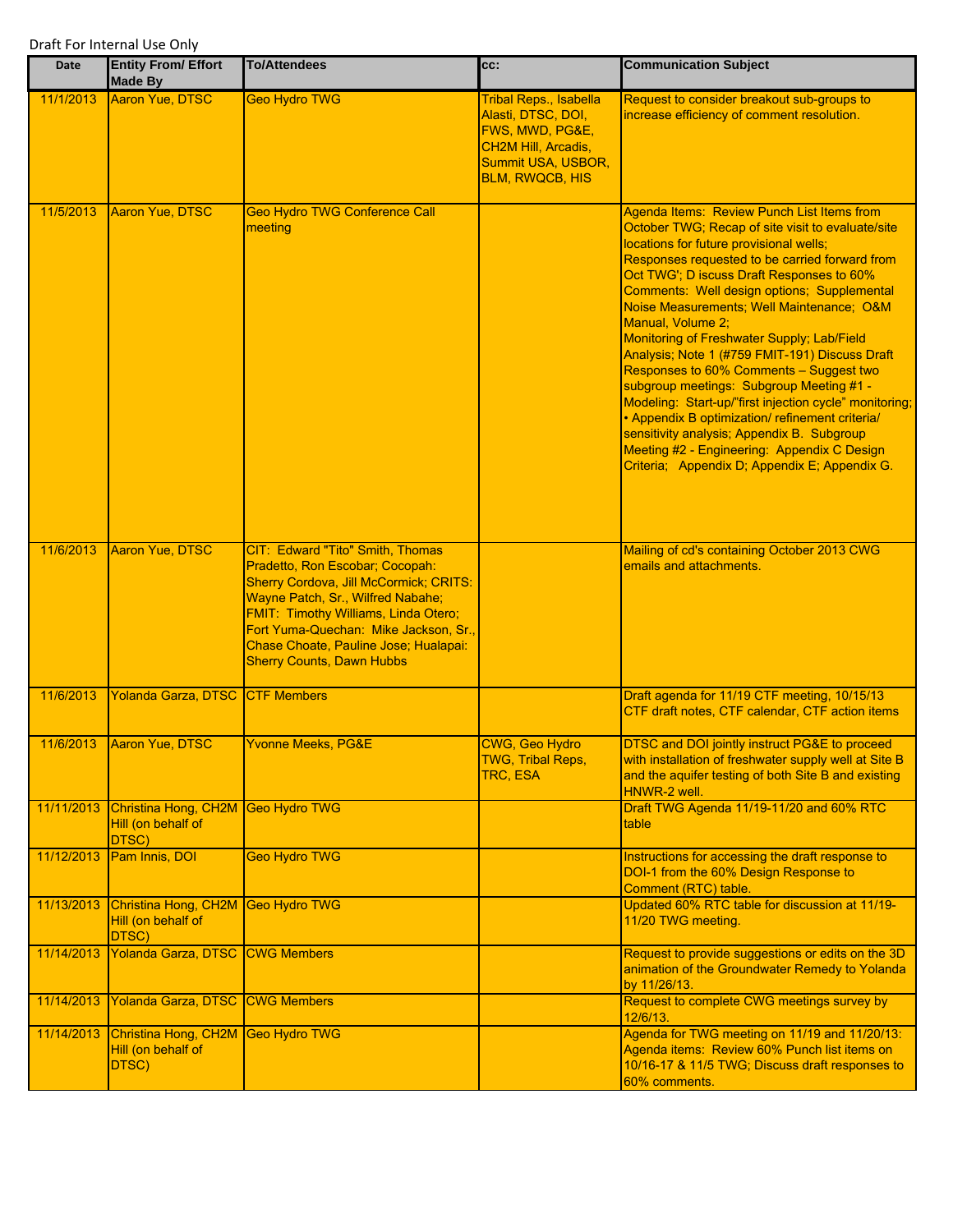| Date       | <b>Entity From/ Effort</b><br><b>Made By</b> | <b>To/Attendees</b>                                                                                                                                                                                                                                                                                                                   | CC:                                                                                                                                                                                                                                           | <b>Communication Subject</b>                                                                                                                                                                                                                                                                           |
|------------|----------------------------------------------|---------------------------------------------------------------------------------------------------------------------------------------------------------------------------------------------------------------------------------------------------------------------------------------------------------------------------------------|-----------------------------------------------------------------------------------------------------------------------------------------------------------------------------------------------------------------------------------------------|--------------------------------------------------------------------------------------------------------------------------------------------------------------------------------------------------------------------------------------------------------------------------------------------------------|
| 11/14/2013 | <b>Karen Baker</b>                           | <b>FMIT: Nora McDowell-Antone, Linda</b><br>Otero, Leo Leonhart, Courtney Coyle,<br>Steve McDonald; Hualapai: Dawn<br>Hubbs, Loretta Jackson-Kelly; Cocopah:<br>Jill McCormick, Edgar Castillo;<br>Chemehuevi: Steven Escobar; CRITs:<br>Howard Magill, Doug Bonamici; PG&E,<br><b>DTSC</b>                                           |                                                                                                                                                                                                                                               | E-mailed electronic copy of letters and handouts<br>regarding "Comments Raised at August 21st<br><b>Meeting on Groundwater Mitigation Measures to</b><br>Mitigate Cultural Resource Impacts in the Final<br><b>Environmental Impact Report"</b>                                                        |
| 11/15/2013 |                                              | Charlie Schlinger, TRC Christina Hong, CH2M Hill                                                                                                                                                                                                                                                                                      | <b>FMIT: Nora McDowell-</b><br>Antone, Leo Leonhart;<br>Hualapai: Dawn Hubs;<br>Cocopah: Edgar<br>Castillo, Jill McCormick;<br><b>CRIT: Doug Bonamici,</b><br><b>Howard Magill;</b><br>Chemehuevi: Thomas<br>Pradetto, Steven<br>Escobar, TRC | Memorandum concerning the 60% Basis of Design<br>Response to Comments 317-321 regarding Noise.                                                                                                                                                                                                         |
| 11/18/2013 | Aaron Yue, DTSC                              | <b>Tribal Leaders and Representatives</b>                                                                                                                                                                                                                                                                                             |                                                                                                                                                                                                                                               | <b>Invitation to Discuss EIR Mitigation Measures for</b><br>Potential Impacts from Soil Investigation and<br>Characterization Activities on 12/16/13.                                                                                                                                                  |
| 11/18/2013 | Aaron Yue, DTSC                              | FMIT: Nora McDowell-Antone, Leo<br>Leonhart, Michael Sullivan; Hualapai:<br>Dawn Hubbs, Loretta Jackson-Kelly;<br>Cocopah: Edgar Castillo, Jill<br>McCormick; Chemehuevi: Thomas<br>Pradetto, Ron Escobar, Steven Escobar;<br>CRIT: Howard Magill, Doug Bonamici;<br><b>TRC</b>                                                       | <b>ESA, DTSC</b>                                                                                                                                                                                                                              | Follow-up to 10/28 visual meeting between DTSC,<br>ESA & Tribes. DTSC was assigned an action item<br>to clarify how the tribal perspective would be<br>integrated into the visual resource analysis.                                                                                                   |
| 11/18/2013 | Yolanda Garza, DTSC                          | <b>CTF</b>                                                                                                                                                                                                                                                                                                                            |                                                                                                                                                                                                                                               | CTF meeting reminders for tomorrow.                                                                                                                                                                                                                                                                    |
|            | 11/19/2013 Yolanda Garza, DTSC               | Attendees: FMIT: Nora McDowell-<br>Antone; Leo Leonhart (H&A); Hualapai:<br>Dawn Hubbs; Chemehuevi: Tom<br>Pradetto; Cocopah: Edgar Castillo, Jill<br>McCormick; TRC: Win Wright, Bob<br>Prucha, Charlie SchlingerDTSC: Karen<br>Baker, Yolanda Garza; PG&E, CH2M<br>Hill, Arcadis, ETIC, MWD; by Phone:<br>DOI, TRC, PG&E, Keadjian; |                                                                                                                                                                                                                                               | Clearinghouse Task Force (CTF) meeting. Karen<br>Baker provided an overview of the CEQA process.                                                                                                                                                                                                       |
| 11/19/2013 | Chris Guerre, DTSC                           | <b>Attendees:</b>                                                                                                                                                                                                                                                                                                                     |                                                                                                                                                                                                                                               | TWG Face-to-Face meeting: Agenda Items:<br>Review 60% Punch List Items on October 16-17/<br>November 5 TWG; Responses requested to be<br>carried forward from prior meetings;<br><b>Discuss Draft Responses to 60% Comments:</b><br>Aboveground vs. Belowground                                        |
| 11/20/2013 | <b>Chris Guerre, DTSC</b>                    | Attendees:                                                                                                                                                                                                                                                                                                                            |                                                                                                                                                                                                                                               | TWG Face-to-Face meeting: Agenda Items:<br><b>Discuss Draft Responses to 60% Comments</b><br>regarding: Modeling; Unresolved RTCs related to<br>modeling; Bio Topics; Subgroups report out/Q&A<br>Monitoring Program; Wells/Infrastructure; Various<br>Topics; Unresolved RTCs from previous meetings. |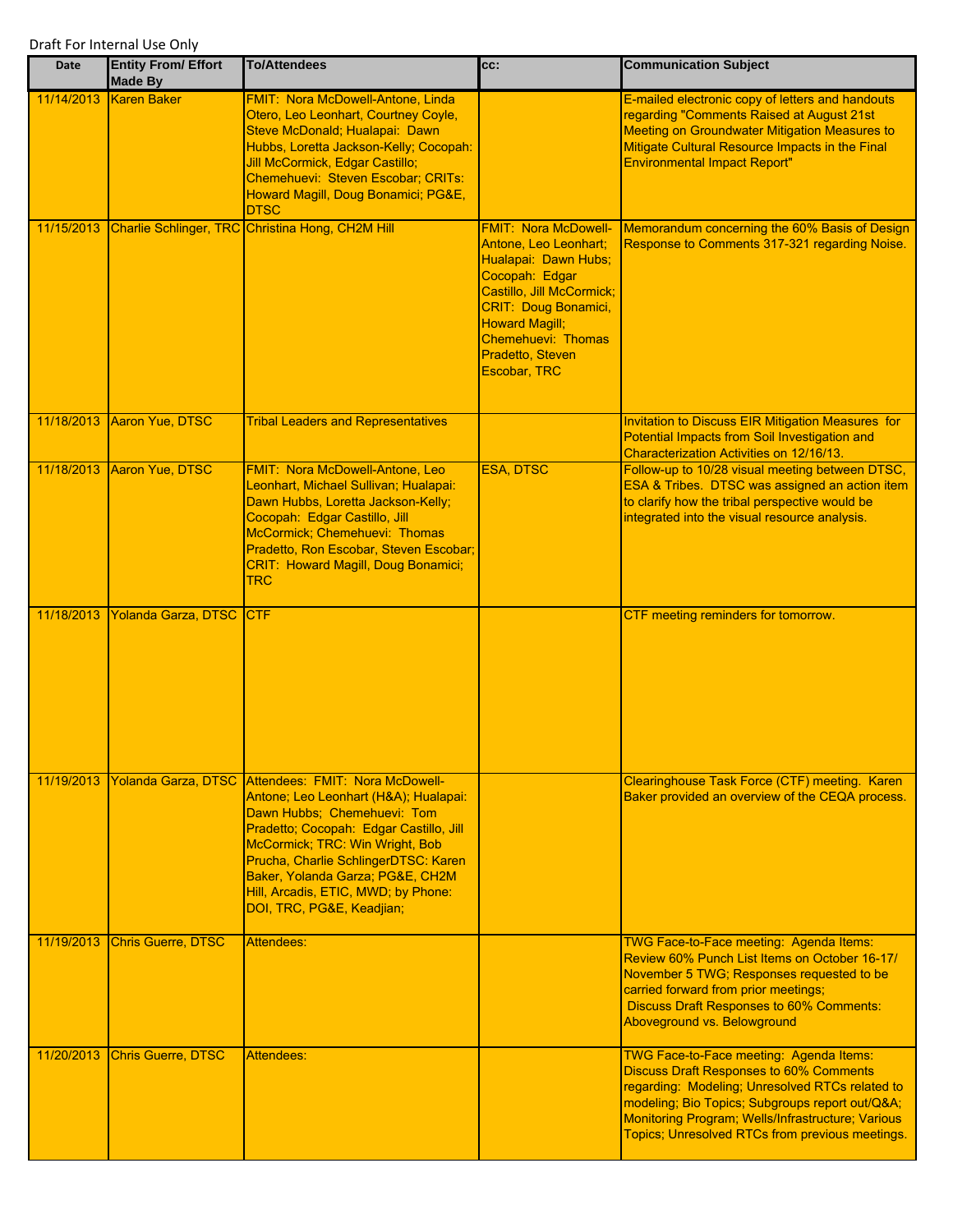| <b>Date</b> | <b>Entity From/ Effort</b><br><b>Made By</b>        | <b>To/Attendees</b>                                                                        | CC:                                                                                                                                                                                                                               | <b>Communication Subject</b>                                                                                                                                                                                                                                                                    |
|-------------|-----------------------------------------------------|--------------------------------------------------------------------------------------------|-----------------------------------------------------------------------------------------------------------------------------------------------------------------------------------------------------------------------------------|-------------------------------------------------------------------------------------------------------------------------------------------------------------------------------------------------------------------------------------------------------------------------------------------------|
| 11/21/2013  | Aaron Yue, DTSC                                     | CWG, Geo/Hydro TWG, TRC, Tribal<br>Reps., ESA                                              |                                                                                                                                                                                                                                   | Aaron forwarded the letter from the SWRCB to<br><b>DTSC regarding remedy requirements associated</b><br>with injection of groundwater containing naturally<br>occurring arsenic. This will be discussed at the<br>next CWG meeting.                                                             |
| 11/21/2013  | Christina Hong, CH2M<br>Hill (on behalf of<br>DTSC) | <b>Geo Hydro TWG</b>                                                                       | <b>Tribal Reps., Isabella</b><br>Alasti, DTSC, DOI,<br>FWS, MWD, PG&E,<br>CH2M Hill, Arcadis,<br>Summit USA, USBOR,<br><b>BLM, RWQCB, HIS</b>                                                                                     | Update 60% RTC Punch list and RTC table per this<br>week's TWG meeting.                                                                                                                                                                                                                         |
| 11/21/2013  |                                                     | Dawn Hubbs, Hualapai Karen Baker, DTSC, Sheryl Bilbrey,<br>PG&E, Pam Innis, DOI            | <b>FMIT: Nora McDowell-</b><br>Antone, Hualapai:<br>Loretta Jackson-Kelly,<br>Cocopah: Jill<br>McCormick; CRIT:<br>Doug Bonamici,<br>Chemehuevi: Thomas<br>Pradetto; DTSC, PG&E,<br><b>BLM</b>                                    | On behalf of the tribes involved with the Topock<br>Remediation Project, final draft document for the<br><b>Tribal Cultural Values Assessment (April, June and</b><br>September 2013).                                                                                                          |
|             | 11/21/2012 Aaron Yue, DTSC                          | Dawn Hubbs, Hualapai                                                                       |                                                                                                                                                                                                                                   | Regarding submittal of final draft document for the<br><b>Tribal Cultural Values Assessment, Aaron inquired</b><br>if the document should be managed as a<br>confidential document due to the sensitive<br>archaeological information specified within the<br>report. Dawn Hubbs replied "Yes". |
|             |                                                     | 11/21/2013 Dawn Hubbs, Hualapai Karen Baker, DTSC, Sheryl Bilbrey,<br>PG&E, Pam Innis, DOI | <b>FMIT: Nora McDowell-</b><br>Antone; Hualapai:<br>Loretta Jackson-Kelly;<br><b>TRC: Eric Rosenblum,</b><br>Win Wright; ESA:<br><b>Margaret Eggers;</b><br>DTSC: Aaron Yue,<br>PG&E: Yvonne Meeks:<br><b>BLM: Kim Liebhauser</b> | Request for attendance at the Hualapai Tribal<br>Council Meeting 12/6/13.                                                                                                                                                                                                                       |
|             |                                                     | 11/22/2013 Dawn Hubbs, Hualapai Karen Baker, DTSC, Sheryl Bilbrey,<br>PG&E, Pam Innis, DOI | Antone; DTSC: Aaron<br>Yue, PG&E: Yvonne<br>Meeks; BLM: Kim<br>Liebhauser                                                                                                                                                         | FMIT: Nora McDowell- Due to schedule conflicts for the 12/6/13 council<br>meeting, rescheduling Hualapai Council Meeting to<br>January. Karen replied that the January date<br>works better for DTSC.                                                                                           |
| 11/25/2013  | Christina Hong, CH2M<br>Hill (on behalf of<br>DTSC) | CWG, Geo/Hydro TWG, TRC, Tribal<br>Reps., ESA                                              |                                                                                                                                                                                                                                   | Punch list item #6 (Nov 5 TWG) - Updated Map for<br><b>Soil Storage and Contruction Staging Areas</b>                                                                                                                                                                                           |
| 11/26/2013  |                                                     | Michael Sullivan, FMIT Aaron Yue, DTSC, Pam Innis, DOI                                     | <b>FMIT: Nora McDowell-</b><br><b>Antone, Courtney</b><br>Coyle, Leo Leonhart                                                                                                                                                     | Letter: Follow-up to Soil Risk Assessment Work<br>Plan Meeting September 19, 20, 2013                                                                                                                                                                                                           |
| 11/26/2013  |                                                     | Michael Sullivan, FMIT Aaron Yue, DTSC, Pam Innis, DOI                                     | <b>FMIT: Nora McDowell-</b><br><b>Antone, Courtney</b><br>Coyle, Leo Leonhart;<br><b>ESA: Bobbette</b><br><b>Biddulph</b>                                                                                                         | Letter on the Appropriateness of the Tribal Land<br>Use Evaluation in the Soils EIR.                                                                                                                                                                                                            |
| 11/27/2013  | Christina Hong, CH2M<br>Hill (on behalf of<br>DTSC) | CWG, Geo/Hydro TWG, TRC, Tribal<br>Reps., ESA                                              |                                                                                                                                                                                                                                   | Draft 60% RTCs table with responses/ resolutions<br>to date                                                                                                                                                                                                                                     |
| 12/2/2013   | Aaron Yue, DTSC                                     | <b>Tribal Leaders and Representatives</b>                                                  | <b>DTSC, ESA</b>                                                                                                                                                                                                                  | Reminder that DTSC has proposed to meet with<br>tribes on 12/16/13 to discuss the conceptual<br>mitigation measures for the soil investigation EIR.                                                                                                                                             |
| 12/2/2013   |                                                     | Dawn Hubbs, Hualapai Sheryl Bilbrey, PG&E, Pam Innis, DOI,<br>Karen Baker, DTSC            | <b>FMIT: Nora McDowell-</b><br>Antone; Hualapai:<br>Loretta Jackson-Kelly;<br><b>DTSC</b>                                                                                                                                         | Reschedule of Hualapai Tribal Council meeting<br>since some not able to attend on 12/6. Will inform<br>of date of regular January council meeting after the<br>holiday.                                                                                                                         |
| 12/3/2013   | Aaron Yue, DTSC                                     | Dawn Hubbs & Nora McDowell-Antone                                                          |                                                                                                                                                                                                                                   | Confirmed 12/16/13 meeting per Dawn Hubbs'<br>request.                                                                                                                                                                                                                                          |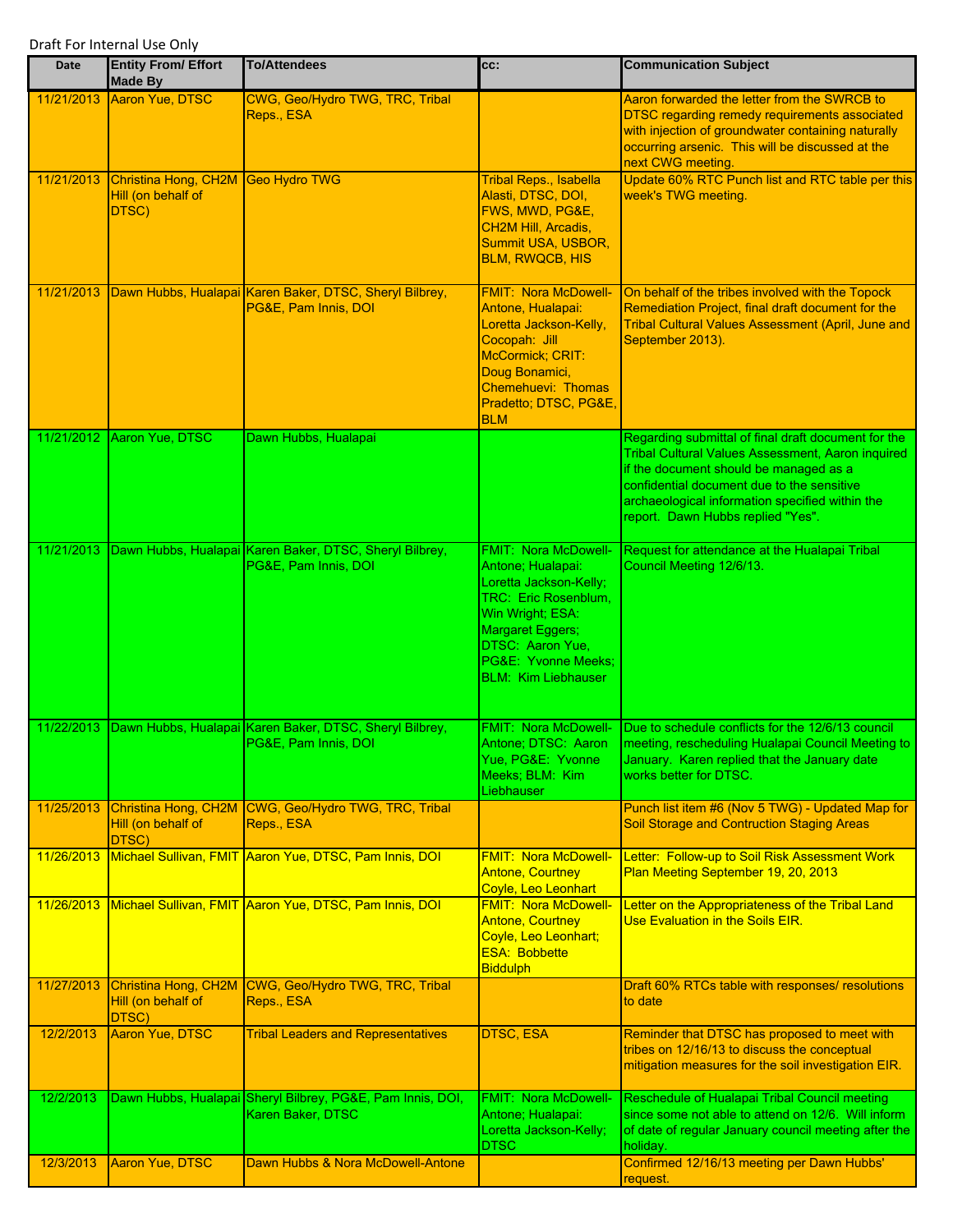| <b>Date</b>              | <b>Entity From/ Effort</b><br><b>Made By</b>                      | <b>To/Attendees</b>                                                                                                                                                                                                                                                                                              | CC:                                                                                                                                                                                                                                                                   | <b>Communication Subject</b>                                                                                                                                                                                         |
|--------------------------|-------------------------------------------------------------------|------------------------------------------------------------------------------------------------------------------------------------------------------------------------------------------------------------------------------------------------------------------------------------------------------------------|-----------------------------------------------------------------------------------------------------------------------------------------------------------------------------------------------------------------------------------------------------------------------|----------------------------------------------------------------------------------------------------------------------------------------------------------------------------------------------------------------------|
| 12/3/2013                | Dawn Hubbs, Hualapai Aaron Yue, DTSC                              |                                                                                                                                                                                                                                                                                                                  | <b>FMIT: Nora McDowell-</b><br>Antone, DTSC                                                                                                                                                                                                                           | Thank you for meeting confirmation                                                                                                                                                                                   |
| $12/3$ to<br>12/11/2013  |                                                                   |                                                                                                                                                                                                                                                                                                                  |                                                                                                                                                                                                                                                                       | PG&E conducted archaeological monitoring of<br>sites within the Groundwater project area. Tribes<br>were notified November 23 and December 5, 2013,<br>but tribal monitors did not participate in the field<br>work. |
| 12/4/2013                | <b>Aaron Yue, DTSC</b>                                            | CIT: Edward "Tito" Smith, Thomas<br>Pradetto, Ron Escobar; Cocopah:<br>Sherry Cordova, Jill McCormick; CRITS:<br>Wayne Patch, Sr., Wilfred Nabahe;<br>FMIT: Timothy Williams, Linda Otero;<br>Fort Yuma-Quechan: Mike Jackson, Sr.,<br>Chase Choate, Pauline Jose; Hualapai:<br><b>Sherry Counts, Dawn Hubbs</b> |                                                                                                                                                                                                                                                                       | Mailing of cd's containing November 2013 CWG<br>emails and attachments.                                                                                                                                              |
| 12/6/2013                | Hill (on behalf of<br>DTSC)                                       | Christina Hong, CH2M CWG, Geo/Hydro TWG, TRC, Tribal<br>Reps., ESA                                                                                                                                                                                                                                               |                                                                                                                                                                                                                                                                       | 60% Groundwater Remedy Basis of Design<br>Response to Comment (RTCs) for 12/12/13 TWG<br>and link to webconference.                                                                                                  |
| 12/6/2013                | Aaron Yue, DTSC                                                   | CWG, Geo/Hydro TWG, TRC, Tribal<br>Reps., ESA                                                                                                                                                                                                                                                                    |                                                                                                                                                                                                                                                                       | TWG Agenda for 12/12/13 - list of RTCs for<br>discussion.                                                                                                                                                            |
| 12/6/2013                | Yvonne Meeks, PG&E                                                | Aaron Yue, DTSC, Pam Innis, DOI                                                                                                                                                                                                                                                                                  | <b>FMIT: Nora McDowell;</b><br>CRIT: Doug Bonamici;<br>Hualapai: Loretta<br>Jackson-Kelly, Dawn<br>Hubbs; Cocopah: Jill<br>McCormick;<br>Chemehuevi: Tom<br>Pradetto; BLM: Goerge<br>Shannon, Kim<br>Liebhauser; PG&E:<br>Sheryl Bilbrey; DTSC:<br><b>Karen Baker</b> | Re: Hualapai letter, "Monitoring of Archaeological<br>and Historical Sites for the Soil Investigation Work<br>Plan"                                                                                                  |
| 12/9/2013                | <b>Aaron Yue, DTSC</b>                                            | <b>Tribal Leaders and Representatives</b>                                                                                                                                                                                                                                                                        |                                                                                                                                                                                                                                                                       | Confirmation of 12/16/13 mitigation measures<br>discussion and request to change time from 1-4.                                                                                                                      |
| 12/9/2013                | Christina Hong, CH2M Geo/Hydro TWG<br>Hill (on behalf of<br>DTSC) |                                                                                                                                                                                                                                                                                                                  |                                                                                                                                                                                                                                                                       | Draft 60% Basis of Design Response to Comments<br>(RTCs) Table for 12/17-18 TWG meeting.                                                                                                                             |
| 12/9/2013                | <b>Chris Guerre, DTSC</b>                                         | Geo/Hydro TWG                                                                                                                                                                                                                                                                                                    |                                                                                                                                                                                                                                                                       | 60% Groundwater Remedy Basis of Design<br>Response to Comment (RTC) Meeting Agenda for<br>12/17 & 12/18                                                                                                              |
| 12/10/2013               | Aaron Yue, DTSC                                                   | CWG, Geo/Hydro TWG, TRC, Tribal<br>Reps., ESA                                                                                                                                                                                                                                                                    |                                                                                                                                                                                                                                                                       | <b>Revised project contact lists</b>                                                                                                                                                                                 |
| 12/11/2013               | <b>Karen Baker</b>                                                | <b>Tribal Leaders and Representatives</b>                                                                                                                                                                                                                                                                        | <b>DTSC, ESA</b>                                                                                                                                                                                                                                                      | <b>Summary of Conceptual Cultural Resources</b><br>Mitigation Measures for the Soil Investigation Draft<br>EIR for discussion at 12/16 meeting.                                                                      |
| 12/11/2013<br>12/11/2013 | <b>Karen Baker</b><br>Yolanda Garza, DTSC                         | <b>Tribal Leaders and Representatives</b><br><b>CTF Members</b>                                                                                                                                                                                                                                                  | <b>DTSC, ESA</b><br><b>Aaron Yue, Christa</b>                                                                                                                                                                                                                         | Call in number for 12/16/13 meeting.<br><b>Schedules and Lodging</b>                                                                                                                                                 |
| 12/11/2013               | Hill (on behalf of<br>DTSC)                                       | Christina Hong, CH2M CWG, Geo/Hydro TWG, TRC, Tribal<br>Reps., ESA                                                                                                                                                                                                                                               | <b>Marting</b>                                                                                                                                                                                                                                                        | <b>Updated 60% Groundwater Remedy Design Punch</b><br>List Items/ Completed Item #3 from Nov 19-20<br><b>TWG</b>                                                                                                     |
| 12/12/2013               | Christina Hong, CH2M<br>Hill (on behalf of<br>DTSC)               | Geo/Hydro TWG                                                                                                                                                                                                                                                                                                    |                                                                                                                                                                                                                                                                       | <b>Figures for Today's Response to Comment (RTC)</b><br>call                                                                                                                                                         |
| 12/12/2013               | Christina Hong, CH2M Geo/Hydro TWG<br>Hill (on behalf of<br>DTSC) |                                                                                                                                                                                                                                                                                                                  |                                                                                                                                                                                                                                                                       | Updated RTCs and Punch list items from 12/12/13<br><b>TWG meeting</b>                                                                                                                                                |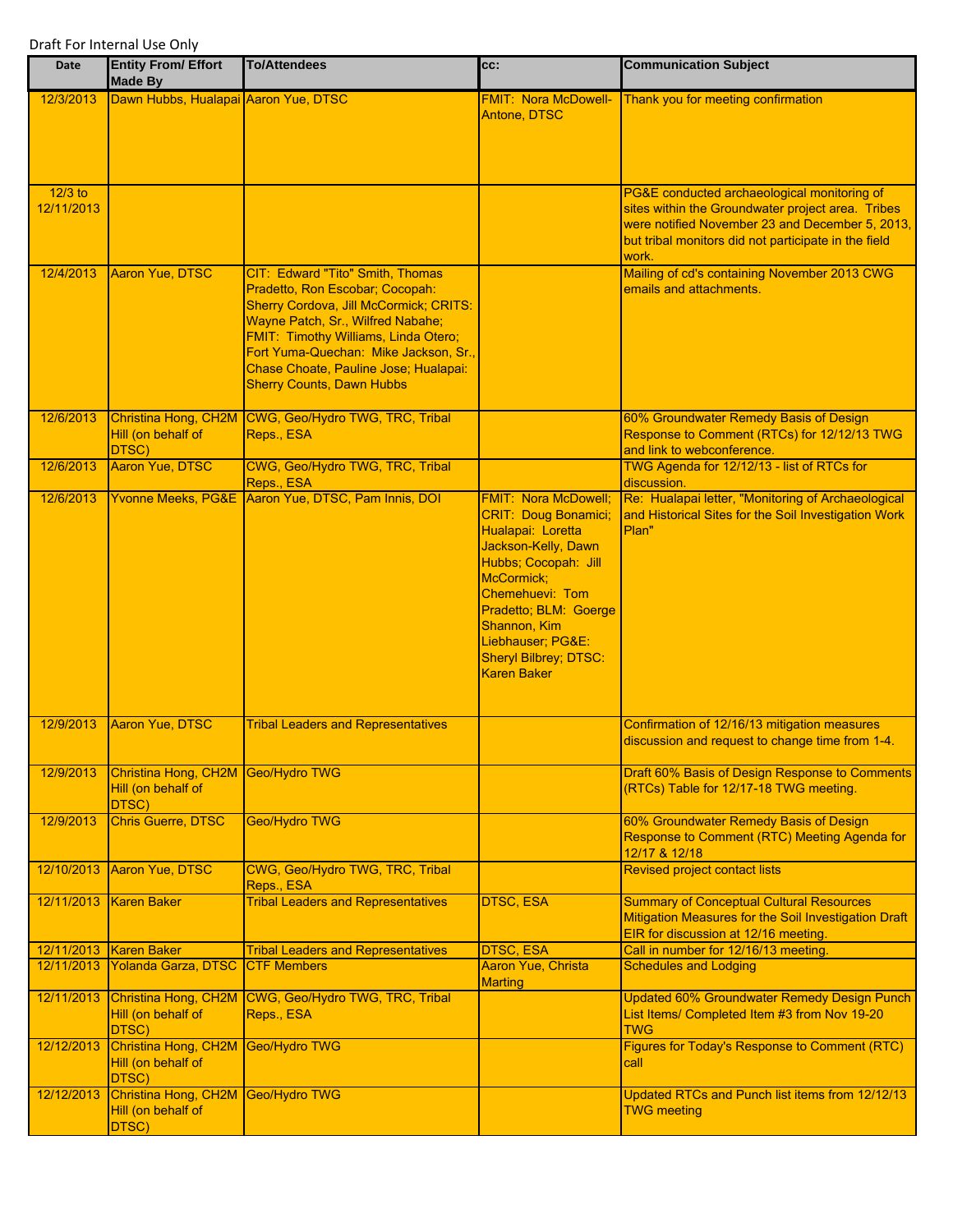| Date       | <b>Entity From/ Effort</b><br><b>Made By</b> | <b>To/Attendees</b>                                                                                                                                                                                                                                                                                                                                                                                              | CC:                                                                                                 | <b>Communication Subject</b>                                                                                                                                                                                                                                                                                                                             |
|------------|----------------------------------------------|------------------------------------------------------------------------------------------------------------------------------------------------------------------------------------------------------------------------------------------------------------------------------------------------------------------------------------------------------------------------------------------------------------------|-----------------------------------------------------------------------------------------------------|----------------------------------------------------------------------------------------------------------------------------------------------------------------------------------------------------------------------------------------------------------------------------------------------------------------------------------------------------------|
| 12/12/2013 | Chris Guerre, DTSC                           | <b>TWG Conference Call</b>                                                                                                                                                                                                                                                                                                                                                                                       |                                                                                                     | Agenda Items: Review Punch List Items from Nov<br>19-20 TWG (including report out from Modeling<br>Subgroup); Discuss Draft Responses to 60%<br><b>Comments (carried</b><br>forward from Nov 19-20 TWG); Aboveground vs.<br>Belowground; Engineering Topics: Move IRL-2<br>closer to road, Node 5, Pull boxes, FW-1,<br>Arch Bridge, Monitoring Program. |
| 12/13/2013 |                                              | Courtney Coyle, FMIT   Karen Baker, Aaron Yue, DTSC                                                                                                                                                                                                                                                                                                                                                              | <b>FMIT: Nora McDowell-</b><br>Antone, Leo Leonhart,<br><b>Steven McDonald</b>                      | RE: Conceptual Cultural Resources mitigation<br>measures for Soil Draft EIR discussion on 12/16.<br>Courtney asked if we have an outline of the<br>projected significant effects/impacts from the soil<br>investigation to help tribes provide meaningful<br>feedback at the meeting.                                                                    |
| 12/13/2013 | <b>Karen Baker</b>                           | <b>Courtney Coyle, FMIT</b>                                                                                                                                                                                                                                                                                                                                                                                      | <b>FMIT: Nora McDowell-</b><br>Antone, Leo Leonhart,<br><b>Steven McDonald,</b><br><b>DTSC, ESA</b> | Replied to Courtney that no, we do not have a<br>summary of this ready for Monday, but hopes that<br>since everyone has reviewed the workplan and<br>walked the proposed soil boring locations, can<br>have a productive meeting.                                                                                                                        |
| 12/16/2013 | <b>Chris Guerre, DTSC</b>                    | CWG, Geo/Hydro TWG, TRC, Tribal<br>Reps., ESA                                                                                                                                                                                                                                                                                                                                                                    |                                                                                                     | Results for September/October 2013 Sampling                                                                                                                                                                                                                                                                                                              |
| 12/16/2013 | Chris Guerre, DTSC                           | CWG, Geo/Hydro TWG, TRC, Tribal<br>Reps., ESA                                                                                                                                                                                                                                                                                                                                                                    |                                                                                                     | 3rd Quarter 2013 IMPM and GW Monitoring<br>Report                                                                                                                                                                                                                                                                                                        |
| 12/16/2013 | <b>DTSC</b>                                  | Attendees: FMIT: Leo Leonhart,<br><b>Steven McDonald, Courtney Coyle (by</b><br>phone); Cocopah: Edgar Castillo, Jill<br>McCormick; Chemehuevi: Steven<br>Escobar; Hualapai: Dawn Hubbs,<br>Loretta Jackson-Kelly; DTSC: Aaron<br>Yue, Yolanda Garza, Karen Baker,<br>Isabella Alasti; ESA: Bobbette Biddulph,<br>Susan Wilcox; TRC: Charlie Schlinger,<br>Bob Prucha, Eric Rosenblum, Margaret<br><b>Eggers</b> |                                                                                                     | <b>DTSC and consultant ESA meet with Tribal</b><br>representatives to discuss Conceptual Cultural<br>Resources Mitigation for the draft Soil EIR. A<br>follow-up meeting was scheduled to continue the<br>discussion.                                                                                                                                    |
| 12/17/2013 | <b>DTSC</b>                                  | Attendees: FMIT: Leo Leonhart;<br>Cocopah: Edgar Castillo, Jill<br>McCormick; Chemehuevi: Steven<br><u>Escobar; Hualapai:  Dawn Hubbs,</u><br>Loretta Jackson-Kelly, Rudy Clark; TRC:<br>Win Wright;DTSC, PG&E & their<br>consultants Arcadis, Keadjian, ETIC;<br>DOI, BLM, MWD                                                                                                                                  |                                                                                                     | <b>Face-to-Face Clearinghouse Task Force Meeting</b>                                                                                                                                                                                                                                                                                                     |
|            | 12/17-18/13 Chris Guerre, DTSC               | Attendees: FMIT: Nora McDowell, Leo<br>Leonhart (H&A), Courtney Coyle; CIT:<br>Jill McCormick, Edgar Castillo, Steven<br>Escobar; Hualapai: Rudy Clark, Loretta<br>Jackson-Kelly, Dawn Hubbs; TRC:<br>Margaret Eggers, Eric Rosenblum, Bob<br>Prucha, Charlie Schlinger, Win Wright;<br>DTSC, PG&E & their consultants CH2M<br>Hill & Arcadis, USDOI, ETIC for DOI,<br><b>USBR, MWD</b>                          |                                                                                                     | Face-to-Face TWG Meeting: Agenda items:<br>Review 60% Punch List Items/Subgroups Report<br>Out; Discuss Draft Responses to 60% Comments:<br>Decommissioning, Figure 4.2-1;<br>Monitoring, General Topics, Follow-up on<br>Chemistry RTCs, Follow-up on Noise RTCs,<br><b>Remaining Unresolved Comments.</b>                                              |
| 12/18/2013 | Yolanda Garza, DTSC                          | <b>CTF Members</b>                                                                                                                                                                                                                                                                                                                                                                                               |                                                                                                     | Revised 2014 schedule.                                                                                                                                                                                                                                                                                                                                   |
| 12/24/2013 | Yolanda Garza, DTSC                          | CWG, Geo/Hydro TWG, TRC, Tribal<br>Reps., ESA                                                                                                                                                                                                                                                                                                                                                                    |                                                                                                     | Final opportunity to submit a survey for Topock<br>meeting locations and comments for 2014.                                                                                                                                                                                                                                                              |
| 12/27/2013 | Aaron Yue, DTSC                              | CWG, Geo/Hydro TWG, TRC, Tribal<br>Reps., ESA                                                                                                                                                                                                                                                                                                                                                                    |                                                                                                     | Save the date request for 1/23 TWG meeting.                                                                                                                                                                                                                                                                                                              |
| 12/27/2013 | Aaron Yue, DTSC                              | <b>Tribal Leaders and Representatives</b>                                                                                                                                                                                                                                                                                                                                                                        | DTSC, ESA                                                                                           | Invitation to discuss EIR Mitigation Measures for<br>Potential Impacts from Soil Investigation and<br>Characterization Activities on 1/23/14.                                                                                                                                                                                                            |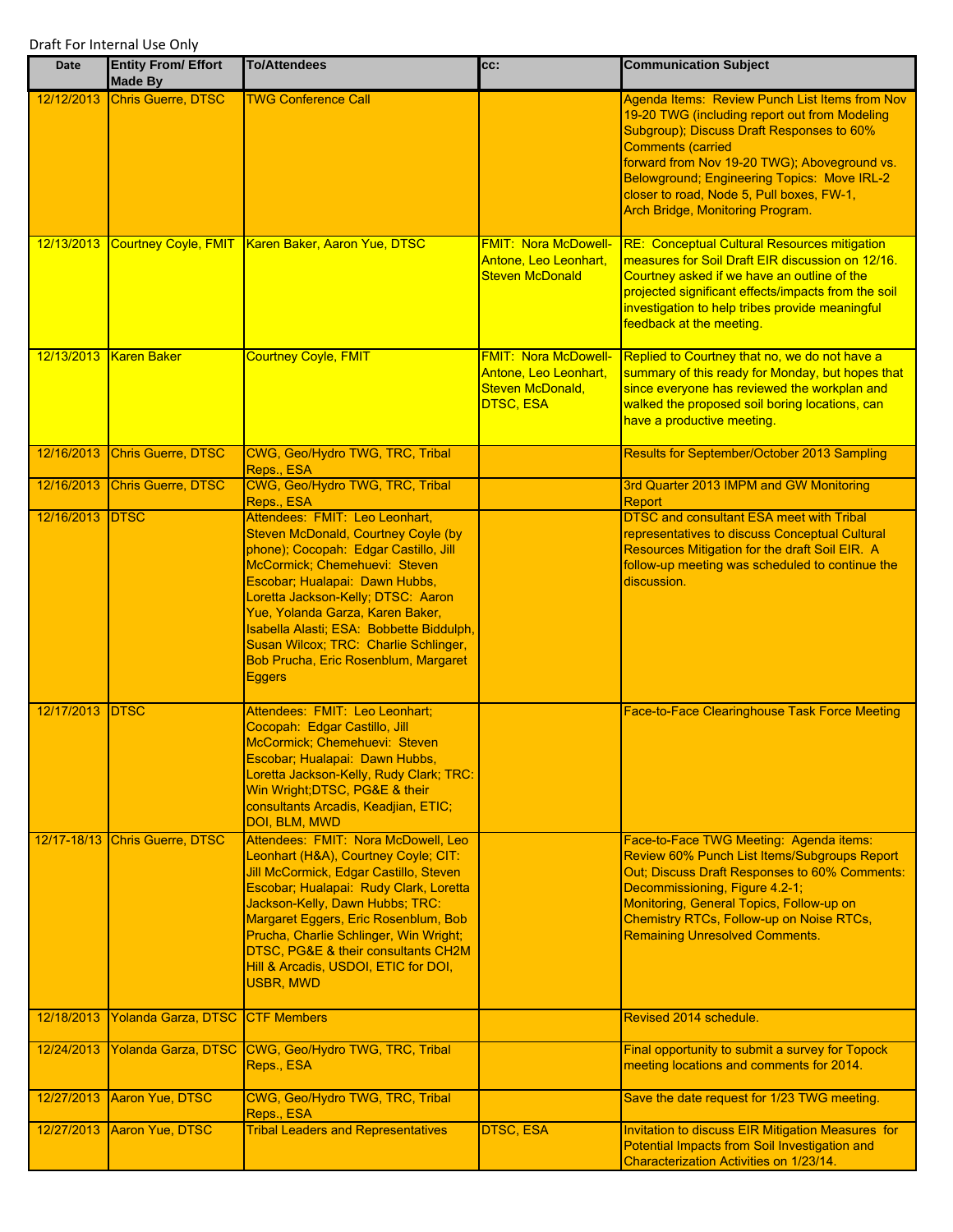| <b>Date</b> | <b>Entity From/ Effort</b><br><b>Made By</b> | <b>To/Attendees</b>                                                                                                                                                                                                                                                                                              | CC:                                                                                                                                 | <b>Communication Subject</b>                                                                                                                                                                                     |
|-------------|----------------------------------------------|------------------------------------------------------------------------------------------------------------------------------------------------------------------------------------------------------------------------------------------------------------------------------------------------------------------|-------------------------------------------------------------------------------------------------------------------------------------|------------------------------------------------------------------------------------------------------------------------------------------------------------------------------------------------------------------|
| 12/31/2013  | Aaron Yue, DTSC                              | CWG, Geo/Hydro TWG, TRC, Tribal<br>Reps., ESA                                                                                                                                                                                                                                                                    |                                                                                                                                     | Forwarded link from Christina Hong to the latest<br>60% Groundwater Remedy Basis of Design Master<br>RTC table on Sharepoint.                                                                                    |
| 1/3/2014    | <b>Aaron Yue, DTSC</b>                       | CIT: Edward "Tito" Smith, Thomas<br>Pradetto, Ron Escobar; Cocopah:<br>Sherry Cordova, Jill McCormick; CRITS:<br>Wayne Patch, Sr., Wilfred Nabahe;<br>FMIT: Timothy Williams, Linda Otero;<br>Fort Yuma-Quechan: Mike Jackson, Sr.,<br>Chase Choate, Pauline Jose; Hualapai:<br><b>Sherry Counts, Dawn Hubbs</b> |                                                                                                                                     | Mailing of cd's containing December 2013 CWG<br>emails and attachments.                                                                                                                                          |
| 1/7/2014    | <b>Yolanda Garza, DTSC</b>                   | <b>CTF</b>                                                                                                                                                                                                                                                                                                       | <b>Aaron Yue, DTSC</b>                                                                                                              | Upcoming CTF meetings, draft CTF notes and<br>action items.                                                                                                                                                      |
| 1/7/2014    | Aaron Yue, DTSC                              | CWG, Geo/Hydro TWG, TRC, Tribal<br>Reps., ESA                                                                                                                                                                                                                                                                    |                                                                                                                                     | Save the dates for February TWG, CWG and CTF<br>meetings.                                                                                                                                                        |
| 1/7/2014    | <b>Jill McCormick,</b><br>Cocopah            | <b>Aaron Yue, DTSC</b>                                                                                                                                                                                                                                                                                           |                                                                                                                                     | Asked if location will be Bullhead City or Laughlin<br>for TWG, CWG and CTF meetings.                                                                                                                            |
| 1/13/2014   | Jose Marcos, DTSC                            | CWG, Geo/Hydro TWG, TRC, Tribal<br>Reps., ESA                                                                                                                                                                                                                                                                    |                                                                                                                                     | Response to comments matrix for the RFI/RI<br>Volume I addendum. Written comments requested<br>by 2/14/14.                                                                                                       |
| 1/15/2014   | Chris Guerre, DTSC                           | CWG, Geo/Hydro TWG, TRC, Tribal<br>Reps., ESA                                                                                                                                                                                                                                                                    |                                                                                                                                     | TWG agenda for 1/23/14 to review the final 60%<br><b>Groundwater Remedy Basis of Design Response</b><br>to Comments (RTCs) punch list and discuss select<br>technical topics.                                    |
| 1/21/2014   | <b>Aaron Yue, DTSC</b>                       | <b>Tribal Leaders and Representatives</b>                                                                                                                                                                                                                                                                        | DTSC: Karen Baker,<br>Jose Marcos, John<br><b>Meerscheidt, Kimberly</b><br>Hudson, ESA                                              | Reminder about follow-up meeting with interested<br>representatives on the conceptual mitigation<br>measures for the soil investigation and<br>characterization EIR on 1/23/14.                                  |
| 1/22/2014   | Lori Hare (for Karen<br>Baker)               | Chairman Wayne Patch, Sr., CRITs                                                                                                                                                                                                                                                                                 | Howard Magill; ESA:<br>Monica Strauss; DTSC:<br>Karen Baker, Aaron<br>Yue                                                           | CRITs: Doug Bonamici, Invitation to review and comment on Draft Tribal<br>perspectives for soil investigation project draft EIR<br>for the PG&E Soil Project. Mailed hard copy and<br>faxed (email was rejected) |
| 1/22/2014   | Lori Hare (for Karen<br><b>Baker</b> )       | <b>Chairman Timothy Williams, FMIT</b>                                                                                                                                                                                                                                                                           | <b>FMIT: Nora McDowell-</b><br>Antone, Linda Otero;<br><b>ESA: Monica Strauss;</b><br>DTSC: Karen Baker,<br>Aaron Yue               | Invitation to review and comment on Draft Tribal<br>perspectives for soil investigation project draft EIR<br>for the PG&E Soil Project. Mailed hard copy and<br>emailed.                                         |
| 1/22/2014   | Lori Hare (for Karen<br>Baker)               | Chairwoman Sherry Cordova, Cocopah                                                                                                                                                                                                                                                                               | Cocopah: Edgar<br>Castillo, Jill McCormick;<br><b>ESA: Monica Strauss;</b><br><b>DTSC: Karen Baker,</b><br><b>Aaron Yue</b>         | <b>Invitation to review and comment on Draft Tribal</b><br>perspectives for soil investigation project draft EIR<br>for the PG&E Soil Project. Mailed hard copy and<br>emailed.                                  |
| 1/22/2014   | Lori Hare (for Karen<br>Baker)               | Chairwoman Sherry J Counts, Hualapai                                                                                                                                                                                                                                                                             | Hualapai: Loretta<br>Jackson-Kelly, Dawn<br>Hubbs; ESA: Monica<br>Strauss; DTSC: Karen<br><b>Baker, Aaron Yue</b>                   | Invitation to review and comment on Draft Tribal<br>perspectives for soil investigation project draft EIR<br>for the PG&E Soil Project. Mailed hard copy and<br>emailed.                                         |
| 1/22/2014   | Lori Hare (for Karen<br>Baker)               | Chairman Tito Smith, Chemehuevi                                                                                                                                                                                                                                                                                  | Chemehuevi: Ron<br>Escobar, Thomas<br>Pradetto, Steven<br>Escobar; ESA: Monica emailed.<br>Strauss; DTSC: Karen<br>Baker, Aaron Yue | Invitation to review and comment on Draft Tribal<br>perspectives for soil investigation project draft EIR<br>for the PG&E Soil Project. Mailed hard copy and                                                     |
| 1/22/2014   | Nora McDowell-<br><b>Antone, FMIT</b>        | Lori Hare, DTSC                                                                                                                                                                                                                                                                                                  |                                                                                                                                     | Nora requested the Word version of the Tribal<br><b>Prespectives for Soil Investigation Project Draft</b><br>EIR. Lori send the Word version to Nora.                                                            |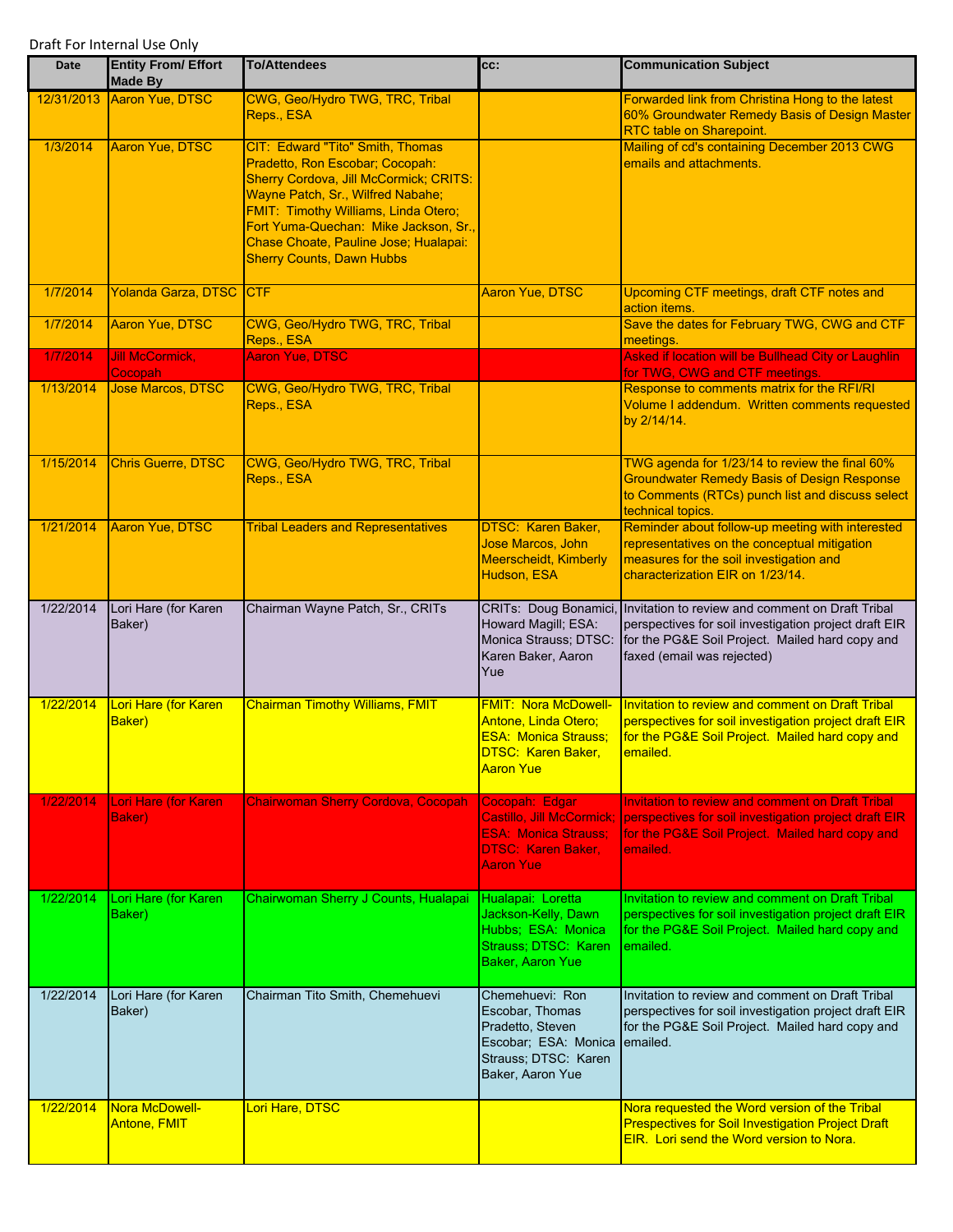| <b>Date</b> | <b>Entity From/ Effort</b><br><b>Made By</b>                              | <b>To/Attendees</b>                                                                                                                                                                                                                                                                                                                                         | CC:                         | <b>Communication Subject</b>                                                                                                                                                                                                                                                                                                                                       |
|-------------|---------------------------------------------------------------------------|-------------------------------------------------------------------------------------------------------------------------------------------------------------------------------------------------------------------------------------------------------------------------------------------------------------------------------------------------------------|-----------------------------|--------------------------------------------------------------------------------------------------------------------------------------------------------------------------------------------------------------------------------------------------------------------------------------------------------------------------------------------------------------------|
| 1/23/2014   | <b>IDTSC</b>                                                              | Attendees: FMIT: Nora McDowell-<br>Antone, Courtney Coyle, Leo Leonhart,<br>Michael Sullivan; CRIT: Howard Magill;<br>Hualapai: Dawn Hubbs; DTSC: Aaron<br>Yue, Yolanda Garza, Susan Wilcox,<br>Isabella Alasti, Karen Baker, Chris<br>Guerre, Jose Marcos (by phone); ESA:<br>Monica Strauss, Bobbette Biddulph;<br><b>TRC: Win Wright, Eric Rosenblum</b> |                             | <b>DTSC and consultant ESA, held second meeting</b><br>with Tribal representatives to discuss Conceptual<br><b>Cultural Resource Mitigation for the Draft Soil EIR.</b>                                                                                                                                                                                            |
| 1/23/2014   | <b>DTSC</b>                                                               | Attendees: FMIT: Nora McDowell-<br>Antone, Michael Sullivan; CRIT:<br>Howard Magill; Hualapai: Dawn Hubbs,<br>Rudolph Clark; DTSC: Chris Guerre;<br>PG&E: Curt Russell, Glen Riddle;<br>CH2M Hill: Nathan BettsTRC: Margaret<br>Eggers;                                                                                                                     |                             | Face-to-Face TWG Meeting: Agenda items:<br><b>Review Final 60% RTCs Punch List: Discuss</b><br>Select Technical Topics: Aboveground vs.<br>Belowground Piping, Alternative Piping Route to<br><b>Well ER-6, Location of Remedy Freshwater</b><br><b>Storage Tank, Evaluation of relocating</b><br>infrastructure from Transwestern Bench to Park<br>Moabi, Others. |
| 1/28/2014   | Aaron Yue, DTSC                                                           | CWG, Geo/Hydro TWG, TRC, Tribal<br>Reps., ESA                                                                                                                                                                                                                                                                                                               |                             | Reminder of TWG on 2/11/14 and CWG on<br>$2/12/14$ .                                                                                                                                                                                                                                                                                                               |
| 1/28/2014   | Isabella Alasti, DTSC                                                     | <b>Courtney Coyle, FMIT</b>                                                                                                                                                                                                                                                                                                                                 | <b>Steve McDonald, FMIT</b> | DTSC is concerned that FMIT is violating terms of<br>the Settlement Agreement through its comments<br>on certain mitigaition measures.                                                                                                                                                                                                                             |
| 1/28/2014   | Yolanda Garza, DTSC CTF Members                                           |                                                                                                                                                                                                                                                                                                                                                             |                             | CTF meeting will be held on 2/13/14.                                                                                                                                                                                                                                                                                                                               |
| 1/29/2014   | <b>Jose Marcos, DTSC</b>                                                  | CWG, Geo/Hydro TWG, TRC, Tribal<br>Reps., ESA                                                                                                                                                                                                                                                                                                               |                             | RFI/RI Soil Workplan Errata 1/27/14 from PG&E<br>addressing request from DTSC for additional<br>information on boundary demarcation and staging<br>areas.                                                                                                                                                                                                          |
| 1/30/2014   | Aaron Yue, DTSC                                                           | CWG, Geo/Hydro TWG, TRC, Tribal<br>Reps., ESA                                                                                                                                                                                                                                                                                                               |                             | Shared the revised final Topock Ethnobotany<br><b>Survey Report for information.</b>                                                                                                                                                                                                                                                                               |
| 1/30/2014   | Nora McDowell-<br>Antone, FMIT                                            | Lori Hare, DTSC                                                                                                                                                                                                                                                                                                                                             |                             | Nora requested a Word version of the "Overview of<br>Tribal Prespectives" so they can edit it. Lori Hare<br>sent her the Word version.                                                                                                                                                                                                                             |
| 1/30/2014   | Aaron Yue, DTSC                                                           | Christina Hong, CH2M Hill                                                                                                                                                                                                                                                                                                                                   | Geo/Hydro TWG               | Final Addendum to the Freshwater pre-injection<br>treatment system basis of design technical memo<br>(Appendix M).                                                                                                                                                                                                                                                 |
| 1/30/2014   | Aaron Yue, DTSC                                                           | CWG, Geo/Hydro TWG, TRC, Tribal<br>Reps., ESA                                                                                                                                                                                                                                                                                                               |                             | <b>Revised Final Topock Ethnobotany Survey Report</b>                                                                                                                                                                                                                                                                                                              |
| 1/30/2014   | <b>Aaron Yue, DTSC</b>                                                    | Geo/Hydro TWG                                                                                                                                                                                                                                                                                                                                               |                             | <b>Comments from DTSC on the Freshwater Pre-</b><br>Injection Treatment System basis of design.                                                                                                                                                                                                                                                                    |
| 2/3/2014    | Yolanda Garza, DTSC CTF                                                   |                                                                                                                                                                                                                                                                                                                                                             |                             | Draft agenda for 2/13/14, 12/17/13 meeting notes,<br>sign in and action items, draft CTF calendar                                                                                                                                                                                                                                                                  |
| 2/3/2014    | Lisa Michelleti Cope,<br><b>Arcadis</b>                                   | CWG, Geo/Hydro TWG, TRC, Tribal<br>Reps., ESA                                                                                                                                                                                                                                                                                                               |                             | <b>February 2014 Topock Remediation Review</b><br><b>Newsletter</b>                                                                                                                                                                                                                                                                                                |
| 2/4/2014    | Yolanda Garza, DTSC                                                       | CTF                                                                                                                                                                                                                                                                                                                                                         |                             | <b>Updated CTF calendar</b>                                                                                                                                                                                                                                                                                                                                        |
| 2/4-5/2014  | <b>Clearinghouse Task</b><br>Force - Yolanda<br><b>Chris Guerre, DTSC</b> | CWG members and others new to the<br>PG&E Topock project.<br>Garza, Aaron Yue, and Tribal Presenters: Dawn Hubbs and<br>Carrie Cannon from Hulapai, Nora<br><b>McDowell from FMIT, Howard Magill</b><br>from CRIT.                                                                                                                                          |                             | Orientation to the PG&E Topock Project including<br>site tour, history, cleanup overview, cultural setting,<br>tribal perspective, ecoloigcal background,<br>archaeological background. Presenters included<br>representatives from DTSC, PG&E, Tribes, and<br>DOI.                                                                                                |
| 2/6/2014    | <b>Chris Guerre, DTSC</b>                                                 | CWG, Geo/Hydro TWG, TRC, Tribal<br>Reps., ESA                                                                                                                                                                                                                                                                                                               |                             | Submittal of CMP Second Half 2013 Groundwater<br><b>Monitoring Report.</b>                                                                                                                                                                                                                                                                                         |
| 2/6/2014    | Chris Guerre, DTSC                                                        | CWG, Geo/Hydro TWG, TRC, Tribal<br>Reps., ESA                                                                                                                                                                                                                                                                                                               |                             | <b>Results for November/December Fourth Quarter</b><br>2013 Sampling                                                                                                                                                                                                                                                                                               |
| 2/6/2014    | Chris Guerre, DTSC                                                        | CWG, Geo/Hydro TWG, TRC, Tribal<br>Reps., ESA                                                                                                                                                                                                                                                                                                               |                             | Fourth Quarter 2013 Project Status Update -<br><b>Topock Arizona Wells</b>                                                                                                                                                                                                                                                                                         |
| 2/6/2014    | Chris Guerre, DTSC                                                        | Geo/Hydro TWG                                                                                                                                                                                                                                                                                                                                               |                             | 2/11 TWG agenda                                                                                                                                                                                                                                                                                                                                                    |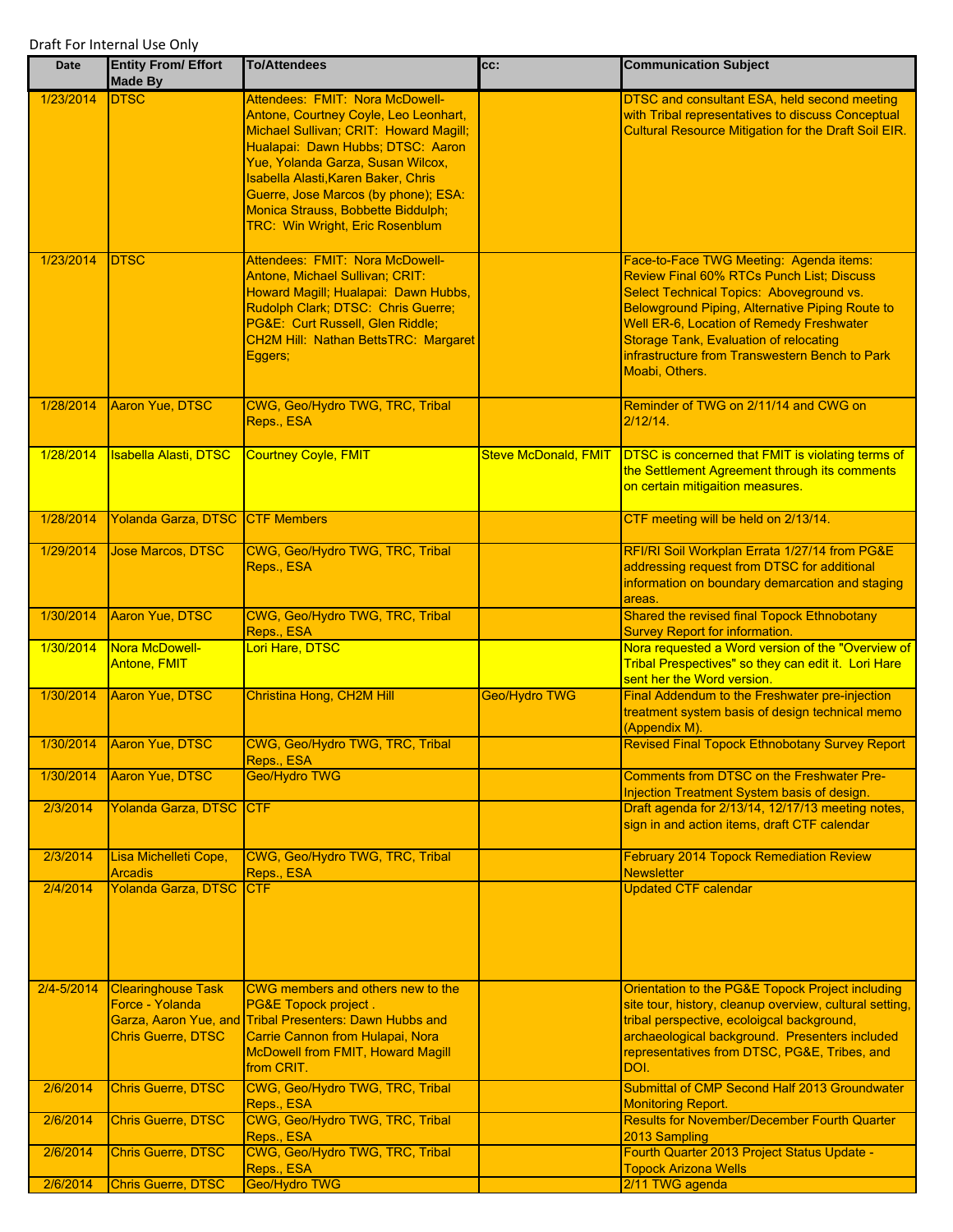| Date      | <b>Entity From/ Effort</b><br><b>Made By</b> | <b>To/Attendees</b>                                                                                                                                                                                                                                                                                                                                                                                                                                                                       | CC:                                                                                                     | <b>Communication Subject</b>                                                                                                                                                                                                                                                                                                                                                                                                                           |
|-----------|----------------------------------------------|-------------------------------------------------------------------------------------------------------------------------------------------------------------------------------------------------------------------------------------------------------------------------------------------------------------------------------------------------------------------------------------------------------------------------------------------------------------------------------------------|---------------------------------------------------------------------------------------------------------|--------------------------------------------------------------------------------------------------------------------------------------------------------------------------------------------------------------------------------------------------------------------------------------------------------------------------------------------------------------------------------------------------------------------------------------------------------|
| 2/7/2004  | Lisa Kellogg, Arcadis                        | Geo/Hydro TWG                                                                                                                                                                                                                                                                                                                                                                                                                                                                             |                                                                                                         | <b>Well Siting Handout, Potential Arsenic Monitoring</b><br><b>Well Network</b>                                                                                                                                                                                                                                                                                                                                                                        |
| 2/9/2014  | Pam Innis, DOI                               | <b>Geo/Hydro TWG</b>                                                                                                                                                                                                                                                                                                                                                                                                                                                                      |                                                                                                         | <b>Updated DOI Pipeline Matrix</b>                                                                                                                                                                                                                                                                                                                                                                                                                     |
| 2/9/2014  | Aaron Yue, DTSC                              | CWG, Geo/Hydro TWG, TRC, Tribal<br>Reps., ESA                                                                                                                                                                                                                                                                                                                                                                                                                                             |                                                                                                         | <b>Availability of the Revised Final Topock Floristic</b><br>Survey Report completed in December 2013.                                                                                                                                                                                                                                                                                                                                                 |
| 2/10/2014 | Lisa Kellogg, Arcadis                        | Geo/Hydro TWG                                                                                                                                                                                                                                                                                                                                                                                                                                                                             |                                                                                                         | <b>Relocation of Wells on National Trails Highway</b><br>(NTH) Handout                                                                                                                                                                                                                                                                                                                                                                                 |
| 2/11/2014 | <b>DTSC</b>                                  | Attendees: FMIT: Nora McDowell-<br>Antone, Leo Leonhart; Cocopah: Edgar<br>Castillo; Hualapai: Dawn Hubbs,<br>Bennett Jackson; CRIT: Howard Magill;<br>TRC: Eric Rosenblum, Win Wright,<br>Margaret Eggers, Charlie Schlinger;<br>DTSC, PG&E & their consultants<br>Arcadis, CH2M Hill, Cox Castle, DOI,<br>MWD, CDFW, USFWS, BLM                                                                                                                                                         |                                                                                                         | Face-to-Face Technical Work Group meeting.<br>Agenda items: Review Final 60% RTCs Punch<br>List; Discuss Technical Topics: Design-critical<br>60% RTCs (Highest Priority), Aboveground vs.<br>Belowground Piping, Proposed monitoring well<br>network for As. Other RTCs: Discuss relocation of<br>infrastructure from west to east<br>of NTH, Tribes' feedback on noise-related RTCs,<br>Tribes' feedback on chemistry-related RTCs,<br><b>Others</b> |
| 2/12/2014 | <b>DTSC</b>                                  | Attendees: FMIT: Nora McDowell-<br>Antone, Leo Leonhart, Steven<br>McDonald, Courtney Coyle (phone);<br>Cocopah: Edgar Castillo; Hualapai:<br>Rudy Clark, Sr., Vernon Clark; Dawn<br>Hubbs, Bennett Jackson; CRIT: Howard<br>Magill; TRC: Margaret Eggers, Eric<br>Rosenblum, Charlie Schlinger, Win<br>Wright; DTSC and consultant ESA, DOI<br>and consultant GRB; BLM, PG&E and<br>consultants CH2M Hill, Arcadis, ETIC;<br>DFW, CRB, MWD, USFWS, Mojave Co<br><b>DPH, USBOR, SWRCB</b> |                                                                                                         | Quarterly Face-to-Face CWG meeting. DTSC<br>provided an update on the Soil Investigaiton Draft<br>EIR process and anticipated schedule.                                                                                                                                                                                                                                                                                                                |
| 2/13/2014 | <b>DTSC</b>                                  | Attendees: FMIT: Nora McDowell, Leo<br>Leonhart (by phone); Cocopah: Edgar<br>Castillo; Hualapai: Dawn Hubbs; CRITs:<br>Howard Magill; TRC: Margaret Eggers,<br>Win Wright; DTSC, DOI, BLM, MWD,<br>PG&E & their consultants CH2M Hill,<br>Arcadis, Keadjian, ETIC                                                                                                                                                                                                                        |                                                                                                         | <b>Clearinghouse Task Force meeting</b>                                                                                                                                                                                                                                                                                                                                                                                                                |
| 2/14/2014 |                                              | Dawn Hubbs, Hualapai DTSC: Aaron Yue, Karen Baker; DOI:<br>Pam Inis; Hualapai: Rudy Clark, Robert<br>Bravo, Loretta Jackson-Kelly; PG&E:<br>Sheryl Bilbrey, Yvonne Meeks; BLM:<br>Kim Liebhauser, George Shannon,<br>Cocopah: Jill McCormick; CRIT: Doug<br>Bonamici; CIT: Steven Escobar                                                                                                                                                                                                 |                                                                                                         | Hualapai response to January RTC "Addendum to<br><b>RCRA Facility Investiation/Remedial Investigation</b><br>Report, Volume I". Aaron Yue thanked her for the<br>comments and will forward to ESA for the EIR.                                                                                                                                                                                                                                         |
| 2/18/2014 | Yolanda Garza, DTSC CTF                      |                                                                                                                                                                                                                                                                                                                                                                                                                                                                                           |                                                                                                         | <b>CTF Draft Revised Calendar for review and</b><br>comment.                                                                                                                                                                                                                                                                                                                                                                                           |
| 2/19/2014 | Nora McDowell-<br>Antone, FMIT               | Karen Baker, DTSC                                                                                                                                                                                                                                                                                                                                                                                                                                                                         | <b>FMIT: Timothy</b><br><b>Williams, Linda Otero;</b><br>DTSC: Aaron Yue;<br><b>ESA: Monica Strauss</b> | FMIT response to invitation letter dated 1/22/14.<br>Aaron Yue replied that the comments would be<br>given to ESA for EIR consideration. Nora thanked<br>Aaron for acknowledging receipt of their<br>comments.                                                                                                                                                                                                                                         |
| 2/19/2014 | Nora McDowell-<br><b>Antone, FMIT</b>        | Karen Baker, DTSC                                                                                                                                                                                                                                                                                                                                                                                                                                                                         |                                                                                                         | Asked if Karen had time this afternoon or tomorrow<br>morning to talk with her and Dawn Hubbs regarding<br>the TRC. Karen responded that she is free from 9-<br>10 on Thursday and asked if that will work for<br>them.                                                                                                                                                                                                                                |
| 2/19/2014 | <b>Karen Baker</b>                           | Nora McDowell, FMIT                                                                                                                                                                                                                                                                                                                                                                                                                                                                       |                                                                                                         | Thanked her for providing comments on the Draft<br><b>Tribal Perspectives for the Soil Investigation</b><br>Project DEIR. Karen and Aaron will review and                                                                                                                                                                                                                                                                                              |
| 2/20/2014 | Nora McDowell-                               | Nora McDowell-Antone, FMIT; Dawn                                                                                                                                                                                                                                                                                                                                                                                                                                                          |                                                                                                         | Call to discuss issues related to the Technical                                                                                                                                                                                                                                                                                                                                                                                                        |
|           | Antone, FMIT                                 | Hubbs, Hualapai; Karen Baker, DTSC                                                                                                                                                                                                                                                                                                                                                                                                                                                        |                                                                                                         | <b>Review Committee.</b>                                                                                                                                                                                                                                                                                                                                                                                                                               |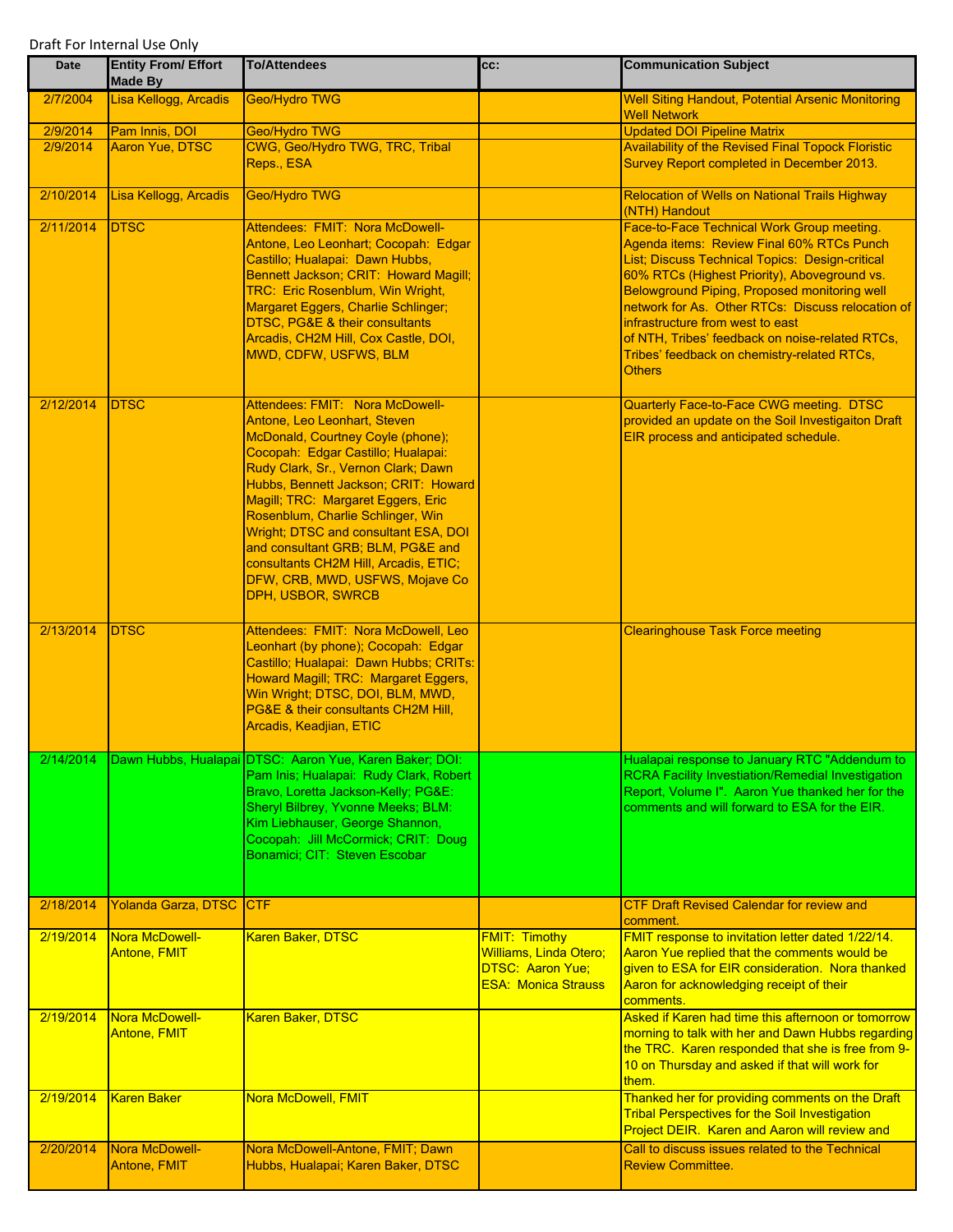| Date      | <b>Entity From/ Effort</b><br><b>Made By</b>         | <b>To/Attendees</b>                                                                                                                                                                                                                                                                                                                             | CC:                                                                                                                                                                | <b>Communication Subject</b>                                                                                                                                                          |
|-----------|------------------------------------------------------|-------------------------------------------------------------------------------------------------------------------------------------------------------------------------------------------------------------------------------------------------------------------------------------------------------------------------------------------------|--------------------------------------------------------------------------------------------------------------------------------------------------------------------|---------------------------------------------------------------------------------------------------------------------------------------------------------------------------------------|
| 2/20/2014 |                                                      | <b>Yolanda Garza, DTSC CTF Members and Invitees</b>                                                                                                                                                                                                                                                                                             |                                                                                                                                                                    | Draft Notes and action items from the 2/13 CTF<br>meeting, CTF calendar with doc review, Topock<br><b>Orientation Evaluation Summary.</b>                                             |
| 2/28/2014 | <b>Aaron Yue, DTSC</b>                               | CWG, Geo/Hydro TWG, TRC, Tribal<br>Reps., ESA                                                                                                                                                                                                                                                                                                   |                                                                                                                                                                    | 4th Quarter 2013 Topock GW Remedy EIR<br><b>Mitigation Measures Compliance Report</b>                                                                                                 |
| 3/3/2014  | <b>Chris Guerre, DTSC</b>                            | CWG, Geo/Hydro TWG, TRC, Tribal<br>Reps., ESA                                                                                                                                                                                                                                                                                                   |                                                                                                                                                                    | Save the date: 3/19/14 TWG meeting. Attached<br>March 2013 RFI Addendum, RTC table 2/25/14.                                                                                           |
| 3/3/2014  | <b>Chris Guerre, DTSC</b>                            | CWG, Geo/Hydro TWG, TRC, Tribal<br>Reps., ESA                                                                                                                                                                                                                                                                                                   |                                                                                                                                                                    | <b>Results for December 2013 Groundwater</b><br><b>Montiroing Program (GMP) Sampling</b>                                                                                              |
| 3/6/2014  | Leo Leonhart (H&A for<br>FMIT)                       | Aaron Yue, DTSC and Pam Innis, DOI                                                                                                                                                                                                                                                                                                              | <b>FMIT: Courtney Coyle</b><br>C. Garcia, Nora<br>McDowell, Linda Otero,<br><b>Timothy Williams; Tribal</b><br>Reps. For Hualapai,<br>CRIT, Chemehuevi,<br>Cocopah | <b>FMIT comments on Alternative Pipeline Routings</b><br>and Storage Areas                                                                                                            |
| 3/7/2014  | Yolanda Garza                                        | <b>CTF Members and Invitees</b>                                                                                                                                                                                                                                                                                                                 |                                                                                                                                                                    | Draft agenda for 3/18 CTF meeting                                                                                                                                                     |
| 3/10/2014 | Aaron Yue, DTSC                                      | CIT: Edward "Tito" Smith, Jay Cravath,<br>Ron Escobar; Cocopah: Sherry<br>Cordova, Jill McCormick; CRITS:<br>Wayne Patch, Sr., Wilfred Nabahe;<br>FMIT: Timothy Williams, Linda Otero;<br>Fort Yuma-Quechan: Mike Jackson, Sr.,<br>Chase Choate, Pauline Jose; Hualapai:<br><b>Sherry Counts, Dawn Hubbs</b>                                    |                                                                                                                                                                    | Mailing of cd's containing February 2014CWG<br>emails and attachments.                                                                                                                |
| 3/10/2014 | Dawn Hubbs for<br>Loretta Jackson-Kelly,<br>Hualapai | Aaron Yue, DTSC and Pam Innis, DOI                                                                                                                                                                                                                                                                                                              | Hualapai: Rudy Clark,<br>Sr., Robert Bravo;<br>DTSC: Karen Baker;<br><b>Tribal Reps.</b>                                                                           | Hualapai comment letter on Pipeline and Soils,<br>60% Basis of Design (BOD)                                                                                                           |
| 3/10/2014 | Dawn Hubbs for<br>Loretta Jackson-Kelly,<br>Hualapai | Aaron Yue, DTSC and Pam Innis, DOI                                                                                                                                                                                                                                                                                                              | Hualapai: Rudy Clark,<br>Sr., Robert Bravo;<br>DTSC: Karen Baker;<br><b>Tribal Reps.</b>                                                                           | Hualapai response to Unresolved Noise and<br><b>Vibration comments letter.</b>                                                                                                        |
| 3/11/2014 | <b>Chris Guerre, DTSC</b>                            | CWG, Geo/Hydro TWG, TRC, Tribal<br>Reps., ESA                                                                                                                                                                                                                                                                                                   |                                                                                                                                                                    | Agenda and 60% Groundwater Remedy Basis of<br>Design (BOD) response to comments (RTC) table<br>to 3/19/14 TWG webcast meeting.                                                        |
| 3/13/2014 | Edgar Castillo,<br><mark>Jocopah</mark>              | Aaron Yue, DTSC, Pam Innis, DOI                                                                                                                                                                                                                                                                                                                 | <b>Jill McCormick,</b><br>Cocopah; Nora<br>McDowell, FMIT; Dawn<br>Hubbs, Hualapai; Doug<br>Bonamici, CRITs; Karen<br><b>Baker, DTSC</b>                           | <b>Soils Staging and Alt Pipeline Route Cocopah</b><br><b>T</b> comment refrer                                                                                                        |
| 3/13/2014 | Aaron Yue, DTSC                                      | Loretta Jackson, Hualapai                                                                                                                                                                                                                                                                                                                       | CWG, Geo/Hydro,<br>TWG, Tribal Reps.,<br>TRC, ESA                                                                                                                  | Joint agencies response to 2/14/14 Hualapai letter<br>regarding the RFI/RI Volume 1 Addendum RTC<br>table and RFI/RI Soil Investigation WP Addendum<br>and Errata for the PG&E Topock |
| 3/13/2014 | <b>Aaron Yue, DTSC</b>                               | CWG, Geo/Hydro TWG, TRC, Tribal<br>Reps., ESA                                                                                                                                                                                                                                                                                                   |                                                                                                                                                                    | <b>Submittal of Paleontological Resources</b><br>Management Plan: CUL-3 for DTSC review.                                                                                              |
| 3/18/2014 | Christina Hong, CH2M<br>Hill                         | CWG, Geo/Hydro TWG, TRC, Tribal<br>Reps., ESA                                                                                                                                                                                                                                                                                                   |                                                                                                                                                                    | Two handouts for 3/19 TWG: Pipeline B<br><b>Alignment, Freshwater Supply Operational</b><br><b>Scenarios</b>                                                                          |
| 3/18/2014 | <b>Chris Guerre, DTSC</b>                            | CWG, Geo/Hydro TWG, TRC, Tribal<br>Reps., ESA                                                                                                                                                                                                                                                                                                   |                                                                                                                                                                    | Correction to 3/19 TWG agenda                                                                                                                                                         |
| 3/18/2014 | <b>DTSC</b>                                          | Attendees: FMIT: Leo Leonhart; CRIT:<br>Doug Bonamici, Howard Magill;<br>Hualapai: Loretta Jackson Kelly, Dawn<br>Hubbs, Rudy Clark, Robert Bravo;<br>Chemehuevi: Steven Escobar,<br>Raymond Mejia; Cocopah: Edgar<br>Castillo (phone); TRC: Charlie<br>Schlinger; DTSC, PG&E, Arcadis, CH2M<br>Hill, Keadjian & Associates, BLM, ETIC,<br>MWD. |                                                                                                                                                                    | <b>Clearinghouse Task Force Meeting</b>                                                                                                                                               |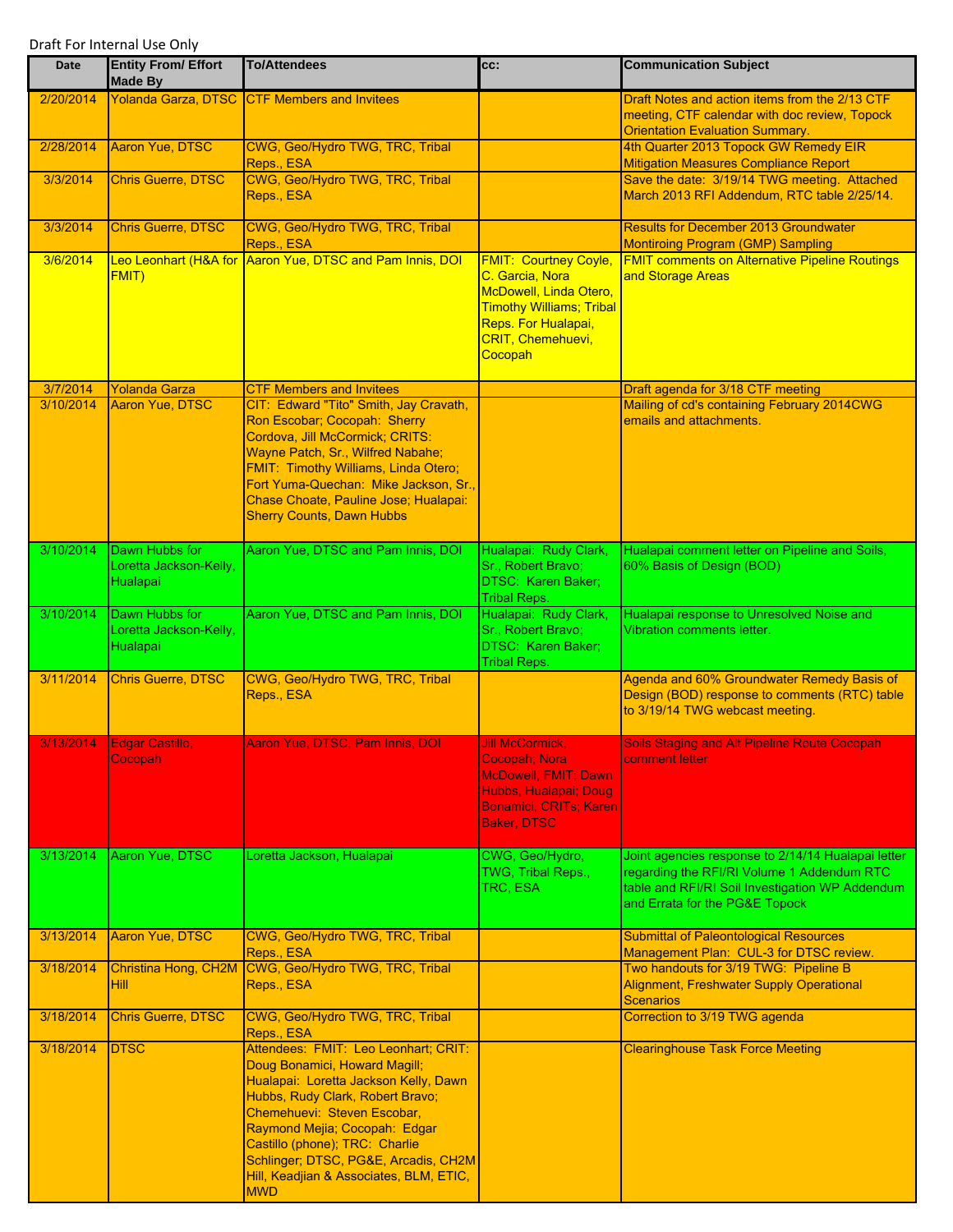| Date      | <b>Entity From/ Effort</b><br><b>Made By</b> | <b>To/Attendees</b>                                                                                                                                                                                                                                                                                                                                         | CC:                                                                                                                                                                                                                                                                                                                                                                                                                                         | <b>Communication Subject</b>                                                                                                                                                                                                                                                        |
|-----------|----------------------------------------------|-------------------------------------------------------------------------------------------------------------------------------------------------------------------------------------------------------------------------------------------------------------------------------------------------------------------------------------------------------------|---------------------------------------------------------------------------------------------------------------------------------------------------------------------------------------------------------------------------------------------------------------------------------------------------------------------------------------------------------------------------------------------------------------------------------------------|-------------------------------------------------------------------------------------------------------------------------------------------------------------------------------------------------------------------------------------------------------------------------------------|
| 3/19/2014 | <b>Chris Guerre, DTSC</b>                    | Attendees: FMIT: Nora McDowell, Leo<br>Leonhart (H&A); CRIT: Howard Magill;<br>Hualapai: Dawn Hubbs, Loretta Jackson-<br>Kelly, Rudy Clark; TRC: Bob Prucha,<br>Charlie Schlinger, Eric Rosenblum, Win<br>Wright, Margaret Eggers; DTSC, PG&E<br>& their consultants CH2M Hill & Arcadis;<br>DOI, MWD, CRB                                                  |                                                                                                                                                                                                                                                                                                                                                                                                                                             | TWG Face-to-Face meeting. Agenda Items:<br>Pipeline Alignment/Conceptual Info on<br>Aboveground<br><b>Infrastructure at Potential Freshwater Wells</b><br>(HNWR-1/Site B); Potential Paths Forward for<br>Freshwater Supply; RFI/RI Volume 1 Addendum<br><b>Comment Resolution.</b> |
| 3/20/2014 | Yolanda Garza, DTSC CTF Members              |                                                                                                                                                                                                                                                                                                                                                             | <b>Kim Liebhauser and</b><br>Gloria Benson, BLM,<br>Aaron Yue, DTSC,<br><b>Charlie Schlinger, TRC</b>                                                                                                                                                                                                                                                                                                                                       | Presentation materials from 3/18/14 CTF meeting:<br>communication protocol, 90% design response to<br>comments (RTC) process improvements, final<br><b>Topock CTF charter</b>                                                                                                       |
| 3/24/2014 | Kimber Liebhauser,<br><b>DOI</b>             | Timothy Williams, FMIT, Edward "Tito"<br>Smith, Chemehuevi; Sherry Cordova,<br>Cocopah; Wayne Patch, Sr., CRITs;<br>Sherry J. Counts, Hualapai; Bernadine<br>Jones, Havasupai; Darrell Mike, Twenty-<br>Nine Palms; Ernest Jones, Sr., Yavapai-<br>Prescott; Advisory Council on Historic<br>Prevention, Arizona State Parks, PG&E,<br><b>USBOR, USFWS,</b> | Chemehuevi: Jay<br>Cravath; Cocopah: Jill<br>McCormick, Edgar<br>Castillo; CRITs: Wilene<br>Fisher-Holt, Howard<br>Magill; FMIT: Nora<br>McDowell; Hualapai:<br>Loretta Jackson Kelly,<br>Dawn Hubbs;<br>Havasupai: Travis<br>Hamidreek; Twenty-<br>Nine Palms: Anthony<br>Madrigal; Yavapai:<br>Gregg Glassco; OHP:<br><b>Susan Stratton.</b><br><b>Brendon Greenaway;</b><br>AZ OHP: Ann Howard,<br>Kris Dobschuetz;<br>PG&E:, BOR, USFWS | Letter regarding BLM determination that it will not<br>pursue a third-party, contracted ethnographic study                                                                                                                                                                          |
| 3/26/2014 | <b>Steven McDonald</b><br>(FMIT)             | <b>Isabella Alasti</b>                                                                                                                                                                                                                                                                                                                                      | <b>FMIT: Courtney Coyle,</b><br><b>Timothy Williams, Nora</b><br>McDowell, Linda Otero;<br><b>DTSC: Debbie</b><br>Raphael, Karen Baker                                                                                                                                                                                                                                                                                                      | <b>FMIT respone to letter to Courtney Coyle dated</b><br>$1/28/14$ .                                                                                                                                                                                                                |
| 3/27/2014 | <b>Chris Guerre, DTSC</b>                    | CWG, Geo Hydro TWG, TRC, Tribal<br>Reps, ESA                                                                                                                                                                                                                                                                                                                |                                                                                                                                                                                                                                                                                                                                                                                                                                             | Fourth Quarter and Annual 2013 PMP (IM 3<br>Performance) and Site-wide GMP (groundwater<br>and surface water) monitoring report.                                                                                                                                                    |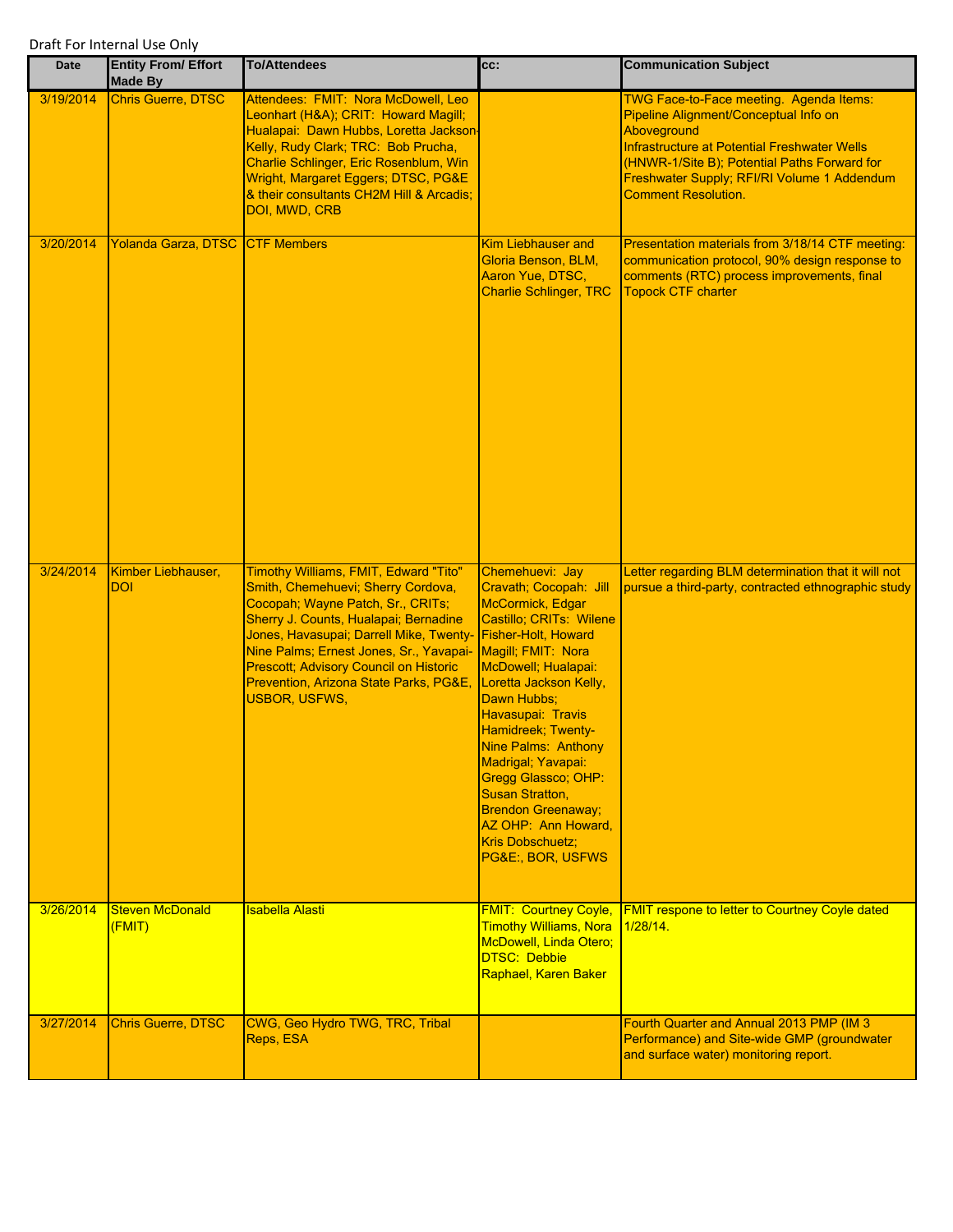| Date      | <b>Entity From/ Effort</b><br><b>Made By</b> | <b>To/Attendees</b>                                                                                                                                                                                                                                                                                                                                                                                                                                                | CC: | <b>Communication Subject</b>                                                                                                                                                                                                                                                                                                                                                                                                                                                 |
|-----------|----------------------------------------------|--------------------------------------------------------------------------------------------------------------------------------------------------------------------------------------------------------------------------------------------------------------------------------------------------------------------------------------------------------------------------------------------------------------------------------------------------------------------|-----|------------------------------------------------------------------------------------------------------------------------------------------------------------------------------------------------------------------------------------------------------------------------------------------------------------------------------------------------------------------------------------------------------------------------------------------------------------------------------|
| 4/2/2014  | Aaron Yue, DTSC                              | CIT: Edward "Tito" Smith, Jay Cravath,<br>Ron Escobar; Cocopah: Sherry<br>Cordova, Jill McCormick; CRITS:<br>Wayne Patch, Sr., Wilfred Nabahe;<br>FMIT: Timothy Williams, Linda Otero;<br>Fort Yuma-Quechan: Mike Jackson, Sr.,<br>Chase Choate, Pauline Jose; Hualapai:<br><b>Sherry Counts, Dawn Hubbs</b>                                                                                                                                                       |     | Mailing of cd's containing March 2014 CWG emails<br>and attachments.                                                                                                                                                                                                                                                                                                                                                                                                         |
| 4/2/2014  | Aaron Yue, DTSC                              | CWG. Geo Hydro TWG, TRC, Tribal<br>Reps, ESA                                                                                                                                                                                                                                                                                                                                                                                                                       |     | <b>Availability of the Freshwater Evaluation Tech</b><br><b>Memo on Sharepoint Site</b>                                                                                                                                                                                                                                                                                                                                                                                      |
| 4/2/2014  | Jose Marcos, DTSC                            | <b>TWG &amp; Tribal Representatives</b>                                                                                                                                                                                                                                                                                                                                                                                                                            |     | <b>RFI/RI Volume 1 Addendum Revised RTCs Table</b><br>and 1957 Topo Map for review. Request to submit<br>additional items by 4/18.                                                                                                                                                                                                                                                                                                                                           |
| 4/3/2014  | Yolanda Garza, DTSC                          | <b>CTF Members</b>                                                                                                                                                                                                                                                                                                                                                                                                                                                 |     | Clearinghouse Task Force meeting on 4/15/14.<br>Draft agenda and documents for review.                                                                                                                                                                                                                                                                                                                                                                                       |
| 4/4/2014  | <b>Chris Guerre, DTSC</b>                    | CWG. Geo Hydro TWG, TRC, Tribal<br>Reps, ESA                                                                                                                                                                                                                                                                                                                                                                                                                       |     | Results for January 2014 Monthly GMP sampling                                                                                                                                                                                                                                                                                                                                                                                                                                |
| 4/4/2014  | <b>Chris Guerre, DTSC</b>                    | CWG. Geo Hydro TWG, TRC, Tribal<br>Reps, ESA                                                                                                                                                                                                                                                                                                                                                                                                                       |     | Save the date: TWG/Site Walk on 4/17/14                                                                                                                                                                                                                                                                                                                                                                                                                                      |
| 4/4/2014  | Aaron Yue, DTSC                              | CWG. Geo Hydro TWG, TRC, Tribal<br>Reps, ESA                                                                                                                                                                                                                                                                                                                                                                                                                       |     | Joint letter from DTSC/DOI joint direction letter to<br>guide PG&E towards the 90% design. "Directives<br>on Outstanding Issues of the Response to Basis of<br>Design Report/ Intermediate (60%) Design<br>Comments for PG&E Topock Compressor Station<br><b>Remediation Site."</b>                                                                                                                                                                                          |
| 4/8/2014  | Aaron Yue, DTSC                              | CWG. Geo Hydro TWG, TRC, Tribal<br>Reps, ESA                                                                                                                                                                                                                                                                                                                                                                                                                       |     | Latest project contact lists                                                                                                                                                                                                                                                                                                                                                                                                                                                 |
| 4/9/2014  | <b>Chris Guerre, DTSC</b>                    | CWG. Geo Hydro TWG, TRC, Tribal<br>Reps, ESA                                                                                                                                                                                                                                                                                                                                                                                                                       |     | <b>Results for February First Quarter 2014 Monthly</b><br><b>Groundwater Monitoring Program (GMP) Sampling</b>                                                                                                                                                                                                                                                                                                                                                               |
| 4/15/2014 | Yolanda Garza, DTSC                          | <b>CTF Members</b>                                                                                                                                                                                                                                                                                                                                                                                                                                                 |     | <b>Draft CTF calendar and Interagency</b><br>communication protocol.                                                                                                                                                                                                                                                                                                                                                                                                         |
| 4/15/2014 | <b>DTSC</b>                                  | Attendees: FMIT: Nora McDowell;<br><b>CRIT: Howard Magill; Chemehuevi:</b><br>Steven Escobar, Raymond Mejia; TRC:<br>Eric Rosenblum; DTSC, PG&E, Arcadis,<br>CH2M Hill, Keadjian & Associates, BLM,<br>ETIC, MWD                                                                                                                                                                                                                                                   |     | <b>Clearinghouse Task Force Meeting - Primary focus</b><br>of meeting was discussion of approach for the 90%<br>design response to comment process.                                                                                                                                                                                                                                                                                                                          |
| 4/16/2014 | <b>IDTSC</b>                                 | Attendees: FMIT: Nora McDowell, Luke<br>Johnson, Courtney Coyle (by phone);<br>Chemehuevi: Raymond Mejiu;<br>Cocopah: Edgar Castillo (by phone);<br>CRIT: Howard Magill; Hualapai:<br>Bennett Jackson; TRC: Margaret<br>Eggers, Win Wright, Eric Rosenblum;<br>DTSC, ESA, CRB, PG&E and their<br>consultants CH2M Hill, Arcadis,<br>Keadjian; USBLM, USBOR, Herndon for<br>DOI, USFWS, DFW, MWD                                                                    |     | <b>Face-to Face CWG meeting. Agenda items:</b><br>Project highlights; Significant Issues from 2/12/14<br>CWG, CWG action items; Update on<br><b>Clearinghouse Task Force Activities; Soil EIR</b><br>Updte; TWG Update; Update on EIR Mitigation<br>Measures/Overview of the CIMP; CRIT<br>Presentation; Update on CMI/RD including<br>Freshwater Source and Implementation of 90%<br>Direction; Project Schedule Update; Programmatic<br><b>Agreement Activities Update</b> |
| 4/17/2014 | <b>DTSC</b>                                  | Attendees: FMIT: Nora McDowell, Leo<br>Leonhart; Chemehuevi: Raymond<br>Mejia; CRIT: Howard Magill; TRC: Win<br>Wright, Eric Rosenblum, Margaret<br>Eggers; DTSC: Chris Guerre, Susan<br>Wilcox; DOI: Mike Anderson; BLM:<br>George Shannon; PG&E: Glen Riddle,<br>Danielle Starring, Curt Russell, Glenn<br>Caruso, Valisa Nez; ARCADIS: Margy<br>Gentile, Fred Stanin, Llsa Kellogg, Lisa<br>Cope, Eric Putnam; CH2M Hill: Mike<br>Cavaliere; PVX: Shakeel Jogia |     | Face-to-face Geo/Hydro Technical Work Group<br>Meeting - Site Walk of proposed locations for the<br>arsenic monitoring wells.                                                                                                                                                                                                                                                                                                                                                |
| 4/18/2014 | Aaron Yue, DTSC                              | CWG, Geo Hydro TWG, TRC, Tribal<br>Reps, ESA                                                                                                                                                                                                                                                                                                                                                                                                                       |     | PG&E officially posted their final RTCs on the 60%<br>BOD on the CH2M Sharepoint site.                                                                                                                                                                                                                                                                                                                                                                                       |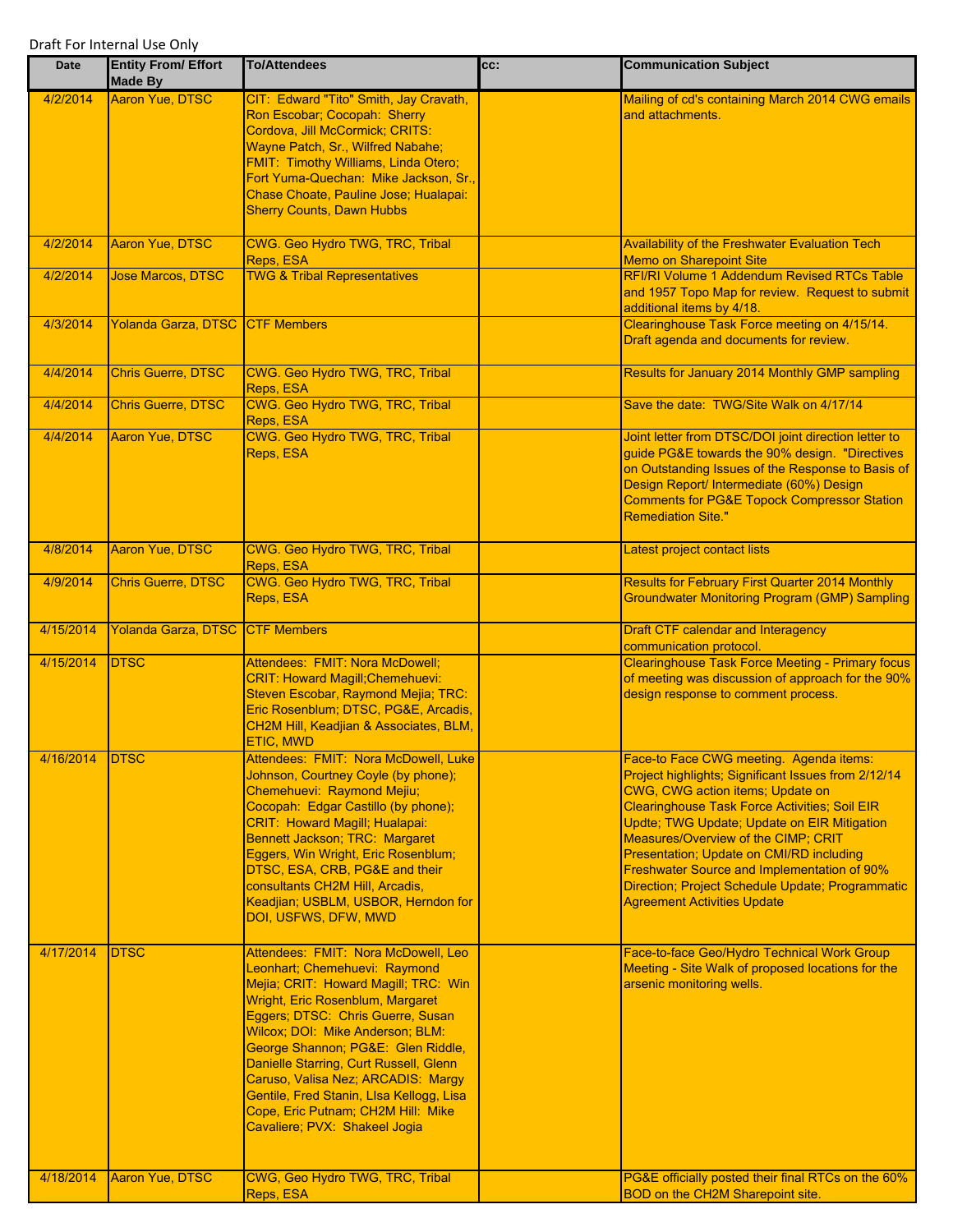| Date      | <b>Entity From/ Effort</b><br><b>Made By</b> | <b>To/Attendees</b>                                                                                                                                                                                                                                                                                          | CC:                                                                                                                                                                                                                                                                                                                       | <b>Communication Subject</b>                                                                                            |
|-----------|----------------------------------------------|--------------------------------------------------------------------------------------------------------------------------------------------------------------------------------------------------------------------------------------------------------------------------------------------------------------|---------------------------------------------------------------------------------------------------------------------------------------------------------------------------------------------------------------------------------------------------------------------------------------------------------------------------|-------------------------------------------------------------------------------------------------------------------------|
| 4/21/2014 | Yolanda Garza, DTSC                          | CWG, Geo Hydro TWG, TRC, Tribal<br>Reps, ESA                                                                                                                                                                                                                                                                 |                                                                                                                                                                                                                                                                                                                           | <b>Lodging Accomodations for July Topock meetings</b><br>in San Diego.                                                  |
| 4/22/2014 | Chris Guerre, DTSC                           | CWG, Geo Hydro TWG, TRC, Tribal<br>Reps, ESA                                                                                                                                                                                                                                                                 |                                                                                                                                                                                                                                                                                                                           | 4/17/14 TWG Site Walk Follow-up - comments on<br>proposed locations for the arsenic monitoring wells<br>are due 5/2/14. |
| 4/24/2014 | Yolanda Garza, DTSC CTF Members              |                                                                                                                                                                                                                                                                                                              |                                                                                                                                                                                                                                                                                                                           | Draft notes from last weeks CTF for review and<br>comments.                                                             |
| 4/28/2014 | Michael Sullivan, CSU<br>Northridge          | Jose Marcos, DTSC                                                                                                                                                                                                                                                                                            |                                                                                                                                                                                                                                                                                                                           | Questions on Soils EIR and RAWP. Jose passed<br>questions to Aaron Yue.                                                 |
| 4/29/2014 | Yolanda Garza, DTSC CTF Members              |                                                                                                                                                                                                                                                                                                              |                                                                                                                                                                                                                                                                                                                           | <b>Interagency Communication Guide for CTF -</b><br>request for input by 5/1/14.                                        |
| 4/30/2014 | Aaron Yue, DTSC                              | Michael Sullivan, CSU Northridge                                                                                                                                                                                                                                                                             | <b>CWG, Geo Hydro</b><br><b>TWG, Tribal Reps,</b><br>TRC, ESA                                                                                                                                                                                                                                                             | Response to inquiry on hyperaccumulative plants                                                                         |
| 5/1/2014  | Aaron Yue, DTSC                              | CWG, Geo Hydro TWG, TRC, Tribal<br>Reps, ESA                                                                                                                                                                                                                                                                 |                                                                                                                                                                                                                                                                                                                           | Submittal of 1Q 2014 Topock GW Remedy EIR<br><b>Mitigation Measures Compliance Report</b>                               |
| 5/1/2014  | <b>Chris Guerre, DTSC</b>                    | CWG, Geo Hydro TWG, TRC, Tribal<br>Reps, ESA                                                                                                                                                                                                                                                                 |                                                                                                                                                                                                                                                                                                                           | <b>Request for May TWG agenda items</b>                                                                                 |
| 5/1/2014  | Aaron Yue, DTSC                              | CWG, Geo Hydro TWG, TRC, Tribal<br>Reps, ESA                                                                                                                                                                                                                                                                 |                                                                                                                                                                                                                                                                                                                           | <b>Submittal of 90% Standard Operating Procedures</b><br>(SOPs) - Batch 1                                               |
| 5/2/2014  | <b>Chris Guerre, DTSC</b>                    | CWG, Geo Hydro TWG, TRC, Tribal<br>Reps, ESA                                                                                                                                                                                                                                                                 |                                                                                                                                                                                                                                                                                                                           | <b>PG&amp;E Topock: Arsenic Monitoring Network -</b><br>DTSC concurs with PG&E's proposed well network.                 |
| 5/2/2014  | Leo Leonhart                                 | Aaron Yue, DTSC, Pam Innis DOI                                                                                                                                                                                                                                                                               | <b>FMIT: Nora McDowell,</b><br><b>Linda Otero, Courtney</b><br>Coyle, Steven<br>McDonald; Hualapai:<br>Dawn Hubbs;<br>Chemehuevi: Raymond<br>Mejia; CRIT: Howard<br>Magill, Doug Bonamici;<br>Cocopah: Jill<br>McCormick; TRC: Eric<br>Rosenblum, Win<br><b>Wright, Michael</b><br>Sullivan; PG&E:<br><b>Yvonne Meeks</b> | <b>FMIT Comments on PG&amp;E Arsenic Monitoring Well</b><br>Proposal                                                    |
| 5/2/2014  |                                              | Dawn Hubbs, Hualapai DTSC: Aaron Yue, Karen Baker; DOI:<br>Pam Innis; Hualapai: Rudy Clark,<br>Robert Bravo, Loretta Jackson, Sherry J<br>Counts; Cocopah: Jill McCormick;<br>FMIT: Nora McDowell, Leo Leonhart;<br><b>CRIT: Dough Bonamici</b>                                                              |                                                                                                                                                                                                                                                                                                                           | Hualapai comments on Proposed Arsenic<br>Monitoring Network for PG&E Topock Compressor<br>Station Groundwater Remedy.   |
| 5/5/2014  | Edgar Castillo,                              | DTSC: Aaron Yue, Karen Baker; DOI:                                                                                                                                                                                                                                                                           | Cocopah: Jill                                                                                                                                                                                                                                                                                                             | <b>Topock Compressor Station Tribal Cultural Values</b>                                                                 |
|           | Cocopah                                      | Pam Innis; BLM: George Shannon, Kim<br>Liebhauser; PG&E: Glen Caruso,<br>Yvonne Meeks; FMIT: Nora McDowell;<br>CRIT: Howard Magill; Hualapai: Loretta<br>Jackson, Dawn Hubbs.                                                                                                                                | <b>McCormick</b>                                                                                                                                                                                                                                                                                                          | <b>Assessment April 25, 2014 Amendment</b>                                                                              |
| 5/6/2014  | <b>Chris Guerre, DTSC</b>                    | CWG, Geo Hydro TWG, TRC, Tribal<br>Reps, ESA                                                                                                                                                                                                                                                                 |                                                                                                                                                                                                                                                                                                                           | 5/21/14 TWG Agenda                                                                                                      |
| 5/7/2014  | <b>Aaron Yue, DTSC</b>                       | CIT: Edward "Tito" Smith, Jay Cravath,<br>Ron Escobar; Cocopah: Sherry<br>Cordova, Jill McCormick; CRITS:<br>Wayne Patch, Sr., Wilfred Nabahe;<br>FMIT: Timothy Williams, Linda Otero;<br>Fort Yuma-Quechan: Mike Jackson, Sr.,<br>Chase Choate, Pauline Jose; Hualapai:<br><b>Sherry Counts, Dawn Hubbs</b> |                                                                                                                                                                                                                                                                                                                           | Mailing of cd's containing April 2014 CWG emails<br>and attachments.                                                    |
| 5/7/2014  | Karen Baker                                  | Howard Magill, CRITs                                                                                                                                                                                                                                                                                         |                                                                                                                                                                                                                                                                                                                           | Letter of appreciation for presence and<br>presentation at the last CWG meeting.                                        |
| 5/7/2014  |                                              | Yolanda Garza, DTSC CTF Members and Invitees                                                                                                                                                                                                                                                                 |                                                                                                                                                                                                                                                                                                                           | Agenda for May 20, 2014 CTF meeting in Laughlin.                                                                        |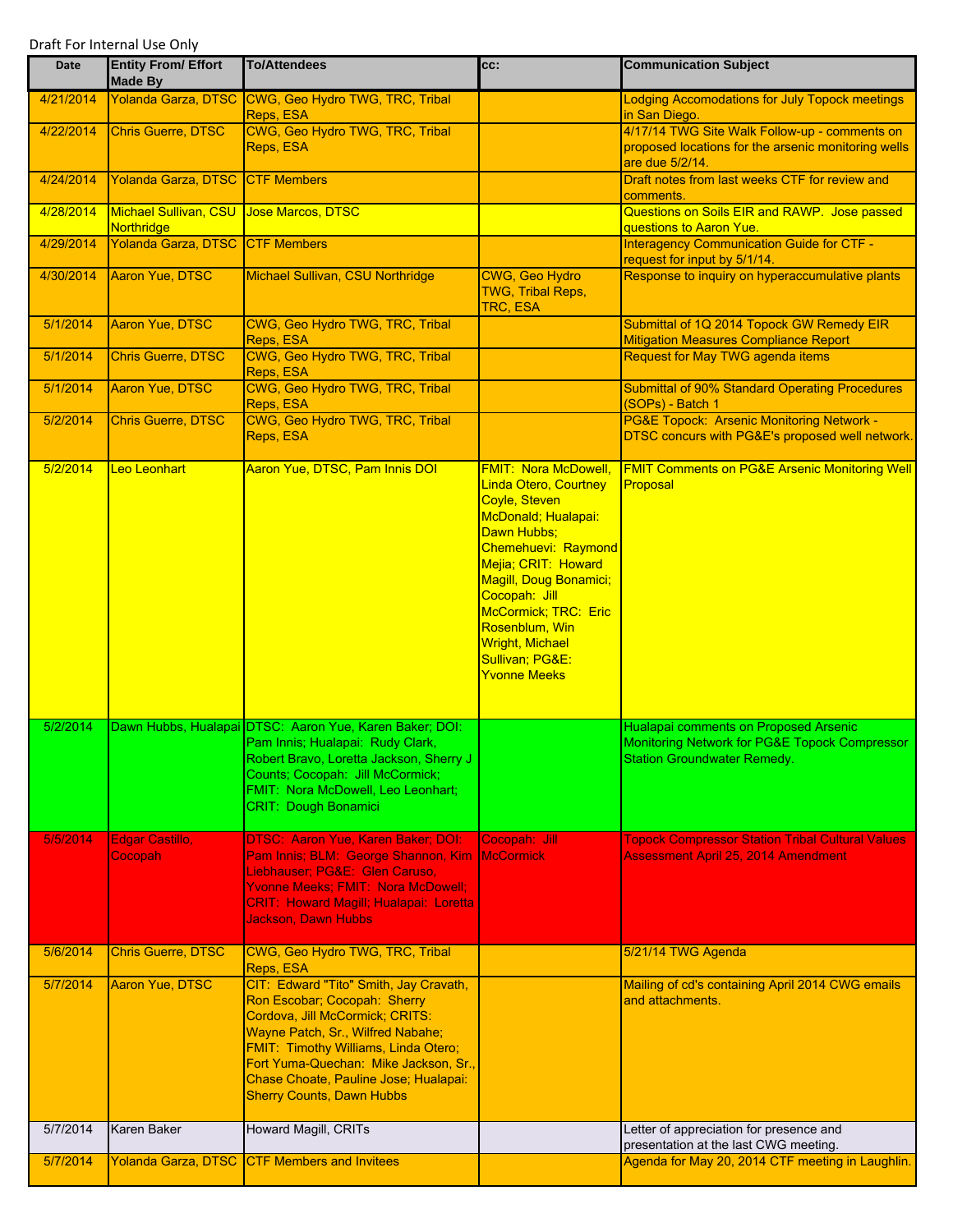| Date      | <b>Entity From/ Effort</b><br><b>Made By</b> | <b>To/Attendees</b>                                                                                                                                                                                                       | CC:                                                                             | <b>Communication Subject</b>                                                                                                                                                                                                                                                                                                                                                                                                                                                                                                    |
|-----------|----------------------------------------------|---------------------------------------------------------------------------------------------------------------------------------------------------------------------------------------------------------------------------|---------------------------------------------------------------------------------|---------------------------------------------------------------------------------------------------------------------------------------------------------------------------------------------------------------------------------------------------------------------------------------------------------------------------------------------------------------------------------------------------------------------------------------------------------------------------------------------------------------------------------|
| 5/8/2014  | Aaron Yue, DTSC                              | CWG, Geo Hydro TWG, TRC, Tribal<br>Reps, ESA                                                                                                                                                                              |                                                                                 | Submittal of RAWP Addendum 2                                                                                                                                                                                                                                                                                                                                                                                                                                                                                                    |
| 5/16/2014 | Aaron Yue, DTSC                              | CWG, Geo Hydro TWG, TRC, Tribal<br>Reps, ESA                                                                                                                                                                              |                                                                                 | Matrix for discussion at 5/21/14 TWG regarding<br>recommendations from tribes for arsenic<br>compliance monitoring wells in California arsenic<br>well evaluation.                                                                                                                                                                                                                                                                                                                                                              |
| 5/16/2014 | Aaron Yue, DTSC                              | CWG, Geo Hydro TWG, TRC, Tribal<br>Reps, ESA                                                                                                                                                                              |                                                                                 | 5/21/14 TWG handouts and agenda                                                                                                                                                                                                                                                                                                                                                                                                                                                                                                 |
| 5/19/2014 | Aaron Yue, DTSC                              | CWG, Geo Hydro TWG, TRC, Tribal<br>Reps, ESA                                                                                                                                                                              |                                                                                 | Fowarded link from PG&E to the second batch of<br>SOPs that are part of the 90% dsign.                                                                                                                                                                                                                                                                                                                                                                                                                                          |
| 5/19/2014 | <b>Nora McDowell, FMIT</b>                   | <b>CTF Members and Invitees</b>                                                                                                                                                                                           |                                                                                 | Informed the group that Eric Rosenbloom will<br>attend the 5/20/14 CTF in her place.                                                                                                                                                                                                                                                                                                                                                                                                                                            |
| 5/20/2014 | <b>Yolanda Garza, DTSC</b>                   | CWG, Geo Hydro TWG, TRC, Tribal<br>Reps, ESA                                                                                                                                                                              |                                                                                 | Reminder about Topock meeting lodging<br>reservations at a reduced rate for July CTF, CWG<br>and TWG meetings.                                                                                                                                                                                                                                                                                                                                                                                                                  |
| 5/20/2014 | <b>DTSC</b>                                  | Attendees: FMIT: Nora McDowell;<br><b>CRIT: Howard Magill; Chemehuevi:</b><br>Raymond Mejia; Cocopah: Edgar<br>Castillo; TRC: Eric Rosenblum; DTSC,<br>PG&E, Arcadis, CH2M Hill, Keadjian &<br>Associates, BLM, ETIC, MWD |                                                                                 | Clearinghouse Task Force - Karen Baker<br>discussed the timeing and process for release of<br>the Draft Soil EIR. Public comment period July 7 to<br>August 21, 2014. Public meeting/hearings July 22<br>in Needles and July 23 in Golden Shores. Tribal<br>representatives again asked for a copy of the<br>Screencheck EIR. Karen explained that due to<br>contractual requirement only PG&E could review<br>the Screencheck EIR. No govenermental<br>agencies, including Tribes would receive the<br><b>Screencheck EIR.</b> |
| 5/21/2014 | <b>Chris Guerre, DTSC</b>                    |                                                                                                                                                                                                                           |                                                                                 | Face-To-Face TWG Meeting: Agenda Items:<br>RAWP Addendum II; Discuss specific Tribes'<br>comments on As monitoring well network;<br>Confirm path forward on Tribes/TRC modeling TM<br>(dated 4/3/14); Update on Pipeline B routing (AZ<br>portion, south of HNWR-1); Update on Pipe<br>Routing at TCS Entrance; Others.                                                                                                                                                                                                         |
| 5/22/2014 | Aaron Yue, DTSC                              | Yvonne Meeks, Christina Hong, PG&E                                                                                                                                                                                        | CWG, Geo/Hydro                                                                  | <b>Transmitted letter to Yvonne Meeks "Request for</b><br><b>TWG, TRC, Tribal Reps Information Regarding Historic PG&amp;E Wells".</b>                                                                                                                                                                                                                                                                                                                                                                                          |
| 5/22/2014 | Aaron Yue, DTSC                              | CWG, Geo Hydro TWG, TRC, Tribal<br>Reps, ESA                                                                                                                                                                              | Lori Hare, DTSC                                                                 | Tribes to submit a formal extention for review and<br>comment on the RAWP Addendum II - verbal<br>proposal from Hualapai is until the end of June.<br>Request to tribes to discuss and put forth some<br>meeting dates for the recreational user exposure<br>scenario with DOI. Michael Sullivan not available<br>on original proposal of 6/17, 6/18, 6/19.                                                                                                                                                                     |
| 5/27/2014 | Leo Leonhart, FMIT                           | <b>Aaron Yue, DTSC</b>                                                                                                                                                                                                    | Sullivan, Courtney<br>Coyle, Steven<br>McDonald, FMIT                           | Nora McDowell, Michael Request for clarification on slide #4 of TWG<br>presentation for the RAWP regarding schedule for<br>RAWP, RFI/RI, CEQA/EIR. Aaron sent clarification<br>reply explaining the proper flow for this project.                                                                                                                                                                                                                                                                                               |
| 5/29/2014 |                                              | Yolanda Garza, DTSC CTF Members and Invitees                                                                                                                                                                              |                                                                                 | Notes from 5/20/14 CTF, sign-in sheet, draft CTF<br>calendar with document review for June 2014, CTF<br>action items 5/29/14, and RWQCB 5/8/14 briefing.                                                                                                                                                                                                                                                                                                                                                                        |
| 6/2/2014  | Nora McDowell, FMIT                          | Aaron Yue, DTSC                                                                                                                                                                                                           | Michael Sullivan, Leo<br>Leonhart, Courtney<br>Coyle, Steven<br><b>McDonald</b> | FMIT request for an extension of time to respond<br>to the RAWP addendum to 6/16/14. Aaron<br>responded that DTSC will notify the CWG and<br>TWG shortly regarding the extended due date.                                                                                                                                                                                                                                                                                                                                       |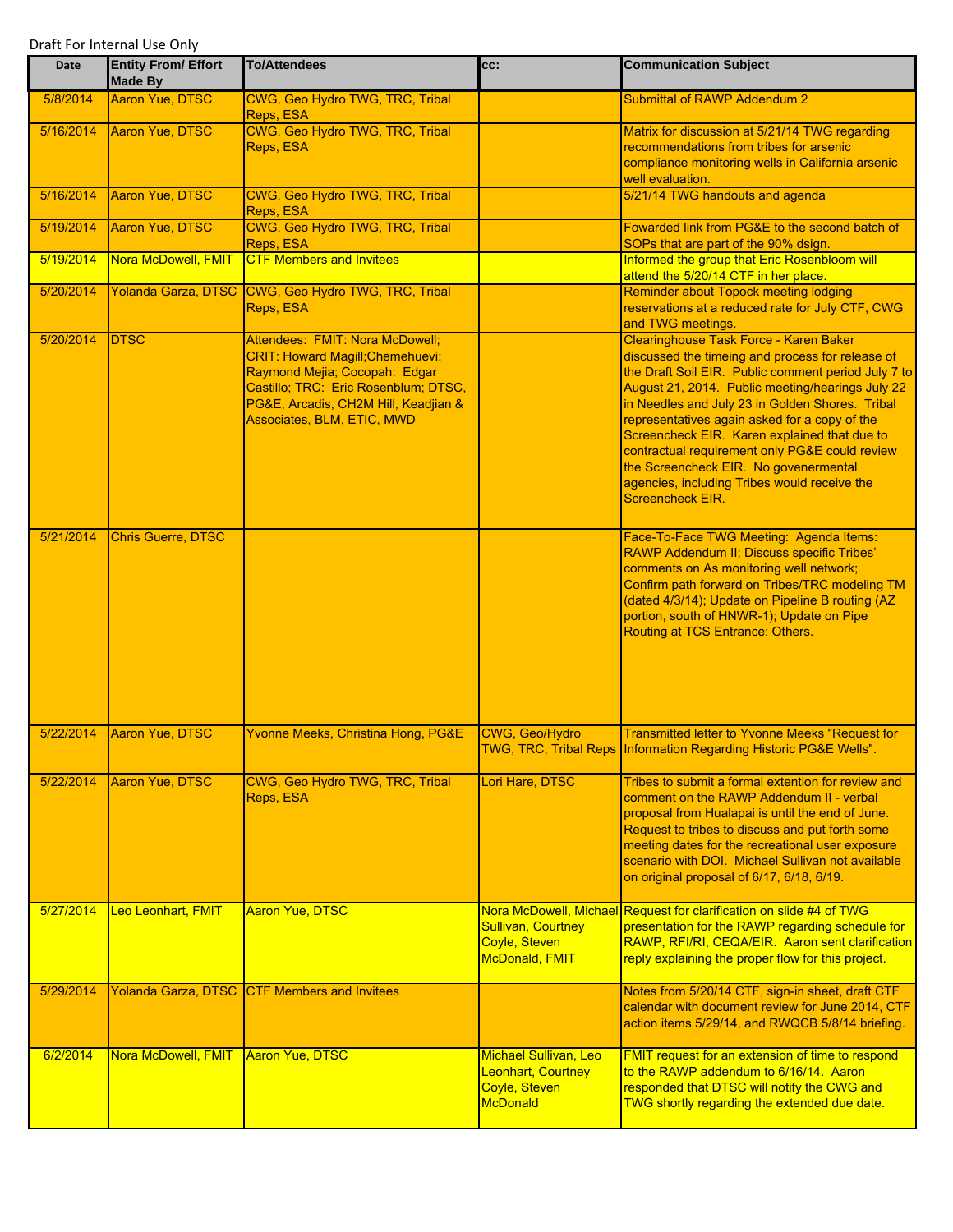| Date      | <b>Entity From/ Effort</b><br><b>Made By</b> | <b>To/Attendees</b>                                                                                                                                                                                                                                                                                          | CC:                                                                                             | <b>Communication Subject</b>                                                                                          |
|-----------|----------------------------------------------|--------------------------------------------------------------------------------------------------------------------------------------------------------------------------------------------------------------------------------------------------------------------------------------------------------------|-------------------------------------------------------------------------------------------------|-----------------------------------------------------------------------------------------------------------------------|
| 6/4/2014  | Aaron Yue, DTSC                              | CIT: Edward "Tito" Smith, Jay Cravath,<br>Ron Escobar; Cocopah: Sherry<br>Cordova, Jill McCormick; CRITS:<br>Wayne Patch, Sr., Wilfred Nabahe;<br>FMIT: Timothy Williams, Linda Otero;<br>Fort Yuma-Quechan: Mike Jackson, Sr.,<br>Chase Choate, Pauline Jose; Hualapai:<br><b>Sherry Counts, Dawn Hubbs</b> |                                                                                                 | Mailing of cd's containing May 2014 CWG emails<br>and attachments.                                                    |
| 6/3/2014  | <b>Chris Guerre, DTSC</b>                    | CWG, Geo Hydro TWG, TRC, Tribal<br>Reps, ESA                                                                                                                                                                                                                                                                 |                                                                                                 | TWG agenda for 6/18/14                                                                                                |
| 6/5/2014  | <b>Chris Guerre, DTSC</b>                    | CWG, Geo Hydro TWG, TRC, Tribal<br>Reps, ESA                                                                                                                                                                                                                                                                 |                                                                                                 | Reminder of 6/18 & 6/19 TWG meetings.                                                                                 |
| 6/6/2014  | Yolanda Garza, DTSC                          | <b>CTF Members</b>                                                                                                                                                                                                                                                                                           |                                                                                                 | Draft agenda for 6/17/14 CTF meeting, 5/29/14<br>action items, draft calendar with document reviews<br>for June 2014. |
| 6/9/2014  | <b>Chris Guerre, DTSC</b>                    | CWG, Geo Hydro TWG, TRC, Tribal<br>Reps, ESA                                                                                                                                                                                                                                                                 |                                                                                                 | <b>June TWG Meeting reminder</b>                                                                                      |
| 6/12/2014 |                                              | Michael Sullivan, FMIT Aaron Yue, DTSC, Pam Innis, DOI                                                                                                                                                                                                                                                       | <b>FMIT: Nora McDowell,</b><br><b>Courtney Coyle, Leo</b><br>Leonhart, Steve<br><b>McDonald</b> | <b>FMIT comments on the Topock Risk Assessment</b><br>Work Plan (RAWP).                                               |
| 6/13/2014 | Yolanda Garza, DTSC                          | CWG, Geo Hydro TWG, TRC, Tribal<br>Reps, ESA                                                                                                                                                                                                                                                                 |                                                                                                 | Last call for reduced loding rates in San Diego for<br>Topock meetings in July 2014                                   |
| 6/16/2014 | <b>Chris Guerre, DTSC</b>                    | CWG, Geo Hydro TWG, TRC, Tribal<br>Reps, ESA                                                                                                                                                                                                                                                                 |                                                                                                 | Handout for TWG Item 3, Proposed New Wells                                                                            |
| 6/16/2014 | Christina Hong, CH2M<br><b>Hill</b>          | CWG, Geo Hydro TWG, TRC, Tribal<br>Reps, ESA                                                                                                                                                                                                                                                                 |                                                                                                 | 90% Design Updates (Inside TCS, TW Bench,<br><b>Improvements at TCS ponds)</b>                                        |
| 6/16/2014 | Lisa Kellogg, Arcadis                        | CWG, Geo Hydro TWG, TRC, Tribal<br>Reps, ESA                                                                                                                                                                                                                                                                 |                                                                                                 | Handout for TWG Meeting on TWG Arsenic<br><b>Monitoring Wells</b>                                                     |
| 6/17/2014 | Yolanda Garza, DTSC                          | CWG, Geo Hydro TWG, TRC, Tribal<br>Reps, ESA                                                                                                                                                                                                                                                                 |                                                                                                 | Change of conference room for tomorrow's TWG<br>meeting.                                                              |
| 6/17/2014 | <b>DTSC</b>                                  | Attendees: CRIT: Howard Magill;<br>Hualapai: Dawn Hubbs; Chemehuevi:<br>Raymond Mejia, Steven Escobar;<br>Cocopah: Edgar Castillo; DTSC, PG&E,<br>DOI, BLM, MWD, CH2M Hill, ARCADIS                                                                                                                          |                                                                                                 | <b>Clearinghouse Task Force Meeting</b>                                                                               |
| 6/17/2014 | Dawn Hubbs, Hualapai Aaron Yue, DTSC         |                                                                                                                                                                                                                                                                                                              |                                                                                                 | Extension request for comments on Addendum 2<br>of the Health and Ecological Risk Assessment<br>Work Plan.            |
| 6/18/2014 | Aaron Yue, DTSC                              | Dawn Hubbs, Hualapai                                                                                                                                                                                                                                                                                         | Pam Innis, DOI, Jose<br>Marcos, DTSC,<br>Christina Hong, CH2M<br>Hill                           | Notified PG&E for scheduling purposes and DOI<br>for consideration of requested extension.                            |
| 6/18/2014 | Aaron Yue, DTSC                              | CWG, Geo Hydro TWG, TRC, Tribal<br>Reps, ESA                                                                                                                                                                                                                                                                 |                                                                                                 | Earlier time for site walk due to high temperatures<br>and request to keep noise level to a minimum.                  |
| 6/18/2014 | <b>Chris Guerre, DTSC</b>                    | CWG, Geo Hydro TWG, TRC, Tribal<br>Reps, ESA                                                                                                                                                                                                                                                                 |                                                                                                 | <b>Updated Handout 3 "Proposed New Wells" as</b><br>requested at TWG meeting.                                         |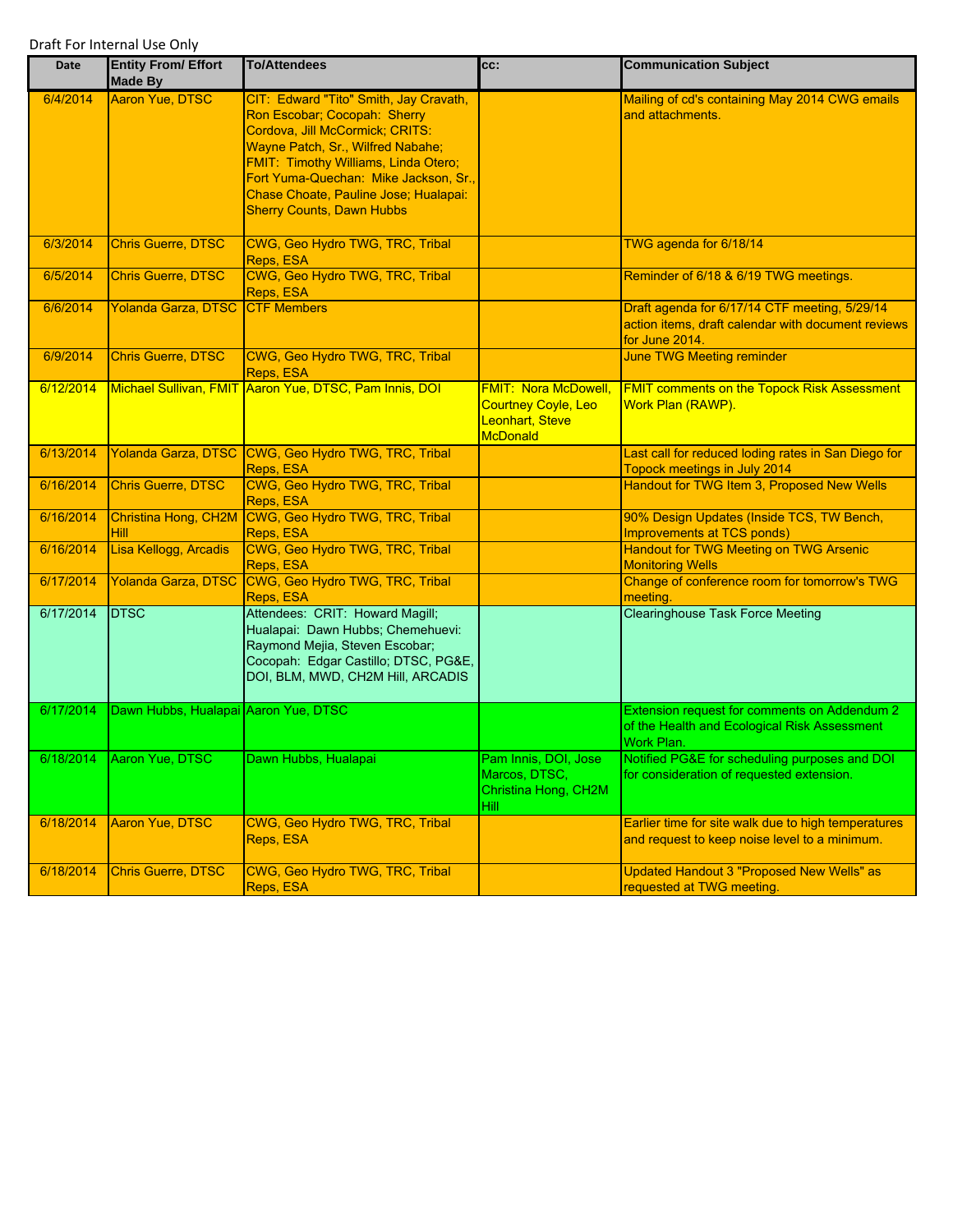| Date                   | <b>Entity From/ Effort</b><br><b>Made By</b>            | <b>To/Attendees</b>                                                                                                                                                                                                                                                                                          | CC:                                                                                                                                                                     | <b>Communication Subject</b>                                                                                                                                                                                                                                                                                                                                                                                                                                                                                                                                                                                                                                                                                                                                                                                                                                                                                                                                                                                                                                                                                                        |
|------------------------|---------------------------------------------------------|--------------------------------------------------------------------------------------------------------------------------------------------------------------------------------------------------------------------------------------------------------------------------------------------------------------|-------------------------------------------------------------------------------------------------------------------------------------------------------------------------|-------------------------------------------------------------------------------------------------------------------------------------------------------------------------------------------------------------------------------------------------------------------------------------------------------------------------------------------------------------------------------------------------------------------------------------------------------------------------------------------------------------------------------------------------------------------------------------------------------------------------------------------------------------------------------------------------------------------------------------------------------------------------------------------------------------------------------------------------------------------------------------------------------------------------------------------------------------------------------------------------------------------------------------------------------------------------------------------------------------------------------------|
| $6/18-$<br>19/2014     |                                                         | Attendees: Hualapai: Dawn Hubbs;<br>Cocopah: Edgar Castillo; Chemehuevi:<br>Raymond Mejia, Steven Escobar; TRC:<br>Charles Schlinger, Eric Rosenblum,<br>Margaret Eggers, Bob Prucha; DTSC,<br>DOI, PG&E, ARCADIS, CH2M Hill,<br>MWD, BLM                                                                    |                                                                                                                                                                         | Face-to-Face TWG Meeting and 6/19 Site Walk:<br>Agenda Items: Follow-up on May 21 TWG/June 4<br>CHPMP: IRL-1 Well, Arsenic (As) Monitoring<br>Network: Move IRL-1 150' As Compliance Well,<br>IRL-3 As Compliance Wells, IRL-4 As Compliance<br>Wells, Change FW-1 location to FW-1, Others;<br><b>Planned Monitoring Well ZZ;</b><br>Access to mouth of BCW for soil sampling from the<br>north rather than south as shown in the Soil Work<br>Plan; Recently Proposed Groundwater Monitoring<br>Wells; Arizona Freshwater Well Update; 90%<br>Design Update: Inside TCS,<br>Transwestern Bench, Miscellaneous / Other -<br>Alternate BCW crossing in uplands under<br>evaluation, enhanced evaporation at TCS ponds,<br>improvement of access road to FW-2, etc.,<br>Logistics for June 19 Site Walk. 6/19 Site Walk:<br>Arsenic (As) Monitoring Network - IRL-1 150' As<br>Compliance Well, FW-1 location, IRL-3 As<br>Compliance Wells, IRL-4 As Compliance Wells;<br>Planned Monitoring Well ZZ; Access to mouth of<br>BCW for soil sampling from the<br>north rather than south; Any DTSC Proposed Well<br>Sites of Interest. |
| 6/25/2014              | Lisa Kellogg, Arcadis                                   | CWG, Geo Hydro TWG, TRC, Tribal<br>Reps, ESA                                                                                                                                                                                                                                                                 |                                                                                                                                                                         | <b>TWG Arsenic Monitoring Well Coordinates</b>                                                                                                                                                                                                                                                                                                                                                                                                                                                                                                                                                                                                                                                                                                                                                                                                                                                                                                                                                                                                                                                                                      |
| 6/26/2014              | <b>Chris Guerre, DTSC</b>                               | CWG, Geo Hydro TWG, TRC, Tribal<br>Reps, ESA                                                                                                                                                                                                                                                                 |                                                                                                                                                                         | 1st Quarter 2014 IM Performance Monitoring and<br><b>Groundwater Monitoring Report</b>                                                                                                                                                                                                                                                                                                                                                                                                                                                                                                                                                                                                                                                                                                                                                                                                                                                                                                                                                                                                                                              |
| 6/26/2014              | <b>Chris Guerre, DTSC</b>                               | CWG, Geo Hydro TWG, TRC, Tribal<br>Reps, ESA                                                                                                                                                                                                                                                                 |                                                                                                                                                                         | <b>Results for April/May Second Quarter 2014</b><br><b>Monthly GMP Sampling</b>                                                                                                                                                                                                                                                                                                                                                                                                                                                                                                                                                                                                                                                                                                                                                                                                                                                                                                                                                                                                                                                     |
| 6/26/2014<br>6/26/2014 | Aaron Yue, DTSC<br>Dawn Hubbs, Hualapai Aaron Yue, DTSC | Dawn Hubbs, Hualapai                                                                                                                                                                                                                                                                                         | <b>DTSC: Jose Marcos,</b><br>CH2M Hill: Christina<br>Hong; DOI: Pam Innis;<br>PG&E: Yvonne Meeks<br>DTSC: Jose Marcos,<br>CH2M Hill: Christina<br>Hong: DOI: Pam Innis: | Since our reply granting extension for the RAWP<br>Addendum 2 Comments to June 23rd, have not<br>heard back from Hualapai. Please let DTSC, DOI<br>& PG&E know if you will submit comments.<br>Hualapai will forward comments on Friday, June<br>27th.                                                                                                                                                                                                                                                                                                                                                                                                                                                                                                                                                                                                                                                                                                                                                                                                                                                                              |
|                        |                                                         |                                                                                                                                                                                                                                                                                                              | PG&E: Yvonne Meeks                                                                                                                                                      |                                                                                                                                                                                                                                                                                                                                                                                                                                                                                                                                                                                                                                                                                                                                                                                                                                                                                                                                                                                                                                                                                                                                     |
| 6/26/2014              | Yolanda Garza, DTSC CTF Members                         |                                                                                                                                                                                                                                                                                                              |                                                                                                                                                                         | Draft notes from last meeting and request for<br>agenda items for next meeting.                                                                                                                                                                                                                                                                                                                                                                                                                                                                                                                                                                                                                                                                                                                                                                                                                                                                                                                                                                                                                                                     |
| 6/27/2014              | Aaron Yue, DTSC                                         | CWG, Geo Hydro TWG, TRC, Tribal<br>Reps, ESA                                                                                                                                                                                                                                                                 |                                                                                                                                                                         | <b>Submittal of 90% Standard Operating Procedures</b><br>(SOPs) - Batch 3                                                                                                                                                                                                                                                                                                                                                                                                                                                                                                                                                                                                                                                                                                                                                                                                                                                                                                                                                                                                                                                           |
| 7/1/2014               | Aaron Yue, DTSC                                         | CIT: Edward "Tito" Smith, Jay Cravath,<br>Ron Escobar; Cocopah: Sherry<br>Cordova, Jill McCormick; CRITS:<br>Wayne Patch, Sr., Wilfred Nabahe;<br>FMIT: Timothy Williams, Linda Otero;<br>Fort Yuma-Quechan: Mike Jackson, Sr.,<br>Chase Choate, Pauline Jose; Hualapai:<br><b>Sherry Counts, Dawn Hubbs</b> |                                                                                                                                                                         | Mailing of cd's containing June 2014 CWG emails<br>and attachments.                                                                                                                                                                                                                                                                                                                                                                                                                                                                                                                                                                                                                                                                                                                                                                                                                                                                                                                                                                                                                                                                 |
| 7/7/2014               | Aaron Yue, DTSC                                         | CWG, Geo Hydro TWG, TRC, Tribal<br>Reps, ESA                                                                                                                                                                                                                                                                 |                                                                                                                                                                         | Announcing beginning of 45 day comment period<br>of soil investigation draft EIR. Attached Notice of<br>Availability and links to the Draft EIR and Notice of<br>Completion. Comment period ends 8/21/14.                                                                                                                                                                                                                                                                                                                                                                                                                                                                                                                                                                                                                                                                                                                                                                                                                                                                                                                           |
| 7/8/2014               | Yolanda Garza, DTSC                                     | <b>ICTF</b>                                                                                                                                                                                                                                                                                                  |                                                                                                                                                                         | CTF meeting Agenda and handouts.                                                                                                                                                                                                                                                                                                                                                                                                                                                                                                                                                                                                                                                                                                                                                                                                                                                                                                                                                                                                                                                                                                    |
| 7/9/2014               | Aaron Yue, DTSC                                         | CWG, Geo Hydro TWG, TRC, Tribal<br>Reps, ESA                                                                                                                                                                                                                                                                 |                                                                                                                                                                         | 7/16/14 CWG agenda and 7/17/14 TWG agenda.                                                                                                                                                                                                                                                                                                                                                                                                                                                                                                                                                                                                                                                                                                                                                                                                                                                                                                                                                                                                                                                                                          |
| 7/9/2014               | Aaron Yue, DTSC                                         | CWG, Geo Hydro TWG, TRC, Tribal<br>Reps, ESA                                                                                                                                                                                                                                                                 |                                                                                                                                                                         | Sent latest revisions of contact lists for review and<br>update if needed.                                                                                                                                                                                                                                                                                                                                                                                                                                                                                                                                                                                                                                                                                                                                                                                                                                                                                                                                                                                                                                                          |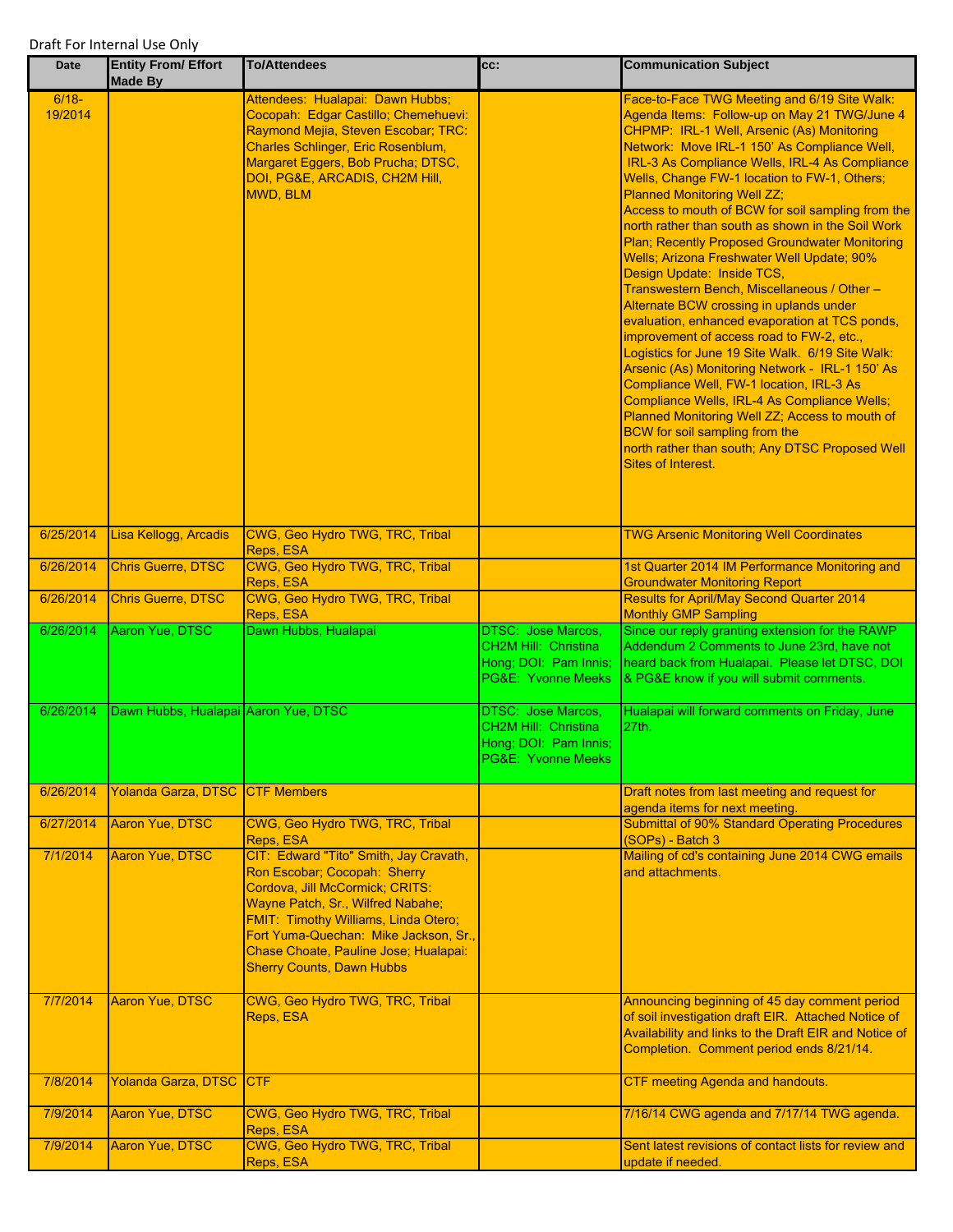| Date      | <b>Entity From/ Effort</b><br><b>Made By</b> | <b>To/Attendees</b>                                                                                                                                                                                                                                                                                                                                                                                                                                                                                                                                                                                                                                                                                                        | CC:                                                                                                                                                                                      | <b>Communication Subject</b>                                                                                                                                                                                                                                                                                                                                                                                                                                                                                                                                                                                          |
|-----------|----------------------------------------------|----------------------------------------------------------------------------------------------------------------------------------------------------------------------------------------------------------------------------------------------------------------------------------------------------------------------------------------------------------------------------------------------------------------------------------------------------------------------------------------------------------------------------------------------------------------------------------------------------------------------------------------------------------------------------------------------------------------------------|------------------------------------------------------------------------------------------------------------------------------------------------------------------------------------------|-----------------------------------------------------------------------------------------------------------------------------------------------------------------------------------------------------------------------------------------------------------------------------------------------------------------------------------------------------------------------------------------------------------------------------------------------------------------------------------------------------------------------------------------------------------------------------------------------------------------------|
| 7/10/2014 | Michael Sullivan, FMIT Aaron Yue, DTSC       |                                                                                                                                                                                                                                                                                                                                                                                                                                                                                                                                                                                                                                                                                                                            | <b>FMIT: Nora McDowell,</b><br><b>Leo Leonhart</b>                                                                                                                                       | Asked logistical questions about RAWP meeting.<br>Aaron forwarded the email to DOI since they are<br>the lead for that meeting.                                                                                                                                                                                                                                                                                                                                                                                                                                                                                       |
| 7/10/2014 | Michael Sullivan, FMIT Aaron Yue, DTSC       |                                                                                                                                                                                                                                                                                                                                                                                                                                                                                                                                                                                                                                                                                                                            | <b>FMIT: Nora McDowell,</b><br><b>Leo Leonhart</b>                                                                                                                                       | Asked when the FMIT's response to the draft<br>RAWP will be discussed with them. They want to<br>discuss prior to the issuance of the RTC table. He<br>claimed that there were agency commitments to<br>additional RAWP meetings for the purpose of<br>discussing these issues prior to the RAWP<br>document which did not happen.                                                                                                                                                                                                                                                                                    |
| 7/10/2014 | Aaron Yue, DTSC                              | Michael Sullivan, CSU Northridge                                                                                                                                                                                                                                                                                                                                                                                                                                                                                                                                                                                                                                                                                           | <b>FMIT: Nora McDowell</b><br>Leo Leonhart; DTSC:<br>Karen Baker, Yolanda<br>Garza, Shukla Roy-<br>Semmen, Chris Guerre,<br>James Eichelberger,<br>Jose Marcos; DOI:<br><b>Pam Innis</b> | Agencies will respond to FMIT's 5/8/14 letter in<br>writing. PG&E will prepare responses to all<br>comments received on the draft Risk Assessment<br>Work Plan (RAWP) addendum. There will be<br>comment resolution discussions with the tribes.<br>DTSC objects to the reference that DTSC<br>committed to additional meetings with the tribes<br>beyond the initiate uptake meeting and two day<br>scoping meetings that were held, but the<br>suggestion was received for consideration.                                                                                                                           |
| 7/14/2014 | <b>Yolanda Garza, DTSC</b>                   | <b>CTF Members</b>                                                                                                                                                                                                                                                                                                                                                                                                                                                                                                                                                                                                                                                                                                         | Aaron Yue, DTSC,<br><b>Charlie Schlinger, TRC</b>                                                                                                                                        | <b>Updated calendar</b>                                                                                                                                                                                                                                                                                                                                                                                                                                                                                                                                                                                               |
| 7/15/2014 | <b>DTSC</b>                                  | Attendees: Hualapai Indian Tribe:<br>Dawn Hubbs; Fort Mojave Indian Tribe<br>(FMIT): Nora McDowell; Chemehuevi<br>Indian Tribe (CIT): Steven Escobar;<br>Cocopah Indian Tribe: Edgar Castillo,<br>Jill McCormick; Colorado River Indian<br>Tribe (CRIT): Doug Bonamici (via<br>telephone); Technical Review<br>Committee (TRC): Margaret Eggers,<br>DTSC, BLM, RWQCB, PG&E, CH2M<br>Hill, Arcadis, Keadjian & Assoc.                                                                                                                                                                                                                                                                                                       |                                                                                                                                                                                          | <b>Clearinghouse Task Force Face-to-Face Meeting</b>                                                                                                                                                                                                                                                                                                                                                                                                                                                                                                                                                                  |
| 7/16/2014 | <b>DTSC</b>                                  | Attendees: FMIT: Nora McDowell,<br>Michael Sullivan; Legal Counsel for<br><b>FMIT: Courtney Coyle, Steven</b><br>McDonald; Hargis & Associates (H&A)<br>for FMIT: Leo Leonhart, Shayne<br>Kappus; CIT: Ron Escobar, Steven<br>Escobar; Cocopah Indian Tribe: Jill<br>McCormick; CRIT: Doug Bonamici;<br>Hualapai Indian Tribe: Dawn Hubbs;<br><b>Technical Review Committee (TRC):</b><br>Margaret Eggers, Robert Prucha, Eric<br>Rosenblum, Charlie Schlinger, Win<br>Wright: DTSC, ESA on behalf of<br>DTSC, ADEQ, CRB, PG&E and their<br>consultants CH2M Hill, Arcadis, &<br>Keadjian, CRWQCB, USBLM, USBOR,<br><b>USDOI, Summit Technical Resources</b><br>on behalf of DOI, USFWS, USFWS,<br>MWD, Mohave County DPH; |                                                                                                                                                                                          | <b>Consultative Work Group Face-To-Face meeting.</b><br>Agenda items: Project Highlights; Significant<br>Issues from 4/16/14 CWG; Action Items; Update<br>on CTF Activities - RTC protocol for 90% design.<br>review; Soil Investigation Draft EIR; Programmatic<br>Agreement Activities Update; Path Forward on<br>Park Moabi Lease for Remedy Use; Drought<br><b>Management; Update on EIR Mitigation Measures</b><br>Implementation; Update on CMI/RD including 90%<br>Design and Remedial Action Workplan; Project<br>Schedule Update; Physical Model walk-through<br>including training on its Use and Transport |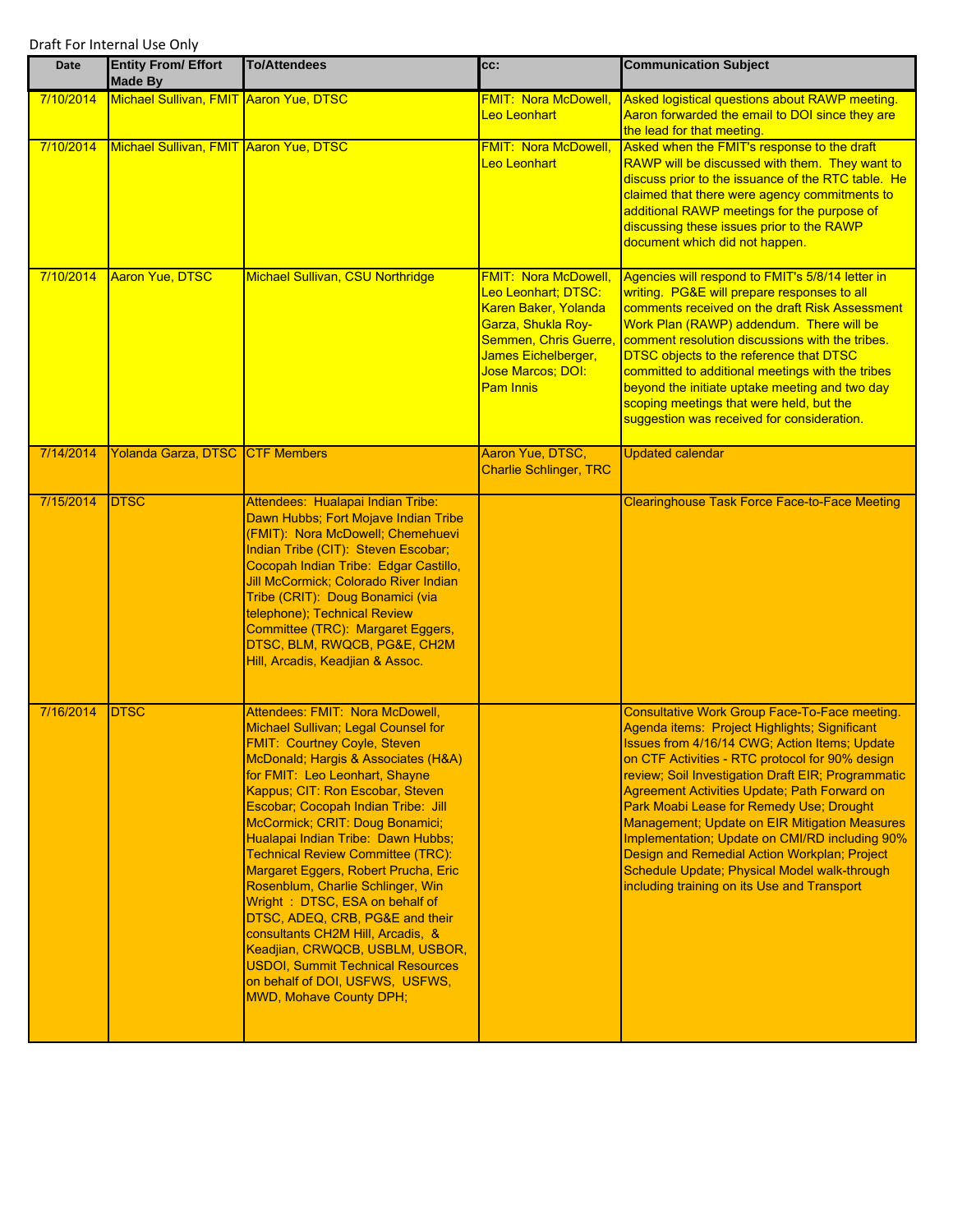| Date      | <b>Entity From/ Effort</b><br><b>Made By</b> | <b>To/Attendees</b>                                                                                                                                                                                                                                                                                                                                                                                                                                                                                  | CC:                                                                                                                                                                                                                                                                                                                                              | <b>Communication Subject</b>                                                                                                                                                                                                                                                                                                  |
|-----------|----------------------------------------------|------------------------------------------------------------------------------------------------------------------------------------------------------------------------------------------------------------------------------------------------------------------------------------------------------------------------------------------------------------------------------------------------------------------------------------------------------------------------------------------------------|--------------------------------------------------------------------------------------------------------------------------------------------------------------------------------------------------------------------------------------------------------------------------------------------------------------------------------------------------|-------------------------------------------------------------------------------------------------------------------------------------------------------------------------------------------------------------------------------------------------------------------------------------------------------------------------------|
| 7/17/2014 | <b>DTSC</b>                                  | Attendees: FMIT: Nora McDowell,<br>Shayne Kappos, Michael Sullivan; Legal<br><b>Counsel for FMIT: Courtney Coyle,</b><br>Steven McDonald; H&A for FMIT: Leo<br>Leonhart (via telephone); CIT: Steven<br>Escobar; Cocopah: Edgar Castillo;<br>Hualapai: Dawn Hubbs; TRC: Bob<br>Prucha, Charlie Schlinger, Margaret<br>Eggers; DTSC, USDOI, Summit<br><b>Technical Resources on behalf of DOI,</b><br>USBLM, USBOR, USFWS, MWD,<br>ADEQ, PG&E and their consultants<br><b>CH2M Hill &amp; Arcadis</b> |                                                                                                                                                                                                                                                                                                                                                  | <b>Technical Work Group Face to Face Meeting.</b><br>Agenda items: Follow-up on June 18 TWG/June<br>19 Pre-90% Site Walk: As monitoring network;<br>Monitoring Well Z (former MW-ZZ); Monitorng<br>Wells proposed by DTSC; Soil Sampling Access to<br>mouth of BCW; 90% Design Update: Floodplain<br>road design; FWIP Update |
| 7/22/2014 |                                              | Dawn Hubbs, Hualapai Yolanda Garza, DTSC                                                                                                                                                                                                                                                                                                                                                                                                                                                             |                                                                                                                                                                                                                                                                                                                                                  | Requested that Rudy Clark, Ms. Carrie Imus and<br>council liaisons for Topock are on all email<br>conversations and to send them the 2014 planning<br>calendar.                                                                                                                                                               |
| 7/22/2014 |                                              | Yolanda Garza, DTSC Rudy Clark, Carrrie Imus, Hualapai                                                                                                                                                                                                                                                                                                                                                                                                                                               |                                                                                                                                                                                                                                                                                                                                                  | Sent them calendar for Topock project milestone<br>documents and upcoming meetings. Also, will<br>include them to CWG & TLP contact lists.                                                                                                                                                                                    |
| 7/24/2014 | Yolanda Garza, DTSC CTF Members              |                                                                                                                                                                                                                                                                                                                                                                                                                                                                                                      |                                                                                                                                                                                                                                                                                                                                                  | Draft notes from last weeks CTF for review and<br>comments, updated calendar and action items.                                                                                                                                                                                                                                |
| 7/25/2014 | Dawn Hubbs, Hualapai Aaron Yue, DTSC         |                                                                                                                                                                                                                                                                                                                                                                                                                                                                                                      |                                                                                                                                                                                                                                                                                                                                                  | Request for extension for the comment period on<br>the Draft Soils EIR through 9/21/14.                                                                                                                                                                                                                                       |
| 7/28/2014 |                                              | Dawn Hubbs, Hualapai Yolanda Garza, DTSC                                                                                                                                                                                                                                                                                                                                                                                                                                                             |                                                                                                                                                                                                                                                                                                                                                  | Asked Yolanda to Fed-Ex a copy of the appendices<br>for the Draft Soils EIR.                                                                                                                                                                                                                                                  |
| 7/28/2014 |                                              | Yolanda Garza, DTSC Dawn Hubbs, Hualapai                                                                                                                                                                                                                                                                                                                                                                                                                                                             |                                                                                                                                                                                                                                                                                                                                                  | Agreed to send, requested mailing address instead<br>of PO Box.                                                                                                                                                                                                                                                               |
| 7/29/2014 |                                              | Yolanda Garza, DTSC Dawn Hubbs, Hualapai                                                                                                                                                                                                                                                                                                                                                                                                                                                             |                                                                                                                                                                                                                                                                                                                                                  | Asked for clarification that they are only asking for<br>the Appendices and already have the Soil Work<br>plan.                                                                                                                                                                                                               |
| 7/29/2014 |                                              | Dawn Hubbs, Hualapai Yolanda Garza, DTSC                                                                                                                                                                                                                                                                                                                                                                                                                                                             |                                                                                                                                                                                                                                                                                                                                                  | Dawn asked that Yolanda include the Soils Work<br>Plan also.                                                                                                                                                                                                                                                                  |
| 7/29/2014 | Aaron Yue, DTSC                              | CWG, Geo Hydro TWG, TRC, Tribal<br>Reps, ESA                                                                                                                                                                                                                                                                                                                                                                                                                                                         |                                                                                                                                                                                                                                                                                                                                                  | Provided optional blank DEIR comment template.                                                                                                                                                                                                                                                                                |
| 7/29/2014 | Aaron Yue, DTSC                              | Yvonne Meeks, PG&E, Christina Hong,<br>CH2M Hill, A. Pierre, Iris                                                                                                                                                                                                                                                                                                                                                                                                                                    | CWG, Geo Hydro<br><b>TWG, TRC, Tribal</b><br>Reps, ESA                                                                                                                                                                                                                                                                                           | DTSC comments on the May 2014 Risk<br>Assessment Work Plan Addendum 2                                                                                                                                                                                                                                                         |
| 7/29/2014 | Dawn Hubbs, Hualapai Aaron Yue, DTSC         |                                                                                                                                                                                                                                                                                                                                                                                                                                                                                                      |                                                                                                                                                                                                                                                                                                                                                  | Request for extension for the comment period on<br>the Draft Soils EIR through 9/21/14.                                                                                                                                                                                                                                       |
| 7/29/2014 | Aaron Yue, DTSC                              | Dawn Hubbs, Rudy Clark, Carrie Imus,<br>Loretta Jackson-Kelly, Hualapai                                                                                                                                                                                                                                                                                                                                                                                                                              | DTSC: Karen Baker,<br><b>Isabella Alasti, Stacey</b><br>Lear, Kimberley<br>Hudson, John<br>Meerscheidt; ESA:<br>Shannon Stewart,<br>Bobbette Biddulph; DOI:<br>Pam Innis, Cocopah:<br>Jill McCormick, Edgar<br>Castillo; CRIT: Doug<br>Bonamici; Chemehuevi:<br>Steven Escobar; TRC:<br>Margaret Eggers, Eric<br>Rosenblum, Bob<br><b>Prucha</b> | Apologized for the delay in response, DTSC is<br>currently evaluating Hualapai's request for<br>extension. DTSC will provide Hualapai with a<br>written response once a decision is made.                                                                                                                                     |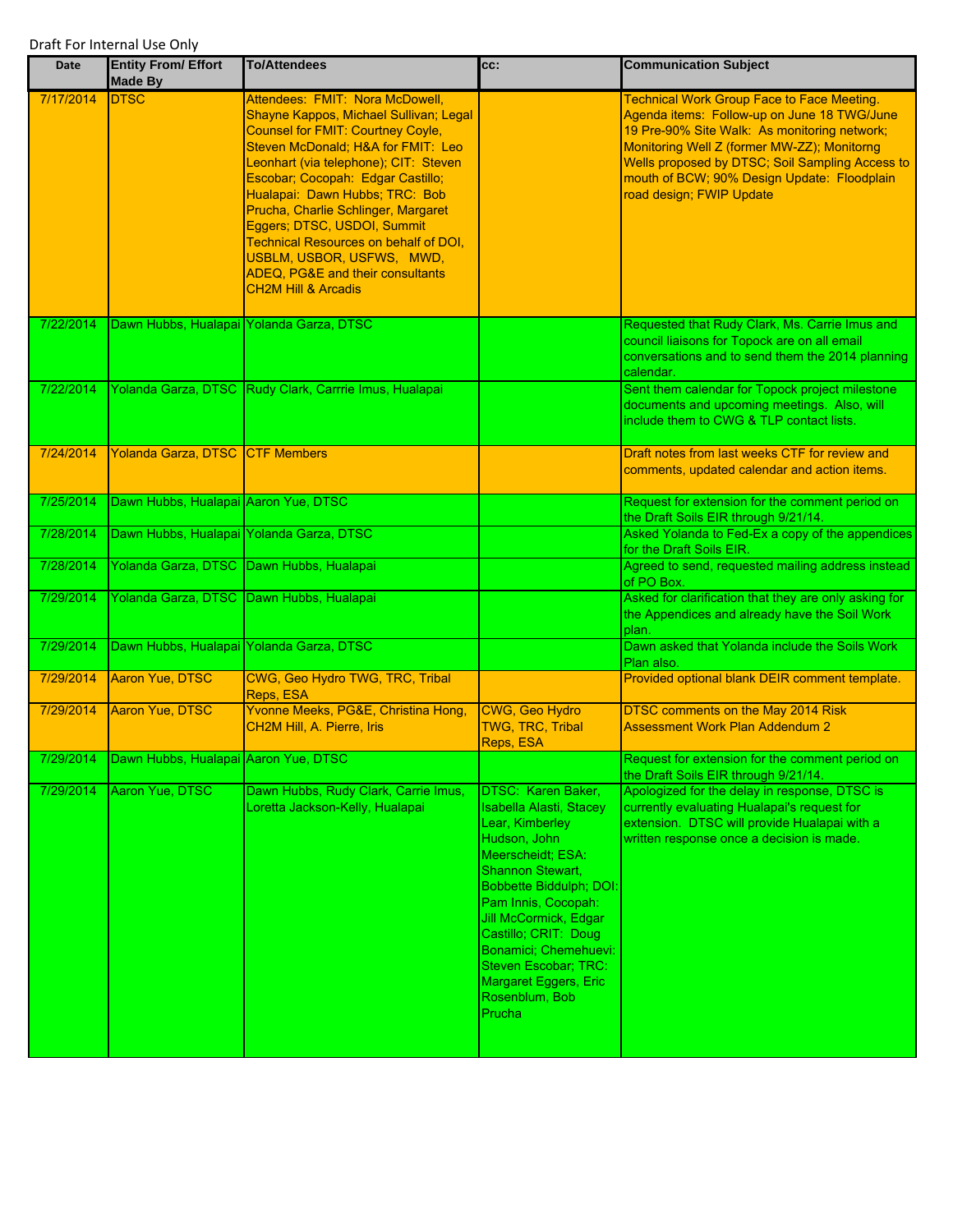| <b>Date</b>          | <b>Entity From/ Effort</b><br><b>Made By</b> | <b>To/Attendees</b>                                                                                                                                                                                                                                                                                                                             | cc:                                                                                                                                                                                                                                                                                                                                                                           | <b>Communication Subject</b>                                                                                                                                                                                                                                                                                                                                                         |
|----------------------|----------------------------------------------|-------------------------------------------------------------------------------------------------------------------------------------------------------------------------------------------------------------------------------------------------------------------------------------------------------------------------------------------------|-------------------------------------------------------------------------------------------------------------------------------------------------------------------------------------------------------------------------------------------------------------------------------------------------------------------------------------------------------------------------------|--------------------------------------------------------------------------------------------------------------------------------------------------------------------------------------------------------------------------------------------------------------------------------------------------------------------------------------------------------------------------------------|
| 7/30/2014            | Nora McDowell, FMIT                          | Aaron Yue, DTSC, Dawn Hubbs, Rudy<br>Clark, Carrie Imus, Loretta Jackson-<br>Kelly, Hualapai                                                                                                                                                                                                                                                    | DTSC: Karen Baker,<br><b>Isabella Alasti, Stacey</b><br>Lear, Kimberley<br>Hudson, John<br><b>Meerscheidt</b> ; ESA:<br><b>Shannon Stewart,</b><br><b>Bobbette Biddulph; DOI:</b><br>Pam Innis, Cocopah:<br>Jill McCormick, Edgar<br>Castillo; CRIT: Doug<br>Bonamici; Chemehuevi:<br><b>Steven Escobar; TRC:</b><br><b>Margaret Eggers, Eric</b><br>Rosenblum, Bob<br>Prucha | <b>FMIT supports Hualapi's request for extension of</b><br>the comment period of Draft EIR Soils due to<br>changes in personnel/transition and recruitment of<br>the PM position, and amongst other review of<br>documents for the Topock project.                                                                                                                                   |
| 7/30/2014            | <b>Aaron Yue, DTSC</b>                       | Nora McDowell, FMIT, Dawn Hubbs,<br>Rudy Clark, Carrie Imus, Loretta<br>Jackson-Kelly, Hualapai                                                                                                                                                                                                                                                 | DTSC: Karen Baker,<br><b>Isabella Alasti, Stacey</b><br>Lear, Kimberley<br>Hudson, John<br><b>Meerscheidt</b> ; ESA:<br><b>Shannon Stewart,</b><br><b>Bobbette Biddulph; DOI:</b><br>Pam Innis, Cocopah:<br><b>Jill McCormick, Edgar</b><br>Castillo; CRIT: Doug<br>Bonamici; Chemehuevi:<br>Steven Escobar; TRC:<br><b>Margaret Eggers, Eric</b><br>Rosenblum, Bob<br>Prucha | Thanked Nora for FMIT support email for<br>Hualapai's comment period extension request.<br>DTSC is in deliberation of the request and will<br>provide a written response on the resolution.                                                                                                                                                                                          |
| 7/30/2014            |                                              | Yolanda Garza, DTSC Dawn Hubbs, Hualapai                                                                                                                                                                                                                                                                                                        |                                                                                                                                                                                                                                                                                                                                                                               | DTSC is working to meet her request of sending a<br>hard copy of the Appendices and Soil Work Plan,<br>but wants to ensure that they don't already have<br>the hard copy. Should have received a hard copy<br>during Federal consultation with DOI and disks of<br>the appendices in the back of the hard copy Soil<br>Work Plan EIR. Also, requested the reason for the<br>request. |
| 7/31/2014            | Chris Guerre, DTSC                           | CWG, Geo Hydro TWG, TRC, Tribal<br>Reps, ESA                                                                                                                                                                                                                                                                                                    |                                                                                                                                                                                                                                                                                                                                                                               | Upcoming TWG meetings on 8/20 & 9/17. 8/20 will<br>be cancelled unless receive agenda items.                                                                                                                                                                                                                                                                                         |
| 8/1/2014<br>8/1/2014 | Aaron Yue, DTSC<br>Chris Guerre, DTSC        | CIT: Edward "Tito" Smith, Jay Cravath,<br>Ron Escobar; Cocopah: Sherry<br>Cordova, Jill McCormick; CRITS:<br>Wayne Patch, Sr., Wilfred Nabahe;<br>FMIT: Timothy Williams, Linda Otero;<br>Fort Yuma-Quechan: Mike Jackson, Sr.,<br>Chase Choate, Pauline Jose; Hualapai:<br><b>Sherry Counts, Dawn Hubbs</b><br>CWG, Geo Hydro TWG, TRC, Tribal |                                                                                                                                                                                                                                                                                                                                                                               | Mailing of cd's containing July 2014 CWG emails<br>and attachments.<br><b>Redline Well Decommissioning SOP</b>                                                                                                                                                                                                                                                                       |
|                      |                                              | Reps, ESA                                                                                                                                                                                                                                                                                                                                       |                                                                                                                                                                                                                                                                                                                                                                               |                                                                                                                                                                                                                                                                                                                                                                                      |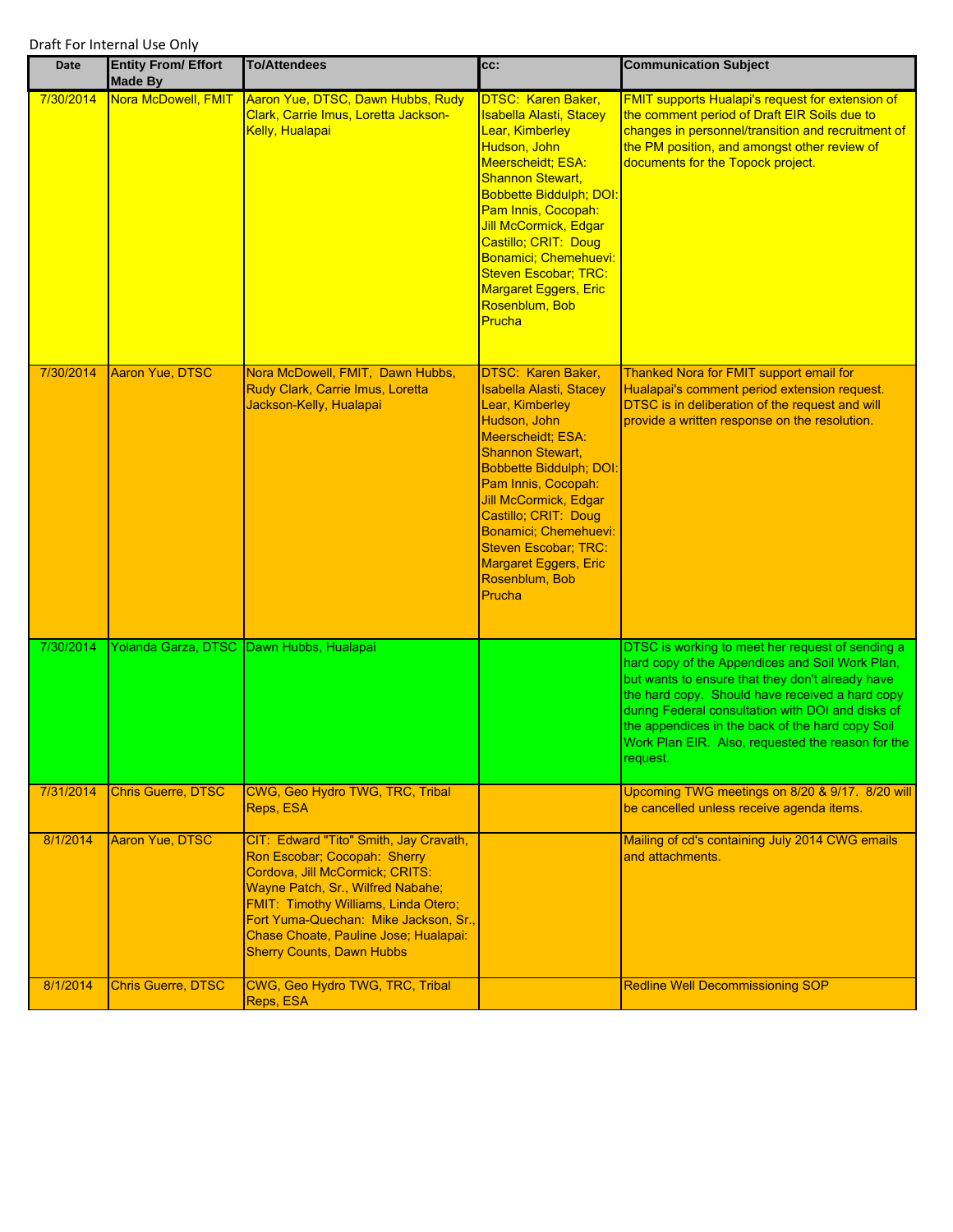| <b>Date</b> | <b>Entity From/ Effort</b><br><b>Made By</b> | <b>To/Attendees</b>                                                                                                                                                                                                                                                                                  | CC:                                                                                                                                                                                                                                                                                                                                                                                                   | <b>Communication Subject</b>                                                                                                                                                                                                                  |
|-------------|----------------------------------------------|------------------------------------------------------------------------------------------------------------------------------------------------------------------------------------------------------------------------------------------------------------------------------------------------------|-------------------------------------------------------------------------------------------------------------------------------------------------------------------------------------------------------------------------------------------------------------------------------------------------------------------------------------------------------------------------------------------------------|-----------------------------------------------------------------------------------------------------------------------------------------------------------------------------------------------------------------------------------------------|
| 8/4/2014    | Edgar Castillo,<br>Cocopah                   | Dawn Hubbs, Hualapai                                                                                                                                                                                                                                                                                 | <b>DTSC: Aaron Yue,</b><br>Karen Baker, Isabella<br>Alasti, Stacey Lear,<br>Kimberley Hudson,<br><b>John Meerscheidt; ESA:</b><br><b>Shannon Stewart,</b><br><b>Bobbette Biddulph; DOI:</b><br>Pam Innis, Cocopah:<br><b>Jill McCormick, Edgar</b><br>Castillo; CRIT: Doug<br><b>Bonamici: Chemehuevi:</b><br><b>Steven Escobar; TRC:</b><br><b>Margaret Eggers, Eric</b><br>Rosenblum, Bob<br>Prucha | Hualapai supports the Fort Mojave and Hualapai<br>tribe's request for an extension of Draft Soil EIR<br>comment period.                                                                                                                       |
| 8/4/2014    | <b>Aaron Yue, DTSC</b>                       | Nora McDowell, FMIT, Dawn Hubbs,<br>Hualapai, Edgar Castillo, Cocopah                                                                                                                                                                                                                                | Hualapai: Rudy Clark,<br>Carrie Imus, Loretta<br>Jackson-Kelly; DTSC:<br>Karen Baker, Isabella<br>Alasti, Kimberly<br>Hudson, Stacey Lear;<br>DOI: Pam Innis;<br>Cocopah: Jill<br>McCormick; CRIT:<br>Doug Bonamici;<br>Chemehuevi: Steven<br>Escobar; TRC, ESA                                                                                                                                       | DTSC approval of a 15 day extension to the Draft<br>EIR Soils Comment period to 9/5/14.                                                                                                                                                       |
| 8/4/2014    | <b>Aaron Yue, DTSC</b>                       | CWG, Geo Hydro TWG, TRC, Tribal<br>Reps, ESA                                                                                                                                                                                                                                                         |                                                                                                                                                                                                                                                                                                                                                                                                       | DTSC approval of a 15 day extension to the Draft<br>EIR Soils Comment period to 9/5/14.                                                                                                                                                       |
| 8/4/2014    | <b>Aaron Yue, DTSC</b>                       | Nora McDowell, FMIT, Dawn Hubbs,<br>Hualapai, Edgar Castillo, Cocopah                                                                                                                                                                                                                                | Hualapai: Rudy Clark,<br>Carrie Imus, Loretta<br>Jackson-Kelly; DTSC:<br>Karen Baker, Isabella<br>Alasti, Kimberly<br>Hudson, Stacey Lear;<br>DOI: Pam Innis;<br>Cocopah: Jill<br>McCormick; CRIT:<br>Doug Bonamici;<br>Chemehuevi: Steven<br>Escobar; TRC, ESA                                                                                                                                       | Resend of DTSC approval of a 15 day extension to<br>the Draft EIR Soils Comment period to 9/5/14<br>changing Final EIR to Draft EIR in the first<br>paragraph of email. Dawn Hubbs & Edgar Castillo<br>sent Thank you notes for the approval. |
| 8/6/2014    | <b>Chris Guerre, DTSC</b>                    | CWG, Geo Hydro TWG, TRC, Tribal<br>Reps, ESA                                                                                                                                                                                                                                                         |                                                                                                                                                                                                                                                                                                                                                                                                       | Cancellation of 8/20/14 TWG meeting.                                                                                                                                                                                                          |
| 8/7/2014    | <b>Yolanda Garza, DTSC</b>                   | <b>CTF Members</b>                                                                                                                                                                                                                                                                                   |                                                                                                                                                                                                                                                                                                                                                                                                       | Draft agenda for 8/19 CTF for review, action items<br>and updated calendar.                                                                                                                                                                   |
| 8/11/2014   | Yolanda Garza, DTSC                          | <b>CTF Members</b>                                                                                                                                                                                                                                                                                   |                                                                                                                                                                                                                                                                                                                                                                                                       | Change of 8/19 CTF meeting to a phone<br>conference.                                                                                                                                                                                          |
| 8/11/2014   | Aaron Yue, DTSC                              | Email list in PG&E's mailing list<br>database including Tribes                                                                                                                                                                                                                                       |                                                                                                                                                                                                                                                                                                                                                                                                       | Sent electronic version of postcard for Draft Soil<br><b>Investigation EIR Public Comment period</b><br>extension.                                                                                                                            |
| 8/13/2014   | <b>Aaron Yue, DTSC</b>                       | CWG, Geo Hydro TWG, TRC, Tribal<br>Reps, ESA                                                                                                                                                                                                                                                         |                                                                                                                                                                                                                                                                                                                                                                                                       | 1Q 2014 Topock GW Remedy EIR Mitigation<br><b>Measures Compliance Report</b>                                                                                                                                                                  |
| 8/15/2014   |                                              | Dawn Hubbs, Hualapai DTSC: Aaron Yue, Karen Baker, DOI,<br>PG&ETRC, Hualapai: Loretta Jackson-<br>Kelly, Rudy Clark, Bennett Jackson,<br>Carrie Cannon, Sherry J. Counts,<br>Philbert Watahomigie, Sr., Scott Crozier,<br>Emma Tapija                                                                |                                                                                                                                                                                                                                                                                                                                                                                                       | Would like to hold a Hualapai Council meeting on<br>10/13 or 10/15/14. Karen Baker replied that either<br>of those dates work for DTSC.                                                                                                       |
| 8/15/2014   | <b>Jill McCormick,</b><br>Cocopah            | DTSC: Karen Baker, Aaron Yue, DOI,<br><b>BLM, FMIT: Nora McDowell, Linda</b><br>Otero; CRIT: Doug Bonamici, Wilene<br>Fisher-Holt, Chemehuevi: Steven<br>Escobar, Raymond Mejia; Hualapai:<br>Dawn Hubbs; Lorrie Jackson, Dean B.<br>Suagee, Courtney Coyle, Edgar Castill,<br><b>Jill McCormick</b> |                                                                                                                                                                                                                                                                                                                                                                                                       | Sent Tribal TCVA Work Plan and Cover letter from<br>the Tribal Working Group. Asked that Kim,<br>Amanda, Pam, Aaron and Karen confirm that they<br>received this email. Karen Baker confirmed receipt<br>immediately.                         |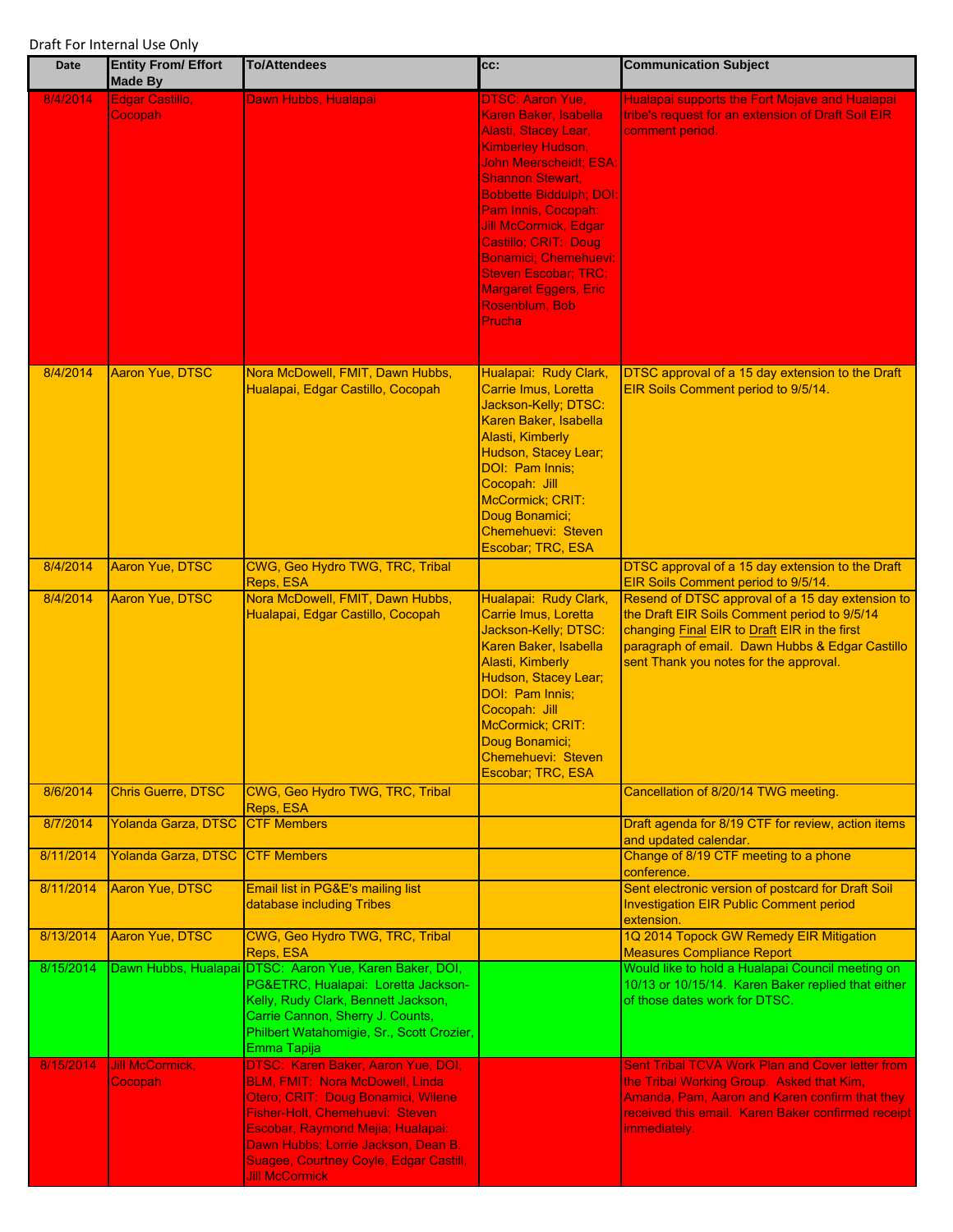| <b>Date</b>            | <b>Entity From/ Effort</b><br><b>Made By</b>                                                                | <b>To/Attendees</b>                                                                                                                                                                                                                                                                                          | CC:                                                                                                                                                      | <b>Communication Subject</b>                                                                                                                                                                                                                                                                       |
|------------------------|-------------------------------------------------------------------------------------------------------------|--------------------------------------------------------------------------------------------------------------------------------------------------------------------------------------------------------------------------------------------------------------------------------------------------------------|----------------------------------------------------------------------------------------------------------------------------------------------------------|----------------------------------------------------------------------------------------------------------------------------------------------------------------------------------------------------------------------------------------------------------------------------------------------------|
| 8/15/2014              | Aaron Yue, DTSC                                                                                             | <b>Jill McCormick, Cocopah</b>                                                                                                                                                                                                                                                                               |                                                                                                                                                          | Aaron asked for permission to pass the TCVA<br>Work Plan document to our contract archaeologist,<br><b>Susan Wilcox, and Monica Strauss at ESA. Jill</b><br>McCormick replied that she will have to get his<br>request approved by all the tribes and will get back<br>to him some time next week. |
| 8/15/2014              | Chris Guerre, DTSC                                                                                          | CWG, Geo Hydro TWG, TRC, Tribal<br>Reps, ESA                                                                                                                                                                                                                                                                 |                                                                                                                                                          | 2nd Quarter 2014 IM Performance Monitoring and<br><b>Groundwater Monitoring Report</b>                                                                                                                                                                                                             |
| 8/15/2014              | <b>Chris Guerre, DTSC</b>                                                                                   | CWG, Geo Hydro TWG, TRC, Tribal<br>Reps, ESA                                                                                                                                                                                                                                                                 |                                                                                                                                                          | Submittal of CMP First Half 2014 GW Monitoring<br>Report for IM No. 3                                                                                                                                                                                                                              |
| 8/19/2014              | Jill McCormick,<br>Cocopah                                                                                  | Aaron Yue, Karen Baker, DTSC                                                                                                                                                                                                                                                                                 |                                                                                                                                                          | Received confirmation from Hualapai, FMIT, CRIT,<br><b>Chemehuevi and Cocopah, that the TCVA Work</b><br>Plan may be shared with Susan Wilcox and Monica<br>Strauss, ESA. It was clarified that this document is<br>highly sensitive and confidential information.                                 |
| 9/3/2014               | <b>Aaron Yue, DTSC</b>                                                                                      | CIT: Edward "Tito" Smith, Jay Cravath,<br>Ron Escobar; Cocopah: Sherry<br>Cordova, Jill McCormick; CRITS:<br>Wayne Patch, Sr., Wilfred Nabahe;<br>FMIT: Timothy Williams, Linda Otero;<br>Fort Yuma-Quechan: Mike Jackson, Sr.,<br>Chase Choate, Pauline Jose; Hualapai:<br><b>Sherry Counts, Dawn Hubbs</b> |                                                                                                                                                          | Mailing of cd's containing August 2014 CWG<br>emails and attachments.                                                                                                                                                                                                                              |
| 9/5/2014               | Yolanda Garza, DTSC CTF Members                                                                             |                                                                                                                                                                                                                                                                                                              | <b>Aaron Yue, DTSC</b>                                                                                                                                   | Draft agenda for 9/16 CTF, 9/3 action items,<br>updated calendar.                                                                                                                                                                                                                                  |
| 9/5/2014               | Raymond Mejia,<br>Chemehuevi                                                                                | <b>DTSC: Aaron Yue, Karen Baker;</b><br>Chemehuevi: Steven Escobar; FMIT:<br>Nora McDowell; Cocopah: Jill<br>McCormick, Edgar Castillo; CRIT: Doug<br>Bonamici;                                                                                                                                              |                                                                                                                                                          | Chemehuevi Tribal representatives do not have<br>any comments regarding the Draft EIR.                                                                                                                                                                                                             |
| 9/5/2014               | Yolanda Garza, DTSC                                                                                         | <b>CTF Members</b>                                                                                                                                                                                                                                                                                           | DTSC: Aaron Yue,<br><b>Chris Guerre</b>                                                                                                                  | Link to make on-line reservations for September<br>meetings.                                                                                                                                                                                                                                       |
| 9/5/2014               | Kelly McDonald, Steve Aaron Yue, DTSC<br><b>McDonald Law Office</b><br>(for Courtney Coyle),<br><b>FMIT</b> |                                                                                                                                                                                                                                                                                                              | <b>DTSC: Karen Baker;</b><br><b>FMIT: Courtney Coyle,</b><br>Leo Leonhart, Steve<br>McDonald, Timothy<br><b>Williams, Linda Otero;</b><br>DOI: Pam Innis | <b>FMIT Comments on Soils Investigation DEIR</b>                                                                                                                                                                                                                                                   |
| 9/9/2014               | Aaron Yue, DTSC                                                                                             | CWG, Geo Hydro TWG, TRC, Tribal<br>Reps, ESA                                                                                                                                                                                                                                                                 |                                                                                                                                                          | Submittal of Basis of Design Report/ Pre-Final<br>(90%) Design and Construction/ Remedial Action<br>Work Plan. Comments due on or before 11/14/14.                                                                                                                                                 |
| 9/9/2014               | <b>Aaron Yue, DTSC</b>                                                                                      | <b>FMIT: Linda Otero, Timothy Williams,</b><br><b>Courtney Coyle,</b><br>Masipa360nma@gmail.com; DTSC:<br><b>Isabella Alasti</b>                                                                                                                                                                             |                                                                                                                                                          | Per their request, sent FMIT comments received<br>on DEIR.                                                                                                                                                                                                                                         |
| 9/10/2014              | Aaron Yue, DTSC                                                                                             | CWG, Geo Hydro TWG, TRC, Tribal<br>Reps, ESA                                                                                                                                                                                                                                                                 |                                                                                                                                                          | C/RAWP Section 3 editorial issue found. Wait for<br>revised version if you have not already downloaded<br>the document.                                                                                                                                                                            |
| 9/10/2014<br>9/11/2014 | <b>Chris Guerre, DTSC</b><br><b>Chris Guerre, DTSC</b>                                                      | <b>Geo/Hydro TWG</b><br>Geo/Hydro TWG                                                                                                                                                                                                                                                                        |                                                                                                                                                          | <b>TWG agenda for next week.</b><br>Corrected TWG agenda for next week.                                                                                                                                                                                                                            |
| 9/11/2014              | Aaron Yue, DTSC                                                                                             | CWG, Geo Hydro TWG, TRC, Tribal<br>Reps, ESA                                                                                                                                                                                                                                                                 |                                                                                                                                                          | C/RAWP Section 3 editorial issue corrected                                                                                                                                                                                                                                                         |
| 9/15/2014              | Aaron Yue, DTSC                                                                                             | CWG, Geo Hydro TWG, TRC, Tribal<br>Reps, ESA                                                                                                                                                                                                                                                                 |                                                                                                                                                          | Sent all contact lists for review and update.                                                                                                                                                                                                                                                      |
| 9/15/2014              | Aaron Yue, DTSC                                                                                             | Geo/Hydro TWG                                                                                                                                                                                                                                                                                                |                                                                                                                                                          | Link to cost estimate for the 90% Design.                                                                                                                                                                                                                                                          |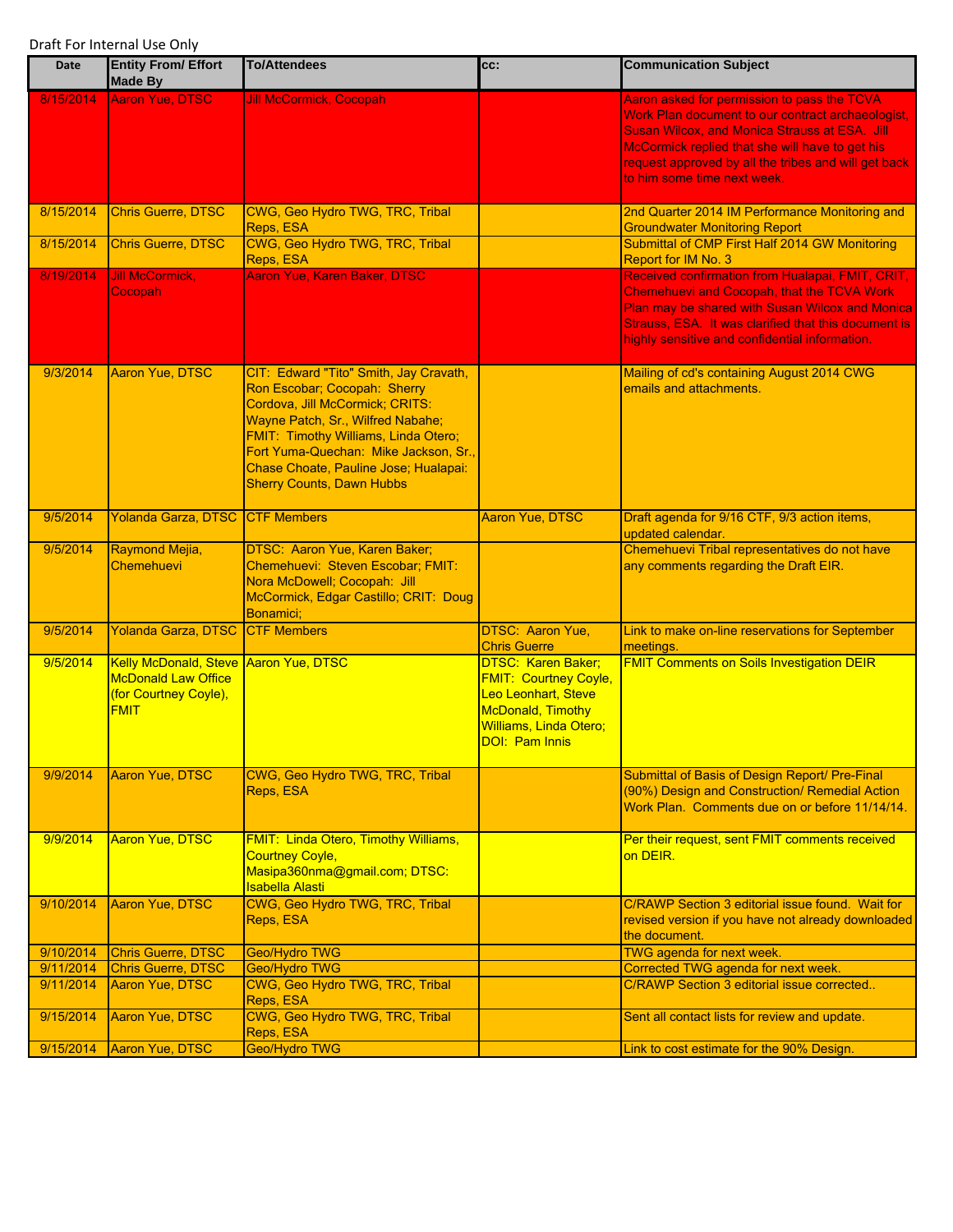| Date      | <b>Entity From/ Effort</b><br><b>Made By</b> | <b>To/Attendees</b>                                                                                                                                                                                                                                                                                                                                                                                                                                                                                                                                                                                                                                                                                                                                 | CC:                                                                                                                                                                               | <b>Communication Subject</b>                                                                                                                                                                                                                                                                                                                                                                                                                                                                                                                                                                                                                |
|-----------|----------------------------------------------|-----------------------------------------------------------------------------------------------------------------------------------------------------------------------------------------------------------------------------------------------------------------------------------------------------------------------------------------------------------------------------------------------------------------------------------------------------------------------------------------------------------------------------------------------------------------------------------------------------------------------------------------------------------------------------------------------------------------------------------------------------|-----------------------------------------------------------------------------------------------------------------------------------------------------------------------------------|---------------------------------------------------------------------------------------------------------------------------------------------------------------------------------------------------------------------------------------------------------------------------------------------------------------------------------------------------------------------------------------------------------------------------------------------------------------------------------------------------------------------------------------------------------------------------------------------------------------------------------------------|
| 9/16/2014 | <b>DTSC</b>                                  | Attendees: FMIT: Nora McDowell<br>(phone), Leo Leonhart (H&A); Hualapai:<br>Dawn Hubbs, Loretta Jackson-Kelly;<br>CRIT: Doug Bonamici; Chemehuevi:<br>Raymond Mejia; Cocopah: Jill<br>McCormick, Edgar Castillo; TRC:<br>Margaret Eggers; DTSC, DOI, BLM,<br>PG&E and their consultants CH2M Hill,<br><b>ARCADIS, Keadjian</b>                                                                                                                                                                                                                                                                                                                                                                                                                      |                                                                                                                                                                                   | Face-to-Face Clearinghouse Task Force meeting.                                                                                                                                                                                                                                                                                                                                                                                                                                                                                                                                                                                              |
| 9/17/2014 | Chris Guerre, DTSC                           | Attendees: FMIT: Leo Leonhart (H&A),<br>Nora McDowell (via telephone),<br>Courtney Coyle (legal, via telephone),<br>Steve McDonald (legal, via telephone);<br>CRIT: Doug Bonamici; FMIT: Leo<br>Leonhart (H&A), Nora McDowell (via<br>telephone), Courtney Coyle (legal, via<br>telephone), Steve McDonald (legal, via<br>telephone); Chemehuevi: Raymond<br>Mejia; Cocopah: Edgar Castillo, Jill<br>McCormick; Hualapai: Dawn Hubbs;<br>TRC: Margaret Eggers, Win Wright,<br>Eric Rosenblum, Bob Prucha, Charlie<br>SchlingerDTSC, DOI, Summit on behalf<br>of DOI, BLM, CRB, BOR, ADEQ, MWD,<br>Geopentch on behalf of MWD, PG&E,<br>Arcadis on behalf of PG&E, CH2M Hill<br>on behalf of PG&E, Pivox on behalf of<br>PG&E: Cox on behalf of PG&E |                                                                                                                                                                                   | Face-to-Face TWG Meeting: Agenda Items:<br>RAWP II Addendum Response To Comments -<br>Meeting logistics; Walk through 90% Design<br>Submittal: Overview of 90% Design Submittal and<br>Organization. 90% Basis of Design Report:<br>Document Organization, Main Text, Specific<br>Appendices: Appendix B - Modeling, Appendix D<br>- Engineering Drawings, Appendix E - Technical<br>Specifications, Appendix L - O&M Manual,<br>Appendix N - FWIP Tech Memo<br>Addendum; Walk through 90% Design Submittal:<br><b>Construction/Remedial Action Work Plan:</b><br>Organization, Main Report, Appendices. Comment<br>Process for 90% Design. |
| 9/18/2014 | Edgar Castillo,<br>Cocopah                   | Aaron Yue, Karen Baker, DTSC                                                                                                                                                                                                                                                                                                                                                                                                                                                                                                                                                                                                                                                                                                                        | <b>FMIT: Nora McDowell,</b><br>Linda Otero, Leo<br>Leonhart; Cocopah: Jill<br>McCormick; CRIT:<br>Doug Bonamici;<br><b>Chemehuevi: Steven</b><br><b>Escobar, Raymond</b><br>Mejia | Cocopah tribal comments regarding the Draft EIR<br><b>PG&amp;E Topock Compressor Station Soil</b><br><b>Investigation Project.</b>                                                                                                                                                                                                                                                                                                                                                                                                                                                                                                          |
| 9/19/2014 | <b>Chris Guerre, DTSC</b>                    | Geo/Hydro TWG                                                                                                                                                                                                                                                                                                                                                                                                                                                                                                                                                                                                                                                                                                                                       |                                                                                                                                                                                   | 9/17/14 TWG meeting action items.                                                                                                                                                                                                                                                                                                                                                                                                                                                                                                                                                                                                           |
| 9/23/2014 | Aaron Yue, DTSC                              | <b>Michael Sullivan, FMIT</b>                                                                                                                                                                                                                                                                                                                                                                                                                                                                                                                                                                                                                                                                                                                       | CWG, Geo Hydro<br><b>TWG, TRC, Tribal</b><br>Reps, ESA                                                                                                                            | DTSC clarification on misconceptions in May 8 and<br>June 11, 2014 comments on RAWP Addendum<br>and Addendum 2.                                                                                                                                                                                                                                                                                                                                                                                                                                                                                                                             |
| 9/23/2014 | Yolanda Garza, DTSC                          | <b>CTF Members</b>                                                                                                                                                                                                                                                                                                                                                                                                                                                                                                                                                                                                                                                                                                                                  |                                                                                                                                                                                   | Draft notes of the September CTF meeting, action<br>items, sign-in sheet and calendar.                                                                                                                                                                                                                                                                                                                                                                                                                                                                                                                                                      |
| 9/24/2014 | Chris Guerre, DTSC                           | CWG, Geo Hydro TWG, TRC, Tribal<br>Reps, ESA                                                                                                                                                                                                                                                                                                                                                                                                                                                                                                                                                                                                                                                                                                        |                                                                                                                                                                                   | Request for TWG agenda items.                                                                                                                                                                                                                                                                                                                                                                                                                                                                                                                                                                                                               |
| 9/25/2014 |                                              | Dawn Hubbs, Hualapai CWG, Geo Hydro TWG, TRC, Tribal<br>Reps. ESA                                                                                                                                                                                                                                                                                                                                                                                                                                                                                                                                                                                                                                                                                   |                                                                                                                                                                                   | Requested that discussion regarding the<br>decommissioning of TCS-4 be added to the TWG<br>agenda.                                                                                                                                                                                                                                                                                                                                                                                                                                                                                                                                          |
| 10/1/2014 | Yolanda Garza, DTSC                          | CWG, Geo Hydro TWG, TRC, Tribal<br>Reps, ESA                                                                                                                                                                                                                                                                                                                                                                                                                                                                                                                                                                                                                                                                                                        |                                                                                                                                                                                   | Link to annual CWG survey to help plan future<br>meetings. Survey open 10/1 - 10/17, Results to be<br>shared at 10/29 CWG meeting.                                                                                                                                                                                                                                                                                                                                                                                                                                                                                                          |
| 10/6/2014 | Aaron Yue, DTSC                              | CIT: Edward "Tito" Smith, Jay Cravath,<br>Ron Escobar; Cocopah: Sherry<br>Cordova, Jill McCormick; CRITS:<br>Wayne Patch, Sr., Wilfred Nabahe;<br>FMIT: Timothy Williams, Linda Otero;<br>Fort Yuma-Quechan: Mike Jackson, Sr.,<br>Chase Choate, Pauline Jose; Hualapai:<br><b>Sherry Counts, Dawn Hubbs</b>                                                                                                                                                                                                                                                                                                                                                                                                                                        |                                                                                                                                                                                   | Mailing of cd's containing September 2014 CWG<br>emails and attachments.                                                                                                                                                                                                                                                                                                                                                                                                                                                                                                                                                                    |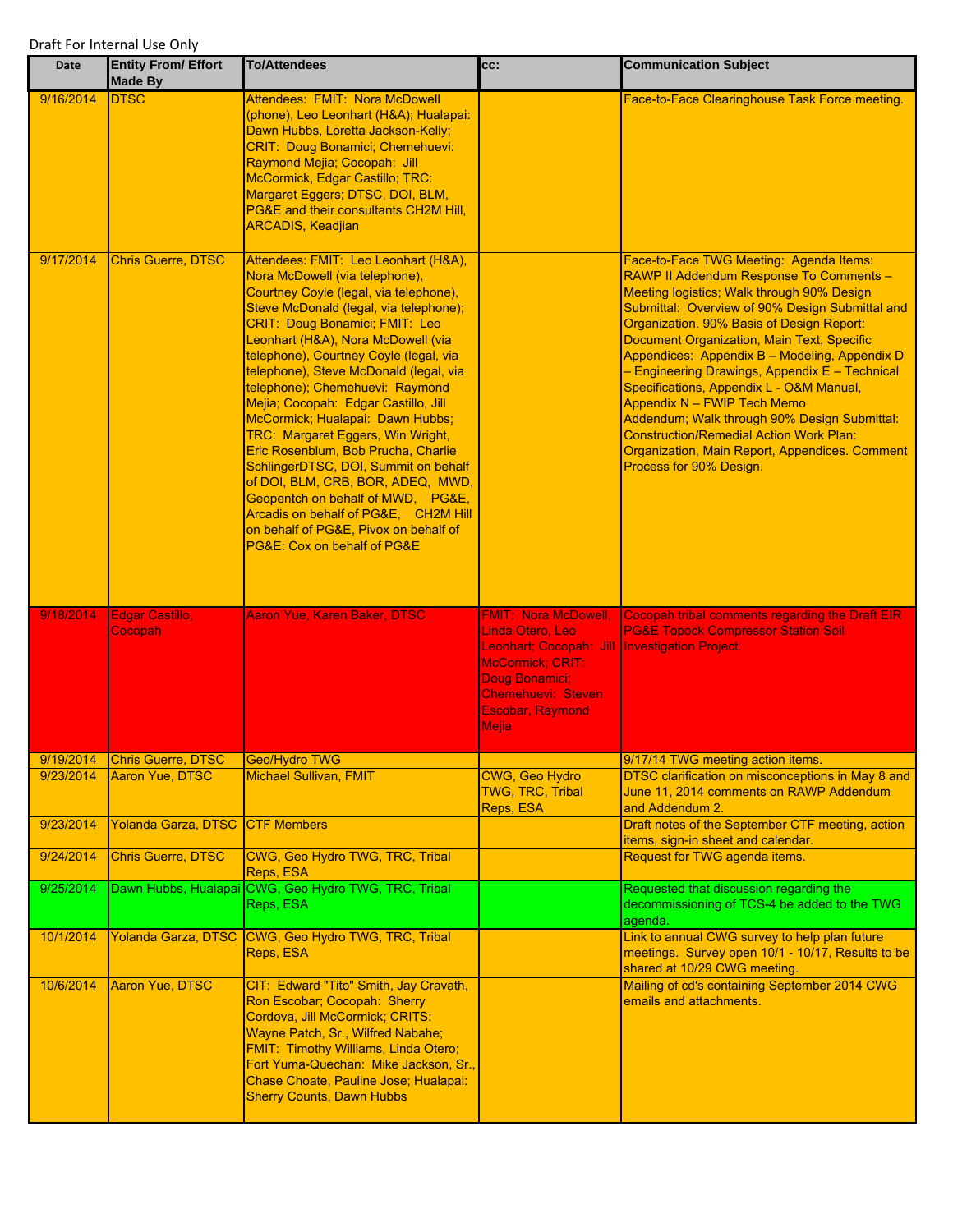| Date       | <b>Entity From/ Effort</b><br><b>Made By</b> | <b>To/Attendees</b>                                                                                                                                                                                                                                                | CC:                                                                                                                                                                                                   | <b>Communication Subject</b>                                                                                                                                                                                                       |
|------------|----------------------------------------------|--------------------------------------------------------------------------------------------------------------------------------------------------------------------------------------------------------------------------------------------------------------------|-------------------------------------------------------------------------------------------------------------------------------------------------------------------------------------------------------|------------------------------------------------------------------------------------------------------------------------------------------------------------------------------------------------------------------------------------|
| 10/7/2014  | Aaron Yue, DTSC                              | Yvonne Meeks & Glenn Caruso, PG&E                                                                                                                                                                                                                                  | CWG, Geo Hydro<br>TWG, TRC, Tribal<br>Reps, ESA                                                                                                                                                       | DTSC request for PG&E to prepare a procedure<br>and protocol to assist in the cooperative efforts and<br>increase productivity during future archaeological<br>resource monitoring and preconstruction<br>verification field work. |
| 10/8/2014  | Loretta Jackson-Kelly,<br>Hualapai           | Karen Baker, DTSC & Pamela Innis,<br>DOI                                                                                                                                                                                                                           | Hualapai: Sherry<br>Counts, Rudy Clarke,<br><b>Carrie Imus</b>                                                                                                                                        | Comments to DTSC letter of 10/7/14 regarding<br>Infrastructure Site Verification Field Work and                                                                                                                                    |
| 10/8/2014  | Chris Guerre, DTSC                           | CWG, Geo Hydro TWG, TRC, Tribal<br>Reps, ESA                                                                                                                                                                                                                       |                                                                                                                                                                                                       | CWG will be on 10/29 AM, TWG in the afternoon,<br>10/30 will have a field visit. Request for agenda<br>items must be sent by 10/17.                                                                                                |
| 10/8/2014  | Dawn Hubbs, Hualapai Chris Guerre            |                                                                                                                                                                                                                                                                    | CWG, Geo Hydro<br>TWG, TRC, Tribal<br>Reps, ESA                                                                                                                                                       | Hualapai would like to add IRL3 discussion in the<br>context of 90% and the proposed arsenic<br>monitoring well MW-25 at the TWG.                                                                                                  |
| 10/9/2014  | Aaron Yue, DTSC                              | Dawn Hubbs, Hualapai, Chris Guerre,<br><b>DTSC</b>                                                                                                                                                                                                                 | CWG, Geo Hydro<br>TWG, TRC, Tribal<br>Reps, ESA                                                                                                                                                       | RE: Dawn's 10/8 email: Arsenic monitoring will be<br>part of the well discussion at the TWG. Hope<br>tribes prepared to provide input at the TWG for<br>closure of this item.                                                      |
| 10/13/2014 | Yolanda Garza, DTSC CTF Members              |                                                                                                                                                                                                                                                                    |                                                                                                                                                                                                       | Reminder to submit surveys today.                                                                                                                                                                                                  |
| 10/15/2014 | Aaron Yue, DTSC                              | CWG, Geo Hydro TWG, TRC, Tribal<br>Reps, ESA                                                                                                                                                                                                                       |                                                                                                                                                                                                       | Attached figure 2.4-1A which depicts some of the<br>existing utilities at the site that was missing from<br>the 90% design and C/RAWP.                                                                                             |
| 10/15/2014 | Requested by<br>Hualapai Tribal<br>Council   | <b>Hualapai Tribal Council and Dawn Hubs;</b><br>DTSC: Karen Baker, Yolanda Garza;<br>DOI, Pam Innis; BLM, Kim Liebhauser,<br>Amanda Dobson, Renee Kolvert, Gloria<br>Benson; PG&E: Kevin Sullivan, Yvonne<br>Meeks, Lisa Cope; TRC: Eric<br>Rosenblum, Win Wright |                                                                                                                                                                                                       | DTSC gave a presentation to the Hualapai Council<br>regarding the soil investigation project and draft<br>EIR. DOI and PG&E also provided updates on the<br>groundwater remediation project status.                                |
| 10/16/2014 | <b>IDOI</b>                                  | Attendees: FMIT: Linda Otero, Michael<br>Sullilvan, Nora McDowell (by phone),<br>Leo Leonhart (H&A); Hualapai: Dawn<br>Hubbs; CRIT: Doug Bonamici; TRC:<br>Eric Rosenblum, DTSC, USBOR,<br><b>USDOI, USFWS</b>                                                     |                                                                                                                                                                                                       | Meeting for tribes to provide input on the<br>recreational scenario, "Recreational Scenario for<br>the Risk Assessment Work Plan Addendum II".                                                                                     |
|            | 10/17/2014   Karen Baker, DTSC               | <b>TRC and Dawn Hubbs, Hualapai</b>                                                                                                                                                                                                                                |                                                                                                                                                                                                       | Gave clarification of California Requirements for<br>Groundwater Cleanup due to comments at<br>10/15/14 Hualapai Tribal Council meeting that<br>missed a key element regarding receptors on the<br>basis for the remedial action.  |
| 10/17/2014 | Dawn Hubbs, Hualapai Karen Baker, DTSC       |                                                                                                                                                                                                                                                                    | <b>TRC Members</b>                                                                                                                                                                                    | Thanked Karen for clarification on CA<br>requirements for GW cleanup and for being part of<br>their council meeting.                                                                                                               |
| 10/17/2014 | Karen Baker, DTSC                            | Dawn Hubbs, Hualapai                                                                                                                                                                                                                                               |                                                                                                                                                                                                       | Thanked Dawn for the opportunity to participate in<br>the Hualapai Council meeting.                                                                                                                                                |
| 10/21/2014 | Aaron Yue, DTSC                              | PG&E: Glenn Caruso, Yvonne Meeks,<br><b>DTSC: Karen Baker</b>                                                                                                                                                                                                      | CWG, Geo Hydro<br><b>TWG, TRC, Tribal</b><br>Reps, ESA                                                                                                                                                | Response to PG&E's request to reduce the<br>archaeological and historical site annual monitoring<br>effort, per CUL-1a-3a. DTSC will review and<br>evaluate PG&E's proposal.                                                       |
| 10/21/2014 |                                              | Dawn Hubbs, Hualapai Aaron Yue, Karen Baker, DTSC                                                                                                                                                                                                                  | FMIT: Linda Otero,<br>Nora McDowell,<br>Hualapai: Loretta<br>Jackson, Rudy Clark,<br>Cocopah: Edgar<br>Castillo, CRIT: Doug<br>Bonamici, Chemehuevi:<br><b>Raymond Mejia, DTSC</b><br><b>BLM, DOI</b> | Request that Susan Wilcox and Renee Kolvet be<br>able to participate in the Monthly TMU meetings<br>and request that Renee Kolvet attend CTF, CWG<br>and TWG meetings.                                                             |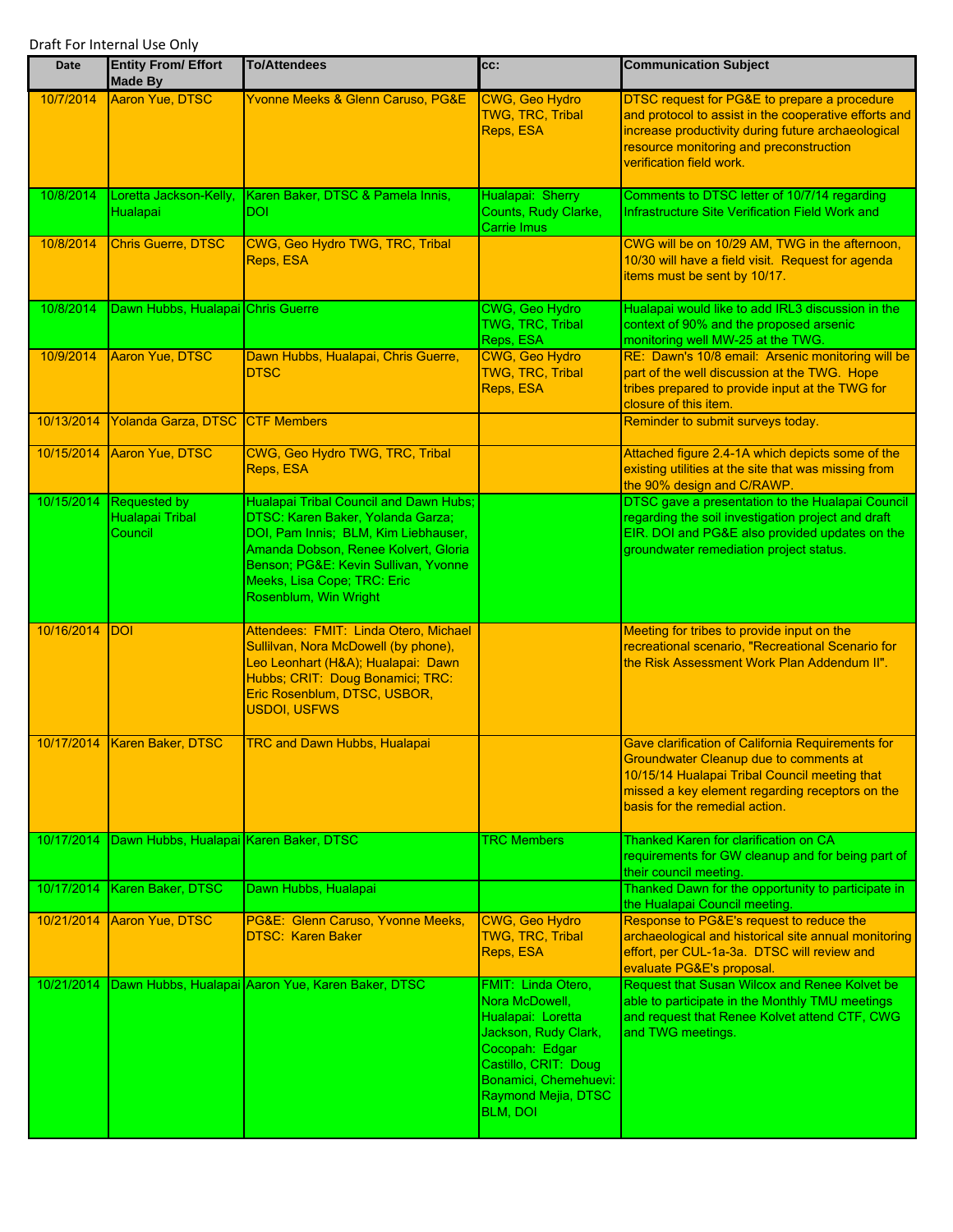| <b>Date</b> | <b>Entity From/ Effort</b><br><b>Made By</b>         | <b>To/Attendees</b>                                                                                                                                                                                                                                                                                  | CC:                                                                                                                                                                                            | <b>Communication Subject</b>                                                                                                                                                                                                                                                                                                                                                                                                               |
|-------------|------------------------------------------------------|------------------------------------------------------------------------------------------------------------------------------------------------------------------------------------------------------------------------------------------------------------------------------------------------------|------------------------------------------------------------------------------------------------------------------------------------------------------------------------------------------------|--------------------------------------------------------------------------------------------------------------------------------------------------------------------------------------------------------------------------------------------------------------------------------------------------------------------------------------------------------------------------------------------------------------------------------------------|
|             | 10/21/2014 Karen Baker, DTSC                         | Dawn Hubbs, Hualapai                                                                                                                                                                                                                                                                                 | FMIT: Linda Otero,<br>Nora McDowell,<br>Hualapai: Loretta<br>Jackson, Rudy Clark,<br>Cocopah: Edgar<br>Castillo, CRIT: Doug<br>Bonamici, Chemehuevi:<br>Raymond Mejia, DTSC<br><b>BLM, DOI</b> | This request will be added to the CTF meeting.<br>DTSC has constraints on how Susan Wilcox can<br>be used on the project, and she will be unable to<br>attend the 10/23 TMU meeting.                                                                                                                                                                                                                                                       |
| 10/21/2014  |                                                      | Dawn Hubbs, Hualapai DTSC: Aaron Yue, Karen Baker, PG&E:<br>Yvonne Meeks; FMIT: Nora McDowell,<br>Cocopah: Jill McCormick, Edgar<br>Castillo; CRIT: Doug Bonamici;<br>Chemehuevi: Raymond Mejia;<br>Hualapai: Loretta Jackson-Kelly, Rudy<br>Clark, Carrie Imus, Sherry J. Counts;<br>DOI: Pam Innis |                                                                                                                                                                                                | Regarding PG&E's letter dated 10/21/14 regarding<br>minimizing cultural resource monitoring, would like<br>to meet with DTSC with other tribes if interested to<br>give tribal input prior to DTSC making a final<br>response to PG&E.                                                                                                                                                                                                     |
|             | 10/21/2014 Aaron Yue, DTSC                           | Dawn Hubbs, Hualapai; DTSC: Karen<br>Baker, PG&E: Yvonne Meeks; FMIT:<br>Nora McDowell, Cocopah: Jill<br>McCormick, Edgar Castillo; CRIT: Doug<br>Bonamici; Chemehuevi: Raymond<br>Mejia; Hualapai: Loretta Jackson-Kelly,<br>Rudy Clark, Carrie Imus, Sherry J.<br>Counts; DOI: Pam Innis           |                                                                                                                                                                                                | DTSC recognizes the importance of gathering<br>tribal input on monitoring matters, but will not be<br>prepared to discuss this matter next week. DTSC<br>must have an internal meeting first with Susan<br>Wilcox (returns from leave next week). Susan will<br>be present ath the CWG/TWG meeting next week.                                                                                                                              |
| 10/21/2014  | Aaron Yue, DTSC                                      | Yvonne Meeks, Christina Hong, PG&E                                                                                                                                                                                                                                                                   | CWG, Geo Hydro<br>TWG, TRC, Tribal<br>Reps, ESA                                                                                                                                                | Joint letter from DTSC & DOI to PG&E providing<br>instructions regarding elements that are noted as<br>incomplete in the September 2014 BOD/ Pre-Final<br>90% Design Submittal for the final Groundwater<br>Remedy. PG&E directed to prepare and submit a<br>supplemental design packaged by 12/30/14 for<br>distribution to stakeholders and tribes for review<br>and to revise the schedule accordingly for the<br>10/29/14 CWG meeting. |
| 10/21/2014  | Aaron Yue, DTSC                                      | CWG, Geo Hydro TWG, TRC, Tribal<br>Reps, ESA                                                                                                                                                                                                                                                         |                                                                                                                                                                                                | Table of noted elements missing from the<br>September 2014 BOD/ Pre-Final 90% Design<br>Submittal for the final Groundwater Remedy. The<br>review period will be extended 30 days from the<br>date of receipt of the supplemental design<br>package. It is anticipated that the comment period<br>will terminate in early February 2015.                                                                                                   |
| 10/21/2014  | <b>Chris Guerre, DTSC</b>                            | CWG, Geo Hydro TWG, TRC, Tribal<br>Reps, ESA                                                                                                                                                                                                                                                         |                                                                                                                                                                                                | TWG agenda for 10/29 & 10/30/14.                                                                                                                                                                                                                                                                                                                                                                                                           |
| 10/22/2014  | Aaron Yue, DTSC                                      | CWG, Geo Hydro TWG, TRC, Tribal<br>Reps, ESA                                                                                                                                                                                                                                                         |                                                                                                                                                                                                | CWG agenda for 10/29/14.                                                                                                                                                                                                                                                                                                                                                                                                                   |
| 10/22/2014  | <b>FMIT</b>                                          | Leo Leonhart, H&A for Aaron Yue, DTSC, Pam Innis, DOI                                                                                                                                                                                                                                                | <b>Jim Schwall, Nora</b><br><b>McDowell, FMIT</b>                                                                                                                                              | Asked for clarification regarding April 4th letter<br>directing PG&E to include a decom plan in the 90%<br>BOD. IM3 decom plan appears to retain the option<br>of abandoning in place.                                                                                                                                                                                                                                                     |
| 10/22/2014  | Aaron Yue, DTSC                                      | Leo Leonhart, H&A for FMIT, Pam Innis,<br><u>DOI</u>                                                                                                                                                                                                                                                 | Jim Schwall, Nora<br><b>McDowell, FMIT</b>                                                                                                                                                     | Gave clarification and said that it tribes have a<br>different opinion or preference from PG&E on IM3<br>decommission, should raise during upcoming<br>meetings and submitted in written comments for<br>response.                                                                                                                                                                                                                         |
| 10/22/2014  | Leo Leonhart, H&A for Aaron Yue, DTSC<br><b>FMIT</b> |                                                                                                                                                                                                                                                                                                      | Jim Schwall, Nora<br><b>McDowell, FMIT</b>                                                                                                                                                     | Is comprehensive decommisioning plan an<br>omission, wants to be clear.                                                                                                                                                                                                                                                                                                                                                                    |
| 10/22/2014  | Aaron Yue, DTSC                                      | Leo Leonhart, H&A for FMIT, Pam Innis,<br><b>DOI</b>                                                                                                                                                                                                                                                 | Jim Schwall, Nora<br><b>McDowell, FMIT</b>                                                                                                                                                     | PG&E is supposed to provide some discussion on<br>timing, goals and scope of decommissioning, and<br>believe should be part of the O&M Plan. The idea<br>is that PG&E would capture the pledge to remove<br>underground infrastructures as much as possible<br>within the design.                                                                                                                                                          |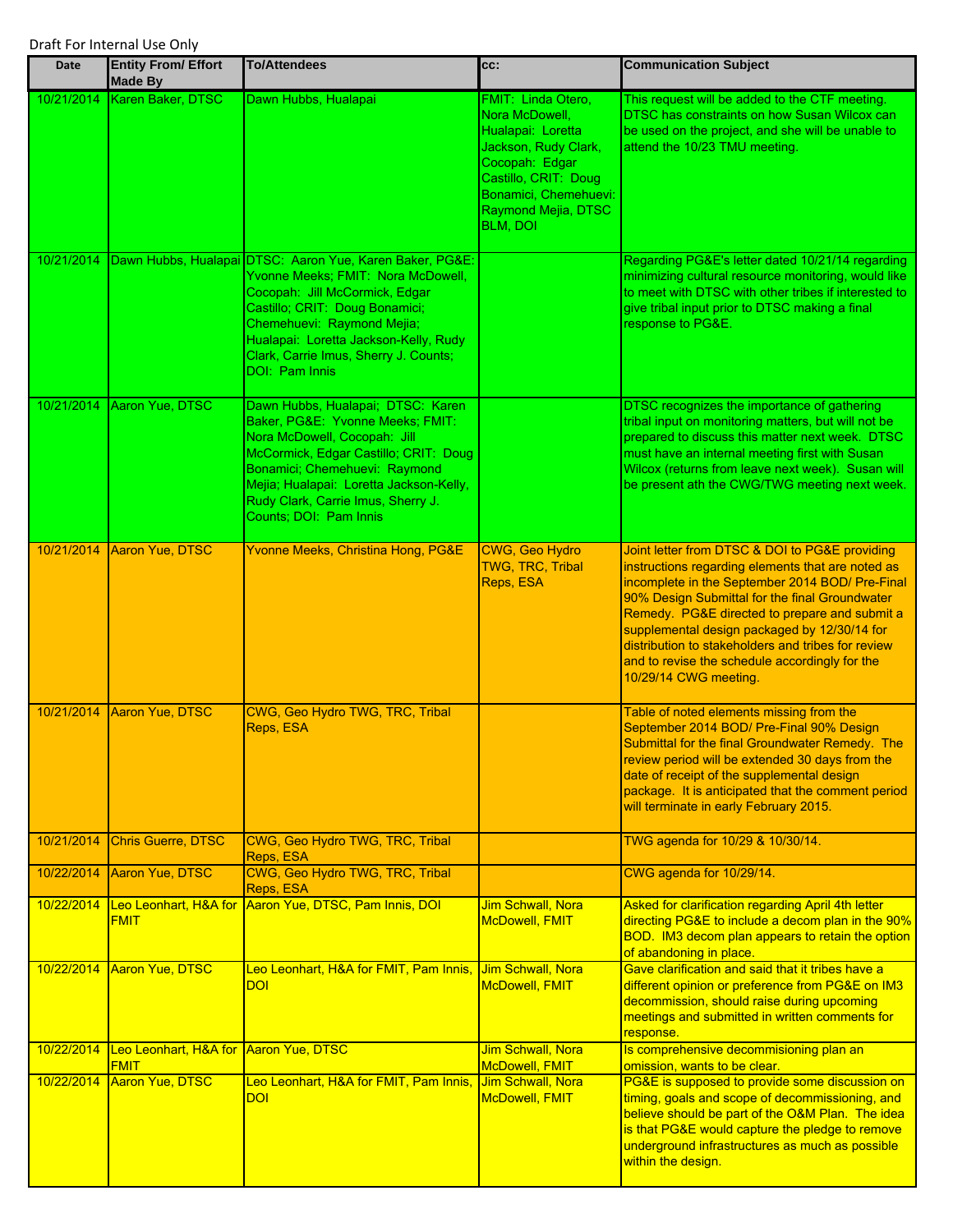| <b>Date</b> | <b>Entity From/ Effort</b><br><b>Made By</b>    | <b>To/Attendees</b>                                                                                                                                                                                                                                                                                                                                                                                                                                                                                                                                                                                                                                                        | CC:                                             | <b>Communication Subject</b>                                                                                                                                                                                                                                                                                                                                                                                                                                    |
|-------------|-------------------------------------------------|----------------------------------------------------------------------------------------------------------------------------------------------------------------------------------------------------------------------------------------------------------------------------------------------------------------------------------------------------------------------------------------------------------------------------------------------------------------------------------------------------------------------------------------------------------------------------------------------------------------------------------------------------------------------------|-------------------------------------------------|-----------------------------------------------------------------------------------------------------------------------------------------------------------------------------------------------------------------------------------------------------------------------------------------------------------------------------------------------------------------------------------------------------------------------------------------------------------------|
|             | 10/23/2014 Dawn Hubbs, Hualapai Aaron Yue, DTSC |                                                                                                                                                                                                                                                                                                                                                                                                                                                                                                                                                                                                                                                                            | CWG, Geo Hydro<br>TWG, TRC, Tribal<br>Reps, ESA | Requested clarification on exact due date for the<br>90% design comments.                                                                                                                                                                                                                                                                                                                                                                                       |
|             | 10/23/2014 Aaron Yue, DTSC                      | Dawn Hubbs, Hualapai                                                                                                                                                                                                                                                                                                                                                                                                                                                                                                                                                                                                                                                       | CWG, Geo Hydro<br>TWG, TRC, Tribal<br>Reps, ESA | Aaron clarified that the end of the comment period<br>for the entire 90% BOD, O&M, and C/RAWP is<br>February 9, 2015.                                                                                                                                                                                                                                                                                                                                           |
| 10/23/2014  | Yolanda Garza, DTSC                             | <b>CTF Members</b>                                                                                                                                                                                                                                                                                                                                                                                                                                                                                                                                                                                                                                                         |                                                 | Agenda for 10/28/14 CTF meeting.                                                                                                                                                                                                                                                                                                                                                                                                                                |
| 10/28/2014  | <b>IDTSC</b>                                    | Attendees: FMIT: Leo Leonhart (by<br>phone), Nora McDowell (by phone);<br>Chemehuevi: Steven Escobar (by<br>phone); CRIT: Doug Bonamici, Howard<br>Magill, Edgar Castillo; Hualapai: Dawn<br>Hubbs; TRC: Margaret Eggers; DTSC,<br>DOI, BLM, MWD, PG&E & their<br>consultants CH2M hill, Arcadis, Keadjian                                                                                                                                                                                                                                                                                                                                                                 |                                                 | Face-to-Face Clearinghouse Task Force meeting                                                                                                                                                                                                                                                                                                                                                                                                                   |
| 10/29/2014  | <b>DTSC</b>                                     | Attendees: FMIT: Linda Otero,<br>Courtney Coyle, Michael Sullivan (by<br>phone), Leo Leonhart (H&A), Kevin<br>Fong (H&A), Jim Schwall (H&A), Nora<br>McDowell; CIT: Raymond Mejia (by<br>phone), Steven Escobar (by phone);<br>Cocopah: Edgar Castillo; CRIT:<br>Howard Magill, Doug Bonamici, Amanda<br>Barrera, David Harper; Hualapai: Dawn<br>Hubbs; TRC: Charlie Schlinger,<br>Margaret Eggers, Win Wright, Robert<br>Prucha, Eric Ronsenblum (by phone);<br>DTSC, ESA, SWRCB, CRB, PG&E &<br>their consultants CH2M HillArcadis, Cox,<br>Pivox; USBLM, USBOR, USDOI and<br>their consultant Summit Technical<br>Resources; USFWS, MWD, ADEQ,<br><b>Mohave Co DPH</b> |                                                 | Face-to-Face Consultative Work Group Meeting.<br>Agenda Items: Review from last CWG: Project<br>highlights, significant issues from 7/16/14 CWG,<br>and CWG action items; Update on Clearinghouse<br>Task Force Activities; Soil EIR Update;<br><b>Programmatic Agreement Activities Update;</b><br>Update on Use of Park Moabi for Remedy Use;<br>90% Design Review, Advancement and Schedule;<br>Project Schedule Update; CWG Annual Survey<br><b>Results</b> |
| 10/29/2014  | Chris Guerre, DTSC                              | Attendees: FMIT: Linda Otero, Jim<br>Schwall, Kevin Fong, Nora McDowell<br>(via telephone), Courtney Coyle (legal<br>via telephone), Leo Leonhart (H&A);<br>Hualapai: Dawn Hubbs; Cocopah:<br>Edgar Castillo; TRC: Margaret Eggers,<br>Bob Prucha, Win Wright, Charlie<br>Schlinger, Eric Rosenblum (via<br>telephone), CRIT: Doug Bonamici,<br>Howard Magill; DTSC, DOI, Summit on<br>behalf of DOI, BLM, MWD, Geopentech<br>on behalf of MWD, ADEQ, CRB, BOR,<br>PG&E, Arcadis on behalf of PG&E,<br><b>CH2M Hill on behalf of PG&amp;E</b>                                                                                                                              |                                                 | Face-to-Face TWG meeting. Agenda items:<br><b>Corrective Measure Implementation/Remedial</b><br>Design (CMI/RD)<br>- Alternative Northern Bat Cave Wash Crossing<br><b>Select As Monitoring Well Locations</b><br><b>Select Construction/Staging Areas</b><br>Others; TCS Well 4 Decommissioning - Next<br>Steps; Logistics for October 30 TWG Site Walk;.                                                                                                      |
| 10/30/2014  | <b>Chris Guerre, DTSC</b>                       | Attendees: FMIT: Linda Otero, Delbert<br>Holmes, Jim Schwall (H&A), Kevin Fong<br>(H&A); Cocopah: Edgar Castillo;<br>Hualapai: Dawn Hubbs; CRIT: Doug<br>Bonamici; TRC: Win Wright, Margaret<br>Eggers, Bob Prucha, Charlie Schlinger;<br>DTSC, DOI and their consultant Summit,<br><b>BORPG&amp;E &amp; their consultants CH2M</b><br>Hill & Arcadis; BLM, Geopentech on<br>behalf of MWD                                                                                                                                                                                                                                                                                 |                                                 | <b>TWG In Person Site Walk. Visit Select As</b><br><b>Monitoring Well Locations; Visit/Delineate Select</b><br><b>Construction/Staging Areas; Discussion after Site</b><br>Walk.                                                                                                                                                                                                                                                                                |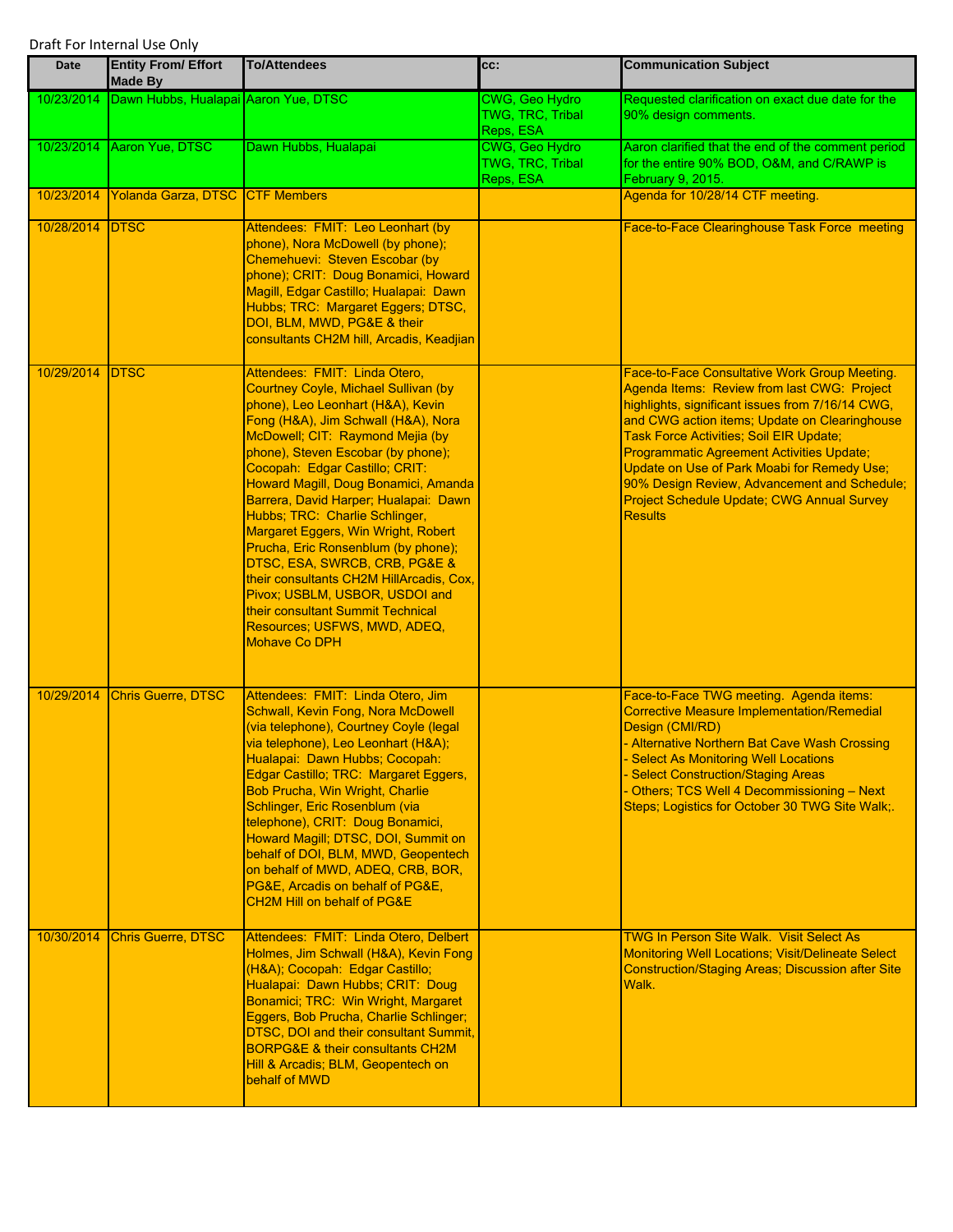| <b>Date</b> | <b>Entity From/ Effort</b><br><b>Made By</b> | <b>To/Attendees</b>                                                                                                                                                                                                                                                                                          | CC:                                                                                                                                        | <b>Communication Subject</b>                                                                                                                                                                                                                                                                                                 |
|-------------|----------------------------------------------|--------------------------------------------------------------------------------------------------------------------------------------------------------------------------------------------------------------------------------------------------------------------------------------------------------------|--------------------------------------------------------------------------------------------------------------------------------------------|------------------------------------------------------------------------------------------------------------------------------------------------------------------------------------------------------------------------------------------------------------------------------------------------------------------------------|
| 11/5/2014   | <b>Aaron Yue, DTSC</b>                       | CIT: Edward "Tito" Smith, Jay Cravath,<br>Ron Escobar; Cocopah: Sherry<br>Cordova, Jill McCormick; CRITS:<br>Wayne Patch, Sr., Wilfred Nabahe;<br>FMIT: Timothy Williams, Linda Otero;<br>Fort Yuma-Quechan: Mike Jackson, Sr.,<br>Chase Choate, Pauline Jose; Hualapai:<br><b>Sherry Counts, Dawn Hubbs</b> |                                                                                                                                            | Mailing of cd's containing October 2014 CWG<br>emails and attachments.                                                                                                                                                                                                                                                       |
| 11/11/2014  | Yvonne Meeks, PG&E Karen Baker, DTSC         |                                                                                                                                                                                                                                                                                                              | <b>CWG, Geo Hydro</b><br>TWG, TRC, Tribal<br>Reps, ESA                                                                                     | Per DTSC's request, provided "Archaeological and<br><b>Historical Field Logistics Protocols for Site</b><br><b>Monitoring and/or Verfication Activities".</b>                                                                                                                                                                |
| 11/12/2014  | Aaron Yue, DTSC                              | CWG, Geo Hydro TWG, TRC, Tribal<br>Reps, ESA                                                                                                                                                                                                                                                                 |                                                                                                                                            | Instructions on how to download the 3rd Quarter<br>Mitigation Measures Compliance Report from the<br><b>CH2M Hill Sharepoint.</b>                                                                                                                                                                                            |
| 11/13/2014  | Edgar Castillo,<br>Cocopah                   | DTSC: Chris Guerre, Aaron Yue; DOI:<br><b>Pam Innis</b>                                                                                                                                                                                                                                                      | <b>FMIT: Linda Otero;</b><br><b>CRIT: Howard Magill;</b><br>Hualapai: Dawn Hubbs,<br>Loretta Jackson, Doug<br><b>Bonamici</b>              | <b>Request for extension to the Verification of Staging</b><br><b>Areas and Arsenic Monitorng Well Locations</b><br>comment deadline from November 19 to<br><b>November 30, 2014.</b>                                                                                                                                        |
| 11/13/2014  | Aaron Yue, DTSC                              | Edgar Castillo, Jill McCormick, Cocopah                                                                                                                                                                                                                                                                      | FMIT: Linda Otero;<br><b>CRIT: Howard Magill;</b><br>Hualapai: Dawn Hubbs,<br>Loretta Jackson, Doug<br>Bonamici; DTSC, DOI,<br>PG&E        | Response to request for extension. Request<br>reason or rationale for request, prefer to proceed<br>with 11/19 TWG to gather feedback from the<br>Tribes for consideration, even if in verbal form,<br>then will decide if additional time will be provided.                                                                 |
| 11/14/2014  | Jill McCormick,<br>Cocopah                   | Aaron Yue, DTSC, Edgar Castillo,<br>Cocoaph                                                                                                                                                                                                                                                                  | <b>FMIT: Linda Otero;</b><br><b>CRIT: Howard Magill;</b><br>Hualapai: Dawn Hubbs,<br>Loretta Jackson, Doug<br>Bonamici; DTSC, DOI,<br>PG&E | Explained that extension request is due to new<br>issues regarding staging/construction areas and<br>well presented to the tribes at the 10/30 field visit.                                                                                                                                                                  |
| 11/17/2014  | Aaron Yue, DTSC                              | Jill McCormick, Edgar Castillo, Cocopah                                                                                                                                                                                                                                                                      | <b>FMIT: Linda Otero:</b><br><b>CRIT: Howard Magill;</b><br>Hualapai: Dawn Hubbs,<br>Loretta Jackson, Doug<br>Bonamici; DTSC, DOI,<br>PG&E | Asked if possible for tribes to focus on location of<br>MW EE and provide input by this Friday. Will<br>continue to consider any input from tribes on other<br>aspects that were discussed during site walk.                                                                                                                 |
| 11/17/2014  | Chris Guerre, DTSC                           | CWG, Geo Hydro TWG, TRC, Tribal<br>Reps, ESA                                                                                                                                                                                                                                                                 |                                                                                                                                            | TWG agenda for conference call/Join Me meeting<br>on 11/19.                                                                                                                                                                                                                                                                  |
| 11/18/2014  | Jill McCormick,<br>Cocopah                   | Aaron Yue, DTSC, Edgar Castillo,<br>Cocopah                                                                                                                                                                                                                                                                  | <b>FMIT: Linda Otero;</b><br><b>CRIT: Howard Magill;</b><br>Hualapai: Dawn Hubbs,<br>Loretta Jackson, Doug<br>Bonamici; DTSC, DOI,<br>PG&E | Tribes want MWEE well location taken off the table<br>and alternative selected by CH2M Hill. Want<br>alternative location and access route to the well in<br>map provided. Want BLM to amend the DPR site<br>record to include new boundary mapped by the<br>Tribes per the new discoveries protocol of the<br><b>CHPMP.</b> |
| 11/19/2014  | <b>Chris Guerre, DTSC</b>                    | <b>TWG webconference: Attendees:</b><br>FMIT: Linda Otero, Leo Leonhart, Nora<br>McDowell; Hualapai: Dawn Hubbs;<br>Cocopah: Edgar Castillo; TRC: Win<br>Wright, Eric Rosenblum, Margaret<br>Eggers; DTSC, PG&E & their<br>consultants CH2M Hill, BLM                                                        |                                                                                                                                            | Agenda Items: Follow-up from October TWG Site<br><b>Walk: Inputs from Tribes on Monitoring Well</b><br>Locations and Preferred Limits to Staging Areas 6,<br>12 and 13.                                                                                                                                                      |
| 11/25/2014  | Chris Guerre, DTSC                           | CWG, Geo Hydro TWG, TRC, Tribal<br>Reps, ESA                                                                                                                                                                                                                                                                 |                                                                                                                                            | Request for agenda items for 12/10 TWG in<br>Henderson, NV.                                                                                                                                                                                                                                                                  |
| 11/30/2014  | Yolanda Garza, DTSC                          | <b>CTF Members</b>                                                                                                                                                                                                                                                                                           |                                                                                                                                            | Draft agenda for 12/9 CTF, calendar, sign-in sheet<br>from 10/14, 10/28/14 CTF notes, Nov. 2014 action<br>items                                                                                                                                                                                                              |
| 12/1/2014   |                                              | Dawn Hubbs, Hualapai DTSC: Aaron Yue; DOI: Pam Innis;<br>Hualapai: Sherry J Counts, Rudy Clark,<br>Nancy Brown; vhauser@achp.gov                                                                                                                                                                             |                                                                                                                                            | Hualapai comment letter regarding Verfication of<br>Staging/Construction areas etc.                                                                                                                                                                                                                                          |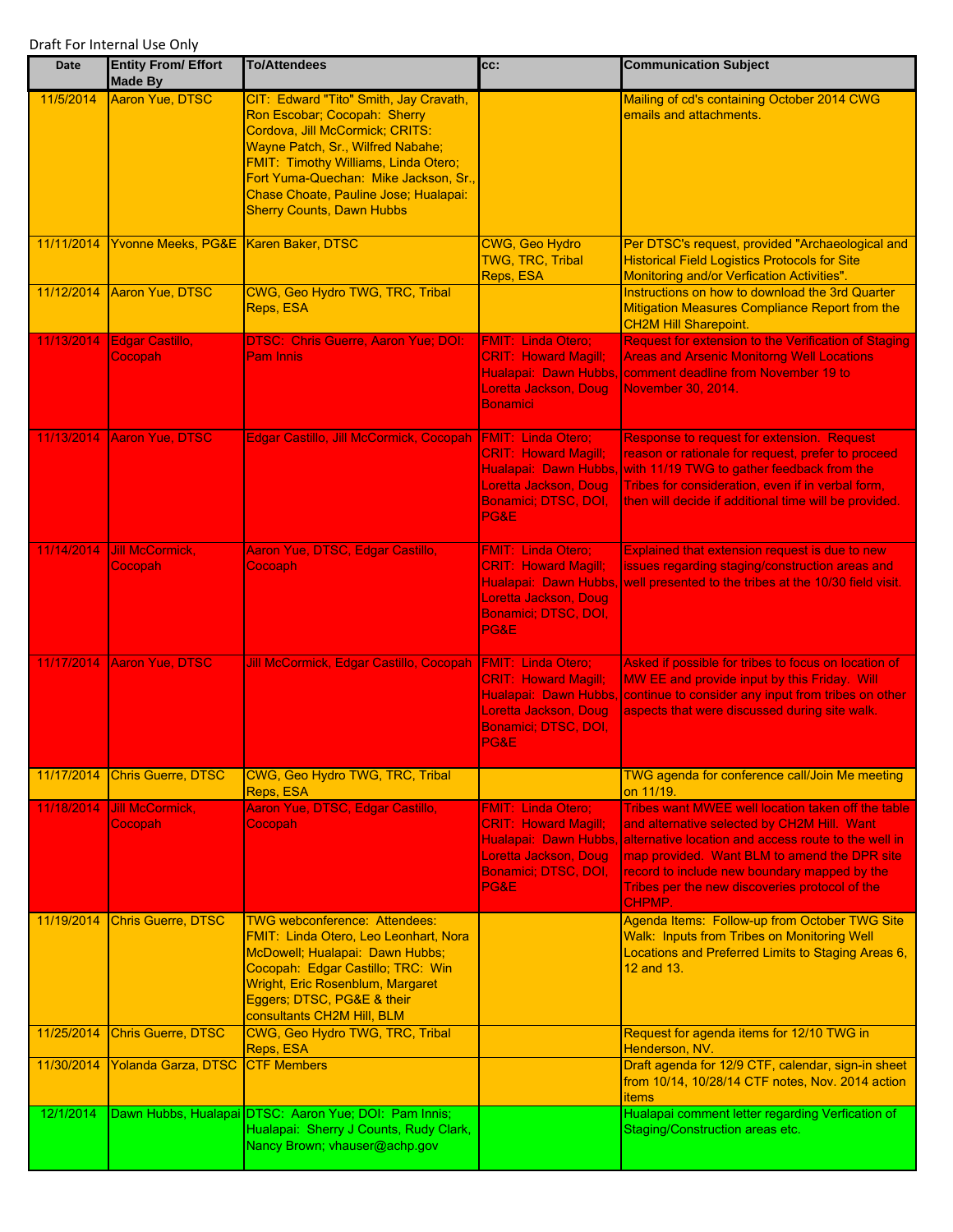| <b>Date</b> | <b>Entity From/ Effort</b><br><b>Made By</b> | <b>To/Attendees</b>                                                                                                                                                                                                                                                                  | CC:                                                                                                                                                                                                                                               | <b>Communication Subject</b>                                                                                                                                                                                                                                                                                                                                                          |
|-------------|----------------------------------------------|--------------------------------------------------------------------------------------------------------------------------------------------------------------------------------------------------------------------------------------------------------------------------------------|---------------------------------------------------------------------------------------------------------------------------------------------------------------------------------------------------------------------------------------------------|---------------------------------------------------------------------------------------------------------------------------------------------------------------------------------------------------------------------------------------------------------------------------------------------------------------------------------------------------------------------------------------|
| 12/1/2014   | Linda Otero, FMIT                            | Aaron Yue, DTSC, Pam Innis, DOI                                                                                                                                                                                                                                                      | <b>FMIT: Timothy</b><br><b>Williams, Shan Lewis,</b><br>Nora McDowell,<br><b>Courtney Coyle, Steve</b><br>McDonald, Leo<br>Leonhart; Hualapai:<br>Dawn Hubbs; Cocopah:<br>Jill McCormick; CRIT:<br>Doug Bonamici;<br>Chemehuevi: Raymond<br>Mejia | <b>FMIT comment letter regarding Verification of</b><br><b>Staging Areas and Arsenic Monitoring Well</b><br><b>Locations</b>                                                                                                                                                                                                                                                          |
| 12/2/2014   | Edgar Castillo,<br>Cocopah                   | <b>DTSC: Aaron Yue; DOI: Pam Innis;</b><br>Hualapai: Dawn Hubbs, Loretta<br>Jackson; Cocopah: Jill McCormick;<br><b>CRIT: Howard Magill; FMIT: Linda</b><br>Otero, Nora McDowell; Chemehuevi:<br>Raymond Mejia, Steven Escobar                                                       |                                                                                                                                                                                                                                                   | <b>Official Letter: Verification of Staging Areas and</b><br><b>Arsenic Monitoring Well Locations</b>                                                                                                                                                                                                                                                                                 |
| 12/3/2014   |                                              | Dawn Hubbs, Hualapai DTSC: Aaron Yue, DOI: Pam Innis;<br>Hualapai: Sherry J Counts, Rudy Clark,<br>Loretta Jackson; FMIT: Linda Otero,<br>Nora McDowell; TRC: Charlie Schlinger                                                                                                      |                                                                                                                                                                                                                                                   | Additional comment letter regarding the Bridge<br>Crossing near IM#.                                                                                                                                                                                                                                                                                                                  |
| 12/3/2014   | <b>Chris Guerre, DTSC</b>                    | CWG, Geo Hydro TWG, TRC, Tribal<br>Reps, ESA                                                                                                                                                                                                                                         |                                                                                                                                                                                                                                                   | <b>Request for TWG December Agenda Items</b>                                                                                                                                                                                                                                                                                                                                          |
| 12/8/2014   | <b>Chris Guerre, DTSC</b>                    | CWG, Geo Hydro TWG, TRC, Tribal<br>Reps, ESA                                                                                                                                                                                                                                         |                                                                                                                                                                                                                                                   | Agenda for 12/10/14 TWG                                                                                                                                                                                                                                                                                                                                                               |
| 12/8/2014   | <b>Hill</b>                                  | Christina Hong, CH2M CWG, Geo Hydro TWG, TRC, Tribal<br>Reps, ESA                                                                                                                                                                                                                    |                                                                                                                                                                                                                                                   | Handout for Topic #8 - Walk through of select<br>sctions of C/RAWP                                                                                                                                                                                                                                                                                                                    |
| 12/8/2014   | Yolanda Garza, DTSC                          | <b>CTF Members</b>                                                                                                                                                                                                                                                                   |                                                                                                                                                                                                                                                   | Meeting location for CTF is in Henderson at CH2M<br>Hill office on 12/9/14.                                                                                                                                                                                                                                                                                                           |
| 12/9/2014   | <b>DTSC</b>                                  | <b>Attendees: FMIT: Nora McDowell</b><br>(phone); Hualapai: Dawn Hubbs;<br>Cocopah: Edgar Castillo, Jill<br>McCormick; CRIT: Howard Magill;<br>Chemehuevi: Raymond Mejia; TRC:<br>Eric Rosenblum; DTSC, DOI, BLM,<br>PG&E and their consultants CH2M Hill,<br>Arcadis, Keadjian; MWD |                                                                                                                                                                                                                                                   | <b>Clearinghouse Task Force meeting.</b>                                                                                                                                                                                                                                                                                                                                              |
| 12/9/2014   | Aaron Yue, DTSC                              | Jill McCormick, Cocopah, Pam Innis,<br>Renee Kolvet, BLM, Susan Wilcox,<br><b>DTSC</b>                                                                                                                                                                                               | <b>FMIT: Linda Otero,</b><br>Nora McDowell,<br>Hualapai: Loretta<br>Jackson; Hualapai:<br>Dawn Hubbs; CRIT:<br>Doug Bonamici; Howard share it with.<br>Magill; DTSC: Karen<br><b>Baker</b>                                                        | Informed Jill that the shape files that include the<br>Tribes' proposed alternative wells-access<br>routes/storage/staging areas will need to be shared<br>with PG&E to evaluate it against their design.<br>Asked that she designate the person at PG&E to                                                                                                                           |
| 12/10/2014  | Chris Guerre, DTSC                           | Attendees: FMIT: Nora McDowell;<br>DTSC: Chris Guerre; PG&E: Valisa<br>Nez; Arcadis on behalf of PG&E: Frank<br>Lenzo, Fred Stanin; CH2M Hill on behalf<br>of PG&E: Mike Cavaliere; Geopentech<br>on behalf of MWD: Eric Fordham; CRB:<br>Lindia Liu;                                |                                                                                                                                                                                                                                                   | <b>TWG Phone Meeting: Agenda Items:</b><br><b>Clarification/Discussion of Tribal Input on Well</b><br>Locations and Staging Areas: Well Locations (e.g.,<br>IRL-1/FW-1, Arizona Wells). Staging<br><b>Areas/Construction Zones; Walk through select</b><br>sections of C/RAWP: Section 4.3 - Site<br>Management Practices. Section 5 - FMEA Tables,<br>Appendix R - BMP Plan, Others. |
| 12/10/2014  | Hill                                         | Christina Hong, CH2M CWG, Geo Hydro TWG, TRC, Tribal<br>Reps, ESA                                                                                                                                                                                                                    |                                                                                                                                                                                                                                                   | Road Map to C/RAWP Appendices                                                                                                                                                                                                                                                                                                                                                         |
| 12/11/2014  |                                              | Jeffery Smith, USBOR CWG, Geo Hydro TWG, TRC, Tribal<br>Reps, ESA                                                                                                                                                                                                                    |                                                                                                                                                                                                                                                   | As requested at 12/10/14 TWG, provided link to<br>EPA Region 9 LCRGRP.                                                                                                                                                                                                                                                                                                                |
| 12/11/2014  | <b>Hill</b>                                  | Christina Hong, CH2M CWG, Geo Hydro TWG, TRC, Tribal<br>Reps, ESA                                                                                                                                                                                                                    |                                                                                                                                                                                                                                                   | Instructions on how to download the EPA Region 9<br><b>LCRGRP from the Topock Program Sharepoint</b><br>Site.                                                                                                                                                                                                                                                                         |
| 12/18/2014  | <b>Aaron Yue, DTSC</b>                       | CWG, Geo Hydro TWG, TRC, Tribal<br>Reps, ESA                                                                                                                                                                                                                                         |                                                                                                                                                                                                                                                   | January 2015 CWG postponed until February 2015<br>due to lack of substantial agenda items.                                                                                                                                                                                                                                                                                            |
| 12/22/2014  | <b>Chris Guerre, DTSC</b>                    | CWG, Geo Hydro TWG, TRC, Tribal<br>Reps, ESA                                                                                                                                                                                                                                         |                                                                                                                                                                                                                                                   | Topock 3rd Quarter 2014 IMPM and Groundwater<br><b>Monitoring Report</b>                                                                                                                                                                                                                                                                                                              |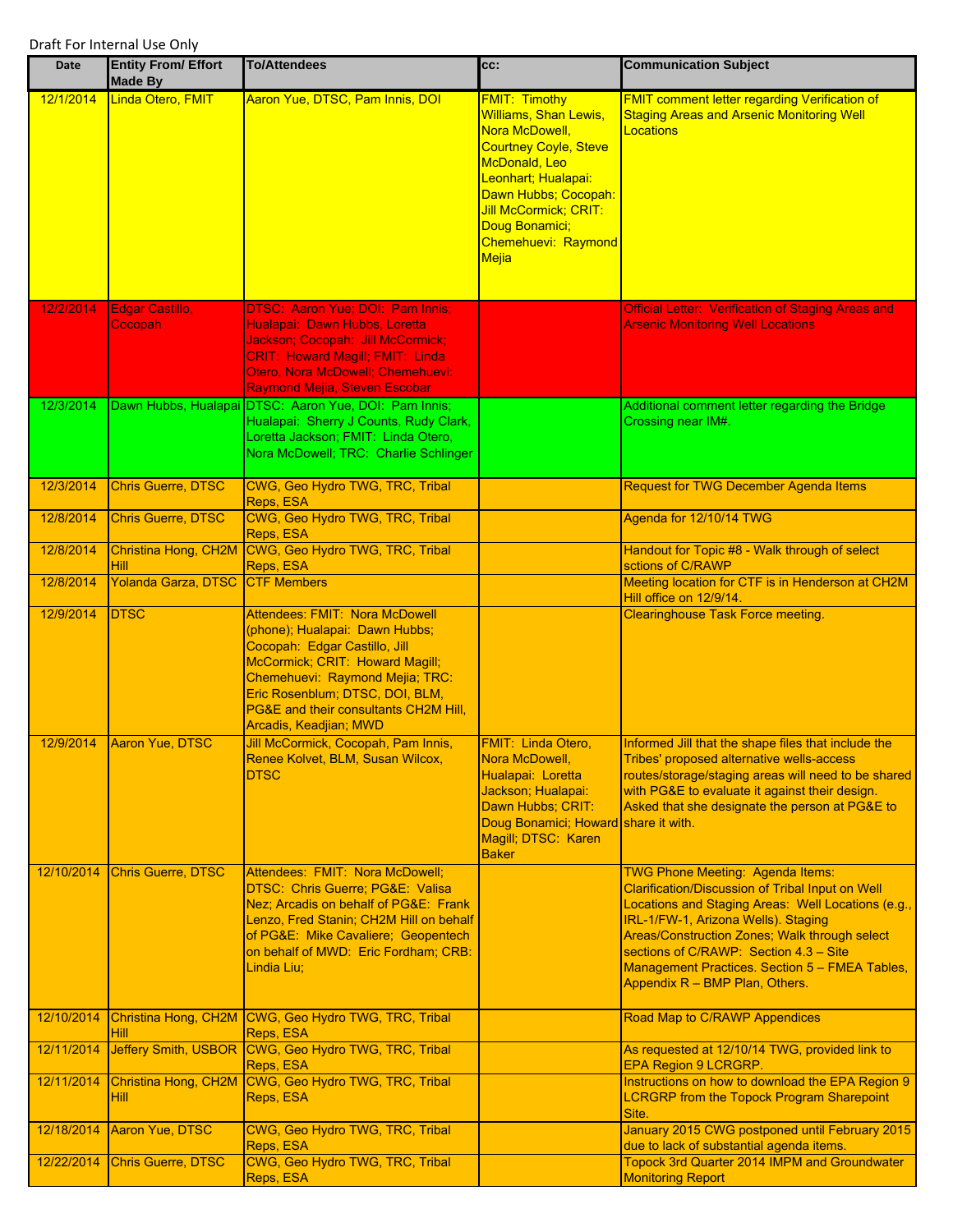| <b>Date</b> | <b>Entity From/ Effort</b><br><b>Made By</b> | <b>To/Attendees</b>                                                                                                                                                                                                                                                                                          | CC:                                                                                                                                                                                                                                                                           | <b>Communication Subject</b>                                                                                                                                                                         |
|-------------|----------------------------------------------|--------------------------------------------------------------------------------------------------------------------------------------------------------------------------------------------------------------------------------------------------------------------------------------------------------------|-------------------------------------------------------------------------------------------------------------------------------------------------------------------------------------------------------------------------------------------------------------------------------|------------------------------------------------------------------------------------------------------------------------------------------------------------------------------------------------------|
| 12/23/2014  | Aaron Yue, DTSC                              | Yvonne Meeks, Christina Hong, PG&E                                                                                                                                                                                                                                                                           | CWG, Geo Hydro<br>TWG, TRC, Tribal<br>Reps, ESA                                                                                                                                                                                                                               | Agencies' direction on remaining elements for 90%<br>supplemental design                                                                                                                             |
| 12/23/2014  | Aaron Yue, DTSC                              | FMIT: Leo Leonhart; CRIT: Doug<br>Bonamici, Howard Magill; Chemehuevi:<br>Ron Escobar, Raymond Mejia;<br>Cocopah: Jill McCormick, Edgar<br>Castillo; TRC                                                                                                                                                     | FMIT: Linda Otero,<br><b>Nora McDowell, Walter</b><br>Roderick; Hualapai:<br>Dawn Hubbs, Loretta<br>Jackson, DTSC                                                                                                                                                             | Response to Leo Leonhart's request for suggested<br>TWG agenda items for a January TWG meeting.                                                                                                      |
| 1/5/2015    | <b>Aaron Yue, DTSC</b>                       | CIT: Edward "Tito" Smith, Jay Cravath,<br>Ron Escobar; Cocopah: Sherry<br>Cordova, Jill McCormick; CRITS:<br>Wayne Patch, Sr., Wilfred Nabahe;<br>FMIT: Timothy Williams, Linda Otero;<br>Fort Yuma-Quechan: Mike Jackson, Sr.,<br>Chase Choate, Pauline Jose; Hualapai:<br><b>Sherry Counts, Dawn Hubbs</b> |                                                                                                                                                                                                                                                                               | Mailing of cd's containing November and<br>December 2014 CWG emails and attachments.                                                                                                                 |
| 1/5/2015    | Karen Baker, DTSC                            | Nora McDowell, FMIT                                                                                                                                                                                                                                                                                          |                                                                                                                                                                                                                                                                               | Request for assistance in setting up a meeting for<br>our new Director, Barbara Lee, to meet with<br>Chairman Williams and other representatives of<br>FMIT in mid-January or late February.         |
| 1/5/2015    | Linda Otero, FMIT                            | BLM: K. Liebhauser, R. Kovet; DOI:<br>Pam Innis; DTSC: Aaron Yue, Susan<br><b>Wilcox</b>                                                                                                                                                                                                                     | <b>FMIT: Timothy</b><br><b>Williams, Nora</b><br><b>McDowell, Courtney</b><br><b>Ann Coyle, Steven</b><br>McDonald; Hualapai:<br>Dawn Hubbs, Jill<br>McCormick; Cocopah:<br>Edgar Castillo; CRIT:<br>Doug Bonamici;<br>Chemehuevi: Steven<br>Escobar, Raymond<br><b>Mejia</b> | <b>FMIT comment letter regarding the Cultural and</b><br><b>Historical Property Treatment Plan</b>                                                                                                   |
| 1/6/2015    | Yolanda Garza, DTSC                          | <b>CTF Members</b>                                                                                                                                                                                                                                                                                           |                                                                                                                                                                                                                                                                               | 1/20/15 CTF agenda and handouts.                                                                                                                                                                     |
| 1/7/2015    | Aaron Yue, DTSC                              | <b>Jill McCormick and Edgar Castillo,</b><br>Cocopah                                                                                                                                                                                                                                                         | FMIT: Linda Otero,<br>Nora McDowell:<br>Hualapai: Loretta<br><u> Jackson, Dawn Hubbs;</u><br>CRIT: Doug Bonamici,<br>Howard Magill; DOI:<br>Pam Innis, BLM:<br><b>Renee Kolvet</b>                                                                                            | Reminder that a corrected pdf version of the GIS<br>shape files for the proposed well locations and<br>access routes for consideration. Asked if these<br>can be provided by the end of the week.    |
| 1/7/2015    | <b>Jill McCormick,</b><br>Cocopah            | Aaron Yue, DTSC, Edgar Castillo,<br>Cocoaph                                                                                                                                                                                                                                                                  | Linda Otero, Nora<br>McDowell; Hualapai:<br>Loretta Jackson, Dawn<br>Hubbs; CRIT: Doug<br>Bonamici, Howard<br>Magill; DOI: Pam Innis,<br><b>BLM: Renee Kolvet</b>                                                                                                             | PDF version of the GIS shape files were sent on<br>12/10/14. Aaron apologized, he did actually<br>receive the.                                                                                       |
| 1/7/2015    | <b>Yolanda Garza, DTSC</b>                   | <b>CTF Members</b>                                                                                                                                                                                                                                                                                           | Aaron Yue, DTSC                                                                                                                                                                                                                                                               | Meeting notes from December CTF. Requested a<br>note if attending CTF in person. Also asked if<br>Orientation instructors are available on 3/9 & 3/10<br>and to fill out potential participant list. |
| 1/8/2015    | Nora McDowell, FMIT                          | Karen Baker, DTSC; FMIT: Timothy<br>Williams, Linda Otero, Victoria<br>Hernandez                                                                                                                                                                                                                             |                                                                                                                                                                                                                                                                               | Referred Karen to Victoria Hernandez in<br>scheduling a meeting for Director Barbara Lee and<br>Chairman Williams.                                                                                   |
| 1/8/2015    |                                              | Dawn Hubbs, Hualapai Yolanda Garza, DTSC                                                                                                                                                                                                                                                                     |                                                                                                                                                                                                                                                                               | Hualapai will attend the CTF meeting in person.                                                                                                                                                      |
| 1/8/2015    | Karen Baker, DTSC                            | Victoria Hernandez, FMIT                                                                                                                                                                                                                                                                                     |                                                                                                                                                                                                                                                                               | Followed-up voice mail message regarding<br>arranging a meeting with Barbara Lee and<br>Chairman Williams. Requested a couple of<br>potential dates that will work.                                  |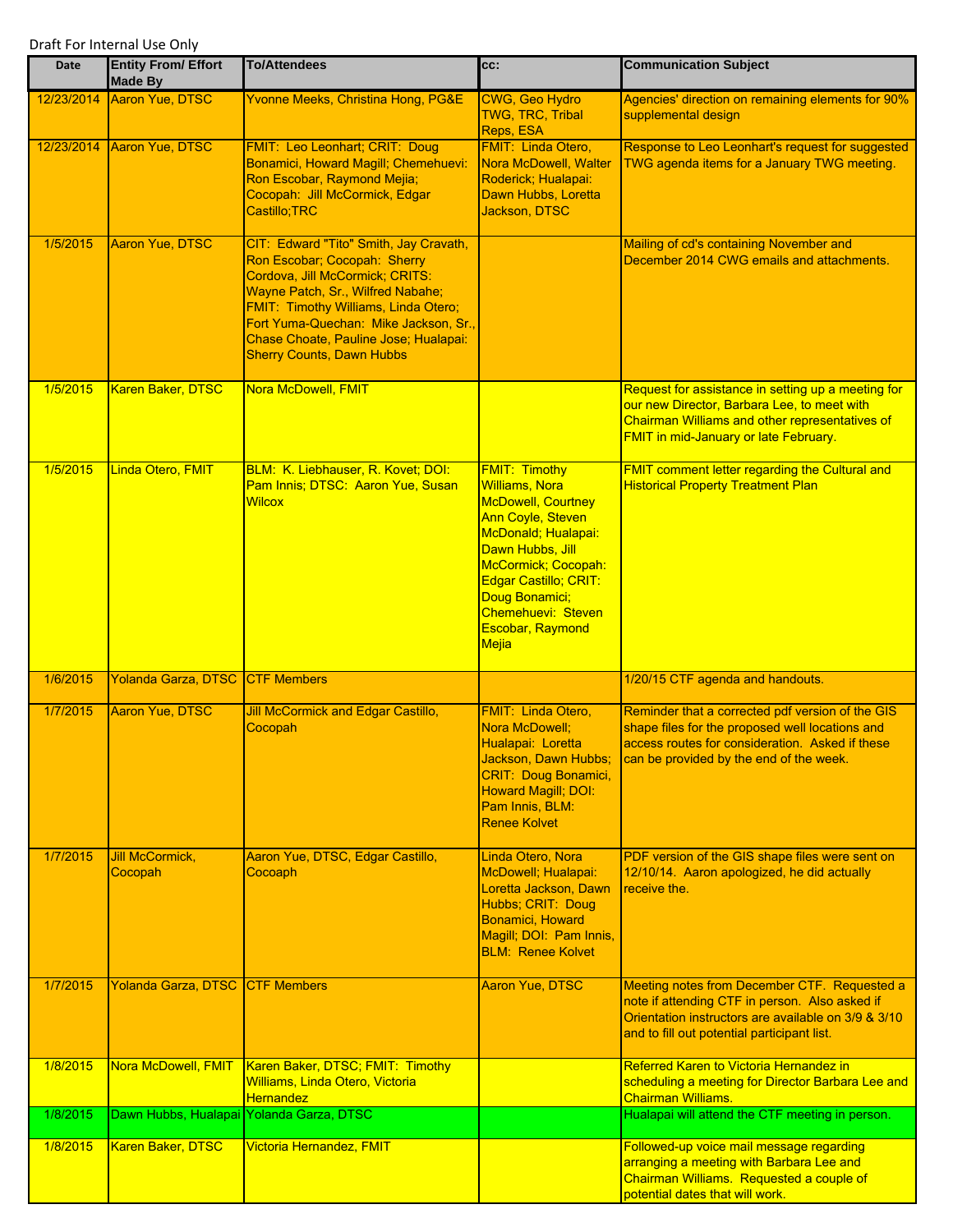| <b>Date</b> | <b>Entity From/ Effort</b><br><b>Made By</b> | <b>To/Attendees</b>                                                                                                    | CC:                                                                                                                                                                                                                                                                                        | <b>Communication Subject</b>                                                                                                                                                                                                                                                                                                                                                                                            |
|-------------|----------------------------------------------|------------------------------------------------------------------------------------------------------------------------|--------------------------------------------------------------------------------------------------------------------------------------------------------------------------------------------------------------------------------------------------------------------------------------------|-------------------------------------------------------------------------------------------------------------------------------------------------------------------------------------------------------------------------------------------------------------------------------------------------------------------------------------------------------------------------------------------------------------------------|
| 1/9/2015    | Victoria Hernandez,<br><b>FMIT</b>           | Karen Baker, DTSC                                                                                                      |                                                                                                                                                                                                                                                                                            | Asked if the week of January 20-23, 2015, would<br>work for the meeting with Director Lee and<br><b>Chairman Williams.</b>                                                                                                                                                                                                                                                                                              |
| 1/12/2015   | <b>Karen Baker, DTSC</b>                     | <b>Victoria Hernandez, FMIT</b>                                                                                        |                                                                                                                                                                                                                                                                                            | Week of 1/20-23 won't work. As if there are any<br>dates in February that would work.                                                                                                                                                                                                                                                                                                                                   |
| 1/13/2015   | Karen Baker, DTSC                            | <b>Victoria Hernandez, FMIT</b>                                                                                        |                                                                                                                                                                                                                                                                                            | Asked if 2/5 or 2/5 would work for the Chairman to<br>meet our director.                                                                                                                                                                                                                                                                                                                                                |
| 1/13/2015   |                                              | Dawn Hubbs, Hualapai DTSC: Aaron Yue, Karen Baker; DOI:<br>Pam Innis; PG&E: Yvonne Meeks;<br>Hualapai: Loretta Jackson | Mejia, Steven Escobar;<br>Cocopah: Edgar<br>Castillo, Jill McCormick;<br>CRIT: Howard Magill,<br>Doug Bonamici; FMIT:<br>Nora McDowell, Linda<br>Otero                                                                                                                                     | Chemehuevi: Raymond Clarification regarding the Hualapai comment<br>Bridge Crossing comment letter from 12/3/14<br>making a deferment to the FMIT. They will<br>continue to contribute their comments and ideas in<br>regards to the bridge, but will support FMIT's<br>decision in the matter.                                                                                                                         |
| 1/15/2015   | Aaron Yue, DTSC                              | DTSC: Karen Baker; DOI: Pam Innis;<br>PG&E: Yvonne Meeks; Hualapai: Dawn<br>Hubbs, Loretta Jackson                     | Mejia, Steven Escobar;<br>Cocopah: Edgar<br>Castillo, Jill McCormick;<br>CRIT: Howard Magill,<br>Doug Bonamici; FMIT:<br>Nora McDowell, Linda<br>Otero                                                                                                                                     | Chemehuevi: Raymond Aaron replied to Dawn's 1/13/15 email. We did not<br>receive any input or opinion from FMIT. DTSC<br>asked PG&E to evaluate the proposal as submitted<br>and provide their design opinion as part of the<br>supplemental design.                                                                                                                                                                    |
| 1/15/2015   |                                              | Dawn Hubbs, Hualapai DTSC: Chris Guerre, Aaron Yue; DOI:<br>Pam Innis                                                  | FMIT: Nora McDowell,<br>Linda Otero; Cocopah:<br><b>Jill McCormick, Edgar</b><br>Castillo; CRIT: Doug<br>Bonamici; Hualapai:<br>Loretta Jackson;<br>Chemehuevi: Steven<br>Escobar, Raymond<br>Mejia, TRC                                                                                   | Listed agenda items they would like discussed at<br>the February 2015 TWG meeting.                                                                                                                                                                                                                                                                                                                                      |
| 1/15/2015   | Aaron Yue, DTSC                              | Dawn Hubbs, Hualapai                                                                                                   | FMIT: Nora McDowell,<br>Linda Otero; Cocopah:<br><b>Jill McCormick, Edgar</b><br>Castillo; CRIT: Doug<br>Bonamici; Hualapai:<br>Loretta Jackson;<br>Chemehuevi: Steven<br>Escobar, Raymond<br>Mejia, TRC; DTSC:<br><b>Chris Guerre, Karen</b><br>Baker, Isabella Alasti;<br>DOI: Pam Innis | Aaron forwarded Dawn's list of suggested agenda<br>items for the 2/15 TWG to PG&E for consideration<br>and preparation. The exception is to review the<br>decision process for determining/evaluating OPS.<br>This must first be coordinated within the agencies<br>because we have to blend CERCLA and RCRA<br>programs together. Also provided the OPS<br>definition from the 2013 DTSC/FMIT settlement<br>agreement. |
| 1/16/2015   | Nora McDowell, FMIT                          | Aaron Yue, DTSC, Dawn Hubbs,<br><b>Hualapai</b>                                                                        | <b>FMIT: Leo Leonhart,</b><br>Linda Otero; Cocopah:<br>Jill McCormick, Edgar<br>Castillo; CRIT: Doug<br>Bonamici; Hualapai:<br>Loretta Jackson;<br>Chemehuevi: Steven<br>Escobar, Raymond<br>Mejia, TRC; DTSC:<br><b>Chris Guerre, Karen</b><br>Baker; DOI: Pam Innis                      | Would like to add one more TWG agenda item to<br>Dawn's list. The tribes would like a description/list<br>from PG&E as to what revised or new figures, text<br>sections, additional appendices, etc., will comprise<br>the supplemental package for the 90%. Karen<br>replied that Aaron is out of the office but forwarded<br>the request to PG&E for consideration and<br>preparation.                                |
| 1/16/2015   | Karen Baker, DTSC                            | <b>CTF Members</b>                                                                                                     | Aaron Yue, DTSC                                                                                                                                                                                                                                                                            | Additional handout regarding the 90% Design RTC<br>protocol for discussion at the 1/20 CTF meeting.                                                                                                                                                                                                                                                                                                                     |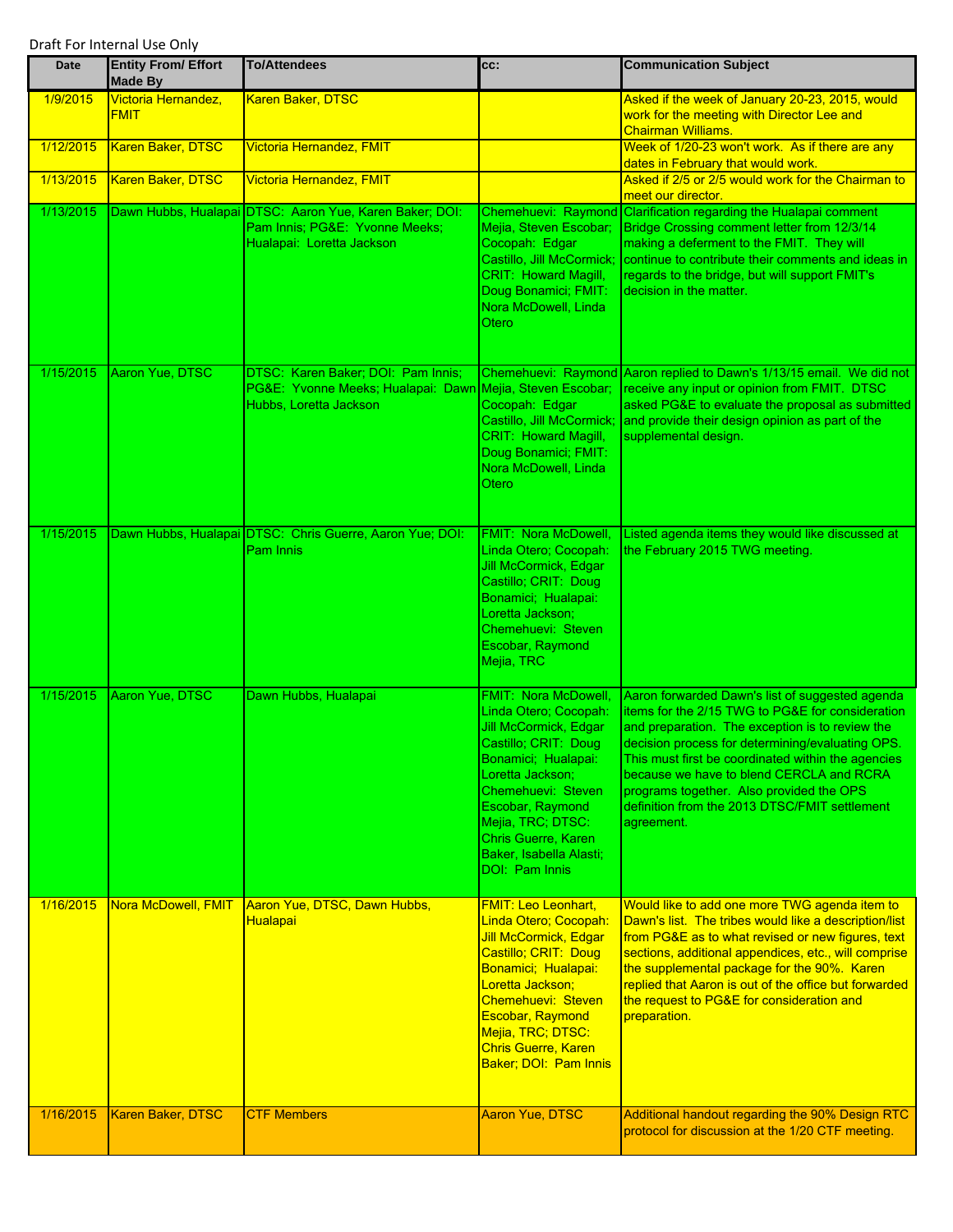| <b>Date</b> | <b>Entity From/ Effort</b><br><b>Made By</b> | <b>To/Attendees</b>                                                                                                                                                                                                                                                                                                                                                                    | CC:                    | <b>Communication Subject</b>                                                                                                                        |
|-------------|----------------------------------------------|----------------------------------------------------------------------------------------------------------------------------------------------------------------------------------------------------------------------------------------------------------------------------------------------------------------------------------------------------------------------------------------|------------------------|-----------------------------------------------------------------------------------------------------------------------------------------------------|
| 1/20/2015   | <b>IDTSC</b>                                 | Attendees: FMIT: Leo Leonhart<br>(phone), Nora McDowell (phone), Linda<br>Otero (phone); Hualapai: Dawn Hubbs,<br>Bennet Jackson; Chemehuevi: Steven<br>Escobar (phone); CRIT: Doug Bonamici<br>(phone), Howard Magill (phone);<br>Cocopah: Edgar Castillo (phone); TRC:<br>Eric Rosenblum (phone); DTSC, DOI,<br>BLM, MWD, PG&E and their consultants<br>CH2M Hill, Arcadis, Keadjian |                        | <b>Clearinghouse Task Force meeting.</b>                                                                                                            |
| 1/21/2015   | Karen Baker, DTSC                            | Victoria Hernandez, FMIT                                                                                                                                                                                                                                                                                                                                                               |                        | Follow-up to 1/13 request to see if Chairman<br>Williams is available on 2/4 or 2/5 to meet with<br><b>DTSC Director Lee.</b>                       |
| 1/22/2015   | Yolanda Garza, DTSC CTF Members              |                                                                                                                                                                                                                                                                                                                                                                                        |                        | Revised calendar and hotel information for 2/17-19<br>meetings.                                                                                     |
| 1/23/2015   | Yolanda Garza, DTSC CTF Members              |                                                                                                                                                                                                                                                                                                                                                                                        |                        | <b>Request for final submittals for Orientation</b><br>candidates for 3/9 or 3/10 at the Compressor<br>Station.                                     |
| 1/26/2015   | Chris Guerre, DTSC                           | CWG, Geo Hydro TWG, TRC, Tribal<br>Reps, ESA                                                                                                                                                                                                                                                                                                                                           |                        | Shared link to the 2014 second half combined<br><b>CMP/PAR for IM3.</b>                                                                             |
| 1/26/2015   | <b>Chris Guerre, DTSC</b>                    | CWG, Geo Hydro TWG, TRC, Tribal<br>Reps, ESA                                                                                                                                                                                                                                                                                                                                           |                        | Shared report and link to the 3rd Quarter 2014<br>PMP (IM3 Performance) and Site-wide GMP<br>(groundwater and surface water) monitoring<br>reports. |
| 2/2/2015    | Aaron Yue, DTSC                              | CWG, Geo Hydro TWG, TRC, Tribal<br>Reps, ESA                                                                                                                                                                                                                                                                                                                                           |                        | PG&E Topock submittal of Supplemental Pre-Final<br>Design                                                                                           |
| 2/3/2015    | Aaron Yue, DTSC                              | CWG, Geo Hydro TWG, TRC, Tribal<br>Reps, ESA                                                                                                                                                                                                                                                                                                                                           |                        | 4th Quarter 2014 MMRP compliance report without<br>appendices                                                                                       |
| 2/5/2015    | Yolanda Garza, DTSC                          | <b>CTF Members</b>                                                                                                                                                                                                                                                                                                                                                                     | <b>Aaron Yue, DTSC</b> | CTF Agenda for February meeting in Havasu                                                                                                           |
| 2/10/2015   | Aaron Yue, DTSC                              | <b>CTF Members</b>                                                                                                                                                                                                                                                                                                                                                                     |                        | Proposed agenda to discuss PG&E's request to<br>reduce archaeological sites from DTSC's MMRP<br><b>Annual Monitoring</b>                            |
| 2/10/2015   | Aaron Yue, DTSC                              | CWG, Geo Hydro TWG, TRC, Tribal<br>Reps, ESA                                                                                                                                                                                                                                                                                                                                           |                        | Distribution list of Final Soil Investigation EIR for<br>review and update by 2/27/15                                                               |
| 2/11/2015   | Aaron Yue, DTSC                              | CWG, Geo Hydro TWG, TRC, Tribal<br>Reps, ESA                                                                                                                                                                                                                                                                                                                                           |                        | Agendas for 2/18/15 CWG and 2/19/15 TWG<br>meetings                                                                                                 |
| 2/12/2015   | Aaron Yue, DTSC                              | CWG, Geo Hydro TWG, TRC, Tribal<br>Reps, ESA                                                                                                                                                                                                                                                                                                                                           |                        | Most current contact lists for review and update for:<br>Agenda Only, CWG, TWG, Tribal Reps., ESA &<br><b>TRC</b>                                   |
| 2/12/2015   | <b>Yolanda Garza, DTSC</b>                   | <b>CTF Members</b>                                                                                                                                                                                                                                                                                                                                                                     | <b>Aaron Yue, DTSC</b> | Agenda for February 2015 CTF in Havasu                                                                                                              |
| 2/12/2015   | Aaron Yue, DTSC                              | CIT: Edward "Tito" Smith, Jay Cravath,<br>Ron Escobar; Cocopah: Sherry<br>Cordova, Jill McCormick; CRITS:<br>Wayne Patch, Sr., Wilfred Nabahe;<br>FMIT: Timothy Williams, Linda Otero;<br>Fort Yuma-Quechan: Mike Jackson, Sr.,<br>Chase Choate, Pauline Jose; Hualapai:<br><b>Sherry Counts, Dawn Hubbs</b>                                                                           |                        | Mailing of cd's containing January 2015 CWG<br>emails and attachments.                                                                              |
| 2/17/2015   |                                              | Attendees: FMIT: Nora McDowell, Leo<br>Leonhart (H&A), Charlotte Knox; CRIT:<br>Doug Bonamici, Howard Magill;<br>Hualapai: Dawn Hubbs, Bennet<br>Jackson; Chemehuevi: Raymond Mejia,<br>Steven Escobar; Cocopah: Edgar<br>Castillo; TRC: Margaret Eggers; DTSC,<br>BM, MWD, PG&E and their consultants<br><b>CH2M Hill &amp; Arcadis</b>                                               |                        | Face-to-Face Clearinghouse Task Force meeting.                                                                                                      |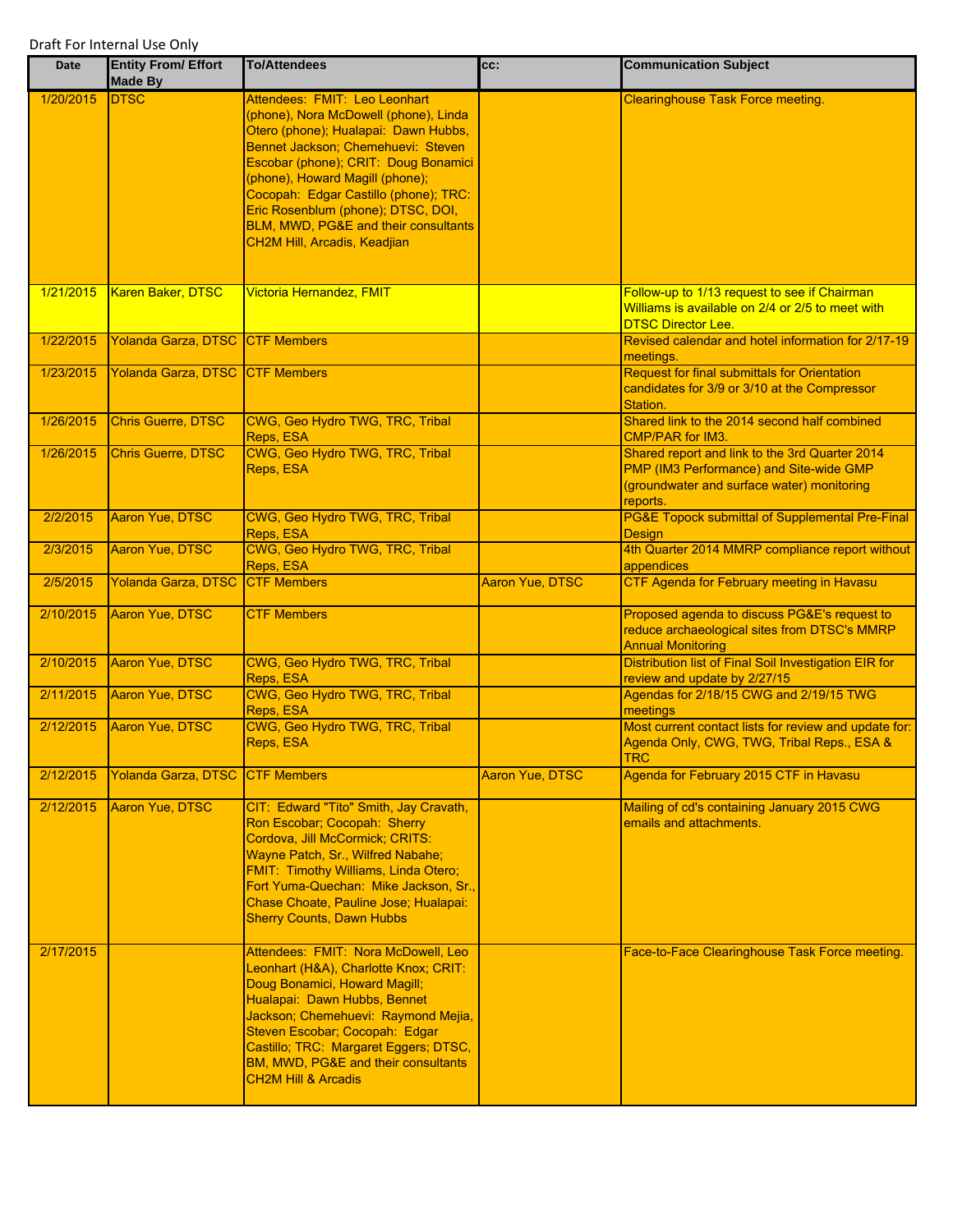| Date      | <b>Entity From/ Effort</b><br><b>Made By</b> | <b>To/Attendees</b>                                                                                                                                                                                                                                                                                                                                                                                                                                                                                                                                                                         | CC: | <b>Communication Subject</b>                                                                                                                                                                                                                                                                                                                                                                                                                                                                                                                                                                                                                                                                                                                                                                                                                                                                  |
|-----------|----------------------------------------------|---------------------------------------------------------------------------------------------------------------------------------------------------------------------------------------------------------------------------------------------------------------------------------------------------------------------------------------------------------------------------------------------------------------------------------------------------------------------------------------------------------------------------------------------------------------------------------------------|-----|-----------------------------------------------------------------------------------------------------------------------------------------------------------------------------------------------------------------------------------------------------------------------------------------------------------------------------------------------------------------------------------------------------------------------------------------------------------------------------------------------------------------------------------------------------------------------------------------------------------------------------------------------------------------------------------------------------------------------------------------------------------------------------------------------------------------------------------------------------------------------------------------------|
| 2/18/2015 |                                              | Attendees: FMIT: Nora McDowell,<br><b>Charlotte Knox, Courtney Coyle (Legal</b><br>Counsel), Leo Leonhart (H&A); CIT:<br>Raymond Mejia, Steven Escobar;<br>Cocopah Indian Tribe: Edgar Castillo;<br>CRIT: Howard Magill, Doug Bonamici; ;<br>Hualapai Indian Tribe: Dawn Hubbs,<br>Bennett Jackson; TRC: Charlie<br>Schlinger, Margaret Eggers, Win Wright,<br>Robert Prucha, Eric Rosenbluml DTSC,<br><b>SWRCB, PG&amp;E and their consultants</b><br>CH2M Hill, Arcadis & Pivox, USBLM,<br>USDOI, Amber Taschereau; Summit<br>Technical Resources, Inc., MWD,<br><b>Mohave County DPH</b> |     | Face-to-Face Consultative Work Group meeting.<br>Agenda items: Review from last CWG: Project<br>highlights, significant issues from 10/29/14 CWG,<br>and CWG action items; Update on CTF activities;<br>Soil EIR update, Programmatic Agreement<br>Activities Update; Path Forward on Park Moabi<br>Lease for Remedy Use; EIR Mitigation Measures<br>Update; Project Schedule update; Update on<br>CMI/RD including Supplemental 90% Design; 90%<br><b>Design RTC Protocol; Remedy Construction Pre-</b><br>Planning.                                                                                                                                                                                                                                                                                                                                                                         |
| 2/18/2015 | <b>Aaron Yue, DTSC</b>                       | CWG, Geo Hydro TWG, TRC, Tribal<br>Reps, ESA                                                                                                                                                                                                                                                                                                                                                                                                                                                                                                                                                |     | Informed everyone that they lost power to the<br>phone and are now re-establishing the call. Phone<br>connection was lost to those calling into the CWG<br>meeting.                                                                                                                                                                                                                                                                                                                                                                                                                                                                                                                                                                                                                                                                                                                           |
| 2/19/2015 | Aaron Yue, DTSC                              | CWG, Geo Hydro TWG, TRC, Tribal<br>Reps, ESA                                                                                                                                                                                                                                                                                                                                                                                                                                                                                                                                                |     | Shared schedule updates from CWG discussions<br>as a result of delayed delivery of groundwater 90%<br>supplemental design document.                                                                                                                                                                                                                                                                                                                                                                                                                                                                                                                                                                                                                                                                                                                                                           |
| 2/19/2015 | <b>Chris Guerre, DTSC</b>                    | Attendees: FMIT: Nora McDowell, Leo<br>Leonhart, Charlotte Knox, Courtney<br>Coyle (via telephone); Hualapai: Dawn<br>Hubbs, Bennett Jackson; CRIT: Howard<br>Magill; Cocopah: Edgar Castillo;<br>Chemehuevi: Raymond Mejia; TRC:<br>Bob Prucha, Margaret Eggers, Charlie<br>Schlinger, Eric Rosenblum, Win Wright;<br>DTSC, ESA on behalf of DTSC, PG&E<br>and their consultants CH2M Hill &<br>Arcadis, DOI, Summit on behalf of DOI,<br><b>BOR, MWD, Geopentech on behalf of</b><br><b>MWD</b>                                                                                           |     | Face-to-Face TWG meeting: Agenda items: Walk<br>through the Supplemental 90% including an update<br>on proposed BCW crossing design; Walk through<br>of Monitoring Decision Frameworks (Figures 2.2-2<br>through 2.2-9 in O&M Manual Volume 2 [Sampling<br>and Monitoring]; Strategy for installation and<br>associated hydraulic testing/monitoring modeling<br>updates during installation and operation until OPS<br>determination.                                                                                                                                                                                                                                                                                                                                                                                                                                                        |
| 2/19/2015 | Susan (Wilcox)<br><b>Furnas, DTSC</b>        | Nora McDowell, FMIT                                                                                                                                                                                                                                                                                                                                                                                                                                                                                                                                                                         |     | In person discussion after TWG. Susan asked<br>Nora if she had any initial feedback for DTSC<br>regarding the discussion of PG&E's proposal to<br>reduce the number of archaeological sites to be<br>monitored annually. Nora told Susan she was<br>concerned when Aaron said eliminating the<br>proposed sites from the annual monitoring list<br>could be more protective of them. She was<br>concerned that he'd been misinformed. Susan told<br>Nora that she would discuss in more detail with<br>DTSC. On 2/23/15, Susan attended the ITM and<br>informed the PMs of Nora's osbservation. Susan<br>told Aaron and Karen that she agreed that PG&E<br>had overstated the impact to the sites from annual<br>monitoring by archaeologists and tribal<br>representatives. Susan will include details on this<br>matter in her review of the 2014 Archaeological<br>Site Monitoring report. |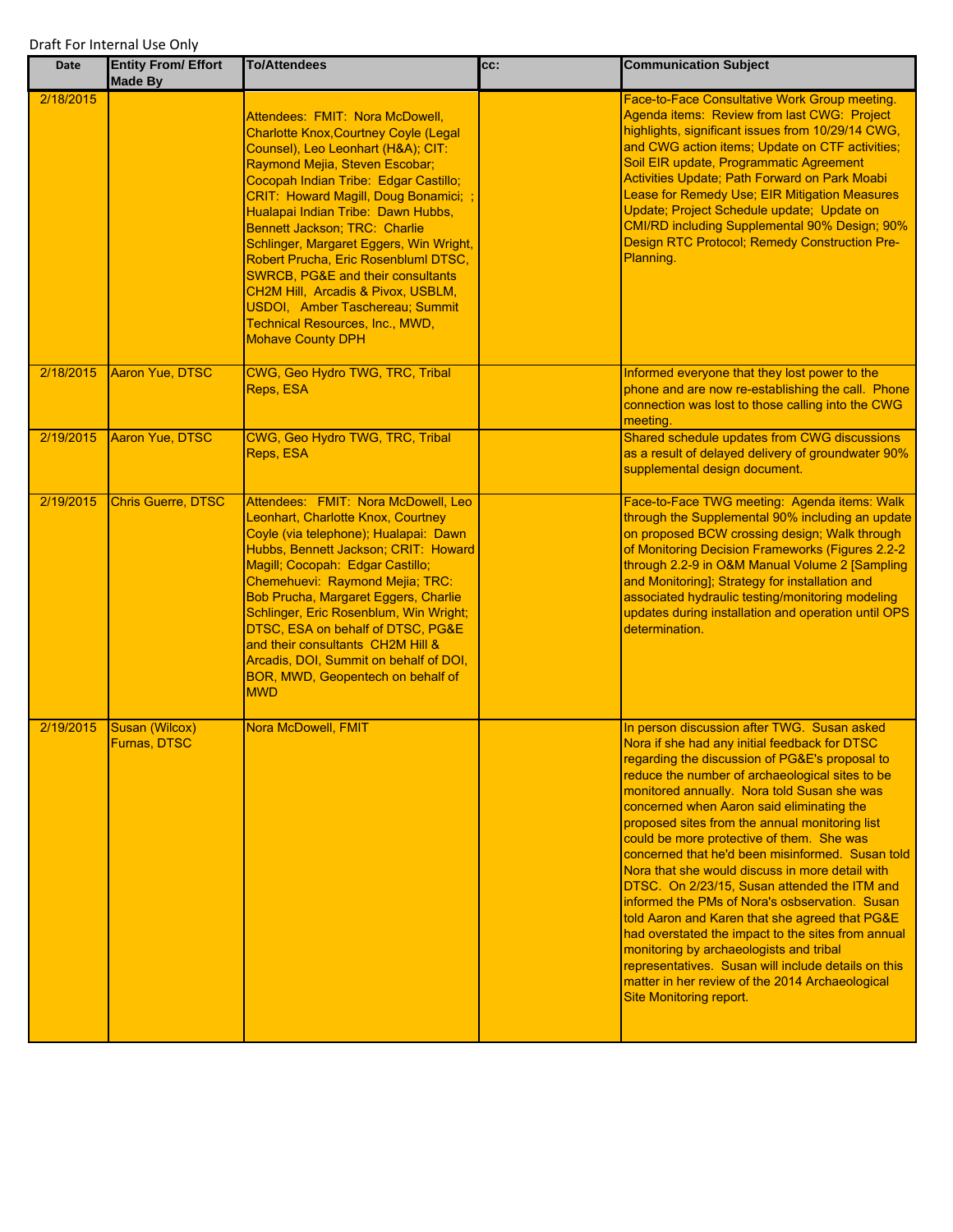| Date      | <b>Entity From/ Effort</b><br><b>Made By</b> | <b>To/Attendees</b>                                                                                                                                                                                                                                                                                          | CC:                                                                              | <b>Communication Subject</b>                                                                                                                                                                                                                                                                                                                                                                                                                                                                                                                                                                                                                                                                                                                                                                                                                                                                                                                                                                                                                                                                                                            |
|-----------|----------------------------------------------|--------------------------------------------------------------------------------------------------------------------------------------------------------------------------------------------------------------------------------------------------------------------------------------------------------------|----------------------------------------------------------------------------------|-----------------------------------------------------------------------------------------------------------------------------------------------------------------------------------------------------------------------------------------------------------------------------------------------------------------------------------------------------------------------------------------------------------------------------------------------------------------------------------------------------------------------------------------------------------------------------------------------------------------------------------------------------------------------------------------------------------------------------------------------------------------------------------------------------------------------------------------------------------------------------------------------------------------------------------------------------------------------------------------------------------------------------------------------------------------------------------------------------------------------------------------|
| 2/19/2015 | Susan (Wilcox)<br><b>Furnas, DTSC</b>        | Dawn Hubbs, Hualapai                                                                                                                                                                                                                                                                                         |                                                                                  | In person discussion after TWG. Susan asked<br>Dawn if she had any initial feedback for DTSC<br>regarding the discussion of PG&E's proposal to<br>reduce the number of archaeological sites to be<br>monitored annually. Dawn told Susan she was<br>offended by the inclusion of a comment she made<br>during the 2014 monitoring event, in PG&E's<br>presentation of its proposal to reduce the number<br>of sites to be monitored. She said her statement<br>was misrepresented, and in any case inappropriate<br>for PG&E to quote her. Dawn also expressed<br>concern that the idea that archaeological site<br>monitoring is "the most destructive thing happening<br>on these sites" is a signficiant exaggeration.<br>Susan shares this opinion, with the exception of<br>one particular site. In reviewing PG&E's proposal,<br>Susan will explain in more detail why some of the<br>company's rationale is inconsistent with best<br>practices and does not appear to be data-<br>supported. This was discussed at the 2/23 ITM<br>and will be included in Susan's review of the 2014<br>Archaeological Site Monitoring report. |
| 2/23/2015 | <b>Aaron Yue, DTSC</b>                       | CWG, Geo Hydro TWG, TRC, Tribal<br>Reps, ESA                                                                                                                                                                                                                                                                 |                                                                                  | Response to Comment process table as a<br>reminder of the procedures we will be following for<br>the 90% Design package.                                                                                                                                                                                                                                                                                                                                                                                                                                                                                                                                                                                                                                                                                                                                                                                                                                                                                                                                                                                                                |
| 2/24/2015 | Yolanda Garza, DTSC CTF Members              |                                                                                                                                                                                                                                                                                                              | Aaron Yue, DTSC,<br>Charlotte Knox, FMIT,<br>Bennett Jackson,<br><b>Hualapai</b> | CTF notes, sign-in sheet, calendar from 2/17 CTF<br>meeting.                                                                                                                                                                                                                                                                                                                                                                                                                                                                                                                                                                                                                                                                                                                                                                                                                                                                                                                                                                                                                                                                            |
| 2/24/2015 | Yolanda Garza, DTSC CTF Members              |                                                                                                                                                                                                                                                                                                              |                                                                                  | Shared list of who will attend Orientation in March<br>2015.                                                                                                                                                                                                                                                                                                                                                                                                                                                                                                                                                                                                                                                                                                                                                                                                                                                                                                                                                                                                                                                                            |
| 2/25/2015 | Chris Guerre, DTSC                           | CWG, Geo Hydro TWG, TRC, Tribal<br>Reps, ESA                                                                                                                                                                                                                                                                 |                                                                                  | Fourth Quarter 2014 Project Status Update -<br><b>Topock Arizona wells</b>                                                                                                                                                                                                                                                                                                                                                                                                                                                                                                                                                                                                                                                                                                                                                                                                                                                                                                                                                                                                                                                              |
| 2/25/2015 | <b>Chris Guerre, DTSC</b>                    | CWG, Geo Hydro TWG, TRC, Tribal<br>Reps, ESA                                                                                                                                                                                                                                                                 |                                                                                  | <b>Results for November/December Fourth Quarter</b><br>2014 GMP Samplin                                                                                                                                                                                                                                                                                                                                                                                                                                                                                                                                                                                                                                                                                                                                                                                                                                                                                                                                                                                                                                                                 |
| 2/25/2015 | Aaron Yue, DTSC                              | CWG, Geo Hydro TWG, TRC, Tribal<br>Reps, ESA                                                                                                                                                                                                                                                                 |                                                                                  | Solicitation for TWG meeting agenda                                                                                                                                                                                                                                                                                                                                                                                                                                                                                                                                                                                                                                                                                                                                                                                                                                                                                                                                                                                                                                                                                                     |
| 3/3/2015  | Aaron Yue, DTSC                              | Yvonne Meeks, Glenn Caruso, PG&E                                                                                                                                                                                                                                                                             | CWG, Geo Hydro<br>TWG, TRC, Tribal<br>Reps, ESA                                  | Concurrence on the use of attached Field<br>Procedure for future archaeological monitoring and<br>pre-construction archeological surveys                                                                                                                                                                                                                                                                                                                                                                                                                                                                                                                                                                                                                                                                                                                                                                                                                                                                                                                                                                                                |
| 3/3/2015  | <b>Aaron Yue, DTSC</b>                       | CIT: Edward "Tito" Smith, Jay Cravath,<br>Ron Escobar; Cocopah: Sherry<br>Cordova, Jill McCormick; CRITS:<br>Wayne Patch, Sr., Wilfred Nabahe;<br>FMIT: Timothy Williams, Linda Otero;<br>Fort Yuma-Quechan: Mike Jackson, Sr.,<br>Chase Choate, Pauline Jose; Hualapai:<br><b>Sherry Counts, Dawn Hubbs</b> |                                                                                  | Mailing of cd's containing February 2015 CWG<br>emails and attachments.                                                                                                                                                                                                                                                                                                                                                                                                                                                                                                                                                                                                                                                                                                                                                                                                                                                                                                                                                                                                                                                                 |
| 3/6/2015  | Yolanda Garza, DTSC                          | <b>CTF Members</b>                                                                                                                                                                                                                                                                                           | <b>Aaron Yue, DTSC</b>                                                           | Documents for review for upcoming 3/17 CTF<br>meeting: 2/15 Action items, notes, calendar and<br>sign-in sheet.                                                                                                                                                                                                                                                                                                                                                                                                                                                                                                                                                                                                                                                                                                                                                                                                                                                                                                                                                                                                                         |
| 3/9/2015  | Yolanda Garza, DTSC CTF Members              |                                                                                                                                                                                                                                                                                                              | <b>Aaron Yue, DTSC</b>                                                           | Change of location for 3/17/15 CTF meeting.                                                                                                                                                                                                                                                                                                                                                                                                                                                                                                                                                                                                                                                                                                                                                                                                                                                                                                                                                                                                                                                                                             |
| 3/11/2015 | Chris Guerre, DTSC                           | CWG, Geo Hydro TWG, TRC, Tribal<br>Reps, ESA                                                                                                                                                                                                                                                                 |                                                                                  | TWG agenda for 3/18/15 Face-to-Face Meeting.                                                                                                                                                                                                                                                                                                                                                                                                                                                                                                                                                                                                                                                                                                                                                                                                                                                                                                                                                                                                                                                                                            |
| 3/12/2015 | <b>Aaron Yue, DTSC</b>                       | FMIT: Nora McDowell; Hualapai: Dawn<br>Hubbs; Cocopah: Jill McCormick, Edgar<br>Castillo; CRIT: Doug Bonamici, Howard<br>Magill; Chemehuevi: Steven Escobar                                                                                                                                                  |                                                                                  | Informal check on progress of 90% design review.<br>Asked if they think comments will be submitted by<br>3/16/15 or if they anticipate an extension request.                                                                                                                                                                                                                                                                                                                                                                                                                                                                                                                                                                                                                                                                                                                                                                                                                                                                                                                                                                            |
| 3/16/2015 | <b>Aaron Yue, DTSC</b>                       | CWG, Geo Hydro TWG, TRC, Tribal<br>Reps, ESA                                                                                                                                                                                                                                                                 |                                                                                  | Tribes have expressed desire for a few extra days<br>to submit 90% design comments. Comments must<br>be submitted no later than March 20, 2015.                                                                                                                                                                                                                                                                                                                                                                                                                                                                                                                                                                                                                                                                                                                                                                                                                                                                                                                                                                                         |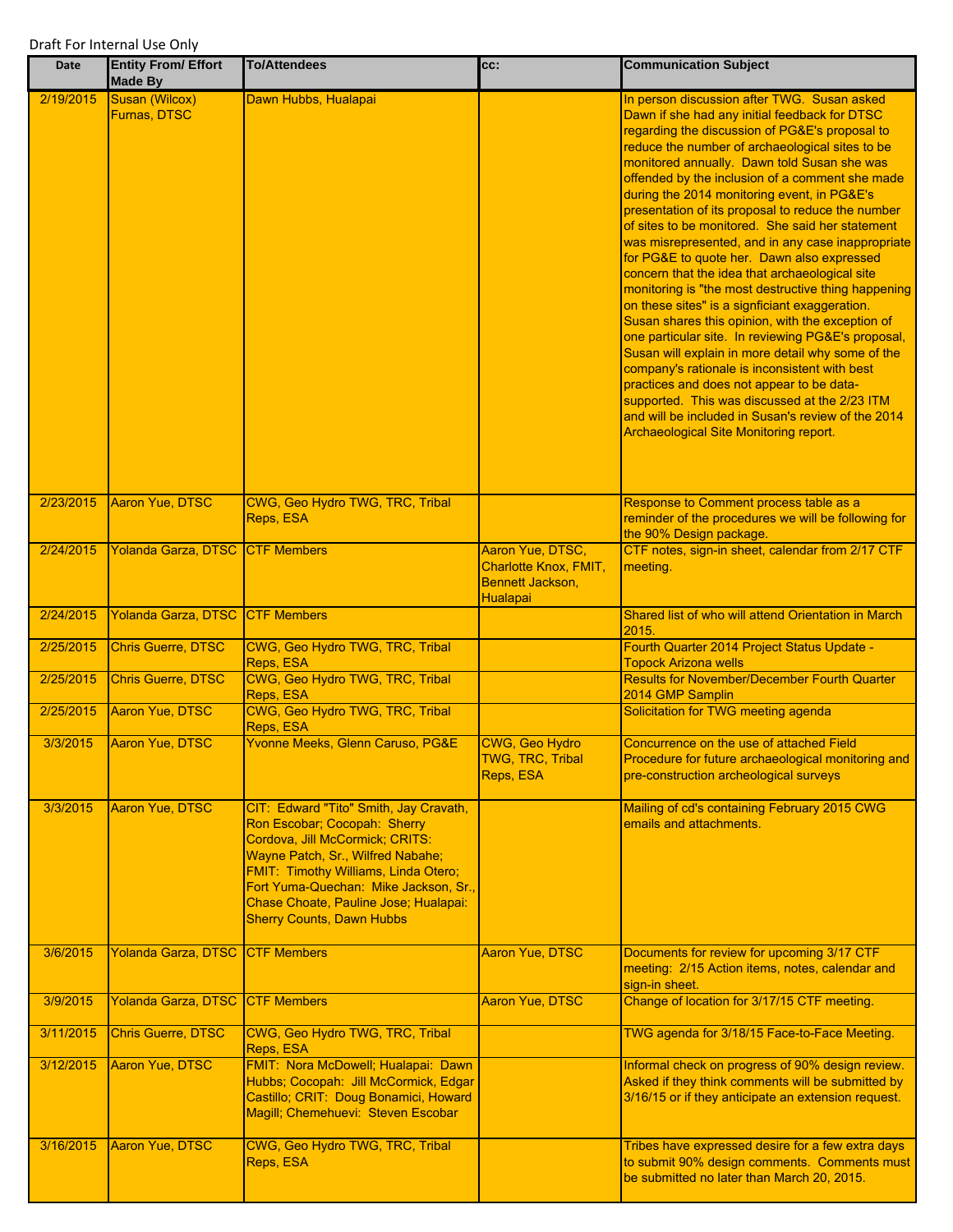| Date      | <b>Entity From/ Effort</b><br><b>Made By</b> | <b>To/Attendees</b>                                                                                                                                                                                                                                                                                                                                                                                                                                                                                                                                                                        | CC:                                                                        | <b>Communication Subject</b>                                                                                                                                                               |
|-----------|----------------------------------------------|--------------------------------------------------------------------------------------------------------------------------------------------------------------------------------------------------------------------------------------------------------------------------------------------------------------------------------------------------------------------------------------------------------------------------------------------------------------------------------------------------------------------------------------------------------------------------------------------|----------------------------------------------------------------------------|--------------------------------------------------------------------------------------------------------------------------------------------------------------------------------------------|
| 3/17/2015 |                                              | Attendees: FMIT: Charlotte Knox, Leo<br>Leonhart (H&A), Nora McDowell (via<br>telephone); Chemehuevi: Amanda<br>Sansoucie, Steven Escobar; Hualapai:<br>Dawn Hubbs; TRC: Margaret Eggers;<br>Cocopah: Edgar Castillo (via<br>telephone)DTSC: Karen Baker, Yolanda<br>Garza; PG&E: Yvonne Meeks, Kevin<br>Sullivan, Valisa Nez (via telephone);<br>Arcadis on behalf of PG&E: Lisa Cope;<br><b>CH2M Hill on behalf of PG&amp;E: Lisa</b><br>Cope; DOI: Pam Innis; BLM: Gloria<br>Benson, Kim Liebhauser, Renee Kolvet;<br>MWD: Eddie Rigdon (via telephone),<br>Maria Lopez (via telephone) |                                                                            | Face-to-Face Clearinghouse Task Force Meeting                                                                                                                                              |
| 3/18/2015 | <b>Chris Guerre, DTSC</b>                    | Attendees: FMIT: Leo Leonhart.<br>Charlotte Knox, Nora McDowell (by<br>phone), Courtney Coyle (by phone);<br>Hualapai: Dawn Hubbs, Loretta Jackson-<br>Kelly; Chemehuevi: Amanda<br>Sansoucie, Steven Escobar; Cocopah:<br>Edgar Castillo (by phone); TRC: Bob<br>Prucha, Margaret Eggers, Charlie<br>Schlinger, Win Wright; DTSC, DOI,<br>BLM, PG&E, CH2M Hill (by phone),<br>Arcadis (by phone), MWD (by phone),<br>ADEQ (by phone), CRB (by phone),<br><b>BOR</b> (by phone)                                                                                                            |                                                                            | Face-to-Face TWG meeting. Agenda items:<br>Arizona Well Locations X and Y.                                                                                                                 |
| 3/20/2015 | <b>Chris Guerre, DTSC</b>                    | CWG, Geo Hydro TWG, TRC, Tribal<br>Reps, ESA                                                                                                                                                                                                                                                                                                                                                                                                                                                                                                                                               |                                                                            | Provided PG&E's Dec. 2013 Hydraulic Capture<br><b>Report (TWG action item)</b>                                                                                                             |
| 3/24/2015 | Aaron Yue, DTSC                              | CWG, Geo Hydro TWG, TRC, Tribal<br>Reps, ESA                                                                                                                                                                                                                                                                                                                                                                                                                                                                                                                                               |                                                                            | Request to inform him if have not submitted<br>comments on the 90% Design but will be doing so<br>by 3/25/15 COB.                                                                          |
| 3/25/2015 | Yolanda Garza, DTSC                          | <b>CTF Members</b>                                                                                                                                                                                                                                                                                                                                                                                                                                                                                                                                                                         | Aaron Yue, DTSC,<br>Charlotte Knox, FMIT,<br><b>Charlie Schlinger, TRC</b> | Draft CTF 3/17/15 Notes, sign, and action items.<br>4/15 Calendar.                                                                                                                         |
| 4/2/2015  | Aaron Yue, DTSC                              | CWG, Geo Hydro TWG, TRC, Tribal<br>Reps, ESA                                                                                                                                                                                                                                                                                                                                                                                                                                                                                                                                               | <b>ESA</b>                                                                 | DTSC Response to comments on the 90% Design<br>BOD and C/RAWP for the GW Remedy and<br>request that PG&E begin the comment resolution<br>process.                                          |
| 4/2/2015  | <b>Chris Guerre, DTSC</b>                    | CWG, Geo Hydro TWG, TRC, Tribal<br>Reps, ESA                                                                                                                                                                                                                                                                                                                                                                                                                                                                                                                                               |                                                                            | PG&E Topock 4th Quarter 2014 and Annual IM<br><b>Performance Monitoring and Groundwater</b><br><b>Monitoring Report.</b>                                                                   |
| 4/7/2015  | Aaron Yue, DTSC                              | CIT: Edward "Tito" Smith, Jay Cravath,<br>Ron Escobar; Cocopah: Sherry<br>Cordova, Jill McCormick; CRITS:<br>Wayne Patch, Sr., Wilfred Nabahe;<br>FMIT: Timothy Williams, Linda Otero;<br>Fort Yuma-Quechan: Mike Jackson, Sr.,<br>Chase Choate, Pauline Jose; Hualapai:<br><b>Sherry Counts, Dawn Hubbs</b>                                                                                                                                                                                                                                                                               |                                                                            | Mailing of cd's containing March 2015 CWG emails<br>and attachments.                                                                                                                       |
| 4/7/2015  | <b>Yolanda Garza, DTSC</b>                   | <b>CTF Members</b>                                                                                                                                                                                                                                                                                                                                                                                                                                                                                                                                                                         |                                                                            | Draft 4/21 CTF agenda, 4/15 calendar, 3/25 action<br>items and sign-in sheet                                                                                                               |
| 4/14/2015 | Aaron Yue, DTSC                              | CWG, Geo Hydro TWG, TRC, Tribal<br>Reps, ESA                                                                                                                                                                                                                                                                                                                                                                                                                                                                                                                                               |                                                                            | Agendas for 4/22/15 CWG and TWG meetings.                                                                                                                                                  |
| 4/16/2015 | Aaron Yue, DTSC                              | CWG, Geo Hydro TWG, TRC, Tribal<br>Reps, ESA                                                                                                                                                                                                                                                                                                                                                                                                                                                                                                                                               |                                                                            | Notice of Availability and announcement of<br>comment period for the recirculated biological<br>section of the Soil Investigation Draft EIR.<br>Comments must be postmarked by COB 6/1/15. |
| 4/16/2015 | Aaron Yue, DTSC                              | CWG, Geo Hydro TWG, TRC, Tribal<br>Reps, ESA                                                                                                                                                                                                                                                                                                                                                                                                                                                                                                                                               |                                                                            | <b>Winter Bat Habitat Assessment Report</b>                                                                                                                                                |
| 4/17/2015 | Aaron Yue, DTSC                              | CWG, Geo Hydro TWG, TRC, Tribal<br>Reps, ESA                                                                                                                                                                                                                                                                                                                                                                                                                                                                                                                                               |                                                                            | <b>Desert Tortoise Habitat Assessment Report from</b><br>1/29/15 Survey.                                                                                                                   |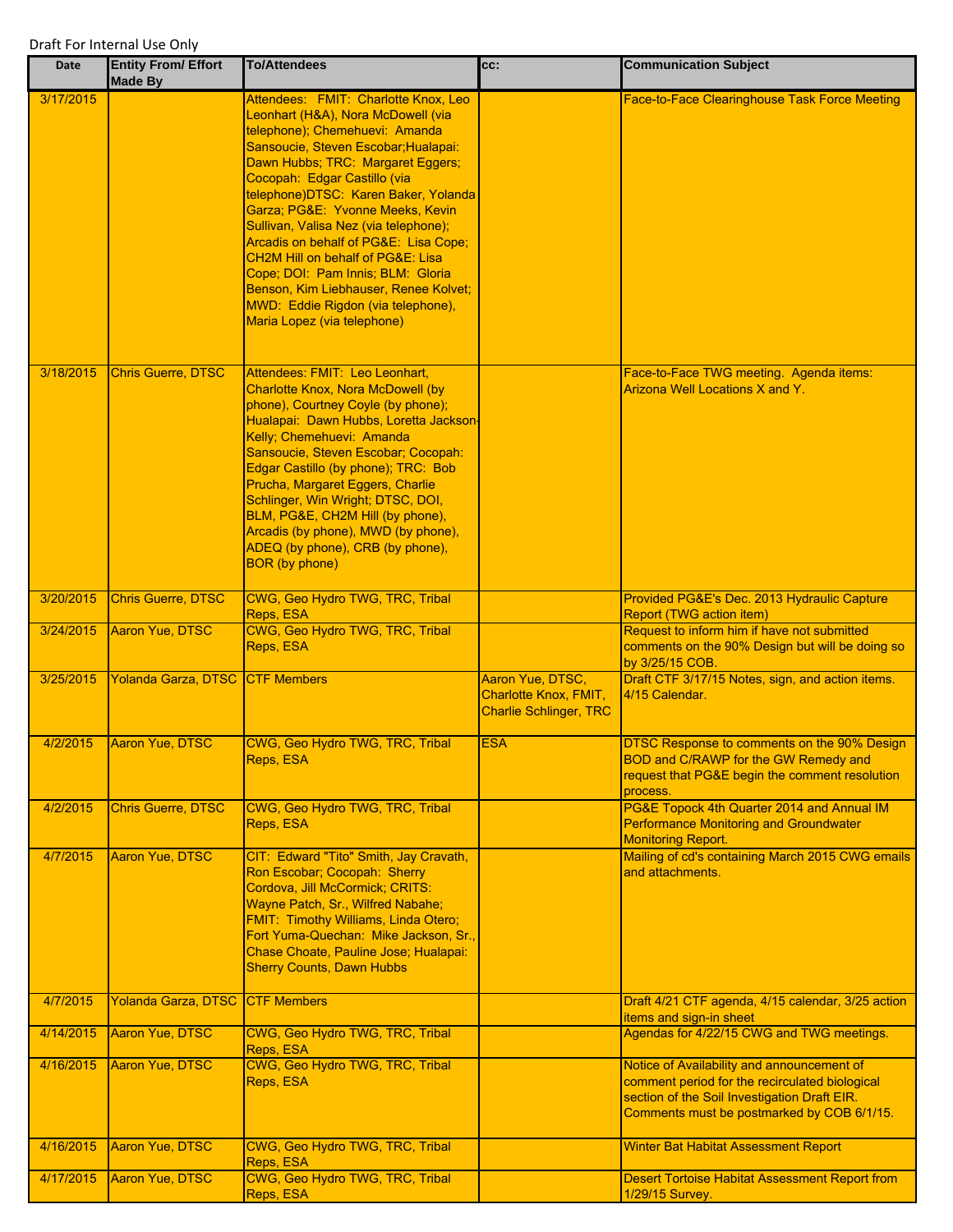| Date      | <b>Entity From/ Effort</b><br><b>Made By</b> | <b>To/Attendees</b>                                                                                                                                                                                                                                                                                                                                                                                                                                                                                                                                | CC:                 | <b>Communication Subject</b>                                                                                                                                                                                                                                                                                                              |
|-----------|----------------------------------------------|----------------------------------------------------------------------------------------------------------------------------------------------------------------------------------------------------------------------------------------------------------------------------------------------------------------------------------------------------------------------------------------------------------------------------------------------------------------------------------------------------------------------------------------------------|---------------------|-------------------------------------------------------------------------------------------------------------------------------------------------------------------------------------------------------------------------------------------------------------------------------------------------------------------------------------------|
| 4/20/2015 |                                              | Attendees: Chairman Williams, Linda<br>Otero, FMIT; Barbara Lee, Karen Baker,<br><b>Yolanda Garza, DTSC</b>                                                                                                                                                                                                                                                                                                                                                                                                                                        |                     | Meeting at FMIT Council Chamber regarding EIR<br>on the GW 90% and Scoping comment period                                                                                                                                                                                                                                                 |
| 4/20/2015 |                                              | Attendees: Steven Escobar, Amanda<br>Sansoucie, Chemehuevi, Barbara Lee,<br>Karen Baker, Yolanda Garza, DTSC                                                                                                                                                                                                                                                                                                                                                                                                                                       |                     | Meeting regarding EIR on the GW 90% and<br>Scoping comment period                                                                                                                                                                                                                                                                         |
| 4/20/2015 |                                              | Attendees: FMIT: Nora McDowell,<br>Linda Otero, Charlotte Knox;<br>Chemehuevi: Amanda Sansoucie;<br><b>CRITS: Doug Bonamici;</b>                                                                                                                                                                                                                                                                                                                                                                                                                   |                     | Meeting regarding EIR on the GW 90% and<br>Scoping comment period                                                                                                                                                                                                                                                                         |
| 4/20/2015 | Aaron Yue, DTSC                              | Gabe Valdes, Universal Field Services                                                                                                                                                                                                                                                                                                                                                                                                                                                                                                              |                     | Requested email address update on mailing<br>Topock's mailing list.                                                                                                                                                                                                                                                                       |
| 4/21/2015 | Karen Baker, DTSC                            | Chemehuevi: Amanda Sansoucie,<br>Steven Escobar                                                                                                                                                                                                                                                                                                                                                                                                                                                                                                    | Yolanda Garza, DTSC | Thank you for meeting with DTSC Director,<br>Barbara Lee. Attached bat survey that will be<br>performed starting next Monday.                                                                                                                                                                                                             |
| 4/21/2015 | Karen Baker, DTSC                            | Chemehuevi: Amanda Sansoucie,<br>Steven Escobar                                                                                                                                                                                                                                                                                                                                                                                                                                                                                                    | Yolanda Garza, DTSC | Forwarded information from the EIR regarding the<br>Yellow-billed Cuckoo.                                                                                                                                                                                                                                                                 |
| 4/22/2015 |                                              | Attendees: FMIT: Charlotte Knox, Leo<br>Leonhart (H&A), Courtney Coyle (Legal<br>Rep.) (via telephone), Nora McDowell<br>(via telephone); CIT: Amanda<br>Sansoucie; Cocopah Indian Tribe:<br>Edgar Castillo, Jill McCormick; CRIT:<br>Howard Magill, Doug Bonamici;<br>Hualapai Indian Tribe: Dawn Hubbs,<br>Bennett Jackson; TRC: Margaret<br>Eggers, Robert Prucha, Eric Rosenblum,<br>Charlie Schlinger, Win Wright; DTSC<br>and their consultant, ESA, CRWQCB,<br>CRB, PG&E and their consultants CH2M<br>Hill and Arcadis, BLM, BOR, DOI, MWD |                     | Face to Face CWG Meeting. Agenda Items:<br>Project highlights, Significant issues and action<br>items from 2/18/15 CWG, CTF activities, CEQA<br><b>Update, Programmatic Agreement Activities</b><br>Update, Path Forward on Park Moabi Lease for<br><b>Remedy Use, EIR Mitigation Measures</b><br>Implementation; project schedule update |
| 4/22/2015 | <b>Aaron Yue, DTSC</b>                       | CWG, Geo Hydro TWG, TRC, Tribal<br>Reps, ESA                                                                                                                                                                                                                                                                                                                                                                                                                                                                                                       |                     | Provided different call in number for phone<br>attendees at CWG due to connection difficulties.                                                                                                                                                                                                                                           |
| 4/22/2015 | Aaron Yue, DTSC                              | CWG, Geo Hydro TWG, TRC, Tribal<br>Reps, ESA                                                                                                                                                                                                                                                                                                                                                                                                                                                                                                       |                     | Provided later time and different call in number for<br>phone attendees at TWG meeting due connection<br>difficulties.                                                                                                                                                                                                                    |
| 4/22/2015 |                                              | Attendees: FMIT: Leo Leonhart.<br>Charlotte Knox; Cocopah: Edgar<br>Castillo, Jill McCormick; Chemehuevi:<br>Amanda Sansoucie; Hualapai: Dawn<br>Hubs; CRIT: Doug Bonamici, Howard<br>Magill; TRC: Charlie Schlinger, Win<br>Wright, Eric Rosenblum, Bob Prucha,<br>Margaret Eggers; DTSC, DOI, BOR,<br>MWD, PG&E, CH2M Hill on behalf of<br>PG&E, Arcadis on behalf of PG&E                                                                                                                                                                       |                     | Face to Face Geo/Hydro TWG Meeting: Agenda<br>items: 90% Design, RTC Protocol; 90% Comment<br><b>Clarification</b>                                                                                                                                                                                                                        |
| 4/23/2015 |                                              | Attendees: FMIT: Michael Sullivan, Leo<br>Leonhart, Linda Otero, Charlotte Knox;<br><b>CRIT: Doug Bonamici, Howard Magill;</b><br>Hualapai: Dawn Hubbs; Cocopah:<br>Edgar Castillo; TRC: Bob Prucha, Win<br>Wright, Eric Rosenblum; DTSC, DOI,<br>BOR, USFWS, BLM, PG&E and their<br>consultants Arcadis, Iris Env.                                                                                                                                                                                                                                |                     | RAWP ADD. II Workshop, Lake Havasu, AZ                                                                                                                                                                                                                                                                                                    |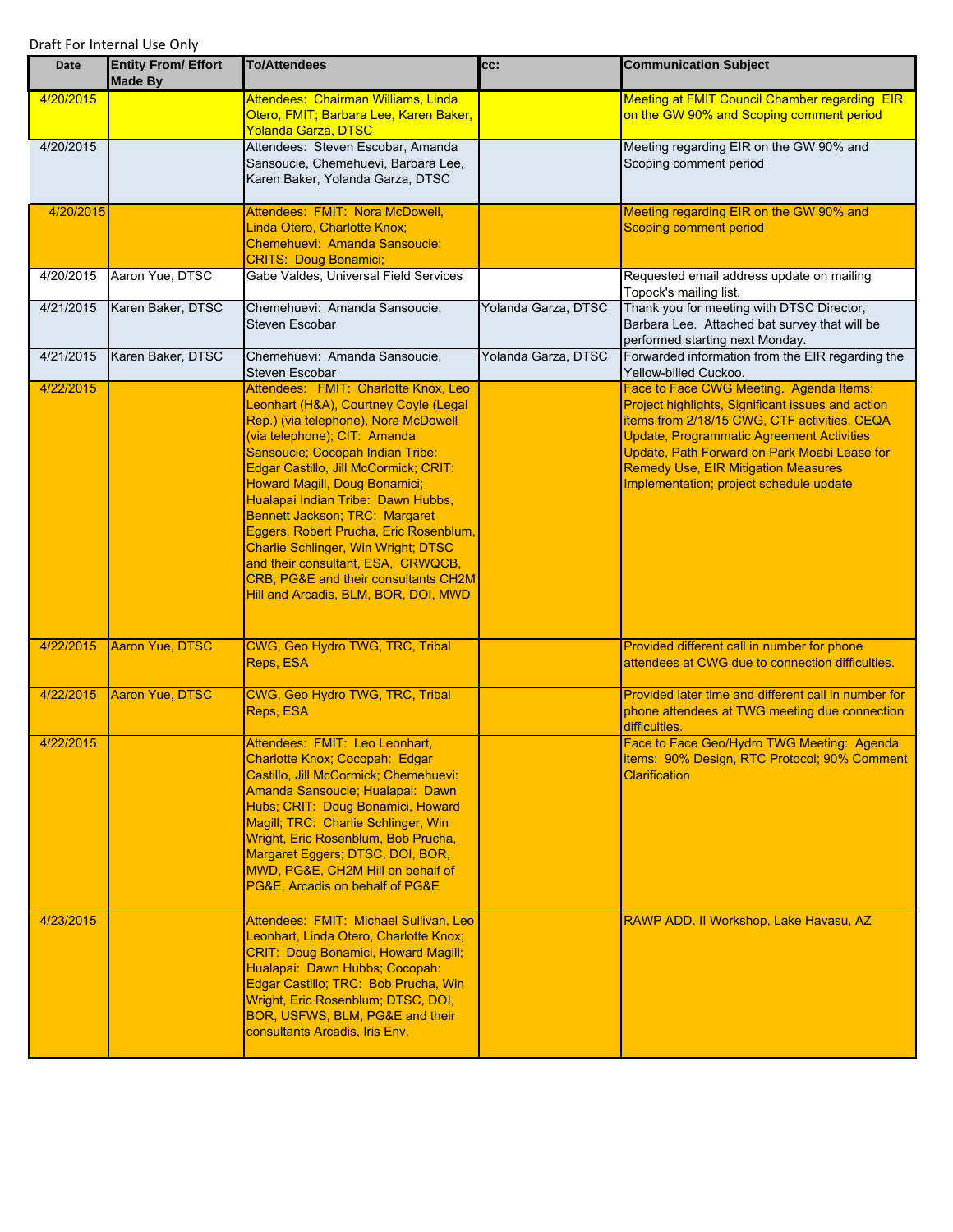| Date      | <b>Entity From/ Effort</b><br><b>Made By</b>                  | <b>To/Attendees</b>                                                                                                                                                                                                                                                                                                                                                                                                                         | CC:                                      | <b>Communication Subject</b>                                                                                                                                                                                                                                                                                                                                                                                                                                                                                                                                                                                                |
|-----------|---------------------------------------------------------------|---------------------------------------------------------------------------------------------------------------------------------------------------------------------------------------------------------------------------------------------------------------------------------------------------------------------------------------------------------------------------------------------------------------------------------------------|------------------------------------------|-----------------------------------------------------------------------------------------------------------------------------------------------------------------------------------------------------------------------------------------------------------------------------------------------------------------------------------------------------------------------------------------------------------------------------------------------------------------------------------------------------------------------------------------------------------------------------------------------------------------------------|
| 4/29/2015 | Ms. Ruth Musser-<br>Lopez, 420 E Street,<br>Needles, CA 92363 | <b>Aaron Yue</b>                                                                                                                                                                                                                                                                                                                                                                                                                            |                                          | Left a voice mail message for Aaron Yue. Very<br>angry that she is not on the Topock mailing list and<br>didn't receive the public notice of the partially<br>recirculated draft EIR for soils. Said she will report<br>DTSC for leaving her off the list. Aaron wrote to Ms<br>Musser-Lopez informing her that he received her<br>call and will add her to the mailing list. He also<br>enclosed the notice of availability, the flier<br>announcement and hard copy of the Partically<br>Recirculated Draft EIR for review and comment.<br>He included that instructions for submitting<br>comments are provided on both. |
| 4/30/2015 | Yolanda Garza, DTSC CTF Members                               |                                                                                                                                                                                                                                                                                                                                                                                                                                             | Aaron Yue, DTSC                          | Draft notes, sign-in sheet and action items from<br>4/21/15 CTF meeting.                                                                                                                                                                                                                                                                                                                                                                                                                                                                                                                                                    |
| 5/5/2015  | Aaron Yue, DTSC                                               | <b>Interested Parties List</b>                                                                                                                                                                                                                                                                                                                                                                                                              |                                          | <b>Availability of Notice of Preparation of a</b><br><b>Subsequent EIR for the PG&amp;E Topock</b><br><b>Groundwater Remediation Project.</b>                                                                                                                                                                                                                                                                                                                                                                                                                                                                               |
| 5/5/2015  | <b>Yolanda Garza, DTSC</b>                                    | <b>Tribal Representatives List</b>                                                                                                                                                                                                                                                                                                                                                                                                          | Aaron Yue, Karen<br>Baker, DTSC          | <b>Availability of Notice of Preparation of a</b><br><b>Subsequent EIR for the PG&amp;E Topock</b><br><b>Groundwater Remediation Project.</b>                                                                                                                                                                                                                                                                                                                                                                                                                                                                               |
| 5/6/2015  | Aaron Yue, DTSC                                               | <b>Interested Parties List</b>                                                                                                                                                                                                                                                                                                                                                                                                              |                                          | Resent due to potential problem with 5/5/15 Email<br>notice. Availability of Notice of Preparation of a<br><b>Subsequent EIR for the PG&amp;E Topock</b><br><b>Groundwater Remediation Project.</b>                                                                                                                                                                                                                                                                                                                                                                                                                         |
| 5/6/2015  | Aaron Yue, DTSC                                               | Iklein@coxcastle.com                                                                                                                                                                                                                                                                                                                                                                                                                        |                                          | Response to web form to be added to the mailing<br>list. Provided NOP and flier that was sent in<br>yesterday's email blast.                                                                                                                                                                                                                                                                                                                                                                                                                                                                                                |
| 5/8/2015  | <b>Chris Guerre, DTSC</b>                                     | CWG, Geo Hydro TWG, TRC, Tribal<br>Reps, ESA                                                                                                                                                                                                                                                                                                                                                                                                |                                          | First Quarter 2015 PMP (IM 3 Performance) and<br>Site-wide GMP (grondwater and surface water)<br>monitoring report.                                                                                                                                                                                                                                                                                                                                                                                                                                                                                                         |
| 5/8/2015  | <b>Chris Guerre, DTSC</b>                                     | CWG, Geo Hydro TWG, TRC, Tribal<br>Reps, ESA                                                                                                                                                                                                                                                                                                                                                                                                |                                          | <b>Topock results for February First Quarter 2015</b><br><b>GMP Sampling</b>                                                                                                                                                                                                                                                                                                                                                                                                                                                                                                                                                |
|           | 5/12/2015 Aaron Yue, DTSC                                     | CIT: Edward "Tito" Smith, Jay Cravath,<br>Ron Escobar; Cocopah: Sherry<br>Cordova, Jill McCormick; CRITS:<br>Wayne Patch, Sr., Wilfred Nabahe;<br><b>FMIT: Timothy Williams, Linda Otero;</b><br>Fort Yuma-Quechan: Mike Jackson, Sr.,<br>Chase Choate, Pauline Jose; Hualapai:<br><b>Sherry Counts, Dawn Hubbs</b>                                                                                                                         |                                          | Mailing of cd's containing April 2015 CWG emails<br>and attachments.                                                                                                                                                                                                                                                                                                                                                                                                                                                                                                                                                        |
|           | 5/13/2015 Aaron Yue, DTSC                                     | CWG, Geo Hydro TWG, TRC, Tribal<br>Reps, ESA                                                                                                                                                                                                                                                                                                                                                                                                |                                          | Action item from CWG: Summary of modification<br>table between 2011 FEIR and 90% Design                                                                                                                                                                                                                                                                                                                                                                                                                                                                                                                                     |
|           | 5/14/2015 Aaron Yue, DTSC                                     | CWG, Geo Hydro TWG, TRC, Tribal<br>Reps, ESA                                                                                                                                                                                                                                                                                                                                                                                                |                                          | Sent latest revisions of contact lists for review and<br>update if needed.                                                                                                                                                                                                                                                                                                                                                                                                                                                                                                                                                  |
|           | 5/15/2015 Courtney Coyle, FMIT                                | <b>Aaron Yue, DTSC</b>                                                                                                                                                                                                                                                                                                                                                                                                                      |                                          | Replied to action item from CWG: Summary of<br>modification table between 2011 FEIR and 90%<br>Design stating "It might also be helpful to know who<br>prepared the document."                                                                                                                                                                                                                                                                                                                                                                                                                                              |
| 5/19/2015 | 5/20/2015 Aaron Yue, DTSC                                     | Attendees: FMIT: Janice Hinkle, Leo<br>Leonhart, Charlotte Knox, Angie<br>Alvarado, Paul Jackson, Jr., Levi<br>Evanston, Ron Flint, Colleen Garcia,<br>Sandra Woods Bricker, Felton Bricker,<br>Sr., Linda Otero; TRC: Charlie<br>Schlinger, Margaret Eggers, Bob<br>Prucha, Win Wright, Eric Rosenblum;<br>Hualapai: Dawn Hubbs; Cocopah: Jill<br>McCormick, Edgar Castillo;<br>Chemehuevi: Amanda Sansoucie<br>Leo Leonhart, H&A for FMIT | Janice Hinkle, FMIT,                     | <b>Final Groundwater Remediation Project,</b><br><b>Subsequent Environmental Impact Report, Tribal</b><br><b>Focused Scoping Meeting, FMIT Band Room</b><br>Sent copy of wells poster requested by Leo at                                                                                                                                                                                                                                                                                                                                                                                                                   |
|           |                                                               |                                                                                                                                                                                                                                                                                                                                                                                                                                             | Yvonne Meeks, PG&E,<br>Karen Baker, DTSC | 5/19/15 Scoping meeting.                                                                                                                                                                                                                                                                                                                                                                                                                                                                                                                                                                                                    |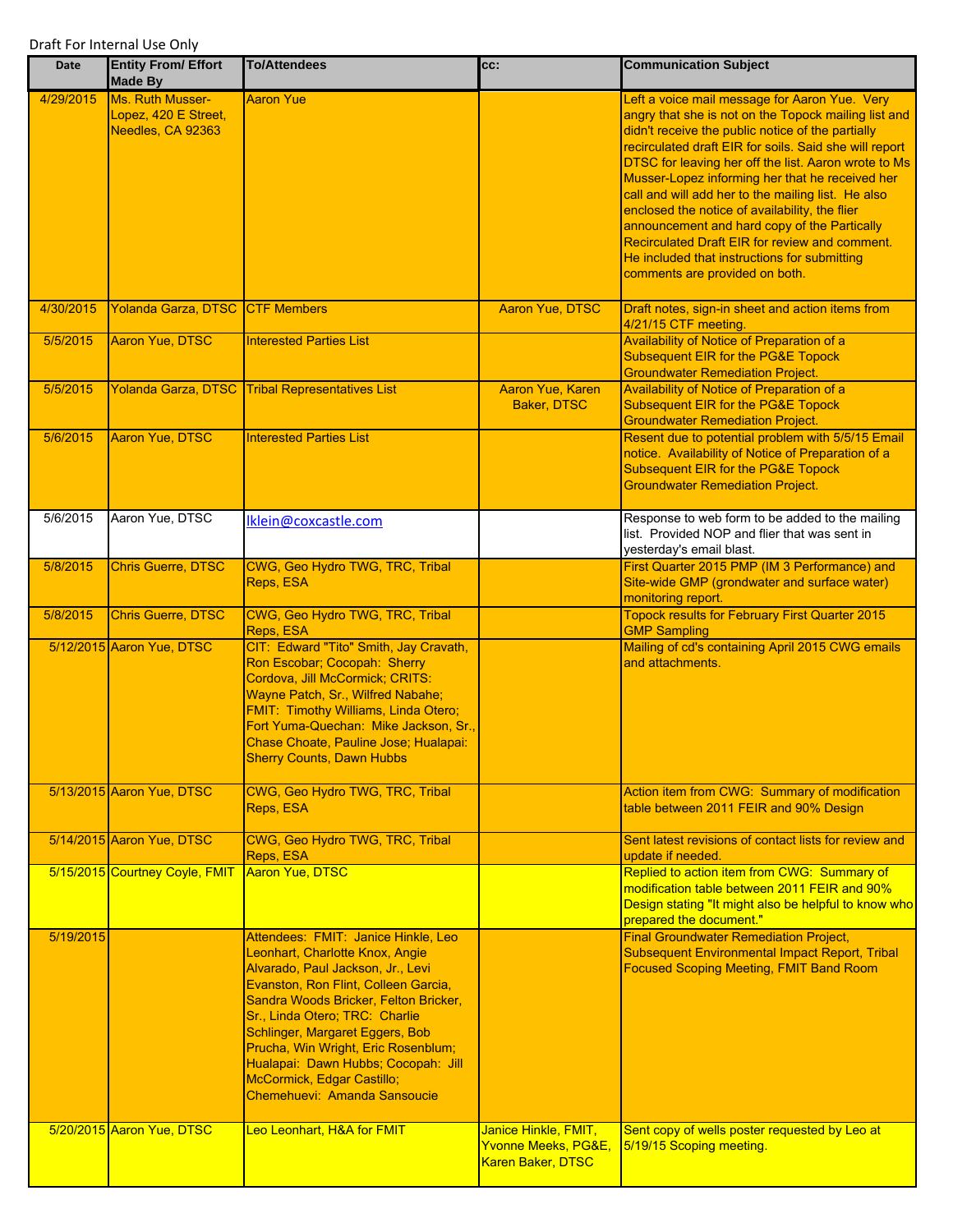| <b>Date</b> | <b>Entity From/ Effort</b><br><b>Made By</b>       | <b>To/Attendees</b>                                                                                                                                                                                                                                                      | cc:                                                                                                                                                                                                                                                                             | <b>Communication Subject</b>                                                                                                                                                                                                                                                                                                                                |
|-------------|----------------------------------------------------|--------------------------------------------------------------------------------------------------------------------------------------------------------------------------------------------------------------------------------------------------------------------------|---------------------------------------------------------------------------------------------------------------------------------------------------------------------------------------------------------------------------------------------------------------------------------|-------------------------------------------------------------------------------------------------------------------------------------------------------------------------------------------------------------------------------------------------------------------------------------------------------------------------------------------------------------|
|             | 5/21/2015 Janice Hinkle, FMIT                      | <b>Aaron Yue, DTSC</b>                                                                                                                                                                                                                                                   | <b>FMIT: Steve</b><br>McDonald, Linda Otero<br><b>Timothy Williams; Leo</b><br>Leonhart; Hualapai:<br>Dawn Hubbs; Cocopah:<br>Jill McCormick, Edgar<br>Castillo; CRIT: Howard<br><b>Magill, Doug Bonamci</b>                                                                    | <b>FMIT's transcript request of Subsequent EIR Tribal</b><br><b>Focused Scoping Meeting at FMIT Band Room on</b><br>5/19/15. Aaron acknowledged receipt of their<br>request and will forward the transcript once it is<br>ready for release. Attached scoping meeting sign-<br>in sheet as requested with contact info. redacted<br>for privacy protection. |
|             | 5/22/2015 Charlie Schlinger, TRC Karen Baker, DTSC |                                                                                                                                                                                                                                                                          |                                                                                                                                                                                                                                                                                 | Requested email of settlement agreements. Karen<br>forwarded the main body of the 2006 Settlement<br>Agreement between PG&E and FMIT.                                                                                                                                                                                                                       |
|             | 5/22/2015 Edgar Castillo,<br>Cocopah               | FMIT: Charlotte Knox, Janice Hinkle,<br>Linda Otero, Nora McDowell;<br>Chemehuevi: Amanda Sansoucie.<br>Raymond Mejia, Steven Escobar;<br>Hualapai: Dawn Hubbs, Loretta<br>Jackson; CRIT: Doug Bonamici,<br>Howard Magill; Cocopah: Jill<br>McCormick; DTSC: Karen Baker |                                                                                                                                                                                                                                                                                 | Follow-up on discussion about talking to Hinkley<br>PM for the RWQCB Lahonton Region regarding a<br>presentation to/with the tribes. Karen replied that<br>she and Aaron will follow-up with the RWQCB and<br>then get back to him.                                                                                                                         |
|             | 5/27/2015 Aaron Yue, DTSC                          | CWG, Geo Hydro TWG, TRC, Tribal<br>Reps, ESA                                                                                                                                                                                                                             |                                                                                                                                                                                                                                                                                 | Clarification notes on comments received during<br>April 22, 2015 TWG Meeting.                                                                                                                                                                                                                                                                              |
|             | 5/28/2015 Aaron Yue, DTSC                          | Leo Leonhart, H&A for FMIT                                                                                                                                                                                                                                               | <b>FMIT: Janice Hinkle;</b><br>Karen Baker, Yvonne<br><b>Meeks</b>                                                                                                                                                                                                              | Per his request at scoping meeting, forwarded a<br>copy of the wells poster to him.                                                                                                                                                                                                                                                                         |
|             | 5/28/2015 Yolanda Garza, DTSC CTF Members          |                                                                                                                                                                                                                                                                          | Aaron Yue, Charlie<br><b>Schlinger</b>                                                                                                                                                                                                                                          | Request for July 21, 2015 CTF agenda items.                                                                                                                                                                                                                                                                                                                 |
|             |                                                    | 5/29/2015 Dawn Hubbs, Hualapai Aaron Yue, DTSC, CWG, Geo Hydro<br>TWG, TRC, Tribal Reps, ESA                                                                                                                                                                             |                                                                                                                                                                                                                                                                                 | Clarification notes on comments received during<br>April 22, 2015 TWG Meeting: Clarified Page 3<br>Hualapai statement and asked that changes be<br>made and table resubmitted.                                                                                                                                                                              |
|             | Hualapai                                           | 5/29/2015 Loretta Jackson-Kelly, Aaron Yue, DTSC, Pam Innis DOI                                                                                                                                                                                                          | Hualapai: Sherry<br>Counts, CA SHPO, AZ<br>SHPO, Karen Baker,<br><b>DTSC</b>                                                                                                                                                                                                    | Comments to the NOP for a Subsequent EIR on<br>90% Design and Addendum                                                                                                                                                                                                                                                                                      |
| 6/1/2015    | CRIT: Howard Magill,<br><b>Wilene Fisher-Holt</b>  | Aaron Yue, DTSC                                                                                                                                                                                                                                                          |                                                                                                                                                                                                                                                                                 | Withdrawal of Support for Monitoring Wells at Site<br>1, Arizona, and Requesting MW-X and MW-Y be<br>Elimimnated from 90% BOD                                                                                                                                                                                                                               |
| 6/1/2015    | Timothy Williams,<br><b>FMIT</b>                   | <b>Aaron Yue, DTSC</b>                                                                                                                                                                                                                                                   | <b>FMIT: Linda Otero,</b><br>Janice Hinkle, Nora<br>McDowell, Leo<br>Leonhart, Michael<br>Sullivan, Courtney<br><b>Coyle, Steven</b><br><b>McDonald; Tribal Reps</b><br>Hualapai, Chemehuevi,<br>CRIT, Cocopah; TRC,<br>DOI: Pam Innis; BLM:<br>Kim Liebhauser, Renee<br>Kolvet | <b>FMIT comments on the Partially Recirculated Soil</b><br><b>DEIR</b>                                                                                                                                                                                                                                                                                      |
| 6/4/2015    | <b>Timothy Williams,</b><br><b>FMIT</b>            | <b>Aaron Yue, DTSC</b>                                                                                                                                                                                                                                                   | <b>FMIT: Linda Otero,</b><br>Janice Hinkle, Nora<br><b>McDowell, Chris</b><br>Harper, Leo Leonhart,<br>Michael Sullivan,<br><b>Courtney Coyle, Steven</b><br>McDonald; DOI, BLM,<br>DTSC, CASHPO, AZ<br><b>SHPO, ACHP</b>                                                       | Comments on NOP for Subsequent EIR (May 5,<br>2015) and summary of modification table between<br>2011 FEIR and 90% Design (May 2015)                                                                                                                                                                                                                        |
| 6/4/2015    | <b>Fort Mojave Tribal</b><br><b>Members</b>        | <b>Aaron Yue</b>                                                                                                                                                                                                                                                         |                                                                                                                                                                                                                                                                                 | Comments on NOP for Subsequent EIR (SEIR) for<br>the Topock Compressor Station Final Groundwater<br>Remediation Project. Signed by 100 tribal<br>members.                                                                                                                                                                                                   |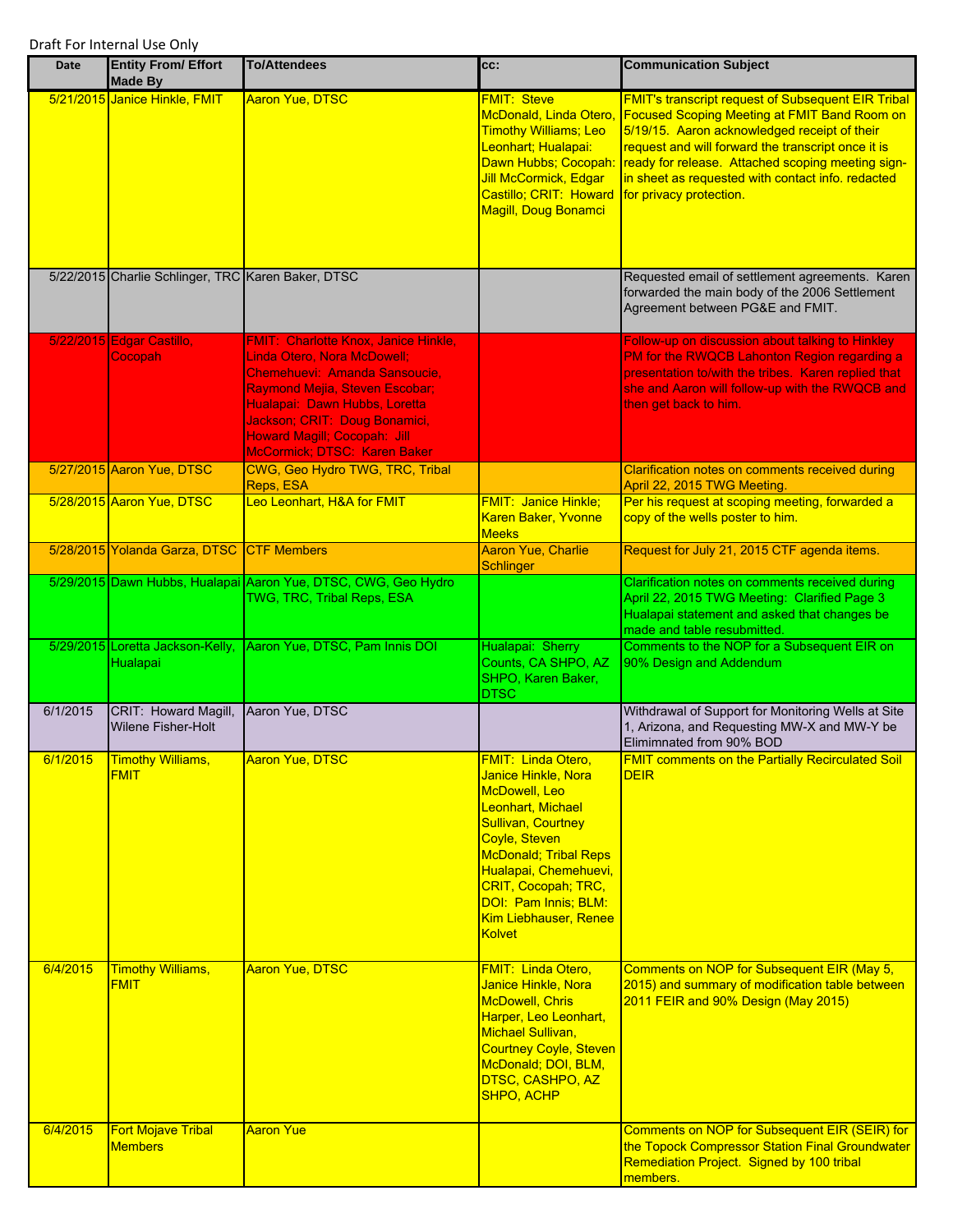## Draft For Internal Use Only

| Date      | <b>Entity From/ Effort</b><br><b>Made By</b>           | <b>To/Attendees</b>                                                                                                                                                                                                                                                                                      | CC:                                             | <b>Communication Subject</b>                                                                                                                                                                                                                                                                                                                                                                                                                                                                                              |
|-----------|--------------------------------------------------------|----------------------------------------------------------------------------------------------------------------------------------------------------------------------------------------------------------------------------------------------------------------------------------------------------------|-------------------------------------------------|---------------------------------------------------------------------------------------------------------------------------------------------------------------------------------------------------------------------------------------------------------------------------------------------------------------------------------------------------------------------------------------------------------------------------------------------------------------------------------------------------------------------------|
| 6/5/2015  | Aaron Yue, DTSC                                        | CIT: Edward "Tito" Smith, Jay Cravath,<br>Ron Escobar; Cocopah: Sherry<br>Cordova, Jill McCormick; CRITS:<br>Wayne Patch, Sr., Wilfred Nabahe;<br>FMIT: Timothy Williams, Linda Otero;<br>Fort Yuma-Quechan: Keeny Escalanti,<br>Sr., Chase Choate, Pauline Jose;<br>Hualapai: Sherry Counts, Dawn Hubbs |                                                 | Mailing of cd's containing May 2015 CWG emails<br>and attachments.                                                                                                                                                                                                                                                                                                                                                                                                                                                        |
| 6/12/2015 | Karen Baker, DTSC                                      | <b>Edgar Castillo, Cocopah</b>                                                                                                                                                                                                                                                                           |                                                 | Karen returned Edgar's phone call from 6/10/15<br>asking about follow up on meeting with the<br>Lahonton RWQCB regardng PG&E Hinkley. Karen<br>told Edgar that Aaron Yue is following up with the<br>RWQCB to try and set this up and would let him<br>know once he hears back. PG&E is scheduling<br>meeting to share information on Hinkley in July, be<br>we will still pursue a meeting with the RWQCB.                                                                                                               |
| 6/12/2015 | Janice Hinkle, FMIT                                    | CWG, Geo Hydro TWG, TRC, Tribal<br>Reps, ESA                                                                                                                                                                                                                                                             |                                                 | Looking forward to PG&E Hinkley Remediation<br>Webinar being offered by PG&E on 7/7/15.                                                                                                                                                                                                                                                                                                                                                                                                                                   |
| 6/22/2015 | Aaron Yue, DTSC                                        | CWG, Geo Hydro TWG, TRC, Tribal<br>Reps, ESA                                                                                                                                                                                                                                                             |                                                 | Reminder of schedule for RTC's on 90%: PG&E<br>will send out on 6/26/15; stakeholders to flag RTC's<br>for discussion by 7/3/15; RTCS will be grouped for<br>discussion and sent out by 7/8/15; TWG for RTC<br>groups 7/22/15; Unless notified by 7/15/15 by<br>reviewers, proposed RTC's will be reviewed and<br>finalized during the July TWG meeting.                                                                                                                                                                  |
| 6/23/2015 | Aaron Yue, DTSC                                        | FMIT: Nora McDowell, Charlotte Knox,<br>Janice Hinkle, Linda Otero; Cocopah:<br>Edgar Castillo, Jill McCormick; Hualapai:<br>Dawn Hubbs, Loretta Jackson; CRIT:<br>Doug Bonamici, Howard Magill;<br>Chemehuevi: Raymond Mejia, Steven<br>Escobar; DOI, TRC                                               | <b>DTSC, Lisa Dernback,</b><br><b>RWQCB</b>     | Request for number of nodes to be reserved for<br>7/8/15 RWQCB Lahontan Presentation on Hinkley.<br>Responses received from DOI, Hualapai, Cocopah,<br>Chemehuevi, FMIT                                                                                                                                                                                                                                                                                                                                                   |
| 6/26/2015 | Aaron Yue, DTSC                                        | CWG, Geo Hydro TWG, TRC, Tribal<br>Reps, ESA                                                                                                                                                                                                                                                             |                                                 | Shared link to the RTC table for the 90% Basis of<br>Design, C/RAWP and O&M Volumes for download.<br>By 7/3, stakeholders requested to provide a list of<br>comments for discussion at TWG meetings in July<br>and August.                                                                                                                                                                                                                                                                                                |
| 6/29/2015 | Dawn Hubbs, Hualapai Aaron Yue, DTSC                   |                                                                                                                                                                                                                                                                                                          | CWG, Geo Hydro<br>TWG, TRC, Tribal<br>Reps, ESA | Requested hard copies be overnighted of RTC<br>table for the 90% Design, C/RAWP and O&M<br>Volumes. They are unable to download from the<br>link provided on 6/26. Also asked for extension<br>until 7/10/15                                                                                                                                                                                                                                                                                                              |
| 6/29/2015 | Karen Baker, DTSC                                      | CWG, Geo Hydro TWG, TRC, Tribal<br>Reps, ESA                                                                                                                                                                                                                                                             |                                                 | Extended dates to identify RTC's for discussion at<br>TWG meetings per several tribal requests: Flag<br>RTC's for discussion by 7/7/15.                                                                                                                                                                                                                                                                                                                                                                                   |
| 6/29/2015 | Leo Leonhart, H&A for Karen Baker, DTSC<br><b>FMIT</b> |                                                                                                                                                                                                                                                                                                          |                                                 | Considering the imminent delay due to the SEIR,<br>asked why adherence to this aggressive schedule<br>is still necessary?                                                                                                                                                                                                                                                                                                                                                                                                 |
| 6/29/2015 | Karen Baker, DTSC                                      | Leo Leonhart, FMIT                                                                                                                                                                                                                                                                                       |                                                 | Replied to Leo's question: The primary reason is<br>because DTSC and our contractor ESA can't fully<br>evaluation the impacts of the project until the<br>project is completely defined. There are still parts<br>of the design, such as the Bat Cave Wash<br>crossings, and Park Moabi facilities, that are<br>changing. First step in SEIR process is preparing<br>the project description after we complete the RTC<br>process and all the design elements are defined.<br>Will address this in July CWG presentation. |